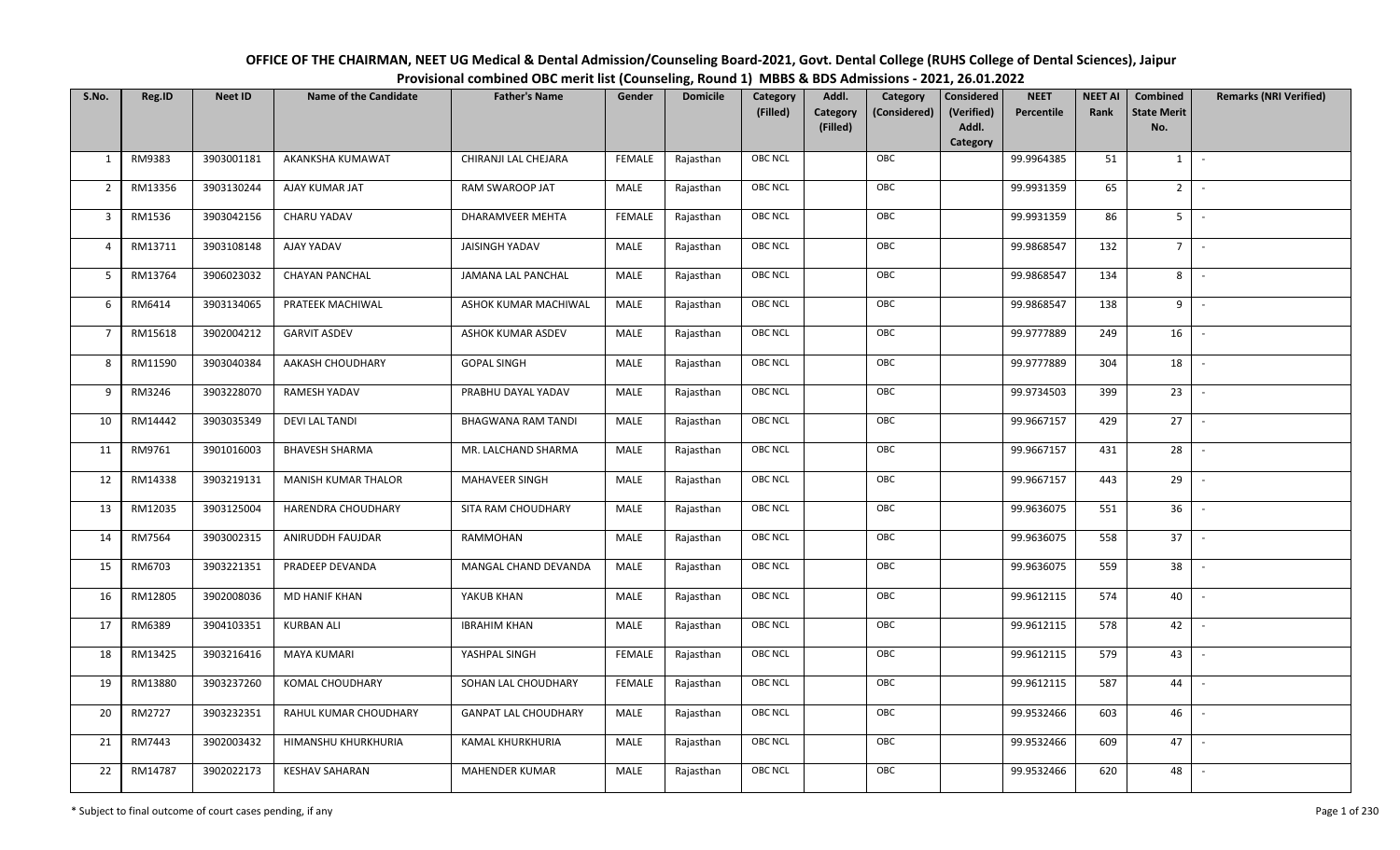OFFICE OF THE CHAIRMAN, NEET UG Medical & Dental Admission/Counseling Board-2021, Govt. Dental College (RUHS College of Dental Sciences), JaipurProvisional combined OBC merit list (Counseling, Round 1) MBBS & BDS Admissions - 2021, 26.01.2022

| S.No. | Reg.ID  | <b>Neet ID</b> | <b>Name of the Candidate</b> | <b>Father's Name</b>       | Gender        | <b>Domicile</b> | Category<br>(Filled) | Addl.                | Category     | Considered<br>(Verified) | <b>NEET</b> | <b>NEET AI</b><br>Rank | Combined<br><b>State Merit</b> | <b>Remarks (NRI Verified)</b> |
|-------|---------|----------------|------------------------------|----------------------------|---------------|-----------------|----------------------|----------------------|--------------|--------------------------|-------------|------------------------|--------------------------------|-------------------------------|
|       |         |                |                              |                            |               |                 |                      | Category<br>(Filled) | (Considered) | Addl.                    | Percentile  |                        | No.                            |                               |
|       |         |                |                              |                            |               |                 |                      |                      |              | Category                 |             |                        |                                |                               |
| 23    | RM9257  | 3903031061     | <b>SIMRAN KHAN</b>           | RAFEEK AHAMED KHAN         | FEMALE        | Rajasthan       | <b>OBC NCL</b>       |                      | OBC          |                          | 99.9532466  | 651                    | 53                             | $\overline{\phantom{a}}$      |
| 24    | RM2117  | 3903233310     | RAKESH KUMAR GURJAR          | MAHESH KUMAR GURJAR        | MALE          | Rajasthan       | MBC NCL              |                      | <b>MBC</b>   |                          | 99.9532466  | 666                    | 55                             |                               |
| 25    | RM12404 | 4411002587     | ANJAL                        | <b>SURENDER KUMAR</b>      | FEMALE        | Rajasthan       | OBC NCL              | WDP, EXS8            | OBC          |                          | 99.9532466  | 709                    | 56                             |                               |
| 26    | RM1570  | 3903034145     | NISHTHA JAKHAR               | JAGMOHAN JAKHAR            | <b>FEMALE</b> | Rajasthan       | OBC NCL              |                      | OBC          |                          | 99.9532466  | 710                    | 57                             | $\overline{\phantom{a}}$      |
| 27    | RM2821  | 3903109470     | ANCHAL CHOUDHARY             | DALEEP KUMAR NAIN          | <b>FEMALE</b> | Rajasthan       | OBC NCL              |                      | OBC          |                          | 99.951563   | 737                    | 59                             | $\sim$                        |
| 28    | RM3238  | 3903230059     | PRIYANKA KUMARI              | MAHAVEER SINGH             | <b>FEMALE</b> | Rajasthan       | OBC NCL              |                      | OBC          |                          | 99.951563   | 743                    | 60                             | $\sim$                        |
| 29    | RM12089 | 3903031261     | SUSHIL KUMAWAT               | <b>GOPAL LAL KUMAWAT</b>   | MALE          | Rajasthan       | OBC NCL              |                      | OBC          |                          | 99.9450874  | 826                    | 65                             | $\sim$                        |
| 30    | RM9497  | 3903115241     | SAKSHAM                      | RAJENDRA                   | MALE          | Rajasthan       | OBC NCL              |                      | OBC          |                          | 99.9450874  | 830                    | 67                             | $\overline{\phantom{a}}$      |
| 31    | RM4182  | 3905101593     | <b>AMISH SONI</b>            | <b>KRISHAN MURARI SONI</b> | MALE          | Rajasthan       | OBC NCL              |                      | OBC          |                          | 99.9450874  | 836                    | 68                             |                               |
| 32    | RM12819 | 3903030328     | NITESH YADAV                 | <b>JAGDISH YADAV</b>       | <b>MALE</b>   | Rajasthan       | OBC NCL              |                      | OBC          |                          | 99.9450874  | 838                    | 69                             | $\sim$                        |
| 33    | RM13578 | 3901018014     | MUKESH CHOUDHARY             | <b>GOPAL LAL JAT</b>       | MALE          | Rajasthan       | OBC NCL              |                      | OBC          |                          | 99.9366692  | 852                    | 70                             |                               |
| 34    | RM14491 | 3905021123     | DIWYANSHU VISHNU SWAMI       | VANKET KUMAR VAISHNAV      | MALE          | Rajasthan       | OBC NCL              |                      | OBC          |                          | 99.9366692  | 858                    | 71                             | $\sim$                        |
| 35    | RM11570 | 3903113331     | <b>AMIT SAINI</b>            | RATAN LAL SAINI            | MALE          | Rajasthan       | OBC NCL              |                      | OBC          |                          | 99.9366692  | 869                    | 73                             |                               |
| 36    | RM10784 | 3903222165     | RAGHUVEER SINGH YADAV        | SITA RAM YADAV             | MALE          | Rajasthan       | OBC NCL              |                      | OBC          |                          | 99.9366692  | 911                    | 76                             | $\sim$                        |
| 37    | RM11740 | 3903033303     | <b>BUSHRA</b>                | MOHAMMAD SALEEM            | <b>FEMALE</b> | Rajasthan       | OBC NCL              |                      | OBC          |                          | 99.9366692  | 934                    | 77                             | $\sim$                        |
| 38    | RM8254  | 3903029109     | SANJAY KUMAR YADAV           | MOHAN LAL YADAV            | MALE          | Rajasthan       | OBC NCL              |                      | OBC          |                          | 99.9366692  | 944                    | 78                             | $\overline{\phantom{a}}$      |
| 39    | RM13615 | 3905021013     | HUKAMA RAM                   | PEMA RAM                   | MALE          | Rajasthan       | OBC NCL              |                      | OBC          |                          | 99.9366692  | 946                    | 79                             | $\overline{\phantom{a}}$      |
| 40    | RM6679  | 3901017163     | <b>ANJALI SONI</b>           | ASHOK KUMAR VERMA          | <b>FEMALE</b> | Rajasthan       | OBC NCL              |                      | OBC          |                          | 99.9366692  | 950                    | 80                             | $\overline{\phantom{a}}$      |
| 41    | RM12262 | 3903039031     | MAHENDRA SINGH DEVNDA        | <b>CHANDRA KANT</b>        | MALE          | Rajasthan       | OBC NCL              |                      | OBC          |                          | 99.9366692  | 955                    | 81                             |                               |
| 42    | RM7735  | 3903122096     | <b>KARTIK</b>                | HAWA SINGH SAHARAN         | MALE          | Rajasthan       | OBC NCL              |                      | OBC          |                          | 99.9366692  | 973                    | 84                             | $\overline{\phantom{a}}$      |
| 43    | RM11318 | 3902024009     | NEIL NACHIKET                | NARENDRA SINGH JHAJHARIA   | MALE          | Rajasthan       | OBC NCL              |                      | OBC          |                          | 99.9366692  | 977                    | 85                             |                               |
| 44    | RM3757  | 3902001173     | AMAN DEEP BISHNOI            | SATPAL BISHNOI             | MALE          | Rajasthan       | OBC NCL              |                      | OBC          |                          | 99.9350503  | 1001                   | 89                             |                               |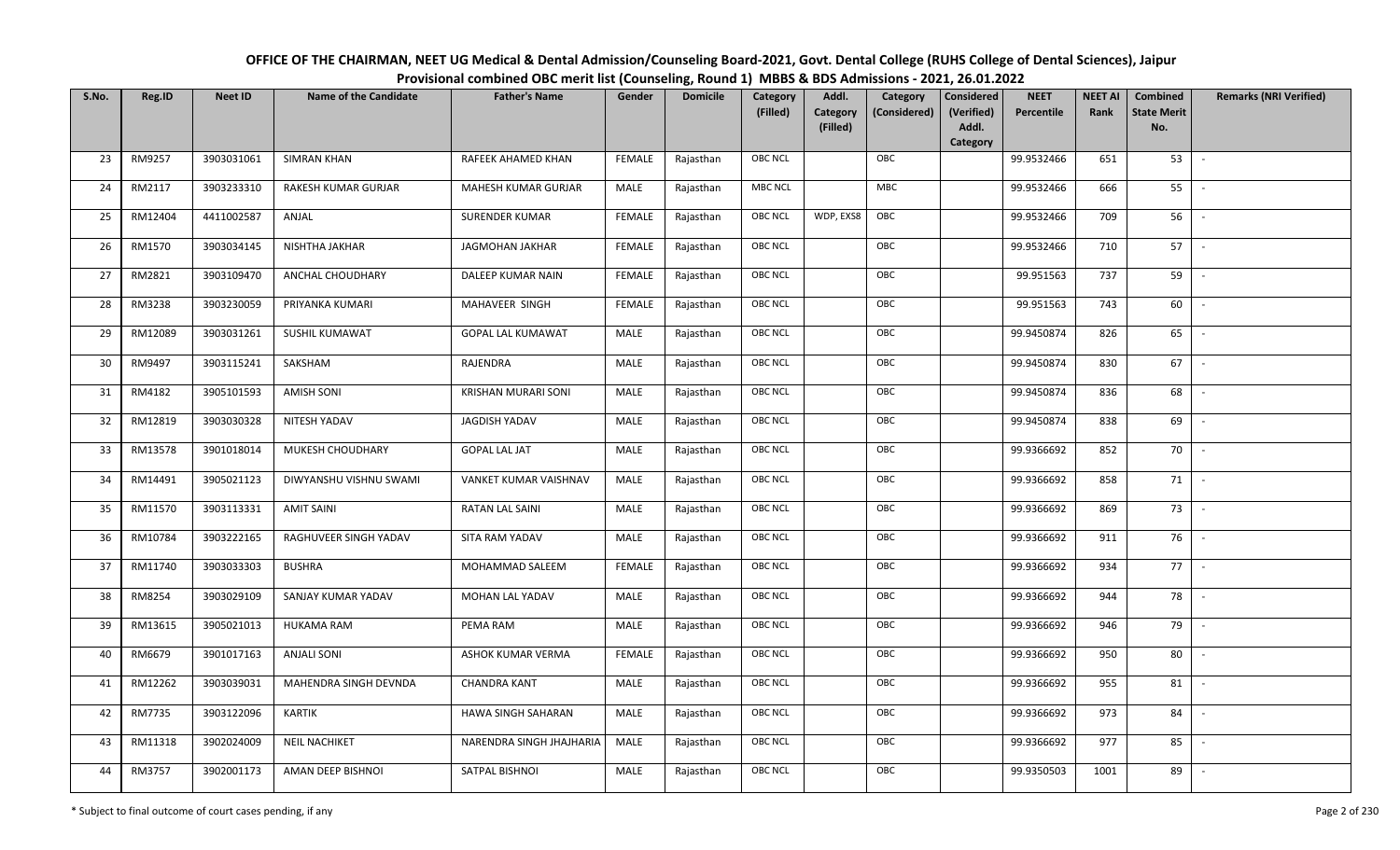| OFFICE OF THE CHAIRMAN, NEET UG Medical & Dental Admission/Counseling Board-2021, Govt. Dental College (RUHS College of Dental Sciences), Jaipur |
|--------------------------------------------------------------------------------------------------------------------------------------------------|
| Provisional combined OBC merit list (Counseling, Round 1) MBBS & BDS Admissions - 2021, 26.01.2022                                               |

| S.No. | Reg.ID  | <b>Neet ID</b> | <b>Name of the Candidate</b> | <b>Father's Name</b>        | Gender        | <b>Domicile</b> | Category<br>(Filled) | Addl.<br>Category<br>(Filled) | Category<br>(Considered) | <b>Considered</b><br>(Verified)<br>Addl. | <b>NEET</b><br>Percentile | <b>NEET AI</b><br>Rank | Combined<br><b>State Merit</b><br>No. | <b>Remarks (NRI Verified)</b> |
|-------|---------|----------------|------------------------------|-----------------------------|---------------|-----------------|----------------------|-------------------------------|--------------------------|------------------------------------------|---------------------------|------------------------|---------------------------------------|-------------------------------|
|       |         |                |                              |                             |               |                 |                      |                               |                          | Category                                 |                           |                        |                                       |                               |
| 45    | RM13519 | 3903007337     | RAHUL LAKHARA                | <b>GOTAM KUMAR</b>          | MALE          | Rajasthan       | OBC NCL              |                               | OBC                      |                                          | 99.9333667                | 1023                   | 91                                    | $\overline{\phantom{a}}$      |
| 46    | RM10347 | 3903118392     | <b>SUMIT JANGIR</b>          | <b>ASHOK JANGIR</b>         | MALE          | Rajasthan       | OBC NCL              |                               | OBC                      |                                          | 99.9291576                | 1035                   | 92                                    |                               |
| 47    | RM11148 | 3903121248     | ANUNAY KULHARI               | RAMNIWAS KULHARI            | MALE          | Rajasthan       | <b>OBC NCL</b>       |                               | OBC                      |                                          | 99.9291576                | 1042                   | 93                                    | $\sim$                        |
| 48    | RM13438 | 3903022269     | RENU SAMOTA                  | KAILASH CHAND SAMOTA        | <b>FEMALE</b> | Rajasthan       | OBC NCL              |                               | OBC                      |                                          | 99.9291576                | 1044                   | 94                                    | $\overline{\phantom{a}}$      |
| 49    | RM6609  | 3903218398     | TANU SHREE JAYALWAL          | SUNIL JAYALWAL              | <b>FEMALE</b> | Rajasthan       | OBC NCL              |                               | OBC                      |                                          | 99.9291576                | 1058                   | 95                                    | $\sim$                        |
| 50    | RM10881 | 3903024155     | LOKESH KUMAWAT               | PRAHLAD KUMAWAT             | MALE          | Rajasthan       | OBC NCL              |                               | OBC                      |                                          | 99.9291576                | 1069                   | 96                                    | $\sim$                        |
| 51    | RM6164  | 3905108029     | RAJENDRA SINGH               | <b>BHARAT SINGH</b>         | MALE          | Rajasthan       | OBC NCL              |                               | OBC                      |                                          | 99.9291576                | 1081                   | 99                                    |                               |
| 52    | RM4980  | 3902008044     | PIYUSH SAHARAN               | DALIP KUMAR SAHARAN         | <b>FEMALE</b> | Rajasthan       | <b>OBC NCL</b>       |                               | OBC                      |                                          | 99.9291576                | 1087                   | 100                                   |                               |
| 53    | RM12295 | 3904026096     | <b>VIKASH KUMAR</b>          | <b>MANGI LAL</b>            | MALE          | Rajasthan       | OBC NCL              |                               | OBC                      |                                          | 99.9243657                | 1100                   | 101                                   |                               |
| 54    | RM7500  | 3903134176     | <b>AMAN CHOUDHARY</b>        | <b>HARLAL SINGH</b>         | MALE          | Rajasthan       | OBC NCL              |                               | OBC                      |                                          | 99.9243657                | 1119                   | 103                                   |                               |
| 55    | RM15786 | 3902015281     | LALIT CHOUDHARY              | CHENSWAROOP CHOUDHARY       | MALE          | Rajasthan       | OBC NCL              |                               | OBC                      |                                          | 99.9243657                | 1123                   | 104                                   |                               |
| 56    | RM12760 | 3903104384     | NATWAR SINGH PANWAR          | <b>BAHADUR SINGH PANWAR</b> | MALE          | Rajasthan       | OBC NCL              |                               | OBC                      |                                          | 99.9243657                | 1128                   | 106                                   | $\overline{\phantom{a}}$      |
| 57    | RM14497 | 3903216079     | SUBHASH SAMOTA               | KALURAM SAMOTA              | MALE          | Rajasthan       | OBC NCL              |                               | OBC                      |                                          | 99.9142639                | 1170                   | 112                                   |                               |
| 58    | RM4512  | 3903220096     | PRATEEK                      | <b>DEVKARAN SINGH</b>       | MALE          | Rajasthan       | OBC NCL              |                               | OBC                      |                                          | 99.9142639                | 1171                   | 113                                   | $\sim$                        |
| 59    | RM11086 | 3902010171     | <b>NIKHIL KUMAR</b>          | PREM CHAND                  | MALE          | Rajasthan       | OBC NCL              |                               | OBC                      |                                          | 99.9142639                | 1190                   | 115                                   | $\sim$                        |
| 60    | RM8001  | 3905106159     | <b>UMANG MAAN</b>            | RAJESH MAAN                 | MALE          | Rajasthan       | OBC NCL              |                               | OBC                      |                                          | 99.9142639                | 1203                   | 117                                   | $\sim$                        |
| 61    | RM5636  | 3903041265     | POOJA KUMARI                 | RAJENDRA KUMAR              | <b>FEMALE</b> | Rajasthan       | OBC NCL              |                               | OBC                      |                                          | 99.9142639                | 1213                   | 118                                   | $\sim$                        |
| 62    | RM9399  | 3901014255     | LAKSH CHOUDHARY              | <b>VIJAY PAL</b>            | MALE          | Rajasthan       | OBC NCL              |                               | OBC                      |                                          | 99.9142639                | 1234                   | 119                                   |                               |
| 63    | RM10678 | 3905021188     | PRIYANKA CHOUDHARY           | <b>MADAN SINGH</b>          | <b>FEMALE</b> | Rajasthan       | OBC NCL              |                               | OBC                      |                                          | 99.9142639                | 1243                   | 121                                   |                               |
| 64    | RM4745  | 3905027086     | PRAKASH PATEL                | <b>KEVAL RAM</b>            | MALE          | Rajasthan       | OBC NCL              |                               | OBC                      |                                          | 99.9142639                | 1245                   | 122                                   |                               |
| 65    | RM6923  | 3903228072     | MANISH KUMAR YADAV           | RAMJI LAL                   | MALE          | Rajasthan       | <b>OBC NCL</b>       |                               | OBC                      |                                          | 99.9142639                | 1258                   | 124                                   |                               |
| 66    | RM11246 | 3903233029     | MANISH KUMAR PRAJAPAT        | SHARWAN KUMAR PRAJAPAT      | MALE          | Rajasthan       | OBC NCL              |                               | OBC                      |                                          | 99.9142639                | 1280                   | 126                                   |                               |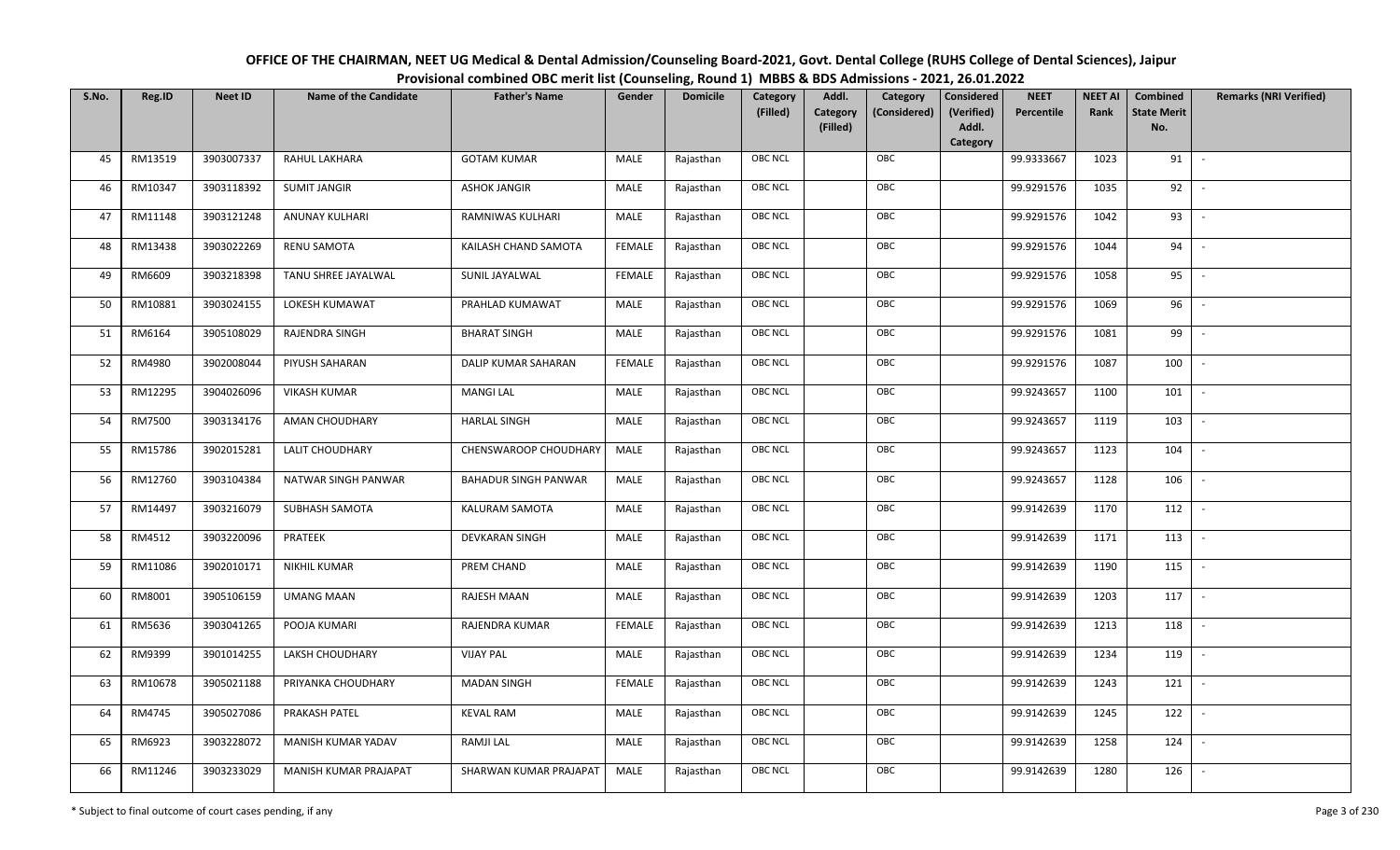| OFFICE OF THE CHAIRMAN, NEET UG Medical & Dental Admission/Counseling Board-2021, Govt. Dental College (RUHS College of Dental Sciences), Jaipur |
|--------------------------------------------------------------------------------------------------------------------------------------------------|
| Provisional combined OBC merit list (Counseling, Round 1) MBBS & BDS Admissions - 2021, 26.01.2022                                               |

| S.No. | Reg.ID  | <b>Neet ID</b> | <b>Name of the Candidate</b> | <b>Father's Name</b>         | Gender        | <b>Domicile</b> | Category       | Addl.                | Category     | <b>Considered</b>   | <b>NEET</b> | <b>NEET AI</b> | Combined                  | <b>Remarks (NRI Verified)</b> |
|-------|---------|----------------|------------------------------|------------------------------|---------------|-----------------|----------------|----------------------|--------------|---------------------|-------------|----------------|---------------------------|-------------------------------|
|       |         |                |                              |                              |               |                 | (Filled)       | Category<br>(Filled) | (Considered) | (Verified)<br>Addl. | Percentile  | Rank           | <b>State Merit</b><br>No. |                               |
|       |         |                |                              |                              |               |                 |                |                      |              | Category            |             |                |                           |                               |
| 67    | RM11594 | 3903218204     | LOVESHIKHA                   | <b>MAHIPAL SINGH</b>         | <b>FEMALE</b> | Rajasthan       | OBC NCL        |                      | OBC          |                     | 99.9142639  | 1291           | 128                       |                               |
| 68    | RM7299  | 3903231127     | <b>AJAY</b>                  | <b>KAILASH CHAND</b>         | MALE          | Rajasthan       | OBC NCL        | WPP, WPP8            | OBC          |                     | 99.9142639  | 1302           | 130                       |                               |
| 69    | RM7570  | 3904015325     | PRATHAM RAO                  | JAI SINGH RAO                | MALE          | Rajasthan       | OBC NCL        |                      | OBC          |                     | 99.9142639  | 1313           | 132                       | $\overline{\phantom{a}}$      |
| 70    | RM8540  | 3903033029     | ANKIT                        | RAJESH KUMAR                 | MALE          | Rajasthan       | OBC NCL        |                      | OBC          |                     | 99.9142639  | 1321           | 134                       | $\overline{\phantom{a}}$      |
| 71    | RM6839  | 3903218024     | RAHUL YADAV                  | SITA RAM YADAV               | MALE          | Rajasthan       | OBC NCL        |                      | OBC          |                     | 99.9125802  | 1334           | 136                       | $\sim$                        |
| 72    | RM2536  | 3903206819     | <b>ANJALI SAINI</b>          | <b>LALIT KUMAR SAINI</b>     | <b>FEMALE</b> | Rajasthan       | <b>OBC NCL</b> |                      | OBC          |                     | 99.9125802  | 1339           | 137                       | $\overline{\phantom{a}}$      |
| 73    | RM7781  | 3903018299     | RAHUL CHOUDHARY              | <b>BANWARI LAL CHOUDHARY</b> | MALE          | Rajasthan       | OBC NCL        |                      | OBC          |                     | 99.9092777  | 1388           | 141                       | $\overline{\phantom{a}}$      |
| 74    | RM5506  | 3903027031     | <b>NAVIN KUMAWAT</b>         | TEJARAM KUMAWAT              | MALE          | Rajasthan       | OBC NCL        |                      | OBC          |                     | 99.9057162  | 1403           | 143                       |                               |
| 75    | RM8504  | 3903213009     | RAMAWATAR SAINI              | PHOOLCHAND SAINI             | MALE          | Rajasthan       | OBC NCL        |                      | OBC          |                     | 99.9057162  | 1408           | 145                       |                               |
| 76    | RM7126  | 3902013256     | ASHOK KUMAR BISHNOI          | SAHI RAM BISHNOI             | MALE          | Rajasthan       | OBC NCL        |                      | OBC          |                     | 99.9057162  | 1421           | 147                       | $\sim$                        |
| 77    | RM4855  | 3902022216     | PUSHPENDRA BISHNOI           | <b>BHANWARLAL BISHNOI</b>    | MALE          | Rajasthan       | OBC NCL        |                      | OBC          |                     | 99.9057162  | 1453           | 151                       |                               |
| 78    | RM11554 | 3903236260     | KULDEEP YADAV                | HARI SINGH YADAV             | MALE          | Rajasthan       | OBC NCL        |                      | OBC          |                     | 99.9057162  | 1456           | 153                       | $\overline{\phantom{a}}$      |
| 79    | RM4872  | 3903133213     | DEEPAK YADAV                 | SURESH KUMAR YADAV           | MALE          | Rajasthan       | OBC NCL        |                      | OBC          |                     | 99.8998882  | 1463           | 154                       |                               |
| 80    | RM4103  | 3903133264     | HIMANSHU                     | <b>SUBHASH CHANDER</b>       | MALE          | Rajasthan       | OBC NCL        |                      | OBC          |                     | 99.8998882  | 1470           | 155                       | $\sim$                        |
| 81    | RM12780 | 3903230116     | <b>ARPIT CHOUDHARY</b>       | <b>BHOLA RAM JAT</b>         | MALE          | Rajasthan       | OBC NCL        |                      | OBC          |                     | 99.8998882  | 1471           | 156                       | $\sim$                        |
| 82    | RM3258  | 3903215079     | <b>MANISH JANGIR</b>         | <b>BUDHRAM JANGIR</b>        | MALE          | Rajasthan       | OBC NCL        |                      | OBC          |                     | 99.8998882  | 1481           | 159                       | $\sim$                        |
| 83    | RM8869  | 3903125013     | <b>RAJVEER SINGH</b>         | SUWA LAL JAT                 | MALE          | Rajasthan       | OBC NCL        |                      | OBC          |                     | 99.8998882  | 1488           | 160                       | $\overline{\phantom{a}}$      |
| 84    | RM8566  | 3905120012     | LAXMI MALAV                  | <b>BANWARI LAL MALAV</b>     | <b>FEMALE</b> | Rajasthan       | OBC NCL        |                      | OBC          |                     | 99.8998882  | 1492           | 161                       |                               |
| 85    | RM2971  | 3903013163     | SITA RAM MANDA               | POKAR RAM MANDA              | MALE          | Rajasthan       | OBC NCL        |                      | OBC          |                     | 99.8998882  | 1493           | 162                       |                               |
| 86    | RM12040 | 3903118458     | YASHVANT YADAV               | KAMAL KISHOR YADAV           | MALE          | Rajasthan       | OBC NCL        |                      | OBC          |                     | 99.8998882  | 1517           | 164                       |                               |
| 87    | RM8252  | 3903121067     | AKHIL DHAKAR                 | SHIV LAL DHAKAR              | MALE          | Rajasthan       | <b>OBC NCL</b> |                      | OBC          |                     | 99.8998882  | 1533           | 166                       |                               |
| 88    | RM7965  | 3903035043     | SANDEEP YADAV                | MOHAN LAL YADAV              | MALE          | Rajasthan       | OBC NCL        |                      | OBC          |                     | 99.8898511  | 1548           | 169                       |                               |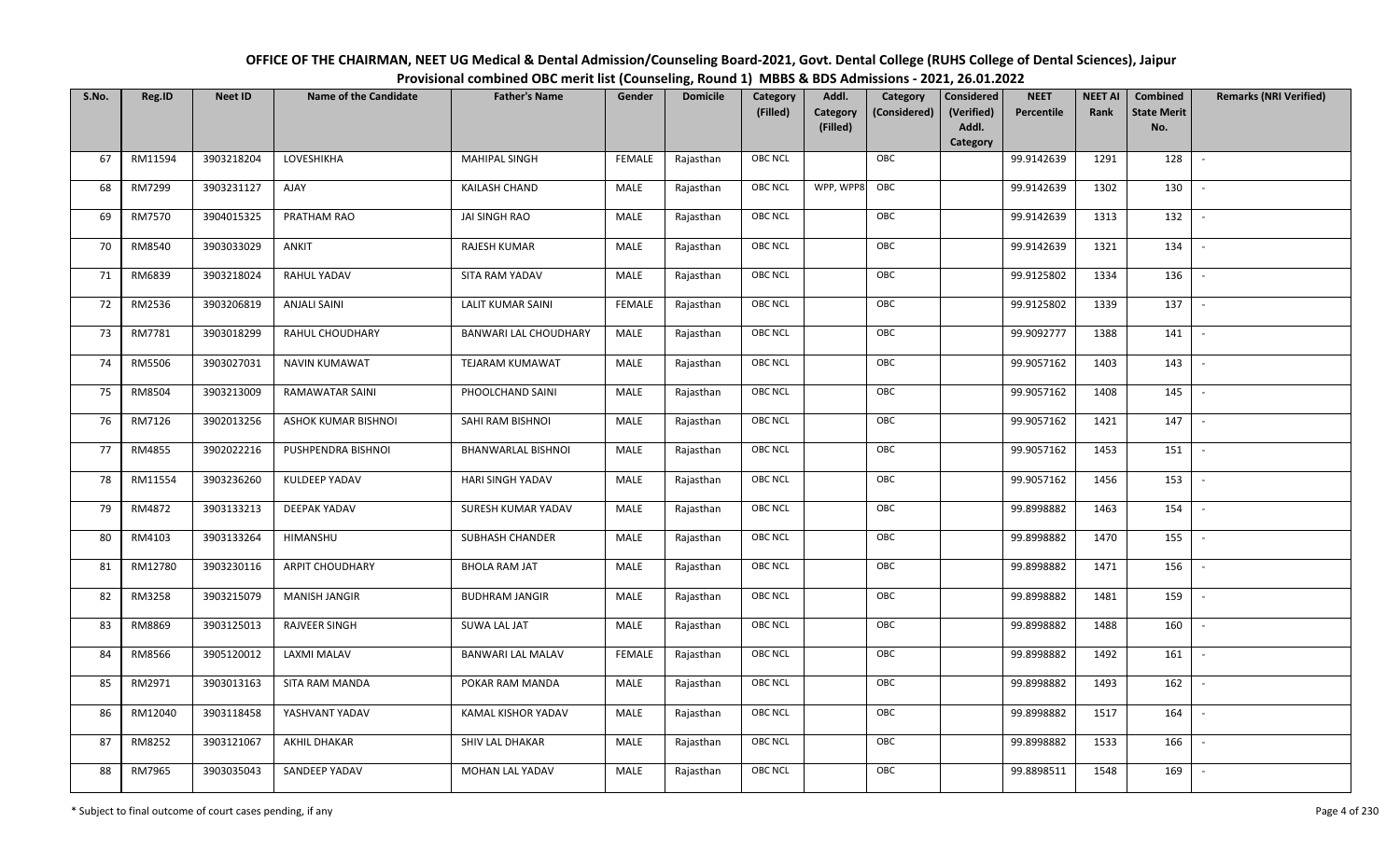| OFFICE OF THE CHAIRMAN, NEET UG Medical & Dental Admission/Counseling Board-2021, Govt. Dental College (RUHS College of Dental Sciences), Jaipur |
|--------------------------------------------------------------------------------------------------------------------------------------------------|
| Provisional combined OBC merit list (Counseling, Round 1) MBBS & BDS Admissions - 2021, 26.01.2022                                               |

| S.No. | Reg.ID  | <b>Neet ID</b> | <b>Name of the Candidate</b> | <b>Father's Name</b>       | Gender        | <b>Domicile</b> | Category<br>(Filled) | Addl.<br>Category<br>(Filled) | Category<br>(Considered) | Considered<br>(Verified)<br>Addl.<br>Category | <b>NEET</b><br>Percentile | <b>NEET AI</b><br>Rank | Combined<br><b>State Merit</b><br>No. | <b>Remarks (NRI Verified)</b> |
|-------|---------|----------------|------------------------------|----------------------------|---------------|-----------------|----------------------|-------------------------------|--------------------------|-----------------------------------------------|---------------------------|------------------------|---------------------------------------|-------------------------------|
| 89    | RM9357  | 3901019145     | <b>VIKAS KUMAWAT</b>         | <b>BHOLU RAM KUMAWAT</b>   | MALE          | Rajasthan       | OBC NCL              |                               | OBC                      |                                               | 99.8898511                | 1554                   | 170                                   | $\overline{\phantom{a}}$      |
| 90    | RM8588  | 3903037277     | JITENDRA B JANGID            | <b>BHANVAR LAL JANGID</b>  | MALE          | Rajasthan       | OBC NCL              |                               | OBC                      |                                               | 99.8898511                | 1563                   | 171                                   |                               |
| 91    | RM6001  | 3903126266     | <b>SANJAY JAT</b>            | RAM SWAROOP JAT            | MALE          | Rajasthan       | OBC NCL              |                               | OBC                      |                                               | 99.8898511                | 1564                   | 172                                   | $\sim$                        |
| 92    | RM3759  | 3902006170     | JAY VERMA                    | RAJENDRA KUMAR VERMA       | MALE          | Rajasthan       | OBC NCL              |                               | OBC                      |                                               | 99.8898511                | 1583                   | 175                                   | $\sim$                        |
| 93    | RM2513  | 3903127020     | <b>VIPIN</b>                 | <b>INDER PAL</b>           | MALE          | Rajasthan       | OBC NCL              |                               | OBC                      |                                               | 99.8898511                | 1591                   | 176                                   | $\sim$                        |
| 94    | RM8530  | 3903107007     | HIMMAT SINGH CHOUHAN         | LAXMAN SINGH CHOUHAN       | MALE          | Rajasthan       | OBC NCL              |                               | OBC                      |                                               | 99.8898511                | 1600                   | 177                                   |                               |
| 95    | RM10470 | 3903129020     | DEEPENDRA                    | <b>BAJRANG LAL</b>         | MALE          | Rajasthan       | OBC NCL              |                               | OBC                      |                                               | 99.8898511                | 1608                   | 178                                   | $\overline{\phantom{a}}$      |
| 96    | RM5930  | 3904022214     | PRIYANKA SWAMI               | ARJUN LAL SWAMI            | FEMALE        | Rajasthan       | OBC NCL              |                               | OBC                      |                                               | 99.8898511                | 1639                   | 181                                   | $\overline{\phantom{a}}$      |
| 97    | RM6664  | 3903102336     | KHUSHI KUMARI                | <b>MANOJ KUMAR</b>         | FEMALE        | Rajasthan       | OBC NCL              |                               | OBC                      |                                               | 99.8898511                | 1642                   | 182                                   |                               |
| 98    | RM3481  | 3902021057     | PRIYANKA                     | RATI RAM                   | FEMALE        | Rajasthan       | OBC NCL              |                               | OBC                      |                                               | 99.8898511                | 1644                   | 183                                   | $\sim$                        |
| 99    | RM12176 | 3904106199     | RADHIKA SONI                 | <b>MAHENDRA SONI</b>       | FEMALE        | Rajasthan       | OBC NCL              |                               | OBC                      |                                               | 99.8898511                | 1646                   | 184                                   |                               |
| 100   | RM9984  | 3902014257     | PIYUSH KUMAR                 | DHARMPAL                   | MALE          | Rajasthan       | OBC NCL              |                               | OBC                      |                                               | 99.8898511                | 1673                   | 186                                   | $\mathcal{L}$                 |
| 101   | RM3274  | 3903218344     | <b>VISHAL JAT</b>            | SANWARMAL JAT              | MALE          | Rajasthan       | OBC NCL              |                               | OBC                      |                                               | 99.8898511                | 1696                   | 188                                   |                               |
| 102   | RM5890  | 3903118467     | DHOLARAM                     | RAMSHARAN                  | MALE          | Rajasthan       | <b>MBC NCL</b>       |                               | MBC                      |                                               | 99.8870018                | 1716                   | 190                                   | $\blacksquare$                |
| 103   | RM3572  | 3903209283     | <b>ANKIT YADAV</b>           | JAGDISH PRASAD YADAV       | MALE          | Rajasthan       | OBC NCL              |                               | OBC                      |                                               | 99.8870018                | 1719                   | 191                                   | $\overline{\phantom{a}}$      |
| 104   | RM3067  | 3903018472     | NISHANT BAGARIA              | SAGAR BAGARIA              | MALE          | Rajasthan       | OBC NCL              |                               | OBC                      |                                               | 99.8870018                | 1742                   | 193                                   | $\sim$                        |
| 105   | RM7523  | 3903029292     | SAKSHI JANGIR                | RAJVEER SINGH              | FEMALE        | Rajasthan       | <b>OBC NCL</b>       |                               | OBC                      |                                               | 99.883246                 | 1750                   | 194                                   | $\blacksquare$                |
| 106   | RM8858  | 3903122284     | <b>ANKIT YADAV</b>           | MAHENDRA YADAV             | MALE          | Rajasthan       | <b>OBC NCL</b>       |                               | OBC                      |                                               | 99.883246                 | 1752                   | 195                                   | $\overline{\phantom{a}}$      |
| 107   | RM14525 | 3905020239     | NAZIYA PARVIN                | <b>ISAMUDDIN</b>           | <b>FEMALE</b> | Rajasthan       | <b>OBC NCL</b>       |                               | OBC                      |                                               | 99.883246                 | 1759                   | 197                                   | $\overline{\phantom{a}}$      |
| 108   | RM7925  | 3903032194     | <b>SURBHI SAINI</b>          | <b>DWARKA PRASAD SAINI</b> | FEMALE        | Rajasthan       | OBC NCL              |                               | OBC                      |                                               | 99.883246                 | 1760                   | 198                                   |                               |
| 109   | RM5424  | 3903117153     | AMISHA YADAV                 | RAMBEER SINGH YADAV        | FEMALE        | Rajasthan       | <b>OBC NCL</b>       |                               | OBC                      |                                               | 99.883246                 | 1762                   | 199                                   | $\overline{\phantom{a}}$      |
| 110   | RM11701 | 3905117163     | PRAVEEN BISHNOI              | RAGHUNATH BISHNOI          | MALE          | Rajasthan       | OBC NCL              |                               | OBC                      |                                               | 99.883246                 | 1771                   | 201                                   | $\sim$                        |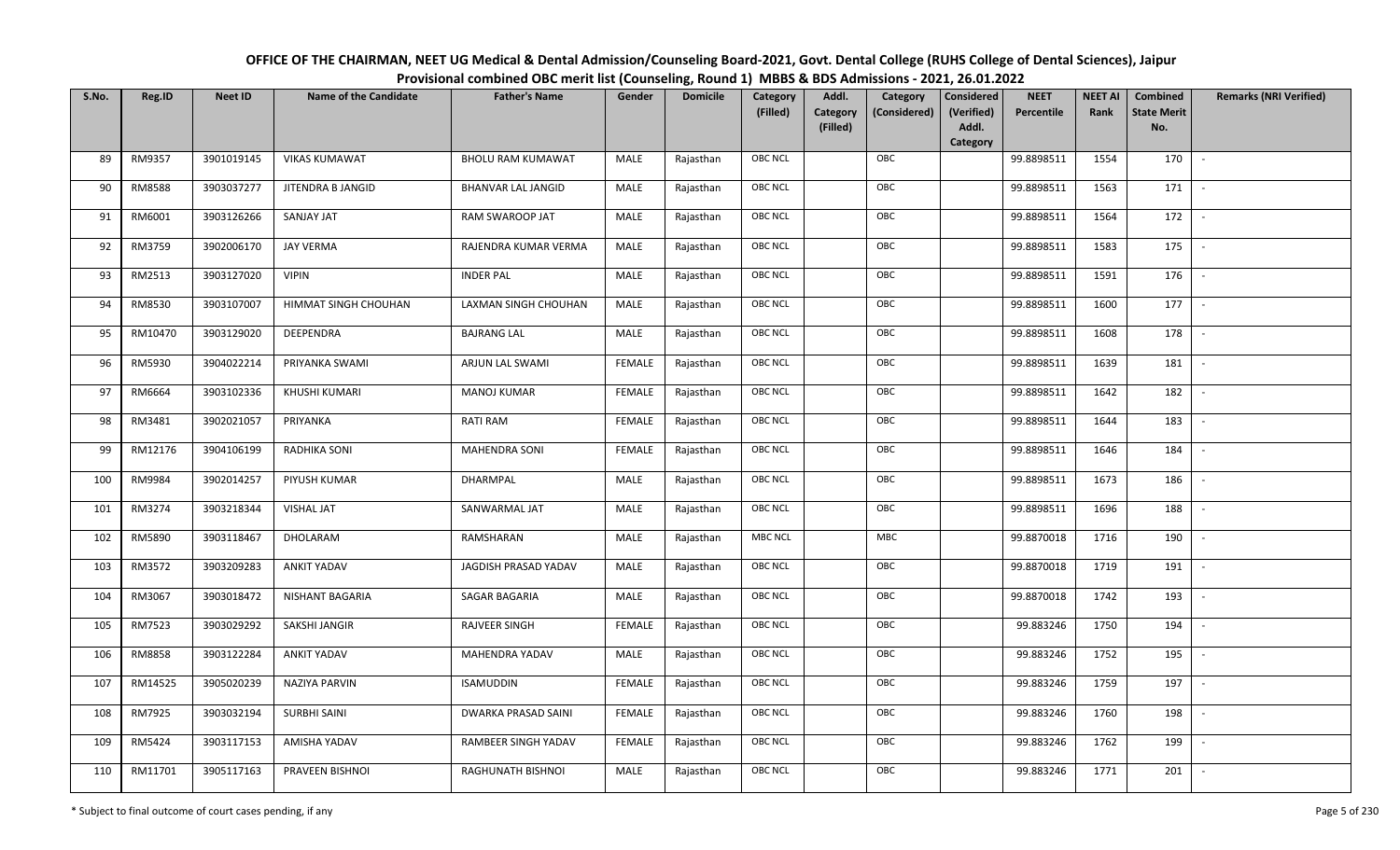| OFFICE OF THE CHAIRMAN, NEET UG Medical & Dental Admission/Counseling Board-2021, Govt. Dental College (RUHS College of Dental Sciences), Jaipur |
|--------------------------------------------------------------------------------------------------------------------------------------------------|
| Provisional combined OBC merit list (Counseling, Round 1) MBBS & BDS Admissions - 2021, 26.01.2022                                               |

| S.No. | Reg.ID        | <b>Neet ID</b> | <b>Name of the Candidate</b> | <b>Father's Name</b>            | Gender        | <b>Domicile</b> | Category<br>(Filled) | Addl.<br>Category<br>(Filled) | Category<br>(Considered) | <b>Considered</b><br>(Verified)<br>Addl. | <b>NEET</b><br>Percentile | <b>NEET AI</b><br>Rank | Combined<br><b>State Merit</b><br>No. | <b>Remarks (NRI Verified)</b> |
|-------|---------------|----------------|------------------------------|---------------------------------|---------------|-----------------|----------------------|-------------------------------|--------------------------|------------------------------------------|---------------------------|------------------------|---------------------------------------|-------------------------------|
|       |               |                |                              |                                 |               |                 |                      |                               |                          | Category                                 |                           |                        |                                       |                               |
| 111   | RM6394        | 3901013091     | DUSHYANT SINGH CHOUDHARY     | <b>RAM KUNWAR</b>               | MALE          | Rajasthan       | OBC NCL              |                               | OBC                      |                                          | 99.883246                 | 1781                   | 202                                   | $\overline{\phantom{a}}$      |
| 112   | RM12184       | 3903015292     | SANJAY PIPLODA               | SHARWAN KUMAR<br><b>KUMAWAT</b> | MALE          | Rajasthan       | OBC NCL              |                               | OBC                      |                                          | 99.883246                 | 1796                   | 204                                   |                               |
| 113   | RM3629        | 3903003432     | <b>VIKASH KATARIA</b>        | SURESH KUMAR SAINI              | MALE          | Rajasthan       | <b>OBC NCL</b>       |                               | OBC                      |                                          | 99.8774828                | 1818                   | 206                                   |                               |
| 114   | RM13181       | 3903213395     | <b>VIKAS</b>                 | <b>HANUMAN SIHAG</b>            | MALE          | Rajasthan       | OBC NCL              |                               | OBC                      |                                          | 99.8774828                | 1839                   | 211                                   | $\overline{\phantom{a}}$      |
| 115   | RM8631        | 2304018080     | <b>ANKUR POONIA</b>          | <b>VINOD POONIA</b>             | MALE          | Rajasthan       | OBC NCL              |                               | OBC                      |                                          | 99.8774828                | 1848                   | 212                                   | $\sim$                        |
| 116   | RM11919       | 3905116141     | SARUPA RAM                   | RANA RAM                        | MALE          | Rajasthan       | OBC NCL              |                               | OBC                      |                                          | 99.8774828                | 1849                   | 213                                   | $\sim$                        |
| 117   | RM3023        | 3903115215     | <b>BINDU MAHLA</b>           | <b>SUNIL KUMAR</b>              | <b>FEMALE</b> | Rajasthan       | OBC NCL              |                               | OBC                      |                                          | 99.8774828                | 1857                   | 214                                   | $\overline{\phantom{a}}$      |
| 118   | RM10566       | 3903124348     | <b>ASHISH YOGI</b>           | <b>HARI RAM YOGI</b>            | MALE          | Rajasthan       | OBC NCL              |                               | OBC                      |                                          | 99.8774828                | 1865                   | 215                                   |                               |
| 119   | RM6943        | 3903021290     | <b>ASHU KUMARI</b>           | KAMLESH KUMAR YADAV             | <b>FEMALE</b> | Rajasthan       | OBC NCL              |                               | OBC                      |                                          | 99.8704245                | 1904                   | 222                                   |                               |
| 120   | <b>RM5588</b> | 3903108519     | YOGESH                       | KHEMCHAND                       | MALE          | Rajasthan       | OBC NCL              |                               | OBC                      |                                          | 99.8704245                | 1908                   | 223                                   |                               |
| 121   | RM10357       | 3903217296     | NARESH KUMAR                 | <b>SURESH KUMAR</b>             | MALE          | Rajasthan       | OBC NCL              |                               | OBC                      |                                          | 99.8704245                | 1928                   | 224                                   |                               |
| 122   | RM10883       | 3903237146     | <b>BHAWANA CHOUDHARY</b>     | <b>HARI RAM</b>                 | <b>FEMALE</b> | Rajasthan       | OBC NCL              |                               | OBC                      |                                          | 99.8704245                | 1934                   | 226                                   | $\mathcal{L}$                 |
| 123   | RM11675       | 3903029108     | SUDHANSHU JAT                | <b>BANWARI LAL JAT</b>          | MALE          | Rajasthan       | OBC NCL              |                               | OBC                      |                                          | 99.8704245                | 1936                   | 227                                   |                               |
| 124   | RM4631        | 3903215272     | SHUBHAM                      | SATYENDRA KUMAR                 | MALE          | Rajasthan       | <b>OBC NCL</b>       |                               | OBC                      |                                          | 99.8704245                | 1940                   | 229                                   |                               |
| 125   | RM2149        | 3901008096     | <b>LAKSHIT SOLANKI</b>       | CHANDRA PRAKASH SOLANKI         | MALE          | Rajasthan       | OBC NCL              |                               | OBC                      |                                          | 99.8704245                | 1962                   | 231                                   | $\overline{\phantom{a}}$      |
| 126   | RM10107       | 3901005312     | <b>LALIT SUWALKA</b>         | ASHOK KUMAR SUWALKA             | <b>MALE</b>   | Rajasthan       | OBC NCL              |                               | OBC                      |                                          | 99.8704245                | 1964                   | 232                                   | $\overline{a}$                |
| 127   | RM7263        | 3905002005     | ASHISH JANGID                | RAMESH JANGID                   | MALE          | Rajasthan       | OBC NCL              |                               | OBC                      |                                          | 99.8704245                | 1965                   | 233                                   | $\overline{\phantom{a}}$      |
| 128   | RM2742        | 2302011167     | <b>VIRAL</b>                 | <b>ANIL KUMAR</b>               | MALE          | Rajasthan       | OBC NCL              |                               | OBC                      |                                          | 99.8704245                | 1969                   | 234                                   | $\overline{\phantom{a}}$      |
| 129   | RM5213        | 3903130066     | NIKITA CHOPRA                | <b>SULTAN CHOPRA</b>            | <b>FEMALE</b> | Rajasthan       | OBC NCL              |                               | OBC                      |                                          | 99.8704245                | 1970                   | 235                                   |                               |
| 130   | RM5500        | 3903003350     | <b>MAYANK RAJ</b>            | <b>DHARMVEER SINGH</b>          | MALE          | Rajasthan       | OBC NCL              |                               | OBC                      |                                          | 99.8704245                | 1974                   | 236                                   |                               |
| 131   | RM9022        | 3903214282     | <b>SURENDRA KUMAR</b>        | KHETARAM JAT                    | <b>MALE</b>   | Rajasthan       | OBC NCL              |                               | OBC                      |                                          | 99.8704245                | 1979                   | 237                                   |                               |
| 132   | RM12336       | 3902020061     | RAMAN                        | RAMPAT                          | <b>FEMALE</b> | Rajasthan       | OBC NCL              |                               | OBC                      |                                          | 99.8704245                | 1980                   | 238                                   |                               |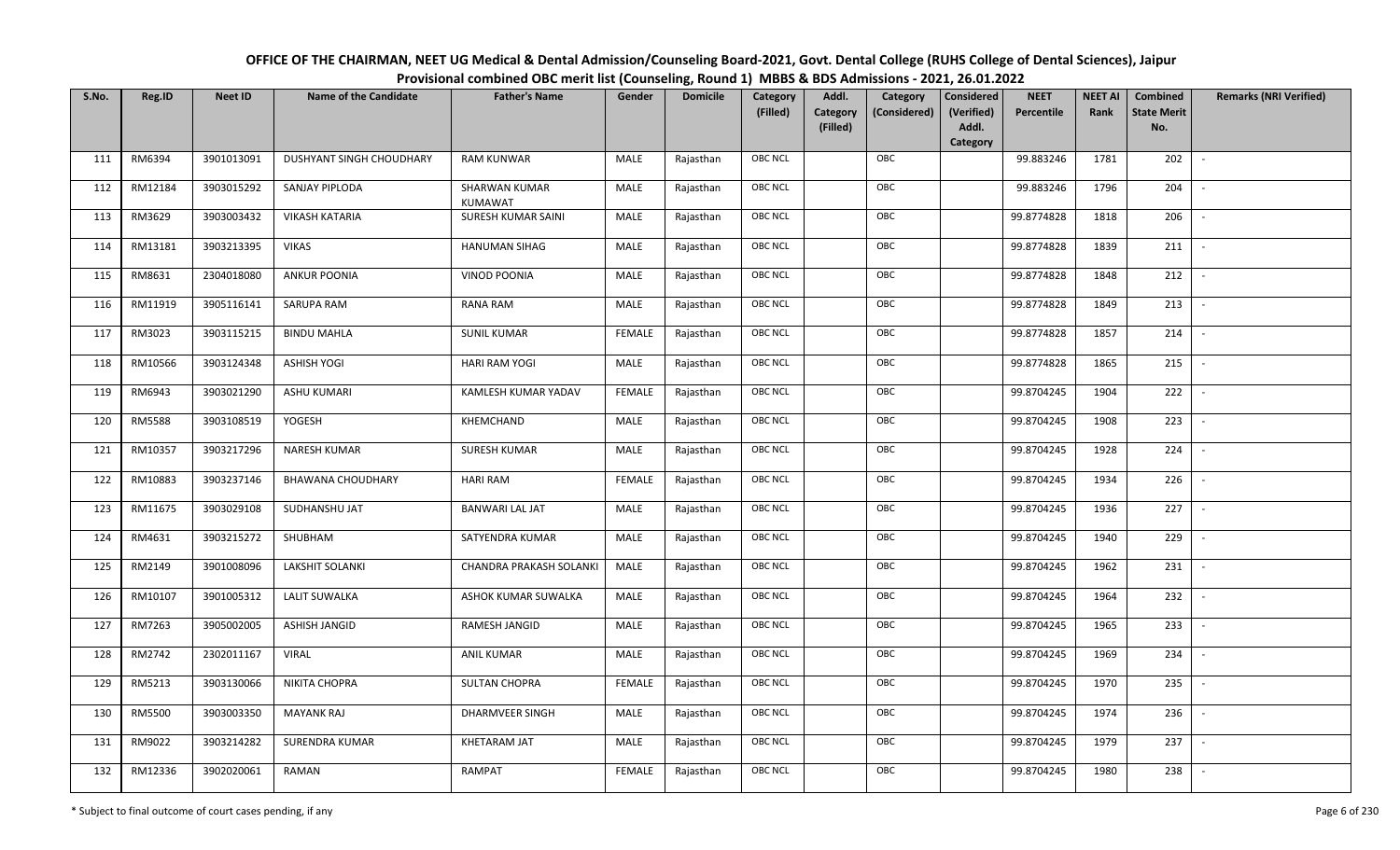| OFFICE OF THE CHAIRMAN, NEET UG Medical & Dental Admission/Counseling Board-2021, Govt. Dental College (RUHS College of Dental Sciences), Jaipur |
|--------------------------------------------------------------------------------------------------------------------------------------------------|
| Provisional combined OBC merit list (Counseling, Round 1) MBBS & BDS Admissions - 2021, 26.01.2022                                               |

| S.No. | Reg.ID  | <b>Neet ID</b> | <b>Name of the Candidate</b> | <b>Father's Name</b>    | Gender        | <b>Domicile</b> | Category<br>(Filled) | Addl.<br><b>Category</b><br>(Filled) | Category<br>(Considered) | Considered<br>(Verified)<br>Addl. | <b>NEET</b><br>Percentile | <b>NEET AI</b><br>Rank | Combined<br><b>State Merit</b><br>No. | <b>Remarks (NRI Verified)</b> |
|-------|---------|----------------|------------------------------|-------------------------|---------------|-----------------|----------------------|--------------------------------------|--------------------------|-----------------------------------|---------------------------|------------------------|---------------------------------------|-------------------------------|
|       |         |                |                              |                         |               |                 |                      |                                      |                          | Category                          |                           |                        |                                       |                               |
| 133   | RM13385 | 3903132258     | DIVYANSHU                    | <b>RAJENDAR KUMAR</b>   | MALE          | Rajasthan       | <b>OBC NCL</b>       |                                      | OBC                      |                                   | 99.8585095                | 2006                   | 241                                   | $\overline{\phantom{a}}$      |
| 134   | RM5714  | 3903228347     | <b>REHAN KHAN</b>            | SHOUKAT KHAN            | MALE          | Rajasthan       | OBC NCL              |                                      | OBC                      |                                   | 99.8585095                | 2010                   | 243                                   |                               |
| 135   | RM11004 | 3903233172     | MANISHA KUMARI YADAV         | SARDAR SINGH YADAV      | <b>FEMALE</b> | Rajasthan       | <b>OBC NCL</b>       |                                      | OBC                      |                                   | 99.8585095                | 2011                   | 244                                   | $\sim$                        |
| 136   | RM2730  | 3901010047     | PRADEEP CHOUDHARY            | <b>KISHAN CHOUDHARY</b> | MALE          | Rajasthan       | OBC NCL              |                                      | OBC                      |                                   | 99.8585095                | 2014                   | 245                                   | $\overline{\phantom{a}}$      |
| 137   | RM14609 | 3903006276     | ABHISHEK SINGH CHOUDHARY     | <b>ROOP SINGH</b>       | MALE          | Rajasthan       | <b>OBC NCL</b>       |                                      | OBC                      |                                   | 99.8585095                | 2026                   | 247                                   | $\sim$                        |
| 138   | RM9130  | 3903032253     | PAWAN GHOTIYA                | <b>KANA RAM GHOTIYA</b> | MALE          | Rajasthan       | <b>OBC NCL</b>       |                                      | OBC                      |                                   | 99.8585095                | 2029                   | 248                                   | $\overline{\phantom{a}}$      |
| 139   | RM8187  | 3902023174     | ANKUSH                       | <b>KRISHAN LAL</b>      | <b>FEMALE</b> | Rajasthan       | OBC NCL              |                                      | OBC                      |                                   | 99.8585095                | 2042                   | 249                                   | $\overline{\phantom{a}}$      |
| 140   | RM15802 | 3903032115     | NAVRATAN TARD                | MUNNIRAM TARD           | MALE          | Rajasthan       | OBC NCL              |                                      | OBC                      |                                   | 99.8585095                | 2046                   | 251                                   |                               |
| 141   | RM4376  | 3903215068     | KIRAN KUMARI BIJARNIYA       | NATHURAM BIJARNIYA      | <b>FEMALE</b> | Rajasthan       | OBC NCL              |                                      | OBC                      |                                   | 99.8585095                | 2053                   | 252                                   |                               |
| 142   | RM8497  | 3903036299     | <b>BABULAL SONI</b>          | RADHESHYAM SONI         | MALE          | Rajasthan       | OBC NCL              |                                      | OBC                      |                                   | 99.8585095                | 2057                   | 253                                   |                               |
| 143   | RM7137  | 3903027356     | AYUSH NAGAR                  | SANTOSH KUMAR NAGAR     | MALE          | Rajasthan       | <b>OBC NCL</b>       |                                      | OBC                      |                                   | 99.8585095                | 2066                   | 255                                   |                               |
| 144   | RM5807  | 3903020009     | <b>SACHIN KUMAR</b>          | <b>MANOJ KUMAR</b>      | MALE          | Rajasthan       | OBC NCL              |                                      | OBC                      |                                   | 99.8585095                | 2070                   | 256                                   | $\sim$                        |
| 145   | RM7856  | 3903038210     | <b>TOSHAK PUNIA</b>          | ARVIND PUNIA            | MALE          | Rajasthan       | <b>OBC NCL</b>       |                                      | OBC                      |                                   | 99.8585095                | 2084                   | 257                                   |                               |
| 146   | RM1757  | 3903110162     | SAKSHI CHOUDHARY             | <b>GODA RAM</b>         | <b>FEMALE</b> | Rajasthan       | <b>OBC NCL</b>       |                                      | OBC                      |                                   | 99.8585095                | 2095                   | 259                                   | $\overline{\phantom{a}}$      |
| 147   | RM6770  | 3903006314     | ATISH PRAJAPATI              | <b>LOKENDRA KUMAR</b>   | <b>MALE</b>   | Rajasthan       | OBC NCL              |                                      | OBC                      |                                   | 99.8585095                | 2103                   | 261                                   | $\sim$                        |
| 148   | RM5183  | 3905004385     | VARSHA KUMARI                | MANOJ GOSWAMI           | <b>FEMALE</b> | Rajasthan       | <b>OBC NCL</b>       |                                      | OBC                      |                                   | 99.8585095                | 2114                   | 264                                   | $\sim$                        |
| 149   | RM11375 | 3903112100     | <b>DEEPAK GARHWAL</b>        | SURENDER SINGH GARHWAL  | MALE          | Rajasthan       | <b>OBC NCL</b>       |                                      | OBC                      |                                   | 99.8585095                | 2132                   | 266                                   | $\overline{\phantom{a}}$      |
| 150   | RM5145  | 3902017151     | <b>HARISH KUMAR</b>          | <b>SUMER SINGH</b>      | MALE          | Rajasthan       | OBC NCL              |                                      | OBC                      |                                   | 99.8585095                | 2136                   | 268                                   |                               |
| 151   | RM6262  | 3903125039     | KANISHKA                     | <b>SURENDRA KUMAR</b>   | <b>FEMALE</b> | Rajasthan       | <b>OBC NCL</b>       |                                      | OBC                      |                                   | 99.8585095                | 2137                   | 269                                   |                               |
| 152   | RM9631  | 3901014561     | <b>VIPUL SHARMA</b>          | MUKESH KUMAR SHARMA     | MALE          | Rajasthan       | OBC NCL              |                                      | OBC                      |                                   | 99.8585095                | 2155                   | 271                                   | $\blacksquare$                |
| 153   | RM10398 | 3903013076     | HIMANSHU YADAV               | SUDHEER YADAV           | <b>MALE</b>   | Rajasthan       | <b>OBC NCL</b>       |                                      | OBC                      |                                   | 99.8585095                | 2157                   | 273                                   |                               |
| 154   | RM4937  | 3902013239     | SEETA GODARA                 | SAHI RAM GODARA         | <b>FEMALE</b> | Rajasthan       | <b>OBC NCL</b>       |                                      | OBC                      |                                   | 99.8585095                | 2165                   | 274                                   |                               |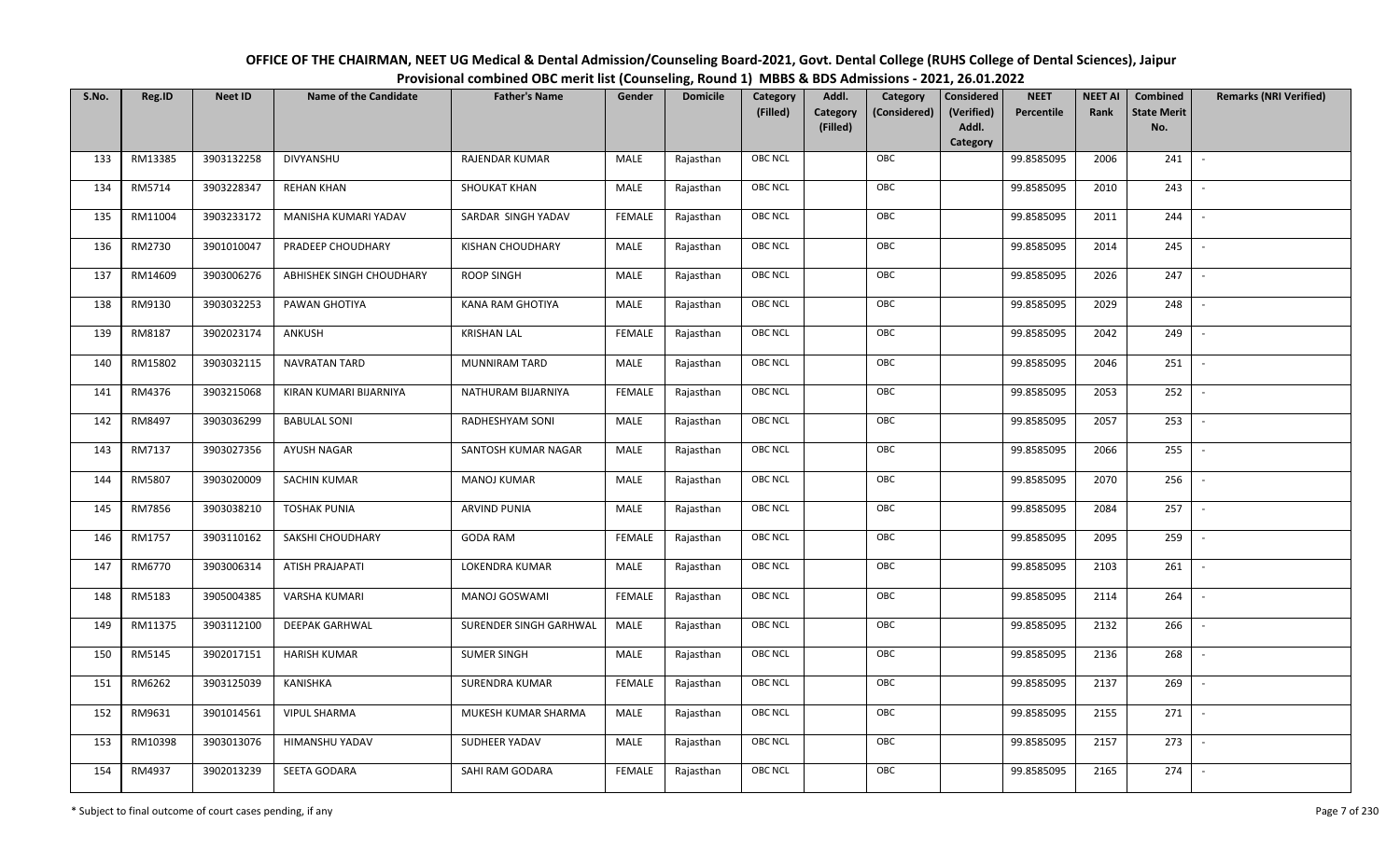OFFICE OF THE CHAIRMAN, NEET UG Medical & Dental Admission/Counseling Board-2021, Govt. Dental College (RUHS College of Dental Sciences), JaipurProvisional combined OBC merit list (Counseling, Round 1) MBBS & BDS Admissions - 2021, 26.01.2022

| S.No. | Reg.ID  | <b>Neet ID</b> | <b>Name of the Candidate</b> | <b>Father's Name</b>   | Gender        | <b>Domicile</b> | Category       | Addl.                | Category     | Considered          | <b>NEET</b> | <b>NEET AI</b> | Combined                  | <b>Remarks (NRI Verified)</b> |
|-------|---------|----------------|------------------------------|------------------------|---------------|-----------------|----------------|----------------------|--------------|---------------------|-------------|----------------|---------------------------|-------------------------------|
|       |         |                |                              |                        |               |                 | (Filled)       | Category<br>(Filled) | (Considered) | (Verified)<br>Addl. | Percentile  | Rank           | <b>State Merit</b><br>No. |                               |
|       |         |                |                              |                        |               |                 |                |                      |              | Category            |             |                |                           |                               |
| 155   | RM2359  | 3903033121     | RITU JAKHAR                  | SHRAWAN KUMAR JAKHAR   | FEMALE        | Rajasthan       | <b>OBC NCL</b> |                      | OBC          |                     | 99.8585095  | 2173           | 275                       | $\overline{\phantom{a}}$      |
| 156   | RM11097 | 3905012297     | NAIKISHA CHOUDHARY           | PRADEEP KUMAR BADESARA | <b>FEMALE</b> | Rajasthan       | OBC NCL        |                      | OBC          |                     | 99.8585095  | 2182           | 276                       |                               |
| 157   | RM6167  | 3903215447     | <b>MAYANK DHAYAL</b>         | <b>BABU LAL DHAYAL</b> | MALE          | Rajasthan       | OBC NCL        |                      | OBC          |                     | 99.8585095  | 2184           | 277                       |                               |
| 158   | RM7800  | 4413001554     | YASHANSHU JANGID             | MANOJ KUMAR JANGID     | MALE          | Rajasthan       | OBC NCL        |                      | OBC          |                     | 99.8538471  | 2200           | 278                       |                               |
| 159   | RM7400  | 3903017164     | KAVITA KUMARI YADAV          | RAJENDRA PRASAD YADAV  | <b>FEMALE</b> | Rajasthan       | OBC NCL        |                      | OBC          |                     | 99.8538471  | 2205           | 279                       | $\sim$                        |
| 160   | RM5239  | 3903203042     | YASH SAHU                    | RAJENDRA SAHU          | MALE          | Rajasthan       | OBC NCL        |                      | OBC          |                     | 99.8538471  | 2236           | 281                       | $\overline{\phantom{a}}$      |
| 161   | RM8555  | 3903212130     | NIRMAL JANGID                | RAMPAL JANGID          | MALE          | Rajasthan       | OBC NCL        |                      | OBC          |                     | 99.8538471  | 2238           | 282                       | $\sim$                        |
| 162   | RM3107  | 3903217270     | NISHA SWAMI                  | MAHESH SWAMI           | <b>FEMALE</b> | Rajasthan       | OBC NCL        |                      | OBC          |                     | 99.8477601  | 2271           | 283                       |                               |
| 163   | RM3165  | 3903012054     | RITIKA BAGRIYA               | PRABHUDAYAL BAGRIYA    | <b>FEMALE</b> | Rajasthan       | OBC NCL        |                      | OBC          |                     | 99.8477601  | 2281           | 285                       |                               |
| 164   | RM5570  | 3903113340     | MANISH KUMAR YADAV           | ARJUN LAL YADAV        | <b>MALE</b>   | Rajasthan       | OBC NCL        |                      | OBC          |                     | 99.8477601  | 2295           | 287                       | $\sim$                        |
| 165   | RM12493 | 3902009055     | <b>HARSHIT POONIA</b>        | <b>SHARVAN KUMAR</b>   | MALE          | Rajasthan       | OBC NCL        |                      | OBC          |                     | 99.8477601  | 2300           | 288                       |                               |
| 166   | RM5498  | 3903025316     | <b>VIJAY SERAWAT</b>         | SOHAN LAL SERAWAT      | MALE          | Rajasthan       | OBC NCL        |                      | OBC          |                     | 99.8477601  | 2319           | 289                       | $\blacksquare$                |
| 167   | RM6667  | 3903237048     | <b>UTTAM SAIN</b>            | PURAN MAL SAIN         | MALE          | Rajasthan       | OBC NCL        |                      | OBC          |                     | 99.8477601  | 2325           | 290                       |                               |
| 168   | RM2164  | 3903025338     | <b>ANISH DULAR</b>           | NARENDRA KUMAR         | MALE          | Rajasthan       | OBC NCL        |                      | OBC          |                     | 99.8477601  | 2336           | 291                       | $\sim$                        |
| 169   | RM8387  | 3903137163     | PRIYANKA YADAV               | MOHAN LAL YADAV        | <b>FEMALE</b> | Rajasthan       | OBC NCL        |                      | OBC          |                     | 99.8426444  | 2352           | 293                       | $\sim$                        |
| 170   | RM7062  | 3901016106     | <b>VISHRAM KASWA</b>         | DILEEP KASWA           | MALE          | Rajasthan       | OBC NCL        |                      | OBC          |                     | 99.8426444  | 2383           | 295                       | $\sim$                        |
| 171   | RM5085  | 3903114151     | ANSHU YADAV                  | RAMKISHAN YADAV        | <b>FEMALE</b> | Rajasthan       | <b>OBC NCL</b> |                      | OBC          |                     | 99.8426444  | 2391           | 297                       | $\overline{\phantom{a}}$      |
| 172   | RM13226 | 3903225144     | <b>ABHISHEK YADAV</b>        | <b>OMPRAKASH YADAV</b> | MALE          | Rajasthan       | OBC NCL        |                      | OBC          |                     | 99.8426444  | 2406           | 298                       |                               |
| 173   | RM7783  | 3903028283     | RAVINDRA KUMAR KURI          | <b>JHABAR MAL KURI</b> | MALE          | Rajasthan       | OBC NCL        |                      | OBC          |                     | 99.834291   | 2449           | 303                       |                               |
| 174   | RM7115  | 3903014081     | PRIYANKA RAR                 | <b>RAMLAL RAR</b>      | <b>FEMALE</b> | Rajasthan       | OBC NCL        |                      | OBC          |                     | 99.834291   | 2450           | 304                       | $\overline{\phantom{a}}$      |
| 175   | RM10452 | 3903120264     | POOJA YADAV                  | <b>CHHITAR MAL</b>     | <b>FEMALE</b> | Rajasthan       | OBC NCL        |                      | OBC          |                     | 99.834291   | 2453           | 305                       |                               |
| 176   | RM10816 | 3902024041     | RITIK CHHIMPA                | MANGAL SINGH           | MALE          | Rajasthan       | OBC NCL        |                      | OBC          |                     | 99.834291   | 2455           | 306                       |                               |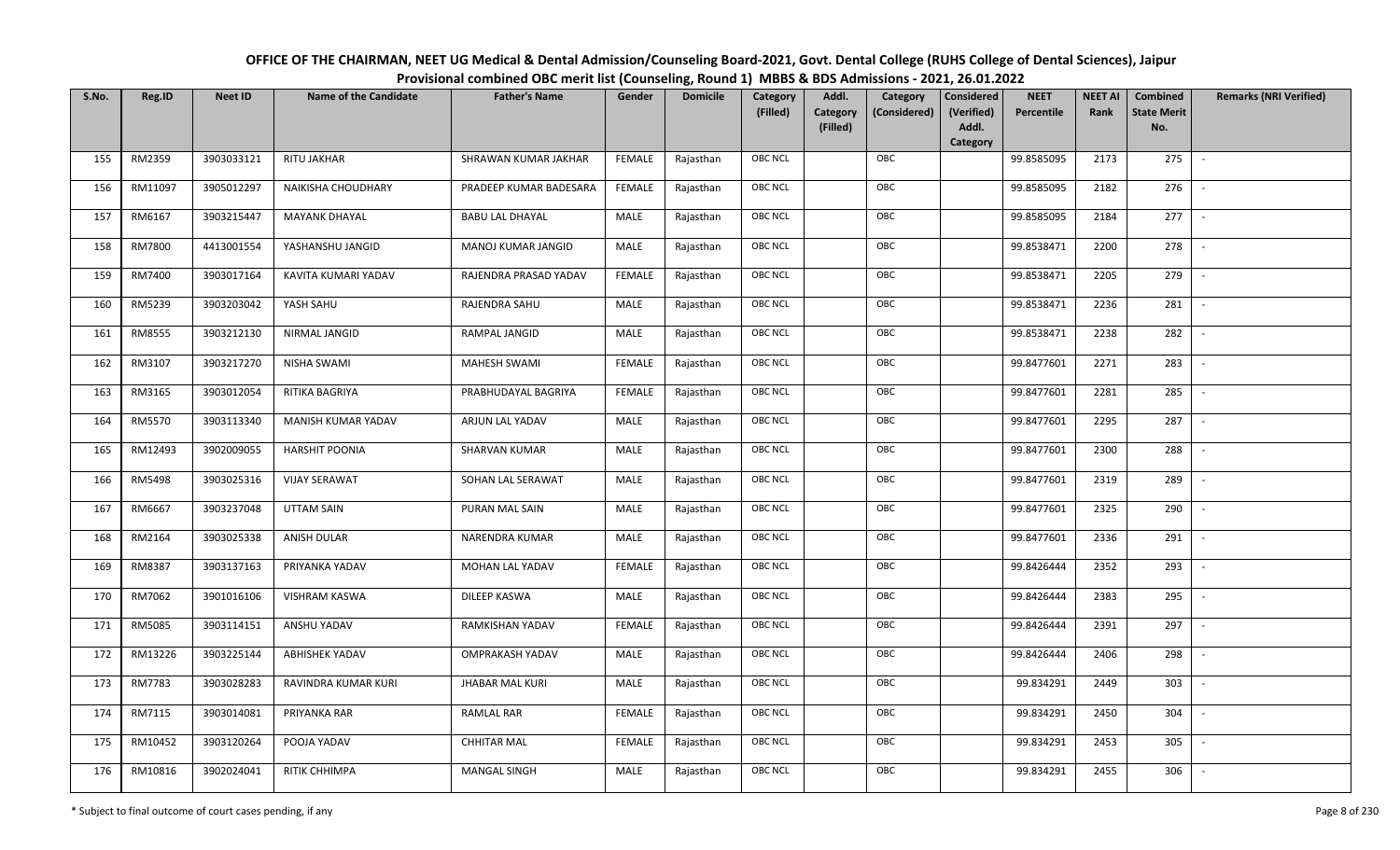| OFFICE OF THE CHAIRMAN, NEET UG Medical & Dental Admission/Counseling Board-2021, Govt. Dental College (RUHS College of Dental Sciences), Jaipur |
|--------------------------------------------------------------------------------------------------------------------------------------------------|
| Provisional combined OBC merit list (Counseling, Round 1) MBBS & BDS Admissions - 2021, 26.01.2022                                               |

| S.No. | Reg.ID  | <b>Neet ID</b> | <b>Name of the Candidate</b> | <b>Father's Name</b>              | Gender        | <b>Domicile</b> | Category<br>(Filled) | Addl.<br><b>Category</b><br>(Filled) | Category<br>(Considered) | Considered<br>(Verified)<br>Addl. | <b>NEET</b><br>Percentile | <b>NEET AI</b><br>Rank | Combined<br><b>State Merit</b><br>No. | <b>Remarks (NRI Verified)</b> |
|-------|---------|----------------|------------------------------|-----------------------------------|---------------|-----------------|----------------------|--------------------------------------|--------------------------|-----------------------------------|---------------------------|------------------------|---------------------------------------|-------------------------------|
| 177   | RM2741  | 3903101616     | ANISHA                       | <b>ASHOK KUMAR</b>                | <b>FEMALE</b> | Rajasthan       | <b>OBC NCL</b>       |                                      | OBC                      | Category                          | 99.834291                 | 2488                   | 312                                   | $\sim$                        |
| 178   | RM10997 | 3904107004     | DEEPAK SENWAR                | <b>BHALLA RAM</b>                 | MALE          | Rajasthan       | OBC NCL              |                                      | OBC                      |                                   | 99.834291                 | 2497                   | 314                                   |                               |
| 179   | RM7457  | 3903102511     | NANDANI FAUJDAR              | RAM MOHAN SINGH                   | <b>FEMALE</b> | Rajasthan       | <b>OBC NCL</b>       |                                      | OBC                      |                                   | 99.834291                 | 2501                   | 315                                   |                               |
| 180   | RM10476 | 3903229314     | POOJA CHOUDHARY              | SHRAWAN KUMAR DHAKA               | <b>FEMALE</b> | Rajasthan       | OBC NCL              |                                      | OBC                      |                                   | 99.834291                 | 2515                   | 316                                   | $\overline{\phantom{a}}$      |
| 181   | RM9946  | 2302033158     | AKHIL                        | DEVENDRA YADAV                    | MALE          | Rajasthan       | <b>OBC NCL</b>       |                                      | OBC                      |                                   | 99.834291                 | 2521                   | 317                                   | $\overline{\phantom{a}}$      |
| 182   | RM9219  | 3903029201     | <b>KRISHAN KUMAR SAINI</b>   | RAJENDER KUMAR SAINI              | MALE          | Rajasthan       | <b>OBC NCL</b>       |                                      | OBC                      |                                   | 99.834291                 | 2525                   | 319                                   | $\overline{\phantom{a}}$      |
| 183   | RM8334  | 3903226156     | <b>MAYANK YADAV</b>          | RAJESH KUMAR                      | MALE          | Rajasthan       | <b>OBC NCL</b>       |                                      | OBC                      |                                   | 99.834291                 | 2536                   | 321                                   | $\overline{\phantom{a}}$      |
| 184   | RM13288 | 3903139125     | <b>RAVI KHARBAS</b>          | MOTI LAL KHARBAS                  | MALE          | Rajasthan       | OBC NCL              |                                      | OBC                      |                                   | 99.834291                 | 2539                   | 322                                   |                               |
| 185   | RM8973  | 3903119466     | <b>NITIKA</b>                | RANDHEER SINGH                    | <b>FEMALE</b> | Rajasthan       | <b>OBC NCL</b>       |                                      | OBC                      |                                   | 99.834291                 | 2542                   | 323                                   |                               |
| 186   | RM2974  | 3903010299     | <b>KAPIL YADAV</b>           | SHYAM SUNDER YADAV                | MALE          | Rajasthan       | OBC NCL              |                                      | OBC                      |                                   | 99.834291                 | 2546                   | 324                                   |                               |
| 187   | RM11274 | 3902020008     | <b>MULA RAM SARAN</b>        | KISTURA RAM SARAN                 | MALE          | Rajasthan       | <b>OBC NCL</b>       |                                      | OBC                      |                                   | 99.834291                 | 2550                   | 325                                   |                               |
| 188   | RM7762  | 3903025293     | <b>BANTEE BIJARNIYA</b>      | RAMAWTAR BIJARNIYA                | MALE          | Rajasthan       | OBC NCL              |                                      | OBC                      |                                   | 99.8214694                | 2560                   | 326                                   |                               |
| 189   | RM5740  | 3903132140     | YASH CHOUDHARY               | RAMNIWAS BAGADIYA                 | MALE          | Rajasthan       | <b>OBC NCL</b>       |                                      | OBC                      |                                   | 99.8214694                | 2561                   | 327                                   |                               |
| 190   | RM15764 | 3903237167     | <b>TANISHA KUMAWAT</b>       | MAHENDRA KUMAR<br>KUMAWAT         | <b>FEMALE</b> | Rajasthan       | OBC NCL              |                                      | OBC                      |                                   | 99.8214694                | 2574                   | 328                                   | $\overline{\phantom{a}}$      |
| 191   | RM12586 | 3903120206     | <b>SUNIL CHOUDHARY</b>       | <b>TEJA RAM</b>                   | <b>MALE</b>   | Rajasthan       | OBC NCL              |                                      | OBC                      |                                   | 99.8214694                | 2580                   | 329                                   | $\overline{\phantom{a}}$      |
| 192   | RM9433  | 3901016404     | JAVATRIKA CHAUHAN            | <b>VIJAY CHAUHAN</b>              | <b>FEMALE</b> | Rajasthan       | <b>OBC NCL</b>       |                                      | OBC                      |                                   | 99.8214694                | 2583                   | 330                                   | $\sim$                        |
| 193   | RM13366 | 3903219392     | ANKITA                       | HAWASINGH                         | <b>FEMALE</b> | Rajasthan       | <b>OBC NCL</b>       |                                      | OBC                      |                                   | 99.8214694                | 2593                   | 331                                   | $\overline{\phantom{a}}$      |
| 194   | RM5009  | 3903040343     | RAHUL CHOUDHARY              | MEWA RAM RUNDLA                   | MALE          | Rajasthan       | OBC NCL              |                                      | OBC                      |                                   | 99.8214694                | 2597                   | 332                                   |                               |
| 195   | RM11082 | 3901009258     | <b>SUNITA RAWAT</b>          | HETH RAM RAWAT                    | <b>FEMALE</b> | Rajasthan       | <b>MBC NCL</b>       |                                      | <b>MBC</b>               |                                   | 99.8214694                | 2607                   | 333                                   |                               |
| 196   | RM6786  | 3903120179     | <b>ANKIT YADAV</b>           | <b>MAKKHAN YADAV</b>              | MALE          | Rajasthan       | OBC NCL              |                                      | OBC                      |                                   | 99.8214694                | 2616                   | 334                                   |                               |
| 197   | RM12201 | 3905028214     | <b>NIKHIL KHATKAR</b>        | ROHITASHW KUMAR<br><b>KHATKAR</b> | <b>MALE</b>   | Rajasthan       | <b>OBC NCL</b>       |                                      | OBC                      |                                   | 99.8214694                | 2625                   | 335                                   |                               |
| 198   | RM3489  | 3903006325     | ADITYA KARWA                 | <b>RAM KUMAR</b>                  | MALE          | Rajasthan       | <b>OBC NCL</b>       |                                      | OBC                      |                                   | 99.8214694                | 2635                   | 336                                   |                               |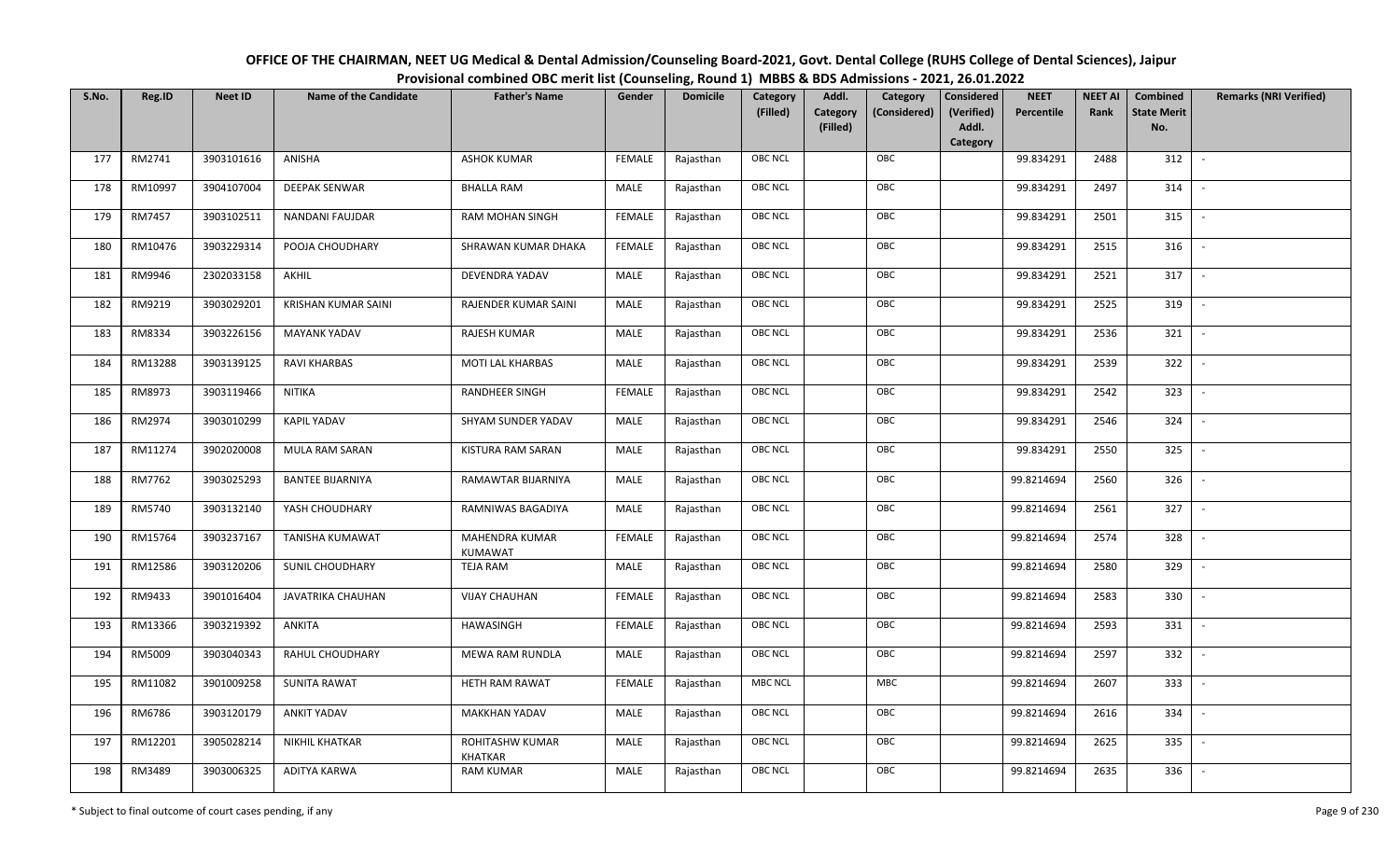| OFFICE OF THE CHAIRMAN, NEET UG Medical & Dental Admission/Counseling Board-2021, Govt. Dental College (RUHS College of Dental Sciences), Jaipur |
|--------------------------------------------------------------------------------------------------------------------------------------------------|
| Provisional combined OBC merit list (Counseling, Round 1) MBBS & BDS Admissions - 2021, 26.01.2022                                               |

| S.No. | Reg.ID  | <b>Neet ID</b> | <b>Name of the Candidate</b> | <b>Father's Name</b>      | Gender        | <b>Domicile</b> | Category<br>(Filled) | Addl.<br>Category | Category<br>(Considered) | Considered<br>(Verified) | <b>NEET AI</b><br><b>NEET</b><br>Percentile<br>Rank | Combined<br><b>State Merit</b> | <b>Remarks (NRI Verified)</b> |
|-------|---------|----------------|------------------------------|---------------------------|---------------|-----------------|----------------------|-------------------|--------------------------|--------------------------|-----------------------------------------------------|--------------------------------|-------------------------------|
|       |         |                |                              |                           |               |                 |                      | (Filled)          |                          | Addl.<br>Category        |                                                     | No.                            |                               |
| 199   | RM5729  | 3903128284     | ANIL KUMAR SAINI             | RAJENDRA PRASAD SAINI     | MALE          | Rajasthan       | <b>OBC NCL</b>       |                   | OBC                      |                          | 99.8214694<br>2642                                  | 337                            | $\sim$                        |
| 200   | RM6316  | 3903104042     | SOURABH YADAV                | <b>VIJAY SINGH YADAV</b>  | MALE          | Rajasthan       | OBC NCL              |                   | OBC                      |                          | 99.8214694<br>2649                                  | 340                            |                               |
| 201   | RM2886  | 3901010166     | ABDUL ZHEER KHAN             | AKBAR KHAN MANSURI        | MALE          | Rajasthan       | OBC NCL              |                   | OBC                      |                          | 99.8214694<br>2653                                  | 341                            | $\sim$                        |
| 202   | RM6194  | 3902015145     | RAHUL RAJ BARETH             | <b>HARI RAM BARETH</b>    | <b>MALE</b>   | Rajasthan       | <b>OBC NCL</b>       |                   | OBC                      |                          | 99.8214694<br>2654                                  | 342                            | $\sim$                        |
| 203   | RM8101  | 3903123208     | ARJUN YADAV                  | <b>GOPAL LAL YADAV</b>    | MALE          | Rajasthan       | <b>OBC NCL</b>       |                   | OBC                      |                          | 99.8214694<br>2662                                  | 344                            | $\overline{\phantom{a}}$      |
| 204   | RM9170  | 3902008221     | KAMLESH                      | SUBHASH                   | MALE          | Rajasthan       | OBC NCL              |                   | OBC                      |                          | 99.8214694<br>2663                                  | 345                            | $\sim$                        |
| 205   | RM7099  | 3903111015     | SUDHANSHU CHOUDHARY          | <b>BIRJU SINGH JAT</b>    | MALE          | Rajasthan       | OBC NCL              |                   | OBC                      |                          | 99.8214694<br>2664                                  | 346                            | $\overline{\phantom{a}}$      |
| 206   | RM10442 | 3903013413     | RAHUL JAT                    | LADU RAM JAT              | MALE          | Rajasthan       | OBC NCL              |                   | OBC                      |                          | 99.8214694<br>2684                                  | 348                            |                               |
| 207   | RM12334 | 3905021046     | RAKESH                       | <b>DALA RAM</b>           | MALE          | Rajasthan       | OBC NCL              |                   | OBC                      |                          | 99.8214694<br>2699                                  | 353                            |                               |
| 208   | RM6149  | 3903227056     | PRIYANKA SINGHMAR            | <b>OMPRAKASH SINGHMAR</b> | <b>FEMALE</b> | Rajasthan       | <b>OBC NCL</b>       |                   | OBC                      |                          | 99.8214694<br>2708                                  | 354                            | $\overline{\phantom{a}}$      |
| 209   | RM9154  | 3904009282     | <b>ASHA BISHNOI</b>          | <b>BIRBAL RAM BISHNOI</b> | <b>FEMALE</b> | Rajasthan       | OBC NCL              |                   | OBC                      |                          | 99.8214694<br>2711                                  | 355                            |                               |
| 210   | RM8776  | 3903039037     | RAKESH KUMAR                 | SHYOCHAND                 | <b>MALE</b>   | Rajasthan       | <b>OBC NCL</b>       |                   | OBC                      |                          | 99.8214694<br>2713                                  | 356                            | $\sim$                        |
| 211   | RM4470  | 3903202102     | LAKSHAYRAJ SINGH             | <b>NAVEEN SINGH</b>       | MALE          | Rajasthan       | <b>MBC NCL</b>       |                   | MBC                      |                          | 99.8214694<br>2718                                  | 357                            |                               |
| 212   | RM9330  | 3903212451     | <b>GUNJAN JANGID</b>         | JITENDRA JANGID           | FEMALE        | Rajasthan       | OBC NCL              |                   | OBC                      |                          | 99.8214694<br>2725                                  | 359                            | $\sim$                        |
| 213   | RM14850 | 3903015005     | <b>TUSHAR CHOUDHARY</b>      | SATISH CHOUDHARY          | <b>MALE</b>   | Rajasthan       | OBC NCL              |                   | OBC                      |                          | 99.8214694<br>2731                                  | 362                            | $\sim$                        |
| 214   | RM8036  | 3905116148     | <b>OMPRAKAS</b>              | SHRAWAN KUMAR             | MALE          | Rajasthan       | <b>OBC NCL</b>       |                   | OBC                      |                          | 99.8214694<br>2739                                  | 363                            | $\sim$                        |
| 215   | RM6549  | 3903015375     | MAHESH KUMAR YADAV           | SOHAN LAL YADAV           | MALE          | Rajasthan       | <b>OBC NCL</b>       |                   | OBC                      |                          | 99.8214694<br>2742                                  | 364                            | $\sim$                        |
| 216   | RM4266  | 3903206289     | ATUL PRAJAPAT                | RAMSWAROOP PRAJAPAT       | <b>MALE</b>   | Rajasthan       | OBC NCL              |                   | OBC                      |                          | 99.8214694<br>2755                                  | 367                            | $\sim$                        |
| 217   | RM12844 | 3903203310     | SATYVEER CHOUDHARY           | SANWATA RAM               | MALE          | Rajasthan       | <b>OBC NCL</b>       |                   | OBC                      |                          | 99.8171955<br>2758                                  | 368                            | $\overline{\phantom{a}}$      |
| 218   | RM13512 | 3904101605     | RAMNIWAS VISHNOI             | PUKHRAJ VISHNOI           | <b>MALE</b>   | Rajasthan       | OBC NCL              |                   | OBC                      |                          | 99.8171955<br>2770                                  | 372                            |                               |
| 219   | RM1485  | 3903002400     | NAVEEN JAKHAR                | RAMAVATAR JAKHAR          | <b>MALE</b>   | Rajasthan       | OBC NCL              |                   | OBC                      |                          | 99.8171955<br>2778                                  | 373                            | $\overline{\phantom{a}}$      |
| 220   | RM5334  | 3903230016     | <b>SUBHASH LOMROR</b>        | <b>HARI RAM LOMROR</b>    | MALE          | Rajasthan       | OBC NCL              |                   | OBC                      |                          | 99.8171955<br>2797                                  | 378                            | $\overline{\phantom{a}}$      |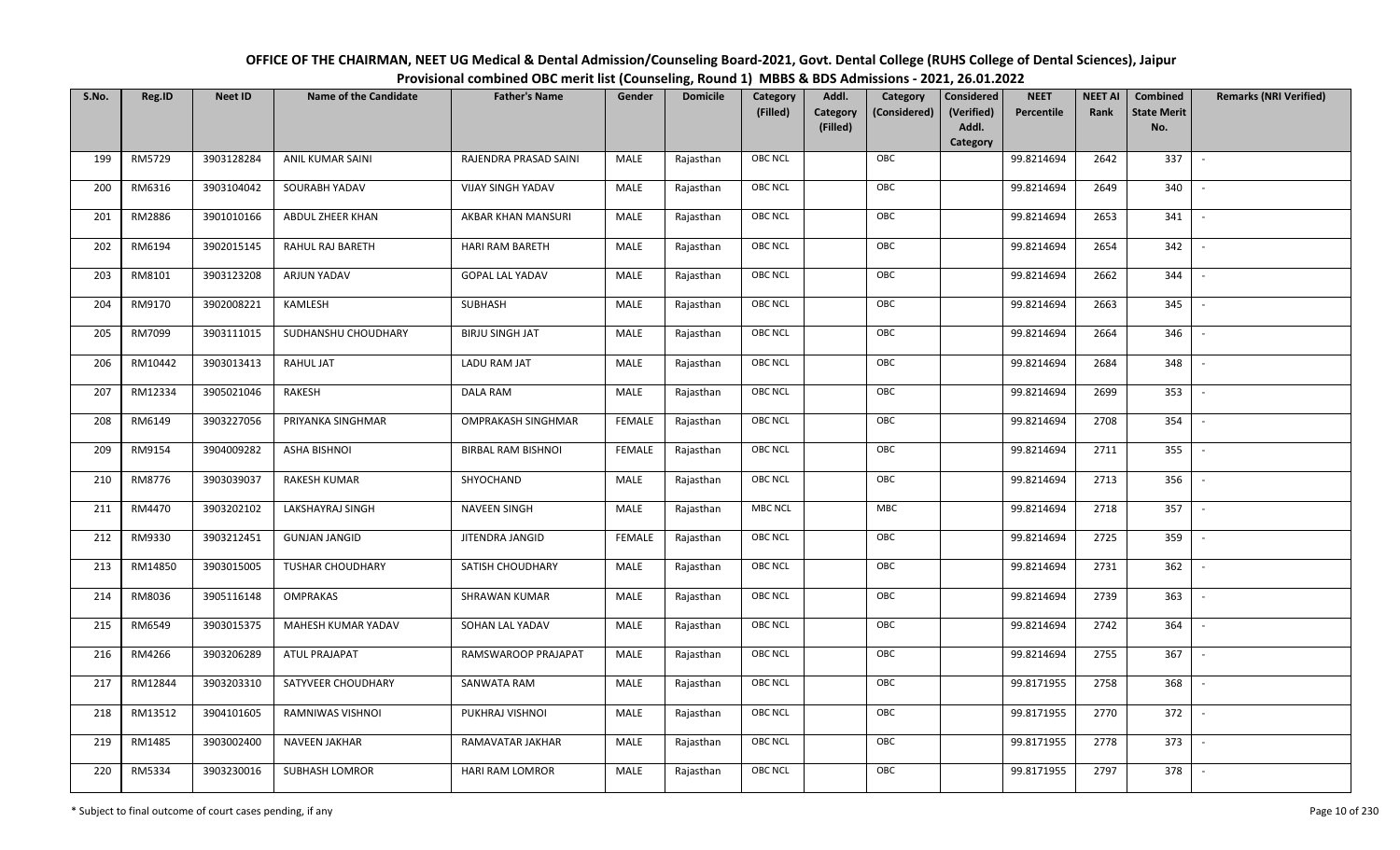| OFFICE OF THE CHAIRMAN, NEET UG Medical & Dental Admission/Counseling Board-2021, Govt. Dental College (RUHS College of Dental Sciences), Jaipur |
|--------------------------------------------------------------------------------------------------------------------------------------------------|
| Provisional combined OBC merit list (Counseling, Round 1) MBBS & BDS Admissions - 2021, 26.01.2022                                               |

| S.No. | Reg.ID  | <b>Neet ID</b> | <b>Name of the Candidate</b> | <b>Father's Name</b>              | Gender        | <b>Domicile</b> | Category<br>(Filled) | Addl.<br>Category<br>(Considered) | <b>Considered</b><br>(Verified) | <b>NEET</b><br>Percentile | <b>NEET AI</b><br>Rank | Combined<br><b>State Merit</b> | <b>Remarks (NRI Verified)</b> |
|-------|---------|----------------|------------------------------|-----------------------------------|---------------|-----------------|----------------------|-----------------------------------|---------------------------------|---------------------------|------------------------|--------------------------------|-------------------------------|
|       |         |                |                              |                                   |               |                 |                      | Category<br>(Filled)              | Addl.                           |                           |                        | No.                            |                               |
|       |         |                |                              |                                   |               |                 |                      |                                   | Category                        |                           |                        |                                |                               |
| 221   | RM12697 | 3903117167     | <b>CHANDRA SINGH</b>         | <b>KRISHAN KUMAR</b>              | MALE          | Rajasthan       | <b>OBC NCL</b>       | OBC                               |                                 | 99.8171955                | 2807                   | 380                            | $\sim$                        |
| 222   | RM11503 | 3903238251     | <b>RAJAT MEHTA</b>           | ASHOK KUMAR YADAV                 | <b>MALE</b>   | Rajasthan       | OBC NCL              | OBC                               |                                 | 99.8171955                | 2808                   | 381                            |                               |
| 223   | RM1362  | 3902008231     | DINESH BHADU                 | <b>RAM DAYAL</b>                  | MALE          | Rajasthan       | OBC NCL              | OBC                               |                                 | 99.8171955                | 2814                   | 383                            | $\overline{\phantom{a}}$      |
| 224   | RM9943  | 3901018019     | ATUL KUMAWAT                 | <b>BIRDI CHAND</b>                | MALE          | Rajasthan       | <b>OBC NCL</b>       | OBC                               |                                 | 99.8171955                | 2821                   | 384                            | $\overline{\phantom{a}}$      |
| 225   | RM8382  | 3903220316     | <b>MAHIMA POONIA</b>         | SUSHIL KUMAR POONIA               | <b>FEMALE</b> | Rajasthan       | OBC NCL              | OBC                               |                                 | 99.8100077                | 2830                   | 386                            | $\sim$                        |
| 226   | RM1833  | 3902012208     | AKSHAT BHATI                 | <b>MUKUL BHATI</b>                | MALE          | Rajasthan       | <b>OBC NCL</b>       | OBC                               |                                 | 99.8100077                | 2836                   | 387                            | $\overline{\phantom{a}}$      |
| 227   | RM2275  | 3902010267     | <b>ABBAS BHATI</b>           | <b>IBRAHIM BHATI</b>              | MALE          | Rajasthan       | OBC NCL              | OBC                               |                                 | 99.8100077                | 2839                   | 388                            | $\overline{\phantom{a}}$      |
| 228   | RM10975 | 3905112054     | RAMSWAROOP                   | SUKH RAM TETARWAL                 | MALE          | Rajasthan       | OBC NCL              | OBC                               |                                 | 99.8100077                | 2850                   | 390                            |                               |
| 229   | RM8564  | 3902006140     | <b>RENU BITHU</b>            | <b>SUMERDAN BITHU</b>             | <b>FEMALE</b> | Rajasthan       | OBC NCL              | OBC                               |                                 | 99.8100077                | 2855                   | 392                            |                               |
| 230   | RM11640 | 3903120325     | <b>KANAK RAJ</b>             | PRAMOD KUMAR                      | <b>FEMALE</b> | Rajasthan       | OBC NCL              | OBC                               |                                 | 99.8100077                | 2857                   | 393                            | $\sim$                        |
| 231   | RM9213  | 3903211093     | AMAN YADAV                   | SATYAPRAKASH YADAV                | MALE          | Rajasthan       | OBC NCL              | OBC                               |                                 | 99.8100077                | 2859                   | 394                            |                               |
| 232   | RM1143  | 3902015224     | <b>MANISHA KUMARI</b>        | DALCHAND THORI                    | <b>FEMALE</b> | Rajasthan       | <b>OBC NCL</b>       | OBC                               |                                 | 99.8100077                | 2898                   | 399                            | $\overline{\phantom{a}}$      |
| 233   | RM8691  | 3903231315     | <b>RAHUL CHOUDHARY</b>       | KAJOR MAL CHOUDHARY               | MALE          | Rajasthan       | OBC NCL              | OBC                               |                                 | 99.8100077                | 2907                   | 400                            |                               |
| 234   | RM3365  | 3902006299     | AJEET KUMAR                  | <b>KRISHAN KUMAR</b>              | MALE          | Rajasthan       | <b>OBC NCL</b>       | WPP, WPP6<br>OBC                  |                                 | 99.8100077                | 2914                   | 401                            | $\sim$                        |
| 235   | RM11050 | 3905116135     | <b>TOHEED KHAN</b>           | <b>FAYYAZ AHAMED</b>              | MALE          | Rajasthan       | <b>OBC NCL</b>       | OBC                               |                                 | 99.8100077                | 2916                   | 402                            | $\sim$                        |
| 236   | RM7832  | 3903213250     | <b>KESHAV SAIN</b>           | RAJU LAL SAIN                     | MALE          | Rajasthan       | OBC NCL              | OBC                               |                                 | 99.8100077                | 2925                   | 403                            | $\sim$                        |
| 237   | RM6560  | 4413001509     | DIGAMBAR SINGH               | <b>GAJENDRA SINGH</b>             | MALE          | Rajasthan       | OBC NCL              | OBC                               |                                 | 99.8100077                | 2926                   | 404                            | $\overline{\phantom{a}}$      |
| 238   | RM13667 | 3904011142     | <b>VIKRAM VISHNOI</b>        | <b>JAGDISH VISHNOI</b>            | <b>MALE</b>   | Rajasthan       | OBC NCL              | OBC                               |                                 | 99.8100077                | 2929                   | 405                            |                               |
| 239   | RM5529  | 3903109436     | POONAM                       | <b>SUNIL KUMAR</b>                | <b>FEMALE</b> | Rajasthan       | <b>OBC NCL</b>       | OBC                               |                                 | 99.8024961                | 2942                   | 407                            |                               |
| 240   | RM13070 | 3904012331     | AARZOO QURESHI               | MOHAMMED IQUBAL<br><b>QURESHI</b> | <b>FEMALE</b> | Rajasthan       | OBC NCL              | OBC                               |                                 | 99.8024961                | 2943                   | 408                            |                               |
| 241   | RM9578  | 3902003414     | ARIN DS BIJARNIA             | DAYAL SINGH BIJARNIA              | MALE          | Rajasthan       | <b>OBC NCL</b>       | OBC                               |                                 | 99.8024961                | 2953                   | 409                            |                               |
| 242   | RM3663  | 3903031054     | KOMAL YADAV                  | <b>OMPRAKASH YADAV</b>            | FEMALE        | Rajasthan       | OBC NCL              | OBC                               |                                 | 99.8024961                | 2960                   | 411                            | $\overline{\phantom{a}}$      |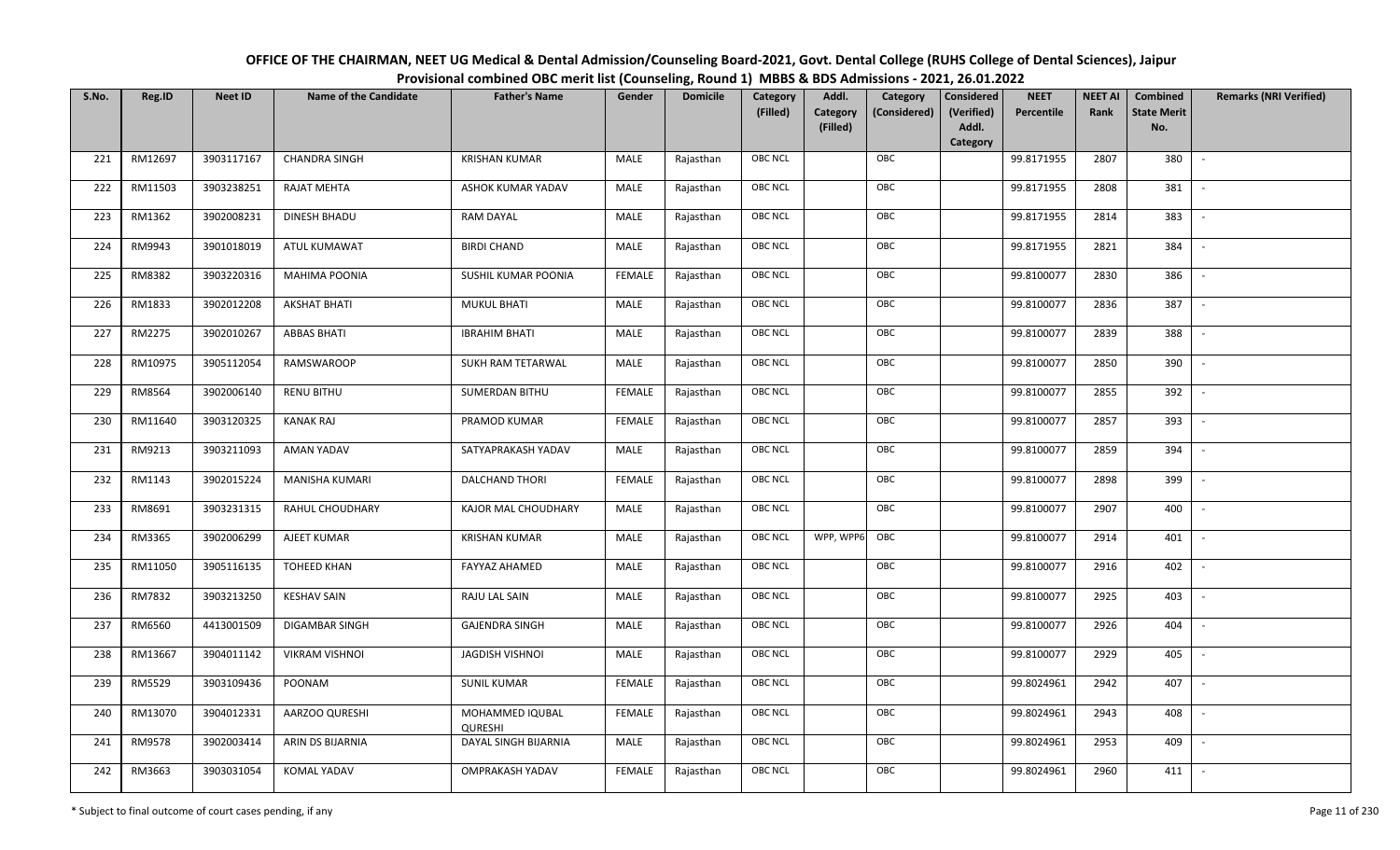| OFFICE OF THE CHAIRMAN, NEET UG Medical & Dental Admission/Counseling Board-2021, Govt. Dental College (RUHS College of Dental Sciences), Jaipur |
|--------------------------------------------------------------------------------------------------------------------------------------------------|
| Provisional combined OBC merit list (Counseling, Round 1) MBBS & BDS Admissions - 2021, 26.01.2022                                               |

| S.No. | Reg.ID  | <b>Neet ID</b> | <b>Name of the Candidate</b> | <b>Father's Name</b>                      | Gender        | <b>Domicile</b> | Category<br>(Filled) | Addl.<br>Category<br>(Filled) | Category<br>(Considered) | <b>Considered</b><br>(Verified)<br>Addl. | <b>NEET</b><br>Percentile | <b>NEET AI</b><br>Rank | Combined<br><b>State Merit</b><br>No. | <b>Remarks (NRI Verified)</b> |
|-------|---------|----------------|------------------------------|-------------------------------------------|---------------|-----------------|----------------------|-------------------------------|--------------------------|------------------------------------------|---------------------------|------------------------|---------------------------------------|-------------------------------|
| 243   | RM7351  | 3903022078     | SACHIN CHOUDHARY             | RAMCHANDER CHOUDHARY                      | MALE          | Rajasthan       | OBC NCL              |                               | OBC                      | Category                                 | 99.8024961                | 2962                   | 412                                   | $\sim$                        |
| 244   | RM5358  | 3902015300     | <b>GAYATRI SIDDH</b>         | SAWANT RAM                                | <b>FEMALE</b> | Rajasthan       | OBC NCL              |                               | OBC                      |                                          | 99.8024961                | 2967                   | 413                                   |                               |
| 245   | RM8029  | 3901009288     | POOJA VISHNOI                | <b>BABULAL VISHNOI</b>                    | <b>FEMALE</b> | Rajasthan       | <b>OBC NCL</b>       |                               | OBC                      |                                          | 99.8024961                | 2973                   | 415                                   |                               |
| 246   | RM5207  | 3902014140     | <b>RUCHIKA</b>               | SUNIL KUMAR JHANG                         | <b>FEMALE</b> | Rajasthan       | OBC NCL              |                               | OBC                      |                                          | 99.8024961                | 2978                   | 416                                   | $\overline{\phantom{a}}$      |
| 247   | RM13815 | 3903235180     | <b>VIVEK JANGIR</b>          | PRAMENDRA JANGIR                          | MALE          | Rajasthan       | OBC NCL              |                               | OBC                      |                                          | 99.8024961                | 3025                   | 418                                   | $\overline{\phantom{a}}$      |
| 248   | RM12890 | 3802012055     | NITESH KUMAR                 | OM PRAKASH                                | MALE          | Rajasthan       | OBC NCL              |                               | OBC                      |                                          | 99.8024961                | 3029                   | 419                                   | $\overline{\phantom{a}}$      |
| 249   | RM8925  | 3901008040     | <b>MANISH SAINI</b>          | <b>CHANDA LAL SAINI</b>                   | MALE          | Rajasthan       | OBC NCL              |                               | OBC                      |                                          | 99.8024961                | 3044                   | 423                                   | $\overline{\phantom{a}}$      |
| 250   | RM8225  | 3903108264     | <b>FIZA GOUD</b>             | ABID GOUD                                 | <b>FEMALE</b> | Rajasthan       | OBC NCL              |                               | OBC                      |                                          | 99.7934951                | 3054                   | 424                                   |                               |
| 251   | RM3479  | 3903025012     | SHIVRAJ HARITWAL             | <b>DHARAMPAL SINGH</b><br><b>HARITWAL</b> | MALE          | Rajasthan       | OBC NCL              |                               | OBC                      |                                          | 99.7934951                | 3062                   | 425                                   |                               |
| 252   | RM4767  | 3903105299     | NEETU                        | <b>BHOLA RAM</b>                          | <b>FEMALE</b> | Rajasthan       | OBC NCL              |                               | OBC                      |                                          | 99.7934951                | 3065                   | 426                                   |                               |
| 253   | RM6231  | 3903032059     | HRITIK KUMAR KUMAWAT         | OMPRAKASH KUMAWAT                         | MALE          | Rajasthan       | <b>OBC NCL</b>       |                               | OBC                      |                                          | 99.7934951                | 3080                   | 428                                   |                               |
| 254   | RM2617  | 3903120221     | PRIYANKA DHAKA               | <b>BHAGU RAM JAT</b>                      | <b>FEMALE</b> | Rajasthan       | OBC NCL              |                               | OBC                      |                                          | 99.7934951                | 3081                   | 429                                   |                               |
| 255   | RM10718 | 3903124217     | <b>USHA YADAV</b>            | <b>KALU RAM YADAV</b>                     | FEMALE        | Rajasthan       | OBC NCL              |                               | OBC                      |                                          | 99.7934951                | 3095                   | 431                                   |                               |
| 256   | RM1368  | 3903107035     | <b>TARANUM KHAN</b>          | YUNAS ALI KHAN                            | <b>FEMALE</b> | Rajasthan       | OBC NCL              |                               | OBC                      |                                          | 99.7934951                | 3100                   | 432                                   | $\sim$                        |
| 257   | RM14237 | 3903113061     | NISHA BISHNOI                | NIHALCHAND                                | <b>FEMALE</b> | Rajasthan       | OBC NCL              |                               | OBC                      |                                          | 99.7934951                | 3116                   | 436                                   | $\overline{\phantom{a}}$      |
| 258   | RM4942  | 3903009532     | KAUSHAL KUMAR                | PRAVIN SINGH                              | MALE          | Rajasthan       | OBC NCL              |                               | OBC                      |                                          | 99.7934951                | 3120                   | 437                                   | $\sim$                        |
| 259   | RM9922  | 3901004021     | DEEPANSHU RANKAWAT           | SANTOSH KUMAR RANKAWAT                    | MALE          | Rajasthan       | OBC NCL              |                               | OBC                      |                                          | 99.7934951                | 3130                   | 441                                   | $\overline{\phantom{a}}$      |
| 260   | RM3745  | 3903214115     | ANSHU YADAV                  | SANWAR MAL YADAV                          | <b>FEMALE</b> | Rajasthan       | OBC NCL              |                               | OBC                      |                                          | 99.7934951                | 3138                   | 442                                   |                               |
| 261   | RM6683  | 3903226356     | BHAGWATI JAT                 | <b>GOPAL LAL JAT</b>                      | <b>FEMALE</b> | Rajasthan       | <b>OBC NCL</b>       |                               | OBC                      |                                          | 99.7934951                | 3149                   | 445                                   |                               |
| 262   | RM4215  | 3904011231     | KHUSHBOO SONI                | <b>SHRIRAM SONI</b>                       | <b>FEMALE</b> | Rajasthan       | OBC NCL              |                               | OBC                      |                                          | 99.7934951                | 3150                   | 446                                   | $\overline{\phantom{a}}$      |
| 263   | RM9131  | 3903020095     | SANDEEP KUMAR DUDI           | OM PRAKASH DUDI                           | <b>MALE</b>   | Rajasthan       | OBC NCL              |                               | OBC                      |                                          | 99.7934951                | 3153                   | 447                                   |                               |
| 264   | RM7776  | 3903201558     | <b>IRIKA KAMIL</b>           | <b>MOHD KAMIL</b>                         | <b>FEMALE</b> | Rajasthan       | OBC NCL              |                               | OBC                      |                                          | 99.7934951                | 3175                   | 451                                   |                               |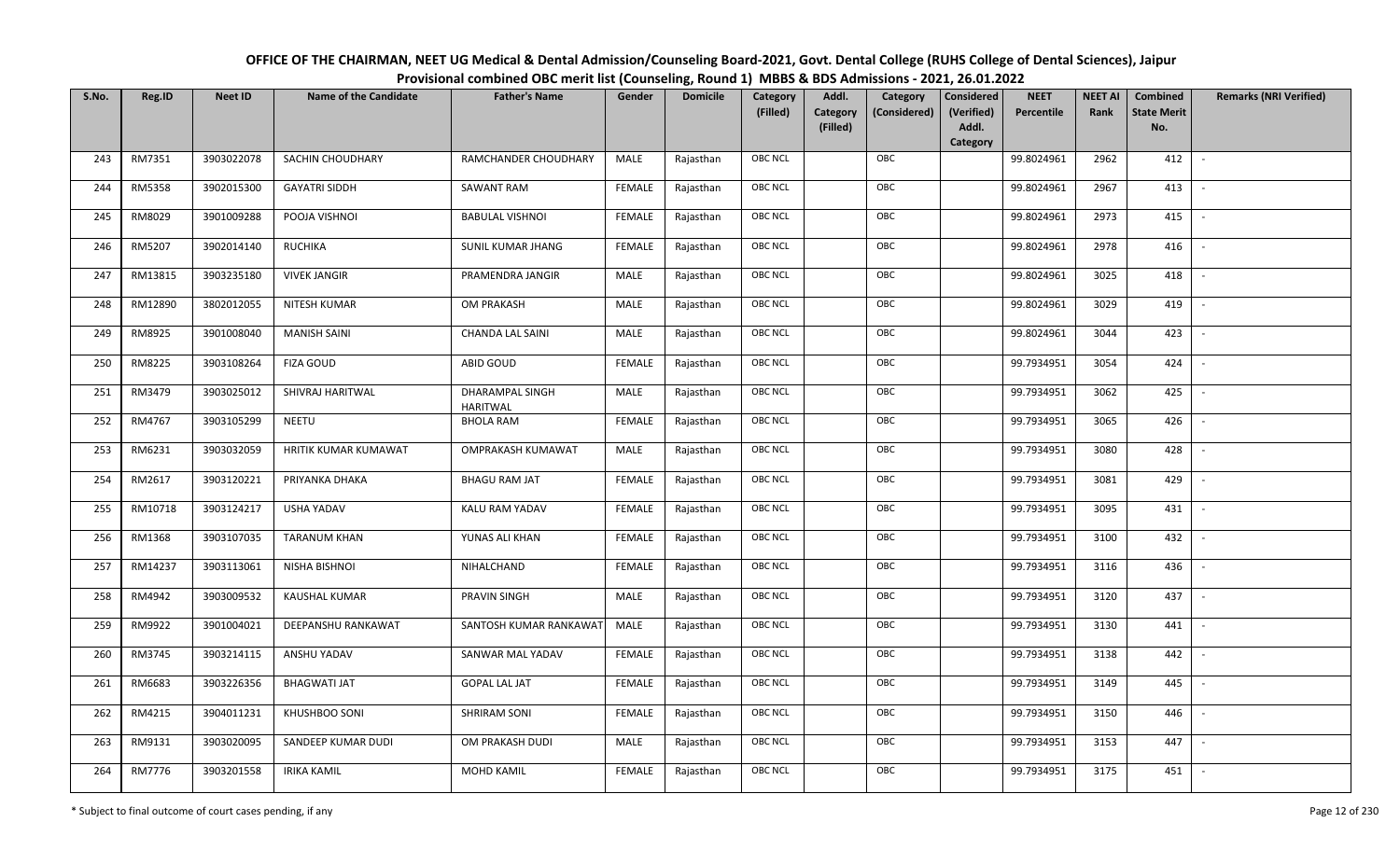| OFFICE OF THE CHAIRMAN, NEET UG Medical & Dental Admission/Counseling Board-2021, Govt. Dental College (RUHS College of Dental Sciences), Jaipur |
|--------------------------------------------------------------------------------------------------------------------------------------------------|
| Provisional combined OBC merit list (Counseling, Round 1) MBBS & BDS Admissions - 2021, 26.01.2022                                               |

| S.No. | Reg.ID  | <b>Neet ID</b> | <b>Name of the Candidate</b> | <b>Father's Name</b>      | Gender        | <b>Domicile</b> | Category<br>(Filled) | Addl.<br><b>Category</b><br>(Filled) | Category<br>(Considered) | Considered<br>(Verified)<br>Addl. | <b>NEET</b><br>Percentile | <b>NEET AI</b><br>Rank | Combined<br><b>State Merit</b><br>No. | <b>Remarks (NRI Verified)</b> |
|-------|---------|----------------|------------------------------|---------------------------|---------------|-----------------|----------------------|--------------------------------------|--------------------------|-----------------------------------|---------------------------|------------------------|---------------------------------------|-------------------------------|
| 265   | RM10876 | 3903015019     | <b>MANISH YADAV</b>          | DHARMENDRA KUMAR<br>YADAV | MALE          | Rajasthan       | <b>OBC NCL</b>       |                                      | OBC                      | Category                          | 99.7934951                | 3181                   | 452                                   | $\overline{\phantom{a}}$      |
| 266   | RM4998  | 3903135119     | MUKESH KUMAR                 | <b>MOHAN LAL</b>          | MALE          | Rajasthan       | OBC NCL              |                                      | OBC                      |                                   | 99.7934951                | 3182                   | 453                                   |                               |
| 267   | RM10378 | 3903020296     | PREMPRAKASH MEHRA            | MAHESH KUMAR MEHRA        | MALE          | Rajasthan       | <b>OBC NCL</b>       |                                      | OBC                      |                                   | 99.7934951                | 3186                   | 454                                   | $\sim$                        |
| 268   | RM9379  | 3902017034     | <b>UDIT LAMBA</b>            | MAHENDRA SINGH            | MALE          | Rajasthan       | OBC NCL              |                                      | OBC                      |                                   | 99.7934951                | 3187                   | 455                                   | $\overline{\phantom{a}}$      |
| 269   | RM1847  | 3901016406     | YASH KUMAR JAISWAL           | AJAY KUMAR JAISWAL        | MALE          | Rajasthan       | <b>OBC NCL</b>       |                                      | OBC                      |                                   | 99.7800907                | 3191                   | 456                                   | $\sim$                        |
| 270   | RM3504  | 3903016052     | <b>MANISH KUMAR</b>          | PRABHU DAYAL JAT          | MALE          | Rajasthan       | <b>OBC NCL</b>       |                                      | OBC                      |                                   | 99.7800907                | 3201                   | 459                                   | $\overline{\phantom{a}}$      |
| 271   | RM8814  | 3903034080     | SUNIL KUMAR KUMAWAT          | <b>GOPAL LAL KUMAWAT</b>  | MALE          | Rajasthan       | OBC NCL              |                                      | OBC                      |                                   | 99.7800907                | 3202                   | 460                                   | $\overline{\phantom{a}}$      |
| 272   | RM12548 | 3902018131     | <b>SUNIL SWAMI</b>           | <b>INDAR DAS</b>          | MALE          | Rajasthan       | OBC NCL              |                                      | OBC                      |                                   | 99.7800907                | 3212                   | 462                                   |                               |
| 273   | RM15660 | 3904105216     | <b>PREM PRKASH</b>           | <b>CHUNNA RAM</b>         | MALE          | Rajasthan       | <b>OBC NCL</b>       | PwD                                  | OBC                      | PwD                               | 99.7800907                | 3213                   | 463                                   |                               |
| 274   | RM12199 | 3905026063     | SURESH KUMAR                 | <b>JAI KISHAN</b>         | MALE          | Rajasthan       | OBC NCL              |                                      | OBC                      |                                   | 99.7800907                | 3215                   | 464                                   |                               |
| 275   | RM6687  | 3903121295     | SALONI JHAJHARIA             | <b>DHARAMPAL SINGH</b>    | <b>FEMALE</b> | Rajasthan       | <b>OBC NCL</b>       |                                      | OBC                      |                                   | 99.7800907                | 3216                   | 465                                   |                               |
| 276   | RM3303  | 3903001379     | <b>HEMANT DANGI</b>          | <b>BANSHIDHAR DANGI</b>   | MALE          | Rajasthan       | OBC NCL              |                                      | OBC                      |                                   | 99.7800907                | 3227                   | 467                                   | $\sim$                        |
| 277   | RM3970  | 3903003493     | DEEPIKA KUMAWAT              | BAJRANG LAL KUMAWAT       | <b>FEMALE</b> | Rajasthan       | <b>OBC NCL</b>       |                                      | OBC                      |                                   | 99.7800907                | 3231                   | 468                                   |                               |
| 278   | RM7186  | 3903038148     | PAYAL SAINI                  | MAHENDRA SINGH            | <b>FEMALE</b> | Rajasthan       | <b>OBC NCL</b>       |                                      | OBC                      |                                   | 99.7800907                | 3244                   | 470                                   | $\overline{\phantom{a}}$      |
| 279   | RM8692  | 3903124294     | SAROJ JAT                    | PHOOL CHAND JAT           | <b>FEMALE</b> | Rajasthan       | OBC NCL              |                                      | OBC                      |                                   | 99.7800907                | 3245                   | 471                                   | $\overline{\phantom{a}}$      |
| 280   | RM12353 | 3902021187     | DAYA SHANKAR                 | <b>GOPALA RAM</b>         | MALE          | Rajasthan       | <b>OBC NCL</b>       |                                      | OBC                      |                                   | 99.7800907                | 3254                   | 473                                   | $\sim$                        |
| 281   | RM8698  | 3903110416     | <b>VIKASH KUMAR</b>          | MAHENDRA SINGH            | MALE          | Rajasthan       | <b>OBC NCL</b>       |                                      | OBC                      |                                   | 99.7800907                | 3258                   | 474                                   | $\overline{\phantom{a}}$      |
| 282   | RM2697  | 3901011105     | PAWAN JANGID                 | <b>GOVINDRAM JANGID</b>   | MALE          | Rajasthan       | OBC NCL              |                                      | OBC                      |                                   | 99.7800907                | 3273                   | 475                                   |                               |
| 283   | RM1206  | 3906013291     | <b>ASHOK KUMAR DOON</b>      | KAILASAH CHAND            | MALE          | Rajasthan       | <b>OBC NCL</b>       |                                      | OBC                      |                                   | 99.7800907                | 3274                   | 476                                   |                               |
| 284   | RM12672 | 3903038294     | <b>NITU SAINI</b>            | <b>TARA CHAND</b>         | <b>FEMALE</b> | Rajasthan       | OBC NCL              |                                      | OBC                      |                                   | 99.7800907                | 3285                   | 478                                   | $\overline{\phantom{a}}$      |
| 285   | RM8665  | 3903110440     | RAKESH KUMAR YADAV           | <b>BANSI DHAR YADAV</b>   | <b>MALE</b>   | Rajasthan       | <b>OBC NCL</b>       |                                      | OBC                      |                                   | 99.7800907                | 3289                   | 480                                   |                               |
| 286   | RM9372  | 3903221349     | MS. DIVYA CHAHAR             | <b>SOHAN LAL</b>          | <b>FEMALE</b> | Rajasthan       | <b>OBC NCL</b>       |                                      | OBC                      |                                   | 99.7800907                | 3292                   | 481                                   |                               |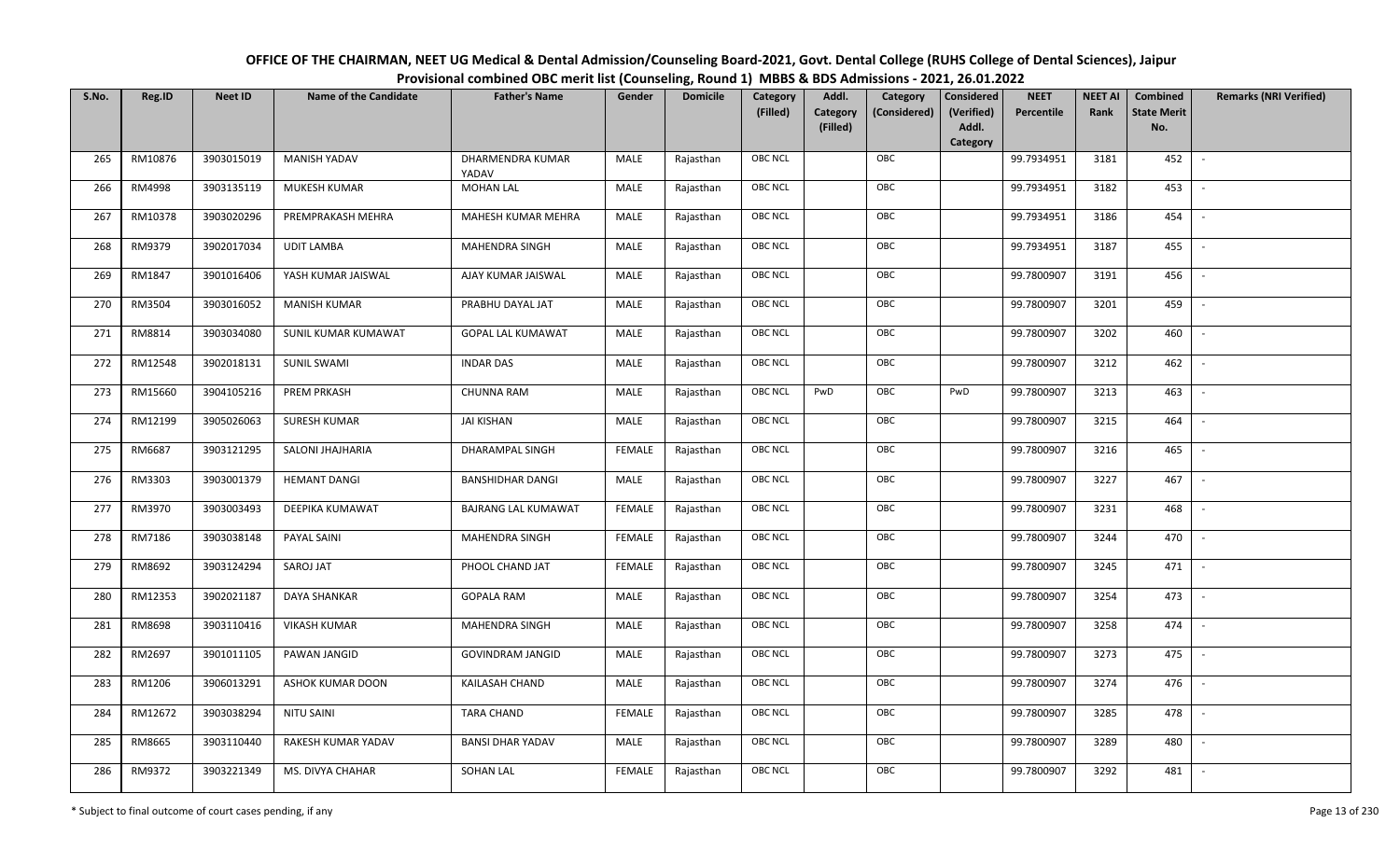| OFFICE OF THE CHAIRMAN, NEET UG Medical & Dental Admission/Counseling Board-2021, Govt. Dental College (RUHS College of Dental Sciences), Jaipur |
|--------------------------------------------------------------------------------------------------------------------------------------------------|
| Provisional combined OBC merit list (Counseling, Round 1) MBBS & BDS Admissions - 2021, 26.01.2022                                               |

| S.No. | Reg.ID  | <b>Neet ID</b> | <b>Name of the Candidate</b> | <b>Father's Name</b>               | Gender        | <b>Domicile</b> | <b>Category</b> | Addl.                | Category     | <b>Considered</b>   | <b>NEET</b> | <b>NEET AI</b> | Combined                  | <b>Remarks (NRI Verified)</b> |
|-------|---------|----------------|------------------------------|------------------------------------|---------------|-----------------|-----------------|----------------------|--------------|---------------------|-------------|----------------|---------------------------|-------------------------------|
|       |         |                |                              |                                    |               |                 | (Filled)        | Category<br>(Filled) | (Considered) | (Verified)<br>Addl. | Percentile  | Rank           | <b>State Merit</b><br>No. |                               |
|       |         |                |                              |                                    |               |                 |                 |                      |              | <b>Category</b>     |             |                |                           |                               |
| 287   | RM6797  | 3903136176     | DEEPAK KUMAWAT               | <b>BODU RAM</b>                    | MALE          | Rajasthan       | <b>OBC NCL</b>  |                      | OBC          |                     | 99.7800907  | 3314           | 484                       |                               |
| 288   | RM10059 | 3903008568     | PRIYA DAILA                  | SUBHASH CHANDRA                    | FEMALE        | Rajasthan       | OBC NCL         |                      | OBC          |                     | 99.7800907  | 3317           | 485                       |                               |
| 289   | RM9054  | 3903230198     | AMIT YADAV                   | RAJENDRA YADAV                     | MALE          | Rajasthan       | OBC NCL         |                      | OBC          |                     | 99.7800907  | 3321           | 487                       | $\blacksquare$                |
| 290   | RM2309  | 3903035084     | SURYAA BHAKAR                | SURENDER SINGH BHAKAR              | MALE          | Rajasthan       | OBC NCL         |                      | OBC          |                     | 99.7800907  | 3349           | 488                       | $\sim$                        |
| 291   | RM2429  | 3905117188     | <b>MANOJ KUMAR</b>           | <b>HUKMA RAM</b>                   | MALE          | Rajasthan       | OBC NCL         |                      | OBC          |                     | 99.7800907  | 3350           | 489                       | $\sim$                        |
| 292   | RM9362  | 3903238130     | ANKIT                        | <b>BALVIR SINGH</b>                | MALE          | Rajasthan       | OBC NCL         |                      | OBC          |                     | 99.7800907  | 3351           | 490                       | $\sim$                        |
| 293   | RM1683  | 3905011101     | JATIN KUMAR PARETA           | PREM SHANKER PARETA                | MALE          | Rajasthan       | OBC NCL         |                      | OBC          |                     | 99.7800907  | 3372           | 492                       | $\sim$                        |
| 294   | RM7154  | 3903010340     | MOHAMMAD ARISH               | <b>NASIR MOHAMMAD</b>              | MALE          | Rajasthan       | OBC NCL         |                      | OBC          |                     | 99.7800907  | 3376           | 493                       |                               |
| 295   | RM14690 | 3906006300     | DEEPANSHU VAISHNAV           | <b>CHANDRA PRAKASH</b><br>VAISHNAV | MALE          | Rajasthan       | <b>OBC NCL</b>  |                      | OBC          |                     | 99.7800907  | 3377           | 494                       |                               |
| 296   | RM8545  | 3903223029     | <b>AMIT RABIA</b>            | <b>HARI RAM</b>                    | MALE          | Rajasthan       | OBC NCL         |                      | OBC          |                     | 99.7732914  | 3399           | 497                       | $\overline{\phantom{a}}$      |
| 297   | RM8338  | 3903214309     | RAHUL GURJAR                 | <b>BHANWAR LAL GURJAR</b>          | MALE          | Rajasthan       | <b>MBC NCL</b>  |                      | <b>MBC</b>   |                     | 99.7732914  | 3406           | 498                       |                               |
| 298   | RM10100 | 3903027190     | SURENDRA SAHARAN             | LEELADHAR                          | MALE          | Rajasthan       | OBC NCL         |                      | OBC          |                     | 99.7732914  | 3408           | 499                       |                               |
| 299   | RM5201  | 3903229205     | PAWAN KUMAR LAMBA            | <b>BANSIDAR LAMBA</b>              | MALE          | Rajasthan       | OBC NCL         |                      | OBC          |                     | 99.7732914  | 3449           | 502                       |                               |
| 300   | RM5902  | 3903028245     | <b>ANKIT SONI</b>            | SHRAWAN KUMAR SONI                 | MALE          | Rajasthan       | OBC NCL         |                      | OBC          |                     | 99.7732914  | 3456           | 503                       |                               |
| 301   | RM8141  | 3905118075     | SHILPA NAGAR                 | RAMNARAYAN NAGAR                   | <b>FEMALE</b> | Rajasthan       | OBC NCL         |                      | OBC          |                     | 99.7732914  | 3463           | 505                       | $\sim$                        |
| 302   | RM6440  | 3901018319     | PAWAN KUMAR RAWAT            | <b>RAMSINGH GURJAR</b>             | MALE          | Rajasthan       | <b>MBC NCL</b>  |                      | MBC          |                     | 99.7732914  | 3466           | 506                       | $\sim$                        |
| 303   | RM8107  | 3903011356     | JITENDRA JAT                 | SARDAR MAL JAT                     | MALE          | Rajasthan       | <b>OBC NCL</b>  |                      | OBC          |                     | 99.7732914  | 3475           | 507                       | $\sim$                        |
| 304   | RM1787  | 2209001342     | DEVENDRA SINGH DHAKED        | <b>GIRWAR SINGH</b>                | MALE          | Rajasthan       | OBC NCL         |                      | OBC          |                     | 99.7732914  | 3480           | 508                       | $\overline{\phantom{a}}$      |
| 305   | RM5977  | 3903106256     | <b>SUMER SINGH GURJAR</b>    | <b>RAMKESH GURJAR</b>              | MALE          | Rajasthan       | <b>MBC NCL</b>  |                      | <b>MBC</b>   |                     | 99.7732914  | 3483           | 509                       |                               |
| 306   | RM3943  | 3904104067     | GREESIR                      | <b>GANESH KUMAR</b>                | MALE          | Rajasthan       | OBC NCL         |                      | OBC          |                     | 99.7732914  | 3484           | 510                       |                               |
| 307   | RM6819  | 3903032097     | MONIKA KUMAWAT               | ARJUN LAL KUMAWAT                  | <b>FEMALE</b> | Rajasthan       | OBC NCL         |                      | OBC          |                     | 99.7732914  | 3494           | 512                       |                               |
| 308   | RM2699  | 3903034057     | <b>BHAWANA YADAV</b>         | MUKESH KUMAR YADAV                 | <b>FEMALE</b> | Rajasthan       | <b>OBC NCL</b>  |                      | OBC          |                     | 99.7732914  | 3498           | 513                       |                               |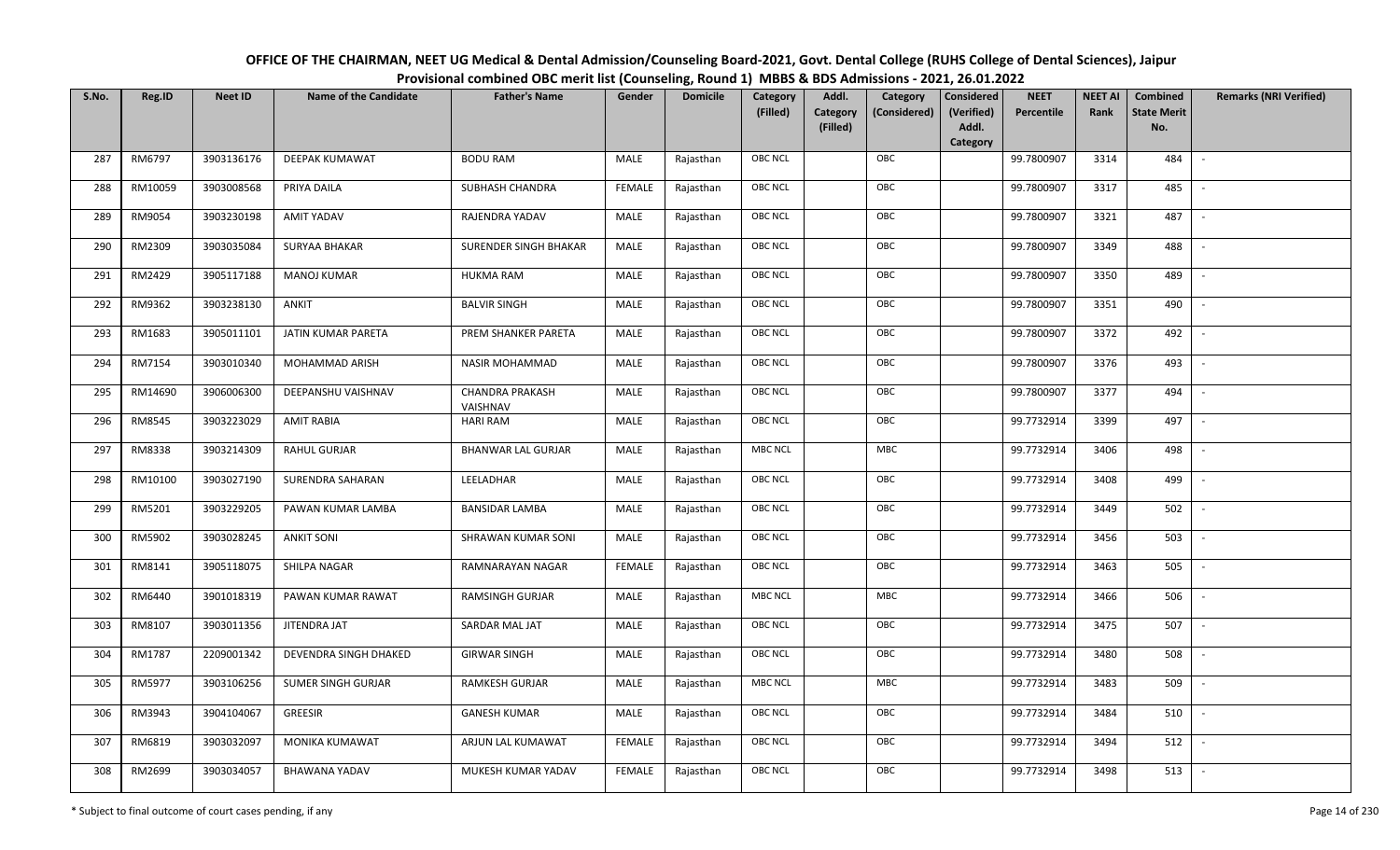| OFFICE OF THE CHAIRMAN, NEET UG Medical & Dental Admission/Counseling Board-2021, Govt. Dental College (RUHS College of Dental Sciences), Jaipur |
|--------------------------------------------------------------------------------------------------------------------------------------------------|
| Provisional combined OBC merit list (Counseling, Round 1) MBBS & BDS Admissions - 2021, 26.01.2022                                               |

| S.No. | Reg.ID  | <b>Neet ID</b> | <b>Name of the Candidate</b> | <b>Father's Name</b>         | Gender        | <b>Domicile</b> | Category<br>(Filled) | Addl.<br>Category<br>(Filled) | Category<br>(Considered) | <b>Considered</b><br>(Verified)<br>Addl. | <b>NEET</b><br>Percentile | <b>NEET AI</b><br>Rank | Combined<br><b>State Merit</b><br>No. | <b>Remarks (NRI Verified)</b> |
|-------|---------|----------------|------------------------------|------------------------------|---------------|-----------------|----------------------|-------------------------------|--------------------------|------------------------------------------|---------------------------|------------------------|---------------------------------------|-------------------------------|
|       |         |                |                              |                              |               |                 |                      |                               |                          | Category                                 |                           |                        |                                       |                               |
| 309   | RM13247 | 3802012167     | <b>VIKRAM</b>                | <b>HANUMAN SINGH</b>         | MALE          | Rajasthan       | OBC NCL              |                               | OBC                      |                                          | 99.7662978                | 3502                   | 514                                   | $\overline{\phantom{a}}$      |
| 310   | RM6583  | 3903216158     | RAJESH GHASAL                | MOHAN LAL GHASAL             | MALE          | Rajasthan       | OBC NCL              |                               | OBC                      |                                          | 99.7662978                | 3537                   | 520                                   |                               |
| 311   | RM5017  | 3903131147     | <b>JYOTI BATU</b>            | <b>NAND KISHORE BATU</b>     | <b>FEMALE</b> | Rajasthan       | <b>OBC NCL</b>       |                               | OBC                      |                                          | 99.7662978                | 3552                   | 523                                   |                               |
| 312   | RM8940  | 3906018115     | SURESH KUMAR                 | PUNMA RAM                    | MALE          | Rajasthan       | OBC NCL              |                               | OBC                      |                                          | 99.7662978                | 3554                   | 524                                   | $\overline{\phantom{a}}$      |
| 313   | RM11889 | 3905115081     | <b>VINOD MEHTA</b>           | <b>JAGDEESH MEHTA</b>        | MALE          | Rajasthan       | OBC NCL              |                               | OBC                      |                                          | 99.7662978                | 3555                   | 525                                   | $\sim$                        |
| 314   | RM10623 | 3905122150     | MOHAMMED AFSAR KHAN          | NIZAM KHAN                   | MALE          | Rajasthan       | OBC NCL              |                               | OBC                      |                                          | 99.7662978                | 3580                   | 526                                   | $\sim$                        |
| 315   | RM5863  | 3903017334     | ASHOK KUMAR CHOUDHARY        | CHHITAR MAL CHOUDHARY        | MALE          | Rajasthan       | OBC NCL              |                               | OBC                      |                                          | 99.7662978                | 3586                   | 527                                   | $\overline{\phantom{a}}$      |
| 316   | RM2312  | 3901011066     | <b>VIKAS CHAUHAN</b>         | MAGANRAJ CHAUHAN             | MALE          | Rajasthan       | OBC NCL              |                               | OBC                      |                                          | 99.7575558                | 3612                   | 531                                   |                               |
| 317   | RM7858  | 3903018374     | NAVEEN                       | <b>VED PRAKASH</b>           | MALE          | Rajasthan       | OBC NCL              |                               | OBC                      |                                          | 99.7575558                | 3619                   | 532                                   |                               |
| 318   | RM8325  | 3903034212     | <b>SUNIL KUMAR KURI</b>      | MOHAN LAL KURI               | MALE          | Rajasthan       | OBC NCL              |                               | OBC                      |                                          | 99.7575558                | 3630                   | 534                                   |                               |
| 319   | RM3235  | 3903209206     | ANJALI CHOUDHARY             | <b>BHOOP SINGH CHOUDHARY</b> | <b>FEMALE</b> | Rajasthan       | OBC NCL              |                               | OBC                      |                                          | 99.7575558                | 3663                   | 535                                   |                               |
| 320   | RM13842 | 3903213364     | <b>MAHENDRA TAKHAR</b>       | <b>DHANNA LAL TAKHAR</b>     | MALE          | Rajasthan       | OBC NCL              |                               | OBC                      |                                          | 99.7575558                | 3664                   | 536                                   | $\overline{\phantom{a}}$      |
| 321   | RM5132  | 3903017025     | DINESH CHOUDHARY             | KHEMRAJ CHOUDHARY            | MALE          | Rajasthan       | OBC NCL              |                               | OBC                      |                                          | 99.7575558                | 3667                   | 537                                   |                               |
| 322   | RM1349  | 3903237184     | <b>NAVEEN KUMAR TAK</b>      | ARVIND KUMAR TAK             | MALE          | Rajasthan       | <b>OBC NCL</b>       |                               | OBC                      |                                          | 99.7575558                | 3677                   | 538                                   |                               |
| 323   | RM3416  | 3906018227     | POOJA YADAV                  | JAGDISH PRASAD               | <b>FEMALE</b> | Rajasthan       | OBC NCL              |                               | OBC                      |                                          | 99.7575558                | 3679                   | 539                                   | $\overline{\phantom{a}}$      |
| 324   | RM10353 | 3902016202     | POOJA KHILERY                | DANARAM KHILERY              | <b>FEMALE</b> | Rajasthan       | OBC NCL              |                               | OBC                      |                                          | 99.7575558                | 3683                   | 540                                   | $\sim$                        |
| 325   | RM2586  | 3903215106     | CHANDRA PRAKASH SHARMA       | LALIT KUMAR SHARMA           | MALE          | Rajasthan       | OBC NCL              |                               | OBC                      |                                          | 99.7575558                | 3686                   | 541                                   | $\overline{\phantom{a}}$      |
| 326   | RM4283  | 3905123026     | NARESH CHAUDHARY             | MOTARAM SAU                  | MALE          | Rajasthan       | OBC NCL              |                               | OBC                      |                                          | 99.7575558                | 3694                   | 544                                   |                               |
| 327   | RM9034  | 3903224346     | KANARAM YADAV                | SHANKAR LAL YADAV            | MALE          | Rajasthan       | OBC NCL              |                               | OBC                      |                                          | 99.7575558                | 3711                   | 549                                   |                               |
| 328   | RM3431  | 3902005234     | HIMANI                       | SAJJAN SINGH                 | <b>FEMALE</b> | Rajasthan       | OBC NCL              |                               | OBC                      |                                          | 99.7575558                | 3715                   | 551                                   |                               |
| 329   | RM10202 | 3903027208     | GAURAV                       | <b>MAHAVEER</b>              | MALE          | Rajasthan       | OBC NCL              |                               | OBC                      |                                          | 99.7575558                | 3727                   | 554                                   |                               |
| 330   | RM5076  | 3902022194     | KRISHAN KUMAR PRAJAPAT       | NAGRAJ PRAJAPAT              | MALE          | Rajasthan       | <b>OBC NCL</b>       |                               | OBC                      |                                          | 99.7462236                | 3745                   | 558                                   |                               |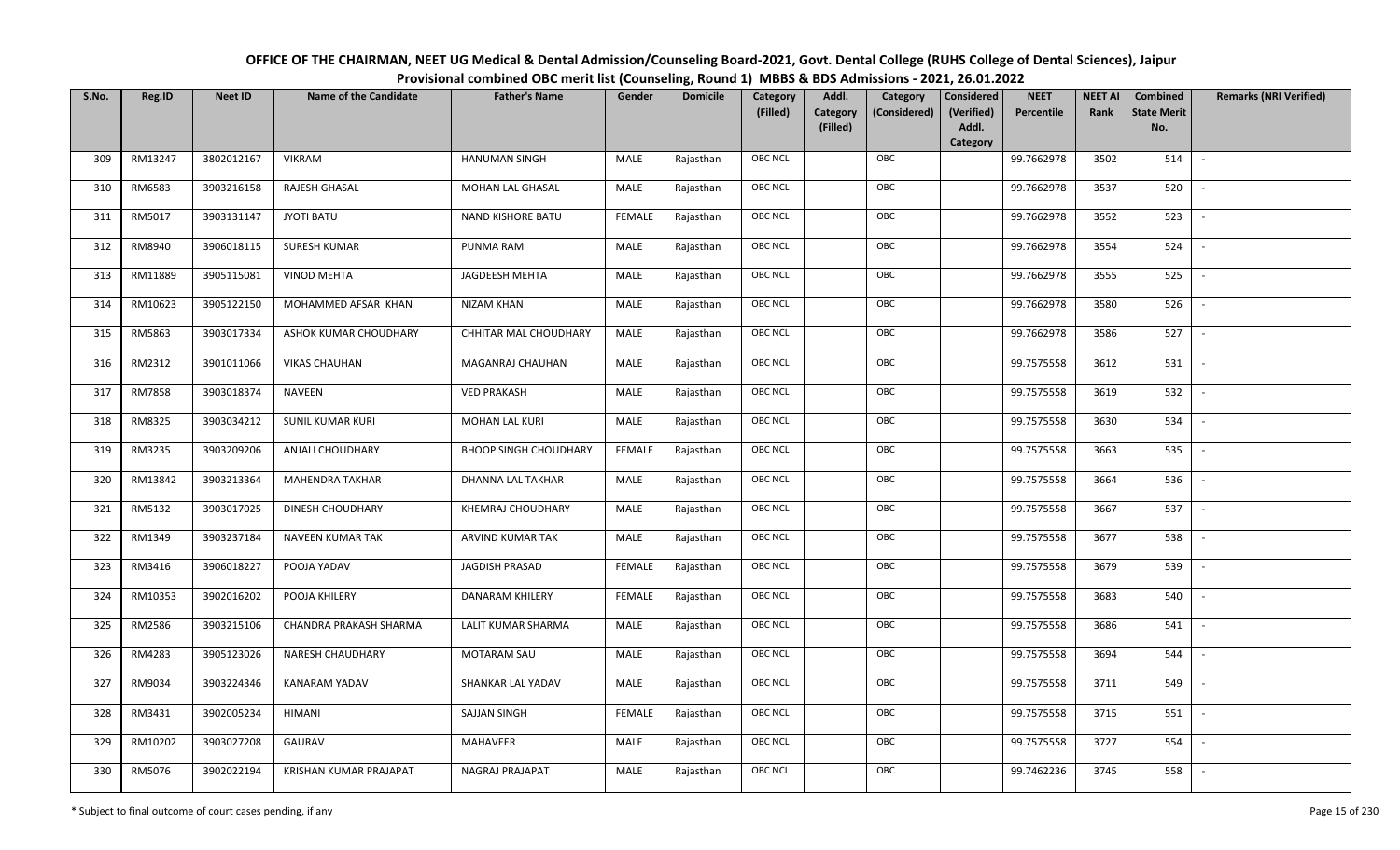| OFFICE OF THE CHAIRMAN, NEET UG Medical & Dental Admission/Counseling Board-2021, Govt. Dental College (RUHS College of Dental Sciences), Jaipur |
|--------------------------------------------------------------------------------------------------------------------------------------------------|
| Provisional combined OBC merit list (Counseling, Round 1) MBBS & BDS Admissions - 2021, 26.01.2022                                               |

| S.No. | Reg.ID  | <b>Neet ID</b> | <b>Name of the Candidate</b> | <b>Father's Name</b>        | Gender        | <b>Domicile</b> | Category<br>(Filled) | Addl.<br><b>Category</b><br>(Filled) | Category<br>(Considered) | <b>Considered</b><br>(Verified)<br>Addl. | <b>NEET</b><br>Percentile | <b>NEET AI</b><br>Rank | Combined<br><b>State Merit</b><br>No. | <b>Remarks (NRI Verified)</b> |
|-------|---------|----------------|------------------------------|-----------------------------|---------------|-----------------|----------------------|--------------------------------------|--------------------------|------------------------------------------|---------------------------|------------------------|---------------------------------------|-------------------------------|
|       |         |                |                              |                             |               |                 |                      |                                      |                          | Category                                 |                           |                        |                                       |                               |
| 331   | RM4885  | 3903230339     | <b>KAPIL CHOUDHARY</b>       | <b>BHAWAR LAL</b>           | MALE          | Rajasthan       | OBC NCL              |                                      | OBC                      |                                          | 99.7462236                | 3754                   | 559                                   | $\overline{\phantom{a}}$      |
| 332   | RM8768  | 3904110068     | RAVINDRA KUMAR               | <b>SAJJAN RAJ</b>           | MALE          | Rajasthan       | OBC NCL              |                                      | OBC                      |                                          | 99.7462236                | 3755                   | 560                                   |                               |
| 333   | RM2791  | 3903225279     | SONU DHAKA                   | PRAHALAD SINGH              | <b>FEMALE</b> | Rajasthan       | <b>OBC NCL</b>       |                                      | OBC                      |                                          | 99.7462236                | 3761                   | 561                                   | $\overline{\phantom{a}}$      |
| 334   | RM9353  | 3904005040     | <b>GAURAV SINGH SOLANKI</b>  | <b>GANPAT SINGH SOLANKI</b> | MALE          | Rajasthan       | OBC NCL              |                                      | OBC                      |                                          | 99.7462236                | 3765                   | 562                                   | $\overline{\phantom{a}}$      |
| 335   | RM8778  | 4401018114     | AKASH                        | SHYAM SUNDAR                | MALE          | Rajasthan       | OBC NCL              |                                      | OBC                      |                                          | 99.7462236                | 3766                   | 563                                   | $\sim$                        |
| 336   | RM10971 | 3902022144     | <b>BHAVANA GOSWAMI</b>       | PAWAN KUMAR GOSWAMI         | <b>FEMALE</b> | Rajasthan       | OBC NCL              |                                      | OBC                      |                                          | 99.7462236                | 3799                   | 566                                   | $\sim$                        |
| 337   | RM8279  | 3903211185     | NEMICHAND BISHNOI            | MOHAN LAL BISHNOI           | MALE          | Rajasthan       | OBC NCL              |                                      | OBC                      |                                          | 99.7462236                | 3803                   | 567                                   | $\overline{\phantom{a}}$      |
| 338   | RM12235 | 3903017336     | POOJA KUMARI                 | PAWAN KUMAR                 | <b>FEMALE</b> | Rajasthan       | OBC NCL              |                                      | OBC                      |                                          | 99.7462236                | 3807                   | 568                                   |                               |
| 339   | RM11073 | 3904026055     | <b>VISHNU VISHNOI</b>        | MANSUKH VISHNOI             | MALE          | Rajasthan       | OBC NCL              |                                      | OBC                      |                                          | 99.7462236                | 3834                   | 571                                   |                               |
| 340   | RM3913  | 3904014028     | RAVINDRA KUMAR               | PRAKASH CHAND               | MALE          | Rajasthan       | OBC NCL              |                                      | OBC                      |                                          | 99.7462236                | 3835                   | 572                                   |                               |
| 341   | RM3647  | 3901011118     | MOHD AMAN DEORA              | JAVED HUSSAIN DEORA         | MALE          | Rajasthan       | OBC NCL              |                                      | OBC                      |                                          | 99.7462236                | 3842                   | 573                                   |                               |
| 342   | RM1571  | 3902010282     | ANAND KUMAWAT                | <b>GIRDHARI RAM</b>         | MALE          | Rajasthan       | OBC NCL              |                                      | OBC                      |                                          | 99.7462236                | 3845                   | 575                                   | $\overline{\phantom{a}}$      |
| 343   | RM3168  | 3903127358     | ADESH                        | NIHAL SINGH                 | MALE          | Rajasthan       | OBC NCL              |                                      | OBC                      |                                          | 99.7462236                | 3848                   | 576                                   |                               |
| 344   | RM2410  | 3903209192     | MANISH KUMAWAT               | MOHAN LAL KUMAWAT           | MALE          | Rajasthan       | <b>OBC NCL</b>       |                                      | OBC                      |                                          | 99.7462236                | 3854                   | 578                                   | $\overline{\phantom{a}}$      |
| 345   | RM8746  | 3903017407     | SANDEEP SAINI                | <b>MANGI LAL SAINI</b>      | MALE          | Rajasthan       | OBC NCL              |                                      | OBC                      |                                          | 99.7462236                | 3877                   | 581                                   | $\overline{\phantom{a}}$      |
| 346   | RM6931  | 3904102250     | YUVRAJ SINGH CHOUDHARY       | RAJARAM CHOUDHARY           | MALE          | Rajasthan       | OBC NCL              |                                      | OBC                      |                                          | 99.7462236                | 3884                   | 582                                   | $\sim$                        |
| 347   | RM9134  | 3904113052     | NASRUDEEN                    | <b>KASAM ALI</b>            | MALE          | Rajasthan       | OBC NCL              |                                      | OBC                      |                                          | 99.7462236                | 3886                   | 584                                   | $\overline{\phantom{a}}$      |
| 348   | RM3465  | 3903120332     | ANUJ KUMAWAT                 | NIRANJAN KUMAWAT            | MALE          | Rajasthan       | OBC NCL              |                                      | OBC                      |                                          | 99.7462236                | 3887                   | 585                                   | $\overline{\phantom{a}}$      |
| 349   | RM12314 | 3905027197     | JITENDRA SONI                | <b>GUNESHA RAM SONI</b>     | MALE          | Rajasthan       | OBC NCL              |                                      | OBC                      |                                          | 99.7462236                | 3900                   | 586                                   |                               |
| 350   | RM11798 | 2302032057     | SHIKSHA KUMARI               | <b>ASHOK KUMAR</b>          | <b>FEMALE</b> | Rajasthan       | OBC NCL              |                                      | OBC                      |                                          | 99.7462236                | 3906                   | 587                                   |                               |
| 351   | RM9604  | 3903201138     | <b>GAGAN DEEP PAYAL</b>      | <b>HARI SINGH PAYAL</b>     | MALE          | Rajasthan       | OBC NCL              |                                      | OBC                      |                                          | 99.7462236                | 3909                   | 588                                   |                               |
| 352   | RM1153  | 3904019205     | MOHAN CHOUDHARY              | JAGU RAM CHOUDHARY          | MALE          | Rajasthan       | <b>OBC NCL</b>       | WPP, WPP8                            | OBC                      |                                          | 99.7462236                | 3911                   | 589                                   |                               |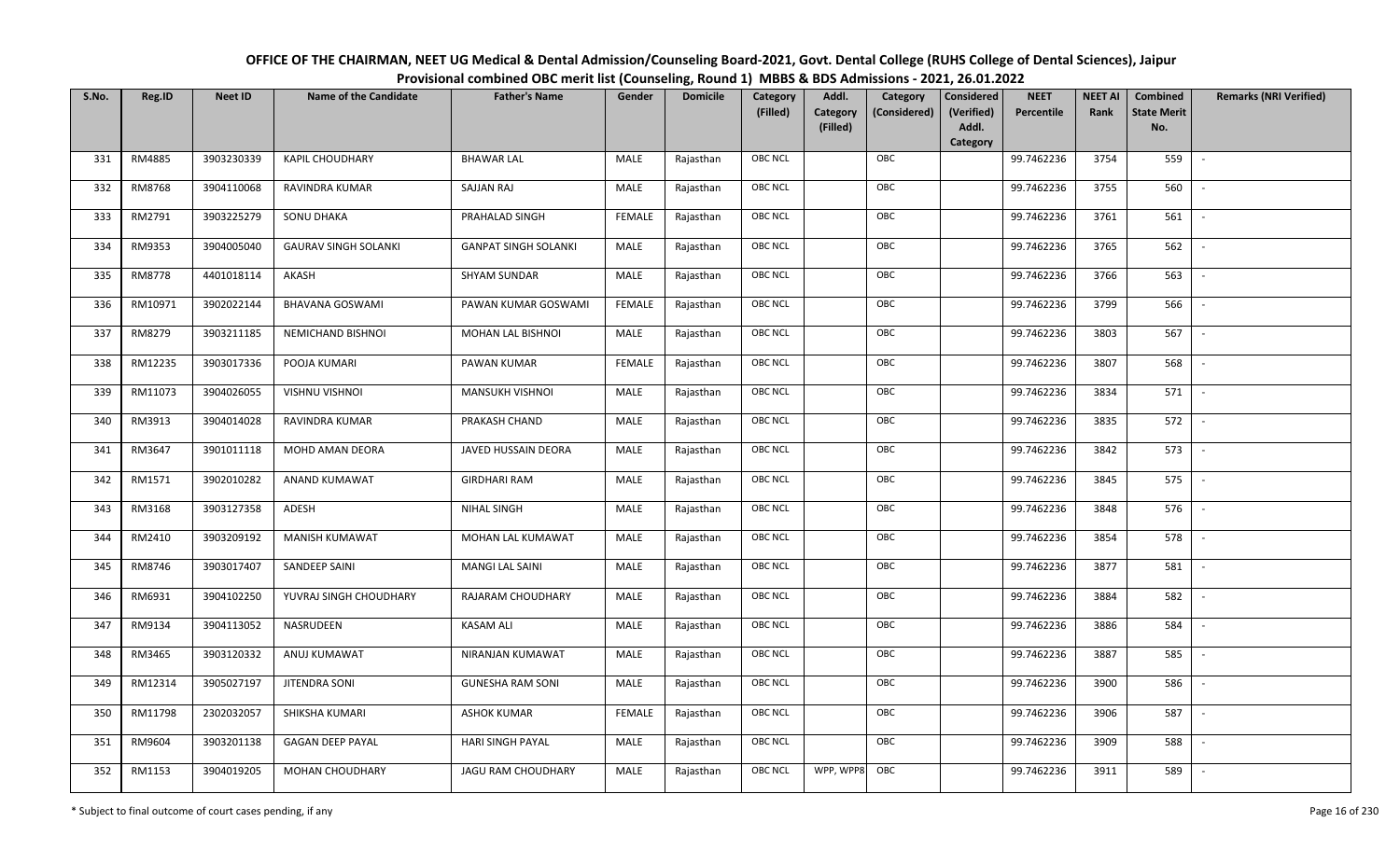| OFFICE OF THE CHAIRMAN, NEET UG Medical & Dental Admission/Counseling Board-2021, Govt. Dental College (RUHS College of Dental Sciences), Jaipur |
|--------------------------------------------------------------------------------------------------------------------------------------------------|
| Provisional combined OBC merit list (Counseling, Round 1) MBBS & BDS Admissions - 2021, 26.01.2022                                               |

| S.No. | Reg.ID  | <b>Neet ID</b> | <b>Name of the Candidate</b>  | <b>Father's Name</b>    | Gender        | <b>Domicile</b> | Category<br>(Filled) | Addl.<br><b>Category</b><br>(Filled) | Category<br>(Considered) | Considered<br>(Verified)<br>Addl. | <b>NEET</b><br>Percentile | <b>NEET AI</b><br>Rank | Combined<br><b>State Merit</b><br>No. | <b>Remarks (NRI Verified)</b> |
|-------|---------|----------------|-------------------------------|-------------------------|---------------|-----------------|----------------------|--------------------------------------|--------------------------|-----------------------------------|---------------------------|------------------------|---------------------------------------|-------------------------------|
| 353   | RM6866  | 3903131292     | <b>JAVED AKHTAR</b>           | <b>MANGILAL KHOKHAR</b> | MALE          | Rajasthan       | <b>OBC NCL</b>       |                                      | OBC                      | Category                          | 99.7302938                | 3920                   | 590                                   | $\overline{\phantom{a}}$      |
| 354   | RM6501  | 3905029106     | KANIKA VERMA                  | DEVENDRA KUMAR VERMA    | FEMALE        | Rajasthan       | OBC NCL              |                                      | OBC                      |                                   | 99.7302938                | 3932                   | 591                                   |                               |
| 355   | RM2172  | 3903127189     | <b>IMRAN KHAN</b>             | <b>CHHOTU KHAN</b>      | MALE          | Rajasthan       | <b>OBC NCL</b>       |                                      | OBC                      |                                   | 99.7302938                | 3940                   | 593                                   |                               |
| 356   | RM1399  | 3902014123     | RAKESH KUMAR                  | PRAKASH CHANDRA         | MALE          | Rajasthan       | OBC NCL              |                                      | OBC                      |                                   | 99.7302938                | 3941                   | 594                                   | $\overline{\phantom{a}}$      |
| 357   | RM9779  | 3902010213     | ASHOK DHUNDHAWAL              | LEKH RAM DHUNDHAWAL     | MALE          | Rajasthan       | <b>OBC NCL</b>       |                                      | OBC                      |                                   | 99.7302938                | 3945                   | 595                                   | $\sim$                        |
| 358   | RM9329  | 3902008060     | ALTAF KHILJEE                 | MOHMMAD RAFEEK          | MALE          | Rajasthan       | <b>OBC NCL</b>       |                                      | OBC                      |                                   | 99.7302938                | 3946                   | 596                                   | $\overline{\phantom{a}}$      |
| 359   | RM9409  | 3903018093     | <b>EKTA YADAV</b>             | SANDEEP                 | <b>FEMALE</b> | Rajasthan       | OBC NCL              |                                      | OBC                      |                                   | 99.7302938                | 3958                   | 597                                   | $\overline{\phantom{a}}$      |
| 360   | RM8075  | 3903040451     | KARISHMA                      | RAMPRATAP               | <b>FEMALE</b> | Rajasthan       | OBC NCL              |                                      | OBC                      |                                   | 99.7302938                | 3967                   | 598                                   |                               |
| 361   | RM2779  | 3903124013     | DHANANJAY KUMAWAT             | HANUMAN LAL KUMAWAT     | MALE          | Rajasthan       | OBC NCL              |                                      | OBC                      |                                   | 99.7302938                | 3968                   | 599                                   |                               |
| 362   | RM8862  | 3904008165     | <b>ANKIT BAIRAD</b>           | DEVENDRA SINGH          | MALE          | Rajasthan       | OBC NCL              |                                      | OBC                      |                                   | 99.7302938                | 3985                   | 601                                   |                               |
| 363   | RM2419  | 3904015304     | <b>JITENDRA</b>               | <b>NARAYAN RAM</b>      | MALE          | Rajasthan       | <b>OBC NCL</b>       |                                      | OBC                      |                                   | 99.7302938                | 4011                   | 605                                   |                               |
| 364   | RM5544  | 3903208271     | <b>IRAM NAAZ</b>              | AFZAL HUSSAIN           | <b>FEMALE</b> | Rajasthan       | OBC NCL              |                                      | OBC                      |                                   | 99.7302938                | 4028                   | 607                                   | $\overline{\phantom{a}}$      |
| 365   | RM8508  | 3903217355     | RAJESH KUMAR                  | <b>MAHAVIR PRASAD</b>   | MALE          | Rajasthan       | <b>OBC NCL</b>       |                                      | OBC                      |                                   | 99.7302938                | 4032                   | 608                                   |                               |
| 366   | RM5198  | 3903015469     | <b>GAURAV BHAWRIYA</b>        | <b>BAHADUR SINGH</b>    | MALE          | Rajasthan       | OBC NCL              |                                      | OBC                      |                                   | 99.7302938                | 4037                   | 609                                   | $\overline{\phantom{a}}$      |
| 367   | RM3636  | 3903106459     | <b>TANMAY SINGH JHAJHARIA</b> | RAJVEER SINGH JHAJHARIA | <b>MALE</b>   | Rajasthan       | OBC NCL              |                                      | OBC                      |                                   | 99.7302938                | 4040                   | 610                                   | $\sim$                        |
| 368   | RM2238  | 3903225035     | AJAY YADAV                    | DEVENDRA KUMAR          | MALE          | Rajasthan       | <b>OBC NCL</b>       | WDP, EXS8                            | OBC                      |                                   | 99.7302938                | 4047                   | 611                                   | $\overline{\phantom{a}}$      |
| 369   | RM12173 | 3903116288     | <b>BUDHA RAM</b>              | ANADA RAM               | MALE          | Rajasthan       | <b>OBC NCL</b>       |                                      | OBC                      |                                   | 99.7302938                | 4049                   | 612                                   | $\overline{\phantom{a}}$      |
| 370   | RM8230  | 3903238052     | SOHAN LAL YADAV               | RAMJILAL YADAV          | MALE          | Rajasthan       | OBC NCL              |                                      | OBC                      |                                   | 99.7302938                | 4056                   | 614                                   |                               |
| 371   | RM8173  | 3903224030     | <b>JISHAN SIDDIQUI</b>        | <b>MUMTAZ ALI</b>       | MALE          | Rajasthan       | <b>OBC NCL</b>       |                                      | OBC                      |                                   | 99.7302938                | 4058                   | 616                                   |                               |
| 372   | RM12936 | 3904024317     | <b>DROPADI THAKAN</b>         | <b>KESHARAM THAKAN</b>  | <b>FEMALE</b> | Rajasthan       | OBC NCL              |                                      | OBC                      |                                   | 99.7302938                | 4068                   | 617                                   | $\overline{\phantom{a}}$      |
| 373   | RM6297  | 3802001424     | <b>NISHA</b>                  | <b>HANUMAN SINGH</b>    | <b>FEMALE</b> | Rajasthan       | <b>OBC NCL</b>       |                                      | OBC                      |                                   | 99.7302938                | 4076                   | 618                                   |                               |
| 374   | RM4175  | 3903227043     | KAVITA BENIWAL                | SHIMBHU SINGH           | <b>FEMALE</b> | Rajasthan       | <b>OBC NCL</b>       |                                      | OBC                      |                                   | 99.7302938                | 4077                   | 619                                   |                               |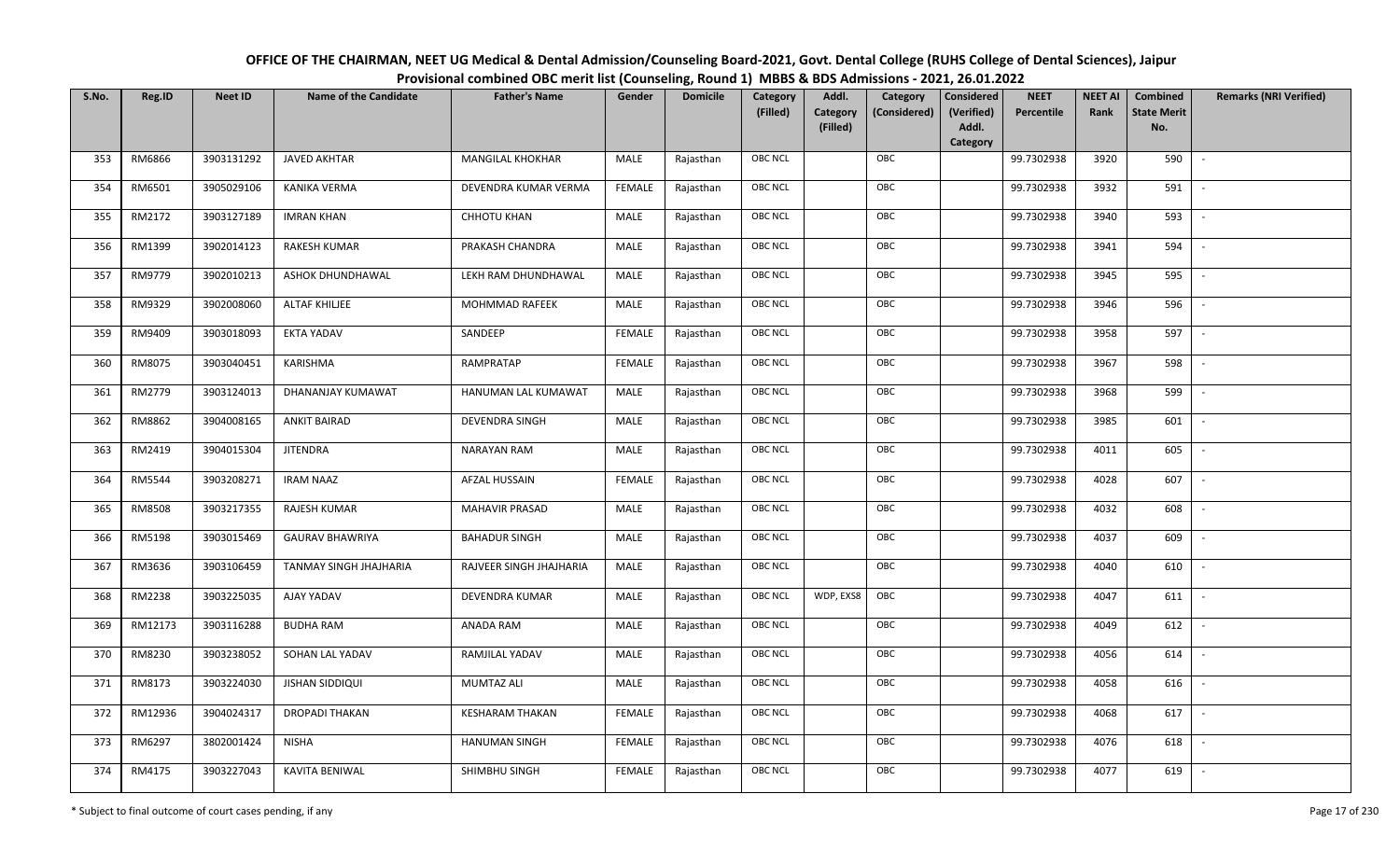| OFFICE OF THE CHAIRMAN, NEET UG Medical & Dental Admission/Counseling Board-2021, Govt. Dental College (RUHS College of Dental Sciences), Jaipur |
|--------------------------------------------------------------------------------------------------------------------------------------------------|
| Provisional combined OBC merit list (Counseling, Round 1) MBBS & BDS Admissions - 2021, 26.01.2022                                               |

| S.No. | Reg.ID  | <b>Neet ID</b> | <b>Name of the Candidate</b> | <b>Father's Name</b>      | Gender        | <b>Domicile</b> | Category<br>(Filled) | Addl.<br><b>Category</b><br>(Filled) | Category<br>(Considered) | Considered<br>(Verified)<br>Addl. | <b>NEET</b><br>Percentile | <b>NEET AI</b><br>Rank | Combined<br><b>State Merit</b><br>No. | <b>Remarks (NRI Verified)</b> |
|-------|---------|----------------|------------------------------|---------------------------|---------------|-----------------|----------------------|--------------------------------------|--------------------------|-----------------------------------|---------------------------|------------------------|---------------------------------------|-------------------------------|
|       |         |                |                              |                           |               |                 |                      |                                      |                          | Category                          |                           |                        |                                       |                               |
| 375   | RM4956  | 3903021429     | <b>MANISH KUMAR SAINI</b>    | <b>JUGAL KISHOR SAINI</b> | MALE          | Rajasthan       | <b>OBC NCL</b>       |                                      | OBC                      |                                   | 99.7302938                | 4080                   | 620                                   | $\sim$                        |
| 376   | RM2529  | 3903041019     | <b>SUNIL SUMAN</b>           | DINESH KUMAR SUMAN        | MALE          | Rajasthan       | OBC NCL              |                                      | OBC                      |                                   | 99.7302938                | 4084                   | 621                                   |                               |
| 377   | RM10885 | 3902015087     | ROHIT KUMAR BIJARNIA         | SANWAR MAL BIJARNIA       | MALE          | Rajasthan       | <b>OBC NCL</b>       |                                      | OBC                      |                                   | 99.7302938                | 4085                   | 622                                   | $\blacksquare$                |
| 378   | RM8995  | 3903024342     | <b>BHARTI</b>                | RAMNIWAS BALARA           | <b>FEMALE</b> | Rajasthan       | OBC NCL              |                                      | OBC                      |                                   | 99.7302938                | 4086                   | 623                                   | $\overline{\phantom{a}}$      |
| 379   | RM12694 | 3902019201     | AKSHAY KUMAR                 | RANJEET SINGH             | MALE          | Rajasthan       | <b>OBC NCL</b>       |                                      | OBC                      |                                   | 99.7302938                | 4089                   | 624                                   | $\overline{\phantom{a}}$      |
| 380   | RM11285 | 2001123138     | PRAVEEN KUMAR BISHNOI        | <b>SURAJ MAL BISHNOI</b>  | MALE          | Rajasthan       | <b>OBC NCL</b>       |                                      | OBC                      |                                   | 99.7302938                | 4091                   | 625                                   | $\overline{\phantom{a}}$      |
| 381   | RM1417  | 3905108314     | LAXMI CHOUDHARY              | <b>DOONGAR SINGH</b>      | <b>FEMALE</b> | Rajasthan       | <b>OBC NCL</b>       |                                      | OBC                      |                                   | 99.7302938                | 4107                   | 627                                   | $\overline{\phantom{a}}$      |
| 382   | RM12328 | 3903224302     | RITIKA                       | <b>VINOD KUMAR</b>        | <b>FEMALE</b> | Rajasthan       | <b>OBC NCL</b>       | WPP, WPP8                            | OBC                      |                                   | 99.7302938                | 4110                   | 628                                   |                               |
| 383   | RM10634 | 3903222082     | LOKESH YADAV                 | RAMESHWAR LAL YADAV       | MALE          | Rajasthan       | <b>OBC NCL</b>       |                                      | OBC                      |                                   | 99.7302938                | 4111                   | 629                                   |                               |
| 384   | RM11324 | 3903006254     | SIDDHANT KUMAR               | PARAS RAM                 | MALE          | Rajasthan       | OBC NCL              |                                      | OBC                      |                                   | 99.7302938                | 4131                   | 632                                   |                               |
| 385   | RM10700 | 3903215042     | <b>JITENDRA BALARA</b>       | <b>TIKU RAM</b>           | MALE          | Rajasthan       | <b>OBC NCL</b>       |                                      | OBC                      |                                   | 99.7302938                | 4138                   | 633                                   |                               |
| 386   | RM11434 | 3902006210     | VISHVESH JANGIR              | SANJAY KUMAR JANGID       | MALE          | Rajasthan       | OBC NCL              |                                      | OBC                      |                                   | 99.7302938                | 4158                   | 635                                   | $\sim$                        |
| 387   | RM5311  | 3903112309     | RAKESH KUMAR YADAV           | PRABHAT RAM YADAV         | MALE          | Rajasthan       | <b>OBC NCL</b>       |                                      | OBC                      |                                   | 99.7302938                | 4164                   | 636                                   |                               |
| 388   | RM9978  | 3903227047     | <b>MUBASSIR TAK</b>          | ZAKIR ALI TAK             | MALE          | Rajasthan       | <b>OBC NCL</b>       |                                      | OBC                      |                                   | 99.7234945                | 4181                   | 637                                   | $\sim$                        |
| 389   | RM8888  | 3903127322     | LOKESH CHOUDHARY             | <b>JAGDISH CHOUDHARY</b>  | <b>MALE</b>   | Rajasthan       | OBC NCL              |                                      | OBC                      |                                   | 99.7234945                | 4188                   | 639                                   | $\overline{\phantom{a}}$      |
| 390   | RM5426  | 3903219078     | <b>GAURAV SONI</b>           | <b>BAJRANG LAL SONI</b>   | MALE          | Rajasthan       | <b>OBC NCL</b>       |                                      | OBC                      |                                   | 99.7234945                | 4195                   | 640                                   | $\overline{\phantom{a}}$      |
| 391   | RM12807 | 3903029209     | RAMESH CHOUDHARY             | <b>BHOLA RAM</b>          | MALE          | Rajasthan       | <b>OBC NCL</b>       |                                      | OBC                      |                                   | 99.7234945                | 4204                   | 642                                   | $\overline{\phantom{a}}$      |
| 392   | RM11134 | 3901004019     | <b>BHARAT SHARMA</b>         | MANOJ KUMAR SHARMA        | MALE          | Rajasthan       | OBC NCL              |                                      | OBC                      |                                   | 99.7234945                | 4210                   | 644                                   |                               |
| 393   | RM11847 | 3902008284     | AMIT                         | SUBHASH CHANDRA           | MALE          | Rajasthan       | <b>OBC NCL</b>       |                                      | OBC                      |                                   | 99.7234945                | 4213                   | 645                                   |                               |
| 394   | RM8764  | 3905002429     | SHUBHAM NAGAR                | <b>BADRI LAL NAGAR</b>    | MALE          | Rajasthan       | OBC NCL              |                                      | OBC                      |                                   | 99.7234945                | 4215                   | 646                                   | $\overline{\phantom{a}}$      |
| 395   | RM8614  | 3903225331     | PREETI KUMARI JANGIR         | SANWARMAL JANGIR          | <b>FEMALE</b> | Rajasthan       | <b>OBC NCL</b>       |                                      | OBC                      |                                   | 99.7234945                | 4228                   | 647                                   | $\overline{\phantom{a}}$      |
| 396   | RM12858 | 3902016112     | SALONI                       | <b>GANGA RAM</b>          | <b>FEMALE</b> | Rajasthan       | <b>OBC NCL</b>       |                                      | OBC                      |                                   | 99.7234945                | 4233                   | 648                                   |                               |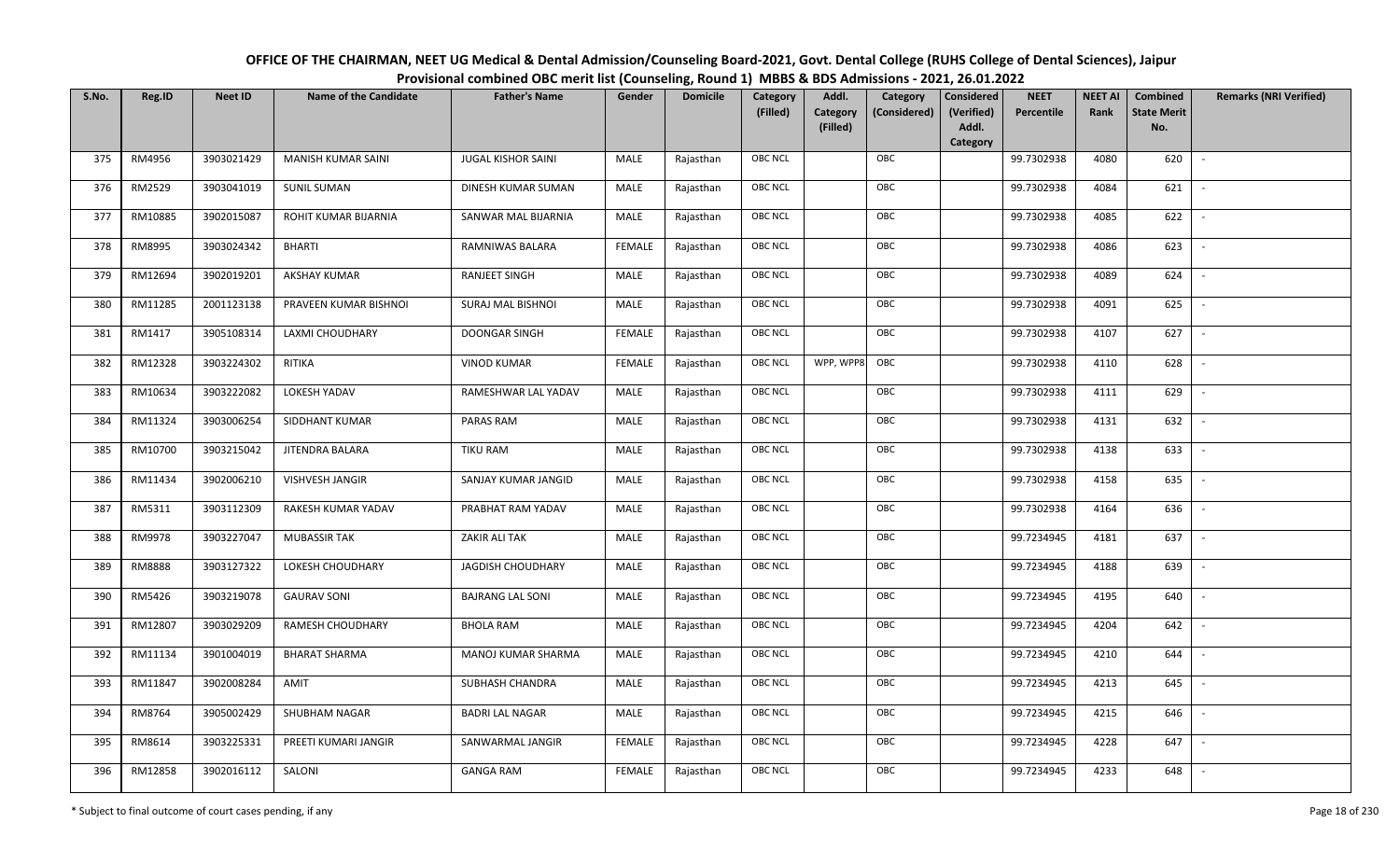| OFFICE OF THE CHAIRMAN, NEET UG Medical & Dental Admission/Counseling Board-2021, Govt. Dental College (RUHS College of Dental Sciences), Jaipur |
|--------------------------------------------------------------------------------------------------------------------------------------------------|
| Provisional combined OBC merit list (Counseling, Round 1) MBBS & BDS Admissions - 2021, 26.01.2022                                               |

| S.No. | Reg.ID  | <b>Neet ID</b> | <b>Name of the Candidate</b> | <b>Father's Name</b>             | Gender        | <b>Domicile</b> | Category<br>(Filled) | Addl.<br>Category | Category<br>(Considered) | <b>Considered</b><br>(Verified) | <b>NEET</b><br>Percentile | <b>NEET AI</b><br>Rank | Combined<br><b>State Merit</b> | <b>Remarks (NRI Verified)</b> |
|-------|---------|----------------|------------------------------|----------------------------------|---------------|-----------------|----------------------|-------------------|--------------------------|---------------------------------|---------------------------|------------------------|--------------------------------|-------------------------------|
|       |         |                |                              |                                  |               |                 |                      | (Filled)          |                          | Addl.<br>Category               |                           |                        | No.                            |                               |
| 397   | RM10008 | 3903118205     | <b>KAVITA SUTHAR</b>         | PHUL CHAND                       | <b>FEMALE</b> | Rajasthan       | OBC NCL              |                   | OBC                      |                                 | 99.7234945                | 4236                   | 649                            | $\sim$                        |
| 398   | RM2850  | 3903113019     | HIMANSHU CHOUDHARY           | SADHU RAM JAT                    | MALE          | Rajasthan       | OBC NCL              |                   | OBC                      |                                 | 99.7234945                | 4248                   | 650                            |                               |
| 399   | RM8675  | 3902006113     | RAMANAND SAINI               | RAJ KUMAR SAINI                  | MALE          | Rajasthan       | OBC NCL              |                   | OBC                      |                                 | 99.7234945                | 4252                   | 653                            |                               |
| 400   | RM1035  | 3903231285     | <b>ASHOK KUMAR</b>           | <b>BHAWANI SINGH</b>             | MALE          | Rajasthan       | OBC NCL              |                   | OBC                      |                                 | 99.7234945                | 4253                   | 654                            | $\overline{\phantom{a}}$      |
| 401   | RM5594  | 3905118070     | RAJESH KUMAR                 | <b>CHANDRABHAN SINGH</b>         | MALE          | Rajasthan       | OBC NCL              |                   | OBC                      |                                 | 99.7234945                | 4270                   | 655                            | $\overline{\phantom{a}}$      |
| 402   | RM10310 | 3904011013     | <b>VIJAY PATEL</b>           | <b>SHANKAR LAL</b>               | MALE          | Rajasthan       | OBC NCL              |                   | OBC                      |                                 | 99.7144935                | 4277                   | 656                            | $\overline{\phantom{a}}$      |
| 403   | RM9552  | 3901013042     | PRIYA JAKHAD                 | SHANKAR LAL JAKHAD               | <b>FEMALE</b> | Rajasthan       | OBC NCL              | WDP, EXS6         | OBC                      | EXS6                            | 99.7144935                | 4289                   | 660                            | $\overline{\phantom{a}}$      |
| 404   | RM7959  | 3903236033     | TARUN JANGID                 | NEMI CHAND JANGID                | MALE          | Rajasthan       | OBC NCL              |                   | OBC                      |                                 | 99.7144935                | 4294                   | 661                            |                               |
| 405   | RM8174  | 3901007310     | SURENDRA BISHNOI             | JAGDISH PRASAD BISHNOI           | MALE          | Rajasthan       | OBC NCL              |                   | OBC                      |                                 | 99.7144935                | 4296                   | 662                            |                               |
| 406   | RM11002 | 3902011078     | <b>KARTIK SONI</b>           | SURENDRA KUMAR SONI              | MALE          | Rajasthan       | OBC NCL              |                   | OBC                      |                                 | 99.7144935                | 4302                   | 663                            |                               |
| 407   | RM11709 | 3802007060     | RIJJWAL SANDHU               | KULDEEP SINGH                    | <b>FEMALE</b> | Rajasthan       | <b>OBC NCL</b>       |                   | OBC                      |                                 | 99.7144935                | 4306                   | 665                            |                               |
| 408   | RM8752  | 3903233201     | POOJA MANDOLIYA              | <b>GHANSHYAM MANDOLIYA</b>       | <b>FEMALE</b> | Rajasthan       | OBC NCL              |                   | OBC                      |                                 | 99.7144935                | 4307                   | 666                            |                               |
| 409   | RM12610 | 3902006222     | <b>MANOJ SINGH</b>           | <b>DALEEP SINGH</b>              | MALE          | Rajasthan       | OBC NCL              |                   | OBC                      |                                 | 99.7144935                | 4320                   | 669                            |                               |
| 410   | RM7709  | 3903224069     | RACHNA JANGID                | RAMAVATAR JANGID                 | <b>FEMALE</b> | Rajasthan       | OBC NCL              |                   | OBC                      |                                 | 99.7144935                | 4324                   | 671                            | $\overline{\phantom{a}}$      |
| 411   | RM6150  | 3904014339     | <b>KELI KUMARI</b>           | PRABHU RAM                       | <b>FEMALE</b> | Rajasthan       | OBC NCL              |                   | OBC                      |                                 | 99.7144935                | 4336                   | 672                            | $\overline{\phantom{a}}$      |
| 412   | RM1241  | 3903115416     | ABHISHEK KUMAR SERAWAT       | SHIMBHU DAYAL SERAWAT            | MALE          | Rajasthan       | OBC NCL              |                   | OBC                      |                                 | 99.7144935                | 4350                   | 675                            | $\overline{\phantom{a}}$      |
| 413   | RM3077  | 3903008269     | <b>BHOOMIKA GAHLOT</b>       | SUBHASH CHANDRA GAHLOT           | <b>FEMALE</b> | Rajasthan       | OBC NCL              |                   | OBC                      |                                 | 99.7144935                | 4358                   | 677                            | $\overline{\phantom{a}}$      |
| 414   | RM7418  | 3903130254     | SAVITA YADAV                 | UMRAVO SINGH YADAV               | <b>FEMALE</b> | Rajasthan       | OBC NCL              |                   | OBC                      |                                 | 99.7144935                | 4404                   | 681                            |                               |
| 415   | RM11240 | 3903238003     | AVINASH TAKSHAK              | JAGNNATH JAT                     | MALE          | Rajasthan       | <b>OBC NCL</b>       |                   | OBC                      |                                 | 99.7144935                | 4407                   | 682                            |                               |
| 416   | RM8987  | 3903214448     | <b>AMAN YADAV</b>            | SHANKAR LAL YADAV                | MALE          | Rajasthan       | OBC NCL              |                   | OBC                      |                                 | 99.7036793                | 4419                   | 684                            |                               |
| 417   | RM6122  | 3903028175     | DEEPIKA KUMAWAT              | RAJENDRA KUMAR<br><b>KUMAWAT</b> | <b>FEMALE</b> | Rajasthan       | OBC NCL              |                   | OBC                      |                                 | 99.7036793                | 4421                   | 685                            |                               |
| 418   | RM6337  | 3903217005     | <b>MANSHA SANKHALA</b>       | TICKAM CHAND SANKHALA            | <b>FEMALE</b> | Rajasthan       | OBC NCL              |                   | OBC                      |                                 | 99.7036793                | 4427                   | 687                            |                               |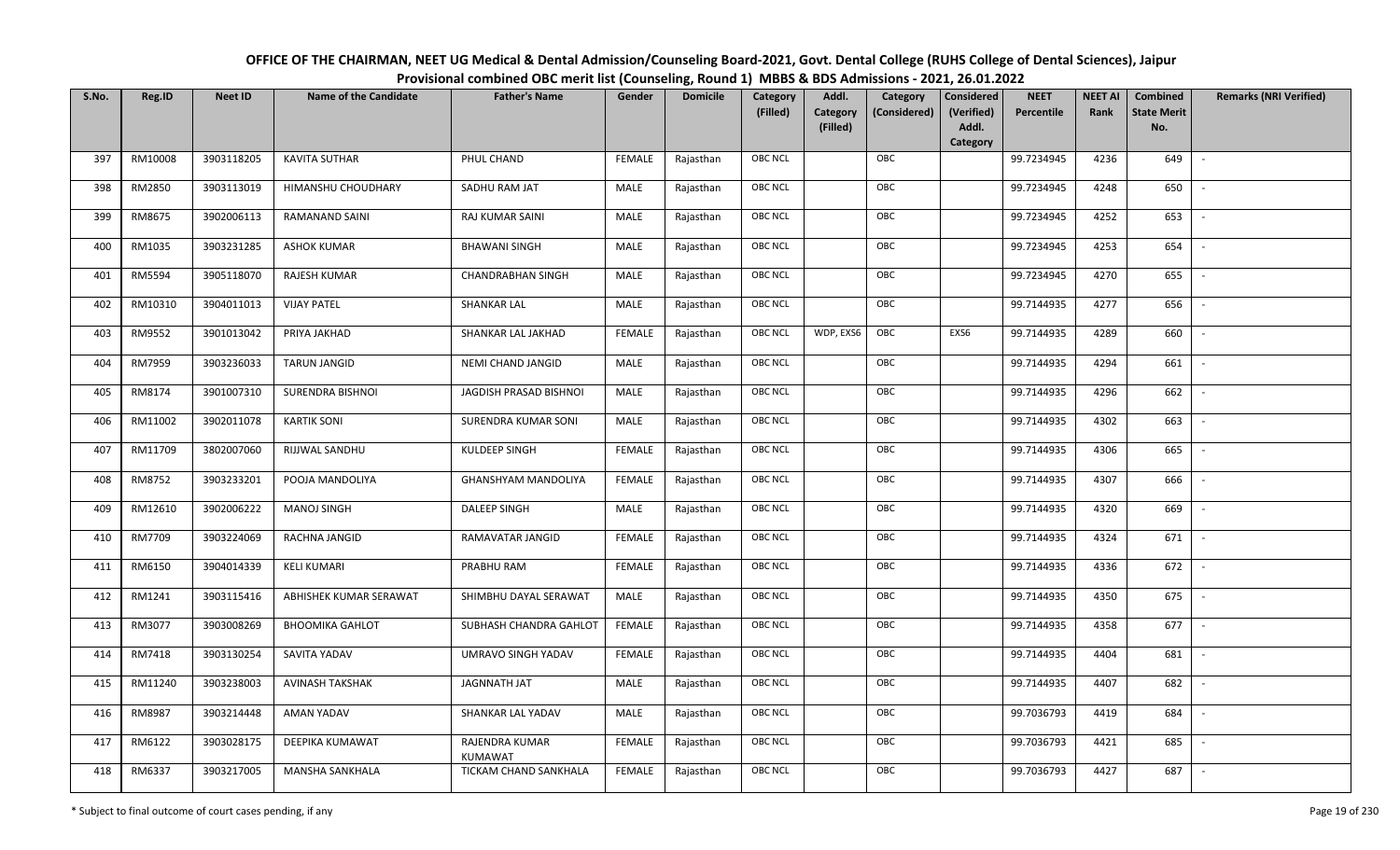| OFFICE OF THE CHAIRMAN, NEET UG Medical & Dental Admission/Counseling Board-2021, Govt. Dental College (RUHS College of Dental Sciences), Jaipur |
|--------------------------------------------------------------------------------------------------------------------------------------------------|
| Provisional combined OBC merit list (Counseling, Round 1) MBBS & BDS Admissions - 2021, 26.01.2022                                               |

| S.No. | Reg.ID  | <b>Neet ID</b> | <b>Name of the Candidate</b> | <b>Father's Name</b>     | Gender        | <b>Domicile</b> | Category<br>(Filled) | Addl.<br><b>Category</b><br>(Filled) | Category<br>(Considered) | <b>Considered</b><br>(Verified)<br>Addl. | <b>NEET</b><br>Percentile | <b>NEET AI</b><br>Rank | <b>Combined</b><br><b>State Merit</b><br>No. | <b>Remarks (NRI Verified)</b> |
|-------|---------|----------------|------------------------------|--------------------------|---------------|-----------------|----------------------|--------------------------------------|--------------------------|------------------------------------------|---------------------------|------------------------|----------------------------------------------|-------------------------------|
|       |         |                |                              |                          |               |                 |                      |                                      |                          | <b>Category</b>                          |                           |                        |                                              |                               |
| 419   | RM8287  | 3903131116     | ANKIT                        | <b>LAL SINGH</b>         | MALE          | Rajasthan       | OBC NCL              |                                      | OBC                      |                                          | 99.7036793                | 4428                   | 688                                          | $\overline{\phantom{a}}$      |
| 420   | RM10119 | 3903215367     | RAKESH MAHALA                | <b>HARPHOOL SINGH</b>    | MALE          | Rajasthan       | OBC NCL              |                                      | OBC                      |                                          | 99.7036793                | 4429                   | 689                                          |                               |
| 421   | RM3720  | 3902012144     | VISHWAJEET LIMBA             | <b>BHANWAR LAL LIMBA</b> | MALE          | Rajasthan       | <b>OBC NCL</b>       |                                      | OBC                      |                                          | 99.7036793                | 4446                   | 690                                          |                               |
| 422   | RM11049 | 3902006350     | SUTHAR NIRMALA JETHARAM      | <b>JETHARAM</b>          | <b>FEMALE</b> | Rajasthan       | OBC NCL              |                                      | OBC                      |                                          | 99.7036793                | 4447                   | 691                                          | $\overline{\phantom{a}}$      |
| 423   | RM2588  | 3903215109     | JITESH KUMAR BISHU           | SUBHASH CHANDER BISHU    | MALE          | Rajasthan       | OBC NCL              |                                      | OBC                      |                                          | 99.7036793                | 4454                   | 693                                          | $\sim$                        |
| 424   | RM12572 | 3902021175     | HANSRAJ BHARGAV              | MAHESH KUMAR BHARGAV     | MALE          | Rajasthan       | OBC NCL              |                                      | OBC                      |                                          | 99.7036793                | 4459                   | 694                                          | $\overline{\phantom{a}}$      |
| 425   | RM8265  | 3904106067     | <b>JOGA RAM</b>              | MANGANA RAM              | <b>MALE</b>   | Rajasthan       | OBC NCL              |                                      | OBC                      |                                          | 99.7036793                | 4481                   | 698                                          | $\overline{\phantom{a}}$      |
| 426   | RM6092  | 3901014133     | SHIVLAL CHOUDHARY            | SHYOJIRAM CHOUDHARY      | MALE          | Rajasthan       | OBC NCL              |                                      | OBC                      |                                          | 99.7036793                | 4483                   | 699                                          |                               |
| 427   | RM4078  | 3903033167     | SADDAM HUSAIN                | <b>FAJRUDDEEN</b>        | MALE          | Rajasthan       | OBC NCL              |                                      | OBC                      |                                          | 99.7036793                | 4493                   | 700                                          |                               |
| 428   | RM5817  | 3903030312     | VANSHIKA DHAKA               | <b>GOPAL SINGH DHAKA</b> | <b>FEMALE</b> | Rajasthan       | OBC NCL              |                                      | OBC                      |                                          | 99.7036793                | 4497                   | 701                                          | $\overline{\phantom{a}}$      |
| 429   | RM1313  | 3904010208     | <b>SUNIL KUMAR</b>           | RAMNARAYAN               | MALE          | Rajasthan       | OBC NCL              |                                      | OBC                      |                                          | 99.7036793                | 4524                   | 704                                          |                               |
| 430   | RM5162  | 3903026352     | RAHUL MANDIWAL               | HARI MOHAN MANDIWAL      | MALE          | Rajasthan       | OBC NCL              |                                      | OBC                      |                                          | 99.7036793                | 4532                   | 706                                          | $\sim$                        |
| 431   | RM10085 | 3903127177     | PRADEEP KUMAR JAT            | JAGDISH PRASAD JAT       | MALE          | Rajasthan       | OBC NCL              |                                      | OBC                      |                                          | 99.7036793                | 4541                   | 707                                          |                               |
| 432   | RM5910  | 3902015085     | <b>VISHAL RANKAWAT</b>       | <b>VIJAY RANKAWAT</b>    | MALE          | Rajasthan       | <b>OBC NCL</b>       |                                      | OBC                      |                                          | 99.7036793                | 4544                   | 708                                          | $\sim$                        |
| 433   | RM5320  | 3902010106     | SUMAN KUMARI KHOTH           | RAM CHANDRA              | <b>FEMALE</b> | Rajasthan       | OBC NCL              |                                      | OBC                      |                                          | 99.7036793                | 4548                   | 709                                          | $\overline{\phantom{a}}$      |
| 434   | RM9048  | 3905101077     | DHRUV CHAUDHARY              | MAHAVEER SINGH           | MALE          | Rajasthan       | OBC NCL              |                                      | OBC                      |                                          | 99.7036793                | 4549                   | 710                                          | $\sim$                        |
| 435   | RM13649 | 3903107174     | MUNEZA KOSAR                 | AHASANUL HAQUE ANSARI    | <b>FEMALE</b> | Rajasthan       | OBC NCL              |                                      | OBC                      |                                          | 99.7036793                | 4554                   | 711                                          | $\sim$                        |
| 436   | RM6335  | 3903226274     | NIDHISHA RAWAT               | RAMSINGH RAWAT           | <b>FEMALE</b> | Rajasthan       | <b>MBC NCL</b>       |                                      | MBC                      |                                          | 99.7036793                | 4561                   | 713                                          | $\overline{\phantom{a}}$      |
| 437   | RM13255 | 3902022183     | ABHISHEK                     | MEGHCHAND                | MALE          | Rajasthan       | OBC NCL              |                                      | OBC                      |                                          | 99.7036793                | 4564                   | 714                                          |                               |
| 438   | RM3006  | 3903017087     | <b>ANIL KUMAR</b>            | HARENDRA KUMAR           | MALE          | Rajasthan       | OBC NCL              |                                      | OBC                      |                                          | 99.7036793                | 4566                   | 715                                          |                               |
| 439   | RM2043  | 3903110106     | <b>KAMLESH CHOUDHARY</b>     | MOOL CHAND               | <b>FEMALE</b> | Rajasthan       | OBC NCL              | WDP, EXS6                            | OBC                      | EXS6                                     | 99.7036793                | 4567                   | 716                                          | $\overline{\phantom{a}}$      |
| 440   | RM8847  | 3901014615     | KAMAL GOSWAMI                | HEERA PURI GOSWAMI       | MALE          | Rajasthan       | <b>OBC NCL</b>       |                                      | OBC                      |                                          | 99.7036793                | 4568                   | 717                                          |                               |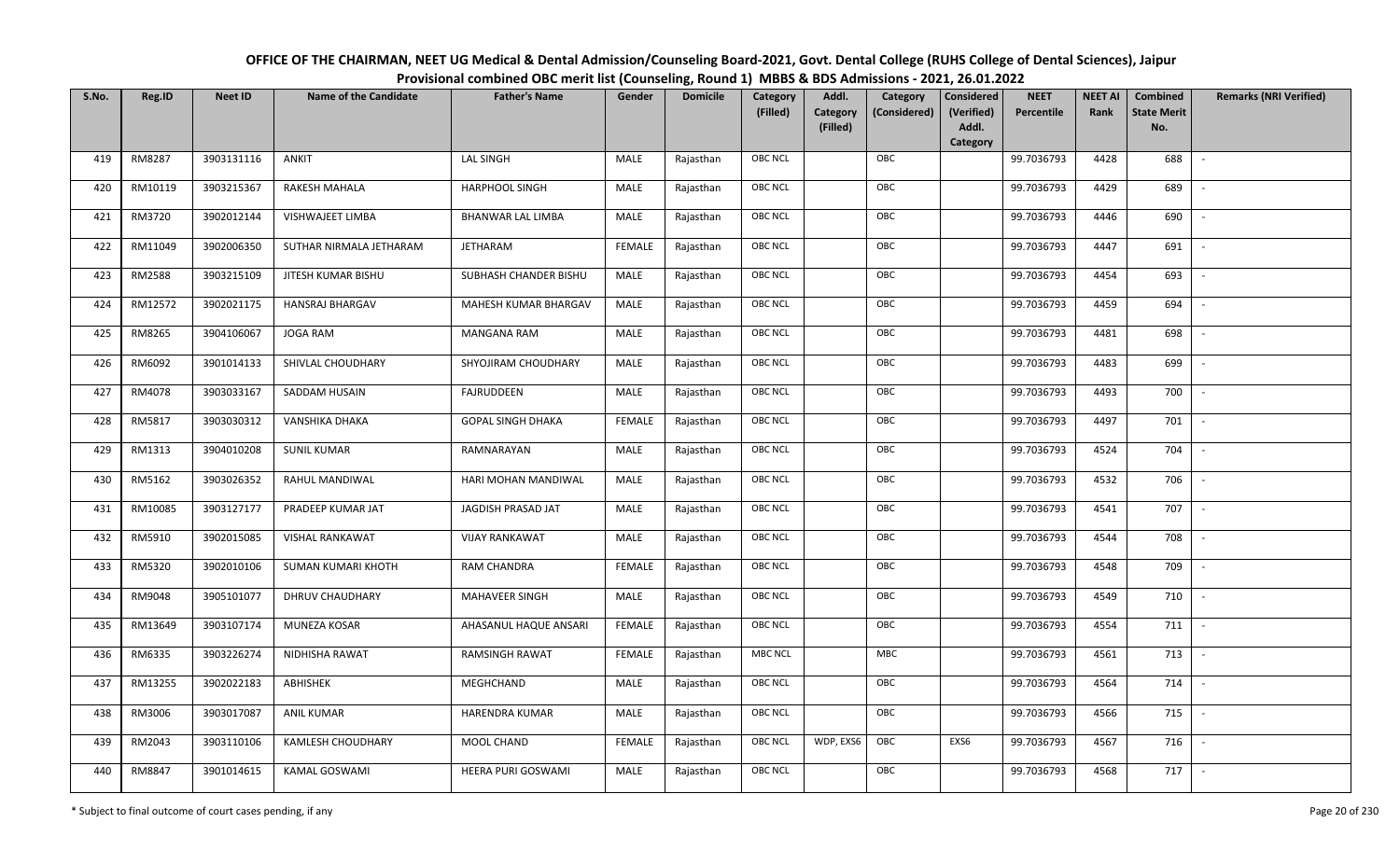| OFFICE OF THE CHAIRMAN, NEET UG Medical & Dental Admission/Counseling Board-2021, Govt. Dental College (RUHS College of Dental Sciences), Jaipur |
|--------------------------------------------------------------------------------------------------------------------------------------------------|
| Provisional combined OBC merit list (Counseling, Round 1) MBBS & BDS Admissions - 2021, 26.01.2022                                               |

| S.No. | Reg.ID  | <b>Neet ID</b> | <b>Name of the Candidate</b> | <b>Father's Name</b>                | Gender        | <b>Domicile</b> | Category<br>(Filled) | Addl.<br><b>Category</b><br>(Filled) | Category<br>(Considered) | Considered<br>(Verified)<br>Addl. | <b>NEET</b><br>Percentile | <b>NEET AI</b><br>Rank | Combined<br><b>State Merit</b><br>No. | <b>Remarks (NRI Verified)</b> |
|-------|---------|----------------|------------------------------|-------------------------------------|---------------|-----------------|----------------------|--------------------------------------|--------------------------|-----------------------------------|---------------------------|------------------------|---------------------------------------|-------------------------------|
|       |         |                |                              |                                     |               |                 | <b>OBC NCL</b>       |                                      | OBC                      | Category                          |                           |                        |                                       |                               |
| 441   | RM9464  | 3903137094     | <b>RAKESH KUMAR</b>          | SITA RAM JAT                        | MALE          | Rajasthan       |                      |                                      |                          |                                   | 99.6926062                | 4597                   | 718                                   | $\overline{\phantom{a}}$      |
| 442   | RM10435 | 3905021236     | RAJARAM DHAKAR               | <b>HARI RAM DHAKAR</b>              | MALE          | Rajasthan       | OBC NCL              |                                      | OBC                      |                                   | 99.6926062                | 4602                   | 719                                   |                               |
| 443   | RM5515  | 3903207413     | HIMANSHU YADAV               | <b>RAM SINGH YADAV</b>              | MALE          | Rajasthan       | <b>OBC NCL</b>       |                                      | OBC                      |                                   | 99.6926062                | 4606                   | 720                                   |                               |
| 444   | RM8320  | 3903113274     | SURENDRA BUGALIA             | <b>MOHAN BUGALIA</b>                | MALE          | Rajasthan       | OBC NCL              |                                      | OBC                      |                                   | 99.6926062                | 4607                   | 721                                   | $\overline{\phantom{a}}$      |
| 445   | RM14543 | 3904009294     | <b>BADRI RAM</b>             | LADU RAM                            | MALE          | Rajasthan       | <b>OBC NCL</b>       |                                      | OBC                      |                                   | 99.6926062                | 4620                   | 723                                   | $\overline{\phantom{a}}$      |
| 446   | RM8416  | 3903231048     | PRADEEP THEBAR               | RAMAWATAR THEBAR                    | MALE          | Rajasthan       | <b>OBC NCL</b>       |                                      | OBC                      |                                   | 99.6926062                | 4621                   | 724                                   | $\overline{\phantom{a}}$      |
| 447   | RM3695  | 3903015217     | PANKAJ JANGID                | RAMDHAN JANGID                      | MALE          | Rajasthan       | <b>OBC NCL</b>       |                                      | OBC                      |                                   | 99.6926062                | 4624                   | 725                                   | $\overline{\phantom{a}}$      |
| 448   | RM8146  | 3903017123     | <b>KESHAV NAMA</b>           | <b>BASANT KUMAR NAMA</b>            | MALE          | Rajasthan       | OBC NCL              |                                      | OBC                      |                                   | 99.6926062                | 4625                   | 726                                   |                               |
| 449   | RM9517  | 3903219337     | SONAL KUMAWAT                | <b>GHEESA LAL KUMAWAT</b>           | <b>FEMALE</b> | Rajasthan       | <b>OBC NCL</b>       |                                      | OBC                      |                                   | 99.6926062                | 4632                   | 728                                   |                               |
| 450   | RM2979  | 3905123199     | <b>CHANDRA PRAKASH</b>       | <b>MOTI RAM</b>                     | MALE          | Rajasthan       | OBC NCL              |                                      | OBC                      |                                   | 99.6926062                | 4635                   | 729                                   |                               |
| 451   | RM12589 | 3902009050     | RAJPAL                       | <b>UDARAM</b>                       | MALE          | Rajasthan       | <b>OBC NCL</b>       |                                      | OBC                      |                                   | 99.6926062                | 4636                   | 730                                   |                               |
| 452   | RM8127  | 3905015182     | PRATIBHA CHOUDHARY           | <b>JAGDISH CHANDRA</b><br>CHOUDHARY | <b>FEMALE</b> | Rajasthan       | <b>OBC NCL</b>       |                                      | OBC                      |                                   | 99.6926062                | 4653                   | 733                                   |                               |
| 453   | RM11244 | 3902011209     | <b>ANKITA SAIN</b>           | SHISHUPAL SAIN                      | <b>FEMALE</b> | Rajasthan       | <b>OBC NCL</b>       |                                      | OBC                      |                                   | 99.6926062                | 4665                   | 734                                   |                               |
| 454   | RM6339  | 3901017232     | DEVENDRA KUMAR BADHALA       | RAMAVATAR                           | MALE          | Rajasthan       | <b>OBC NCL</b>       |                                      | OBC                      |                                   | 99.6926062                | 4669                   | 735                                   | $\overline{\phantom{a}}$      |
| 455   | RM6077  | 3903108421     | PINKI BANGARWA               | PHOOL CHAND BANGARWA                | <b>FEMALE</b> | Rajasthan       | OBC NCL              |                                      | OBC                      |                                   | 99.6926062                | 4670                   | 736                                   | $\sim$                        |
| 456   | RM1086  | 3903216305     | MUKESH YADAV                 | JAGDISH PRASAD YADAV                | MALE          | Rajasthan       | <b>OBC NCL</b>       |                                      | OBC                      |                                   | 99.6926062                | 4678                   | 737                                   | $\sim$                        |
| 457   | RM5324  | 3903130083     | ANTIMA CHOUDHARY             | LICHHAMAN RAM                       | <b>FEMALE</b> | Rajasthan       | <b>OBC NCL</b>       |                                      | OBC                      |                                   | 99.6926062                | 4684                   | 738                                   | $\overline{\phantom{a}}$      |
| 458   | RM5345  | 3903212433     | PRASHANT                     | SANDEEP KUMAR                       | MALE          | Rajasthan       | OBC NCL              |                                      | OBC                      |                                   | 99.6926062                | 4702                   | 740                                   |                               |
| 459   | RM6892  | 3901012223     | HARSHVARDHAN SINGH CHAUHAN   | PRATAP SINGH CHAUHAN                | MALE          | Rajasthan       | <b>OBC NCL</b>       |                                      | OBC                      |                                   | 99.6926062                | 4713                   | 743                                   |                               |
| 460   | RM11167 | 3903212449     | <b>SUMIT YADAV</b>           | NEPAL SINGH YADAV                   | MALE          | Rajasthan       | <b>OBC NCL</b>       |                                      | OBC                      |                                   | 99.6926062                | 4715                   | 744                                   | $\overline{\phantom{a}}$      |
| 461   | RM2861  | 3903224088     | SONU GARHWAL                 | SUVA LAL GARHWAL                    | <b>FEMALE</b> | Rajasthan       | <b>OBC NCL</b>       |                                      | OBC                      |                                   | 99.6926062                | 4722                   | 746                                   |                               |
| 462   | RM9269  | 3903006188     | ANJALI YADAV                 | <b>VIJENDRA SINGH</b>               | <b>FEMALE</b> | Rajasthan       | <b>OBC NCL</b>       |                                      | OBC                      |                                   | 99.6926062                | 4724                   | 747                                   |                               |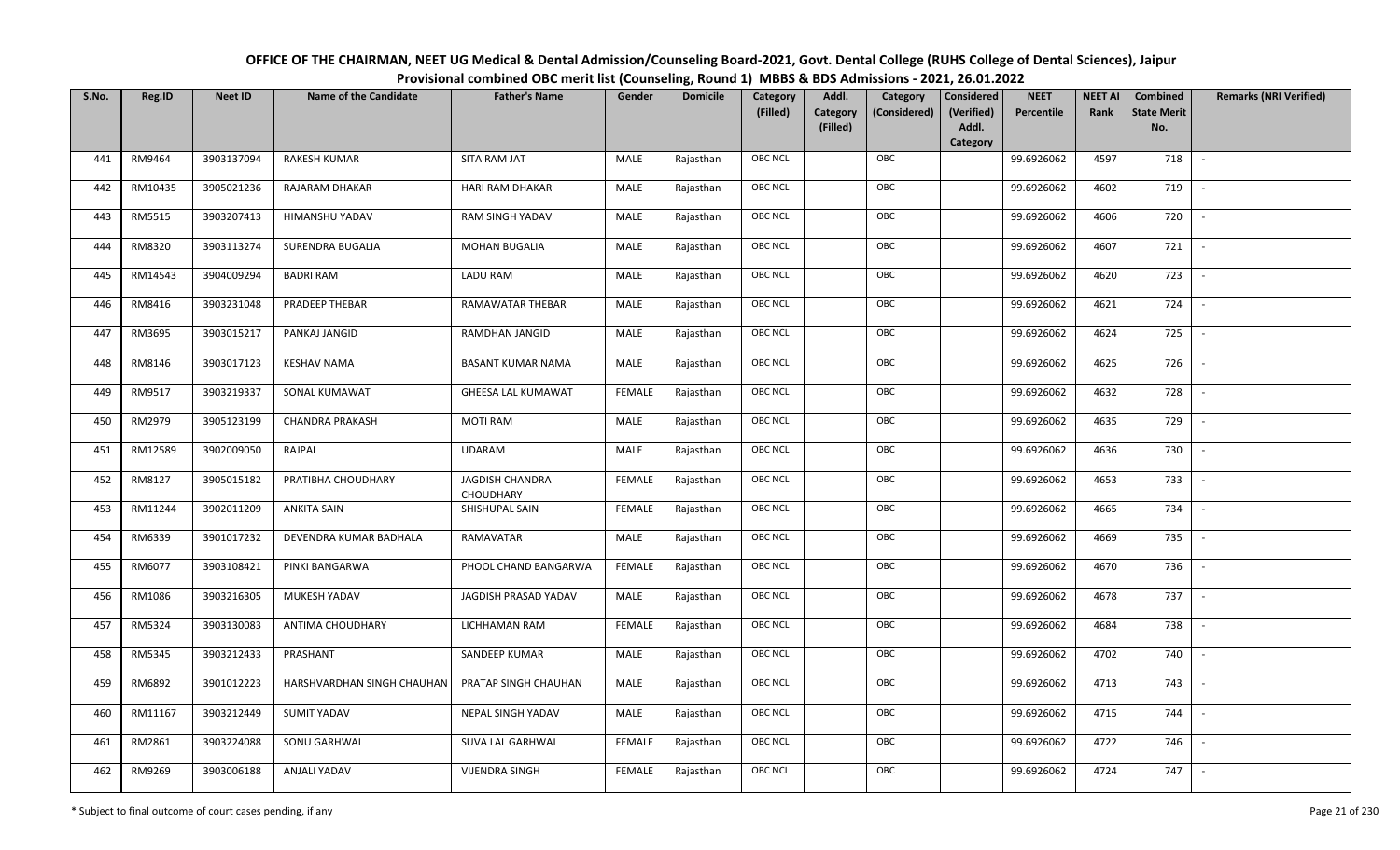| OFFICE OF THE CHAIRMAN, NEET UG Medical & Dental Admission/Counseling Board-2021, Govt. Dental College (RUHS College of Dental Sciences), Jaipur |
|--------------------------------------------------------------------------------------------------------------------------------------------------|
| Provisional combined OBC merit list (Counseling, Round 1) MBBS & BDS Admissions - 2021, 26.01.2022                                               |

| S.No. | Reg.ID  | <b>Neet ID</b> | <b>Name of the Candidate</b> | <b>Father's Name</b>      | Gender        | <b>Domicile</b> | Category<br>(Filled) | Addl.<br>Category | Category<br>(Considered) | <b>Considered</b><br>(Verified)<br>Addl. | <b>NEET</b><br>Percentile | <b>NEET AI</b><br>Rank | Combined<br><b>State Merit</b><br>No. | <b>Remarks (NRI Verified)</b> |
|-------|---------|----------------|------------------------------|---------------------------|---------------|-----------------|----------------------|-------------------|--------------------------|------------------------------------------|---------------------------|------------------------|---------------------------------------|-------------------------------|
|       |         |                |                              |                           |               |                 |                      | (Filled)          |                          | Category                                 |                           |                        |                                       |                               |
| 463   | RM5696  | 3904026062     | PAWAN KUMAR                  | <b>LAXMAN RAM</b>         | MALE          | Rajasthan       | OBC NCL              |                   | OBC                      |                                          | 99.6742156                | 4748                   | 750                                   | $\sim$                        |
| 464   | RM11553 | 3903219117     | MOHAMMED IDREES              | ABDUL QAYYUM              | MALE          | Rajasthan       | OBC NCL              |                   | OBC                      |                                          | 99.6742156                | 4752                   | 751                                   |                               |
| 465   | RM9391  | 3905104417     | CHARCHIL YADAV               | PRATHVI YADAV             | MALE          | Rajasthan       | OBC NCL              |                   | OBC                      |                                          | 99.6742156                | 4755                   | 752                                   | $\overline{\phantom{a}}$      |
| 466   | RM3619  | 3903012316     | RAVI SAINI                   | CHIRANJI LAL SAINI        | MALE          | Rajasthan       | OBC NCL              |                   | OBC                      |                                          | 99.6742156                | 4760                   | 753                                   | $\overline{\phantom{a}}$      |
| 467   | RM3582  | 3903117068     | ABHAY SINGH BENIWAL          | SAGAR SINGH BENIWAL       | MALE          | Rajasthan       | OBC NCL              |                   | OBC                      |                                          | 99.6742156                | 4765                   | 755                                   | $\sim$                        |
| 468   | RM6211  | 3903030330     | <b>ARTI YADAV</b>            | RAMSWAROOP YADAV          | <b>FEMALE</b> | Rajasthan       | OBC NCL              |                   | OBC                      |                                          | 99.6742156                | 4776                   | 758                                   | $\sim$                        |
| 469   | RM3898  | 3906011259     | AISHWARYA VAISHNAV           | GOPAL DAS VAISHNAV        | MALE          | Rajasthan       | OBC NCL              |                   | OBC                      |                                          | 99.6742156                | 4780                   | 759                                   | $\overline{\phantom{a}}$      |
| 470   | RM5221  | 3901010064     | PREM SUKH KUMAWAT            | <b>NAND KISHORE</b>       | MALE          | Rajasthan       | OBC NCL              |                   | OBC                      |                                          | 99.6742156                | 4802                   | 763                                   |                               |
| 471   | RM12691 | 3903201384     | ROSHNI DHAKA                 | <b>KANHAIYA LAL</b>       | <b>FEMALE</b> | Rajasthan       | OBC NCL              |                   | OBC                      |                                          | 99.6742156                | 4809                   | 764                                   |                               |
| 472   | RM8680  | 3905116150     | MAHENDRA                     | <b>OM PRAKASH</b>         | MALE          | Rajasthan       | OBC NCL              |                   | OBC                      |                                          | 99.6742156                | 4812                   | 765                                   | $\overline{\phantom{a}}$      |
| 473   | RM10708 | 3905003156     | SANJAY SINGH                 | SITARAM                   | MALE          | Rajasthan       | OBC NCL              | WDP, EXS6         | OBC                      | EXS6                                     | 99.6742156                | 4818                   | 766                                   |                               |
| 474   | RM8549  | 3903110426     | SUMER SINGH YADAV            | MADAN LAL YADAV           | MALE          | Rajasthan       | OBC NCL              |                   | OBC                      |                                          | 99.6742156                | 4819                   | 767                                   | $\sim$                        |
| 475   | RM2524  | 3903132284     | <b>MANOJ KUMAWAT</b>         | <b>GORDHAN LAL</b>        | MALE          | Rajasthan       | OBC NCL              |                   | OBC                      |                                          | 99.6742156                | 4821                   | 768                                   |                               |
| 476   | RM8715  | 3905008227     | NIDHI                        | <b>ROSHAN LAL</b>         | <b>FEMALE</b> | Rajasthan       | <b>OBC NCL</b>       |                   | OBC                      |                                          | 99.6742156                | 4824                   | 769                                   | $\sim$                        |
| 477   | RM4209  | 3902014048     | <b>BAJRANG LAL KASWAN</b>    | KISHNA RAM KASWAN         | MALE          | Rajasthan       | OBC NCL              |                   | OBC                      |                                          | 99.6742156                | 4828                   | 770                                   | $\overline{\phantom{a}}$      |
| 478   | RM3925  | 3905102305     | PRAVEEN NAGAR                | RAMJAS NAGAR              | <b>MALE</b>   | Rajasthan       | OBC NCL              |                   | OBC                      |                                          | 99.6742156                | 4834                   | 771                                   | $\sim$                        |
| 479   | RM8062  | 3903207347     | <b>AJAY BHUKAR</b>           | NEMICHAND BHUKAR          | MALE          | Rajasthan       | OBC NCL              |                   | OBC                      |                                          | 99.6742156                | 4847                   | 772                                   | $\sim$                        |
| 480   | RM2548  | 3802001399     | <b>HARSHITA SONI</b>         | SURAJ PRAKASH SONI        | <b>FEMALE</b> | Rajasthan       | OBC NCL              |                   | OBC                      |                                          | 99.6742156                | 4858                   | 775                                   | $\overline{\phantom{a}}$      |
| 481   | RM11911 | 3902006292     | <b>SUNIL KHATOR</b>          | <b>DHANNA RAM</b>         | MALE          | Rajasthan       | OBC NCL              |                   | OBC                      |                                          | 99.6742156                | 4870                   | 778                                   |                               |
| 482   | RM10392 | 3903222250     | SANDEEP KUMAR                | <b>BALBIR RAM</b>         | MALE          | Rajasthan       | OBC NCL              |                   | OBC                      |                                          | 99.6742156                | 4894                   | 781                                   |                               |
| 483   | RM5597  | 3903013430     | YOGESH KUMAR JANGID          | <b>BAJRANG LAL JANGID</b> | MALE          | Rajasthan       | OBC NCL              |                   | OBC                      |                                          | 99.6742156                | 4909                   | 783                                   | $\overline{\phantom{a}}$      |
| 484   | RM7726  | 3903107265     | MANISHA JANGID               | <b>BHANWAR LAL JANGID</b> | <b>FEMALE</b> | Rajasthan       | <b>OBC NCL</b>       |                   | OBC                      |                                          | 99.6742156                | 4926                   | 785                                   |                               |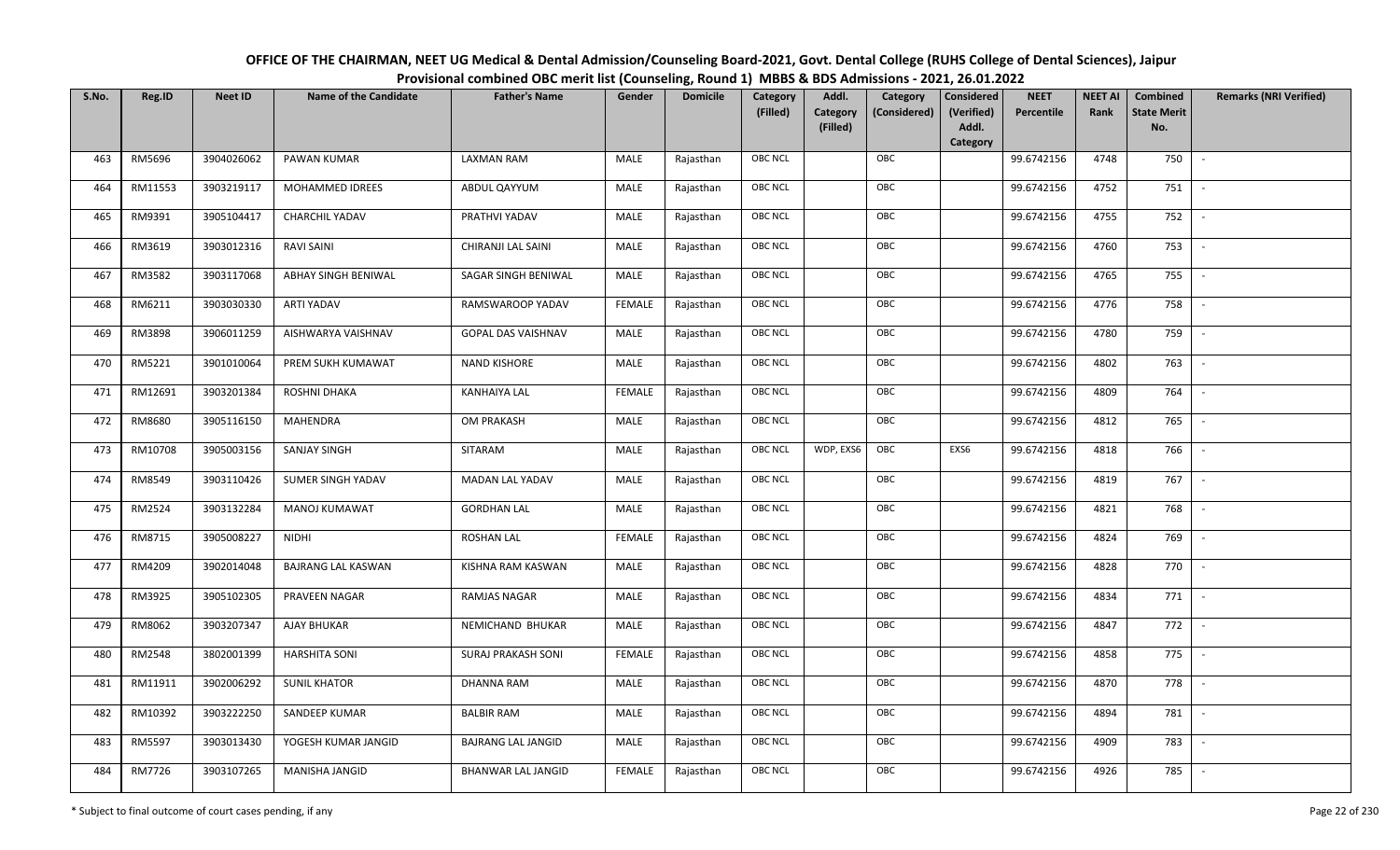| OFFICE OF THE CHAIRMAN, NEET UG Medical & Dental Admission/Counseling Board-2021, Govt. Dental College (RUHS College of Dental Sciences), Jaipur |
|--------------------------------------------------------------------------------------------------------------------------------------------------|
| Provisional combined OBC merit list (Counseling, Round 1) MBBS & BDS Admissions - 2021, 26.01.2022                                               |

| S.No. | Reg.ID  | <b>Neet ID</b> | <b>Name of the Candidate</b> | <b>Father's Name</b>              | Gender        | <b>Domicile</b> | Category<br>(Filled) | Addl.<br><b>Category</b><br>(Filled) | Category<br>(Considered) | Considered<br>(Verified)<br>Addl. | <b>NEET</b><br>Percentile | <b>NEET AI</b><br>Rank | Combined<br><b>State Merit</b><br>No. | <b>Remarks (NRI Verified)</b> |
|-------|---------|----------------|------------------------------|-----------------------------------|---------------|-----------------|----------------------|--------------------------------------|--------------------------|-----------------------------------|---------------------------|------------------------|---------------------------------------|-------------------------------|
| 485   | RM7000  | 3903123306     | <b>ABHISHEK HARITWAL</b>     | ROODA RAM JAT                     | MALE          | Rajasthan       | <b>OBC NCL</b>       |                                      | OBC                      | Category                          | 99.6742156                | 4932                   | 787                                   | $\sim$                        |
| 486   | RM7274  | 3904012184     | <b>MONIKA</b>                | JAGDISH PRASAD VISHNOI            | <b>FEMALE</b> | Rajasthan       | OBC NCL              |                                      | OBC                      |                                   | 99.6742156                | 4934                   | 788                                   |                               |
| 487   | RM1786  | 3903218193     | <b>GANESH LAL KUMAWAT</b>    | DEVI LAL KUMAWAT                  | MALE          | Rajasthan       | <b>OBC NCL</b>       |                                      | OBC                      |                                   | 99.6742156                | 4940                   | 790                                   |                               |
| 488   | RM11796 | 3904011270     | JITENDRA KUMAR               | DALA RAM                          | MALE          | Rajasthan       | OBC NCL              |                                      | OBC                      |                                   | 99.6742156                | 4947                   | 791                                   | $\overline{\phantom{a}}$      |
| 489   | RM11140 | 3903016401     | SHEESHRAM JHAJHARA           | HEERA LAL JHAJHARA                | MALE          | Rajasthan       | <b>OBC NCL</b>       |                                      | OBC                      |                                   | 99.6742156                | 4950                   | 793                                   | $\sim$                        |
| 490   | RM12869 | 3904114082     | ANDA RAM                     | VALA RAM                          | MALE          | Rajasthan       | <b>OBC NCL</b>       |                                      | OBC                      |                                   | 99.6742156                | 4951                   | 794                                   | $\overline{\phantom{a}}$      |
| 491   | RM3921  | 3903112474     | HIMANSHU KUMAR THALOR        | PHOOLCHAND THALOR                 | MALE          | Rajasthan       | <b>OBC NCL</b>       |                                      | OBC                      |                                   | 99.6742156                | 4954                   | 795                                   | $\overline{\phantom{a}}$      |
| 492   | RM8757  | 3903204631     | <b>CHAITANYA LAMBA</b>       | <b>ASHOK YADAV</b>                | MALE          | Rajasthan       | OBC NCL              |                                      | OBC                      |                                   | 99.6742156                | 4956                   | 796                                   |                               |
| 493   | RM5166  | 4413002876     | PAVAN DESHWAL                | <b>KEDAR SINGH</b>                | MALE          | Rajasthan       | <b>OBC NCL</b>       |                                      | OBC                      |                                   | 99.6742156                | 4966                   | 798                                   |                               |
| 494   | RM8496  | 3902006142     | <b>ADITYA POONIA</b>         | NARENDRA SINGH POONIA             | MALE          | Rajasthan       | OBC NCL              |                                      | OBC                      |                                   | 99.6742156                | 4969                   | 799                                   |                               |
| 495   | RM6660  | 3903112122     | PRIYANKA YADAV               | SUSHIL KUMAR YADAV                | <b>FEMALE</b> | Rajasthan       | <b>OBC NCL</b>       |                                      | OBC                      |                                   | 99.6742156                | 4980                   | 801                                   |                               |
| 496   | RM7738  | 3903015218     | JAIVEER                      | <b>BHAGWANA RAM</b>               | MALE          | Rajasthan       | OBC NCL              |                                      | OBC                      |                                   | 99.6742156                | 4997                   | 806                                   |                               |
| 497   | RM4592  | 3903134139     | SACHIN POONIA                | <b>VIJAY SINGH POONIA</b>         | MALE          | Rajasthan       | <b>OBC NCL</b>       |                                      | OBC                      |                                   | 99.6742156                | 5001                   | 807                                   |                               |
| 498   | RM9108  | 3902004037     | <b>MOHIT SAINI</b>           | <b>ROSHAN LAL</b>                 | MALE          | Rajasthan       | OBC NCL              |                                      | OBC                      |                                   | 99.6742156                | 5006                   | 809                                   | $\overline{a}$                |
| 499   | RM8607  | 3903021432     | DIVESH KULHARI               | SHEESH RAM KULHARI                | <b>MALE</b>   | Rajasthan       | OBC NCL              |                                      | OBC                      |                                   | 99.6742156                | 5008                   | 810                                   | $\sim$                        |
| 500   | RM8503  | 3903007437     | ROHIT KUMAR GURJAR           | RAMESHWAR PRASAD<br><b>GURJAR</b> | MALE          | Rajasthan       | <b>MBC NCL</b>       |                                      | MBC                      |                                   | 99.6742156                | 5009                   | 811                                   | $\sim$                        |
| 501   | RM13495 | 3905103415     | PRANAV PALIWAL               | M M PALIWAL                       | MALE          | Rajasthan       | <b>OBC NCL</b>       |                                      | OBC                      |                                   | 99.6742156                | 5019                   | 812                                   | $\overline{\phantom{a}}$      |
| 502   | RM8019  | 3906022217     | NIKHIL PATIDAR               | RAMESH CHANDRA PATIDAR            | MALE          | Rajasthan       | OBC NCL              |                                      | OBC                      |                                   | 99.6651499                | 5047                   | 816                                   |                               |
| 503   | RM13215 | 3903014165     | <b>SUCHIT SWAMI</b>          | <b>GANPAT RAM SWAMI</b>           | MALE          | Rajasthan       | <b>OBC NCL</b>       |                                      | OBC                      |                                   | 99.6651499                | 5058                   | 817                                   |                               |
| 504   | RM8653  | 3903041102     | <b>CHANCHAL KUMARI</b>       | PURUSHOTTAM LAL                   | <b>FEMALE</b> | Rajasthan       | OBC NCL              |                                      | OBC                      |                                   | 99.6651499                | 5065                   | 818                                   |                               |
| 505   | RM12566 | 3903225245     | HIMANSHU KUMAWAT             | <b>BANWARI LAL KUMAWAT</b>        | <b>MALE</b>   | Rajasthan       | <b>OBC NCL</b>       |                                      | OBC                      |                                   | 99.6651499                | 5070                   | 819                                   |                               |
| 506   | RM3312  | 3903011208     | <b>MUKESH PRAJAPAT</b>       | BHEEWA RAM PRAJAPAT               | MALE          | Rajasthan       | <b>OBC NCL</b>       |                                      | OBC                      |                                   | 99.6651499                | 5094                   | 821                                   |                               |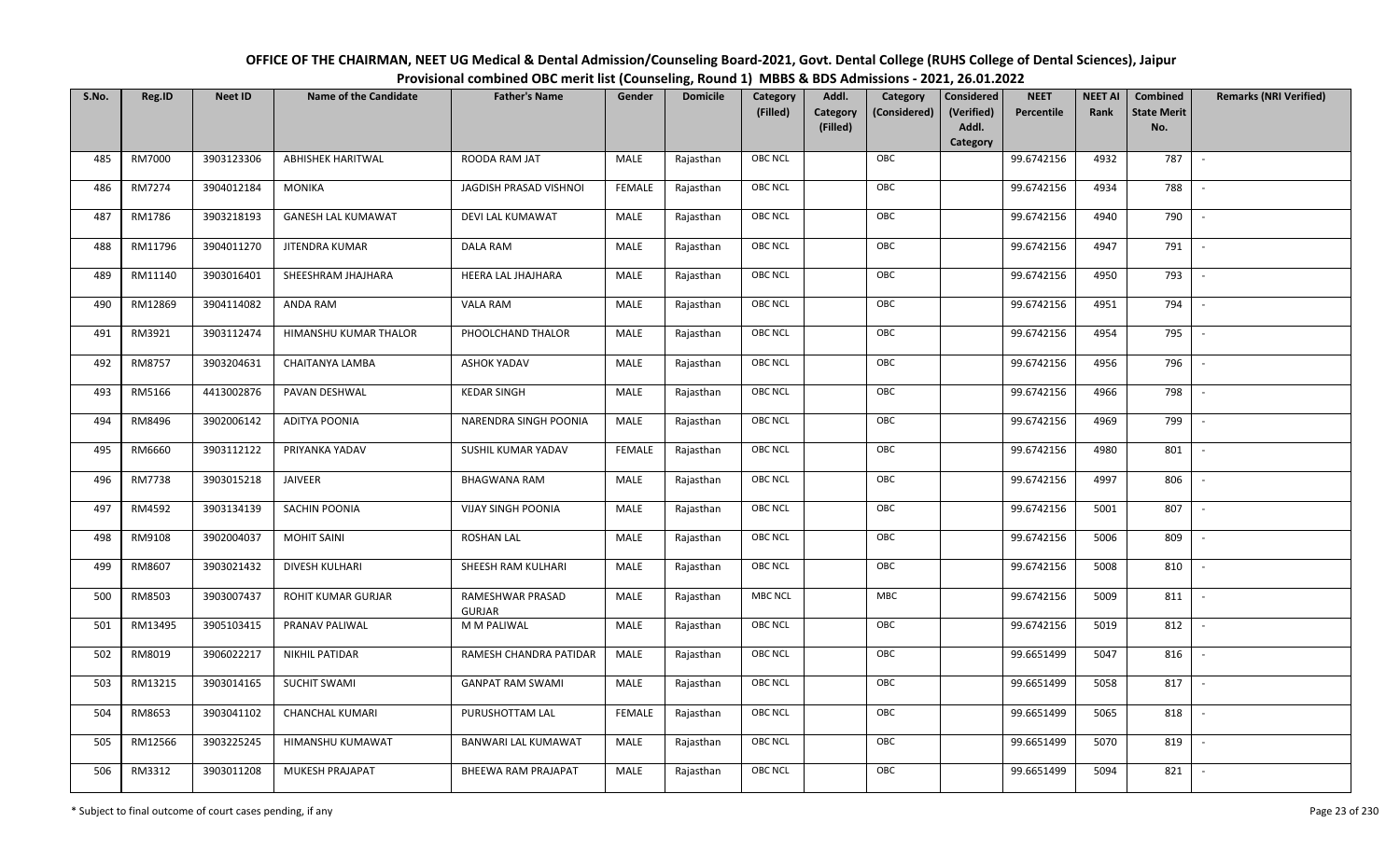| OFFICE OF THE CHAIRMAN, NEET UG Medical & Dental Admission/Counseling Board-2021, Govt. Dental College (RUHS College of Dental Sciences), Jaipur |
|--------------------------------------------------------------------------------------------------------------------------------------------------|
| Provisional combined OBC merit list (Counseling, Round 1) MBBS & BDS Admissions - 2021, 26.01.2022                                               |

| S.No. | Reg.ID  | <b>Neet ID</b> | <b>Name of the Candidate</b> | <b>Father's Name</b>     | Gender        | <b>Domicile</b> | Category<br>(Filled) | Addl.<br>Category | Category<br>(Considered) | <b>Considered</b><br>(Verified) | <b>NEET</b><br>Percentile | <b>NEET AI</b><br>Rank | Combined<br><b>State Merit</b> | <b>Remarks (NRI Verified)</b> |
|-------|---------|----------------|------------------------------|--------------------------|---------------|-----------------|----------------------|-------------------|--------------------------|---------------------------------|---------------------------|------------------------|--------------------------------|-------------------------------|
|       |         |                |                              |                          |               |                 |                      | (Filled)          |                          | Addl.<br>Category               |                           |                        | No.                            |                               |
| 507   | RM13389 | 3903218162     | SHIVANI LAMORIA              | <b>SURESH KUMAR</b>      | <b>FEMALE</b> | Rajasthan       | OBC NCL              |                   | OBC                      |                                 | 99.6651499                | 5095                   | 822                            | $\overline{\phantom{a}}$      |
| 508   | RM4801  | 3903137180     | <b>NITIN KUMAR</b>           | <b>VEERENDRA SINGH</b>   | MALE          | Rajasthan       | OBC NCL              |                   | OBC                      |                                 | 99.6651499                | 5127                   | 827                            |                               |
| 509   | RM2316  | 3903135198     | PARUL SAINI                  | <b>VINOD KUMAR SAINI</b> | <b>FEMALE</b> | Rajasthan       | <b>OBC NCL</b>       |                   | OBC                      |                                 | 99.6651499                | 5141                   | 828                            | $\overline{\phantom{a}}$      |
| 510   | RM8304  | 3903222049     | NARESH KUMAR YADAV           | MOHAN LAL YADAV          | MALE          | Rajasthan       | OBC NCL              |                   | OBC                      |                                 | 99.654012                 | 5174                   | 830                            | $\overline{\phantom{a}}$      |
| 511   | RM5885  | 3904117032     | PRIYANKA VISHNOI             | RAMESHWAR LAL            | <b>FEMALE</b> | Rajasthan       | OBC NCL              |                   | OBC                      |                                 | 99.654012                 | 5176                   | 831                            | $\sim$                        |
| 512   | RM8194  | 3902016042     | MANSHA                       | PRATAP SINGH             | <b>FEMALE</b> | Rajasthan       | OBC NCL              |                   | OBC                      |                                 | 99.654012                 | 5182                   | 832                            | $\sim$                        |
| 513   | RM8178  | 3901016129     | SURESH KASNIYAN              | RAMKISHOR KASNIYAN       | MALE          | Rajasthan       | OBC NCL              |                   | OBC                      |                                 | 99.654012                 | 5195                   | 833                            | $\overline{\phantom{a}}$      |
| 514   | RM6353  | 3903213086     | <b>ASHISH KUMAR</b>          | SUBHASH CHANDRA          | MALE          | Rajasthan       | OBC NCL              |                   | OBC                      |                                 | 99.654012                 | 5202                   | 836                            |                               |
| 515   | RM2877  | 3903012325     | RINKU KUMAWAT                | LAXMAN PRASAD            | <b>FEMALE</b> | Rajasthan       | OBC NCL              |                   | OBC                      |                                 | 99.654012                 | 5203                   | 837                            |                               |
| 516   | RM6743  | 3903206463     | SHIVANGI SINGH               | <b>DHANPAL SINGH</b>     | <b>FEMALE</b> | Rajasthan       | OBC NCL              |                   | OBC                      |                                 | 99.654012                 | 5209                   | 838                            | $\overline{\phantom{a}}$      |
| 517   | RM2745  | 3903034163     | <b>KRITIKA SAINI</b>         | MAHESH KUMAR SAINI       | <b>FEMALE</b> | Rajasthan       | OBC NCL              |                   | OBC                      |                                 | 99.654012                 | 5237                   | 840                            |                               |
| 518   | RM8867  | 3903127090     | ANMOL                        | <b>RAMESH KUMAR</b>      | MALE          | Rajasthan       | OBC NCL              |                   | OBC                      |                                 | 99.654012                 | 5240                   | 841                            | $\sim$                        |
| 519   | RM7002  | 3903216433     | <b>VIMAL NITHARWAL</b>       | RAMPAL NITHARWAL         | MALE          | Rajasthan       | OBC NCL              |                   | OBC                      |                                 | 99.654012                 | 5255                   | 843                            |                               |
| 520   | RM11763 | 3903024041     | SAURABH KUMAR                | SHRIBHAN GURJAR          | MALE          | Rajasthan       | <b>MBC NCL</b>       |                   | <b>MBC</b>               |                                 | 99.654012                 | 5257                   | 844                            | $\overline{\phantom{a}}$      |
| 521   | RM8513  | 3903125260     | HIMANSHU SAINI               | <b>BHADUR MAL SAINI</b>  | MALE          | Rajasthan       | OBC NCL              |                   | OBC                      |                                 | 99.654012                 | 5272                   | 848                            | $\overline{\phantom{a}}$      |
| 522   | RM13545 | 3901009095     | <b>GAURAV YADAV</b>          | YASHVEER YADAV           | MALE          | Rajasthan       | OBC NCL              |                   | OBC                      |                                 | 99.654012                 | 5280                   | 849                            | $\sim$                        |
| 523   | RM6493  | 3903017333     | <b>ABHISHEK KULHARI</b>      | SATYPAL KULHARI          | MALE          | Rajasthan       | OBC NCL              |                   | OBC                      |                                 | 99.654012                 | 5292                   | 850                            | $\sim$                        |
| 524   | RM13592 | 3904008041     | RAKESH                       | KAILASH                  | MALE          | Rajasthan       | OBC NCL              |                   | OBC                      |                                 | 99.654012                 | 5296                   | 851                            | $\overline{\phantom{a}}$      |
| 525   | RM4850  | 3903221266     | DEEPAK ROLANIYA              | ARJUN LAL ROLANIYA       | MALE          | Rajasthan       | OBC NCL              |                   | OBC                      |                                 | 99.654012                 | 5308                   | 853                            |                               |
| 526   | RM2061  | 3905006188     | <b>RITIKA SONI</b>           | SHIV KUMAR SONI          | <b>FEMALE</b> | Rajasthan       | OBC NCL              |                   | OBC                      |                                 | 99.654012                 | 5312                   | 854                            |                               |
| 527   | RM9645  | 3903206812     | SIDDHARTH CHOUDHARY          | <b>ISHWAR RAM BAJIYA</b> | MALE          | Rajasthan       | OBC NCL              |                   | OBC                      |                                 | 99.654012                 | 5313                   | 855                            | $\overline{\phantom{a}}$      |
| 528   | RM1182  | 3904001130     | MARIYAM MODI                 | ABDUL MAJID              | <b>FEMALE</b> | Rajasthan       | OBC NCL              |                   | OBC                      |                                 | 99.654012                 | 5333                   | 858                            |                               |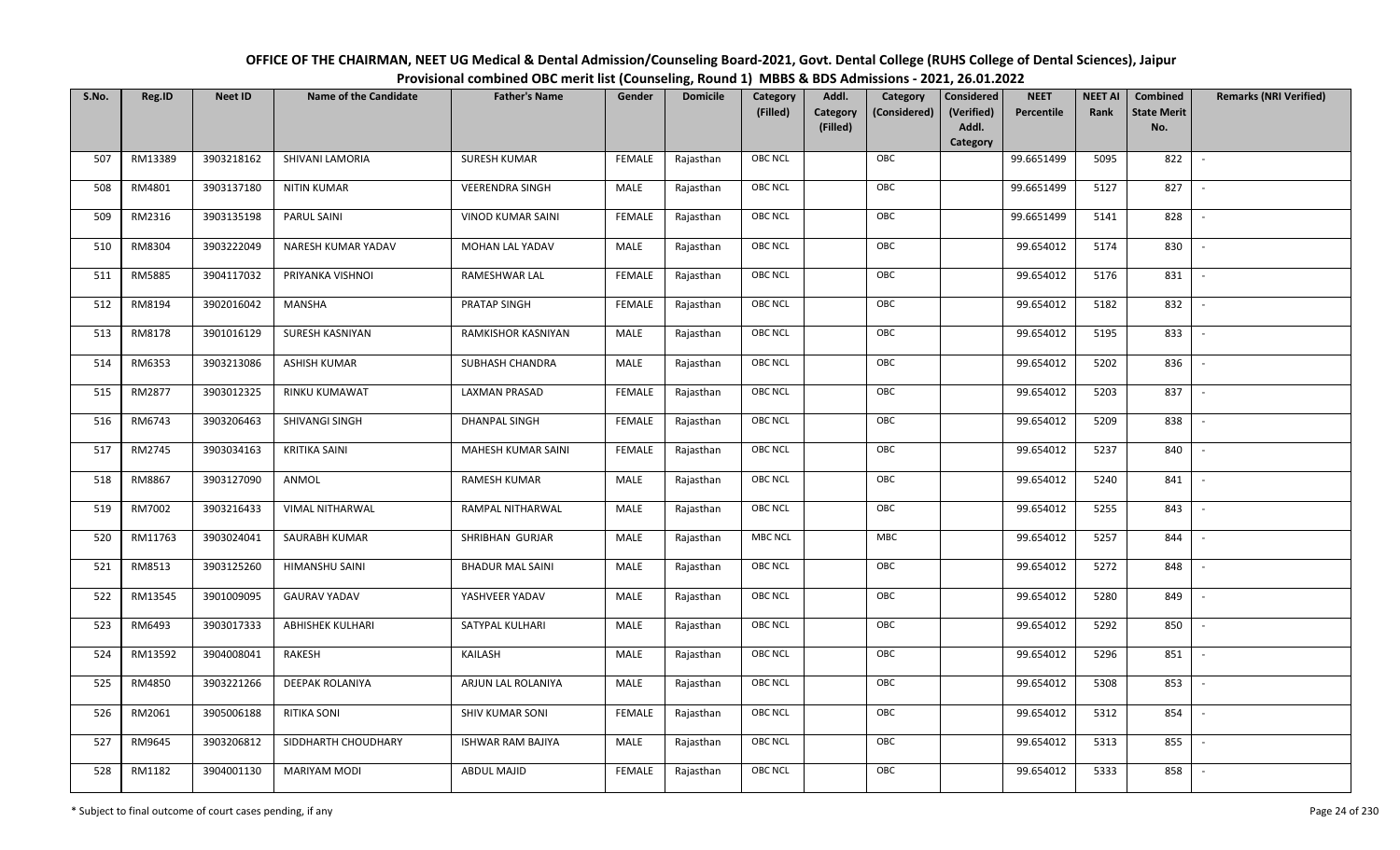| OFFICE OF THE CHAIRMAN, NEET UG Medical & Dental Admission/Counseling Board-2021, Govt. Dental College (RUHS College of Dental Sciences), Jaipur |
|--------------------------------------------------------------------------------------------------------------------------------------------------|
| Provisional combined OBC merit list (Counseling, Round 1) MBBS & BDS Admissions - 2021, 26.01.2022                                               |

| S.No. | Reg.ID        | <b>Neet ID</b> | <b>Name of the Candidate</b> | <b>Father's Name</b>        | Gender        | <b>Domicile</b> | Category<br>(Filled) | Addl.<br>Category<br>(Filled) | Category<br>(Considered) | <b>Considered</b><br>(Verified)<br>Addl. | <b>NEET</b><br>Percentile | <b>NEET AI</b><br>Rank | Combined<br><b>State Merit</b><br>No. | <b>Remarks (NRI Verified)</b> |
|-------|---------------|----------------|------------------------------|-----------------------------|---------------|-----------------|----------------------|-------------------------------|--------------------------|------------------------------------------|---------------------------|------------------------|---------------------------------------|-------------------------------|
|       |               |                |                              |                             |               |                 |                      |                               |                          | Category                                 |                           |                        |                                       |                               |
| 529   | RM8368        | 3903023191     | SAHIL                        | YUNIS MOHAMMAD              | MALE          | Rajasthan       | OBC NCL              |                               | OBC                      |                                          | 99.654012                 | 5337                   | 860                                   | $\overline{\phantom{a}}$      |
| 530   | RM1672        | 3903139064     | <b>HEMLATA</b>               | RAMESHWAR DAYAL             | <b>FEMALE</b> | Rajasthan       | <b>MBC NCL</b>       |                               | <b>MBC</b>               |                                          | 99.6409961                | 5346                   | 862                                   |                               |
| 531   | RM6163        | 3903118433     | ANAMIKA                      | <b>INDRA SINGH</b>          | <b>FEMALE</b> | Rajasthan       | <b>OBC NCL</b>       |                               | OBC                      |                                          | 99.6409961                | 5375                   | 865                                   | $\overline{\phantom{a}}$      |
| 532   | RM2827        | 3904023194     | <b>MANRA RAM</b>             | <b>BHAGVANA RAM</b>         | MALE          | Rajasthan       | OBC NCL              |                               | OBC                      |                                          | 99.6409961                | 5390                   | 867                                   | $\overline{\phantom{a}}$      |
| 533   | RM6273        | 3905022182     | SADHNA NAGAR                 | RADHEY SHYAM NAGAR          | <b>FEMALE</b> | Rajasthan       | OBC NCL              |                               | OBC                      |                                          | 99.6409961                | 5400                   | 868                                   | $\sim$                        |
| 534   | RM5479        | 3903225022     | <b>VASEEM KHAN</b>           | <b>RASEED KHAN</b>          | MALE          | Rajasthan       | OBC NCL              |                               | OBC                      |                                          | 99.6409961                | 5415                   | 869                                   | $\sim$                        |
| 535   | RM7133        | 3903117293     | SANIYA BANO                  | <b>HIDAYAT KHAN</b>         | <b>FEMALE</b> | Rajasthan       | OBC NCL              |                               | OBC                      |                                          | 99.6409961                | 5422                   | 870                                   | $\overline{a}$                |
| 536   | RM5751        | 3903135127     | KAVITA KUMARI KUMAWAT        | NEMICHAND KUMAWAT           | <b>FEMALE</b> | Rajasthan       | OBC NCL              |                               | OBC                      |                                          | 99.6409961                | 5426                   | 871                                   |                               |
| 537   | RM9151        | 3902010020     | SHIVPRAKASH KHATI            | SHANKAR LAL KHATI           | MALE          | Rajasthan       | OBC NCL              |                               | OBC                      |                                          | 99.6409961                | 5436                   | 873                                   |                               |
| 538   | RM3975        | 3903218472     | HIMANSHI JANGIR              | <b>VIJAY PRAKASH JANGIR</b> | <b>FEMALE</b> | Rajasthan       | OBC NCL              |                               | OBC                      |                                          | 99.6409961                | 5444                   | 874                                   | $\overline{\phantom{a}}$      |
| 539   | RM5308        | 3901014369     | KIRTIKA JAKHAR               | ANIL JAKHAR                 | <b>FEMALE</b> | Rajasthan       | OBC NCL              |                               | OBC                      |                                          | 99.6409961                | 5445                   | 875                                   |                               |
| 540   | RM5325        | 3902012283     | JENENDRA SINGH               | <b>HARI SINGH</b>           | MALE          | Rajasthan       | OBC NCL              |                               | OBC                      |                                          | 99.6409961                | 5449                   | 876                                   | $\sim$                        |
| 541   | RM6015        | 3903106345     | <b>ANKIT KUMAR</b>           | <b>SURESH KUMAR</b>         | MALE          | Rajasthan       | OBC NCL              | WDP, EXS8                     | OBC                      |                                          | 99.6409961                | 5466                   | 878                                   |                               |
| 542   | RM4038        | 3905013312     | <b>BHAVESH NAGAR</b>         | <b>MADHU KANT NAGAR</b>     | MALE          | Rajasthan       | <b>OBC NCL</b>       |                               | OBC                      |                                          | 99.6409961                | 5482                   | 880                                   |                               |
| 543   | RM10619       | 3903118216     | VIJENDRA PALSANIA            | RAM KISHOR PALSANIA         | MALE          | Rajasthan       | OBC NCL              |                               | OBC                      |                                          | 99.6409961                | 5490                   | 883                                   | $\overline{\phantom{a}}$      |
| 544   | RM7098        | 3903234167     | ANUBHAV HARITWAL             | LALLU RAM JAT               | <b>MALE</b>   | Rajasthan       | OBC NCL              |                               | OBC                      |                                          | 99.6409961                | 5491                   | 884                                   | $\sim$                        |
| 545   | <b>RM7778</b> | 3903035009     | SARITA BHAWRIYA              | ARJUN LAL BHAWRIYA          | <b>FEMALE</b> | Rajasthan       | OBC NCL              |                               | OBC                      |                                          | 99.6409961                | 5501                   | 887                                   | $\overline{\phantom{a}}$      |
| 546   | RM2712        | 3902011279     | NEERAJ BISHNOI               | <b>MAHI RAM</b>             | MALE          | Rajasthan       | OBC NCL              |                               | OBC                      |                                          | 99.6409961                | 5504                   | 888                                   | $\overline{\phantom{a}}$      |
| 547   | RM7075        | 3902006184     | RAMNIWAS LEGHA               | PABU RAM LEGHA              | MALE          | Rajasthan       | OBC NCL              |                               | OBC                      |                                          | 99.6409961                | 5506                   | 889                                   |                               |
| 548   | RM4706        | 3905125238     | HIMANSHU PRAJAPATI           | MAHAVEER PRAJAPATI          | MALE          | Rajasthan       | OBC NCL              |                               | OBC                      |                                          | 99.6409961                | 5513                   | 890                                   |                               |
| 549   | RM12430       | 3904025208     | URMILA CHOUDHARY             | <b>BALDEV RAM</b>           | <b>FEMALE</b> | Rajasthan       | OBC NCL              |                               | OBC                      |                                          | 99.6409961                | 5524                   | 892                                   |                               |
| 550   | RM1577        | 3905012306     | PRIYANKA                     | <b>MUKESH KUMAR</b>         | <b>FEMALE</b> | Rajasthan       | OBC NCL              | WDP, EXS6                     | OBC                      | EXS6                                     | 99.6409961                | 5529                   | 893                                   |                               |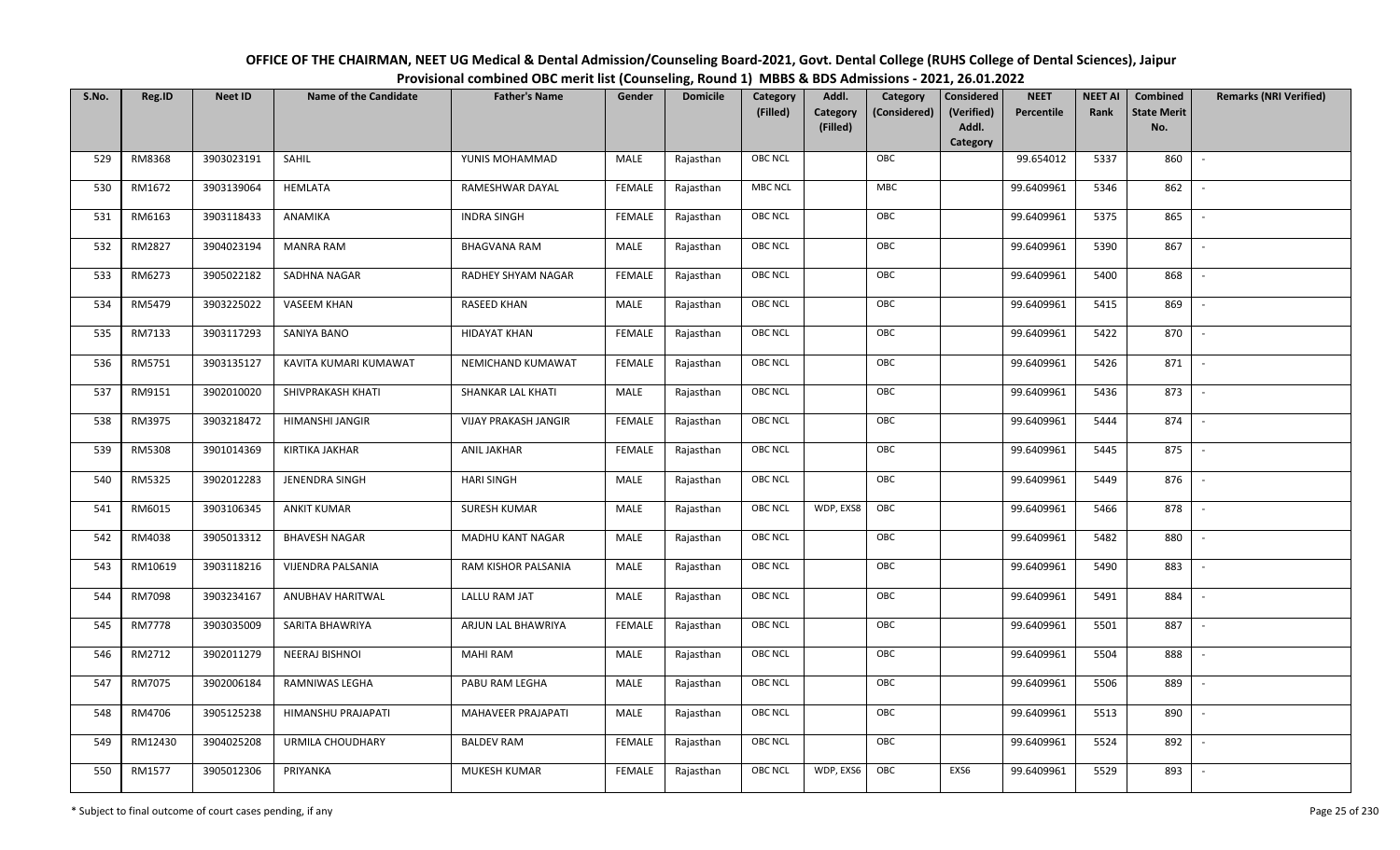| OFFICE OF THE CHAIRMAN, NEET UG Medical & Dental Admission/Counseling Board-2021, Govt. Dental College (RUHS College of Dental Sciences), Jaipur |
|--------------------------------------------------------------------------------------------------------------------------------------------------|
| Provisional combined OBC merit list (Counseling, Round 1) MBBS & BDS Admissions - 2021, 26.01.2022                                               |

| S.No. | Reg.ID  | <b>Neet ID</b> | <b>Name of the Candidate</b> | <b>Father's Name</b>     | Gender        | <b>Domicile</b> | Category<br>(Filled) | Addl.<br>Category<br>(Filled) | Category<br>(Considered) | <b>Considered</b><br>(Verified)<br>Addl. | <b>NEET</b><br>Percentile | <b>NEET AI</b><br>Rank | Combined<br><b>State Merit</b><br>No. | <b>Remarks (NRI Verified)</b> |
|-------|---------|----------------|------------------------------|--------------------------|---------------|-----------------|----------------------|-------------------------------|--------------------------|------------------------------------------|---------------------------|------------------------|---------------------------------------|-------------------------------|
|       |         |                |                              |                          |               |                 |                      |                               |                          | Category                                 |                           |                        |                                       |                               |
| 551   | RM5684  | 3903205315     | <b>ADITYA SHARMA</b>         | <b>ANIL SHARMA</b>       | MALE          | Rajasthan       | OBC NCL              |                               | OBC                      |                                          | 99.6409961                | 5530                   | 894                                   | $\overline{\phantom{a}}$      |
| 552   | RM6505  | 3903133249     | EAKTA POONIA                 | RAJENDRA KUMAR POONIA    | <b>FEMALE</b> | Rajasthan       | OBC NCL              |                               | OBC                      |                                          | 99.6256491                | 5545                   | 895                                   |                               |
| 553   | RM9782  | 3903018028     | RIDHI SHREE                  | <b>SURESH KUMAR YOGI</b> | <b>FEMALE</b> | Rajasthan       | <b>OBC NCL</b>       |                               | OBC                      |                                          | 99.6256491                | 5550                   | 896                                   |                               |
| 554   | RM6359  | 3904106210     | <b>ANIL KUMAR</b>            | <b>BABU LAL</b>          | MALE          | Rajasthan       | OBC NCL              |                               | OBC                      |                                          | 99.6256491                | 5551                   | 897                                   | $\overline{\phantom{a}}$      |
| 555   | RM4690  | 3903015338     | SHASHIKANT                   | SHIVRAJ SWAMI            | MALE          | Rajasthan       | OBC NCL              |                               | OBC                      |                                          | 99.6256491                | 5552                   | 898                                   | $\sim$                        |
| 556   | RM12912 | 3903121173     | <b>KOMAL BHAT</b>            | RAMESH CHAND JAGA        | <b>FEMALE</b> | Rajasthan       | OBC NCL              |                               | OBC                      |                                          | 99.6256491                | 5555                   | 900                                   | $\sim$                        |
| 557   | RM12333 | 3904025018     | <b>MANGI LAL</b>             | JEETA RAM                | MALE          | Rajasthan       | OBC NCL              |                               | OBC                      |                                          | 99.6256491                | 5560                   | 901                                   | $\overline{\phantom{a}}$      |
| 558   | RM5276  | 3903006443     | PRASOON SONI                 | <b>MANOJ SONI</b>        | MALE          | Rajasthan       | OBC NCL              |                               | OBC                      |                                          | 99.6256491                | 5578                   | 902                                   |                               |
| 559   | RM14841 | 3905119121     | MUKESH KUMAR                 | TEEKMA RAM               | MALE          | Rajasthan       | OBC NCL              |                               | OBC                      |                                          | 99.6256491                | 5592                   | 903                                   |                               |
| 560   | RM12190 | 3902022172     | <b>VISHAL SONI</b>           | <b>BANWARI LAL SONI</b>  | MALE          | Rajasthan       | OBC NCL              |                               | OBC                      |                                          | 99.6256491                | 5594                   | 904                                   |                               |
| 561   | RM8808  | 3904107011     | <b>SHANKRA RAM</b>           | <b>MANRUPA RAM</b>       | MALE          | Rajasthan       | OBC NCL              |                               | OBC                      |                                          | 99.6256491                | 5633                   | 907                                   |                               |
| 562   | RM3500  | 3903230030     | <b>TEENA</b>                 | SULTAN SINGH KHATKAR     | <b>FEMALE</b> | Rajasthan       | OBC NCL              |                               | OBC                      |                                          | 99.6256491                | 5645                   | 908                                   | $\mathcal{L}$                 |
| 563   | RM8591  | 3903108447     | RAHUL KUMAR                  | RICHHPAL SINGH           | MALE          | Rajasthan       | OBC NCL              |                               | OBC                      |                                          | 99.6256491                | 5647                   | 909                                   |                               |
| 564   | RM6305  | 3905121063     | MOHAMMAD AKRAM KHAN          | RAJUDDEEN KHAN           | MALE          | Rajasthan       | <b>OBC NCL</b>       |                               | OBC                      |                                          | 99.6256491                | 5655                   | 910                                   |                               |
| 565   | RM11122 | 3903118279     | SHARVAN SAINI                | <b>BALDEV SAINI</b>      | MALE          | Rajasthan       | OBC NCL              |                               | OBC                      |                                          | 99.6256491                | 5671                   | 911                                   | $\overline{\phantom{a}}$      |
| 566   | RM9107  | 3902006296     | AJAY BENIWAL                 | PEMARAM BENIWAL          | <b>MALE</b>   | Rajasthan       | OBC NCL              |                               | OBC                      |                                          | 99.6256491                | 5674                   | 912                                   | $\overline{a}$                |
| 567   | RM5412  | 3904004049     | MAHAVEER V CHOUDHARY         | VELA RAM CHOUDHARY       | MALE          | Rajasthan       | OBC NCL              |                               | OBC                      |                                          | 99.6256491                | 5676                   | 913                                   | $\overline{\phantom{a}}$      |
| 568   | RM5963  | 3903227111     | AMAN YADAV                   | <b>INDRA KUMAR YADAV</b> | MALE          | Rajasthan       | OBC NCL              |                               | OBC                      |                                          | 99.6256491                | 5703                   | 915                                   | $\overline{\phantom{a}}$      |
| 569   | RM1039  | 3903202262     | HAPPY BIJARNIA               | MUKESH KUMAR             | <b>FEMALE</b> | Rajasthan       | OBC NCL              | WDP, EXS8                     | OBC                      |                                          | 99.6256491                | 5709                   | 916                                   |                               |
| 570   | RM10405 | 3903020188     | PRIYANKA YADAV               | SUNIL KUMAR YADAV        | <b>FEMALE</b> | Rajasthan       | OBC NCL              |                               | OBC                      |                                          | 99.6256491                | 5713                   | 918                                   |                               |
| 571   | RM6400  | 3903102341     | <b>AVNI SINGH</b>            | <b>VIRENDRA SINGH</b>    | <b>FEMALE</b> | Rajasthan       | OBC NCL              |                               | OBC                      |                                          | 99.6256491                | 5715                   | 919                                   |                               |
| 572   | RM9018  | 3903227109     | SHRI RAM RULANIA             | <b>HEERA RAM</b>         | MALE          | Rajasthan       | OBC NCL              |                               | OBC                      |                                          | 99.6256491                | 5718                   | 921                                   |                               |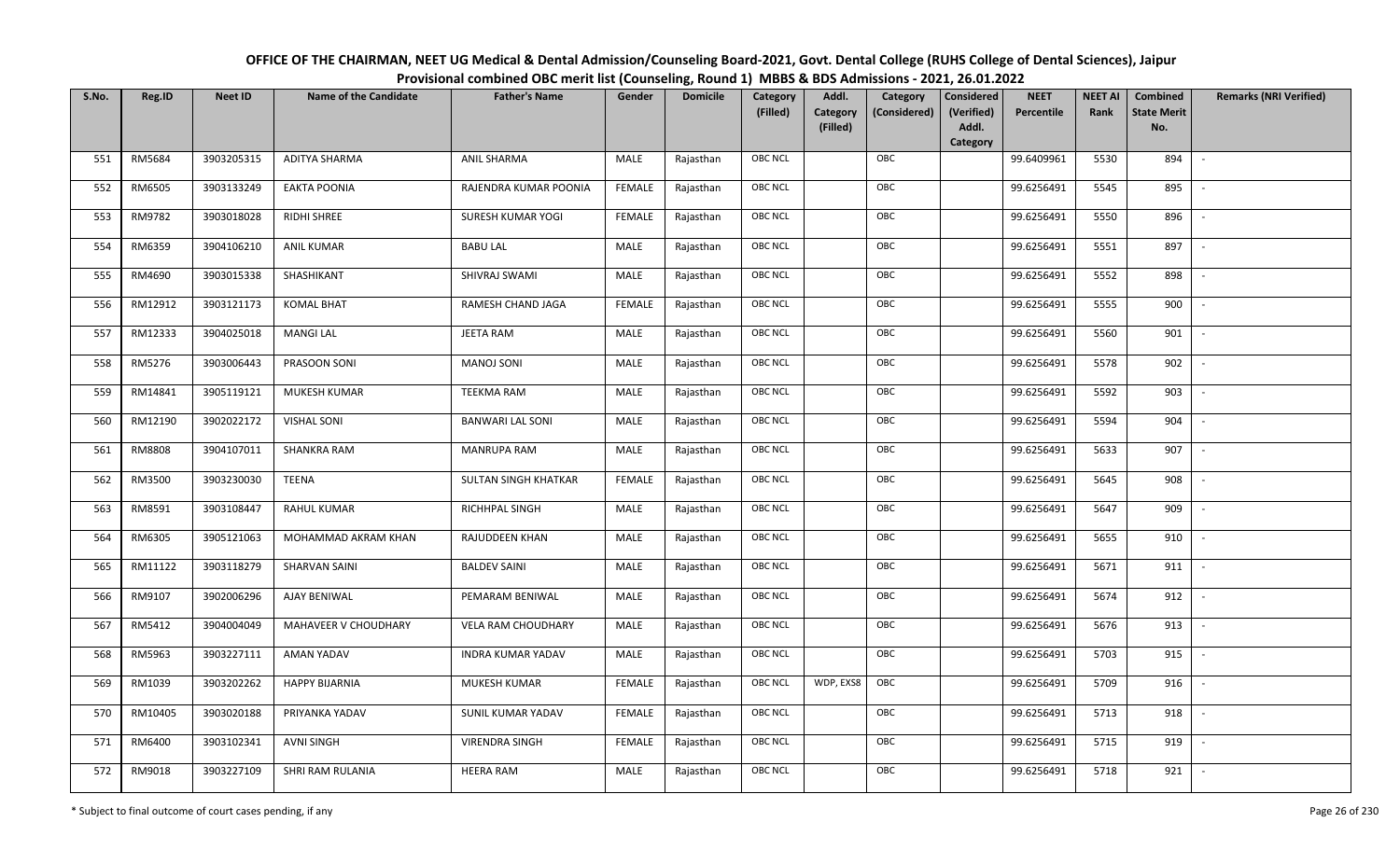| OFFICE OF THE CHAIRMAN, NEET UG Medical & Dental Admission/Counseling Board-2021, Govt. Dental College (RUHS College of Dental Sciences), Jaipur |
|--------------------------------------------------------------------------------------------------------------------------------------------------|
| Provisional combined OBC merit list (Counseling, Round 1) MBBS & BDS Admissions - 2021, 26.01.2022                                               |

| S.No. | Reg.ID  | <b>Neet ID</b> | <b>Name of the Candidate</b> | <b>Father's Name</b>     | Gender        | <b>Domicile</b> | Category<br>(Filled) | Addl.<br>Category | Category<br>(Considered) | <b>Considered</b><br>(Verified) | <b>NEET</b><br>Percentile | <b>NEET AI</b><br>Rank | Combined<br><b>State Merit</b> | <b>Remarks (NRI Verified)</b> |
|-------|---------|----------------|------------------------------|--------------------------|---------------|-----------------|----------------------|-------------------|--------------------------|---------------------------------|---------------------------|------------------------|--------------------------------|-------------------------------|
|       |         |                |                              |                          |               |                 |                      | (Filled)          |                          | Addl.<br>Category               |                           |                        | No.                            |                               |
| 573   | RM4273  | 3903116223     | RADHIKA                      | <b>VIRENDRA SINGH</b>    | <b>FEMALE</b> | Rajasthan       | OBC NCL              |                   | OBC                      |                                 | 99.6256491                | 5730                   | 922                            | $\overline{\phantom{a}}$      |
| 574   | RM8640  | 3903016003     | ARBAZ KHAN                   | SAMSHER KHAN             | MALE          | Rajasthan       | OBC NCL              |                   | OBC                      |                                 | 99.6256491                | 5748                   | 925                            |                               |
| 575   | RM5503  | 3903216023     | NIKITA KUMARI                | RAMLAL                   | <b>FEMALE</b> | Rajasthan       | <b>OBC NCL</b>       |                   | OBC                      |                                 | 99.6256491                | 5749                   | 926                            |                               |
| 576   | RM5967  | 3903013280     | MANISHA CHOUDHARY            | <b>GIRDHARI LAL JAT</b>  | <b>FEMALE</b> | Rajasthan       | OBC NCL              |                   | OBC                      |                                 | 99.6256491                | 5751                   | 927                            | $\overline{\phantom{a}}$      |
| 577   | RM2670  | 3903119139     | KAMLESH KUMAR POONIA         | <b>BABU LAL POONIA</b>   | MALE          | Rajasthan       | OBC NCL              |                   | OBC                      |                                 | 99.6256491                | 5752                   | 928                            | $\sim$                        |
| 578   | RM4172  | 3903208590     | PRADYUMNA SINGH              | <b>BHIM SINGH</b>        | MALE          | Rajasthan       | OBC NCL              |                   | OBC                      |                                 | 99.6256491                | 5760                   | 931                            | $\overline{\phantom{a}}$      |
| 579   | RM7471  | 3903037200     | SAPNA YADAV                  | RAM CHANDRA YADAV        | <b>FEMALE</b> | Rajasthan       | OBC NCL              |                   | OBC                      |                                 | 99.6256491                | 5762                   | 932                            |                               |
| 580   | RM4820  | 3904019284     | <b>HEMANT PATEL</b>          | JEEVARAM                 | MALE          | Rajasthan       | OBC NCL              |                   | OBC                      |                                 | 99.6256491                | 5777                   | 936                            |                               |
| 581   | RM5929  | 3903011366     | SUNIL KUMAR MAHALA           | <b>GANPAT LAL MAHALA</b> | MALE          | Rajasthan       | OBC NCL              |                   | OBC                      |                                 | 99.6256491                | 5780                   | 937                            |                               |
| 582   | RM6151  | 3903133067     | <b>MANISHA BHAKHAR</b>       | RAMPAL BHAKHAR           | <b>FEMALE</b> | Rajasthan       | OBC NCL              |                   | OBC                      |                                 | 99.6073881                | 5796                   | 938                            |                               |
| 583   | RM5330  | 3903042262     | <b>HARPAL SINGH</b>          | PRATAP SINGH             | MALE          | Rajasthan       | <b>OBC NCL</b>       | WPP, WPP6         | OBC                      | WPP6                            | 99.6073881                | 5808                   | 940                            |                               |
| 584   | RM5517  | 3903030041     | SHILPA MAHLAVAT              | RAJESH MAHLAVAT          | FEMALE        | Rajasthan       | OBC NCL              |                   | OBC                      |                                 | 99.6073881                | 5809                   | 941                            | $\sim$                        |
| 585   | RM8834  | 3903230006     | <b>MANOJ KUMAR SAINI</b>     | <b>NANDA RAM SAINI</b>   | MALE          | Rajasthan       | OBC NCL              |                   | OBC                      |                                 | 99.6073881                | 5814                   | 943                            |                               |
| 586   | RM10870 | 3904021159     | <b>GOPAL KRISHNA</b>         | <b>BHUPENDRA KUMAR</b>   | MALE          | Rajasthan       | OBC NCL              |                   | OBC                      |                                 | 99.6073881                | 5818                   | 944                            | $\overline{\phantom{a}}$      |
| 587   | RM4995  | 3903212356     | MUKESH YADAV                 | RAMKARAN YADAV           | MALE          | Rajasthan       | OBC NCL              |                   | OBC                      |                                 | 99.6073881                | 5847                   | 946                            | $\overline{\phantom{a}}$      |
| 588   | RM4757  | 3901018139     | RAKESH PRAJAPAT              | HARDAYAL PRAJAPAT        | MALE          | Rajasthan       | OBC NCL              |                   | OBC                      |                                 | 99.6073881                | 5852                   | 947                            | $\sim$                        |
| 589   | RM10223 | 3903133192     | <b>GAJANAND SAINI</b>        | MURLIDHAR SAINI          | MALE          | Rajasthan       | OBC NCL              |                   | OBC                      |                                 | 99.6073881                | 5859                   | 948                            | $\overline{\phantom{a}}$      |
| 590   | RM12659 | 3905024323     | <b>SUNIL VISHNOI</b>         | PADMA RAM                | MALE          | Rajasthan       | OBC NCL              |                   | OBC                      |                                 | 99.6073881                | 5871                   | 951                            |                               |
| 591   | RM9722  | 3903023415     | PRAKASH                      | ANOPA RAM                | MALE          | Rajasthan       | <b>OBC NCL</b>       |                   | OBC                      |                                 | 99.6073881                | 5873                   | 953                            |                               |
| 592   | RM3069  | 3905010239     | <b>JATIN SOLANKI</b>         | RADHA RAMAN SOLANKI      | MALE          | Rajasthan       | OBC NCL              |                   | OBC                      |                                 | 99.6073881                | 5883                   | 957                            | $\overline{\phantom{a}}$      |
| 593   | RM9177  | 3902015084     | <b>BABU LAL DURAN</b>        | KISHANA RAM DURAN        | <b>MALE</b>   | Rajasthan       | OBC NCL              |                   | OBC                      |                                 | 99.6073881                | 5891                   | 958                            |                               |
| 594   | RM10364 | 3904105163     | <b>SHANKAR LAL</b>           | <b>MOHAN LAL</b>         | MALE          | Rajasthan       | OBC NCL              |                   | OBC                      |                                 | 99.6073881                | 5906                   | 961                            |                               |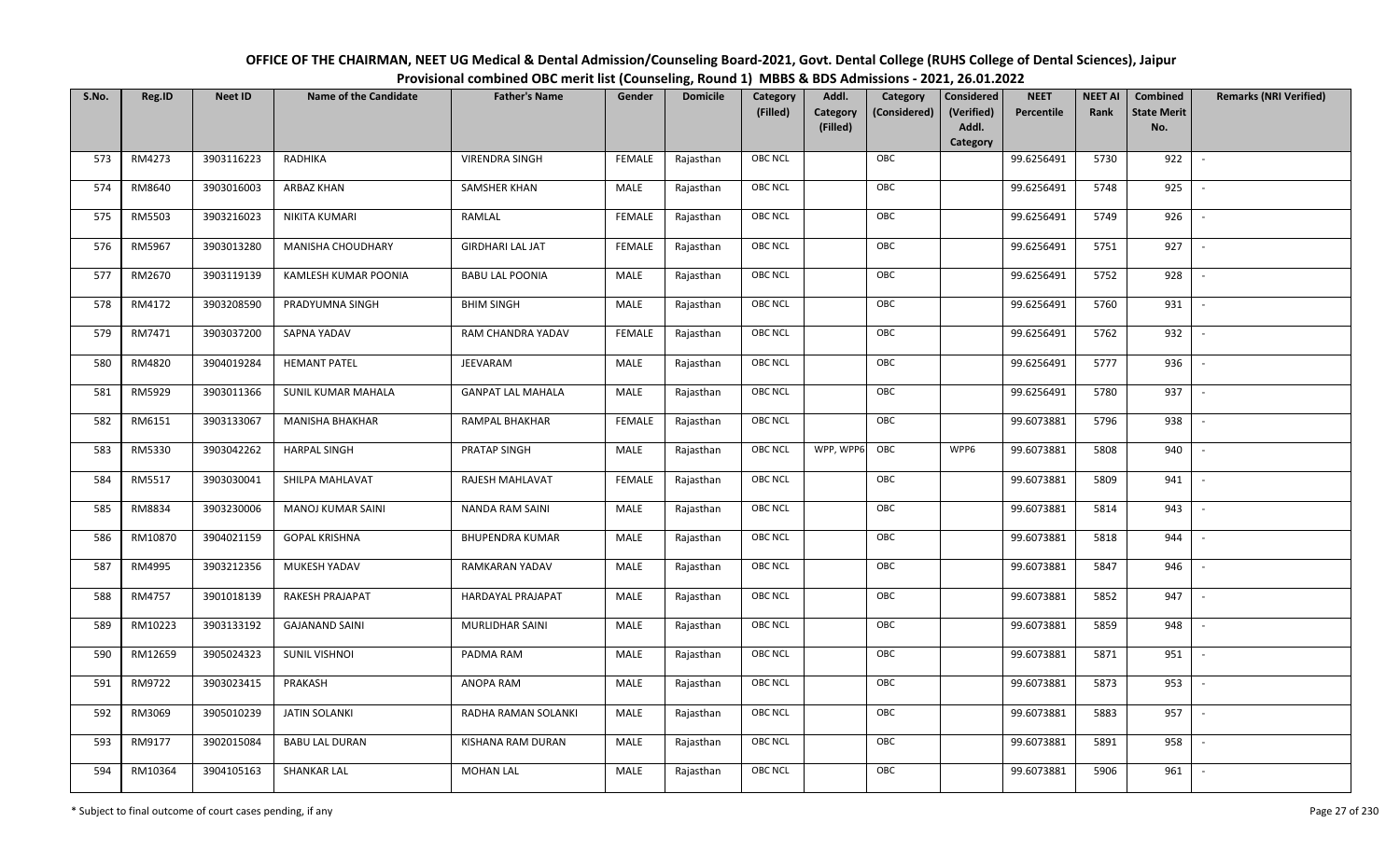| OFFICE OF THE CHAIRMAN, NEET UG Medical & Dental Admission/Counseling Board-2021, Govt. Dental College (RUHS College of Dental Sciences), Jaipur |
|--------------------------------------------------------------------------------------------------------------------------------------------------|
| Provisional combined OBC merit list (Counseling, Round 1) MBBS & BDS Admissions - 2021, 26.01.2022                                               |

| S.No. | Reg.ID  | <b>Neet ID</b> | <b>Name of the Candidate</b> | <b>Father's Name</b>         | Gender        | <b>Domicile</b> | Category<br>(Filled) | Addl.<br>Category | Category<br>(Considered) | <b>Considered</b><br>(Verified)<br>Addl. | <b>NEET</b><br>Percentile | <b>NEET AI</b><br>Rank | Combined<br><b>State Merit</b><br>No. | <b>Remarks (NRI Verified)</b> |
|-------|---------|----------------|------------------------------|------------------------------|---------------|-----------------|----------------------|-------------------|--------------------------|------------------------------------------|---------------------------|------------------------|---------------------------------------|-------------------------------|
|       |         |                |                              |                              |               |                 |                      | (Filled)          |                          | Category                                 |                           |                        |                                       |                               |
| 595   | RM12484 | 3903215066     | <b>ASHOK SAINI</b>           | <b>HIRALAL SAINI</b>         | MALE          | Rajasthan       | OBC NCL              |                   | OBC                      |                                          | 99.6073881                | 5910                   | 962                                   | $\overline{\phantom{a}}$      |
| 596   | RM3341  | 3902015169     | <b>MONIKA</b>                | <b>VINOD KUMAR</b>           | <b>FEMALE</b> | Rajasthan       | OBC NCL              |                   | OBC                      |                                          | 99.6073881                | 5911                   | 963                                   |                               |
| 597   | RM8399  | 3903134239     | <b>ABHISHEK SAINI</b>        | <b>KISHORI LAL SAINI</b>     | MALE          | Rajasthan       | <b>OBC NCL</b>       |                   | OBC                      |                                          | 99.6073881                | 5914                   | 965                                   |                               |
| 598   | RM4741  | 3903118013     | AVINASH YADAV                | SITARAM YADAV                | MALE          | Rajasthan       | OBC NCL              |                   | OBC                      |                                          | 99.6073881                | 5919                   | 967                                   | $\overline{\phantom{a}}$      |
| 599   | RM4597  | 3903114194     | MONU CHOUDHARY               | RAJENDRA PRASAD<br>CHOUDHARY | MALE          | Rajasthan       | OBC NCL              |                   | OBC                      |                                          | 99.6073881                | 5922                   | 968                                   | $\overline{\phantom{a}}$      |
| 600   | RM4217  | 3902001278     | NEERAJ YADAV                 | RATI RAM YADAV               | MALE          | Rajasthan       | OBC NCL              |                   | OBC                      |                                          | 99.6073881                | 5924                   | 969                                   | $\overline{\phantom{a}}$      |
| 601   | RM6924  | 3903121069     | DHEERAJ SHIRADHANA           | RAMCHANDRA                   | <b>MALE</b>   | Rajasthan       | <b>MBC NCL</b>       |                   | <b>MBC</b>               |                                          | 99.6073881                | 5925                   | 970                                   | $\overline{\phantom{a}}$      |
| 602   | RM5853  | 3901015059     | <b>BHAGWAN BENIWAL</b>       | <b>CHATRA RAM</b>            | MALE          | Rajasthan       | OBC NCL              |                   | OBC                      |                                          | 99.6073881                | 5930                   | 971                                   |                               |
| 603   | RM3640  | 3903111231     | NIKITA POONIA                | MEWA SINGH POONIA            | <b>FEMALE</b> | Rajasthan       | OBC NCL              |                   | OBC                      |                                          | 99.6073881                | 5935                   | 973                                   |                               |
| 604   | RM5481  | 3903022402     | <b>ANKIT YADAV</b>           | KAILASH CHAND YADAV          | MALE          | Rajasthan       | OBC NCL              |                   | OBC                      |                                          | 99.6073881                | 5944                   | 976                                   |                               |
| 605   | RM7298  | 3904105049     | <b>VIKAS BISHNOI</b>         | OM PRAKASH                   | MALE          | Rajasthan       | OBC NCL              |                   | OBC                      |                                          | 99.6073881                | 5950                   | 977                                   |                               |
| 606   | RM6523  | 3903025143     | <b>VIJAY KUMAR</b>           | <b>RAJENDER KUMAR</b>        | MALE          | Rajasthan       | OBC NCL              |                   | OBC                      |                                          | 99.6073881                | 5954                   | 978                                   | $\mathcal{L}$                 |
| 607   | RM8702  | 3905115232     | PARVEJ ALI                   | MOHAMMAD RAFIQ               | MALE          | Rajasthan       | OBC NCL              |                   | OBC                      |                                          | 99.6073881                | 5957                   | 979                                   |                               |
| 608   | RM2956  | 3902022016     | DINESH KUMAR GODARA          | LUNA RAM                     | MALE          | Rajasthan       | <b>OBC NCL</b>       |                   | OBC                      |                                          | 99.6073881                | 5970                   | 982                                   |                               |
| 609   | RM8924  | 3903225392     | <b>HARSH KUMAR</b>           | <b>HARGUN SINGH</b>          | MALE          | Rajasthan       | <b>MBC NCL</b>       |                   | MBC                      |                                          | 99.6073881                | 5974                   | 983                                   | $\overline{\phantom{a}}$      |
| 610   | RM5917  | 3903016447     | <b>SUMIT KUMAR</b>           | <b>GOVIND RAM</b>            | <b>MALE</b>   | Rajasthan       | OBC NCL              |                   | OBC                      |                                          | 99.6073881                | 5983                   | 985                                   | $\sim$                        |
| 611   | RM5362  | 3903137192     | RAHUL JHAJHARA               | SUWA LAL JHAJHARA            | MALE          | Rajasthan       | OBC NCL              |                   | OBC                      |                                          | 99.6073881                | 5989                   | 986                                   | $\overline{\phantom{a}}$      |
| 612   | RM8169  | 3903201270     | KOMAL JANGID                 | SURESH JANGID                | <b>FEMALE</b> | Rajasthan       | OBC NCL              |                   | OBC                      |                                          | 99.6073881                | 5993                   | 987                                   | $\overline{\phantom{a}}$      |
| 613   | RM1459  | 3903112164     | HIMANSHU KUMAWAT             | <b>ASHOK KUMAR</b>           | MALE          | Rajasthan       | OBC NCL              |                   | OBC                      |                                          | 99.6073881                | 5999                   | 988                                   |                               |
| 614   | RM11210 | 3903017462     | MITHLESH SARAN               | DEVARAM SARAN                | MALE          | Rajasthan       | OBC NCL              |                   | OBC                      |                                          | 99.6073881                | 6002                   | 989                                   |                               |
| 615   | RM7981  | 3802007320     | PRIYANKA                     | SHEESHPAL CHHIMPA            | <b>FEMALE</b> | Rajasthan       | OBC NCL              |                   | OBC                      |                                          | 99.6073881                | 6011                   | 990                                   |                               |
| 616   | RM13656 | 3904007364     | <b>BHANVRA RAM</b>           | <b>HIMTHA RAM</b>            | MALE          | Rajasthan       | OBC NCL              |                   | OBC                      |                                          | 99.6073881                | 6016                   | 991                                   |                               |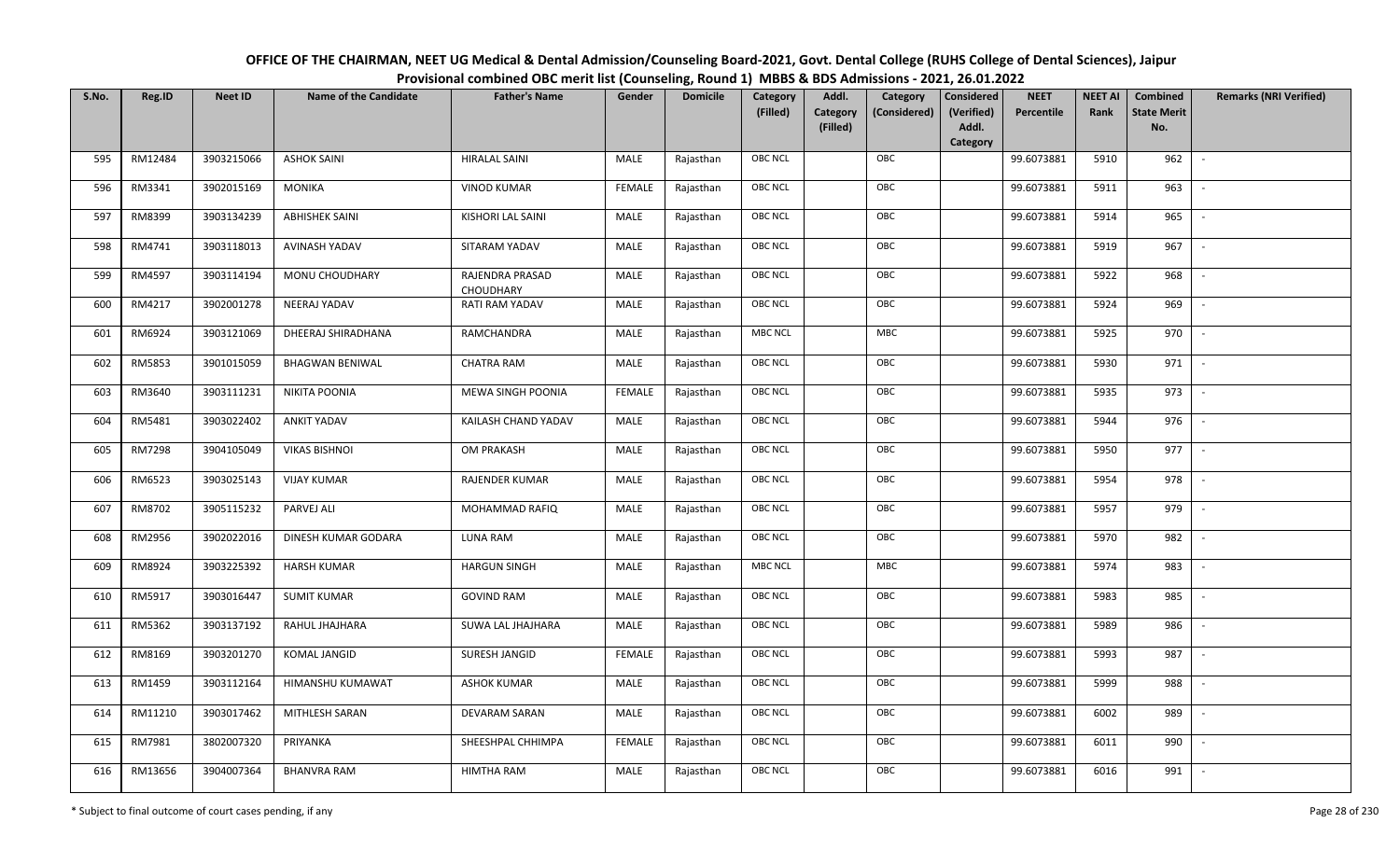| OFFICE OF THE CHAIRMAN, NEET UG Medical & Dental Admission/Counseling Board-2021, Govt. Dental College (RUHS College of Dental Sciences), Jaipur |
|--------------------------------------------------------------------------------------------------------------------------------------------------|
| Provisional combined OBC merit list (Counseling, Round 1) MBBS & BDS Admissions - 2021, 26.01.2022                                               |

| S.No. | Reg.ID        | <b>Neet ID</b> | <b>Name of the Candidate</b> | <b>Father's Name</b>       | Gender        | <b>Domicile</b> | Category<br>(Filled) | Addl.<br><b>Category</b> | Category<br>(Considered) | <b>Considered</b><br>(Verified) | <b>NEET</b><br>Percentile | <b>NEET AI</b><br>Rank | Combined<br><b>State Merit</b> | <b>Remarks (NRI Verified)</b> |
|-------|---------------|----------------|------------------------------|----------------------------|---------------|-----------------|----------------------|--------------------------|--------------------------|---------------------------------|---------------------------|------------------------|--------------------------------|-------------------------------|
|       |               |                |                              |                            |               |                 |                      | (Filled)                 |                          | Addl.<br>Category               |                           |                        | No.                            |                               |
| 617   | RM14889       | 3904007210     | SWAROOPA RAM                 | <b>HUKAMA RAM</b>          | MALE          | Rajasthan       | OBC NCL              |                          | OBC                      |                                 | 99.6073881                | 6022                   | 992                            | $\overline{\phantom{a}}$      |
| 618   | RM9027        | 3904104296     | YUKTA BHATI                  | <b>ARUN BHATI</b>          | <b>FEMALE</b> | Rajasthan       | OBC NCL              |                          | OBC                      |                                 | 99.6073881                | 6038                   | 995                            |                               |
| 619   | RM5870        | 3903109519     | AMBIKA POONIA                | LAKHMI CHAND POONIA        | <b>FEMALE</b> | Rajasthan       | <b>OBC NCL</b>       |                          | OBC                      |                                 | 99.6073881                | 6047                   | 996                            |                               |
| 620   | RM10208       | 3903124314     | ANKIT KUMAR DADARWAL         | OM PRAKASH DADARWAL        | MALE          | Rajasthan       | OBC NCL              |                          | OBC                      |                                 | 99.5963149                | 6066                   | 999                            | $\overline{\phantom{a}}$      |
| 621   | RM7156        | 3904104435     | KULDEEP KHAWA                | <b>GANGARAM KHAWA</b>      | MALE          | Rajasthan       | OBC NCL              |                          | OBC                      |                                 | 99.5963149                | 6073                   | 1000                           | $\sim$                        |
| 622   | RM8447        | 3903042046     | ANISHA SAINI                 | RAJ KUMAR SAINI            | <b>FEMALE</b> | Rajasthan       | OBC NCL              |                          | OBC                      |                                 | 99.5963149                | 6090                   | 1001                           | $\sim$                        |
| 623   | RM5286        | 3903023334     | SAVINDRA                     | RAJKUMAR JAT               | MALE          | Rajasthan       | OBC NCL              | WPP, WPP8                | OBC                      |                                 | 99.5963149                | 6092                   | 1002                           | $\overline{\phantom{a}}$      |
| 624   | RM2336        | 3904011145     | <b>HEMANT KANGSIYA</b>       | RAJARAM KANGSIYA           | MALE          | Rajasthan       | OBC NCL              |                          | OBC                      |                                 | 99.5963149                | 6108                   | 1005                           |                               |
| 625   | RM8560        | 3906024191     | VAIBHAV KHASAWAT             | RAJENDRA KUMAR             | MALE          | Rajasthan       | MBC NCL              |                          | MBC                      |                                 | 99.5963149                | 6109                   | 1006                           |                               |
| 626   | RM8143        | 3904001207     | POOJA CHOUDHARY              | OM PRAKASH GODARA          | <b>FEMALE</b> | Rajasthan       | OBC NCL              |                          | OBC                      |                                 | 99.5963149                | 6129                   | 1008                           | $\overline{\phantom{a}}$      |
| 627   | RM6757        | 2001025260     | ANSHU YADAV                  | <b>BABU LAL YADAV</b>      | <b>FEMALE</b> | Rajasthan       | OBC NCL              |                          | OBC                      |                                 | 99.5963149                | 6130                   | 1009                           |                               |
| 628   | RM2539        | 3903023078     | POOJA GARHWAL                | <b>BHANWAR LAL GARHWAL</b> | <b>FEMALE</b> | Rajasthan       | OBC NCL              |                          | OBC                      |                                 | 99.5963149                | 6146                   | 1010                           | $\overline{\phantom{a}}$      |
| 629   | RM12265       | 3905117219     | KULDEEP MEHTA                | SURAJ PRAKASH MEHTA        | MALE          | Rajasthan       | OBC NCL              |                          | OBC                      |                                 | 99.5963149                | 6163                   | 1012                           |                               |
| 630   | RM3233        | 3903016026     | <b>VIKAS YADAV</b>           | NARENDRA KUMAR             | MALE          | Rajasthan       | <b>OBC NCL</b>       |                          | OBC                      |                                 | 99.5963149                | 6175                   | 1013                           | $\overline{\phantom{a}}$      |
| 631   | RM10721       | 2201004504     | MANISHA CHOUDHARY            | SUKHDEV                    | <b>FEMALE</b> | Rajasthan       | OBC NCL              | WDP, EXS8                | OBC                      |                                 | 99.5963149                | 6202                   | 1017                           | $\overline{\phantom{a}}$      |
| 632   | RM8094        | 3903039222     | <b>VIKASH KUMAWAT</b>        | <b>GEEGA RAM KUMAWAT</b>   | MALE          | Rajasthan       | OBC NCL              |                          | OBC                      |                                 | 99.5963149                | 6208                   | 1019                           | $\sim$                        |
| 633   | RM10755       | 3903137088     | PANKAJ GODARA                | MAHAVEER GODARA            | MALE          | Rajasthan       | OBC NCL              |                          | OBC                      |                                 | 99.58304                  | 6238                   | 1023                           | $\sim$                        |
| 634   | RM1101        | 3905029226     | KAVITA CARPENTER             | PRAKASH CHAND              | <b>FEMALE</b> | Rajasthan       | OBC NCL              |                          | OBC                      |                                 | 99.58304                  | 6243                   | 1024                           | $\sim$                        |
| 635   | <b>RM5558</b> | 3903205758     | PRIYANSHU SAINI              | KAILASH CHAND SAINI        | MALE          | Rajasthan       | OBC NCL              |                          | OBC                      |                                 | 99.58304                  | 6251                   | 1025                           |                               |
| 636   | RM9966        | 3903035291     | MEGHNA JANGIR                | <b>SANJAY JANGIR</b>       | <b>FEMALE</b> | Rajasthan       | OBC NCL              |                          | OBC                      |                                 | 99.58304                  | 6256                   | 1026                           |                               |
| 637   | RM8168        | 3903033112     | DEEPANSHU                    | RAJBIR                     | MALE          | Rajasthan       | OBC NCL              |                          | OBC                      |                                 | 99.58304                  | 6262                   | 1028                           | $\overline{\phantom{a}}$      |
| 638   | RM1222        | 3901010010     | <b>NAAZ KHAN</b>             | MOHD IQBAL KHAN            | <b>FEMALE</b> | Rajasthan       | <b>OBC NCL</b>       |                          | OBC                      |                                 | 99.58304                  | 6263                   | 1029                           |                               |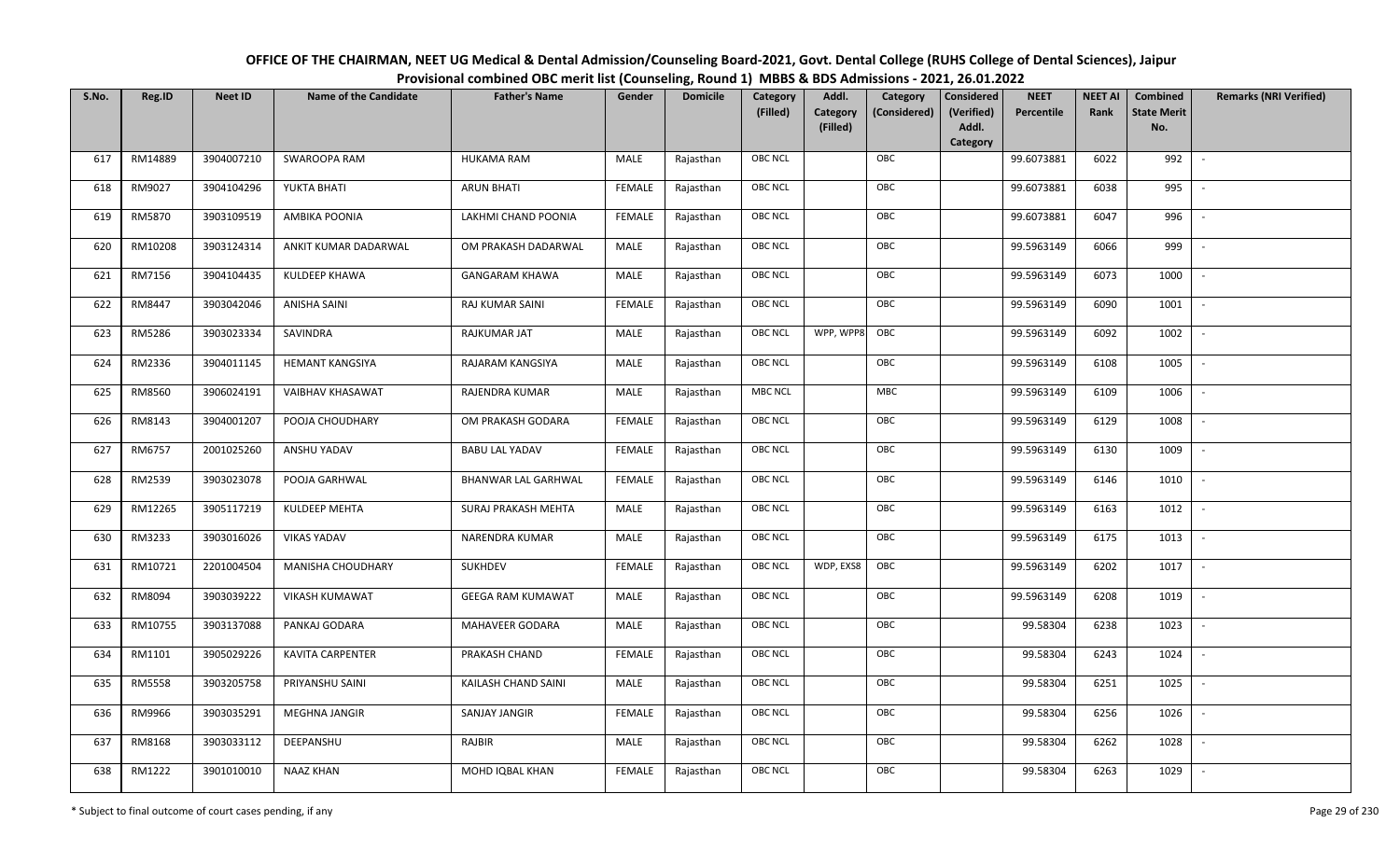| OFFICE OF THE CHAIRMAN, NEET UG Medical & Dental Admission/Counseling Board-2021, Govt. Dental College (RUHS College of Dental Sciences), Jaipur |
|--------------------------------------------------------------------------------------------------------------------------------------------------|
| Provisional combined OBC merit list (Counseling, Round 1) MBBS & BDS Admissions - 2021, 26.01.2022                                               |

| S.No. | Reg.ID  | <b>Neet ID</b> | <b>Name of the Candidate</b> | <b>Father's Name</b>     | Gender        | <b>Domicile</b> | Category<br>(Filled) | Addl.<br>Category<br>(Filled) | Category<br>(Considered) | <b>Considered</b><br>(Verified)<br>Addl. | <b>NEET</b><br>Percentile | <b>NEET AI</b><br>Rank | Combined<br><b>State Merit</b><br>No. | <b>Remarks (NRI Verified)</b> |
|-------|---------|----------------|------------------------------|--------------------------|---------------|-----------------|----------------------|-------------------------------|--------------------------|------------------------------------------|---------------------------|------------------------|---------------------------------------|-------------------------------|
|       |         |                |                              |                          |               |                 |                      |                               |                          | Category                                 |                           |                        |                                       |                               |
| 639   | RM8319  | 3901011191     | ANKITA DHAKA                 | MOOLA RAM                | <b>FEMALE</b> | Rajasthan       | OBC NCL              |                               | OBC                      |                                          | 99.58304                  | 6270                   | 1030                                  | $\sim$                        |
| 640   | RM6147  | 3903040002     | MONU NAGAR                   | <b>KAMLESH NAGAR</b>     | MALE          | Rajasthan       | OBC NCL              |                               | OBC                      |                                          | 99.58304                  | 6280                   | 1032                                  |                               |
| 641   | RM11161 | 3903217245     | MAHENDRA KUMAR               | <b>BADRI PRASAD</b>      | MALE          | Rajasthan       | <b>OBC NCL</b>       |                               | OBC                      |                                          | 99.58304                  | 6286                   | 1033                                  | $\sim$                        |
| 642   | RM3027  | 3905003471     | <b>ARUN KUMAR</b>            | ANIL KUMAR               | MALE          | Rajasthan       | OBC NCL              |                               | OBC                      |                                          | 99.58304                  | 6289                   | 1034                                  | $\overline{\phantom{a}}$      |
| 643   | RM12602 | 3903204562     | SAMEER CHOUDHARY             | <b>KAYYUM KHAN</b>       | MALE          | Rajasthan       | OBC NCL              |                               | OBC                      |                                          | 99.58304                  | 6311                   | 1036                                  | $\sim$                        |
| 644   | RM13111 | 3903014331     | <b>GAURAV KUMAR</b>          | PRAKASH CHAND            | MALE          | Rajasthan       | OBC NCL              |                               | OBC                      |                                          | 99.58304                  | 6324                   | 1037                                  | $\overline{\phantom{a}}$      |
| 645   | RM9136  | 3904005123     | <b>DAKSHITA</b>              | ADOORAM                  | <b>FEMALE</b> | Rajasthan       | OBC NCL              |                               | OBC                      |                                          | 99.58304                  | 6339                   | 1040                                  | $\overline{\phantom{a}}$      |
| 646   | RM11715 | 3905022068     | <b>JAS RAJ DHEER</b>         | <b>LAXMAN DAS</b>        | MALE          | Rajasthan       | OBC NCL              |                               | OBC                      |                                          | 99.58304                  | 6340                   | 1041                                  |                               |
| 647   | RM5758  | 3902023246     | SUBODH                       | KAILASH CHANDER          | MALE          | Rajasthan       | OBC NCL              |                               | OBC                      |                                          | 99.58304                  | 6341                   | 1042                                  |                               |
| 648   | RM9166  | 3901009277     | DHARMA RAM LOCHHAB           | RAM PAL LOCHHAB          | MALE          | Rajasthan       | OBC NCL              |                               | OBC                      |                                          | 99.58304                  | 6349                   | 1044                                  | $\overline{\phantom{a}}$      |
| 649   | RM13251 | 3903228103     | <b>RAKESH TARD</b>           | <b>MAHI RAM</b>          | MALE          | Rajasthan       | <b>OBC NCL</b>       |                               | OBC                      |                                          | 99.58304                  | 6361                   | 1046                                  |                               |
| 650   | RM5567  | 3903219197     | NEERAJ KUMAR PALSANIYA       | <b>JAYRAM PALSANIYA</b>  | MALE          | Rajasthan       | OBC NCL              |                               | OBC                      |                                          | 99.58304                  | 6370                   | 1047                                  | $\mathcal{L}$                 |
| 651   | RM5662  | 3903018283     | YASHVARDHAN SINGH            | CHAIN SINGH CHOUHAN      | MALE          | Rajasthan       | OBC NCL              |                               | OBC                      |                                          | 99.58304                  | 6385                   | 1050                                  |                               |
| 652   | RM8395  | 3903103177     | DEEPIKA YADAV                | <b>OMPRAKASH YADAV</b>   | <b>FEMALE</b> | Rajasthan       | OBC NCL              |                               | OBC                      |                                          | 99.58304                  | 6398                   | 1051                                  | $\sim$                        |
| 653   | RM3224  | 3901019189     | <b>ABHISHEK SONI</b>         | <b>RAMESH KUMAR SONI</b> | <b>MALE</b>   | Rajasthan       | OBC NCL              |                               | OBC                      |                                          | 99.58304                  | 6404                   | 1054                                  | $\sim$                        |
| 654   | RM5445  | 3904114089     | <b>LALITA SUTHAR</b>         | <b>BHANWAR LAL</b>       | <b>FEMALE</b> | Rajasthan       | OBC NCL              |                               | OBC                      |                                          | 99.58304                  | 6413                   | 1055                                  | $\sim$                        |
| 655   | RM8852  | 3903230128     | NIKHIL KUMAR                 | <b>KAMAL KUMAR</b>       | MALE          | Rajasthan       | OBC NCL              |                               | OBC                      |                                          | 99.58304                  | 6418                   | 1058                                  | $\overline{\phantom{a}}$      |
| 656   | RM11636 | 3903102470     | <b>KUMARI RAVINA</b>         | RAMNIWAS                 | <b>FEMALE</b> | Rajasthan       | OBC NCL              | WDP, EXS6                     | OBC                      |                                          | 99.58304                  | 6420                   | 1059                                  |                               |
| 657   | RM9234  | 3902003241     | RAVINDRA KUMAR VERMA         | SUNIL KUMAR VERMA        | MALE          | Rajasthan       | <b>OBC NCL</b>       |                               | OBC                      |                                          | 99.58304                  | 6428                   | 1061                                  |                               |
| 658   | RM8079  | 3903021055     | <b>MONU SAINI</b>            | <b>LEELA RAM SAINI</b>   | MALE          | Rajasthan       | OBC NCL              |                               | OBC                      |                                          | 99.58304                  | 6434                   | 1062                                  | $\blacksquare$                |
| 659   | RM5939  | 3903028180     | MOHAMMAD SANEEF              | ZAQIR HUSAIN             | <b>MALE</b>   | Rajasthan       | OBC NCL              |                               | OBC                      |                                          | 99.58304                  | 6435                   | 1063                                  | $\overline{\phantom{a}}$      |
| 660   | RM9312  | 3905122282     | SHREE RAM CHOUDHARY          | <b>BANKA RAM</b>         | MALE          | Rajasthan       | OBC NCL              |                               | OBC                      |                                          | 99.5697004                | 6446                   | 1065                                  |                               |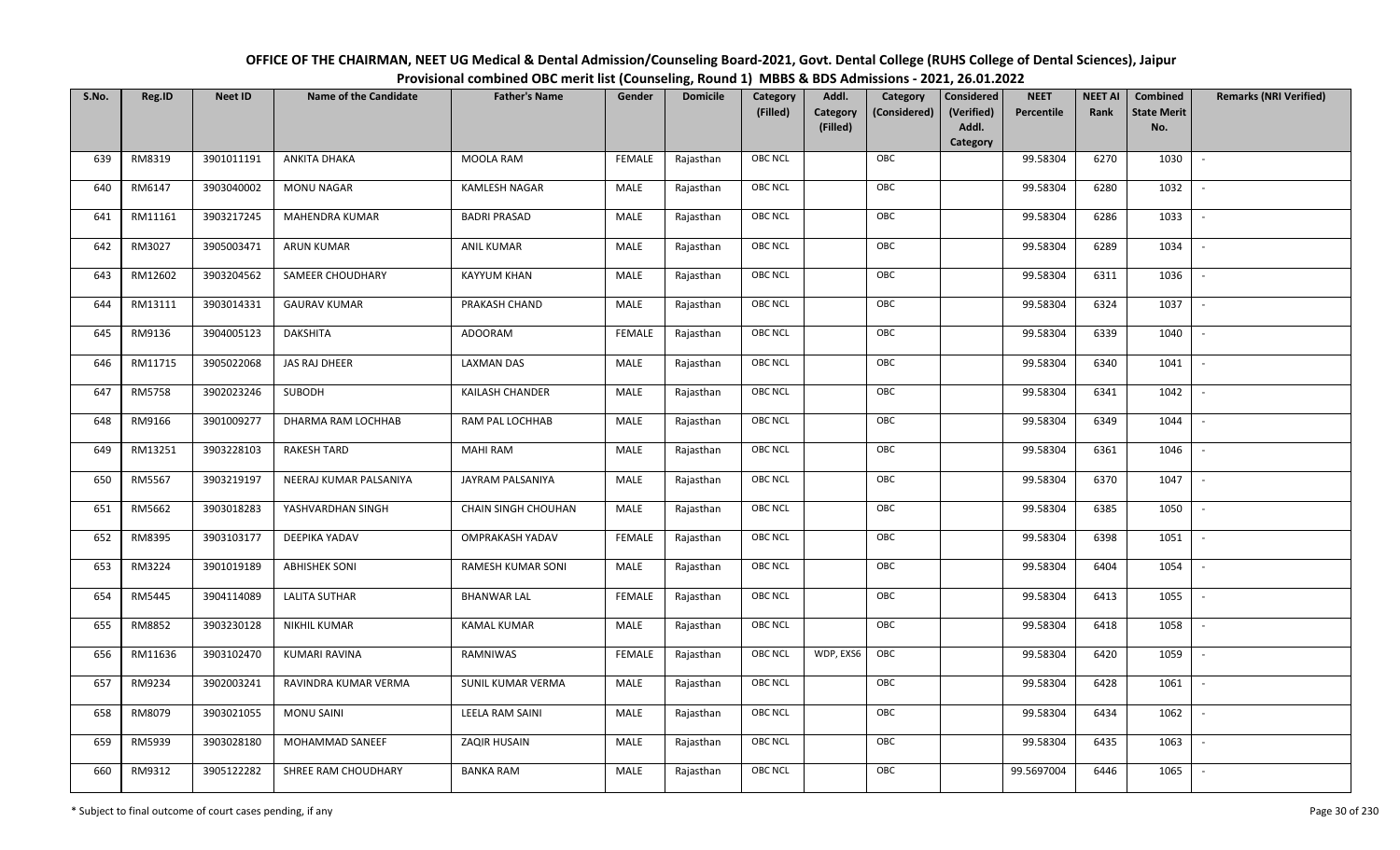| OFFICE OF THE CHAIRMAN, NEET UG Medical & Dental Admission/Counseling Board-2021, Govt. Dental College (RUHS College of Dental Sciences), Jaipur |
|--------------------------------------------------------------------------------------------------------------------------------------------------|
| Provisional combined OBC merit list (Counseling, Round 1) MBBS & BDS Admissions - 2021, 26.01.2022                                               |

| S.No. | Reg.ID  | <b>Neet ID</b> | <b>Name of the Candidate</b> | <b>Father's Name</b>        | Gender        | <b>Domicile</b> | Category<br>(Filled) | Addl.<br><b>Category</b><br>(Filled) | Category<br>(Considered) | Considered<br>(Verified)<br>Addl.<br>Category | <b>NEET</b><br>Percentile | <b>NEET AI</b><br>Rank | Combined<br><b>State Merit</b><br>No. | <b>Remarks (NRI Verified)</b> |
|-------|---------|----------------|------------------------------|-----------------------------|---------------|-----------------|----------------------|--------------------------------------|--------------------------|-----------------------------------------------|---------------------------|------------------------|---------------------------------------|-------------------------------|
| 661   | RM9501  | 3903117380     | <b>SACHIN SAINI</b>          | JAGDISH PRASAD SAINI        | MALE          | Rajasthan       | <b>OBC NCL</b>       |                                      | OBC                      |                                               | 99.5697004                | 6449                   | 1066                                  | $\mathbb{L}$                  |
| 662   | RM11020 | 3902011176     | HEMANT BIJARANIYA            | PURKHA RAM                  | MALE          | Rajasthan       | OBC NCL              |                                      | OBC                      |                                               | 99.5697004                | 6457                   | 1069                                  |                               |
| 663   | RM5423  | 3902020062     | URVASHI CHOUDHARY            | MANOJ CHOUDHARY             | <b>FEMALE</b> | Rajasthan       | <b>OBC NCL</b>       |                                      | OBC                      |                                               | 99.5697004                | 6465                   | 1070                                  | $\overline{\phantom{a}}$      |
| 664   | RM12169 | 3902006165     | <b>SURENDER MOOND</b>        | NARSA RAM                   | MALE          | Rajasthan       | OBC NCL              |                                      | OBC                      |                                               | 99.5697004                | 6467                   | 1071                                  | $\overline{\phantom{a}}$      |
| 665   | RM6716  | 4413001395     | ADITYA SINGH                 | NETRA PAL SINGH             | MALE          | Rajasthan       | <b>OBC NCL</b>       |                                      | OBC                      |                                               | 99.5697004                | 6480                   | 1073                                  | $\sim$                        |
| 666   | RM14941 | 3904025072     | RAMNARAYAN                   | <b>MANA RAM</b>             | MALE          | Rajasthan       | <b>OBC NCL</b>       |                                      | OBC                      |                                               | 99.5697004                | 6485                   | 1074                                  | $\sim$                        |
| 667   | RM9259  | 3906003438     | <b>HARSHAL SUTHAR</b>        | <b>VISHNU KANT SUTHAR</b>   | MALE          | Rajasthan       | OBC NCL              |                                      | OBC                      |                                               | 99.5697004                | 6488                   | 1075                                  | $\overline{\phantom{a}}$      |
| 668   | RM10039 | 3903217204     | RISHI NARAYAN YADAV          | SHIVPAL YADAV               | MALE          | Rajasthan       | OBC NCL              |                                      | OBC                      |                                               | 99.5697004                | 6489                   | 1076                                  |                               |
| 669   | RM2530  | 3905008175     | <b>ABHISHEK SUTHAR</b>       | <b>GOPAL SUTHAR</b>         | MALE          | Rajasthan       | OBC NCL              |                                      | OBC                      |                                               | 99.5697004                | 6490                   | 1077                                  |                               |
| 670   | RM6587  | 3904107026     | AADITYA PRAJAPAT             | <b>MANAK CHAND</b>          | MALE          | Rajasthan       | OBC NCL              |                                      | OBC                      |                                               | 99.5697004                | 6497                   | 1078                                  | $\overline{\phantom{a}}$      |
| 671   | RM12266 | 3903026307     | RAJEEV GOYTAN                | KAMAL PRASAD GOYTAN         | MALE          | Rajasthan       | <b>OBC NCL</b>       |                                      | OBC                      |                                               | 99.5697004                | 6511                   | 1080                                  |                               |
| 672   | RM12174 | 3903124339     | SANJAY SAINI                 | RATTIRAM SAINI              | MALE          | Rajasthan       | OBC NCL              |                                      | OBC                      |                                               | 99.5697004                | 6548                   | 1086                                  |                               |
| 673   | RM9444  | 3903111204     | PRIYANKA CHOUDHARY           | HIRA RAM CHOUDHARY          | <b>FEMALE</b> | Rajasthan       | <b>OBC NCL</b>       |                                      | OBC                      |                                               | 99.5697004                | 6550                   | 1087                                  |                               |
| 674   | RM6914  | 3903127146     | <b>AJIT SINGH</b>            | RAMCHANDRA SINGH<br>MANGAWA | MALE          | Rajasthan       | <b>OBC NCL</b>       |                                      | OBC                      |                                               | 99.5697004                | 6552                   | 1089                                  | $\sim$                        |
| 675   | RM3337  | 3903021087     | SHISHRAM                     | <b>SHYAM LAL</b>            | <b>MALE</b>   | Rajasthan       | OBC NCL              |                                      | OBC                      |                                               | 99.5697004                | 6553                   | 1090                                  | $\overline{\phantom{a}}$      |
| 676   | RM3081  | 3903128152     | SUBHASH CHAND                | KHEMA RAM JAKHAR            | MALE          | Rajasthan       | <b>OBC NCL</b>       |                                      | OBC                      |                                               | 99.5697004                | 6556                   | 1091                                  | $\sim$                        |
| 677   | RM1386  | 3902011148     | DEEPENDRA KHICHAR            | <b>SHARWAN KHICHAR</b>      | MALE          | Rajasthan       | <b>OBC NCL</b>       |                                      | OBC                      |                                               | 99.5697004                | 6558                   | 1092                                  | $\overline{\phantom{a}}$      |
| 678   | RM6010  | 3903012256     | ANNU SEORAN                  | MOOL CHAND SEORAN           | <b>FEMALE</b> | Rajasthan       | OBC NCL              | WDP, EXS8                            | OBC                      |                                               | 99.5697004                | 6578                   | 1096                                  |                               |
| 679   | RM4527  | 3901008360     | ROSHANI                      | <b>MADAN LAL</b>            | <b>FEMALE</b> | Rajasthan       | <b>OBC NCL</b>       |                                      | OBC                      |                                               | 99.5697004                | 6585                   | 1098                                  |                               |
| 680   | RM1673  | 3905103371     | PALAK KUSHWAH                | RADHEYSHYAM KUSHWAH         | <b>FEMALE</b> | Rajasthan       | OBC NCL              |                                      | OBC                      |                                               | 99.5697004                | 6590                   | 1099                                  |                               |
| 681   | RM5297  | 3903113229     | <b>VIKRAM DUSAD</b>          | RAMDHAN DUSAD               | <b>MALE</b>   | Rajasthan       | <b>OBC NCL</b>       |                                      | OBC                      |                                               | 99.5697004                | 6594                   | 1100                                  |                               |
| 682   | RM8439  | 3901015232     | <b>MANISH BIJARNIYA</b>      | CHENA RAM BIJARNIYA         | MALE          | Rajasthan       | <b>OBC NCL</b>       |                                      | OBC                      |                                               | 99.5697004                | 6595                   | 1101                                  |                               |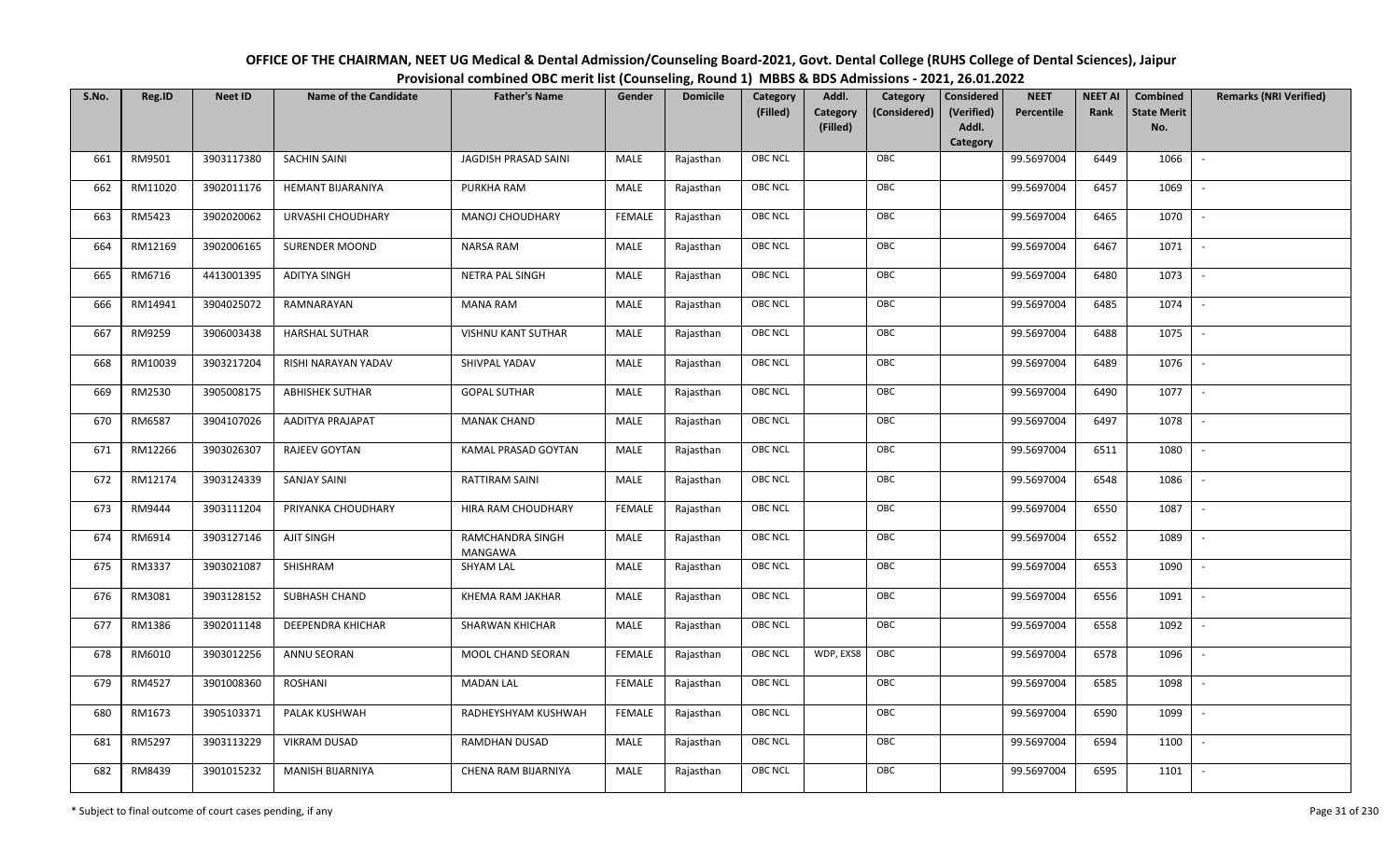| OFFICE OF THE CHAIRMAN, NEET UG Medical & Dental Admission/Counseling Board-2021, Govt. Dental College (RUHS College of Dental Sciences), Jaipur |
|--------------------------------------------------------------------------------------------------------------------------------------------------|
| Provisional combined OBC merit list (Counseling, Round 1) MBBS & BDS Admissions - 2021, 26.01.2022                                               |

| S.No. | Reg.ID  | <b>Neet ID</b> | <b>Name of the Candidate</b> | <b>Father's Name</b>     | Gender        | <b>Domicile</b> | Category<br>(Filled) | Addl.<br><b>Category</b><br>(Filled) | Category<br>(Considered) | Considered<br>(Verified)<br>Addl.<br>Category | <b>NEET</b><br>Percentile | <b>NEET AI</b><br>Rank | Combined<br><b>State Merit</b><br>No. | <b>Remarks (NRI Verified)</b> |
|-------|---------|----------------|------------------------------|--------------------------|---------------|-----------------|----------------------|--------------------------------------|--------------------------|-----------------------------------------------|---------------------------|------------------------|---------------------------------------|-------------------------------|
| 683   | RM6075  | 3903029338     | DHARMENDRA KUMAWAT           | SANWAR MAL KUMAWAT       | MALE          | Rajasthan       | <b>OBC NCL</b>       |                                      | OBC                      |                                               | 99.5697004                | 6596                   | 1102                                  | $\sim$                        |
| 684   | RM9990  | 3903111395     | SAPNA SWAMI                  | PRAVEEN KUMAR SWAMI      | <b>FEMALE</b> | Rajasthan       | OBC NCL              |                                      | OBC                      |                                               | 99.5697004                | 6597                   | 1103                                  |                               |
| 685   | RM3483  | 3903004501     | <b>MANNAT SAINI</b>          | <b>BIRJU SINGH SAINI</b> | <b>FEMALE</b> | Rajasthan       | <b>OBC NCL</b>       |                                      | OBC                      |                                               | 99.5697004                | 6598                   | 1104                                  |                               |
| 686   | RM8871  | 3903118020     | SHYAM YADAV                  | NARAYAN YADAV            | MALE          | Rajasthan       | OBC NCL              |                                      | OBC                      |                                               | 99.5697004                | 6607                   | 1105                                  | $\overline{\phantom{a}}$      |
| 687   | RM11682 | 3903041011     | HIMANSHI                     | <b>VINOD KUMAR</b>       | <b>FEMALE</b> | Rajasthan       | <b>OBC NCL</b>       |                                      | OBC                      |                                               | 99.5697004                | 6609                   | 1106                                  | $\sim$                        |
| 688   | RM10109 | 3904004205     | <b>KRISHNA KUMAR</b>         | <b>BHERA RAM</b>         | MALE          | Rajasthan       | <b>OBC NCL</b>       |                                      | OBC                      |                                               | 99.5697004                | 6610                   | 1107                                  | $\sim$                        |
| 689   | RM11634 | 4413003001     | KHUSHI DHAKED                | <b>VIBHISHAN DHAKED</b>  | <b>FEMALE</b> | Rajasthan       | OBC NCL              |                                      | OBC                      |                                               | 99.5697004                | 6611                   | 1108                                  | $\overline{\phantom{a}}$      |
| 690   | RM7971  | 3903134067     | ANISHA POONIA                | RAJESH POONIA            | <b>FEMALE</b> | Rajasthan       | OBC NCL              |                                      | OBC                      |                                               | 99.5697004                | 6613                   | 1109                                  |                               |
| 691   | RM12635 | 3903124041     | HIMANSHU                     | <b>SURESH KUMAR</b>      | MALE          | Rajasthan       | OBC NCL              |                                      | OBC                      |                                               | 99.5697004                | 6623                   | 1111                                  |                               |
| 692   | RM3521  | 3903015016     | <b>JYOTI KATARIA</b>         | SANWAR MAL KATARIA       | <b>FEMALE</b> | Rajasthan       | OBC NCL              |                                      | OBC                      |                                               | 99.5697004                | 6631                   | 1112                                  | $\overline{\phantom{a}}$      |
| 693   | RM6090  | 3902015026     | <b>RAUNAK SAINI</b>          | <b>VINOD KUMAR SAINI</b> | <b>FEMALE</b> | Rajasthan       | <b>OBC NCL</b>       |                                      | OBC                      |                                               | 99.5539649                | 6648                   | 1114                                  |                               |
| 694   | RM8944  | 3903109448     | <b>MANISH YOGI</b>           | SANWAR MAL YOGI          | MALE          | Rajasthan       | OBC NCL              |                                      | OBC                      |                                               | 99.5539649                | 6654                   | 1116                                  | $\overline{\phantom{a}}$      |
| 695   | RM13863 | 3903218233     | POONAM KUMAWAT               | KUNANA RAM KUMAWAT       | <b>FEMALE</b> | Rajasthan       | <b>OBC NCL</b>       |                                      | OBC                      |                                               | 99.5539649                | 6658                   | 1118                                  |                               |
| 696   | RM9983  | 3903023005     | <b>BHUPENDRA KUMAR</b>       | SHISH RAM                | MALE          | Rajasthan       | <b>MBC NCL</b>       |                                      | MBC                      |                                               | 99.5539649                | 6659                   | 1119                                  | $\overline{\phantom{a}}$      |
| 697   | RM5547  | 3903014187     | <b>ARBAZ KHAN</b>            | <b>ASHRAF ALI</b>        | <b>MALE</b>   | Rajasthan       | OBC NCL              |                                      | OBC                      |                                               | 99.5539649                | 6667                   | 1120                                  | $\sim$                        |
| 698   | RM13252 | 3903017013     | <b>NIKITA SWAMI</b>          | <b>GANPAT RAM SWAMI</b>  | <b>FEMALE</b> | Rajasthan       | <b>OBC NCL</b>       |                                      | OBC                      |                                               | 99.5539649                | 6668                   | 1121                                  | $\sim$                        |
| 699   | RM5818  | 3903020268     | SARJEET BIJARNIYA            | PHOOL CHAND BIJARNIYA    | MALE          | Rajasthan       | <b>OBC NCL</b>       |                                      | OBC                      |                                               | 99.5539649                | 6685                   | 1124                                  | $\overline{\phantom{a}}$      |
| 700   | RM9129  | 3903114414     | PRATIBHA DHAYAL              | VIDHYADHAR DHAYAL        | <b>FEMALE</b> | Rajasthan       | <b>OBC NCL</b>       | WPP, WPP8 OBC                        |                          |                                               | 99.5539649                | 6702                   | 1125                                  |                               |
| 701   | RM11271 | 3903225218     | RAHUL MAHALA                 | RAJENDRA KUMAR MAHALA    | MALE          | Rajasthan       | <b>OBC NCL</b>       |                                      | OBC                      |                                               | 99.5539649                | 6707                   | 1126                                  |                               |
| 702   | RM8601  | 3903112007     | VIKRAM SINGH YADAV           | RAMKARAN YADAV           | MALE          | Rajasthan       | OBC NCL              |                                      | OBC                      |                                               | 99.5539649                | 6711                   | 1127                                  | $\blacksquare$                |
| 703   | RM4467  | 3902015188     | CHITRANSHI VERMA             | RAJENDER KUMAR JALAP     | <b>FEMALE</b> | Rajasthan       | <b>OBC NCL</b>       |                                      | OBC                      |                                               | 99.5539649                | 6721                   | 1129                                  |                               |
| 704   | RM5214  | 3903132101     | HITESH KUMAR JAT             | <b>BHINVA RAM JAT</b>    | MALE          | Rajasthan       | <b>OBC NCL</b>       |                                      | OBC                      |                                               | 99.5539649                | 6729                   | 1130                                  |                               |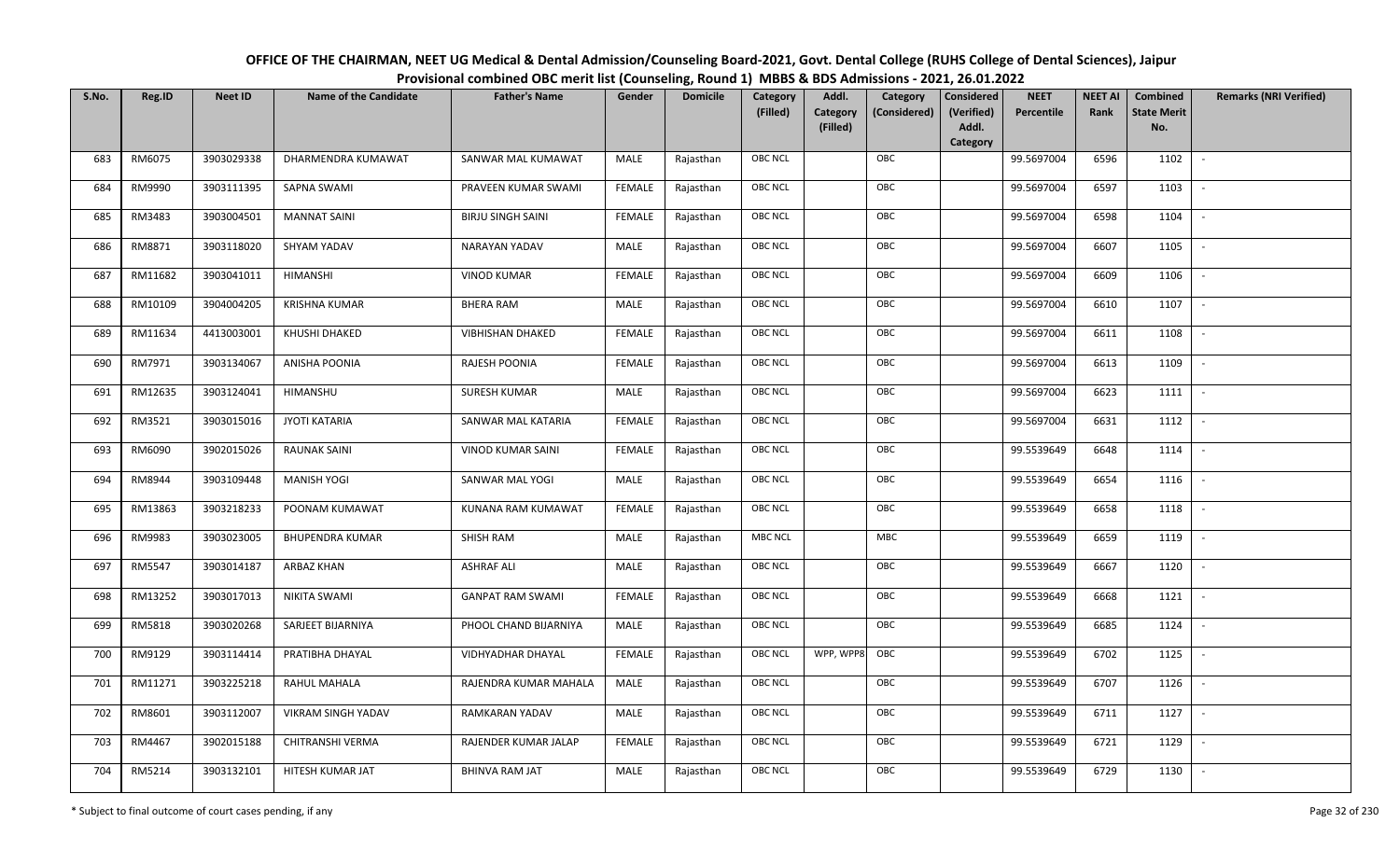| OFFICE OF THE CHAIRMAN, NEET UG Medical & Dental Admission/Counseling Board-2021, Govt. Dental College (RUHS College of Dental Sciences), Jaipur |
|--------------------------------------------------------------------------------------------------------------------------------------------------|
| Provisional combined OBC merit list (Counseling, Round 1) MBBS & BDS Admissions - 2021, 26.01.2022                                               |

| S.No. | Reg.ID  | <b>Neet ID</b> | <b>Name of the Candidate</b> | <b>Father's Name</b>    | Gender        | <b>Domicile</b> | Category<br>(Filled) | Addl.<br>Category<br>(Considered) | <b>Considered</b><br>(Verified) | <b>NEET</b><br>Percentile | <b>NEET AI</b><br>Rank | Combined<br><b>State Merit</b> | <b>Remarks (NRI Verified)</b> |
|-------|---------|----------------|------------------------------|-------------------------|---------------|-----------------|----------------------|-----------------------------------|---------------------------------|---------------------------|------------------------|--------------------------------|-------------------------------|
|       |         |                |                              |                         |               |                 |                      | Category<br>(Filled)              | Addl.                           |                           |                        | No.                            |                               |
|       |         |                |                              |                         |               |                 |                      |                                   | Category                        |                           |                        |                                |                               |
| 705   | RM9730  | 3903102612     | SHATAKSHI CHOUDHARY          | <b>ANOOP SINGH</b>      | <b>FEMALE</b> | Rajasthan       | <b>OBC NCL</b>       | OBC                               |                                 | 99.5539649                | 6747                   | 1133                           | $\sim$                        |
| 706   | RM5894  | 3901015006     | <b>VIKAS</b>                 | <b>GIRDHARI RAM</b>     | MALE          | Rajasthan       | OBC NCL              | OBC                               |                                 | 99.5539649                | 6765                   | 1136                           |                               |
| 707   | RM2083  | 3903221328     | OMPRAKASH                    | SHISHPAL SINGH          | MALE          | Rajasthan       | OBC NCL              | OBC                               |                                 | 99.5539649                | 6769                   | 1139                           | $\overline{\phantom{a}}$      |
| 708   | RM9660  | 3905009433     | <b>MONIKA</b>                | <b>BALBIR SINGH</b>     | <b>FEMALE</b> | Rajasthan       | <b>OBC NCL</b>       | OBC                               |                                 | 99.5539649                | 6781                   | 1143                           | $\overline{\phantom{a}}$      |
| 709   | RM3533  | 3903230194     | POONAM KHICHAR               | DHARMPAL                | <b>FEMALE</b> | Rajasthan       | OBC NCL              | OBC                               |                                 | 99.5539649                | 6784                   | 1144                           | $\sim$                        |
| 710   | RM2487  | 3906002248     | RAHI KUMAWAT                 | NITESH KUMAWAT          | MALE          | Rajasthan       | OBC NCL              | OBC                               |                                 | 99.5539649                | 6790                   | 1146                           | $\overline{\phantom{a}}$      |
| 711   | RM10128 | 3903015090     | NISHA SAINI                  | KANHAIYA LAL SAINI      | <b>FEMALE</b> | Rajasthan       | OBC NCL              | OBC                               |                                 | 99.5539649                | 6793                   | 1147                           | $\overline{\phantom{a}}$      |
| 712   | RM6519  | 3902014010     | MAHESH GODARA                | MAHI RAM GODARA         | MALE          | Rajasthan       | OBC NCL              | OBC                               |                                 | 99.5539649                | 6795                   | 1148                           |                               |
| 713   | RM4324  | 3903001411     | <b>DHEERAJ PRAJAPAT</b>      | RAMSWAROOP PRAJAPAT     | <b>MALE</b>   | Rajasthan       | OBC NCL              | OBC                               |                                 | 99.5539649                | 6796                   | 1149                           |                               |
| 714   | RM3740  | 3906004415     | RIKHIL KALAL                 | NARENDRA KALAL          | <b>MALE</b>   | Rajasthan       | OBC NCL              | OBC                               |                                 | 99.5539649                | 6802                   | 1150                           | $\sim$                        |
| 715   | RM13458 | 3902006007     | <b>RIPUL BISU</b>            | MAHESH KUMAR            | MALE          | Rajasthan       | OBC NCL              | OBC                               |                                 | 99.5539649                | 6803                   | 1151                           |                               |
| 716   | RM5715  | 3903236072     | RAJNEESH KASWAN              | DHARAMPAL SINGH         | MALE          | Rajasthan       | <b>OBC NCL</b>       | OBC                               |                                 | 99.5539649                | 6805                   | 1152                           | $\overline{\phantom{a}}$      |
| 717   | RM7700  | 3903212222     | <b>LOKESH JANGID</b>         | <b>BHANWAR LAL</b>      | MALE          | Rajasthan       | OBC NCL              | OBC                               |                                 | 99.5539649                | 6810                   | 1153                           |                               |
| 718   | RM12510 | 3903225219     | HANSRAJ JANGID               | PUKHRAJ JANGID          | MALE          | Rajasthan       | OBC NCL              | OBC                               |                                 | 99.5539649                | 6821                   | 1155                           | $\overline{\phantom{a}}$      |
| 719   | RM1327  | 3903105429     | AMAN ALI ANSARI              | <b>USMAN ALI ANSARI</b> | MALE          | Rajasthan       | <b>OBC NCL</b>       | OBC                               |                                 | 99.5539649                | 6843                   | 1158                           | $\sim$                        |
| 720   | RM5716  | 3903110070     | <b>VISHAL MEHTA</b>          | <b>SURESH MEHTA</b>     | MALE          | Rajasthan       | OBC NCL              | OBC                               |                                 | 99.5539649                | 6855                   | 1161                           | $\sim$                        |
| 721   | RM2182  | 3904107177     | ANSHU KUMARI                 | <b>BHAGIRATH SINGH</b>  | <b>FEMALE</b> | Rajasthan       | OBC NCL              | OBC                               |                                 | 99.5539649                | 6858                   | 1162                           | $\overline{\phantom{a}}$      |
| 722   | RM9122  | 3902019215     | KANHAIYA LAL CHHIMPA         | NATHMAL CHHIMPA         | MALE          | Rajasthan       | OBC NCL              | OBC                               |                                 | 99.5539649                | 6862                   | 1164                           |                               |
| 723   | RM7760  | 3903114479     | <b>DIVYANSHI</b>             | <b>SUNIL KUMAR</b>      | <b>FEMALE</b> | Rajasthan       | OBC NCL              | OBC                               |                                 | 99.5539649                | 6864                   | 1165                           |                               |
| 724   | RM8250  | 3903224378     | <b>MONIKA</b>                | <b>KAMLESH KUMAR</b>    | <b>FEMALE</b> | Rajasthan       | OBC NCL              | OBC                               |                                 | 99.5539649                | 6877                   | 1166                           |                               |
| 725   | RM7763  | 3903130227     | MS.VAISHNAVI PANCHAL         | <b>KAMAL PANCHAL</b>    | <b>FEMALE</b> | Rajasthan       | <b>OBC NCL</b>       | OBC                               |                                 | 99.5539649                | 6886                   | 1167                           |                               |
| 726   | RM10809 | 3903119251     | LOKESH KUMAR SARAN           | <b>BALURAM</b>          | MALE          | Rajasthan       | OBC NCL              | OBC                               |                                 | 99.5341497                | 6894                   | 1168                           |                               |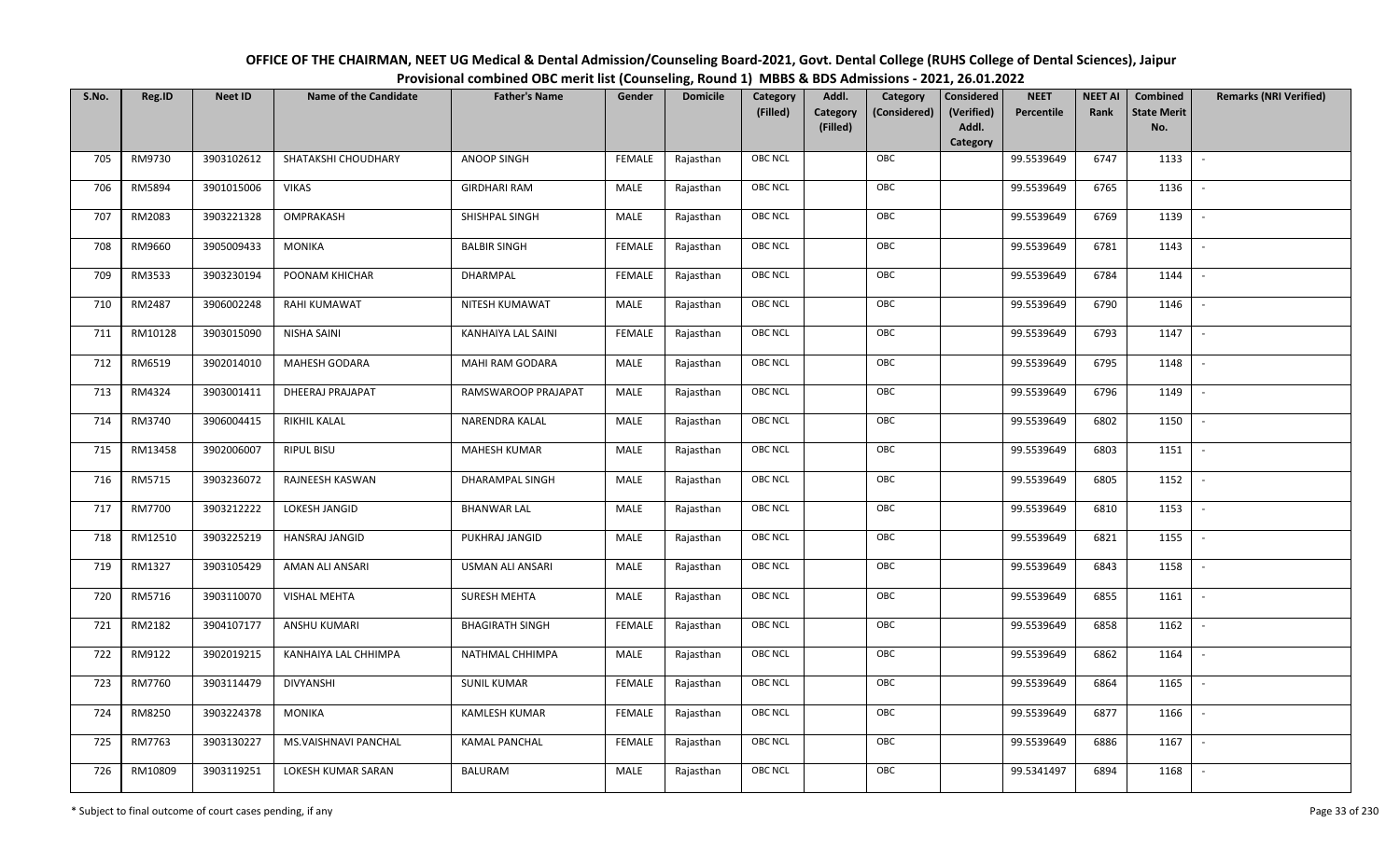| OFFICE OF THE CHAIRMAN, NEET UG Medical & Dental Admission/Counseling Board-2021, Govt. Dental College (RUHS College of Dental Sciences), Jaipur |
|--------------------------------------------------------------------------------------------------------------------------------------------------|
| Provisional combined OBC merit list (Counseling, Round 1) MBBS & BDS Admissions - 2021, 26.01.2022                                               |

| S.No. | Reg.ID  | <b>Neet ID</b> | <b>Name of the Candidate</b> | <b>Father's Name</b>       | Gender        | <b>Domicile</b> | Category<br>(Filled) | Addl.<br><b>Category</b><br>(Filled) | Category<br>(Considered) | Considered<br>(Verified)<br>Addl.<br>Category | <b>NEET</b><br>Percentile | <b>NEET AI</b><br>Rank | Combined<br><b>State Merit</b><br>No. | <b>Remarks (NRI Verified)</b> |
|-------|---------|----------------|------------------------------|----------------------------|---------------|-----------------|----------------------|--------------------------------------|--------------------------|-----------------------------------------------|---------------------------|------------------------|---------------------------------------|-------------------------------|
| 727   | RM11224 | 3904115040     | <b>ARVIND KUMAR</b>          | <b>BHEEKHA RAM VISHNOI</b> | MALE          | Rajasthan       | <b>OBC NCL</b>       |                                      | OBC                      |                                               | 99.5341497                | 6901                   | 1170                                  | $\sim$                        |
| 728   | RM6948  | 3903021242     | RITESH YADAV                 | SURESH YADAV               | MALE          | Rajasthan       | OBC NCL              |                                      | OBC                      |                                               | 99.5341497                | 6905                   | 1171                                  |                               |
| 729   | RM5897  | 3901017147     | KULDEEP JANGID               | RADHESHYAM JANGID          | MALE          | Rajasthan       | <b>OBC NCL</b>       |                                      | OBC                      |                                               | 99.5341497                | 6909                   | 1173                                  | $\blacksquare$                |
| 730   | RM6959  | 3903008104     | PRIYA DHAYAL                 | HARI SINGH DHAYAL          | <b>FEMALE</b> | Rajasthan       | OBC NCL              |                                      | OBC                      |                                               | 99.5341497                | 6924                   | 1175                                  | $\overline{\phantom{a}}$      |
| 731   | RM9076  | 3903022098     | DEEPANSHU                    | <b>HARISH KUMAR</b>        | MALE          | Rajasthan       | <b>OBC NCL</b>       |                                      | OBC                      |                                               | 99.5341497                | 6926                   | 1176                                  | $\sim$                        |
| 732   | RM10925 | 3905028114     | <b>MOHIT NAGAR</b>           | DHARMRAJ NAGAR             | MALE          | Rajasthan       | <b>OBC NCL</b>       |                                      | OBC                      |                                               | 99.5341497                | 6950                   | 1178                                  | $\sim$                        |
| 733   | RM9522  | 3903217206     | SHREERAM KHYALIA             | PHOOLCHAND                 | MALE          | Rajasthan       | OBC NCL              |                                      | OBC                      |                                               | 99.5341497                | 6954                   | 1179                                  | $\overline{\phantom{a}}$      |
| 734   | RM13147 | 3903217002     | KAVITA YADAV                 | KALYAN SAHAY YADAV         | <b>FEMALE</b> | Rajasthan       | OBC NCL              |                                      | OBC                      |                                               | 99.5341497                | 6956                   | 1180                                  |                               |
| 735   | RM3354  | 3905012235     | AYAAN AHMED                  | <b>KHALID AHMED</b>        | MALE          | Rajasthan       | OBC NCL              |                                      | OBC                      |                                               | 99.5341497                | 6959                   | 1181                                  |                               |
| 736   | RM5131  | 3903030360     | <b>MANEET SAHU</b>           | SOHAN LAL SAHU             | MALE          | Rajasthan       | OBC NCL              |                                      | OBC                      |                                               | 99.5341497                | 6968                   | 1182                                  | $\overline{\phantom{a}}$      |
| 737   | RM4155  | 3903129204     | <b>SUMIT JANGID</b>          | RAMBABU JANGID             | MALE          | Rajasthan       | <b>OBC NCL</b>       |                                      | OBC                      |                                               | 99.5341497                | 6977                   | 1186                                  |                               |
| 738   | RM10257 | 3903006094     | ARJUN BISHNOI                | DHARMENDRA BISHNOI         | MALE          | Rajasthan       | OBC NCL              |                                      | OBC                      |                                               | 99.5341497                | 6999                   | 1187                                  | $\sim$                        |
| 739   | RM15560 | 3903115149     | REENA TETARWAL               | <b>DHARMVEER SINGH</b>     | FEMALE        | Rajasthan       | <b>OBC NCL</b>       |                                      | OBC                      |                                               | 99.5341497                | 7014                   | 1188                                  |                               |
| 740   | RM5709  | 3903116121     | SOURAV KUMAR SAINI           | PAIPA RAM SAINI            | MALE          | Rajasthan       | OBC NCL              | WDP, EXS8                            | OBC                      |                                               | 99.5341497                | 7028                   | 1190                                  | $\overline{\phantom{a}}$      |
| 741   | RM2999  | 3903114309     | <b>RAKESH GURJAR</b>         | <b>RAMKARAN GURJAR</b>     | <b>MALE</b>   | Rajasthan       | <b>MBC NCL</b>       |                                      | MBC                      |                                               | 99.5341497                | 7029                   | 1191                                  | $\sim$                        |
| 742   | RM2327  | 3903001055     | KAVITA VERMA                 | TRILOK SINGH VERMA         | <b>FEMALE</b> | Rajasthan       | <b>OBC NCL</b>       |                                      | OBC                      |                                               | 99.5341497                | 7030                   | 1192                                  | $\sim$                        |
| 743   | RM7385  | 2302033001     | NILESH TANWAR                | ATTAR SINGH TANWAR         | MALE          | Rajasthan       | <b>MBC NCL</b>       |                                      | MBC                      |                                               | 99.5341497                | 7040                   | 1197                                  | $\sim$                        |
| 744   | RM9014  | 3902023175     | KAVINDRA CHOUDHARY           | DINESH KUMAR SAMOTA        | MALE          | Rajasthan       | OBC NCL              |                                      | OBC                      |                                               | 99.5341497                | 7048                   | 1198                                  |                               |
| 745   | RM6976  | 3903001350     | RANJEET SINGH CHOUDHARY      | <b>BHANWAR LAL JAT</b>     | <b>MALE</b>   | Rajasthan       | <b>OBC NCL</b>       |                                      | OBC                      |                                               | 99.5341497                | 7053                   | 1200                                  |                               |
| 746   | RM5255  | 3903020247     | <b>ASHOK BAJIA</b>           | RAMESHWAR PRASAD BAJIA     | MALE          | Rajasthan       | OBC NCL              |                                      | OBC                      |                                               | 99.5341497                | 7057                   | 1202                                  | $\blacksquare$                |
| 747   | RM10538 | 3903221122     | <b>VINOD BARALA</b>          | <b>NANU RAM BARALA</b>     | <b>MALE</b>   | Rajasthan       | <b>OBC NCL</b>       |                                      | OBC                      |                                               | 99.5341497                | 7067                   | 1204                                  | $\overline{\phantom{a}}$      |
| 748   | RM9283  | 3904007208     | RAMKISHOR SANKHALA           | KANARAM                    | MALE          | Rajasthan       | <b>OBC NCL</b>       |                                      | OBC                      |                                               | 99.5341497                | 7071                   | 1205                                  |                               |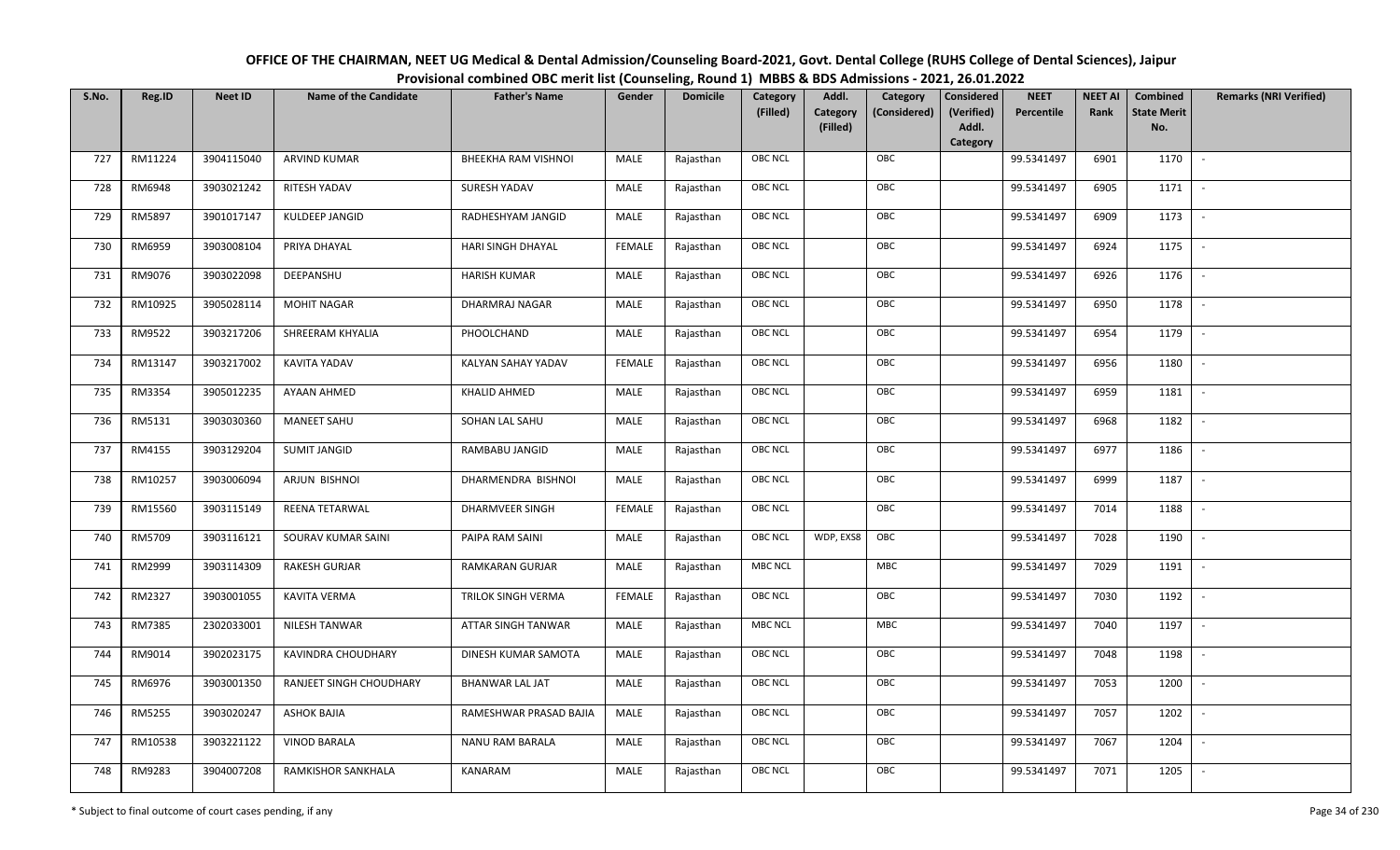| OFFICE OF THE CHAIRMAN, NEET UG Medical & Dental Admission/Counseling Board-2021, Govt. Dental College (RUHS College of Dental Sciences), Jaipur |
|--------------------------------------------------------------------------------------------------------------------------------------------------|
| Provisional combined OBC merit list (Counseling, Round 1) MBBS & BDS Admissions - 2021, 26.01.2022                                               |

| S.No. | Reg.ID  | <b>Neet ID</b> | <b>Name of the Candidate</b> | <b>Father's Name</b>         | Gender        | <b>Domicile</b> | Category<br>(Filled) | Addl.<br><b>Category</b><br>(Filled) | Category<br>(Considered) | Considered<br>(Verified)<br>Addl.<br>Category | <b>NEET</b><br>Percentile | <b>NEET AI</b><br>Rank | Combined<br><b>State Merit</b><br>No. | <b>Remarks (NRI Verified)</b> |
|-------|---------|----------------|------------------------------|------------------------------|---------------|-----------------|----------------------|--------------------------------------|--------------------------|-----------------------------------------------|---------------------------|------------------------|---------------------------------------|-------------------------------|
| 749   | RM6663  | 3903124204     | LAXMAN BARALA                | <b>GIRDHARI LAL BARALA</b>   | MALE          | Rajasthan       | <b>OBC NCL</b>       |                                      | OBC                      |                                               | 99.5341497                | 7076                   | 1206                                  | $\sim$                        |
| 750   | RM6046  | 3904113010     | POONAM GEHLOT                | HANUMAN SINGH GEHLOT         | FEMALE        | Rajasthan       | OBC NCL              |                                      | OBC                      |                                               | 99.5341497                | 7087                   | 1207                                  |                               |
| 751   | RM2434  | 3905018005     | POOJA SIDDH KUKNA            | HUKAMNATH SIDDH KUKNA        | <b>FEMALE</b> | Rajasthan       | <b>OBC NCL</b>       |                                      | OBC                      |                                               | 99.5341497                | 7094                   | 1210                                  |                               |
| 752   | RM8109  | 3903235100     | ANUJ MAHALA                  | MAHESH KUMAR MAHALA          | MALE          | Rajasthan       | OBC NCL              |                                      | OBC                      |                                               | 99.5341497                | 7097                   | 1211                                  | $\overline{\phantom{a}}$      |
| 753   | RM3534  | 2001024196     | <b>MAHIPAL</b>               | DUNGARA RAM                  | MALE          | Rajasthan       | <b>OBC NCL</b>       |                                      | OBC                      |                                               | 99.5341497                | 7102                   | 1212                                  | $\sim$                        |
| 754   | RM7915  | 3802007157     | <b>AMRIT SINGH</b>           | <b>CHANAN SINGH</b>          | MALE          | Rajasthan       | <b>OBC NCL</b>       |                                      | OBC                      |                                               | 99.5341497                | 7112                   | 1215                                  | $\sim$                        |
| 755   | RM5905  | 3903107074     | AMIT KUMAR JANGIR            | <b>UMESH KUMAR</b>           | MALE          | Rajasthan       | OBC NCL              |                                      | OBC                      |                                               | 99.5341497                | 7114                   | 1216                                  | $\overline{\phantom{a}}$      |
| 756   | RM11394 | 3901006239     | MAHIPALGODARA                | UGAM NATH GODARA             | MALE          | Rajasthan       | OBC NCL              |                                      | OBC                      |                                               | 99.5341497                | 7123                   | 1218                                  |                               |
| 757   | RM6898  | 3903021191     | <b>VIBHA YADAV</b>           | ASHVANI KUMAR YADAV          | <b>FEMALE</b> | Rajasthan       | OBC NCL              |                                      | OBC                      |                                               | 99.5341497                | 7125                   | 1219                                  |                               |
| 758   | RM12825 | 3903010373     | PUSHPENDRA                   | <b>BABULAL KUMAWAT</b>       | MALE          | Rajasthan       | OBC NCL              |                                      | OBC                      |                                               | 99.5341497                | 7129                   | 1220                                  | $\overline{\phantom{a}}$      |
| 759   | RM7963  | 3903209458     | ALKA SUNDA                   | <b>LAXMAN RAM</b>            | <b>FEMALE</b> | Rajasthan       | <b>OBC NCL</b>       |                                      | OBC                      |                                               | 99.5341497                | 7133                   | 1221                                  |                               |
| 760   | RM6644  | 3903117369     | <b>SUNIL SWAMI</b>           | <b>GORDHAN SWAMI</b>         | MALE          | Rajasthan       | OBC NCL              |                                      | OBC                      |                                               | 99.5341497                | 7134                   | 1222                                  | $\overline{\phantom{a}}$      |
| 761   | RM5862  | 3903139126     | <b>SALONI SAINI</b>          | PAIPA RAM SAINI              | <b>FEMALE</b> | Rajasthan       | <b>OBC NCL</b>       |                                      | OBC                      |                                               | 99.5341497                | 7137                   | 1223                                  |                               |
| 762   | RM10394 | 3903037034     | RAJSHEKHAR YADAV             | <b>CHHITAR MAL</b>           | MALE          | Rajasthan       | OBC NCL              |                                      | OBC                      |                                               | 99.5341497                | 7144                   | 1224                                  | $\sim$                        |
| 763   | RM11309 | 3903120155     | <b>FIZA BANO</b>             | <b>MEJAR ALI KHAN</b>        | <b>FEMALE</b> | Rajasthan       | OBC NCL              |                                      | OBC                      |                                               | 99.5341497                | 7146                   | 1225                                  | $\overline{\phantom{a}}$      |
| 764   | RM12182 | 3903231030     | ANIL KUMAR SWAMI             | <b>KESHAR DEV SWAMI</b>      | MALE          | Rajasthan       | <b>OBC NCL</b>       |                                      | OBC                      |                                               | 99.5341497                | 7155                   | 1226                                  | $\sim$                        |
| 765   | RM3424  | 3903219211     | JEETU OLLA                   | RAMDEV OLLA                  | <b>FEMALE</b> | Rajasthan       | <b>OBC NCL</b>       |                                      | OBC                      |                                               | 99.5341497                | 7163                   | 1228                                  | $\overline{\phantom{a}}$      |
| 766   | RM9763  | 3902017045     | RAMDAYAL                     | <b>GOURISHANKAR</b>          | MALE          | Rajasthan       | OBC NCL              |                                      | OBC                      |                                               | 99.5341497                | 7166                   | 1229                                  |                               |
| 767   | RM5657  | 3903023152     | NAVEEN KUMAR                 | HARDAYAL YADAV               | MALE          | Rajasthan       | <b>OBC NCL</b>       |                                      | OBC                      |                                               | 99.5341497                | 7167                   | 1230                                  |                               |
| 768   | RM9442  | 3903014342     | PRIYANKA KHICHAR             | <b>JUGAL KISHOR</b>          | <b>FEMALE</b> | Rajasthan       | OBC NCL              |                                      | OBC                      |                                               | 99.5341497                | 7170                   | 1231                                  | $\overline{\phantom{a}}$      |
| 769   | RM7296  | 3903112184     | NIKITA HARITWAL              | <b>SULTAN SINGH HARITWAL</b> | <b>FEMALE</b> | Rajasthan       | <b>OBC NCL</b>       |                                      | OBC                      |                                               | 99.5341497                | 7187                   | 1233                                  | $\overline{\phantom{a}}$      |
| 770   | RM4869  | 3903020387     | MEENA KUMAWAT                | RAJENDRA PRASAD              | <b>FEMALE</b> | Rajasthan       | <b>OBC NCL</b>       |                                      | OBC                      |                                               | 99.5213282                | 7195                   | 1235                                  |                               |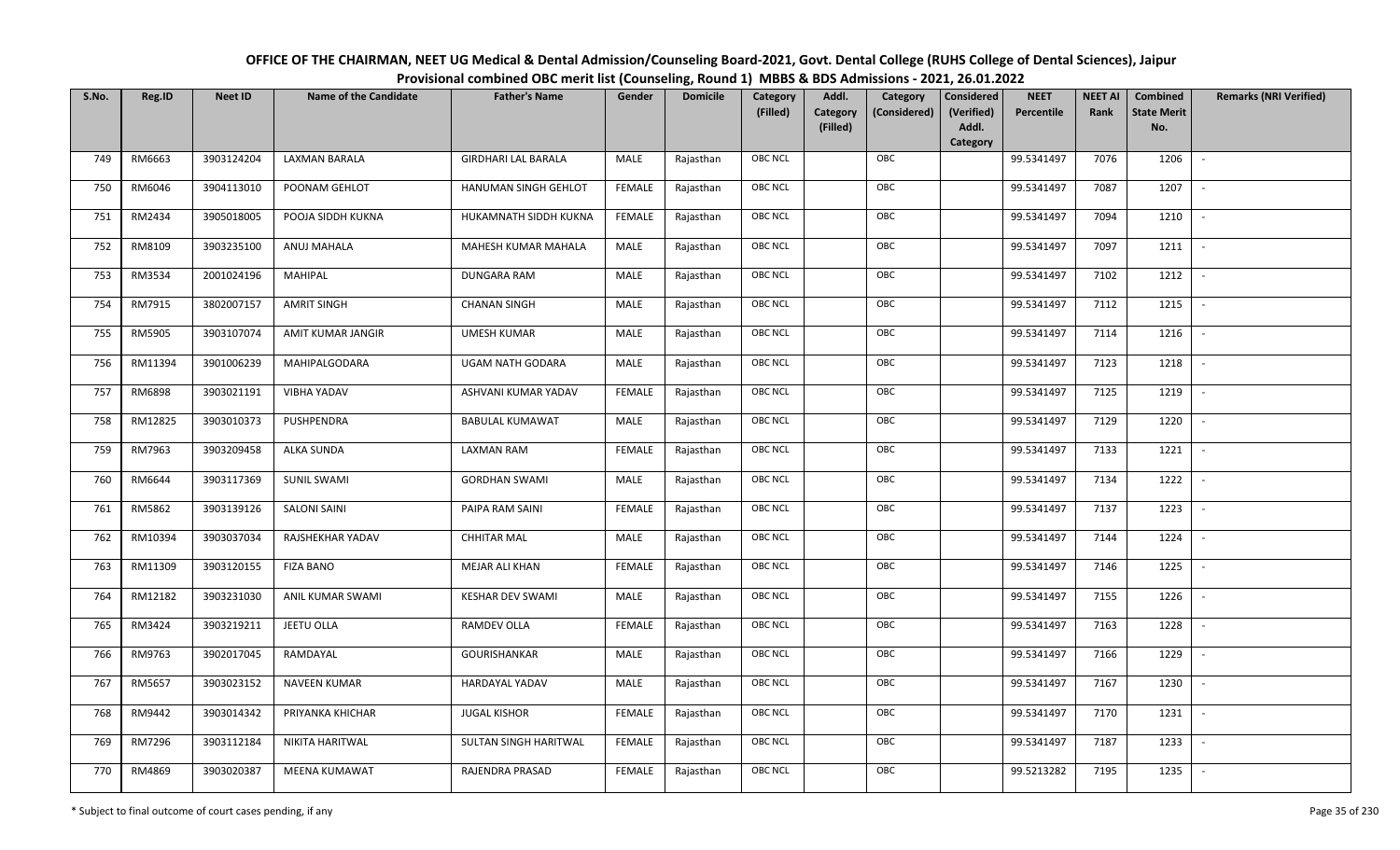| OFFICE OF THE CHAIRMAN, NEET UG Medical & Dental Admission/Counseling Board-2021, Govt. Dental College (RUHS College of Dental Sciences), Jaipur |
|--------------------------------------------------------------------------------------------------------------------------------------------------|
| Provisional combined OBC merit list (Counseling, Round 1) MBBS & BDS Admissions - 2021, 26.01.2022                                               |

| S.No. | Reg.ID  | <b>Neet ID</b> | <b>Name of the Candidate</b> | <b>Father's Name</b>               | Gender        | <b>Domicile</b> | Category<br>(Filled) | Addl.<br>Category<br>(Filled) | Category<br>(Considered) | <b>Considered</b><br>(Verified)<br>Addl. | <b>NEET</b><br>Percentile | <b>NEET AI</b><br>Rank | Combined<br><b>State Merit</b><br>No. | <b>Remarks (NRI Verified)</b> |
|-------|---------|----------------|------------------------------|------------------------------------|---------------|-----------------|----------------------|-------------------------------|--------------------------|------------------------------------------|---------------------------|------------------------|---------------------------------------|-------------------------------|
|       |         |                |                              |                                    |               |                 |                      |                               |                          | Category                                 |                           |                        |                                       |                               |
| 771   | RM7043  | 3903132147     | DEEPIKA YADAV                | SHARWAN YADAV                      | <b>FEMALE</b> | Rajasthan       | OBC NCL              |                               | OBC                      |                                          | 99.5213282                | 7203                   | 1236                                  | $\overline{\phantom{a}}$      |
| 772   | RM9430  | 3905119139     | OM PRAKASH SARAN             | <b>BHAGIRATH SARAN</b>             | MALE          | Rajasthan       | OBC NCL              |                               | OBC                      |                                          | 99.5213282                | 7231                   | 1238                                  |                               |
| 773   | RM3603  | 3902021208     | SAVITRI CHAUDHARY            | MALARAM CHAUDHARY                  | <b>FEMALE</b> | Rajasthan       | <b>OBC NCL</b>       |                               | OBC                      |                                          | 99.5213282                | 7235                   | 1239                                  |                               |
| 774   | RM2370  | 3903040540     | PRAKASH CHAND                | CHAMPALAL PANWAR                   | MALE          | Rajasthan       | OBC NCL              |                               | OBC                      |                                          | 99.5213282                | 7243                   | 1241                                  | $\overline{\phantom{a}}$      |
| 775   | RM9831  | 3903105345     | MOHIT KUMAWAT                | TARACHAND KUMAWAT                  | MALE          | Rajasthan       | OBC NCL              |                               | OBC                      |                                          | 99.5213282                | 7247                   | 1243                                  | $\sim$                        |
| 776   | RM3753  | 3902006286     | KAVITA                       | JAGDISH CHANDRA SIHAG              | <b>FEMALE</b> | Rajasthan       | OBC NCL              |                               | OBC                      |                                          | 99.5213282                | 7266                   | 1247                                  | $\sim$                        |
| 777   | RM5030  | 3903228093     | SACHIN YADAV                 | RAMKISHOR YADAV                    | <b>MALE</b>   | Rajasthan       | OBC NCL              |                               | OBC                      |                                          | 99.5213282                | 7275                   | 1250                                  | $\overline{\phantom{a}}$      |
| 778   | RM8210  | 3903016045     | <b>ABHISHEK MITHARWAL</b>    | <b>JAGDISH PRASAD</b><br>MITHARWAL | MALE          | Rajasthan       | <b>OBC NCL</b>       |                               | OBC                      |                                          | 99.5213282                | 7292                   | 1253                                  |                               |
| 779   | RM8213  | 3904003149     | YASHI SHARMA                 | SANDEEP SHARMA                     | <b>FEMALE</b> | Rajasthan       | OBC NCL              |                               | OBC                      |                                          | 99.5213282                | 7300                   | 1254                                  |                               |
| 780   | RM10205 | 3902015001     | SIMRAN KALLAR                | RAMZAN HUSSAIN KALLAR              | <b>FEMALE</b> | Rajasthan       | OBC NCL              |                               | OBC                      |                                          | 99.5213282                | 7305                   | 1255                                  | $\overline{\phantom{a}}$      |
| 781   | RM2159  | 3904018200     | SAWAI LAL                    | <b>BULA RAM</b>                    | MALE          | Rajasthan       | OBC NCL              |                               | OBC                      |                                          | 99.5213282                | 7308                   | 1256                                  |                               |
| 782   | RM4523  | 3903207200     | <b>CHITRANSHI SAINI</b>      | <b>BHAGWAN SAHAY SAINI</b>         | <b>FEMALE</b> | Rajasthan       | <b>OBC NCL</b>       |                               | OBC                      |                                          | 99.5213282                | 7313                   | 1258                                  | $\mathcal{L}$                 |
| 783   | RM5649  | 3903032051     | YOGESH PRAJAPAT              | <b>RAKESH KUMAR</b>                | MALE          | Rajasthan       | OBC NCL              |                               | OBC                      |                                          | 99.5213282                | 7319                   | 1260                                  |                               |
| 784   | RM4686  | 3904016036     | <b>RANA RAM</b>              | <b>MOTI RAM</b>                    | MALE          | Rajasthan       | <b>OBC NCL</b>       |                               | OBC                      |                                          | 99.5213282                | 7322                   | 1261                                  | $\overline{\phantom{a}}$      |
| 785   | RM4646  | 3903025351     | JITENDRA CHOUDHARY           | SHANKAR LAL CHOUDHARY              | MALE          | Rajasthan       | OBC NCL              |                               | OBC                      |                                          | 99.5213282                | 7328                   | 1262                                  | $\overline{\phantom{a}}$      |
| 786   | RM12061 | 3903017177     | PRAMOD BIJARNIA              | RAM PRASAD BIJARNIYAN              | <b>MALE</b>   | Rajasthan       | OBC NCL              |                               | OBC                      |                                          | 99.5213282                | 7334                   | 1264                                  | $\overline{a}$                |
| 787   | RM5690  | 3903127278     | RAHUL PALSANIYA              | RAJENDRA PRASAD JAT                | MALE          | Rajasthan       | OBC NCL              |                               | OBC                      |                                          | 99.5213282                | 7342                   | 1267                                  | $\sim$                        |
| 788   | RM1010  | 3903112460     | <b>KIRAN NAMA</b>            | PRAHALAD NAMA                      | <b>FEMALE</b> | Rajasthan       | OBC NCL              |                               | OBC                      |                                          | 99.5213282                | 7346                   | 1269                                  | $\overline{\phantom{a}}$      |
| 789   | RM9262  | 3905002595     | NIKHIL RANWA                 | RAMCHARAN RANWA                    | MALE          | Rajasthan       | OBC NCL              |                               | OBC                      |                                          | 99.5213282                | 7360                   | 1272                                  |                               |
| 790   | RM13428 | 3903112087     | NISHANT KUMAWAT              | MAHENDRA KUMAWAT                   | MALE          | Rajasthan       | OBC NCL              |                               | OBC                      |                                          | 99.5213282                | 7380                   | 1273                                  |                               |
| 791   | RM5861  | 3903031213     | <b>AMIT SAINI</b>            | RAJESH SAINI                       | <b>MALE</b>   | Rajasthan       | OBC NCL              |                               | OBC                      |                                          | 99.5213282                | 7382                   | 1274                                  | $\overline{\phantom{a}}$      |
| 792   | RM2391  | 3903133184     | AZAD KUMAR                   | <b>BANSI DHAR ROLANIYA</b>         | MALE          | Rajasthan       | <b>OBC NCL</b>       |                               | OBC                      |                                          | 99.5213282                | 7387                   | 1275                                  |                               |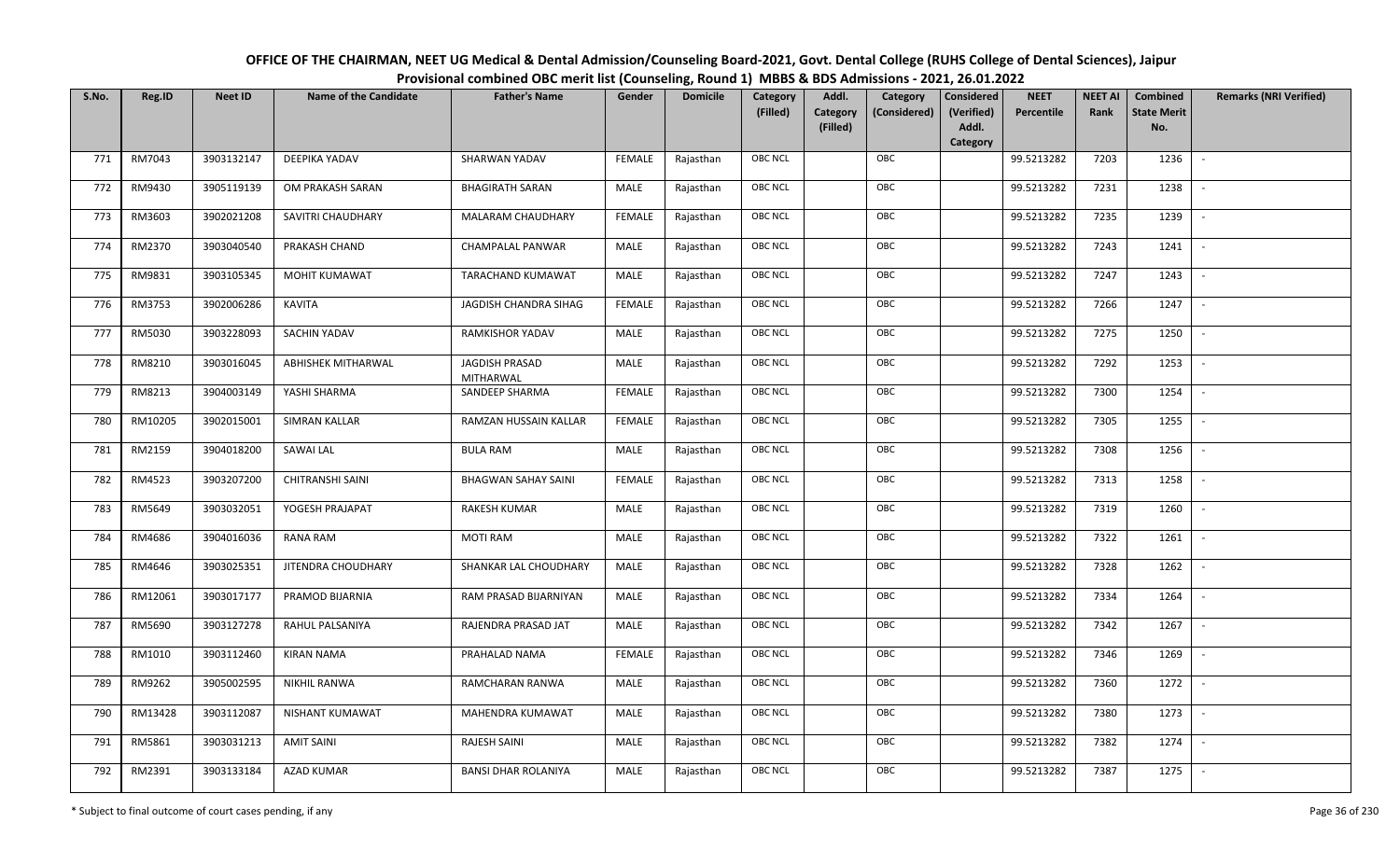| OFFICE OF THE CHAIRMAN, NEET UG Medical & Dental Admission/Counseling Board-2021, Govt. Dental College (RUHS College of Dental Sciences), Jaipur |
|--------------------------------------------------------------------------------------------------------------------------------------------------|
| Provisional combined OBC merit list (Counseling, Round 1) MBBS & BDS Admissions - 2021, 26.01.2022                                               |

| S.No. | Reg.ID  | <b>Neet ID</b> | <b>Name of the Candidate</b> | <b>Father's Name</b>              | Gender        | <b>Domicile</b> | <b>Category</b> | Addl.                | Category     | <b>Considered</b>   | <b>NEET</b><br>Percentile | <b>NEET AI</b><br>Rank | Combined<br><b>State Merit</b> | <b>Remarks (NRI Verified)</b> |
|-------|---------|----------------|------------------------------|-----------------------------------|---------------|-----------------|-----------------|----------------------|--------------|---------------------|---------------------------|------------------------|--------------------------------|-------------------------------|
|       |         |                |                              |                                   |               |                 | (Filled)        | Category<br>(Filled) | (Considered) | (Verified)<br>Addl. |                           |                        | No.                            |                               |
|       |         |                |                              |                                   |               |                 |                 |                      |              | <b>Category</b>     |                           |                        |                                |                               |
| 793   | RM2422  | 3903103533     | <b>CHARVI SAINI</b>          | SANJAY KUMAR SAINI                | <b>FEMALE</b> | Rajasthan       | <b>OBC NCL</b>  |                      | OBC          |                     | 99.5052041                | 7394                   | 1276                           | $\sim$                        |
| 794   | RM10695 | 3903040289     | PIYUSH RAJ                   | OM PRAKASH                        | MALE          | Rajasthan       | <b>OBC NCL</b>  |                      | OBC          |                     | 99.5052041                | 7399                   | 1278                           |                               |
| 795   | RM3286  | 3903128235     | <b>REKHA KUMAWAT</b>         | RAM LAL KUMAWAT                   | <b>FEMALE</b> | Rajasthan       | OBC NCL         |                      | OBC          |                     | 99.5052041                | 7415                   | 1281                           | $\overline{\phantom{a}}$      |
| 796   | RM6715  | 3903114278     | CHANDRAPAL                   | KAILASH CHANDRA SAINI             | MALE          | Rajasthan       | <b>OBC NCL</b>  |                      | OBC          |                     | 99.5052041                | 7430                   | 1282                           | $\overline{\phantom{a}}$      |
| 797   | RM11047 | 3903006546     | SONU YADAV                   | RAMESH CHAND YADAV                | MALE          | Rajasthan       | <b>OBC NCL</b>  |                      | OBC          |                     | 99.5052041                | 7472                   | 1286                           | $\sim$                        |
| 798   | RM1460  | 3903218391     | PAYAL JANGID                 | <b>GAUTAM JANGID</b>              | <b>FEMALE</b> | Rajasthan       | <b>OBC NCL</b>  |                      | OBC          |                     | 99.5052041                | 7475                   | 1287                           | $\overline{\phantom{a}}$      |
| 799   | RM1576  | 3903208310     | <b>ADITYA PAWAR</b>          | MAHENDRA PAWAR                    | MALE          | Rajasthan       | <b>OBC NCL</b>  |                      | OBC          |                     | 99.5052041                | 7494                   | 1288                           | $\blacksquare$                |
| 800   | RM7410  | 3902022030     | PREM PRAKASH DELU            | <b>HANS RAJ DELU</b>              | MALE          | Rajasthan       | <b>OBC NCL</b>  |                      | OBC          |                     | 99.5052041                | 7507                   | 1289                           |                               |
| 801   | RM10855 | 3903017011     | <b>KAVITA CHOUDHARY</b>      | MAHAVEER PRASAD<br>CHOUDHARY      | <b>FEMALE</b> | Rajasthan       | <b>OBC NCL</b>  |                      | OBC          |                     | 99.5052041                | 7514                   | 1290                           |                               |
| 802   | RM8240  | 3903212103     | RAJA RAM GURJAR              | RAMESHWAR PRASAD<br><b>GURJAR</b> | MALE          | Rajasthan       | <b>MBC NCL</b>  |                      | MBC          |                     | 99.5052041                | 7516                   | 1291                           | $\overline{\phantom{a}}$      |
| 803   | RM12681 | 3902012102     | <b>VIKAS CHOUDHARY</b>       | HARI RAM CHOUDHARY                | MALE          | Rajasthan       | <b>OBC NCL</b>  |                      | OBC          |                     | 99.5052041                | 7521                   | 1293                           |                               |
| 804   | RM11996 | 3903130296     | SANGEETA YADAV               | <b>BADRI NARAYAN YADAV</b>        | <b>FEMALE</b> | Rajasthan       | OBC NCL         |                      | OBC          |                     | 99.5052041                | 7528                   | 1295                           | $\blacksquare$                |
| 805   | RM11264 | 3904107216     | <b>BHAGWATI</b>              | LADHU RAM                         | FEMALE        | Rajasthan       | <b>OBC NCL</b>  |                      | OBC          |                     | 99.5052041                | 7543                   | 1298                           |                               |
| 806   | RM10432 | 3903011326     | SUNIL YADAV                  | SHYAM LAL YADAV                   | MALE          | Rajasthan       | OBC NCL         |                      | OBC          |                     | 99.5052041                | 7555                   | 1299                           | $\sim$                        |
| 807   | RM5499  | 3903127349     | POOJA KUMAWAT                | MUKESH KUMAWAT                    | <b>FEMALE</b> | Rajasthan       | <b>OBC NCL</b>  |                      | OBC          |                     | 99.5052041                | 7565                   | 1300                           | $\overline{\phantom{a}}$      |
| 808   | RM11685 | 3902007163     | ARMAN KHAN                   | YAKUB KHAN                        | MALE          | Rajasthan       | <b>OBC NCL</b>  |                      | OBC          |                     | 99.5052041                | 7569                   | 1301                           | $\sim$                        |
| 809   | RM5366  | 3902003007     | <b>KAMAL SONI</b>            | <b>NEMCHAND SONI</b>              | MALE          | Rajasthan       | <b>OBC NCL</b>  |                      | OBC          |                     | 99.5052041                | 7578                   | 1303                           | $\overline{\phantom{a}}$      |
| 810   | RM6738  | 3904108075     | MS.DIVYA                     | SONA RAM                          | <b>FEMALE</b> | Rajasthan       | <b>OBC NCL</b>  |                      | OBC          |                     | 99.5052041                | 7582                   | 1304                           |                               |
| 811   | RM3441  | 3802006350     | KOMAL                        | NAKSHATTAR SINGH                  | <b>FEMALE</b> | Rajasthan       | OBC NCL         |                      | OBC          |                     | 99.5052041                | 7583                   | 1305                           |                               |
| 812   | RM8992  | 3902013232     | ARZOO BISHNOI                | <b>MOHAN LAL</b>                  | <b>FEMALE</b> | Rajasthan       | <b>OBC NCL</b>  |                      | OBC          |                     | 99.5052041                | 7592                   | 1306                           |                               |
| 813   | RM2383  | 3902006347     | VANDANA SUTHAR               | <b>MAHENDRA SUTHAR</b>            | <b>FEMALE</b> | Rajasthan       | <b>OBC NCL</b>  |                      | OBC          |                     | 99.5052041                | 7609                   | 1308                           |                               |
| 814   | RM5427  | 3903216462     | PRATIBHA                     | SATAYVEER SINGH                   | <b>FEMALE</b> | Rajasthan       | <b>OBC NCL</b>  |                      | OBC          |                     | 99.5052041                | 7610                   | 1309                           |                               |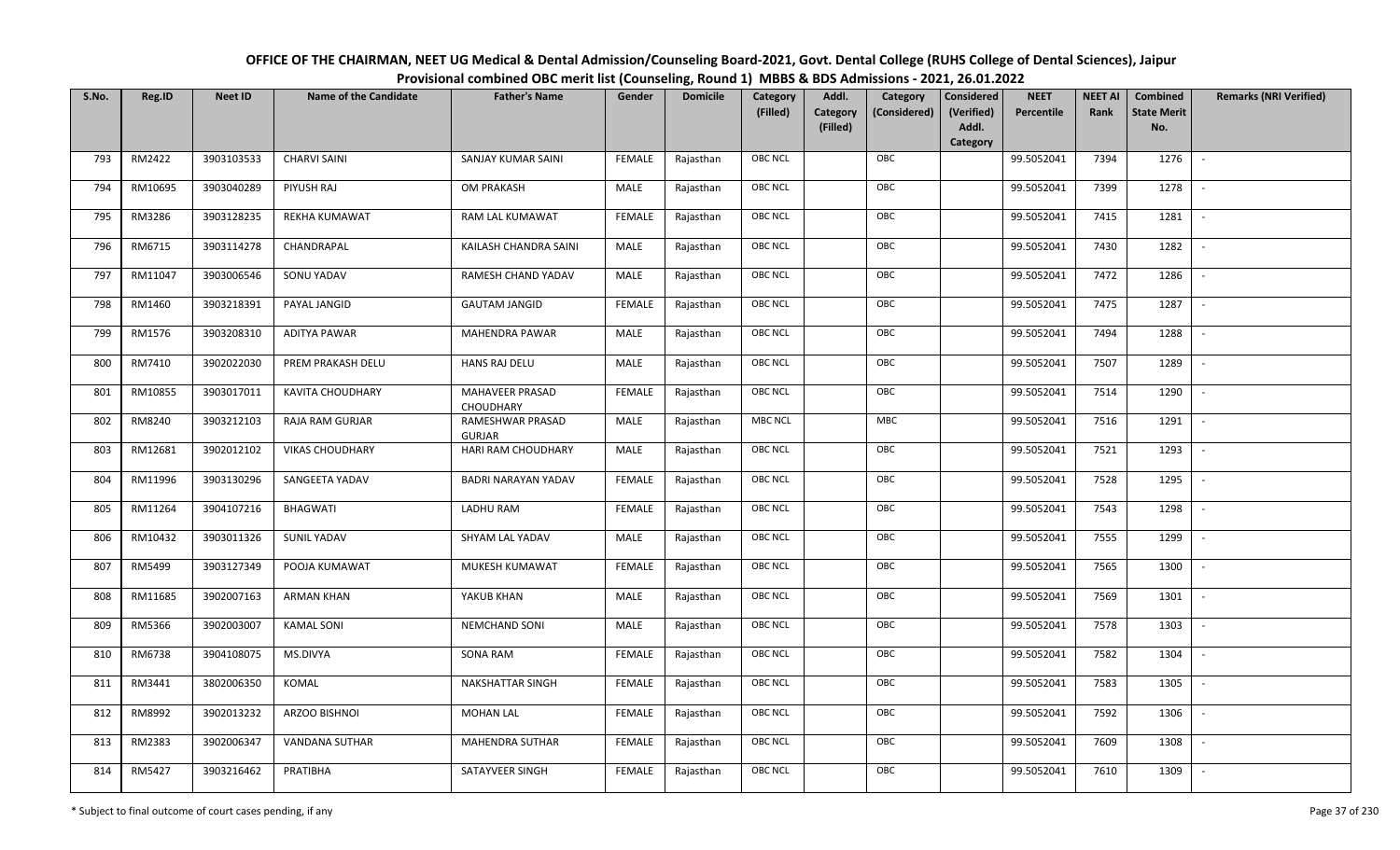| OFFICE OF THE CHAIRMAN, NEET UG Medical & Dental Admission/Counseling Board-2021, Govt. Dental College (RUHS College of Dental Sciences), Jaipur |  |
|--------------------------------------------------------------------------------------------------------------------------------------------------|--|
| Provisional combined OBC merit list (Counseling, Round 1) MBBS & BDS Admissions - 2021, 26.01.2022                                               |  |

| S.No. | Reg.ID  | <b>Neet ID</b> | <b>Name of the Candidate</b> | <b>Father's Name</b>        | Gender        | <b>Domicile</b> | Category       | Addl.                | Category     | <b>Considered</b>   | <b>NEET</b><br>Percentile | <b>NEET AI</b><br>Rank | Combined<br><b>State Merit</b> | <b>Remarks (NRI Verified)</b> |
|-------|---------|----------------|------------------------------|-----------------------------|---------------|-----------------|----------------|----------------------|--------------|---------------------|---------------------------|------------------------|--------------------------------|-------------------------------|
|       |         |                |                              |                             |               |                 | (Filled)       | Category<br>(Filled) | (Considered) | (Verified)<br>Addl. |                           |                        | No.                            |                               |
|       |         |                |                              |                             |               |                 |                |                      |              | Category            |                           |                        |                                |                               |
| 815   | RM8558  | 3903129172     | <b>MAHENDRA NETRA</b>        | MOOLA RAM                   | MALE          | Rajasthan       | <b>OBC NCL</b> | OBC                  |              |                     | 99.488821                 | 7647                   | 1312                           | $\sim$                        |
| 816   | RM4733  | 3904003318     | SARITA BISHNOI               | PUNA RAM BISHNOI            | <b>FEMALE</b> | Rajasthan       | <b>OBC NCL</b> | OBC                  |              |                     | 99.488821                 | 7666                   | 1314                           |                               |
| 817   | RM12617 | 3902012099     | <b>PIYUSH</b>                | <b>DAYA SHANKAR</b>         | MALE          | Rajasthan       | OBC NCL        | OBC                  |              |                     | 99.488821                 | 7672                   | 1315                           | $\overline{\phantom{a}}$      |
| 818   | RM11315 | 3905103230     | <b>MADHUR NAGAR</b>          | DEVKI NANDAN NAGAR          | <b>MALE</b>   | Rajasthan       | <b>OBC NCL</b> | OBC                  |              |                     | 99.488821                 | 7680                   | 1317                           | $\overline{\phantom{a}}$      |
| 819   | RM3405  | 3901016346     | NILESH KUMAR DHAKAR          | RAMESHWAR LAL DHAKAR        | MALE          | Rajasthan       | OBC NCL        | OBC                  |              |                     | 99.488821                 | 7712                   | 1321                           | $\sim$                        |
| 820   | RM8600  | 3903229136     | RAJESH SERAWAT               | MADAN LAL SERAWAT           | <b>MALE</b>   | Rajasthan       | OBC NCL        | OBC                  |              |                     | 99.488821                 | 7730                   | 1323                           | $\overline{\phantom{a}}$      |
| 821   | RM6591  | 3905002559     | ANIL CHOUDHARY               | RUPA RAM BEDA               | MALE          | Rajasthan       | OBC NCL        | OBC                  |              |                     | 99.488821                 | 7737                   | 1326                           | $\overline{\phantom{a}}$      |
| 822   | RM9835  | 3903004747     | <b>ROHIT YADAV</b>           | RAM NIWAS YADAV             | <b>MALE</b>   | Rajasthan       | OBC NCL        | WDP, EXS6<br>OBC     |              | EXS6                | 99.488821                 | 7743                   | 1327                           |                               |
| 823   | RM9467  | 3903234051     | <b>SUMIT PARSWAL</b>         | <b>BANSHI DHAR</b>          | <b>MALE</b>   | Rajasthan       | OBC NCL        | OBC                  |              |                     | 99.488821                 | 7765                   | 1330                           |                               |
| 824   | RM7840  | 3903211327     | <b>AVINASH SAINI</b>         | <b>BAJRANG LAL SAINI</b>    | <b>MALE</b>   | Rajasthan       | <b>OBC NCL</b> | OBC                  |              |                     | 99.488821                 | 7767                   | 1331                           | $\sim$                        |
| 825   | RM13041 | 3906001445     | DIVYA CHOUHAN                | <b>GANPAT SINGH CHOUHAN</b> | <b>FEMALE</b> | Rajasthan       | <b>OBC NCL</b> | OBC                  |              |                     | 99.488821                 | 7774                   | 1332                           |                               |
| 826   | RM5385  | 3903022325     | SHILPA SOLET                 | SARVAN KUMAR SOLET          | <b>FEMALE</b> | Rajasthan       | OBC NCL        | OBC                  |              |                     | 99.488821                 | 7776                   | 1333                           | $\sim$                        |
| 827   | RM11262 | 3905122293     | <b>KARISHMA CHOUDHARY</b>    | LEELA RAM CHOUDHARY         | <b>FEMALE</b> | Rajasthan       | OBC NCL        | OBC                  |              |                     | 99.488821                 | 7780                   | 1336                           |                               |
| 828   | RM5151  | 3903109011     | KRISHNA                      | CHIRANJI LAL                | <b>FEMALE</b> | Rajasthan       | OBC NCL        | OBC                  |              |                     | 99.488821                 | 7784                   | 1337                           | $\sim$                        |
| 829   | RM7892  | 3903231134     | RAHUL YADAV                  | <b>BABU LAL YADAV</b>       | MALE          | Rajasthan       | <b>OBC NCL</b> | OBC                  |              |                     | 99.488821                 | 7786                   | 1338                           | $\overline{\phantom{a}}$      |
| 830   | RM12000 | 3903106098     | <b>SAARA SONI</b>            | AJAY KUMAR SONI             | <b>FEMALE</b> | Rajasthan       | <b>OBC NCL</b> | OBC                  |              |                     | 99.488821                 | 7787                   | 1339                           | $\sim$                        |
| 831   | RM7705  | 3904006256     | MAMTA                        | <b>MANA RAM</b>             | <b>FEMALE</b> | Rajasthan       | OBC NCL        | OBC                  |              |                     | 99.488821                 | 7793                   | 1340                           | $\overline{\phantom{a}}$      |
| 832   | RM7801  | 3903221133     | ROSHAN LAL KUMAWAT           | <b>BANSHI DHAR KUMAWAT</b>  | MALE          | Rajasthan       | OBC NCL        | OBC                  |              |                     | 99.488821                 | 7795                   | 1341                           |                               |
| 833   | RM5600  | 2001024135     | <b>RAHUL SAINI</b>           | HANUMANA RAM                | MALE          | Rajasthan       | <b>OBC NCL</b> | OBC                  |              |                     | 99.488821                 | 7801                   | 1343                           |                               |
| 834   | RM5965  | 3903219092     | PANKAJ KUMAR                 | <b>BHUPENDRA SINGH</b>      | <b>MALE</b>   | Rajasthan       | <b>OBC NCL</b> | OBC                  |              |                     | 99.488821                 | 7802                   | 1344                           | $\overline{\phantom{a}}$      |
| 835   | RM5578  | 3903111073     | <b>MANISHA KUMARI</b>        | JAGDISH KUMAR               | <b>FEMALE</b> | Rajasthan       | <b>OBC NCL</b> | OBC                  |              |                     | 99.488821                 | 7815                   | 1345                           |                               |
| 836   | RM7939  | 3903216155     | PRIYANKA                     | <b>DHANESH KUMAR</b>        | FEMALE        | Rajasthan       | OBC NCL        | OBC                  |              |                     | 99.488821                 | 7830                   | 1346                           |                               |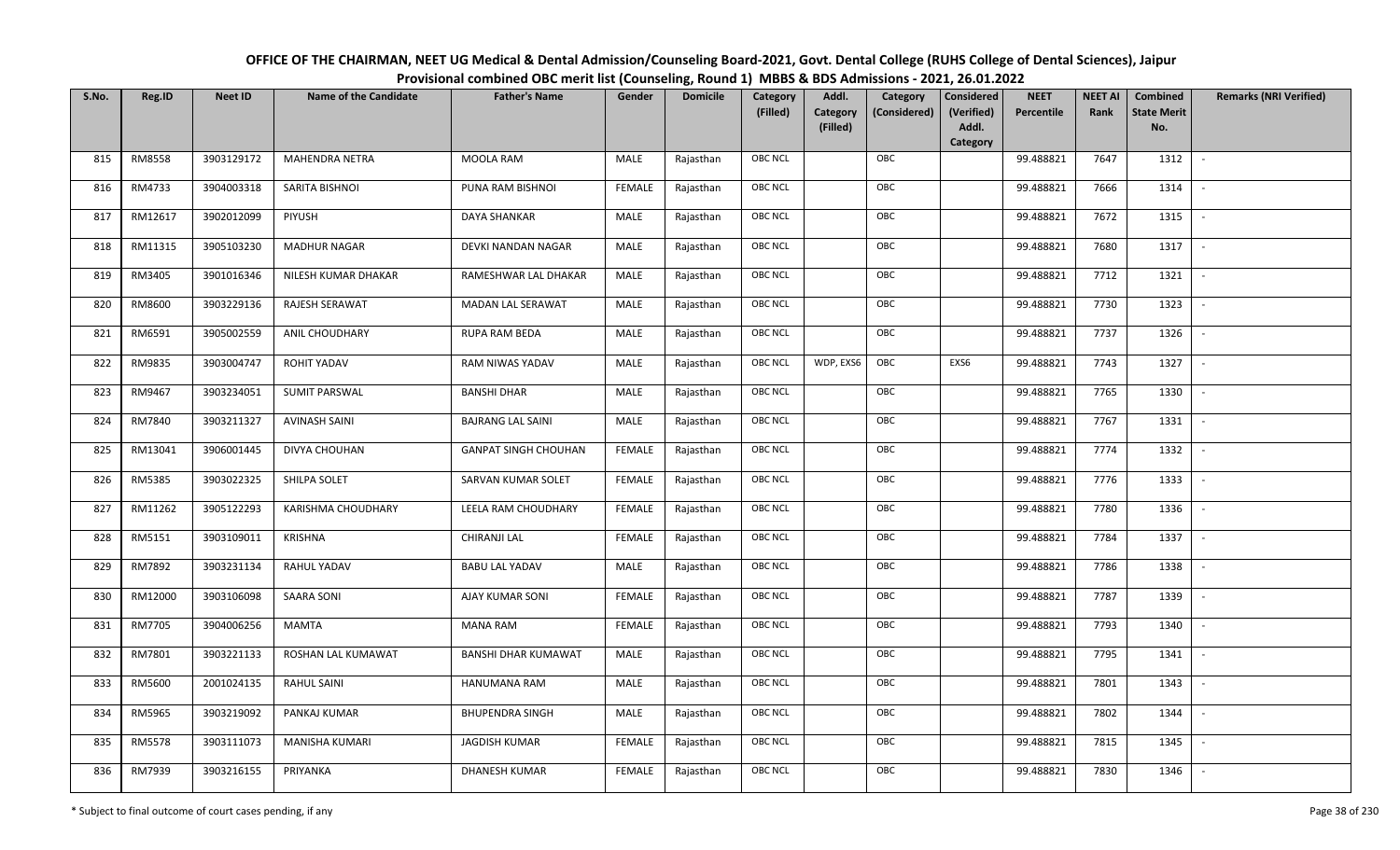| OFFICE OF THE CHAIRMAN, NEET UG Medical & Dental Admission/Counseling Board-2021, Govt. Dental College (RUHS College of Dental Sciences), Jaipur |
|--------------------------------------------------------------------------------------------------------------------------------------------------|
| Provisional combined OBC merit list (Counseling, Round 1) MBBS & BDS Admissions - 2021, 26.01.2022                                               |

| S.No. | Reg.ID  | <b>Neet ID</b> | <b>Name of the Candidate</b> | <b>Father's Name</b>                 | Gender        | <b>Domicile</b> | Category<br>(Filled) | Addl.<br>Category<br>(Filled) | Category<br>(Considered) | <b>Considered</b><br>(Verified)<br>Addl.<br>Category | <b>NEET</b><br>Percentile | <b>NEET AI</b><br>Rank | Combined<br><b>State Merit</b><br>No. | <b>Remarks (NRI Verified)</b> |
|-------|---------|----------------|------------------------------|--------------------------------------|---------------|-----------------|----------------------|-------------------------------|--------------------------|------------------------------------------------------|---------------------------|------------------------|---------------------------------------|-------------------------------|
| 837   | RM9192  | 3902018026     | <b>NITIN BISHNOI</b>         | SHIV KUMAR BISHNOI                   | MALE          | Rajasthan       | <b>OBC NCL</b>       |                               | OBC                      |                                                      | 99.488821                 | 7836                   | 1348                                  | $\sim$                        |
| 838   | RM3763  | 3903218331     | <b>NISHA KUMAWAT</b>         | <b>GANESH KUMAWAT</b>                | <b>FEMALE</b> | Rajasthan       | OBC NCL              |                               | OBC                      |                                                      | 99.488821                 | 7838                   | 1349                                  |                               |
| 839   | RM6495  | 3903015436     | <b>SUNIL SHYORAN</b>         | <b>BHAGIRATH SHYORAN</b>             | MALE          | Rajasthan       | <b>OBC NCL</b>       |                               | OBC                      |                                                      | 99.488821                 | 7882                   | 1356                                  |                               |
| 840   | RM3344  | 3902018200     | <b>VIKRAM JANGID</b>         | RAMKUWAR JANGID                      | MALE          | Rajasthan       | OBC NCL              |                               | OBC                      |                                                      | 99.488821                 | 7887                   | 1358                                  | $\overline{\phantom{a}}$      |
| 841   | RM6024  | 3903011466     | SHIVANSH DUDI                | <b>GOPI RAM JAT</b>                  | MALE          | Rajasthan       | OBC NCL              |                               | OBC                      |                                                      | 99.4721141                | 7912                   | 1361                                  | $\sim$                        |
| 842   | RM10352 | 3903030289     | <b>MANISH PURI</b>           | <b>OMPRAKASH PURI</b>                | MALE          | Rajasthan       | OBC NCL              |                               | OBC                      |                                                      | 99.4721141                | 7913                   | 1362                                  | $\overline{\phantom{a}}$      |
| 843   | RM6802  | 3904112122     | <b>MAHIPAL BISHNOI</b>       | RAMRAKH RAM                          | MALE          | Rajasthan       | OBC NCL              |                               | OBC                      |                                                      | 99.4721141                | 7921                   | 1363                                  |                               |
| 844   | RM9659  | 3903115418     | <b>HARISH SAINI</b>          | RADHYE SHYAM SAINI                   | MALE          | Rajasthan       | OBC NCL              |                               | OBC                      |                                                      | 99.4721141                | 7922                   | 1364                                  |                               |
| 845   | RM9116  | 3903222195     | MANOJ PALSANIYA              | NANU RAM PALSANIYA                   | MALE          | Rajasthan       | OBC NCL              |                               | OBC                      |                                                      | 99.4721141                | 7927                   | 1365                                  |                               |
| 846   | RM5232  | 3903206070     | HIMANSHU CHOUDHARY           | <b>BANNA LAL CHOUDHARY</b>           | MALE          | Rajasthan       | OBC NCL              |                               | OBC                      |                                                      | 99.4721141                | 7934                   | 1366                                  |                               |
| 847   | RM12324 | 3902011282     | PARVEJ KHAN                  | <b>FARUKH ALI</b>                    | MALE          | Rajasthan       | <b>OBC NCL</b>       |                               | OBC                      |                                                      | 99.4721141                | 7936                   | 1367                                  |                               |
| 848   | RM13010 | 3902019107     | RAHUL MAHALA                 | MAHESH KUMAR MAHALA                  | MALE          | Rajasthan       | OBC NCL              |                               | OBC                      |                                                      | 99.4721141                | 7938                   | 1368                                  |                               |
| 849   | RM12524 | 3903214006     | VIDHYA KRISHNA CHOUDHARY     | RAMESHWAR PRASAD<br><b>CHOUDHARY</b> | MALE          | Rajasthan       | OBC NCL              |                               | OBC                      |                                                      | 99.4721141                | 7950                   | 1369                                  |                               |
| 850   | RM6350  | 3903126062     | AKASH KUMAWAT                | HARI NARAYAN KUMAWAT                 | MALE          | Rajasthan       | OBC NCL              |                               | OBC                      |                                                      | 99.4721141                | 7956                   | 1370                                  | $\sim$                        |
| 851   | RM12649 | 3902010063     | PANKAJ GODARA                | SHERA RAM GODARA                     | <b>MALE</b>   | Rajasthan       | OBC NCL              |                               | OBC                      |                                                      | 99.4721141                | 7966                   | 1371                                  | $\sim$                        |
| 852   | RM8433  | 3903013188     | SANJU BHURIA                 | NEMICHAND                            | <b>FEMALE</b> | Rajasthan       | OBC NCL              |                               | OBC                      |                                                      | 99.4721141                | 7992                   | 1373                                  | $\sim$                        |
| 853   | RM6778  | 3903108082     | NITIJ YADAV                  | <b>OMPRAKASH YADAV</b>               | MALE          | Rajasthan       | OBC NCL              |                               | OBC                      |                                                      | 99.4721141                | 8001                   | 1375                                  | $\overline{\phantom{a}}$      |
| 854   | RM6476  | 3903019192     | PRIYAN                       | JITENDRA SAIN                        | <b>FEMALE</b> | Rajasthan       | OBC NCL              |                               | OBC                      |                                                      | 99.4721141                | 8011                   | 1376                                  |                               |
| 855   | RM5838  | 3903022022     | LAKSHYA KULHARI              | <b>RAKESH KUMAR</b>                  | <b>MALE</b>   | Rajasthan       | <b>OBC NCL</b>       |                               | OBC                      |                                                      | 99.4721141                | 8012                   | 1377                                  |                               |
| 856   | RM8647  | 3903216126     | <b>VIKAS BERA</b>            | RAMESHWAR LAL                        | MALE          | Rajasthan       | OBC NCL              |                               | OBC                      |                                                      | 99.4721141                | 8015                   | 1378                                  | $\blacksquare$                |
| 857   | RM2907  | 3903217269     | <b>JYOTI MANDIWAL</b>        | <b>MADAN LAL</b>                     | <b>FEMALE</b> | Rajasthan       | OBC NCL              |                               | OBC                      |                                                      | 99.4721141                | 8021                   | 1379                                  |                               |
| 858   | RM14037 | 2001110145     | <b>KETAN CHANDRA</b>         | SATISH CHANDRA                       | MALE          | Rajasthan       | OBC NCL              |                               | OBC                      |                                                      | 99.4721141                | 8025                   | 1381                                  |                               |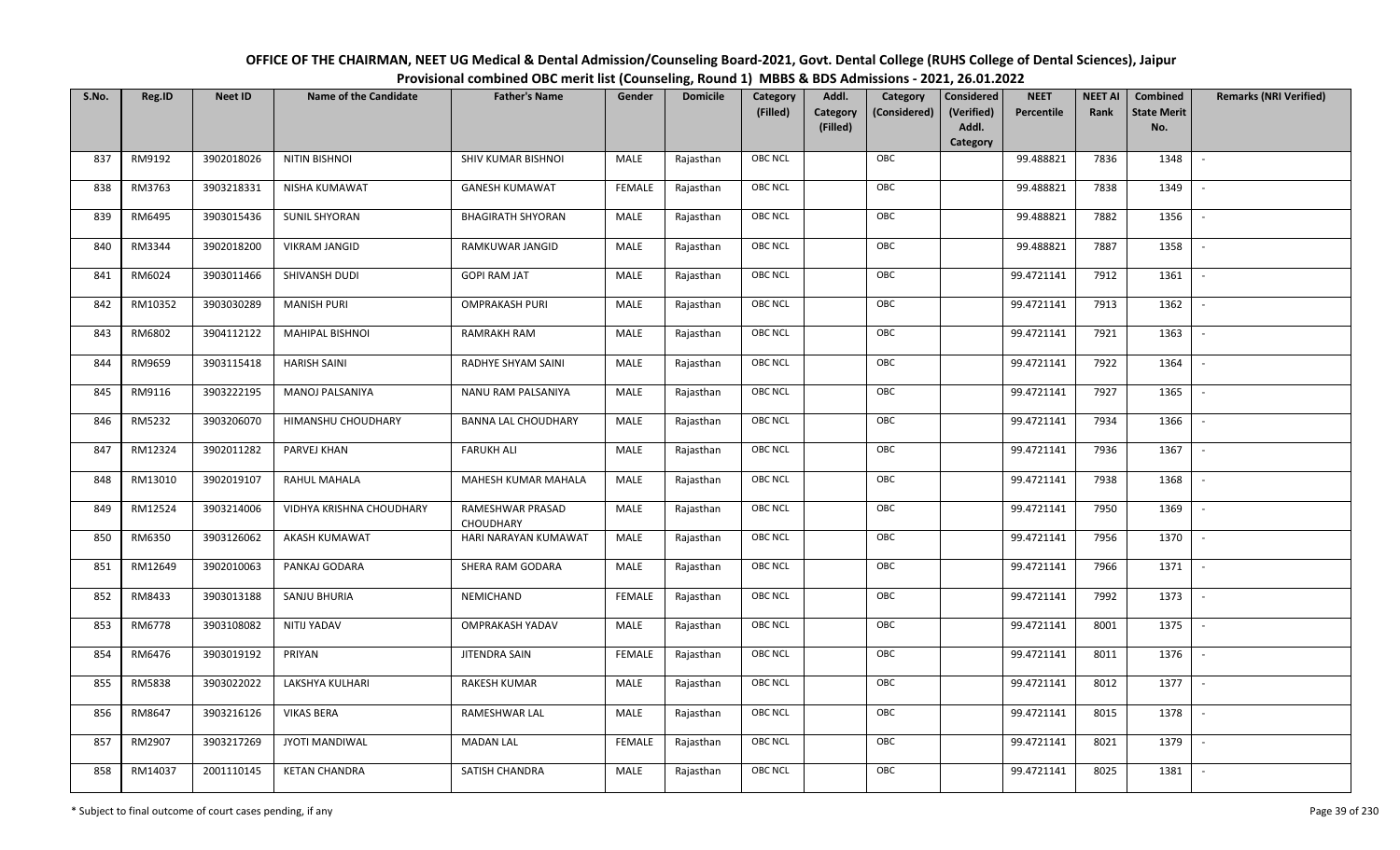| OFFICE OF THE CHAIRMAN, NEET UG Medical & Dental Admission/Counseling Board-2021, Govt. Dental College (RUHS College of Dental Sciences), Jaipur |
|--------------------------------------------------------------------------------------------------------------------------------------------------|
| Provisional combined OBC merit list (Counseling, Round 1) MBBS & BDS Admissions - 2021, 26.01.2022                                               |

| S.No. | Reg.ID  | <b>Neet ID</b> | <b>Name of the Candidate</b> | <b>Father's Name</b>    | Gender        | <b>Domicile</b> | Category<br>(Filled) | Addl.<br>Category<br>(Filled) | Category<br>(Considered) | <b>Considered</b><br>(Verified)<br>Addl. | <b>NEET</b><br>Percentile | <b>NEET AI</b><br>Rank | Combined<br><b>State Merit</b><br>No. | <b>Remarks (NRI Verified)</b> |
|-------|---------|----------------|------------------------------|-------------------------|---------------|-----------------|----------------------|-------------------------------|--------------------------|------------------------------------------|---------------------------|------------------------|---------------------------------------|-------------------------------|
|       |         |                |                              |                         |               |                 |                      |                               |                          | Category                                 |                           |                        |                                       |                               |
| 859   | RM7891  | 4401010455     | KRISHNA GOSWAMI              | <b>NARESH GOSWAMI</b>   | MALE          | Rajasthan       | OBC NCL              |                               | OBC                      |                                          | 99.4721141                | 8038                   | 1384                                  | $\overline{\phantom{a}}$      |
| 860   | RM5688  | 3903018205     | ASHISH YADAV                 | SITARAM YADAV           | MALE          | Rajasthan       | OBC NCL              |                               | OBC                      |                                          | 99.4721141                | 8051                   | 1387                                  |                               |
| 861   | RM4186  | 3902010189     | <b>RUKSAR BANO</b>           | MOHD ASLAM              | <b>FEMALE</b> | Rajasthan       | <b>OBC NCL</b>       |                               | OBC                      |                                          | 99.4721141                | 8059                   | 1388                                  |                               |
| 862   | RM6141  | 3903012283     | <b>AYUSHI SAINI</b>          | SURESH CHAND            | <b>FEMALE</b> | Rajasthan       | OBC NCL              |                               | OBC                      |                                          | 99.4721141                | 8073                   | 1389                                  | $\overline{\phantom{a}}$      |
| 863   | RM12978 | 3903219069     | KRISHNA SHARMA               | DAULAT RAM SHARMA       | MALE          | Rajasthan       | OBC NCL              |                               | OBC                      |                                          | 99.4721141                | 8090                   | 1391                                  | $\sim$                        |
| 864   | RM10832 | 3903218311     | NAGENDRA YADAV               | MAHENDRA KUMAR YADAV    | MALE          | Rajasthan       | OBC NCL              |                               | OBC                      |                                          | 99.4721141                | 8100                   | 1392                                  | $\overline{\phantom{a}}$      |
| 865   | RM6364  | 3905024016     | <b>VISHAL DHAKER</b>         | RADHESHYAM              | MALE          | Rajasthan       | OBC NCL              |                               | OBC                      |                                          | 99.4721141                | 8101                   | 1393                                  | $\overline{\phantom{a}}$      |
| 866   | RM7957  | 3903202548     | <b>NAND PRIYA</b>            | <b>DESH RAM</b>         | <b>FEMALE</b> | Rajasthan       | OBC NCL              | WDP, EXS8                     | OBC                      |                                          | 99.4721141                | 8105                   | 1395                                  |                               |
| 867   | RM10519 | 3903041411     | PRIYANSHU CHOUDHARY          | <b>NATHU SINGH</b>      | MALE          | Rajasthan       | OBC NCL              |                               | OBC                      |                                          | 99.4721141                | 8112                   | 1396                                  |                               |
| 868   | RM7012  | 3903204628     | <b>MILAN JANGID</b>          | <b>GHANSHYAM JANGID</b> | MALE          | Rajasthan       | OBC NCL              |                               | OBC                      |                                          | 99.4721141                | 8113                   | 1397                                  | $\overline{\phantom{a}}$      |
| 869   | RM3565  | 3903132111     | SANDEEP KUMHAR               | SHANKAR LAL KUMHAR      | MALE          | Rajasthan       | <b>OBC NCL</b>       |                               | OBC                      |                                          | 99.4721141                | 8116                   | 1398                                  |                               |
| 870   | RM2196  | 3903111388     | <b>UPENDRA</b>               | RAJESH KUMAR            | MALE          | Rajasthan       | OBC NCL              |                               | OBC                      |                                          | 99.4721141                | 8117                   | 1399                                  |                               |
| 871   | RM14846 | 3903033183     | ALKA JAKHAR                  | RANDHEER JAKHAR         | FEMALE        | Rajasthan       | OBC NCL              |                               | OBC                      |                                          | 99.4721141                | 8118                   | 1400                                  |                               |
| 872   | RM12183 | 2302022130     | PRACHI YADAV                 | DINESH KUMAR YADAV      | <b>FEMALE</b> | Rajasthan       | OBC NCL              |                               | OBC                      |                                          | 99.4721141                | 8119                   | 1401                                  | $\sim$                        |
| 873   | RM6065  | 3901018219     | SURESH OLA                   | <b>BANSHI DHAR OLA</b>  | <b>MALE</b>   | Rajasthan       | OBC NCL              |                               | OBC                      |                                          | 99.4721141                | 8127                   | 1402                                  | $\sim$                        |
| 874   | RM1594  | 3903006298     | PRINCE YADAV                 | MAHESH KUMAR YADAV      | MALE          | Rajasthan       | OBC NCL              |                               | OBC                      |                                          | 99.4721141                | 8131                   | 1403                                  | $\sim$                        |
| 875   | RM3058  | 3903036242     | ANU KUMARI                   | MAHESH KUMAR            | <b>FEMALE</b> | Rajasthan       | OBC NCL              |                               | OBC                      |                                          | 99.4721141                | 8138                   | 1404                                  | $\overline{\phantom{a}}$      |
| 876   | RM1537  | 3903124218     | DEEPAK YADAV                 | BHAGWAN SAHAY YADAV     | MALE          | Rajasthan       | OBC NCL              |                               | OBC                      |                                          | 99.4721141                | 8141                   | 1405                                  |                               |
| 877   | RM4369  | 3903006308     | TANISHA KUMAWAT              | SANTOSH KUMAR VERMA     | <b>FEMALE</b> | Rajasthan       | <b>OBC NCL</b>       |                               | OBC                      |                                          | 99.4480898                | 8157                   | 1407                                  |                               |
| 878   | RM6602  | 3903213224     | RINKU CHOUDHARY              | <b>MAHTAB SINGH</b>     | MALE          | Rajasthan       | OBC NCL              |                               | OBC                      |                                          | 99.4480898                | 8164                   | 1409                                  | $\blacksquare$                |
| 879   | RM6529  | 3903227188     | NIKITA MAHALA                | DILSUKH MAHALA          | <b>FEMALE</b> | Rajasthan       | OBC NCL              |                               | OBC                      |                                          | 99.4480898                | 8167                   | 1410                                  | $\overline{\phantom{a}}$      |
| 880   | RM8765  | 3903218423     | RAHUL SERAWAT                | LAL CHAND SERAWAT       | MALE          | Rajasthan       | OBC NCL              |                               | OBC                      |                                          | 99.4480898                | 8175                   | 1412                                  |                               |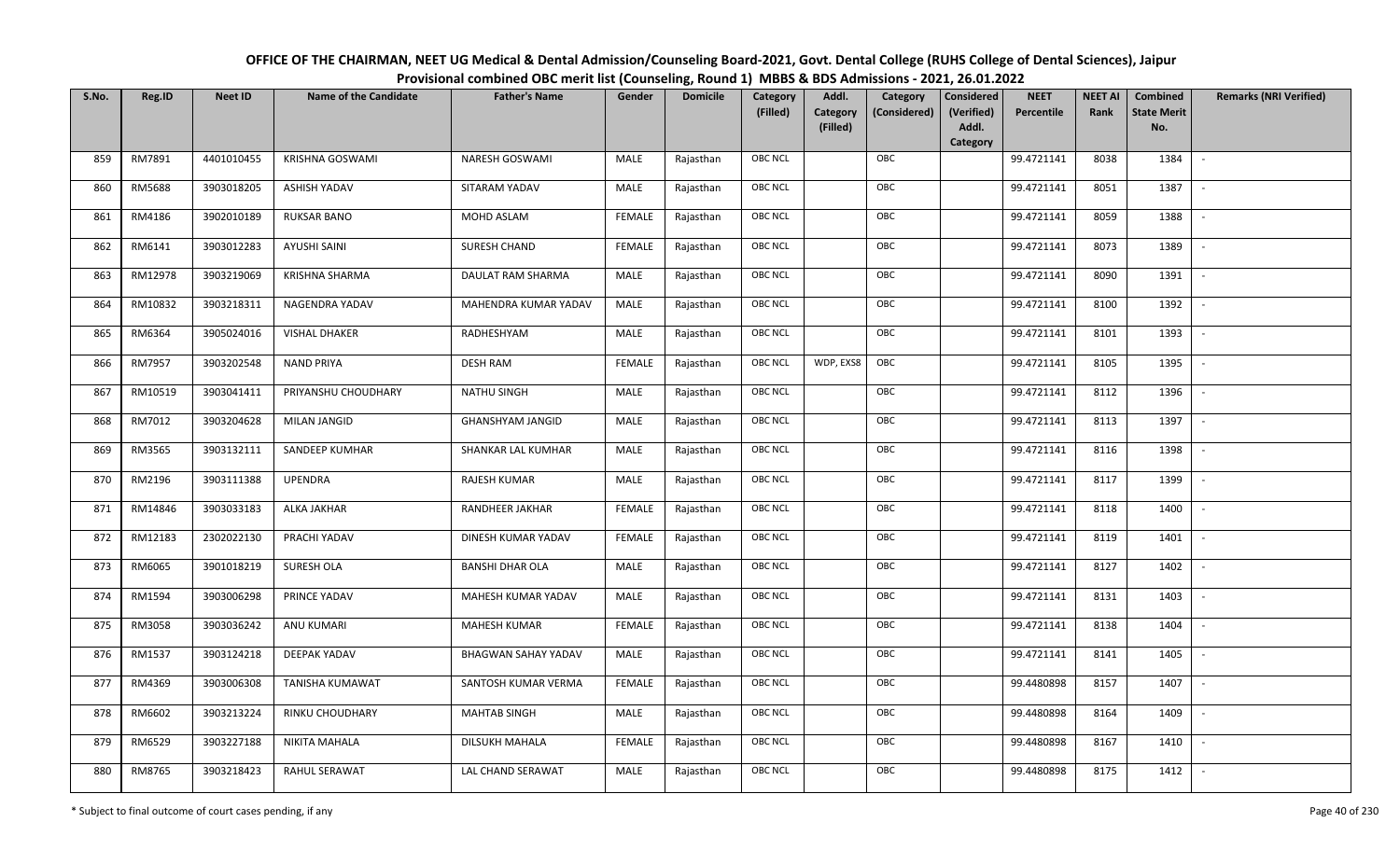| OFFICE OF THE CHAIRMAN, NEET UG Medical & Dental Admission/Counseling Board-2021, Govt. Dental College (RUHS College of Dental Sciences), Jaipur |
|--------------------------------------------------------------------------------------------------------------------------------------------------|
| Provisional combined OBC merit list (Counseling, Round 1) MBBS & BDS Admissions - 2021, 26.01.2022                                               |

| S.No. | Reg.ID  | <b>Neet ID</b> | <b>Name of the Candidate</b> | <b>Father's Name</b>        | Gender        | <b>Domicile</b> | Category<br>(Filled) | Addl.<br><b>Category</b><br>(Filled) | Category<br>(Considered) | <b>Considered</b><br>(Verified)<br>Addl.<br>Category | <b>NEET</b><br>Percentile | <b>NEET AI</b><br>Rank | Combined<br><b>State Merit</b><br>No. | <b>Remarks (NRI Verified)</b> |
|-------|---------|----------------|------------------------------|-----------------------------|---------------|-----------------|----------------------|--------------------------------------|--------------------------|------------------------------------------------------|---------------------------|------------------------|---------------------------------------|-------------------------------|
| 881   | RM12421 | 3905112135     | <b>SURESH KUMAR</b>          | PAKA RAM                    | MALE          | Rajasthan       | <b>OBC NCL</b>       |                                      | OBC                      |                                                      | 99.4480898                | 8192                   | 1415                                  | $\overline{\phantom{a}}$      |
| 882   | RM12056 | 3903114236     | SAKSHI                       | LOKESH KHARRA               | <b>FEMALE</b> | Rajasthan       | OBC NCL              |                                      | OBC                      |                                                      | 99.4480898                | 8198                   | 1416                                  |                               |
| 883   | RM5353  | 3903215052     | YUVRAJ SINGH SAINI           | SHAKTI SINGH                | MALE          | Rajasthan       | <b>OBC NCL</b>       |                                      | OBC                      |                                                      | 99.4480898                | 8199                   | 1417                                  | $\overline{\phantom{a}}$      |
| 884   | RM5315  | 3903111160     | <b>SUMIT KAMMA</b>           | KHYALI RAM SAINI            | MALE          | Rajasthan       | OBC NCL              |                                      | OBC                      |                                                      | 99.4480898                | 8210                   | 1419                                  | $\overline{\phantom{a}}$      |
| 885   | RM7189  | 3903030137     | <b>HEMANT SINGH</b>          | SANTOSH SINGH               | MALE          | Rajasthan       | OBC NCL              |                                      | OBC                      |                                                      | 99.4480898                | 8214                   | 1420                                  | $\overline{\phantom{a}}$      |
| 886   | RM3791  | 3903122330     | PRAKASH CHAND KUMAWAT        | <b>BIRDHI CHAND KUMAWAT</b> | MALE          | Rajasthan       | <b>OBC NCL</b>       |                                      | OBC                      |                                                      | 99.4480898                | 8226                   | 1424                                  | $\sim$                        |
| 887   | RM6869  | 3903222116     | <b>AMAN SONI</b>             | <b>VED PRAKASH SONI</b>     | MALE          | Rajasthan       | OBC NCL              |                                      | OBC                      |                                                      | 99.4480898                | 8228                   | 1425                                  | $\overline{\phantom{a}}$      |
| 888   | RM1582  | 3903221225     | JEEYA CHOUDHARY              | RAM PRAKASH REPSWAL         | <b>FEMALE</b> | Rajasthan       | <b>OBC NCL</b>       |                                      | OBC                      |                                                      | 99.4480898                | 8235                   | 1427                                  |                               |
| 889   | RM6818  | 3901001265     | SEEMA CHOUDHARY              | CHHOTU RAM CHHABA           | <b>FEMALE</b> | Rajasthan       | OBC NCL              |                                      | OBC                      |                                                      | 99.4480898                | 8255                   | 1432                                  |                               |
| 890   | RM6284  | 3903211399     | PIYUSH                       | RAM NIWAS                   | MALE          | Rajasthan       | OBC NCL              |                                      | OBC                      |                                                      | 99.4480898                | 8260                   | 1434                                  | $\sim$                        |
| 891   | RM8840  | 3903037179     | <b>VEER SINGH</b>            | <b>JAI SINGH GURJAR</b>     | MALE          | Rajasthan       | <b>MBC NCL</b>       |                                      | MBC                      |                                                      | 99.4480898                | 8265                   | 1437                                  |                               |
| 892   | RM8209  | 3903031188     | NAVEEN KUMAR BARALA          | NARENDRA CHOUDHARY          | MALE          | Rajasthan       | OBC NCL              |                                      | OBC                      |                                                      | 99.4480898                | 8266                   | 1438                                  |                               |
| 893   | RM2844  | 3903030356     | SAMPATI KUMAWAT              | BAJRANG LAL KUMAWAT         | FEMALE        | Rajasthan       | <b>OBC NCL</b>       |                                      | OBC                      |                                                      | 99.4480898                | 8276                   | 1440                                  |                               |
| 894   | RM5349  | 3903222110     | PRAKASH SINGH                | RAJENDRA SINGH              | MALE          | Rajasthan       | OBC NCL              |                                      | OBC                      |                                                      | 99.4480898                | 8291                   | 1442                                  | $\blacksquare$                |
| 895   | RM6006  | 3903116038     | PRAVEEN KUMAR                | SHYAM LAL DUDI              | MALE          | Rajasthan       | OBC NCL              |                                      | OBC                      |                                                      | 99.4480898                | 8293                   | 1443                                  | $\overline{\phantom{a}}$      |
| 896   | RM1954  | 3901016289     | <b>MANISHA CHAUDHARY</b>     | <b>NATHU RAM GAURA</b>      | <b>FEMALE</b> | Rajasthan       | OBC NCL              |                                      | OBC                      |                                                      | 99.4480898                | 8295                   | 1444                                  | $\sim$                        |
| 897   | RM6588  | 3906006002     | SHUBHAM VAISHNAV             | OM PRAKASH                  | MALE          | Rajasthan       | <b>OBC NCL</b>       |                                      | OBC                      |                                                      | 99.4480898                | 8298                   | 1445                                  | $\sim$                        |
| 898   | RM8343  | 3903024244     | VIKRAM SINGH YADAV           | MADAN LAL YADAV             | MALE          | Rajasthan       | <b>OBC NCL</b>       |                                      | OBC                      |                                                      | 99.4480898                | 8333                   | 1449                                  | $\blacksquare$                |
| 899   | RM1713  | 3905119140     | <b>MAYANK JANI</b>           | CHIMNA RAM JANI             | MALE          | Rajasthan       | OBC NCL              |                                      | OBC                      |                                                      | 99.4480898                | 8334                   | 1450                                  | $\blacksquare$                |
| 900   | RM5204  | 3903039109     | <b>BABU LAL DUSAD</b>        | LAXMI NARAYAN DUSAD         | MALE          | Rajasthan       | <b>OBC NCL</b>       |                                      | OBC                      |                                                      | 99.4480898                | 8340                   | 1452                                  |                               |
| 901   | RM1718  | 3903214147     | ANJUMAN                      | <b>NABAB KHAN</b>           | <b>FEMALE</b> | Rajasthan       | <b>OBC NCL</b>       | WDP, EXS6                            | OBC                      |                                                      | 99.4480898                | 8343                   | 1453                                  | $\overline{\phantom{a}}$      |
| 902   | RM7874  | 3903007449     | LAKSHAY LACKRANY             | <b>JAI PRAKASH</b>          | MALE          | Rajasthan       | OBC NCL              |                                      | OBC                      |                                                      | 99.4480898                | 8355                   | 1456                                  |                               |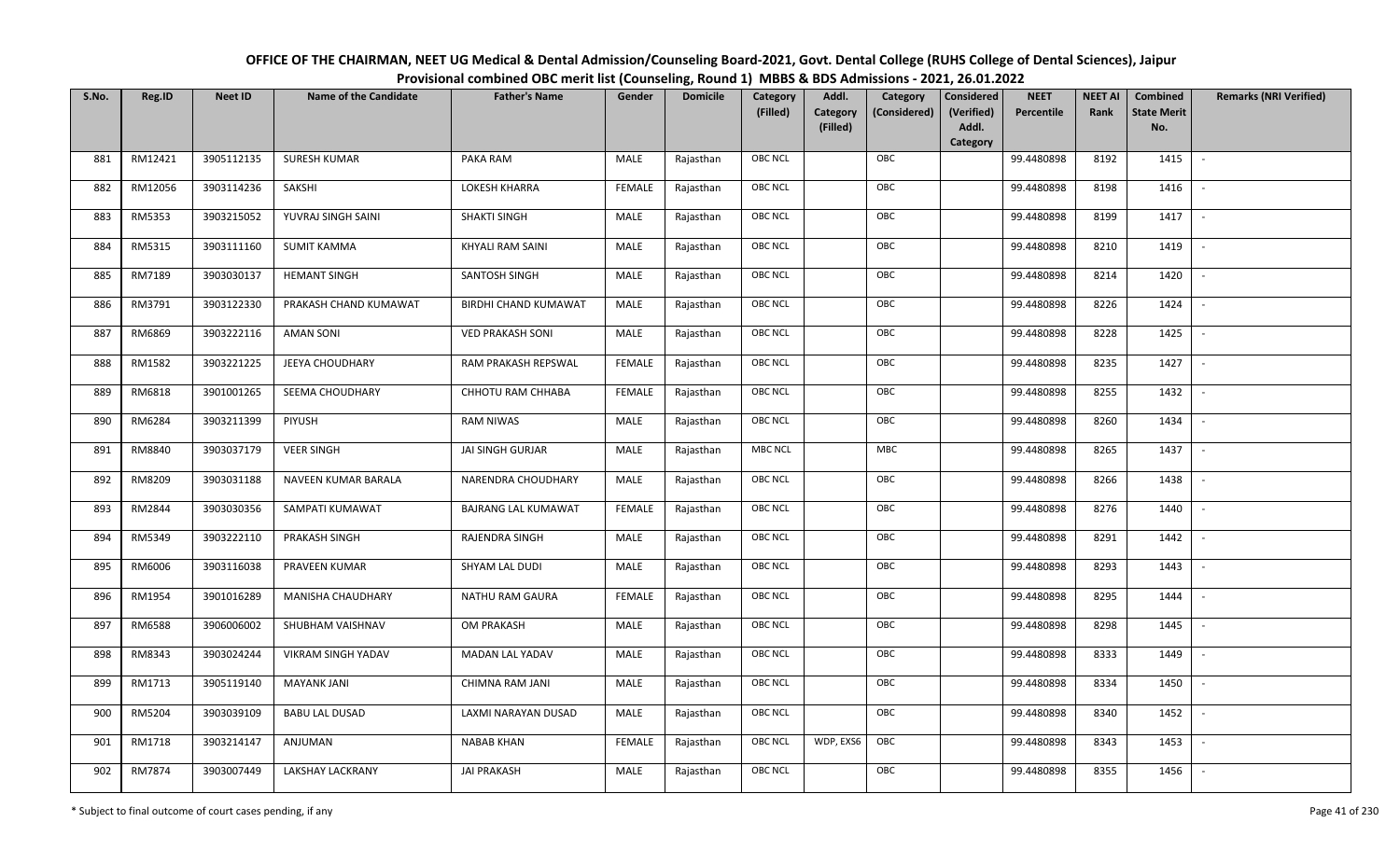| OFFICE OF THE CHAIRMAN, NEET UG Medical & Dental Admission/Counseling Board-2021, Govt. Dental College (RUHS College of Dental Sciences), Jaipur |
|--------------------------------------------------------------------------------------------------------------------------------------------------|
| Provisional combined OBC merit list (Counseling, Round 1) MBBS & BDS Admissions - 2021, 26.01.2022                                               |

| S.No. | Reg.ID  | <b>Neet ID</b> | <b>Name of the Candidate</b> | <b>Father's Name</b>     | Gender        | <b>Domicile</b> | Category<br>(Filled) | Addl.<br>Category<br>(Filled) | Category<br>(Considered) | <b>Considered</b><br>(Verified)<br>Addl.<br>Category | <b>NEET</b><br>Percentile | <b>NEET AI</b><br>Rank | Combined<br><b>State Merit</b><br>No. | <b>Remarks (NRI Verified)</b> |
|-------|---------|----------------|------------------------------|--------------------------|---------------|-----------------|----------------------|-------------------------------|--------------------------|------------------------------------------------------|---------------------------|------------------------|---------------------------------------|-------------------------------|
| 903   | RM10126 | 3902011113     | ANIL KUMAR JAT               | PRABHURAM BANA           | MALE          | Rajasthan       | OBC NCL              |                               | OBC                      |                                                      | 99.4480898                | 8360                   | 1459                                  | $\overline{\phantom{a}}$      |
| 904   | RM8878  | 3903128245     | <b>VIKRAM GURJAR</b>         | <b>MATADEEN GURJAR</b>   | MALE          | Rajasthan       | <b>MBC NCL</b>       |                               | <b>MBC</b>               |                                                      | 99.4480898                | 8364                   | 1461                                  |                               |
| 905   | RM9440  | 3903226286     | UJMA BANO                    | <b>UJJIRDDIN SOLANKI</b> | <b>FEMALE</b> | Rajasthan       | <b>OBC NCL</b>       |                               | OBC                      |                                                      | 99.4480898                | 8376                   | 1462                                  | $\overline{\phantom{a}}$      |
| 906   | RM13621 | 3904024270     | OMPRAKASH                    | SANWALA RAM              | MALE          | Rajasthan       | OBC NCL              |                               | OBC                      |                                                      | 99.4480898                | 8383                   | 1463                                  | $\overline{\phantom{a}}$      |
| 907   | RM6376  | 3903006267     | <b>GOURAV JANGID</b>         | RAMJI LAL JANGID         | MALE          | Rajasthan       | OBC NCL              |                               | OBC                      |                                                      | 99.4480898                | 8391                   | 1465                                  | $\sim$                        |
| 908   | RM12603 | 3902006209     | KALPANA MAHIYA               | PRABHURAM                | <b>FEMALE</b> | Rajasthan       | OBC NCL              |                               | OBC                      |                                                      | 99.4480898                | 8394                   | 1466                                  | $\sim$                        |
| 909   | RM3428  | 3903004123     | RISHABH JANGIR               | RAJESH KUMAR             | MALE          | Rajasthan       | OBC NCL              |                               | OBC                      |                                                      | 99.4480898                | 8398                   | 1468                                  | $\sim$                        |
| 910   | RM8147  | 3903221008     | AVINASH                      | PHOOL SINGH              | MALE          | Rajasthan       | OBC NCL              |                               | OBC                      |                                                      | 99.4480898                | 8405                   | 1471                                  |                               |
| 911   | RM6984  | 3905025300     | ARSHI KHAN                   | ABDUL JAMIL KHAN         | <b>FEMALE</b> | Rajasthan       | OBC NCL              |                               | OBC                      |                                                      | 99.4480898                | 8435                   | 1474                                  |                               |
| 912   | RM2616  | 3904102194     | PRIYANKA CHOUDHARY           | JAGDISH CHOUDHARY        | <b>FEMALE</b> | Rajasthan       | OBC NCL              |                               | OBC                      |                                                      | 99.4480898                | 8436                   | 1475                                  | $\overline{\phantom{a}}$      |
| 913   | RM8824  | 3902024118     | <b>ASHISH MEEL</b>           | OM PRAKASH MEEL          | MALE          | Rajasthan       | OBC NCL              |                               | OBC                      |                                                      | 99.4480898                | 8438                   | 1476                                  |                               |
| 914   | RM5164  | 3903001142     | ADITYA DADARWAL              | PRABHU DAYAL             | MALE          | Rajasthan       | OBC NCL              |                               | OBC                      |                                                      | 99.4480898                | 8439                   | 1477                                  | $\sim$                        |
| 915   | RM9718  | 3905109232     | PAYAL KUMARI PRAJAPATI       | RAM SWAROOP PRAJAPATI    | <b>FEMALE</b> | Rajasthan       | OBC NCL              |                               | OBC                      |                                                      | 99.4480898                | 8441                   | 1478                                  |                               |
| 916   | RM9366  | 3904003458     | <b>CHETAN SONI</b>           | RAJENDRA SONI            | MALE          | Rajasthan       | <b>OBC NCL</b>       |                               | OBC                      |                                                      | 99.4480898                | 8445                   | 1479                                  |                               |
| 917   | RM15440 | 3905018196     | <b>UMESH NAGAR</b>           | DINESH KUMAR NAGAR       | MALE          | Rajasthan       | OBC NCL              |                               | OBC                      |                                                      | 99.4480898                | 8447                   | 1480                                  | $\overline{\phantom{a}}$      |
| 918   | RM10916 | 3902008235     | MUKUND CHOUDHARY             | OM PRAKASH CHOUDHARY     | MALE          | Rajasthan       | OBC NCL              |                               | OBC                      |                                                      | 99.4480898                | 8449                   | 1481                                  | $\sim$                        |
| 919   | RM6474  | 3904024316     | VIJAY PAL CHOUDHARY          | <b>BHOMA RAM</b>         | MALE          | Rajasthan       | OBC NCL              |                               | OBC                      |                                                      | 99.4480898                | 8451                   | 1482                                  | $\sim$                        |
| 920   | RM1020  | 3905003086     | PRASHANT MACHRA              | SATYVEER SINGH           | MALE          | Rajasthan       | OBC NCL              |                               | OBC                      |                                                      | 99.4480898                | 8456                   | 1483                                  | $\sim$                        |
| 921   | RM8253  | 3903025098     | <b>MUSKAN</b>                | YOGESH KUMAR             | <b>FEMALE</b> | Rajasthan       | OBC NCL              |                               | OBC                      |                                                      | 99.4480898                | 8457                   | 1484                                  |                               |
| 922   | RM5652  | 3905022085     | VARSHA                       | MUKESH KUMAR             | <b>FEMALE</b> | Rajasthan       | OBC NCL              |                               | OBC                      |                                                      | 99.4480898                | 8473                   | 1487                                  |                               |
| 923   | RM2554  | 3903225297     | KOMAL YADAV                  | <b>LAHRI RAM YADAV</b>   | <b>FEMALE</b> | Rajasthan       | OBC NCL              |                               | OBC                      |                                                      | 99.4480898                | 8478                   | 1489                                  | $\overline{\phantom{a}}$      |
| 924   | RM4945  | 3903220072     | CHHAVI SWAMI                 | <b>RAJVEER SWAMI</b>     | <b>FEMALE</b> | Rajasthan       | OBC NCL              |                               | OBC                      |                                                      | 99.4480898                | 8481                   | 1490                                  |                               |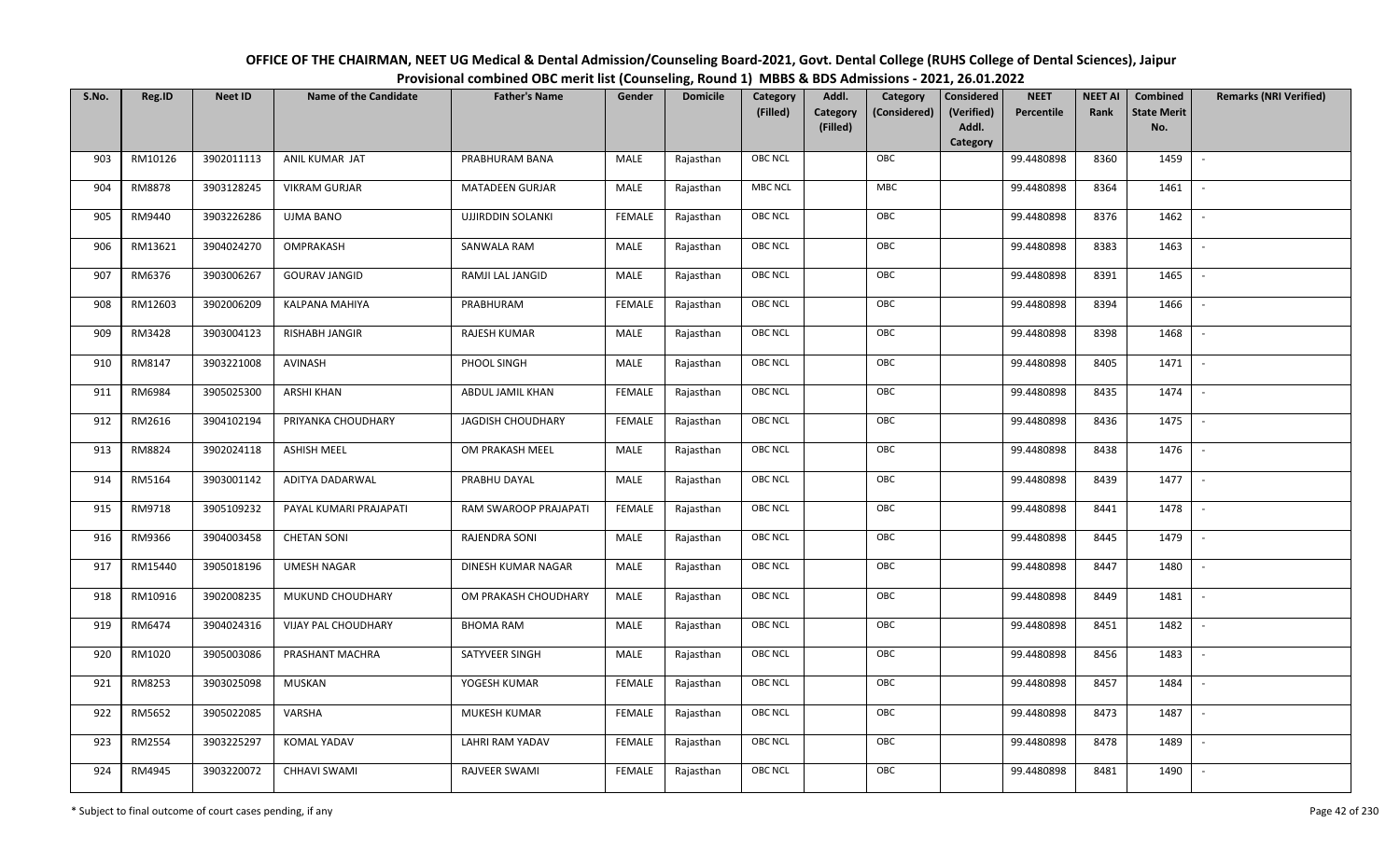| OFFICE OF THE CHAIRMAN, NEET UG Medical & Dental Admission/Counseling Board-2021, Govt. Dental College (RUHS College of Dental Sciences), Jaipur |
|--------------------------------------------------------------------------------------------------------------------------------------------------|
| Provisional combined OBC merit list (Counseling, Round 1) MBBS & BDS Admissions - 2021, 26.01.2022                                               |

| S.No. | Reg.ID  | <b>Neet ID</b> | <b>Name of the Candidate</b> | <b>Father's Name</b>      | Gender        | <b>Domicile</b> | Category<br>(Filled) | Addl.<br>Category<br>(Filled) | Category<br>(Considered) | <b>Considered</b><br>(Verified)<br>Addl.<br>Category | <b>NEET</b><br>Percentile | <b>NEET AI</b><br>Rank | Combined<br><b>State Merit</b><br>No. | <b>Remarks (NRI Verified)</b> |
|-------|---------|----------------|------------------------------|---------------------------|---------------|-----------------|----------------------|-------------------------------|--------------------------|------------------------------------------------------|---------------------------|------------------------|---------------------------------------|-------------------------------|
| 925   | RM9128  | 3903230146     | SURENDRA KUMAR SAINI         | <b>BABU LAL SAINI</b>     | MALE          | Rajasthan       | OBC NCL              |                               | OBC                      |                                                      | 99.4480898                | 8486                   | 1491                                  | $\overline{\phantom{a}}$      |
| 926   | RM11662 | 3903232163     | RAJUL SAINI                  | NIHAL SINGH SAINI         | MALE          | Rajasthan       | OBC NCL              |                               | OBC                      |                                                      | 99.4480898                | 8496                   | 1495                                  |                               |
| 927   | RM10526 | 3903114286     | PRIYANKA KUMARI YADAV        | RAMAWATAR YADAV           | <b>FEMALE</b> | Rajasthan       | <b>OBC NCL</b>       |                               | OBC                      |                                                      | 99.4480898                | 8504                   | 1496                                  | $\sim$                        |
| 928   | RM6197  | 3903001901     | KARAN SINGH SOLANKI          | MANOJ KUMAR SOLANKI       | MALE          | Rajasthan       | OBC NCL              |                               | OBC                      |                                                      | 99.4480898                | 8506                   | 1497                                  | $\overline{\phantom{a}}$      |
| 929   | RM10493 | 3905022007     | <b>DEVENDRA SINGH</b>        | <b>DAMODAR</b>            | MALE          | Rajasthan       | OBC NCL              |                               | OBC                      |                                                      | 99.4480898                | 8512                   | 1498                                  | $\sim$                        |
| 930   | RM7935  | 3902009209     | <b>MANISH POONIA</b>         | <b>BHANWAR LAL POONIA</b> | MALE          | Rajasthan       | OBC NCL              |                               | OBC                      |                                                      | 99.4480898                | 8514                   | 1499                                  | $\overline{\phantom{a}}$      |
| 931   | RM5395  | 3902024102     | SAMPAT                       | <b>RAM LAL</b>            | MALE          | Rajasthan       | OBC NCL              |                               | OBC                      |                                                      | 99.4480898                | 8521                   | 1500                                  | $\overline{\phantom{a}}$      |
| 932   | RM3066  | 3903028031     | KRISHAN KUMAR SONI           | RAJESH KUMAR SONI         | MALE          | Rajasthan       | OBC NCL              |                               | OBC                      |                                                      | 99.4336494                | 8529                   | 1502                                  |                               |
| 933   | RM8819  | 3903035131     | RAHUL YADAV                  | PAPPU KUMAR YADAV         | MALE          | Rajasthan       | OBC NCL              |                               | OBC                      |                                                      | 99.4336494                | 8538                   | 1505                                  |                               |
| 934   | RM10011 | 3903040285     | ANURAAG DHAKA                | <b>SANJAY KUMAR</b>       | MALE          | Rajasthan       | OBC NCL              |                               | OBC                      |                                                      | 99.4336494                | 8544                   | 1506                                  | $\overline{\phantom{a}}$      |
| 935   | RM7378  | 3904005036     | PRAGATI CHOUDHARY            | PRAVEEN CHOUDHARY         | <b>FEMALE</b> | Rajasthan       | <b>OBC NCL</b>       |                               | OBC                      |                                                      | 99.4336494                | 8582                   | 1507                                  |                               |
| 936   | RM12012 | 3903229192     | RAJESH KUMAR                 | <b>MAHENDER KUMAR</b>     | MALE          | Rajasthan       | OBC NCL              |                               | OBC                      |                                                      | 99.4336494                | 8584                   | 1508                                  | $\sim$                        |
| 937   | RM5121  | 3903023293     | MUKESH GODARA                | <b>MOHAN SINGH</b>        | MALE          | Rajasthan       | OBC NCL              |                               | OBC                      |                                                      | 99.4336494                | 8627                   | 1512                                  |                               |
| 938   | RM2918  | 3902020236     | RITIKA POONIA                | <b>NONIHAL POONIA</b>     | <b>FEMALE</b> | Rajasthan       | OBC NCL              |                               | OBC                      |                                                      | 99.4336494                | 8631                   | 1513                                  | $\sim$                        |
| 939   | RM15812 | 3903127104     | ARUN KUMAWAT                 | <b>GAJANAND KUMAWAT</b>   | MALE          | Rajasthan       | OBC NCL              |                               | OBC                      |                                                      | 99.4336494                | 8637                   | 1514                                  | $\sim$                        |
| 940   | RM1034  | 3905113113     | HEMANT KUMAR MALAV           | <b>NAVAL KISHOR</b>       | MALE          | Rajasthan       | OBC NCL              |                               | OBC                      |                                                      | 99.4336494                | 8640                   | 1515                                  | $\sim$                        |
| 941   | RM5754  | 3903230032     | <b>BHUPESH KHARRA</b>        | RANDHEER SINGH            | MALE          | Rajasthan       | OBC NCL              |                               | OBC                      |                                                      | 99.4336494                | 8641                   | 1516                                  | $\overline{\phantom{a}}$      |
| 942   | RM4534  | 3904105245     | PRAHLAD SONI                 | <b>LAXMI KANT SONI</b>    | MALE          | Rajasthan       | OBC NCL              |                               | OBC                      |                                                      | 99.4336494                | 8662                   | 1518                                  |                               |
| 943   | RM8469  | 3903105044     | MANISHA PRAJAPATI            | KANHAIYA LAL PRAJAPATI    | <b>FEMALE</b> | Rajasthan       | <b>OBC NCL</b>       |                               | OBC                      |                                                      | 99.4336494                | 8671                   | 1520                                  |                               |
| 944   | RM10220 | 3903023105     | <b>VINITA KUMARI</b>         | <b>RAM NIWAS</b>          | <b>FEMALE</b> | Rajasthan       | OBC NCL              |                               | OBC                      |                                                      | 99.4336494                | 8676                   | 1521                                  | $\blacksquare$                |
| 945   | RM4702  | 3903002373     | RAHUL CHOUDHARY              | <b>INDRA PAL SINGH</b>    | <b>MALE</b>   | Rajasthan       | OBC NCL              |                               | OBC                      |                                                      | 99.4336494                | 8685                   | 1523                                  |                               |
| 946   | RM12392 | 3903215283     | RAHUL KUMAWAT                | <b>BABU LAL KUMAWAT</b>   | MALE          | Rajasthan       | OBC NCL              |                               | OBC                      |                                                      | 99.4336494                | 8708                   | 1526                                  |                               |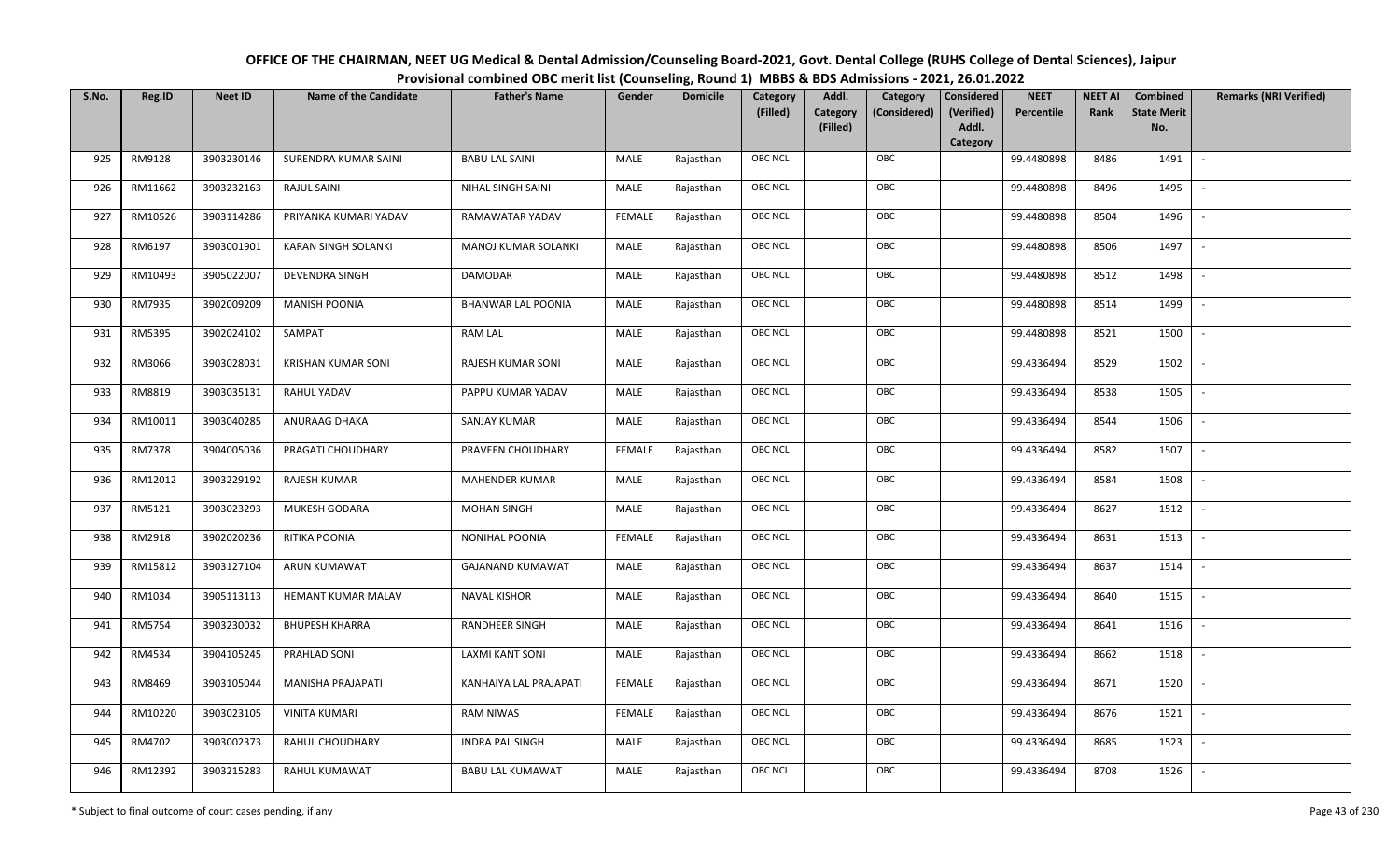| OFFICE OF THE CHAIRMAN, NEET UG Medical & Dental Admission/Counseling Board-2021, Govt. Dental College (RUHS College of Dental Sciences), Jaipur |
|--------------------------------------------------------------------------------------------------------------------------------------------------|
| Provisional combined OBC merit list (Counseling, Round 1) MBBS & BDS Admissions - 2021, 26.01.2022                                               |

| S.No. | Reg.ID  | <b>Neet ID</b> | <b>Name of the Candidate</b> | <b>Father's Name</b>       | Gender        | <b>Domicile</b> | Category<br>(Filled) | Addl.<br>Category<br>(Filled) | Category<br>(Considered) | <b>Considered</b><br>(Verified)<br>Addl. | <b>NEET</b><br>Percentile | <b>NEET AI</b><br>Rank | Combined<br><b>State Merit</b><br>No. | <b>Remarks (NRI Verified)</b> |
|-------|---------|----------------|------------------------------|----------------------------|---------------|-----------------|----------------------|-------------------------------|--------------------------|------------------------------------------|---------------------------|------------------------|---------------------------------------|-------------------------------|
|       |         |                |                              |                            |               |                 |                      |                               |                          | Category                                 |                           |                        |                                       |                               |
| 947   | RM3090  | 3905114091     | SHAZAR ALI                   | JULFI KAR ALI              | MALE          | Rajasthan       | OBC NCL              |                               | OBC                      |                                          | 99.4336494                | 8715                   | 1527                                  | $\sim$                        |
| 948   | RM15205 | 3903015340     | <b>DEEPAK SANKHLA</b>        | <b>GOVIND RAM</b>          | MALE          | Rajasthan       | OBC NCL              |                               | OBC                      |                                          | 99.4190146                | 8760                   | 1531                                  |                               |
| 949   | RM11429 | 3904111034     | PRAMILA                      | NARAYAN LAL                | <b>FEMALE</b> | Rajasthan       | <b>OBC NCL</b>       |                               | OBC                      |                                          | 99.4190146                | 8764                   | 1532                                  |                               |
| 950   | RM10189 | 3901014281     | <b>TEENA JANGID</b>          | <b>RAM KUMAR</b>           | <b>FEMALE</b> | Rajasthan       | OBC NCL              |                               | OBC                      |                                          | 99.4190146                | 8766                   | 1533                                  | $\overline{\phantom{a}}$      |
| 951   | RM2591  | 3903139144     | <b>VIMAL</b>                 | SAJJAN KUMAR               | MALE          | Rajasthan       | OBC NCL              |                               | OBC                      |                                          | 99.4190146                | 8773                   | 1535                                  | $\sim$                        |
| 952   | RM5619  | 3905120340     | KARISHMA NAGAR               | NANDLAL NAGAR              | <b>FEMALE</b> | Rajasthan       | OBC NCL              |                               | OBC                      |                                          | 99.4190146                | 8787                   | 1537                                  | $\sim$                        |
| 953   | RM12117 | 3906028030     | ALPESH KUMAWAT               | KAILASH CHANDRA            | MALE          | Rajasthan       | OBC NCL              |                               | OBC                      |                                          | 99.4190146                | 8794                   | 1539                                  | $\overline{\phantom{a}}$      |
| 954   | RM4777  | 3903130085     | NAVEEN JANGIR                | DEVENDRA JANGIR            | MALE          | Rajasthan       | OBC NCL              |                               | OBC                      |                                          | 99.4190146                | 8814                   | 1543                                  |                               |
| 955   | RM10129 | 3802011203     | AMANPREET KAUR               | <b>JASVEER SINGH</b>       | <b>FEMALE</b> | Rajasthan       | OBC NCL              |                               | OBC                      |                                          | 99.4190146                | 8819                   | 1544                                  |                               |
| 956   | RM7821  | 3905004384     | <b>KUSUM KUMARI</b>          | <b>HIMMAT SINGH</b>        | <b>FEMALE</b> | Rajasthan       | OBC NCL              |                               | OBC                      |                                          | 99.4190146                | 8833                   | 1545                                  | $\overline{\phantom{a}}$      |
| 957   | RM9042  | 3901014216     | VARSHA CHOUDHARY             | <b>KISHNA RAM</b>          | <b>FEMALE</b> | Rajasthan       | OBC NCL              |                               | OBC                      |                                          | 99.4190146                | 8845                   | 1547                                  |                               |
| 958   | RM10167 | 3903214019     | <b>LOKESH SAINI</b>          | NARAYAN                    | MALE          | Rajasthan       | OBC NCL              |                               | OBC                      |                                          | 99.4190146                | 8847                   | 1548                                  | $\mathcal{L}$                 |
| 959   | RM1543  | 3902007064     | RAJNI SAHARAN                | <b>HARDAYAL RAM</b>        | <b>FEMALE</b> | Rajasthan       | OBC NCL              |                               | OBC                      |                                          | 99.4190146                | 8852                   | 1549                                  |                               |
| 960   | RM3748  | 3902017017     | ROSHANI SEWADA               | RANMAL SINGH               | FEMALE        | Rajasthan       | <b>OBC NCL</b>       |                               | OBC                      |                                          | 99.4190146                | 8853                   | 1550                                  |                               |
| 961   | RM5936  | 3903238122     | NIDHI BIJARNIA               | <b>SUBHASH CHANDER</b>     | <b>FEMALE</b> | Rajasthan       | OBC NCL              |                               | OBC                      |                                          | 99.4190146                | 8867                   | 1552                                  | $\overline{\phantom{a}}$      |
| 962   | RM1030  | 3905124103     | <b>DIKESH SONI</b>           | PRAVIN SONI                | MALE          | Rajasthan       | OBC NCL              |                               | OBC                      |                                          | 99.4190146                | 8877                   | 1555                                  | $\sim$                        |
| 963   | RM11947 | 3903012181     | KAMLESH KUMAR SAINI          | <b>BABU LAL SAINI</b>      | MALE          | Rajasthan       | OBC NCL              |                               | OBC                      |                                          | 99.4190146                | 8881                   | 1557                                  | $\sim$                        |
| 964   | RM8189  | 3903133064     | <b>SUNIL KURI</b>            | <b>JHABAR MAL</b>          | MALE          | Rajasthan       | OBC NCL              |                               | OBC                      |                                          | 99.4190146                | 8894                   | 1558                                  | $\sim$                        |
| 965   | RM12203 | 3905112134     | <b>HARKHA RAM</b>            | <b>NARNA RAM</b>           | MALE          | Rajasthan       | OBC NCL              |                               | OBC                      |                                          | 99.4190146                | 8905                   | 1559                                  |                               |
| 966   | RM11751 | 3903135067     | MONIKA KUMARI BHAWARIYA      | <b>SUGNA RAM</b>           | <b>FEMALE</b> | Rajasthan       | OBC NCL              |                               | OBC                      |                                          | 99.4190146                | 8907                   | 1560                                  |                               |
| 967   | RM8850  | 3903217155     | KAMALJEET                    | <b>KRISHAN KUMAR YADAV</b> | MALE          | Rajasthan       | OBC NCL              |                               | OBC                      |                                          | 99.4190146                | 8911                   | 1562                                  | $\overline{\phantom{a}}$      |
| 968   | RM4263  | 3904015193     | <b>LALITA CHARAN</b>         | <b>MANGIDAN CHARAN</b>     | <b>FEMALE</b> | Rajasthan       | OBC NCL              |                               | OBC                      |                                          | 99.4190146                | 8925                   | 1565                                  |                               |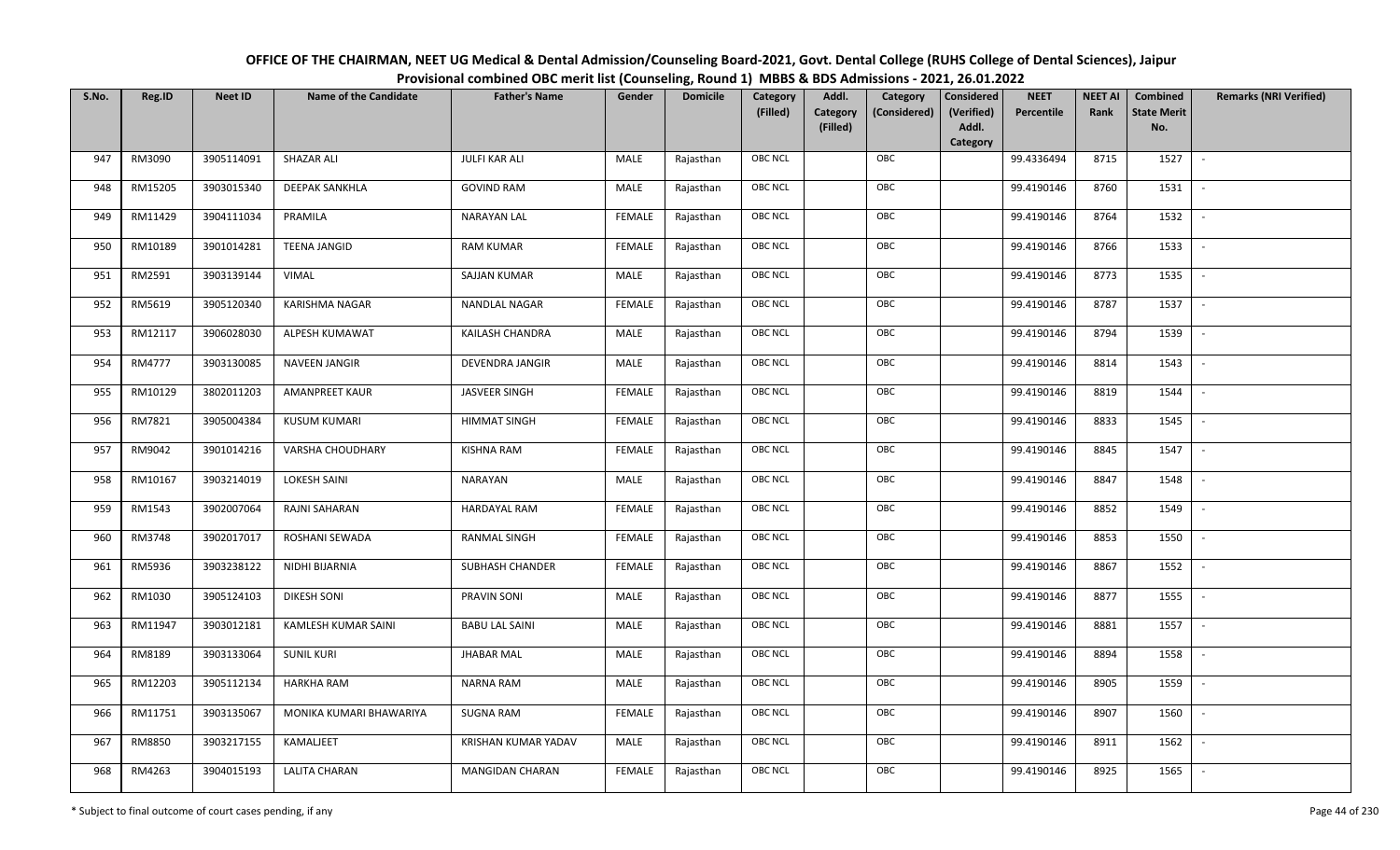| OFFICE OF THE CHAIRMAN, NEET UG Medical & Dental Admission/Counseling Board-2021, Govt. Dental College (RUHS College of Dental Sciences), Jaipur |
|--------------------------------------------------------------------------------------------------------------------------------------------------|
| Provisional combined OBC merit list (Counseling, Round 1) MBBS & BDS Admissions - 2021, 26.01.2022                                               |

| S.No. | Reg.ID  | <b>Neet ID</b> | <b>Name of the Candidate</b> | <b>Father's Name</b>   | Gender        | <b>Domicile</b> | Category<br>(Filled) | Addl.<br>Category<br>(Filled) | Category<br>(Considered) | <b>Considered</b><br>(Verified)<br>Addl. | <b>NEET</b><br>Percentile | <b>NEET AI</b><br>Rank | Combined<br><b>State Merit</b><br>No. | <b>Remarks (NRI Verified)</b> |
|-------|---------|----------------|------------------------------|------------------------|---------------|-----------------|----------------------|-------------------------------|--------------------------|------------------------------------------|---------------------------|------------------------|---------------------------------------|-------------------------------|
|       |         |                |                              |                        |               |                 |                      |                               |                          | Category                                 |                           |                        |                                       |                               |
| 969   | RM2763  | 3902015199     | NEELMANI                     | PRABHU RAM             | <b>FEMALE</b> | Rajasthan       | OBC NCL              |                               | OBC                      |                                          | 99.4190146                | 8928                   | 1566                                  | $\overline{\phantom{a}}$      |
| 970   | RM11493 | 3903128001     | ANIRUDH CHOUDHARY            | <b>RAMESH KUMAR</b>    | MALE          | Rajasthan       | OBC NCL              |                               | OBC                      |                                          | 99.4190146                | 8933                   | 1567                                  |                               |
| 971   | RM5115  | 3905022204     | SHASHI PAL                   | <b>BAHADUR SINGH</b>   | MALE          | Rajasthan       | <b>OBC NCL</b>       |                               | OBC                      |                                          | 99.4190146                | 8936                   | 1568                                  |                               |
| 972   | RM8333  | 3903122002     | PRIYA KARWASRA               | <b>BLKARWASRA</b>      | <b>FEMALE</b> | Rajasthan       | OBC NCL              |                               | OBC                      |                                          | 99.4190146                | 8941                   | 1569                                  | $\overline{\phantom{a}}$      |
| 973   | RM4188  | 3903018359     | PAYAL                        | <b>SUBHASH CHANDER</b> | <b>FEMALE</b> | Rajasthan       | OBC NCL              |                               | OBC                      |                                          | 99.4190146                | 8961                   | 1574                                  | $\sim$                        |
| 974   | RM8421  | 3902020102     | DONA GAHLOT                  | <b>MAHAVEER GAHLOT</b> | <b>FEMALE</b> | Rajasthan       | OBC NCL              |                               | OBC                      |                                          | 99.4190146                | 8965                   | 1575                                  | $\sim$                        |
| 975   | RM7680  | 3903013011     | SUNITA CHOUDHARY             | <b>BAJRANG LAL</b>     | <b>FEMALE</b> | Rajasthan       | OBC NCL              |                               | OBC                      |                                          | 99.4190146                | 8970                   | 1577                                  | $\overline{\phantom{a}}$      |
| 976   | RM12653 | 3903108503     | KAMLESH KUMAR CHOUDHARY      | MOHAN LAL CHOUDHARY    | MALE          | Rajasthan       | OBC NCL              |                               | OBC                      |                                          | 99.4001708                | 8975                   | 1579                                  |                               |
| 977   | RM4952  | 3904103191     | <b>NIKITA</b>                | DHARMVEER SINGH        | <b>FEMALE</b> | Rajasthan       | OBC NCL              | WDP, EXS6                     | OBC                      |                                          | 99.4001708                | 8979                   | 1580                                  |                               |
| 978   | RM10864 | 3903008695     | YAMINI VERMA                 | ETENDRA KUMAR VERMA    | <b>FEMALE</b> | Rajasthan       | OBC NCL              |                               | OBC                      |                                          | 99.4001708                | 8982                   | 1581                                  | $\overline{\phantom{a}}$      |
| 979   | RM1738  | 3903106496     | <b>SUMAN CHOUDHARY</b>       | SEWA RAM CHOUDHARY     | <b>FEMALE</b> | Rajasthan       | OBC NCL              |                               | OBC                      |                                          | 99.4001708                | 8984                   | 1582                                  |                               |
| 980   | RM7905  | 3903130054     | <b>SUMAN KUMARI</b>          | <b>MOHAN LAL</b>       | <b>FEMALE</b> | Rajasthan       | OBC NCL              |                               | OBC                      |                                          | 99.4001708                | 8990                   | 1583                                  | $\mathcal{L}$                 |
| 981   | RM12066 | 3903112384     | DHARAMVEER JITARWAL          | RAM NARAYAN JITARWAL   | MALE          | Rajasthan       | OBC NCL              |                               | OBC                      |                                          | 99.4001708                | 8991                   | 1584                                  |                               |
| 982   | RM6693  | 3904001129     | <b>JYOTI VISHNOI</b>         | DHANNA RAM VISHNOI     | <b>FEMALE</b> | Rajasthan       | <b>OBC NCL</b>       |                               | OBC                      |                                          | 99.4001708                | 8992                   | 1585                                  |                               |
| 983   | RM8461  | 3903040377     | ARYAN JANGIR                 | <b>SANJAY JANGIR</b>   | MALE          | Rajasthan       | OBC NCL              |                               | OBC                      |                                          | 99.4001708                | 8997                   | 1587                                  | $\overline{\phantom{a}}$      |
| 984   | RM10204 | 3903227184     | <b>MUSTAK KHAN</b>           | <b>ASEEN KHAN</b>      | <b>MALE</b>   | Rajasthan       | OBC NCL              |                               | OBC                      |                                          | 99.4001708                | 9001                   | 1588                                  | $\overline{a}$                |
| 985   | RM8812  | 3901014410     | ASHIYA                       | MOHAMMAD GAFUR         | <b>FEMALE</b> | Rajasthan       | OBC NCL              |                               | OBC                      |                                          | 99.4001708                | 9010                   | 1589                                  | $\sim$                        |
| 986   | RM5478  | 3905006252     | ANTIMA CHOUDHARY             | RAJENDRA CHOUDHARY     | <b>FEMALE</b> | Rajasthan       | OBC NCL              |                               | OBC                      |                                          | 99.4001708                | 9013                   | 1590                                  | $\overline{\phantom{a}}$      |
| 987   | RM10879 | 2303007054     | <b>ADITYA SWAMI</b>          | RAJESH SWAMI           | MALE          | Rajasthan       | OBC NCL              |                               | OBC                      |                                          | 99.4001708                | 9020                   | 1592                                  |                               |
| 988   | RM3717  | 3905012277     | <b>ARYAN KHAN</b>            | NAFEES AHMED           | MALE          | Rajasthan       | OBC NCL              |                               | OBC                      |                                          | 99.4001708                | 9021                   | 1593                                  |                               |
| 989   | RM8722  | 3903138085     | ANAND KUMAWAT                | <b>GORDHAN KUMAWAT</b> | <b>MALE</b>   | Rajasthan       | OBC NCL              |                               | OBC                      |                                          | 99.4001708                | 9034                   | 1596                                  | $\overline{\phantom{a}}$      |
| 990   | RM10444 | 3903118202     | <b>ANIL KUMAR</b>            | <b>TAGA RAM</b>        | MALE          | Rajasthan       | <b>OBC NCL</b>       |                               | OBC                      |                                          | 99.4001708                | 9046                   | 1598                                  |                               |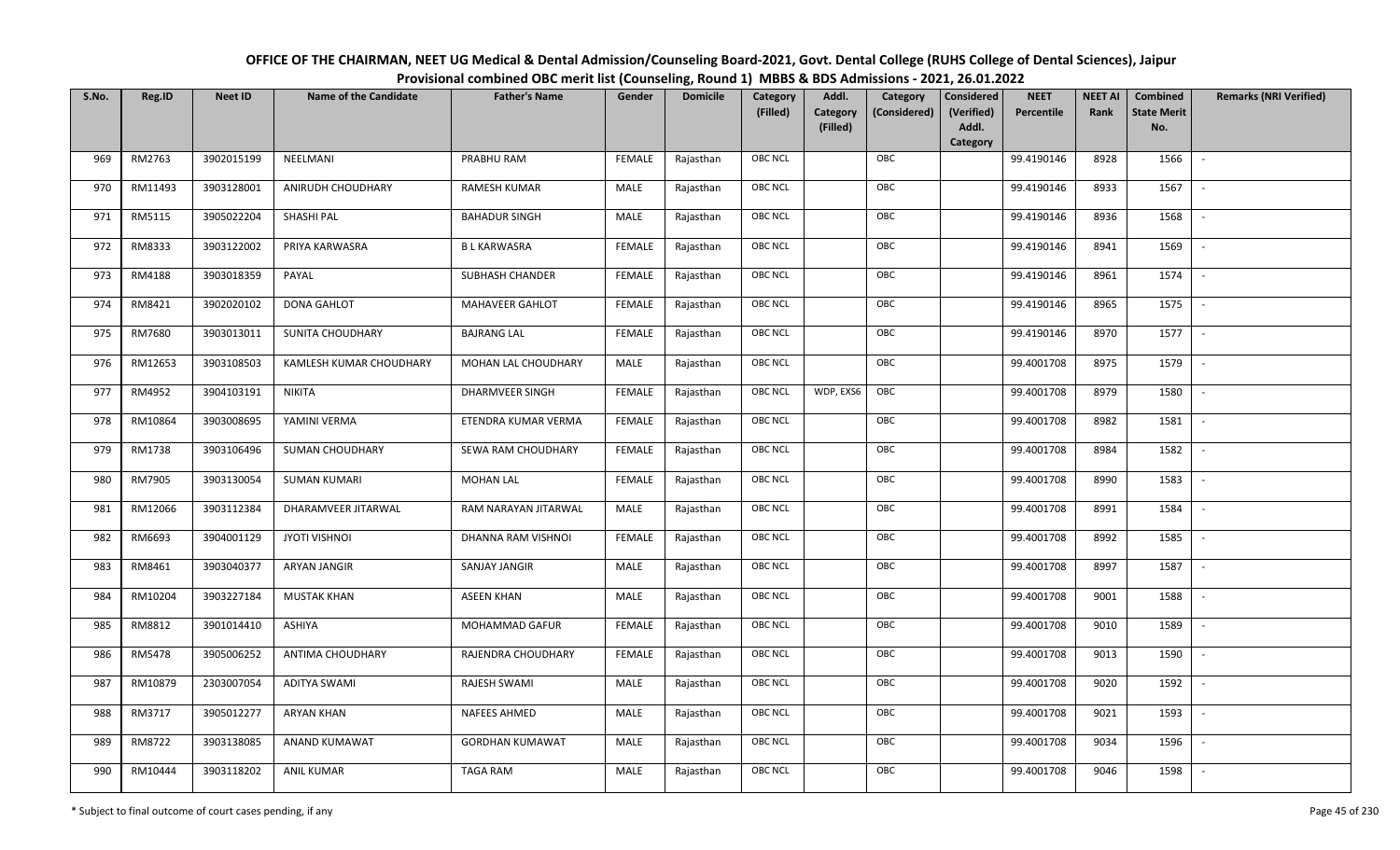| OFFICE OF THE CHAIRMAN, NEET UG Medical & Dental Admission/Counseling Board-2021, Govt. Dental College (RUHS College of Dental Sciences), Jaipur |
|--------------------------------------------------------------------------------------------------------------------------------------------------|
| Provisional combined OBC merit list (Counseling, Round 1) MBBS & BDS Admissions - 2021, 26.01.2022                                               |

| S.No. | Reg.ID  | <b>Neet ID</b> | <b>Name of the Candidate</b> | <b>Father's Name</b>   | Gender        | <b>Domicile</b> | Category<br>(Filled) | Addl.<br><b>Category</b><br>(Filled) | Category<br>(Considered) | <b>Considered</b><br>(Verified)<br>Addl. | <b>NEET</b><br>Percentile | <b>NEET AI</b><br>Rank | Combined<br><b>State Merit</b><br>No. | <b>Remarks (NRI Verified)</b> |
|-------|---------|----------------|------------------------------|------------------------|---------------|-----------------|----------------------|--------------------------------------|--------------------------|------------------------------------------|---------------------------|------------------------|---------------------------------------|-------------------------------|
| 991   | RM5229  | 3903040099     | SAROJ GEELA                  | <b>JALU RAM GEELA</b>  | <b>FEMALE</b> | Rajasthan       | <b>OBC NCL</b>       |                                      | OBC                      | Category                                 | 99.4001708                | 9047                   | 1599                                  | $\sim$                        |
| 992   | RM3474  | 3901018326     | <b>ABDUL RAJJAK</b>          | ABDUL RAHMAN MOMIN     | MALE          | Rajasthan       | OBC NCL              |                                      | OBC                      |                                          | 99.4001708                | 9052                   | 1601                                  |                               |
| 993   | RM6113  | 3902001175     | PRATEEK SINGH RAO            | VIJAY PAL SINGH RAO    | MALE          | Rajasthan       | <b>OBC NCL</b>       |                                      | OBC                      |                                          | 99.4001708                | 9054                   | 1602                                  | $\blacksquare$                |
| 994   | RM5244  | 3901015246     | MATHIYA CHOUDHARY            | DEVKARAN               | <b>FEMALE</b> | Rajasthan       | OBC NCL              |                                      | OBC                      |                                          | 99.4001708                | 9061                   | 1605                                  | $\overline{\phantom{a}}$      |
| 995   | RM6260  | 3903116457     | KARTIKEYA NIMAWAT            | JAGDISH PRASAD SWAMI   | MALE          | Rajasthan       | <b>OBC NCL</b>       |                                      | OBC                      |                                          | 99.4001708                | 9077                   | 1608                                  | $\sim$                        |
| 996   | RM10315 | 3904104467     | RAHUL SANKHLA                | RAM PRAKASH SANKHALA   | MALE          | Rajasthan       | <b>OBC NCL</b>       |                                      | OBC                      |                                          | 99.4001708                | 9086                   | 1609                                  | $\overline{\phantom{a}}$      |
| 997   | RM7514  | 3903004466     | <b>GAURAV SINGH KAVIA</b>    | SHAITAN SINGH KAVIA    | MALE          | Rajasthan       | OBC NCL              |                                      | OBC                      |                                          | 99.4001708                | 9088                   | 1610                                  | $\overline{\phantom{a}}$      |
| 998   | RM12537 | 3903028321     | RAJESH BAJIYA                | RAMESHWAR LAL          | MALE          | Rajasthan       | OBC NCL              |                                      | OBC                      |                                          | 99.4001708                | 9089                   | 1611                                  |                               |
| 999   | RM7542  | 3905106008     | <b>AYUSHI SONI</b>           | VINAY KUMAR VERMA      | <b>FEMALE</b> | Rajasthan       | OBC NCL              |                                      | OBC                      |                                          | 99.4001708                | 9097                   | 1613                                  |                               |
| 1000  | RM5978  | 3905105071     | AMAN YADAV                   | SURENDRA SINGH YADAV   | MALE          | Rajasthan       | OBC NCL              |                                      | OBC                      |                                          | 99.4001708                | 9111                   | 1617                                  | $\overline{\phantom{a}}$      |
| 1001  | RM2136  | 3902014156     | <b>BHAGIRATH KHERIYA</b>     | RAMNIWAS KHERIYA       | MALE          | Rajasthan       | <b>OBC NCL</b>       |                                      | OBC                      |                                          | 99.4001708                | 9129                   | 1619                                  |                               |
| 1002  | RM5564  | 3903134200     | SIMRAN CHOUDHARY             | SANWAR MAL CHOUDHARY   | <b>FEMALE</b> | Rajasthan       | OBC NCL              |                                      | OBC                      |                                          | 99.4001708                | 9131                   | 1620                                  | $\sim$                        |
| 1003  | RM2334  | 3901005222     | LUCKY CHAUHAN                | NARENDRA SINGH CHAUHAN | MALE          | Rajasthan       | <b>OBC NCL</b>       | WDP, EXS6                            | OBC                      |                                          | 99.4001708                | 9133                   | 1621                                  |                               |
| 1004  | RM6933  | 3903123119     | <b>VIKASH CHOUDHARY</b>      | BANWARI LAL CHOUDHARY  | MALE          | Rajasthan       | OBC NCL              |                                      | OBC                      |                                          | 99.4001708                | 9134                   | 1622                                  | $\sim$                        |
| 1005  | RM9127  | 3903132172     | PAWAN KUMAR YADAV            | RAMNARAYAN YADAV       | <b>MALE</b>   | Rajasthan       | OBC NCL              |                                      | OBC                      |                                          | 99.4001708                | 9149                   | 1625                                  | $\overline{\phantom{a}}$      |
| 1006  | RM6283  | 3902020237     | <b>SEEMA RANI</b>            | RAJENDER KUMAR         | <b>FEMALE</b> | Rajasthan       | <b>OBC NCL</b>       |                                      | OBC                      |                                          | 99.4001708                | 9154                   | 1627                                  | $\overline{\phantom{a}}$      |
| 1007  | RM8091  | 2302020083     | <b>ABHINAV BENIWAL</b>       | RAJESH BENIWAL         | MALE          | Rajasthan       | <b>OBC NCL</b>       |                                      | OBC                      |                                          | 99.4001708                | 9162                   | 1629                                  | $\overline{\phantom{a}}$      |
| 1008  | RM6905  | 3903225382     | KRISHAN KUMAR YADAV          | <b>HEERA LAL YADAV</b> | MALE          | Rajasthan       | OBC NCL              |                                      | OBC                      |                                          | 99.4001708                | 9169                   | 1631                                  |                               |
| 1009  | RM9707  | 3902001387     | <b>SUNITA KASWAN</b>         | <b>JAGDISH KASWAN</b>  | <b>FEMALE</b> | Rajasthan       | <b>OBC NCL</b>       |                                      | OBC                      |                                          | 99.4001708                | 9177                   | 1633                                  |                               |
| 1010  | RM7984  | 3903109366     | POOJA KUMARI                 | <b>KHYALI RAM</b>      | <b>FEMALE</b> | Rajasthan       | <b>MBC NCL</b>       |                                      | MBC                      |                                          | 99.4001708                | 9187                   | 1635                                  | $\blacksquare$                |
| 1011  | RM11317 | 3903133004     | SHIVHARI GURJAR              | <b>TORAN SINGH</b>     | MALE          | Rajasthan       | <b>MBC NCL</b>       |                                      | MBC                      |                                          | 99.4001708                | 9196                   | 1636                                  | $\overline{\phantom{a}}$      |
| 1012  | RM4013  | 3903024286     | RAHUL CHOUDHARY              | MUKESH CHOUDHARY       | MALE          | Rajasthan       | <b>OBC NCL</b>       |                                      | OBC                      |                                          | 99.4001708                | 9202                   | 1637                                  |                               |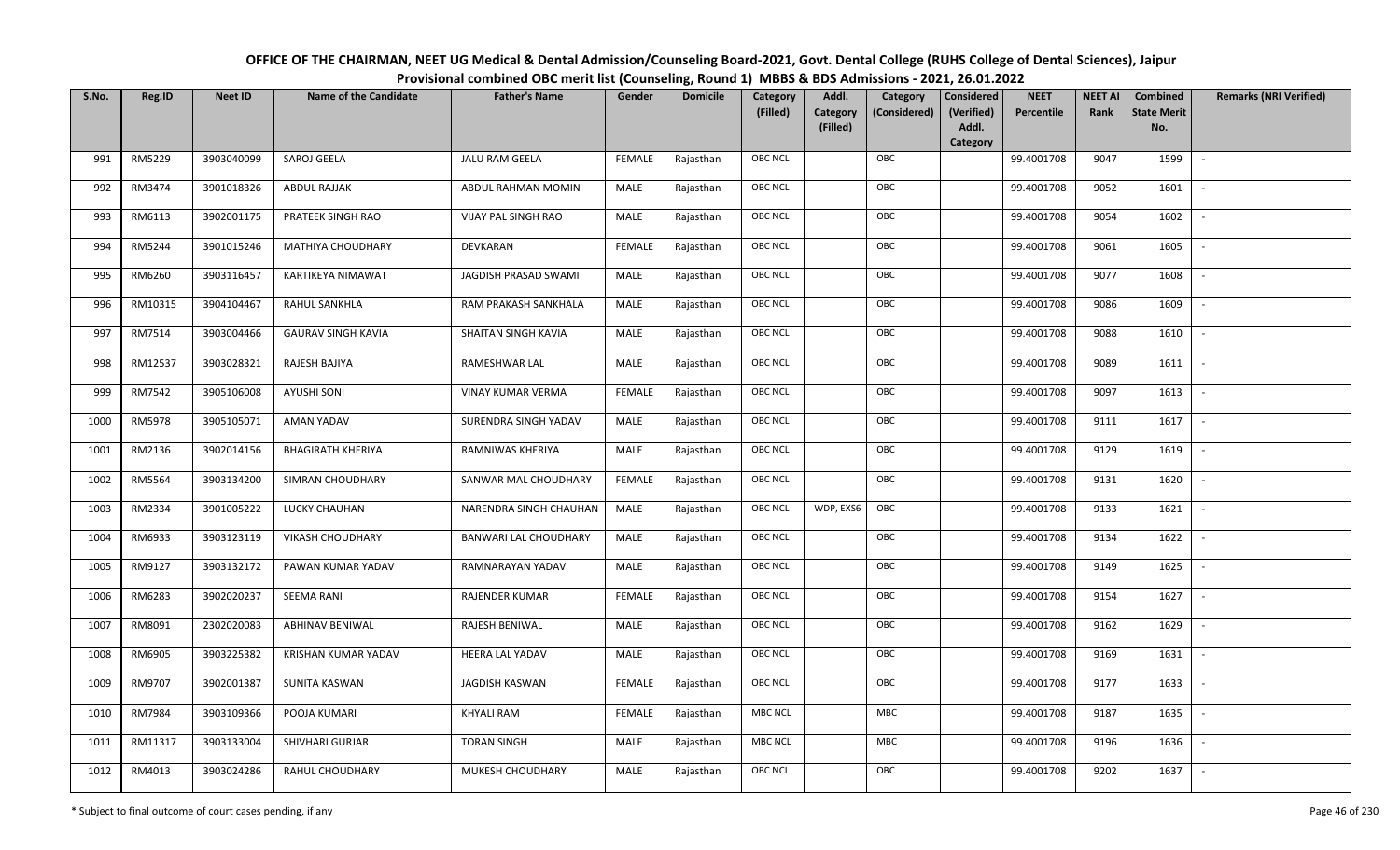| OFFICE OF THE CHAIRMAN, NEET UG Medical & Dental Admission/Counseling Board-2021, Govt. Dental College (RUHS College of Dental Sciences), Jaipur |
|--------------------------------------------------------------------------------------------------------------------------------------------------|
| Provisional combined OBC merit list (Counseling, Round 1) MBBS & BDS Admissions - 2021, 26.01.2022                                               |

| S.No. | Reg.ID        | <b>Neet ID</b> | <b>Name of the Candidate</b>             | <b>Father's Name</b>     | Gender        | <b>Domicile</b> | Category<br>(Filled) | Addl.<br>Category<br>(Filled) | Category<br>(Considered) | <b>Considered</b><br>(Verified)<br>Addl. | <b>NEET</b><br>Percentile | <b>NEET AI</b><br>Rank | Combined<br><b>State Merit</b><br>No. | <b>Remarks (NRI Verified)</b> |
|-------|---------------|----------------|------------------------------------------|--------------------------|---------------|-----------------|----------------------|-------------------------------|--------------------------|------------------------------------------|---------------------------|------------------------|---------------------------------------|-------------------------------|
|       |               |                |                                          |                          |               |                 |                      |                               |                          | Category                                 |                           |                        |                                       |                               |
| 1013  | RM12126       | 3904117086     | <b>HANSA RAM</b>                         | <b>BHEEMA RAM</b>        | MALE          | Rajasthan       | OBC NCL              |                               | OBC                      |                                          | 99.4001708                | 9210                   | 1638                                  | $\overline{\phantom{a}}$      |
| 1014  | RM8241        | 3902005006     | <b>HARDIK SANDU</b>                      | SARDAR SINGH SANDU       | MALE          | Rajasthan       | OBC NCL              |                               | OBC                      |                                          | 99.4001708                | 9219                   | 1639                                  |                               |
| 1015  | RM3106        | 3903136100     | SANTOSH CHOUDHARY                        | <b>KALURAM CHOUDHARY</b> | MALE          | Rajasthan       | <b>OBC NCL</b>       |                               | OBC                      |                                          | 99.4001708                | 9221                   | 1640                                  |                               |
| 1016  | RM1394        | 3904019208     | SANDEEP KUMAR SUTHAR                     | <b>SUKHDEV SUTHAR</b>    | MALE          | Rajasthan       | OBC NCL              |                               | OBC                      |                                          | 99.4001708                | 9224                   | 1641                                  | $\overline{\phantom{a}}$      |
| 1017  | RM9369        | 3903007379     | <b>ADITI CHOUDHARY</b>                   | RAJESH KUMAR             | <b>FEMALE</b> | Rajasthan       | OBC NCL              |                               | OBC                      |                                          | 99.4001708                | 9229                   | 1643                                  | $\sim$                        |
| 1018  | RM11812       | 3903238023     | RAVI PRAKASH YADAV                       | SUNI LAL YADAV           | MALE          | Rajasthan       | OBC NCL              |                               | OBC                      |                                          | 99.4001708                | 9231                   | 1644                                  | $\overline{\phantom{a}}$      |
| 1019  | RM7890        | 3901016373     | MUSHARRAF RZA                            | SAEED MUKHTAR            | <b>FEMALE</b> | Rajasthan       | OBC NCL              |                               | OBC                      |                                          | 99.4001708                | 9239                   | 1646                                  | $\sim$                        |
| 1020  | RM6375        | 4401004333     | <b>DEEPIKA SINGH</b>                     | MAHENDRA SINGH LODHA     | <b>FEMALE</b> | Rajasthan       | OBC NCL              |                               | OBC                      |                                          | 99.3814565                | 9271                   | 1651                                  |                               |
| 1021  | RM3260        | 3903024166     | <b>CHETANA SAINI</b>                     | <b>KESHAR DEV</b>        | <b>FEMALE</b> | Rajasthan       | OBC NCL              |                               | OBC                      |                                          | 99.3814565                | 9277                   | 1653                                  |                               |
| 1022  | RM4864        | 3904013262     | <b>BHANU PRATAP JOSHI</b>                | DHANRAJ JOSHI            | MALE          | Rajasthan       | OBC NCL              |                               | OBC                      |                                          | 99.3814565                | 9289                   | 1654                                  | $\overline{\phantom{a}}$      |
| 1023  | RM10856       | 2302030240     | ARVIND                                   | SUBHASH CHANDRA          | MALE          | Rajasthan       | OBC NCL              |                               | OBC                      |                                          | 99.3814565                | 9299                   | 1656                                  |                               |
| 1024  | RM9982        | 3903208322     | <b>VIJAY LAXMI SAINI</b>                 | SANNU KUMAR SAINI        | <b>FEMALE</b> | Rajasthan       | OBC NCL              |                               | OBC                      |                                          | 99.3814565                | 9302                   | 1657                                  | $\overline{\phantom{a}}$      |
| 1025  | RM5044        | 3906019085     | CHOUDHARY JAGDISHKUMAR<br><b>BABULAL</b> | BABULAL                  | MALE          | Rajasthan       | OBC NCL              |                               | OBC                      |                                          | 99.3814565                | 9309                   | 1658                                  |                               |
| 1026  | RM8160        | 3902007246     | ANITA                                    | PRAKASH SINGH            | <b>FEMALE</b> | Rajasthan       | <b>OBC NCL</b>       | WDP, EXS6                     | OBC                      |                                          | 99.3814565                | 9319                   | 1661                                  | $\overline{\phantom{a}}$      |
| 1027  | RM3876        | 3904002260     | AKHILESH BISHNOI                         | <b>MANGI LAL</b>         | MALE          | Rajasthan       | OBC NCL              |                               | OBC                      |                                          | 99.3814565                | 9345                   | 1664                                  | $\overline{\phantom{a}}$      |
| 1028  | RM4111        | 3904020032     | DOODHA RAM                               | PURA RAM                 | <b>MALE</b>   | Rajasthan       | OBC NCL              |                               | OBC                      |                                          | 99.3814565                | 9375                   | 1667                                  | $\overline{\phantom{a}}$      |
| 1029  | RM11521       | 3905115164     | BHAJAN SINGH KUSHWAH                     | RAMESH CHAND KUSHWAH     | MALE          | Rajasthan       | OBC NCL              |                               | OBC                      |                                          | 99.3814565                | 9376                   | 1668                                  | $\overline{\phantom{a}}$      |
| 1030  | RM5694        | 3903110202     | <b>ASHUTOSH SAINI</b>                    | KAILASH CHANDER SAINI    | MALE          | Rajasthan       | OBC NCL              |                               | OBC                      |                                          | 99.3814565                | 9383                   | 1669                                  | $\overline{\phantom{a}}$      |
| 1031  | <b>RM7777</b> | 3903027017     | <b>GAUTAM KUMAWAT</b>                    | PURANMAL KUMAWAT         | MALE          | Rajasthan       | OBC NCL              |                               | OBC                      |                                          | 99.3814565                | 9395                   | 1671                                  |                               |
| 1032  | RM8991        | 3903011461     | DEEPENDRA SAINI                          | <b>NATHMAL SAINI</b>     | MALE          | Rajasthan       | OBC NCL              |                               | OBC                      |                                          | 99.3814565                | 9397                   | 1672                                  |                               |
| 1033  | RM1915        | 3905008144     | <b>RAHUL MALAV</b>                       | OM PRAKASH MALAV         | MALE          | Rajasthan       | OBC NCL              |                               | OBC                      |                                          | 99.3814565                | 9413                   | 1674                                  | $\overline{\phantom{a}}$      |
| 1034  | RM9315        | 3903202483     | KHUSHI YADAV                             | <b>SUNIL KUMAR</b>       | <b>FEMALE</b> | Rajasthan       | <b>OBC NCL</b>       |                               | OBC                      |                                          | 99.3814565                | 9419                   | 1676                                  |                               |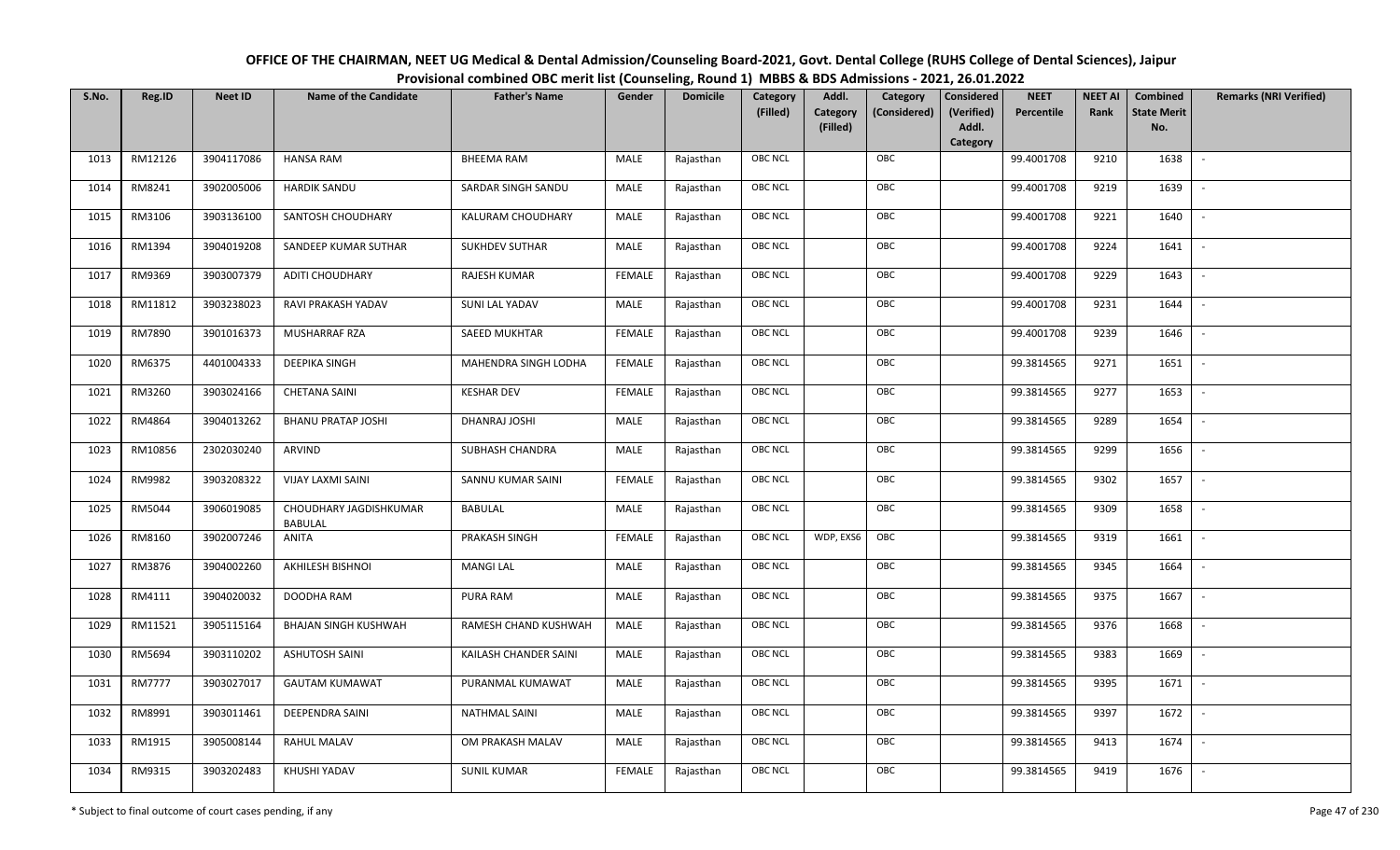| OFFICE OF THE CHAIRMAN, NEET UG Medical & Dental Admission/Counseling Board-2021, Govt. Dental College (RUHS College of Dental Sciences), Jaipur |
|--------------------------------------------------------------------------------------------------------------------------------------------------|
| Provisional combined OBC merit list (Counseling, Round 1) MBBS & BDS Admissions - 2021, 26.01.2022                                               |

| S.No. | Reg.ID  | <b>Neet ID</b> | <b>Name of the Candidate</b> | <b>Father's Name</b>      | Gender        | <b>Domicile</b> | Category<br>(Filled) | Addl.<br>Category<br>(Filled) | Category<br>(Considered) | <b>Considered</b><br>(Verified)<br>Addl. | <b>NEET</b><br>Percentile | <b>NEET AI</b><br>Rank | Combined<br><b>State Merit</b><br>No. | <b>Remarks (NRI Verified)</b> |
|-------|---------|----------------|------------------------------|---------------------------|---------------|-----------------|----------------------|-------------------------------|--------------------------|------------------------------------------|---------------------------|------------------------|---------------------------------------|-------------------------------|
|       |         |                |                              |                           |               |                 |                      |                               |                          | Category                                 |                           |                        |                                       |                               |
| 1035  | RM8027  | 3903024072     | JITENDRA YADAV               | PRAHALAD SAHAY YADAV      | MALE          | Rajasthan       | OBC NCL              |                               | OBC                      |                                          | 99.3814565                | 9425                   | 1677                                  | $\sim$                        |
| 1036  | RM6467  | 3902019036     | RAJOO MOOND                  | HEERALAL                  | <b>FEMALE</b> | Rajasthan       | OBC NCL              |                               | OBC                      |                                          | 99.3814565                | 9431                   | 1679                                  |                               |
| 1037  | RM8822  | 3903032251     | <b>ANKIT GARED</b>           | ASHOK KUMAR GARED         | MALE          | Rajasthan       | <b>OBC NCL</b>       |                               | OBC                      |                                          | 99.3814565                | 9440                   | 1680                                  |                               |
| 1038  | RM9248  | 3903025292     | <b>ROHIT KUMAR</b>           | KAILASH CHAND KUMAWAT     | MALE          | Rajasthan       | OBC NCL              |                               | OBC                      |                                          | 99.3814565                | 9441                   | 1681                                  | $\overline{\phantom{a}}$      |
| 1039  | RM11356 | 3903115227     | NITIN GODARA                 | CHARAN SINGH GODARA       | MALE          | Rajasthan       | OBC NCL              |                               | OBC                      |                                          | 99.3814565                | 9444                   | 1682                                  | $\sim$                        |
| 1040  | RM4005  | 3906014300     | RIYA AASIJA                  | <b>MAHESH KUMAR</b>       | <b>FEMALE</b> | Rajasthan       | OBC NCL              |                               | OBC                      |                                          | 99.3814565                | 9450                   | 1683                                  | $\sim$                        |
| 1041  | RM6062  | 3905003030     | ANSHIKA CHOUDHARY            | VISHWANATH CHOUDHARY      | <b>FEMALE</b> | Rajasthan       | OBC NCL              |                               | OBC                      |                                          | 99.3814565                | 9452                   | 1684                                  | $\overline{\phantom{a}}$      |
| 1042  | RM12410 | 3902008218     | SHREYA SINGH BENIWAL         | <b>SHANKAR LAL</b>        | <b>FEMALE</b> | Rajasthan       | OBC NCL              |                               | OBC                      |                                          | 99.3814565                | 9454                   | 1685                                  |                               |
| 1043  | RM5293  | 3903221126     | TANUJA YADAV                 | RAMESH YADAV              | <b>FEMALE</b> | Rajasthan       | OBC NCL              |                               | OBC                      |                                          | 99.3814565                | 9456                   | 1686                                  |                               |
| 1044  | RM3798  | 3905025280     | <b>KESHRA RAM</b>            | <b>SAVLA RAM</b>          | MALE          | Rajasthan       | OBC NCL              |                               | OBC                      |                                          | 99.3814565                | 9459                   | 1687                                  | $\overline{\phantom{a}}$      |
| 1045  | RM3523  | 3903213331     | SURAJ KUMAR MANDOLIYA        | KAILASH CHAND JAT         | MALE          | Rajasthan       | OBC NCL              |                               | OBC                      |                                          | 99.3814565                | 9462                   | 1688                                  |                               |
| 1046  | RM6576  | 3903222258     | RAVINDRA CHOPRA              | SHARWAN KUMAR CHOPRA      | MALE          | Rajasthan       | OBC NCL              |                               | OBC                      |                                          | 99.3814565                | 9467                   | 1690                                  | $\mathcal{L}$                 |
| 1047  | RM5822  | 3903211274     | ANIRUDH SINGH                | <b>VINOD KUMAR</b>        | MALE          | Rajasthan       | OBC NCL              |                               | OBC                      |                                          | 99.3814565                | 9487                   | 1694                                  |                               |
| 1048  | RM10339 | 3903028154     | ANKIT                        | <b>MAHESH KUMAR</b>       | MALE          | Rajasthan       | <b>OBC NCL</b>       |                               | OBC                      |                                          | 99.3814565                | 9498                   | 1695                                  |                               |
| 1049  | RM2706  | 3903118374     | HARI MOHAN SINGH             | <b>KALUA SINGH</b>        | MALE          | Rajasthan       | OBC NCL              |                               | OBC                      |                                          | 99.3814565                | 9501                   | 1696                                  | $\overline{\phantom{a}}$      |
| 1050  | RM10242 | 3903039183     | <b>NITIN</b>                 | <b>ASHOK</b>              | MALE          | Rajasthan       | OBC NCL              |                               | OBC                      |                                          | 99.3814565                | 9502                   | 1697                                  | $\sim$                        |
| 1051  | RM8689  | 3903021219     | RAJESH JITARWAL              | <b>BAL CHAND JITARWAL</b> | MALE          | Rajasthan       | OBC NCL              |                               | OBC                      |                                          | 99.3814565                | 9504                   | 1698                                  | $\sim$                        |
| 1052  | RM6566  | 3903112421     | DURGESH KUMAWAT              | UMRAV PRASAD KUMAWAT      | MALE          | Rajasthan       | OBC NCL              |                               | OBC                      |                                          | 99.3814565                | 9506                   | 1699                                  |                               |
| 1053  | RM8438  | 3903130165     | <b>KIRAN YADAV</b>           | SHANKAR LAL YADAV         | <b>FEMALE</b> | Rajasthan       | OBC NCL              |                               | OBC                      |                                          | 99.3814565                | 9516                   | 1702                                  |                               |
| 1054  | RM3334  | 3904004002     | <b>DINESH KUMAR</b>          | MOHAN RAM SARAN           | MALE          | Rajasthan       | OBC NCL              |                               | OBC                      |                                          | 99.3814565                | 9518                   | 1704                                  |                               |
| 1055  | RM5701  | 3905021074     | GANESH                       | RAJA RAM                  | MALE          | Rajasthan       | OBC NCL              |                               | OBC                      |                                          | 99.3814565                | 9520                   | 1705                                  | $\overline{\phantom{a}}$      |
| 1056  | RM6236  | 3906011032     | <b>SHRUTI SONI</b>           | <b>RAMAN SONI</b>         | <b>FEMALE</b> | Rajasthan       | OBC NCL              |                               | OBC                      |                                          | 99.3814565                | 9523                   | 1706                                  |                               |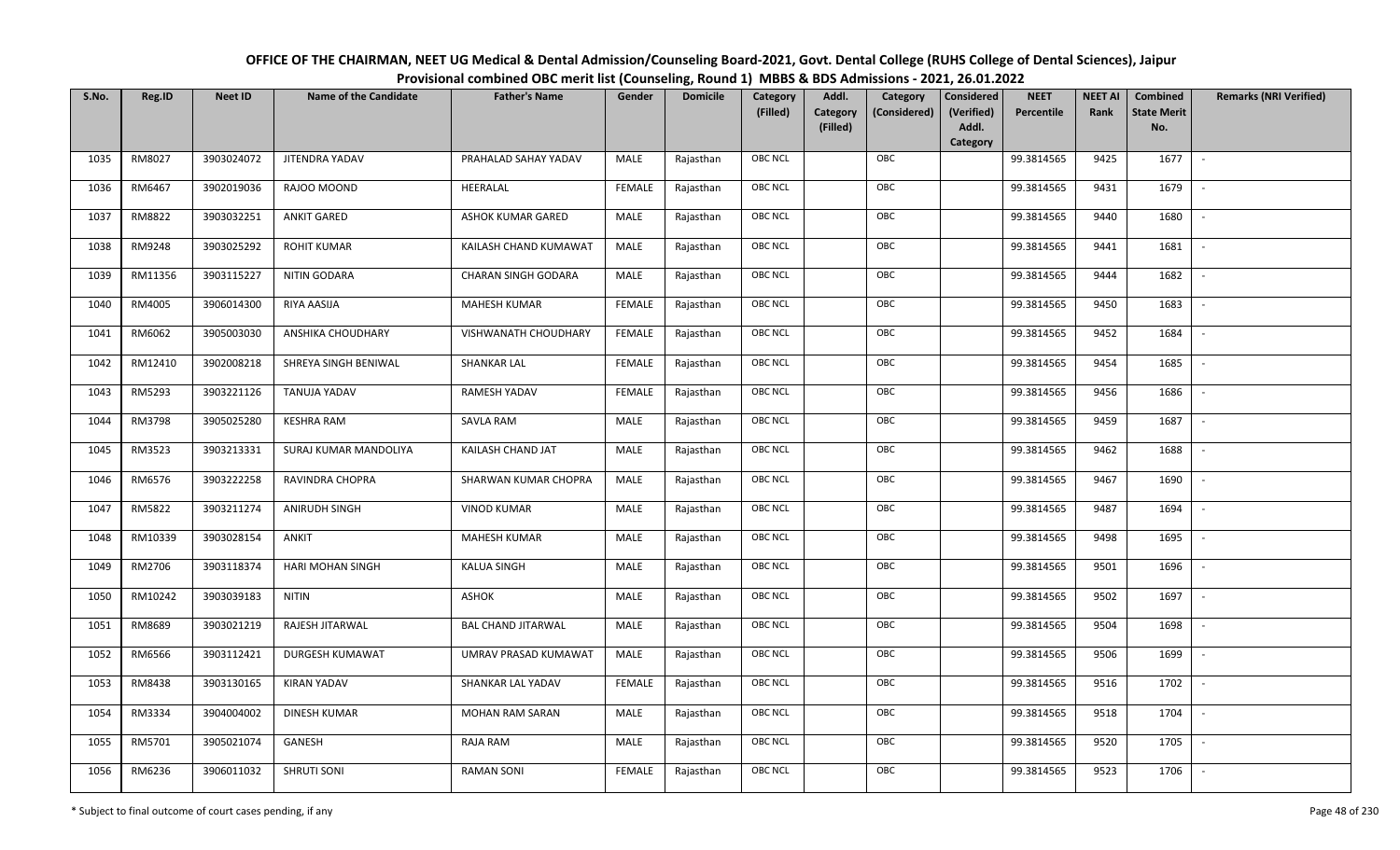| OFFICE OF THE CHAIRMAN, NEET UG Medical & Dental Admission/Counseling Board-2021, Govt. Dental College (RUHS College of Dental Sciences), Jaipur |
|--------------------------------------------------------------------------------------------------------------------------------------------------|
| Provisional combined OBC merit list (Counseling, Round 1) MBBS & BDS Admissions - 2021, 26.01.2022                                               |

| S.No. | Reg.ID  | <b>Neet ID</b> | <b>Name of the Candidate</b> | <b>Father's Name</b>    | Gender        | <b>Domicile</b> | Category<br>(Filled) | Addl.<br><b>Category</b><br>(Filled) | Category<br>(Considered) | <b>Considered</b><br>(Verified)<br>Addl.<br>Category | <b>NEET</b><br>Percentile | <b>NEET AI</b><br>Rank | Combined<br><b>State Merit</b><br>No. | <b>Remarks (NRI Verified)</b> |
|-------|---------|----------------|------------------------------|-------------------------|---------------|-----------------|----------------------|--------------------------------------|--------------------------|------------------------------------------------------|---------------------------|------------------------|---------------------------------------|-------------------------------|
| 1057  | RM8520  | 3903233252     | NAVEEN KUMAR JANGIR          | <b>INDAR LAL JANGIR</b> | MALE          | Rajasthan       | <b>OBC NCL</b>       |                                      | OBC                      |                                                      | 99.3814565                | 9528                   | 1707                                  | $\sim$                        |
| 1058  | RM3606  | 3901017081     | <b>NAVYA BISHNOI</b>         | LAXMAN RAM BISHNOI      | <b>FEMALE</b> | Rajasthan       | OBC NCL              |                                      | OBC                      |                                                      | 99.3814565                | 9536                   | 1709                                  |                               |
| 1059  | RM6321  | 3903019310     | <b>MANISH KUMAR BURDAK</b>   | <b>BALBEER SINGH</b>    | MALE          | Rajasthan       | <b>OBC NCL</b>       |                                      | OBC                      |                                                      | 99.3814565                | 9543                   | 1711                                  | $\overline{\phantom{a}}$      |
| 1060  | RM11883 | 3905126123     | DEEPAK KUMAR                 | PRAKASH                 | MALE          | Rajasthan       | OBC NCL              |                                      | OBC                      |                                                      | 99.3814565                | 9552                   | 1715                                  | $\overline{\phantom{a}}$      |
| 1061  | RM10003 | 3904020034     | POONAM CHAND                 | <b>BHAGWANA RAM</b>     | <b>MALE</b>   | Rajasthan       | <b>OBC NCL</b>       |                                      | OBC                      |                                                      | 99.3591807                | 9553                   | 1716                                  | $\sim$                        |
| 1062  | RM10331 | 3903040501     | <b>VIDHIKA DHAKA</b>         | <b>ASHOK DHAKA</b>      | <b>FEMALE</b> | Rajasthan       | <b>OBC NCL</b>       |                                      | OBC                      |                                                      | 99.3591807                | 9564                   | 1717                                  | $\overline{\phantom{a}}$      |
| 1063  | RM1235  | 3905126067     | RAHUL KUMAR SAINI            | CHHUTTAN LAL SAINI      | MALE          | Rajasthan       | <b>OBC NCL</b>       |                                      | OBC                      |                                                      | 99.3591807                | 9566                   | 1718                                  | $\overline{\phantom{a}}$      |
| 1064  | RM9039  | 3903011327     | RAHUL KUMAR SAINI            | SITA RAM SAINI          | MALE          | Rajasthan       | OBC NCL              |                                      | OBC                      |                                                      | 99.3591807                | 9568                   | 1719                                  |                               |
| 1065  | RM5722  | 3903035012     | <b>INDRA KUMARI BURDAK</b>   | RAM NIWAS BURDAK        | <b>FEMALE</b> | Rajasthan       | OBC NCL              |                                      | OBC                      |                                                      | 99.3591807                | 9573                   | 1721                                  |                               |
| 1066  | RM2601  | 3903116310     | NETRAM GURJAR                | <b>KABBURAM GURJAR</b>  | MALE          | Rajasthan       | <b>MBC NCL</b>       |                                      | MBC                      |                                                      | 99.3591807                | 9581                   | 1722                                  | $\sim$                        |
| 1067  | RM10499 | 3903001011     | <b>ARUN KUMAR</b>            | <b>SURESH KUMAR</b>     | MALE          | Rajasthan       | OBC NCL              |                                      | OBC                      |                                                      | 99.3591807                | 9582                   | 1723                                  |                               |
| 1068  | RM8664  | 3903012362     | <b>MAMTA SAINI</b>           | <b>SUDARSHAN SAINI</b>  | FEMALE        | Rajasthan       | <b>OBC NCL</b>       |                                      | OBC                      |                                                      | 99.3591807                | 9588                   | 1724                                  | $\mathbb{L}$                  |
| 1069  | RM8425  | 3903003461     | <b>TILAK KUMAWAT</b>         | POORANMAL KUMAWAT       | MALE          | Rajasthan       | OBC NCL              |                                      | OBC                      |                                                      | 99.3591807                | 9589                   | 1725                                  |                               |
| 1070  | RM8761  | 3903117106     | YOGESH KASHANA               | <b>VIKRAM VEER</b>      | MALE          | Rajasthan       | <b>MBC NCL</b>       |                                      | <b>MBC</b>               |                                                      | 99.3591807                | 9594                   | 1726                                  | $\overline{\phantom{a}}$      |
| 1071  | RM4697  | 3903027292     | MANISHA                      | RAJENDRA KUMAR          | <b>FEMALE</b> | Rajasthan       | <b>OBC NCL</b>       | WDP, EXS8                            | OBC                      |                                                      | 99.3591807                | 9600                   | 1727                                  | $\overline{\phantom{a}}$      |
| 1072  | RM10960 | 3903120015     | RAVINDRA JANGIR              | SURESH KUMAR JANGIR     | MALE          | Rajasthan       | <b>OBC NCL</b>       |                                      | OBC                      |                                                      | 99.3591807                | 9608                   | 1729                                  | $\sim$                        |
| 1073  | RM10101 | 3903109212     | <b>KAPIL YADAV</b>           | RAJESH KUMAR            | MALE          | Rajasthan       | <b>OBC NCL</b>       |                                      | OBC                      |                                                      | 99.3591807                | 9610                   | 1730                                  | $\overline{\phantom{a}}$      |
| 1074  | RM9016  | 3903028166     | AJAY KUMAR KURI              | <b>GOPAL SINGH KURI</b> | MALE          | Rajasthan       | OBC NCL              |                                      | OBC                      |                                                      | 99.3591807                | 9625                   | 1731                                  | $\overline{\phantom{a}}$      |
| 1075  | RM8547  | 3903011450     | NARENDRA LAMBA               | HANUMAN SAHAY LAMBA     | MALE          | Rajasthan       | OBC NCL              |                                      | OBC                      |                                                      | 99.3591807                | 9628                   | 1732                                  |                               |
| 1076  | RM14546 | 3905120328     | NITIN CHHILLAR               | <b>CHARAN SINGH</b>     | MALE          | Rajasthan       | OBC NCL              |                                      | OBC                      |                                                      | 99.3591807                | 9643                   | 1733                                  |                               |
| 1077  | RM8061  | 3904117075     | <b>JITENDRA</b>              | AMBA RAM                | MALE          | Rajasthan       | <b>OBC NCL</b>       |                                      | OBC                      |                                                      | 99.3591807                | 9658                   | 1735                                  | $\overline{\phantom{a}}$      |
| 1078  | RM6845  | 3903212141     | SONAM CHOUDHARY              | <b>HARI SINGH</b>       | <b>FEMALE</b> | Rajasthan       | <b>OBC NCL</b>       |                                      | OBC                      |                                                      | 99.3591807                | 9661                   | 1736                                  |                               |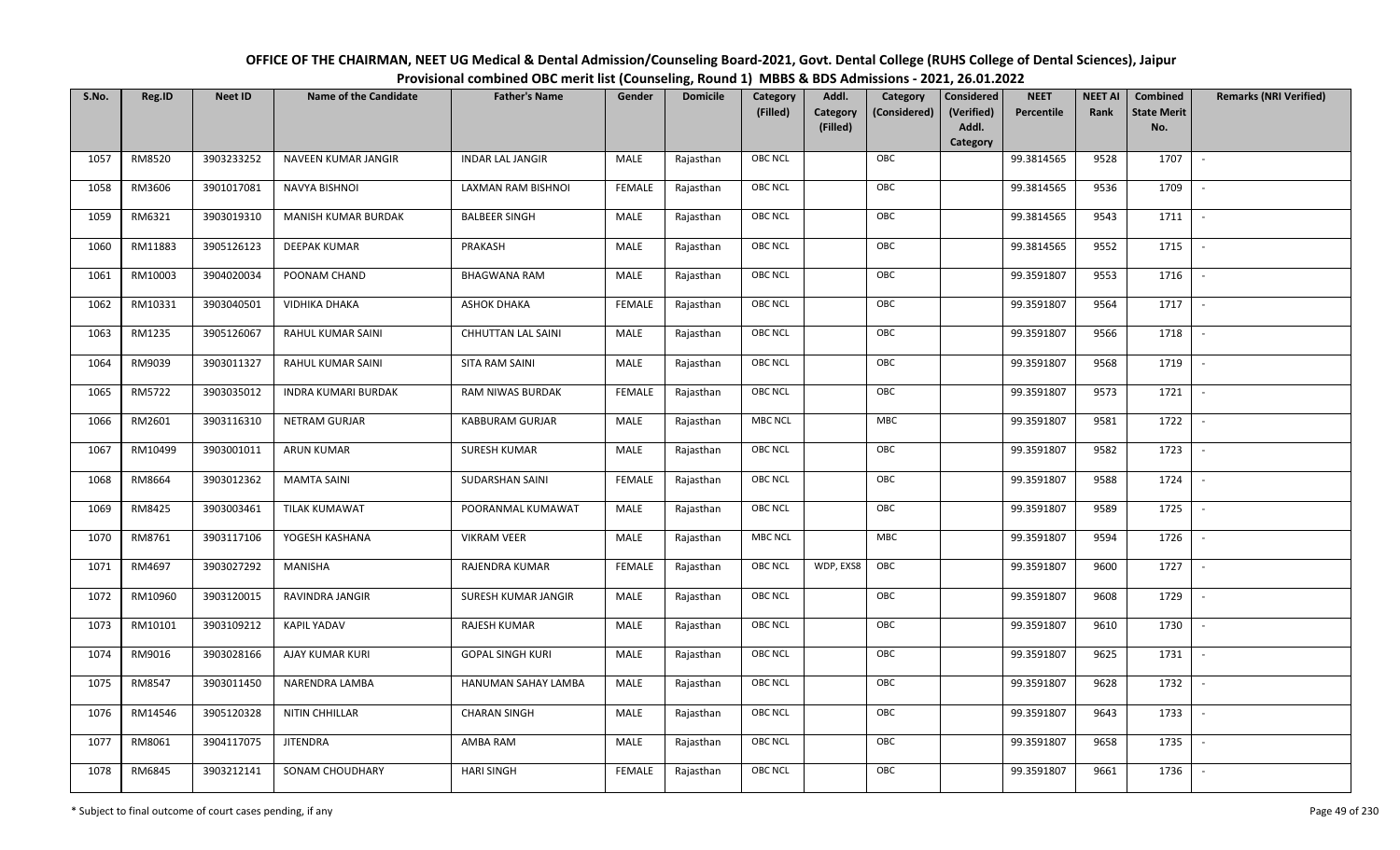| OFFICE OF THE CHAIRMAN, NEET UG Medical & Dental Admission/Counseling Board-2021, Govt. Dental College (RUHS College of Dental Sciences), Jaipur |
|--------------------------------------------------------------------------------------------------------------------------------------------------|
| Provisional combined OBC merit list (Counseling, Round 1) MBBS & BDS Admissions - 2021, 26.01.2022                                               |

| S.No. | Reg.ID  | <b>Neet ID</b> | <b>Name of the Candidate</b> | <b>Father's Name</b>             | Gender        | <b>Domicile</b> | Category<br>(Filled) | Addl.<br><b>Category</b><br>(Filled) | Category<br>(Considered) | <b>Considered</b><br>(Verified)<br>Addl.<br>Category | <b>NEET</b><br>Percentile | <b>NEET AI</b><br>Rank | <b>Combined</b><br><b>State Merit</b><br>No. | <b>Remarks (NRI Verified)</b> |
|-------|---------|----------------|------------------------------|----------------------------------|---------------|-----------------|----------------------|--------------------------------------|--------------------------|------------------------------------------------------|---------------------------|------------------------|----------------------------------------------|-------------------------------|
| 1079  | RM2452  | 3903034118     | <b>ARUN SAINI</b>            | <b>BODURAM SAINI</b>             | MALE          | Rajasthan       | <b>OBC NCL</b>       |                                      | OBC                      |                                                      | 99.3591807                | 9665                   | 1737                                         | $\sim$                        |
| 1080  | RM5264  | 3902010134     | SHAHID CHOUHAN               | MOHAMMAD RAFIQ<br><b>CHOUHAN</b> | MALE          | Rajasthan       | OBC NCL              |                                      | OBC                      |                                                      | 99.3591807                | 9679                   | 1739                                         |                               |
| 1081  | RM2757  | 3901019161     | <b>RAHUL BISHNOI</b>         | RAM KUMAR BISHNOI                | MALE          | Rajasthan       | <b>OBC NCL</b>       |                                      | OBC                      |                                                      | 99.3591807                | 9681                   | 1740                                         | $\overline{\phantom{a}}$      |
| 1082  | RM1188  | 3904001308     | <b>ISHWAR PRAJAPAT</b>       | THANESH KUMAR PRAJAPAT           | MALE          | Rajasthan       | <b>OBC NCL</b>       |                                      | OBC                      |                                                      | 99.3591807                | 9691                   | 1742                                         | $\overline{\phantom{a}}$      |
| 1083  | RM6207  | 3904108238     | MOHD. HASAN                  | <b>ALLAHA BUX</b>                | MALE          | Rajasthan       | OBC NCL              |                                      | OBC                      |                                                      | 99.3591807                | 9693                   | 1743                                         | $\sim$                        |
| 1084  | RM9985  | 3905003318     | <b>NITIN YOGI</b>            | KANHAIYA LAL YOGI                | MALE          | Rajasthan       | <b>OBC NCL</b>       |                                      | OBC                      |                                                      | 99.3591807                | 9697                   | 1745                                         | $\overline{\phantom{a}}$      |
| 1085  | RM6949  | 3903110270     | PRAVEEN KUMAR PRAJAPAT       | RAMDAYAL KUMHAR                  | <b>MALE</b>   | Rajasthan       | OBC NCL              |                                      | OBC                      |                                                      | 99.3591807                | 9706                   | 1746                                         | $\overline{\phantom{a}}$      |
| 1086  | RM4510  | 3903008347     | MANUPRIYA                    | VINOD PAL YADAV                  | <b>FEMALE</b> | Rajasthan       | OBC NCL              |                                      | OBC                      |                                                      | 99.3591807                | 9735                   | 1748                                         |                               |
| 1087  | RM2900  | 3902007230     | <b>ASHOK KUMAR</b>           | DHANNA RAM DEG                   | MALE          | Rajasthan       | OBC NCL              |                                      | OBC                      |                                                      | 99.3591807                | 9743                   | 1751                                         |                               |
| 1088  | RM8202  | 3903108517     | <b>SOHAN LAL</b>             | RAJKUMAR                         | MALE          | Rajasthan       | <b>OBC NCL</b>       |                                      | OBC                      |                                                      | 99.3591807                | 9751                   | 1752                                         | $\sim$                        |
| 1089  | RM9200  | 3903033354     | <b>ANKIT KUMAWAT</b>         | BANWARI LAL KUMAWAT              | <b>MALE</b>   | Rajasthan       | OBC NCL              |                                      | OBC                      |                                                      | 99.3591807                | 9752                   | 1753                                         |                               |
| 1090  | RM5525  | 3903024049     | ADITI JHAJHRIA               | KULDEEP JHAJHRIA                 | <b>FEMALE</b> | Rajasthan       | <b>OBC NCL</b>       |                                      | OBC                      |                                                      | 99.3591807                | 9765                   | 1754                                         | $\sim$                        |
| 1091  | RM10043 | 3904021195     | SURESH                       | OMPRAKASH                        | MALE          | Rajasthan       | OBC NCL              |                                      | OBC                      |                                                      | 99.3591807                | 9769                   | 1755                                         |                               |
| 1092  | RM11650 | 3901018008     | KAMLESH KUMAR PRAJAPAT       | SHRAWAN KUMAR PRAJAPAT           | MALE          | Rajasthan       | <b>OBC NCL</b>       |                                      | OBC                      |                                                      | 99.3591807                | 9770                   | 1756                                         | $\sim$                        |
| 1093  | RM3568  | 3903039029     | <b>VIKASH KUMAR SAINI</b>    | <b>GYARSI LAL SAINI</b>          | <b>MALE</b>   | Rajasthan       | <b>OBC NCL</b>       |                                      | OBC                      |                                                      | 99.3591807                | 9777                   | 1759                                         | $\sim$                        |
| 1094  | RM5982  | 3904007244     | ABDUL WAHID                  | <b>SHOKAT ALI</b>                | MALE          | Rajasthan       | <b>OBC NCL</b>       |                                      | OBC                      |                                                      | 99.3591807                | 9778                   | 1760                                         | $\overline{\phantom{a}}$      |
| 1095  | RM11705 | 3904021225     | BHAVNA                       | RAJESH CHOUDHARY                 | <b>FEMALE</b> | Rajasthan       | <b>OBC NCL</b>       |                                      | OBC                      |                                                      | 99.3591807                | 9780                   | 1761                                         | $\sim$                        |
| 1096  | RM3960  | 3904012016     | MUKESH CHOUDHARY             | SONARAM CHOUDHARY                | MALE          | Rajasthan       | <b>OBC NCL</b>       |                                      | OBC                      |                                                      | 99.3591807                | 9781                   | 1762                                         |                               |
| 1097  | RM9114  | 3903220044     | ANIL KUMAWAT                 | ATAR SINGH                       | MALE          | Rajasthan       | OBC NCL              |                                      | OBC                      |                                                      | 99.3591807                | 9783                   | 1763                                         |                               |
| 1098  | RM3966  | 3903105250     | SHOAIBA IQBAL                | MOHD IQBAL                       | <b>FEMALE</b> | Rajasthan       | <b>OBC NCL</b>       |                                      | OBC                      |                                                      | 99.3591807                | 9784                   | 1764                                         | $\overline{\phantom{a}}$      |
| 1099  | RM6387  | 3905119221     | PRAKASH CHOUDHARY            | <b>TALSA RAM</b>                 | MALE          | Rajasthan       | OBC NCL              |                                      | OBC                      |                                                      | 99.3591807                | 9807                   | 1768                                         |                               |
| 1100  | RM7014  | 3903137124     | MOHAN PRAKASH CHAPRANA       | <b>GIRRAJ PRASAD GURJAR</b>      | MALE          | Rajasthan       | <b>MBC NCL</b>       |                                      | MBC                      |                                                      | 99.3591807                | 9810                   | 1769                                         |                               |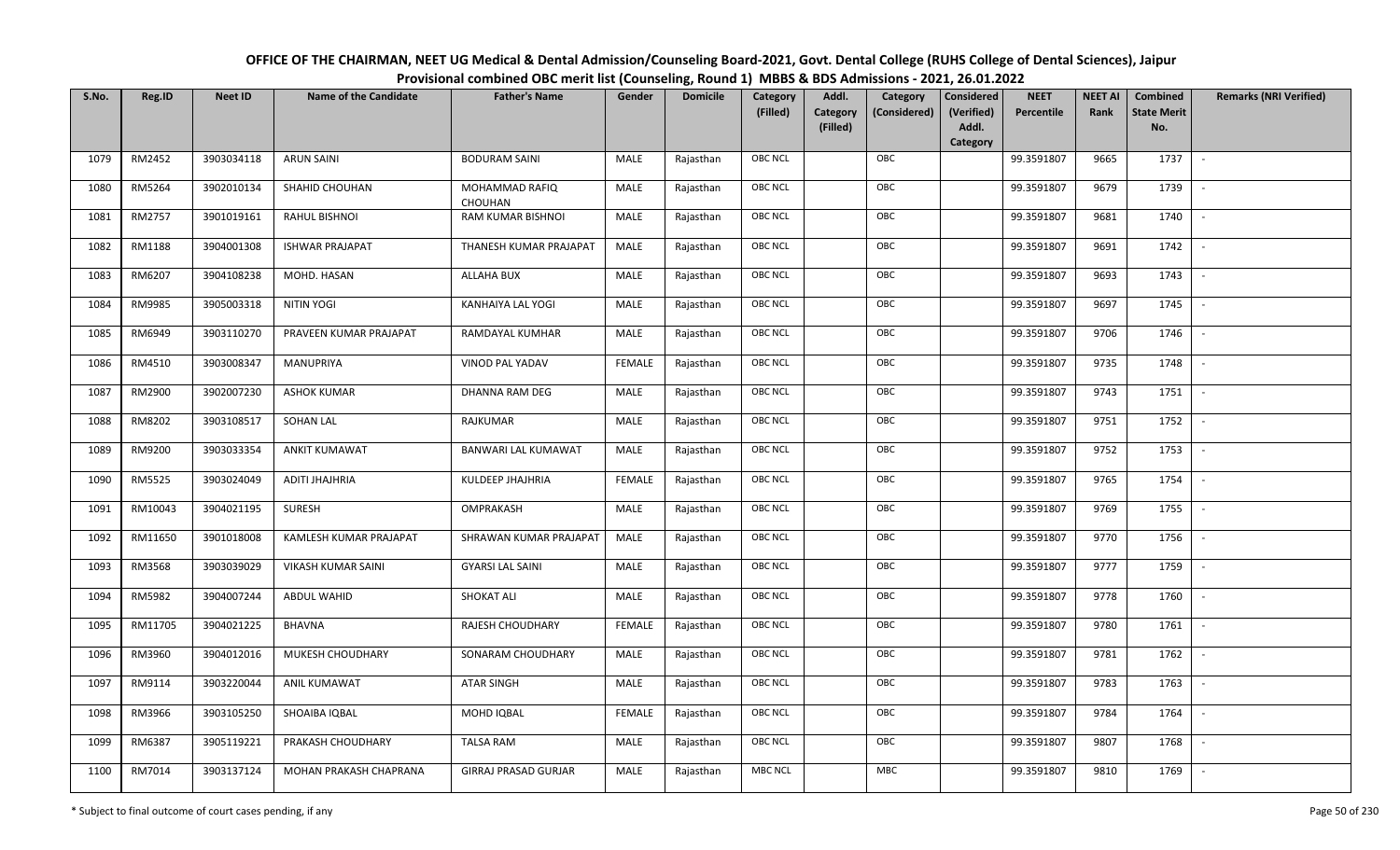| OFFICE OF THE CHAIRMAN, NEET UG Medical & Dental Admission/Counseling Board-2021, Govt. Dental College (RUHS College of Dental Sciences), Jaipur |
|--------------------------------------------------------------------------------------------------------------------------------------------------|
| Provisional combined OBC merit list (Counseling, Round 1) MBBS & BDS Admissions - 2021, 26.01.2022                                               |

| S.No. | Reg.ID  | <b>Neet ID</b> | <b>Name of the Candidate</b> | <b>Father's Name</b>        | Gender        | <b>Domicile</b> | Category<br>(Filled) | Addl.<br><b>Category</b><br>(Filled) | Category<br>(Considered) | <b>Considered</b><br>(Verified)<br>Addl.<br>Category | <b>NEET</b><br>Percentile | <b>NEET AI</b><br>Rank | Combined<br><b>State Merit</b><br>No. | <b>Remarks (NRI Verified)</b> |
|-------|---------|----------------|------------------------------|-----------------------------|---------------|-----------------|----------------------|--------------------------------------|--------------------------|------------------------------------------------------|---------------------------|------------------------|---------------------------------------|-------------------------------|
| 1101  | RM13149 | 3903223111     | <b>ASHISH GARHWAL</b>        | RAJENDRA PRASAD             | MALE          | Rajasthan       | <b>OBC NCL</b>       |                                      | OBC                      |                                                      | 99.3591807                | 9820                   | 1771                                  | $\sim$                        |
| 1102  | RM12457 | 3904014172     | SURJA RAM                    | <b>MALA RAM</b>             | MALE          | Rajasthan       | OBC NCL              |                                      | OBC                      |                                                      | 99.3591807                | 9824                   | 1773                                  |                               |
| 1103  | RM3845  | 3903117232     | <b>VIKAS GURJAR</b>          | SADHURAM GURJAR             | MALE          | Rajasthan       | MBC NCL              |                                      | MBC                      |                                                      | 99.3591807                | 9825                   | 1774                                  | $\overline{\phantom{a}}$      |
| 1104  | RM11234 | 3903119149     | RAVEENA KUMARI               | <b>VIJENDRA SINGH</b>       | <b>FEMALE</b> | Rajasthan       | OBC NCL              |                                      | OBC                      |                                                      | 99.3591807                | 9826                   | 1775                                  | $\overline{\phantom{a}}$      |
| 1105  | RM2804  | 3903215463     | SHREEKANT MEEL               | GIRDHARILAL                 | MALE          | Rajasthan       | <b>OBC NCL</b>       |                                      | OBC                      |                                                      | 99.3591807                | 9838                   | 1777                                  | $\sim$                        |
| 1106  | RM9221  | 3902010268     | BHAWANI SHANKAR NAIN         | <b>BHAGIRATH RAM NAIN</b>   | MALE          | Rajasthan       | <b>OBC NCL</b>       |                                      | OBC                      |                                                      | 99.3591807                | 9845                   | 1778                                  | $\sim$                        |
| 1107  | RM10021 | 3903120210     | SHIVANI                      | <b>VIJAY SINGH</b>          | <b>FEMALE</b> | Rajasthan       | OBC NCL              |                                      | OBC                      |                                                      | 99.3591807                | 9849                   | 1780                                  | $\overline{\phantom{a}}$      |
| 1108  | RM1409  | 3904105299     | SONALI PRAJAPAT              | KAILASH KUMAR PRAJAPAT      | <b>FEMALE</b> | Rajasthan       | OBC NCL              |                                      | OBC                      |                                                      | 99.3591807                | 9854                   | 1781                                  |                               |
| 1109  | RM6480  | 3903218045     | AJIT SINGH                   | PHOOL SINGH                 | MALE          | Rajasthan       | OBC NCL              |                                      | OBC                      |                                                      | 99.3591807                | 9863                   | 1783                                  |                               |
| 1110  | RM10497 | 3903138143     | <b>ASHOK KARWA</b>           | NIMBA RAM                   | MALE          | Rajasthan       | OBC NCL              |                                      | OBC                      |                                                      | 99.3591807                | 9870                   | 1784                                  | $\overline{\phantom{a}}$      |
| 1111  | RM2987  | 3903021385     | <b>AMIT KUMAR</b>            | RICHHPAL SINGH              | MALE          | Rajasthan       | <b>OBC NCL</b>       |                                      | OBC                      |                                                      | 99.3591807                | 9877                   | 1785                                  |                               |
| 1112  | RM3470  | 3903023195     | SARITA KUMARI                | NARAYAN                     | <b>FEMALE</b> | Rajasthan       | OBC NCL              |                                      | OBC                      |                                                      | 99.3591807                | 9882                   | 1786                                  | $\sim$                        |
| 1113  | RM12270 | 3903222254     | <b>VIRENDRA CHOUDHARY</b>    | KALU RAM CHOUDHARY          | MALE          | Rajasthan       | <b>OBC NCL</b>       |                                      | OBC                      |                                                      | 99.3591807                | 9891                   | 1788                                  |                               |
| 1114  | RM3941  | 3906021150     | RAHUL PRAJAPAT               | JAGDISH CHANDRA PRAJAPAT    | MALE          | Rajasthan       | OBC NCL              |                                      | OBC                      |                                                      | 99.3591807                | 9892                   | 1789                                  | $\overline{\phantom{a}}$      |
| 1115  | RM12134 | 3903038279     | <b>RAVI KUMAR</b>            | <b>SURENDRA SINGH</b>       | <b>MALE</b>   | Rajasthan       | <b>OBC NCL</b>       | WDP, EXS8                            | OBC                      |                                                      | 99.3429271                | 9902                   | 1791                                  | $\sim$                        |
| 1116  | RM5775  | 3901014445     | SUMITRA SINWAR               | SHARWAN SINGH SINWAR        | <b>FEMALE</b> | Rajasthan       | <b>OBC NCL</b>       |                                      | OBC                      |                                                      | 99.3429271                | 9934                   | 1793                                  | $\overline{\phantom{a}}$      |
| 1117  | RM5337  | 3903223253     | <b>ABHISHEK YADAV</b>        | SHRI RAM YADAV              | MALE          | Rajasthan       | <b>OBC NCL</b>       |                                      | OBC                      |                                                      | 99.3429271                | 9945                   | 1796                                  | $\overline{\phantom{a}}$      |
| 1118  | RM4487  | 3905120007     | RAJVEER JAT                  | MR. KEDAR MAL JAT           | MALE          | Rajasthan       | OBC NCL              |                                      | OBC                      |                                                      | 99.3429271                | 9963                   | 1801                                  |                               |
| 1119  | RM1808  | 3905012216     | <b>MOHSIN RAZZA</b>          | AYYUB MOHAMMAD              | MALE          | Rajasthan       | <b>OBC NCL</b>       |                                      | OBC                      |                                                      | 99.3429271                | 9969                   | 1803                                  |                               |
| 1120  | RM6880  | 3903125330     | <b>KIRTI BHASKAR</b>         | <b>NARENDRA SINGH</b>       | <b>FEMALE</b> | Rajasthan       | OBC NCL              |                                      | OBC                      |                                                      | 99.3429271                | 10004                  | 1806                                  | $\blacksquare$                |
| 1121  | RM8471  | 3903223170     | <b>ANITA CHOUDHARY</b>       | <b>BHAIRU LAL CHOUDHARY</b> | <b>FEMALE</b> | Rajasthan       | <b>OBC NCL</b>       |                                      | OBC                      |                                                      | 99.3429271                | 10014                  | 1808                                  | $\overline{\phantom{a}}$      |
| 1122  | RM5941  | 3903036099     | DINESH CHOUDHARY             | NAND LAL CHOUDHARY          | MALE          | Rajasthan       | <b>OBC NCL</b>       |                                      | OBC                      |                                                      | 99.3429271                | 10042                  | 1810                                  |                               |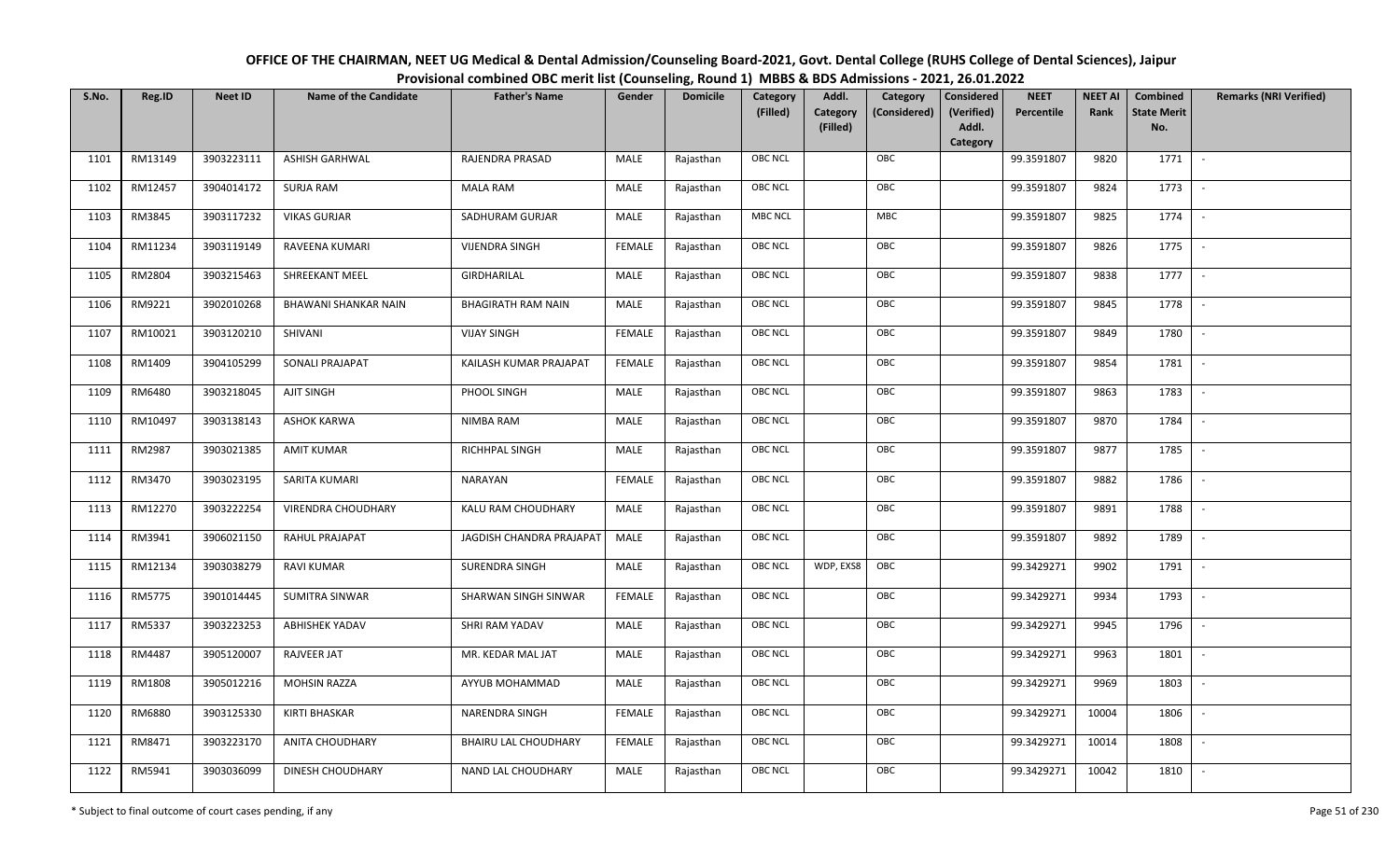| OFFICE OF THE CHAIRMAN, NEET UG Medical & Dental Admission/Counseling Board-2021, Govt. Dental College (RUHS College of Dental Sciences), Jaipur |
|--------------------------------------------------------------------------------------------------------------------------------------------------|
| Provisional combined OBC merit list (Counseling, Round 1) MBBS & BDS Admissions - 2021, 26.01.2022                                               |

| S.No. | Reg.ID  | <b>Neet ID</b> | <b>Name of the Candidate</b> | <b>Father's Name</b>        | Gender        | <b>Domicile</b> | Category<br>(Filled) | Addl.<br><b>Category</b><br>(Filled) | Category<br>(Considered) | Considered<br>(Verified)<br>Addl. | <b>NEET</b><br>Percentile | <b>NEET AI</b><br>Rank | Combined<br><b>State Merit</b><br>No. | <b>Remarks (NRI Verified)</b> |
|-------|---------|----------------|------------------------------|-----------------------------|---------------|-----------------|----------------------|--------------------------------------|--------------------------|-----------------------------------|---------------------------|------------------------|---------------------------------------|-------------------------------|
|       |         |                |                              |                             |               |                 |                      |                                      |                          | Category                          |                           |                        |                                       |                               |
| 1123  | RM6732  | 3903028036     | <b>BHARAT KUMAR SAIN</b>     | <b>JITENDRA KUMAR</b>       | MALE          | Rajasthan       | <b>OBC NCL</b>       |                                      | OBC                      |                                   | 99.3429271                | 10045                  | 1811                                  | $\sim$                        |
| 1124  | RM1593  | 3905119117     | ROHIT KUMAR NAGAR            | <b>BHOJRAJ NAGAR</b>        | MALE          | Rajasthan       | OBC NCL              |                                      | OBC                      |                                   | 99.3429271                | 10068                  | 1812                                  |                               |
| 1125  | RM11941 | 3904101364     | NARESH KUMAR                 | <b>HANUMAN RAM</b>          | MALE          | Rajasthan       | <b>OBC NCL</b>       |                                      | OBC                      |                                   | 99.3429271                | 10078                  | 1814                                  |                               |
| 1126  | RM2902  | 3903016279     | <b>RUCHI LATHAR</b>          | <b>ANIL LATHAR</b>          | <b>FEMALE</b> | Rajasthan       | <b>OBC NCL</b>       |                                      | OBC                      |                                   | 99.3429271                | 10091                  | 1816                                  | $\overline{\phantom{a}}$      |
| 1127  | RM13110 | 3802011148     | <b>ARUN VERMA</b>            | <b>MOHAN LAL</b>            | <b>MALE</b>   | Rajasthan       | <b>OBC NCL</b>       |                                      | OBC                      |                                   | 99.3429271                | 10111                  | 1819                                  | $\sim$                        |
| 1128  | RM10626 | 3902005337     | URVASHI SIAG                 | <b>BHUPENDER KUMAR SIAG</b> | <b>FEMALE</b> | Rajasthan       | <b>OBC NCL</b>       |                                      | OBC                      |                                   | 99.3429271                | 10118                  | 1820                                  | $\overline{\phantom{a}}$      |
| 1129  | RM11633 | 3903129192     | DIVYA SAINI                  | PURUSHOTAM LAL SAINI        | <b>FEMALE</b> | Rajasthan       | <b>OBC NCL</b>       |                                      | OBC                      |                                   | 99.3429271                | 10131                  | 1822                                  |                               |
| 1130  | RM3249  | 3905124069     | <b>TEJA RAM</b>              | RAMRAKH                     | MALE          | Rajasthan       | <b>OBC NCL</b>       |                                      | OBC                      |                                   | 99.3429271                | 10138                  | 1824                                  |                               |
| 1131  | RM11222 | 3904005379     | DEEPIKA PILANIA              | <b>NARENDER SINGH</b>       | <b>FEMALE</b> | Rajasthan       | OBC NCL              |                                      | OBC                      |                                   | 99.3429271                | 10144                  | 1825                                  |                               |
| 1132  | RM6016  | 3903130137     | PANKAJ KUMAR                 | PHOOL CHAND                 | <b>MALE</b>   | Rajasthan       | <b>OBC NCL</b>       |                                      | OBC                      |                                   | 99.3220111                | 10155                  | 1826                                  | $\overline{\phantom{a}}$      |
| 1133  | RM5898  | 3903132253     | <b>VIJAY YADAV</b>           | ROHITASH YADAV              | MALE          | Rajasthan       | OBC NCL              |                                      | OBC                      |                                   | 99.3220111                | 10168                  | 1828                                  |                               |
| 1134  | RM4259  | 3903127003     | <b>NISHA</b>                 | KAILASH CHANDRA             | <b>FEMALE</b> | Rajasthan       | <b>OBC NCL</b>       |                                      | OBC                      |                                   | 99.3220111                | 10176                  | 1829                                  |                               |
| 1135  | RM6831  | 3903029134     | <b>JYOTI SAINI</b>           | DAULAT RAM SAINI            | <b>FEMALE</b> | Rajasthan       | OBC NCL              |                                      | OBC                      |                                   | 99.3220111                | 10188                  | 1830                                  |                               |
| 1136  | RM12039 | 3903129249     | <b>JYOTI PRAJAPAT</b>        | <b>GHANSHYAM KUMHAR</b>     | <b>FEMALE</b> | Rajasthan       | OBC NCL              |                                      | OBC                      |                                   | 99.3220111                | 10200                  | 1832                                  | $\overline{\phantom{a}}$      |
| 1137  | RM3127  | 3903032004     | <b>MONIKA KUMAWAT</b>        | RAJENDRA KUMAR<br>KUMAWAT   | <b>FEMALE</b> | Rajasthan       | OBC NCL              |                                      | OBC                      |                                   | 99.3220111                | 10205                  | 1833                                  | $\overline{\phantom{a}}$      |
| 1138  | RM8317  | 3903136204     | ANITA                        | RUGHNATH JAKHAR             | <b>FEMALE</b> | Rajasthan       | OBC NCL              |                                      | OBC                      |                                   | 99.3220111                | 10226                  | 1835                                  | $\sim$                        |
| 1139  | RM6574  | 3903206167     | <b>GIRISH SINSINWAR</b>      | <b>KARTAR SINGH</b>         | MALE          | Rajasthan       | <b>OBC NCL</b>       |                                      | OBC                      |                                   | 99.3220111                | 10227                  | 1836                                  | $\overline{\phantom{a}}$      |
| 1140  | RM7071  | 3903126333     | VINOD KUMAR FENIN            | <b>KESARA RAM FENIN</b>     | MALE          | Rajasthan       | OBC NCL              |                                      | OBC                      |                                   | 99.3220111                | 10308                  | 1840                                  | $\sim$                        |
| 1141  | RM8388  | 3903233169     | KAVITA HARITAWAL             | <b>SUGAL CHAND</b>          | <b>FEMALE</b> | Rajasthan       | <b>OBC NCL</b>       |                                      | OBC                      |                                   | 99.3220111                | 10314                  | 1841                                  |                               |
| 1142  | RM2676  | 3904020125     | <b>GAUTAM SANKHLA</b>        | SOHAN RAM                   | MALE          | Rajasthan       | OBC NCL              |                                      | OBC                      |                                   | 99.3220111                | 10319                  | 1842                                  |                               |
| 1143  | RM1201  | 3905120250     | PRAVEENA BANO                | AJEEMUDEEN                  | <b>FEMALE</b> | Rajasthan       | <b>OBC NCL</b>       |                                      | OBC                      |                                   | 99.3220111                | 10325                  | 1843                                  |                               |
| 1144  | RM9815  | 3802009072     | <b>ABHISHEK SAINI</b>        | <b>PAWAN SAINI</b>          | MALE          | Rajasthan       | <b>OBC NCL</b>       |                                      | OBC                      |                                   | 99.3220111                | 10328                  | 1844                                  |                               |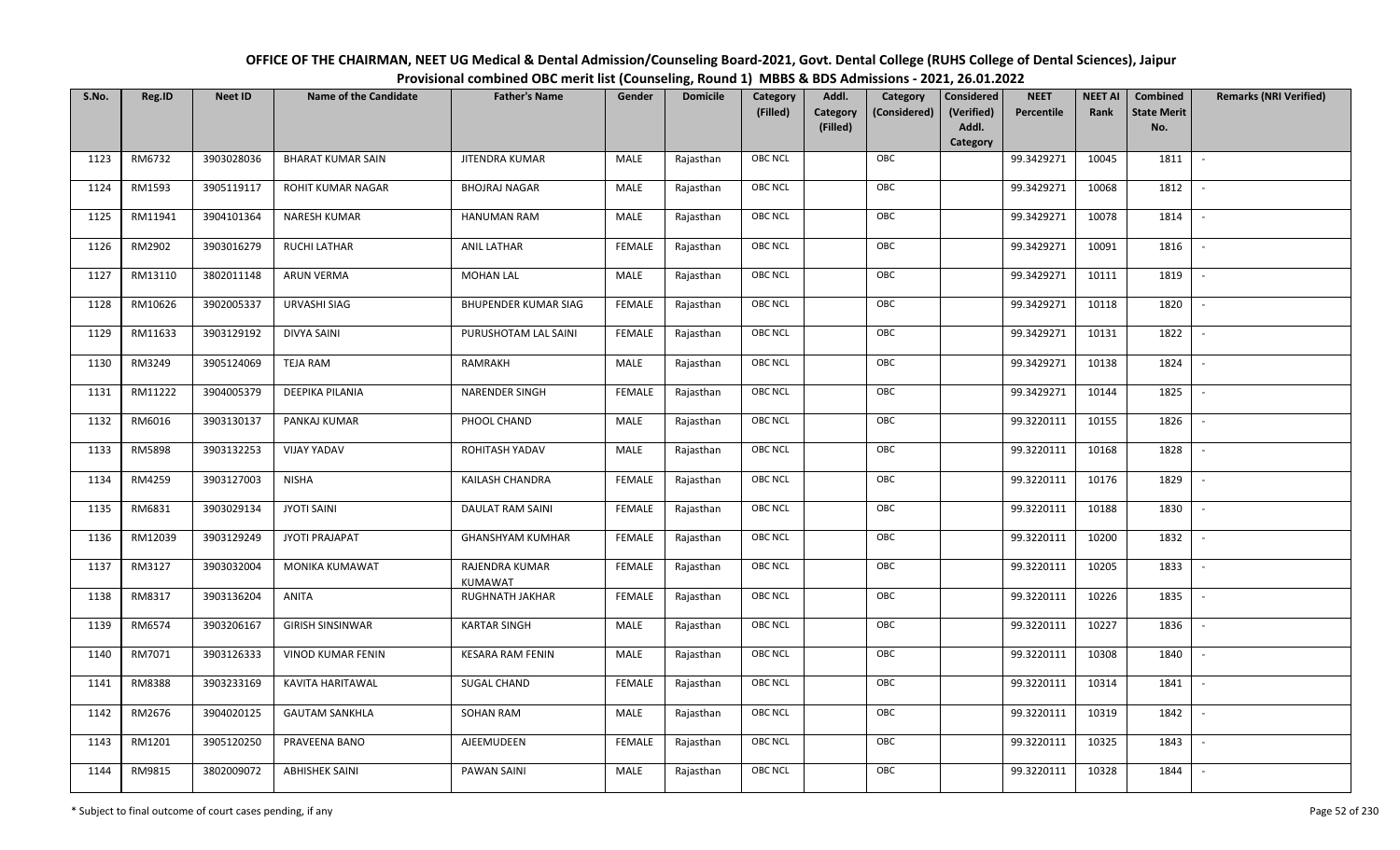| OFFICE OF THE CHAIRMAN, NEET UG Medical & Dental Admission/Counseling Board-2021, Govt. Dental College (RUHS College of Dental Sciences), Jaipur |
|--------------------------------------------------------------------------------------------------------------------------------------------------|
| Provisional combined OBC merit list (Counseling, Round 1) MBBS & BDS Admissions - 2021, 26.01.2022                                               |

| S.No. | Reg.ID  | <b>Neet ID</b> | <b>Name of the Candidate</b> | <b>Father's Name</b>     | Gender        | <b>Domicile</b> | Category       | Addl.<br>Category                    | <b>Considered</b>   | <b>NEET</b> | <b>NEET AI</b> | Combined                  | <b>Remarks (NRI Verified)</b> |
|-------|---------|----------------|------------------------------|--------------------------|---------------|-----------------|----------------|--------------------------------------|---------------------|-------------|----------------|---------------------------|-------------------------------|
|       |         |                |                              |                          |               |                 | (Filled)       | Category<br>(Considered)<br>(Filled) | (Verified)<br>Addl. | Percentile  | Rank           | <b>State Merit</b><br>No. |                               |
|       |         |                |                              |                          |               |                 |                |                                      | Category            |             |                |                           |                               |
| 1145  | RM9137  | 3902015215     | JYOTI BENIWAL                | HANUMAN BENIWAL          | <b>FEMALE</b> | Rajasthan       | <b>OBC NCL</b> | OBC                                  |                     | 99.3220111  | 10331          | 1845                      | $\sim$                        |
| 1146  | RM8826  | 3904025234     | <b>SURESH KUMAR</b>          | HOTHEE RAM               | MALE          | Rajasthan       | OBC NCL        | OBC                                  |                     | 99.3220111  | 10338          | 1846                      |                               |
| 1147  | RM6451  | 3905125045     | <b>HITESH GIRI</b>           | SANWAL GIRI              | MALE          | Rajasthan       | OBC NCL        | OBC                                  |                     | 99.3220111  | 10357          | 1849                      |                               |
| 1148  | RM2837  | 2001111169     | VISHVESH GOLA                | RAMESH CHAND             | <b>MALE</b>   | Rajasthan       | <b>OBC NCL</b> | OBC                                  |                     | 99.3220111  | 10365          | 1851                      | $\overline{\phantom{a}}$      |
| 1149  | RM11504 | 3903120223     | ANJU YADAV                   | MADAN LAL YADAV          | <b>FEMALE</b> | Rajasthan       | OBC NCL        | OBC                                  |                     | 99.3220111  | 10370          | 1852                      | $\sim$                        |
| 1150  | RM3843  | 3906004202     | <b>TARUNA LOHAR</b>          | <b>BHURI LAL LOHAR</b>   | <b>FEMALE</b> | Rajasthan       | <b>OBC NCL</b> | OBC                                  |                     | 99.3220111  | 10379          | 1855                      | $\overline{\phantom{a}}$      |
| 1151  | RM3844  | 3905107303     | DAKSH VAISHNAV               | UMASHANKAR VAISHNAV      | MALE          | Rajasthan       | OBC NCL        | OBC                                  |                     | 99.3220111  | 10382          | 1856                      | $\blacksquare$                |
| 1152  | RM9600  | 3902007011     | ANKIT                        | OMPRAKASH                | MALE          | Rajasthan       | OBC NCL        | OBC                                  |                     | 99.3220111  | 10386          | 1857                      |                               |
| 1153  | RM3331  | 3904020015     | PRADEEP CHOUDHARY            | <b>MOOLARAM</b>          | <b>MALE</b>   | Rajasthan       | OBC NCL        | OBC                                  |                     | 99.3220111  | 10405          | 1859                      |                               |
| 1154  | RM8243  | 3903039151     | NAMAN CHOUDHARY              | <b>JHABAR SINGH</b>      | <b>MALE</b>   | Rajasthan       | OBC NCL        | OBC                                  |                     | 99.3220111  | 10422          | 1863                      | $\sim$                        |
| 1155  | RM12885 | 3906001435     | <b>GARIMA PATIDAR</b>        | SHIV PRAKASH KURMI       | <b>FEMALE</b> | Rajasthan       | OBC NCL        | OBC                                  |                     | 99.3220111  | 10432          | 1865                      |                               |
| 1156  | RM8586  | 3903033064     | <b>RAKESH KUMAR</b>          | PHOOL SINGH              | MALE          | Rajasthan       | <b>OBC NCL</b> | OBC                                  |                     | 99.3220111  | 10451          | 1866                      | $\sim$                        |
| 1157  | RM6463  | 3903021196     | VISHVESH SINGH DIDEL         | <b>HARIPRASAD DIDEL</b>  | MALE          | Rajasthan       | OBC NCL        | OBC                                  |                     | 99.3220111  | 10454          | 1867                      |                               |
| 1158  | RM8467  | 3903038076     | <b>RAMESH SAINI</b>          | <b>GANGA SAHAY SAINI</b> | MALE          | Rajasthan       | OBC NCL        | OBC                                  |                     | 99.3220111  | 10458          | 1868                      | $\overline{\phantom{a}}$      |
| 1159  | RM3017  | 3905008068     | <b>HARSH YADAV</b>           | <b>BRIJNATH YADAV</b>    | MALE          | Rajasthan       | <b>OBC NCL</b> | OBC                                  |                     | 99.3220111  | 10462          | 1869                      | $\overline{\phantom{a}}$      |
| 1160  | RM4326  | 3904005072     | <b>DEVEN PARIHAR</b>         | <b>DILIP PARIHAR</b>     | MALE          | Rajasthan       | OBC NCL        | OBC                                  |                     | 99.3023254  | 10496          | 1871                      | $\sim$                        |
| 1161  | RM7364  | 3902001323     | MOHAMMAD SHAHID              | MAKBOOL KHAN             | MALE          | Rajasthan       | OBC NCL        | OBC                                  |                     | 99.3023254  | 10498          | 1872                      | $\overline{\phantom{a}}$      |
| 1162  | RM2579  | 3903227033     | <b>DHEERA RAM</b>            | <b>DERAJ RAM</b>         | <b>MALE</b>   | Rajasthan       | OBC NCL        | OBC                                  |                     | 99.3023254  | 10507          | 1873                      |                               |
| 1163  | RM9105  | 3903012038     | ANISHA BOLA                  | SHISH RAM                | <b>FEMALE</b> | Rajasthan       | <b>OBC NCL</b> | OBC                                  |                     | 99.3023254  | 10520          | 1874                      |                               |
| 1164  | RM7135  | 3903139130     | PRACHI KASHYAP               | MAHESH KASHYAP           | <b>FEMALE</b> | Rajasthan       | OBC NCL        | OBC                                  |                     | 99.3023254  | 10573          | 1877                      | $\overline{\phantom{a}}$      |
| 1165  | RM7736  | 3903126033     | <b>VINOD KUMAR</b>           | MAHENDRA KUMAR           | MALE          | Rajasthan       | <b>OBC NCL</b> | OBC                                  |                     | 99.3023254  | 10575          | 1878                      |                               |
| 1166  | RM8517  | 3903008355     | <b>KHUSHBOO</b>              | DESHBANDHU YADAV         | FEMALE        | Rajasthan       | OBC NCL        | OBC                                  |                     | 99.3023254  | 10591          | 1881                      |                               |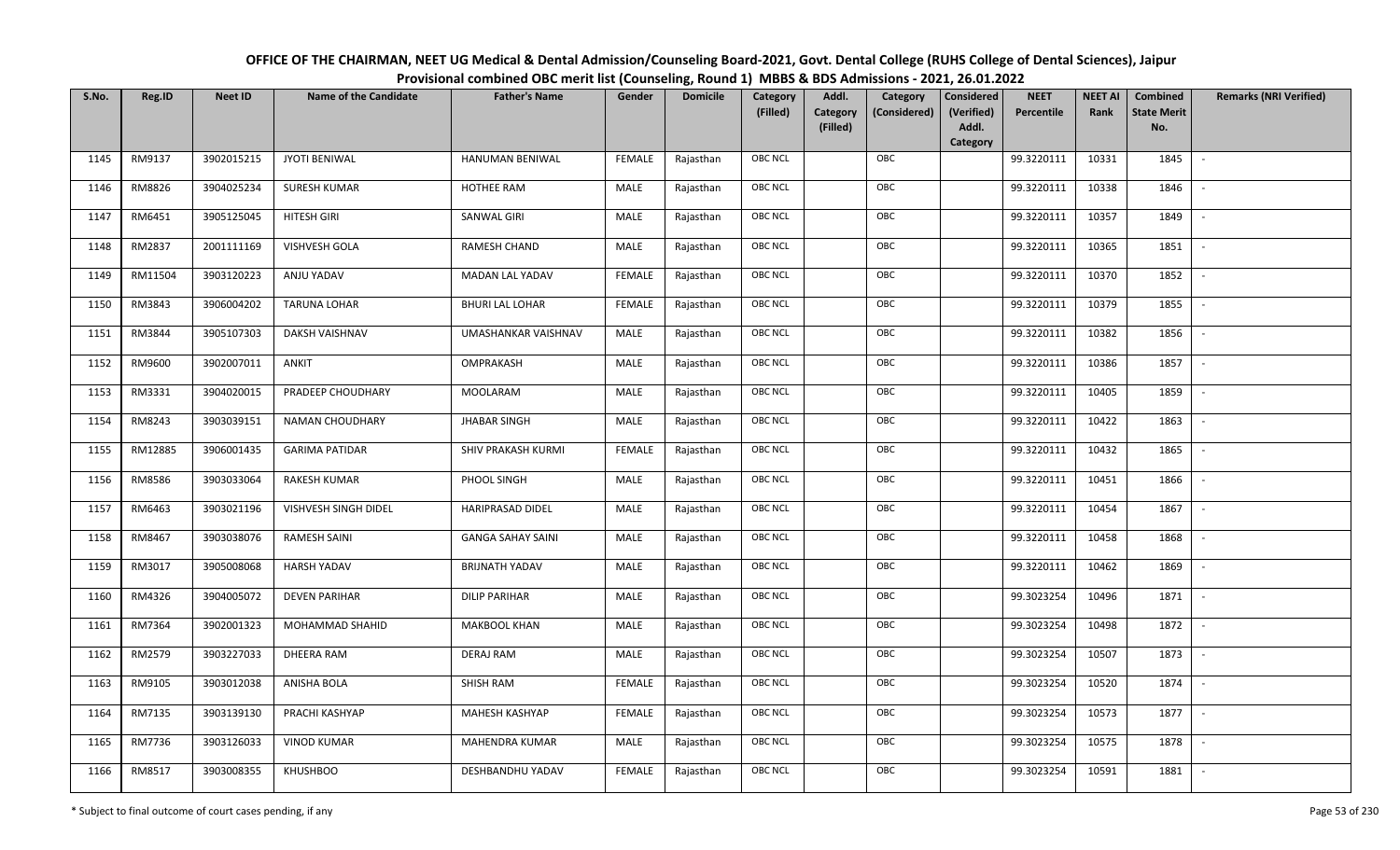| OFFICE OF THE CHAIRMAN, NEET UG Medical & Dental Admission/Counseling Board-2021, Govt. Dental College (RUHS College of Dental Sciences), Jaipur |
|--------------------------------------------------------------------------------------------------------------------------------------------------|
| Provisional combined OBC merit list (Counseling, Round 1) MBBS & BDS Admissions - 2021, 26.01.2022                                               |

| S.No. | Reg.ID  | <b>Neet ID</b> | <b>Name of the Candidate</b> | <b>Father's Name</b>           | Gender        | <b>Domicile</b> | Category<br>(Filled) | Addl.<br><b>Category</b><br>(Filled) | Category<br>(Considered) | <b>Considered</b><br>(Verified)<br>Addl. | <b>NEET</b><br>Percentile | <b>NEET AI</b><br>Rank | Combined<br><b>State Merit</b><br>No. | <b>Remarks (NRI Verified)</b> |
|-------|---------|----------------|------------------------------|--------------------------------|---------------|-----------------|----------------------|--------------------------------------|--------------------------|------------------------------------------|---------------------------|------------------------|---------------------------------------|-------------------------------|
|       |         |                |                              |                                |               |                 |                      |                                      |                          | Category                                 |                           |                        |                                       |                               |
| 1167  | RM10947 | 3904113074     | SUBHASH                      | <b>BHALLA RAM</b>              | MALE          | Rajasthan       | OBC NCL              |                                      | OBC                      |                                          | 99.3023254                | 10600                  | 1882                                  | $\overline{\phantom{a}}$      |
| 1168  | RM9592  | 2302032258     | PRIYA                        | <b>DALEEP SINGH</b>            | <b>FEMALE</b> | Rajasthan       | OBC NCL              |                                      | OBC                      |                                          | 99.3023254                | 10609                  | 1883                                  |                               |
| 1169  | RM8884  | 4601009226     | AMIT SINGH PANWAR            | MAHENDRA SINGH PANWAR          | MALE          | Rajasthan       | <b>OBC NCL</b>       | WDP, EXS8                            | OBC                      |                                          | 99.3023254                | 10612                  | 1884                                  |                               |
| 1170  | RM6344  | 3901014575     | PREM PRAKASH YADAV           | RAMCHARAN YADAV                | MALE          | Rajasthan       | OBC NCL              |                                      | OBC                      |                                          | 99.3023254                | 10624                  | 1886                                  | $\overline{\phantom{a}}$      |
| 1171  | RM11893 | 3902013079     | <b>RAM NIVAS SIDH</b>        | LAL NATH SIDH                  | MALE          | Rajasthan       | <b>OBC NCL</b>       |                                      | OBC                      |                                          | 99.3023254                | 10636                  | 1888                                  | $\sim$                        |
| 1172  | RM7970  | 3903022005     | NIVYA PAUL CHOUDHARY         | OM PRAKASH CHOUDHARY           | <b>FEMALE</b> | Rajasthan       | <b>OBC NCL</b>       |                                      | OBC                      |                                          | 99.3023254                | 10649                  | 1891                                  | $\overline{\phantom{a}}$      |
| 1173  | RM4141  | 3903218210     | <b>KAVITA YADAV</b>          | MALI RAM YADAV                 | <b>FEMALE</b> | Rajasthan       | <b>OBC NCL</b>       |                                      | OBC                      |                                          | 99.3023254                | 10662                  | 1892                                  | $\blacksquare$                |
| 1174  | RM2285  | 3903206053     | <b>JANVI JAKHAR</b>          | <b>BHOM SINGH JAKHAR</b>       | <b>FEMALE</b> | Rajasthan       | OBC NCL              |                                      | OBC                      |                                          | 99.3023254                | 10663                  | 1893                                  |                               |
| 1175  | RM11748 | 3901001112     | <b>NERAJ JAT</b>             | RAMRAJ DHOLYA                  | <b>FEMALE</b> | Rajasthan       | <b>OBC NCL</b>       |                                      | OBC                      |                                          | 99.3023254                | 10667                  | 1895                                  |                               |
| 1176  | RM6224  | 3903130138     | <b>GURNOOR SINGH</b>         | HARENDER PAL SINGH             | MALE          | Rajasthan       | OBC NCL              |                                      | OBC                      |                                          | 99.3023254                | 10672                  | 1896                                  | $\overline{\phantom{a}}$      |
| 1177  | RM13151 | 3903215321     | <b>SUMAN HARITWAL</b>        | SARDAR HARITWAL                | <b>FEMALE</b> | Rajasthan       | <b>OBC NCL</b>       |                                      | OBC                      |                                          | 99.3023254                | 10701                  | 1897                                  |                               |
| 1178  | RM3692  | 3904001320     | <b>ISHITA VISHNOI</b>        | <b>ASHOK VISHNOI</b>           | <b>FEMALE</b> | Rajasthan       | OBC NCL              |                                      | OBC                      |                                          | 99.3023254                | 10702                  | 1898                                  |                               |
| 1179  | RM6827  | 3903011313     | <b>SUMIT DAGAR</b>           | KAILASH CHAND DAGAR            | MALE          | Rajasthan       | <b>OBC NCL</b>       |                                      | OBC                      |                                          | 99.3023254                | 10707                  | 1900                                  |                               |
| 1180  | RM8477  | 3905125007     | MANISH KUMAR CHOUDHARY       | <b>NABAB SINGH</b>             | MALE          | Rajasthan       | OBC NCL              |                                      | OBC                      |                                          | 99.3023254                | 10714                  | 1901                                  | $\sim$                        |
| 1181  | RM4334  | 3905108173     | <b>AASTIK POONIA</b>         | <b>BALIEET SINGH CHAUDHARY</b> | <b>MALE</b>   | Rajasthan       | OBC NCL              |                                      | OBC                      |                                          | 99.3023254                | 10718                  | 1902                                  | $\overline{\phantom{a}}$      |
| 1182  | RM7729  | 3903204709     | <b>AMIT KUMAR</b>            | RAMNARAYAN BHADALA             | MALE          | Rajasthan       | <b>OBC NCL</b>       |                                      | OBC                      |                                          | 99.3023254                | 10729                  | 1905                                  | $\sim$                        |
| 1183  | RM7833  | 3906021013     | SANJAY SALARIYA              | RATAN LAL SALARIYA             | MALE          | Rajasthan       | <b>OBC NCL</b>       |                                      | OBC                      |                                          | 99.3023254                | 10734                  | 1907                                  | $\overline{\phantom{a}}$      |
| 1184  | RM3832  | 3903038029     | <b>VIJAY PAL SINGH</b>       | RAMNIWAS                       | MALE          | Rajasthan       | OBC NCL              |                                      | OBC                      |                                          | 99.3023254                | 10739                  | 1908                                  |                               |
| 1185  | RM8573  | 3903220278     | PAWAN KUMAR                  | CHOKHA RAM                     | MALE          | Rajasthan       | <b>OBC NCL</b>       |                                      | OBC                      |                                          | 99.3023254                | 10742                  | 1909                                  |                               |
| 1186  | RM10269 | 3903118011     | ARYAN                        | MURLI DHAR BAVLIYA             | MALE          | Rajasthan       | OBC NCL              |                                      | OBC                      |                                          | 99.3023254                | 10743                  | 1910                                  | $\blacksquare$                |
| 1187  | RM6601  | 3903234147     | <b>ASHOK KUMAR</b>           | <b>JAGANA RAM</b>              | <b>MALE</b>   | Rajasthan       | <b>OBC NCL</b>       |                                      | OBC                      |                                          | 99.3023254                | 10749                  | 1912                                  | $\overline{\phantom{a}}$      |
| 1188  | RM12852 | 3903202126     | <b>RINKU KUMARI</b>          | MUKH RAM MAHALA                | <b>FEMALE</b> | Rajasthan       | <b>OBC NCL</b>       |                                      | OBC                      |                                          | 99.2807619                | 10779                  | 1917                                  |                               |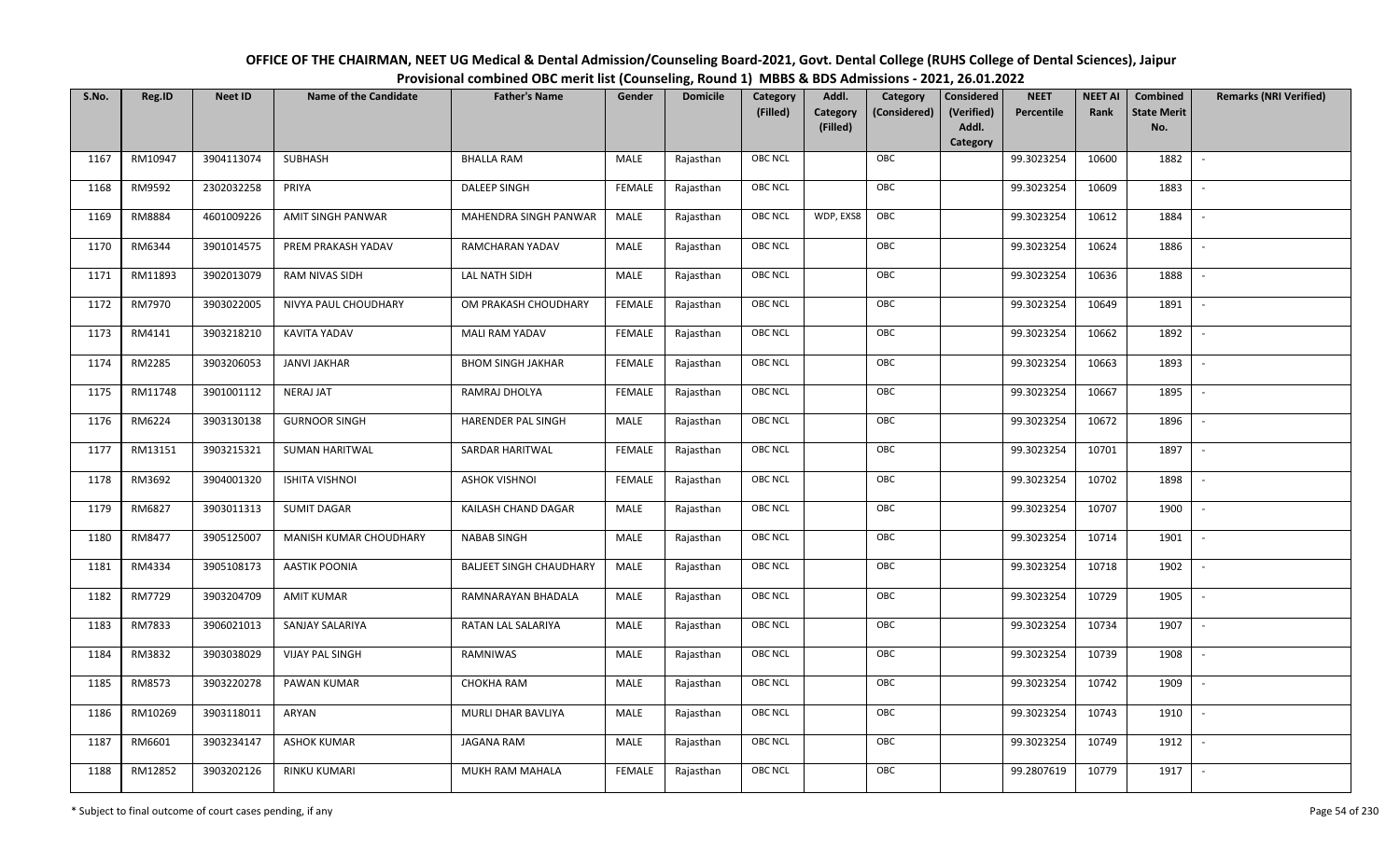| OFFICE OF THE CHAIRMAN, NEET UG Medical & Dental Admission/Counseling Board-2021, Govt. Dental College (RUHS College of Dental Sciences), Jaipur |
|--------------------------------------------------------------------------------------------------------------------------------------------------|
| Provisional combined OBC merit list (Counseling, Round 1) MBBS & BDS Admissions - 2021, 26.01.2022                                               |

| S.No. | Reg.ID  | <b>Neet ID</b> | <b>Name of the Candidate</b> | <b>Father's Name</b>     | Gender        | <b>Domicile</b> | Category<br>(Filled) | Addl.<br><b>Category</b><br>(Filled) | Category<br>(Considered) | <b>Considered</b><br>(Verified)<br>Addl. | <b>NEET</b><br>Percentile | <b>NEET AI</b><br>Rank | Combined<br><b>State Merit</b><br>No. | <b>Remarks (NRI Verified)</b> |
|-------|---------|----------------|------------------------------|--------------------------|---------------|-----------------|----------------------|--------------------------------------|--------------------------|------------------------------------------|---------------------------|------------------------|---------------------------------------|-------------------------------|
|       |         |                |                              |                          |               |                 |                      |                                      |                          | Category                                 |                           |                        |                                       |                               |
| 1189  | RM4291  | 3906003345     | PARWATI ACHARYA              | <b>JAMNA LAL ACHARYA</b> | <b>FEMALE</b> | Rajasthan       | <b>OBC NCL</b>       |                                      | OBC                      |                                          | 99.2807619                | 10784                  | 1918                                  | $\blacksquare$                |
| 1190  | RM6234  | 3903034004     | KAVITA JAT                   | RAM SWAROOP JAT          | <b>FEMALE</b> | Rajasthan       | OBC NCL              |                                      | OBC                      |                                          | 99.2807619                | 10823                  | 1919                                  |                               |
| 1191  | RM2603  | 3904110044     | <b>GAYATRI SUTHAR</b>        | <b>CHHAGAN LAL</b>       | <b>FEMALE</b> | Rajasthan       | OBC NCL              |                                      | OBC                      |                                          | 99.2807619                | 10838                  | 1920                                  |                               |
| 1192  | RM6661  | 3904103300     | SAWAI SINGH                  | MADRUPA RAM              | MALE          | Rajasthan       | OBC NCL              |                                      | OBC                      |                                          | 99.2807619                | 10844                  | 1921                                  | $\overline{\phantom{a}}$      |
| 1193  | RM9198  | 3903235094     | <b>REKHA SAINI</b>           | SHANKAR LAL SAINI        | <b>FEMALE</b> | Rajasthan       | <b>OBC NCL</b>       |                                      | OBC                      |                                          | 99.2807619                | 10855                  | 1922                                  | $\sim$                        |
| 1194  | RM4934  | 3903015285     | PRAVEEN KUMAR SAINI          | <b>TARACHAND SAINI</b>   | MALE          | Rajasthan       | <b>OBC NCL</b>       |                                      | OBC                      |                                          | 99.2807619                | 10865                  | 1923                                  | $\overline{\phantom{a}}$      |
| 1195  | RM5377  | 3903128109     | SAKSHI CHOUDHARY             | YASHWANT CHOUDHARY       | <b>FEMALE</b> | Rajasthan       | OBC NCL              |                                      | OBC                      |                                          | 99.2807619                | 10878                  | 1925                                  | $\blacksquare$                |
| 1196  | RM9493  | 3905125039     | <b>DINESH</b>                | <b>THANA RAM</b>         | MALE          | Rajasthan       | OBC NCL              |                                      | OBC                      |                                          | 99.2807619                | 10881                  | 1926                                  |                               |
| 1197  | RM9175  | 3905111274     | KAPIL DEV SINGH              | <b>JAITA RAM</b>         | MALE          | Rajasthan       | OBC NCL              |                                      | OBC                      |                                          | 99.2807619                | 10885                  | 1927                                  |                               |
| 1198  | RM8828  | 3903225315     | <b>KAVITA BARALA</b>         | <b>MOHAN LAL BARALA</b>  | <b>FEMALE</b> | Rajasthan       | OBC NCL              |                                      | OBC                      |                                          | 99.2807619                | 10893                  | 1929                                  |                               |
| 1199  | RM7294  | 3903216386     | PRADEEP KUMAR YADAV          | SUBHASH CHAND YADAV      | MALE          | Rajasthan       | <b>OBC NCL</b>       |                                      | OBC                      |                                          | 99.2807619                | 10915                  | 1931                                  |                               |
| 1200  | RM6190  | 3903238150     | MANOJ KUMAR BURDAK           | <b>BALBEER SINGH</b>     | MALE          | Rajasthan       | OBC NCL              |                                      | OBC                      |                                          | 99.2807619                | 10938                  | 1935                                  | $\sim$                        |
| 1201  | RM7652  | 3903204369     | NIRAJ JHAJHRIA               | SUMER SINGH JHAJHRIA     | MALE          | Rajasthan       | <b>OBC NCL</b>       | WDP, EXS6                            | OBC                      |                                          | 99.2807619                | 10941                  | 1936                                  |                               |
| 1202  | RM3467  | 3903226114     | CHETAN                       | <b>BANSHIDHAR SAINI</b>  | MALE          | Rajasthan       | OBC NCL              |                                      | OBC                      |                                          | 99.2807619                | 10953                  | 1940                                  | $\overline{\phantom{a}}$      |
| 1203  | RM8350  | 3903219417     | PRIYANKA CHOUDHARY           | RAM KUMAR CHOUDHARY      | <b>FEMALE</b> | Rajasthan       | OBC NCL              |                                      | OBC                      |                                          | 99.2807619                | 10971                  | 1943                                  | $\overline{\phantom{a}}$      |
| 1204  | RM9953  | 3903201088     | HARSH VARDHAN SINGH          | <b>BRIJESH KUMAR</b>     | MALE          | Rajasthan       | <b>OBC NCL</b>       |                                      | OBC                      |                                          | 99.2807619                | 10979                  | 1946                                  | $\overline{\phantom{a}}$      |
| 1205  | RM9865  | 3903203160     | ROHIT KUMAWAT                | OMPRAKASH KUMAWAT        | MALE          | Rajasthan       | <b>OBC NCL</b>       |                                      | OBC                      |                                          | 99.2807619                | 10980                  | 1947                                  | $\overline{\phantom{a}}$      |
| 1206  | RM12318 | 3905113128     | <b>VISHAL SWAMI</b>          | MAHENDRA SWAMI           | MALE          | Rajasthan       | OBC NCL              |                                      | OBC                      |                                          | 99.2807619                | 10981                  | 1948                                  |                               |
| 1207  | RM3983  | 3903122397     | ARUN KUMAR KUMAWAT           | HARI LAL KUMAWAT         | MALE          | Rajasthan       | <b>OBC NCL</b>       |                                      | OBC                      |                                          | 99.2807619                | 10986                  | 1951                                  |                               |
| 1208  | RM9981  | 3903138043     | SUNITA SEVADA                | KAILASH CHAND SEVADA     | <b>FEMALE</b> | Rajasthan       | OBC NCL              |                                      | OBC                      |                                          | 99.2807619                | 11001                  | 1952                                  | $\blacksquare$                |
| 1209  | RM10355 | 3904012337     | PRAKASH GEHLOT               | <b>DUNGAR RAM</b>        | <b>MALE</b>   | Rajasthan       | <b>OBC NCL</b>       |                                      | OBC                      |                                          | 99.2807619                | 11003                  | 1953                                  | $\overline{\phantom{a}}$      |
| 1210  | RM8357  | 3902011069     | <b>IMRANA BEGUM</b>          | MOHAMMED IBRAHIM         | <b>FEMALE</b> | Rajasthan       | <b>OBC NCL</b>       |                                      | OBC                      |                                          | 99.2807619                | 11026                  | 1955                                  |                               |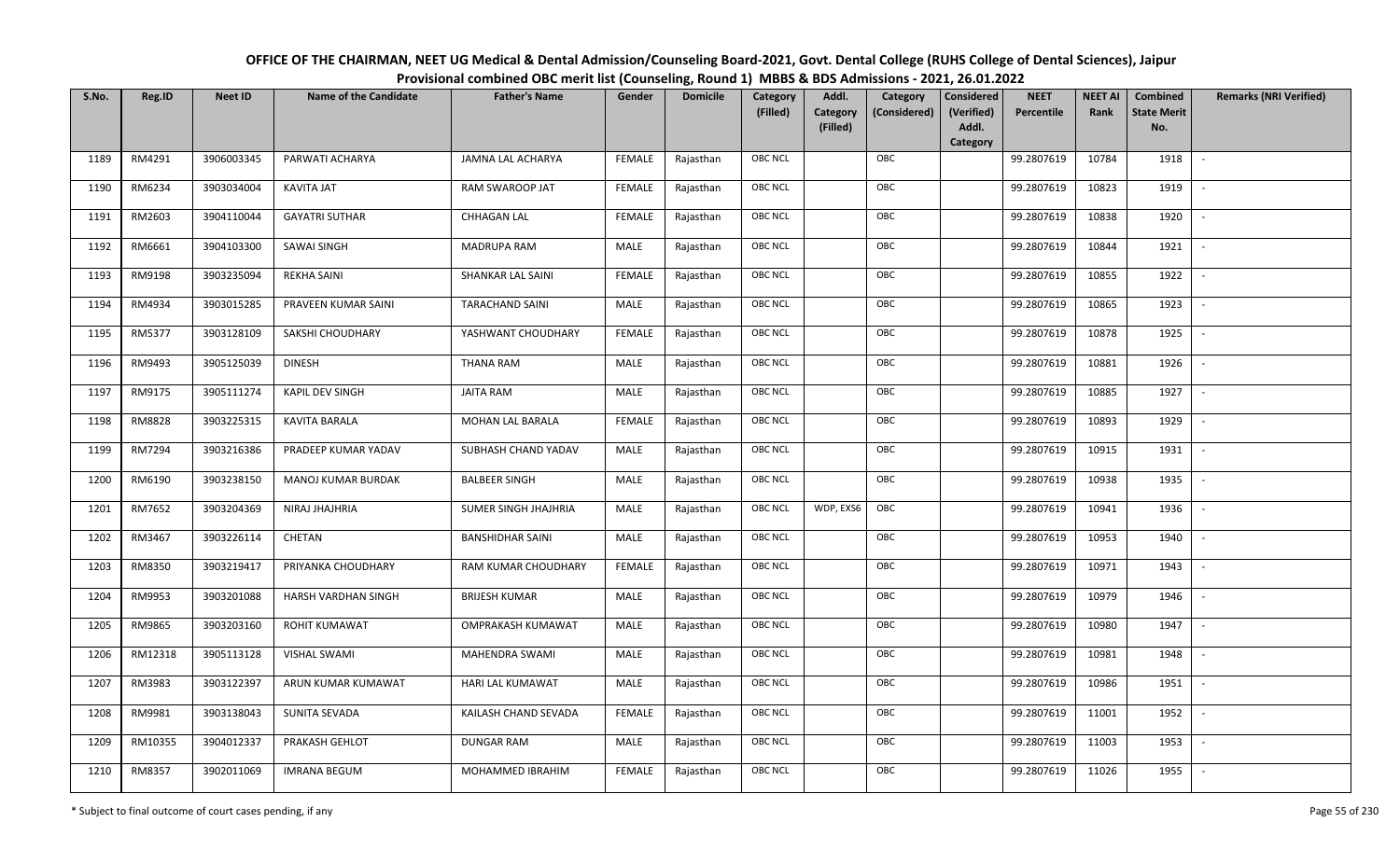| OFFICE OF THE CHAIRMAN, NEET UG Medical & Dental Admission/Counseling Board-2021, Govt. Dental College (RUHS College of Dental Sciences), Jaipur |
|--------------------------------------------------------------------------------------------------------------------------------------------------|
| Provisional combined OBC merit list (Counseling, Round 1) MBBS & BDS Admissions - 2021, 26.01.2022                                               |

| S.No. | Reg.ID  | <b>Neet ID</b> | <b>Name of the Candidate</b> | <b>Father's Name</b>     | Gender        | <b>Domicile</b> | <b>Category</b> | Addl.                | Category     | <b>Considered</b>   | <b>NEET</b> | <b>NEET AI</b> | Combined                  | <b>Remarks (NRI Verified)</b> |
|-------|---------|----------------|------------------------------|--------------------------|---------------|-----------------|-----------------|----------------------|--------------|---------------------|-------------|----------------|---------------------------|-------------------------------|
|       |         |                |                              |                          |               |                 | (Filled)        | Category<br>(Filled) | (Considered) | (Verified)<br>Addl. | Percentile  | Rank           | <b>State Merit</b><br>No. |                               |
|       |         |                |                              |                          |               |                 |                 |                      |              | <b>Category</b>     |             |                |                           |                               |
| 1211  | RM3171  | 3903005185     | RAJAT KUMAR REPSWAL          | DINESH KUMAR             | MALE          | Rajasthan       | <b>OBC NCL</b>  |                      | OBC          |                     | 99.2807619  | 11039          | 1959                      |                               |
| 1212  | RM5184  | 3903014149     | ANJALI                       | <b>BANWARI LAL</b>       | <b>FEMALE</b> | Rajasthan       | OBC NCL         |                      | OBC          |                     | 99.2807619  | 11044          | 1960                      |                               |
| 1213  | RM10312 | 3903231343     | VISHNU PRASAD SWAMI          | HANUMAN PRASAD SWAMI     | MALE          | Rajasthan       | OBC NCL         |                      | OBC          |                     | 99.2807619  | 11051          | 1961                      | $\sim$                        |
| 1214  | RM8150  | 2302032051     | <b>NEHA BHIDURI</b>          | <b>VIKRAM SINGH</b>      | <b>FEMALE</b> | Rajasthan       | <b>MBC NCL</b>  |                      | MBC          |                     | 99.2807619  | 11052          | 1962                      | $\overline{\phantom{a}}$      |
| 1215  | RM4606  | 3903134173     | ANISHA NEHRA                 | <b>HOSIYAR SINGH</b>     | <b>FEMALE</b> | Rajasthan       | OBC NCL         |                      | OBC          |                     | 99.2807619  | 11063          | 1963                      | $\sim$                        |
| 1216  | RM7830  | 3903133032     | ROSHAN KUMAR SAINI           | <b>MANOHAR LAL SAINI</b> | MALE          | Rajasthan       | <b>OBC NCL</b>  |                      | OBC          |                     | 99.2807619  | 11064          | 1964                      |                               |
| 1217  | RM1076  | 3903213133     | DEEPIKA                      | SURESH                   | <b>FEMALE</b> | Rajasthan       | <b>OBC NCL</b>  | WDP, EXS8            | OBC          |                     | 99.2807619  | 11072          | 1965                      |                               |
| 1218  | RM6790  | 3903137026     | PRADEEP SINGH                | RAJESH KUMAR             | MALE          | Rajasthan       | <b>OBC NCL</b>  | WDP, EXS6            | OBC          |                     | 99.2807619  | 11073          | 1966                      |                               |
| 1219  | RM11182 | 3903008682     | PRAMOD CHAUDHARY             | <b>BIJENDRA SINGH</b>    | MALE          | Rajasthan       | <b>OBC NCL</b>  |                      | OBC          |                     | 99.2807619  | 11076          | 1967                      |                               |
| 1220  | RM9207  | 3903125030     | <b>NEETU</b>                 | <b>JHABAR MAL</b>        | <b>FEMALE</b> | Rajasthan       | OBC NCL         |                      | OBC          |                     | 99.2807619  | 11078          | 1968                      | $\overline{\phantom{a}}$      |
| 1221  | RM10142 | 3905026088     | VIKAS KUMAR LOHAN            | <b>RAJENDER SINGH</b>    | MALE          | Rajasthan       | <b>OBC NCL</b>  |                      | OBC          |                     | 99.2807619  | 11081          | 1969                      |                               |
| 1222  | RM2843  | 3904012065     | <b>MAYANK SONI</b>           | RAJENDRA KUMAR SONI      | MALE          | Rajasthan       | OBC NCL         |                      | OBC          |                     | 99.2807619  | 11083          | 1970                      | $\blacksquare$                |
| 1223  | RM8914  | 3901018358     | <b>GIREERAJ YADAV</b>        | SATYANARAYAN YADAV       | MALE          | Rajasthan       | <b>OBC NCL</b>  |                      | OBC          |                     | 99.2807619  | 11097          | 1971                      |                               |
| 1224  | RM8910  | 3903109194     | SHARSTI KUMARI               | <b>BALBIR SINGH</b>      | <b>FEMALE</b> | Rajasthan       | OBC NCL         |                      | OBC          |                     | 99.257709   | 11126          | 1973                      | $\overline{\phantom{a}}$      |
| 1225  | RM9488  | 3903017372     | RITESH SAINI                 | <b>MOTI LAL SAINI</b>    | MALE          | Rajasthan       | OBC NCL         |                      | OBC          |                     | 99.257709   | 11152          | 1974                      | $\overline{\phantom{a}}$      |
| 1226  | RM2398  | 3903019463     | RAMNIWAS CHOUDHARY           | RICHPAL CHOUDHARY        | MALE          | Rajasthan       | <b>OBC NCL</b>  |                      | OBC          |                     | 99.257709   | 11161          | 1976                      | $\sim$                        |
| 1227  | RM7214  | 3903016328     | <b>MAMTA RAHAR</b>           | PREM CHAND RAHAR         | <b>FEMALE</b> | Rajasthan       | OBC NCL         |                      | OBC          |                     | 99.257709   | 11169          | 1977                      | $\overline{\phantom{a}}$      |
| 1228  | RM6825  | 3901014306     | AJAY PRATAP BHAKAR           | <b>GOPAL RAM BHAKAR</b>  | MALE          | Rajasthan       | <b>OBC NCL</b>  |                      | OBC          |                     | 99.257709   | 11173          | 1978                      |                               |
| 1229  | RM7831  | 3903124234     | SANGHARSH KUMAR SAMOTA       | MURARI LAL SAMOTA        | MALE          | Rajasthan       | OBC NCL         |                      | OBC          |                     | 99.257709   | 11176          | 1979                      |                               |
| 1230  | RM2463  | 3903031240     | SANJAY KUMAR YADAV           | SHRAWAN LAL YADAV        | MALE          | Rajasthan       | <b>OBC NCL</b>  | WDP, EXS6            | OBC          |                     | 99.257709   | 11178          | 1980                      |                               |
| 1231  | RM3800  | 3903108497     | PRIYANKA BHADU               | BHANWAR LAL BHADU        | <b>FEMALE</b> | Rajasthan       | <b>OBC NCL</b>  |                      | OBC          |                     | 99.257709   | 11209          | 1984                      |                               |
| 1232  | RM5849  | 3901009259     | NIKITA CHOUDHARY             | SURESH CHOUDHARY         | <b>FEMALE</b> | Rajasthan       | <b>OBC NCL</b>  |                      | OBC          |                     | 99.257709   | 11214          | 1985                      |                               |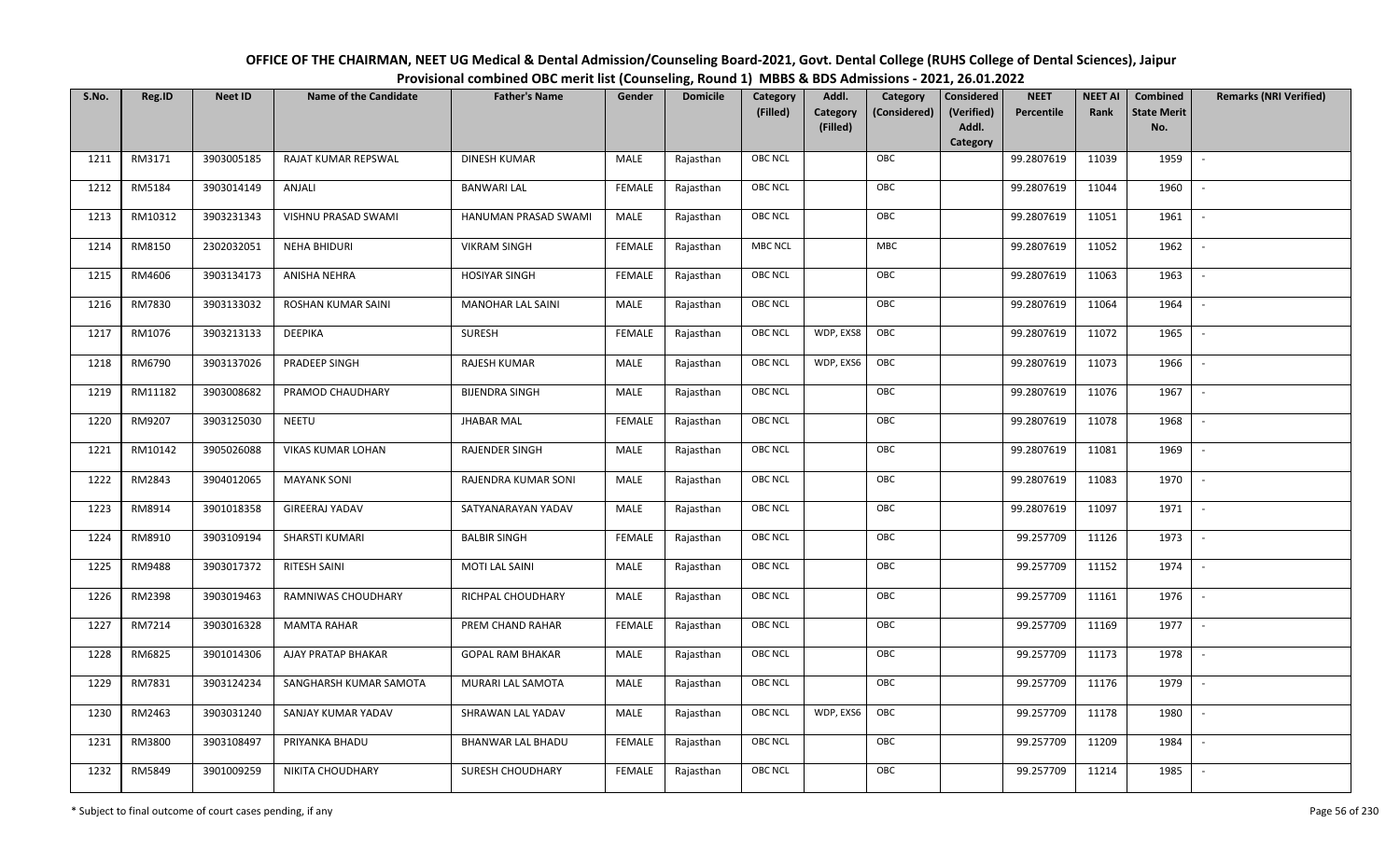| OFFICE OF THE CHAIRMAN, NEET UG Medical & Dental Admission/Counseling Board-2021, Govt. Dental College (RUHS College of Dental Sciences), Jaipur |
|--------------------------------------------------------------------------------------------------------------------------------------------------|
| Provisional combined OBC merit list (Counseling, Round 1) MBBS & BDS Admissions - 2021, 26.01.2022                                               |

| S.No. | Reg.ID  | <b>Neet ID</b> | <b>Name of the Candidate</b> | <b>Father's Name</b>       | Gender        | <b>Domicile</b> | Category<br>(Filled) | Addl.<br>Category<br>(Filled) | Category<br>(Considered) | <b>Considered</b><br>(Verified)<br>Addl. | <b>NEET</b><br>Percentile | <b>NEET AI</b><br>Rank | Combined<br><b>State Merit</b><br>No. | <b>Remarks (NRI Verified)</b> |
|-------|---------|----------------|------------------------------|----------------------------|---------------|-----------------|----------------------|-------------------------------|--------------------------|------------------------------------------|---------------------------|------------------------|---------------------------------------|-------------------------------|
|       | RM2377  | 3903205629     | <b>NIKITA SAINI</b>          | <b>LALIT KUMAR SAINI</b>   |               |                 | OBC NCL              |                               | OBC                      | Category                                 |                           | 11217                  | 1986                                  | $\blacksquare$                |
| 1233  |         |                |                              |                            | <b>FEMALE</b> | Rajasthan       |                      |                               |                          |                                          | 99.257709                 |                        |                                       |                               |
| 1234  | RM3982  | 3903035076     | <b>KIRAN</b>                 | ARJUN RAM                  | <b>FEMALE</b> | Rajasthan       | OBC NCL              |                               | OBC                      |                                          | 99.257709                 | 11229                  | 1987                                  |                               |
| 1235  | RM10567 | 3903007450     | PRIYA                        | VIDYADHAR                  | <b>FEMALE</b> | Rajasthan       | <b>OBC NCL</b>       |                               | OBC                      |                                          | 99.257709                 | 11237                  | 1988                                  |                               |
| 1236  | RM6883  | 3903008270     | PRASHANT YADAV               | KARAN SINGH YADAV          | MALE          | Rajasthan       | OBC NCL              |                               | OBC                      |                                          | 99.257709                 | 11238                  | 1989                                  | $\overline{\phantom{a}}$      |
| 1237  | RM5867  | 3902010076     | LOKESH                       | <b>VIJENDRA SINGH</b>      | MALE          | Rajasthan       | OBC NCL              |                               | OBC                      |                                          | 99.257709                 | 11253                  | 1990                                  | $\sim$                        |
| 1238  | RM4112  | 3904102237     | SHANTI CHOUDHARY             | JORA RAM CHOUDHARY         | <b>FEMALE</b> | Rajasthan       | OBC NCL              |                               | OBC                      |                                          | 99.257709                 | 11256                  | 1991                                  | $\overline{\phantom{a}}$      |
| 1239  | RM4514  | 3903114474     | NARENDRA KUMAR SAINI         | PRABHU DADYAL SAINI        | MALE          | Rajasthan       | OBC NCL              |                               | OBC                      |                                          | 99.257709                 | 11265                  | 1992                                  |                               |
| 1240  | RM9389  | 3903112426     | <b>ASHWANI NAIN</b>          | RAJENDRA PRASAD NAIN       | MALE          | Rajasthan       | OBC NCL              |                               | OBC                      |                                          | 99.257709                 | 11271                  | 1993                                  |                               |
| 1241  | RM1337  | 3903218274     | AARZOO                       | <b>KRISHAN KUMAR</b>       | <b>FEMALE</b> | Rajasthan       | OBC NCL              |                               | OBC                      |                                          | 99.257709                 | 11292                  | 1997                                  |                               |
| 1242  | RM2638  | 3903125002     | ANTIMA KUMAWAT               | <b>BIRDI CHAND KUMAWAT</b> | <b>FEMALE</b> | Rajasthan       | OBC NCL              |                               | OBC                      |                                          | 99.257709                 | 11314                  | 2000                                  | $\overline{\phantom{a}}$      |
| 1243  | RM11164 | 3904111202     | <b>BHAGIRATH</b>             | PARWAT RAM                 | MALE          | Rajasthan       | <b>OBC NCL</b>       |                               | OBC                      |                                          | 99.257709                 | 11318                  | 2001                                  |                               |
| 1244  | RM8979  | 3903233349     | <b>JITENDRA ROHILA</b>       | <b>BUDHRAM ROHILA</b>      | MALE          | Rajasthan       | OBC NCL              |                               | OBC                      |                                          | 99.257709                 | 11323                  | 2002                                  | $\sim$                        |
| 1245  | RM2458  | 3903011164     | <b>MOHIT KUMAR</b>           | <b>MANOJ KUMAR</b>         | MALE          | Rajasthan       | OBC NCL              |                               | OBC                      |                                          | 99.257709                 | 11330                  | 2003                                  |                               |
| 1246  | RM1151  | 3903204815     | RAGHAV YADAV                 | KAMAL KANT YADAV           | MALE          | Rajasthan       | OBC NCL              |                               | OBC                      |                                          | 99.257709                 | 11351                  | 2005                                  | $\overline{\phantom{a}}$      |
| 1247  | RM12325 | 3905125047     | YASH SWAMI                   | CHANDRA PRAKASH SWAMI      | <b>MALE</b>   | Rajasthan       | OBC NCL              |                               | OBC                      |                                          | 99.257709                 | 11375                  | 2010                                  | $\overline{\phantom{a}}$      |
| 1248  | RM8806  | 3903013338     | <b>NIDHI</b>                 | SHRI RAM                   | <b>FEMALE</b> | Rajasthan       | OBC NCL              |                               | OBC                      |                                          | 99.257709                 | 11377                  | 2011                                  | $\overline{\phantom{a}}$      |
| 1249  | RM3108  | 3903015395     | <b>SUNIL YADAV</b>           | SATYANARAYAN YADAV         | MALE          | Rajasthan       | OBC NCL              |                               | OBC                      |                                          | 99.257709                 | 11393                  | 2013                                  | $\overline{\phantom{a}}$      |
| 1250  | RM10489 | 3904108143     | <b>IMRAN</b>                 | MOHAMMAD IQBAL             | MALE          | Rajasthan       | OBC NCL              |                               | OBC                      |                                          | 99.257709                 | 11411                  | 2015                                  |                               |
| 1251  | RM6497  | 3904025147     | <b>MAMTA CHANGAL</b>         | SHAITAN RAM CHANGAL        | <b>FEMALE</b> | Rajasthan       | <b>OBC NCL</b>       |                               | OBC                      |                                          | 99.257709                 | 11416                  | 2016                                  |                               |
| 1252  | RM12751 | 3901009202     | ARCHANA JAJRA                | <b>DEVRAJ SINGH</b>        | <b>FEMALE</b> | Rajasthan       | OBC NCL              |                               | OBC                      |                                          | 99.257709                 | 11417                  | 2017                                  | $\blacksquare$                |
| 1253  | RM2662  | 3903101742     | <b>DEEPIKA MEEL</b>          | RAKESH KUMAR MEEL          | <b>FEMALE</b> | Rajasthan       | OBC NCL              |                               | OBC                      |                                          | 99.257709                 | 11422                  | 2018                                  |                               |
| 1254  | RM10757 | 3903113451     | POOJA                        | <b>BHARAT RAM JAKHAR</b>   | <b>FEMALE</b> | Rajasthan       | OBC NCL              |                               | OBC                      |                                          | 99.257709                 | 11424                  | 2019                                  |                               |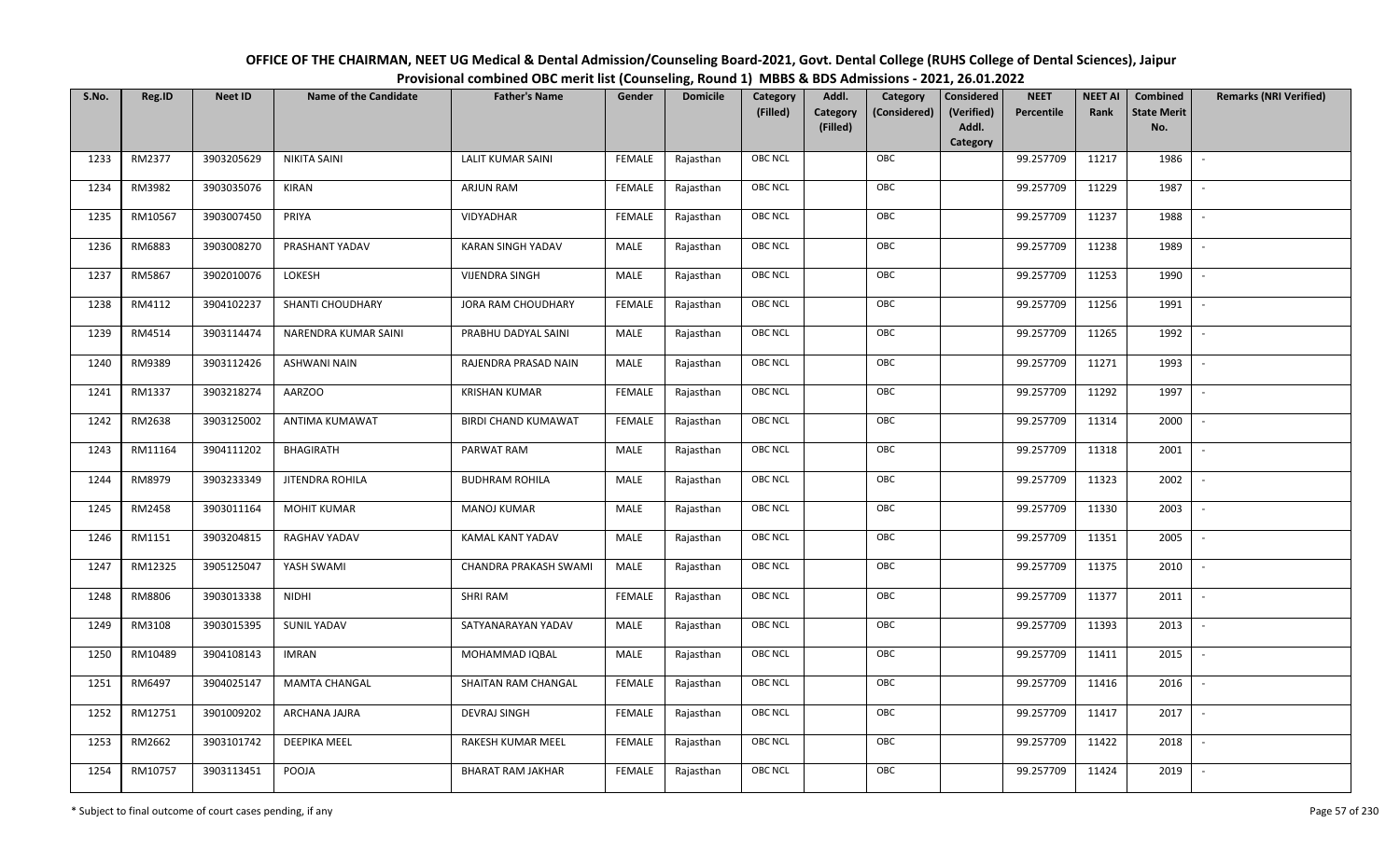| OFFICE OF THE CHAIRMAN, NEET UG Medical & Dental Admission/Counseling Board-2021, Govt. Dental College (RUHS College of Dental Sciences), Jaipur |
|--------------------------------------------------------------------------------------------------------------------------------------------------|
| Provisional combined OBC merit list (Counseling, Round 1) MBBS & BDS Admissions - 2021, 26.01.2022                                               |

| S.No. | Reg.ID  | <b>Neet ID</b> | <b>Name of the Candidate</b> | <b>Father's Name</b>    | Gender        | <b>Domicile</b> | Category<br>(Filled) | Addl.<br><b>Category</b><br>(Filled) | Category<br>(Considered) | <b>Considered</b><br>(Verified)<br>Addl. | <b>NEET</b><br>Percentile | <b>NEET AI</b><br>Rank | Combined<br><b>State Merit</b><br>No. | <b>Remarks (NRI Verified)</b> |
|-------|---------|----------------|------------------------------|-------------------------|---------------|-----------------|----------------------|--------------------------------------|--------------------------|------------------------------------------|---------------------------|------------------------|---------------------------------------|-------------------------------|
|       |         |                |                              |                         |               |                 |                      |                                      |                          | Category                                 |                           |                        |                                       |                               |
| 1255  | RM6956  | 3903209394     | DHEERAJ JANGID               | VISHNU NARAIN SHARMA    | MALE          | Rajasthan       | <b>OBC NCL</b>       |                                      | OBC                      |                                          | 99.257709                 | 11454                  | 2021                                  | $\sim$                        |
| 1256  | RM3722  | 3903211208     | JITESH NITHARWAL             | SHARWAN SINGH           | MALE          | Rajasthan       | OBC NCL              |                                      | OBC                      |                                          | 99.257709                 | 11457                  | 2022                                  |                               |
| 1257  | RM5004  | 3903234014     | SURABHI MITAWA               | KISHAN LAL SAINI        | <b>FEMALE</b> | Rajasthan       | <b>OBC NCL</b>       |                                      | OBC                      |                                          | 99.240225                 | 11471                  | 2025                                  |                               |
| 1258  | RM9449  | 3903009103     | NIVEDITA POONIA              | RAMESH POONIA           | <b>FEMALE</b> | Rajasthan       | OBC NCL              |                                      | OBC                      |                                          | 99.240225                 | 11478                  | 2026                                  | $\overline{\phantom{a}}$      |
| 1259  | RM11516 | 3901001273     | SANDEEP CHOUDHARY            | SHOBHAGMAL CHOUDHARY    | MALE          | Rajasthan       | <b>OBC NCL</b>       |                                      | OBC                      |                                          | 99.240225                 | 11495                  | 2029                                  | $\sim$                        |
| 1260  | RM13726 | 3903018352     | <b>MEENA JAT</b>             | <b>BABU LAL JAT</b>     | <b>FEMALE</b> | Rajasthan       | <b>OBC NCL</b>       |                                      | OBC                      |                                          | 99.240225                 | 11504                  | 2030                                  | $\overline{\phantom{a}}$      |
| 1261  | RM5577  | 3903124045     | <b>RAKESH SAINI</b>          | <b>MAKHAN LAL SAINI</b> | MALE          | Rajasthan       | OBC NCL              |                                      | OBC                      |                                          | 99.240225                 | 11526                  | 2032                                  | $\blacksquare$                |
| 1262  | RM4594  | 3903121184     | KALPNA SUNDA                 | SATENDRA SINGH SUNDA    | <b>FEMALE</b> | Rajasthan       | OBC NCL              |                                      | OBC                      |                                          | 99.240225                 | 11552                  | 2035                                  |                               |
| 1263  | RM2625  | 3903035080     | <b>SAMEER SONI</b>           | RAMAWTAR SWARNKAR       | MALE          | Rajasthan       | OBC NCL              |                                      | OBC                      |                                          | 99.240225                 | 11554                  | 2036                                  |                               |
| 1264  | RM3110  | 3905117157     | <b>LASEE KUMARI</b>          | SHANKARA RAM            | <b>FEMALE</b> | Rajasthan       | OBC NCL              |                                      | OBC                      |                                          | 99.240225                 | 11555                  | 2037                                  | $\overline{\phantom{a}}$      |
| 1265  | RM5078  | 3903118416     | <b>NISHA SAINI</b>           | RAM KISHORE SAINI       | <b>FEMALE</b> | Rajasthan       | <b>OBC NCL</b>       |                                      | OBC                      |                                          | 99.240225                 | 11572                  | 2038                                  |                               |
| 1266  | RM2128  | 3903203738     | POOJA KUMARI MAHALA          | SANWAR MAL MAHALA       | <b>FEMALE</b> | Rajasthan       | OBC NCL              |                                      | OBC                      |                                          | 99.240225                 | 11579                  | 2039                                  | $\sim$                        |
| 1267  | RM2671  | 3903101873     | GAUTAM                       | <b>TARA CHAND</b>       | MALE          | Rajasthan       | <b>OBC NCL</b>       |                                      | OBC                      |                                          | 99.240225                 | 11585                  | 2040                                  |                               |
| 1268  | RM2367  | 3901005091     | JAYANT SADHWANI              | MAHESH SADHWANI         | MALE          | Rajasthan       | OBC NCL              |                                      | OBC                      |                                          | 99.240225                 | 11606                  | 2041                                  | $\sim$                        |
| 1269  | RM3414  | 3903037207     | RENU                         | SHISH RAM               | <b>FEMALE</b> | Rajasthan       | OBC NCL              |                                      | OBC                      |                                          | 99.240225                 | 11609                  | 2042                                  | $\overline{\phantom{a}}$      |
| 1270  | RM10145 | 3902011177     | <b>OMPRAKASH BENIWAL</b>     | NEMA RAM BENIWAL        | MALE          | Rajasthan       | <b>OBC NCL</b>       |                                      | OBC                      |                                          | 99.240225                 | 11613                  | 2043                                  | $\sim$                        |
| 1271  | RM10391 | 3903133037     | MUKESH KUMAR                 | <b>MADAN LAL</b>        | MALE          | Rajasthan       | <b>OBC NCL</b>       |                                      | OBC                      |                                          | 99.240225                 | 11618                  | 2044                                  | $\overline{\phantom{a}}$      |
| 1272  | RM11616 | 3903025244     | SANDEEP CHOUDHARY            | SITARAM CHOUDHARY       | MALE          | Rajasthan       | OBC NCL              |                                      | OBC                      |                                          | 99.240225                 | 11619                  | 2045                                  |                               |
| 1273  | RM2919  | 3903025378     | <b>KRISHNA YADAV</b>         | <b>BALRAJ YADAV</b>     | <b>FEMALE</b> | Rajasthan       | <b>OBC NCL</b>       |                                      | OBC                      |                                          | 99.240225                 | 11638                  | 2048                                  |                               |
| 1274  | RM5634  | 3903204890     | SHREYA PUNIA                 | <b>RAVI KUMAR</b>       | <b>FEMALE</b> | Rajasthan       | <b>OBC NCL</b>       | WDP, EXS6                            | OBC                      |                                          | 99.240225                 | 11652                  | 2050                                  | $\overline{\phantom{a}}$      |
| 1275  | RM4805  | 3901015316     | <b>KUNAL SEN</b>             | <b>KANHIYALAL SEN</b>   | <b>MALE</b>   | Rajasthan       | <b>OBC NCL</b>       |                                      | OBC                      |                                          | 99.240225                 | 11657                  | 2051                                  | $\overline{\phantom{a}}$      |
| 1276  | RM12490 | 3903126021     | KAVITA SAMOTA                | SHIV KARAN SAMOTA       | <b>FEMALE</b> | Rajasthan       | <b>OBC NCL</b>       |                                      | OBC                      |                                          | 99.240225                 | 11667                  | 2052                                  |                               |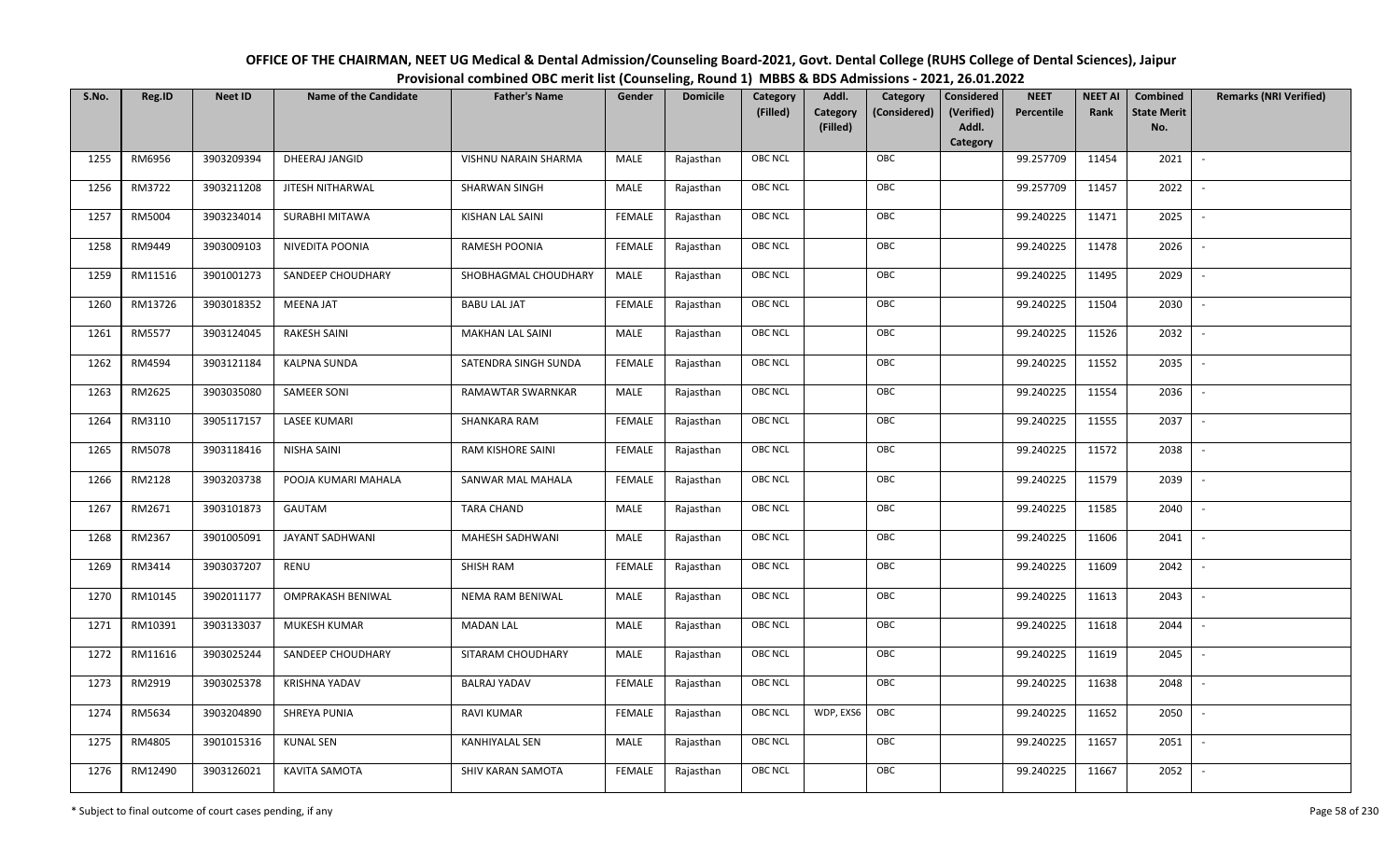| OFFICE OF THE CHAIRMAN, NEET UG Medical & Dental Admission/Counseling Board-2021, Govt. Dental College (RUHS College of Dental Sciences), Jaipur |
|--------------------------------------------------------------------------------------------------------------------------------------------------|
| Provisional combined OBC merit list (Counseling, Round 1) MBBS & BDS Admissions - 2021, 26.01.2022                                               |

| S.No. | Reg.ID  | <b>Neet ID</b> | <b>Name of the Candidate</b> | <b>Father's Name</b>        | Gender        | <b>Domicile</b> | Category<br>(Filled) | Addl.<br><b>Category</b><br>(Filled) | Category<br>(Considered) | <b>Considered</b><br>(Verified)<br>Addl. | <b>NEET</b><br>Percentile | <b>NEET AI</b><br>Rank | Combined<br><b>State Merit</b><br>No. | <b>Remarks (NRI Verified)</b> |
|-------|---------|----------------|------------------------------|-----------------------------|---------------|-----------------|----------------------|--------------------------------------|--------------------------|------------------------------------------|---------------------------|------------------------|---------------------------------------|-------------------------------|
|       |         |                |                              |                             |               |                 |                      |                                      |                          | Category                                 |                           |                        |                                       |                               |
| 1277  | RM10732 | 3802012187     | <b>ANCHAL SWAMI</b>          | <b>VINOD SWAMI</b>          | <b>FEMALE</b> | Rajasthan       | <b>OBC NCL</b>       |                                      | OBC                      |                                          | 99.240225                 | 11668                  | 2053                                  | $\sim$                        |
| 1278  | RM4941  | 3903124313     | AJEET KUMAWAT                | RADHA KISHAN KUMAWAT        | MALE          | Rajasthan       | OBC NCL              |                                      | OBC                      |                                          | 99.240225                 | 11669                  | 2054                                  |                               |
| 1279  | RM9570  | 3903015172     | VIKAS KUMAR GURJAR           | PRABHU DAYAL GURJAR         | MALE          | Rajasthan       | <b>MBC NCL</b>       |                                      | MBC                      |                                          | 99.240225                 | 11673                  | 2056                                  |                               |
| 1280  | RM2475  | 3902005022     | <b>GARVIT CHOUDHARY</b>      | <b>BADRI NARAYAN</b>        | MALE          | Rajasthan       | OBC NCL              |                                      | OBC                      |                                          | 99.240225                 | 11674                  | 2057                                  | $\overline{\phantom{a}}$      |
| 1281  | RM10334 | 3903131034     | ABHISHEK KUMAR DHAKA         | VIKRAM DEV DHAKA            | MALE          | Rajasthan       | <b>OBC NCL</b>       |                                      | OBC                      |                                          | 99.240225                 | 11683                  | 2059                                  | $\sim$                        |
| 1282  | RM2059  | 3903002487     | PRIYANKA                     | <b>ONKAR MAL</b>            | <b>FEMALE</b> | Rajasthan       | <b>OBC NCL</b>       | WDP, EXS6                            | OBC                      |                                          | 99.240225                 | 11688                  | 2060                                  | $\overline{\phantom{a}}$      |
| 1283  | RM9172  | 3905118015     | <b>NARAYAN JAT</b>           | <b>KANHAIYA LAL JAT</b>     | MALE          | Rajasthan       | OBC NCL              |                                      | OBC                      |                                          | 99.240225                 | 11694                  | 2061                                  | $\blacksquare$                |
| 1284  | RM9615  | 3903215074     | JYOTI YADAV                  | SURESH KUMAR YADAV          | <b>FEMALE</b> | Rajasthan       | OBC NCL              |                                      | OBC                      |                                          | 99.240225                 | 11714                  | 2063                                  |                               |
| 1285  | RM9194  | 3903230050     | <b>MANISH SAMOTA</b>         | <b>BAHADUR SINGH SAMOTA</b> | MALE          | Rajasthan       | OBC NCL              |                                      | OBC                      |                                          | 99.240225                 | 11715                  | 2064                                  |                               |
| 1286  | RM8176  | 3905018248     | JAYESH NAGAR                 | SHYAM SUNDER NAGAR          | MALE          | Rajasthan       | OBC NCL              |                                      | OBC                      |                                          | 99.240225                 | 11720                  | 2065                                  |                               |
| 1287  | RM2737  | 3905022179     | <b>GOVIND SAINI</b>          | KANHAIYA LAL SAINI          | MALE          | Rajasthan       | <b>OBC NCL</b>       |                                      | OBC                      |                                          | 99.240225                 | 11725                  | 2066                                  |                               |
| 1288  | RM10511 | 2302032039     | MUSKAN YADAV                 | VIJAY KUMAR YADAV           | <b>FEMALE</b> | Rajasthan       | OBC NCL              |                                      | OBC                      |                                          | 99.2188557                | 11739                  | 2067                                  | $\mathcal{L}$                 |
| 1289  | RM5097  | 3905028156     | SAKSHAM JANGID               | H P SHARMA                  | MALE          | Rajasthan       | <b>OBC NCL</b>       |                                      | OBC                      |                                          | 99.2188557                | 11750                  | 2069                                  |                               |
| 1290  | RM8570  | 3903003537     | DEV KANTARIYA                | KAILASH KANTARIYA           | MALE          | Rajasthan       | OBC NCL              |                                      | OBC                      |                                          | 99.2188557                | 11761                  | 2070                                  | $\sim$                        |
| 1291  | RM8043  | 3903224097     | RAHUL KUMAR YADAV            | SITA RAM YADAV              | <b>MALE</b>   | Rajasthan       | OBC NCL              |                                      | OBC                      |                                          | 99.2188557                | 11765                  | 2071                                  | $\sim$                        |
| 1292  | RM6130  | 3903201505     | <b>VIKAS MANDIWAL</b>        | RISHIRAJ MANDIWAL           | MALE          | Rajasthan       | <b>OBC NCL</b>       |                                      | OBC                      |                                          | 99.2188557                | 11779                  | 2073                                  | $\sim$                        |
| 1293  | RM8735  | 3903011582     | AKHILESH YADAV               | RAJENDRA PRASAD YADAV       | MALE          | Rajasthan       | <b>OBC NCL</b>       |                                      | OBC                      |                                          | 99.2188557                | 11792                  | 2076                                  | $\overline{\phantom{a}}$      |
| 1294  | RM2885  | 3903128356     | <b>DIVYA SONI</b>            | SUBHASH CHANDRA SONI        | <b>FEMALE</b> | Rajasthan       | OBC NCL              |                                      | OBC                      |                                          | 99.2188557                | 11793                  | 2077                                  |                               |
| 1295  | RM4583  | 3902019091     | <b>INDIRA KADWASHRA</b>      | SHAITANA RAM KADWASHRA      | <b>FEMALE</b> | Rajasthan       | <b>OBC NCL</b>       |                                      | OBC                      |                                          | 99.2188557                | 11794                  | 2078                                  |                               |
| 1296  | RM6235  | 3904003452     | <b>SURENDRA SARAN</b>        | <b>BUDHARAM</b>             | MALE          | Rajasthan       | OBC NCL              |                                      | OBC                      |                                          | 99.2188557                | 11806                  | 2080                                  |                               |
| 1297  | RM5883  | 3903011296     | ANURADHA PRAJAPAT            | <b>GOPIRAM PRAJAPAT</b>     | <b>FEMALE</b> | Rajasthan       | <b>OBC NCL</b>       |                                      | OBC                      |                                          | 99.2188557                | 11812                  | 2081                                  | $\overline{\phantom{a}}$      |
| 1298  | RM5384  | 3902008192     | POONAM PRAJAPAT              | <b>SUMER SINGH</b>          | <b>FEMALE</b> | Rajasthan       | <b>OBC NCL</b>       |                                      | OBC                      |                                          | 99.2188557                | 11864                  | 2085                                  |                               |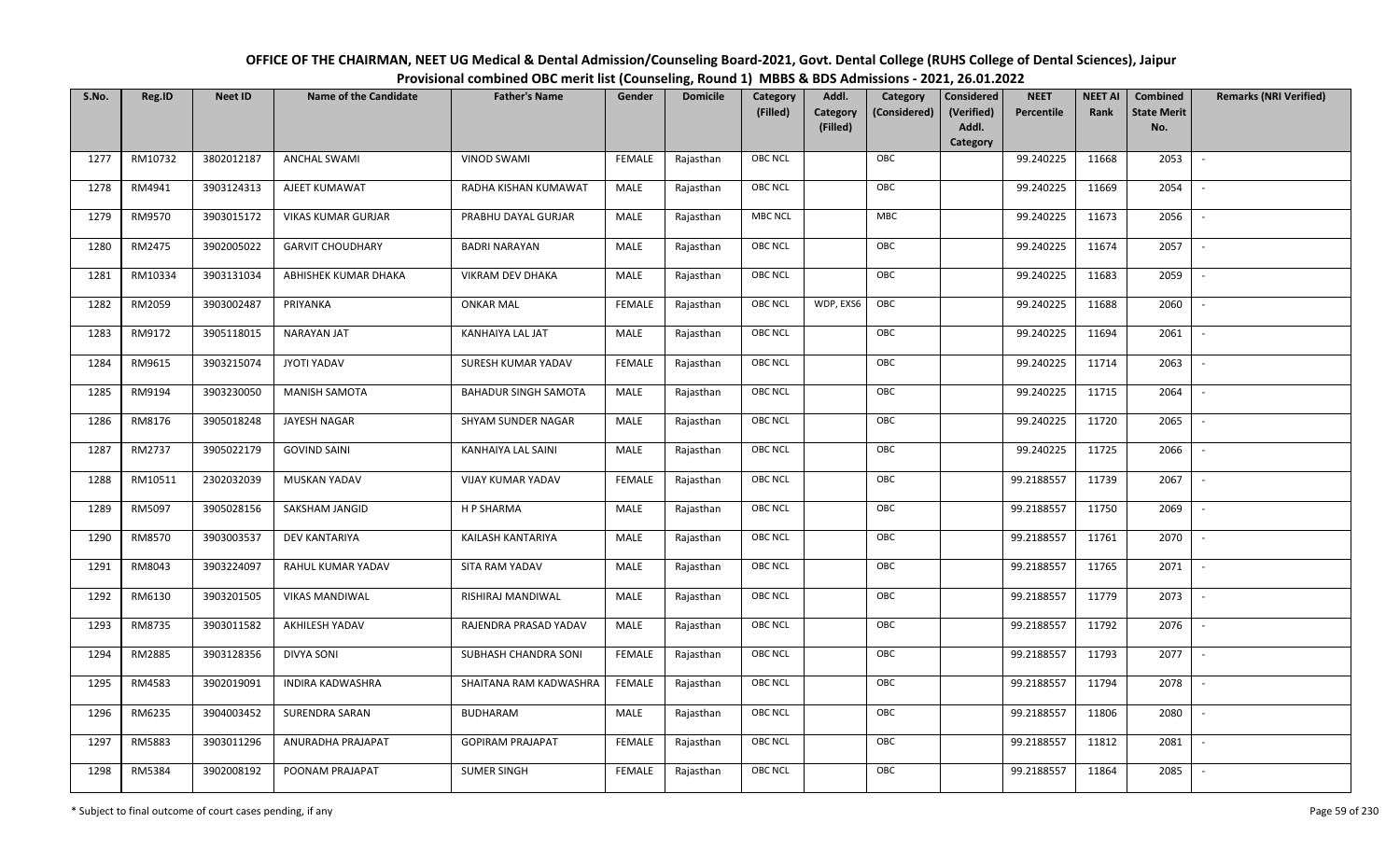| OFFICE OF THE CHAIRMAN, NEET UG Medical & Dental Admission/Counseling Board-2021, Govt. Dental College (RUHS College of Dental Sciences), Jaipur |
|--------------------------------------------------------------------------------------------------------------------------------------------------|
| Provisional combined OBC merit list (Counseling, Round 1) MBBS & BDS Admissions - 2021, 26.01.2022                                               |

| S.No. | Reg.ID  | <b>Neet ID</b> | <b>Name of the Candidate</b> | <b>Father's Name</b>       | Gender        | <b>Domicile</b> | Category<br>(Filled) | Addl.<br><b>Category</b> | Category<br>(Considered) | Considered<br><b>NEET</b><br>(Verified)<br>Percentile | <b>NEET AI</b><br>Rank | Combined<br><b>State Merit</b> | <b>Remarks (NRI Verified)</b> |
|-------|---------|----------------|------------------------------|----------------------------|---------------|-----------------|----------------------|--------------------------|--------------------------|-------------------------------------------------------|------------------------|--------------------------------|-------------------------------|
|       |         |                |                              |                            |               |                 |                      | (Filled)                 |                          | Addl.<br>Category                                     |                        | No.                            |                               |
| 1299  | RM13973 | 3904016265     | NIKHIL KULHARI               | JAIPRAKASH KULHARI         | MALE          | Rajasthan       | <b>OBC NCL</b>       |                          | OBC                      | 99.2188557                                            | 11866                  | 2086                           | $\sim$                        |
| 1300  | RM10648 | 3903128218     | VINITA MANGAWA               | MAHENDRA SINGH<br>MANGAWA  | <b>FEMALE</b> | Rajasthan       | <b>OBC NCL</b>       |                          | OBC                      | 99.2188557                                            | 11869                  | 2087                           |                               |
| 1301  | RM8205  | 3903038267     | PRIYA YADAV                  | <b>GOPAL LAL YADAV</b>     | FEMALE        | Rajasthan       | OBC NCL              |                          | OBC                      | 99.2188557                                            | 11876                  | 2088                           | $\sim$                        |
| 1302  | RM3713  | 3905023228     | <b>MUKTASID</b>              | <b>ABDUL SATTAR</b>        | <b>MALE</b>   | Rajasthan       | <b>OBC NCL</b>       |                          | OBC                      | 99.2188557                                            | 11881                  | 2089                           | $\sim$                        |
| 1303  | RM7996  | 3901018322     | MANOJ BUGASRA                | HANUMANA RAM               | <b>MALE</b>   | Rajasthan       | OBC NCL              |                          | OBC                      | 99.2188557                                            | 11883                  | 2090                           | $\overline{\phantom{a}}$      |
| 1304  | RM11007 | 3903005350     | SHIVANI KUNTAL               | RAMESHWAR SINGH KUNTAL     | <b>FEMALE</b> | Rajasthan       | OBC NCL              |                          | OBC                      | 99.2188557                                            | 11887                  | 2091                           | $\sim$                        |
| 1305  | RM12014 | 3903221069     | <b>KISTURI</b>               | <b>GANPAT RAM</b>          | <b>FEMALE</b> | Rajasthan       | OBC NCL              |                          | OBC                      | 99.2188557                                            | 11888                  | 2092                           |                               |
| 1306  | RM9214  | 3903231289     | MANISHA SIHAG                | <b>KRISHANLAL SIHAG</b>    | <b>FEMALE</b> | Rajasthan       | OBC NCL              |                          | OBC                      | 99.2188557                                            | 11892                  | 2093                           |                               |
| 1307  | RM10952 | 3903005138     | PRIYANKA BHAMBOO             | SHEESH RAM BHAMBOO         | <b>FEMALE</b> | Rajasthan       | OBC NCL              |                          | OBC                      | 99.2188557                                            | 11899                  | 2094                           |                               |
| 1308  | RM12630 | 3903110451     | <b>NEHA SWAMI</b>            | <b>DASHARATH SWAMI</b>     | <b>FEMALE</b> | Rajasthan       | <b>OBC NCL</b>       |                          | OBC                      | 99.2188557                                            | 11901                  | 2095                           | $\sim$                        |
| 1309  | RM5134  | 3903136202     | <b>BHARATI YADAV</b>         | RAJESH YADAV               | <b>FEMALE</b> | Rajasthan       | OBC NCL              |                          | OBC                      | 99.2188557                                            | 11913                  | 2097                           |                               |
| 1310  | RM4687  | 3903221105     | PREM KUMARI                  | SARDUL SINGH               | FEMALE        | Rajasthan       | <b>OBC NCL</b>       |                          | OBC                      | 99.2188557                                            | 11920                  | 2099                           | $\overline{\phantom{a}}$      |
| 1311  | RM3971  | 3905114125     | <b>MAHENDRA KUMAR</b>        | CHHAGAN LAL                | MALE          | Rajasthan       | OBC NCL              |                          | OBC                      | 99.2188557                                            | 11922                  | 2100                           |                               |
| 1312  | RM8635  | 3903211010     | MANJU                        | PUSHA RAM                  | FEMALE        | Rajasthan       | OBC NCL              |                          | OBC                      | 99.2188557                                            | 11923                  | 2101                           | $\sim$                        |
| 1313  | RM4836  | 3901015227     | <b>SUMAN BAJIYA</b>          | <b>DURGA RAM</b>           | <b>FEMALE</b> | Rajasthan       | OBC NCL              |                          | OBC                      | 99.2188557                                            | 11924                  | 2102                           | $\sim$                        |
| 1314  | RM10246 | 3902009290     | BIHARIDAN                    | <b>GHANSHYAM DAN</b>       | MALE          | Rajasthan       | <b>OBC NCL</b>       |                          | OBC                      | 99.2188557                                            | 11947                  | 2107                           | $\sim$                        |
| 1315  | RM5833  | 3903124140     | <b>HANSRAJ SAINI</b>         | <b>BHAGIRATH MAL SAINI</b> | <b>MALE</b>   | Rajasthan       | <b>OBC NCL</b>       |                          | OBC                      | 99.2188557                                            | 11949                  | 2108                           | $\sim$                        |
| 1316  | RM8153  | 3906017113     | MANISH KUMAR DHAKER          | KANHAIYA LAL DHAKER        | <b>MALE</b>   | Rajasthan       | OBC NCL              |                          | OBC                      | 99.2188557                                            | 11955                  | 2109                           | $\sim$                        |
| 1317  | RM4900  | 3903110439     | RAHUL KUMAR JAT              | <b>MADAN LAL JAT</b>       | MALE          | Rajasthan       | <b>OBC NCL</b>       |                          | OBC                      | 99.2188557                                            | 11973                  | 2110                           | $\sim$                        |
| 1318  | RM10568 | 2302030286     | PRINCE YADAV                 | SHISPAL YADAV              | <b>MALE</b>   | Rajasthan       | OBC NCL              |                          | OBC                      | 99.2188557                                            | 11976                  | 2111                           |                               |
| 1319  | RM9112  | 3904008119     | <b>VIMLA</b>                 | MOTA RAM                   | <b>FEMALE</b> | Rajasthan       | OBC NCL              |                          | OBC                      | 99.2188557                                            | 11977                  | 2112                           | $\overline{\phantom{a}}$      |
| 1320  | RM11214 | 3904025243     | <b>MOHD SHAKIL</b>           | ABDUL REHMAN               | MALE          | Rajasthan       | OBC NCL              |                          | OBC                      | 99.2188557                                            | 11979                  | 2113                           |                               |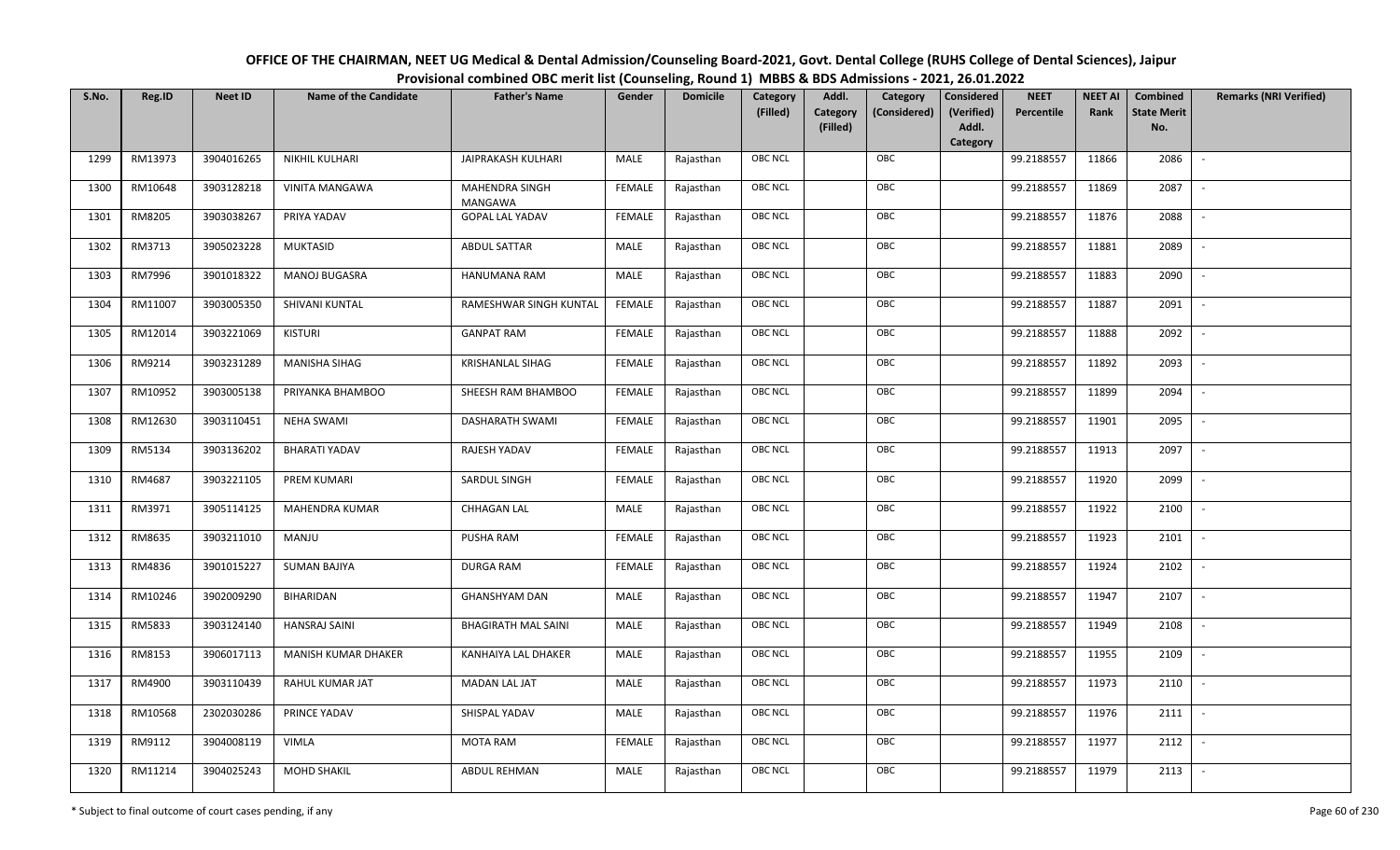| OFFICE OF THE CHAIRMAN, NEET UG Medical & Dental Admission/Counseling Board-2021, Govt. Dental College (RUHS College of Dental Sciences), Jaipur |
|--------------------------------------------------------------------------------------------------------------------------------------------------|
| Provisional combined OBC merit list (Counseling, Round 1) MBBS & BDS Admissions - 2021, 26.01.2022                                               |

| S.No. | Reg.ID  | <b>Neet ID</b> | <b>Name of the Candidate</b> | <b>Father's Name</b>    | Gender        | <b>Domicile</b> | Category<br>(Filled) | Addl.<br><b>Category</b><br>(Filled) | Category<br>(Considered) | <b>Considered</b><br>(Verified)<br>Addl. | <b>NEET</b><br>Percentile | <b>NEET AI</b><br>Rank | Combined<br><b>State Merit</b><br>No. | <b>Remarks (NRI Verified)</b> |
|-------|---------|----------------|------------------------------|-------------------------|---------------|-----------------|----------------------|--------------------------------------|--------------------------|------------------------------------------|---------------------------|------------------------|---------------------------------------|-------------------------------|
|       |         |                |                              |                         |               |                 |                      |                                      |                          | Category                                 |                           |                        |                                       |                               |
| 1321  | RM8567  | 3902017173     | <b>MAMTA BHADOO</b>          | OM PRAKASH BHADOO       | <b>FEMALE</b> | Rajasthan       | <b>OBC NCL</b>       |                                      | OBC                      |                                          | 99.2188557                | 11988                  | 2116                                  | $\sim$                        |
| 1322  | RM9333  | 3903019179     | MANVENDRA PRASAD             | JAGDISH PRASAD          | MALE          | Rajasthan       | OBC NCL              |                                      | OBC                      |                                          | 99.2188557                | 11993                  | 2117                                  |                               |
| 1323  | RM5623  | 3903028196     | AKASH SERAWAT                | PHOOL CHAND SERAWAT     | MALE          | Rajasthan       | <b>OBC NCL</b>       |                                      | OBC                      |                                          | 99.2188557                | 11994                  | 2118                                  |                               |
| 1324  | RM1408  | 3903011406     | ANJALI JANGIR                | ARVIND KUMAR JANGIR     | <b>FEMALE</b> | Rajasthan       | OBC NCL              |                                      | OBC                      |                                          | 99.2188557                | 11998                  | 2121                                  | $\overline{\phantom{a}}$      |
| 1325  | RM12481 | 3903117393     | ROSHAN DEVANDA               | OMPRAKASH CHOUDHARY     | MALE          | Rajasthan       | <b>OBC NCL</b>       |                                      | OBC                      |                                          | 99.2188557                | 12000                  | 2122                                  | $\sim$                        |
| 1326  | RM5372  | 3902021123     | VISHWAS                      | HIMTTA RAM              | MALE          | Rajasthan       | <b>OBC NCL</b>       |                                      | OBC                      |                                          | 99.2188557                | 12007                  | 2123                                  | $\overline{\phantom{a}}$      |
| 1327  | RM5842  | 3903038035     | ANITA DHAYAL                 | ARJUN SINGH DHAYAL      | <b>FEMALE</b> | Rajasthan       | OBC NCL              |                                      | OBC                      |                                          | 99.2188557                | 12031                  | 2127                                  | $\overline{\phantom{a}}$      |
| 1328  | RM9201  | 3902023081     | <b>NISHA</b>                 | <b>TARA CHAND</b>       | <b>FEMALE</b> | Rajasthan       | OBC NCL              |                                      | OBC                      |                                          | 99.2188557                | 12040                  | 2128                                  |                               |
| 1329  | RM8770  | 3906027074     | DEVRAJ KUMAWAT               | JAGDISH LAL KUMAWAT     | MALE          | Rajasthan       | OBC NCL              |                                      | OBC                      |                                          | 99.2188557                | 12042                  | 2129                                  |                               |
| 1330  | RM13318 | 3903139065     | <b>BHARAT KUMAR</b>          | <b>KHUMA RAM</b>        | MALE          | Rajasthan       | OBC NCL              |                                      | OBC                      |                                          | 99.2188557                | 12053                  | 2133                                  | $\overline{\phantom{a}}$      |
| 1331  | RM11656 | 3903136020     | <b>ANITA YADAV</b>           | <b>BALU RAM YADAV</b>   | <b>FEMALE</b> | Rajasthan       | <b>OBC NCL</b>       |                                      | OBC                      |                                          | 99.1970332                | 12081                  | 2134                                  |                               |
| 1332  | RM10225 | 3903138010     | RAJENDRA CHOUDHARY           | HANUMAN CHOUDHARY       | MALE          | Rajasthan       | <b>OBC NCL</b>       |                                      | OBC                      |                                          | 99.1970332                | 12094                  | 2136                                  | $\overline{\phantom{a}}$      |
| 1333  | RM10535 | 3904010073     | <b>ASHVINA BISHNOI</b>       | SONARAM BISHNOI         | <b>FEMALE</b> | Rajasthan       | <b>OBC NCL</b>       | WDP, EXS8                            | OBC                      |                                          | 99.1970332                | 12114                  | 2137                                  |                               |
| 1334  | RM12330 | 3903036300     | <b>CHETNA CHOUDHARY</b>      | <b>KALU RAM</b>         | <b>FEMALE</b> | Rajasthan       | OBC NCL              |                                      | OBC                      |                                          | 99.1970332                | 12123                  | 2138                                  | $\overline{\phantom{a}}$      |
| 1335  | RM15443 | 3904113047     | DHEERAJ DHAYAL               | <b>BAGA RAM</b>         | <b>MALE</b>   | Rajasthan       | OBC NCL              |                                      | OBC                      |                                          | 99.1970332                | 12126                  | 2139                                  | $\overline{\phantom{a}}$      |
| 1336  | RM3047  | 3902011007     | NIKHIL REWAR                 | RAJENDRA SINGH          | MALE          | Rajasthan       | <b>OBC NCL</b>       |                                      | OBC                      |                                          | 99.1970332                | 12130                  | 2141                                  | $\sim$                        |
| 1337  | RM9222  | 3903124044     | DIVANSHU KUMAWAT             | <b>BHAGWAN SAHAY</b>    | MALE          | Rajasthan       | <b>OBC NCL</b>       |                                      | OBC                      |                                          | 99.1970332                | 12133                  | 2142                                  | $\overline{\phantom{a}}$      |
| 1338  | RM8431  | 3902023238     | VIKAS KUMAR JANGIR           | RAMSAWROOP JANGIR       | MALE          | Rajasthan       | OBC NCL              |                                      | OBC                      |                                          | 99.1970332                | 12134                  | 2143                                  |                               |
| 1339  | RM7796  | 3903013368     | <b>MANOJ GATHALA</b>         | RAM CHANDRA GATHALA     | MALE          | Rajasthan       | <b>OBC NCL</b>       |                                      | OBC                      |                                          | 99.1970332                | 12138                  | 2144                                  |                               |
| 1340  | RM5703  | 3905007445     | SANIYA CHOUDHARY             | <b>JUGNU CHOUDHARY</b>  | <b>FEMALE</b> | Rajasthan       | OBC NCL              |                                      | OBC                      |                                          | 99.1970332                | 12148                  | 2145                                  | $\blacksquare$                |
| 1341  | RM1790  | 3901015170     | <b>VIKAS CHOUDHARY</b>       | <b>HEMRAJ CHOUDHARY</b> | MALE          | Rajasthan       | <b>OBC NCL</b>       |                                      | OBC                      |                                          | 99.1970332                | 12152                  | 2146                                  |                               |
| 1342  | RM7072  | 3903031033     | MONIKA KUMARI                | MANI RAM DHAYAL         | <b>FEMALE</b> | Rajasthan       | <b>OBC NCL</b>       |                                      | OBC                      |                                          | 99.1970332                | 12153                  | 2147                                  |                               |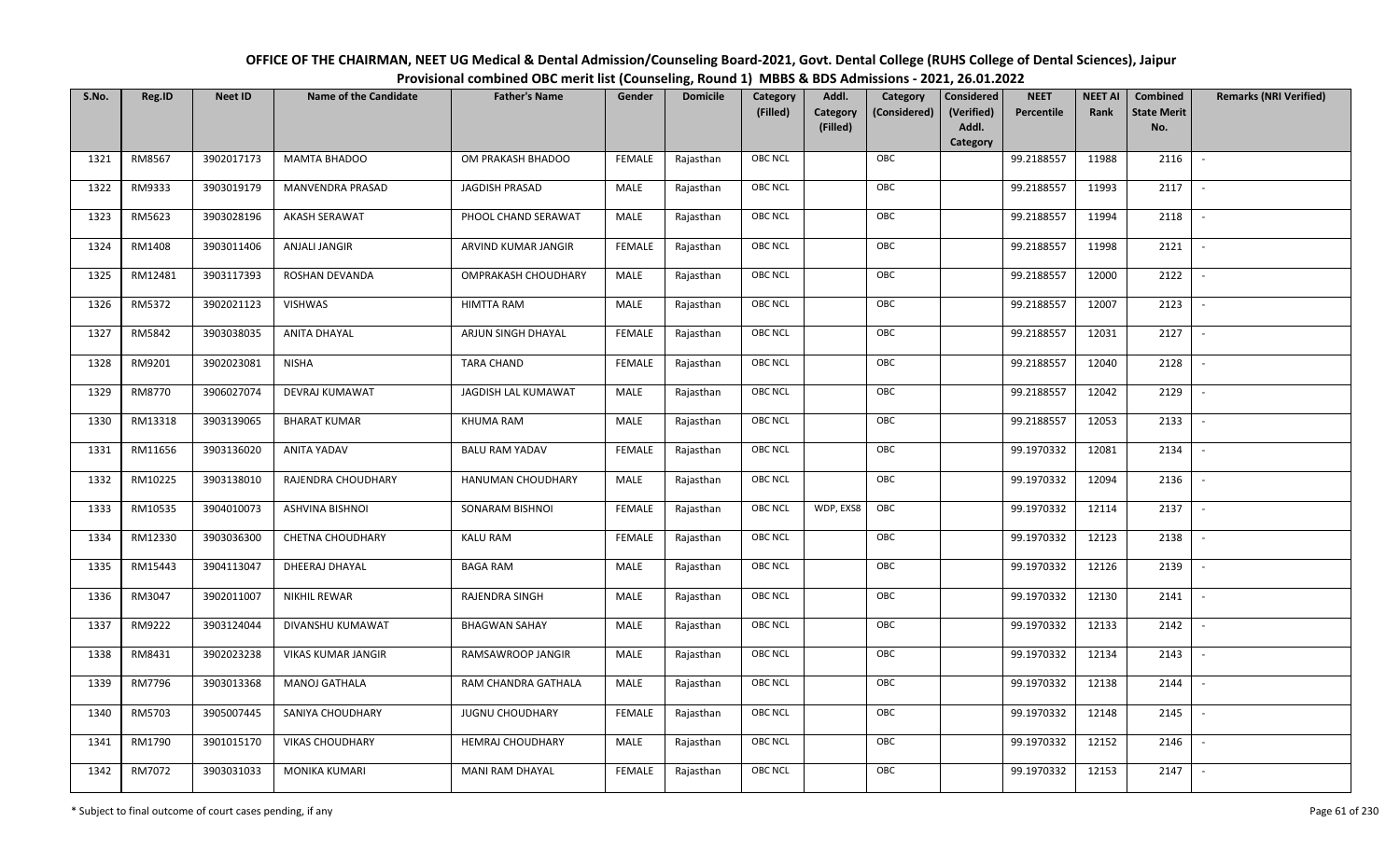| OFFICE OF THE CHAIRMAN, NEET UG Medical & Dental Admission/Counseling Board-2021, Govt. Dental College (RUHS College of Dental Sciences), Jaipur |  |
|--------------------------------------------------------------------------------------------------------------------------------------------------|--|
| Provisional combined OBC merit list (Counseling, Round 1) MBBS & BDS Admissions - 2021, 26.01.2022                                               |  |

| S.No. | Reg.ID  | <b>Neet ID</b> | <b>Name of the Candidate</b> | <b>Father's Name</b>   | Gender        | <b>Domicile</b> | Category       | Addl.                | Category     | <b>Considered</b>   | <b>NEET</b> | <b>NEET AI</b> | Combined                  | <b>Remarks (NRI Verified)</b> |
|-------|---------|----------------|------------------------------|------------------------|---------------|-----------------|----------------|----------------------|--------------|---------------------|-------------|----------------|---------------------------|-------------------------------|
|       |         |                |                              |                        |               |                 | (Filled)       | Category<br>(Filled) | (Considered) | (Verified)<br>Addl. | Percentile  | Rank           | <b>State Merit</b><br>No. |                               |
|       |         |                |                              |                        |               |                 |                |                      |              | Category            |             |                |                           |                               |
| 1343  | RM5026  | 3906006089     | <b>GAJENDRA KHILERI</b>      | <b>ISHWAR RAM</b>      | MALE          | Rajasthan       | <b>OBC NCL</b> |                      | OBC          |                     | 99.1970332  | 12175          | 2149                      |                               |
| 1344  | RM3793  | 3902015265     | ANGEL SIYAG                  | OM PRAKASH SIYAG       | <b>FEMALE</b> | Rajasthan       | OBC NCL        |                      | OBC          |                     | 99.1970332  | 12176          | 2150                      |                               |
| 1345  | RM4953  | 3903110321     | <b>VIKRAM SINGH</b>          | JAI SINGH POONIA       | MALE          | Rajasthan       | OBC NCL        |                      | OBC          |                     | 99.1970332  | 12183          | 2152                      |                               |
| 1346  | RM14236 | 3903216133     | <b>CHAND KANWAR</b>          | RAJENDRA SINGH         | <b>FEMALE</b> | Rajasthan       | <b>OBC NCL</b> |                      | OBC          |                     | 99.1970332  | 12188          | 2153                      | $\overline{\phantom{a}}$      |
| 1347  | RM1901  | 3906001578     | NIKITA GOHIL                 | MAHENDRA SINGH         | <b>FEMALE</b> | Rajasthan       | OBC NCL        |                      | OBC          |                     | 99.1970332  | 12190          | 2154                      | $\sim$                        |
| 1348  | RM6784  | 3903133052     | ADITYA                       | RAJ KUMAR SINGH        | MALE          | Rajasthan       | <b>OBC NCL</b> |                      | OBC          |                     | 99.1970332  | 12193          | 2155                      | $\overline{\phantom{a}}$      |
| 1349  | RM2573  | 3903135016     | RAVINDRA BISHNOI             | RAMESHWAR              | MALE          | Rajasthan       | <b>OBC NCL</b> |                      | OBC          |                     | 99.1970332  | 12197          | 2157                      | $\overline{\phantom{a}}$      |
| 1350  | RM2156  | 3905028237     | <b>ASHOK KUMAR</b>           | <b>GANESHA RAM</b>     | MALE          | Rajasthan       | <b>OBC NCL</b> |                      | OBC          |                     | 99.1970332  | 12221          | 2162                      |                               |
| 1351  | RM8856  | 3903113178     | CHHAGAN BAIRD                | DHARMENDRA KUMAR BAIRD | MALE          | Rajasthan       | <b>OBC NCL</b> |                      | OBC          |                     | 99.1970332  | 12257          | 2165                      |                               |
| 1352  | RM5475  | 3902004134     | MEENAKSHI BISHNOI            | RICHHPAL SINGH         | <b>FEMALE</b> | Rajasthan       | OBC NCL        |                      | OBC          |                     | 99.1970332  | 12260          | 2166                      | $\overline{\phantom{a}}$      |
| 1353  | RM12624 | 3902004282     | KAUSHAL KUMAR SONI           | <b>SUSHIL KUMAR</b>    | MALE          | Rajasthan       | <b>OBC NCL</b> |                      | OBC          |                     | 99.1970332  | 12261          | 2167                      |                               |
| 1354  | RM10428 | 3902015105     | PRIYANKA BISHNOI             | DHARMPAL BISHNOI       | <b>FEMALE</b> | Rajasthan       | OBC NCL        |                      | OBC          |                     | 99.1970332  | 12268          | 2168                      | $\overline{\phantom{a}}$      |
| 1355  | RM6399  | 3903011154     | <b>LOKESH SAINI</b>          | KANHAIYA LAL SAINI     | MALE          | Rajasthan       | <b>OBC NCL</b> |                      | OBC          |                     | 99.1970332  | 12272          | 2171                      |                               |
| 1356  | RM2437  | 3903214218     | SHRUTI SHREYA                | RAMPAL                 | <b>FEMALE</b> | Rajasthan       | OBC NCL        |                      | OBC          |                     | 99.1970332  | 12279          | 2174                      | $\sim$                        |
| 1357  | RM12098 | 3903108066     | DEVENDRA SINGH               | CHHIDDI SINGH          | MALE          | Rajasthan       | OBC NCL        |                      | OBC          |                     | 99.1970332  | 12282          | 2175                      | $\sim$                        |
| 1358  | RM6998  | 3906015257     | RANU JAT                     | <b>BHERU LAL JAT</b>   | <b>FEMALE</b> | Rajasthan       | <b>OBC NCL</b> |                      | OBC          |                     | 99.1970332  | 12284          | 2176                      | $\sim$                        |
| 1359  | RM1670  | 3903207502     | ANUSHKA                      | RAJVEER SINGH DHAKA    | <b>FEMALE</b> | Rajasthan       | OBC NCL        |                      | OBC          |                     | 99.1970332  | 12285          | 2177                      | $\overline{\phantom{a}}$      |
| 1360  | RM5874  | 3903117418     | <b>AMIT TAILOR</b>           | SITARAM TAILOR         | MALE          | Rajasthan       | <b>OBC NCL</b> |                      | OBC          |                     | 99.1970332  | 12286          | 2178                      |                               |
| 1361  | RM2722  | 3903214241     | PREETI CHOUDHARY             | JAGAN LAL CHOUDHARY    | <b>FEMALE</b> | Rajasthan       | OBC NCL        |                      | OBC          |                     | 99.1970332  | 12287          | 2179                      |                               |
| 1362  | RM10294 | 3905111268     | GULENDRA SINGH BARSANIYA     | HIMMAT SINGH JAT       | MALE          | Rajasthan       | OBC NCL        |                      | OBC          |                     | 99.1970332  | 12301          | 2182                      |                               |
| 1363  | RM11577 | 3903117342     | MOHD TABISH                  | ZAKIR HUSSAIN          | MALE          | Rajasthan       | <b>OBC NCL</b> |                      | OBC          |                     | 99.1970332  | 12308          | 2183                      |                               |
| 1364  | RM5667  | 3902002129     | <b>MAHIMA CHOUDHARY</b>      | <b>GIRDHARI LAL</b>    | <b>FEMALE</b> | Rajasthan       | <b>OBC NCL</b> |                      | OBC          |                     | 99.1970332  | 12309          | 2184                      |                               |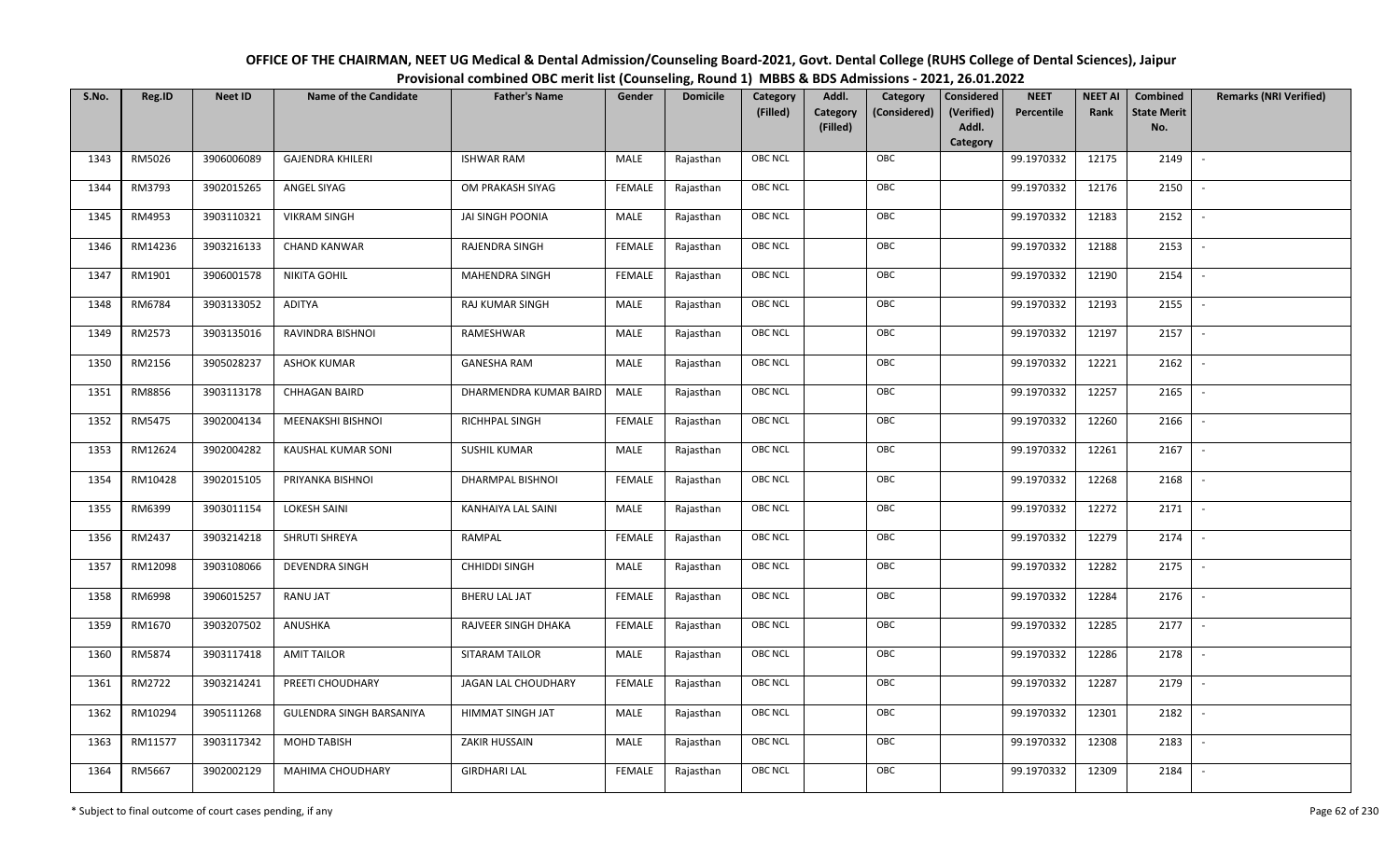| OFFICE OF THE CHAIRMAN, NEET UG Medical & Dental Admission/Counseling Board-2021, Govt. Dental College (RUHS College of Dental Sciences), Jaipur |
|--------------------------------------------------------------------------------------------------------------------------------------------------|
| Provisional combined OBC merit list (Counseling, Round 1) MBBS & BDS Admissions - 2021, 26.01.2022                                               |

| S.No. | Reg.ID  | <b>Neet ID</b> | <b>Name of the Candidate</b> | <b>Father's Name</b>       | Gender        | <b>Domicile</b> | Category<br>(Filled) | Addl.<br><b>Category</b><br>(Filled) | Category<br>(Considered) | <b>Considered</b><br>(Verified)<br>Addl. | <b>NEET</b><br>Percentile | <b>NEET AI</b><br>Rank | Combined<br><b>State Merit</b><br>No. | <b>Remarks (NRI Verified)</b> |
|-------|---------|----------------|------------------------------|----------------------------|---------------|-----------------|----------------------|--------------------------------------|--------------------------|------------------------------------------|---------------------------|------------------------|---------------------------------------|-------------------------------|
|       |         |                |                              |                            |               |                 |                      |                                      |                          | Category                                 |                           |                        |                                       |                               |
| 1365  | RM11044 | 3903123166     | MOHD ASIF KHAN               | <b>HASIM ALI</b>           | MALE          | Rajasthan       | <b>OBC NCL</b>       |                                      | OBC                      |                                          | 99.1970332                | 12310                  | 2185                                  | $\overline{\phantom{a}}$      |
| 1366  | RM3377  | 3903221217     | MUSKAN CHOUDHARY             | SUBHASH CHOUDHARY          | <b>FEMALE</b> | Rajasthan       | OBC NCL              |                                      | OBC                      |                                          | 99.1970332                | 12315                  | 2186                                  |                               |
| 1367  | RM2019  | 3903002423     | <b>VAIBHAV YADAV</b>         | MALI RAM YADAV             | MALE          | Rajasthan       | <b>OBC NCL</b>       |                                      | OBC                      |                                          | 99.1970332                | 12318                  | 2187                                  |                               |
| 1368  | RM5155  | 3903211373     | <b>AMITA SAINI</b>           | OM PRAKASH SAINI           | <b>FEMALE</b> | Rajasthan       | OBC NCL              |                                      | OBC                      |                                          | 99.1970332                | 12325                  | 2188                                  | $\overline{\phantom{a}}$      |
| 1369  | RM11819 | 3903227340     | DINESH KUMAR SAINI           | RAJENDRA KUMAR SAINI       | MALE          | Rajasthan       | <b>OBC NCL</b>       |                                      | OBC                      |                                          | 99.1970332                | 12326                  | 2189                                  | $\sim$                        |
| 1370  | RM7185  | 3903041029     | SHIVANEE HARITWAL            | ROODA RAM JAT              | <b>FEMALE</b> | Rajasthan       | <b>OBC NCL</b>       |                                      | OBC                      |                                          | 99.1970332                | 12329                  | 2190                                  | $\overline{\phantom{a}}$      |
| 1371  | RM2353  | 3903215061     | <b>TANU PANDLA</b>           | <b>VIJENDRA KUMAR</b>      | <b>FEMALE</b> | Rajasthan       | OBC NCL              |                                      | OBC                      |                                          | 99.1970332                | 12330                  | 2191                                  | $\overline{\phantom{a}}$      |
| 1372  | RM10233 | 3905014116     | RISHABH KUMAWAT              | DAMODAR KUMAWAT            | MALE          | Rajasthan       | OBC NCL              |                                      | OBC                      |                                          | 99.1970332                | 12336                  | 2193                                  |                               |
| 1373  | RM15696 | 3903206231     | AYUSH KUMAWAT                | <b>GYAN PRAKASH VERMA</b>  | MALE          | Rajasthan       | OBC NCL              |                                      | OBC                      |                                          | 99.1970332                | 12349                  | 2197                                  |                               |
| 1374  | RM8603  | 2001005083     | <b>VIJAY SINGH KAJLA</b>     | KUMBHA RAM KAJLA           | MALE          | Rajasthan       | OBC NCL              |                                      | OBC                      |                                          | 99.1970332                | 12352                  | 2198                                  |                               |
| 1375  | RM6233  | 3903231113     | <b>SUNIL KUMAR</b>           | SAHEE RAM                  | MALE          | Rajasthan       | <b>OBC NCL</b>       |                                      | OBC                      |                                          | 99.1970332                | 12358                  | 2201                                  |                               |
| 1376  | RM8391  | 3902010283     | SURENDRA BISHNOI             | RAMSWAROOP                 | MALE          | Rajasthan       | OBC NCL              |                                      | OBC                      |                                          | 99.1970332                | 12372                  | 2202                                  | $\sim$                        |
| 1377  | RM8865  | 3903010177     | PRIYANKA CHOUDHARY           | MAHENDRA SINGH DHAYAL      | <b>FEMALE</b> | Rajasthan       | <b>OBC NCL</b>       |                                      | OBC                      |                                          | 99.1970332                | 12381                  | 2203                                  |                               |
| 1378  | RM10670 | 3903038103     | <b>SHALU SAINI</b>           | <b>BAHADUR SINGH SAINI</b> | <b>FEMALE</b> | Rajasthan       | OBC NCL              |                                      | OBC                      |                                          | 99.1970332                | 12386                  | 2204                                  | $\sim$                        |
| 1379  | RM2991  | 3905105063     | <b>MOHIT MALAV</b>           | <b>JAMNALAL MALAV</b>      | <b>MALE</b>   | Rajasthan       | OBC NCL              |                                      | OBC                      |                                          | 99.1970332                | 12391                  | 2205                                  | $\overline{\phantom{a}}$      |
| 1380  | RM10926 | 3802012093     | <b>VIKAS BISHNOI</b>         | <b>SHIV KUMAR</b>          | MALE          | Rajasthan       | <b>OBC NCL</b>       |                                      | OBC                      |                                          | 99.1970332                | 12395                  | 2206                                  | $\sim$                        |
| 1381  | RM6274  | 3902008232     | <b>SUNNY CHOUDHARY</b>       | SANJEEV CHOUDHARY          | <b>FEMALE</b> | Rajasthan       | <b>OBC NCL</b>       |                                      | OBC                      |                                          | 99.1724261                | 12405                  | 2207                                  | $\overline{\phantom{a}}$      |
| 1382  | RM3583  | 3903116270     | SHILPA VERMA                 | RAJ KUMAR VERMA            | <b>FEMALE</b> | Rajasthan       | OBC NCL              |                                      | OBC                      |                                          | 99.1724261                | 12419                  | 2210                                  |                               |
| 1383  | RM13073 | 3905025036     | NEERAJ MEHTA                 | LATOOR LAL MEHTA           | MALE          | Rajasthan       | <b>OBC NCL</b>       |                                      | OBC                      |                                          | 99.1724261                | 12421                  | 2211                                  |                               |
| 1384  | RM3737  | 3903233067     | <b>TAMANNA SAINI</b>         | <b>HARI RAM SAINI</b>      | <b>FEMALE</b> | Rajasthan       | OBC NCL              |                                      | OBC                      |                                          | 99.1724261                | 12423                  | 2212                                  | $\blacksquare$                |
| 1385  | RM4782  | 3904110054     | <b>MOTI LAL SAIN</b>         | <b>MADAN LAL SAIN</b>      | <b>MALE</b>   | Rajasthan       | <b>OBC NCL</b>       |                                      | OBC                      |                                          | 99.1724261                | 12424                  | 2213                                  | $\overline{\phantom{a}}$      |
| 1386  | RM6543  | 3903109424     | <b>SUNITA</b>                | <b>OMPRAKASH DUDI</b>      | <b>FEMALE</b> | Rajasthan       | <b>OBC NCL</b>       |                                      | OBC                      |                                          | 99.1724261                | 12446                  | 2217                                  |                               |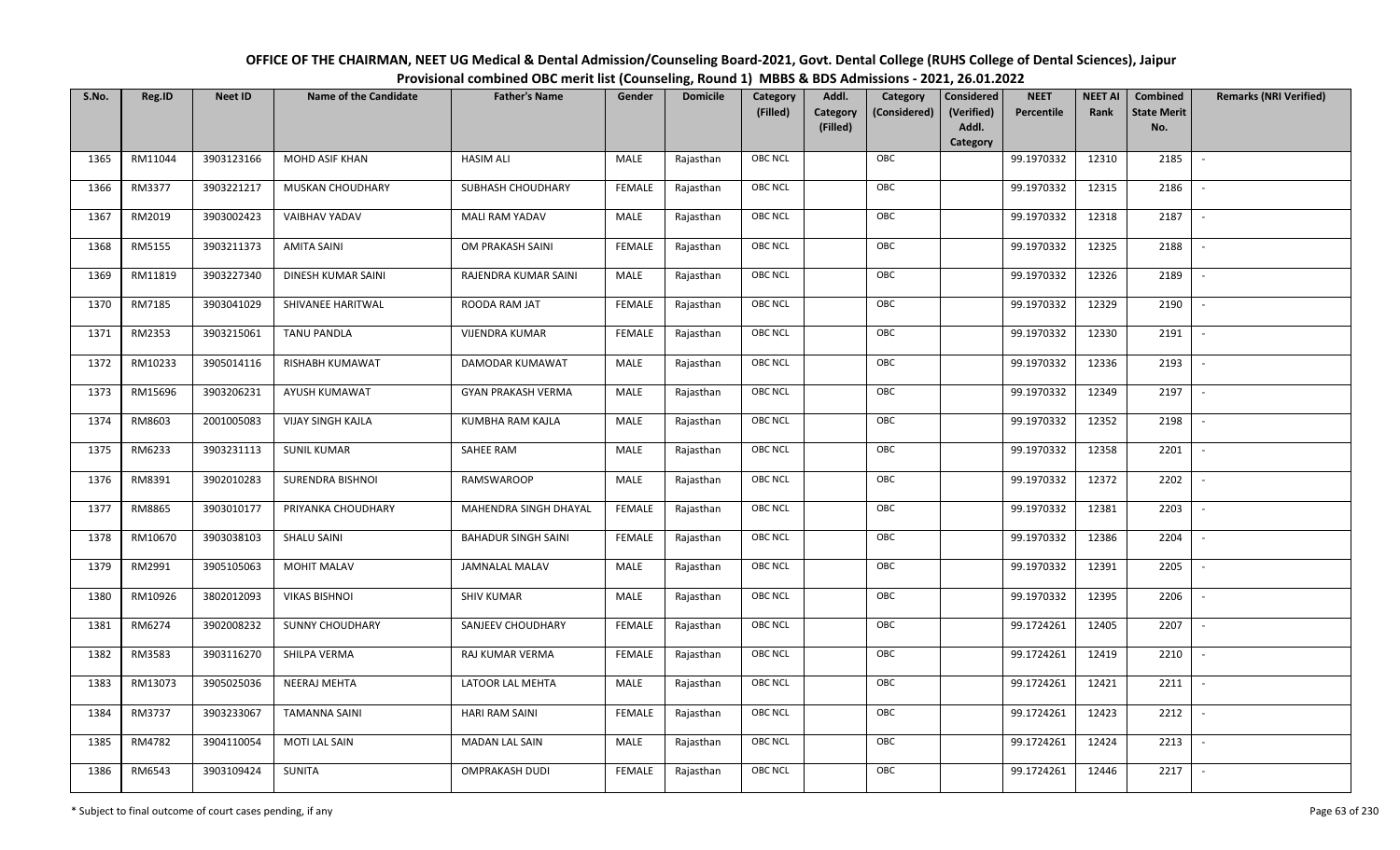| OFFICE OF THE CHAIRMAN, NEET UG Medical & Dental Admission/Counseling Board-2021, Govt. Dental College (RUHS College of Dental Sciences), Jaipur |
|--------------------------------------------------------------------------------------------------------------------------------------------------|
| Provisional combined OBC merit list (Counseling, Round 1) MBBS & BDS Admissions - 2021, 26.01.2022                                               |

| S.No. | Reg.ID  | <b>Neet ID</b> | <b>Name of the Candidate</b> | <b>Father's Name</b>         | Gender        | <b>Domicile</b> | Category<br>(Filled) | Addl.<br>Category<br>(Filled) | Category<br>(Considered) | <b>Considered</b><br>(Verified)<br>Addl. | <b>NEET</b><br>Percentile | <b>NEET AI</b><br>Rank | Combined<br><b>State Merit</b><br>No. | <b>Remarks (NRI Verified)</b> |
|-------|---------|----------------|------------------------------|------------------------------|---------------|-----------------|----------------------|-------------------------------|--------------------------|------------------------------------------|---------------------------|------------------------|---------------------------------------|-------------------------------|
|       |         |                |                              |                              |               |                 |                      |                               |                          | Category                                 |                           |                        |                                       |                               |
| 1387  | RM10238 | 3905017279     | <b>VIVEK KUMAR JANGIR</b>    | RADHESHYAM JANGIR            | MALE          | Rajasthan       | OBC NCL              |                               | OBC                      |                                          | 99.1724261                | 12449                  | 2218                                  | $\overline{\phantom{a}}$      |
| 1388  | RM7621  | 3904019190     | <b>VIJAY RAJ</b>             | PRAKASH CHAND                | MALE          | Rajasthan       | OBC NCL              |                               | OBC                      |                                          | 99.1724261                | 12471                  | 2222                                  |                               |
| 1389  | RM10586 | 3903227164     | KOMAL                        | PRABHU DAYAL                 | <b>FEMALE</b> | Rajasthan       | <b>OBC NCL</b>       |                               | OBC                      |                                          | 99.1724261                | 12482                  | 2225                                  |                               |
| 1390  | RM14016 | 3904021127     | PRAVEEN KUMAR                | DALU RAM                     | MALE          | Rajasthan       | OBC NCL              |                               | OBC                      |                                          | 99.1724261                | 12484                  | 2227                                  | $\overline{\phantom{a}}$      |
| 1391  | RM8385  | 3905118239     | <b>VIKRAM KUMAR</b>          | <b>MANAK CHAND</b>           | MALE          | Rajasthan       | OBC NCL              |                               | OBC                      |                                          | 99.1724261                | 12494                  | 2230                                  | $\sim$                        |
| 1392  | RM7731  | 3903019095     | AAYUSHI                      | RAJENDRA SINGH               | <b>FEMALE</b> | Rajasthan       | OBC NCL              |                               | OBC                      |                                          | 99.1724261                | 12502                  | 2231                                  | $\sim$                        |
| 1393  | RM9527  | 3903228005     | SAROJ CHOUDHARY              | <b>BAJRANG LAL CHOUDHARY</b> | <b>FEMALE</b> | Rajasthan       | OBC NCL              |                               | OBC                      |                                          | 99.1724261                | 12504                  | 2232                                  | $\overline{\phantom{a}}$      |
| 1394  | RM12776 | 3903214207     | RAKESH KUMAR BIJARNIYA       | <b>ARJUN LAL</b>             | MALE          | Rajasthan       | OBC NCL              |                               | OBC                      |                                          | 99.1724261                | 12520                  | 2234                                  |                               |
| 1395  | RM5607  | 3903019450     | POOJA CHOUDHARY              | JAWAHAR LAL CHOUDHARY        | <b>FEMALE</b> | Rajasthan       | OBC NCL              |                               | OBC                      |                                          | 99.1724261                | 12537                  | 2237                                  |                               |
| 1396  | RM8035  | 3902015146     | YUVRAJ TANWAR                | <b>MAHESH TANWAR</b>         | MALE          | Rajasthan       | OBC NCL              |                               | OBC                      |                                          | 99.1724261                | 12545                  | 2239                                  |                               |
| 1397  | RM1204  | 3904005234     | AAYUSH LAKHAWAT              | <b>MAHIPAL SINGH</b>         | MALE          | Rajasthan       | OBC NCL              |                               | OBC                      |                                          | 99.1724261                | 12549                  | 2240                                  |                               |
| 1398  | RM3833  | 3905120147     | RINKU SINGH CHOUDHARY        | RAMJI LAL CHOUDHARY          | MALE          | Rajasthan       | <b>OBC NCL</b>       |                               | OBC                      |                                          | 99.1724261                | 12554                  | 2241                                  | $\overline{\phantom{a}}$      |
| 1399  | RM7490  | 3905101544     | <b>BULBUL BISHNOI</b>        | <b>BANSILAL</b>              | <b>FEMALE</b> | Rajasthan       | OBC NCL              | WDP, EXS8                     | OBC                      |                                          | 99.1724261                | 12558                  | 2242                                  |                               |
| 1400  | RM10354 | 3902021139     | <b>CHANDER KANT POONIA</b>   | <b>VIJAYPAL POONIA</b>       | MALE          | Rajasthan       | <b>OBC NCL</b>       |                               | OBC                      |                                          | 99.1724261                | 12568                  | 2244                                  |                               |
| 1401  | RM4402  | 3903010150     | <b>ANKIT RANA</b>            | SURAJ SINGH RANA             | MALE          | Rajasthan       | OBC NCL              |                               | OBC                      |                                          | 99.1724261                | 12579                  | 2246                                  | $\overline{\phantom{a}}$      |
| 1402  | RM5519  | 3902007310     | <b>SUNIL KUMAR</b>           | SURENDER                     | MALE          | Rajasthan       | OBC NCL              |                               | OBC                      |                                          | 99.1724261                | 12591                  | 2247                                  | $\sim$                        |
| 1403  | RM2909  | 3903136035     | KAILASH PUNIYA               | <b>MURLIDHAR PUNIYA</b>      | MALE          | Rajasthan       | OBC NCL              |                               | OBC                      |                                          | 99.1724261                | 12617                  | 2250                                  | $\sim$                        |
| 1404  | RM5057  | 3903001455     | PRIYANKA PIPLODA             | PREM PRAKASH PIPLODA         | <b>FEMALE</b> | Rajasthan       | OBC NCL              |                               | OBC                      |                                          | 99.1724261                | 12625                  | 2251                                  | $\overline{\phantom{a}}$      |
| 1405  | RM5699  | 3903119019     | PAYAL                        | NIHAL SINGH                  | <b>FEMALE</b> | Rajasthan       | OBC NCL              |                               | OBC                      |                                          | 99.1724261                | 12633                  | 2252                                  |                               |
| 1406  | RM3114  | 3903120423     | AASHISH NEHRA                | AJAY KUMAR                   | MALE          | Rajasthan       | OBC NCL              |                               | OBC                      |                                          | 99.1724261                | 12637                  | 2253                                  |                               |
| 1407  | RM5403  | 3903015157     | RISHIPAL YADAV               | DEDARAM YADAV                | <b>MALE</b>   | Rajasthan       | OBC NCL              |                               | OBC                      |                                          | 99.1724261                | 12638                  | 2254                                  | $\overline{\phantom{a}}$      |
| 1408  | RM12074 | 3905027085     | SHAILENDRA MALAV             | LEELADHAR MALAV              | MALE          | Rajasthan       | <b>OBC NCL</b>       |                               | OBC                      |                                          | 99.1724261                | 12656                  | 2257                                  |                               |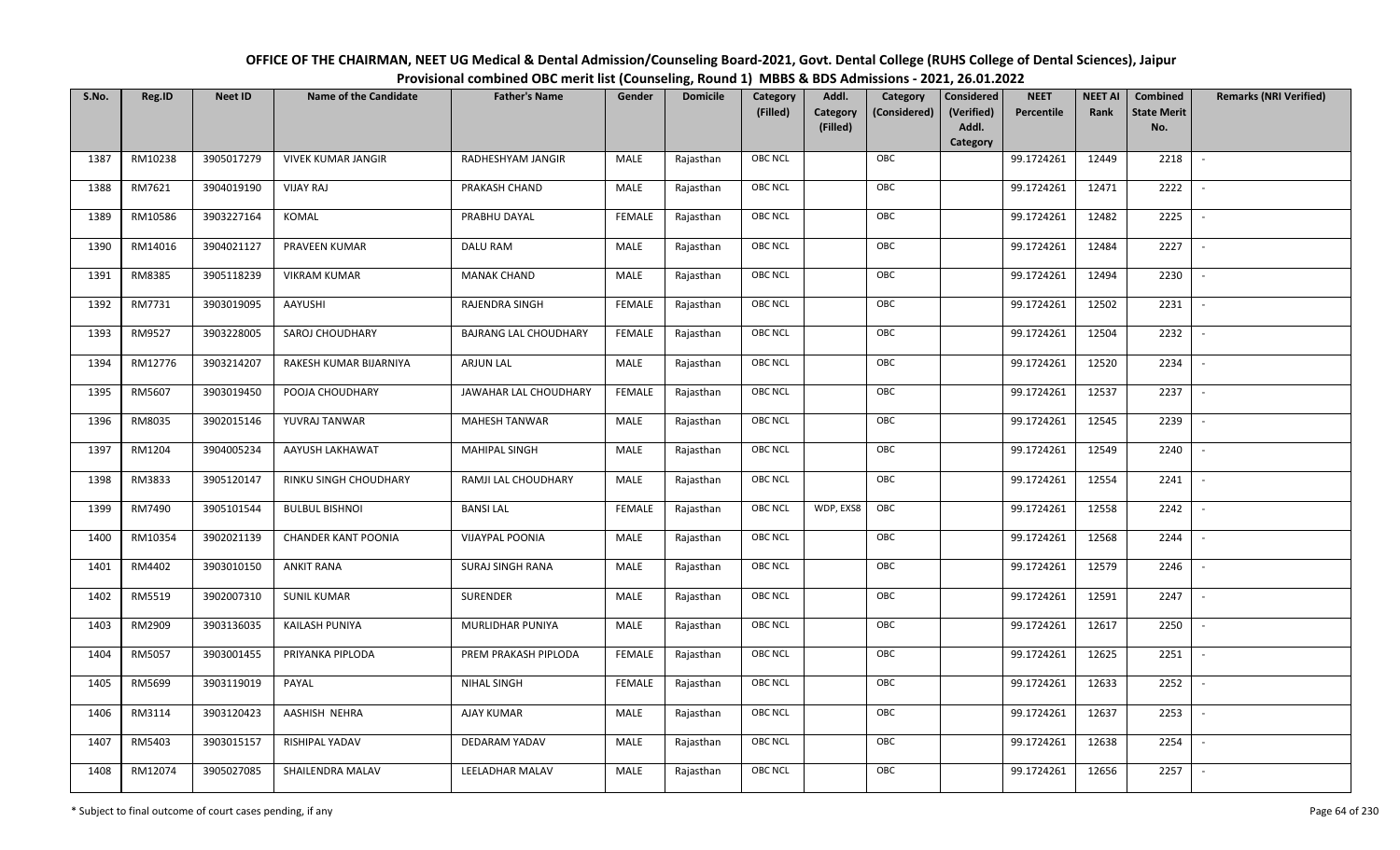| OFFICE OF THE CHAIRMAN, NEET UG Medical & Dental Admission/Counseling Board-2021, Govt. Dental College (RUHS College of Dental Sciences), Jaipur |
|--------------------------------------------------------------------------------------------------------------------------------------------------|
| Provisional combined OBC merit list (Counseling, Round 1) MBBS & BDS Admissions - 2021, 26.01.2022                                               |

| S.No. | Reg.ID  | <b>Neet ID</b> | <b>Name of the Candidate</b> | <b>Father's Name</b>     | Gender        | <b>Domicile</b> | Category<br>(Filled) | Addl.<br><b>Category</b><br>(Filled) | Category<br>(Considered) | <b>Considered</b><br>(Verified)<br>Addl. | <b>NEET</b><br>Percentile | <b>NEET AI</b><br>Rank | Combined<br><b>State Merit</b><br>No. | <b>Remarks (NRI Verified)</b> |
|-------|---------|----------------|------------------------------|--------------------------|---------------|-----------------|----------------------|--------------------------------------|--------------------------|------------------------------------------|---------------------------|------------------------|---------------------------------------|-------------------------------|
| 1409  | RM10673 | 3903102363     | <b>AYUSH MEHTA</b>           | <b>KARAM SINGH YADAV</b> | MALE          | Rajasthan       | <b>OBC NCL</b>       |                                      | OBC                      | Category                                 | 99.1724261                | 12658                  | 2258                                  | $\sim$                        |
| 1410  | RM3625  | 3903015080     | GOPICHAND KUMAWAT            | OM PRAKASH KUMAWAT       | MALE          | Rajasthan       | OBC NCL              |                                      | OBC                      |                                          | 99.1724261                | 12665                  | 2259                                  |                               |
| 1411  | RM9478  | 3903032169     | LAKSHYA CHOUDHARY            | DHARAMVEER SINGH         | MALE          | Rajasthan       | <b>OBC NCL</b>       |                                      | OBC                      |                                          | 99.1724261                | 12672                  | 2260                                  |                               |
| 1412  | RM9930  | 3903128113     | <b>VIPIN KUMAR</b>           | ROHITASH KUMAR           | MALE          | Rajasthan       | OBC NCL              |                                      | OBC                      |                                          | 99.1724261                | 12673                  | 2261                                  | $\overline{\phantom{a}}$      |
| 1413  | RM8013  | 3903119080     | SAROJ KUMARI                 | SHIVPAL RAM              | <b>FEMALE</b> | Rajasthan       | <b>OBC NCL</b>       |                                      | OBC                      |                                          | 99.1724261                | 12675                  | 2262                                  | $\overline{\phantom{a}}$      |
| 1414  | RM1719  | 3904104195     | <b>MANSI PARIHAR</b>         | ASHOK KUMAR PARIHAR      | <b>FEMALE</b> | Rajasthan       | <b>OBC NCL</b>       |                                      | OBC                      |                                          | 99.1724261                | 12683                  | 2263                                  | $\overline{\phantom{a}}$      |
| 1415  | RM4031  | 3903205627     | <b>VEENA DORATA</b>          | MAHIPAL DORATA           | <b>FEMALE</b> | Rajasthan       | <b>MBC NCL</b>       |                                      | MBC                      |                                          | 99.1724261                | 12692                  | 2265                                  | $\blacksquare$                |
| 1416  | RM7768  | 3903033017     | <b>SANJAY SINGHMAR</b>       | MAHAVEER PRASAD          | MALE          | Rajasthan       | OBC NCL              |                                      | OBC                      |                                          | 99.1724261                | 12699                  | 2266                                  |                               |
| 1417  | RM8237  | 3903036202     | SNEHA BHASKAR                | MEHENDRA SINGH BHASKAR   | <b>FEMALE</b> | Rajasthan       | <b>OBC NCL</b>       | WDP, EXS6                            | OBC                      |                                          | 99.1724261                | 12706                  | 2267                                  |                               |
| 1418  | RM8885  | 3902017097     | RAMESH CHOUDHARY             | <b>BAJARANG LAL</b>      | MALE          | Rajasthan       | OBC NCL              |                                      | OBC                      |                                          | 99.1724261                | 12709                  | 2269                                  |                               |
| 1419  | RM6381  | 3903222353     | SACHIN KUMAWAT               | BAJRANG LAL KUMAWAT      | MALE          | Rajasthan       | <b>OBC NCL</b>       |                                      | OBC                      |                                          | 99.1724261                | 12710                  | 2270                                  |                               |
| 1420  | RM12229 | 3903238111     | RAHUL KUMAR YADAV            | RADHEY SHYAM YADAV       | MALE          | Rajasthan       | OBC NCL              |                                      | OBC                      |                                          | 99.1724261                | 12711                  | 2271                                  | $\overline{\phantom{a}}$      |
| 1421  | RM6988  | 3904015015     | <b>BHARAT KUMAR</b>          | <b>MANA RAM</b>          | MALE          | Rajasthan       | <b>OBC NCL</b>       |                                      | OBC                      |                                          | 99.1724261                | 12712                  | 2272                                  |                               |
| 1422  | RM8306  | 3905107170     | <b>NAHUSH CHAUDHARY</b>      | RADHEY SHYAM CHAUDHARY   | MALE          | Rajasthan       | OBC NCL              |                                      | OBC                      |                                          | 99.1724261                | 12743                  | 2276                                  | $\sim$                        |
| 1423  | RM2160  | 3903218156     | AASHISH                      | <b>KURDA RAM KASWAN</b>  | <b>MALE</b>   | Rajasthan       | OBC NCL              |                                      | OBC                      |                                          | 99.1724261                | 12744                  | 2277                                  | $\sim$                        |
| 1424  | RM7851  | 2206002012     | <b>MANOJ KUMAR</b>           | NARSA RAM LOHAR          | MALE          | Rajasthan       | <b>OBC NCL</b>       |                                      | OBC                      |                                          | 99.1724261                | 12748                  | 2278                                  | $\sim$                        |
| 1425  | RM9012  | 3904010053     | MOHMMAD HARUN                | MOHMMAD IBRAHIM          | MALE          | Rajasthan       | <b>OBC NCL</b>       |                                      | OBC                      |                                          | 99.1724261                | 12751                  | 2279                                  | $\overline{\phantom{a}}$      |
| 1426  | RM10557 | 3903115275     | KRISHNA KUMARI YADAV         | RAMLAL YADAV             | <b>FEMALE</b> | Rajasthan       | OBC NCL              |                                      | OBC                      |                                          | 99.1724261                | 12768                  | 2280                                  |                               |
| 1427  | RM6459  | 3902018079     | DEEPSHIKHA SWAMI             | RANJEET SWAMI            | <b>FEMALE</b> | Rajasthan       | <b>OBC NCL</b>       |                                      | OBC                      |                                          | 99.1724261                | 12774                  | 2282                                  |                               |
| 1428  | RM12111 | 3901018086     | <b>UDAY KUMAR</b>            | <b>HARDAN GURJAR</b>     | MALE          | Rajasthan       | <b>MBC NCL</b>       |                                      | MBC                      |                                          | 99.1724261                | 12778                  | 2283                                  | $\blacksquare$                |
| 1429  | RM9537  | 3903232325     | <b>MANOJ YADAV</b>           | <b>BABU LAL YADAV</b>    | <b>MALE</b>   | Rajasthan       | <b>OBC NCL</b>       |                                      | OBC                      |                                          | 99.1724261                | 12780                  | 2284                                  | $\overline{\phantom{a}}$      |
| 1430  | RM4559  | 3903036014     | ANURAG DUDI                  | MULA RAM DUDI            | MALE          | Rajasthan       | <b>OBC NCL</b>       |                                      | OBC                      |                                          | 99.1478191                | 12793                  | 2285                                  |                               |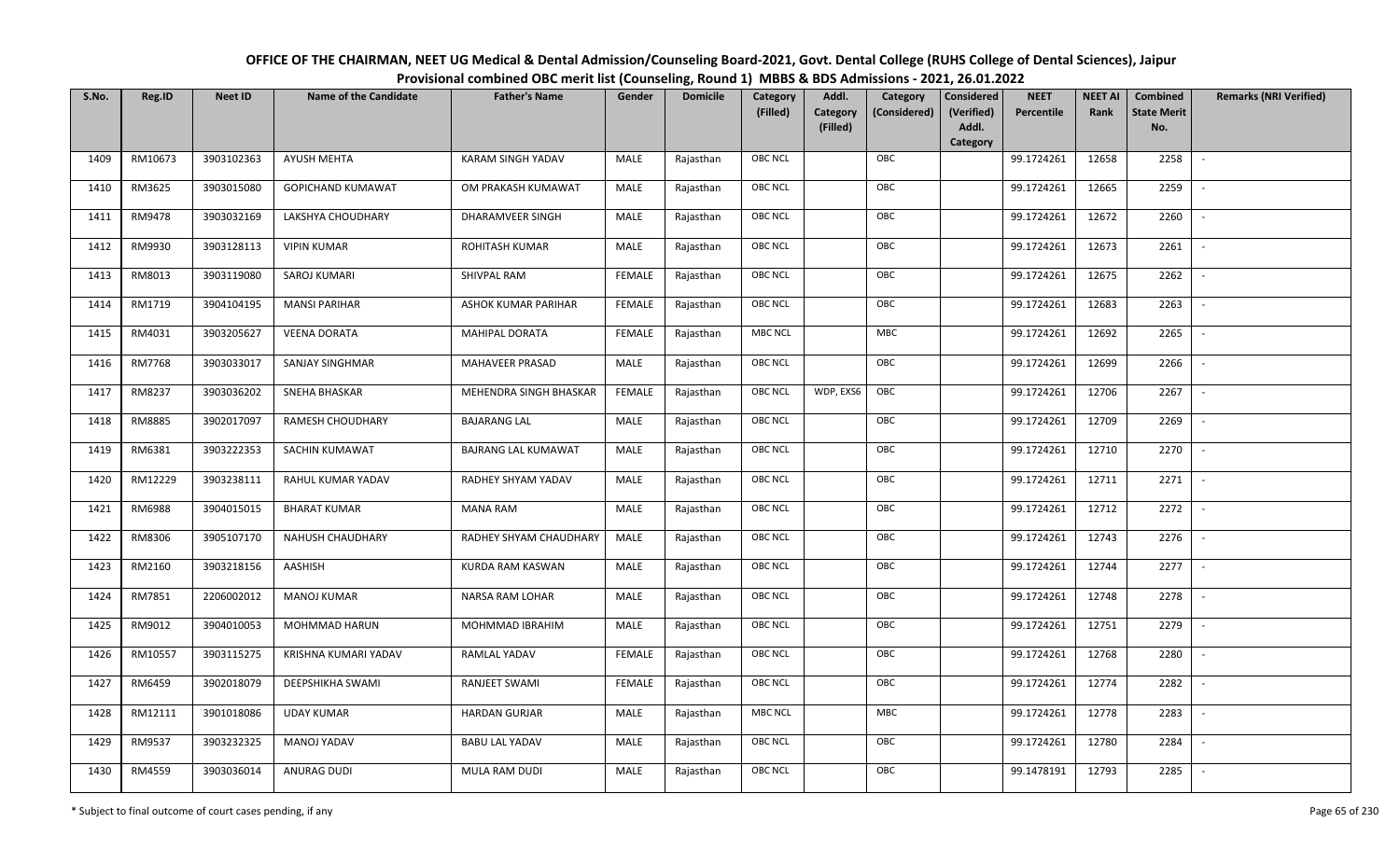| OFFICE OF THE CHAIRMAN, NEET UG Medical & Dental Admission/Counseling Board-2021, Govt. Dental College (RUHS College of Dental Sciences), Jaipur |
|--------------------------------------------------------------------------------------------------------------------------------------------------|
| Provisional combined OBC merit list (Counseling, Round 1) MBBS & BDS Admissions - 2021, 26.01.2022                                               |

| S.No. | Reg.ID  | <b>Neet ID</b> | <b>Name of the Candidate</b> | <b>Father's Name</b>               | Gender        | <b>Domicile</b> | Category<br>(Filled) | Addl.<br><b>Category</b><br>(Filled) | Category<br>(Considered) | Considered<br>(Verified)<br>Addl. | <b>NEET</b><br>Percentile | <b>NEET AI</b><br>Rank | Combined<br><b>State Merit</b><br>No. | <b>Remarks (NRI Verified)</b> |
|-------|---------|----------------|------------------------------|------------------------------------|---------------|-----------------|----------------------|--------------------------------------|--------------------------|-----------------------------------|---------------------------|------------------------|---------------------------------------|-------------------------------|
| 1431  | RM8245  | 3905010396     | ANUJ NAMA                    | CHANDRA PRAKASH NAMA               | MALE          | Rajasthan       | <b>OBC NCL</b>       |                                      | OBC                      | Category                          | 99.1478191                | 12796                  | 2286                                  | $\overline{\phantom{a}}$      |
| 1432  | RM9708  | 3904020232     | <b>SWETA BISHNOI</b>         | SUKHRAM BISHNOI                    | <b>FEMALE</b> | Rajasthan       | OBC NCL              |                                      | OBC                      |                                   | 99.1478191                | 12805                  | 2287                                  |                               |
| 1433  | RM8429  | 3903118427     | ANKIT BAJIYA                 | HARPHOOL SINGH BAJIYA              | MALE          | Rajasthan       | <b>OBC NCL</b>       |                                      | OBC                      |                                   | 99.1478191                | 12807                  | 2288                                  |                               |
| 1434  | RM11563 | 2001120075     | <b>ASLAM KHAN</b>            | <b>GAFFAR KHAN</b>                 | MALE          | Rajasthan       | OBC NCL              |                                      | OBC                      |                                   | 99.1478191                | 12823                  | 2289                                  | $\overline{\phantom{a}}$      |
| 1435  | RM5674  | 3903012386     | SARITA KUMARI                | <b>DUDA RAM</b>                    | <b>FEMALE</b> | Rajasthan       | <b>OBC NCL</b>       |                                      | OBC                      |                                   | 99.1478191                | 12831                  | 2290                                  | $\overline{\phantom{a}}$      |
| 1436  | RM8077  | 3903136001     | <b>ASHOK DHAKA</b>           | SHARWAN KUMAR DHAKA                | MALE          | Rajasthan       | <b>OBC NCL</b>       |                                      | OBC                      |                                   | 99.1478191                | 12837                  | 2291                                  | $\overline{\phantom{a}}$      |
| 1437  | RM4812  | 3903224078     | <b>KAVITA CHOUDHARY</b>      | <b>JAGDISH PRASAD</b><br>CHOUDHARY | <b>FEMALE</b> | Rajasthan       | <b>OBC NCL</b>       |                                      | OBC                      |                                   | 99.1478191                | 12843                  | 2293                                  |                               |
| 1438  | RM1547  | 3905005155     | <b>DIPIKA</b>                | <b>VIKRAM SINGH</b>                | <b>FEMALE</b> | Rajasthan       | OBC NCL              |                                      | OBC                      |                                   | 99.1478191                | 12848                  | 2294                                  |                               |
| 1439  | RM5604  | 3903216456     | DIVYANSH CHOUDHARY           | <b>RAM PRATAP</b>                  | MALE          | Rajasthan       | <b>OBC NCL</b>       |                                      | OBC                      |                                   | 99.1478191                | 12852                  | 2295                                  |                               |
| 1440  | RM11844 | 3903022366     | <b>RITIK</b>                 | <b>BALBIR SINGH</b>                | MALE          | Rajasthan       | OBC NCL              |                                      | OBC                      |                                   | 99.1478191                | 12876                  | 2297                                  | $\overline{\phantom{a}}$      |
| 1441  | RM4256  | 3901001188     | <b>SANTOSH GODARA</b>        | <b>BHANWARLAL GODARA</b>           | <b>FEMALE</b> | Rajasthan       | <b>OBC NCL</b>       |                                      | OBC                      |                                   | 99.1478191                | 12883                  | 2299                                  |                               |
| 1442  | RM3847  | 3903120253     | SUNISHA GURJAR               | <b>SURJAN GURJAR</b>               | <b>FEMALE</b> | Rajasthan       | <b>MBC NCL</b>       |                                      | MBC                      |                                   | 99.1478191                | 12884                  | 2300                                  |                               |
| 1443  | RM5059  | 3903124304     | PRINCE KUMAR SAINI           | HAJARI LAL SAINI                   | MALE          | Rajasthan       | <b>OBC NCL</b>       |                                      | OBC                      |                                   | 99.1478191                | 12887                  | 2302                                  |                               |
| 1444  | RM6286  | 3901013153     | PRIYANKA CHOUDHARY           | <b>KARAN CHOUDHARY</b>             | <b>FEMALE</b> | Rajasthan       | <b>OBC NCL</b>       |                                      | OBC                      |                                   | 99.1478191                | 12895                  | 2304                                  | $\overline{a}$                |
| 1445  | RM4601  | 3903221307     | SUNITA YADAV                 | RAMDEV                             | <b>FEMALE</b> | Rajasthan       | OBC NCL              |                                      | OBC                      |                                   | 99.1478191                | 12905                  | 2305                                  | $\overline{\phantom{a}}$      |
| 1446  | RM11931 | 3903134016     | <b>SURAJ NITHARWAL</b>       | SAITAN SINGH NITHARWAL             | MALE          | Rajasthan       | <b>OBC NCL</b>       |                                      | OBC                      |                                   | 99.1478191                | 12906                  | 2306                                  | $\overline{\phantom{a}}$      |
| 1447  | RM3193  | 3904021193     | RAVINDRA SANGWA              | MANGILAL                           | MALE          | Rajasthan       | <b>OBC NCL</b>       |                                      | OBC                      |                                   | 99.1478191                | 12908                  | 2307                                  | $\overline{\phantom{a}}$      |
| 1448  | RM8811  | 3905026030     | <b>HEERA RAM</b>             | RANA RAM                           | MALE          | Rajasthan       | OBC NCL              |                                      | OBC                      |                                   | 99.1478191                | 12909                  | 2308                                  |                               |
| 1449  | RM10505 | 3903018148     | <b>SARLA KUMARI</b>          | <b>BHAGWANA RAM</b>                | <b>FEMALE</b> | Rajasthan       | <b>OBC NCL</b>       |                                      | OBC                      |                                   | 99.1478191                | 12930                  | 2313                                  |                               |
| 1450  | RM5914  | 3903030334     | NIDHI SAINI                  | LEELA DHAR SAINI                   | <b>FEMALE</b> | Rajasthan       | OBC NCL              |                                      | OBC                      |                                   | 99.1478191                | 12939                  | 2314                                  | $\blacksquare$                |
| 1451  | RM8157  | 3901011106     | <b>VIKASH KUMAR</b>          | RUGANATHA RAM                      | <b>MALE</b>   | Rajasthan       | <b>OBC NCL</b>       |                                      | OBC                      |                                   | 99.1478191                | 12995                  | 2317                                  |                               |
| 1452  | RM6725  | 3903008127     | DEWANSHU SANGWAN             | KULDEEP SINGH                      | MALE          | Rajasthan       | <b>OBC NCL</b>       |                                      | OBC                      |                                   | 99.1478191                | 12996                  | 2318                                  |                               |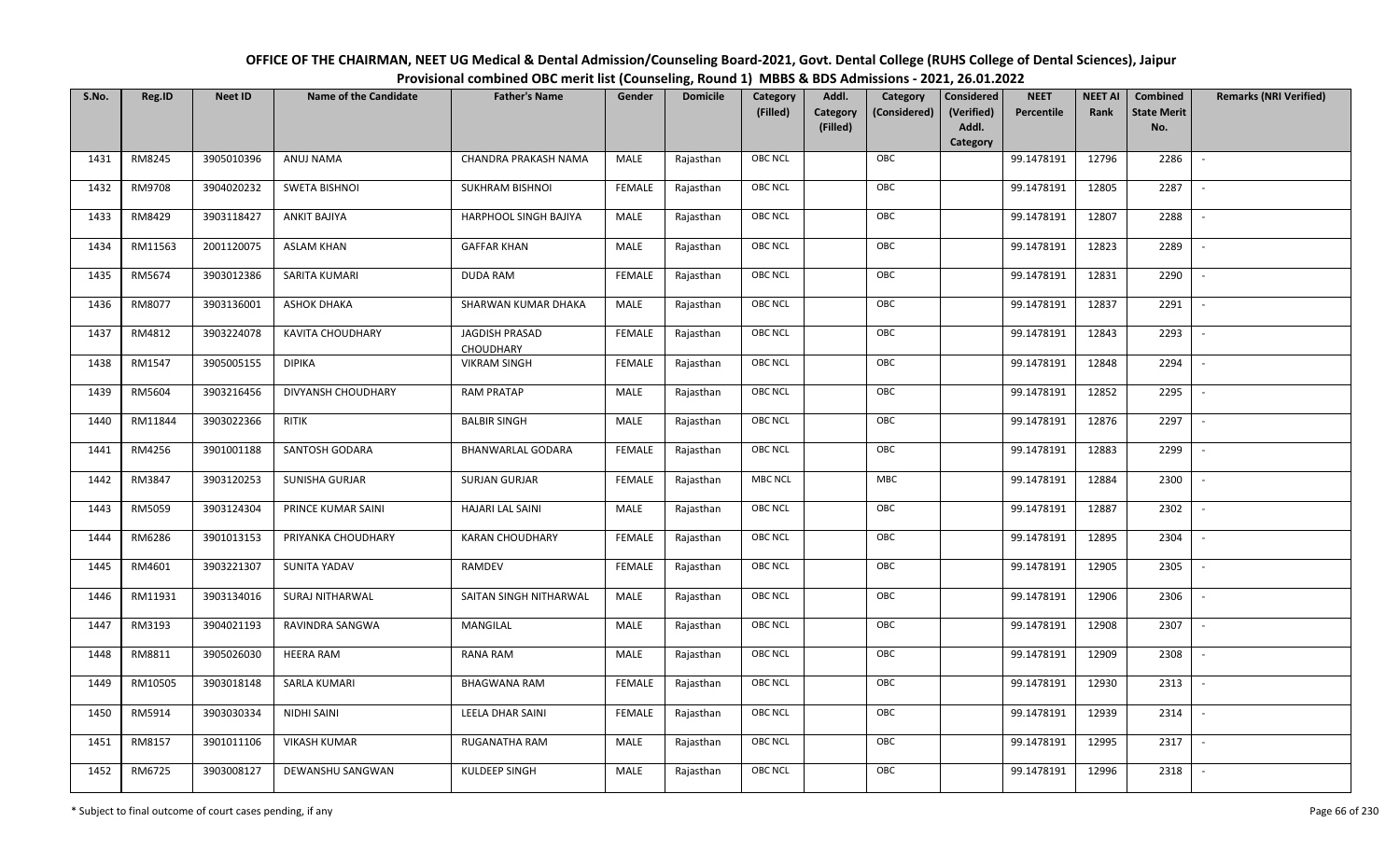| OFFICE OF THE CHAIRMAN, NEET UG Medical & Dental Admission/Counseling Board-2021, Govt. Dental College (RUHS College of Dental Sciences), Jaipur |
|--------------------------------------------------------------------------------------------------------------------------------------------------|
| Provisional combined OBC merit list (Counseling, Round 1) MBBS & BDS Admissions - 2021, 26.01.2022                                               |

| S.No. | Reg.ID        | <b>Neet ID</b> | <b>Name of the Candidate</b> | <b>Father's Name</b>     | Gender        | <b>Domicile</b> | Category<br>(Filled) | Addl.<br><b>Category</b><br>(Filled) | Category<br>(Considered) | <b>Considered</b><br>(Verified)<br>Addl. | <b>NEET</b><br>Percentile | <b>NEET AI</b><br>Rank | Combined<br><b>State Merit</b><br>No. | <b>Remarks (NRI Verified)</b> |
|-------|---------------|----------------|------------------------------|--------------------------|---------------|-----------------|----------------------|--------------------------------------|--------------------------|------------------------------------------|---------------------------|------------------------|---------------------------------------|-------------------------------|
|       |               |                |                              |                          |               |                 |                      |                                      |                          | Category                                 |                           |                        |                                       |                               |
| 1453  | RM10144       | 3903018117     | VIRENDRA KUMAR JAKHAR        | RAM GOPAL JAKHAR         | MALE          | Rajasthan       | <b>OBC NCL</b>       |                                      | OBC                      |                                          | 99.1478191                | 13017                  | 2319                                  | $\sim$                        |
| 1454  | RM6388        | 3905124050     | SAHIL KHAN                   | RAJUDDEEN KHAN           | MALE          | Rajasthan       | OBC NCL              |                                      | OBC                      |                                          | 99.1478191                | 13023                  | 2322                                  |                               |
| 1455  | RM8970        | 3905119175     | MAINA KUMARI NAGAR           | MOHAN LAL                | <b>FEMALE</b> | Rajasthan       | <b>OBC NCL</b>       |                                      | OBC                      |                                          | 99.1478191                | 13031                  | 2324                                  |                               |
| 1456  | RM10869       | 3905121006     | SAWAI LAL                    | KHERAJ RAM               | MALE          | Rajasthan       | OBC NCL              |                                      | OBC                      |                                          | 99.1478191                | 13034                  | 2325                                  | $\overline{\phantom{a}}$      |
| 1457  | <b>RM7779</b> | 3902009264     | <b>ANKIT CHOUDHARY</b>       | <b>MANGI LAL</b>         | <b>MALE</b>   | Rajasthan       | <b>OBC NCL</b>       |                                      | OBC                      |                                          | 99.1478191                | 13042                  | 2327                                  | $\sim$                        |
| 1458  | RM2559        | 3901009050     | <b>ASHOK BAGARI</b>          | RAJU RAM BAGARI          | MALE          | Rajasthan       | <b>OBC NCL</b>       |                                      | OBC                      |                                          | 99.1478191                | 13044                  | 2328                                  | $\overline{\phantom{a}}$      |
| 1459  | RM3315        | 3904105144     | MUKESH SEERVI                | <b>BHANWAR LAL</b>       | MALE          | Rajasthan       | <b>OBC NCL</b>       |                                      | OBC                      |                                          | 99.1478191                | 13045                  | 2329                                  |                               |
| 1460  | RM5441        | 3903030156     | <b>MS ANITA</b>              | SHIVBHAGAWAN             | <b>FEMALE</b> | Rajasthan       | OBC NCL              |                                      | OBC                      |                                          | 99.1478191                | 13049                  | 2332                                  |                               |
| 1461  | RM9324        | 3903224327     | ANIL KUMAR SAINI             | SHIMBHU DAYAL SAINI      | MALE          | Rajasthan       | OBC NCL              |                                      | OBC                      |                                          | 99.1478191                | 13055                  | 2333                                  |                               |
| 1462  | RM2612        | 3903211188     | <b>ROHIT GURJAR</b>          | <b>MADAN LAL GURJAR</b>  | <b>MALE</b>   | Rajasthan       | <b>MBC NCL</b>       |                                      | MBC                      |                                          | 99.1478191                | 13058                  | 2334                                  | $\sim$                        |
| 1463  | RM6252        | 3903104613     | POOJA CHOUDHARY              | CHAINA RAM SAHARAN       | <b>FEMALE</b> | Rajasthan       | OBC NCL              |                                      | OBC                      |                                          | 99.1478191                | 13067                  | 2336                                  |                               |
| 1464  | RM9065        | 3905023169     | RAKESH DAUKIYA               | DAULA RAM                | MALE          | Rajasthan       | <b>OBC NCL</b>       |                                      | OBC                      |                                          | 99.1478191                | 13079                  | 2339                                  | $\mathbb{L}$                  |
| 1465  | RM13696       | 3904015016     | <b>KHEMA RAM</b>             | POONMA RAM               | MALE          | Rajasthan       | OBC NCL              |                                      | OBC                      |                                          | 99.1478191                | 13098                  | 2343                                  |                               |
| 1466  | RM12350       | 3903024419     | SUBHASH NITHARWAL            | <b>BABULAL NITHARWAL</b> | MALE          | Rajasthan       | OBC NCL              |                                      | OBC                      |                                          | 99.1478191                | 13106                  | 2344                                  | $\overline{\phantom{a}}$      |
| 1467  | RM2030        | 3903001664     | PRIYA KUMARI                 | <b>TRILOK SINGH</b>      | <b>FEMALE</b> | Rajasthan       | <b>OBC NCL</b>       | WPP, WPP8                            | OBC                      |                                          | 99.1478191                | 13107                  | 2345                                  | $\overline{\phantom{a}}$      |
| 1468  | RM4570        | 3904011143     | PANKAJ MALVIYA               | RAJESH MALVIYA           | MALE          | Rajasthan       | <b>OBC NCL</b>       |                                      | OBC                      |                                          | 99.1478191                | 13116                  | 2346                                  | $\sim$                        |
| 1469  | RM12556       | 3904010188     | MOHAMMED AADIL RAZA          | MOHAMMED YUSUF           | MALE          | Rajasthan       | <b>OBC NCL</b>       |                                      | OBC                      |                                          | 99.1478191                | 13122                  | 2348                                  | $\sim$                        |
| 1470  | RM9682        | 3902020092     | <b>NAVEEN KUMAR</b>          | <b>JAGDISH PRASAD</b>    | MALE          | Rajasthan       | OBC NCL              |                                      | OBC                      |                                          | 99.1478191                | 13131                  | 2349                                  | $\sim$                        |
| 1471  | RM2867        | 3904014126     | <b>SURESH KUMAR</b>          | MANGANA RAM              | MALE          | Rajasthan       | OBC NCL              |                                      | OBC                      |                                          | 99.1478191                | 13132                  | 2350                                  |                               |
| 1472  | RM5274        | 3903226185     | NIHARIKA YADAV               | JAGDISH PRASAD YADAV     | <b>FEMALE</b> | Rajasthan       | OBC NCL              |                                      | OBC                      |                                          | 99.1478191                | 13134                  | 2351                                  |                               |
| 1473  | RM2605        | 3902016131     | SANDHYA                      | RANVEER                  | <b>FEMALE</b> | Rajasthan       | <b>OBC NCL</b>       |                                      | OBC                      |                                          | 99.1478191                | 13136                  | 2353                                  |                               |
| 1474  | RM13399       | 3902024103     | SANGEETA                     | <b>KANA RAM BIRDA</b>    | <b>FEMALE</b> | Rajasthan       | <b>OBC NCL</b>       | WDP, EXS8                            | OBC                      |                                          | 99.1262555                | 13192                  | 2356                                  |                               |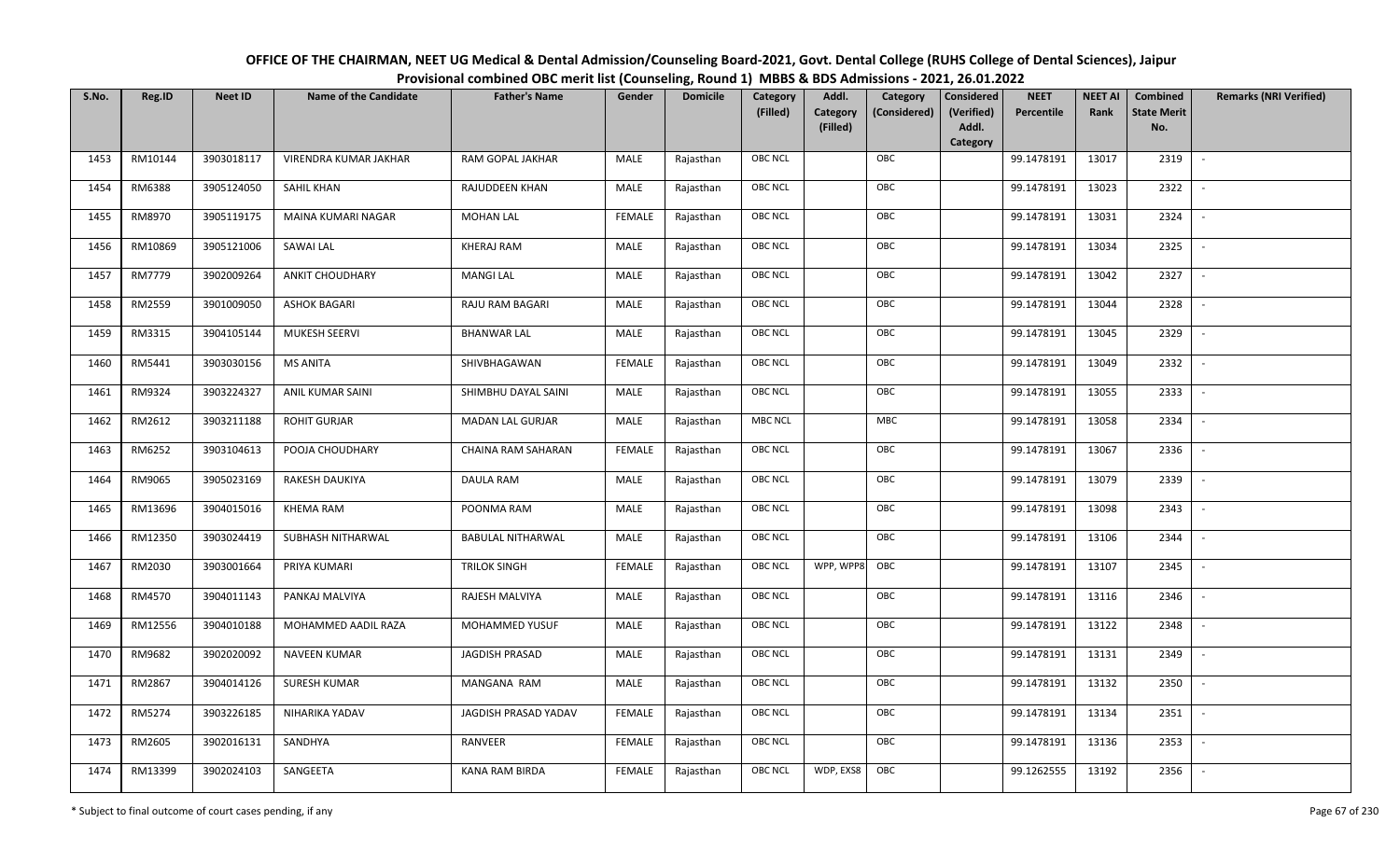| OFFICE OF THE CHAIRMAN, NEET UG Medical & Dental Admission/Counseling Board-2021, Govt. Dental College (RUHS College of Dental Sciences), Jaipur |
|--------------------------------------------------------------------------------------------------------------------------------------------------|
| Provisional combined OBC merit list (Counseling, Round 1) MBBS & BDS Admissions - 2021, 26.01.2022                                               |

| S.No. | Reg.ID        | <b>Neet ID</b> | <b>Name of the Candidate</b> | <b>Father's Name</b>   | Gender        | <b>Domicile</b> | Category<br>(Filled) | Addl.<br><b>Category</b><br>(Filled) | Category<br>(Considered) | <b>Considered</b><br>(Verified)<br>Addl. | <b>NEET</b><br>Percentile | <b>NEET AI</b><br>Rank | Combined<br><b>State Merit</b><br>No. | <b>Remarks (NRI Verified)</b> |
|-------|---------------|----------------|------------------------------|------------------------|---------------|-----------------|----------------------|--------------------------------------|--------------------------|------------------------------------------|---------------------------|------------------------|---------------------------------------|-------------------------------|
|       |               |                |                              |                        |               |                 |                      |                                      |                          | Category                                 |                           |                        |                                       |                               |
| 1475  | RM4649        | 3903134292     | RITIKA KUMARI                | LOKESH KUMAR           | <b>FEMALE</b> | Rajasthan       | <b>OBC NCL</b>       |                                      | OBC                      |                                          | 99.1262555                | 13196                  | 2357                                  | $\sim$                        |
| 1476  | RM12031       | 3903034025     | <b>VINEET YADAV</b>          | SANJAY YADAV           | MALE          | Rajasthan       | OBC NCL              |                                      | OBC                      |                                          | 99.1262555                | 13198                  | 2358                                  |                               |
| 1477  | RM3730        | 3902014152     | POOJA CHOUDHARY              | OM PRAKASH             | <b>FEMALE</b> | Rajasthan       | <b>OBC NCL</b>       |                                      | OBC                      |                                          | 99.1262555                | 13200                  | 2359                                  |                               |
| 1478  | RM8381        | 3903224408     | NAVEEN KUMARI                | <b>TARA CHAND</b>      | <b>FEMALE</b> | Rajasthan       | <b>OBC NCL</b>       | WPP, WPP8                            | OBC                      |                                          | 99.1262555                | 13215                  | 2360                                  | $\overline{\phantom{a}}$      |
| 1479  | RM1715        | 3903203650     | LAKSHYA BHAKAR               | RAJENDRA BHAKAR        | MALE          | Rajasthan       | <b>OBC NCL</b>       |                                      | OBC                      |                                          | 99.1262555                | 13216                  | 2361                                  | $\sim$                        |
| 1480  | RM10682       | 3802011300     | SUSHIL KUMAR                 | <b>SARWAN RAM</b>      | MALE          | Rajasthan       | <b>OBC NCL</b>       |                                      | OBC                      |                                          | 99.1262555                | 13220                  | 2362                                  | $\overline{\phantom{a}}$      |
| 1481  | RM8186        | 3904024109     | <b>NISHA BHATI</b>           | DHIRENDRA SINGH        | <b>FEMALE</b> | Rajasthan       | <b>OBC NCL</b>       |                                      | OBC                      |                                          | 99.1262555                | 13229                  | 2364                                  | $\blacksquare$                |
| 1482  | RM10764       | 3903042261     | RAVINA KUMARI                | NAROTTAM MAHALA        | <b>FEMALE</b> | Rajasthan       | <b>OBC NCL</b>       | WDP, EXS6                            | OBC                      |                                          | 99.1262555                | 13231                  | 2365                                  |                               |
| 1483  | RM11863       | 3903127060     | SARITA VERMA                 | MUKESH KUMAR           | <b>FEMALE</b> | Rajasthan       | <b>OBC NCL</b>       |                                      | OBC                      |                                          | 99.1262555                | 13245                  | 2367                                  |                               |
| 1484  | RM10138       | 3903023042     | TILAK RAJ SAINI              | <b>MADAN LAL SAINI</b> | MALE          | Rajasthan       | OBC NCL              |                                      | OBC                      |                                          | 99.1262555                | 13246                  | 2368                                  |                               |
| 1485  | RM13543       | 3903212535     | ALKA YADAV                   | <b>HEMRAJ YADAV</b>    | <b>FEMALE</b> | Rajasthan       | <b>OBC NCL</b>       |                                      | OBC                      |                                          | 99.1262555                | 13252                  | 2369                                  |                               |
| 1486  | RM9998        | 3905029179     | <b>LALIT KUMAR</b>           | <b>BHIKA RAM</b>       | MALE          | Rajasthan       | OBC NCL              |                                      | OBC                      |                                          | 99.1262555                | 13265                  | 2371                                  | $\overline{\phantom{a}}$      |
| 1487  | RM12180       | 3906024143     | <b>BHUPESH KUMAR</b>         | AMARA RAM              | MALE          | Rajasthan       | <b>OBC NCL</b>       |                                      | OBC                      |                                          | 99.1262555                | 13278                  | 2376                                  |                               |
| 1488  | RM7048        | 3905010280     | <b>MAHAVEER MEHTA</b>        | CHIRONJI LAL MEHTA     | MALE          | Rajasthan       | <b>OBC NCL</b>       |                                      | OBC                      |                                          | 99.1262555                | 13286                  | 2377                                  | $\sim$                        |
| 1489  | RM2103        | 3904103180     | <b>CHHAVI SINGODIA</b>       | DHARMENDRA SINGODIA    | <b>FEMALE</b> | Rajasthan       | OBC NCL              |                                      | OBC                      |                                          | 99.1262555                | 13293                  | 2378                                  | $\overline{\phantom{a}}$      |
| 1490  | RM5429        | 3903011259     | MEHARDEEN                    | <b>BHIKHA KHAN</b>     | MALE          | Rajasthan       | <b>OBC NCL</b>       |                                      | OBC                      |                                          | 99.1262555                | 13300                  | 2379                                  | $\sim$                        |
| 1491  | RM12657       | 3901008249     | SHAILESH KUMAR SARAN         | <b>HAWA SINGH</b>      | MALE          | Rajasthan       | <b>OBC NCL</b>       |                                      | OBC                      |                                          | 99.1262555                | 13305                  | 2380                                  | $\overline{\phantom{a}}$      |
| 1492  | RM6012        | 3905114126     | <b>GEETAM</b>                | BHEEKARAM              | MALE          | Rajasthan       | OBC NCL              |                                      | OBC                      |                                          | 99.1262555                | 13312                  | 2381                                  |                               |
| 1493  | <b>RM7798</b> | 3903120274     | <b>VIJAY KUMAR</b>           | <b>UMESH KUMAR</b>     | MALE          | Rajasthan       | <b>OBC NCL</b>       | WDP, EXS6                            | OBC                      |                                          | 99.1262555                | 13317                  | 2382                                  |                               |
| 1494  | RM6538        | 3903109434     | <b>GAURAV GODARA</b>         | <b>RANJEET SINGH</b>   | MALE          | Rajasthan       | <b>OBC NCL</b>       |                                      | OBC                      |                                          | 99.1262555                | 13325                  | 2383                                  | $\blacksquare$                |
| 1495  | RM10258       | 3903012481     | <b>JATIN YADAV</b>           | MAHENDRA KUMAR YADAV   | <b>MALE</b>   | Rajasthan       | <b>OBC NCL</b>       |                                      | OBC                      |                                          | 99.1262555                | 13335                  | 2385                                  |                               |
| 1496  | RM9460        | 3905102287     | <b>MANAN YADAV</b>           | DINESH CHAND YADAV     | MALE          | Rajasthan       | <b>OBC NCL</b>       |                                      | OBC                      |                                          | 99.1262555                | 13340                  | 2386                                  |                               |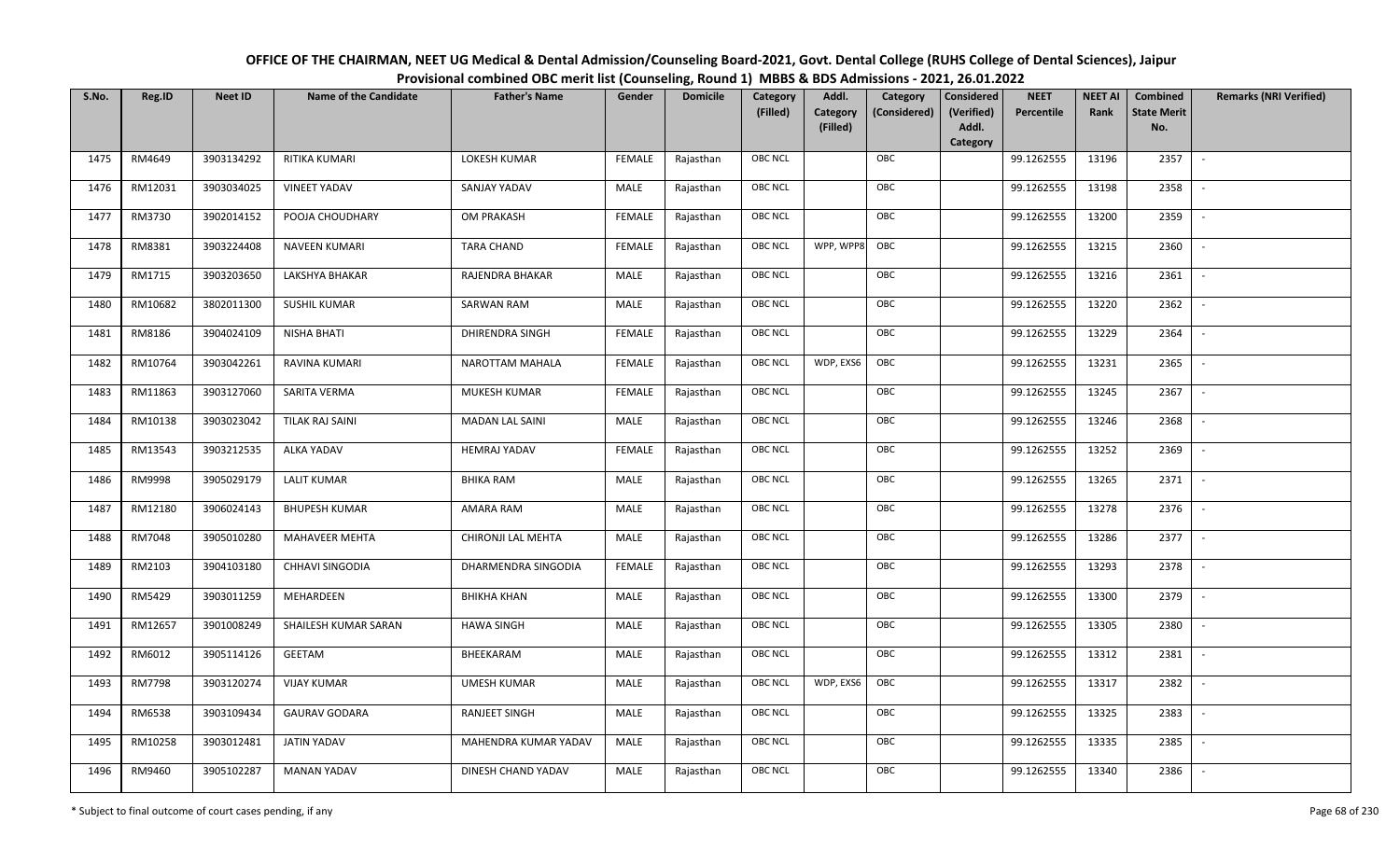| OFFICE OF THE CHAIRMAN, NEET UG Medical & Dental Admission/Counseling Board-2021, Govt. Dental College (RUHS College of Dental Sciences), Jaipur |
|--------------------------------------------------------------------------------------------------------------------------------------------------|
| Provisional combined OBC merit list (Counseling, Round 1) MBBS & BDS Admissions - 2021, 26.01.2022                                               |

| S.No. | Reg.ID  | <b>Neet ID</b> | <b>Name of the Candidate</b> | <b>Father's Name</b>        | Gender        | <b>Domicile</b> | Category<br>(Filled) | Addl.<br><b>Category</b><br>(Filled) | Category<br>(Considered) | Considered<br>(Verified)<br>Addl. | <b>NEET</b><br>Percentile | <b>NEET AI</b><br>Rank | Combined<br><b>State Merit</b><br>No. | <b>Remarks (NRI Verified)</b> |
|-------|---------|----------------|------------------------------|-----------------------------|---------------|-----------------|----------------------|--------------------------------------|--------------------------|-----------------------------------|---------------------------|------------------------|---------------------------------------|-------------------------------|
|       |         |                |                              |                             |               |                 |                      |                                      |                          | Category                          |                           |                        |                                       |                               |
| 1497  | RM2406  | 3904003086     | <b>KRATI SONI</b>            | <b>CHANDRA SHEKHAR SONI</b> | <b>FEMALE</b> | Rajasthan       | <b>OBC NCL</b>       |                                      | OBC                      |                                   | 99.1262555                | 13345                  | 2387                                  | $\sim$                        |
| 1498  | RM7460  | 3903122124     | HARSHIT GATHALA              | VINOD SINGH GATHALA         | MALE          | Rajasthan       | OBC NCL              |                                      | OBC                      |                                   | 99.1262555                | 13346                  | 2388                                  |                               |
| 1499  | RM3423  | 3904105247     | <b>TANE RAJ</b>              | RANA RAM                    | MALE          | Rajasthan       | <b>OBC NCL</b>       |                                      | OBC                      |                                   | 99.1262555                | 13358                  | 2389                                  |                               |
| 1500  | RM13464 | 3903027155     | SARITA BERA                  | LAXMAN RAM BERA             | <b>FEMALE</b> | Rajasthan       | OBC NCL              |                                      | OBC                      |                                   | 99.1262555                | 13362                  | 2390                                  | $\overline{\phantom{a}}$      |
| 1501  | RM3948  | 3903112203     | <b>ANJALI SAINI</b>          | MOHINDER PAL SAINI          | <b>FEMALE</b> | Rajasthan       | <b>OBC NCL</b>       |                                      | OBC                      |                                   | 99.1262555                | 13388                  | 2393                                  | $\sim$                        |
| 1502  | RM8707  | 3903207711     | <b>VIJAY YADAV</b>           | ARJUN LAL YADAV             | MALE          | Rajasthan       | <b>OBC NCL</b>       |                                      | OBC                      |                                   | 99.1262555                | 13398                  | 2394                                  | $\overline{\phantom{a}}$      |
| 1503  | RM9001  | 3904009083     | <b>GURDEEP BISHNOI</b>       | <b>AMRIT LAL</b>            | MALE          | Rajasthan       | <b>OBC NCL</b>       | WPP, WPP8                            | OBC                      |                                   | 99.1262555                | 13402                  | 2395                                  | $\blacksquare$                |
| 1504  | RM11712 | 3903033358     | SUNIL KUMAR JITARWAL         | <b>JHABAR SINGH</b>         | MALE          | Rajasthan       | <b>OBC NCL</b>       | WDP, EXS6                            | OBC                      |                                   | 99.1262555                | 13405                  | 2396                                  |                               |
| 1505  | RM9751  | 3903230043     | <b>MANISH SAINI</b>          | SHASHI KANT SAINI           | MALE          | Rajasthan       | <b>OBC NCL</b>       |                                      | OBC                      |                                   | 99.1262555                | 13417                  | 2399                                  |                               |
| 1506  | RM8310  | 3903014261     | ARUN GODRA                   | ARVIND KUMAR                | MALE          | Rajasthan       | OBC NCL              |                                      | OBC                      |                                   | 99.1262555                | 13443                  | 2400                                  | $\overline{\phantom{a}}$      |
| 1507  | RM7407  | 3802006457     | ABHIMANYU                    | PAWAN KUMAR                 | MALE          | Rajasthan       | <b>OBC NCL</b>       |                                      | OBC                      |                                   | 99.1262555                | 13448                  | 2402                                  |                               |
| 1508  | RM9019  | 3903032281     | DINESH YADAV                 | <b>BABU LAL YADAV</b>       | MALE          | Rajasthan       | OBC NCL              |                                      | OBC                      |                                   | 99.1262555                | 13454                  | 2404                                  | $\sim$                        |
| 1509  | RM3475  | 3902007087     | LOKESH                       | <b>MAHENDER</b>             | MALE          | Rajasthan       | <b>OBC NCL</b>       |                                      | OBC                      |                                   | 99.1262555                | 13455                  | 2405                                  |                               |
| 1510  | RM10653 | 3902007291     | JEEVAN BARATH                | <b>MURLI SINGH</b>          | <b>FEMALE</b> | Rajasthan       | <b>OBC NCL</b>       |                                      | OBC                      |                                   | 99.1262555                | 13458                  | 2406                                  | $\overline{\phantom{a}}$      |
| 1511  | RM1358  | 3904019087     | <b>PREM KUMAR</b>            | <b>CHHAGAN LAL</b>          | <b>MALE</b>   | Rajasthan       | OBC NCL              |                                      | OBC                      |                                   | 99.1262555                | 13467                  | 2407                                  | $\overline{\phantom{a}}$      |
| 1512  | RM5938  | 3903020411     | <b>SUNIL KUMAR</b>           | KAILASH CHAND               | MALE          | Rajasthan       | <b>OBC NCL</b>       | WDP, EXS6                            | OBC                      |                                   | 99.1262555                | 13471                  | 2408                                  | $\overline{\phantom{a}}$      |
| 1513  | RM8380  | 3904007132     | SACHIN PARIHAR               | RAJU PARIHAR                | MALE          | Rajasthan       | <b>OBC NCL</b>       |                                      | OBC                      |                                   | 99.1262555                | 13472                  | 2409                                  | $\overline{\phantom{a}}$      |
| 1514  | RM10420 | 3903211123     | SHRI RAM BHADU               | PUSHA RAM                   | MALE          | Rajasthan       | OBC NCL              |                                      | OBC                      |                                   | 99.1262555                | 13474                  | 2410                                  |                               |
| 1515  | RM1133  | 3902008219     | JAIDEEP SINGH                | <b>NARENDER KUMAR</b>       | MALE          | Rajasthan       | <b>MBC NCL</b>       |                                      | <b>MBC</b>               |                                   | 99.1262555                | 13477                  | 2411                                  |                               |
| 1516  | RM9110  | 3903102476     | PAWAN KUMAR JANGID           | KAMLESH JANGID              | MALE          | Rajasthan       | OBC NCL              |                                      | OBC                      |                                   | 99.1026846                | 13500                  | 2415                                  | $\blacksquare$                |
| 1517  | RM8367  | 3903207263     | AJAY JANGID                  | KAILASH JANGID              | <b>MALE</b>   | Rajasthan       | <b>OBC NCL</b>       |                                      | OBC                      |                                   | 99.1026846                | 13536                  | 2420                                  |                               |
| 1518  | RM3196  | 3903013017     | KAPIL KUMAR SARAN            | KRISHAN KUMAR SARAN         | MALE          | Rajasthan       | <b>OBC NCL</b>       |                                      | OBC                      |                                   | 99.1026846                | 13543                  | 2421                                  |                               |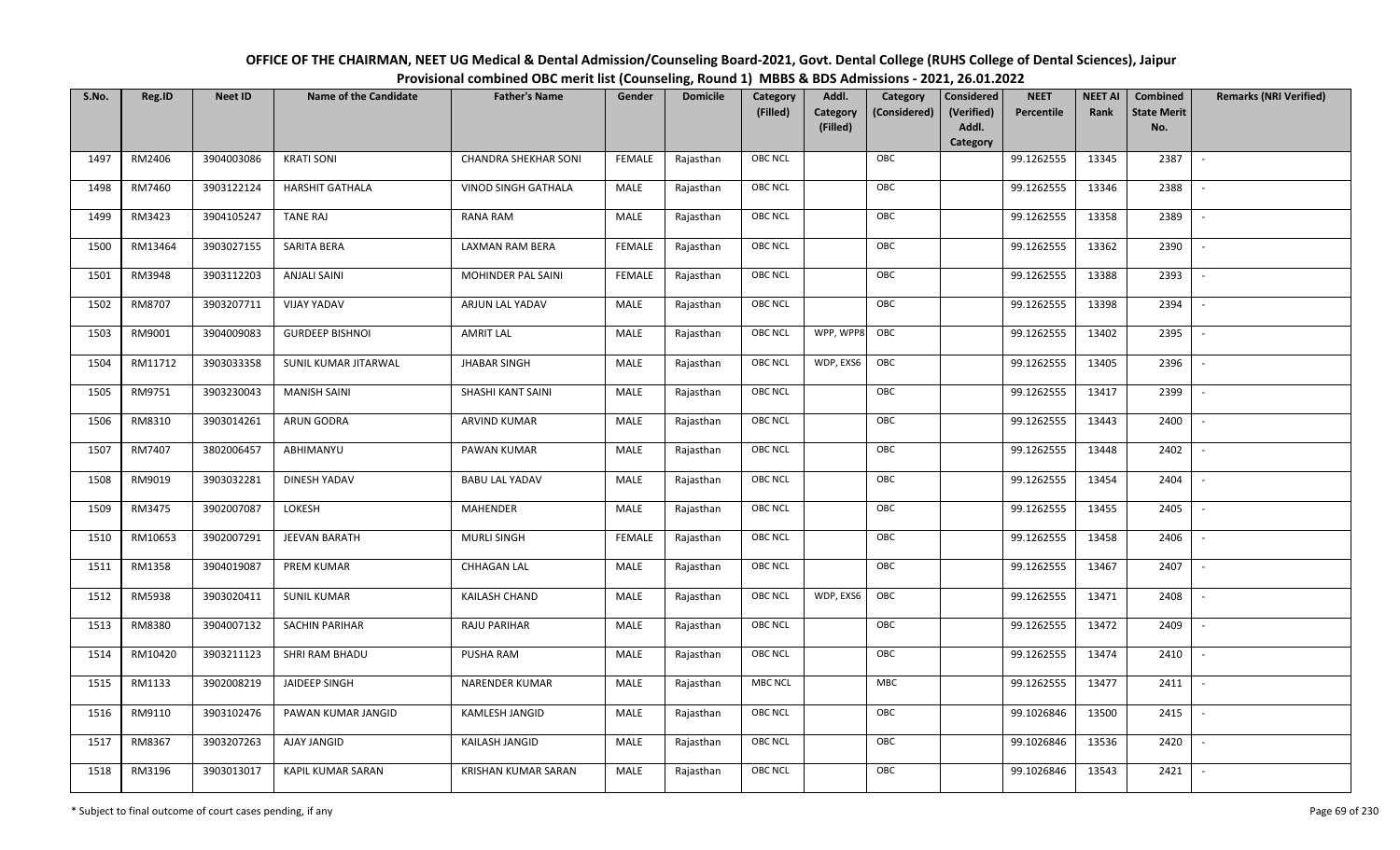| OFFICE OF THE CHAIRMAN, NEET UG Medical & Dental Admission/Counseling Board-2021, Govt. Dental College (RUHS College of Dental Sciences), Jaipur |
|--------------------------------------------------------------------------------------------------------------------------------------------------|
| Provisional combined OBC merit list (Counseling, Round 1) MBBS & BDS Admissions - 2021, 26.01.2022                                               |

| S.No. | Reg.ID  | <b>Neet ID</b> | <b>Name of the Candidate</b> | <b>Father's Name</b>      | Gender        | <b>Domicile</b> | Category<br>(Filled) | Addl.<br>Category<br>(Filled) | Category<br>(Considered) | <b>Considered</b><br>(Verified)<br>Addl. | <b>NEET</b><br>Percentile | <b>NEET AI</b><br>Rank | Combined<br><b>State Merit</b><br>No. | <b>Remarks (NRI Verified)</b> |
|-------|---------|----------------|------------------------------|---------------------------|---------------|-----------------|----------------------|-------------------------------|--------------------------|------------------------------------------|---------------------------|------------------------|---------------------------------------|-------------------------------|
|       |         |                |                              |                           |               |                 |                      |                               |                          | Category                                 |                           |                        |                                       |                               |
| 1519  | RM9298  | 3903128106     | RAKESH JHAJHDIYA             | <b>BABU LAL JHAJHDIYA</b> | MALE          | Rajasthan       | OBC NCL              |                               | OBC                      |                                          | 99.1026846                | 13556                  | 2426                                  | $\blacksquare$                |
| 1520  | RM10418 | 3904013208     | SUNIL BUGALIYA               | <b>SUKHA RAM</b>          | MALE          | Rajasthan       | OBC NCL              |                               | OBC                      |                                          | 99.1026846                | 13558                  | 2428                                  |                               |
| 1521  | RM9281  | 3906019062     | <b>DEEPAK PATEL</b>          | LALU RAM PATEL            | MALE          | Rajasthan       | <b>OBC NCL</b>       |                               | OBC                      |                                          | 99.1026846                | 13560                  | 2429                                  |                               |
| 1522  | RM2602  | 3904016062     | <b>HARSHA SONI</b>           | MAHENDRA KUMAR SONI       | <b>FEMALE</b> | Rajasthan       | OBC NCL              |                               | OBC                      |                                          | 99.1026846                | 13586                  | 2431                                  | $\overline{\phantom{a}}$      |
| 1523  | RM4346  | 3905124211     | SOHIT KHAN                   | <b>RAIS AHAMED</b>        | MALE          | Rajasthan       | OBC NCL              |                               | OBC                      |                                          | 99.1026846                | 13597                  | 2432                                  | $\overline{\phantom{a}}$      |
| 1524  | RM8291  | 3902007021     | ANSUYA CHOUDHARY             | <b>MOHAN LAL</b>          | <b>FEMALE</b> | Rajasthan       | OBC NCL              |                               | OBC                      |                                          | 99.1026846                | 13603                  | 2433                                  | $\overline{\phantom{a}}$      |
| 1525  | RM11247 | 3903124121     | <b>HEMANT SAINI</b>          | <b>HAJARI LAL SAINI</b>   | MALE          | Rajasthan       | OBC NCL              |                               | OBC                      |                                          | 99.1026846                | 13613                  | 2435                                  | $\blacksquare$                |
| 1526  | RM3342  | 4401010410     | ATUL CHAUDHARY               | MOHAN SINGH CHAUDHARY     | MALE          | Rajasthan       | OBC NCL              |                               | OBC                      |                                          | 99.1026846                | 13615                  | 2436                                  |                               |
| 1527  | RM5171  | 3903214069     | MEENAKSHI KULHARI            | SATYA PRASANN KULHARI     | <b>FEMALE</b> | Rajasthan       | <b>OBC NCL</b>       | WPP, WPP8                     | OBC                      |                                          | 99.1026846                | 13617                  | 2437                                  |                               |
| 1528  | RM1895  | 3904024136     | POOJA                        | <b>OM PRAKASH</b>         | <b>FEMALE</b> | Rajasthan       | OBC NCL              |                               | OBC                      |                                          | 99.1026846                | 13631                  | 2439                                  |                               |
| 1529  | RM1215  | 3901002299     | MONIKA CHOUDHARY             | MAHENDRA CHOUDHARY        | <b>FEMALE</b> | Rajasthan       | <b>OBC NCL</b>       |                               | OBC                      |                                          | 99.1026846                | 13639                  | 2440                                  |                               |
| 1530  | RM12253 | 3903205784     | KAVITA VISHNOI               | LADURAM VISHNOI           | <b>FEMALE</b> | Rajasthan       | OBC NCL              |                               | OBC                      |                                          | 99.1026846                | 13647                  | 2441                                  | $\sim$                        |
| 1531  | RM1994  | 3903210092     | SHAKSHI                      | SARJEET SINGH             | FEMALE        | Rajasthan       | OBC NCL              | WDP, EXS6                     | OBC                      |                                          | 99.1026846                | 13658                  | 2442                                  |                               |
| 1532  | RM5219  | 3903006586     | MS. SUNITA                   | <b>RAMDHAN LAL</b>        | <b>FEMALE</b> | Rajasthan       | OBC NCL              |                               | OBC                      |                                          | 99.1026846                | 13662                  | 2444                                  | $\overline{a}$                |
| 1533  | RM7633  | 3905005346     | <b>DEEPAK SUMAN</b>          | RADHESHYAM SUMAN          | <b>MALE</b>   | Rajasthan       | OBC NCL              |                               | OBC                      |                                          | 99.1026846                | 13664                  | 2445                                  | $\overline{\phantom{a}}$      |
| 1534  | RM12606 | 3904105287     | <b>JUNJA RAM</b>             | <b>DEEPA RAM</b>          | MALE          | Rajasthan       | OBC NCL              |                               | OBC                      |                                          | 99.1026846                | 13668                  | 2446                                  | $\sim$                        |
| 1535  | RM5170  | 3903211173     | HIMANSHU KUMAWAT             | BANWARI LAL KUMAWAT       | MALE          | Rajasthan       | OBC NCL              |                               | OBC                      |                                          | 99.1026846                | 13674                  | 2448                                  | $\overline{\phantom{a}}$      |
| 1536  | RM7251  | 3902021035     | YUVRAJ KULARIYA              | OM PRAKASH SUTHAR         | MALE          | Rajasthan       | OBC NCL              |                               | OBC                      |                                          | 99.1026846                | 13677                  | 2449                                  |                               |
| 1537  | RM3205  | 3901018345     | AMIT RAV                     | PREM SUKH RAV             | MALE          | Rajasthan       | <b>OBC NCL</b>       |                               | OBC                      |                                          | 99.1026846                | 13697                  | 2453                                  |                               |
| 1538  | RM10769 | 3903227090     | RAKESH KASANA                | <b>GOPAL SINGH GURJAR</b> | MALE          | Rajasthan       | <b>MBC NCL</b>       |                               | <b>MBC</b>               |                                          | 99.1026846                | 13700                  | 2454                                  | $\blacksquare$                |
| 1539  | RM5347  | 3904113088     | RAJVEER SINGH JAT            | RAMPRAKASH JAT            | <b>MALE</b>   | Rajasthan       | OBC NCL              |                               | OBC                      |                                          | 99.1026846                | 13703                  | 2455                                  |                               |
| 1540  | RM10994 | 3903040437     | YASHIKA CHOUDHARY            | <b>HARLAL SINGH</b>       | <b>FEMALE</b> | Rajasthan       | OBC NCL              |                               | OBC                      |                                          | 99.1026846                | 13725                  | 2459                                  |                               |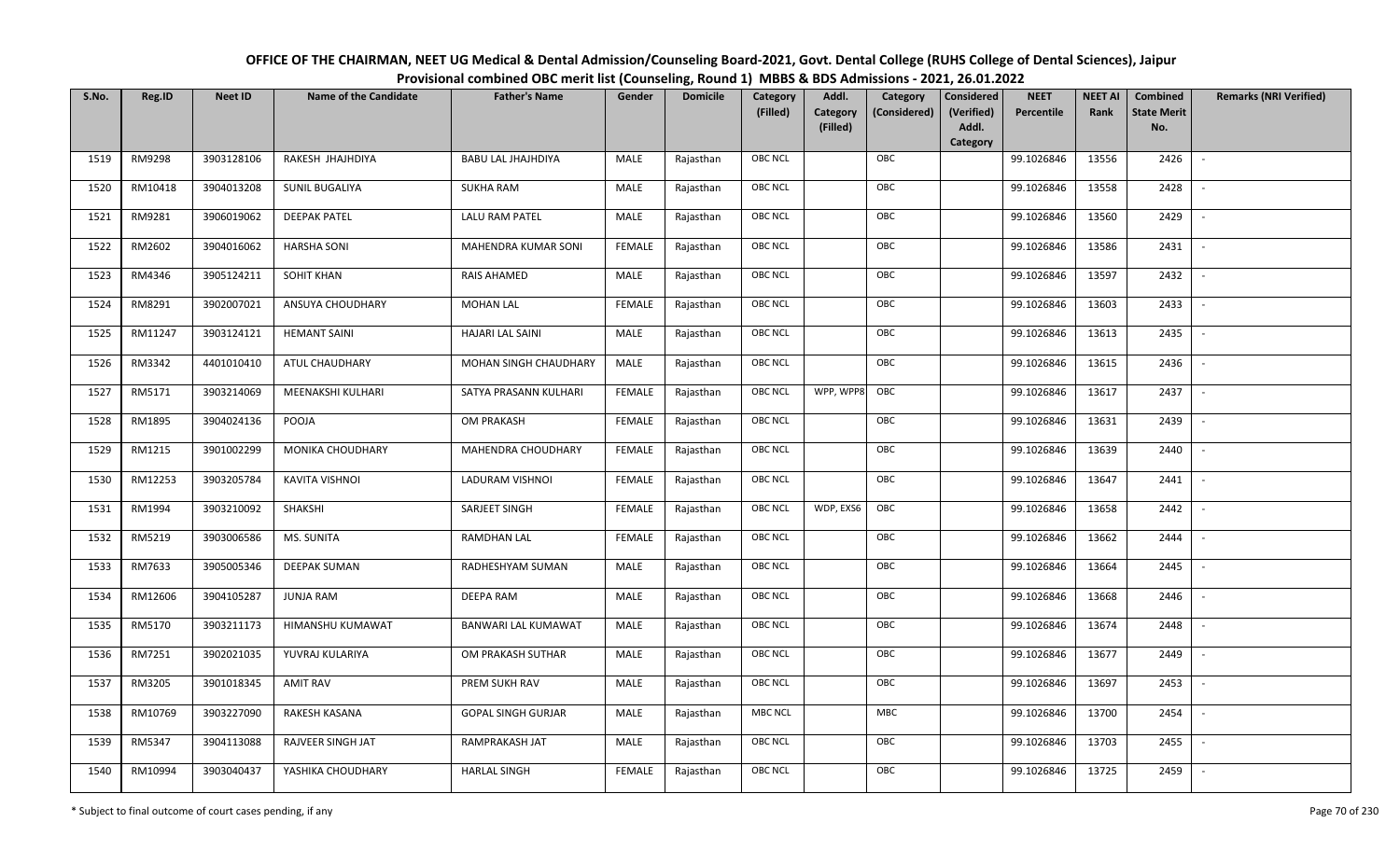| OFFICE OF THE CHAIRMAN, NEET UG Medical & Dental Admission/Counseling Board-2021, Govt. Dental College (RUHS College of Dental Sciences), Jaipur |
|--------------------------------------------------------------------------------------------------------------------------------------------------|
| Provisional combined OBC merit list (Counseling, Round 1) MBBS & BDS Admissions - 2021, 26.01.2022                                               |

| S.No. | Reg.ID  | <b>Neet ID</b> | <b>Name of the Candidate</b> | <b>Father's Name</b>               | Gender        | <b>Domicile</b> | Category<br>(Filled) | Addl.<br><b>Category</b><br>(Filled) | Category<br>(Considered) | Considered<br>(Verified)<br>Addl. | <b>NEET</b><br>Percentile | <b>NEET AI</b><br>Rank | Combined<br><b>State Merit</b><br>No. | <b>Remarks (NRI Verified)</b> |
|-------|---------|----------------|------------------------------|------------------------------------|---------------|-----------------|----------------------|--------------------------------------|--------------------------|-----------------------------------|---------------------------|------------------------|---------------------------------------|-------------------------------|
| 1541  | RM2026  | 3905123008     | RAWALRAM PRAJAPAT            | AMANA RAM                          | MALE          | Rajasthan       | <b>OBC NCL</b>       |                                      | OBC                      | Category                          | 99.1026846                | 13756                  | 2462                                  | $\sim$                        |
| 1542  | RM8370  | 3902013110     | PREM PRAJAPAT                | KISHAN LAL PRAJAPAT                | MALE          | Rajasthan       | OBC NCL              |                                      | OBC                      |                                   | 99.1026846                | 13766                  | 2463                                  |                               |
| 1543  | RM6720  | 3903025290     | <b>CHETAN KUMAR YOGI</b>     | <b>VINOD KUMAR YOGI</b>            | MALE          | Rajasthan       | <b>OBC NCL</b>       |                                      | OBC                      |                                   | 99.1026846                | 13772                  | 2464                                  |                               |
| 1544  | RM7304  | 3901003310     | DEEPAK SINGH RAWAT           | SITA RAM RAWAT                     | MALE          | Rajasthan       | OBC NCL              |                                      | OBC                      |                                   | 99.1026846                | 13775                  | 2465                                  | $\overline{\phantom{a}}$      |
| 1545  | RM1800  | 3904008180     | <b>KIRAN CHOUDHARY</b>       | <b>KRISHNA RAM</b>                 | <b>FEMALE</b> | Rajasthan       | <b>OBC NCL</b>       |                                      | OBC                      |                                   | 99.1026846                | 13785                  | 2466                                  | $\overline{\phantom{a}}$      |
| 1546  | RM12290 | 3903024038     | PRIYA GHOSLYA                | <b>GIRDHARI LAL GHOSLYA</b>        | <b>FEMALE</b> | Rajasthan       | <b>OBC NCL</b>       |                                      | OBC                      |                                   | 99.1026846                | 13792                  | 2468                                  | $\overline{\phantom{a}}$      |
| 1547  | RM9068  | 3903214094     | SAVITA JEETARWAL             | <b>HARPHOOL SINGH</b><br>JEETARWAL | <b>FEMALE</b> | Rajasthan       | <b>OBC NCL</b>       |                                      | OBC                      |                                   | 99.1026846                | 13793                  | 2469                                  |                               |
| 1548  | RM12130 | 3906027169     | <b>TARANG KALAL</b>          | KISHOR KUMAR KALAL                 | MALE          | Rajasthan       | <b>OBC NCL</b>       |                                      | OBC                      |                                   | 99.1026846                | 13795                  | 2470                                  |                               |
| 1549  | RM6109  | 3904016326     | <b>MANEESH KUMAR</b>         | <b>DEWA RAM</b>                    | MALE          | Rajasthan       | OBC NCL              | WDP, EXS6                            | OBC                      |                                   | 99.1026846                | 13807                  | 2471                                  |                               |
| 1550  | RM6029  | 3903112390     | EKTA MANGAWA                 | <b>GIRDHARI LAL MANGAWA</b>        | <b>FEMALE</b> | Rajasthan       | <b>OBC NCL</b>       |                                      | OBC                      |                                   | 99.1026846                | 13808                  | 2472                                  | $\overline{\phantom{a}}$      |
| 1551  | RM7255  | 3904116171     | ARJUN RAM                    | <b>MANGI LAL</b>                   | MALE          | Rajasthan       | OBC NCL              |                                      | OBC                      |                                   | 99.1026846                | 13839                  | 2478                                  |                               |
| 1552  | RM3136  | 3905123058     | NARENDRA KUMAR               | <b>TEJA RAM</b>                    | MALE          | Rajasthan       | <b>OBC NCL</b>       |                                      | OBC                      |                                   | 99.1026846                | 13841                  | 2480                                  |                               |
| 1553  | RM1280  | 3904026025     | <b>SUNIL VISHNOI</b>         | LADU RAM VISHNOI                   | MALE          | Rajasthan       | OBC NCL              |                                      | OBC                      |                                   | 99.1026846                | 13847                  | 2481                                  |                               |
| 1554  | RM6357  | 3903021187     | ASHISH KUMAWAT               | KRISHNA GOPAL KUMAWAT              | MALE          | Rajasthan       | <b>OBC NCL</b>       |                                      | OBC                      |                                   | 99.1026846                | 13849                  | 2482                                  | $\overline{\phantom{a}}$      |
| 1555  | RM10386 | 3903037247     | SACHDEV                      | <b>GHASI RAM</b>                   | MALE          | Rajasthan       | OBC NCL              |                                      | OBC                      |                                   | 99.1026846                | 13856                  | 2485                                  | $\overline{\phantom{a}}$      |
| 1556  | RM9543  | 3902019071     | YASHODA                      | <b>SURENDER KUMAR</b>              | <b>FEMALE</b> | Rajasthan       | <b>OBC NCL</b>       |                                      | OBC                      |                                   | 99.0787898                | 13883                  | 2487                                  | $\sim$                        |
| 1557  | RM10328 | 3903225395     | RANJEET CHOUDHARY            | SANJAY KUMAR SUTLIA                | MALE          | Rajasthan       | <b>OBC NCL</b>       |                                      | OBC                      |                                   | 99.0787898                | 13913                  | 2489                                  | $\overline{\phantom{a}}$      |
| 1558  | RM6979  | 3905122234     | <b>GANPAT CHOUDHARY</b>      | THAKRA RAM                         | MALE          | Rajasthan       | OBC NCL              |                                      | OBC                      |                                   | 99.0787898                | 13950                  | 2492                                  | $\sim$                        |
| 1559  | RM5357  | 3903235092     | KULDEEP SAINI                | NAND LAL SAINI                     | MALE          | Rajasthan       | <b>OBC NCL</b>       |                                      | OBC                      |                                   | 99.0787898                | 13953                  | 2493                                  |                               |
| 1560  | RM8070  | 3905022228     | <b>ASHOK CHOUDHARY</b>       | <b>GULAB CHAND CHOUDHARY</b>       | MALE          | Rajasthan       | OBC NCL              |                                      | OBC                      |                                   | 99.0787898                | 13955                  | 2494                                  |                               |
| 1561  | RM6047  | 3903238262     | NISHA DUDY                   | <b>BANSIDHAR</b>                   | <b>FEMALE</b> | Rajasthan       | <b>OBC NCL</b>       |                                      | OBC                      |                                   | 99.0787898                | 13957                  | 2495                                  |                               |
| 1562  | RM8923  | 3905121047     | <b>SURENDRA BISHNOI</b>      | MALARAM                            | MALE          | Rajasthan       | <b>OBC NCL</b>       |                                      | OBC                      |                                   | 99.0787898                | 13966                  | 2496                                  |                               |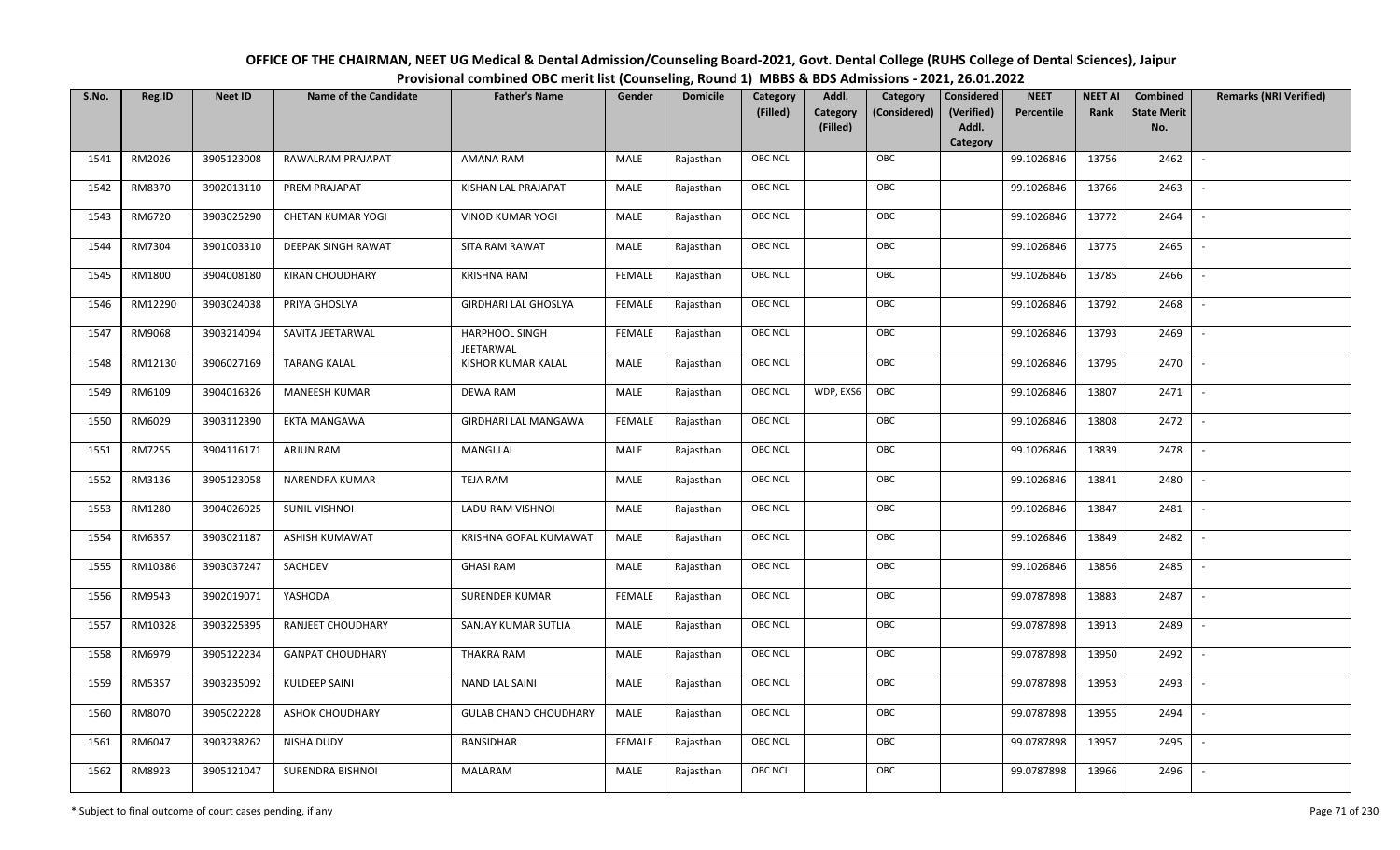| OFFICE OF THE CHAIRMAN, NEET UG Medical & Dental Admission/Counseling Board-2021, Govt. Dental College (RUHS College of Dental Sciences), Jaipur |
|--------------------------------------------------------------------------------------------------------------------------------------------------|
| Provisional combined OBC merit list (Counseling, Round 1) MBBS & BDS Admissions - 2021, 26.01.2022                                               |

| S.No. | Reg.ID  | <b>Neet ID</b> | <b>Name of the Candidate</b> | <b>Father's Name</b>    | Gender        | <b>Domicile</b> | Category       | Addl.<br>Category                    | <b>Considered</b>   | <b>NEET</b> | <b>NEET AI</b> | Combined                  | <b>Remarks (NRI Verified)</b> |
|-------|---------|----------------|------------------------------|-------------------------|---------------|-----------------|----------------|--------------------------------------|---------------------|-------------|----------------|---------------------------|-------------------------------|
|       |         |                |                              |                         |               |                 | (Filled)       | Category<br>(Considered)<br>(Filled) | (Verified)<br>Addl. | Percentile  | Rank           | <b>State Merit</b><br>No. |                               |
|       |         |                |                              |                         |               |                 |                |                                      | Category            |             |                |                           |                               |
| 1563  | RM3132  | 3005005123     | <b>MEGHA PATIDAR</b>         | RAMGOPAL                | <b>FEMALE</b> | Rajasthan       | <b>OBC NCL</b> | OBC                                  |                     | 99.0787898  | 13971          | 2498                      | $\sim$                        |
| 1564  | RM6763  | 3903031222     | PRIYANSHI BAJIYA             | SURESH KUMAR CHOUDHARY  | <b>FEMALE</b> | Rajasthan       | OBC NCL        | OBC                                  |                     | 99.0787898  | 13977          | 2499                      |                               |
| 1565  | RM7946  | 3905104234     | <b>VEDIKA JANU</b>           | S K JANU                | <b>FEMALE</b> | Rajasthan       | <b>OBC NCL</b> | OBC                                  |                     | 99.0787898  | 13987          | 2501                      | $\overline{\phantom{a}}$      |
| 1566  | RM10553 | 3902016055     | <b>RAJAT KUMAR</b>           | <b>KRISHAN LAL</b>      | <b>MALE</b>   | Rajasthan       | <b>OBC NCL</b> | OBC                                  |                     | 99.0787898  | 13988          | 2502                      | $\overline{\phantom{a}}$      |
| 1567  | RM6423  | 3903135103     | <b>CHETAN CHOUDHARY</b>      | <b>BHEEM SINGH JAT</b>  | MALE          | Rajasthan       | OBC NCL        | OBC                                  |                     | 99.0787898  | 14016          | 2503                      | $\sim$                        |
| 1568  | RM8921  | 3904007396     | RAJESH PRAJAPAT              | RAM PAL PRAJAPAT        | <b>MALE</b>   | Rajasthan       | <b>OBC NCL</b> | OBC                                  |                     | 99.0787898  | 14019          | 2504                      | $\overline{\phantom{a}}$      |
| 1569  | RM9408  | 3902010119     | LAL CHAND MALI               | <b>RAM LAL</b>          | MALE          | Rajasthan       | OBC NCL        | OBC                                  |                     | 99.0787898  | 14023          | 2505                      | $\overline{\phantom{a}}$      |
| 1570  | RM12136 | 3902006353     | <b>RAHUL SAINI</b>           | KAILASH CHAND SAINI     | MALE          | Rajasthan       | OBC NCL        | OBC                                  |                     | 99.0787898  | 14053          | 2510                      |                               |
| 1571  | RM7865  | 3903228174     | DEEPANSHU MEEL               | <b>BANWARI LAL MEEL</b> | <b>MALE</b>   | Rajasthan       | OBC NCL        | OBC                                  |                     | 99.0787898  | 14060          | 2512                      |                               |
| 1572  | RM2347  | 3903008388     | <b>GAURAV PRAJAPATI</b>      | BHANWAR LAL PRAJAPATI   | <b>MALE</b>   | Rajasthan       | OBC NCL        | OBC                                  |                     | 99.0787898  | 14063          | 2513                      | $\overline{\phantom{a}}$      |
| 1573  | RM9549  | 3901015016     | <b>ANAS KHALID</b>           | KHALID RASHID KHAN      | MALE          | Rajasthan       | <b>OBC NCL</b> | OBC                                  |                     | 99.0787898  | 14067          | 2514                      |                               |
| 1574  | RM4775  | 3903127170     | <b>ESHIKA</b>                | SATYAVEER SINGH         | <b>FEMALE</b> | Rajasthan       | <b>OBC NCL</b> | OBC                                  |                     | 99.0787898  | 14094          | 2517                      | $\overline{\phantom{a}}$      |
| 1575  | RM3618  | 3905111096     | RAVI KUMAR SUMAN             | DURGESH CHAND SUMAN     | MALE          | Rajasthan       | OBC NCL        | OBC                                  |                     | 99.0787898  | 14095          | 2518                      |                               |
| 1576  | RM1464  | 3903003724     | <b>HARSHITA YADAV</b>        | SHEESHRAM YADAV         | <b>FEMALE</b> | Rajasthan       | OBC NCL        | OBC                                  |                     | 99.0787898  | 14096          | 2519                      | $\sim$                        |
| 1577  | RM11737 | 3903036163     | DEEPIKA YADAV                | ARVIND KUMAR YADAV      | <b>FEMALE</b> | Rajasthan       | <b>OBC NCL</b> | OBC                                  |                     | 99.0787898  | 14105          | 2520                      | $\overline{\phantom{a}}$      |
| 1578  | RM12228 | 3904022029     | <b>KRISHAN KUMAR</b>         | RAM GOPAL               | MALE          | Rajasthan       | OBC NCL        | OBC                                  |                     | 99.0787898  | 14122          | 2522                      | $\overline{\phantom{a}}$      |
| 1579  | RM8217  | 3905107044     | <b>VIKRAM DEWASI</b>         | DEVARAM DEWASI          | MALE          | Rajasthan       | <b>MBC NCL</b> | MBC                                  |                     | 99.0787898  | 14127          | 2523                      | $\overline{\phantom{a}}$      |
| 1580  | RM3028  | 3905026100     | PRADEEP NAGAR                | NEMICHAND               | <b>MALE</b>   | Rajasthan       | OBC NCL        | OBC                                  |                     | 99.0787898  | 14139          | 2524                      |                               |
| 1581  | RM8484  | 3903122418     | <b>DEVENDRA SINGH</b>        | <b>GIRDHARI LAL</b>     | MALE          | Rajasthan       | OBC NCL        | OBC                                  |                     | 99.0787898  | 14142          | 2525                      |                               |
| 1582  | RM5954  | 3903215075     | ANITA BAJIYA                 | PHOOL CHAND             | <b>FEMALE</b> | Rajasthan       | OBC NCL        | OBC                                  |                     | 99.0787898  | 14161          | 2528                      |                               |
| 1583  | RM3923  | 3904101461     | PALAK VAISHNAV               | PAWAN KUMAR             | <b>FEMALE</b> | Rajasthan       | <b>OBC NCL</b> | OBC                                  |                     | 99.0787898  | 14173          | 2529                      |                               |
| 1584  | RM2801  | 3903238044     | <b>ASHOK YADAV</b>           | MOTI LAL YADAV          | MALE          | Rajasthan       | OBC NCL        | OBC                                  |                     | 99.0787898  | 14203          | 2531                      |                               |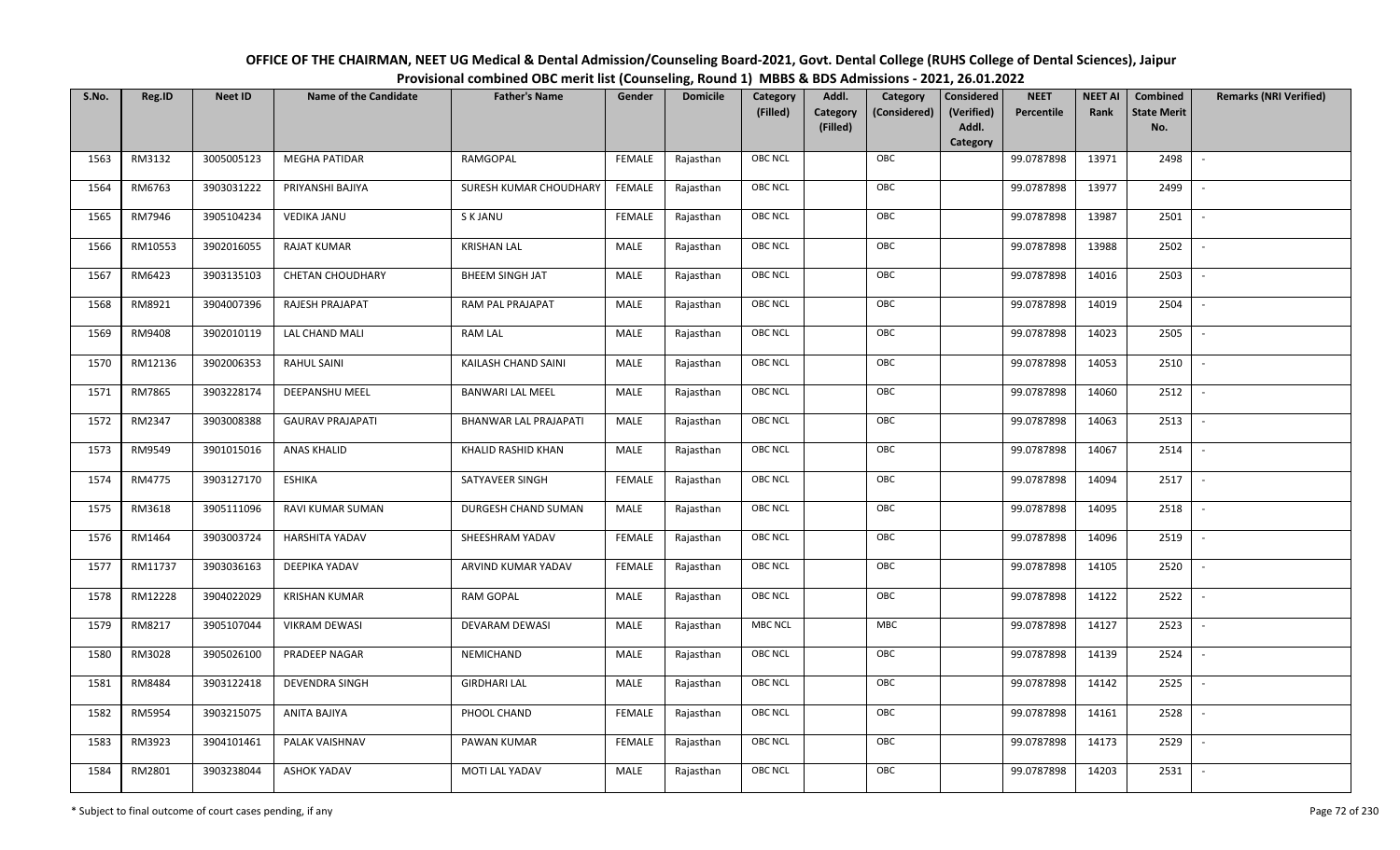| OFFICE OF THE CHAIRMAN, NEET UG Medical & Dental Admission/Counseling Board-2021, Govt. Dental College (RUHS College of Dental Sciences), Jaipur |
|--------------------------------------------------------------------------------------------------------------------------------------------------|
| Provisional combined OBC merit list (Counseling, Round 1) MBBS & BDS Admissions - 2021, 26.01.2022                                               |

| S.No. | Reg.ID  | <b>Neet ID</b> | <b>Name of the Candidate</b> | <b>Father's Name</b>    | Gender        | <b>Domicile</b> | <b>Category</b> | Addl.                | Category     | <b>Considered</b>   | <b>NEET</b> | <b>NEET AI</b> | Combined                  | <b>Remarks (NRI Verified)</b> |
|-------|---------|----------------|------------------------------|-------------------------|---------------|-----------------|-----------------|----------------------|--------------|---------------------|-------------|----------------|---------------------------|-------------------------------|
|       |         |                |                              |                         |               |                 | (Filled)        | Category<br>(Filled) | (Considered) | (Verified)<br>Addl. | Percentile  | Rank           | <b>State Merit</b><br>No. |                               |
|       |         |                |                              |                         |               |                 |                 |                      |              | <b>Category</b>     |             |                |                           |                               |
| 1585  | RM11526 | 3902007161     | TAMANNA                      | <b>RAMESH KUMAR</b>     | <b>FEMALE</b> | Rajasthan       | <b>OBC NCL</b>  |                      | OBC          |                     | 99.0526934  | 14235          | 2534                      |                               |
| 1586  | RM8051  | 3903120353     | SUBHASH CHAND                | <b>BAJRANG LAL</b>      | MALE          | Rajasthan       | OBC NCL         |                      | OBC          |                     | 99.0526934  | 14238          | 2535                      |                               |
| 1587  | RM8899  | 3903233218     | AKSHU YADAV                  | RAMANAND YADAV          | MALE          | Rajasthan       | OBC NCL         |                      | OBC          |                     | 99.0526934  | 14274          | 2538                      |                               |
| 1588  | RM9767  | 3903221075     | <b>ISHITA SHARMA</b>         | DHARMENDRA SHARMA       | <b>FEMALE</b> | Rajasthan       | OBC NCL         |                      | OBC          |                     | 99.0526934  | 14277          | 2540                      | $\blacksquare$                |
| 1589  | RM5851  | 3903036031     | PRIYANKA YADAV               | <b>JHALLU RAM YADAV</b> | <b>FEMALE</b> | Rajasthan       | OBC NCL         |                      | OBC          |                     | 99.0526934  | 14286          | 2542                      | $\sim$                        |
| 1590  | RM11166 | 3903126025     | RAHUL KUMAR BHAGAT           | RAJENDRA BHAGAT         | MALE          | Rajasthan       | <b>OBC NCL</b>  |                      | OBC          |                     | 99.0526934  | 14287          | 2543                      |                               |
| 1591  | RM13293 | 3903238054     | NISTHA MAHALA                | <b>HARI SINGH</b>       | <b>FEMALE</b> | Rajasthan       | OBC NCL         |                      | OBC          |                     | 99.0526934  | 14289          | 2544                      |                               |
| 1592  | RM8451  | 3903123342     | SANTOSH YADAV                | RAMAWATAR YADAV         | MALE          | Rajasthan       | <b>OBC NCL</b>  |                      | OBC          |                     | 99.0526934  | 14321          | 2546                      |                               |
| 1593  | RM4584  | 3905024199     | SHIVRAJ SINGH LAVVANSHI      | <b>RAM CHARAN</b>       | MALE          | Rajasthan       | OBC NCL         |                      | OBC          |                     | 99.0526934  | 14327          | 2547                      |                               |
| 1594  | RM1967  | 3903206339     | BHAVYA JAITAWAT              | MUKESH JAITAWAT         | <b>FEMALE</b> | Rajasthan       | OBC NCL         |                      | OBC          |                     | 99.0526934  | 14332          | 2548                      | $\overline{\phantom{a}}$      |
| 1595  | RM13432 | 3903029024     | <b>MANISH YADAV</b>          | <b>BIRBAL YADAV</b>     | MALE          | Rajasthan       | <b>OBC NCL</b>  |                      | OBC          |                     | 99.0526934  | 14342          | 2549                      |                               |
| 1596  | RM5884  | 3903024314     | RAKESH SINGH                 | <b>GOPAL SINGH</b>      | MALE          | Rajasthan       | OBC NCL         |                      | OBC          |                     | 99.0526934  | 14350          | 2550                      | $\overline{\phantom{a}}$      |
| 1597  | RM9897  | 3904022053     | <b>JASRAJ SUTHAR</b>         | <b>RANA RAM SUTHAR</b>  | MALE          | Rajasthan       | <b>OBC NCL</b>  |                      | OBC          |                     | 99.0526934  | 14351          | 2551                      |                               |
| 1598  | RM4054  | 3904101035     | NARENDRA KUMAR CHOUDHARY     | RANARAMJI CHOUDHARY     | MALE          | Rajasthan       | OBC NCL         |                      | OBC          |                     | 99.0526934  | 14362          | 2553                      | $\overline{\phantom{a}}$      |
| 1599  | RM1591  | 3902010070     | <b>GURVEER SINGH BHULLAR</b> | PALVINDER SINGH BHULLAR | MALE          | Rajasthan       | OBC NCL         |                      | OBC          |                     | 99.0526934  | 14372          | 2555                      | $\overline{\phantom{a}}$      |
| 1600  | RM4781  | 3905120465     | NARESH KUMAR                 | <b>HANS RAJ</b>         | MALE          | Rajasthan       | OBC NCL         |                      | OBC          |                     | 99.0526934  | 14380          | 2557                      | $\sim$                        |
| 1601  | RM4530  | 3901010148     | MANISHA SUNDWA               | <b>KISTUR RAM</b>       | <b>FEMALE</b> | Rajasthan       | OBC NCL         |                      | OBC          |                     | 99.0526934  | 14396          | 2560                      | $\overline{\phantom{a}}$      |
| 1602  | RM4819  | 3904008051     | RAVINDRA GEHLOT              | <b>BABULAL GEHLOT</b>   | MALE          | Rajasthan       | OBC NCL         |                      | OBC          |                     | 99.0526934  | 14416          | 2563                      |                               |
| 1603  | RM4561  | 2001024250     | <b>CHETAN PANWAR</b>         | SUBHASH CHANDRA         | MALE          | Rajasthan       | OBC NCL         |                      | OBC          |                     | 99.0526934  | 14426          | 2565                      |                               |
| 1604  | RM9077  | 3903107336     | ANITA KUMARI POONIA          | DHANPAT SINGH POONIA    | <b>FEMALE</b> | Rajasthan       | OBC NCL         |                      | OBC          |                     | 99.0526934  | 14434          | 2566                      |                               |
| 1605  | RM10633 | 3904014304     | RAJESH SARAN                 | <b>BHANWAR LAL</b>      | MALE          | Rajasthan       | <b>OBC NCL</b>  |                      | OBC          |                     | 99.0526934  | 14441          | 2567                      |                               |
| 1606  | RM5511  | 3905027069     | YUVRAJ NAGAR                 | HARNARAYAN NAGAR        | MALE          | Rajasthan       | OBC NCL         |                      | OBC          |                     | 99.0526934  | 14442          | 2568                      |                               |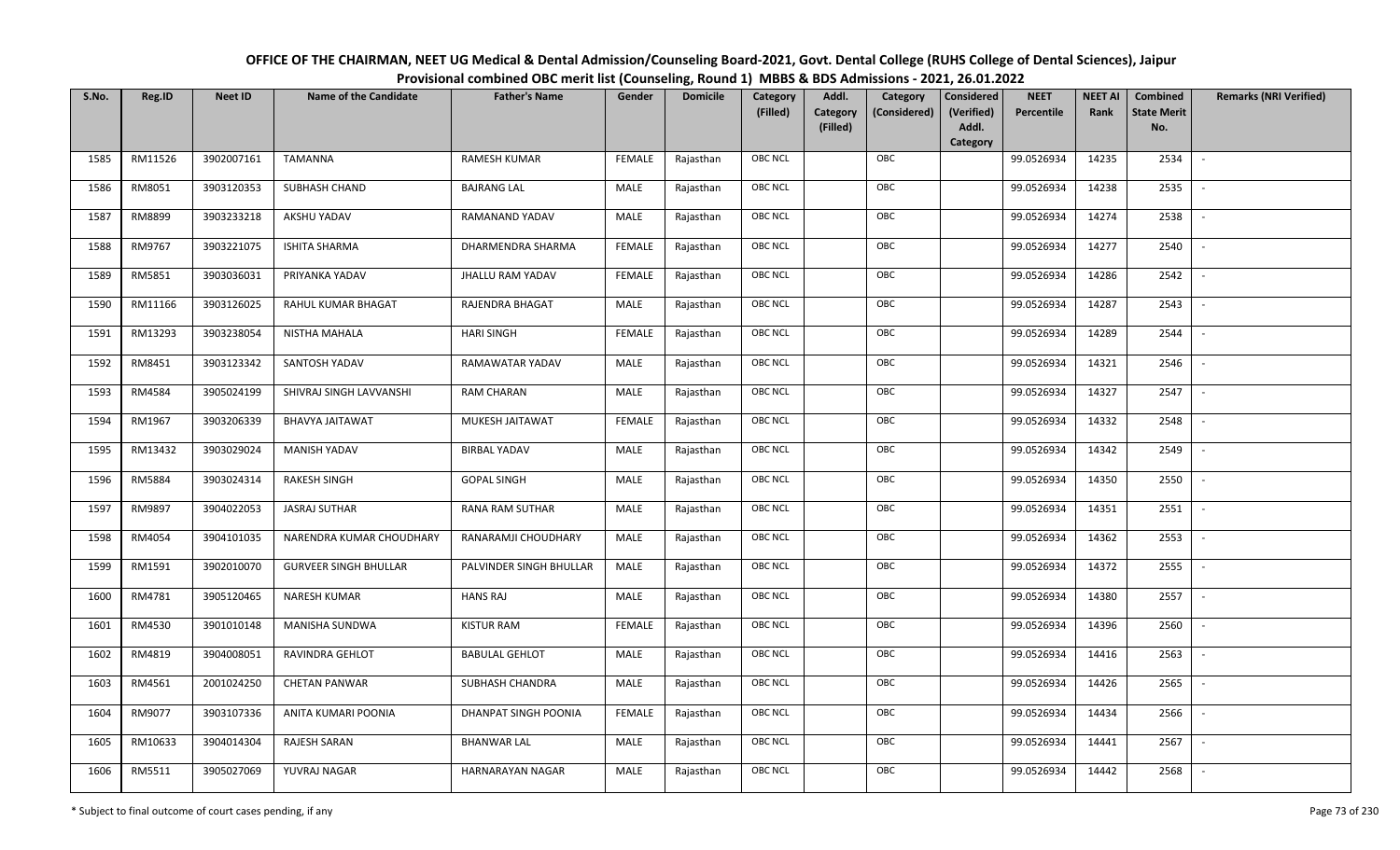| OFFICE OF THE CHAIRMAN, NEET UG Medical & Dental Admission/Counseling Board-2021, Govt. Dental College (RUHS College of Dental Sciences), Jaipur |
|--------------------------------------------------------------------------------------------------------------------------------------------------|
| Provisional combined OBC merit list (Counseling, Round 1) MBBS & BDS Admissions - 2021, 26.01.2022                                               |

| S.No. | Reg.ID  | <b>Neet ID</b> | <b>Name of the Candidate</b> | <b>Father's Name</b>       | Gender        | <b>Domicile</b> | Category       | Addl.<br>Category                    | <b>Considered</b>   | <b>NEET</b> | <b>NEET AI</b> | Combined                  | <b>Remarks (NRI Verified)</b> |
|-------|---------|----------------|------------------------------|----------------------------|---------------|-----------------|----------------|--------------------------------------|---------------------|-------------|----------------|---------------------------|-------------------------------|
|       |         |                |                              |                            |               |                 | (Filled)       | Category<br>(Considered)<br>(Filled) | (Verified)<br>Addl. | Percentile  | Rank           | <b>State Merit</b><br>No. |                               |
|       |         |                |                              |                            |               |                 |                |                                      | Category            |             |                |                           |                               |
| 1607  | RM10097 | 3903108560     | <b>AMIT KUMAR</b>            | RAMNIWAS                   | MALE          | Rajasthan       | <b>OBC NCL</b> | OBC                                  |                     | 99.0526934  | 14450          | 2570                      | $\sim$                        |
| 1608  | RM6179  | 3903113040     | PAYAL LAMBA                  | SHRIRAM LAMBA              | <b>FEMALE</b> | Rajasthan       | OBC NCL        | OBC                                  |                     | 99.0526934  | 14467          | 2573                      |                               |
| 1609  | RM6292  | 3903112133     | <b>KIRAN GURJAR</b>          | NIHAL SINGH GURJAR         | <b>FEMALE</b> | Rajasthan       | <b>MBC NCL</b> | MBC                                  |                     | 99.0526934  | 14470          | 2575                      | $\overline{\phantom{a}}$      |
| 1610  | RM11510 | 3903015276     | PRADEEP KUMAR                | SURENDRA                   | MALE          | Rajasthan       | OBC NCL        | OBC                                  |                     | 99.0526934  | 14486          | 2576                      | $\overline{\phantom{a}}$      |
| 1611  | RM11599 | 3903211313     | ROSHAN YADAV                 | <b>BANSHIDHAR YADAV</b>    | MALE          | Rajasthan       | OBC NCL        | OBC                                  |                     | 99.0526934  | 14508          | 2577                      | $\sim$                        |
| 1612  | RM3302  | 3903135157     | SURENDRA YADAV               | <b>BANSHIDHAR YADAV</b>    | MALE          | Rajasthan       | <b>OBC NCL</b> | OBC                                  |                     | 99.0526934  | 14510          | 2578                      | $\overline{\phantom{a}}$      |
| 1613  | RM3508  | 3904105354     | RAHUL TANDI                  | RAJENDRA TANDI             | MALE          | Rajasthan       | OBC NCL        | OBC                                  |                     | 99.0526934  | 14522          | 2580                      |                               |
| 1614  | RM6624  | 3802011153     | GOURAV                       | <b>RAM KUMAR</b>           | <b>MALE</b>   | Rajasthan       | OBC NCL        | OBC                                  |                     | 99.0526934  | 14524          | 2581                      |                               |
| 1615  | RM4463  | 3902019235     | SAURABH SAHARAN              | OM PARKASH                 | <b>MALE</b>   | Rajasthan       | OBC NCL        | OBC                                  |                     | 99.0526934  | 14531          | 2582                      |                               |
| 1616  | RM1432  | 3903218266     | ARVIND DEVANDA               | <b>RAM SINGH</b>           | <b>MALE</b>   | Rajasthan       | OBC NCL        | OBC                                  |                     | 99.0526934  | 14533          | 2583                      | $\overline{\phantom{a}}$      |
| 1617  | RM5175  | 3902023281     | <b>AJAY KUMAR</b>            | <b>VINOD KUMAR</b>         | <b>MALE</b>   | Rajasthan       | OBC NCL        | OBC                                  |                     | 99.0526934  | 14538          | 2586                      |                               |
| 1618  | RM2035  | 3905007293     | <b>VISHNU</b>                | SANJAY YADAV               | MALE          | Rajasthan       | <b>OBC NCL</b> | OBC                                  |                     | 99.0526934  | 14544          | 2587                      | $\sim$                        |
| 1619  | RM8309  | 3901009249     | NAMRTA LAKHERA               | KISHAN GOPAL LAKHERA       | <b>FEMALE</b> | Rajasthan       | OBC NCL        | OBC                                  |                     | 99.0526934  | 14547          | 2588                      |                               |
| 1620  | RM8667  | 3901014411     | MONU KUMAWAT                 | PUSA RAM KUMAWAT           | <b>FEMALE</b> | Rajasthan       | OBC NCL        | OBC                                  |                     | 99.0526934  | 14555          | 2589                      | $\overline{\phantom{a}}$      |
| 1621  | RM5549  | 3903231155     | RITU CHOUDHARY               | SURAJ MAL JAT              | <b>FEMALE</b> | Rajasthan       | <b>OBC NCL</b> | OBC                                  |                     | 99.0526934  | 14560          | 2590                      | $\overline{\phantom{a}}$      |
| 1622  | RM3242  | 3903216024     | <b>ARVIND BURI</b>           | <b>BHANWAR SINGH BURI</b>  | MALE          | Rajasthan       | OBC NCL        | OBC                                  |                     | 99.0526934  | 14575          | 2592                      | $\sim$                        |
| 1623  | RM11960 | 3903131016     | <b>RAKESH CHOUDHARY</b>      | <b>GHANSHYAM CHOUDHARY</b> | MALE          | Rajasthan       | OBC NCL        | OBC                                  |                     | 99.0526934  | 14576          | 2593                      | $\overline{\phantom{a}}$      |
| 1624  | RM2486  | 3903120096     | <b>DIVYA</b>                 | <b>MAHENDRA SINGH</b>      | <b>FEMALE</b> | Rajasthan       | OBC NCL        | OBC                                  |                     | 99.0526934  | 14578          | 2594                      |                               |
| 1625  | RM11582 | 3903206204     | VIKASH KUMAR YADAV           | LALU RAM YADAV             | MALE          | Rajasthan       | <b>OBC NCL</b> | OBC                                  |                     | 99.0526934  | 14598          | 2596                      |                               |
| 1626  | RM13982 | 3905105053     | DEEPANSHU YADAV              | LATE LALIT KUMAR YADAV     | <b>MALE</b>   | Rajasthan       | OBC NCL        | OBC                                  |                     | 99.0526934  | 14606          | 2598                      |                               |
| 1627  | RM10070 | 3903022322     | <b>MANOJ YADAV</b>           | NARENDRA YADAV             | MALE          | Rajasthan       | <b>OBC NCL</b> | OBC                                  |                     | 99.0526934  | 14608          | 2599                      |                               |
| 1628  | RM2590  | 3902008057     | MANOJ CHOUDHARY              | SAHIRAM JAT                | MALE          | Rajasthan       | OBC NCL        | OBC                                  |                     | 99.0526934  | 14619          | 2600                      |                               |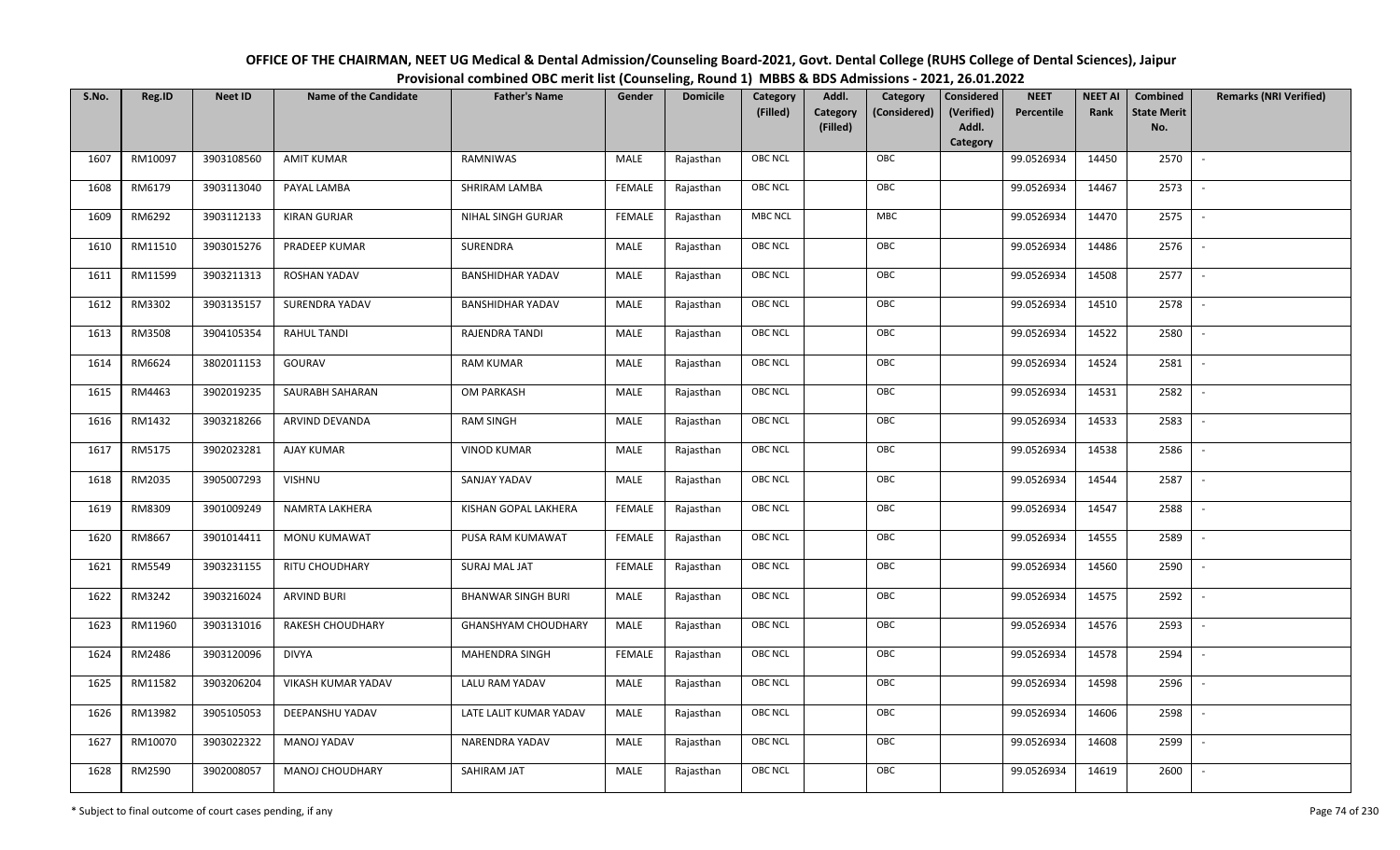| OFFICE OF THE CHAIRMAN, NEET UG Medical & Dental Admission/Counseling Board-2021, Govt. Dental College (RUHS College of Dental Sciences), Jaipur |
|--------------------------------------------------------------------------------------------------------------------------------------------------|
| Provisional combined OBC merit list (Counseling, Round 1) MBBS & BDS Admissions - 2021, 26.01.2022                                               |

| S.No. | Reg.ID  | <b>Neet ID</b> | <b>Name of the Candidate</b> | <b>Father's Name</b>     | Gender        | <b>Domicile</b> | Category<br>(Filled) | Addl.<br><b>Category</b><br>(Filled) | Category<br>(Considered) | <b>Considered</b><br>(Verified)<br>Addl. | <b>NEET</b><br>Percentile | <b>NEET AI</b><br>Rank | Combined<br><b>State Merit</b><br>No. | <b>Remarks (NRI Verified)</b> |
|-------|---------|----------------|------------------------------|--------------------------|---------------|-----------------|----------------------|--------------------------------------|--------------------------|------------------------------------------|---------------------------|------------------------|---------------------------------------|-------------------------------|
|       |         |                |                              |                          |               |                 |                      |                                      |                          | Category                                 |                           |                        |                                       |                               |
| 1629  | RM3397  | 3903233357     | NIRMAL KUMAWAT               | <b>HANSRAJ KUMAWAT</b>   | MALE          | Rajasthan       | <b>OBC NCL</b>       |                                      | OBC                      |                                          | 99.0242658                | 14631                  | 2602                                  | $\sim$                        |
| 1630  | RM7845  | 3903204850     | SHIVANI YADAV                | TARACHAND YADAV          | <b>FEMALE</b> | Rajasthan       | OBC NCL              |                                      | OBC                      |                                          | 99.0242658                | 14637                  | 2603                                  |                               |
| 1631  | RM10660 | 3905112229     | MANGI                        | POONMA RAM               | <b>FEMALE</b> | Rajasthan       | <b>OBC NCL</b>       |                                      | OBC                      |                                          | 99.0242658                | 14664                  | 2605                                  |                               |
| 1632  | RM3308  | 3903214191     | ANKITA CHOUDHARY             | SHALENDRA SINGH          | <b>FEMALE</b> | Rajasthan       | OBC NCL              |                                      | OBC                      |                                          | 99.0242658                | 14670                  | 2607                                  | $\overline{\phantom{a}}$      |
| 1633  | RM12496 | 3903224043     | <b>DEEPAK SAINI</b>          | <b>MALI RAM SAINI</b>    | MALE          | Rajasthan       | <b>OBC NCL</b>       |                                      | OBC                      |                                          | 99.0242658                | 14677                  | 2609                                  | $\sim$                        |
| 1634  | RM2910  | 3903037012     | <b>PUNIT JANGIR</b>          | <b>CHOTHMAL JANGIR</b>   | MALE          | Rajasthan       | <b>OBC NCL</b>       |                                      | OBC                      |                                          | 99.0242658                | 14681                  | 2610                                  | $\overline{\phantom{a}}$      |
| 1635  | RM5126  | 3903108299     | SURENDRA YADAV               | <b>BANWARI LAL YADAV</b> | MALE          | Rajasthan       | OBC NCL              |                                      | OBC                      |                                          | 99.0242658                | 14697                  | 2612                                  | $\blacksquare$                |
| 1636  | RM8316  | 3903233313     | MUSKAN DHINWA                | CHETRAM                  | <b>FEMALE</b> | Rajasthan       | OBC NCL              |                                      | OBC                      |                                          | 99.0242658                | 14702                  | 2613                                  |                               |
| 1637  | RM1123  | 3902011186     | <b>SUNITA GODARA</b>         | <b>GANPAT RAM GODARA</b> | <b>FEMALE</b> | Rajasthan       | OBC NCL              |                                      | OBC                      |                                          | 99.0242658                | 14705                  | 2614                                  |                               |
| 1638  | RM8587  | 3905116057     | <b>MANISH KUMAR</b>          | <b>BHAIRA RAM</b>        | MALE          | Rajasthan       | OBC NCL              |                                      | OBC                      |                                          | 99.0242658                | 14706                  | 2615                                  | $\overline{\phantom{a}}$      |
| 1639  | RM11822 | 3906025148     | PIYUSH KUMAWAT               | <b>DILIP KUMAWAT</b>     | MALE          | Rajasthan       | <b>OBC NCL</b>       |                                      | OBC                      |                                          | 99.0242658                | 14707                  | 2616                                  |                               |
| 1640  | RM11067 | 3902016231     | NISHANT YADAV                | SUBHASHCHANDRA YADAV     | MALE          | Rajasthan       | OBC NCL              |                                      | OBC                      |                                          | 99.0242658                | 14716                  | 2617                                  | $\mathcal{L}$                 |
| 1641  | RM4787  | 3903127210     | <b>VISHNU GURJAR</b>         | <b>RAM PRASAD</b>        | MALE          | Rajasthan       | <b>MBC NCL</b>       |                                      | MBC                      |                                          | 99.0242658                | 14726                  | 2619                                  |                               |
| 1642  | RM4965  | 3904104346     | SOBHA KUMARI                 | <b>BHAGU RAM</b>         | <b>FEMALE</b> | Rajasthan       | OBC NCL              | WDP, EXS6                            | OBC                      |                                          | 99.0242658                | 14740                  | 2621                                  | $\sim$                        |
| 1643  | RM3821  | 3904025046     | <b>RANA RAM</b>              | <b>NARAYAN RAM</b>       | <b>MALE</b>   | Rajasthan       | <b>OBC NCL</b>       |                                      | OBC                      |                                          | 99.0242658                | 14743                  | 2622                                  | $\overline{\phantom{a}}$      |
| 1644  | RM2189  | 3902023015     | <b>SUMITRA JYANI</b>         | HEMA RAM JYANI           | <b>FEMALE</b> | Rajasthan       | <b>OBC NCL</b>       |                                      | OBC                      |                                          | 99.0242658                | 14744                  | 2623                                  | $\sim$                        |
| 1645  | RM3783  | 3903222089     | NISHA JAT                    | KAILASH CHAND JAT        | <b>FEMALE</b> | Rajasthan       | <b>OBC NCL</b>       |                                      | OBC                      |                                          | 99.0242658                | 14793                  | 2628                                  | $\overline{\phantom{a}}$      |
| 1646  | RM5188  | 3902023264     | <b>KISHOR PRAJAPAT</b>       | POONAM CHAND PRAJAPAT    | MALE          | Rajasthan       | OBC NCL              |                                      | OBC                      |                                          | 99.0242658                | 14814                  | 2629                                  |                               |
| 1647  | RM5370  | 3903127237     | <b>DIKSHA</b>                | SUBHASH KULHARIYA        | <b>FEMALE</b> | Rajasthan       | <b>OBC NCL</b>       |                                      | OBC                      |                                          | 99.0242658                | 14836                  | 2633                                  |                               |
| 1648  | RM10190 | 3903124023     | MAYA                         | SHISHPAL                 | <b>FEMALE</b> | Rajasthan       | OBC NCL              |                                      | OBC                      |                                          | 99.0242658                | 14852                  | 2634                                  | $\blacksquare$                |
| 1649  | RM7887  | 3903023118     | <b>BANSHI CHALAWARIYA</b>    | NANDA RAM CHOUDHARY      | <b>MALE</b>   | Rajasthan       | <b>OBC NCL</b>       |                                      | OBC                      |                                          | 99.0242658                | 14856                  | 2637                                  | $\overline{\phantom{a}}$      |
| 1650  | RM11850 | 3906017127     | <b>HANUMAN RAM</b>           | <b>MOHAN RAM</b>         | MALE          | Rajasthan       | <b>OBC NCL</b>       |                                      | OBC                      |                                          | 99.0242658                | 14859                  | 2638                                  |                               |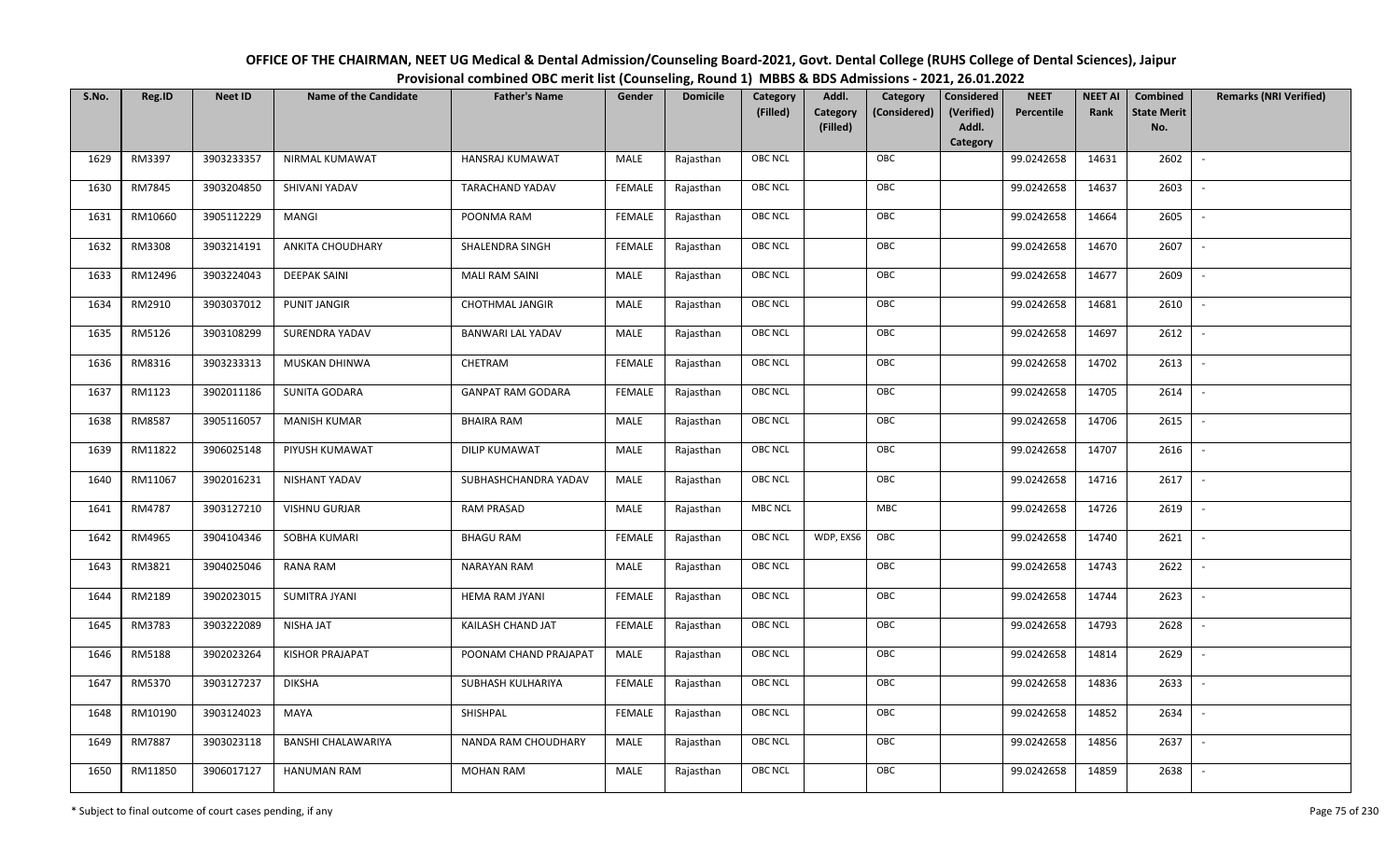| OFFICE OF THE CHAIRMAN, NEET UG Medical & Dental Admission/Counseling Board-2021, Govt. Dental College (RUHS College of Dental Sciences), Jaipur |
|--------------------------------------------------------------------------------------------------------------------------------------------------|
| Provisional combined OBC merit list (Counseling, Round 1) MBBS & BDS Admissions - 2021, 26.01.2022                                               |

| S.No. | Reg.ID  | <b>Neet ID</b> | <b>Name of the Candidate</b> | <b>Father's Name</b>     | Gender        | <b>Domicile</b> | Category<br>(Filled) | Addl.<br><b>Category</b><br>(Filled) | Category<br>(Considered) | <b>Considered</b><br>(Verified)<br>Addl. | <b>NEET</b><br>Percentile | <b>NEET AI</b><br>Rank | Combined<br><b>State Merit</b><br>No. | <b>Remarks (NRI Verified)</b> |
|-------|---------|----------------|------------------------------|--------------------------|---------------|-----------------|----------------------|--------------------------------------|--------------------------|------------------------------------------|---------------------------|------------------------|---------------------------------------|-------------------------------|
| 1651  | RM8348  | 3903023134     | SHAILESH CHOUDHARYA          | SUBHASH CHOUDHARY        | MALE          | Rajasthan       | <b>OBC NCL</b>       |                                      | OBC                      | Category                                 | 99.0242658                | 14860                  | 2639                                  | $\mathbb{L}$                  |
|       |         |                |                              |                          |               |                 |                      |                                      |                          |                                          |                           |                        |                                       |                               |
| 1652  | RM8329  | 3903116445     | PRINJAL KUMAWAT              | <b>GHANSHYAM KUMAWAT</b> | <b>FEMALE</b> | Rajasthan       | OBC NCL              |                                      | OBC                      |                                          | 99.0242658                | 14888                  | 2643                                  |                               |
| 1653  | RM2390  | 3904002021     | PRAKASH PATEL                | <b>BHANWARLAL PATEL</b>  | MALE          | Rajasthan       | <b>OBC NCL</b>       |                                      | OBC                      |                                          | 99.0242658                | 14899                  | 2645                                  |                               |
| 1654  | RM11118 | 3903218343     | MANYATA                      | PRAKASH CHAND            | <b>FEMALE</b> | Rajasthan       | OBC NCL              |                                      | OBC                      |                                          | 99.0242658                | 14907                  | 2646                                  | $\overline{\phantom{a}}$      |
| 1655  | RM4928  | 3903211145     | PRAMOD KUMAR GURJAR          | RADHESHYAM GURJAR        | MALE          | Rajasthan       | <b>MBC NCL</b>       |                                      | MBC                      |                                          | 99.0242658                | 14923                  | 2649                                  | $\sim$                        |
| 1656  | RM12467 | 2302031288     | <b>VINOD KUMAR</b>           | SHYAM VIR SINGH          | MALE          | Rajasthan       | <b>MBC NCL</b>       |                                      | MBC                      |                                          | 99.0242658                | 14925                  | 2650                                  | $\overline{\phantom{a}}$      |
| 1657  | RM8016  | 3901010298     | <b>ROHIT KUMAR</b>           | <b>HOSHIYAR SINGH</b>    | <b>MALE</b>   | Rajasthan       | OBC NCL              |                                      | OBC                      |                                          | 99.0242658                | 14927                  | 2651                                  | $\blacksquare$                |
| 1658  | RM4933  | 3906019166     | NITISH SUTHAR                | JAGDISH CHANDRA SUTHAR   | MALE          | Rajasthan       | OBC NCL              |                                      | OBC                      |                                          | 99.0242658                | 14930                  | 2652                                  |                               |
| 1659  | RM8085  | 3903215282     | SHYAM SUNDAR KUMAWAT         | SANWAR MAL KUMAWAT       | MALE          | Rajasthan       | OBC NCL              |                                      | OBC                      |                                          | 99.0242658                | 14935                  | 2654                                  |                               |
| 1660  | RM9665  | 3902005268     | AVANTIKA CHOUDHARY           | <b>SURENDER KUMAR</b>    | <b>FEMALE</b> | Rajasthan       | OBC NCL              |                                      | OBC                      |                                          | 99.0242658                | 14948                  | 2656                                  | $\overline{\phantom{a}}$      |
| 1661  | RM5985  | 3902002024     | SHALEEN JAISWAL              | AJAY KUMAR JAISWAL       | MALE          | Rajasthan       | <b>OBC NCL</b>       |                                      | OBC                      |                                          | 99.0242658                | 14950                  | 2657                                  |                               |
| 1662  | RM2859  | 3905109234     | YASHI                        | NETRAM BUDANIA           | <b>FEMALE</b> | Rajasthan       | OBC NCL              |                                      | OBC                      |                                          | 99.0242658                | 14966                  | 2660                                  | $\sim$                        |
| 1663  | RM5289  | 3903112261     | <b>NIKITA</b>                | AMILAL                   | <b>FEMALE</b> | Rajasthan       | <b>OBC NCL</b>       |                                      | OBC                      |                                          | 99.0242658                | 14981                  | 2663                                  |                               |
| 1664  | RM9150  | 3902004190     | RAJVEER GODARA               | <b>BAHADUR NATH SIDH</b> | MALE          | Rajasthan       | <b>OBC NCL</b>       |                                      | OBC                      |                                          | 99.0242658                | 14985                  | 2664                                  | $\sim$                        |
| 1665  | RM6188  | 3903228044     | <b>AASIF KHAN</b>            | RUJMAL                   | <b>MALE</b>   | Rajasthan       | OBC NCL              |                                      | OBC                      |                                          | 99.0242658                | 14987                  | 2665                                  | $\overline{\phantom{a}}$      |
| 1666  | RM11948 | 3903113173     | ANIL CHOUDHARY               | SITA RAM CHOUDHARY       | MALE          | Rajasthan       | <b>OBC NCL</b>       |                                      | OBC                      |                                          | 99.0242658                | 15000                  | 2666                                  | $\overline{\phantom{a}}$      |
| 1667  | RM15617 | 3903012079     | LOKESH KUMAR                 | <b>GULLA RAM</b>         | MALE          | Rajasthan       | <b>OBC NCL</b>       |                                      | OBC                      |                                          | 99.0242658                | 15009                  | 2667                                  | $\overline{\phantom{a}}$      |
| 1668  | RM1139  | 3906001338     | PRATHAM KUMAR                | SANDEEP KUMAR            | MALE          | Rajasthan       | OBC NCL              |                                      | OBC                      |                                          | 99.0242658                | 15010                  | 2668                                  |                               |
| 1669  | RM11843 | 3903025383     | MS. POOJA DHAYAL             | KAILASH CHAND DHAYAL     | <b>FEMALE</b> | Rajasthan       | <b>OBC NCL</b>       |                                      | OBC                      |                                          | 99.0242658                | 15013                  | 2669                                  |                               |
| 1670  | RM8351  | 3903204414     | TAMANNA CHOUDHARY            | <b>VIJAY PAL SINGH</b>   | <b>FEMALE</b> | Rajasthan       | OBC NCL              |                                      | OBC                      |                                          | 99.0242658                | 15022                  | 2670                                  | $\blacksquare$                |
| 1671  | RM5335  | 3903042071     | <b>HEMENDER NAGAR</b>        | <b>TOLARAM NAGAR</b>     | <b>MALE</b>   | Rajasthan       | <b>OBC NCL</b>       |                                      | OBC                      |                                          | 99.0242658                | 15024                  | 2672                                  |                               |
| 1672  | RM3064  | 3905027239     | <b>SHARUKH KHAN</b>          | KAMARUDDIN               | MALE          | Rajasthan       | <b>OBC NCL</b>       |                                      | OBC                      |                                          | 99.0242658                | 15038                  | 2674                                  |                               |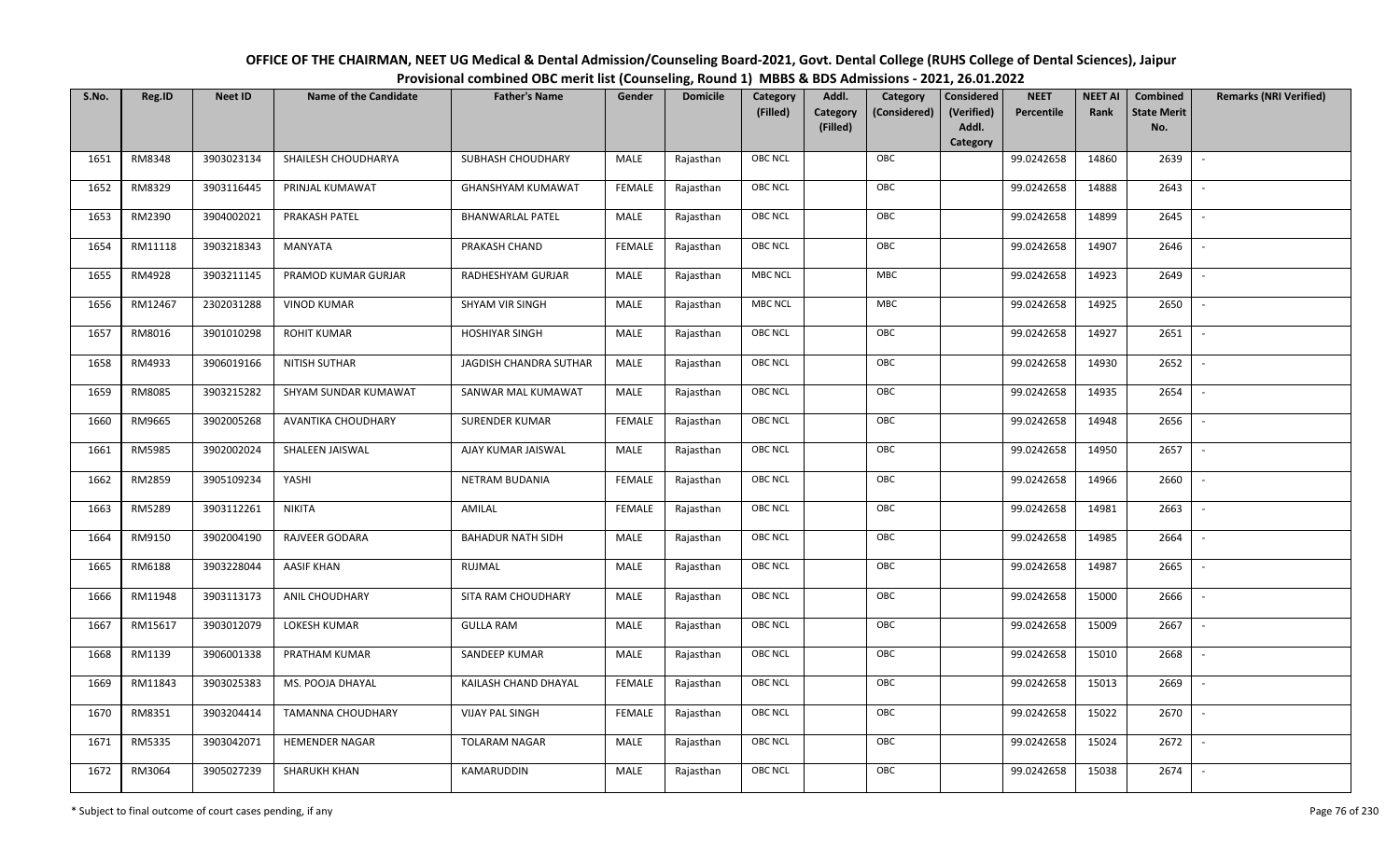| OFFICE OF THE CHAIRMAN, NEET UG Medical & Dental Admission/Counseling Board-2021, Govt. Dental College (RUHS College of Dental Sciences), Jaipur |
|--------------------------------------------------------------------------------------------------------------------------------------------------|
| Provisional combined OBC merit list (Counseling, Round 1) MBBS & BDS Admissions - 2021, 26.01.2022                                               |

| S.No. | Reg.ID  | <b>Neet ID</b> | <b>Name of the Candidate</b> | <b>Father's Name</b>            | Gender        | <b>Domicile</b> | Category<br>(Filled) | Addl.<br><b>Category</b><br>(Filled) | Category<br>(Considered) | <b>Considered</b><br>(Verified)<br>Addl. | <b>NEET</b><br>Percentile | <b>NEET AI</b><br>Rank | <b>Combined</b><br><b>State Merit</b><br>No. | <b>Remarks (NRI Verified)</b> |
|-------|---------|----------------|------------------------------|---------------------------------|---------------|-----------------|----------------------|--------------------------------------|--------------------------|------------------------------------------|---------------------------|------------------------|----------------------------------------------|-------------------------------|
| 1673  | RM8703  | 3903129024     | <b>BANTI YADAV</b>           | LALCHAND YADAV                  | MALE          | Rajasthan       | <b>OBC NCL</b>       |                                      | OBC                      | Category                                 | 99.0242658                | 15058                  | 2675                                         | $\blacksquare$                |
| 1674  | RM7756  | 3903237160     | AAKASH CHOUDHARY             | <b>MALI RAM</b>                 | MALE          | Rajasthan       | OBC NCL              |                                      | OBC                      |                                          | 99.0242658                | 15060                  | 2676                                         |                               |
| 1675  | RM9661  | 3903113445     | <b>SHOYAB ALI</b>            | <b>IMAMUDEEN ALI</b>            | MALE          | Rajasthan       | <b>OBC NCL</b>       |                                      | OBC                      |                                          | 99.0242658                | 15064                  | 2677                                         | $\overline{\phantom{a}}$      |
| 1676  | RM5785  | 3903212266     | <b>VIRENDRA DHABAS</b>       | JAIRAM DHABAS                   | MALE          | Rajasthan       | <b>OBC NCL</b>       |                                      | OBC                      |                                          | 99.0242658                | 15065                  | 2678                                         | $\overline{\phantom{a}}$      |
| 1677  | RM3216  | 3903012135     | <b>DEEPAK NITHARWAL</b>      | <b>GIRDHARI SINGH NITHARWAL</b> | MALE          | Rajasthan       | OBC NCL              |                                      | OBC                      |                                          | 99.0242658                | 15067                  | 2679                                         | $\sim$                        |
| 1678  | RM4734  | 3903116433     | LAKSHAY                      | <b>DINESH</b>                   | MALE          | Rajasthan       | OBC NCL              |                                      | OBC                      |                                          | 99.002767                 | 15073                  | 2680                                         | $\overline{\phantom{a}}$      |
| 1679  | RM3180  | 3905024285     | <b>KAILASH SONI</b>          | <b>BABU LAL</b>                 | <b>MALE</b>   | Rajasthan       | OBC NCL              |                                      | OBC                      |                                          | 99.002767                 | 15078                  | 2681                                         | $\overline{\phantom{a}}$      |
| 1680  | RM10741 | 3903126358     | POORAN SERAWAT               | SATYA NARAYAN SERAWAT           | MALE          | Rajasthan       | OBC NCL              |                                      | OBC                      |                                          | 99.002767                 | 15091                  | 2682                                         |                               |
| 1681  | RM12251 | 3903135145     | POOJA KHEDAR                 | OMPRAKASH KHEDAR                | <b>FEMALE</b> | Rajasthan       | OBC NCL              |                                      | OBC                      |                                          | 99.002767                 | 15092                  | 2683                                         |                               |
| 1682  | RM6048  | 3903033093     | SONU YADAV                   | <b>GOVIND RAM YADAV</b>         | <b>FEMALE</b> | Rajasthan       | <b>OBC NCL</b>       |                                      | OBC                      |                                          | 99.002767                 | 15093                  | 2684                                         | $\sim$                        |
| 1683  | RM1016  | 3903211180     | RANJNA                       | <b>RAM LAL</b>                  | <b>FEMALE</b> | Rajasthan       | <b>OBC NCL</b>       |                                      | OBC                      |                                          | 99.002767                 | 15100                  | 2686                                         |                               |
| 1684  | RM10423 | 3904008345     | TARACHAND                    | OMPRAKASH                       | MALE          | Rajasthan       | <b>OBC NCL</b>       |                                      | OBC                      |                                          | 99.002767                 | 15102                  | 2687                                         | $\overline{\phantom{a}}$      |
| 1685  | RM9797  | 3901005092     | RAHUL CHOUDHARY              | RAMESH CHAND                    | MALE          | Rajasthan       | OBC NCL              |                                      | OBC                      |                                          | 99.002767                 | 15111                  | 2690                                         |                               |
| 1686  | RM5840  | 3903227298     | IRFANUDDEEN                  | <b>ABDUL GAFUR</b>              | MALE          | Rajasthan       | <b>OBC NCL</b>       |                                      | OBC                      |                                          | 99.002767                 | 15119                  | 2691                                         | $\sim$                        |
| 1687  | RM8478  | 3903012379     | ANJU KUMAWAT                 | RAM GOPAL KUMAWAT               | <b>FEMALE</b> | Rajasthan       | <b>OBC NCL</b>       |                                      | OBC                      |                                          | 99.002767                 | 15121                  | 2692                                         | $\sim$                        |
| 1688  | RM2335  | 3903041281     | AVINASH NAGAR                | SHIV PRAKASH NAGAR              | MALE          | Rajasthan       | <b>OBC NCL</b>       |                                      | OBC                      |                                          | 99.002767                 | 15125                  | 2693                                         | $\overline{\phantom{a}}$      |
| 1689  | RM6302  | 3905009359     | SHUBHAM YADAV                | MORDHWAJ YADAV                  | MALE          | Rajasthan       | <b>OBC NCL</b>       | WDP, EXS6                            | OBC                      |                                          | 99.002767                 | 15137                  | 2694                                         | $\overline{\phantom{a}}$      |
| 1690  | RM10592 | 3903016104     | RAHUL KUMAR YADAV            | <b>BALVEER YADAV</b>            | MALE          | Rajasthan       | OBC NCL              |                                      | OBC                      |                                          | 99.002767                 | 15141                  | 2695                                         |                               |
| 1691  | RM5038  | 3904109238     | SHISHPAL CHOUDHARY           | <b>CHUTRA RAM</b>               | MALE          | Rajasthan       | OBC NCL              |                                      | OBC                      |                                          | 99.002767                 | 15147                  | 2696                                         |                               |
| 1692  | RM10658 | 3901012069     | HARSHITA MEWARA              | OMPRAKASH MEWARA                | <b>FEMALE</b> | Rajasthan       | OBC NCL              |                                      | OBC                      |                                          | 99.002767                 | 15150                  | 2697                                         | $\overline{\phantom{a}}$      |
| 1693  | RM5672  | 3905118235     | <b>AFSAR ALI</b>             | KAMRUDDIN                       | <b>MALE</b>   | Rajasthan       | OBC NCL              |                                      | OBC                      |                                          | 99.002767                 | 15151                  | 2698                                         | $\overline{\phantom{a}}$      |
| 1694  | RM9937  | 3903128122     | SHIKHA POONIA                | <b>KURDA RAM</b>                | FEMALE        | Rajasthan       | OBC NCL              |                                      | OBC                      |                                          | 99.002767                 | 15162                  | 2701                                         |                               |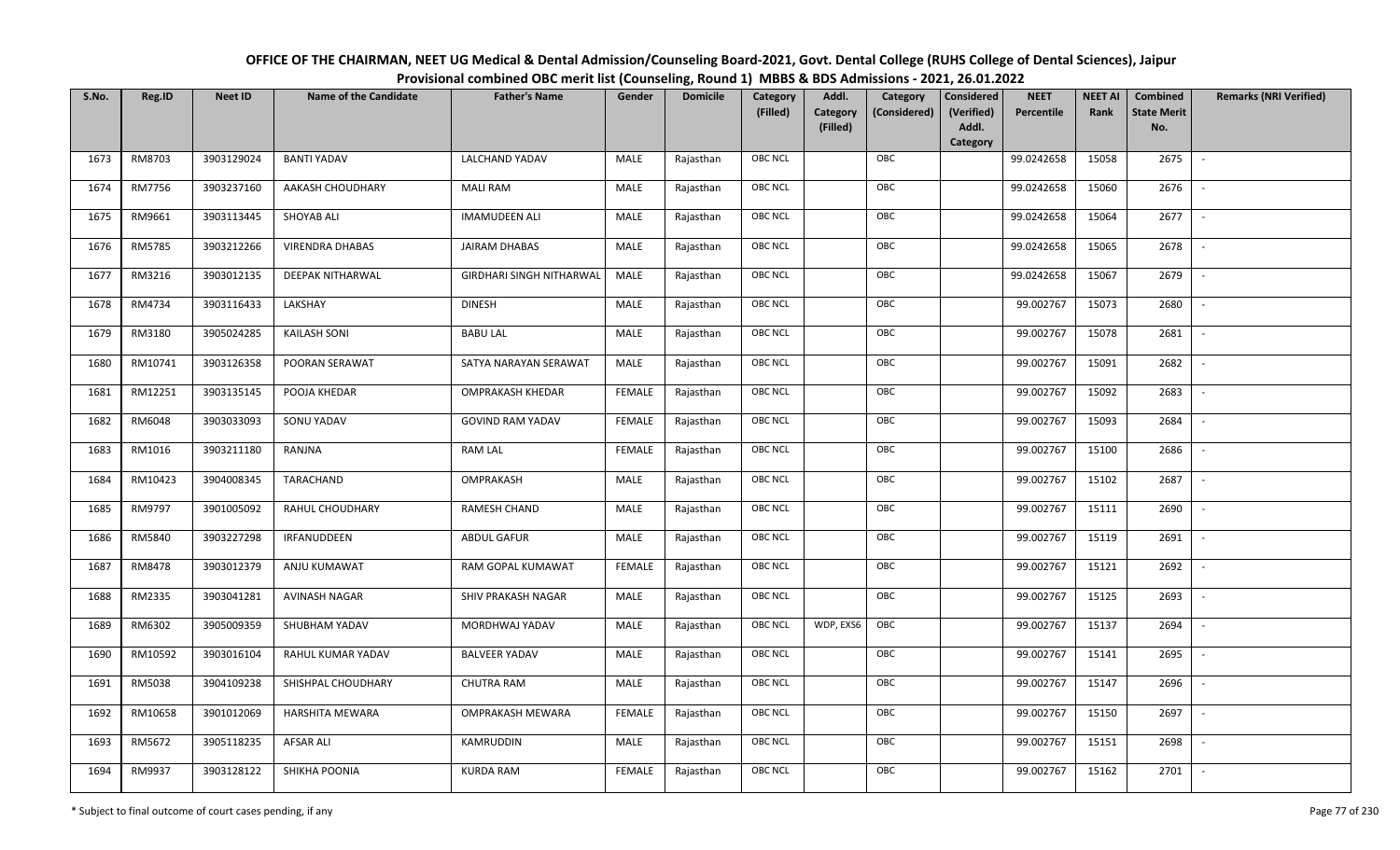| OFFICE OF THE CHAIRMAN, NEET UG Medical & Dental Admission/Counseling Board-2021, Govt. Dental College (RUHS College of Dental Sciences), Jaipur |
|--------------------------------------------------------------------------------------------------------------------------------------------------|
| Provisional combined OBC merit list (Counseling, Round 1) MBBS & BDS Admissions - 2021, 26.01.2022                                               |

| S.No. | Reg.ID  | <b>Neet ID</b> | <b>Name of the Candidate</b> | <b>Father's Name</b>         | Gender        | <b>Domicile</b> | Category<br>(Filled) | Addl.<br><b>Category</b><br>(Filled) | Category<br>(Considered) | <b>Considered</b><br>(Verified)<br>Addl. | <b>NEET</b><br>Percentile | <b>NEET AI</b><br>Rank | Combined<br><b>State Merit</b><br>No. | <b>Remarks (NRI Verified)</b> |
|-------|---------|----------------|------------------------------|------------------------------|---------------|-----------------|----------------------|--------------------------------------|--------------------------|------------------------------------------|---------------------------|------------------------|---------------------------------------|-------------------------------|
| 1695  | RM8791  | 3905021125     | RAVINA PANWAR                | MOOLCHAND PANWAR             | <b>FEMALE</b> | Rajasthan       | <b>OBC NCL</b>       |                                      | OBC                      | Category                                 | 99.002767                 | 15189                  | 2704                                  | $\sim$                        |
|       |         |                |                              |                              |               |                 |                      |                                      |                          |                                          |                           |                        |                                       |                               |
| 1696  | RM4119  | 3902015075     | RAM KASWAN                   | SHREE RAM KASWAN             | MALE          | Rajasthan       | OBC NCL              |                                      | OBC                      |                                          | 99.002767                 | 15201                  | 2707                                  |                               |
| 1697  | RM13569 | 2001324234     | <b>BHASKAR YADAV</b>         | HANUMAN PRASAD YADAV         | MALE          | Rajasthan       | OBC NCL              |                                      | OBC                      |                                          | 99.002767                 | 15216                  | 2708                                  | $\sim$                        |
| 1698  | RM3714  | 2302011054     | <b>BHAVYA SAINI</b>          | MAHENDER SINGH ARYA          | <b>FEMALE</b> | Rajasthan       | OBC NCL              |                                      | OBC                      |                                          | 99.002767                 | 15219                  | 2709                                  | $\overline{\phantom{a}}$      |
| 1699  | RM1428  | 3904018187     | <b>DINESH</b>                | <b>BHANWAR LAL BISHNOI</b>   | MALE          | Rajasthan       | <b>OBC NCL</b>       |                                      | OBC                      |                                          | 99.002767                 | 15223                  | 2710                                  | $\sim$                        |
| 1700  | RM11141 | 3903022398     | YOGA KUMAWAT                 | RATAN LAL KUMAWAT            | <b>FEMALE</b> | Rajasthan       | <b>OBC NCL</b>       |                                      | OBC                      |                                          | 99.002767                 | 15235                  | 2713                                  | $\sim$                        |
| 1701  | RM3532  | 3902016074     | <b>HIMANSHI GAHLOT</b>       | MOOL SINGH GAHLOT            | <b>FEMALE</b> | Rajasthan       | OBC NCL              |                                      | OBC                      |                                          | 99.002767                 | 15247                  | 2715                                  | $\overline{\phantom{a}}$      |
| 1702  | RM8007  | 3902022074     | SANDEEP YADAV                | MURLI DHAR YADAV             | MALE          | Rajasthan       | OBC NCL              |                                      | OBC                      |                                          | 99.002767                 | 15248                  | 2716                                  |                               |
| 1703  | RM10603 | 3903015015     | HARENDRA SINWAR              | MAHENDRA SINWAR              | MALE          | Rajasthan       | <b>OBC NCL</b>       | WDP, EXS8                            | OBC                      |                                          | 99.002767                 | 15250                  | 2718                                  |                               |
| 1704  | RM2880  | 3905024382     | <b>GAURAV RATHOR</b>         | SHIVNATH RATHOR              | MALE          | Rajasthan       | <b>OBC NCL</b>       |                                      | OBC                      |                                          | 99.002767                 | 15259                  | 2720                                  | $\overline{\phantom{a}}$      |
| 1705  | RM7771  | 3902011229     | ANITA BHAMU                  | KISHANA RAM BHAMU            | <b>FEMALE</b> | Rajasthan       | <b>OBC NCL</b>       |                                      | OBC                      |                                          | 99.002767                 | 15263                  | 2721                                  |                               |
| 1706  | RM9524  | 3904003123     | PRIYANSHI PUNNI              | ARVIND SAGAR PUNNI           | <b>FEMALE</b> | Rajasthan       | <b>OBC NCL</b>       |                                      | OBC                      |                                          | 99.002767                 | 15268                  | 2722                                  | $\overline{\phantom{a}}$      |
| 1707  | RM5484  | 3903103222     | PANKAJ YADAV                 | <b>DHARMVEER SINGH</b>       | MALE          | Rajasthan       | <b>OBC NCL</b>       | WDP, EXS6                            | OBC                      |                                          | 99.002767                 | 15289                  | 2724                                  |                               |
| 1708  | RM2039  | 3901009263     | <b>AMIT KASWAN</b>           | SARVAN KUMAR                 | MALE          | Rajasthan       | OBC NCL              |                                      | OBC                      |                                          | 99.002767                 | 15291                  | 2725                                  | $\overline{\phantom{a}}$      |
| 1709  | RM8669  | 3902017216     | <b>BHAVYA JAKHARA</b>        | <b>SUBHASH KUMAR</b>         | <b>FEMALE</b> | Rajasthan       | OBC NCL              |                                      | OBC                      |                                          | 99.002767                 | 15304                  | 2726                                  | $\overline{\phantom{a}}$      |
| 1710  | RM12395 | 3904004117     | <b>RAHUL PARIHAR</b>         | NIRMAL KUMAR PARIHAR         | MALE          | Rajasthan       | <b>OBC NCL</b>       |                                      | OBC                      |                                          | 99.002767                 | 15309                  | 2727                                  | $\sim$                        |
| 1711  | RM4824  | 3903002416     | RISHABH BHAMBOO              | SUDHIR KUMAR BHAMBOO         | MALE          | Rajasthan       | <b>OBC NCL</b>       |                                      | OBC                      |                                          | 99.002767                 | 15323                  | 2729                                  | $\overline{\phantom{a}}$      |
| 1712  | RM10560 | 3906005016     | <b>RAHUL ARYA</b>            | PRAKASH ARYA                 | MALE          | Rajasthan       | OBC NCL              |                                      | OBC                      |                                          | 99.002767                 | 15327                  | 2732                                  |                               |
| 1713  | RM8552  | 3905006065     | SACHIN CHHAWARI              | <b>OMVEER SINGH CHHAWARI</b> | MALE          | Rajasthan       | <b>MBC NCL</b>       |                                      | <b>MBC</b>               |                                          | 99.002767                 | 15381                  | 2736                                  |                               |
| 1714  | RM8774  | 3903011035     | RAJAT DHAKA                  | SANWAR MAL                   | MALE          | Rajasthan       | OBC NCL              |                                      | OBC                      |                                          | 99.002767                 | 15389                  | 2737                                  | $\blacksquare$                |
| 1715  | RM3435  | 3903116427     | VISHAL BAJIYA                | MOHAN SINGH CHOUDHARY        | MALE          | Rajasthan       | <b>OBC NCL</b>       |                                      | OBC                      |                                          | 99.002767                 | 15391                  | 2738                                  |                               |
| 1716  | RM5382  | 3902017116     | HANUMAN PRAJAPAT             | LAXMI NARAYAN PRAJAPAT       | MALE          | Rajasthan       | <b>OBC NCL</b>       |                                      | OBC                      |                                          | 99.002767                 | 15399                  | 2741                                  |                               |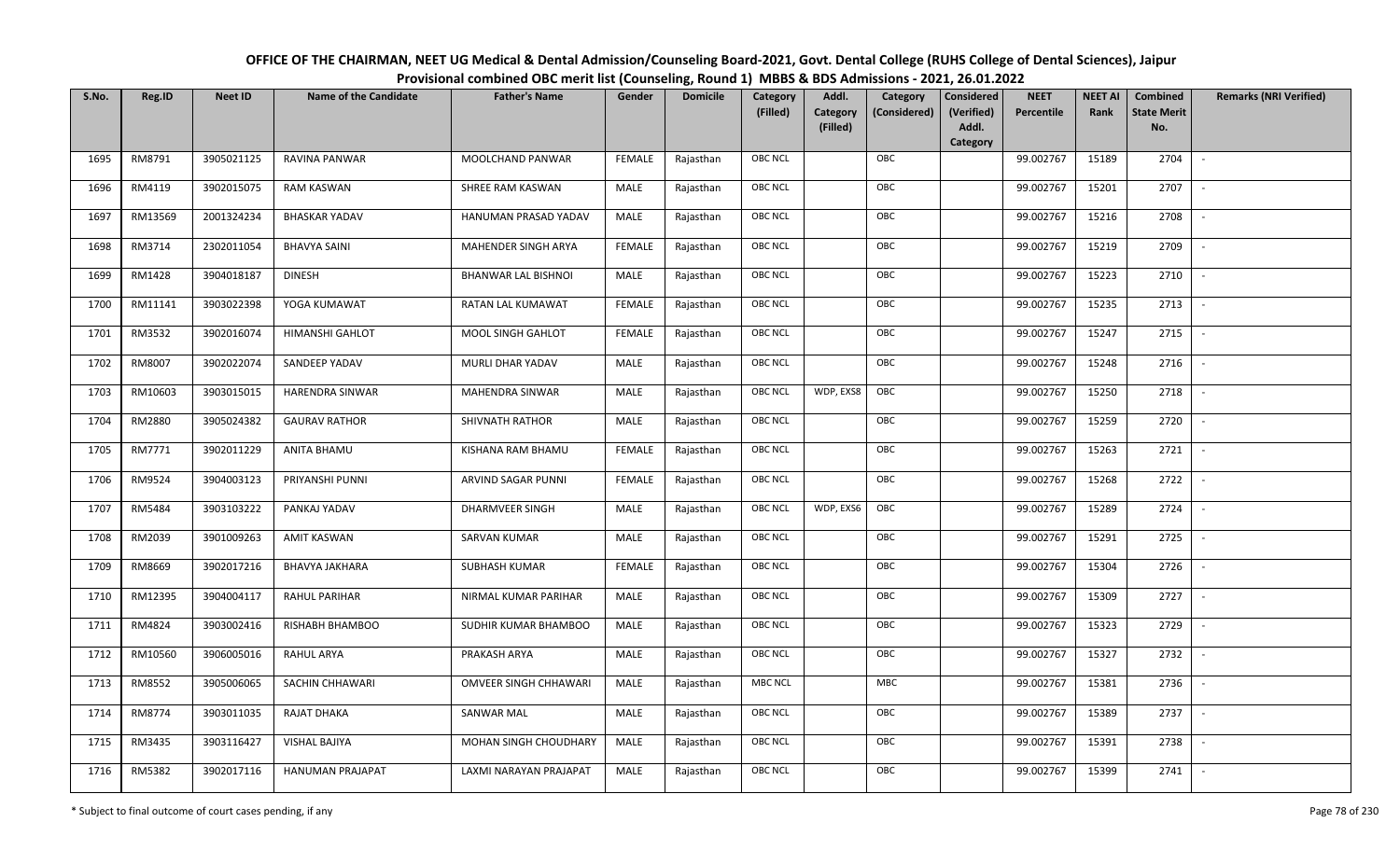| OFFICE OF THE CHAIRMAN, NEET UG Medical & Dental Admission/Counseling Board-2021, Govt. Dental College (RUHS College of Dental Sciences), Jaipur |
|--------------------------------------------------------------------------------------------------------------------------------------------------|
| Provisional combined OBC merit list (Counseling, Round 1) MBBS & BDS Admissions - 2021, 26.01.2022                                               |

| S.No. | Reg.ID  | <b>Neet ID</b> | <b>Name of the Candidate</b> | <b>Father's Name</b>        | Gender        | <b>Domicile</b> | Category<br>(Filled) | Addl.<br>Category | Category<br>(Considered) | <b>Considered</b><br>(Verified) | <b>NEET</b><br>Percentile | <b>NEET AI</b><br>Rank | Combined<br><b>State Merit</b> | <b>Remarks (NRI Verified)</b> |
|-------|---------|----------------|------------------------------|-----------------------------|---------------|-----------------|----------------------|-------------------|--------------------------|---------------------------------|---------------------------|------------------------|--------------------------------|-------------------------------|
|       |         |                |                              |                             |               |                 |                      | (Filled)          |                          | Addl.<br>Category               |                           |                        | No.                            |                               |
| 1717  | RM9190  | 3903217358     | PRAMOD KUMAR SAINI           | RAMNIWAS SAINI              | MALE          | Rajasthan       | <b>OBC NCL</b>       |                   | OBC                      |                                 | 98.9786132                | 15422                  | 2743                           | $\overline{\phantom{a}}$      |
| 1718  | RM3622  | 3901007110     | NITESH PRAJAPATI             | TRILOK CHAND                | MALE          | Rajasthan       | OBC NCL              |                   | OBC                      |                                 | 98.9786132                | 15444                  | 2746                           |                               |
| 1719  | RM2871  | 3903126260     | ASHA KUMAWAT                 | <b>BAJRANG LAL KUMAWAT</b>  | <b>FEMALE</b> | Rajasthan       | <b>OBC NCL</b>       |                   | OBC                      |                                 | 98.9786132                | 15450                  | 2747                           | $\sim$                        |
| 1720  | RM4709  | 3904103037     | <b>KOMAL BHATI</b>           | PREM SINGH BHATI            | <b>FEMALE</b> | Rajasthan       | OBC NCL              |                   | OBC                      |                                 | 98.9786132                | 15462                  | 2749                           | $\overline{\phantom{a}}$      |
| 1721  | RM5602  | 3903015401     | MONIKA                       | RAMSINGH                    | <b>FEMALE</b> | Rajasthan       | OBC NCL              |                   | OBC                      |                                 | 98.9786132                | 15466                  | 2750                           | $\sim$                        |
| 1722  | RM9679  | 3903111424     | RONAK CHOUDHARY              | <b>HARPHOOL</b>             | <b>FEMALE</b> | Rajasthan       | <b>OBC NCL</b>       | WDP, EXS6         | OBC                      |                                 | 98.9786132                | 15468                  | 2751                           | $\overline{\phantom{a}}$      |
| 1723  | RM10967 | 3903106205     | PRAGYA KUMAWAT               | RAM PRAKASH KUMAWAT         | <b>FEMALE</b> | Rajasthan       | <b>OBC NCL</b>       |                   | OBC                      |                                 | 98.9786132                | 15493                  | 2753                           | $\overline{\phantom{a}}$      |
| 1724  | RM10075 | 3905023048     | <b>ANKIT NAGAR</b>           | RAMAVTAR NAGAR              | MALE          | Rajasthan       | OBC NCL              |                   | OBC                      |                                 | 98.9786132                | 15513                  | 2756                           |                               |
| 1725  | RM10222 | 3903125257     | <b>ARTI PRAJAPAT</b>         | PEETHARAM PRAJAPAT          | <b>FEMALE</b> | Rajasthan       | OBC NCL              |                   | OBC                      |                                 | 98.9786132                | 15515                  | 2757                           |                               |
| 1726  | RM6832  | 3903212223     | RITU CHOUDHARY               | <b>JHABAR SINGH</b>         | <b>FEMALE</b> | Rajasthan       | OBC NCL              |                   | OBC                      |                                 | 98.9786132                | 15536                  | 2758                           |                               |
| 1727  | RM6765  | 3905101032     | NARAYANLAL CHOUDHARY         | <b>GANESHARAM CHOUDHARY</b> | MALE          | Rajasthan       | <b>OBC NCL</b>       |                   | OBC                      |                                 | 98.9786132                | 15538                  | 2759                           |                               |
| 1728  | RM7742  | 3903116254     | <b>ANKIT YADAV</b>           | RAJESH KUMAR YADAV          | MALE          | Rajasthan       | OBC NCL              |                   | OBC                      |                                 | 98.9786132                | 15540                  | 2760                           | $\sim$                        |
| 1729  | RM8663  | 3903124039     | RAKESH KUMAR                 | PRABHATI LAL                | MALE          | Rajasthan       | OBC NCL              |                   | OBC                      |                                 | 98.9786132                | 15542                  | 2761                           |                               |
| 1730  | RM10706 | 3903118050     | SHAITAN SINGH CHOUDHARY      | <b>BHOLU RAM CHOUDHARY</b>  | MALE          | Rajasthan       | OBC NCL              |                   | OBC                      |                                 | 98.9786132                | 15545                  | 2762                           | $\sim$                        |
| 1731  | RM3634  | 3904004102     | ANTRIKSHA VISHNOI            | RAM PRATAP VISHNOI          | <b>FEMALE</b> | Rajasthan       | OBC NCL              |                   | OBC                      |                                 | 98.9786132                | 15546                  | 2763                           | $\overline{\phantom{a}}$      |
| 1732  | RM10184 | 3905117059     | <b>DURGESH KUMAR</b>         | <b>SHANKAR RAM</b>          | MALE          | Rajasthan       | OBC NCL              |                   | OBC                      |                                 | 98.9786132                | 15552                  | 2764                           | $\sim$                        |
| 1733  | RM4234  | 3903231191     | AFNAN KHAN                   | ABDUL MAZID KHAN            | <b>FEMALE</b> | Rajasthan       | OBC NCL              |                   | OBC                      |                                 | 98.9786132                | 15554                  | 2765                           | $\overline{\phantom{a}}$      |
| 1734  | RM7827  | 3902004304     | MOHAMMAD AMAN ULLAH          | MOHAMMAD BUX                | MALE          | Rajasthan       | OBC NCL              |                   | OBC                      |                                 | 98.9786132                | 15555                  | 2766                           |                               |
| 1735  | RM13752 | 3903102231     | ANKITA KUMARI                | <b>UMED SINGH JHAJHARIA</b> | <b>FEMALE</b> | Rajasthan       | <b>OBC NCL</b>       | WDP, EXS6         | OBC                      |                                 | 98.9786132                | 15557                  | 2767                           |                               |
| 1736  | RM2927  | 3904015319     | <b>GOPAL BISHNOI</b>         | KHERAJ RAM BISHNOI          | MALE          | Rajasthan       | OBC NCL              |                   | OBC                      |                                 | 98.9786132                | 15562                  | 2768                           |                               |
| 1737  | RM4321  | 3903230249     | <b>AMIT KUMAR</b>            | <b>ASHOK KUMAR</b>          | <b>MALE</b>   | Rajasthan       | OBC NCL              |                   | OBC                      |                                 | 98.9786132                | 15571                  | 2772                           |                               |
| 1738  | RM8234  | 3903101088     | TUSHAR RAMAWAT               | BIHARI LAL RAMAWAT          | MALE          | Rajasthan       | <b>OBC NCL</b>       |                   | OBC                      |                                 | 98.9786132                | 15581                  | 2775                           |                               |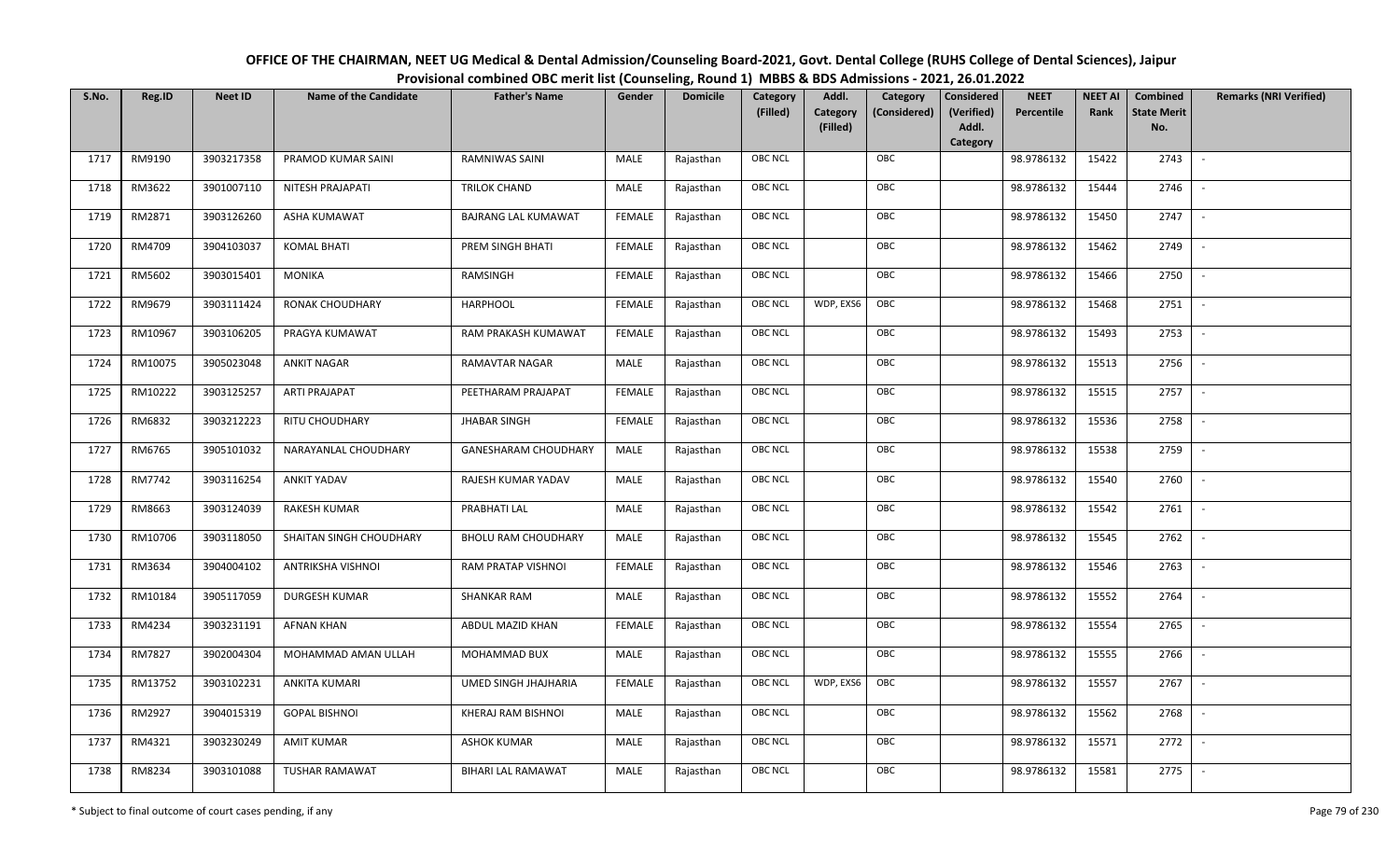| OFFICE OF THE CHAIRMAN, NEET UG Medical & Dental Admission/Counseling Board-2021, Govt. Dental College (RUHS College of Dental Sciences), Jaipur |
|--------------------------------------------------------------------------------------------------------------------------------------------------|
| Provisional combined OBC merit list (Counseling, Round 1) MBBS & BDS Admissions - 2021, 26.01.2022                                               |

| S.No. | Reg.ID  | <b>Neet ID</b> | <b>Name of the Candidate</b> | <b>Father's Name</b>    | Gender        | <b>Domicile</b> | Category<br>(Filled) | Addl.<br><b>Category</b><br>(Filled) | Category<br>(Considered) | Considered<br>(Verified)<br>Addl. | <b>NEET</b><br>Percentile | <b>NEET AI</b><br>Rank | Combined<br><b>State Merit</b><br>No. | <b>Remarks (NRI Verified)</b> |
|-------|---------|----------------|------------------------------|-------------------------|---------------|-----------------|----------------------|--------------------------------------|--------------------------|-----------------------------------|---------------------------|------------------------|---------------------------------------|-------------------------------|
|       |         |                |                              |                         |               |                 |                      |                                      |                          | Category                          |                           |                        |                                       |                               |
| 1739  | RM8293  | 3904010109     | KAMAL KUMAWAT                | SITARAM                 | MALE          | Rajasthan       | <b>OBC NCL</b>       |                                      | OBC                      |                                   | 98.9786132                | 15588                  | 2778                                  | $\sim$                        |
| 1740  | RM4481  | 3905127169     | SAJAL DHAKER                 | SAMPAT LAL              | <b>FEMALE</b> | Rajasthan       | <b>OBC NCL</b>       |                                      | OBC                      |                                   | 98.9786132                | 15593                  | 2779                                  |                               |
| 1741  | RM6698  | 3903135044     | RAMSINGH YADAV               | MURLIDHAR YADAV         | MALE          | Rajasthan       | <b>OBC NCL</b>       |                                      | OBC                      |                                   | 98.9786132                | 15604                  | 2780                                  |                               |
| 1742  | RM2408  | 3903124010     | POOJA KUMARI SAINI           | MAKKHAN LAL SAINI       | <b>FEMALE</b> | Rajasthan       | OBC NCL              |                                      | OBC                      |                                   | 98.9786132                | 15613                  | 2783                                  | $\overline{\phantom{a}}$      |
| 1743  | RM8688  | 3903212379     | KOMAL                        | <b>RASVIR SINGH</b>     | <b>FEMALE</b> | Rajasthan       | <b>OBC NCL</b>       | WDP, EXS6                            | OBC                      |                                   | 98.9786132                | 15661                  | 2789                                  | $\overline{\phantom{a}}$      |
| 1744  | RM5363  | 3903136160     | AJAY GOSWAMI                 | MURARI LAL GOSWAMI      | MALE          | Rajasthan       | <b>OBC NCL</b>       |                                      | OBC                      |                                   | 98.9786132                | 15663                  | 2790                                  | $\sim$                        |
| 1745  | RM4314  | 3905123145     | NOSHEEN SHEIKH               | <b>MOH RAFIK</b>        | <b>FEMALE</b> | Rajasthan       | OBC NCL              |                                      | OBC                      |                                   | 98.9786132                | 15675                  | 2792                                  | $\overline{\phantom{a}}$      |
| 1746  | RM13116 | 3904001073     | ANKUSHA SOLANKI              | LUNA RAM SOLANKI        | <b>FEMALE</b> | Rajasthan       | <b>OBC NCL</b>       |                                      | OBC                      |                                   | 98.9786132                | 15686                  | 2793                                  |                               |
| 1747  | RM12411 | 3903112181     | <b>MANASVI</b>               | ASHOK KUMAR SAINI       | <b>FEMALE</b> | Rajasthan       | OBC NCL              |                                      | OBC                      |                                   | 98.9786132                | 15693                  | 2795                                  | $\overline{\phantom{a}}$      |
| 1748  | RM11878 | 3904104136     | <b>NIRMLA</b>                | <b>OTARAM</b>           | <b>FEMALE</b> | Rajasthan       | <b>OBC NCL</b>       |                                      | OBC                      |                                   | 98.9786132                | 15694                  | 2796                                  | $\overline{\phantom{a}}$      |
| 1749  | RM3293  | 3903102904     | <b>RAVI NUNIA</b>            | OM PRAKASH              | MALE          | Rajasthan       | <b>OBC NCL</b>       | WDP, EXS8                            | OBC                      |                                   | 98.9786132                | 15698                  | 2797                                  |                               |
| 1750  | RM5394  | 3903037196     | RAKESH KUMAR SARAN           | KAILASH CHAND SARAN     | MALE          | Rajasthan       | <b>OBC NCL</b>       |                                      | OBC                      |                                   | 98.9786132                | 15706                  | 2798                                  |                               |
| 1751  | RM10683 | 3903024056     | <b>VISHAL YADAV</b>          | <b>BIRBAL RAM YADAV</b> | MALE          | Rajasthan       | <b>OBC NCL</b>       |                                      | OBC                      |                                   | 98.9786132                | 15708                  | 2799                                  |                               |
| 1752  | RM9936  | 3904110089     | <b>SHANKAR LAL</b>           | AMARA RAM               | MALE          | Rajasthan       | OBC NCL              |                                      | OBC                      |                                   | 98.9786132                | 15716                  | 2800                                  | $\sim$                        |
| 1753  | RM14650 | 3905117012     | <b>ASHOK KUMAR</b>           | <b>DEDA RAM</b>         | MALE          | Rajasthan       | OBC NCL              |                                      | OBC                      |                                   | 98.9786132                | 15719                  | 2801                                  | $\overline{\phantom{a}}$      |
| 1754  | RM2669  | 3903115210     | SANJIV KUMAR                 | RAMNIWAS BHAKAR         | MALE          | Rajasthan       | <b>OBC NCL</b>       |                                      | OBC                      |                                   | 98.9786132                | 15740                  | 2803                                  | $\overline{\phantom{a}}$      |
| 1755  | RM8102  | 3905115103     | <b>BHAVIK KALAL</b>          | <b>TEJPAL KALAL</b>     | MALE          | Rajasthan       | OBC NCL              |                                      | OBC                      |                                   | 98.9786132                | 15754                  | 2804                                  | $\blacksquare$                |
| 1756  | RM3491  | 3904024217     | JITENDRA JAT                 | <b>GANPAT RAM JAT</b>   | MALE          | Rajasthan       | <b>OBC NCL</b>       |                                      | OBC                      |                                   | 98.9786132                | 15758                  | 2805                                  |                               |
| 1757  | RM1972  | 3903105576     | ABHILASHA                    | PRAVEEN KUMAR           | <b>FEMALE</b> | Rajasthan       | OBC NCL              |                                      | OBC                      |                                   | 98.9786132                | 15768                  | 2807                                  |                               |
| 1758  | RM5396  | 3903020101     | TANU CHOUDHARY               | RAM RATAN JAT           | <b>FEMALE</b> | Rajasthan       | OBC NCL              |                                      | OBC                      |                                   | 98.9534881                | 15774                  | 2809                                  |                               |
| 1759  | RM2174  | 3903004027     | SHUBHAM KUMAR JANGID         | MAHENDRA KUMAR          | MALE          | Rajasthan       | <b>OBC NCL</b>       |                                      | OBC                      |                                   | 98.9534881                | 15793                  | 2810                                  |                               |
| 1760  | RM3978  | 3905119236     | SARITA                       | HARI RAM BISHNOI        | <b>FEMALE</b> | Rajasthan       | <b>OBC NCL</b>       |                                      | OBC                      |                                   | 98.9534881                | 15806                  | 2812                                  |                               |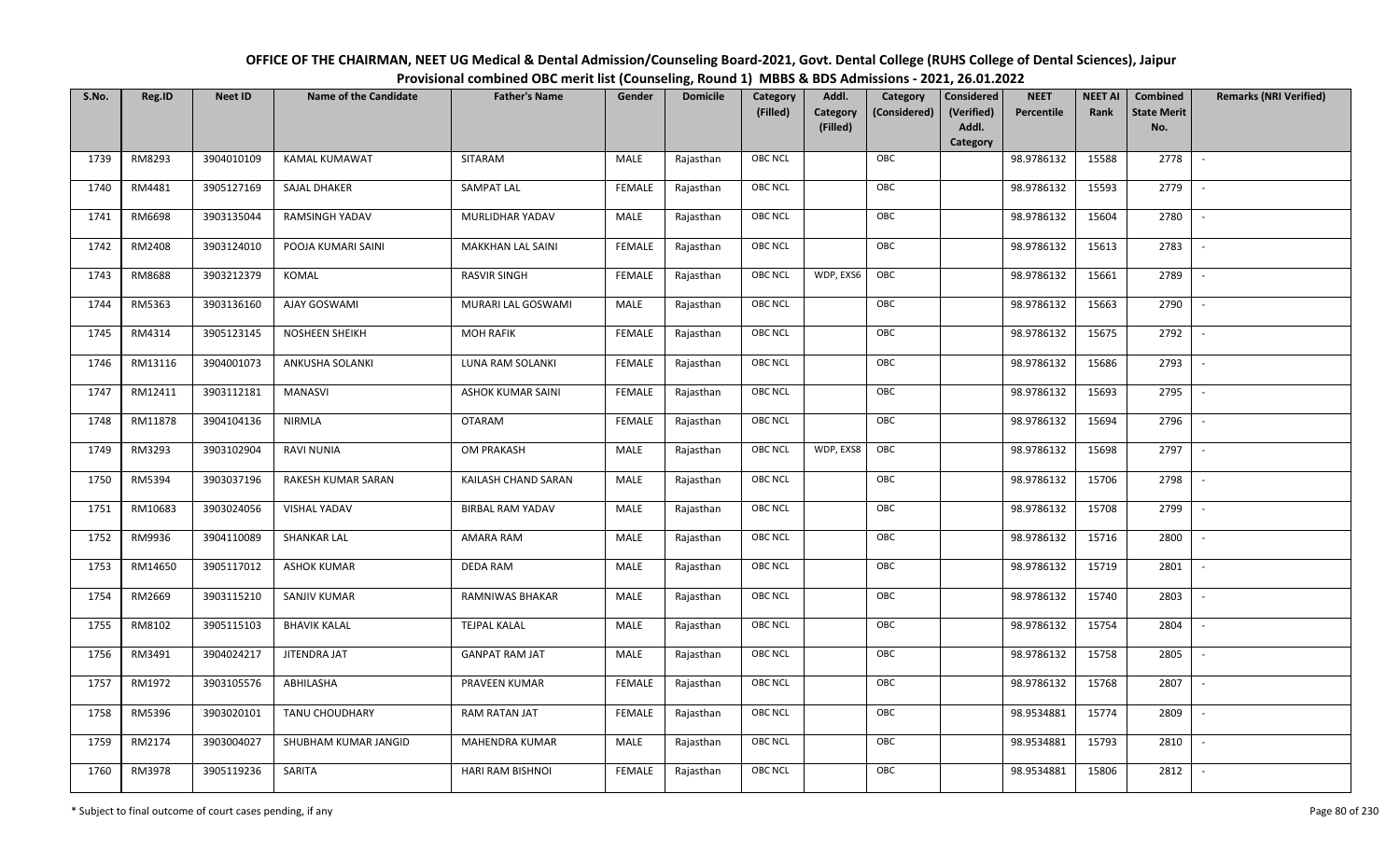| OFFICE OF THE CHAIRMAN, NEET UG Medical & Dental Admission/Counseling Board-2021, Govt. Dental College (RUHS College of Dental Sciences), Jaipur |
|--------------------------------------------------------------------------------------------------------------------------------------------------|
| Provisional combined OBC merit list (Counseling, Round 1) MBBS & BDS Admissions - 2021, 26.01.2022                                               |

| S.No. | Reg.ID  | <b>Neet ID</b> | <b>Name of the Candidate</b> | <b>Father's Name</b>    | Gender        | <b>Domicile</b> | Category<br>(Filled) | Addl.<br><b>Category</b><br>(Filled) | Category<br>(Considered) | <b>Considered</b><br>(Verified)<br>Addl. | <b>NEET</b><br>Percentile | <b>NEET AI</b><br>Rank | Combined<br><b>State Merit</b><br>No. | <b>Remarks (NRI Verified)</b> |
|-------|---------|----------------|------------------------------|-------------------------|---------------|-----------------|----------------------|--------------------------------------|--------------------------|------------------------------------------|---------------------------|------------------------|---------------------------------------|-------------------------------|
|       |         |                |                              |                         |               |                 |                      |                                      |                          | Category                                 |                           |                        |                                       |                               |
| 1761  | RM8022  | 2302030142     | <b>SACHIN KUMAR</b>          | <b>SURESH SINGH</b>     | MALE          | Rajasthan       | <b>MBC NCL</b>       | WDP, EXS6                            | MBC                      |                                          | 98.9534881                | 15811                  | 2814                                  | $\sim$                        |
| 1762  | RM12408 | 3903017375     | AARTI BHAWARIYA              | RAMURAM BHAWARIYA       | <b>FEMALE</b> | Rajasthan       | OBC NCL              |                                      | OBC                      |                                          | 98.9534881                | 15812                  | 2815                                  |                               |
| 1763  | RM10123 | 3903119277     | <b>MEENA KUMARI</b>          | RAMJILAL                | <b>FEMALE</b> | Rajasthan       | <b>OBC NCL</b>       | WDP, EXS2                            | OBC                      | EXS6                                     | 98.9534881                | 15815                  | 2816                                  |                               |
| 1764  | RM10703 | 3903128273     | ROHITASH SERAWAT             | SATYA NARAYAN SERAWAT   | MALE          | Rajasthan       | OBC NCL              |                                      | OBC                      |                                          | 98.9534881                | 15818                  | 2817                                  | $\overline{\phantom{a}}$      |
| 1765  | RM8377  | 3905112007     | <b>VIKRAM SWAMI</b>          | KISHAN LAL SWAMI        | MALE          | Rajasthan       | <b>OBC NCL</b>       |                                      | OBC                      |                                          | 98.9534881                | 15823                  | 2818                                  | $\sim$                        |
| 1766  | RM3609  | 3903037263     | POONAM KULHARI               | <b>MUKH RAM</b>         | <b>FEMALE</b> | Rajasthan       | <b>OBC NCL</b>       |                                      | OBC                      |                                          | 98.9534881                | 15835                  | 2820                                  | $\overline{\phantom{a}}$      |
| 1767  | RM12429 | 3903204032     | <b>VIVEK JYANI</b>           | SHANKAR LAL JYANI       | MALE          | Rajasthan       | OBC NCL              |                                      | OBC                      |                                          | 98.9534881                | 15844                  | 2822                                  | $\blacksquare$                |
| 1768  | RM3868  | 3903232095     | DHANANJAY YADAV              | MAHESH CHAND YADAV      | MALE          | Rajasthan       | OBC NCL              |                                      | OBC                      |                                          | 98.9534881                | 15849                  | 2823                                  |                               |
| 1769  | RM10625 | 3903217226     | SHITAL                       | <b>RATAN LAL</b>        | <b>FEMALE</b> | Rajasthan       | OBC NCL              |                                      | OBC                      |                                          | 98.9534881                | 15860                  | 2824                                  |                               |
| 1770  | RM8303  | 3905113174     | <b>DINESH KUMAR</b>          | <b>VIRMA RAM</b>        | MALE          | Rajasthan       | OBC NCL              |                                      | OBC                      |                                          | 98.9534881                | 15868                  | 2826                                  | $\overline{\phantom{a}}$      |
| 1771  | RM13531 | 3903023009     | MANOJ CHOUDHARY              | LADU RAM CHOUDHARY      | <b>FEMALE</b> | Rajasthan       | <b>OBC NCL</b>       |                                      | OBC                      |                                          | 98.9534881                | 15875                  | 2827                                  |                               |
| 1772  | RM11386 | 3901017143     | AVINASH SAHU                 | <b>BHAIRU LAL SAHU</b>  | MALE          | Rajasthan       | OBC NCL              |                                      | OBC                      |                                          | 98.9534881                | 15876                  | 2828                                  | $\sim$                        |
| 1773  | RM3566  | 3906030099     | <b>MOSAM DHAKAR</b>          | NAND KANWAR DHAKAR      | MALE          | Rajasthan       | <b>OBC NCL</b>       |                                      | OBC                      |                                          | 98.9534881                | 15884                  | 2832                                  |                               |
| 1774  | RM5816  | 3903011419     | HARENDRA TETARWAL            | JAGDISH PRASAD TETARWAL | MALE          | Rajasthan       | OBC NCL              |                                      | OBC                      |                                          | 98.9534881                | 15900                  | 2833                                  | $\overline{\phantom{a}}$      |
| 1775  | RM5090  | 3903015473     | <b>RAVI GURJAR</b>           | <b>CHUNNI LAL</b>       | <b>MALE</b>   | Rajasthan       | <b>MBC NCL</b>       |                                      | MBC                      |                                          | 98.9534881                | 15917                  | 2834                                  | $\overline{\phantom{a}}$      |
| 1776  | RM2274  | 3903018124     | NIKITA DHAKA                 | DEENDAYAL DHAKA         | <b>FEMALE</b> | Rajasthan       | <b>OBC NCL</b>       |                                      | OBC                      |                                          | 98.9534881                | 15919                  | 2835                                  | $\sim$                        |
| 1777  | RM6824  | 3903105359     | PRASHANT SAHU                | DHARMRAJ SAHU           | MALE          | Rajasthan       | <b>OBC NCL</b>       |                                      | OBC                      |                                          | 98.9534881                | 15921                  | 2837                                  | $\overline{\phantom{a}}$      |
| 1778  | RM1407  | 3901010179     | AARUSHI LAXKAR               | SUNIL KUMAR LAXKAR      | <b>FEMALE</b> | Rajasthan       | OBC NCL              |                                      | OBC                      |                                          | 98.9534881                | 15941                  | 2838                                  |                               |
| 1779  | RM7327  | 3906001101     | <b>AMAN SHARMA</b>           | MUKESH SHARMA           | MALE          | Rajasthan       | <b>OBC NCL</b>       |                                      | OBC                      |                                          | 98.9534881                | 15952                  | 2840                                  |                               |
| 1780  | RM2615  | 3903227029     | <b>ANJALI CHOUDHARY</b>      | OMPRAKASH NITHARWAL     | <b>FEMALE</b> | Rajasthan       | OBC NCL              |                                      | OBC                      |                                          | 98.9534881                | 15960                  | 2841                                  | $\blacksquare$                |
| 1781  | RM8690  | 3903122163     | JITESH YADAV                 | LAL CHAND YADAV         | <b>MALE</b>   | Rajasthan       | <b>OBC NCL</b>       |                                      | OBC                      |                                          | 98.9534881                | 15991                  | 2842                                  | $\overline{\phantom{a}}$      |
| 1782  | RM11545 | 3903011105     | RAMDEV KUSHWAH               | OMPRAKASH KUSHWAH       | <b>MALE</b>   | Rajasthan       | <b>OBC NCL</b>       |                                      | OBC                      |                                          | 98.9534881                | 15997                  | 2843                                  |                               |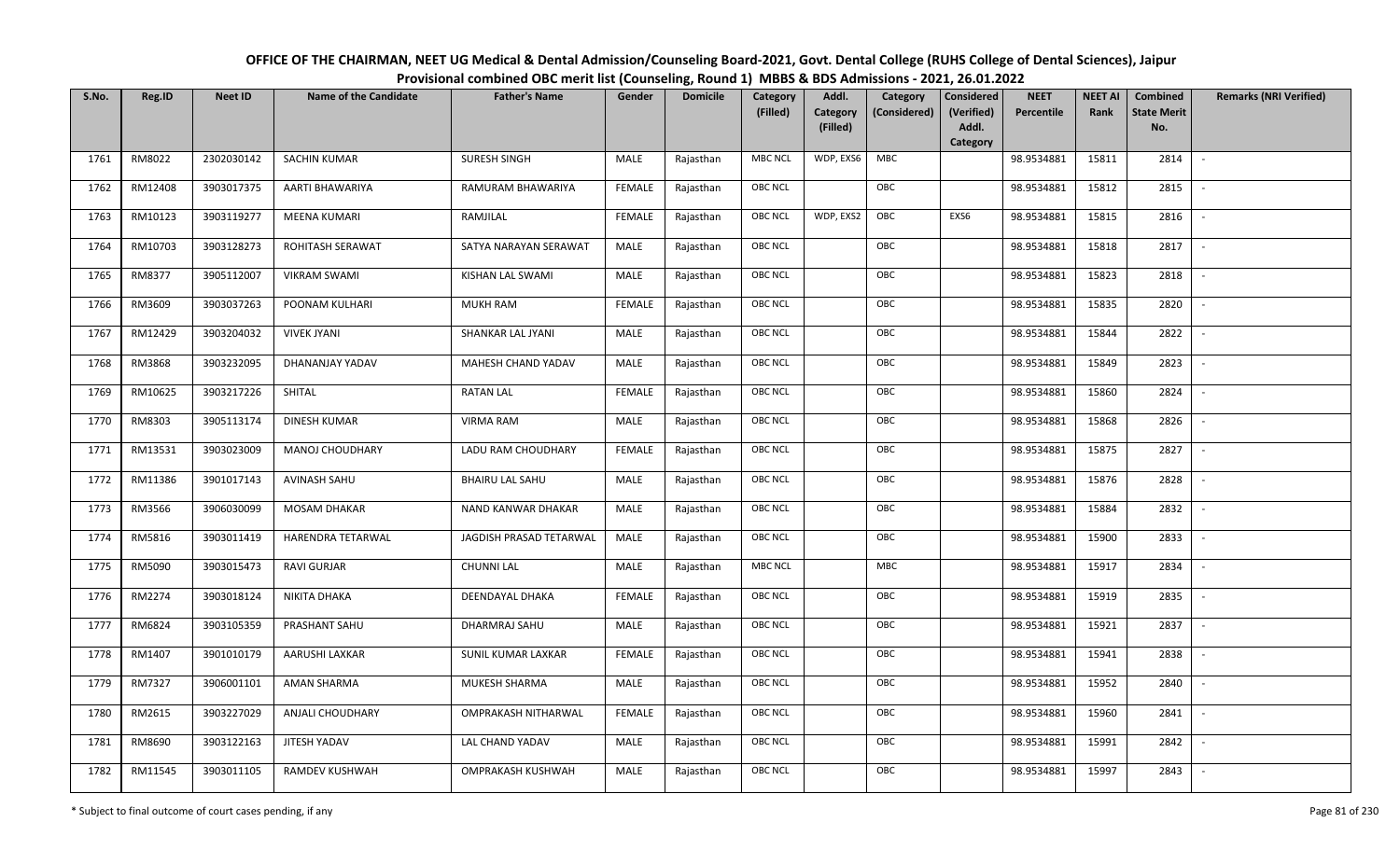| OFFICE OF THE CHAIRMAN, NEET UG Medical & Dental Admission/Counseling Board-2021, Govt. Dental College (RUHS College of Dental Sciences), Jaipur |
|--------------------------------------------------------------------------------------------------------------------------------------------------|
| Provisional combined OBC merit list (Counseling, Round 1) MBBS & BDS Admissions - 2021, 26.01.2022                                               |

| S.No. | Reg.ID  | <b>Neet ID</b> | <b>Name of the Candidate</b> | <b>Father's Name</b>        | Gender        | <b>Domicile</b> | Category<br>(Filled) | Addl.<br>Category<br>(Filled) | Category<br>(Considered) | <b>Considered</b><br>(Verified)<br>Addl. | <b>NEET</b><br>Percentile | <b>NEET AI</b><br>Rank | Combined<br><b>State Merit</b><br>No. | <b>Remarks (NRI Verified)</b> |
|-------|---------|----------------|------------------------------|-----------------------------|---------------|-----------------|----------------------|-------------------------------|--------------------------|------------------------------------------|---------------------------|------------------------|---------------------------------------|-------------------------------|
|       |         |                |                              |                             |               |                 |                      |                               |                          | Category                                 |                           |                        |                                       |                               |
| 1783  | RM7672  | 3903035347     | <b>CHIKU SAINI</b>           | MAHAVEER PRASAD SAINI       | <b>FEMALE</b> | Rajasthan       | OBC NCL              | WPP, WPP8                     | OBC                      |                                          | 98.9534881                | 16000                  | 2845                                  | $\blacksquare$                |
| 1784  | RM7784  | 3903117363     | RAHUL                        | <b>OMPRAKASH REWAR</b>      | MALE          | Rajasthan       | OBC NCL              |                               | OBC                      |                                          | 98.9534881                | 16005                  | 2846                                  |                               |
| 1785  | RM12250 | 3906025032     | PRAKASH KUMAR                | PREMA RAM KALABI            | MALE          | Rajasthan       | <b>OBC NCL</b>       |                               | OBC                      |                                          | 98.9534881                | 16021                  | 2848                                  |                               |
| 1786  | RM10644 | 3905029176     | ANIL KUMAR BISHNOI           | SUKH RAM BISHNOI            | MALE          | Rajasthan       | OBC NCL              |                               | OBC                      |                                          | 98.9534881                | 16045                  | 2849                                  | $\overline{\phantom{a}}$      |
| 1787  | RM14225 | 3903205413     | DESHRAJ YADAV                | RAM KISHORE YADAV           | MALE          | Rajasthan       | OBC NCL              |                               | OBC                      |                                          | 98.9534881                | 16047                  | 2850                                  | $\sim$                        |
| 1788  | RM8197  | 3903113328     | <b>VIKASH GENAN</b>          | <b>BHANWAR SINGH JAT</b>    | MALE          | Rajasthan       | OBC NCL              |                               | OBC                      |                                          | 98.9534881                | 16056                  | 2851                                  | $\overline{\phantom{a}}$      |
| 1789  | RM10582 | 2303007117     | <b>MANISH KUMAR</b>          | LILADHAR                    | MALE          | Rajasthan       | <b>OBC NCL</b>       |                               | OBC                      |                                          | 98.9534881                | 16059                  | 2852                                  | $\blacksquare$                |
| 1790  | RM12128 | 3904012189     | DINESH KUMAR BISHNOI         | POONAM CHAND BISHNOI        | MALE          | Rajasthan       | OBC NCL              |                               | OBC                      |                                          | 98.9534881                | 16068                  | 2853                                  |                               |
| 1791  | RM2941  | 3903005496     | HARSHITA MALAKAR             | ROHITASH MALAKAR            | <b>FEMALE</b> | Rajasthan       | OBC NCL              |                               | OBC                      |                                          | 98.9534881                | 16078                  | 2854                                  |                               |
| 1792  | RM9431  | 3903106516     | SOPHIA KHAN                  | MOHAMMAD ALEEM KHAN         | <b>FEMALE</b> | Rajasthan       | OBC NCL              |                               | OBC                      |                                          | 98.9534881                | 16079                  | 2855                                  |                               |
| 1793  | RM13005 | 3903129202     | <b>HANSRAJ JITARWAL</b>      | SUGAL CHAND JITARWAL        | MALE          | Rajasthan       | <b>OBC NCL</b>       |                               | OBC                      |                                          | 98.9534881                | 16082                  | 2856                                  |                               |
| 1794  | RM10297 | 3903215296     | RAKESH KUMAR GURJAR          | <b>RAJA RAM GURJAR</b>      | MALE          | Rajasthan       | <b>MBC NCL</b>       |                               | MBC                      |                                          | 98.9534881                | 16085                  | 2857                                  | $\sim$                        |
| 1795  | RM9526  | 3903121100     | <b>HARI SHANKER DAKOT</b>    | <b>BABU LAL DAKOT</b>       | MALE          | Rajasthan       | OBC NCL              |                               | OBC                      |                                          | 98.9534881                | 16092                  | 2858                                  |                               |
| 1796  | RM7855  | 3903023205     | ABHISHEK ROLANIYA            | DEBU RAM JAT                | MALE          | Rajasthan       | OBC NCL              |                               | OBC                      |                                          | 98.9534881                | 16100                  | 2859                                  | $\sim$                        |
| 1797  | RM3351  | 3902001080     | <b>DUSHYANT YADAV</b>        | MANOJ YADAV                 | <b>MALE</b>   | Rajasthan       | OBC NCL              |                               | OBC                      |                                          | 98.9534881                | 16109                  | 2861                                  | $\overline{\phantom{a}}$      |
| 1798  | RM4654  | 3903236039     | VEDPRAKASH YADAV             | <b>BHOODHAR SINGH YADAV</b> | MALE          | Rajasthan       | OBC NCL              |                               | OBC                      |                                          | 98.9534881                | 16126                  | 2864                                  | $\sim$                        |
| 1799  | RM6349  | 3902002225     | <b>MUKTA DHAKA</b>           | <b>BALWAN SINGH</b>         | <b>FEMALE</b> | Rajasthan       | OBC NCL              |                               | OBC                      |                                          | 98.9534881                | 16129                  | 2866                                  | $\overline{\phantom{a}}$      |
| 1800  | RM1360  | 3904117038     | DHEERENDRA                   | MUKESH KUMAR                | MALE          | Rajasthan       | OBC NCL              |                               | OBC                      |                                          | 98.9534881                | 16140                  | 2868                                  |                               |
| 1801  | RM10318 | 3904023054     | SURENDRA VISHNOI             | <b>BHANWAR LAL</b>          | MALE          | Rajasthan       | <b>OBC NCL</b>       |                               | OBC                      |                                          | 98.9534881                | 16151                  | 2870                                  |                               |
| 1802  | RM13342 | 3901017056     | PRADEEP KUMAR JANGID         | MAHAVEER PRASAD JANGID      | MALE          | Rajasthan       | OBC NCL              |                               | OBC                      |                                          | 98.9534881                | 16155                  | 2871                                  | $\blacksquare$                |
| 1803  | RM9375  | 3901012128     | <b>KOMAL DAGDI</b>           | LAXMI NARAYAN MALAKAR       | <b>FEMALE</b> | Rajasthan       | OBC NCL              |                               | OBC                      |                                          | 98.9270679                | 16163                  | 2872                                  | $\overline{\phantom{a}}$      |
| 1804  | RM1647  | 3903216145     | <b>JAYANT ARYA</b>           | PAWAN KUMAR ARYA            | MALE          | Rajasthan       | <b>OBC NCL</b>       |                               | OBC                      |                                          | 98.9270679                | 16166                  | 2873                                  |                               |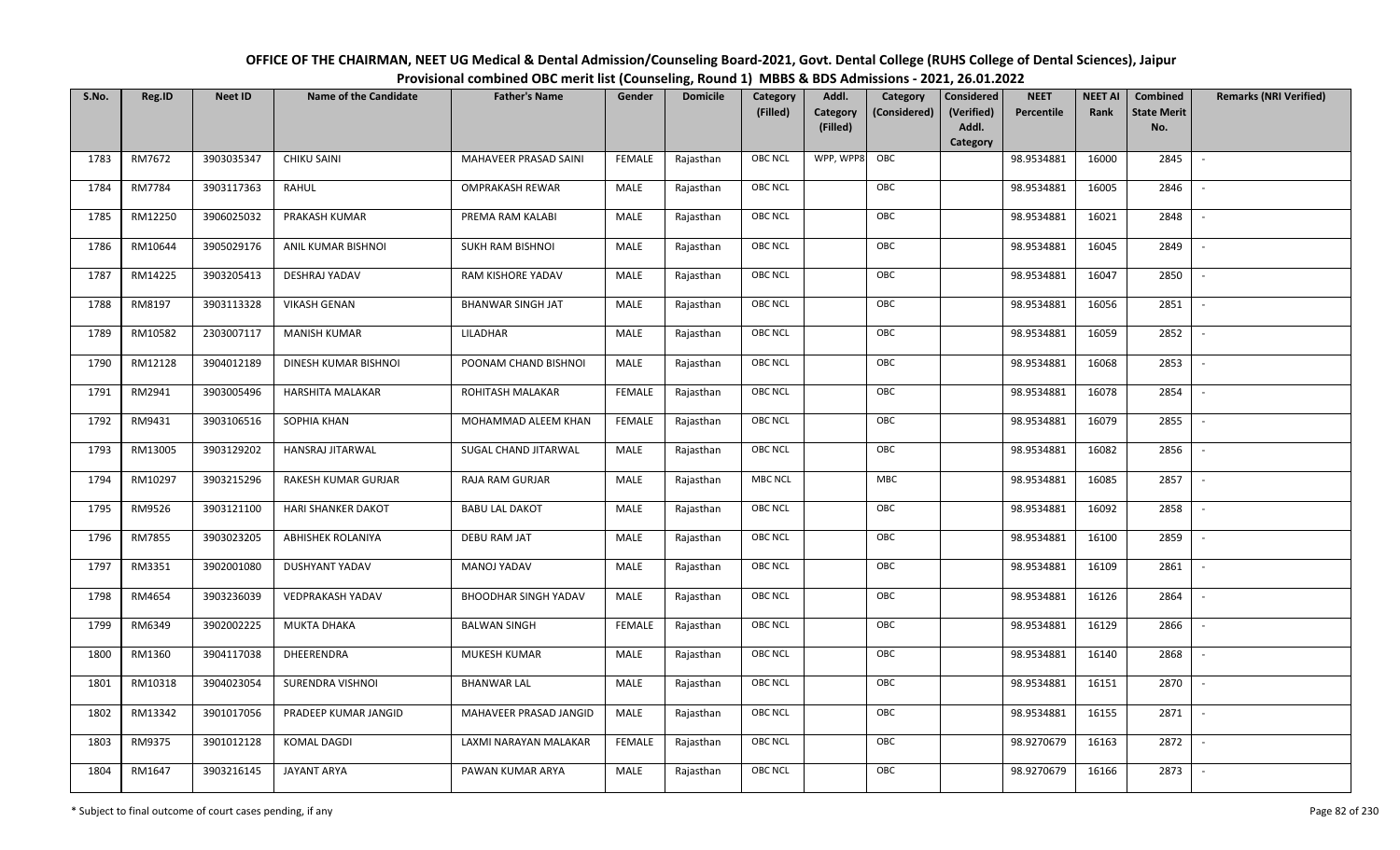| OFFICE OF THE CHAIRMAN, NEET UG Medical & Dental Admission/Counseling Board-2021, Govt. Dental College (RUHS College of Dental Sciences), Jaipur |
|--------------------------------------------------------------------------------------------------------------------------------------------------|
| Provisional combined OBC merit list (Counseling, Round 1) MBBS & BDS Admissions - 2021, 26.01.2022                                               |

| S.No. | Reg.ID  | <b>Neet ID</b> | <b>Name of the Candidate</b> | <b>Father's Name</b>            | Gender        | <b>Domicile</b> | Category<br>(Filled) | Addl.<br>Category<br>(Filled) | Category<br>(Considered) | <b>Considered</b><br>(Verified)<br>Addl. | <b>NEET</b><br>Percentile | <b>NEET AI</b><br>Rank | Combined<br><b>State Merit</b><br>No. | <b>Remarks (NRI Verified)</b> |
|-------|---------|----------------|------------------------------|---------------------------------|---------------|-----------------|----------------------|-------------------------------|--------------------------|------------------------------------------|---------------------------|------------------------|---------------------------------------|-------------------------------|
|       |         |                |                              |                                 |               |                 |                      |                               |                          | Category                                 |                           |                        |                                       |                               |
| 1805  | RM1997  | 3901010097     | MOHIT CHANDNANI              | MANOJ CHANDNANI                 | MALE          | Rajasthan       | OBC NCL              |                               | OBC                      |                                          | 98.9270679                | 16169                  | 2874                                  | $\sim$                        |
| 1806  | RM11083 | 3903212089     | SEEMA BALODA                 | RAMDAYAL BALODA                 | <b>FEMALE</b> | Rajasthan       | OBC NCL              |                               | OBC                      |                                          | 98.9270679                | 16186                  | 2875                                  |                               |
| 1807  | RM12345 | 3904105286     | <b>LALITA KUMARI JAT</b>     | CHHOTURAM JAT                   | <b>FEMALE</b> | Rajasthan       | <b>OBC NCL</b>       |                               | OBC                      |                                          | 98.9270679                | 16244                  | 2882                                  |                               |
| 1808  | RM12504 | 3903027029     | <b>VIKRAM</b>                | HANUMAN PRASAD SAINI            | MALE          | Rajasthan       | OBC NCL              |                               | OBC                      |                                          | 98.9270679                | 16249                  | 2883                                  | $\overline{\phantom{a}}$      |
| 1809  | RM5614  | 3903126215     | SAROJ                        | <b>KISHANA RAM</b>              | <b>FEMALE</b> | Rajasthan       | OBC NCL              |                               | OBC                      |                                          | 98.9270679                | 16251                  | 2884                                  | $\sim$                        |
| 1810  | RM10385 | 3903215414     | MANISH KUMAR KUMAWAT         | <b>GHASI LAL KUMAWAT</b>        | MALE          | Rajasthan       | OBC NCL              |                               | OBC                      |                                          | 98.9270679                | 16254                  | 2885                                  | $\sim$                        |
| 1811  | RM8590  | 3903013377     | SUDESH KUMAR                 | <b>GOPAL SINGH</b>              | <b>MALE</b>   | Rajasthan       | OBC NCL              |                               | OBC                      |                                          | 98.9270679                | 16256                  | 2886                                  | $\sim$                        |
| 1812  | RM9061  | 3902012135     | AYUSHI                       | <b>VIJENDRA SINGH JHAJHARIA</b> | <b>FEMALE</b> | Rajasthan       | <b>OBC NCL</b>       | WDP, EXS6                     | OBC                      |                                          | 98.9270679                | 16257                  | 2887                                  |                               |
| 1813  | RM12020 | 3903118079     | <b>SANJAY KUMAR</b>          | MAHAVEER PRASAD                 | MALE          | Rajasthan       | OBC NCL              |                               | OBC                      |                                          | 98.9270679                | 16260                  | 2888                                  |                               |
| 1814  | RM5946  | 3903002506     | KOMAL                        | <b>NAVEEN NEHRA</b>             | <b>FEMALE</b> | Rajasthan       | OBC NCL              |                               | OBC                      |                                          | 98.9270679                | 16264                  | 2889                                  |                               |
| 1815  | RM10454 | 3903118459     | <b>REENA YOGI</b>            | <b>GULAB CHAND YOGI</b>         | <b>FEMALE</b> | Rajasthan       | OBC NCL              |                               | OBC                      |                                          | 98.9270679                | 16273                  | 2891                                  |                               |
| 1816  | RM7944  | 3903111283     | JITENDRA SINGH               | <b>MANA RAM ROJ</b>             | MALE          | Rajasthan       | OBC NCL              |                               | OBC                      |                                          | 98.9270679                | 16275                  | 2892                                  | $\mathcal{L}$                 |
| 1817  | RM12195 | 3903027260     | SAROJ                        | <b>MALI RAM</b>                 | <b>FEMALE</b> | Rajasthan       | OBC NCL              |                               | OBC                      |                                          | 98.9270679                | 16279                  | 2893                                  |                               |
| 1818  | RM8544  | 3903022145     | PRIYANKA                     | <b>SUBHASH KUMAR</b>            | <b>FEMALE</b> | Rajasthan       | <b>OBC NCL</b>       |                               | OBC                      |                                          | 98.9270679                | 16323                  | 2896                                  |                               |
| 1819  | RM2984  | 3904114044     | PRIYANKA SONI                | RAJENDRA PRASAD SONI            | <b>FEMALE</b> | Rajasthan       | OBC NCL              |                               | OBC                      |                                          | 98.9270679                | 16325                  | 2897                                  | $\overline{\phantom{a}}$      |
| 1820  | RM2205  | 3906008160     | <b>HARDIK SONI</b>           | <b>NARESH SONI</b>              | <b>MALE</b>   | Rajasthan       | OBC NCL              |                               | OBC                      |                                          | 98.9270679                | 16332                  | 2898                                  | $\overline{\phantom{a}}$      |
| 1821  | RM1098  | 3901013142     | NARAYAN LAL JAT              | <b>ISHWAR LAL JAT</b>           | MALE          | Rajasthan       | OBC NCL              |                               | OBC                      |                                          | 98.9270679                | 16334                  | 2899                                  | $\overline{\phantom{a}}$      |
| 1822  | RM7023  | 3903203035     | ANJU                         | MEHTAB SINGH                    | <b>FEMALE</b> | Rajasthan       | OBC NCL              |                               | OBC                      |                                          | 98.9270679                | 16336                  | 2900                                  | $\sim$                        |
| 1823  | RM4658  | 3906028137     | <b>ARPIT TAILOR</b>          | <b>RAJMAL TAILOR</b>            | MALE          | Rajasthan       | OBC NCL              |                               | OBC                      |                                          | 98.9270679                | 16345                  | 2901                                  |                               |
| 1824  | RM7362  | 3905025082     | <b>PREM PRAKASH</b>          | <b>HUKAMA RAM</b>               | MALE          | Rajasthan       | OBC NCL              |                               | OBC                      |                                          | 98.9270679                | 16354                  | 2902                                  |                               |
| 1825  | RM2858  | 3903008375     | KHUSHAL CHHIPA               | SATYANARAYAN CHHIPA             | MALE          | Rajasthan       | OBC NCL              |                               | OBC                      |                                          | 98.9270679                | 16363                  | 2906                                  | $\overline{\phantom{a}}$      |
| 1826  | RM9032  | 3902016237     | LUBHANSHI GAHLOT             | <b>BHAGIRATH GAHLOT</b>         | <b>FEMALE</b> | Rajasthan       | <b>OBC NCL</b>       |                               | OBC                      |                                          | 98.9270679                | 16367                  | 2907                                  |                               |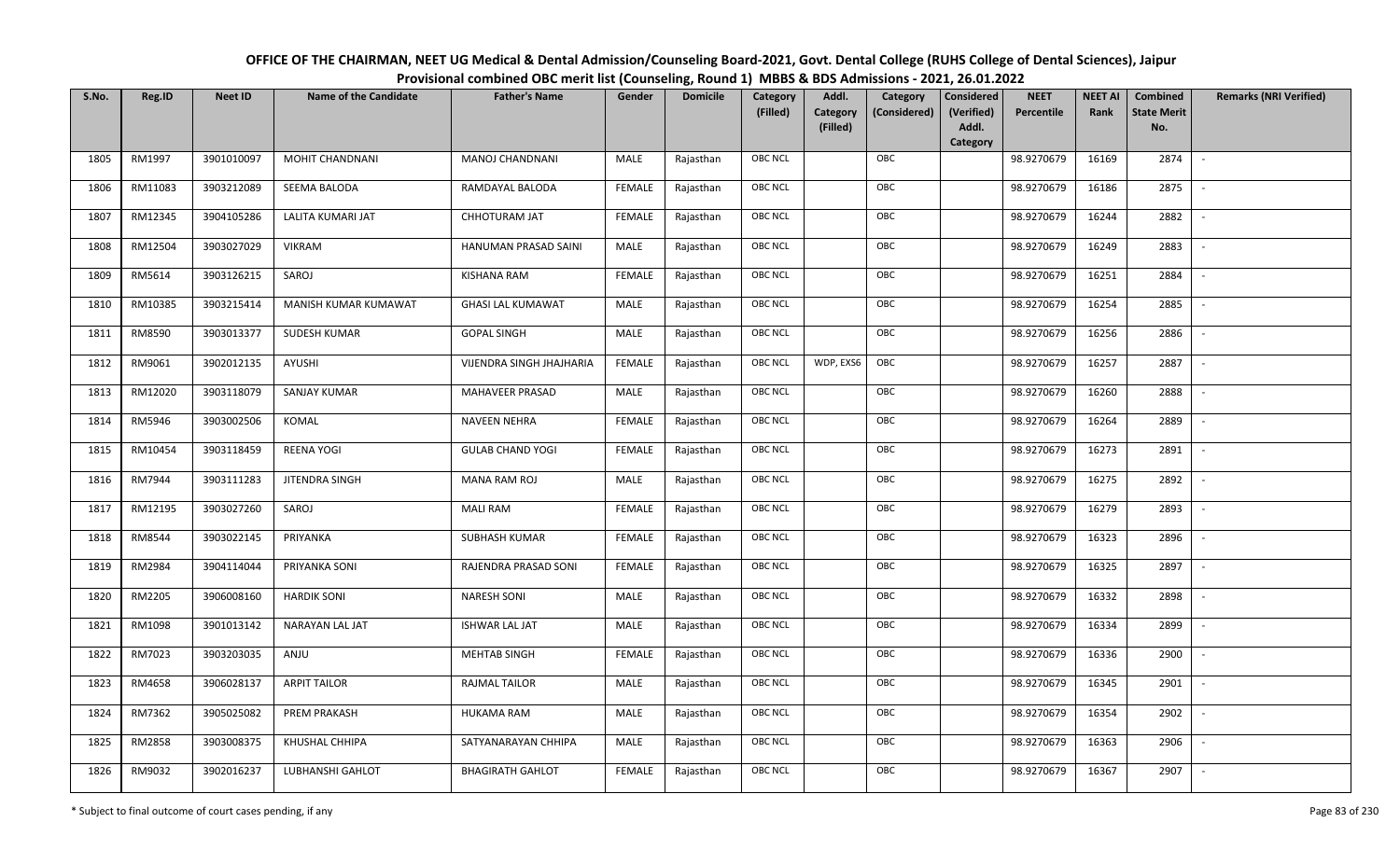OFFICE OF THE CHAIRMAN, NEET UG Medical & Dental Admission/Counseling Board-2021, Govt. Dental College (RUHS College of Dental Sciences), JaipurProvisional combined OBC merit list (Counseling, Round 1) MBBS & BDS Admissions - 2021, 26.01.2022

| S.No. | Reg.ID  | <b>Neet ID</b> | <b>Name of the Candidate</b> | <b>Father's Name</b>         | Gender        | <b>Domicile</b> | Category       | Addl.                | Category     | Considered          | <b>NEET</b> | <b>NEET AI</b> | Combined                  | <b>Remarks (NRI Verified)</b> |
|-------|---------|----------------|------------------------------|------------------------------|---------------|-----------------|----------------|----------------------|--------------|---------------------|-------------|----------------|---------------------------|-------------------------------|
|       |         |                |                              |                              |               |                 | (Filled)       | Category<br>(Filled) | (Considered) | (Verified)<br>Addl. | Percentile  | Rank           | <b>State Merit</b><br>No. |                               |
|       |         |                |                              |                              |               |                 |                |                      |              | Category            |             |                |                           |                               |
| 1827  | RM4269  | 3902021230     | NATWAR SINGH PANWAR          | <b>RAM SINGH PANWAR</b>      | MALE          | Rajasthan       | <b>OBC NCL</b> |                      | OBC          |                     | 98.9270679  | 16375          | 2909                      | $\sim$                        |
| 1828  | RM5284  | 3903223261     | <b>ISHIKA CHOUDHARY</b>      | <b>VIJAY BAJIYA</b>          | <b>FEMALE</b> | Rajasthan       | OBC NCL        |                      | OBC          |                     | 98.9270679  | 16405          | 2912                      |                               |
| 1829  | RM8672  | 3903130163     | <b>NIKITA RAWAT</b>          | RAJENDRA KUMAR RAWAT         | <b>FEMALE</b> | Rajasthan       | MBC NCL        |                      | MBC          |                     | 98.9270679  | 16406          | 2913                      |                               |
| 1830  | RM4187  | 3903206348     | <b>JYOTI BHATI</b>           | SURESH KUMAR BHATI           | <b>FEMALE</b> | Rajasthan       | OBC NCL        |                      | OBC          |                     | 98.9270679  | 16407          | 2914                      |                               |
| 1831  | RM10563 | 3903236089     | MANISH KUMAR YADAV           | KAMAL KISHOR YADAV           | <b>MALE</b>   | Rajasthan       | OBC NCL        |                      | OBC          |                     | 98.9270679  | 16416          | 2915                      | $\sim$                        |
| 1832  | RM11419 | 3906002136     | PRABHAT ROY                  | SHYAM BABU ROY               | MALE          | Rajasthan       | <b>OBC NCL</b> |                      | OBC          |                     | 98.9270679  | 16434          | 2917                      | $\overline{\phantom{a}}$      |
| 1833  | RM10309 | 3902017115     | ANIKA                        | SANDEEP SAHARAN              | <b>FEMALE</b> | Rajasthan       | <b>OBC NCL</b> |                      | OBC          |                     | 98.9270679  | 16440          | 2918                      | $\sim$                        |
| 1834  | RM2177  | 3905126057     | LOKENDRA SINGH               | <b>DAULAT SINGH</b>          | MALE          | Rajasthan       | <b>OBC NCL</b> | WPP, WPP8            | OBC          |                     | 98.9270679  | 16447          | 2920                      |                               |
| 1835  | RM6603  | 3903035208     | RAHUL YADAV                  | SURESH YADAV                 | MALE          | Rajasthan       | OBC NCL        |                      | OBC          |                     | 98.9270679  | 16453          | 2921                      |                               |
| 1836  | RM10296 | 3903112451     | MUKESH KUMAR YADAV           | RAMCHANDRA YADAV             | <b>MALE</b>   | Rajasthan       | OBC NCL        |                      | OBC          |                     | 98.9270679  | 16456          | 2922                      | $\sim$                        |
| 1837  | RM3935  | 3903213075     | RITIKA MAHLA                 | RAJESH MAHLA                 | <b>FEMALE</b> | Rajasthan       | OBC NCL        |                      | OBC          |                     | 98.9270679  | 16467          | 2924                      |                               |
| 1838  | RM11409 | 3903033108     | <b>ROBIN GODARA</b>          | OM PRAKASH GODARA            | MALE          | Rajasthan       | OBC NCL        |                      | OBC          |                     | 98.9270679  | 16468          | 2925                      | $\blacksquare$                |
| 1839  | RM6324  | 3903115470     | <b>NISHANT</b>               | <b>SUNDA RAM</b>             | MALE          | Rajasthan       | MBC NCL        |                      | <b>MBC</b>   |                     | 98.9270679  | 16480          | 2926                      |                               |
| 1840  | RM6865  | 3903113456     | ABHIMANYU POSWAL             | <b>BANARAM POSWAL</b>        | MALE          | Rajasthan       | MBC NCL        |                      | MBC          |                     | 98.9270679  | 16490          | 2928                      | $\sim$                        |
| 1841  | RM4565  | 3901018177     | KRISHAN KUMAR BASNIWAL       | <b>GOKUL PRASAD BASNIWAL</b> | MALE          | Rajasthan       | OBC NCL        |                      | OBC          |                     | 98.9270679  | 16494          | 2929                      | $\sim$                        |
| 1842  | RM4614  | 3903214263     | <b>KARTIK KUMAR</b>          | RAJENDRA PRASAD SAINI        | MALE          | Rajasthan       | OBC NCL        |                      | OBC          |                     | 98.9270679  | 16501          | 2930                      | $\sim$                        |
| 1843  | RM9688  | 3902013058     | <b>MANISHA KUMAWAT</b>       | SATYANARAYAN KUMAWAT         | <b>FEMALE</b> | Rajasthan       | <b>OBC NCL</b> |                      | OBC          |                     | 98.9270679  | 16504          | 2931                      | $\overline{\phantom{a}}$      |
| 1844  | RM9328  | 3903136127     | ANITA CHOUDHARY              | MOHARU RAM CHOUDHARY         | <b>FEMALE</b> | Rajasthan       | <b>OBC NCL</b> |                      | OBC          |                     | 98.9270679  | 16527          | 2933                      |                               |
| 1845  | RM6508  | 3903101775     | <b>HARSHIT JANGIR</b>        | <b>BHANWAR JANGIR</b>        | MALE          | Rajasthan       | OBC NCL        |                      | OBC          |                     | 98.9270679  | 16538          | 2935                      |                               |
| 1846  | RM6254  | 3903024178     | <b>MITHUN SAINI</b>          | ARJUN LAL SAINI              | MALE          | Rajasthan       | OBC NCL        |                      | OBC          |                     | 98.9270679  | 16546          | 2937                      | $\overline{\phantom{a}}$      |
| 1847  | RM6063  | 3901014063     | <b>SUMAN CHOUDHARY</b>       | <b>BHAIRU RAM</b>            | <b>FEMALE</b> | Rajasthan       | OBC NCL        |                      | OBC          |                     | 98.9270679  | 16550          | 2938                      |                               |
| 1848  | RM7609  | 3903229271     | DINESH GADHWAL               | SURENDRA SINGH GADHWAL       | MALE          | Rajasthan       | <b>OBC NCL</b> |                      | OBC          |                     | 98.9270679  | 16557          | 2939                      |                               |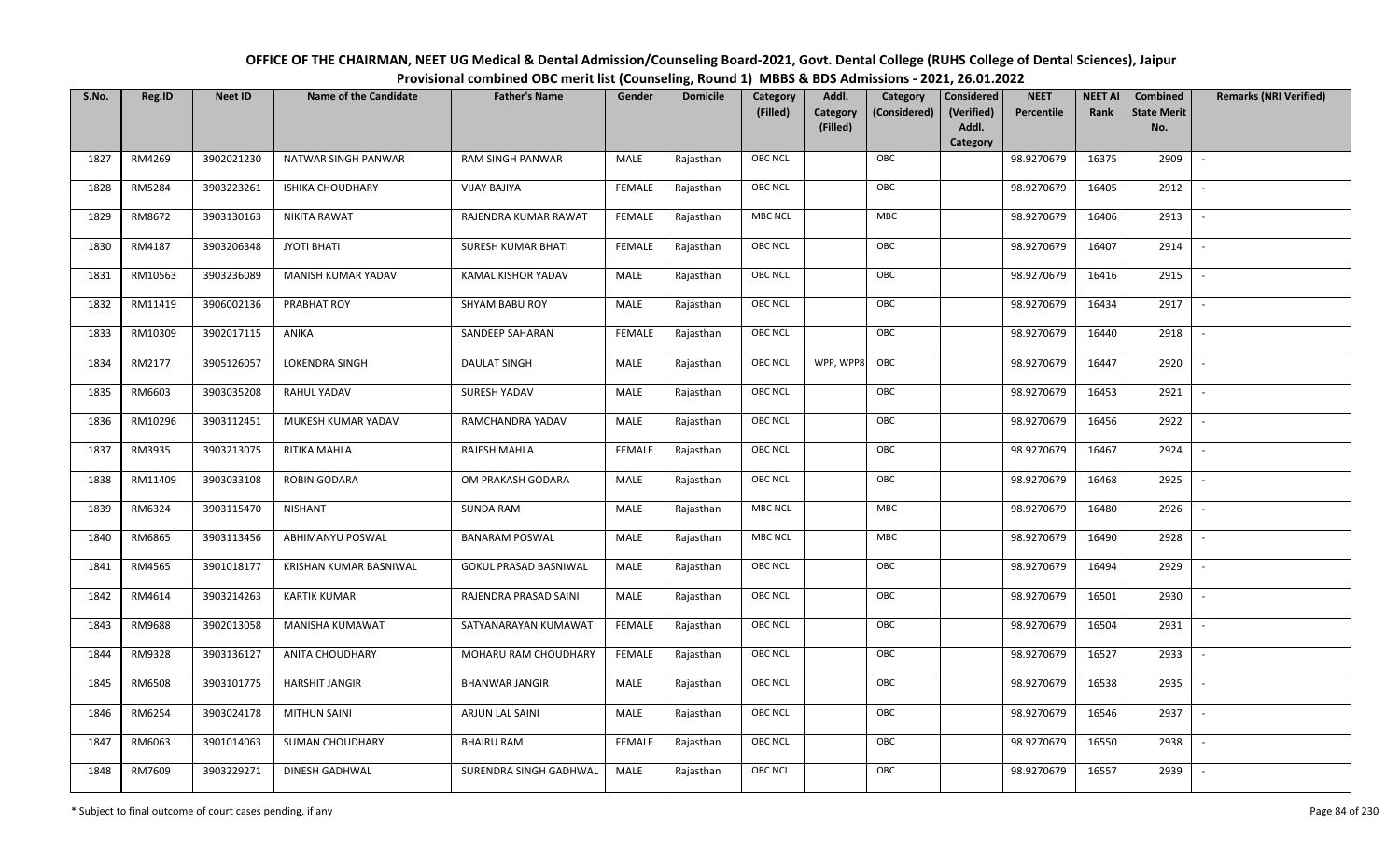| OFFICE OF THE CHAIRMAN, NEET UG Medical & Dental Admission/Counseling Board-2021, Govt. Dental College (RUHS College of Dental Sciences), Jaipur |
|--------------------------------------------------------------------------------------------------------------------------------------------------|
| Provisional combined OBC merit list (Counseling, Round 1) MBBS & BDS Admissions - 2021, 26.01.2022                                               |

| S.No. | Reg.ID  | <b>Neet ID</b> | <b>Name of the Candidate</b> | <b>Father's Name</b>  | Gender        | <b>Domicile</b> | Category<br>(Filled) | Addl.<br><b>Category</b><br>(Filled) | Category<br>(Considered) | Considered<br>(Verified)<br>Addl. | <b>NEET</b><br>Percentile | <b>NEET AI</b><br>Rank | Combined<br><b>State Merit</b><br>No. | <b>Remarks (NRI Verified)</b> |
|-------|---------|----------------|------------------------------|-----------------------|---------------|-----------------|----------------------|--------------------------------------|--------------------------|-----------------------------------|---------------------------|------------------------|---------------------------------------|-------------------------------|
|       |         |                |                              |                       |               |                 |                      |                                      |                          | Category                          |                           |                        |                                       |                               |
| 1849  | RM12181 | 3904016007     | <b>RANA RAM</b>              | PADAMA RAM            | MALE          | Rajasthan       | <b>OBC NCL</b>       |                                      | OBC                      |                                   | 98.9270679                | 16560                  | 2940                                  | $\sim$                        |
| 1850  | RM14471 | 3904108109     | ROHIT GEHLOT                 | JUGAL KISHORE GEHLOT  | MALE          | Rajasthan       | OBC NCL              |                                      | OBC                      |                                   | 98.9270679                | 16561                  | 2941                                  |                               |
| 1851  | RM11655 | 3903114365     | VARSHA                       | <b>KAPIL DEV</b>      | <b>FEMALE</b> | Rajasthan       | <b>OBC NCL</b>       |                                      | OBC                      |                                   | 98.9270679                | 16569                  | 2942                                  |                               |
| 1852  | RM6209  | 3903118099     | LUCKY BADSHARA               | ROHITASHAV BADSHARA   | MALE          | Rajasthan       | OBC NCL              |                                      | OBC                      |                                   | 98.8979928                | 16571                  | 2943                                  | $\overline{\phantom{a}}$      |
| 1853  | RM4746  | 3902012004     | DEEPIKA SWAMI                | JAI PRAKASH SWAMI     | <b>FEMALE</b> | Rajasthan       | <b>OBC NCL</b>       |                                      | OBC                      |                                   | 98.8979928                | 16586                  | 2944                                  | $\sim$                        |
| 1854  | RM2565  | 3904105054     | <b>SUNDAR LAL</b>            | <b>HAJARI RAM</b>     | MALE          | Rajasthan       | <b>OBC NCL</b>       |                                      | OBC                      |                                   | 98.8979928                | 16589                  | 2945                                  | $\overline{\phantom{a}}$      |
| 1855  | RM5501  | 3903012487     | <b>NEHA</b>                  | MANOJ KUMAR RUNLA     | <b>FEMALE</b> | Rajasthan       | OBC NCL              |                                      | OBC                      |                                   | 98.8979928                | 16601                  | 2946                                  | $\blacksquare$                |
| 1856  | RM11128 | 3905115097     | YATENDRA DHAKAR              | NARENDRA KUMAR DHAKAR | MALE          | Rajasthan       | OBC NCL              |                                      | OBC                      |                                   | 98.8979928                | 16612                  | 2947                                  |                               |
| 1857  | RM8750  | 3905120283     | <b>TANUJ KUMAR</b>           | <b>BANNA RAM</b>      | MALE          | Rajasthan       | <b>OBC NCL</b>       | WPP, WPP8                            | OBC                      |                                   | 98.8979928                | 16615                  | 2948                                  |                               |
| 1858  | RM5526  | 3903117051     | <b>MANISH BIJARNIA</b>       | SULTAN SINGH BIJARNIA | MALE          | Rajasthan       | <b>OBC NCL</b>       |                                      | OBC                      |                                   | 98.8979928                | 16623                  | 2950                                  |                               |
| 1859  | RM7894  | 3905111137     | ANURAG RAJPUT                | <b>BAIJNATH SINGH</b> | MALE          | Rajasthan       | <b>OBC NCL</b>       |                                      | OBC                      |                                   | 98.8979928                | 16641                  | 2951                                  |                               |
| 1860  | RM6752  | 3903018378     | ARUN SAHU                    | <b>TARACHAND SAHU</b> | MALE          | Rajasthan       | OBC NCL              |                                      | OBC                      |                                   | 98.8979928                | 16656                  | 2953                                  | $\sim$                        |
| 1861  | RM11875 | 3905123189     | AJAY BABU                    | KAILASH CHAND KUSHWAH | MALE          | Rajasthan       | <b>OBC NCL</b>       |                                      | OBC                      |                                   | 98.8979928                | 16673                  | 2955                                  |                               |
| 1862  | RM8155  | 3903111445     | RAMSARAN YADAV               | <b>BIRBAL YADAV</b>   | MALE          | Rajasthan       | <b>OBC NCL</b>       |                                      | OBC                      |                                   | 98.8979928                | 16685                  | 2956                                  | $\sim$                        |
| 1863  | RM10298 | 3904114219     | <b>VIKAS SEERVI</b>          | <b>MISHRI LAL</b>     | <b>MALE</b>   | Rajasthan       | OBC NCL              |                                      | OBC                      |                                   | 98.8979928                | 16693                  | 2958                                  | $\overline{\phantom{a}}$      |
| 1864  | RM10076 | 3901007186     | TARUN                        | RAJKUMAR YADAV        | MALE          | Rajasthan       | <b>OBC NCL</b>       |                                      | OBC                      |                                   | 98.8979928                | 16702                  | 2960                                  | $\sim$                        |
| 1865  | RM6669  | 2206002002     | <b>MAHENDRA KUMAR</b>        | AMRIT LAL SAIN        | MALE          | Rajasthan       | <b>OBC NCL</b>       |                                      | OBC                      |                                   | 98.8979928                | 16708                  | 2961                                  | $\overline{\phantom{a}}$      |
| 1866  | RM14972 | 2302028206     | <b>KAMAL YADAV</b>           | JAIPRAKASH YADAV      | MALE          | Rajasthan       | OBC NCL              |                                      | OBC                      |                                   | 98.8979928                | 16737                  | 2964                                  |                               |
| 1867  | RM10819 | 3903221123     | <b>ABHISHEK SERAWAT</b>      | RAM LAL SERAWAT       | MALE          | Rajasthan       | <b>OBC NCL</b>       |                                      | OBC                      |                                   | 98.8979928                | 16763                  | 2965                                  |                               |
| 1868  | RM3820  | 3903105155     | SNEHA ARYA                   | LOKESH SINGH ARYA     | <b>FEMALE</b> | Rajasthan       | OBC NCL              |                                      | OBC                      |                                   | 98.8979928                | 16765                  | 2966                                  | $\blacksquare$                |
| 1869  | RM4288  | 3903221021     | RITEEK PRAJAPAT              | SHIVDAYAL KUMAWAT     | <b>MALE</b>   | Rajasthan       | <b>OBC NCL</b>       |                                      | OBC                      |                                   | 98.8979928                | 16767                  | 2967                                  |                               |
| 1870  | RM3163  | 3903016422     | <b>NISHA</b>                 | SHISHPAL              | <b>FEMALE</b> | Rajasthan       | <b>OBC NCL</b>       |                                      | OBC                      |                                   | 98.8979928                | 16771                  | 2968                                  |                               |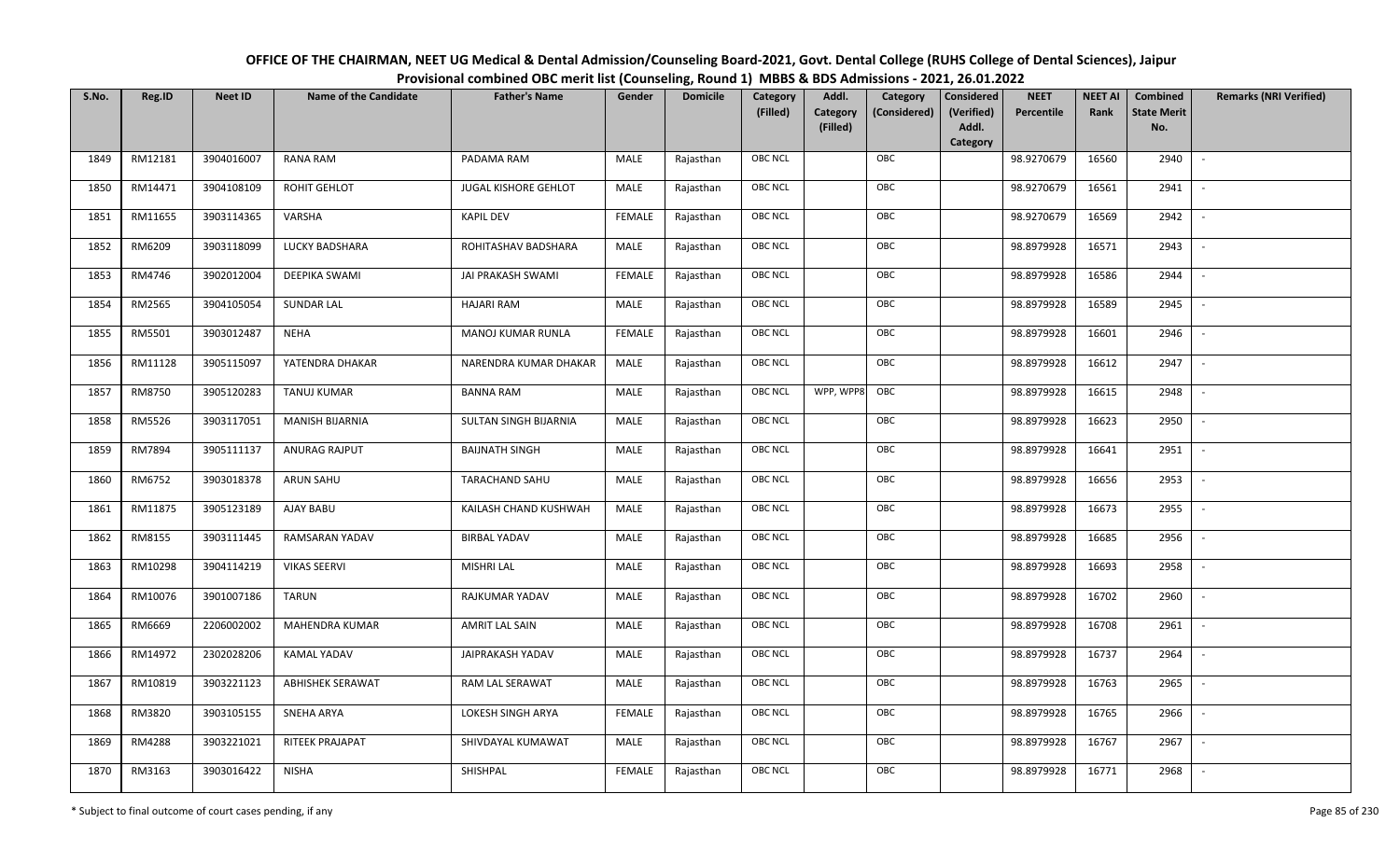| OFFICE OF THE CHAIRMAN, NEET UG Medical & Dental Admission/Counseling Board-2021, Govt. Dental College (RUHS College of Dental Sciences), Jaipur |
|--------------------------------------------------------------------------------------------------------------------------------------------------|
| Provisional combined OBC merit list (Counseling, Round 1) MBBS & BDS Admissions - 2021, 26.01.2022                                               |

| S.No. | Reg.ID  | <b>Neet ID</b> | <b>Name of the Candidate</b> | <b>Father's Name</b>        | Gender        | <b>Domicile</b> | Category<br>(Filled) | Addl.<br><b>Category</b><br>(Filled) | Category<br>(Considered) | <b>Considered</b><br>(Verified)<br>Addl. | <b>NEET</b><br>Percentile | <b>NEET AI</b><br>Rank | Combined<br><b>State Merit</b><br>No. | <b>Remarks (NRI Verified)</b> |
|-------|---------|----------------|------------------------------|-----------------------------|---------------|-----------------|----------------------|--------------------------------------|--------------------------|------------------------------------------|---------------------------|------------------------|---------------------------------------|-------------------------------|
|       |         |                |                              |                             |               |                 |                      |                                      |                          | Category                                 |                           |                        |                                       |                               |
| 1871  | RM10028 | 3903040320     | SAINI AKSHAY HANSRAJ         | <b>HANSRAJ</b>              | MALE          | Rajasthan       | <b>OBC NCL</b>       |                                      | OBC                      |                                          | 98.8979928                | 16784                  | 2969                                  | $\mathbb{L}$                  |
| 1872  | RM6288  | 3903011153     | <b>KAMLESH CHOUDHARY</b>     | <b>VENA RAM CHOUDHARY</b>   | MALE          | Rajasthan       | OBC NCL              |                                      | OBC                      |                                          | 98.8979928                | 16787                  | 2970                                  |                               |
| 1873  | RM5671  | 3903211472     | SACHIN                       | SOPHENDER                   | MALE          | Rajasthan       | <b>OBC NCL</b>       |                                      | OBC                      |                                          | 98.8979928                | 16792                  | 2971                                  | $\overline{\phantom{a}}$      |
| 1874  | RM11902 | 3903123266     | SARFRAJ KHAN                 | <b>HABIB KHAN</b>           | MALE          | Rajasthan       | OBC NCL              |                                      | OBC                      |                                          | 98.8979928                | 16793                  | 2972                                  | $\overline{\phantom{a}}$      |
| 1875  | RM7241  | 3901014528     | <b>HARSHIT PUNIYA</b>        | <b>HEMARAM PUNIYA</b>       | <b>MALE</b>   | Rajasthan       | <b>OBC NCL</b>       |                                      | OBC                      |                                          | 98.8979928                | 16794                  | 2973                                  | $\sim$                        |
| 1876  | RM5828  | 3903133058     | SONU JAKHAR                  | SANDEEP KUMAR               | MALE          | Rajasthan       | <b>OBC NCL</b>       | WDP, EXS8                            | OBC                      |                                          | 98.8979928                | 16795                  | 2974                                  | $\overline{\phantom{a}}$      |
| 1877  | RM6736  | 3902021014     | RAKESH PRAJAPAT              | <b>BHANWAR LAL PRAJAPAT</b> | MALE          | Rajasthan       | <b>OBC NCL</b>       |                                      | OBC                      |                                          | 98.8979928                | 16804                  | 2976                                  | $\overline{\phantom{a}}$      |
| 1878  | RM7021  | 3902008041     | SURYAKALA SHYORAN            | TARA CHAND SHYORAN          | <b>FEMALE</b> | Rajasthan       | <b>OBC NCL</b>       |                                      | OBC                      |                                          | 98.8979928                | 16822                  | 2979                                  |                               |
| 1879  | RM11603 | 3903013370     | JYOTI PRAKASH SAINI          | OM PRAKASH SAINI            | <b>FEMALE</b> | Rajasthan       | OBC NCL              |                                      | OBC                      |                                          | 98.8979928                | 16823                  | 2980                                  |                               |
| 1880  | RM8296  | 3904014345     | NARENDER PAL CHOUDHARY       | <b>GANGA SINGH</b>          | MALE          | Rajasthan       | <b>OBC NCL</b>       |                                      | OBC                      |                                          | 98.8979928                | 16831                  | 2982                                  | $\overline{\phantom{a}}$      |
| 1881  | RM7380  | 3903032282     | SHIVANI KUMARI               | SURENDRA KUMAR              | <b>FEMALE</b> | Rajasthan       | OBC NCL              |                                      | OBC                      |                                          | 98.8979928                | 16836                  | 2983                                  |                               |
| 1882  | RM12629 | 3903108095     | SHIVRAJ DEVANDA              | <b>GOPAL LAL DEVANDA</b>    | MALE          | Rajasthan       | <b>OBC NCL</b>       |                                      | OBC                      |                                          | 98.8979928                | 16848                  | 2984                                  |                               |
| 1883  | RM14632 | 3903108295     | MUKESH KUMAR CHOUDHARY       | RAM PRASAD CHOUDHARY        | MALE          | Rajasthan       | OBC NCL              |                                      | OBC                      |                                          | 98.8979928                | 16851                  | 2985                                  |                               |
| 1884  | RM3594  | 3903032048     | <b>MAHENDRA YADAV</b>        | RAJESH KUMAR YADAV          | MALE          | Rajasthan       | <b>OBC NCL</b>       |                                      | OBC                      |                                          | 98.8979928                | 16870                  | 2986                                  | $\overline{\phantom{a}}$      |
| 1885  | RM6416  | 3902023034     | LALITA SIDDH                 | MAMRAJ NATH SIDDH           | <b>FEMALE</b> | Rajasthan       | OBC NCL              |                                      | OBC                      |                                          | 98.8979928                | 16875                  | 2987                                  | $\overline{\phantom{a}}$      |
| 1886  | RM12297 | 3904015253     | JITENDRA CHOUDHARY           | CHIMANA RAM                 | MALE          | Rajasthan       | <b>OBC NCL</b>       |                                      | OBC                      |                                          | 98.8979928                | 16878                  | 2988                                  | $\sim$                        |
| 1887  | RM9268  | 3905102063     | NISHCHAY YADAV               | PADAM SINGH YADAV           | MALE          | Rajasthan       | <b>OBC NCL</b>       |                                      | OBC                      |                                          | 98.8979928                | 16883                  | 2989                                  | $\overline{\phantom{a}}$      |
| 1888  | RM10785 | 3902019127     | SUNIL KUMAR MEHARA           | JAI PRAKASH MEHARA          | MALE          | Rajasthan       | OBC NCL              |                                      | OBC                      |                                          | 98.8979928                | 16884                  | 2990                                  | $\sim$                        |
| 1889  | RM7066  | 3903122242     | SACHIN YADAV                 | RAMANAND YADAV              | MALE          | Rajasthan       | <b>OBC NCL</b>       | WPP, WPP8                            | OBC                      |                                          | 98.8979928                | 16900                  | 2993                                  |                               |
| 1890  | RM13225 | 3903223296     | MANEESHA JAT                 | MAHADEV CHOUDHARY           | <b>FEMALE</b> | Rajasthan       | OBC NCL              |                                      | OBC                      |                                          | 98.8979928                | 16916                  | 2996                                  |                               |
| 1891  | RM10071 | 3903202542     | <b>AARZOO</b>                | <b>MALA RAM</b>             | <b>FEMALE</b> | Rajasthan       | <b>OBC NCL</b>       |                                      | OBC                      |                                          | 98.8979928                | 16918                  | 2997                                  | $\overline{\phantom{a}}$      |
| 1892  | RM5497  | 3903120295     | <b>NEELAM KUMARI</b>         | <b>RAM KHILADI</b>          | <b>FEMALE</b> | Rajasthan       | <b>OBC NCL</b>       |                                      | OBC                      |                                          | 98.8979928                | 16920                  | 2998                                  |                               |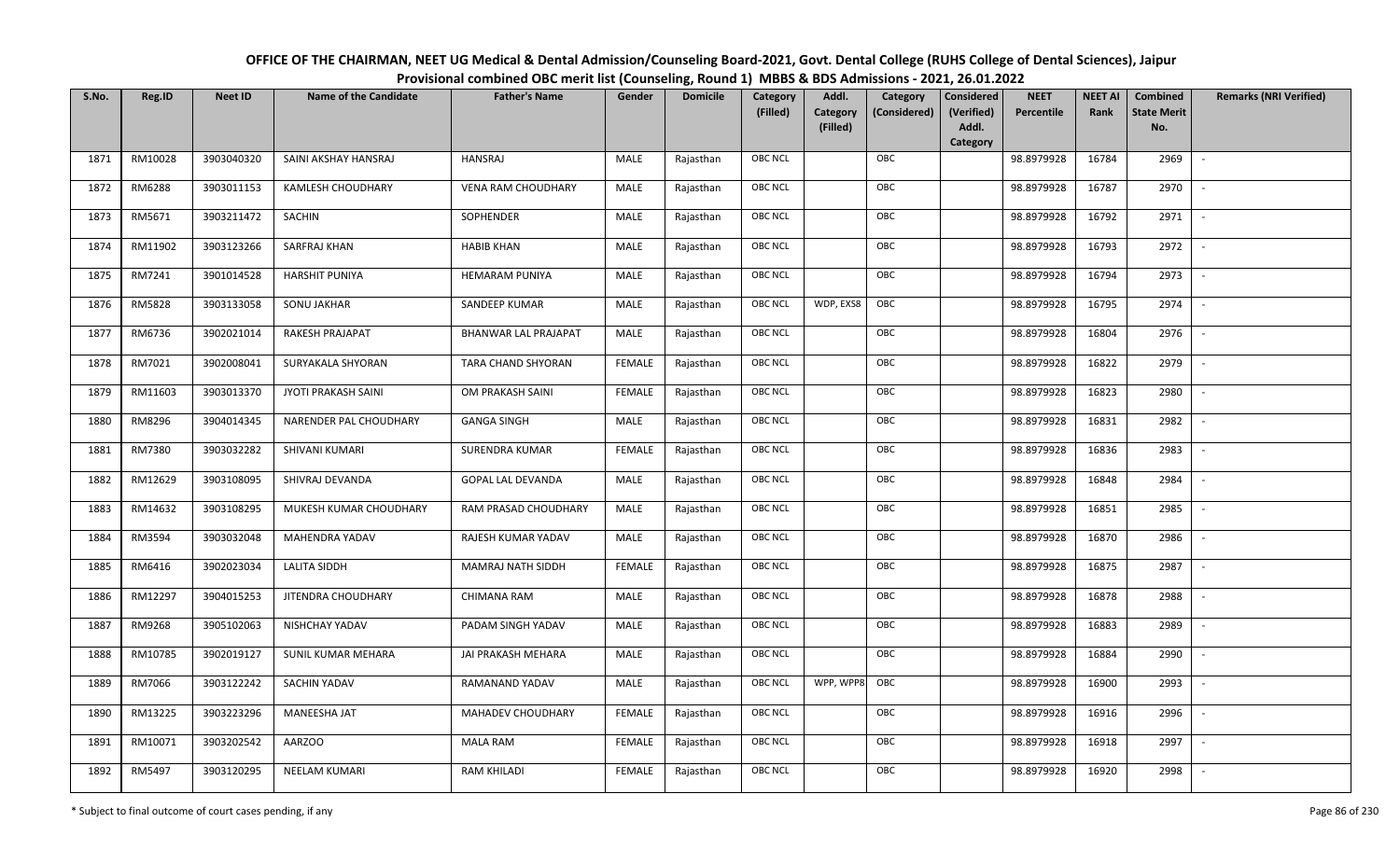| OFFICE OF THE CHAIRMAN, NEET UG Medical & Dental Admission/Counseling Board-2021, Govt. Dental College (RUHS College of Dental Sciences), Jaipur |
|--------------------------------------------------------------------------------------------------------------------------------------------------|
| Provisional combined OBC merit list (Counseling, Round 1) MBBS & BDS Admissions - 2021, 26.01.2022                                               |

| S.No. | Reg.ID  | <b>Neet ID</b> | <b>Name of the Candidate</b> | <b>Father's Name</b>          | Gender        | <b>Domicile</b> | Category<br>(Filled) | Addl.<br>Category<br>(Filled) | Category<br>(Considered) | <b>Considered</b><br>(Verified)<br>Addl. | <b>NEET</b><br>Percentile | <b>NEET AI</b><br>Rank | Combined<br><b>State Merit</b><br>No. | <b>Remarks (NRI Verified)</b> |
|-------|---------|----------------|------------------------------|-------------------------------|---------------|-----------------|----------------------|-------------------------------|--------------------------|------------------------------------------|---------------------------|------------------------|---------------------------------------|-------------------------------|
|       |         |                |                              |                               |               |                 |                      |                               |                          | Category                                 |                           |                        |                                       |                               |
| 1893  | RM12439 | 3903042114     | <b>BHAGA RAM</b>             | <b>HANUMAN RAM</b>            | MALE          | Rajasthan       | OBC NCL              |                               | OBC                      |                                          | 98.8979928                | 16923                  | 3000                                  | $\overline{\phantom{a}}$      |
| 1894  | RM7341  | 3903122082     | ALKESH HARITWAL              | MAHAVEER PRASAD JAT           | <b>FEMALE</b> | Rajasthan       | OBC NCL              |                               | OBC                      |                                          | 98.8979928                | 16934                  | 3001                                  |                               |
| 1895  | RM11248 | 3903013452     | ANIL CHOUDHARY               | SADHURAM JAT                  | MALE          | Rajasthan       | <b>OBC NCL</b>       |                               | OBC                      |                                          | 98.8979928                | 16945                  | 3002                                  | $\sim$                        |
| 1896  | RM6846  | 3903113022     | RAHUL MAHARIYA               | ARJUN LAL MAHARIYA            | MALE          | Rajasthan       | OBC NCL              |                               | OBC                      |                                          | 98.8979928                | 16946                  | 3003                                  | $\overline{\phantom{a}}$      |
| 1897  | RM7180  | 3903004008     | SARITA                       | <b>OM PRAKASH</b>             | <b>FEMALE</b> | Rajasthan       | MBC NCL              |                               | <b>MBC</b>               |                                          | 98.8979928                | 16948                  | 3004                                  | $\sim$                        |
| 1898  | RM12736 | 3902014054     | KHINYA RAM GODARA            | RAM SWAROOP GODARA            | MALE          | Rajasthan       | OBC NCL              |                               | OBC                      |                                          | 98.8979928                | 16965                  | 3009                                  | $\overline{\phantom{a}}$      |
| 1899  | RM3263  | 3902024047     | PRAVEEN KUMAR                | <b>MOHAN LAL</b>              | MALE          | Rajasthan       | OBC NCL              |                               | OBC                      |                                          | 98.8979928                | 16966                  | 3010                                  | $\overline{\phantom{a}}$      |
| 1900  | RM1029  | 3905108165     | SOUMIL BALICHWAL             | AJAY BALICHWAL                | MALE          | Rajasthan       | OBC NCL              |                               | OBC                      |                                          | 98.8979928                | 16971                  | 3012                                  |                               |
| 1901  | RM7045  | 3903040077     | <b>ABHISHEK SAINI</b>        | <b>BABU LAL SAINI</b>         | MALE          | Rajasthan       | OBC NCL              |                               | OBC                      |                                          | 98.8979928                | 16974                  | 3013                                  |                               |
| 1902  | RM9557  | 3904103043     | <b>SNEHA BHATI</b>           | <b>ANIL BHATI</b>             | <b>FEMALE</b> | Rajasthan       | OBC NCL              |                               | OBC                      |                                          | 98.8979928                | 16987                  | 3014                                  |                               |
| 1903  | RM10647 | 3905114165     | <b>GAURAV NAGAR</b>          | <b>RAJMAL NAGAR</b>           | MALE          | Rajasthan       | <b>OBC NCL</b>       | WPP, WPP6                     | OBC                      |                                          | 98.8979928                | 16992                  | 3015                                  |                               |
| 1904  | RM9161  | 3904010258     | <b>ABHISHEK SUTHAR</b>       | <b>CHANDRA SHEKHAR SUTHAR</b> | MALE          | Rajasthan       | OBC NCL              |                               | OBC                      |                                          | 98.8979928                | 16998                  | 3016                                  | $\sim$                        |
| 1905  | RM7896  | 3901019017     | <b>MAYANK YADAV</b>          | <b>LAXMAN YADAV</b>           | MALE          | Rajasthan       | OBC NCL              |                               | OBC                      |                                          | 98.8979928                | 17000                  | 3017                                  |                               |
| 1906  | RM12023 | 3902018151     | POOJA YADAV                  | JAGDISH PRASAD YADAV          | <b>FEMALE</b> | Rajasthan       | OBC NCL              |                               | OBC                      |                                          | 98.8979928                | 17007                  | 3018                                  | $\sim$                        |
| 1907  | RM5348  | 3903209276     | <b>AALIA KHAN</b>            | MOHD SADIQUE KHAN             | <b>FEMALE</b> | Rajasthan       | OBC NCL              |                               | OBC                      |                                          | 98.8979928                | 17009                  | 3019                                  | $\overline{\phantom{a}}$      |
| 1908  | RM4688  | 3903025219     | RAVINDER SINGH               | <b>BANE SINGH</b>             | MALE          | Rajasthan       | OBC NCL              |                               | OBC                      |                                          | 98.8753284                | 17025                  | 3020                                  | $\sim$                        |
| 1909  | RM14241 | 3903014139     | DIVYA SAIN                   | SUBHASH SAIN                  | <b>FEMALE</b> | Rajasthan       | <b>OBC NCL</b>       | WPP, WPP8                     | OBC                      |                                          | 98.8753284                | 17028                  | 3021                                  | $\overline{\phantom{a}}$      |
| 1910  | RM5687  | 3903112317     | <b>HRISHITA</b>              | SANJAY KUMAR                  | <b>FEMALE</b> | Rajasthan       | OBC NCL              |                               | OBC                      |                                          | 98.8753284                | 17036                  | 3022                                  |                               |
| 1911  | RM6450  | 3903013412     | RAVI NAGAR                   | <b>UDAI LAL NAGAR</b>         | MALE          | Rajasthan       | <b>OBC NCL</b>       |                               | OBC                      |                                          | 98.8753284                | 17037                  | 3023                                  |                               |
| 1912  | RM2884  | 3901019043     | RAHUL KUMAR DHAYAL           | RADHESHYAM DHAYAL             | MALE          | Rajasthan       | <b>OBC NCL</b>       | WPP, WPP8                     | OBC                      |                                          | 98.8753284                | 17069                  | 3025                                  |                               |
| 1913  | RM7730  | 3903034357     | NARENDRA KUMAR               | <b>GOVIND RAM</b>             | <b>MALE</b>   | Rajasthan       | OBC NCL              |                               | OBC                      |                                          | 98.8753284                | 17088                  | 3027                                  |                               |
| 1914  | RM6544  | 3903109256     | PRIYANKA CHOUDHARY           | PHOOL SINGH HARITWAL          | <b>FEMALE</b> | Rajasthan       | OBC NCL              |                               | OBC                      |                                          | 98.8753284                | 17092                  | 3028                                  |                               |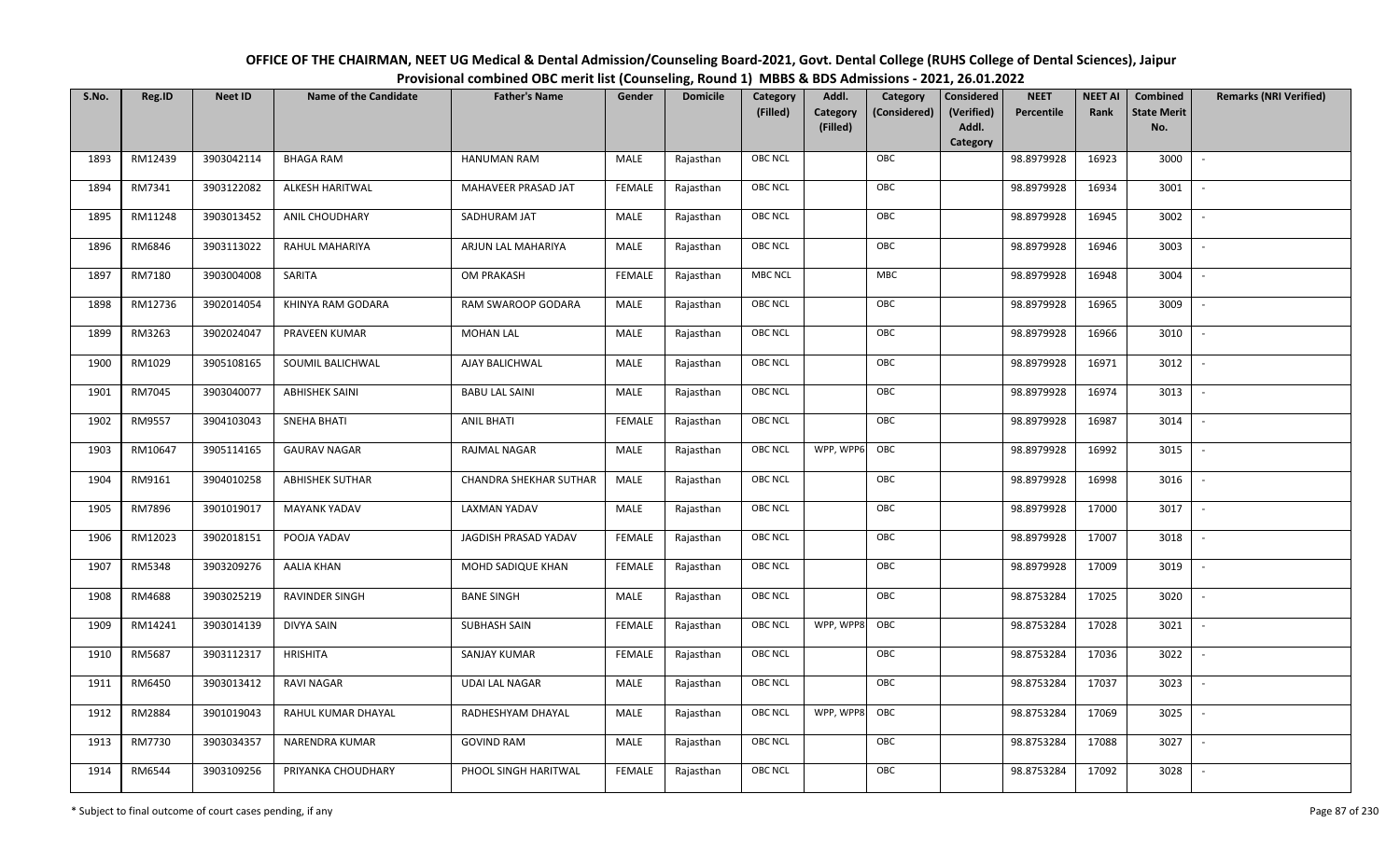| OFFICE OF THE CHAIRMAN, NEET UG Medical & Dental Admission/Counseling Board-2021, Govt. Dental College (RUHS College of Dental Sciences), Jaipur |
|--------------------------------------------------------------------------------------------------------------------------------------------------|
| Provisional combined OBC merit list (Counseling, Round 1) MBBS & BDS Admissions - 2021, 26.01.2022                                               |

| S.No. | Reg.ID  | <b>Neet ID</b> | <b>Name of the Candidate</b> | <b>Father's Name</b>     | Gender        | <b>Domicile</b> | <b>Category</b> | Addl.                | Category     | <b>Considered</b>   | <b>NEET</b> | <b>NEET AI</b> | Combined                  | <b>Remarks (NRI Verified)</b> |
|-------|---------|----------------|------------------------------|--------------------------|---------------|-----------------|-----------------|----------------------|--------------|---------------------|-------------|----------------|---------------------------|-------------------------------|
|       |         |                |                              |                          |               |                 | (Filled)        | Category<br>(Filled) | (Considered) | (Verified)<br>Addl. | Percentile  | Rank           | <b>State Merit</b><br>No. |                               |
|       |         |                |                              |                          |               |                 |                 |                      |              | <b>Category</b>     |             |                |                           |                               |
| 1915  | RM8080  | 3903016378     | SANDEEP MANGAWA              | SURJA RAM MANGAWA        | MALE          | Rajasthan       | OBC NCL         |                      | OBC          |                     | 98.8753284  | 17093          | 3029                      |                               |
| 1916  | RM3814  | 3902013108     | <b>SUNIL SARAN</b>           | SOHAN RAM SARAN          | MALE          | Rajasthan       | OBC NCL         |                      | OBC          |                     | 98.8753284  | 17094          | 3030                      |                               |
| 1917  | RM11773 | 3903135028     | NADEEM HUSAIN KHAN           | UMMED KHAN               | MALE          | Rajasthan       | OBC NCL         |                      | OBC          |                     | 98.8753284  | 17095          | 3031                      | $\overline{\phantom{a}}$      |
| 1918  | RM8283  | 3904101639     | <b>KAVITA</b>                | T R HARDU                | <b>FEMALE</b> | Rajasthan       | OBC NCL         | WDP, EXS6            | OBC          |                     | 98.8753284  | 17117          | 3034                      | $\overline{\phantom{a}}$      |
| 1919  | RM3135  | 3905001313     | PRIYANKA SUWALKA             | NARESH SUWALKA           | <b>FEMALE</b> | Rajasthan       | OBC NCL         |                      | OBC          |                     | 98.8753284  | 17143          | 3036                      | $\sim$                        |
| 1920  | RM4557  | 3904103016     | PALLAVI                      | RAMKISHORE DEORA         | <b>FEMALE</b> | Rajasthan       | <b>OBC NCL</b>  |                      | OBC          |                     | 98.8753284  | 17160          | 3037                      | $\overline{\phantom{a}}$      |
| 1921  | RM4546  | 3906011175     | ANKIT KUMAR OLKHA            | RAJENDRA SINGH OLKHA     | MALE          | Rajasthan       | OBC NCL         |                      | OBC          |                     | 98.8753284  | 17169          | 3038                      |                               |
| 1922  | RM7990  | 3905023041     | SONU YADAV                   | JAGDISH PRASAD YADAV     | MALE          | Rajasthan       | <b>OBC NCL</b>  |                      | OBC          |                     | 98.8753284  | 17171          | 3039                      |                               |
| 1923  | RM5866  | 3903011564     | <b>SUNIL SAMOTA</b>          | DAYAL SAMOTA             | MALE          | Rajasthan       | OBC NCL         |                      | OBC          |                     | 98.8753284  | 17175          | 3040                      |                               |
| 1924  | RM5718  | 3903228214     | VISHAL TODAWATA              | SURESH CHOUDHARY         | MALE          | Rajasthan       | OBC NCL         |                      | OBC          |                     | 98.8753284  | 17193          | 3041                      | $\overline{\phantom{a}}$      |
| 1925  | RM3379  | 3903119410     | RICHA CHOUDHARY              | RAM LAL CHOUDHARY        | <b>FEMALE</b> | Rajasthan       | <b>OBC NCL</b>  |                      | OBC          |                     | 98.8753284  | 17196          | 3043                      |                               |
| 1926  | RM6014  | 3902016227     | SUMAN                        | <b>BRIJLAL</b>           | <b>FEMALE</b> | Rajasthan       | OBC NCL         |                      | OBC          |                     | 98.8753284  | 17207          | 3045                      | $\sim$                        |
| 1927  | RM11109 | 3903032142     | POOJA JAT                    | <b>KAILASH JAT</b>       | <b>FEMALE</b> | Rajasthan       | OBC NCL         |                      | OBC          |                     | 98.8753284  | 17214          | 3046                      |                               |
| 1928  | RM5405  | 3902024087     | PRAVEEN SHYORAN              | <b>BHAGIRATH SHYORAN</b> | MALE          | Rajasthan       | OBC NCL         |                      | OBC          |                     | 98.8753284  | 17216          | 3047                      | $\overline{\phantom{a}}$      |
| 1929  | RM3729  | 3903011071     | <b>NASIF KHAN</b>            | <b>MURAD KHAN</b>        | MALE          | Rajasthan       | OBC NCL         |                      | OBC          |                     | 98.8753284  | 17218          | 3048                      | $\overline{\phantom{a}}$      |
| 1930  | RM12570 | 4401018091     | YOGESH KUMAR JHA             | ARJUN SINGH JHA          | MALE          | Rajasthan       | OBC NCL         |                      | OBC          |                     | 98.8753284  | 17219          | 3049                      | $\overline{\phantom{a}}$      |
| 1931  | RM10322 | 3903213087     | <b>SIMARAN SAINI</b>         | PURAN MAL SAINI          | <b>FEMALE</b> | Rajasthan       | OBC NCL         |                      | OBC          |                     | 98.8753284  | 17235          | 3053                      | $\overline{\phantom{a}}$      |
| 1932  | RM6222  | 3903032261     | <b>BHAWANA SAINI</b>         | <b>CHANDRABHAN SAINI</b> | <b>FEMALE</b> | Rajasthan       | OBC NCL         |                      | OBC          |                     | 98.8753284  | 17240          | 3054                      |                               |
| 1933  | RM10108 | 3903234007     | RAHUL BHUKHARIYA             | MOOL CHAND               | MALE          | Rajasthan       | OBC NCL         |                      | OBC          |                     | 98.8753284  | 17256          | 3056                      |                               |
| 1934  | RM7414  | 3901016284     | <b>BRAJ MOHAN YADAV</b>      | MAHENDRA KUMAR YADAV     | MALE          | Rajasthan       | OBC NCL         |                      | OBC          |                     | 98.8753284  | 17260          | 3057                      |                               |
| 1935  | RM6564  | 3903123102     | ANKITA KHICHAR               | ARJUN LAL KHICHAR        | <b>FEMALE</b> | Rajasthan       | <b>OBC NCL</b>  |                      | OBC          |                     | 98.8753284  | 17274          | 3059                      |                               |
| 1936  | RM8063  | 3901004308     | ASHA SAHU                    | <b>MEVA RAM SAHU</b>     | FEMALE        | Rajasthan       | OBC NCL         |                      | OBC          |                     | 98.8753284  | 17275          | 3060                      |                               |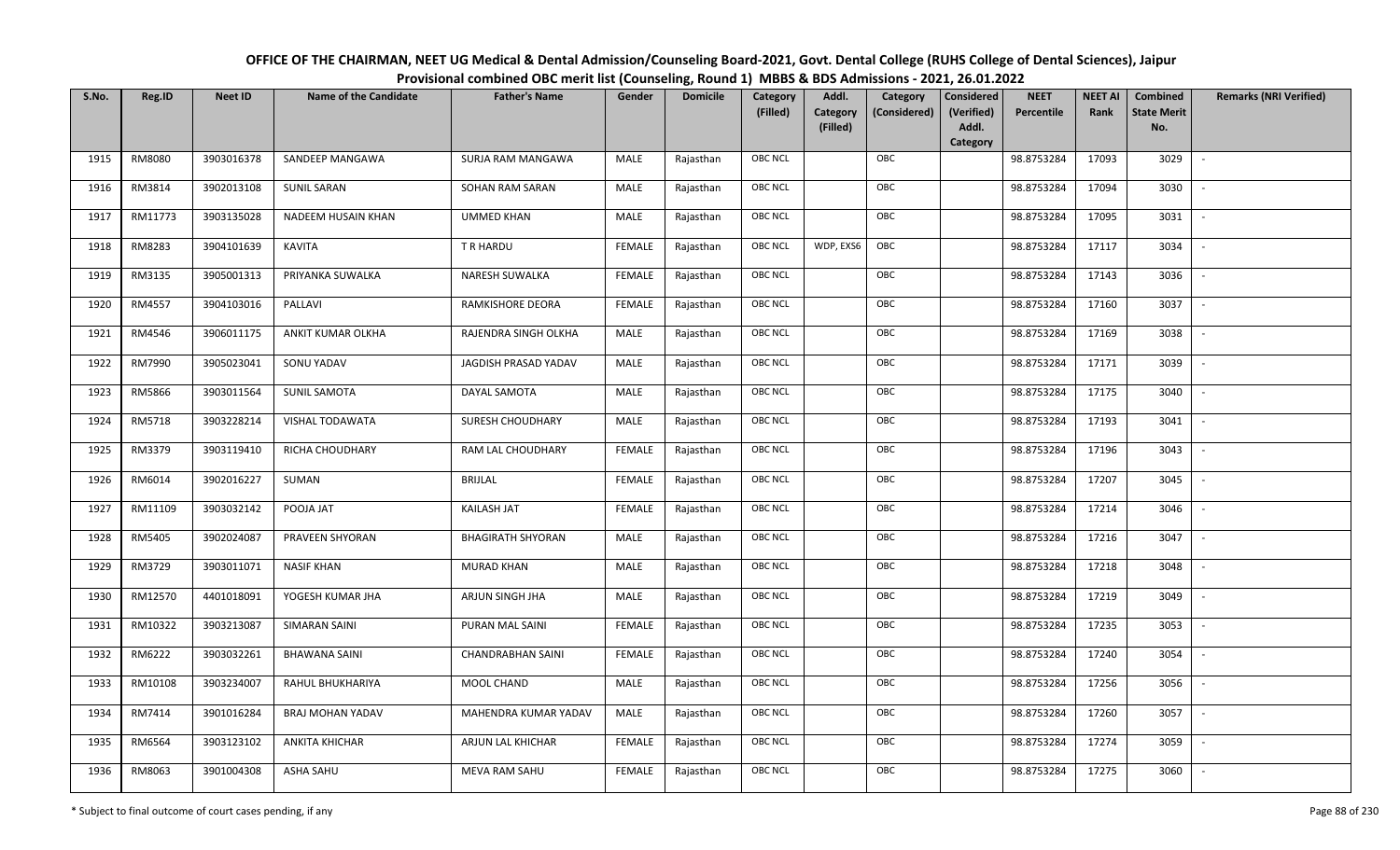| OFFICE OF THE CHAIRMAN, NEET UG Medical & Dental Admission/Counseling Board-2021, Govt. Dental College (RUHS College of Dental Sciences), Jaipur |
|--------------------------------------------------------------------------------------------------------------------------------------------------|
| Provisional combined OBC merit list (Counseling, Round 1) MBBS & BDS Admissions - 2021, 26.01.2022                                               |

| S.No. | Reg.ID  | <b>Neet ID</b> | <b>Name of the Candidate</b> | <b>Father's Name</b>        | Gender        | <b>Domicile</b> | Category<br>(Filled) | Addl.<br><b>Category</b><br>(Filled) | Category<br>(Considered) | <b>Considered</b><br>(Verified)<br>Addl.<br>Category | <b>NEET</b><br>Percentile | <b>NEET AI</b><br>Rank | <b>Combined</b><br><b>State Merit</b><br>No. | <b>Remarks (NRI Verified)</b> |
|-------|---------|----------------|------------------------------|-----------------------------|---------------|-----------------|----------------------|--------------------------------------|--------------------------|------------------------------------------------------|---------------------------|------------------------|----------------------------------------------|-------------------------------|
| 1937  | RM14038 | 3903227128     | <b>KESHAR CHOUDHARY</b>      | <b>GANPAT SINGH</b>         | FEMALE        | Rajasthan       | <b>OBC NCL</b>       |                                      | OBC                      |                                                      | 98.8753284                | 17292                  | 3063                                         | $\mathbb{L}$                  |
| 1938  | RM7031  | 3904007347     | <b>TEENA SUTHAR</b>          | <b>SUMER LAL SUTHAR</b>     | FEMALE        | Rajasthan       | OBC NCL              |                                      | OBC                      |                                                      | 98.8753284                | 17295                  | 3065                                         |                               |
| 1939  | RM2448  | 3903109273     | POOJA CHOUDHARY              | LALA RAM                    | <b>FEMALE</b> | Rajasthan       | <b>OBC NCL</b>       |                                      | OBC                      |                                                      | 98.8753284                | 17302                  | 3066                                         | $\sim$                        |
| 1940  | RM6816  | 3903114172     | SAHIL SINGH RATHOR           | MAHENDRA SINGH RATHOR       | MALE          | Rajasthan       | <b>OBC NCL</b>       |                                      | OBC                      |                                                      | 98.8753284                | 17322                  | 3070                                         | $\overline{\phantom{a}}$      |
| 1941  | RM9499  | 3903226018     | SURENDRA KUMAR KUMAWAT       | <b>GOPAL LAL KUMAWAT</b>    | MALE          | Rajasthan       | OBC NCL              |                                      | OBC                      |                                                      | 98.8753284                | 17333                  | 3071                                         | $\sim$                        |
| 1942  | RM6955  | 3903137098     | RISHIKA CHOUDHARY            | BANWARI LAL CHOUDHARY       | <b>FEMALE</b> | Rajasthan       | OBC NCL              |                                      | OBC                      |                                                      | 98.8753284                | 17336                  | 3072                                         | $\overline{\phantom{a}}$      |
| 1943  | RM10865 | 3903008029     | <b>ADIL KHAN</b>             | MO YOUNAS KHAN              | <b>MALE</b>   | Rajasthan       | OBC NCL              |                                      | OBC                      |                                                      | 98.8753284                | 17350                  | 3073                                         | $\overline{\phantom{a}}$      |
| 1944  | RM9461  | 3904018267     | MOHIT GEHLOT                 | MAHESH GEHLOT               | MALE          | Rajasthan       | OBC NCL              |                                      | OBC                      |                                                      | 98.8753284                | 17351                  | 3074                                         |                               |
| 1945  | RM3143  | 3904107121     | <b>DEVKARAN JYANI</b>        | SATU RAM                    | <b>MALE</b>   | Rajasthan       | OBC NCL              |                                      | OBC                      |                                                      | 98.8753284                | 17362                  | 3076                                         |                               |
| 1946  | RM5957  | 3902021026     | MANISHA CHOUDHARY            | RAJNARAYAN                  | <b>FEMALE</b> | Rajasthan       | OBC NCL              |                                      | OBC                      |                                                      | 98.8501385                | 17391                  | 3079                                         |                               |
| 1947  | RM8557  | 3903233250     | <b>SNEHA KUMARI</b>          | <b>SURESH CHANDRA</b>       | <b>FEMALE</b> | Rajasthan       | OBC NCL              |                                      | OBC                      |                                                      | 98.8501385                | 17401                  | 3080                                         |                               |
| 1948  | RM4728  | 3903019354     | KOMAL CHOUDHARY              | RAJENDRA CHOUDHARY          | <b>FEMALE</b> | Rajasthan       | <b>OBC NCL</b>       |                                      | OBC                      |                                                      | 98.8501385                | 17416                  | 3082                                         | $\sim$                        |
| 1949  | RM3457  | 3903118356     | PRITAM SAINI                 | SHIVE SAHAI SAINI           | MALE          | Rajasthan       | OBC NCL              |                                      | OBC                      |                                                      | 98.8501385                | 17426                  | 3083                                         |                               |
| 1950  | RM8233  | 3903223127     | DEEPIKA SEEMAR               | SHYAM LAL SEEMAR            | <b>FEMALE</b> | Rajasthan       | <b>OBC NCL</b>       |                                      | OBC                      |                                                      | 98.8501385                | 17431                  | 3084                                         | $\overline{\phantom{a}}$      |
| 1951  | RM12647 | 3903116035     | <b>MANISHA SAINI</b>         | KAILASH CHAND SAINI         | <b>FEMALE</b> | Rajasthan       | <b>OBC NCL</b>       |                                      | OBC                      |                                                      | 98.8501385                | 17433                  | 3085                                         | $\sim$                        |
| 1952  | RM3340  | 3903223033     | <b>AMIT KUMAWAT</b>          | DINESH KUMAWAT              | MALE          | Rajasthan       | <b>OBC NCL</b>       |                                      | OBC                      |                                                      | 98.8501385                | 17443                  | 3086                                         | $\overline{\phantom{a}}$      |
| 1953  | RM12687 | 3903022419     | ANIL KUMAR JANGID            | <b>GIRRAJ PRASAD JANGID</b> | MALE          | Rajasthan       | <b>OBC NCL</b>       |                                      | OBC                      |                                                      | 98.8501385                | 17456                  | 3089                                         | $\overline{\phantom{a}}$      |
| 1954  | RM12069 | 3901015373     | ASHA CHOUDHARY               | <b>MOTILAL JAT</b>          | <b>FEMALE</b> | Rajasthan       | <b>OBC NCL</b>       | WDP, EXS6                            | OBC                      |                                                      | 98.8501385                | 17463                  | 3090                                         |                               |
| 1955  | RM8275  | 3904008172     | AFZAL BELIM                  | YAKUB                       | MALE          | Rajasthan       | OBC NCL              |                                      | OBC                      |                                                      | 98.8501385                | 17465                  | 3091                                         |                               |
| 1956  | RM13911 | 3905018237     | PRAVEEN KUMAR YADAV          | SUBE SINGH YADAV            | <b>MALE</b>   | Rajasthan       | OBC NCL              |                                      | OBC                      |                                                      | 98.8501385                | 17469                  | 3092                                         |                               |
| 1957  | RM9073  | 3903106243     | <b>NEHA YADAV</b>            | ANUPAM YADAV                | <b>FEMALE</b> | Rajasthan       | OBC NCL              |                                      | OBC                      |                                                      | 98.8501385                | 17473                  | 3094                                         |                               |
| 1958  | RM10617 | 3904009334     | SEEMA CHOUDHARY              | <b>TEJARAM DHAYAL</b>       | FEMALE        | Rajasthan       | OBC NCL              |                                      | OBC                      |                                                      | 98.8501385                | 17493                  | 3099                                         |                               |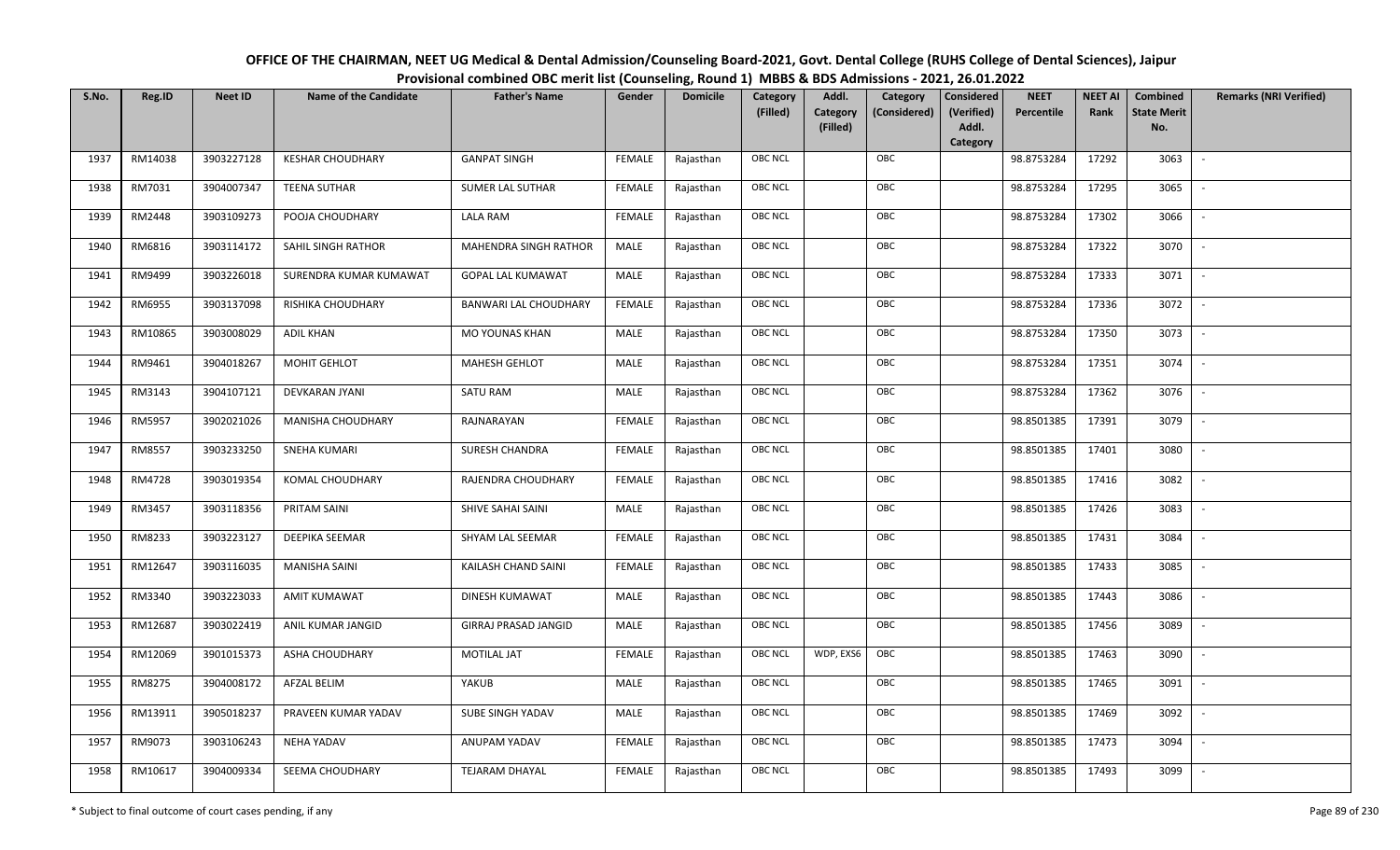| OFFICE OF THE CHAIRMAN, NEET UG Medical & Dental Admission/Counseling Board-2021, Govt. Dental College (RUHS College of Dental Sciences), Jaipur |
|--------------------------------------------------------------------------------------------------------------------------------------------------|
| Provisional combined OBC merit list (Counseling, Round 1) MBBS & BDS Admissions - 2021, 26.01.2022                                               |

| S.No. | Reg.ID  | <b>Neet ID</b> | <b>Name of the Candidate</b> | <b>Father's Name</b>        | Gender        | <b>Domicile</b> | Category<br>(Filled) | Addl.<br>Category<br>(Filled) | Category<br>(Considered) | <b>Considered</b><br>(Verified)<br>Addl. | <b>NEET</b><br>Percentile | <b>NEET AI</b><br>Rank | Combined<br><b>State Merit</b><br>No. | <b>Remarks (NRI Verified)</b> |
|-------|---------|----------------|------------------------------|-----------------------------|---------------|-----------------|----------------------|-------------------------------|--------------------------|------------------------------------------|---------------------------|------------------------|---------------------------------------|-------------------------------|
|       |         |                |                              |                             |               |                 |                      |                               |                          | Category                                 |                           |                        |                                       |                               |
| 1959  | RM10782 | 3903236206     | <b>NIKITA</b>                | <b>NEMICHAND MEEL</b>       | <b>FEMALE</b> | Rajasthan       | OBC NCL              |                               | OBC                      |                                          | 98.8501385                | 17497                  | 3100                                  | $\overline{\phantom{a}}$      |
| 1960  | RM9957  | 3903024170     | SAURABH                      | SANJEEV                     | MALE          | Rajasthan       | OBC NCL              |                               | OBC                      |                                          | 98.8501385                | 17500                  | 3101                                  |                               |
| 1961  | RM3345  | 3905028209     | ROHIT INDOLIYA               | <b>CHANDAN SINGH</b>        | MALE          | Rajasthan       | <b>OBC NCL</b>       |                               | OBC                      |                                          | 98.8501385                | 17517                  | 3103                                  |                               |
| 1962  | RM4924  | 3903234085     | PRIYANKA YADAV               | PRABHU DAYAL YADAV          | <b>FEMALE</b> | Rajasthan       | OBC NCL              |                               | OBC                      |                                          | 98.8501385                | 17526                  | 3105                                  | $\overline{\phantom{a}}$      |
| 1963  | RM6266  | 3903014208     | <b>MANISH KULHARI</b>        | JAISINGH                    | MALE          | Rajasthan       | OBC NCL              |                               | OBC                      |                                          | 98.8501385                | 17551                  | 3108                                  | $\overline{\phantom{a}}$      |
| 1964  | RM14353 | 3903031262     | SANSKAR CHOUDHARY            | DAYARAM CHOUDHARY           | MALE          | Rajasthan       | OBC NCL              |                               | OBC                      |                                          | 98.8501385                | 17557                  | 3109                                  | $\sim$                        |
| 1965  | RM2686  | 3902013158     | <b>KOMAL BISHNOI</b>         | OM PRAKASH                  | <b>FEMALE</b> | Rajasthan       | OBC NCL              |                               | OBC                      |                                          | 98.8501385                | 17560                  | 3110                                  | $\overline{\phantom{a}}$      |
| 1966  | RM6072  | 3903117229     | SUSHIL KUMAR SAINI           | <b>BAHADUR MAL SAINI</b>    | MALE          | Rajasthan       | OBC NCL              |                               | OBC                      |                                          | 98.8501385                | 17569                  | 3111                                  |                               |
| 1967  | RM8529  | 3903042204     | SAHIBA                       | KHURSHEED AHMAD             | <b>FEMALE</b> | Rajasthan       | OBC NCL              |                               | OBC                      |                                          | 98.8501385                | 17580                  | 3112                                  |                               |
| 1968  | RM12568 | 3903227151     | LOKESH                       | <b>SURESH SWAMI</b>         | MALE          | Rajasthan       | OBC NCL              |                               | OBC                      |                                          | 98.8501385                | 17581                  | 3113                                  | $\overline{\phantom{a}}$      |
| 1969  | RM1687  | 3902003159     | DIKSHITA SAHARAN             | <b>RAKESH SAHARAN</b>       | <b>FEMALE</b> | Rajasthan       | OBC NCL              |                               | OBC                      |                                          | 98.8501385                | 17588                  | 3114                                  |                               |
| 1970  | RM7316  | 3903107570     | <b>BHAWANA CHOUDHARY</b>     | JAIPAL                      | <b>FEMALE</b> | Rajasthan       | OBC NCL              |                               | OBC                      |                                          | 98.8501385                | 17612                  | 3119                                  | $\mathcal{L}$                 |
| 1971  | RM12385 | 3903237017     | <b>BHARTI YADAV</b>          | <b>BIJENDRA SINGH YADAV</b> | <b>FEMALE</b> | Rajasthan       | OBC NCL              |                               | OBC                      |                                          | 98.8501385                | 17624                  | 3120                                  |                               |
| 1972  | RM8790  | 3903113467     | RAVI YADAV                   | PAPPU KUMAR YADAV           | MALE          | Rajasthan       | <b>OBC NCL</b>       |                               | OBC                      |                                          | 98.8501385                | 17628                  | 3121                                  | $\sim$                        |
| 1973  | RM10699 | 3902021173     | RAKESH MOOND                 | HEERA RAM MOOND             | MALE          | Rajasthan       | OBC NCL              |                               | OBC                      |                                          | 98.8501385                | 17631                  | 3122                                  | $\overline{\phantom{a}}$      |
| 1974  | RM9519  | 2302031238     | HITESH KUMAR                 | DALEEP SINGH                | <b>MALE</b>   | Rajasthan       | OBC NCL              |                               | OBC                      |                                          | 98.8501385                | 17687                  | 3128                                  | $\overline{\phantom{a}}$      |
| 1975  | RM10880 | 3902007248     | PRAHLAD GEDHAR               | MULA RAM GEDHAR             | MALE          | Rajasthan       | OBC NCL              |                               | OBC                      |                                          | 98.8501385                | 17689                  | 3129                                  | $\overline{\phantom{a}}$      |
| 1976  | RM12100 | 3903114183     | <b>SUNITA PRAJAPAT</b>       | NARAYAN LAL PRAJAPAT        | <b>FEMALE</b> | Rajasthan       | OBC NCL              |                               | OBC                      |                                          | 98.8501385                | 17691                  | 3130                                  | $\overline{\phantom{a}}$      |
| 1977  | RM10319 | 3903038080     | ANJALI MANETHIYA             | ARJUN LAL KUMHHAR           | <b>FEMALE</b> | Rajasthan       | OBC NCL              |                               | OBC                      |                                          | 98.8501385                | 17710                  | 3132                                  |                               |
| 1978  | RM10868 | 3904106201     | PINTU KUMAR                  | <b>GOKLA RAM</b>            | MALE          | Rajasthan       | OBC NCL              |                               | OBC                      |                                          | 98.8501385                | 17724                  | 3133                                  |                               |
| 1979  | RM3593  | 3903108346     | <b>MAYA KUMARI</b>           | SHIVKUMAR                   | <b>FEMALE</b> | Rajasthan       | OBC NCL              |                               | OBC                      |                                          | 98.8501385                | 17726                  | 3134                                  |                               |
| 1980  | RM10153 | 3903211512     | MUKESH KUMAR                 | RANVEER                     | MALE          | Rajasthan       | <b>OBC NCL</b>       |                               | OBC                      |                                          | 98.8501385                | 17730                  | 3135                                  |                               |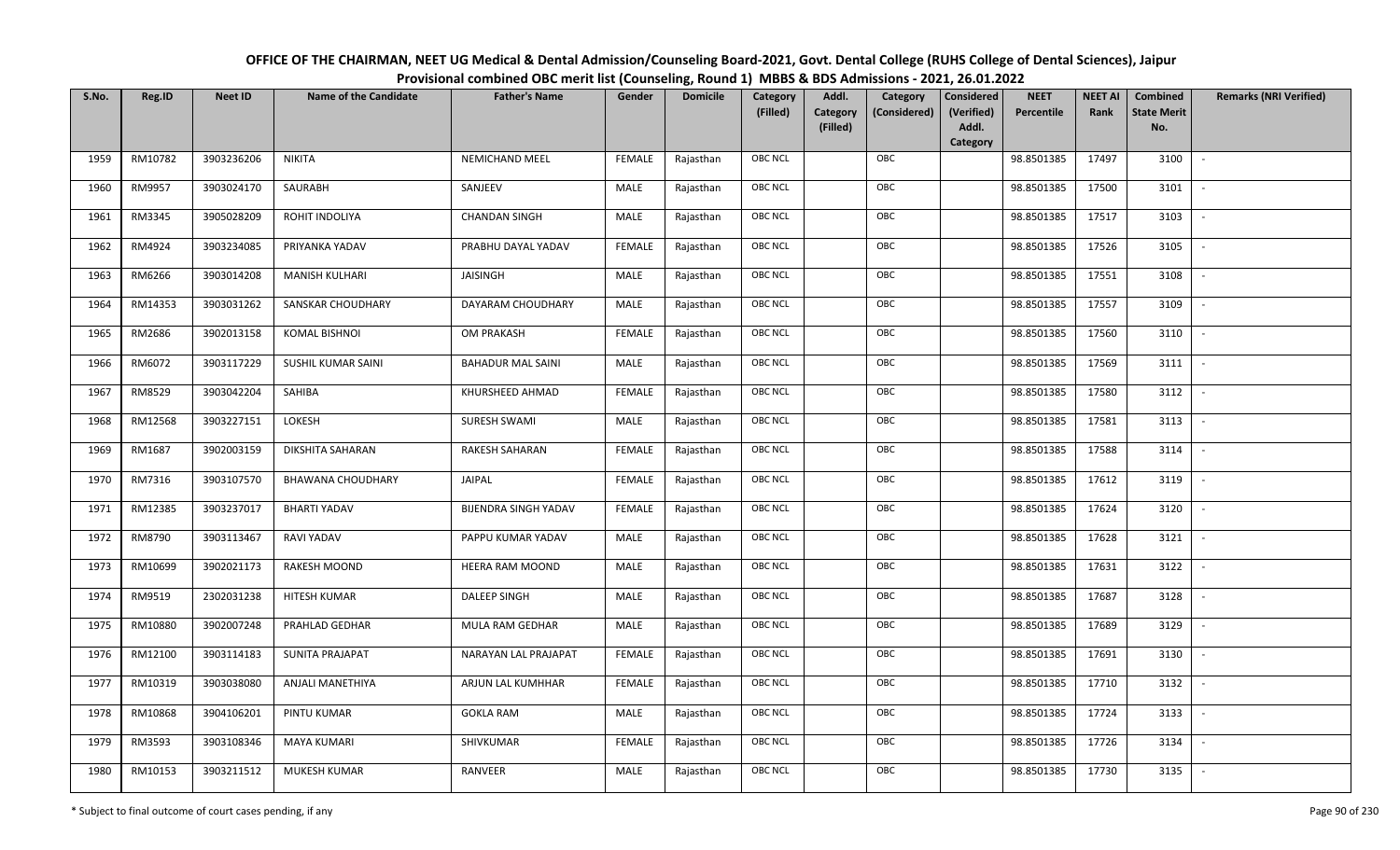| OFFICE OF THE CHAIRMAN, NEET UG Medical & Dental Admission/Counseling Board-2021, Govt. Dental College (RUHS College of Dental Sciences), Jaipur |
|--------------------------------------------------------------------------------------------------------------------------------------------------|
| Provisional combined OBC merit list (Counseling, Round 1) MBBS & BDS Admissions - 2021, 26.01.2022                                               |

| S.No. | Reg.ID  | <b>Neet ID</b> | <b>Name of the Candidate</b> | <b>Father's Name</b>      | Gender        | <b>Domicile</b> | Category       | Addl.                | Category     | <b>Considered</b>   | <b>NEET</b> | <b>NEET AI</b> | Combined                  | <b>Remarks (NRI Verified)</b> |
|-------|---------|----------------|------------------------------|---------------------------|---------------|-----------------|----------------|----------------------|--------------|---------------------|-------------|----------------|---------------------------|-------------------------------|
|       |         |                |                              |                           |               |                 | (Filled)       | Category<br>(Filled) | (Considered) | (Verified)<br>Addl. | Percentile  | Rank           | <b>State Merit</b><br>No. |                               |
|       |         |                |                              |                           |               |                 |                |                      |              | <b>Category</b>     |             |                |                           |                               |
| 1981  | RM13493 | 3903015060     | SOYAB                        | <b>HANEEF KHAN</b>        | MALE          | Rajasthan       | <b>OBC NCL</b> |                      | OBC          |                     | 98.8501385  | 17731          | 3136                      |                               |
| 1982  | RM11781 | 3903018430     | MOHIT DHAYAL                 | YOGENDRA SINGH DHAYAL     | MALE          | Rajasthan       | OBC NCL        |                      | OBC          |                     | 98.8501385  | 17736          | 3137                      |                               |
| 1983  | RM7766  | 3903231356     | KOMAL PALSANIYA              | HARI NARAYAN PALSANIYA    | <b>FEMALE</b> | Rajasthan       | OBC NCL        |                      | OBC          |                     | 98.8501385  | 17740          | 3138                      |                               |
| 1984  | RM4891  | 3903016025     | <b>KRISHN KUMAR SONI</b>     | <b>HARIOM SONI</b>        | MALE          | Rajasthan       | OBC NCL        |                      | OBC          |                     | 98.8501385  | 17751          | 3140                      | $\overline{\phantom{a}}$      |
| 1985  | RM13822 | 3901009073     | <b>ROHIT KUMAWAT</b>         | MUNNA LAL KUMAWAT         | MALE          | Rajasthan       | OBC NCL        |                      | OBC          |                     | 98.8501385  | 17752          | 3141                      | $\sim$                        |
| 1986  | RM9010  | 3903008705     | <b>KANISHK YADAV</b>         | SATYA NARAIN YADAV        | MALE          | Rajasthan       | OBC NCL        |                      | OBC          |                     | 98.8501385  | 17756          | 3142                      | $\overline{\phantom{a}}$      |
| 1987  | RM7196  | 3903010547     | JANGID POOJA OMPRAKASH       | OMPRAKASH                 | <b>FEMALE</b> | Rajasthan       | OBC NCL        |                      | OBC          |                     | 98.8230708  | 17758          | 3143                      | $\sim$                        |
| 1988  | RM1606  | 3903106526     | HIMANSHU JOHARI              | SANDEEP JOHARI            | MALE          | Rajasthan       | OBC NCL        |                      | OBC          |                     | 98.8230708  | 17768          | 3145                      |                               |
| 1989  | RM6864  | 3903114334     | PRITY SAINI                  | <b>HARPHOOL SAINI</b>     | <b>FEMALE</b> | Rajasthan       | OBC NCL        |                      | OBC          |                     | 98.8230708  | 17791          | 3149                      |                               |
| 1990  | RM1711  | 3903118003     | LOKENDRA SINGH DHAKED        | <b>BANAY SINGH DHAKED</b> | MALE          | Rajasthan       | OBC NCL        |                      | OBC          |                     | 98.8230708  | 17798          | 3150                      | $\sim$                        |
| 1991  | RM12047 | 3904018034     | MS.KUSUM SONI                | PREMRAJ SONI              | <b>FEMALE</b> | Rajasthan       | OBC NCL        |                      | OBC          |                     | 98.8230708  | 17799          | 3151                      |                               |
| 1992  | RM2416  | 3903119416     | SAPNA CHOUDHARY              | SHIVPAL RAM CHOUDHARY     | <b>FEMALE</b> | Rajasthan       | OBC NCL        |                      | OBC          |                     | 98.8230708  | 17802          | 3152                      |                               |
| 1993  | RM4831  | 3903214306     | RAHUL KUMAWAT                | DILSUKH KUMAWAT           | MALE          | Rajasthan       | OBC NCL        |                      | OBC          |                     | 98.8230708  | 17805          | 3153                      |                               |
| 1994  | RM8498  | 3903004124     | <b>KOMAL MAAN</b>            | ASHOK KUMAR MAAN          | <b>FEMALE</b> | Rajasthan       | OBC NCL        |                      | OBC          |                     | 98.8230708  | 17808          | 3154                      |                               |
| 1995  | RM3715  | 3905022159     | DEEPESH SUMAN                | SHYAM LAL SUMAN           | MALE          | Rajasthan       | OBC NCL        |                      | OBC          |                     | 98.8230708  | 17809          | 3155                      | $\overline{\phantom{a}}$      |
| 1996  | RM10029 | 3905114239     | RAVEENDRA KUMAR              | <b>SHYAM SUNDAR</b>       | MALE          | Rajasthan       | OBC NCL        |                      | OBC          |                     | 98.8230708  | 17824          | 3157                      | $\sim$                        |
| 1997  | RM15603 | 3903004413     | ANUSHKA CHOUDHARY            | <b>NARENDRA SINGH</b>     | <b>FEMALE</b> | Rajasthan       | <b>OBC NCL</b> |                      | OBC          |                     | 98.8230708  | 17844          | 3160                      | $\sim$                        |
| 1998  | RM8801  | 3902022208     | AMIT MOTHASARA               | <b>SANJAY KUMAR</b>       | MALE          | Rajasthan       | OBC NCL        |                      | OBC          |                     | 98.8230708  | 17845          | 3161                      | $\overline{\phantom{a}}$      |
| 1999  | RM5877  | 3903217287     | <b>CHETNA PARIHAR</b>        | <b>ASHOK PARIHAR</b>      | <b>FEMALE</b> | Rajasthan       | OBC NCL        |                      | OBC          |                     | 98.8230708  | 17858          | 3163                      |                               |
| 2000  | RM1181  | 3904006103     | WASIM AKRAM                  | <b>ABU BAKAR</b>          | MALE          | Rajasthan       | OBC NCL        |                      | OBC          |                     | 98.8230708  | 17859          | 3164                      |                               |
| 2001  | RM8207  | 3905120190     | <b>BHAJAN LAL</b>            | <b>MOHAN LAL</b>          | <b>MALE</b>   | Rajasthan       | OBC NCL        |                      | OBC          |                     | 98.8230708  | 17863          | 3165                      |                               |
| 2002  | RM9035  | 3903214098     | <b>VICKY SINGHANIA</b>       | <b>NANAR RAM</b>          | MALE          | Rajasthan       | <b>OBC NCL</b> |                      | OBC          |                     | 98.8230708  | 17870          | 3166                      |                               |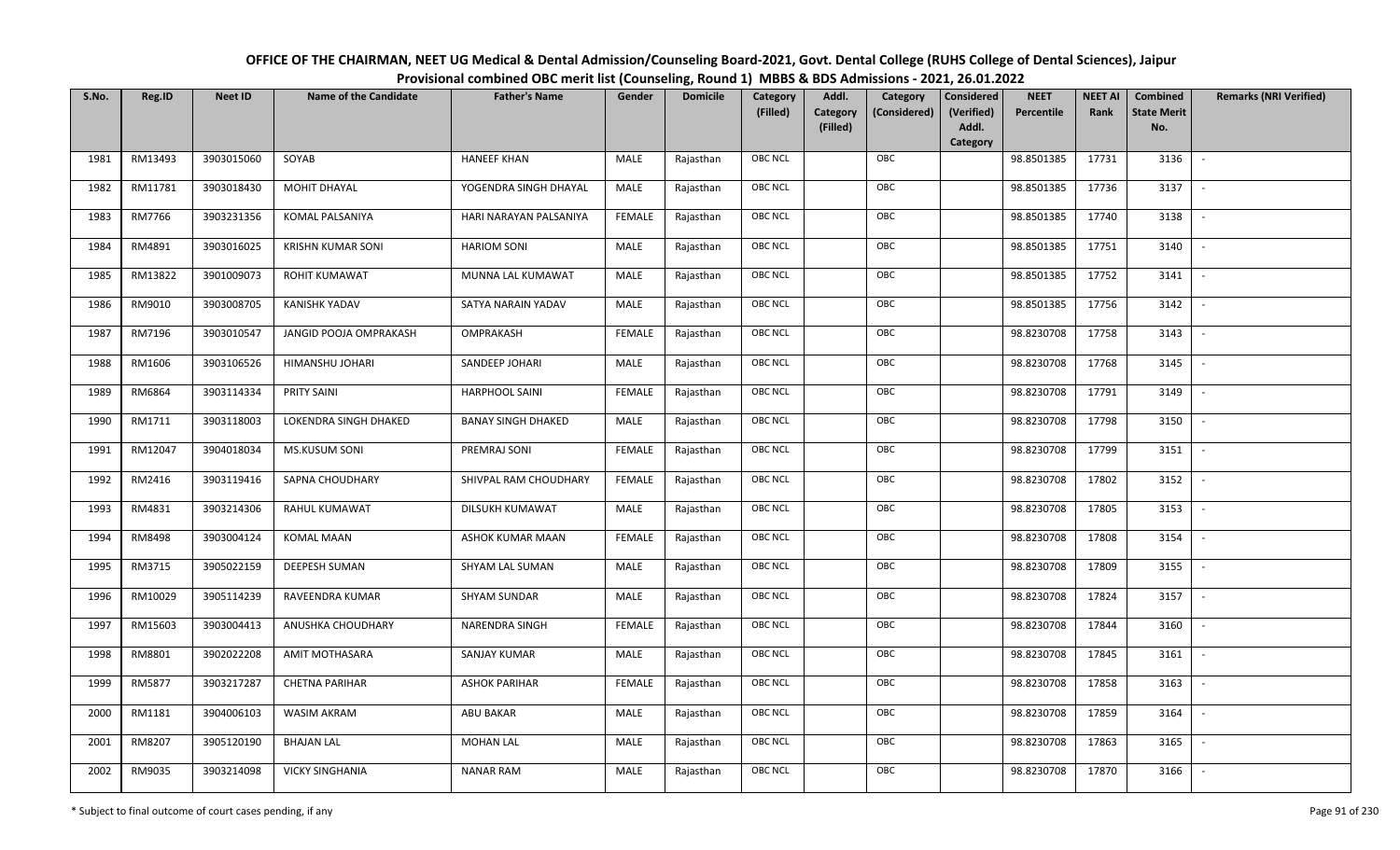| OFFICE OF THE CHAIRMAN, NEET UG Medical & Dental Admission/Counseling Board-2021, Govt. Dental College (RUHS College of Dental Sciences), Jaipur |
|--------------------------------------------------------------------------------------------------------------------------------------------------|
| Provisional combined OBC merit list (Counseling, Round 1) MBBS & BDS Admissions - 2021, 26.01.2022                                               |

| S.No. | Reg.ID  | <b>Neet ID</b> | <b>Name of the Candidate</b> | <b>Father's Name</b>       | Gender        | <b>Domicile</b> | Category<br>(Filled) | Addl.<br>Category<br>(Filled) | Category<br>(Considered) | <b>Considered</b><br>(Verified)<br>Addl. | <b>NEET</b><br>Percentile | <b>NEET AI</b><br>Rank | Combined<br><b>State Merit</b><br>No. | <b>Remarks (NRI Verified)</b> |
|-------|---------|----------------|------------------------------|----------------------------|---------------|-----------------|----------------------|-------------------------------|--------------------------|------------------------------------------|---------------------------|------------------------|---------------------------------------|-------------------------------|
|       |         |                |                              |                            |               |                 |                      |                               |                          | Category                                 |                           |                        |                                       |                               |
| 2003  | RM2540  | 3903012519     | <b>NEETU YADAV</b>           | DHARMVEER YADAV            | <b>FEMALE</b> | Rajasthan       | OBC NCL              |                               | OBC                      |                                          | 98.8230708                | 17878                  | 3167                                  | $\sim$                        |
| 2004  | RM13625 | 3903135036     | MANISHA YADAV                | MAHENDRA KUMAR YADAV       | FEMALE        | Rajasthan       | OBC NCL              |                               | OBC                      |                                          | 98.8230708                | 17884                  | 3169                                  |                               |
| 2005  | RM2896  | 3903118033     | <b>SURENDRA GURJAR</b>       | TEJA RAM GURJAR            | MALE          | Rajasthan       | MBC NCL              |                               | <b>MBC</b>               |                                          | 98.8230708                | 17905                  | 3171                                  | $\overline{\phantom{a}}$      |
| 2006  | RM9783  | 3902005320     | <b>ANJALI SINGH</b>          | <b>ISHWAR SINGH</b>        | <b>FEMALE</b> | Rajasthan       | OBC NCL              |                               | OBC                      |                                          | 98.8230708                | 17915                  | 3172                                  | $\overline{\phantom{a}}$      |
| 2007  | RM7123  | 3902015168     | <b>BHAVIKA LAKHESAR</b>      | RAJENDRA KUMAR LAKHESAR    | <b>FEMALE</b> | Rajasthan       | OBC NCL              |                               | OBC                      |                                          | 98.8230708                | 17923                  | 3173                                  | $\sim$                        |
| 2008  | RM11969 | 3903236268     | RAHUL KUMAR SAINI            | RAM CHANDRA SAINI          | MALE          | Rajasthan       | OBC NCL              |                               | OBC                      |                                          | 98.8230708                | 17935                  | 3174                                  | $\sim$                        |
| 2009  | RM4596  | 3903104168     | SHIKSHA PHOGAT               | <b>GIRDHARI LAL</b>        | <b>FEMALE</b> | Rajasthan       | OBC NCL              | WPP, WPP6                     | OBC                      | WPP6                                     | 98.8230708                | 17937                  | 3175                                  | $\overline{\phantom{a}}$      |
| 2010  | RM2163  | 3903214136     | NEHA GURJAR                  | SANTOSH KUMAR GURJAR       | <b>FEMALE</b> | Rajasthan       | <b>MBC NCL</b>       |                               | <b>MBC</b>               |                                          | 98.8230708                | 17950                  | 3177                                  |                               |
| 2011  | RM2281  | 3903108466     | HANSRAJ KUMAWAT              | JAGDISH PRASAD KUMAWAT     | MALE          | Rajasthan       | OBC NCL              |                               | OBC                      |                                          | 98.8230708                | 17953                  | 3178                                  |                               |
| 2012  | RM2097  | 3903016141     | RAVINA ARYA                  | <b>BABU LAL ARYA</b>       | <b>FEMALE</b> | Rajasthan       | OBC NCL              |                               | OBC                      |                                          | 98.8230708                | 17955                  | 3179                                  |                               |
| 2013  | RM3580  | 3904116061     | PRIYANKA SEERVI              | <b>SAMPAT LAL</b>          | <b>FEMALE</b> | Rajasthan       | OBC NCL              |                               | OBC                      |                                          | 98.8230708                | 17962                  | 3180                                  |                               |
| 2014  | RM9961  | 3903129164     | <b>RAMDHAN GHASAL</b>        | JAINARAYAN GHASAL          | MALE          | Rajasthan       | OBC NCL              |                               | OBC                      |                                          | 98.8230708                | 17965                  | 3181                                  | $\overline{\phantom{a}}$      |
| 2015  | RM11053 | 3902006224     | SAURABH FAGERIA              | MAHENDRA SINGH FAGERIA     | MALE          | Rajasthan       | OBC NCL              |                               | OBC                      |                                          | 98.8230708                | 17967                  | 3182                                  |                               |
| 2016  | RM6385  | 3903220338     | POOJA GURJAR                 | MAHENDRA GURJAR            | <b>FEMALE</b> | Rajasthan       | MBC NCL              |                               | <b>MBC</b>               |                                          | 98.8230708                | 17979                  | 3184                                  |                               |
| 2017  | RM5075  | 3903206415     | ANJALI KUMAWAT               | <b>BANSHI LAL KUMAWAT</b>  | <b>FEMALE</b> | Rajasthan       | OBC NCL              |                               | OBC                      |                                          | 98.8230708                | 17982                  | 3185                                  | $\overline{\phantom{a}}$      |
| 2018  | RM3766  | 3906007143     | RISHUL GOSWAMI               | <b>GAURAV GOSWAMI</b>      | <b>MALE</b>   | Rajasthan       | OBC NCL              |                               | OBC                      |                                          | 98.8230708                | 17983                  | 3186                                  | $\overline{a}$                |
| 2019  | RM13343 | 3903003237     | <b>ISHWAR SAINI</b>          | NANCHHU RAM SAINI          | MALE          | Rajasthan       | OBC NCL              |                               | OBC                      |                                          | 98.8230708                | 17993                  | 3187                                  | $\sim$                        |
| 2020  | RM11412 | 3904102167     | <b>DEVIKA</b>                | <b>NARPAT SINGH</b>        | <b>FEMALE</b> | Rajasthan       | OBC NCL              |                               | OBC                      |                                          | 98.8230708                | 17995                  | 3189                                  | $\overline{\phantom{a}}$      |
| 2021  | RM11003 | 3903235199     | AMIT BIJARNIA                | NANDA RAM BIJARNIA         | MALE          | Rajasthan       | OBC NCL              |                               | OBC                      |                                          | 98.8230708                | 18005                  | 3191                                  |                               |
| 2022  | RM4906  | 3903107443     | <b>JYOTSANA</b>              | AJAY YADAV                 | <b>FEMALE</b> | Rajasthan       | OBC NCL              |                               | OBC                      |                                          | 98.8230708                | 18012                  | 3192                                  |                               |
| 2023  | RM1931  | 3904023099     | PUSHPENDRA SINGH TANWAR      | <b>VIKRAM SINGH TANWAR</b> | <b>MALE</b>   | Rajasthan       | OBC NCL              |                               | OBC                      |                                          | 98.8230708                | 18043                  | 3196                                  |                               |
| 2024  | RM11440 | 3905126127     | <b>CHETAN NAGAR</b>          | <b>BADRI LAL NAGAR</b>     | MALE          | Rajasthan       | <b>OBC NCL</b>       |                               | OBC                      |                                          | 98.8230708                | 18048                  | 3198                                  |                               |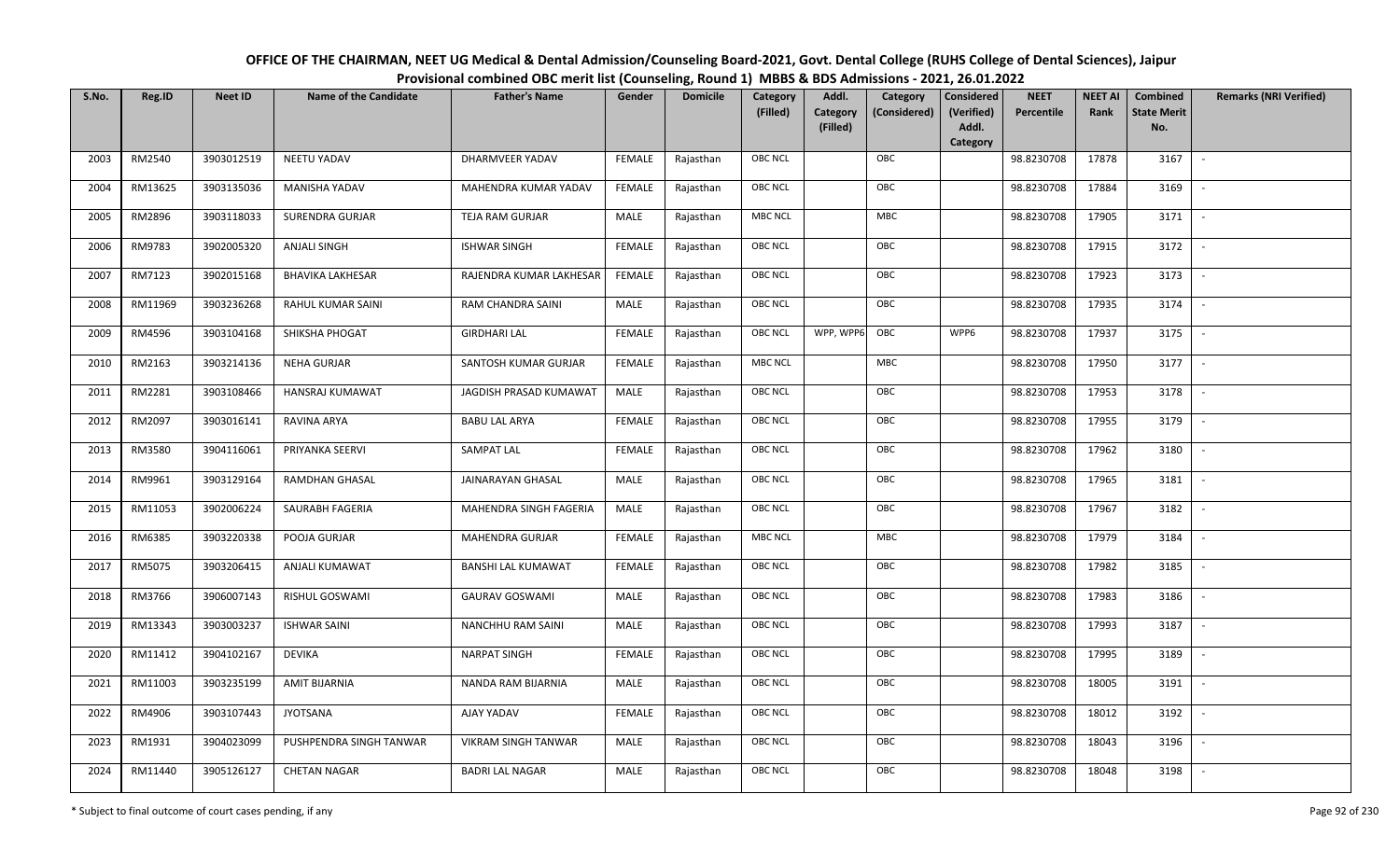| OFFICE OF THE CHAIRMAN, NEET UG Medical & Dental Admission/Counseling Board-2021, Govt. Dental College (RUHS College of Dental Sciences), Jaipur |
|--------------------------------------------------------------------------------------------------------------------------------------------------|
| Provisional combined OBC merit list (Counseling, Round 1) MBBS & BDS Admissions - 2021, 26.01.2022                                               |

| S.No. | Reg.ID  | <b>Neet ID</b> | <b>Name of the Candidate</b> | <b>Father's Name</b>     | Gender        | <b>Domicile</b> | Category<br>(Filled) | Addl.<br>Category<br>(Filled) | Category<br>(Considered) | <b>Considered</b><br>(Verified)<br>Addl.<br>Category | <b>NEET</b><br>Percentile | <b>NEET AI</b><br>Rank | Combined<br><b>State Merit</b><br>No. | <b>Remarks (NRI Verified)</b> |
|-------|---------|----------------|------------------------------|--------------------------|---------------|-----------------|----------------------|-------------------------------|--------------------------|------------------------------------------------------|---------------------------|------------------------|---------------------------------------|-------------------------------|
| 2025  | RM6330  | 3903112025     | <b>KRISHAN CHOUDHARY</b>     | PAWAN KUMAR CHOUDHARY    | MALE          | Rajasthan       | OBC NCL              |                               | OBC                      |                                                      | 98.8230708                | 18050                  | 3199                                  | $\overline{\phantom{a}}$      |
| 2026  | RM1418  | 3903035070     | PRIYANKA SONI                | <b>KANHAIYA LAL SONI</b> | <b>FEMALE</b> | Rajasthan       | OBC NCL              |                               | OBC                      |                                                      | 98.8230708                | 18052                  | 3200                                  |                               |
| 2027  | RM11338 | 3905002640     | SAHIL YADAV                  | SATISH KUMAR YADAV       | MALE          | Rajasthan       | OBC NCL              | WPP, WPP8                     | OBC                      |                                                      | 98.8230708                | 18053                  | 3201                                  | $\overline{\phantom{a}}$      |
| 2028  | RM13103 | 3904016297     | RAJU                         | <b>VEERA RAM</b>         | MALE          | Rajasthan       | OBC NCL              |                               | OBC                      |                                                      | 98.8230708                | 18064                  | 3204                                  | $\overline{\phantom{a}}$      |
| 2029  | RM8450  | 3904003436     | <b>BHAWANA CHOUDHARY</b>     | HUKAM CHOUDHARY          | <b>FEMALE</b> | Rajasthan       | OBC NCL              |                               | OBC                      |                                                      | 98.8230708                | 18081                  | 3208                                  | $\sim$                        |
| 2030  | RM8918  | 3903022121     | JITENDRA KUMAR YADAV         | PURAN MAL YADAV          | MALE          | Rajasthan       | OBC NCL              |                               | OBC                      |                                                      | 98.8230708                | 18082                  | 3209                                  | $\sim$                        |
| 2031  | RM7813  | 3903132058     | RAKESH BANJARA               | DALLA RAM BANJARA        | MALE          | Rajasthan       | <b>MBC NCL</b>       |                               | <b>MBC</b>               |                                                      | 98.8230708                | 18087                  | 3211                                  | $\overline{\phantom{a}}$      |
| 2032  | RM1308  | 3906027076     | <b>TANISHA SAHU</b>          | NARENDRA TELI            | <b>FEMALE</b> | Rajasthan       | OBC NCL              |                               | OBC                      |                                                      | 98.8230708                | 18091                  | 3212                                  |                               |
| 2033  | RM9923  | 3903215366     | <b>VIKRAM SAINI</b>          | RAMAWATAR SAINI          | MALE          | Rajasthan       | OBC NCL              |                               | OBC                      |                                                      | 98.8230708                | 18093                  | 3213                                  |                               |
| 2034  | RM1853  | 3902016136     | <b>NEHA SONI</b>             | <b>SURESH KUMAR SONI</b> | <b>FEMALE</b> | Rajasthan       | OBC NCL              |                               | OBC                      |                                                      | 98.8230708                | 18102                  | 3214                                  | $\overline{\phantom{a}}$      |
| 2035  | RM6110  | 3903135164     | SANGEETA                     | PEMA RAM                 | <b>FEMALE</b> | Rajasthan       | OBC NCL              |                               | OBC                      |                                                      | 98.8230708                | 18106                  | 3215                                  |                               |
| 2036  | RM12766 | 3905024308     | <b>ANKIT KUMAR SAIN</b>      | <b>SUNDER SINGH</b>      | MALE          | Rajasthan       | OBC NCL              |                               | OBC                      |                                                      | 98.8230708                | 18114                  | 3216                                  | $\overline{\phantom{a}}$      |
| 2037  | RM2720  | 3903030069     | SACHIN GURJAR                | <b>LAXMAN SINGH</b>      | MALE          | Rajasthan       | <b>MBC NCL</b>       |                               | MBC                      |                                                      | 98.8230708                | 18117                  | 3217                                  |                               |
| 2038  | RM3361  | 3903027237     | POOJA BURDAK                 | <b>MAHIPAL BURDAK</b>    | <b>FEMALE</b> | Rajasthan       | <b>OBC NCL</b>       |                               | OBC                      |                                                      | 98.8230708                | 18125                  | 3219                                  |                               |
| 2039  | RM9900  | 3903119156     | <b>REKHA RAM</b>             | NARANA RAM               | MALE          | Rajasthan       | OBC NCL              |                               | OBC                      |                                                      | 98.8230708                | 18132                  | 3220                                  | $\overline{\phantom{a}}$      |
| 2040  | RM5051  | 3903117270     | <b>SUMIT YADAV</b>           | RAMESH CHAND             | <b>MALE</b>   | Rajasthan       | OBC NCL              |                               | OBC                      |                                                      | 98.8230708                | 18133                  | 3221                                  | $\sim$                        |
| 2041  | RM13949 | 3905106184     | ASHWIN CHOUDHARY             | TEJ PRAKASH CHOUDHARY    | MALE          | Rajasthan       | OBC NCL              |                               | OBC                      |                                                      | 98.8230708                | 18137                  | 3222                                  | $\overline{\phantom{a}}$      |
| 2042  | RM4659  | 3903036107     | MEGHA                        | HARDEWA RAM              | <b>FEMALE</b> | Rajasthan       | OBC NCL              |                               | OBC                      |                                                      | 98.8230708                | 18156                  | 3224                                  | $\sim$                        |
| 2043  | RM6203  | 3905024033     | <b>GAURAV MEHTA</b>          | RAJMAL MEHTA             | MALE          | Rajasthan       | OBC NCL              |                               | OBC                      |                                                      | 98.8230708                | 18162                  | 3225                                  |                               |
| 2044  | RM6596  | 3905113101     | DHIRAJ DARJI                 | <b>SURESH KUMAR</b>      | MALE          | Rajasthan       | OBC NCL              |                               | OBC                      |                                                      | 98.8230708                | 18170                  | 3227                                  |                               |
| 2045  | RM14011 | 3903119295     | PINKI SAINI                  | <b>BANWARI LAL SAINI</b> | <b>FEMALE</b> | Rajasthan       | OBC NCL              |                               | OBC                      |                                                      | 98.7916644                | 18196                  | 3228                                  |                               |
| 2046  | RM3220  | 3903237059     | RITU SINGH BANGARWA          | RAJENDRA SINGH           | <b>FEMALE</b> | Rajasthan       | <b>OBC NCL</b>       |                               | OBC                      |                                                      | 98.7916644                | 18224                  | 3229                                  |                               |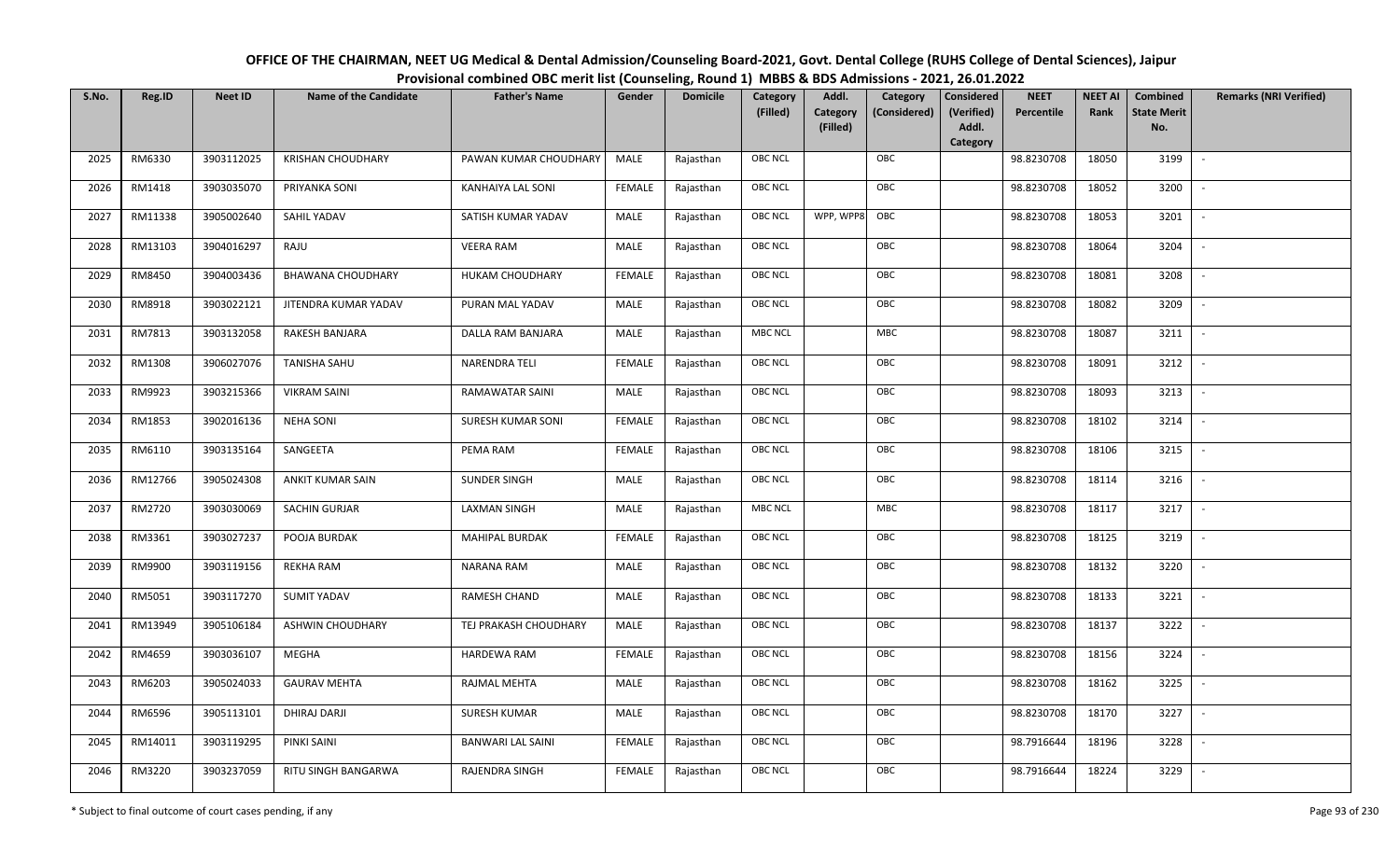| OFFICE OF THE CHAIRMAN, NEET UG Medical & Dental Admission/Counseling Board-2021, Govt. Dental College (RUHS College of Dental Sciences), Jaipur |
|--------------------------------------------------------------------------------------------------------------------------------------------------|
| Provisional combined OBC merit list (Counseling, Round 1) MBBS & BDS Admissions - 2021, 26.01.2022                                               |

| S.No. | Reg.ID  | <b>Neet ID</b> | <b>Name of the Candidate</b> | <b>Father's Name</b>  | Gender        | <b>Domicile</b> | Category<br>(Filled) | Addl.<br>Category | Category<br>(Considered) | <b>Considered</b><br>(Verified) | <b>NEET</b><br>Percentile | <b>NEET AI</b><br>Rank | Combined<br><b>State Merit</b> | <b>Remarks (NRI Verified)</b> |
|-------|---------|----------------|------------------------------|-----------------------|---------------|-----------------|----------------------|-------------------|--------------------------|---------------------------------|---------------------------|------------------------|--------------------------------|-------------------------------|
|       |         |                |                              |                       |               |                 |                      | (Filled)          |                          | Addl.<br>Category               |                           |                        | No.                            |                               |
| 2047  | RM3524  | 3903127337     | YOGESH KUMAR                 | <b>JAI SINGH</b>      | MALE          | Rajasthan       | <b>OBC NCL</b>       | WDP, EXS8         | OBC                      |                                 | 98.7916644                | 18226                  | 3230                           | $\sim$                        |
| 2048  | RM10047 | 3901011125     | <b>NAVED GOUR</b>            | <b>ASRAR AHMED</b>    | <b>MALE</b>   | Rajasthan       | OBC NCL              |                   | OBC                      |                                 | 98.7916644                | 18227                  | 3231                           |                               |
| 2049  | RM9051  | 3901015150     | ANIL KUMAR JAT               | KHANA LAL JAT         | MALE          | Rajasthan       | OBC NCL              |                   | OBC                      |                                 | 98.7916644                | 18242                  | 3232                           | $\sim$                        |
| 2050  | RM5911  | 3904003025     | ARJUN                        | MANOJ KUMAR CHOUDHARY | <b>MALE</b>   | Rajasthan       | <b>OBC NCL</b>       |                   | OBC                      |                                 | 98.7916644                | 18243                  | 3233                           | $\sim$                        |
| 2051  | RM2216  | 3903215263     | <b>SAWAN KHAN</b>            | <b>FATEH KHAN</b>     | MALE          | Rajasthan       | OBC NCL              |                   | OBC                      |                                 | 98.7916644                | 18249                  | 3235                           | $\sim$                        |
| 2052  | RM1389  | 3904010346     | CHANDRAPAL SINGH RATNOO      | SAWAIDAN RATNOO       | <b>MALE</b>   | Rajasthan       | OBC NCL              |                   | OBC                      |                                 | 98.7916644                | 18259                  | 3237                           | $\overline{\phantom{a}}$      |
| 2053  | RM4776  | 3903024318     | RAVINDRA MAAN                | MAHENDRA KUMAR JAT    | MALE          | Rajasthan       | <b>OBC NCL</b>       |                   | OBC                      |                                 | 98.7916644                | 18280                  | 3239                           |                               |
| 2054  | RM6879  | 3905109141     | HARSHUL MALAV                | RAGHUNANDAN MALAV     | MALE          | Rajasthan       | OBC NCL              |                   | OBC                      |                                 | 98.7916644                | 18287                  | 3240                           |                               |
| 2055  | RM11641 | 3906011005     | <b>KUNAL CHOUDHARY</b>       | SHASHI KANT CHOUDHARY | <b>MALE</b>   | Rajasthan       | OBC NCL              |                   | OBC                      |                                 | 98.7916644                | 18300                  | 3242                           |                               |
| 2056  | RM6595  | 2302004370     | MANJEET                      | JAGAT SINGH POSWAL    | MALE          | Rajasthan       | <b>MBC NCL</b>       |                   | MBC                      |                                 | 98.7916644                | 18303                  | 3243                           | $\sim$                        |
| 2057  | RM9950  | 3903236096     | RAHUL BIJARNIYA              | <b>BIRJU SINGH</b>    | MALE          | Rajasthan       | OBC NCL              |                   | OBC                      |                                 | 98.7916644                | 18305                  | 3244                           |                               |
| 2058  | RM6210  | 3904007420     | <b>TUSHAR SUTHAR</b>         | <b>SUMER MAL</b>      | MALE          | Rajasthan       | <b>OBC NCL</b>       |                   | OBC                      |                                 | 98.7916644                | 18309                  | 3245                           | $\overline{\phantom{a}}$      |
| 2059  | RM12375 | 3902014075     | PRADEEP SINGH                | PRAKASH SINGH         | MALE          | Rajasthan       | OBC NCL              |                   | OBC                      |                                 | 98.7916644                | 18310                  | 3246                           |                               |
| 2060  | RM9747  | 3903136222     | RUCHIKA KUMARI               | <b>BALBEER SINGH</b>  | <b>FEMALE</b> | Rajasthan       | OBC NCL              | WDP, EXS6         | OBC                      |                                 | 98.7916644                | 18320                  | 3248                           | $\sim$                        |
| 2061  | RM1293  | 3903005110     | <b>VARUN SAINI</b>           | PANKAJ SAINI          | MALE          | Rajasthan       | <b>OBC NCL</b>       |                   | OBC                      |                                 | 98.7916644                | 18328                  | 3249                           | $\sim$                        |
| 2062  | RM12905 | 3905115179     | <b>RAVI SAHU</b>             | TRILOK CHAND SAHU     | MALE          | Rajasthan       | OBC NCL              |                   | OBC                      |                                 | 98.7916644                | 18336                  | 3250                           | $\sim$                        |
| 2063  | RM8645  | 3902006176     | SHREYA                       | SANJAY KUMAR          | <b>FEMALE</b> | Rajasthan       | OBC NCL              |                   | OBC                      |                                 | 98.7916644                | 18337                  | 3251                           | $\sim$                        |
| 2064  | RM9480  | 3903232332     | <b>BABU LAL CHOUDHARY</b>    | MANGAL CHAND JAT      | MALE          | Rajasthan       | OBC NCL              |                   | OBC                      |                                 | 98.7916644                | 18347                  | 3253                           |                               |
| 2065  | RM5895  | 3903231037     | <b>KUNAL NAMA</b>            | MUKESH KUMAR CHHIPA   | MALE          | Rajasthan       | <b>OBC NCL</b>       |                   | OBC                      |                                 | 98.7916644                | 18374                  | 3259                           |                               |
| 2066  | RM10843 | 3904014095     | <b>RAHUL SINGH</b>           | MAHENDRA SINGH        | <b>MALE</b>   | Rajasthan       | OBC NCL              |                   | OBC                      |                                 | 98.7916644                | 18398                  | 3263                           |                               |
| 2067  | RM9036  | 3802007067     | LIVANSHI SONI                | <b>GHANSHYAM SONI</b> | <b>FEMALE</b> | Rajasthan       | <b>OBC NCL</b>       |                   | OBC                      |                                 | 98.7916644                | 18411                  | 3267                           | $\overline{\phantom{a}}$      |
| 2068  | RM3698  | 3904011242     | <b>SURESH</b>                | <b>MADAN LAL</b>      | MALE          | Rajasthan       | OBC NCL              |                   | OBC                      |                                 | 98.7916644                | 18413                  | 3268                           |                               |
|       |         |                |                              |                       |               |                 |                      |                   |                          |                                 |                           |                        |                                |                               |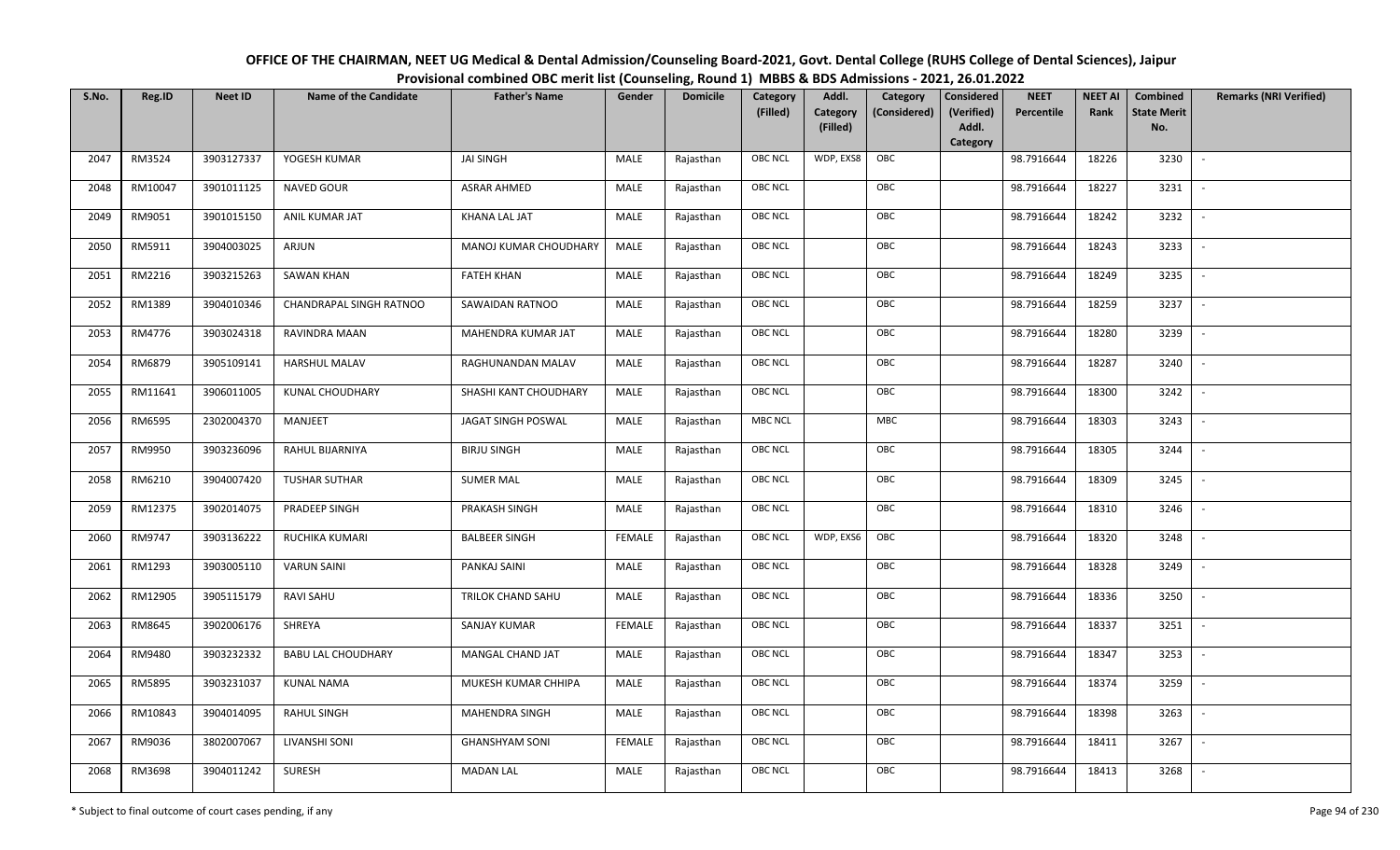| OFFICE OF THE CHAIRMAN, NEET UG Medical & Dental Admission/Counseling Board-2021, Govt. Dental College (RUHS College of Dental Sciences), Jaipur |
|--------------------------------------------------------------------------------------------------------------------------------------------------|
| Provisional combined OBC merit list (Counseling, Round 1) MBBS & BDS Admissions - 2021, 26.01.2022                                               |

| S.No. | Reg.ID        | <b>Neet ID</b> | <b>Name of the Candidate</b> | <b>Father's Name</b>      | Gender        | <b>Domicile</b> | Category<br>(Filled) | Addl.<br><b>Category</b> | Category<br>(Considered) | <b>Considered</b><br>(Verified) | <b>NEET</b><br>Percentile | <b>NEET AI</b><br>Rank | Combined<br><b>State Merit</b> | <b>Remarks (NRI Verified)</b> |
|-------|---------------|----------------|------------------------------|---------------------------|---------------|-----------------|----------------------|--------------------------|--------------------------|---------------------------------|---------------------------|------------------------|--------------------------------|-------------------------------|
|       |               |                |                              |                           |               |                 |                      | (Filled)                 |                          | Addl.<br>Category               |                           |                        | No.                            |                               |
| 2069  | RM8955        | 3903006655     | ASHWINI CHOUDHARY            | RAMKARAN SINGH            | MALE          | Rajasthan       | <b>OBC NCL</b>       |                          | OBC                      |                                 | 98.7916644                | 18435                  | 3272                           | $\sim$                        |
| 2070  | RM12468       | 3903133191     | <b>DEEPAK KUMAR</b>          | PRATAP BENIWAL            | MALE          | Rajasthan       | <b>OBC NCL</b>       |                          | OBC                      |                                 | 98.7916644                | 18446                  | 3275                           |                               |
| 2071  | RM10340       | 3903222416     | NEERAJ KUMAR PRAJAPAT        | <b>BABU LAL PRAJAPAT</b>  | MALE          | Rajasthan       | OBC NCL              |                          | OBC                      |                                 | 98.7916644                | 18450                  | 3276                           | $\sim$                        |
| 2072  | RM15030       | 3903233044     | LAKSHITA KUMAWAT             | MAHENDRA KUMAWAT          | <b>FEMALE</b> | Rajasthan       | <b>OBC NCL</b>       |                          | OBC                      |                                 | 98.7916644                | 18453                  | 3277                           | $\overline{\phantom{a}}$      |
| 2073  | <b>RM7708</b> | 3903041258     | SUNITA KUMARI                | <b>MUKNA RAM</b>          | <b>FEMALE</b> | Rajasthan       | OBC NCL              |                          | OBC                      |                                 | 98.7916644                | 18454                  | 3278                           | $\sim$                        |
| 2074  | RM2734        | 3903216029     | <b>ASHISH</b>                | LALCHAND JAKHAR           | MALE          | Rajasthan       | <b>OBC NCL</b>       |                          | OBC                      |                                 | 98.7916644                | 18480                  | 3282                           | $\overline{\phantom{a}}$      |
| 2075  | RM13898       | 3903217456     | MOHAN SINGH DHAKAD           | RAJENDRA SINGH DHAKAD     | MALE          | Rajasthan       | <b>OBC NCL</b>       |                          | OBC                      |                                 | 98.7916644                | 18492                  | 3285                           | $\overline{a}$                |
| 2076  | RM10852       | 3903221316     | JITENDRA CHOUDHARY           | JHUNTHA RAM CHOUDHARY     | MALE          | Rajasthan       | OBC NCL              |                          | OBC                      |                                 | 98.7916644                | 18501                  | 3286                           | $\overline{\phantom{a}}$      |
| 2077  | RM13322       | 3904021238     | POONAM                       | DEEPA RAM                 | <b>FEMALE</b> | Rajasthan       | OBC NCL              |                          | OBC                      |                                 | 98.7916644                | 18540                  | 3289                           |                               |
| 2078  | RM13661       | 3903025307     | VARSHA CHOUDHARY             | SANTOSH KUMAR GORA        | <b>FEMALE</b> | Rajasthan       | <b>OBC NCL</b>       |                          | OBC                      |                                 | 98.7916644                | 18541                  | 3290                           | $\blacksquare$                |
| 2079  | RM3295        | 3905009184     | SUNIL CHOUHAN                | JAGDISH PRASAD CHOUHAN    | MALE          | Rajasthan       | <b>OBC NCL</b>       |                          | OBC                      |                                 | 98.7916644                | 18544                  | 3291                           | $\overline{\phantom{a}}$      |
| 2080  | RM2851        | 3903214394     | <b>IKSHA MEEL</b>            | <b>DINESH MEEL</b>        | <b>FEMALE</b> | Rajasthan       | OBC NCL              |                          | OBC                      |                                 | 98.7916644                | 18546                  | 3292                           | $\overline{\phantom{a}}$      |
| 2081  | RM1160        | 3903104615     | JAYANT CHOUDHARY             | VIDYA NAND CHOUDHARY      | MALE          | Rajasthan       | <b>OBC NCL</b>       |                          | OBC                      |                                 | 98.7916644                | 18560                  | 3293                           |                               |
| 2082  | RM8392        | 3903202223     | <b>AMAN KUMAR</b>            | <b>ASHOK KUMAR</b>        | MALE          | Rajasthan       | OBC NCL              |                          | OBC                      |                                 | 98.7916644                | 18565                  | 3295                           |                               |
| 2083  | RM4756        | 3906017107     | <b>RAJESH SONI</b>           | JAGDISH CHANDRA SONI      | MALE          | Rajasthan       | OBC NCL              |                          | OBC                      |                                 | 98.7916644                | 18582                  | 3297                           |                               |
| 2084  | RM10555       | 3904024157     | NAVNEET SARAN                | <b>MANGLA RAM</b>         | MALE          | Rajasthan       | OBC NCL              |                          | OBC                      |                                 | 98.7916644                | 18583                  | 3298                           | $\sim$                        |
| 2085  | RM12679       | 3905101326     | <b>KAMLESH VISHNOI</b>       | TEJA RAM                  | MALE          | Rajasthan       | OBC NCL              |                          | OBC                      |                                 | 98.7916644                | 18586                  | 3299                           | $\overline{\phantom{a}}$      |
| 2086  | RM10218       | 3902007224     | SHIV RAM CHOYAL              | KISHNA RAM                | MALE          | Rajasthan       | <b>OBC NCL</b>       |                          | OBC                      |                                 | 98.7916644                | 18591                  | 3300                           | $\overline{\phantom{a}}$      |
| 2087  | RM8018        | 3903124017     | RAM DAYAL PRAJAPAT           | <b>KAMAL PRAJAPAT</b>     | MALE          | Rajasthan       | <b>OBC NCL</b>       |                          | OBC                      |                                 | 98.7916644                | 18604                  | 3301                           | $\sim$                        |
| 2088  | RM10400       | 3902023266     | <b>GOVIND KHATI</b>          | <b>REWANT RAM</b>         | MALE          | Rajasthan       | OBC NCL              |                          | OBC                      |                                 | 98.7916644                | 18614                  | 3304                           |                               |
| 2089  | RM4609        | 3903032174     | RAJENDRA YADAV               | RAMDEV YADAV              | MALE          | Rajasthan       | OBC NCL              |                          | OBC                      |                                 | 98.7916644                | 18618                  | 3306                           |                               |
| 2090  | RM11643       | 3902022227     | AMULYA CHOUDHARY             | RAMESH KUMAR<br>CHOUDHARY | <b>FEMALE</b> | Rajasthan       | OBC NCL              |                          | OBC                      |                                 | 98.7916644                | 18651                  | 3309                           |                               |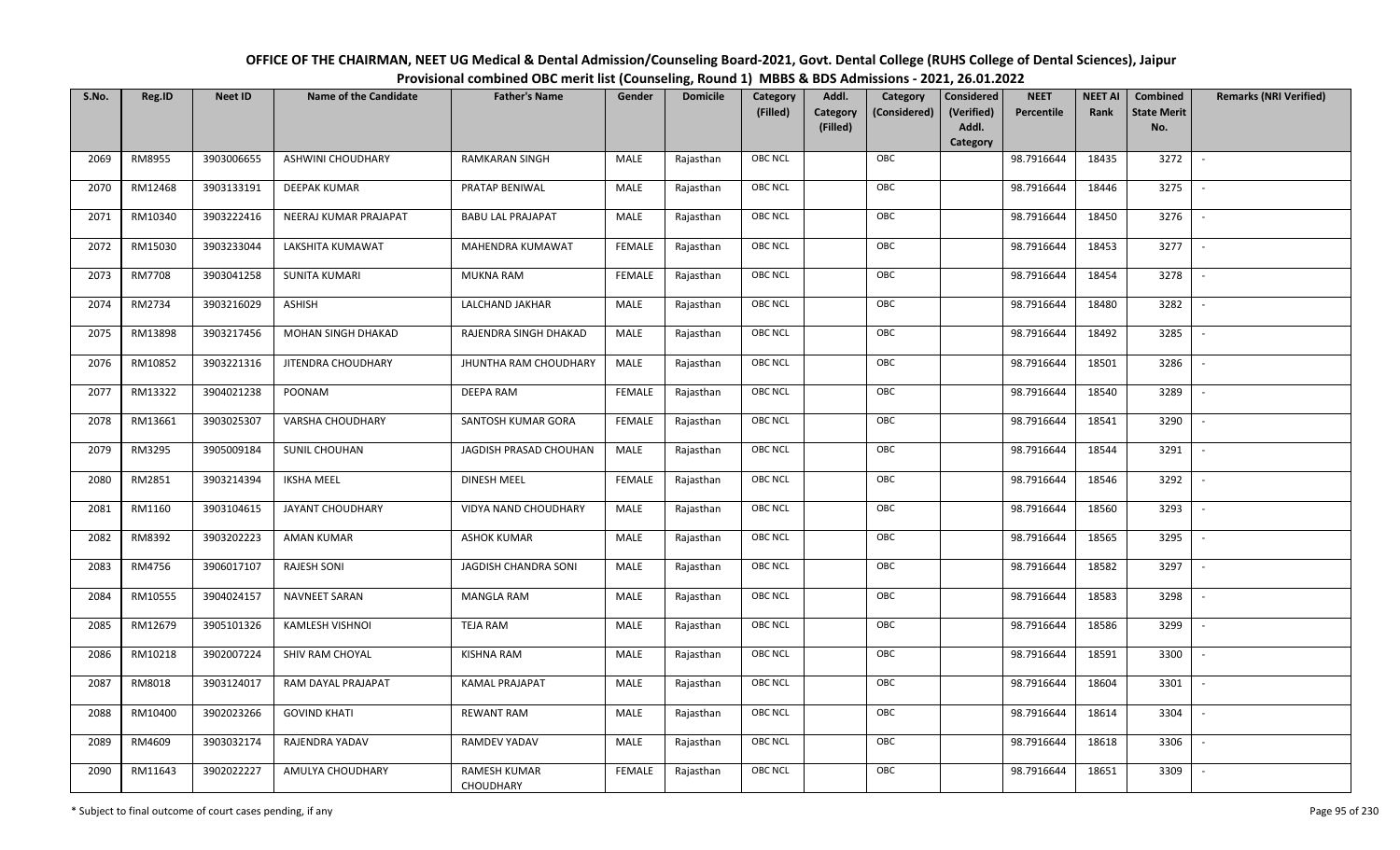| OFFICE OF THE CHAIRMAN, NEET UG Medical & Dental Admission/Counseling Board-2021, Govt. Dental College (RUHS College of Dental Sciences), Jaipur |
|--------------------------------------------------------------------------------------------------------------------------------------------------|
| Provisional combined OBC merit list (Counseling, Round 1) MBBS & BDS Admissions - 2021, 26.01.2022                                               |

| S.No. | Reg.ID  | <b>Neet ID</b> | <b>Name of the Candidate</b> | <b>Father's Name</b>        | Gender        | <b>Domicile</b> | Category<br>(Filled) | Addl.<br><b>Category</b><br>(Filled) | Category<br>(Considered) | Considered<br>(Verified)<br>Addl. | <b>NEET</b><br>Percentile | <b>NEET AI</b><br>Rank | Combined<br><b>State Merit</b><br>No. | <b>Remarks (NRI Verified)</b> |
|-------|---------|----------------|------------------------------|-----------------------------|---------------|-----------------|----------------------|--------------------------------------|--------------------------|-----------------------------------|---------------------------|------------------------|---------------------------------------|-------------------------------|
|       |         |                |                              |                             |               |                 |                      |                                      |                          | Category                          |                           |                        |                                       |                               |
| 2091  | RM6412  | 3905019198     | <b>KISHNA RAM</b>            | SANWALA RAM                 | MALE          | Rajasthan       | <b>OBC NCL</b>       |                                      | OBC                      |                                   | 98.7916644                | 18659                  | 3310                                  | $\sim$                        |
| 2092  | RM2271  | 3904025262     | <b>PINKY BANO</b>            | CHAND MOHAMMAD              | <b>FEMALE</b> | Rajasthan       | <b>OBC NCL</b>       |                                      | OBC                      |                                   | 98.7607761                | 18662                  | 3311                                  |                               |
| 2093  | RM11584 | 3902023162     | <b>VIKAS KHICHAR</b>         | SHISHPAL KHICHAR            | MALE          | Rajasthan       | <b>OBC NCL</b>       |                                      | OBC                      |                                   | 98.7607761                | 18665                  | 3312                                  |                               |
| 2094  | RM15588 | 3902010278     | <b>KOMAL CHARAN</b>          | <b>BHAGWAN DAN</b>          | <b>FEMALE</b> | Rajasthan       | <b>OBC NCL</b>       |                                      | OBC                      |                                   | 98.7607761                | 18675                  | 3313                                  | $\overline{\phantom{a}}$      |
| 2095  | RM5830  | 3905022141     | NISHA JAT                    | HUKAM SINGH JAT             | <b>FEMALE</b> | Rajasthan       | <b>OBC NCL</b>       |                                      | OBC                      |                                   | 98.7607761                | 18678                  | 3314                                  | $\sim$                        |
| 2096  | RM7095  | 3903012320     | <b>MANISH KUMAWAT</b>        | <b>NAND LAL KUMAWAT</b>     | MALE          | Rajasthan       | <b>OBC NCL</b>       |                                      | OBC                      |                                   | 98.7607761                | 18703                  | 3315                                  | $\overline{\phantom{a}}$      |
| 2097  | RM8071  | 3902015248     | RADHESHYAM BHASKAR           | SHRAWAN KUMAR               | MALE          | Rajasthan       | OBC NCL              |                                      | OBC                      |                                   | 98.7607761                | 18723                  | 3319                                  |                               |
| 2098  | RM8479  | 3902016100     | PURUSHOTTAM CHARAN           | HARAKHDAN CHARAN            | MALE          | Rajasthan       | <b>OBC NCL</b>       |                                      | OBC                      |                                   | 98.7607761                | 18732                  | 3320                                  |                               |
| 2099  | RM7020  | 3903009471     | <b>ANIKET YADAV</b>          | RAJ KUMAR YADAV             | MALE          | Rajasthan       | <b>OBC NCL</b>       |                                      | OBC                      |                                   | 98.7607761                | 18733                  | 3321                                  | $\overline{\phantom{a}}$      |
| 2100  | RM4015  | 3903007089     | <b>VISHAL SAINI</b>          | <b>MOTI LAL SAINI</b>       | <b>MALE</b>   | Rajasthan       | <b>OBC NCL</b>       | WPP, WPP8                            | OBC                      |                                   | 98.7607761                | 18761                  | 3324                                  |                               |
| 2101  | RM4677  | 3903026038     | ROHIT KASWA                  | MUKESH KUMAR                | MALE          | Rajasthan       | <b>OBC NCL</b>       |                                      | OBC                      |                                   | 98.7607761                | 18765                  | 3325                                  |                               |
| 2102  | RM11949 | 3903123376     | RAVINDRA CHOUDHARY           | NEMI CHAND CHOUDHARY        | MALE          | Rajasthan       | <b>OBC NCL</b>       |                                      | OBC                      |                                   | 98.7607761                | 18770                  | 3326                                  |                               |
| 2103  | RM1965  | 2001003531     | RICHA YADAV                  | SURESH CHAND YADAV          | <b>FEMALE</b> | Rajasthan       | OBC NCL              |                                      | OBC                      |                                   | 98.7607761                | 18804                  | 3328                                  |                               |
| 2104  | RM4571  | 3901019049     | <b>SUNIL GURJAR</b>          | SANTOSH KUMAR               | MALE          | Rajasthan       | <b>MBC NCL</b>       | WDP, EXS6                            | MBC                      |                                   | 98.7607761                | 18823                  | 3329                                  | $\sim$                        |
| 2105  | RM6272  | 3901010078     | <b>ANITA</b>                 | UMA RAM MAWALIYA            | <b>FEMALE</b> | Rajasthan       | OBC NCL              |                                      | OBC                      |                                   | 98.7607761                | 18831                  | 3330                                  | $\overline{\phantom{a}}$      |
| 2106  | RM11753 | 3903134101     | KAVITA YADAV                 | <b>BAJRANG SINGH YADAV</b>  | <b>FEMALE</b> | Rajasthan       | <b>OBC NCL</b>       |                                      | OBC                      |                                   | 98.7607761                | 18856                  | 3335                                  | $\overline{\phantom{a}}$      |
| 2107  | RM5152  | 3903104052     | <b>DIVYA</b>                 | SITARAM GITHALA             | <b>FEMALE</b> | Rajasthan       | OBC NCL              |                                      | OBC                      |                                   | 98.7607761                | 18858                  | 3336                                  | $\blacksquare$                |
| 2108  | RM4320  | 3906005017     | <b>VIDUSHEE RAO</b>          | SURENDRA SINGH<br>CHOUDHARY | <b>FEMALE</b> | Rajasthan       | <b>OBC NCL</b>       |                                      | OBC                      |                                   | 98.7607761                | 18864                  | 3337                                  |                               |
| 2109  | RM3061  | 3902007105     | YOGESH KUMAR                 | <b>MADAN LAL</b>            | MALE          | Rajasthan       | OBC NCL              |                                      | OBC                      |                                   | 98.7607761                | 18869                  | 3338                                  |                               |
| 2110  | RM8711  | 3903223181     | PRIYANKA KUMARI              | <b>SURENDRA KUMAR</b>       | <b>FEMALE</b> | Rajasthan       | <b>OBC NCL</b>       | WDP, EXS6                            | OBC                      |                                   | 98.7607761                | 18875                  | 3339                                  |                               |
| 2111  | RM3742  | 3901010171     | YOGITA PRAJAPAT              | <b>CHENA RAM</b>            | <b>FEMALE</b> | Rajasthan       | <b>OBC NCL</b>       |                                      | OBC                      |                                   | 98.7607761                | 18882                  | 3340                                  |                               |
| 2112  | RM5375  | 3903232060     | <b>ADITYA CHOUDHARY</b>      | SATYENDRA CHOUDHARY         | MALE          | Rajasthan       | <b>OBC NCL</b>       |                                      | OBC                      |                                   | 98.7607761                | 18885                  | 3341                                  |                               |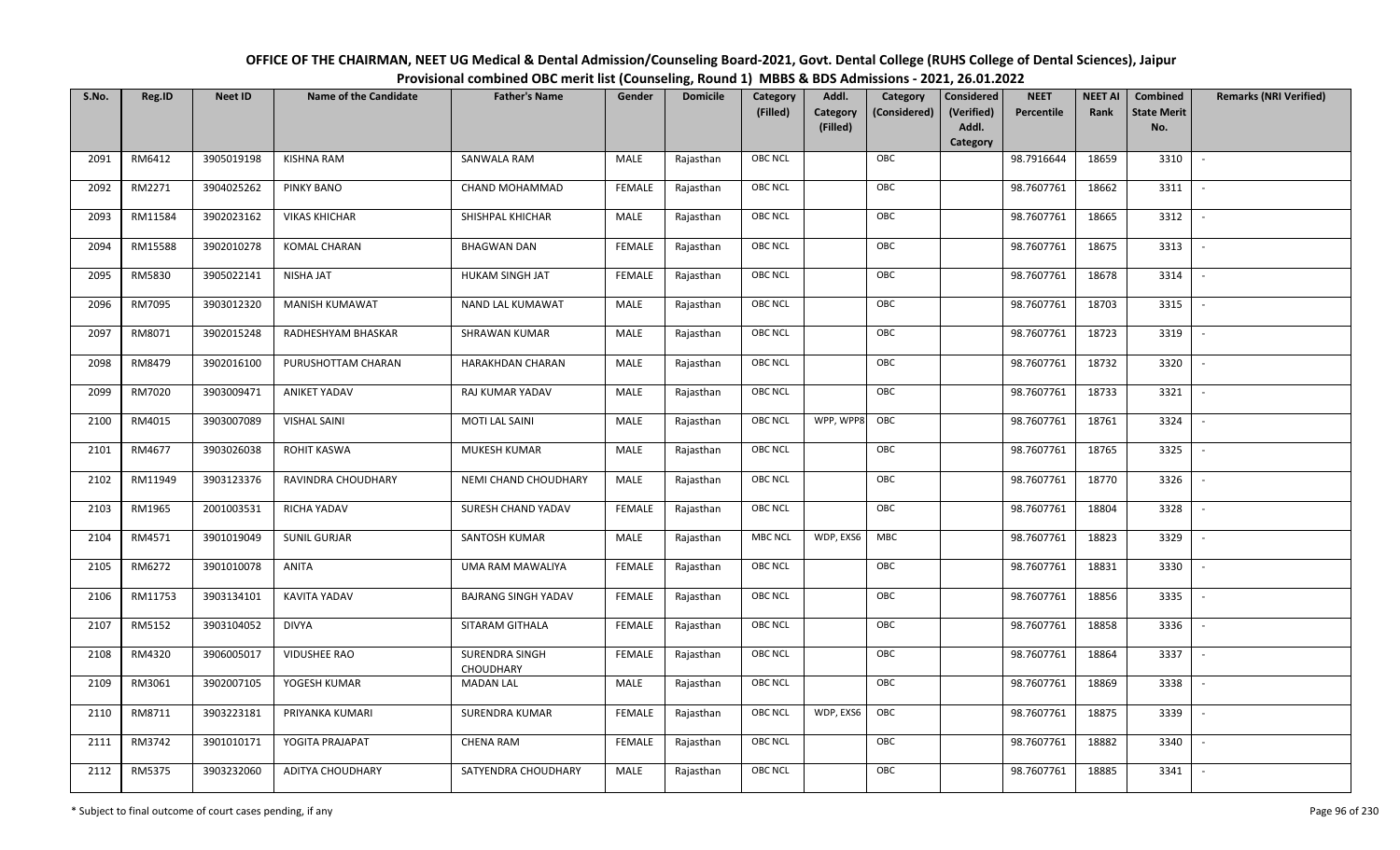| OFFICE OF THE CHAIRMAN, NEET UG Medical & Dental Admission/Counseling Board-2021, Govt. Dental College (RUHS College of Dental Sciences), Jaipur |
|--------------------------------------------------------------------------------------------------------------------------------------------------|
| Provisional combined OBC merit list (Counseling, Round 1) MBBS & BDS Admissions - 2021, 26.01.2022                                               |

| S.No. | Reg.ID  | <b>Neet ID</b> | <b>Name of the Candidate</b> | <b>Father's Name</b>       | Gender        | <b>Domicile</b> | Category<br>(Filled) | Addl.<br><b>Category</b><br>(Filled) | Category<br>(Considered) | <b>Considered</b><br>(Verified)<br>Addl. | <b>NEET</b><br>Percentile | <b>NEET AI</b><br>Rank | Combined<br><b>State Merit</b><br>No. | <b>Remarks (NRI Verified)</b> |
|-------|---------|----------------|------------------------------|----------------------------|---------------|-----------------|----------------------|--------------------------------------|--------------------------|------------------------------------------|---------------------------|------------------------|---------------------------------------|-------------------------------|
|       |         |                |                              |                            |               |                 |                      |                                      |                          | Category                                 |                           |                        |                                       |                               |
| 2113  | RM8023  | 3902015035     | <b>MANFUL SARAN</b>          | LIKHAMA RAM                | MALE          | Rajasthan       | <b>OBC NCL</b>       |                                      | OBC                      |                                          | 98.7607761                | 18892                  | 3342                                  | $\sim$                        |
| 2114  | RM6406  | 3903135109     | <b>DIKSHANT DHAYAL</b>       | SAKENDRA DHAYAL            | MALE          | Rajasthan       | OBC NCL              |                                      | OBC                      |                                          | 98.7607761                | 18895                  | 3343                                  |                               |
| 2115  | RM2661  | 3903101354     | SOMYA JANGID                 | NARSINGH LAL JANGID        | <b>FEMALE</b> | Rajasthan       | <b>OBC NCL</b>       |                                      | OBC                      |                                          | 98.7607761                | 18902                  | 3344                                  |                               |
| 2116  | RM6808  | 3903220292     | NIRMAL CHAND PRAJAPAT        | TARA CHAND PRAJAPAT        | MALE          | Rajasthan       | <b>OBC NCL</b>       |                                      | OBC                      |                                          | 98.7607761                | 18931                  | 3347                                  | $\overline{\phantom{a}}$      |
| 2117  | RM1596  | 3903023188     | <b>JYOTI</b>                 | RADHEYSHYAM                | <b>FEMALE</b> | Rajasthan       | <b>OBC NCL</b>       | WDP, EXS6                            | OBC                      |                                          | 98.7607761                | 18950                  | 3348                                  | $\overline{\phantom{a}}$      |
| 2118  | RM7314  | 3904025170     | <b>NEHA SONI</b>             | <b>GAJENDRA KUMAR</b>      | <b>FEMALE</b> | Rajasthan       | <b>OBC NCL</b>       |                                      | OBC                      |                                          | 98.7607761                | 18953                  | 3349                                  | $\overline{\phantom{a}}$      |
| 2119  | RM8596  | 3903229139     | <b>KARAN DHAYAL</b>          | <b>JHABAR SINGH DHAYAL</b> | MALE          | Rajasthan       | OBC NCL              |                                      | OBC                      |                                          | 98.7607761                | 18964                  | 3350                                  | $\overline{\phantom{a}}$      |
| 2120  | RM12292 | 3903234102     | SHWETA SAINI                 | <b>GOPAL LAL SAINI</b>     | <b>FEMALE</b> | Rajasthan       | OBC NCL              |                                      | OBC                      |                                          | 98.7607761                | 18974                  | 3351                                  |                               |
| 2121  | RM2678  | 3903127117     | RAHUL DEV GURJAR             | RAM KISHAN GURJAR          | MALE          | Rajasthan       | <b>MBC NCL</b>       |                                      | ${\sf MBC}$              |                                          | 98.7607761                | 18978                  | 3353                                  |                               |
| 2122  | RM8749  | 3903036155     | LOKESH KUMAR SAINI           | <b>NANDA RAM SAINI</b>     | <b>MALE</b>   | Rajasthan       | <b>OBC NCL</b>       |                                      | OBC                      |                                          | 98.7607761                | 19003                  | 3354                                  | $\sim$                        |
| 2123  | RM1138  | 3903020087     | SUNIL KUMAR YADAV            | RAJENDRA YADAV             | MALE          | Rajasthan       | OBC NCL              |                                      | OBC                      |                                          | 98.7607761                | 19018                  | 3355                                  |                               |
| 2124  | RM6665  | 3905024189     | <b>DILSHAD AARA</b>          | ANWAR HUSAIN               | <b>FEMALE</b> | Rajasthan       | <b>OBC NCL</b>       |                                      | OBC                      |                                          | 98.7607761                | 19048                  | 3357                                  | $\mathbb{L}$                  |
| 2125  | RM13769 | 3905022212     | <b>MAHADEV</b>               | SADRAM                     | MALE          | Rajasthan       | OBC NCL              |                                      | OBC                      |                                          | 98.7607761                | 19049                  | 3358                                  |                               |
| 2126  | RM6169  | 3904107204     | RADHE SYAM                   | <b>MOHAN RAM</b>           | MALE          | Rajasthan       | <b>OBC NCL</b>       |                                      | OBC                      |                                          | 98.7607761                | 19054                  | 3359                                  | $\overline{\phantom{a}}$      |
| 2127  | RM5451  | 3903222302     | DEEPANSHU CHOUDHARY          | <b>BALBEER SINGH</b>       | MALE          | Rajasthan       | OBC NCL              |                                      | OBC                      |                                          | 98.7607761                | 19055                  | 3360                                  | $\overline{\phantom{a}}$      |
| 2128  | RM3477  | 3802011167     | YOGESH KUMAR                 | <b>KRIPA RAM</b>           | MALE          | Rajasthan       | <b>OBC NCL</b>       |                                      | OBC                      |                                          | 98.7607761                | 19060                  | 3361                                  | $\overline{\phantom{a}}$      |
| 2129  | RM2296  | 3902019199     | <b>DUSHYANT KATARIA</b>      | <b>HARISH KUMAR</b>        | MALE          | Rajasthan       | <b>OBC NCL</b>       |                                      | OBC                      |                                          | 98.7607761                | 19070                  | 3362                                  | $\overline{\phantom{a}}$      |
| 2130  | RM6327  | 3903222374     | <b>BUDDHI PRAKASH DHAKAR</b> | MADAN LAL DHAKAR           | MALE          | Rajasthan       | OBC NCL              |                                      | OBC                      |                                          | 98.7607761                | 19073                  | 3363                                  | $\sim$                        |
| 2131  | RM10597 | 3802006270     | <b>DIVYA</b>                 | <b>VINOD KUMAR</b>         | <b>FEMALE</b> | Rajasthan       | OBC NCL              |                                      | OBC                      |                                          | 98.7607761                | 19074                  | 3364                                  |                               |
| 2132  | RM8238  | 3903231132     | RAMESH KUMAR RULANIYA        | RAMSWAROOP RULANIYA        | MALE          | Rajasthan       | OBC NCL              |                                      | OBC                      |                                          | 98.7607761                | 19078                  | 3365                                  |                               |
| 2133  | RM12277 | 3903012058     | <b>AMIT KUMAR</b>            | MAHENDRA SINGH SWAMI       | MALE          | Rajasthan       | <b>OBC NCL</b>       |                                      | OBC                      |                                          | 98.7607761                | 19079                  | 3366                                  |                               |
| 2134  | RM3352  | 3902006088     | KARUNA PRAJAPAT              | SHRAWAN KUMAR PRAJAPAT     | <b>FEMALE</b> | Rajasthan       | <b>OBC NCL</b>       |                                      | OBC                      |                                          | 98.7607761                | 19108                  | 3369                                  |                               |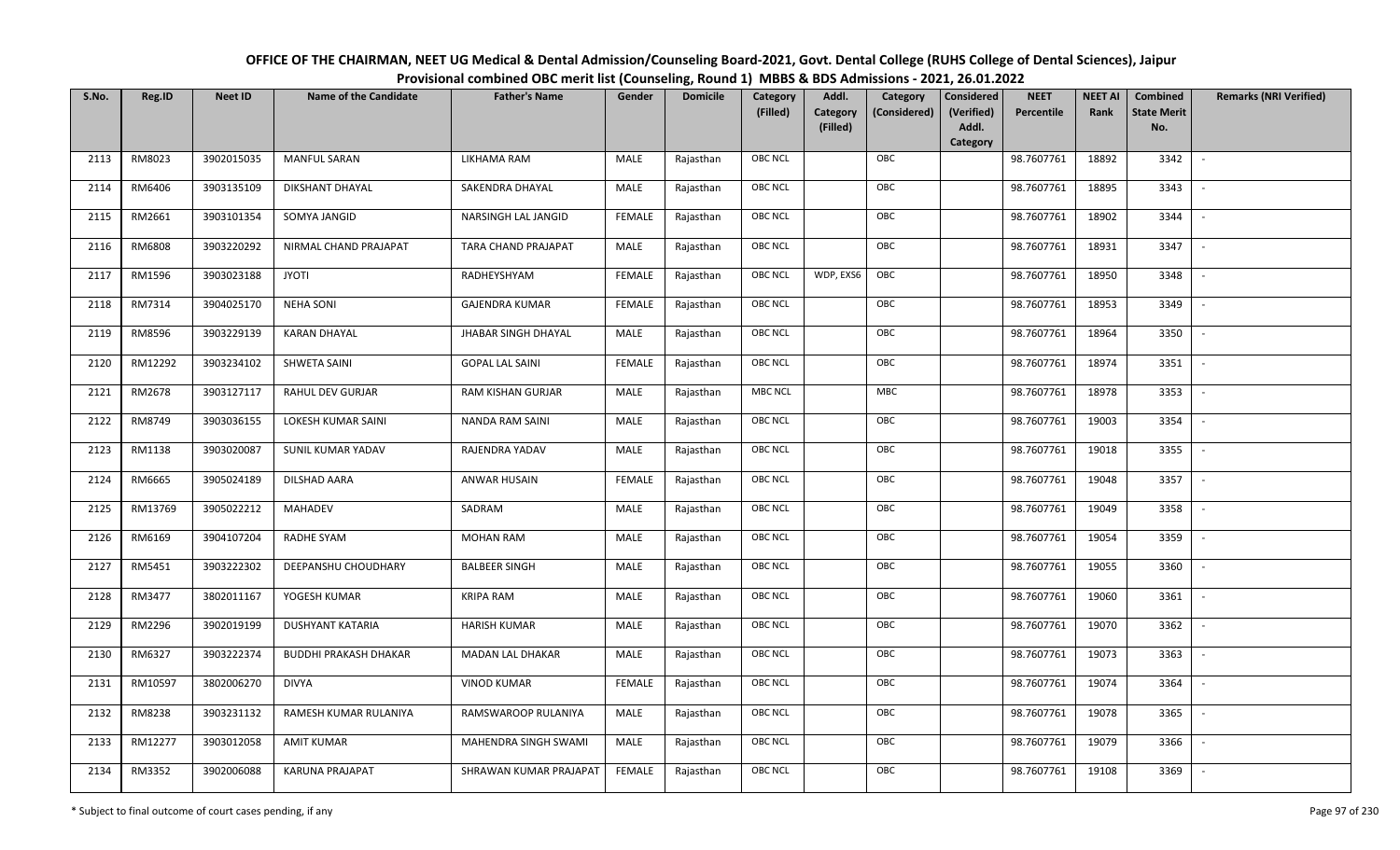| OFFICE OF THE CHAIRMAN, NEET UG Medical & Dental Admission/Counseling Board-2021, Govt. Dental College (RUHS College of Dental Sciences), Jaipur |
|--------------------------------------------------------------------------------------------------------------------------------------------------|
| Provisional combined OBC merit list (Counseling, Round 1) MBBS & BDS Admissions - 2021, 26.01.2022                                               |

| S.No. | Reg.ID  | <b>Neet ID</b> | <b>Name of the Candidate</b> | <b>Father's Name</b>   | Gender        | <b>Domicile</b> | Category<br>(Filled) | Addl.<br><b>Category</b><br>(Filled) | Category<br>(Considered) | Considered<br>(Verified)<br>Addl. | <b>NEET</b><br>Percentile | <b>NEET AI</b><br>Rank | Combined<br><b>State Merit</b><br>No. | <b>Remarks (NRI Verified)</b> |
|-------|---------|----------------|------------------------------|------------------------|---------------|-----------------|----------------------|--------------------------------------|--------------------------|-----------------------------------|---------------------------|------------------------|---------------------------------------|-------------------------------|
| 2135  | RM2502  | 3903015476     | <b>MONIKA</b>                | <b>MANOJ KUMAR</b>     | <b>FEMALE</b> | Rajasthan       | <b>OBC NCL</b>       |                                      | OBC                      | Category                          | 98.7607761                | 19109                  | 3370                                  | $\sim$                        |
| 2136  | RM11174 | 3903016284     | KANCHAN KUMARI YADAV         | <b>GOPAL LAL YADAV</b> | <b>FEMALE</b> | Rajasthan       | OBC NCL              |                                      | OBC                      |                                   | 98.7607761                | 19123                  | 3372                                  |                               |
| 2137  | RM7599  | 3905002137     | <b>DEV MALAV</b>             | <b>RAVI MALAV</b>      | MALE          | Rajasthan       | <b>OBC NCL</b>       |                                      | OBC                      |                                   | 98.7335788                | 19183                  | 3375                                  |                               |
| 2138  | RM12028 | 3903226321     | RAHUL KHOKHAR                | <b>HARI SINGH</b>      | MALE          | Rajasthan       | OBC NCL              |                                      | OBC                      |                                   | 98.7335788                | 19189                  | 3376                                  | $\overline{\phantom{a}}$      |
| 2139  | RM6717  | 3903111257     | SANTOSH REWAR                | <b>MANNA RAM REWAR</b> | <b>FEMALE</b> | Rajasthan       | <b>OBC NCL</b>       |                                      | OBC                      |                                   | 98.7335788                | 19191                  | 3377                                  | $\sim$                        |
| 2140  | RM10808 | 3903232324     | RAJPAL CHOUDHARY             | <b>GIRDHARI LAL</b>    | MALE          | Rajasthan       | <b>OBC NCL</b>       |                                      | OBC                      |                                   | 98.7335788                | 19196                  | 3378                                  | $\overline{\phantom{a}}$      |
| 2141  | RM13999 | 3903017137     | NAMAN CHAHAR                 | SATYAVEER CHAHAR       | MALE          | Rajasthan       | <b>OBC NCL</b>       |                                      | OBC                      |                                   | 98.7335788                | 19222                  | 3380                                  |                               |
| 2142  | RM8140  | 3903228220     | VISHNU KUMAR SAINI           | KALU RAM SAINI         | MALE          | Rajasthan       | <b>OBC NCL</b>       |                                      | OBC                      |                                   | 98.7335788                | 19227                  | 3381                                  |                               |
| 2143  | RM6708  | 3903236287     | PRAKASH CHAND JAT            | LAXMAN RAM JAT         | MALE          | Rajasthan       | OBC NCL              |                                      | OBC                      |                                   | 98.7335788                | 19231                  | 3382                                  |                               |
| 2144  | RM12370 | 3903224261     | HIMANSHI CHOUDHARY           | RAMNIWAS DHAYAL        | <b>FEMALE</b> | Rajasthan       | <b>OBC NCL</b>       |                                      | OBC                      |                                   | 98.7335788                | 19238                  | 3383                                  | $\sim$                        |
| 2145  | RM5810  | 3903137128     | HIMANI KHATANA               | PHOOLCHAND KHATANA     | <b>FEMALE</b> | Rajasthan       | MBC NCL              |                                      | MBC                      |                                   | 98.7335788                | 19239                  | 3384                                  |                               |
| 2146  | RM13652 | 3904013216     | <b>RUBINA KHAN</b>           | <b>MOHD IMRAN</b>      | FEMALE        | Rajasthan       | <b>OBC NCL</b>       |                                      | OBC                      |                                   | 98.7335788                | 19243                  | 3385                                  |                               |
| 2147  | RM8000  | 3906002532     | PRADEEP LABANA               | ARVIND LABANA          | MALE          | Rajasthan       | <b>MBC NCL</b>       |                                      | MBC                      |                                   | 98.7335788                | 19244                  | 3386                                  |                               |
| 2148  | RM10534 | 3903223017     | RAKESH KUMAR YADAV           | SHYAMA RAM             | MALE          | Rajasthan       | OBC NCL              |                                      | OBC                      |                                   | 98.7335788                | 19265                  | 3387                                  | $\overline{\phantom{a}}$      |
| 2149  | RM12172 | 3903017316     | SAMEEKSHA SAINI              | PRABHU DYAL SAINI      | <b>FEMALE</b> | Rajasthan       | OBC NCL              |                                      | OBC                      |                                   | 98.7335788                | 19285                  | 3389                                  | $\overline{\phantom{a}}$      |
| 2150  | RM3947  | 3906004417     | VIPUL KUMAR YADAV            | DHARMENDRA SINGH YADAV | MALE          | Rajasthan       | <b>OBC NCL</b>       |                                      | OBC                      |                                   | 98.7335788                | 19289                  | 3390                                  | $\sim$                        |
| 2151  | RM10086 | 3902017084     | SANTOSH BISHNOI              | ALSI RAM               | <b>FEMALE</b> | Rajasthan       | <b>OBC NCL</b>       |                                      | OBC                      |                                   | 98.7335788                | 19304                  | 3393                                  | $\overline{\phantom{a}}$      |
| 2152  | RM4342  | 3902012228     | MOHD AMAN MOLANI             | ASLAM CHHIMPA          | MALE          | Rajasthan       | OBC NCL              |                                      | OBC                      |                                   | 98.7335788                | 19305                  | 3394                                  | $\sim$                        |
| 2153  | RM7270  | 3905119104     | ARVIND KURADA                | <b>KISHAN LAL</b>      | MALE          | Rajasthan       | OBC NCL              |                                      | OBC                      |                                   | 98.7335788                | 19312                  | 3396                                  |                               |
| 2154  | RM4286  | 3902018066     | <b>ISHIKA SWAMI</b>          | YOGESH SWAMI           | <b>FEMALE</b> | Rajasthan       | OBC NCL              |                                      | OBC                      |                                   | 98.7335788                | 19351                  | 3400                                  |                               |
| 2155  | RM5823  | 3905011318     | ANKITA KUMARI                | <b>ANUP SINGH</b>      | <b>FEMALE</b> | Rajasthan       | <b>OBC NCL</b>       |                                      | OBC                      |                                   | 98.7335788                | 19413                  | 3405                                  |                               |
| 2156  | RM12236 | 3903115384     | <b>SONAM BANO</b>            | MOHAMMAD HANIF TELI    | <b>FEMALE</b> | Rajasthan       | <b>OBC NCL</b>       |                                      | OBC                      |                                   | 98.7335788                | 19437                  | 3407                                  |                               |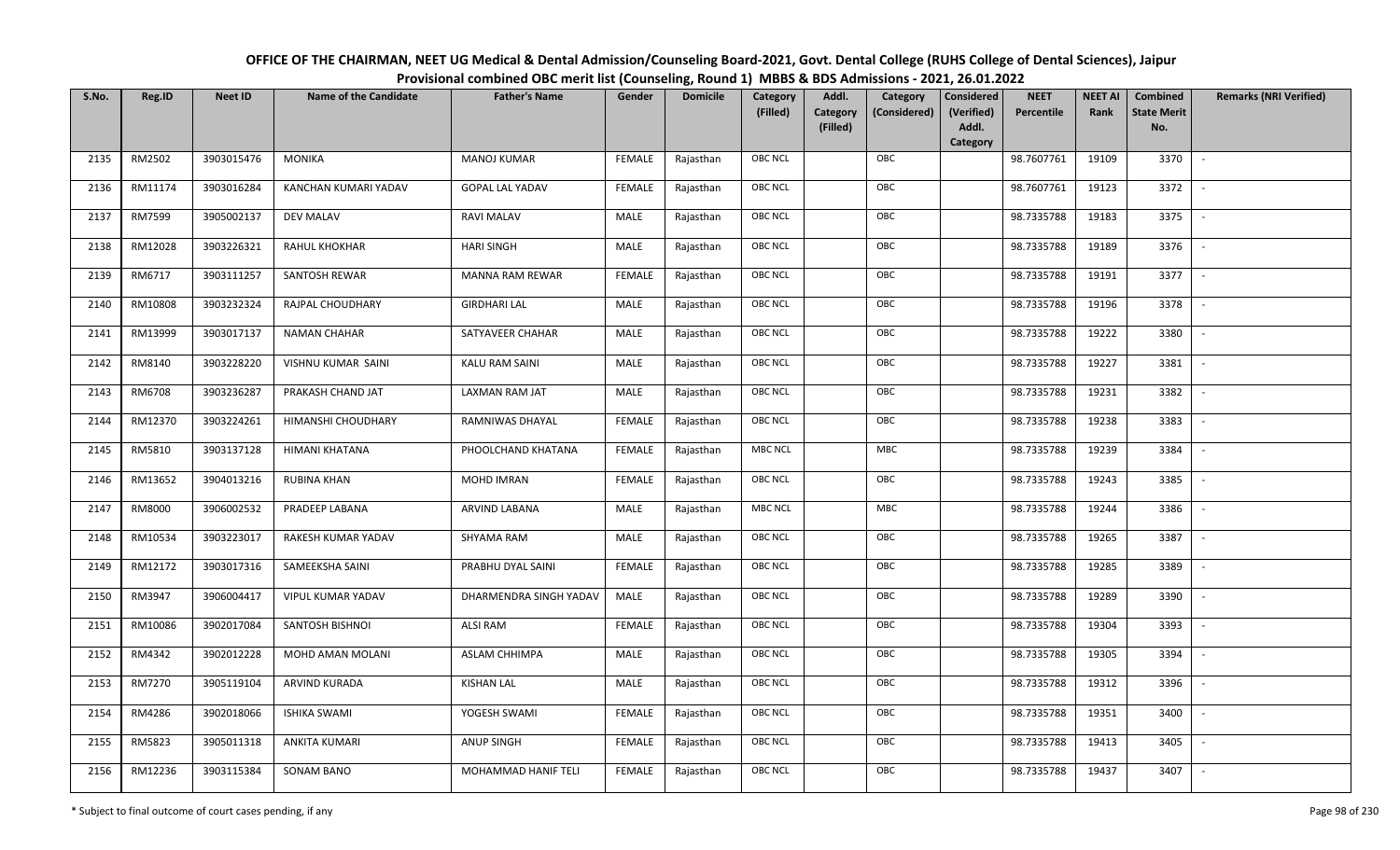| OFFICE OF THE CHAIRMAN, NEET UG Medical & Dental Admission/Counseling Board-2021, Govt. Dental College (RUHS College of Dental Sciences), Jaipur |
|--------------------------------------------------------------------------------------------------------------------------------------------------|
| Provisional combined OBC merit list (Counseling, Round 1) MBBS & BDS Admissions - 2021, 26.01.2022                                               |

| S.No. | Reg.ID  | <b>Neet ID</b> | <b>Name of the Candidate</b> | <b>Father's Name</b>   | Gender        | <b>Domicile</b> | Category<br>(Filled) | Addl.<br>Category<br>(Filled) | Category<br>(Considered) | <b>Considered</b><br>(Verified)<br>Addl. | <b>NEET</b><br>Percentile | <b>NEET AI</b><br>Rank | Combined<br><b>State Merit</b><br>No. | <b>Remarks (NRI Verified)</b> |
|-------|---------|----------------|------------------------------|------------------------|---------------|-----------------|----------------------|-------------------------------|--------------------------|------------------------------------------|---------------------------|------------------------|---------------------------------------|-------------------------------|
| 2157  | RM5759  | 3903128015     | RAHUL KUMAWAT                | MANOHAR SINGH KUMAWAT  | MALE          | Rajasthan       | OBC NCL              |                               | OBC                      | Category                                 | 98.7335788                | 19454                  | 3408                                  | $\blacksquare$                |
| 2158  | RM4068  | 2001004374     | <b>NISHA</b>                 | <b>HARI SINGH</b>      | <b>FEMALE</b> | Rajasthan       | OBC NCL              |                               | OBC                      |                                          | 98.7335788                | 19459                  | 3409                                  |                               |
| 2159  | RM2653  | 3802011267     | <b>CHANCHAL VERMA</b>        | <b>KHUB CHAND</b>      | MALE          | Rajasthan       | <b>OBC NCL</b>       |                               | OBC                      |                                          | 98.7335788                | 19478                  | 3411                                  | $\blacksquare$                |
| 2160  | RM3130  | 3903206374     | KARUNA                       | DAYA CHAND             | <b>FEMALE</b> | Rajasthan       | OBC NCL              |                               | OBC                      |                                          | 98.7335788                | 19483                  | 3412                                  | $\overline{\phantom{a}}$      |
| 2161  | RM11301 | 3906001398     | RAHUL PATIDAR                | AMRIT LAL PATIDAR      | MALE          | Rajasthan       | OBC NCL              |                               | OBC                      |                                          | 98.7335788                | 19484                  | 3413                                  | $\overline{\phantom{a}}$      |
| 2162  | RM5925  | 3903213437     | AKASH YADAV                  | MOHAN LAL YADAV        | MALE          | Rajasthan       | OBC NCL              |                               | OBC                      |                                          | 98.7335788                | 19486                  | 3414                                  | $\overline{\phantom{a}}$      |
| 2163  | RM6890  | 3905111133     | <b>RAHUL MALAV</b>           | RAMDAYAL MALAV         | MALE          | Rajasthan       | OBC NCL              |                               | OBC                      |                                          | 98.7335788                | 19487                  | 3415                                  | $\blacksquare$                |
| 2164  | RM8290  | 3904016001     | RAHUL KUMAR                  | <b>NARAYAN LAL</b>     | MALE          | Rajasthan       | OBC NCL              |                               | OBC                      |                                          | 98.7335788                | 19494                  | 3416                                  |                               |
| 2165  | RM9792  | 3904004455     | PRACHI DAIYA                 | PRAVEEN DAIYA          | <b>FEMALE</b> | Rajasthan       | OBC NCL              |                               | OBC                      |                                          | 98.7335788                | 19495                  | 3417                                  |                               |
| 2166  | RM12217 | 3903137194     | <b>AKSHAY BATAR</b>          | <b>MAMRAJ SINGH</b>    | MALE          | Rajasthan       | OBC NCL              |                               | OBC                      |                                          | 98.7335788                | 19505                  | 3418                                  |                               |
| 2167  | RM15522 | 3903031280     | <b>AMAN RATHOR</b>           | LAXMI NARAYAN RATHOR   | MALE          | Rajasthan       | <b>OBC NCL</b>       |                               | OBC                      |                                          | 98.7335788                | 19513                  | 3419                                  |                               |
| 2168  | RM1111  | 3802012023     | <b>KARAN NAIN</b>            | <b>RAKESH KUMAR</b>    | MALE          | Rajasthan       | OBC NCL              |                               | OBC                      |                                          | 98.7335788                | 19531                  | 3421                                  | $\sim$                        |
| 2169  | RM9879  | 3903012107     | ANISHA KUMAWAT               | RAM NARAYAN KUMAWAT    | <b>FEMALE</b> | Rajasthan       | OBC NCL              |                               | OBC                      |                                          | 98.7335788                | 19542                  | 3422                                  |                               |
| 2170  | RM14913 | 3903237273     | <b>VIJAY TAKHAR</b>          | SANWAR MAL TAKHAR      | MALE          | Rajasthan       | OBC NCL              |                               | OBC                      |                                          | 98.7335788                | 19543                  | 3423                                  | $\overline{\phantom{a}}$      |
| 2171  | RM12155 | 3903211398     | <b>ANKIT NAGA</b>            | VINOD KUMAR NAGA       | MALE          | Rajasthan       | OBC NCL              |                               | OBC                      |                                          | 98.7335788                | 19548                  | 3424                                  | $\overline{\phantom{a}}$      |
| 2172  | RM8700  | 2001013390     | DIVYANSHU YADAV              | <b>VIRENDER SINGH</b>  | MALE          | Rajasthan       | OBC NCL              |                               | OBC                      |                                          | 98.7335788                | 19553                  | 3425                                  | $\sim$                        |
| 2173  | RM8099  | 3901017324     | DEEPAK YADAV                 | <b>RAMSINGH YADAV</b>  | MALE          | Rajasthan       | OBC NCL              |                               | OBC                      |                                          | 98.7055398                | 19581                  | 3428                                  | $\overline{\phantom{a}}$      |
| 2174  | RM4074  | 3902008207     | <b>URMILA TAK</b>            | <b>RAJKUMAR TAK</b>    | <b>FEMALE</b> | Rajasthan       | OBC NCL              |                               | OBC                      |                                          | 98.7055398                | 19586                  | 3429                                  |                               |
| 2175  | RM10750 | 3903015195     | <b>KANCHAN REWAR</b>         | <b>MAHESH KUMAR</b>    | <b>FEMALE</b> | Rajasthan       | <b>OBC NCL</b>       |                               | OBC                      |                                          | 98.7055398                | 19590                  | 3430                                  |                               |
| 2176  | RM2716  | 3903002370     | <b>VINITA KHATRI</b>         | DEVANAND KHATRI        | <b>FEMALE</b> | Rajasthan       | OBC NCL              |                               | OBC                      |                                          | 98.7055398                | 19595                  | 3431                                  | $\blacksquare$                |
| 2177  | RM2114  | 3904101147     | ARJUN LATHAR                 | <b>BABU LAL</b>        | <b>MALE</b>   | Rajasthan       | OBC NCL              |                               | OBC                      |                                          | 98.7055398                | 19609                  | 3432                                  |                               |
| 2178  | RM5677  | 3905014327     | GAURAV PRASAD SWARNKAR       | KRISHAN GOPAL SWARNKAR | MALE          | Rajasthan       | OBC NCL              |                               | OBC                      |                                          | 98.7055398                | 19622                  | 3434                                  |                               |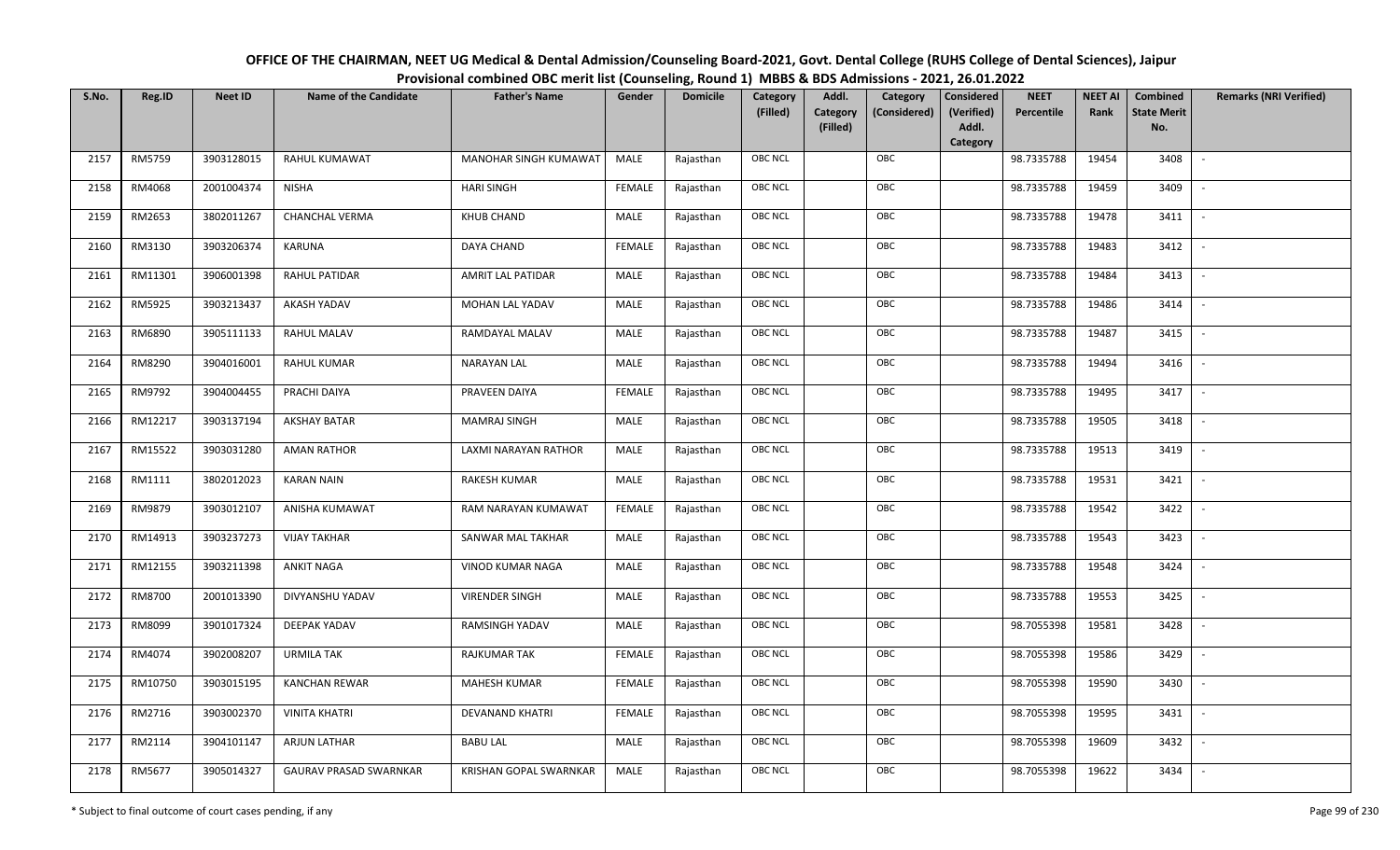| OFFICE OF THE CHAIRMAN, NEET UG Medical & Dental Admission/Counseling Board-2021, Govt. Dental College (RUHS College of Dental Sciences), Jaipur |
|--------------------------------------------------------------------------------------------------------------------------------------------------|
| Provisional combined OBC merit list (Counseling, Round 1) MBBS & BDS Admissions - 2021, 26.01.2022                                               |

| S.No. | Reg.ID  | <b>Neet ID</b> | <b>Name of the Candidate</b> | <b>Father's Name</b>    | Gender        | <b>Domicile</b> | Category<br>(Filled) | Addl.<br><b>Category</b><br>(Filled) | Category<br>(Considered) | <b>Considered</b><br>(Verified)<br>Addl. | <b>NEET</b><br>Percentile | <b>NEET AI</b><br>Rank | <b>Combined</b><br><b>State Merit</b><br>No. | <b>Remarks (NRI Verified)</b> |
|-------|---------|----------------|------------------------------|-------------------------|---------------|-----------------|----------------------|--------------------------------------|--------------------------|------------------------------------------|---------------------------|------------------------|----------------------------------------------|-------------------------------|
|       |         |                |                              |                         |               |                 |                      |                                      |                          | Category                                 |                           |                        |                                              |                               |
| 2179  | RM14713 | 3903133161     | <b>RAVI KURI</b>             | RAMAWTAR KURI           | MALE          | Rajasthan       | <b>OBC NCL</b>       |                                      | OBC                      |                                          | 98.7055398                | 19623                  | 3435                                         | $\mathbb{L}$                  |
| 2180  | RM4854  | 3903102098     | PRIYA SAINI                  | LAL CHAND SAINI         | FEMALE        | Rajasthan       | OBC NCL              |                                      | OBC                      |                                          | 98.7055398                | 19651                  | 3438                                         |                               |
| 2181  | RM7927  | 3903114076     | <b>GAVARI DEVI</b>           | <b>OGAD RAM</b>         | <b>FEMALE</b> | Rajasthan       | <b>OBC NCL</b>       |                                      | OBC                      |                                          | 98.7055398                | 19681                  | 3443                                         | $\overline{\phantom{a}}$      |
| 2182  | RM1282  | 3902010003     | <b>ANKIT BHASKAR</b>         | <b>UMMED SINGH</b>      | MALE          | Rajasthan       | <b>OBC NCL</b>       |                                      | OBC                      |                                          | 98.7055398                | 19688                  | 3444                                         | $\overline{\phantom{a}}$      |
| 2183  | RM15347 | 3903027006     | <b>KOMAL JANGIR</b>          | SUBHASH CHANDRA         | <b>FEMALE</b> | Rajasthan       | OBC NCL              |                                      | OBC                      |                                          | 98.7055398                | 19706                  | 3445                                         | $\sim$                        |
| 2184  | RM13016 | 3903020151     | <b>GAYATRI KUMARI</b>        | <b>VINOD KUMAR</b>      | <b>FEMALE</b> | Rajasthan       | <b>OBC NCL</b>       |                                      | OBC                      |                                          | 98.7055398                | 19714                  | 3446                                         | $\overline{\phantom{a}}$      |
| 2185  | RM3954  | 3802011021     | PANKAJ VERMA                 | SATISH KUMAR GHORELA    | <b>MALE</b>   | Rajasthan       | OBC NCL              |                                      | OBC                      |                                          | 98.7055398                | 19725                  | 3448                                         |                               |
| 2186  | RM9321  | 3904105173     | <b>MEENAKSHI SONI</b>        | NARENDRA KUMAR SONI     | <b>FEMALE</b> | Rajasthan       | OBC NCL              |                                      | OBC                      |                                          | 98.7055398                | 19737                  | 3449                                         |                               |
| 2187  | RM5209  | 3903033059     | <b>VIPIN SONI</b>            | SITARAM SONI            | MALE          | Rajasthan       | OBC NCL              |                                      | OBC                      |                                          | 98.7055398                | 19742                  | 3451                                         |                               |
| 2188  | RM10464 | 3903017173     | SUNIL CHOUDHARY              | PRABHU DAYAL CHOUDHARY  | MALE          | Rajasthan       | OBC NCL              |                                      | OBC                      |                                          | 98.7055398                | 19760                  | 3453                                         | $\sim$                        |
| 2189  | RM10462 | 3903041255     | SHRAVAN RAM                  | <b>DEVA RAM</b>         | MALE          | Rajasthan       | OBC NCL              |                                      | OBC                      |                                          | 98.7055398                | 19763                  | 3454                                         |                               |
| 2190  | RM2816  | 3903117206     | ANJU DHAYAL                  | <b>GOGRAJ DHAYAL</b>    | <b>FEMALE</b> | Rajasthan       | <b>OBC NCL</b>       |                                      | OBC                      |                                          | 98.7055398                | 19765                  | 3455                                         | $\sim$                        |
| 2191  | RM3448  | 4401003627     | SACHIN POSWAL                | JAI PRAKASH POSWAL      | MALE          | Rajasthan       | <b>MBC NCL</b>       |                                      | MBC                      |                                          | 98.7055398                | 19797                  | 3457                                         |                               |
| 2192  | RM2249  | 3903028167     | DEEKSHA                      | ARVIND KUMAR            | <b>FEMALE</b> | Rajasthan       | <b>OBC NCL</b>       |                                      | OBC                      |                                          | 98.7055398                | 19820                  | 3460                                         | $\sim$                        |
| 2193  | RM15140 | 3903107086     | <b>MONIKA YADAV</b>          | SUBHASH YADAV           | <b>FEMALE</b> | Rajasthan       | <b>OBC NCL</b>       |                                      | OBC                      |                                          | 98.7055398                | 19826                  | 3461                                         | $\sim$                        |
| 2194  | RM11929 | 3903034058     | SAURABH KUMAR GHOSLYA        | <b>BABU LAL GHOSLYA</b> | MALE          | Rajasthan       | <b>OBC NCL</b>       |                                      | OBC                      |                                          | 98.7055398                | 19831                  | 3462                                         | $\overline{\phantom{a}}$      |
| 2195  | RM13182 | 3903033159     | YUVRAJ YADAV                 | OM PRAKASH YADAV        | MALE          | Rajasthan       | <b>OBC NCL</b>       |                                      | OBC                      |                                          | 98.7055398                | 19838                  | 3464                                         | $\overline{\phantom{a}}$      |
| 2196  | RM6607  | 3903016161     | NARENDRA SINGH               | <b>CHHOG SINGH</b>      | <b>MALE</b>   | Rajasthan       | <b>OBC NCL</b>       |                                      | OBC                      |                                          | 98.7055398                | 19853                  | 3466                                         |                               |
| 2197  | RM11081 | 3902024136     | RAKESH KUMAR SHESHMA         | MALI RAM SHESHMA        | MALE          | Rajasthan       | OBC NCL              |                                      | OBC                      |                                          | 98.7055398                | 19854                  | 3467                                         |                               |
| 2198  | RM8795  | 3902012070     | SANJU                        | NIHAL CHAND             | <b>FEMALE</b> | Rajasthan       | OBC NCL              |                                      | OBC                      |                                          | 98.7055398                | 19871                  | 3468                                         |                               |
| 2199  | RM1509  | 3904014185     | <b>DALPAT DAN</b>            | MAHASINGH DAN           | MALE          | Rajasthan       | OBC NCL              |                                      | OBC                      |                                          | 98.7055398                | 19876                  | 3469                                         |                               |
| 2200  | RM8615  | 3905027288     | LOKESH KUMAR JAT             | RAJU LAL JAT            | MALE          | Rajasthan       | OBC NCL              |                                      | OBC                      |                                          | 98.7055398                | 19886                  | 3470                                         |                               |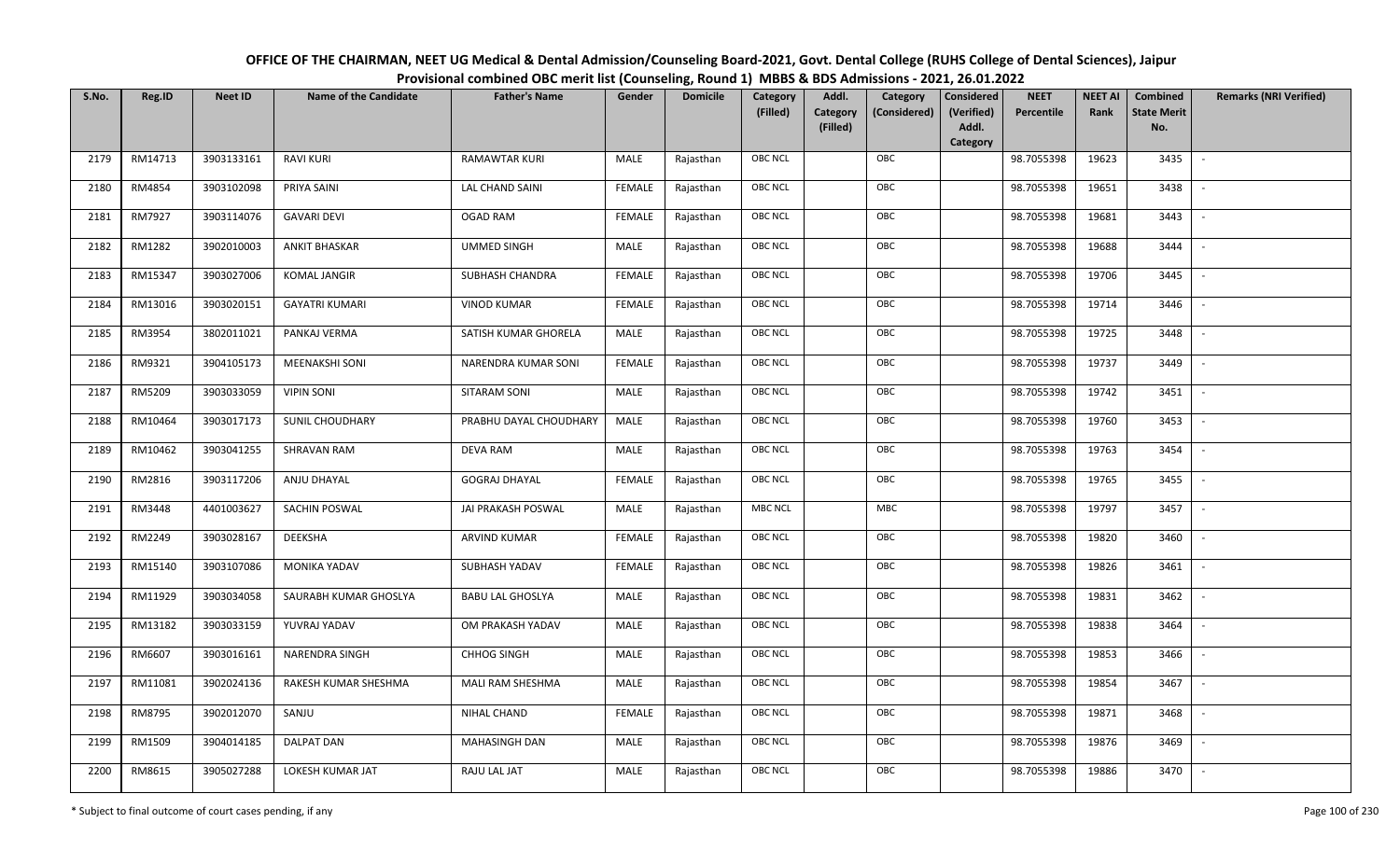| OFFICE OF THE CHAIRMAN, NEET UG Medical & Dental Admission/Counseling Board-2021, Govt. Dental College (RUHS College of Dental Sciences), Jaipur |
|--------------------------------------------------------------------------------------------------------------------------------------------------|
| Provisional combined OBC merit list (Counseling, Round 1) MBBS & BDS Admissions - 2021, 26.01.2022                                               |

| S.No. | Reg.ID  | <b>Neet ID</b> | <b>Name of the Candidate</b> | <b>Father's Name</b>              | Gender        | <b>Domicile</b> | Category       | Addl.<br>Category                    | <b>Considered</b>   | <b>NEET</b> | <b>NEET AI</b> | Combined                  | <b>Remarks (NRI Verified)</b> |
|-------|---------|----------------|------------------------------|-----------------------------------|---------------|-----------------|----------------|--------------------------------------|---------------------|-------------|----------------|---------------------------|-------------------------------|
|       |         |                |                              |                                   |               |                 | (Filled)       | Category<br>(Considered)<br>(Filled) | (Verified)<br>Addl. | Percentile  | Rank           | <b>State Merit</b><br>No. |                               |
|       |         |                |                              |                                   |               |                 |                |                                      | Category            |             |                |                           |                               |
| 2201  | RM6615  | 3903214388     | RAHUL KUMAR SAINI            | SHANKAR LAL SAINI                 | MALE          | Rajasthan       | <b>OBC NCL</b> | OBC                                  |                     | 98.7055398  | 19896          | 3471                      | $\sim$                        |
| 2202  | RM2841  | 3904006421     | <b>HARISH PARIHAR</b>        | <b>KEVAL RAM</b>                  | <b>MALE</b>   | Rajasthan       | OBC NCL        | OBC                                  |                     | 98.7055398  | 19918          | 3474                      |                               |
| 2203  | RM7941  | 3903108562     | <b>RAJAT SONI</b>            | <b>GOPAL LAL SONI</b>             | MALE          | Rajasthan       | <b>OBC NCL</b> | OBC                                  |                     | 98.7055398  | 19925          | 3475                      | $\overline{\phantom{a}}$      |
| 2204  | RM9469  | 3903013223     | <b>SIMRAN BANU</b>           | <b>IQBAL KHAN</b>                 | <b>FEMALE</b> | Rajasthan       | <b>OBC NCL</b> | OBC                                  |                     | 98.7055398  | 19932          | 3476                      | $\overline{\phantom{a}}$      |
| 2205  | RM9072  | 3903123170     | RAJ DAGUR                    | <b>DASHRATH DAGUR</b>             | MALE          | Rajasthan       | <b>OBC NCL</b> | OBC                                  |                     | 98.7055398  | 19934          | 3477                      | $\sim$                        |
| 2206  | RM10419 | 3903120262     | REKHA BHINDA                 | MOHAN LAL BHINDA                  | <b>FEMALE</b> | Rajasthan       | <b>OBC NCL</b> | OBC                                  |                     | 98.7055398  | 19937          | 3478                      | $\overline{\phantom{a}}$      |
| 2207  | RM6997  | 3903024206     | <b>KRISHNA YADAV</b>         | RAMESH CHAND YADAV                | <b>FEMALE</b> | Rajasthan       | OBC NCL        | OBC                                  |                     | 98.7055398  | 19943          | 3480                      |                               |
| 2208  | RM3989  | 3902023112     | NITIN DAIYA                  | <b>NAND KISHOR DAIYA</b>          | MALE          | Rajasthan       | OBC NCL        | OBC                                  |                     | 98.7055398  | 19966          | 3482                      |                               |
| 2209  | RM14970 | 3903001360     | <b>NEHA SONI</b>             | YOGENDRA KUMAR SONI               | <b>FEMALE</b> | Rajasthan       | OBC NCL        | OBC                                  |                     | 98.6765941  | 20006          | 3487                      |                               |
| 2210  | RM4536  | 3901008289     | <b>RAJAT BHASKAR</b>         | <b>LAXMAN RAM</b>                 | <b>MALE</b>   | Rajasthan       | OBC NCL        | OBC                                  |                     | 98.6765941  | 20025          | 3488                      | $\overline{\phantom{a}}$      |
| 2211  | RM3803  | 3902012062     | <b>ABHINAY KUMAR</b>         | <b>GIRDHARI LAL</b>               | MALE          | Rajasthan       | OBC NCL        | OBC                                  |                     | 98.6765941  | 20030          | 3490                      |                               |
| 2212  | RM14528 | 3905123190     | RAVI RAJ SINGH               | RAJNEESH KUMAR                    | MALE          | Rajasthan       | <b>OBC NCL</b> | OBC                                  |                     | 98.6765941  | 20034          | 3491                      | $\overline{\phantom{a}}$      |
| 2213  | RM3277  | 3903234216     | <b>MANISH BUGALIA</b>        | <b>MAHESH KUMAR</b>               | MALE          | Rajasthan       | OBC NCL        | OBC                                  |                     | 98.6765941  | 20043          | 3492                      |                               |
| 2214  | RM4740  | 3903123224     | PRIYANKA RAO                 | SHRAWAN KUMAR RAO                 | <b>FEMALE</b> | Rajasthan       | OBC NCL        | OBC                                  |                     | 98.6765941  | 20063          | 3495                      | $\overline{\phantom{a}}$      |
| 2215  | RM10270 | 3905108320     | ARADHYA SWARNKAR             | RAJKUMAR SWARNKAR                 | <b>FEMALE</b> | Rajasthan       | <b>OBC NCL</b> | OBC                                  |                     | 98.6765941  | 20067          | 3496                      | $\overline{\phantom{a}}$      |
| 2216  | RM6991  | 3904102257     | LAKSHMI CHARAN               | JETHUDAN CHARAN                   | <b>FEMALE</b> | Rajasthan       | <b>OBC NCL</b> | OBC                                  |                     | 98.6765941  | 20069          | 3497                      | $\sim$                        |
| 2217  | RM11658 | 3903125040     | LAXMI CHOUDHARY              | PRAKASH CHAND JAT                 | <b>FEMALE</b> | Rajasthan       | OBC NCL        | OBC                                  |                     | 98.6765941  | 20074          | 3498                      | $\overline{\phantom{a}}$      |
| 2218  | RM9152  | 3903132205     | MANOJ CHAUDHARY              | <b>HANUMAN SAHAY</b><br>CHAUDHARY | <b>MALE</b>   | Rajasthan       | OBC NCL        | OBC                                  |                     | 98.6765941  | 20107          | 3502                      |                               |
| 2219  | RM3683  | 3903101749     | PRIYA PIPLODA                | PREM PRAKASH PIPLODA              | <b>FEMALE</b> | Rajasthan       | <b>OBC NCL</b> | OBC                                  |                     | 98.6765941  | 20113          | 3503                      |                               |
| 2220  | RM1406  | 3905015129     | <b>TANISHQ SONI</b>          | <b>NARENDRA SONI</b>              | <b>MALE</b>   | Rajasthan       | <b>OBC NCL</b> | OBC                                  |                     | 98.6765941  | 20144          | 3504                      |                               |
| 2221  | RM2756  | 4401015248     | ROHIT KUMAR SAINI            | PREM KISHOR                       | MALE          | Rajasthan       | <b>OBC NCL</b> | OBC                                  |                     | 98.6765941  | 20156          | 3507                      |                               |
| 2222  | RM11659 | 3903113093     | SANGEETA YADAV               | RAMESH KUMAR YADAV                | FEMALE        | Rajasthan       | OBC NCL        | OBC                                  |                     | 98.6765941  | 20162          | 3508                      |                               |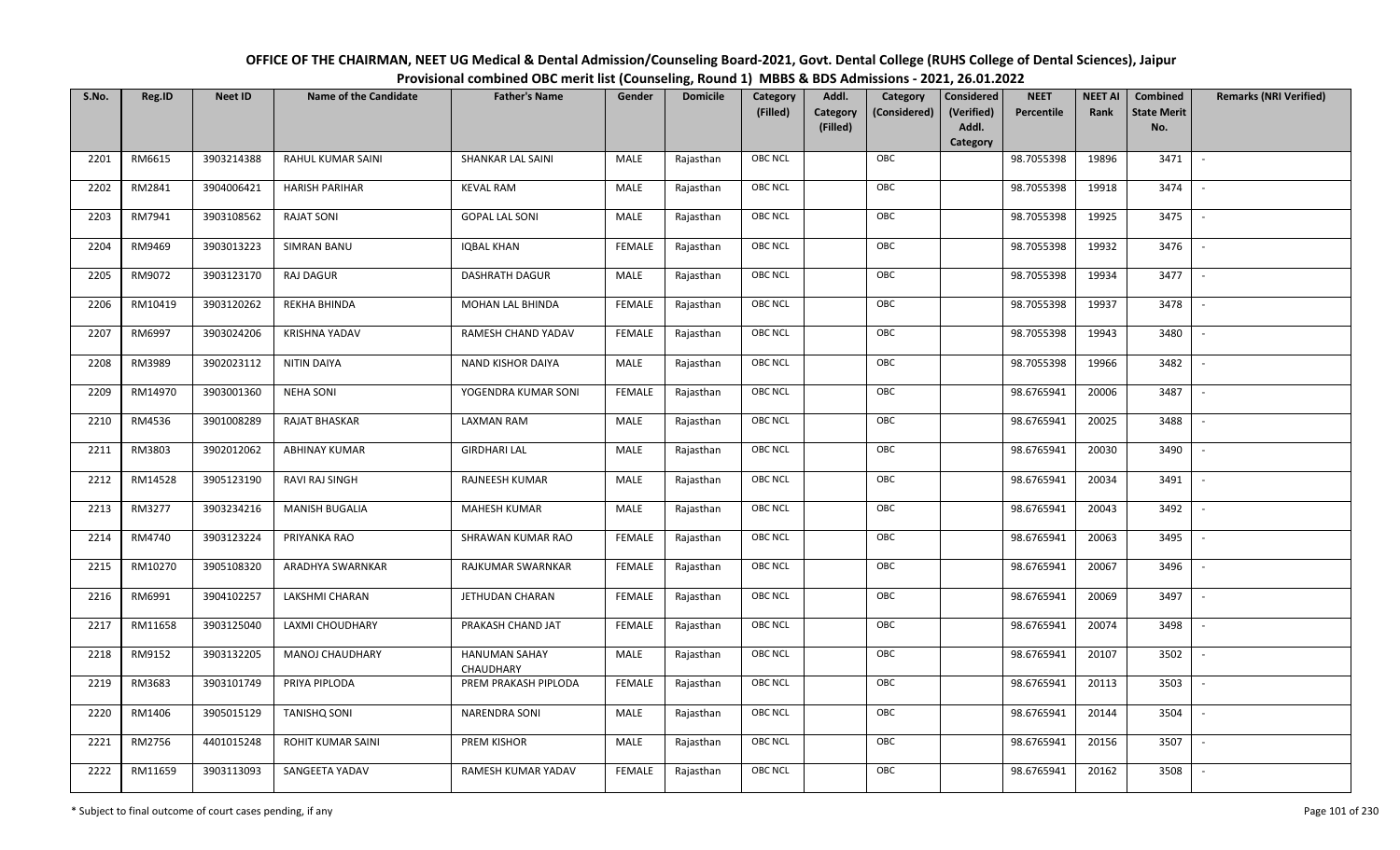| OFFICE OF THE CHAIRMAN, NEET UG Medical & Dental Admission/Counseling Board-2021, Govt. Dental College (RUHS College of Dental Sciences), Jaipur |
|--------------------------------------------------------------------------------------------------------------------------------------------------|
| Provisional combined OBC merit list (Counseling, Round 1) MBBS & BDS Admissions - 2021, 26.01.2022                                               |

| S.No. | Reg.ID  | <b>Neet ID</b> | <b>Name of the Candidate</b> | <b>Father's Name</b>         | Gender        | <b>Domicile</b> | Category<br>(Filled) | Addl.<br><b>Category</b><br>(Filled) | Category<br>(Considered) | <b>Considered</b><br>(Verified)<br>Addl.<br>Category | <b>NEET</b><br>Percentile | <b>NEET AI</b><br>Rank | Combined<br><b>State Merit</b><br>No. | <b>Remarks (NRI Verified)</b> |
|-------|---------|----------------|------------------------------|------------------------------|---------------|-----------------|----------------------|--------------------------------------|--------------------------|------------------------------------------------------|---------------------------|------------------------|---------------------------------------|-------------------------------|
| 2223  | RM8985  | 3904011002     | <b>BHARAT KUMAR</b>          | <b>DUNGAR RAM</b>            | MALE          | Rajasthan       | <b>OBC NCL</b>       |                                      | OBC                      |                                                      | 98.6765941                | 20184                  | 3511                                  | $\sim$                        |
| 2224  | RM1242  | 3904018048     | <b>NEETU</b>                 | JAGDISH PRASAD               | <b>FEMALE</b> | Rajasthan       | <b>OBC NCL</b>       |                                      | OBC                      |                                                      | 98.6765941                | 20190                  | 3512                                  |                               |
| 2225  | RM7233  | 3903010346     | <b>ISHA SINGH</b>            | <b>NAHAR SINGH</b>           | <b>FEMALE</b> | Rajasthan       | OBC NCL              |                                      | OBC                      |                                                      | 98.6765941                | 20194                  | 3513                                  |                               |
| 2226  | RM13605 | 3905024174     | SANGEETA LODHA               | RAMPRASAD LODHA              | <b>FEMALE</b> | Rajasthan       | <b>OBC NCL</b>       |                                      | OBC                      |                                                      | 98.6765941                | 20196                  | 3514                                  | $\overline{\phantom{a}}$      |
| 2227  | RM9958  | 3903220441     | <b>ROHIT SAINI</b>           | PRAKASH SAINI                | MALE          | Rajasthan       | <b>OBC NCL</b>       |                                      | OBC                      |                                                      | 98.6765941                | 20199                  | 3515                                  | $\sim$                        |
| 2228  | RM7401  | 3903204555     | LAKSHIKA SAINI               | <b>KESHAV LAL SAINI</b>      | <b>FEMALE</b> | Rajasthan       | <b>OBC NCL</b>       |                                      | OBC                      |                                                      | 98.6765941                | 20213                  | 3518                                  | $\overline{\phantom{a}}$      |
| 2229  | RM6011  | 3903235293     | <b>ANIL KUMAR</b>            | <b>GANPAT LAL</b>            | MALE          | Rajasthan       | OBC NCL              |                                      | OBC                      |                                                      | 98.6765941                | 20218                  | 3519                                  |                               |
| 2230  | RM10540 | 3903004132     | PRIYA SANGWAN                | RAJESH KUMAR SANGWAN         | <b>FEMALE</b> | Rajasthan       | <b>OBC NCL</b>       |                                      | OBC                      |                                                      | 98.6765941                | 20237                  | 3522                                  |                               |
| 2231  | RM10778 | 3903117332     | MAMATA                       | SAGAR MAL KALWANIYA          | <b>FEMALE</b> | Rajasthan       | OBC NCL              |                                      | OBC                      |                                                      | 98.6765941                | 20255                  | 3523                                  | $\blacksquare$                |
| 2232  | RM7828  | 3903004513     | PARTH DAMARIA                | RAJESH DAMARIA               | <b>MALE</b>   | Rajasthan       | <b>OBC NCL</b>       |                                      | OBC                      |                                                      | 98.6765941                | 20260                  | 3524                                  |                               |
| 2233  | RM14673 | 3902011024     | <b>VIKASH</b>                | <b>HET RAM</b>               | MALE          | Rajasthan       | OBC NCL              |                                      | OBC                      |                                                      | 98.6765941                | 20263                  | 3525                                  |                               |
| 2234  | RM3359  | 3903130129     | <b>MONIKA KUMAWAT</b>        | RAM NARAYAN KUMAWAT          | <b>FEMALE</b> | Rajasthan       | <b>OBC NCL</b>       |                                      | OBC                      |                                                      | 98.6765941                | 20272                  | 3526                                  |                               |
| 2235  | RM2958  | 3905125063     | ABHA KUMARI VAISHNAV         | GIRIRAJ PRASAD VAISHNAV      | <b>FEMALE</b> | Rajasthan       | OBC NCL              |                                      | OBC                      |                                                      | 98.6765941                | 20279                  | 3527                                  |                               |
| 2236  | RM3360  | 3903011237     | <b>GEETA CHOUDHARY</b>       | RADHEY SHYAM JAT             | <b>FEMALE</b> | Rajasthan       | OBC NCL              |                                      | OBC                      |                                                      | 98.6765941                | 20281                  | 3528                                  | $\sim$                        |
| 2237  | RM10261 | 3903110110     | SONU YADAV                   | <b>SURESH KUMAR</b>          | <b>FEMALE</b> | Rajasthan       | OBC NCL              |                                      | OBC                      |                                                      | 98.6765941                | 20295                  | 3530                                  | $\overline{\phantom{a}}$      |
| 2238  | RM8976  | 3904114168     | <b>SURESH KUMAR</b>          | <b>BHURA RAM</b>             | MALE          | Rajasthan       | <b>OBC NCL</b>       |                                      | OBC                      |                                                      | 98.6765941                | 20312                  | 3532                                  | $\overline{\phantom{a}}$      |
| 2239  | RM13742 | 3903030183     | <b>SUMIT MANDOLIYA</b>       | <b>GULAB CHAND MANDOLIYA</b> | MALE          | Rajasthan       | OBC NCL              |                                      | OBC                      |                                                      | 98.6765941                | 20313                  | 3533                                  | $\blacksquare$                |
| 2240  | RM15130 | 3905002435     | KHUSHI PRAJAPATI             | MUKESH CHAND PRAJAPATI       | <b>FEMALE</b> | Rajasthan       | <b>OBC NCL</b>       |                                      | OBC                      |                                                      | 98.6765941                | 20324                  | 3534                                  |                               |
| 2241  | RM10574 | 3903236129     | KAILASH CHAND SAINI          | MARU RAM SAINI               | MALE          | Rajasthan       | OBC NCL              |                                      | OBC                      |                                                      | 98.6765941                | 20325                  | 3535                                  |                               |
| 2242  | RM8568  | 3903117145     | AASHISH YADAV                | MANGAL CHAND YADAV           | MALE          | Rajasthan       | OBC NCL              |                                      | OBC                      |                                                      | 98.6765941                | 20327                  | 3536                                  |                               |
| 2243  | RM14263 | 3903116267     | <b>KRISHAN YADAV</b>         | KANHAIYA LAL YADAV           | MALE          | Rajasthan       | <b>OBC NCL</b>       |                                      | OBC                      |                                                      | 98.6765941                | 20329                  | 3537                                  |                               |
| 2244  | RM15597 | 3906022083     | <b>NAMAN TAILOR</b>          | <b>SUNDER LAL TAILOR</b>     | MALE          | Rajasthan       | <b>OBC NCL</b>       |                                      | OBC                      |                                                      | 98.6765941                | 20334                  | 3538                                  |                               |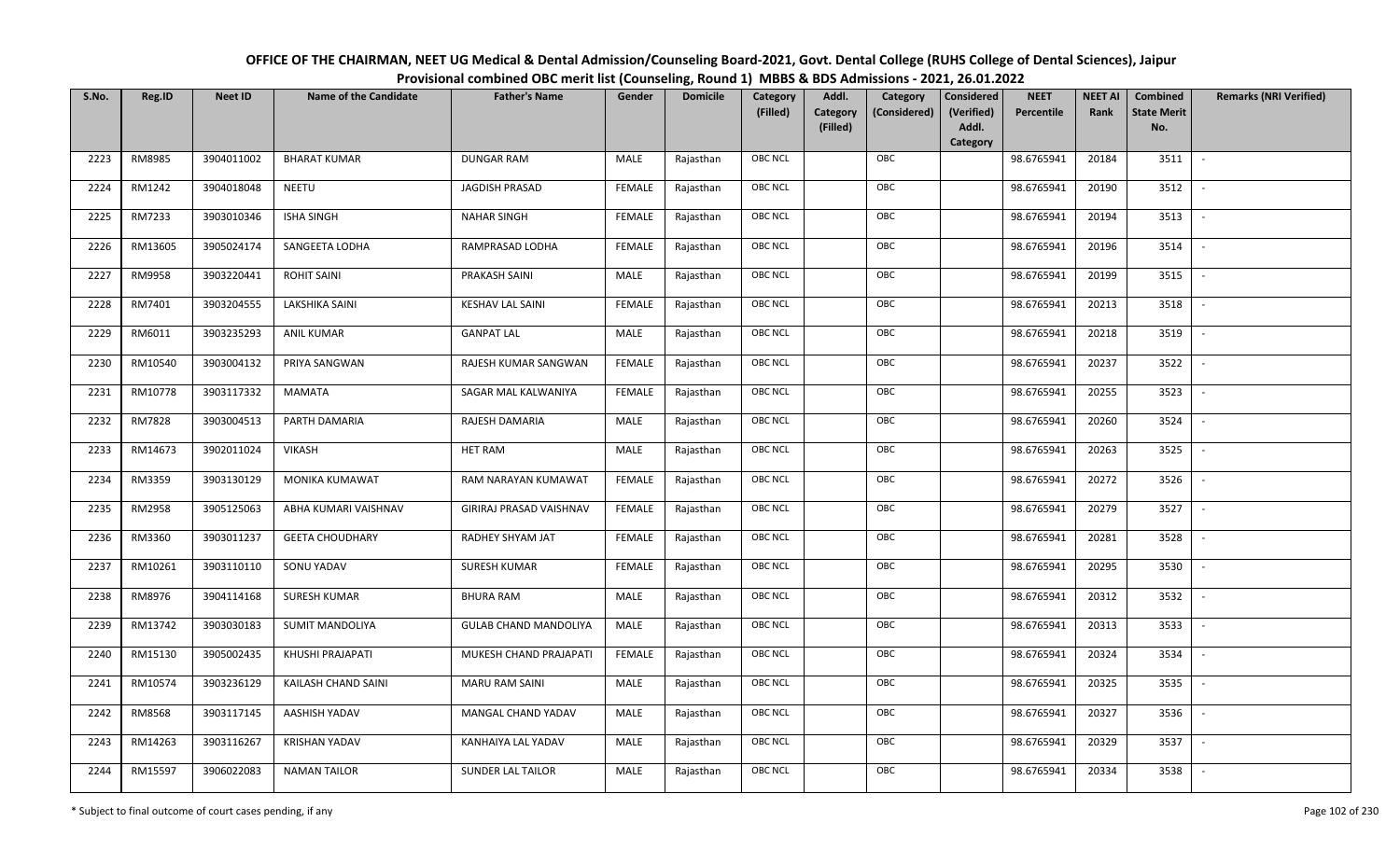OFFICE OF THE CHAIRMAN, NEET UG Medical & Dental Admission/Counseling Board-2021, Govt. Dental College (RUHS College of Dental Sciences), JaipurProvisional combined OBC merit list (Counseling, Round 1) MBBS & BDS Admissions - 2021, 26.01.2022

| S.No. | Reg.ID  | <b>Neet ID</b> | <b>Name of the Candidate</b> | <b>Father's Name</b>       | Gender        | <b>Domicile</b> | Category       | Addl.                | Category     | Considered          | <b>NEET</b> | <b>NEET AI</b> | Combined                  | <b>Remarks (NRI Verified)</b> |
|-------|---------|----------------|------------------------------|----------------------------|---------------|-----------------|----------------|----------------------|--------------|---------------------|-------------|----------------|---------------------------|-------------------------------|
|       |         |                |                              |                            |               |                 | (Filled)       | Category<br>(Filled) | (Considered) | (Verified)<br>Addl. | Percentile  | Rank           | <b>State Merit</b><br>No. |                               |
|       |         |                |                              |                            |               |                 |                |                      |              | Category            |             |                |                           |                               |
| 2245  | RM14000 | 3903122386     | NITIN YADAV                  | NATTHU RAM YADAV           | MALE          | Rajasthan       | <b>OBC NCL</b> |                      | OBC          |                     | 98.6765941  | 20355          | 3540                      | $\sim$                        |
| 2246  | RM13196 | 3903120091     | DINESH KUMAR BOCHALIYA       | MOOL CHAND BOCHALIYA       | MALE          | Rajasthan       | OBC NCL        |                      | OBC          |                     | 98.6765941  | 20382          | 3544                      |                               |
| 2247  | RM9633  | 3902020168     | <b>CHHOTU RAM</b>            | ANDARAM                    | MALE          | Rajasthan       | OBC NCL        |                      | OBC          |                     | 98.6765941  | 20401          | 3546                      |                               |
| 2248  | RM13229 | 3903029326     | ANITA                        | SURESH KUMAR JANGIR        | <b>FEMALE</b> | Rajasthan       | OBC NCL        |                      | OBC          |                     | 98.6765941  | 20402          | 3547                      | $\overline{\phantom{a}}$      |
| 2249  | RM11568 | 3905111255     | <b>SUMIT BISHNOI</b>         | MOHAN RAM BISHNOI          | <b>MALE</b>   | Rajasthan       | OBC NCL        |                      | OBC          |                     | 98.6765941  | 20423          | 3550                      | $\sim$                        |
| 2250  | RM8044  | 3905015023     | PRAVESH DANGI                | KAILASH CHAND DANGI        | MALE          | Rajasthan       | OBC NCL        |                      | OBC          |                     | 98.6765941  | 20433          | 3553                      | $\overline{\phantom{a}}$      |
| 2251  | RM4238  | 3903108081     | <b>SUMIT SAINI</b>           | <b>BHAGWAN SAINI</b>       | MALE          | Rajasthan       | OBC NCL        |                      | OBC          |                     | 98.6473894  | 20453          | 3556                      | $\mathbb{L}$                  |
| 2252  | RM1048  | 3904004092     | MITALI KANSARA               | <b>DURGESH KANSARA</b>     | <b>FEMALE</b> | Rajasthan       | OBC NCL        |                      | OBC          |                     | 98.6473894  | 20461          | 3557                      | $\overline{\phantom{a}}$      |
| 2253  | RM5133  | 3903124014     | POOJA CHOUDHARY              | HARPHOOL CHOUDHARY         | <b>FEMALE</b> | Rajasthan       | OBC NCL        |                      | OBC          |                     | 98.6473894  | 20491          | 3561                      |                               |
| 2254  | RM5448  | 3903231339     | <b>ANKITA CHOUDHARY</b>      | <b>RAMNIWAS</b>            | <b>FEMALE</b> | Rajasthan       | OBC NCL        |                      | OBC          |                     | 98.6473894  | 20493          | 3562                      | $\sim$                        |
| 2255  | RM10286 | 3902005101     | <b>JYOTI KASWAN</b>          | KRISHNA KUMAR KASWAN       | <b>FEMALE</b> | Rajasthan       | OBC NCL        | WDP, EXS6            | OBC          |                     | 98.6473894  | 20512          | 3564                      |                               |
| 2256  | RM4539  | 3901014420     | <b>MANISH DIWAKAR</b>        | KAMAL SWAROOP DIWAKAR      | MALE          | Rajasthan       | OBC NCL        |                      | OBC          |                     | 98.6473894  | 20514          | 3565                      | $\blacksquare$                |
| 2257  | RM11055 | 3903001809     | AKANKSHA                     | <b>SUNIL KALONIA</b>       | <b>FEMALE</b> | Rajasthan       | OBC NCL        |                      | OBC          |                     | 98.6473894  | 20556          | 3567                      |                               |
| 2258  | RM3299  | 3802005055     | <b>CHELSY SAHARAN</b>        | RANVIR SAHARAN             | <b>FEMALE</b> | Rajasthan       | OBC NCL        |                      | OBC          |                     | 98.6473894  | 20584          | 3571                      | $\sim$                        |
| 2259  | RM12655 | 3902006157     | <b>MONIKA TAK</b>            | <b>OMPRAKASH TAK</b>       | <b>FEMALE</b> | Rajasthan       | OBC NCL        |                      | OBC          |                     | 98.6473894  | 20595          | 3572                      | $\sim$                        |
| 2260  | RM11219 | 3905020100     | NISHA SINSINWAR              | MAHESH CHAND               | MALE          | Rajasthan       | OBC NCL        |                      | OBC          |                     | 98.6473894  | 20604          | 3573                      | $\sim$                        |
| 2261  | RM14408 | 3903101349     | ASHOK KUMAR PRAJAPAT         | <b>MADAN LAL PRAJAPAT</b>  | MALE          | Rajasthan       | <b>OBC NCL</b> |                      | OBC          |                     | 98.6473894  | 20606          | 3574                      | $\overline{\phantom{a}}$      |
| 2262  | RM12307 | 3903102122     | KHUSHI CHOHAN                | SARVAN KUMAR CHOHAN        | <b>FEMALE</b> | Rajasthan       | OBC NCL        |                      | OBC          |                     | 98.6473894  | 20617          | 3575                      |                               |
| 2263  | RM2774  | 3902022203     | <b>MEENA JANGIR</b>          | <b>ANIL KUMAR</b>          | <b>FEMALE</b> | Rajasthan       | OBC NCL        |                      | OBC          |                     | 98.6473894  | 20620          | 3576                      |                               |
| 2264  | RM10439 | 3902020044     | AJAY KUMAR KARWASARA         | <b>BIRBALRAM KARWASARA</b> | MALE          | Rajasthan       | OBC NCL        |                      | OBC          |                     | 98.6473894  | 20622          | 3577                      | $\overline{\phantom{a}}$      |
| 2265  | RM3620  | 3905025003     | <b>FIROJ KHAN</b>            | <b>VAKIL KHAN</b>          | MALE          | Rajasthan       | OBC NCL        |                      | OBC          |                     | 98.6473894  | 20625          | 3578                      |                               |
| 2266  | RM6558  | 3903023401     | <b>NAVEEN</b>                | <b>BHEEM SINGH</b>         | MALE          | Rajasthan       | OBC NCL        |                      | OBC          |                     | 98.6473894  | 20637          | 3579                      |                               |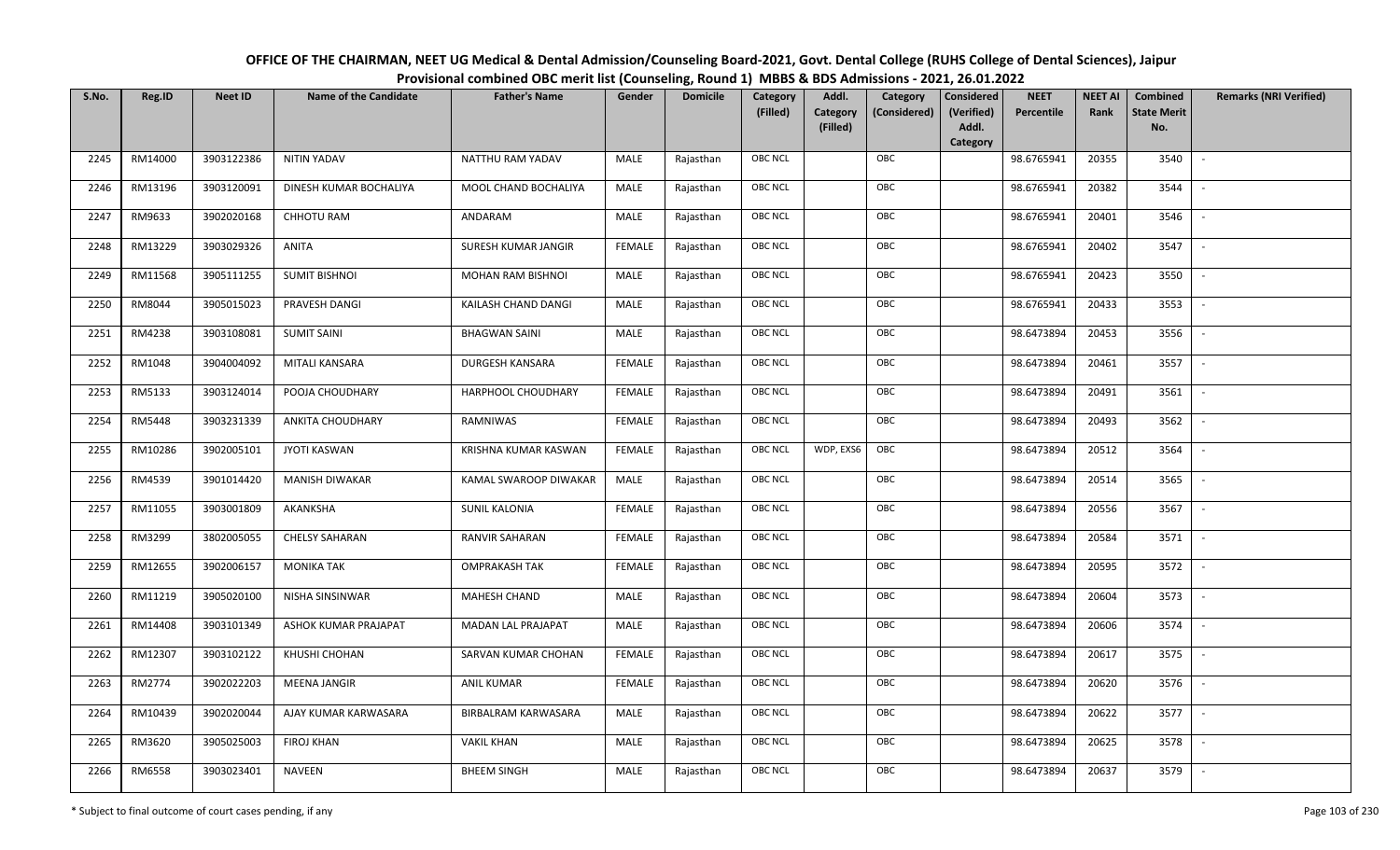| OFFICE OF THE CHAIRMAN, NEET UG Medical & Dental Admission/Counseling Board-2021, Govt. Dental College (RUHS College of Dental Sciences), Jaipur |
|--------------------------------------------------------------------------------------------------------------------------------------------------|
| Provisional combined OBC merit list (Counseling, Round 1) MBBS & BDS Admissions - 2021, 26.01.2022                                               |

| S.No. | Reg.ID  | <b>Neet ID</b> | <b>Name of the Candidate</b> | <b>Father's Name</b>       | Gender        | <b>Domicile</b> | Category<br>(Filled) | Addl.<br>Category<br>(Filled) | Category<br>(Considered) | <b>Considered</b><br>(Verified)<br>Addl. | <b>NEET</b><br>Percentile | <b>NEET AI</b><br>Rank | Combined<br><b>State Merit</b><br>No. | <b>Remarks (NRI Verified)</b> |
|-------|---------|----------------|------------------------------|----------------------------|---------------|-----------------|----------------------|-------------------------------|--------------------------|------------------------------------------|---------------------------|------------------------|---------------------------------------|-------------------------------|
|       |         |                |                              |                            |               |                 |                      |                               |                          | Category                                 |                           |                        |                                       |                               |
| 2267  | RM9980  | 3903117311     | AJAY YADAV                   | <b>BHAGWAN SAHAY YADAV</b> | MALE          | Rajasthan       | OBC NCL              |                               | OBC                      |                                          | 98.6473894                | 20652                  | 3581                                  | $\overline{\phantom{a}}$      |
| 2268  | RM3531  | 3903011234     | PREETI                       | <b>SHRI KRISHAN</b>        | <b>FEMALE</b> | Rajasthan       | OBC NCL              | WDP, EXS6                     | OBC                      |                                          | 98.6473894                | 20659                  | 3582                                  |                               |
| 2269  | RM2360  | 3904006136     | RAKSHITA VISHNOI             | JAGDISH CHANDRA VISHNOI    | <b>FEMALE</b> | Rajasthan       | OBC NCL              |                               | OBC                      |                                          | 98.6473894                | 20660                  | 3583                                  |                               |
| 2270  | RM10469 | 3903109361     | <b>RUCHIKA</b>               | SURESH KUMAR JANGIR        | <b>FEMALE</b> | Rajasthan       | OBC NCL              |                               | OBC                      |                                          | 98.6473894                | 20686                  | 3584                                  | $\overline{\phantom{a}}$      |
| 2271  | RM14044 | 3904014173     | NITESH KUMAR                 | <b>OM PRAKASH</b>          | MALE          | Rajasthan       | OBC NCL              |                               | OBC                      |                                          | 98.6473894                | 20715                  | 3589                                  | $\sim$                        |
| 2272  | RM13161 | 3903111322     | <b>JYOTI SHARMA</b>          | MUKESH SHARMA              | <b>FEMALE</b> | Rajasthan       | <b>OBC NCL</b>       |                               | OBC                      |                                          | 98.6473894                | 20717                  | 3590                                  | $\overline{\phantom{a}}$      |
| 2273  | RM13408 | 3905022151     | MOHAMMAD KAIF                | MUSTAAK AHMAD              | MALE          | Rajasthan       | OBC NCL              |                               | OBC                      |                                          | 98.6473894                | 20757                  | 3595                                  |                               |
| 2274  | RM3092  | 3901009096     | SHREYANSH NEHRIYA            | SHAILENDRA KUMAR NEHRIYA   | MALE          | Rajasthan       | OBC NCL              |                               | OBC                      |                                          | 98.6473894                | 20775                  | 3597                                  |                               |
| 2275  | RM9265  | 3903131228     | HITESH SONI                  | SHYAM SUNDER SONI          | MALE          | Rajasthan       | OBC NCL              |                               | OBC                      |                                          | 98.6473894                | 20788                  | 3598                                  |                               |
| 2276  | RM8119  | 3903224003     | VISHAL KUMAWAT               | MADAN LAL KUAMWAT          | MALE          | Rajasthan       | OBC NCL              |                               | OBC                      |                                          | 98.6473894                | 20798                  | 3600                                  |                               |
| 2277  | RM13730 | 3903131296     | PRIYA JANGID                 | <b>KISHOR KUMAR</b>        | <b>FEMALE</b> | Rajasthan       | OBC NCL              |                               | OBC                      |                                          | 98.6473894                | 20806                  | 3602                                  |                               |
| 2278  | RM11057 | 3903028113     | <b>ANKIT KUMAR</b>           | HARISHCHANDRA              | MALE          | Rajasthan       | OBC NCL              |                               | OBC                      |                                          | 98.6473894                | 20812                  | 3603                                  |                               |
| 2279  | RM2962  | 3903237261     | SIMRAN CHOUDHARY             | <b>BAJRANG LAL SARAN</b>   | <b>FEMALE</b> | Rajasthan       | OBC NCL              |                               | OBC                      |                                          | 98.6473894                | 20823                  | 3604                                  |                               |
| 2280  | RM5419  | 3905019077     | MANISH                       | <b>BASTI RAM</b>           | MALE          | Rajasthan       | OBC NCL              |                               | OBC                      |                                          | 98.6473894                | 20838                  | 3607                                  | $\sim$                        |
| 2281  | RM6565  | 3905008477     | ARTIKA KHALMANIYA            | RAM CHARAN KHALMANIYA      | <b>FEMALE</b> | Rajasthan       | OBC NCL              |                               | OBC                      |                                          | 98.6473894                | 20859                  | 3611                                  | $\sim$                        |
| 2282  | RM4615  | 3903027053     | PRIYANKA KUMAWAT             | HAJARI LAL KUMAWAT         | <b>FEMALE</b> | Rajasthan       | <b>OBC NCL</b>       | WPP, WPP8                     | OBC                      |                                          | 98.6473894                | 20866                  | 3612                                  | $\sim$                        |
| 2283  | RM2158  | 3904106056     | NARENDRA BISHNOI             | RAMNIWAS BISHNOI           | MALE          | Rajasthan       | OBC NCL              |                               | OBC                      |                                          | 98.6473894                | 20867                  | 3613                                  | $\overline{\phantom{a}}$      |
| 2284  | RM10614 | 3901009215     | MOHAMMED RIZWAN BHATI        | MOHAMMED HUSSAIN BHATI     | MALE          | Rajasthan       | OBC NCL              |                               | OBC                      |                                          | 98.6473894                | 20870                  | 3614                                  |                               |
| 2285  | RM2472  | 3903134189     | <b>VIJAY KUMAWAT</b>         | RAJU LAL KUMAWAT           | <b>MALE</b>   | Rajasthan       | OBC NCL              |                               | OBC                      |                                          | 98.6473894                | 20886                  | 3617                                  |                               |
| 2286  | RM13065 | 3903005631     | SIMRAN CHOUDHARY             | OM PRAKASH CHOUDHARY       | <b>FEMALE</b> | Rajasthan       | OBC NCL              |                               | OBC                      |                                          | 98.6172782                | 20889                  | 3618                                  |                               |
| 2287  | RM13634 | 2206002010     | ALI MOHAMAND                 | <b>ANAS KHAN</b>           | <b>MALE</b>   | Rajasthan       | OBC NCL              |                               | OBC                      |                                          | 98.6172782                | 20899                  | 3619                                  |                               |
| 2288  | RM1975  | 3903005704     | <b>KAVITA GURJAR</b>         | <b>KAILASH GURJAR</b>      | <b>FEMALE</b> | Rajasthan       | <b>MBC NCL</b>       |                               | <b>MBC</b>               |                                          | 98.6172782                | 20900                  | 3620                                  |                               |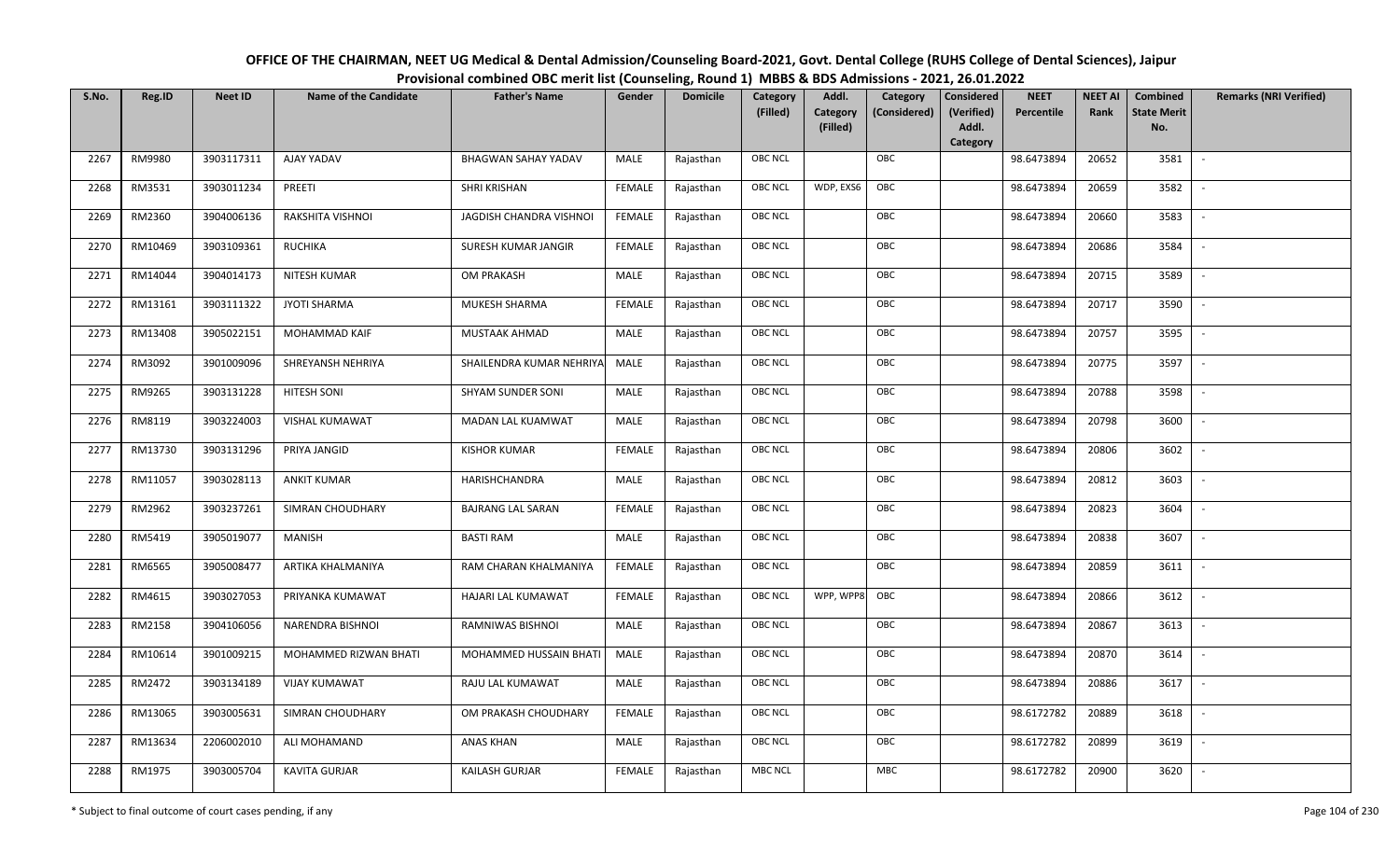| OFFICE OF THE CHAIRMAN, NEET UG Medical & Dental Admission/Counseling Board-2021, Govt. Dental College (RUHS College of Dental Sciences), Jaipur |
|--------------------------------------------------------------------------------------------------------------------------------------------------|
| Provisional combined OBC merit list (Counseling, Round 1) MBBS & BDS Admissions - 2021, 26.01.2022                                               |

| S.No. | Reg.ID  | <b>Neet ID</b> | <b>Name of the Candidate</b> | <b>Father's Name</b>        | Gender        | <b>Domicile</b> | Category<br>(Filled) | Addl.<br><b>Category</b><br>(Filled) | Category<br>(Considered) | <b>Considered</b><br>(Verified)<br>Addl.<br>Category | <b>NEET</b><br>Percentile | <b>NEET AI</b><br>Rank | Combined<br><b>State Merit</b><br>No. | <b>Remarks (NRI Verified)</b> |
|-------|---------|----------------|------------------------------|-----------------------------|---------------|-----------------|----------------------|--------------------------------------|--------------------------|------------------------------------------------------|---------------------------|------------------------|---------------------------------------|-------------------------------|
| 2289  | RM9948  | 3903225178     | KRISHAN KUMAR YADAV          | CHHITAR MAL YADAV           | MALE          | Rajasthan       | <b>OBC NCL</b>       |                                      | OBC                      |                                                      | 98.6172782                | 20920                  | 3621                                  | $\sim$                        |
| 2290  | RM6542  | 3901014513     | <b>ASHOK NATH</b>            | <b>BHAGWAN NATH</b>         | MALE          | Rajasthan       | OBC NCL              |                                      | OBC                      |                                                      | 98.6172782                | 20958                  | 3624                                  |                               |
| 2291  | RM6817  | 3904010197     | <b>UMESH SEERVI</b>          | <b>ANAND PRAKASH</b>        | MALE          | Rajasthan       | <b>OBC NCL</b>       |                                      | OBC                      |                                                      | 98.6172782                | 20966                  | 3625                                  | $\sim$                        |
| 2292  | RM15018 | 3903026026     | <b>KIRAN TAKHAR</b>          | <b>BABU LAL TAKHAR</b>      | <b>FEMALE</b> | Rajasthan       | <b>OBC NCL</b>       |                                      | OBC                      |                                                      | 98.6172782                | 20991                  | 3627                                  | $\overline{\phantom{a}}$      |
| 2293  | RM6606  | 3903230170     | DEEPAK DOODHWAL              | CHHITAR MAL DOODHWAL        | MALE          | Rajasthan       | OBC NCL              |                                      | OBC                      |                                                      | 98.6172782                | 20997                  | 3628                                  | $\sim$                        |
| 2294  | RM10508 | 3903119144     | <b>KAVITA CHOUDHARY</b>      | <b>GANESH RAM NITHARWAL</b> | <b>FEMALE</b> | Rajasthan       | <b>OBC NCL</b>       |                                      | OBC                      |                                                      | 98.6172782                | 21010                  | 3629                                  | $\sim$                        |
| 2295  | RM14378 | 3905024040     | SACHIN CHOUDHARY             | ROOPNARAYAN CHOUDHARY       | MALE          | Rajasthan       | OBC NCL              |                                      | OBC                      |                                                      | 98.6172782                | 21013                  | 3630                                  |                               |
| 2296  | RM14725 | 3903202391     | <b>SAKSHI SONI</b>           | <b>MAMRAJ SONI</b>          | <b>FEMALE</b> | Rajasthan       | OBC NCL              |                                      | OBC                      |                                                      | 98.6172782                | 21037                  | 3632                                  |                               |
| 2297  | RM6140  | 3903226111     | AMIT YADAV                   | <b>VIKRAM YADAV</b>         | MALE          | Rajasthan       | OBC NCL              |                                      | OBC                      |                                                      | 98.6172782                | 21061                  | 3637                                  |                               |
| 2298  | RM14585 | 3903004597     | JAI PRAKASH METHWANI         | <b>ISHWAR LAL</b>           | <b>MALE</b>   | Rajasthan       | <b>OBC NCL</b>       |                                      | OBC                      |                                                      | 98.6172782                | 21069                  | 3638                                  | $\sim$                        |
| 2299  | RM2256  | 2001323028     | SOURAV YADAV                 | SANJAY KUMAR                | MALE          | Rajasthan       | OBC NCL              |                                      | OBC                      |                                                      | 98.6172782                | 21078                  | 3639                                  |                               |
| 2300  | RM12343 | 3903208283     | <b>NISHTHA</b>               | SUBHASH CHANDRA             | <b>FEMALE</b> | Rajasthan       | <b>OBC NCL</b>       |                                      | OBC                      |                                                      | 98.6172782                | 21093                  | 3642                                  | $\overline{\phantom{a}}$      |
| 2301  | RM11746 | 3903228116     | SOURABH KUMAR KUMAWAT        | PRAKASH CHAND KUMAWAT       | MALE          | Rajasthan       | OBC NCL              |                                      | OBC                      |                                                      | 98.6172782                | 21143                  | 3647                                  |                               |
| 2302  | RM4569  | 3903040279     | RAJESH KUMAR SAINI           | KALU RAM SAINI              | MALE          | Rajasthan       | <b>OBC NCL</b>       |                                      | OBC                      |                                                      | 98.6172782                | 21144                  | 3648                                  | $\sim$                        |
| 2303  | RM9392  | 3903024309     | <b>MANISH BAJROLIYA</b>      | <b>GOPAL LAL</b>            | <b>MALE</b>   | Rajasthan       | <b>OBC NCL</b>       |                                      | OBC                      |                                                      | 98.6172782                | 21149                  | 3649                                  | $\sim$                        |
| 2304  | RM14425 | 3903109088     | SHIVPAL                      | <b>BIRDA RAM</b>            | MALE          | Rajasthan       | <b>OBC NCL</b>       |                                      | OBC                      |                                                      | 98.6172782                | 21150                  | 3650                                  | $\overline{\phantom{a}}$      |
| 2305  | RM7108  | 3903225099     | <b>ASHISH KUMAR</b>          | <b>MAHAVIR SINGH</b>        | MALE          | Rajasthan       | <b>OBC NCL</b>       |                                      | OBC                      |                                                      | 98.6172782                | 21156                  | 3652                                  | $\overline{\phantom{a}}$      |
| 2306  | RM4695  | 3903116299     | SURENDRA                     | <b>DEVILAL</b>              | <b>MALE</b>   | Rajasthan       | <b>OBC NCL</b>       |                                      | OBC                      |                                                      | 98.6172782                | 21160                  | 3653                                  |                               |
| 2307  | RM8810  | 3901018070     | <b>VIRENDRA KUDI</b>         | SUWA LAL KUDI               | MALE          | Rajasthan       | OBC NCL              |                                      | OBC                      |                                                      | 98.6172782                | 21172                  | 3654                                  |                               |
| 2308  | RM10314 | 3903015354     | PRADEEP CHOUDHARY            | <b>VISHAL CHOUDHARY</b>     | <b>MALE</b>   | Rajasthan       | <b>OBC NCL</b>       |                                      | OBC                      |                                                      | 98.6172782                | 21195                  | 3655                                  |                               |
| 2309  | RM5052  | 3903228341     | DEEPENDRA CHOUDHARY          | OMPRAKASH CHOUDHARY         | <b>MALE</b>   | Rajasthan       | OBC NCL              |                                      | OBC                      |                                                      | 98.6172782                | 21196                  | 3656                                  |                               |
| 2310  | RM2124  | 3905124025     | <b>DASHARATH SINGH</b>       | <b>DULHE SINGH</b>          | <b>MALE</b>   | Rajasthan       | OBC NCL              |                                      | OBC                      |                                                      | 98.6172782                | 21198                  | 3657                                  |                               |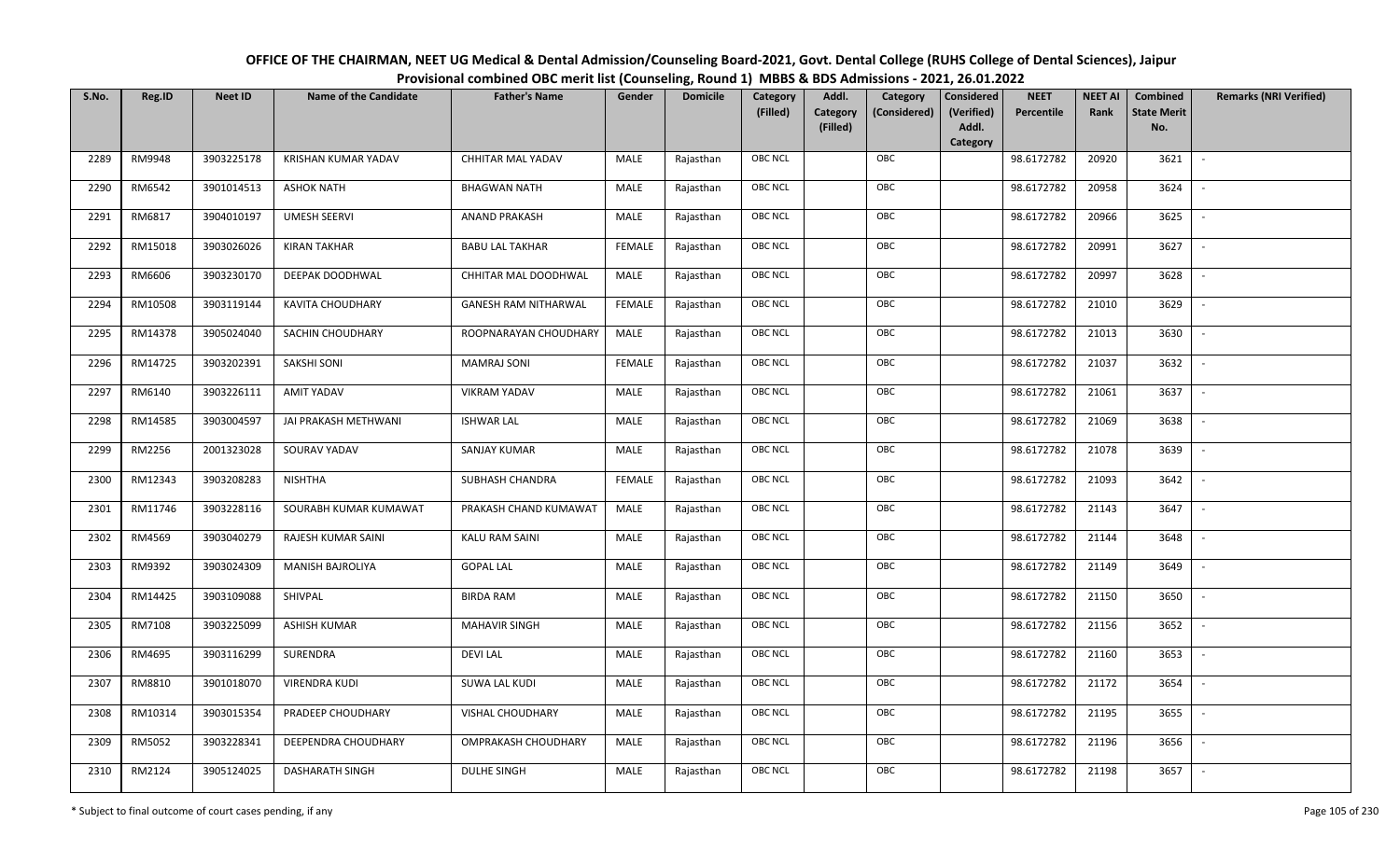| OFFICE OF THE CHAIRMAN, NEET UG Medical & Dental Admission/Counseling Board-2021, Govt. Dental College (RUHS College of Dental Sciences), Jaipur |
|--------------------------------------------------------------------------------------------------------------------------------------------------|
| Provisional combined OBC merit list (Counseling, Round 1) MBBS & BDS Admissions - 2021, 26.01.2022                                               |

| S.No. | Reg.ID  | <b>Neet ID</b> | <b>Name of the Candidate</b> | <b>Father's Name</b>      | Gender        | <b>Domicile</b> | Category<br>(Filled) | Addl.<br>Category<br>Category<br>(Considered) | <b>Considered</b><br>(Verified) | <b>NEET</b><br>Percentile | <b>NEET AI</b><br>Rank | Combined<br><b>State Merit</b> | <b>Remarks (NRI Verified)</b> |
|-------|---------|----------------|------------------------------|---------------------------|---------------|-----------------|----------------------|-----------------------------------------------|---------------------------------|---------------------------|------------------------|--------------------------------|-------------------------------|
|       |         |                |                              |                           |               |                 |                      | (Filled)                                      | Addl.<br>Category               |                           |                        | No.                            |                               |
| 2311  | RM7841  | 3903224358     | PRIYANKA BAJIYA              | <b>BALLA RAM</b>          | FEMALE        | Rajasthan       | <b>OBC NCL</b>       | OBC                                           |                                 | 98.6172782                | 21217                  | 3660                           | $\sim$                        |
| 2312  | RM14485 | 3903119440     | MUKESH YADAV                 | SHYAM LAL YADAV           | MALE          | Rajasthan       | <b>OBC NCL</b>       | OBC                                           |                                 | 98.6172782                | 21240                  | 3666                           |                               |
| 2313  | RM10776 | 3903216400     | MANJU YADAV                  | <b>RAMSINGH YADAV</b>     | <b>FEMALE</b> | Rajasthan       | OBC NCL              | OBC                                           |                                 | 98.6172782                | 21253                  | 3668                           |                               |
| 2314  | RM7852  | 3903015424     | <b>HEMANT KUMAR</b>          | KAILASH CHAND CHOUDHARY   | MALE          | Rajasthan       | <b>OBC NCL</b>       | OBC                                           |                                 | 98.6172782                | 21259                  | 3669                           | $\overline{\phantom{a}}$      |
| 2315  | RM4762  | 3901018117     | RAHUL GURJAR                 | <b>CHITTAR MAL GURJAR</b> | <b>MALE</b>   | Rajasthan       | <b>MBC NCL</b>       | <b>MBC</b>                                    |                                 | 98.6172782                | 21261                  | 3670                           | $\sim$                        |
| 2316  | RM1840  | 3904024035     | SHIYA RAM KHICHAR            | <b>TILOK RAM</b>          | MALE          | Rajasthan       | <b>OBC NCL</b>       | OBC                                           |                                 | 98.6172782                | 21262                  | 3671                           | $\overline{\phantom{a}}$      |
| 2317  | RM3285  | 3903010262     | MEGHA YADAV                  | <b>INDRAPAL SINGH</b>     | <b>FEMALE</b> | Rajasthan       | OBC NCL              | OBC                                           |                                 | 98.6172782                | 21279                  | 3673                           | $\overline{\phantom{a}}$      |
| 2318  | RM10338 | 3903226072     | ABHAY YADAV                  | RAM SAHAI YADAV           | MALE          | Rajasthan       | OBC NCL              | OBC                                           |                                 | 98.6172782                | 21301                  | 3674                           |                               |
| 2319  | RM7331  | 3903040327     | SHIVANI JANGID               | RAMAWATAR JANGID          | <b>FEMALE</b> | Rajasthan       | OBC NCL              | OBC                                           |                                 | 98.6172782                | 21324                  | 3677                           |                               |
| 2320  | RM10571 | 3905114146     | <b>GEETA CHOUDHARY</b>       | PADAMA RAM                | <b>FEMALE</b> | Rajasthan       | <b>OBC NCL</b>       | OBC                                           |                                 | 98.5900809                | 21374                  | 3679                           | $\overline{\phantom{a}}$      |
| 2321  | RM7301  | 3903009332     | HIMANI GODARA                | VINOD KUMAR GODARA        | <b>FEMALE</b> | Rajasthan       | OBC NCL              | OBC                                           |                                 | 98.5900809                | 21399                  | 3681                           |                               |
| 2322  | RM4486  | 3903222409     | YOGESH DHAYAL                | PRAHLAD RAI DHAYAL        | <b>MALE</b>   | Rajasthan       | OBC NCL              | OBC                                           |                                 | 98.5900809                | 21401                  | 3683                           | $\overline{\phantom{a}}$      |
| 2323  | RM9621  | 3904001100     | NIHAR CHOUDHARY              | SHARWAN CHOUDHARY         | <b>FEMALE</b> | Rajasthan       | <b>OBC NCL</b>       | OBC                                           |                                 | 98.5900809                | 21426                  | 3684                           |                               |
| 2324  | RM4490  | 3802012154     | <b>MAYANK VERMA</b>          | <b>RAVINDER KUMAR</b>     | MALE          | Rajasthan       | OBC NCL              | OBC                                           |                                 | 98.5900809                | 21436                  | 3686                           | $\overline{\phantom{a}}$      |
| 2325  | RM6912  | 3903106233     | NEHA SAINI                   | PAWAN KUMAR SAINI         | <b>FEMALE</b> | Rajasthan       | <b>OBC NCL</b>       | OBC                                           |                                 | 98.5900809                | 21443                  | 3687                           | $\overline{\phantom{a}}$      |
| 2326  | RM12327 | 3903116286     | <b>BHANU PRATAP SINGH</b>    | <b>MURARI LAL</b>         | MALE          | Rajasthan       | <b>OBC NCL</b>       | WPP, WPP8<br>OBC                              |                                 | 98.5900809                | 21456                  | 3690                           | $\sim$                        |
| 2327  | RM6861  | 3903022296     | SURESH KUMAR YADAV           | <b>BADRI PRASAD YADAV</b> | MALE          | Rajasthan       | <b>OBC NCL</b>       | OBC                                           |                                 | 98.5900809                | 21463                  | 3691                           | $\overline{\phantom{a}}$      |
| 2328  | RM13294 | 3901006178     | <b>DURGA GURJAR</b>          | NORATMAL GURJAR           | <b>FEMALE</b> | Rajasthan       | <b>MBC NCL</b>       | WDP, EXS6<br>MBC                              |                                 | 98.5900809                | 21466                  | 3692                           | $\sim$                        |
| 2329  | RM15101 | 3903007471     | PRIYANSHU RAO                | <b>KARAN SINGH RAO</b>    | MALE          | Rajasthan       | OBC NCL              | OBC                                           |                                 | 98.5900809                | 21475                  | 3693                           |                               |
| 2330  | RM5468  | 3903020410     | SANWARMAL                    | <b>HARI RAM</b>           | MALE          | Rajasthan       | <b>OBC NCL</b>       | OBC                                           |                                 | 98.5900809                | 21477                  | 3694                           |                               |
| 2331  | RM9515  | 3901009046     | <b>BHAWANA RAWAT</b>         | KHIYA SINGH RAWAT         | <b>FEMALE</b> | Rajasthan       | <b>OBC NCL</b>       | OBC                                           |                                 | 98.5900809                | 21501                  | 3696                           |                               |
| 2332  | RM11721 | 3903218393     | SHARMILA YADAV               | RAJENDER PRASAD YADAV     | FEMALE        | Rajasthan       | OBC NCL              | OBC                                           |                                 | 98.5900809                | 21530                  | 3698                           |                               |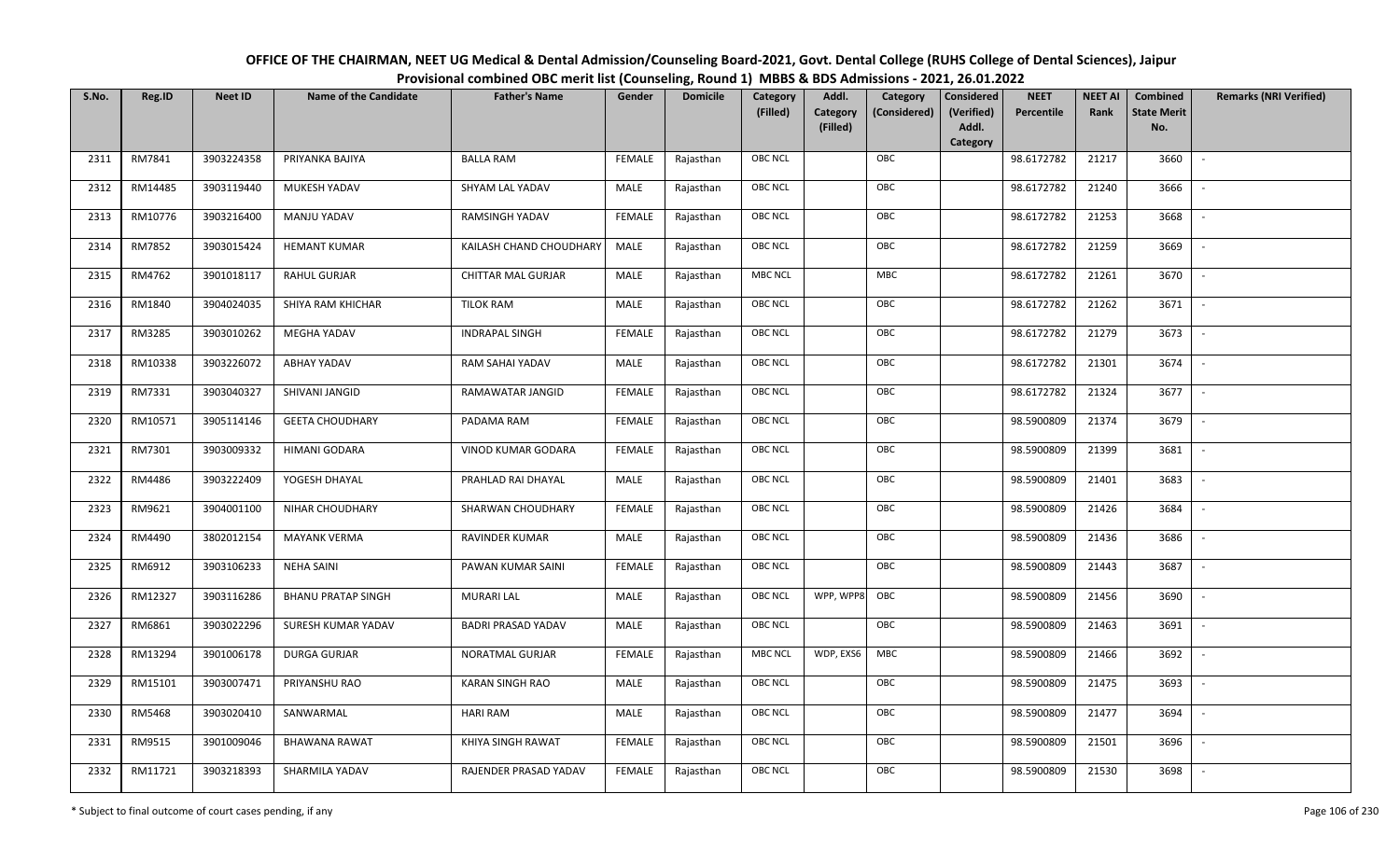| OFFICE OF THE CHAIRMAN, NEET UG Medical & Dental Admission/Counseling Board-2021, Govt. Dental College (RUHS College of Dental Sciences), Jaipur |
|--------------------------------------------------------------------------------------------------------------------------------------------------|
| Provisional combined OBC merit list (Counseling, Round 1) MBBS & BDS Admissions - 2021, 26.01.2022                                               |

| S.No. | Reg.ID  | <b>Neet ID</b> | <b>Name of the Candidate</b> | <b>Father's Name</b>    | Gender        | <b>Domicile</b> | Category<br>(Filled) | Addl.<br>Category<br>(Filled) | Category<br>(Considered) | <b>Considered</b><br>(Verified)<br>Addl. | <b>NEET</b><br>Percentile | <b>NEET AI</b><br>Rank | Combined<br><b>State Merit</b><br>No. | <b>Remarks (NRI Verified)</b> |
|-------|---------|----------------|------------------------------|-------------------------|---------------|-----------------|----------------------|-------------------------------|--------------------------|------------------------------------------|---------------------------|------------------------|---------------------------------------|-------------------------------|
| 2333  | RM13957 | 3903126319     | <b>REKHA SAINI</b>           | <b>NANDKISHOR SAINI</b> | <b>FEMALE</b> | Rajasthan       | OBC NCL              |                               | OBC                      | Category                                 | 98.5900809                | 21542                  | 3699                                  | $\blacksquare$                |
| 2334  | RM13847 | 3904106272     | ARVIND VISHNOI               | SUKHRAM VISHNOI         | MALE          | Rajasthan       | OBC NCL              |                               | OBC                      |                                          | 98.5900809                | 21587                  | 3701                                  |                               |
| 2335  | RM9773  | 3902023236     | AMISHA GODARA                | PURNARAM GODARA         | <b>FEMALE</b> | Rajasthan       | <b>OBC NCL</b>       |                               | OBC                      |                                          | 98.5900809                | 21589                  | 3702                                  | $\sim$                        |
| 2336  | RM12979 | 3901011031     | SEEMA PEEPLA                 | OM PRAKASH PEEPLA       | <b>FEMALE</b> | Rajasthan       | OBC NCL              |                               | OBC                      |                                          | 98.5900809                | 21608                  | 3703                                  | $\overline{\phantom{a}}$      |
| 2337  | RM9776  | 3904016054     | <b>MANSI BHATI</b>           | ROHIT BHATI             | <b>FEMALE</b> | Rajasthan       | OBC NCL              |                               | OBC                      |                                          | 98.5900809                | 21616                  | 3704                                  | $\sim$                        |
| 2338  | RM14613 | 2001304029     | ANKIT                        | <b>SHANKAR SINGH</b>    | MALE          | Rajasthan       | OBC NCL              |                               | OBC                      |                                          | 98.5900809                | 21617                  | 3705                                  | $\sim$                        |
| 2339  | RM12888 | 3903017205     | SACHIN KUMAR YADAV           | <b>RAMVATAR YADAV</b>   | MALE          | Rajasthan       | OBC NCL              |                               | OBC                      |                                          | 98.5900809                | 21622                  | 3706                                  | $\overline{\phantom{a}}$      |
| 2340  | RM10918 | 3903013225     | <b>SUNITA KUMARI</b>         | <b>DINESH KUMAR</b>     | FEMALE        | Rajasthan       | OBC NCL              |                               | OBC                      |                                          | 98.5900809                | 21672                  | 3712                                  |                               |
| 2341  | RM8441  | 3905126068     | <b>HARKESH MALI</b>          | MOHAN LAL MALI          | MALE          | Rajasthan       | OBC NCL              |                               | OBC                      |                                          | 98.5900809                | 21679                  | 3714                                  |                               |
| 2342  | RM4480  | 3901009208     | DEEPAK DODWARIYA             | MOHAN RAM DODWARIYA     | MALE          | Rajasthan       | OBC NCL              |                               | OBC                      |                                          | 98.5900809                | 21680                  | 3715                                  | $\overline{\phantom{a}}$      |
| 2343  | RM14512 | 3904025027     | RAMPRAKASH                   | PARSARAM                | MALE          | Rajasthan       | <b>OBC NCL</b>       |                               | OBC                      |                                          | 98.5900809                | 21685                  | 3716                                  |                               |
| 2344  | RM3804  | 3903107380     | <b>SUMIT CHOUDHARY</b>       | RAJENDRA CHOUDHARY      | MALE          | Rajasthan       | OBC NCL              |                               | OBC                      |                                          | 98.5900809                | 21686                  | 3717                                  | $\overline{\phantom{a}}$      |
| 2345  | RM8716  | 3903220235     | ARSHDEEP CHOUDHARY           | <b>CHANDRA RAM</b>      | FEMALE        | Rajasthan       | OBC NCL              |                               | OBC                      |                                          | 98.5900809                | 21693                  | 3718                                  |                               |
| 2346  | RM6458  | 3901016366     | <b>FAREENA KHANAM</b>        | FIROJ KHAN TANWAR       | <b>FEMALE</b> | Rajasthan       | OBC NCL              |                               | OBC                      |                                          | 98.5900809                | 21746                  | 3722                                  | $\sim$                        |
| 2347  | RM5465  | 3903109318     | PANKAJ KUMAR CHANEJA         | SURESH KUMAR CHANEJA    | MALE          | Rajasthan       | MBC NCL              |                               | <b>MBC</b>               |                                          | 98.5900809                | 21749                  | 3723                                  | $\overline{\phantom{a}}$      |
| 2348  | RM8948  | 3903010379     | KUSUM YADAV                  | <b>NARESH KUMAR</b>     | <b>FEMALE</b> | Rajasthan       | OBC NCL              |                               | OBC                      |                                          | 98.5900809                | 21757                  | 3724                                  | $\sim$                        |
| 2349  | RM1371  | 3903026085     | RISHIKA                      | <b>SANJAY KUMAR</b>     | <b>FEMALE</b> | Rajasthan       | OBC NCL              |                               | OBC                      |                                          | 98.5900809                | 21759                  | 3725                                  | $\overline{\phantom{a}}$      |
| 2350  | RM2157  | 3901003193     | YUKTA SONI                   | SHYAM SUNDER SONI       | <b>FEMALE</b> | Rajasthan       | OBC NCL              |                               | OBC                      |                                          | 98.5900809                | 21766                  | 3726                                  |                               |
| 2351  | RM15024 | 3903119327     | CHANDNI KUMAWAT              | RATAN LAL KUMAWAT       | <b>FEMALE</b> | Rajasthan       | <b>OBC NCL</b>       |                               | OBC                      |                                          | 98.560941                 | 21779                  | 3727                                  |                               |
| 2352  | RM6042  | 3903020274     | <b>KAMAL KUMAR</b>           | <b>GANPAT SINGH</b>     | MALE          | Rajasthan       | OBC NCL              | WDP, EXS6                     | OBC                      |                                          | 98.560941                 | 21783                  | 3728                                  |                               |
| 2353  | RM3039  | 3903219279     | NIKITA VERMA                 | HAWA SINGH VERMA        | <b>FEMALE</b> | Rajasthan       | OBC NCL              |                               | OBC                      |                                          | 98.560941                 | 21798                  | 3730                                  |                               |
| 2354  | RM4857  | 3903021214     | LAKSHITA KUMARI              | MUKESH KUMAR            | <b>FEMALE</b> | Rajasthan       | OBC NCL              |                               | OBC                      |                                          | 98.560941                 | 21833                  | 3736                                  |                               |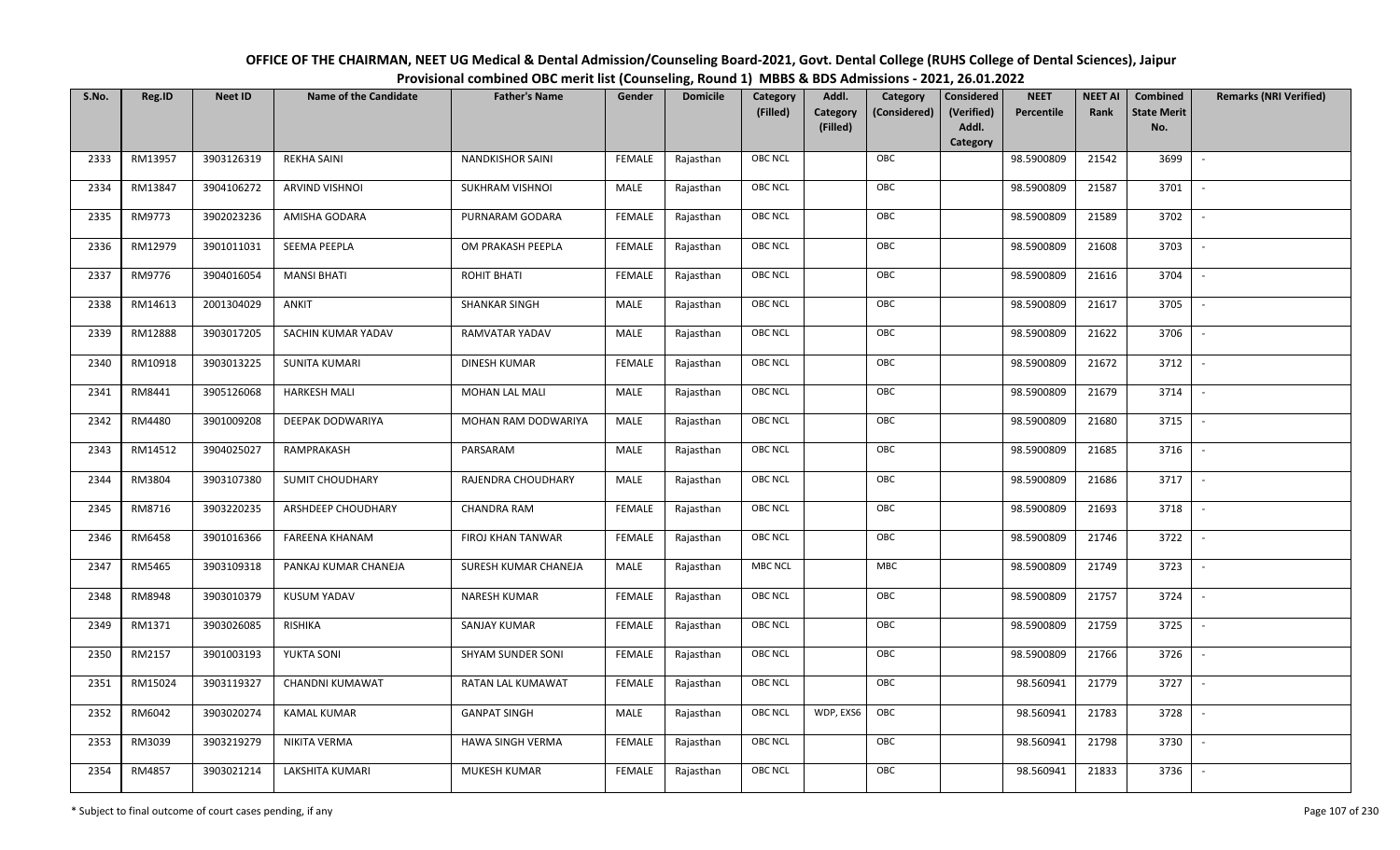| OFFICE OF THE CHAIRMAN, NEET UG Medical & Dental Admission/Counseling Board-2021, Govt. Dental College (RUHS College of Dental Sciences), Jaipur |
|--------------------------------------------------------------------------------------------------------------------------------------------------|
| Provisional combined OBC merit list (Counseling, Round 1) MBBS & BDS Admissions - 2021, 26.01.2022                                               |

| S.No. | Reg.ID  | <b>Neet ID</b> | <b>Name of the Candidate</b> | <b>Father's Name</b>       | Gender        | <b>Domicile</b> | Category<br>(Filled) | Addl.<br><b>Category</b><br>(Filled) | Category<br>(Considered) | <b>Considered</b><br>(Verified)<br>Addl. | <b>NEET</b><br>Percentile | <b>NEET AI</b><br>Rank | Combined<br><b>State Merit</b><br>No. | <b>Remarks (NRI Verified)</b> |
|-------|---------|----------------|------------------------------|----------------------------|---------------|-----------------|----------------------|--------------------------------------|--------------------------|------------------------------------------|---------------------------|------------------------|---------------------------------------|-------------------------------|
| 2355  | RM8128  | 3903127317     | SANDEEP JAT                  | RAM KARAN JAT              | MALE          | Rajasthan       | <b>OBC NCL</b>       |                                      | OBC                      | <b>Category</b>                          | 98.560941                 | 21857                  | 3737                                  | $\sim$                        |
| 2356  | RM11447 | 3903021102     | SHIVAM                       | PARSHOTTAM                 | MALE          | Rajasthan       | OBC NCL              |                                      | OBC                      |                                          | 98.560941                 | 21862                  | 3739                                  |                               |
| 2357  | RM14453 | 3903112072     | JITENDRA PALSANIYA           | SHAITAN MAL PALSANIYA      | MALE          | Rajasthan       | OBC NCL              |                                      | OBC                      |                                          | 98.560941                 | 21867                  | 3740                                  |                               |
| 2358  | RM5001  | 3903040266     | <b>MONIKA</b>                | <b>MAHESH KUMAR</b>        | <b>FEMALE</b> | Rajasthan       | OBC NCL              |                                      | OBC                      |                                          | 98.560941                 | 21869                  | 3741                                  | $\overline{\phantom{a}}$      |
| 2359  | RM7757  | 3903213470     | NEERU GURJAR                 | PREM PRAKASH CHANDELA      | <b>FEMALE</b> | Rajasthan       | <b>MBC NCL</b>       |                                      | MBC                      |                                          | 98.560941                 | 21874                  | 3742                                  | $\sim$                        |
| 2360  | RM10536 | 3903130009     | <b>KULDEEP KHICHAR</b>       | <b>BAJRANG LAL KHICHAR</b> | MALE          | Rajasthan       | <b>OBC NCL</b>       |                                      | OBC                      |                                          | 98.560941                 | 21878                  | 3743                                  | $\sim$                        |
| 2361  | RM3509  | 3903216394     | <b>VISHAKA KUMARI</b>        | SUBHASH CHOUDHARY          | <b>FEMALE</b> | Rajasthan       | <b>OBC NCL</b>       | WDP, EXS8                            | OBC                      |                                          | 98.560941                 | 21879                  | 3744                                  | $\overline{\phantom{a}}$      |
| 2362  | RM10224 | 3903011360     | MAKKHAN LAL YADAV            | RAM NARAYAN YADAV          | MALE          | Rajasthan       | OBC NCL              |                                      | OBC                      |                                          | 98.560941                 | 21890                  | 3747                                  |                               |
| 2363  | RM2493  | 3903119032     | <b>ANSHU KUMARI</b>          | MAHIPAL SINGH              | <b>FEMALE</b> | Rajasthan       | OBC NCL              |                                      | OBC                      |                                          | 98.560941                 | 21893                  | 3748                                  |                               |
| 2364  | RM2780  | 3903206445     | <b>RUPALI SONI</b>           | <b>RAMESH SONI</b>         | <b>FEMALE</b> | Rajasthan       | OBC NCL              |                                      | OBC                      |                                          | 98.560941                 | 21902                  | 3749                                  | $\overline{\phantom{a}}$      |
| 2365  | RM11998 | 3903207721     | SWATI                        | <b>DEVKARAN SINGH</b>      | <b>FEMALE</b> | Rajasthan       | <b>OBC NCL</b>       |                                      | OBC                      |                                          | 98.560941                 | 21905                  | 3750                                  |                               |
| 2366  | RM14516 | 3903007521     | LAXMI                        | MANOJ KUMAR                | <b>FEMALE</b> | Rajasthan       | OBC NCL              |                                      | OBC                      |                                          | 98.560941                 | 21907                  | 3751                                  | $\overline{\phantom{a}}$      |
| 2367  | RM3346  | 3902016040     | SAURABH JANGIR               | <b>JASWANT JANGIR</b>      | MALE          | Rajasthan       | <b>OBC NCL</b>       |                                      | OBC                      |                                          | 98.560941                 | 21930                  | 3753                                  |                               |
| 2368  | RM13442 | 3903025306     | <b>JYOTI KUMAWAT</b>         | SHYAMLAL KUMHAR            | <b>FEMALE</b> | Rajasthan       | OBC NCL              |                                      | OBC                      |                                          | 98.560941                 | 21954                  | 3754                                  | $\overline{\phantom{a}}$      |
| 2369  | RM13901 | 3903108217     | <b>SUNIL CHOUDHARY</b>       | SOHAN LAL CHOUDHARY        | <b>MALE</b>   | Rajasthan       | OBC NCL              |                                      | OBC                      |                                          | 98.560941                 | 21964                  | 3756                                  | $\overline{\phantom{a}}$      |
| 2370  | RM9977  | 3903022082     | MANJU BHARGAV                | KAILASH CHAND BHARGAV      | <b>FEMALE</b> | Rajasthan       | <b>OBC NCL</b>       |                                      | OBC                      |                                          | 98.560941                 | 21966                  | 3757                                  | $\overline{\phantom{a}}$      |
| 2371  | RM8800  | 3903124333     | MANISHA MANDOLIA             | GHAN SHYAM MANDOLIA        | <b>FEMALE</b> | Rajasthan       | <b>OBC NCL</b>       |                                      | OBC                      |                                          | 98.560941                 | 21972                  | 3759                                  | $\overline{\phantom{a}}$      |
| 2372  | RM15001 | 3903109268     | <b>LOKESH SAINI</b>          | RAMSWAROOP SAINI           | MALE          | Rajasthan       | OBC NCL              |                                      | OBC                      |                                          | 98.560941                 | 21975                  | 3760                                  |                               |
| 2373  | RM5995  | 3903006002     | ATHARVA JAGAWAT              | <b>VIRENDRA SINGH</b>      | MALE          | Rajasthan       | <b>OBC NCL</b>       |                                      | OBC                      |                                          | 98.560941                 | 21988                  | 3762                                  |                               |
| 2374  | RM12132 | 3903114089     | <b>JYOTI SWAMI</b>           | RAMESH CHAND SWAMI         | <b>FEMALE</b> | Rajasthan       | OBC NCL              |                                      | OBC                      |                                          | 98.560941                 | 21999                  | 3764                                  | $\blacksquare$                |
| 2375  | RM6201  | 3903127188     | PALLAVI CHOUDHARY            | <b>VIRENDRA SINGH</b>      | <b>FEMALE</b> | Rajasthan       | <b>OBC NCL</b>       |                                      | OBC                      |                                          | 98.560941                 | 22011                  | 3766                                  |                               |
| 2376  | RM12413 | 3903016048     | DIVYANSHI CHOUDHARY          | RAJKUMAR DEVANDA           | <b>FEMALE</b> | Rajasthan       | <b>OBC NCL</b>       |                                      | OBC                      |                                          | 98.560941                 | 22023                  | 3768                                  |                               |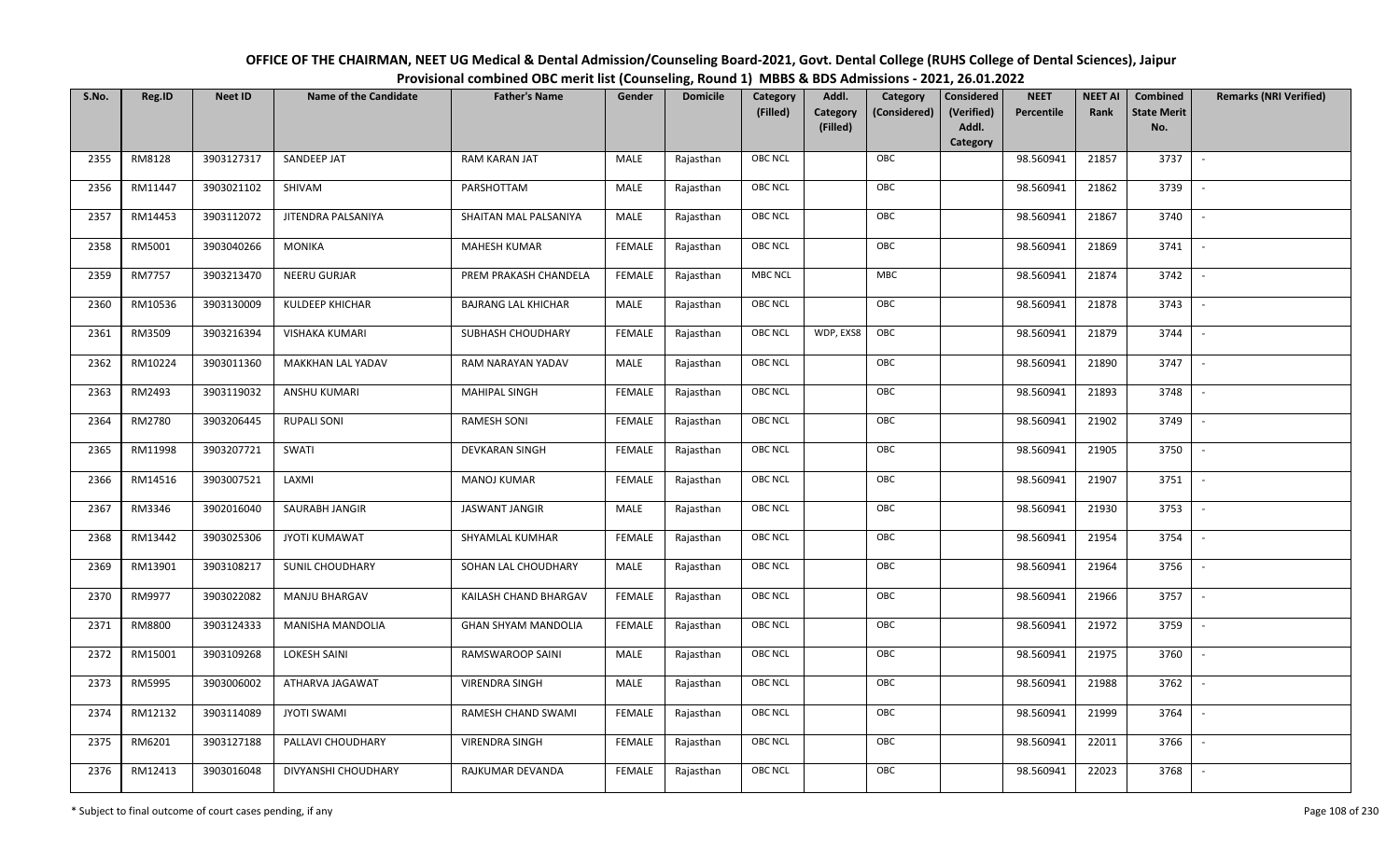| OFFICE OF THE CHAIRMAN, NEET UG Medical & Dental Admission/Counseling Board-2021, Govt. Dental College (RUHS College of Dental Sciences), Jaipur |
|--------------------------------------------------------------------------------------------------------------------------------------------------|
| Provisional combined OBC merit list (Counseling, Round 1) MBBS & BDS Admissions - 2021, 26.01.2022                                               |

| S.No. | Reg.ID  | <b>Neet ID</b> | <b>Name of the Candidate</b> | <b>Father's Name</b>    | Gender        | <b>Domicile</b> | Category<br>(Filled) | Addl.<br><b>Category</b><br>(Filled) | Category<br>(Considered) | <b>NEET</b><br><b>Considered</b><br>(Verified)<br>Percentile<br>Addl. | <b>NEET AI</b><br>Rank | Combined<br><b>State Merit</b><br>No. | <b>Remarks (NRI Verified)</b> |
|-------|---------|----------------|------------------------------|-------------------------|---------------|-----------------|----------------------|--------------------------------------|--------------------------|-----------------------------------------------------------------------|------------------------|---------------------------------------|-------------------------------|
|       |         |                |                              |                         |               |                 |                      |                                      |                          | Category                                                              |                        |                                       |                               |
| 2377  | RM11460 | 3903236208     | <b>KUSHAL JANGID</b>         | RAMANAND SHARMA         | FEMALE        | Rajasthan       | <b>OBC NCL</b>       |                                      | OBC                      | 98.560941                                                             | 22025                  | 3769                                  | $\sim$                        |
| 2378  | RM11777 | 3905024108     | <b>KOMAL NAGAR</b>           | DURGASHANKER NAGAR      | MALE          | Rajasthan       | OBC NCL              |                                      | OBC                      | 98.560941                                                             | 22059                  | 3771                                  |                               |
| 2379  | RM7725  | 3904110100     | HARSHITA                     | SUNIL KUMAR SEN         | <b>FEMALE</b> | Rajasthan       | OBC NCL              |                                      | OBC                      | 98.560941                                                             | 22093                  | 3774                                  | $\overline{\phantom{a}}$      |
| 2380  | RM13854 | 3903227237     | ABHIJEET YADAV               | SAYAR MAL YADAV         | MALE          | Rajasthan       | OBC NCL              |                                      | OBC                      | 98.560941                                                             | 22095                  | 3776                                  | $\overline{\phantom{a}}$      |
| 2381  | RM5825  | 3905028126     | RAKESH PATIDAR               | <b>MAHESH PATIDAR</b>   | MALE          | Rajasthan       | <b>OBC NCL</b>       |                                      | OBC                      | 98.560941                                                             | 22104                  | 3777                                  | $\sim$                        |
| 2382  | RM9757  | 3903113310     | SWARUP JANGID                | SAMARTHA RAM            | MALE          | Rajasthan       | OBC NCL              |                                      | OBC                      | 98.560941                                                             | 22109                  | 3778                                  | $\overline{\phantom{a}}$      |
| 2383  | RM3530  | 2001227078     | DEEPENDER KUMAR SAINI        | RAJENDER KUMAR SAINI    | <b>MALE</b>   | Rajasthan       | <b>OBC NCL</b>       |                                      | OBC                      | 98.560941                                                             | 22113                  | 3779                                  | $\sim$                        |
| 2384  | RM4199  | 3903135125     | <b>RONAK YADAV</b>           | PRAVEEN YADAV           | <b>FEMALE</b> | Rajasthan       | OBC NCL              |                                      | OBC                      | 98.560941                                                             | 22117                  | 3780                                  |                               |
| 2385  | RM2607  | 3901014042     | MUSKAN CHOUDHARY             | CHAINA RAM CHOUDHARY    | <b>FEMALE</b> | Rajasthan       | OBC NCL              |                                      | OBC                      | 98.560941                                                             | 22120                  | 3781                                  |                               |
| 2386  | RM3849  | 3903230177     | PANKAJ BHASKAR               | <b>GIRDHARI LAL</b>     | <b>MALE</b>   | Rajasthan       | <b>OBC NCL</b>       |                                      | OBC                      | 98.560941                                                             | 22175                  | 3784                                  |                               |
| 2387  | RM7242  | 3901016231     | SUNITA BIJARNIYA             | <b>RUGHA RAM</b>        | <b>FEMALE</b> | Rajasthan       | OBC NCL              |                                      | OBC                      | 98.560941                                                             | 22192                  | 3786                                  |                               |
| 2388  | RM14294 | 3903131185     | KANA RAM YADAV               | <b>CHANDA RAM YADAV</b> | <b>MALE</b>   | Rajasthan       | OBC NCL              |                                      | OBC                      | 98.560941                                                             | 22195                  | 3788                                  | $\sim$                        |
| 2389  | RM5762  | 3903113048     | KHEMRAJ NITHARWAL            | PAPPU RAM NITHARWAL     | MALE          | Rajasthan       | OBC NCL              |                                      | OBC                      | 98.560941                                                             | 22205                  | 3789                                  |                               |
| 2390  | RM4309  | 3902023038     | RAKESH JANGIR                | DINESH KUMAR JANGIR     | <b>MALE</b>   | Rajasthan       | OBC NCL              |                                      | OBC                      | 98.5299879                                                            | 22226                  | 3792                                  | $\overline{\phantom{a}}$      |
| 2391  | RM8677  | 3903013366     | PRIYA                        | <b>VIJAY PAL SINGH</b>  | <b>FEMALE</b> | Rajasthan       | OBC NCL              |                                      | OBC                      | 98.5299879                                                            | 22229                  | 3793                                  | $\overline{\phantom{a}}$      |
| 2392  | RM4503  | 3905011003     | <b>BRAJESH KIRAD</b>         | RAMBILASH KIRAD         | <b>MALE</b>   | Rajasthan       | <b>OBC NCL</b>       |                                      | OBC                      | 98.5299879                                                            | 22237                  | 3794                                  | $\sim$                        |
| 2393  | RM10954 | 3903134294     | SUBHASH YADAV                | PHOOL CHAND YADAV       | MALE          | Rajasthan       | OBC NCL              |                                      | OBC                      | 98.5299879                                                            | 22252                  | 3798                                  | $\overline{\phantom{a}}$      |
| 2394  | RM3126  | 3901004234     | NAINA MAHLA                  | RANJEET SINGH MAHLA     | FEMALE        | Rajasthan       | OBC NCL              |                                      | OBC                      | 98.5299879                                                            | 22258                  | 3799                                  | $\overline{\phantom{a}}$      |
| 2395  | RM6154  | 3903023032     | RENUKA KUMARI                | <b>RAJJAN SINGH</b>     | <b>FEMALE</b> | Rajasthan       | OBC NCL              |                                      | OBC                      | 98.5299879                                                            | 22299                  | 3802                                  |                               |
| 2396  | RM2891  | 3903006523     | <b>BHAWNA RULANIYA</b>       | RAMESHWAR LAL           | <b>FEMALE</b> | Rajasthan       | OBC NCL              |                                      | OBC                      | 98.5299879                                                            | 22324                  | 3803                                  |                               |
| 2397  | RM4878  | 3901001330     | <b>MANISHA SHARMA</b>        | RAJESH SHARMA           | <b>FEMALE</b> | Rajasthan       | <b>OBC NCL</b>       |                                      | OBC                      | 98.5299879                                                            | 22364                  | 3806                                  | $\overline{\phantom{a}}$      |
| 2398  | RM10096 | 3904018243     | <b>RAM PRATAP</b>            | SOHANRAM                | MALE          | Rajasthan       | OBC NCL              |                                      | OBC                      | 98.5299879                                                            | 22387                  | 3808                                  |                               |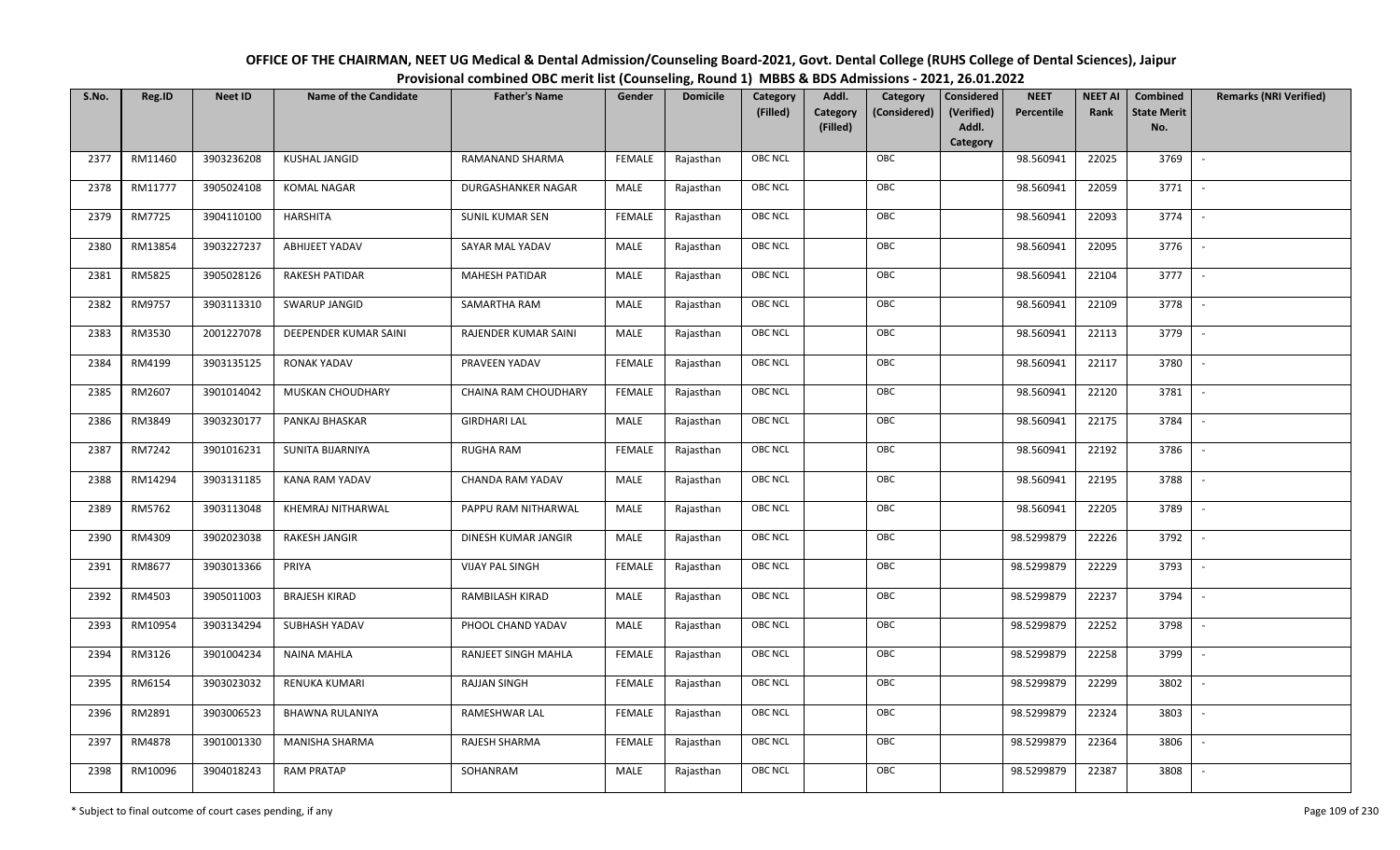| OFFICE OF THE CHAIRMAN, NEET UG Medical & Dental Admission/Counseling Board-2021, Govt. Dental College (RUHS College of Dental Sciences), Jaipur |
|--------------------------------------------------------------------------------------------------------------------------------------------------|
| Provisional combined OBC merit list (Counseling, Round 1) MBBS & BDS Admissions - 2021, 26.01.2022                                               |

| S.No. | Reg.ID  | <b>Neet ID</b> | <b>Name of the Candidate</b> | <b>Father's Name</b>          | Gender        | <b>Domicile</b> | Category       | Addl.                | Category     | Considered          | <b>NEET</b> | <b>NEET AI</b> | Combined                  | <b>Remarks (NRI Verified)</b> |
|-------|---------|----------------|------------------------------|-------------------------------|---------------|-----------------|----------------|----------------------|--------------|---------------------|-------------|----------------|---------------------------|-------------------------------|
|       |         |                |                              |                               |               |                 | (Filled)       | Category<br>(Filled) | (Considered) | (Verified)<br>Addl. | Percentile  | Rank           | <b>State Merit</b><br>No. |                               |
|       |         |                |                              |                               |               |                 |                |                      |              | Category            |             |                |                           |                               |
| 2399  | RM7995  | 3903022128     | <b>ROHIT YADAV</b>           | AMICHAND YADAV                | MALE          | Rajasthan       | <b>OBC NCL</b> |                      | OBC          |                     | 98.5299879  | 22408          | 3810                      | $\sim$                        |
| 2400  | RM10120 | 3903232312     | <b>VIKASH PIPLODA</b>        | <b>SHANKAR LAL</b>            | <b>MALE</b>   | Rajasthan       | OBC NCL        |                      | OBC          |                     | 98.5299879  | 22412          | 3812                      |                               |
| 2401  | RM9628  | 3905121255     | <b>HIMANSHU SAHU</b>         | <b>BHANWAR LAL TELI</b>       | MALE          | Rajasthan       | OBC NCL        |                      | OBC          |                     | 98.5299879  | 22419          | 3814                      | $\overline{\phantom{a}}$      |
| 2402  | RM12944 | 3903203169     | <b>MONIKA DHAKA</b>          | ASHOK KUMAR DHAKA             | <b>FEMALE</b> | Rajasthan       | <b>OBC NCL</b> |                      | OBC          |                     | 98.5299879  | 22433          | 3815                      | $\overline{\phantom{a}}$      |
| 2403  | RM1818  | 3904003477     | <b>RAHUL SINGH</b>           | SAWAI SINGH RANWANA<br>RAJPUT | MALE          | Rajasthan       | <b>OBC NCL</b> | WDP, EXS6            | OBC          |                     | 98.5299879  | 22442          | 3816                      | $\sim$                        |
| 2404  | RM14468 | 3903228351     | POOJA YADAV                  | SHANKAR LAL YADAV             | <b>FEMALE</b> | Rajasthan       | <b>OBC NCL</b> |                      | OBC          |                     | 98.5299879  | 22454          | 3818                      | $\overline{\phantom{a}}$      |
| 2405  | RM13228 | 3905029014     | POOJA KUMARI NAGAR           | <b>MAHAVIR NAGAR</b>          | <b>FEMALE</b> | Rajasthan       | OBC NCL        |                      | OBC          |                     | 98.5299879  | 22478          | 3820                      |                               |
| 2406  | RM1567  | 2302030066     | DEVID YADAV                  | <b>TEJRAM YADAV</b>           | MALE          | Rajasthan       | OBC NCL        |                      | OBC          |                     | 98.5299879  | 22496          | 3821                      |                               |
| 2407  | RM8984  | 3903121023     | KARISHMA                     | <b>HARI PRASAD</b>            | <b>FEMALE</b> | Rajasthan       | OBC NCL        |                      | OBC          |                     | 98.5299879  | 22500          | 3822                      |                               |
| 2408  | RM1096  | 3905029239     | <b>NARENDER KUMAR</b>        | <b>SUMER SINGH</b>            | <b>MALE</b>   | Rajasthan       | OBC NCL        |                      | OBC          |                     | 98.5299879  | 22509          | 3825                      | $\overline{\phantom{a}}$      |
| 2409  | RM1167  | 3903018152     | ANPURANA                     | LILADHAR                      | <b>FEMALE</b> | Rajasthan       | OBC NCL        | WDP, EXS6            | OBC          |                     | 98.5299879  | 22519          | 3826                      |                               |
| 2410  | RM9591  | 3904001459     | <b>KALPANA PATEL</b>         | <b>PUSHARAM PATEL</b>         | <b>FEMALE</b> | Rajasthan       | <b>OBC NCL</b> |                      | OBC          |                     | 98.5299879  | 22534          | 3828                      | $\overline{\phantom{a}}$      |
| 2411  | RM11502 | 3903232344     | <b>MONIKA</b>                | <b>RATAN SINGH</b>            | <b>FEMALE</b> | Rajasthan       | OBC NCL        |                      | OBC          |                     | 98.5299879  | 22552          | 3831                      |                               |
| 2412  | RM6695  | 3903019039     | HARSHITA PRAJAPAT            | MANOHAR LAL PRAJAPAT          | <b>FEMALE</b> | Rajasthan       | OBC NCL        |                      | OBC          |                     | 98.5299879  | 22554          | 3832                      | $\overline{\phantom{a}}$      |
| 2413  | RM2476  | 3903232263     | PIYUSH KUMAR SAINI           | <b>HEERA LAL SAINI</b>        | MALE          | Rajasthan       | <b>OBC NCL</b> |                      | OBC          |                     | 98.5299879  | 22559          | 3833                      | $\overline{\phantom{a}}$      |
| 2414  | RM6512  | 3902003356     | TANUJA CHARAN                | JAGDISH CHARAN                | <b>FEMALE</b> | Rajasthan       | OBC NCL        |                      | OBC          |                     | 98.5299879  | 22591          | 3834                      | $\overline{\phantom{a}}$      |
| 2415  | RM11258 | 3903119443     | AKHILESH SAINI               | <b>GIRDHARI LAL SAINI</b>     | MALE          | Rajasthan       | OBC NCL        |                      | OBC          |                     | 98.5299879  | 22622          | 3838                      | $\overline{\phantom{a}}$      |
| 2416  | RM13185 | 3903231157     | <b>BABITA</b>                | HARDAYAL                      | <b>FEMALE</b> | Rajasthan       | OBC NCL        |                      | OBC          |                     | 98.5299879  | 22656          | 3845                      |                               |
| 2417  | RM3675  | 2302031214     | SANA                         | <b>JUBER KHAN</b>             | <b>FEMALE</b> | Rajasthan       | <b>OBC NCL</b> |                      | OBC          |                     | 98.5299879  | 22667          | 3846                      |                               |
| 2418  | RM13878 | 3905020005     | <b>VIKARAM VISHNOI</b>       | SHIVRAJ VISHNOI               | <b>MALE</b>   | Rajasthan       | <b>OBC NCL</b> |                      | OBC          |                     | 98.5299879  | 22668          | 3847                      |                               |
| 2419  | RM5458  | 3903111124     | NARENDRA GURJAR              | SHANKAR LAL GURJAR            | MALE          | Rajasthan       | <b>MBC NCL</b> |                      | <b>MBC</b>   |                     | 98.5299879  | 22677          | 3848                      |                               |
| 2420  | RM13513 | 3904017018     | <b>CHARAN SINGH</b>          | <b>GHEWAR RAM</b>             | MALE          | Rajasthan       | OBC NCL        |                      | OBC          |                     | 98.5299879  | 22679          | 3849                      |                               |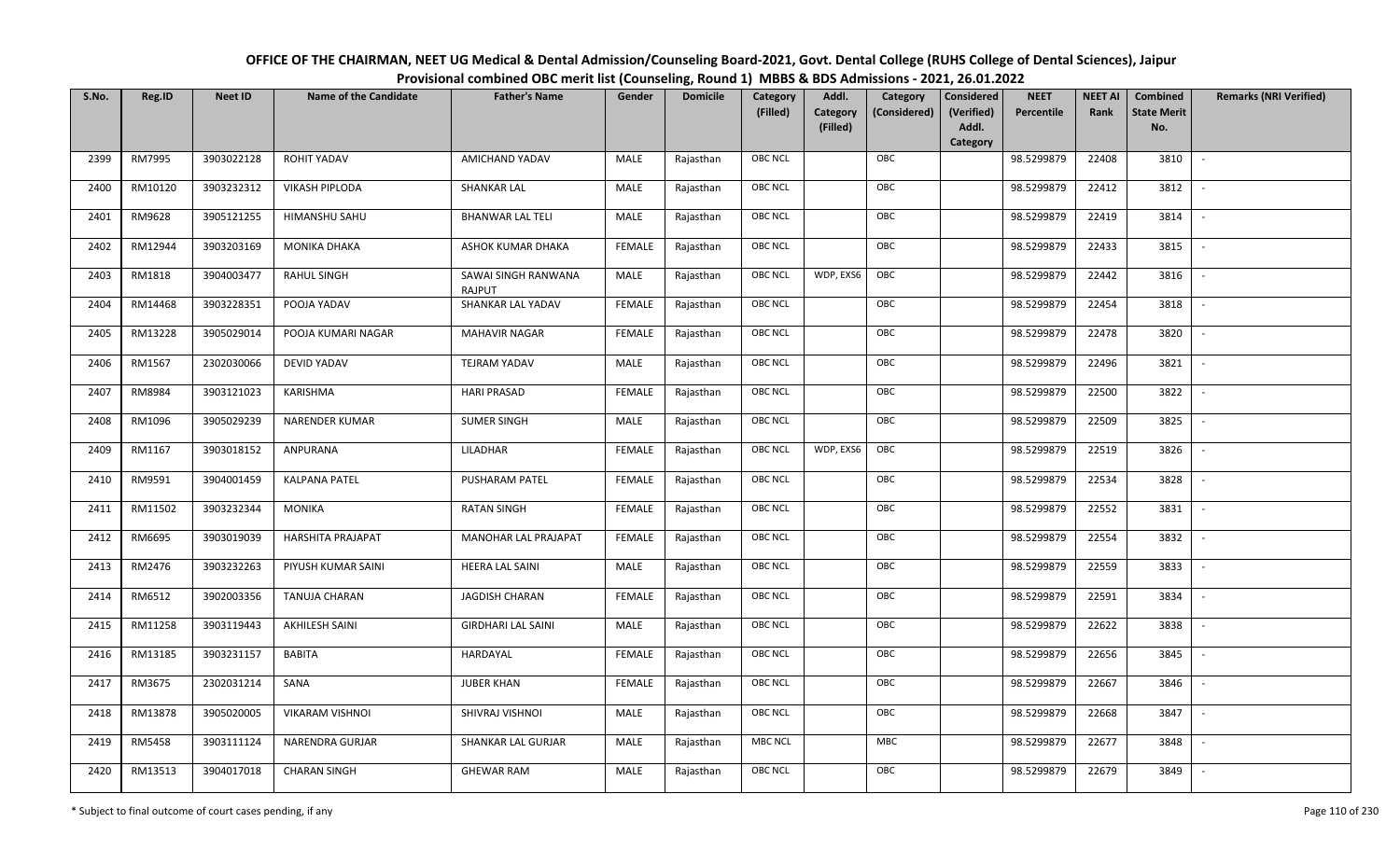| OFFICE OF THE CHAIRMAN, NEET UG Medical & Dental Admission/Counseling Board-2021, Govt. Dental College (RUHS College of Dental Sciences), Jaipur |
|--------------------------------------------------------------------------------------------------------------------------------------------------|
| Provisional combined OBC merit list (Counseling, Round 1) MBBS & BDS Admissions - 2021, 26.01.2022                                               |

| S.No. | Reg.ID  | <b>Neet ID</b> | <b>Name of the Candidate</b> | <b>Father's Name</b>      | Gender        | <b>Domicile</b> | Category<br>(Filled) | Addl.<br>Category<br><b>Category</b><br>(Considered)<br>(Filled) | <b>Considered</b><br>(Verified)<br>Addl. | <b>NEET</b><br>Percentile | <b>NEET AI</b><br>Rank | Combined<br><b>State Merit</b><br>No. | <b>Remarks (NRI Verified)</b> |
|-------|---------|----------------|------------------------------|---------------------------|---------------|-----------------|----------------------|------------------------------------------------------------------|------------------------------------------|---------------------------|------------------------|---------------------------------------|-------------------------------|
|       |         |                |                              |                           |               |                 |                      |                                                                  | Category                                 |                           |                        |                                       |                               |
| 2421  | RM13345 | 3903115043     | PREETI KUMARI                | <b>MEETHA LAL SAINI</b>   | FEMALE        | Rajasthan       | <b>OBC NCL</b>       | OBC                                                              |                                          | 98.5299879                | 22683                  | 3850                                  | $\sim$                        |
| 2422  | RM4093  | 3902004064     | <b>BHASKAR JANU</b>          | SAHI RAM JANU             | MALE          | Rajasthan       | OBC NCL              | OBC                                                              |                                          | 98.5299879                | 22685                  | 3851                                  |                               |
| 2423  | RM5485  | 3903211518     | LOKESH KUMAR PRAJAPATI       | <b>BANWARI LAL KUMHAR</b> | MALE          | Rajasthan       | <b>OBC NCL</b>       | OBC                                                              |                                          | 98.5299879                | 22689                  | 3852                                  | $\blacksquare$                |
| 2424  | RM6676  | 3903118151     | RAJESH BIJARNIYA             | MANOJ KUMAR BIJARNIYA     | MALE          | Rajasthan       | <b>OBC NCL</b>       | OBC                                                              |                                          | 98.5299879                | 22695                  | 3853                                  | $\overline{\phantom{a}}$      |
| 2425  | RM10512 | 3903134069     | PREETI YADAV                 | RAMNIWAS YADAV            | <b>FEMALE</b> | Rajasthan       | OBC NCL              | OBC                                                              |                                          | 98.5299879                | 22700                  | 3854                                  | $\overline{\phantom{a}}$      |
| 2426  | RM15657 | 3903127315     | ANIL KUMAR GULIYA            | SATAYNARAYAN GULIYA       | MALE          | Rajasthan       | <b>OBC NCL</b>       | OBC                                                              |                                          | 98.4997471                | 22703                  | 3855                                  | $\sim$                        |
| 2427  | RM13922 | 3904115085     | SANGA RAM CHOUDHARY          | RANA RAM                  | <b>MALE</b>   | Rajasthan       | OBC NCL              | OBC                                                              |                                          | 98.4997471                | 22707                  | 3856                                  | $\blacksquare$                |
| 2428  | RM3495  | 3904101603     | SALONI VAISHNAV              | X                         | <b>FEMALE</b> | Rajasthan       | OBC NCL              | OBC                                                              |                                          | 98.4997471                | 22719                  | 3857                                  |                               |
| 2429  | RM4698  | 3903017190     | <b>GIRRAJ YADAV</b>          | NARSINGH YADAV            | <b>MALE</b>   | Rajasthan       | OBC NCL              | OBC                                                              |                                          | 98.4997471                | 22746                  | 3859                                  |                               |
| 2430  | RM13859 | 3903029223     | RAHUL DEV BAGRIYA            | AMAR SINGH BAGRIYA        | MALE          | Rajasthan       | <b>OBC NCL</b>       | OBC                                                              |                                          | 98.4997471                | 22753                  | 3860                                  | $\overline{\phantom{a}}$      |
| 2431  | RM13405 | 3901017413     | <b>KALYAN GURJAR</b>         | LAXMAN GURJAR             | MALE          | Rajasthan       | <b>MBC NCL</b>       | <b>MBC</b>                                                       |                                          | 98.4997471                | 22760                  | 3861                                  |                               |
| 2432  | RM11661 | 3903038010     | <b>MANISH KUMAWAT</b>        | DEVI LAL KUMAWAT          | MALE          | Rajasthan       | OBC NCL              | OBC                                                              |                                          | 98.4997471                | 22774                  | 3864                                  | $\sim$                        |
| 2433  | RM14190 | 3906029008     | <b>KARAN PARMAR</b>          | PARMANAND PARMAR          | MALE          | Rajasthan       | OBC NCL              | OBC                                                              |                                          | 98.4997471                | 22811                  | 3866                                  |                               |
| 2434  | RM7583  | 3905028033     | <b>JYOTI KUMARI</b>          | PURKHA RAM                | <b>FEMALE</b> | Rajasthan       | <b>OBC NCL</b>       | OBC                                                              |                                          | 98.4997471                | 22812                  | 3867                                  | $\overline{\phantom{a}}$      |
| 2435  | RM13968 | 3905126001     | PRIYANKA                     | PRATHAVI RAJ              | <b>FEMALE</b> | Rajasthan       | <b>OBC NCL</b>       | OBC                                                              |                                          | 98.4997471                | 22819                  | 3868                                  | $\overline{\phantom{a}}$      |
| 2436  | RM9703  | 3904103458     | <b>KAVITA KUMARI</b>         | KHERAJ RAM CHOUDHARY      | <b>FEMALE</b> | Rajasthan       | <b>OBC NCL</b>       | OBC                                                              |                                          | 98.4997471                | 22820                  | 3869                                  | $\overline{\phantom{a}}$      |
| 2437  | RM2538  | 3902014270     | PRIYA SUTHAR                 | <b>DEEPCHAND SUTHAR</b>   | <b>FEMALE</b> | Rajasthan       | <b>OBC NCL</b>       | OBC                                                              |                                          | 98.4997471                | 22839                  | 3872                                  | $\overline{\phantom{a}}$      |
| 2438  | RM5138  | 3903109431     | SHAHNAZ BANO                 | <b>SAPPY KHAN</b>         | <b>FEMALE</b> | Rajasthan       | <b>OBC NCL</b>       | OBC                                                              |                                          | 98.4997471                | 22847                  | 3873                                  |                               |
| 2439  | RM10942 | 3905111234     | <b>DARSHIT RATHOR</b>        | <b>SANJAY KUMAR</b>       | MALE          | Rajasthan       | OBC NCL              | OBC                                                              |                                          | 98.4997471                | 22912                  | 3879                                  |                               |
| 2440  | RM4006  | 3903006239     | KOMAL                        | N L DHINWA                | <b>FEMALE</b> | Rajasthan       | OBC NCL              | OBC<br>WDP, EXS6                                                 |                                          | 98.4997471                | 22933                  | 3881                                  | $\blacksquare$                |
| 2441  | RM1440  | 3903115345     | MOHIT CHOUDHARY              | KALU RAM JAT              | <b>MALE</b>   | Rajasthan       | OBC NCL              | OBC                                                              |                                          | 98.4997471                | 22940                  | 3882                                  | $\overline{\phantom{a}}$      |
| 2442  | RM8670  | 2301012404     | <b>TANVI PRAJAPATI</b>       | RAJESH KUMAR              | <b>FEMALE</b> | Rajasthan       | OBC NCL              | OBC                                                              |                                          | 98.4997471                | 22965                  | 3885                                  |                               |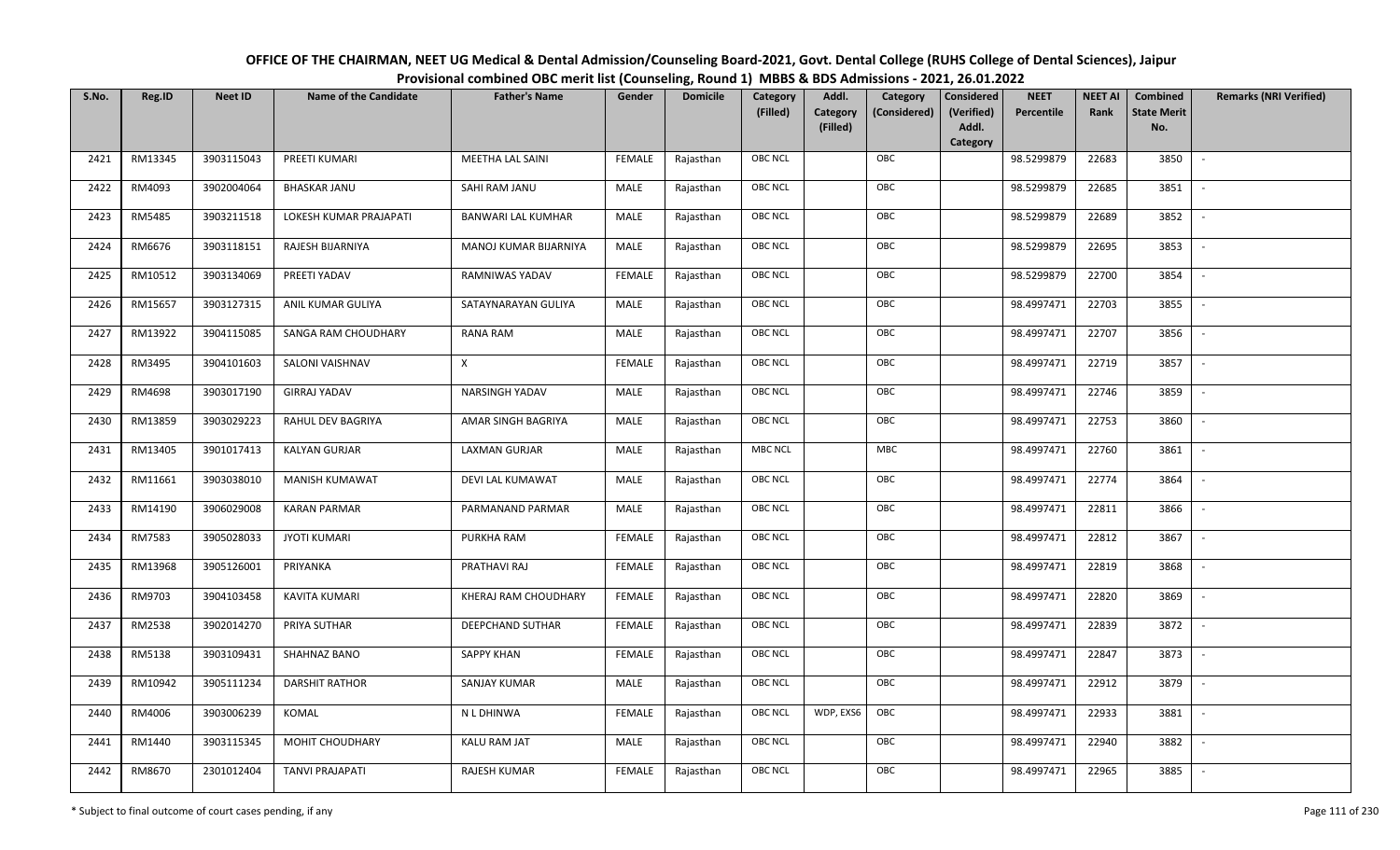| OFFICE OF THE CHAIRMAN, NEET UG Medical & Dental Admission/Counseling Board-2021, Govt. Dental College (RUHS College of Dental Sciences), Jaipur |
|--------------------------------------------------------------------------------------------------------------------------------------------------|
| Provisional combined OBC merit list (Counseling, Round 1) MBBS & BDS Admissions - 2021, 26.01.2022                                               |

| S.No. | Reg.ID        | <b>Neet ID</b> | <b>Name of the Candidate</b> | <b>Father's Name</b>       | Gender        | <b>Domicile</b> | Category<br>(Filled) | Addl.<br><b>Category</b><br>(Filled) | Category<br>(Considered) | <b>Considered</b><br>(Verified)<br>Addl.<br>Category | <b>NEET</b><br>Percentile | <b>NEET AI</b><br>Rank | Combined<br><b>State Merit</b><br>No. | <b>Remarks (NRI Verified)</b> |
|-------|---------------|----------------|------------------------------|----------------------------|---------------|-----------------|----------------------|--------------------------------------|--------------------------|------------------------------------------------------|---------------------------|------------------------|---------------------------------------|-------------------------------|
| 2443  | RM10607       | 3903014236     | POOJA SAINI                  | SUBHASH CHANDRA SAINI      | FEMALE        | Rajasthan       | <b>OBC NCL</b>       |                                      | OBC                      |                                                      | 98.4997471                | 22968                  | 3886                                  | $\overline{\phantom{a}}$      |
| 2444  | RM2755        | 3905029159     | POOJA                        | HANUMANA RAM               | FEMALE        | Rajasthan       | OBC NCL              |                                      | OBC                      |                                                      | 98.4997471                | 22976                  | 3887                                  |                               |
| 2445  | RM7212        | 3903130073     | ANJALI NATWADIYA             | KAILASH CHAND NATWADIYA    | <b>FEMALE</b> | Rajasthan       | <b>OBC NCL</b>       |                                      | OBC                      |                                                      | 98.4997471                | 22978                  | 3888                                  | $\sim$                        |
| 2446  | RM6908        | 3903205929     | RAHUL SAMOTA                 | ALOK KUMAR SAMOTA          | MALE          | Rajasthan       | OBC NCL              | WPP, WPP8                            | OBC                      |                                                      | 98.4997471                | 23024                  | 3892                                  | $\overline{\phantom{a}}$      |
| 2447  | RM5269        | 3905026190     | <b>HARSHIT MALAV</b>         | <b>BHAWANI SHANKER</b>     | MALE          | Rajasthan       | OBC NCL              |                                      | OBC                      |                                                      | 98.4997471                | 23028                  | 3893                                  | $\sim$                        |
| 2448  | RM12604       | 3903219308     | <b>ASHOK SAINI</b>           | KAILASH CHAND SAINI        | MALE          | Rajasthan       | OBC NCL              |                                      | OBC                      |                                                      | 98.4997471                | 23054                  | 3896                                  | $\overline{\phantom{a}}$      |
| 2449  | RM12088       | 4401002042     | YUVRAJ SINGH                 | <b>BAHADUR SINGH</b>       | <b>MALE</b>   | Rajasthan       | OBC NCL              |                                      | OBC                      |                                                      | 98.4997471                | 23056                  | 3897                                  | $\overline{\phantom{a}}$      |
| 2450  | RM14443       | 3902017052     | LEELA GODARA                 | SHRI RAM GODARA            | <b>FEMALE</b> | Rajasthan       | OBC NCL              |                                      | OBC                      |                                                      | 98.4997471                | 23061                  | 3898                                  |                               |
| 2451  | RM11776       | 3903012185     | <b>NIKITA</b>                | SHARWAN KUMAR              | <b>FEMALE</b> | Rajasthan       | OBC NCL              |                                      | OBC                      |                                                      | 98.4997471                | 23063                  | 3899                                  |                               |
| 2452  | RM1545        | 3903011025     | RIYANSHU SAINI               | PREM KUMAR SAINI           | MALE          | Rajasthan       | OBC NCL              |                                      | OBC                      |                                                      | 98.4997471                | 23066                  | 3900                                  |                               |
| 2453  | RM9653        | 3903031252     | <b>SONU SIYAK</b>            | <b>HEERALAL SIYAK</b>      | <b>FEMALE</b> | Rajasthan       | OBC NCL              |                                      | OBC                      |                                                      | 98.4997471                | 23070                  | 3901                                  |                               |
| 2454  | RM8671        | 3905119214     | <b>HEMANT NAGAR</b>          | <b>SHIV PRAKASH</b>        | MALE          | Rajasthan       | OBC NCL              |                                      | OBC                      |                                                      | 98.4997471                | 23073                  | 3902                                  | $\sim$                        |
| 2455  | RM1959        | 3903102597     | SHRUTIKA JANGIR              | LALA RAM JANGIR            | <b>FEMALE</b> | Rajasthan       | OBC NCL              |                                      | OBC                      |                                                      | 98.4997471                | 23078                  | 3904                                  |                               |
| 2456  | RM14612       | 3903041165     | ANSHU                        | <b>JASWANT SINGH</b>       | <b>FEMALE</b> | Rajasthan       | <b>OBC NCL</b>       |                                      | OBC                      |                                                      | 98.4997471                | 23085                  | 3907                                  | $\sim$                        |
| 2457  | RM12141       | 3902005154     | SHARDA CHOUDHARY             | ANDA RAM CHOUDHARY         | <b>FEMALE</b> | Rajasthan       | <b>OBC NCL</b>       |                                      | OBC                      |                                                      | 98.4997471                | 23121                  | 3909                                  | $\sim$                        |
| 2458  | RM12558       | 3903017382     | VIKRAM KUMAR YADAV           | RAM GOPAL YADAV            | MALE          | Rajasthan       | <b>OBC NCL</b>       |                                      | OBC                      |                                                      | 98.4997471                | 23123                  | 3910                                  | $\overline{\phantom{a}}$      |
| 2459  | RM6986        | 3802008164     | RITISH PAL SINGH DHILLON     | <b>JAGJOT SINGH</b>        | MALE          | Rajasthan       | OBC NCL              |                                      | OBC                      |                                                      | 98.4997471                | 23131                  | 3911                                  | $\overline{\phantom{a}}$      |
| 2460  | RM6103        | 3903131009     | HARSHITA YADAV               | <b>KRISHAN KUMAR YADAV</b> | <b>FEMALE</b> | Rajasthan       | <b>OBC NCL</b>       |                                      | OBC                      |                                                      | 98.4997471                | 23146                  | 3914                                  |                               |
| 2461  | RM15214       | 3905105173     | <b>MANOJ LAKHRAN</b>         | KANA RAM JAT               | MALE          | Rajasthan       | OBC NCL              |                                      | OBC                      |                                                      | 98.4997471                | 23147                  | 3915                                  |                               |
| 2462  | RM9386        | 3905120019     | VARSHA KUMARI                | PANCHA RAM KALBI           | <b>FEMALE</b> | Rajasthan       | OBC NCL              |                                      | OBC                      |                                                      | 98.4997471                | 23153                  | 3916                                  |                               |
| 2463  | <b>RM7737</b> | 3903108140     | SANJAY YADAV                 | RAMSWAROOP YADAV           | <b>MALE</b>   | Rajasthan       | OBC NCL              |                                      | OBC                      |                                                      | 98.4997471                | 23161                  | 3917                                  |                               |
| 2464  | RM4513        | 3902006154     | <b>NEHA SHEORAN</b>          | <b>AKSHAY KUMAR</b>        | <b>FEMALE</b> | Rajasthan       | OBC NCL              |                                      | OBC                      |                                                      | 98.4997471                | 23164                  | 3918                                  |                               |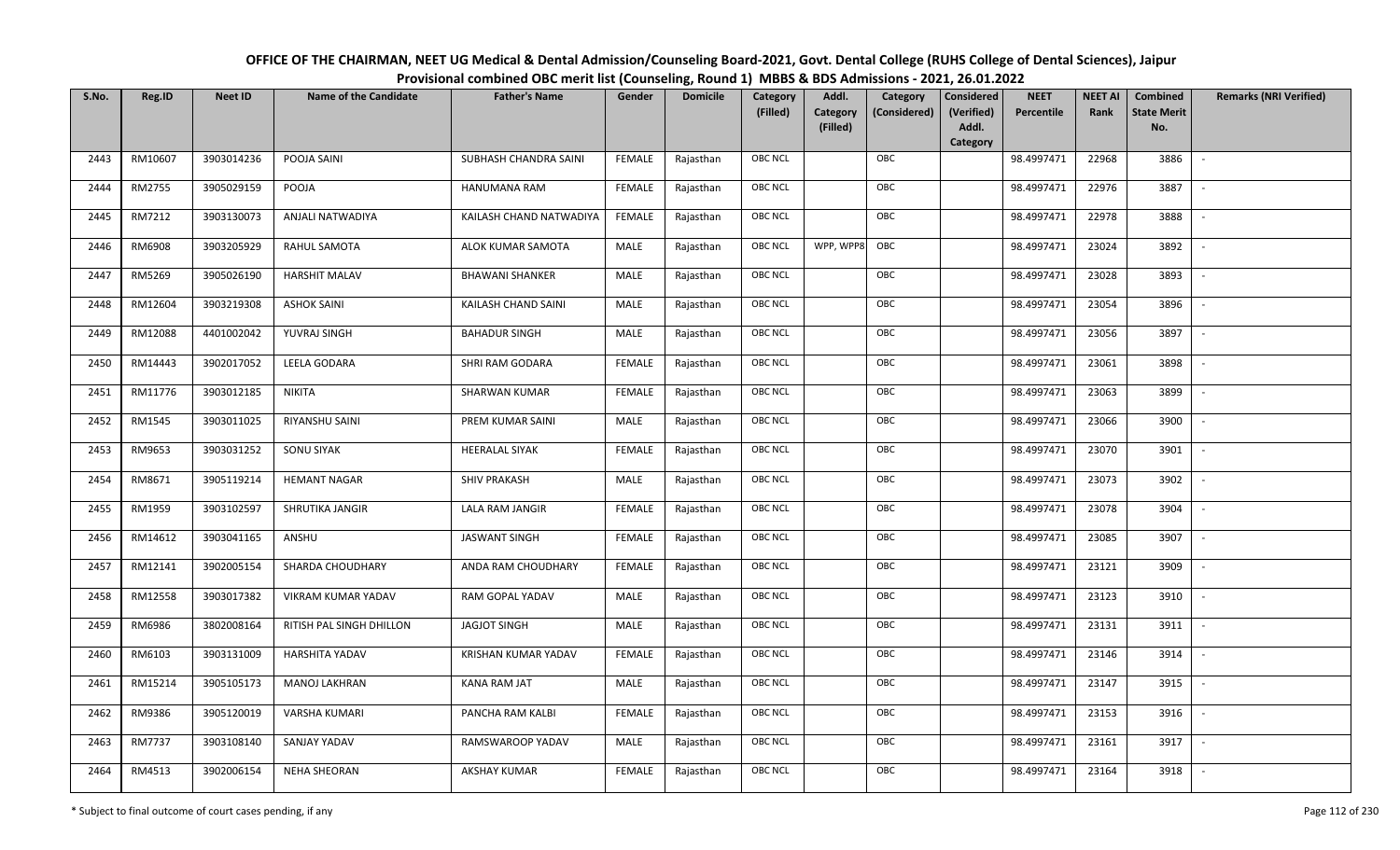| OFFICE OF THE CHAIRMAN, NEET UG Medical & Dental Admission/Counseling Board-2021, Govt. Dental College (RUHS College of Dental Sciences), Jaipur |
|--------------------------------------------------------------------------------------------------------------------------------------------------|
| Provisional combined OBC merit list (Counseling, Round 1) MBBS & BDS Admissions - 2021, 26.01.2022                                               |

| S.No. | Reg.ID  | <b>Neet ID</b> | <b>Name of the Candidate</b> | <b>Father's Name</b>               | Gender        | <b>Domicile</b> | Category<br>(Filled) | Addl.<br>Category<br>(Filled) | Category<br>(Considered) | <b>Considered</b><br>(Verified)<br>Addl. | <b>NEET</b><br>Percentile | <b>NEET AI</b><br>Rank | Combined<br><b>State Merit</b><br>No. | <b>Remarks (NRI Verified)</b> |
|-------|---------|----------------|------------------------------|------------------------------------|---------------|-----------------|----------------------|-------------------------------|--------------------------|------------------------------------------|---------------------------|------------------------|---------------------------------------|-------------------------------|
|       |         |                |                              |                                    |               |                 |                      |                               |                          | Category                                 |                           |                        |                                       |                               |
| 2465  | RM12865 | 3903222154     | <b>SUNITA CHOUDHARY</b>      | JAGDISH PRASAD<br><b>CHOUDHARY</b> | <b>FEMALE</b> | Rajasthan       | <b>OBC NCL</b>       |                               | OBC                      |                                          | 98.4632898                | 23177                  | 3919                                  | $\sim$                        |
| 2466  | RM6181  | 3905004377     | NIKITA CHOUDHARY             | MADHU LAL CHOUDHARY                | <b>FEMALE</b> | Rajasthan       | OBC NCL              |                               | OBC                      |                                          | 98.4632898                | 23190                  | 3920                                  |                               |
| 2467  | RM11917 | 3903024253     | <b>CHETANA JANGIR</b>        | MOOL CHAND JANGIR                  | <b>FEMALE</b> | Rajasthan       | OBC NCL              |                               | OBC                      |                                          | 98.4632898                | 23238                  | 3922                                  |                               |
| 2468  | RM3105  | 3903039156     | APPU SARAWAG                 | SURENDRA KUMAR                     | <b>FEMALE</b> | Rajasthan       | <b>OBC NCL</b>       | WDP, EXS8                     | OBC                      |                                          | 98.4632898                | 23271                  | 3924                                  | $\overline{\phantom{a}}$      |
| 2469  | RM3631  | 3903035162     | <b>NIKHIL JANGIR</b>         | SANJAY JANGIR                      | MALE          | Rajasthan       | OBC NCL              |                               | OBC                      |                                          | 98.4632898                | 23300                  | 3925                                  | $\sim$                        |
| 2470  | RM10752 | 3902001310     | JAI SHREE BHUNWAL            | KESARMAL                           | <b>FEMALE</b> | Rajasthan       | <b>OBC NCL</b>       |                               | OBC                      |                                          | 98.4632898                | 23358                  | 3930                                  | $\overline{\phantom{a}}$      |
| 2471  | RM8562  | 3903112240     | AAYUSHI KULHARI              | <b>SURESH KULHARI</b>              | <b>FEMALE</b> | Rajasthan       | OBC NCL              |                               | OBC                      |                                          | 98.4632898                | 23361                  | 3931                                  |                               |
| 2472  | RM12382 | 3901001236     | ARIF MOHAMMED                | <b>BHANWAR LAL KALAL</b>           | MALE          | Rajasthan       | OBC NCL              |                               | OBC                      |                                          | 98.4632898                | 23364                  | 3932                                  |                               |
| 2473  | RM8181  | 3901014153     | <b>ANSHUL DHAKA</b>          | MOOLA RAM DHAKA                    | <b>FEMALE</b> | Rajasthan       | <b>OBC NCL</b>       |                               | OBC                      |                                          | 98.4632898                | 23369                  | 3933                                  |                               |
| 2474  | RM8375  | 3903028159     | <b>BARJESH KUMAR BURDAK</b>  | HARDEVA RAM BURDAK                 | MALE          | Rajasthan       | OBC NCL              |                               | OBC                      |                                          | 98.4632898                | 23370                  | 3934                                  |                               |
| 2475  | RM3702  | 2001211277     | KRISHMA DHAKA                | <b>BANWARI LAL</b>                 | <b>FEMALE</b> | Rajasthan       | <b>OBC NCL</b>       |                               | OBC                      |                                          | 98.4632898                | 23376                  | 3935                                  |                               |
| 2476  | RM13146 | 3903017128     | PRADEEP DHAKA                | RAMGOPAL DHAKA                     | MALE          | Rajasthan       | OBC NCL              |                               | OBC                      |                                          | 98.4632898                | 23379                  | 3936                                  |                               |
| 2477  | RM13308 | 3903222345     | AISHWARYA KANWAR             | <b>SARNAM SINGH</b>                | <b>FEMALE</b> | Rajasthan       | OBC NCL              |                               | OBC                      |                                          | 98.4632898                | 23394                  | 3937                                  |                               |
| 2478  | RM5704  | 3905017094     | VANSHIKA NAMA                | TEJENDRA KUMAR NAHAR               | <b>FEMALE</b> | Rajasthan       | OBC NCL              |                               | OBC                      |                                          | 98.4632898                | 23432                  | 3940                                  | $\sim$                        |
| 2479  | RM5436  | 3903030110     | <b>GIRIRAJ KUMAWAT</b>       | ROTASH KUMAWAT                     | <b>MALE</b>   | Rajasthan       | OBC NCL              |                               | OBC                      |                                          | 98.4632898                | 23450                  | 3941                                  | $\overline{\phantom{a}}$      |
| 2480  | RM9193  | 3903119261     | <b>LOKESH PRAJAPATI</b>      | HANUMAN PRASAD KUMHAR              | MALE          | Rajasthan       | OBC NCL              |                               | OBC                      |                                          | 98.4632898                | 23475                  | 3943                                  | $\sim$                        |
| 2481  | RM12985 | 3903125076     | RENU KUMARI                  | PYARELAL KIRODIWAL                 | <b>FEMALE</b> | Rajasthan       | OBC NCL              |                               | OBC                      |                                          | 98.4632898                | 23480                  | 3944                                  | $\overline{\phantom{a}}$      |
| 2482  | RM9677  | 3903209138     | <b>NEHA KUMAWAT</b>          | ADESH KUMAWAT                      | <b>FEMALE</b> | Rajasthan       | OBC NCL              |                               | OBC                      |                                          | 98.4632898                | 23493                  | 3946                                  |                               |
| 2483  | RM15311 | 3903122051     | SONU KUMAWAT                 | TARACHAND KUMAWAT                  | <b>FEMALE</b> | Rajasthan       | <b>OBC NCL</b>       |                               | OBC                      |                                          | 98.4632898                | 23511                  | 3948                                  |                               |
| 2484  | RM13045 | 3902007075     | <b>RAMESH KUMAR</b>          | SHREE RAM CHOUDHARY                | MALE          | Rajasthan       | OBC NCL              |                               | OBC                      |                                          | 98.4632898                | 23541                  | 3949                                  |                               |
| 2485  | RM11952 | 3903108541     | PUSHPENDRA YADAV             | <b>MALIRAM YADAV</b>               | <b>MALE</b>   | Rajasthan       | OBC NCL              |                               | OBC                      |                                          | 98.4632898                | 23558                  | 3950                                  |                               |
| 2486  | RM1184  | 3905026064     | <b>MANU FAUJDAR</b>          | YASHPAL                            | MALE          | Rajasthan       | <b>OBC NCL</b>       |                               | OBC                      |                                          | 98.4632898                | 23563                  | 3952                                  |                               |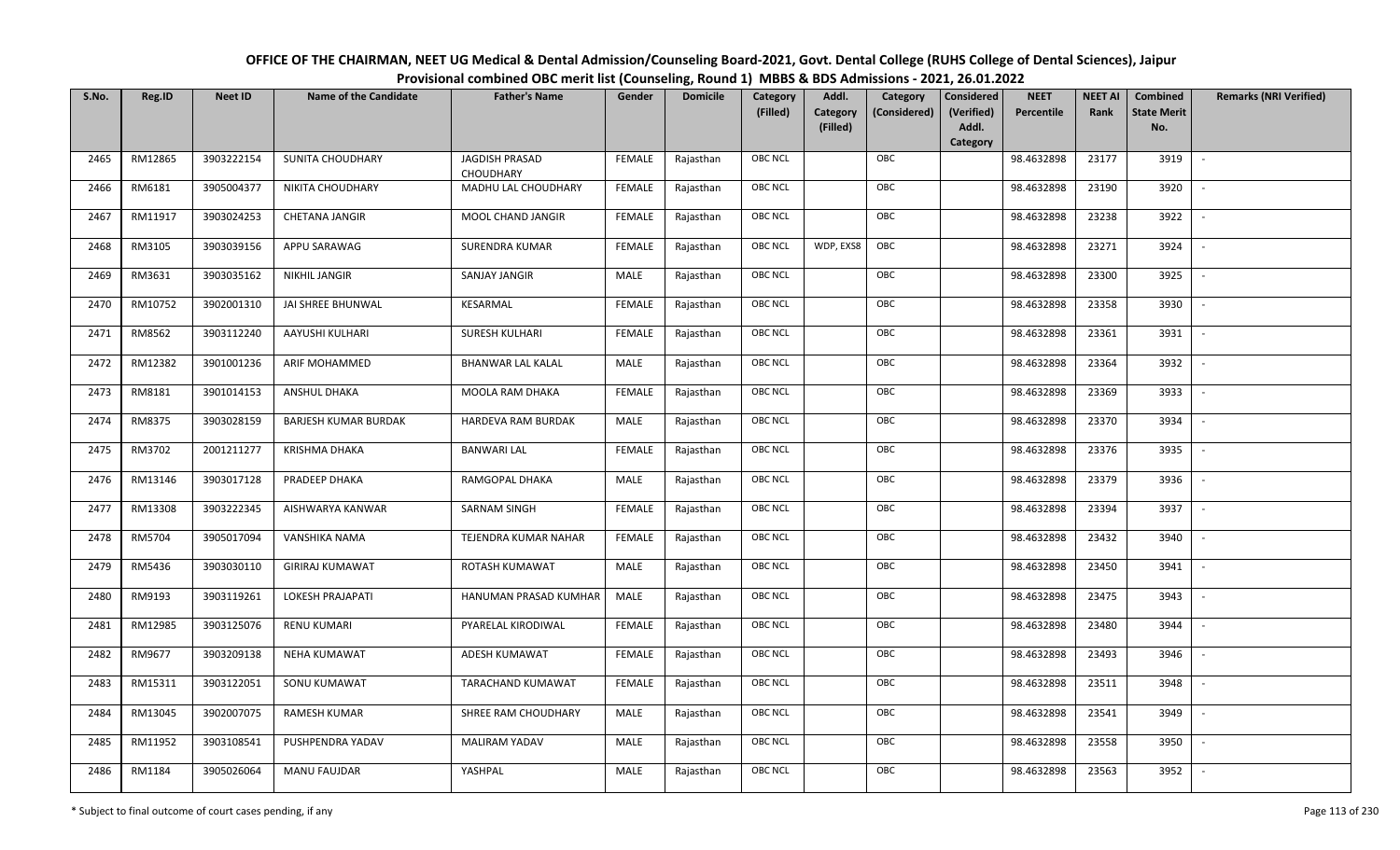| OFFICE OF THE CHAIRMAN, NEET UG Medical & Dental Admission/Counseling Board-2021, Govt. Dental College (RUHS College of Dental Sciences), Jaipur |
|--------------------------------------------------------------------------------------------------------------------------------------------------|
| Provisional combined OBC merit list (Counseling, Round 1) MBBS & BDS Admissions - 2021, 26.01.2022                                               |

| S.No. | Reg.ID  | <b>Neet ID</b> | <b>Name of the Candidate</b> | <b>Father's Name</b>       | Gender        | <b>Domicile</b> | Category<br>(Filled) | Addl.<br><b>Category</b><br>(Filled) | Category<br>(Considered) | <b>Considered</b><br>(Verified)<br>Addl. | <b>NEET</b><br>Percentile | <b>NEET AI</b><br>Rank | Combined<br><b>State Merit</b><br>No. | <b>Remarks (NRI Verified)</b> |
|-------|---------|----------------|------------------------------|----------------------------|---------------|-----------------|----------------------|--------------------------------------|--------------------------|------------------------------------------|---------------------------|------------------------|---------------------------------------|-------------------------------|
|       |         | 3903211052     | RAKESH KUMAR SAINI           | <b>NORATMAL SAINI</b>      |               |                 | <b>OBC NCL</b>       |                                      | OBC                      | Category                                 |                           | 23587                  | 3953                                  | $\sim$                        |
| 2487  | RM5868  |                |                              |                            | MALE          | Rajasthan       |                      |                                      |                          |                                          | 98.4632898                |                        |                                       |                               |
| 2488  | RM2751  | 3902016299     | SIMRAN                       | JAIPAL                     | <b>FEMALE</b> | Rajasthan       | OBC NCL              |                                      | OBC                      |                                          | 98.4632898                | 23623                  | 3957                                  |                               |
| 2489  | RM3226  | 3904107227     | NEERAJ SUTHAR                | OM PRAKASH SUTHAR          | MALE          | Rajasthan       | <b>OBC NCL</b>       |                                      | OBC                      |                                          | 98.4632898                | 23626                  | 3958                                  |                               |
| 2490  | RM4126  | 3902002310     | <b>HARSHITA SAINI</b>        | PRADEEP SAINI              | <b>FEMALE</b> | Rajasthan       | OBC NCL              |                                      | OBC                      |                                          | 98.4632898                | 23639                  | 3959                                  | $\overline{\phantom{a}}$      |
| 2491  | RM1601  | 1601013147     | <b>UMESH CHOUDHARY</b>       | SURENDRA                   | MALE          | Rajasthan       | <b>OBC NCL</b>       |                                      | OBC                      |                                          | 98.4632898                | 23644                  | 3961                                  | $\overline{\phantom{a}}$      |
| 2492  | RM15090 | 3903034258     | RAJNESH SAINI                | <b>BALWAN SAINI</b>        | MALE          | Rajasthan       | <b>OBC NCL</b>       |                                      | OBC                      |                                          | 98.4632898                | 23668                  | 3964                                  | $\overline{\phantom{a}}$      |
| 2493  | RM12232 | 3902008257     | SUSHIL BUDANIA               | OMPRAKASH BUDANIA          | MALE          | Rajasthan       | <b>OBC NCL</b>       |                                      | OBC                      |                                          | 98.4632898                | 23669                  | 3965                                  | $\blacksquare$                |
| 2494  | RM3861  | 3905102065     | <b>HARSH YADAV</b>           | KANHAIYA LAL YADAV         | MALE          | Rajasthan       | OBC NCL              |                                      | OBC                      |                                          | 98.4632898                | 23670                  | 3966                                  |                               |
| 2495  | RM11045 | 3904113189     | KHUSHI CHOUDHARY             | RAVI SHANKAR CHOUDHARY     | <b>FEMALE</b> | Rajasthan       | OBC NCL              |                                      | OBC                      |                                          | 98.4632898                | 23691                  | 3969                                  |                               |
| 2496  | RM10006 | 3903215420     | <b>NISHU</b>                 | <b>VIKRAM SINGH</b>        | <b>FEMALE</b> | Rajasthan       | <b>OBC NCL</b>       |                                      | OBC                      |                                          | 98.4632898                | 23717                  | 3972                                  | $\sim$                        |
| 2497  | RM7049  | 3904004446     | PANKAJ JAKHAR                | R P JAKHAR                 | MALE          | Rajasthan       | OBC NCL              |                                      | OBC                      |                                          | 98.4632898                | 23720                  | 3973                                  |                               |
| 2498  | RM13003 | 3903217218     | <b>MONIKA</b>                | <b>OMPRAKASH SWAMI</b>     | <b>FEMALE</b> | Rajasthan       | <b>OBC NCL</b>       |                                      | OBC                      |                                          | 98.4632898                | 23721                  | 3974                                  | $\mathbb{L}$                  |
| 2499  | RM6087  | 3903202410     | <b>VAISHNAVI CHAHAR</b>      | SUMER SINGH CHAHAR         | <b>FEMALE</b> | Rajasthan       | OBC NCL              |                                      | OBC                      |                                          | 98.4352508                | 23782                  | 3979                                  |                               |
| 2500  | RM12323 | 3903205773     | SANIYA CHOUDHARY             | <b>KEDAR CHOUDHARY</b>     | <b>FEMALE</b> | Rajasthan       | OBC NCL              |                                      | OBC                      |                                          | 98.4352508                | 23820                  | 3981                                  | $\overline{\phantom{a}}$      |
| 2501  | RM10177 | 3903018410     | ADARSH GORA                  | RAMNIWAS GORA              | MALE          | Rajasthan       | OBC NCL              |                                      | OBC                      |                                          | 98.4352508                | 23842                  | 3983                                  | $\overline{\phantom{a}}$      |
| 2502  | RM5964  | 3903117225     | NEERAJ YADAV                 | <b>BHOLU RAM</b>           | <b>FEMALE</b> | Rajasthan       | <b>OBC NCL</b>       |                                      | OBC                      |                                          | 98.4352508                | 23865                  | 3984                                  | $\sim$                        |
| 2503  | RM6294  | 3902003416     | CHELSI JAKHAR                | <b>DEVI LAL JAKHAR</b>     | <b>FEMALE</b> | Rajasthan       | <b>OBC NCL</b>       |                                      | OBC                      |                                          | 98.4352508                | 23869                  | 3985                                  | $\overline{\phantom{a}}$      |
| 2504  | RM2656  | 3903008587     | PARAMJEET SINGH              | <b>HANSRAJ GUJAR</b>       | MALE          | Rajasthan       | <b>MBC NCL</b>       |                                      | MBC                      |                                          | 98.4352508                | 23877                  | 3986                                  | $\sim$                        |
| 2505  | RM3993  | 3904013352     | <b>MANISH BURDAK</b>         | <b>BHANWARA RAM BURDAK</b> | MALE          | Rajasthan       | OBC NCL              |                                      | OBC                      |                                          | 98.4352508                | 23882                  | 3987                                  |                               |
| 2506  | RM3840  | 3903206837     | KOUSAR RANGREJ               | YAKUB HUSSAIN              | <b>FEMALE</b> | Rajasthan       | OBC NCL              |                                      | OBC                      |                                          | 98.4352508                | 23886                  | 3988                                  |                               |
| 2507  | RM9762  | 3903036026     | LAXMAN KUMAWAT               | RAMCHANDRA KUMAWAT         | MALE          | Rajasthan       | <b>OBC NCL</b>       |                                      | OBC                      |                                          | 98.4352508                | 23905                  | 3990                                  |                               |
| 2508  | RM5055  | 3903211103     | <b>ALKA SAINI</b>            | SANTOSH KUMAR SAINI        | <b>FEMALE</b> | Rajasthan       | <b>OBC NCL</b>       | WDP, EXS6                            | OBC                      |                                          | 98.4352508                | 23922                  | 3993                                  |                               |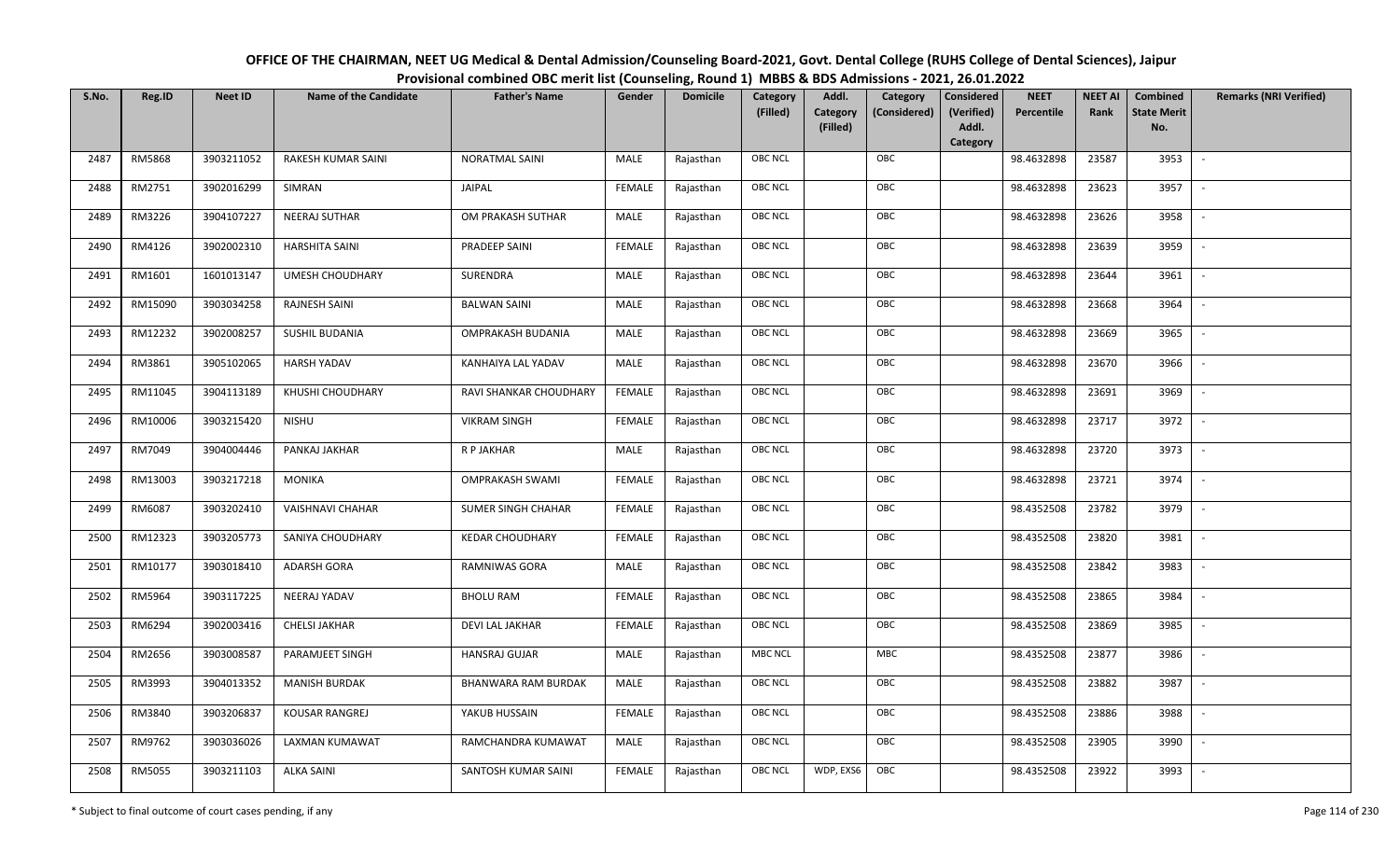| OFFICE OF THE CHAIRMAN, NEET UG Medical & Dental Admission/Counseling Board-2021, Govt. Dental College (RUHS College of Dental Sciences), Jaipur |
|--------------------------------------------------------------------------------------------------------------------------------------------------|
| Provisional combined OBC merit list (Counseling, Round 1) MBBS & BDS Admissions - 2021, 26.01.2022                                               |

| S.No. | Reg.ID  | <b>Neet ID</b> | <b>Name of the Candidate</b> | <b>Father's Name</b>    | Gender        | <b>Domicile</b> | Category<br>(Filled) | Addl.<br><b>Category</b><br>(Filled) | Category<br>(Considered) | <b>Considered</b><br>(Verified)<br>Addl. | <b>NEET</b><br>Percentile | <b>NEET AI</b><br>Rank | Combined<br><b>State Merit</b><br>No. | <b>Remarks (NRI Verified)</b> |
|-------|---------|----------------|------------------------------|-------------------------|---------------|-----------------|----------------------|--------------------------------------|--------------------------|------------------------------------------|---------------------------|------------------------|---------------------------------------|-------------------------------|
|       |         |                |                              |                         |               |                 |                      |                                      |                          | Category                                 |                           |                        |                                       |                               |
| 2509  | RM1499  | 2302009095     | ANUPRIYA                     | KULDEEP SINGH           | <b>FEMALE</b> | Rajasthan       | <b>OBC NCL</b>       | WPP, WPP8                            | OBC                      |                                          | 98.4352508                | 23969                  | 3996                                  | $\overline{\phantom{a}}$      |
| 2510  | RM10837 | 3903211386     | <b>AMIT KUMAR</b>            | RAKESH KUMAR            | MALE          | Rajasthan       | <b>OBC NCL</b>       |                                      | OBC                      |                                          | 98.4352508                | 23995                  | 3997                                  |                               |
| 2511  | RM5928  | 3905017073     | DIVYA MALAKAR                | SHOBHAGMAL MALAKAR      | <b>FEMALE</b> | Rajasthan       | <b>OBC NCL</b>       |                                      | OBC                      |                                          | 98.4352508                | 24005                  | 3998                                  |                               |
| 2512  | RM14976 | 3903223133     | PRADEEP SAINI                | PREM PRAKASH SAINI      | MALE          | Rajasthan       | <b>OBC NCL</b>       |                                      | OBC                      |                                          | 98.4352508                | 24006                  | 3999                                  | $\overline{\phantom{a}}$      |
| 2513  | RM14653 | 3903112430     | <b>NIKKU</b>                 | VEDPAL                  | <b>FEMALE</b> | Rajasthan       | <b>OBC NCL</b>       |                                      | OBC                      |                                          | 98.4352508                | 24043                  | 4001                                  | $\sim$                        |
| 2514  | RM14494 | 3903022048     | ANSHU                        | RADHA KRISHANA          | MALE          | Rajasthan       | <b>OBC NCL</b>       |                                      | OBC                      |                                          | 98.4352508                | 24056                  | 4003                                  | $\overline{\phantom{a}}$      |
| 2515  | RM15473 | 3903006508     | AKASH CHOUDHARY              | <b>RANBIR SINGH</b>     | MALE          | Rajasthan       | <b>OBC NCL</b>       | WDP, EXS6                            | OBC                      |                                          | 98.4352508                | 24066                  | 4004                                  |                               |
| 2516  | RM2908  | 3903229198     | NIKITA KUMARI                | <b>JAGMAL SINGH</b>     | <b>FEMALE</b> | Rajasthan       | <b>OBC NCL</b>       | WDP, EXS6                            | OBC                      |                                          | 98.4352508                | 24099                  | 4006                                  |                               |
| 2517  | RM5585  | 3903132032     | <b>ISHA NEHRA</b>            | <b>VIJAY SINGH</b>      | <b>FEMALE</b> | Rajasthan       | OBC NCL              | WDP, EXS6                            | OBC                      |                                          | 98.4352508                | 24100                  | 4007                                  | $\overline{\phantom{a}}$      |
| 2518  | RM6953  | 3903123049     | AVDESH KUMAR JAT             | <b>HARI SHANKER JAT</b> | <b>MALE</b>   | Rajasthan       | <b>OBC NCL</b>       |                                      | OBC                      |                                          | 98.4352508                | 24157                  | 4010                                  | $\overline{\phantom{a}}$      |
| 2519  | RM14642 | 3903034184     | ASHA KUMAWAT                 | RAJENDRA PRASAD         | <b>FEMALE</b> | Rajasthan       | <b>OBC NCL</b>       |                                      | OBC                      |                                          | 98.4352508                | 24160                  | 4011                                  |                               |
| 2520  | RM9424  | 3901004297     | <b>DIVYA JAKAR</b>           | <b>GHANSHYAM VERMA</b>  | FEMALE        | Rajasthan       | <b>OBC NCL</b>       |                                      | OBC                      |                                          | 98.4033911                | 24212                  | 4015                                  |                               |
| 2521  | RM14344 | 3903011077     | ANKITA MANDIA                | <b>HARISINGH MANDIA</b> | <b>FEMALE</b> | Rajasthan       | <b>OBC NCL</b>       |                                      | OBC                      |                                          | 98.4033911                | 24266                  | 4018                                  |                               |
| 2522  | RM7197  | 3903107409     | NEELAM CHOUDHARY             | <b>GOPAL LAL</b>        | <b>FEMALE</b> | Rajasthan       | OBC NCL              |                                      | OBC                      |                                          | 98.4033911                | 24275                  | 4020                                  | $\sim$                        |
| 2523  | RM12103 | 3905110063     | PALAK CHOUDHARY              | <b>VINOD KUMAR</b>      | <b>FEMALE</b> | Rajasthan       | OBC NCL              |                                      | OBC                      |                                          | 98.4033911                | 24334                  | 4024                                  | $\overline{\phantom{a}}$      |
| 2524  | RM11241 | 4401015144     | <b>SONI KUMARI</b>           | <b>BALBIR SINGH</b>     | <b>FEMALE</b> | Rajasthan       | <b>OBC NCL</b>       |                                      | OBC                      |                                          | 98.4033911                | 24341                  | 4025                                  | $\overline{\phantom{a}}$      |
| 2525  | RM12673 | 3903117305     | <b>SUNIL CHOUDHARY</b>       | NAVAL KISHOR CHOUDHARY  | MALE          | Rajasthan       | OBC NCL              |                                      | OBC                      |                                          | 98.4033911                | 24354                  | 4026                                  | $\overline{\phantom{a}}$      |
| 2526  | RM10250 | 3906017231     | NITESH PATIDAR               | KANTILAL PATIDAR        | MALE          | Rajasthan       | <b>OBC NCL</b>       |                                      | OBC                      |                                          | 98.4033911                | 24357                  | 4027                                  |                               |
| 2527  | RM3924  | 3903213100     | <b>SUMIT NITHARWAL</b>       | RAM SINGH NITHARWAL     | MALE          | Rajasthan       | OBC NCL              |                                      | OBC                      |                                          | 98.4033911                | 24358                  | 4028                                  |                               |
| 2528  | RM13057 | 3902004181     | <b>ANITA VERMA</b>           | SOHAN LAL VERMA         | <b>FEMALE</b> | Rajasthan       | OBC NCL              |                                      | OBC                      |                                          | 98.4033911                | 24369                  | 4030                                  |                               |
| 2529  | RM10198 | 3904004375     | <b>ASHISH GEHLOT</b>         | PRADEEP GEHLOT          | MALE          | Rajasthan       | <b>OBC NCL</b>       |                                      | OBC                      |                                          | 98.4033911                | 24375                  | 4031                                  |                               |
| 2530  | RM9229  | 2302032230     | PREETI                       | <b>MAHESH KUMAR</b>     | <b>FEMALE</b> | Rajasthan       | <b>OBC NCL</b>       |                                      | OBC                      |                                          | 98.4033911                | 24420                  | 4035                                  |                               |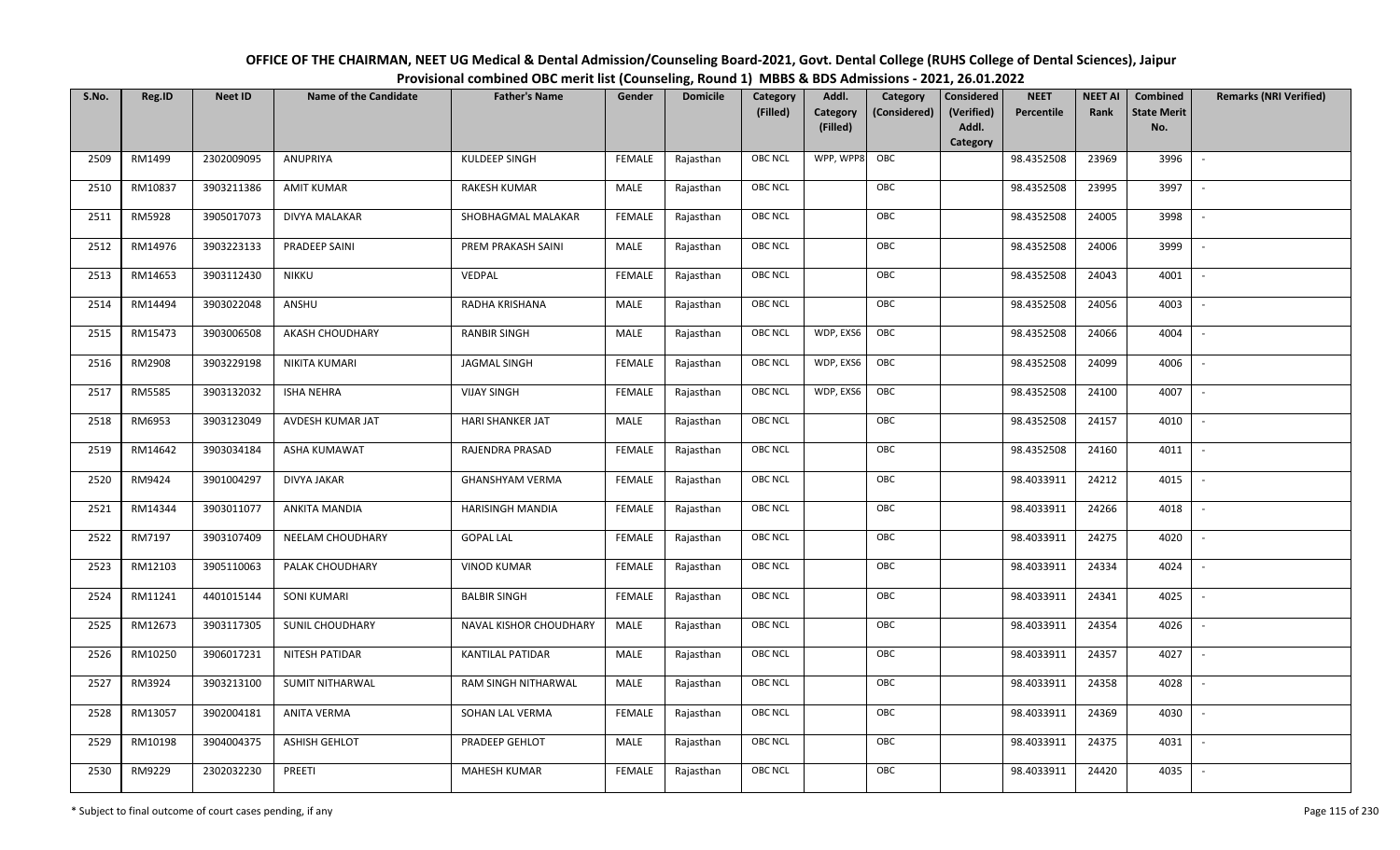| OFFICE OF THE CHAIRMAN, NEET UG Medical & Dental Admission/Counseling Board-2021, Govt. Dental College (RUHS College of Dental Sciences), Jaipur |
|--------------------------------------------------------------------------------------------------------------------------------------------------|
| Provisional combined OBC merit list (Counseling, Round 1) MBBS & BDS Admissions - 2021, 26.01.2022                                               |

| S.No. | Reg.ID  | <b>Neet ID</b> | <b>Name of the Candidate</b> | <b>Father's Name</b>       | Gender        | <b>Domicile</b> | Category<br>(Filled) | Addl.<br>Category<br><b>Category</b><br>(Considered) | <b>Considered</b><br>(Verified) | <b>NEET</b><br>Percentile | <b>NEET AI</b><br>Rank | Combined<br><b>State Merit</b> | <b>Remarks (NRI Verified)</b> |
|-------|---------|----------------|------------------------------|----------------------------|---------------|-----------------|----------------------|------------------------------------------------------|---------------------------------|---------------------------|------------------------|--------------------------------|-------------------------------|
|       |         |                |                              |                            |               |                 |                      | (Filled)                                             | Addl.<br>Category               |                           |                        | No.                            |                               |
| 2531  | RM10632 | 3903014452     | <b>MURLIDHAR GURJAR</b>      | <b>GOPAL LAL GURJAR</b>    | MALE          | Rajasthan       | <b>MBC NCL</b>       | <b>MBC</b>                                           |                                 | 98.4033911                | 24430                  | 4038                           | $\sim$                        |
| 2532  | RM9457  | 2302031048     | POOJA YADAV                  | VIJAYPAL                   | FEMALE        | Rajasthan       | OBC NCL              | OBC                                                  |                                 | 98.4033911                | 24448                  | 4039                           |                               |
| 2533  | RM3213  | 3906002527     | <b>CHITRANG JUNIWAL</b>      | J C JUNIWAL                | MALE          | Rajasthan       | <b>OBC NCL</b>       | OBC                                                  |                                 | 98.4033911                | 24449                  | 4040                           |                               |
| 2534  | RM3962  | 3903041188     | <b>KIRAN JANGID</b>          | RAM NARAYAN JANGID         | <b>FEMALE</b> | Rajasthan       | <b>OBC NCL</b>       | OBC                                                  |                                 | 98.4033911                | 24513                  | 4042                           | $\overline{\phantom{a}}$      |
| 2535  | RM10051 | 3903121002     | SANJAY YADAV                 | SURESH KUMAR YADAV         | MALE          | Rajasthan       | OBC NCL              | OBC                                                  |                                 | 98.4033911                | 24523                  | 4043                           | $\sim$                        |
| 2536  | RM14665 | 3902015042     | <b>BAJRANG LAL GODARA</b>    | <b>IMARTA RAM</b>          | MALE          | Rajasthan       | <b>OBC NCL</b>       | OBC                                                  |                                 | 98.4033911                | 24533                  | 4046                           | $\sim$                        |
| 2537  | RM5537  | 3905019041     | GAGANDEEP                    | <b>KRISHAN LAL</b>         | <b>MALE</b>   | Rajasthan       | OBC NCL              | OBC                                                  |                                 | 98.4033911                | 24558                  | 4047                           | $\overline{\phantom{a}}$      |
| 2538  | RM7269  | 3905007167     | SAKSHAM SHARMA               | YOGESH SHARMA              | MALE          | Rajasthan       | OBC NCL              | OBC                                                  |                                 | 98.4033911                | 24597                  | 4050                           |                               |
| 2539  | RM11147 | 3905102259     | <b>JUNAID ANWAR</b>          | <b>NAFEES MOHAMMED</b>     | <b>MALE</b>   | Rajasthan       | OBC NCL              | OBC                                                  |                                 | 98.4033911                | 24598                  | 4051                           |                               |
| 2540  | RM11820 | 3903221379     | PRIYANKA                     | <b>BHAGIRATH MAL</b>       | <b>FEMALE</b> | Rajasthan       | <b>OBC NCL</b>       | OBC                                                  |                                 | 98.4033911                | 24608                  | 4053                           | $\overline{\phantom{a}}$      |
| 2541  | RM2955  | 3904114045     | <b>ROHIT SONI</b>            | RAJENDRA KUMAR SONI        | MALE          | Rajasthan       | OBC NCL              | OBC                                                  |                                 | 98.4033911                | 24633                  | 4057                           |                               |
| 2542  | RM13102 | 3905005071     | AYUSH NAMA                   | AJAY KUMAR NAMA            | MALE          | Rajasthan       | <b>OBC NCL</b>       | OBC                                                  |                                 | 98.3700421                | 24668                  | 4059                           | $\sim$                        |
| 2543  | RM5843  | 3903204824     | VISHWAS DHINWA               | JAI PRAKASH DHINWA         | MALE          | Rajasthan       | OBC NCL              | OBC                                                  |                                 | 98.3700421                | 24742                  | 4062                           |                               |
| 2544  | RM13990 | 3903233145     | UPENDRA SINGH YADAV          | <b>HARLAL SINGH</b>        | MALE          | Rajasthan       | OBC NCL              | WDP, EXS6<br>OBC                                     |                                 | 98.3700421                | 24758                  | 4063                           | $\overline{\phantom{a}}$      |
| 2545  | RM6422  | 4413001709     | <b>RISHABH SHARMA</b>        | <b>GIRISH KUMAR SHARMA</b> | <b>MALE</b>   | Rajasthan       | <b>OBC NCL</b>       | OBC                                                  |                                 | 98.3700421                | 24773                  | 4064                           | $\overline{\phantom{a}}$      |
| 2546  | RM12260 | 3903223216     | <b>RAJAL SAINI</b>           | RAJKUMAR SAINI             | <b>FEMALE</b> | Rajasthan       | <b>OBC NCL</b>       | OBC                                                  |                                 | 98.3700421                | 24793                  | 4066                           | $\overline{\phantom{a}}$      |
| 2547  | RM5765  | 3903230226     | RONAK                        | RAJENDRA SINGH             | <b>FEMALE</b> | Rajasthan       | <b>OBC NCL</b>       | OBC                                                  |                                 | 98.3700421                | 24798                  | 4068                           | $\overline{\phantom{a}}$      |
| 2548  | RM9429  | 3905016227     | SONALI SINGH                 | <b>VINOD KUMAR SINGH</b>   | <b>FEMALE</b> | Rajasthan       | <b>OBC NCL</b>       | OBC                                                  |                                 | 98.3700421                | 24823                  | 4072                           |                               |
| 2549  | RM13741 | 3904010289     | AJEET SINGH                  | <b>BHANWAR SINGH</b>       | MALE          | Rajasthan       | OBC NCL              | OBC                                                  |                                 | 98.3700421                | 24836                  | 4073                           |                               |
| 2550  | RM12803 | 3903116191     | PRIYA CHOUDHARY              | SHISHRAM                   | <b>FEMALE</b> | Rajasthan       | OBC NCL              | OBC                                                  |                                 | 98.3700421                | 24850                  | 4074                           | $\overline{\phantom{a}}$      |
| 2551  | RM4944  | 3902023250     | RAJ JHURIA                   | MAHENDRA SINGH JHURIA      | <b>MALE</b>   | Rajasthan       | OBC NCL              | OBC                                                  |                                 | 98.3700421                | 24869                  | 4077                           | $\overline{\phantom{a}}$      |
| 2552  | RM15445 | 3903223396     | ANJALI KUMAWAT               | DEEPESH KUMAWAT            | FEMALE        | Rajasthan       | <b>OBC NCL</b>       | OBC                                                  |                                 | 98.3700421                | 24899                  | 4080                           |                               |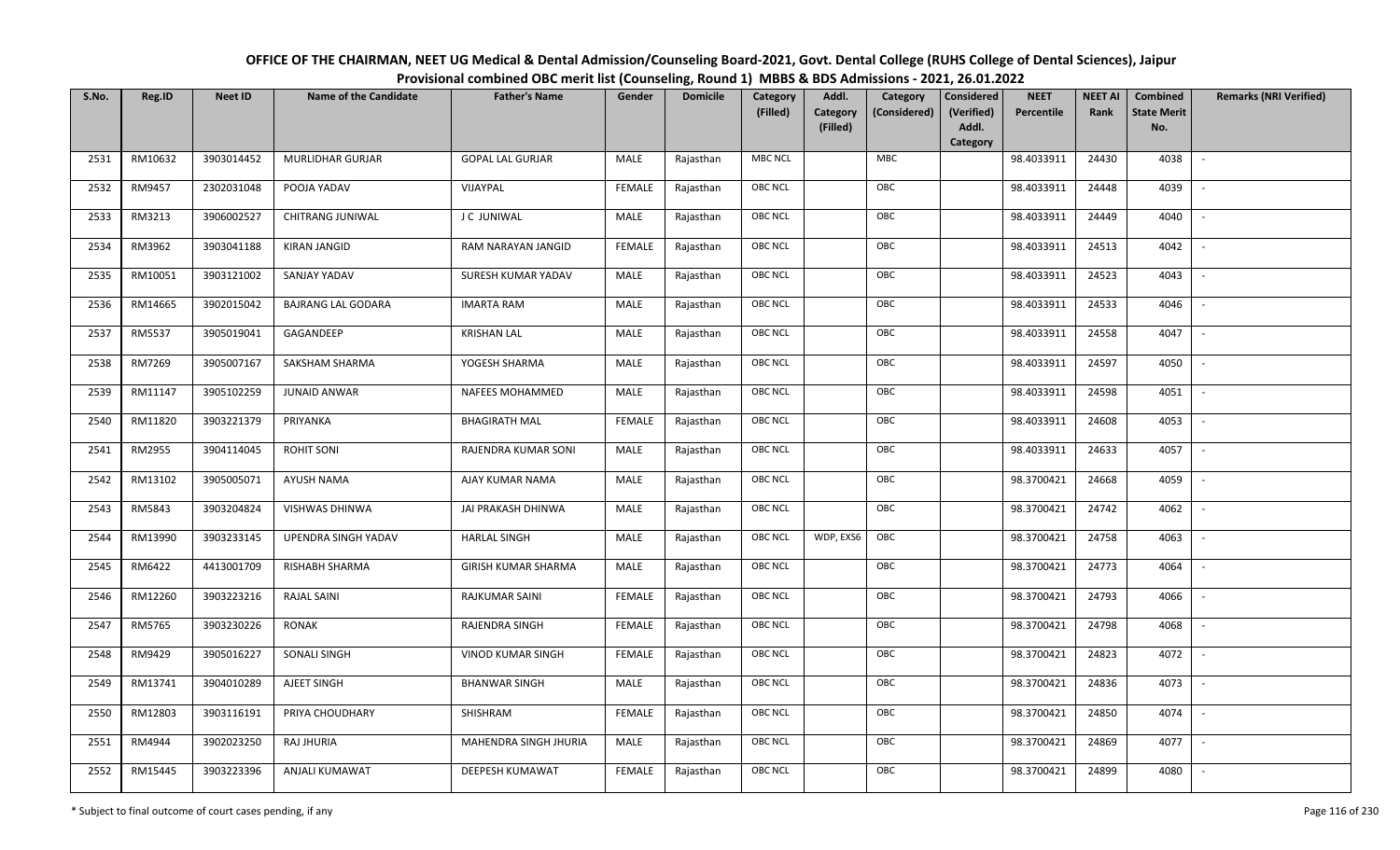| OFFICE OF THE CHAIRMAN, NEET UG Medical & Dental Admission/Counseling Board-2021, Govt. Dental College (RUHS College of Dental Sciences), Jaipur |
|--------------------------------------------------------------------------------------------------------------------------------------------------|
| Provisional combined OBC merit list (Counseling, Round 1) MBBS & BDS Admissions - 2021, 26.01.2022                                               |

| S.No. | Reg.ID  | <b>Neet ID</b> | <b>Name of the Candidate</b> | <b>Father's Name</b>    | Gender        | <b>Domicile</b> | Category<br>(Filled) | Addl.<br>Category<br>(Filled) | Category<br>(Considered) | <b>Considered</b><br>(Verified)<br>Addl. | <b>NEET</b><br>Percentile | <b>NEET AI</b><br>Rank | Combined<br><b>State Merit</b><br>No. | <b>Remarks (NRI Verified)</b> |
|-------|---------|----------------|------------------------------|-------------------------|---------------|-----------------|----------------------|-------------------------------|--------------------------|------------------------------------------|---------------------------|------------------------|---------------------------------------|-------------------------------|
|       |         |                |                              |                         |               |                 |                      |                               |                          | Category                                 |                           |                        |                                       |                               |
| 2553  | RM7442  | 3905012287     | PRIYANKA GURJAR              | <b>HANSRAJ GURJAR</b>   | <b>FEMALE</b> | Rajasthan       | <b>MBC NCL</b>       |                               | <b>MBC</b>               |                                          | 98.3700421                | 24918                  | 4081                                  | $\sim$                        |
| 2554  | RM13047 | 3903001224     | MANOJ KUMAWAT                | MAHESH KUMAR KUMAWAT    | MALE          | Rajasthan       | OBC NCL              |                               | OBC                      |                                          | 98.3700421                | 24919                  | 4082                                  |                               |
| 2555  | RM9412  | 3901018176     | SOURAV JANGID                | CHIRANJEEV JANGID       | MALE          | Rajasthan       | <b>OBC NCL</b>       |                               | OBC                      |                                          | 98.3700421                | 24960                  | 4086                                  |                               |
| 2556  | RM9647  | 3903031216     | <b>HARSHITA SAINI</b>        | DINESH KUMAR            | <b>FEMALE</b> | Rajasthan       | OBC NCL              |                               | OBC                      |                                          | 98.3700421                | 24987                  | 4089                                  | $\overline{\phantom{a}}$      |
| 2557  | RM12569 | 3906009093     | NAZIYA BANU                  | <b>MANJUR HUSSAIN</b>   | <b>FEMALE</b> | Rajasthan       | OBC NCL              |                               | OBC                      |                                          | 98.3700421                | 24991                  | 4090                                  | $\sim$                        |
| 2558  | RM9563  | 3904013229     | <b>JOGENDRA SUTHAR</b>       | <b>BALA RAM</b>         | MALE          | Rajasthan       | OBC NCL              |                               | OBC                      |                                          | 98.3700421                | 25038                  | 4098                                  | $\overline{\phantom{a}}$      |
| 2559  | RM1525  | 3901009053     | SOPHIA NAAZ                  | MOHAMMED SHARIF ZAROLI  | <b>FEMALE</b> | Rajasthan       | OBC NCL              |                               | OBC                      |                                          | 98.3700421                | 25042                  | 4099                                  |                               |
| 2560  | RM3370  | 3905124139     | HASMUKH PARMAR               | SURESH KUMAR PARMAR     | MALE          | Rajasthan       | OBC NCL              |                               | OBC                      |                                          | 98.3700421                | 25066                  | 4101                                  |                               |
| 2561  | RM3577  | 3901009283     | <b>NAMAN SAHARAN</b>         | <b>TARA CHAND</b>       | MALE          | Rajasthan       | OBC NCL              |                               | OBC                      |                                          | 98.3700421                | 25074                  | 4102                                  |                               |
| 2562  | RM6347  | 3903028215     | KHUSHAL                      | RAMLAL                  | MALE          | Rajasthan       | OBC NCL              |                               | OBC                      |                                          | 98.3700421                | 25092                  | 4103                                  |                               |
| 2563  | RM11766 | 3905018164     | DHEERAJ KUMAR                | SANJAY KUMAR            | MALE          | Rajasthan       | <b>OBC NCL</b>       |                               | OBC                      |                                          | 98.3700421                | 25103                  | 4104                                  |                               |
| 2564  | RM6834  | 3903108506     | AVINASH NIRANIYA             | RAMAWATAR NIRANIYA      | MALE          | Rajasthan       | OBC NCL              |                               | OBC                      |                                          | 98.3700421                | 25123                  | 4109                                  |                               |
| 2565  | RM6873  | 3904102084     | <b>MOHIT BHATI</b>           | <b>NARAYAN BHATI</b>    | MALE          | Rajasthan       | OBC NCL              |                               | OBC                      |                                          | 98.3700421                | 25124                  | 4110                                  |                               |
| 2566  | RM7391  | 3901006259     | AYUSHI JANGID                | <b>GAURI SHANKAR</b>    | <b>FEMALE</b> | Rajasthan       | OBC NCL              |                               | OBC                      |                                          | 98.3700421                | 25145                  | 4112                                  | $\sim$                        |
| 2567  | RM12048 | 3903015435     | <b>MAHIMA KUMARI</b>         | <b>MAHTAB SINGH</b>     | <b>FEMALE</b> | Rajasthan       | OBC NCL              |                               | OBC                      |                                          | 98.3700421                | 25150                  | 4113                                  | $\overline{\phantom{a}}$      |
| 2568  | RM14411 | 3903032028     | <b>ARMAN SINGH</b>           | <b>MOHAN SINGH</b>      | MALE          | Rajasthan       | OBC NCL              | WDP, EXS6                     | OBC                      |                                          | 98.3700421                | 25154                  | 4114                                  | $\sim$                        |
| 2569  | RM12060 | 3903206483     | SHIVAS OLA                   | JAI SINGH OLA           | MALE          | Rajasthan       | OBC NCL              |                               | OBC                      |                                          | 98.3700421                | 25158                  | 4116                                  | $\overline{\phantom{a}}$      |
| 2570  | RM10823 | 3903108556     | RAJO BAI SAINI               | SUNDAR LAL SAINI        | <b>FEMALE</b> | Rajasthan       | OBC NCL              |                               | OBC                      |                                          | 98.3345561                | 25190                  | 4120                                  |                               |
| 2571  | RM12549 | 3903006689     | NISHA KUMARI                 | <b>DHARMENDRA SINGH</b> | <b>FEMALE</b> | Rajasthan       | <b>OBC NCL</b>       |                               | OBC                      |                                          | 98.3345561                | 25203                  | 4123                                  |                               |
| 2572  | RM13163 | 3903121122     | <b>VISHAL JAT</b>            | <b>SHYAM SINGH</b>      | MALE          | Rajasthan       | OBC NCL              |                               | OBC                      |                                          | 98.3345561                | 25217                  | 4126                                  |                               |
| 2573  | RM2482  | 3905104276     | <b>SARWAR KHAN</b>           | <b>ASGAR KHAN</b>       | <b>MALE</b>   | Rajasthan       | OBC NCL              |                               | OBC                      |                                          | 98.3345561                | 25223                  | 4127                                  |                               |
| 2574  | RM1271  | 2001011433     | ANIL KUMAR SAINI             | <b>MOHAN LAL SAINI</b>  | MALE          | Rajasthan       | OBC NCL              |                               | OBC                      |                                          | 98.3345561                | 25239                  | 4128                                  |                               |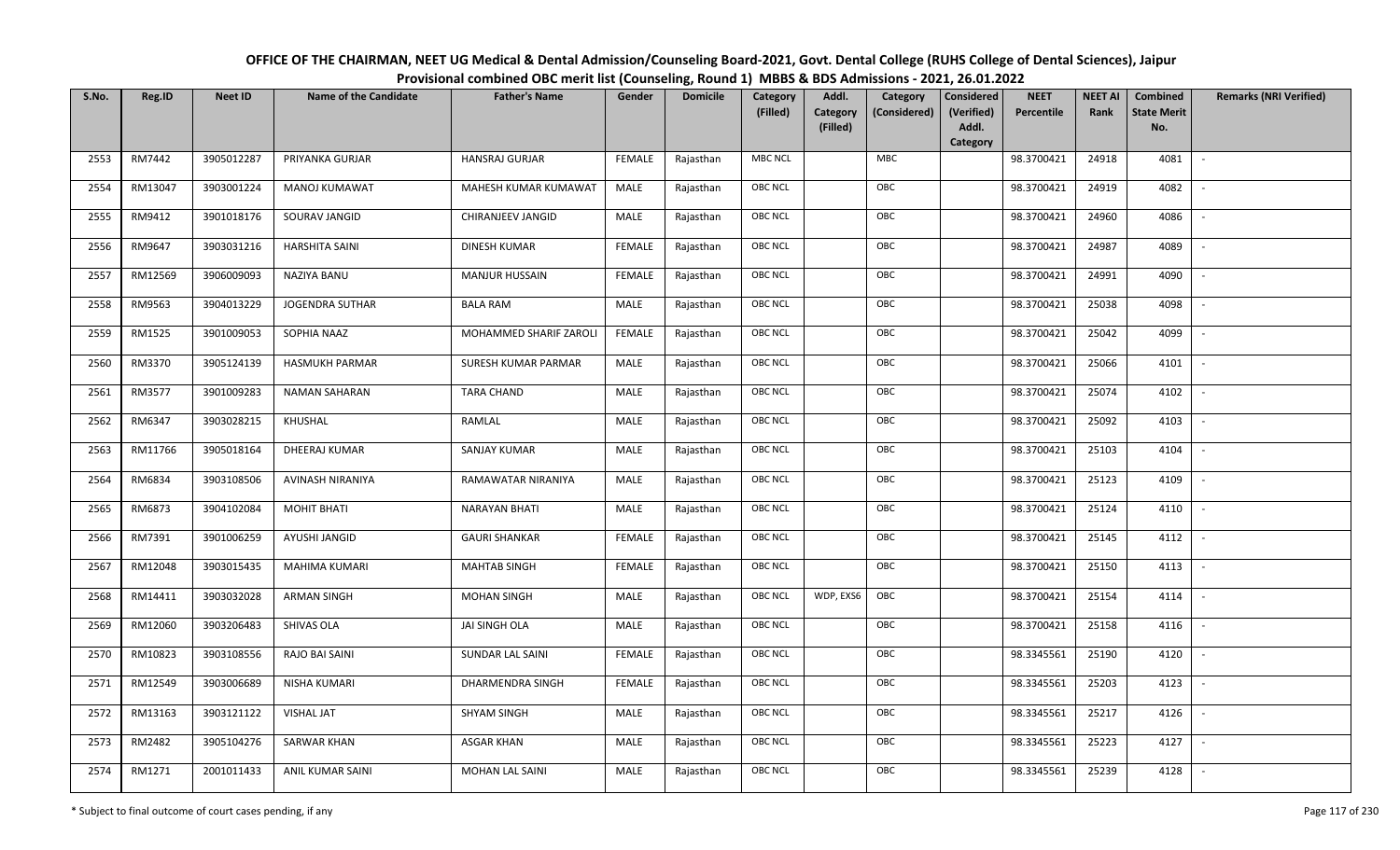| OFFICE OF THE CHAIRMAN, NEET UG Medical & Dental Admission/Counseling Board-2021, Govt. Dental College (RUHS College of Dental Sciences), Jaipur |
|--------------------------------------------------------------------------------------------------------------------------------------------------|
| Provisional combined OBC merit list (Counseling, Round 1) MBBS & BDS Admissions - 2021, 26.01.2022                                               |

| S.No. | Reg.ID  | <b>Neet ID</b> | <b>Name of the Candidate</b> | <b>Father's Name</b>      | Gender        | <b>Domicile</b> | Category<br>(Filled) | Addl.<br><b>Category</b><br>(Filled) | Category<br>(Considered) | <b>Considered</b><br>(Verified)<br>Addl. | <b>NEET</b><br>Percentile | <b>NEET AI</b><br>Rank | Combined<br><b>State Merit</b><br>No. | <b>Remarks (NRI Verified)</b> |
|-------|---------|----------------|------------------------------|---------------------------|---------------|-----------------|----------------------|--------------------------------------|--------------------------|------------------------------------------|---------------------------|------------------------|---------------------------------------|-------------------------------|
| 2575  | RM7999  | 3903026306     | ANU                          | JAGDISH PRASAD GURJAR     | <b>FEMALE</b> | Rajasthan       | <b>MBC NCL</b>       |                                      | <b>MBC</b>               | Category                                 | 98.3345561                | 25252                  | 4132                                  | $\sim$                        |
| 2576  | RM13877 | 3903125115     | <b>KRISHNA YADAV</b>         | <b>BABU LAL YADAV</b>     | <b>FEMALE</b> | Rajasthan       | OBC NCL              |                                      | OBC                      |                                          | 98.3345561                | 25261                  | 4134                                  |                               |
| 2577  | RM6404  | 3903108568     | <b>MONIKA</b>                | <b>DILSUKH RAI</b>        | <b>FEMALE</b> | Rajasthan       | <b>OBC NCL</b>       |                                      | OBC                      |                                          | 98.3345561                | 25315                  | 4139                                  | $\sim$                        |
| 2578  | RM11775 | 4401016346     | AJAY RAJPUT                  | <b>INDRAPAL SINGH</b>     | MALE          | Rajasthan       | OBC NCL              |                                      | OBC                      |                                          | 98.3345561                | 25316                  | 4140                                  | $\overline{\phantom{a}}$      |
| 2579  | RM9846  | 3901017238     | <b>HARSHITA PANWAR</b>       | RAKESH PANWAR             | <b>FEMALE</b> | Rajasthan       | <b>OBC NCL</b>       |                                      | OBC                      |                                          | 98.3345561                | 25346                  | 4142                                  | $\sim$                        |
| 2580  | RM1605  | 3904101284     | KHUSHI AJMANI                | SATPAL SINGH              | <b>FEMALE</b> | Rajasthan       | <b>OBC NCL</b>       |                                      | OBC                      |                                          | 98.3345561                | 25353                  | 4143                                  | $\sim$                        |
| 2581  | RM11532 | 3901017042     | <b>BUDHA RAM GURJAR</b>      | <b>BIRAM LAL</b>          | MALE          | Rajasthan       | <b>MBC NCL</b>       |                                      | MBC                      |                                          | 98.3345561                | 25359                  | 4145                                  | $\blacksquare$                |
| 2582  | RM13250 | 3904022101     | OM PRAKASH SIRVI             | <b>SHIV RAM</b>           | MALE          | Rajasthan       | OBC NCL              |                                      | OBC                      |                                          | 98.3345561                | 25430                  | 4148                                  |                               |
| 2583  | RM11016 | 3903011449     | RAJEEV CHOUDHARY             | <b>SUKH LAL JAT</b>       | MALE          | Rajasthan       | OBC NCL              |                                      | OBC                      |                                          | 98.3345561                | 25452                  | 4151                                  |                               |
| 2584  | RM12809 | 3903237040     | SANDEEP SUNDA                | JAGDISH PRASAD SUNDA      | MALE          | Rajasthan       | OBC NCL              |                                      | OBC                      |                                          | 98.3345561                | 25473                  | 4154                                  | $\overline{\phantom{a}}$      |
| 2585  | RM13806 | 3903228303     | SAKUNA                       | YUSUF ALI                 | <b>FEMALE</b> | Rajasthan       | <b>OBC NCL</b>       |                                      | OBC                      |                                          | 98.3345561                | 25491                  | 4155                                  |                               |
| 2586  | RM13743 | 3905125098     | PAVAN NAGAR                  | OM PRAKASH NAGAR          | MALE          | Rajasthan       | OBC NCL              |                                      | OBC                      |                                          | 98.3345561                | 25509                  | 4156                                  | $\sim$                        |
| 2587  | RM7050  | 3904009179     | <b>ASHOK KUMAR</b>           | MOHANLAL                  | MALE          | Rajasthan       | <b>OBC NCL</b>       |                                      | OBC                      |                                          | 98.3345561                | 25553                  | 4157                                  |                               |
| 2588  | RM14288 | 3903220417     | VANDANA KRISHNIA             | RAJESH KRISHNIA           | <b>FEMALE</b> | Rajasthan       | <b>OBC NCL</b>       |                                      | OBC                      |                                          | 98.3345561                | 25579                  | 4159                                  | $\overline{\phantom{a}}$      |
| 2589  | RM4062  | 3903127132     | <b>USHA CHOUDHARY</b>        | PHOOLCHAND ENCHRA         | <b>FEMALE</b> | Rajasthan       | OBC NCL              |                                      | OBC                      |                                          | 98.3345561                | 25598                  | 4163                                  | $\overline{\phantom{a}}$      |
| 2590  | RM12535 | 3903028314     | <b>ALOK KUMAR SAINI</b>      | <b>CHANDRA BHAN SAINI</b> | MALE          | Rajasthan       | <b>OBC NCL</b>       |                                      | OBC                      |                                          | 98.3345561                | 25604                  | 4164                                  | $\sim$                        |
| 2591  | RM2138  | 3904109181     | <b>NARPAT RAM</b>            | <b>CHAINA RAM</b>         | MALE          | Rajasthan       | <b>OBC NCL</b>       |                                      | OBC                      |                                          | 98.3345561                | 25658                  | 4170                                  | $\overline{\phantom{a}}$      |
| 2592  | RM8247  | 3902018055     | SONU                         | KAMLESH                   | <b>FEMALE</b> | Rajasthan       | OBC NCL              |                                      | OBC                      |                                          | 98.3345561                | 25692                  | 4174                                  |                               |
| 2593  | RM3842  | 3903212314     | RAKESH KUMAR BAWTA           | <b>RAMNIWAS GURJAR</b>    | MALE          | Rajasthan       | <b>MBC NCL</b>       |                                      | <b>MBC</b>               |                                          | 98.3345561                | 25694                  | 4175                                  |                               |
| 2594  | RM3874  | 3904001182     | <b>TANMAY SINGH RAWAT</b>    | NARENDRA SINGH RAWAT      | MALE          | Rajasthan       | OBC NCL              |                                      | OBC                      |                                          | 98.3345561                | 25706                  | 4176                                  | $\blacksquare$                |
| 2595  | RM14944 | 3905119056     | VISHVJEET SINGH JAT          | SHYAM SINGH JAT           | <b>MALE</b>   | Rajasthan       | <b>OBC NCL</b>       |                                      | OBC                      |                                          | 98.3345561                | 25710                  | 4177                                  | $\overline{\phantom{a}}$      |
| 2596  | RM6176  | 3903025148     | NISHA BADHALA                | BHAIRU RAM BADHALA        | <b>FEMALE</b> | Rajasthan       | <b>OBC NCL</b>       |                                      | OBC                      |                                          | 98.3010128                | 25746                  | 4178                                  |                               |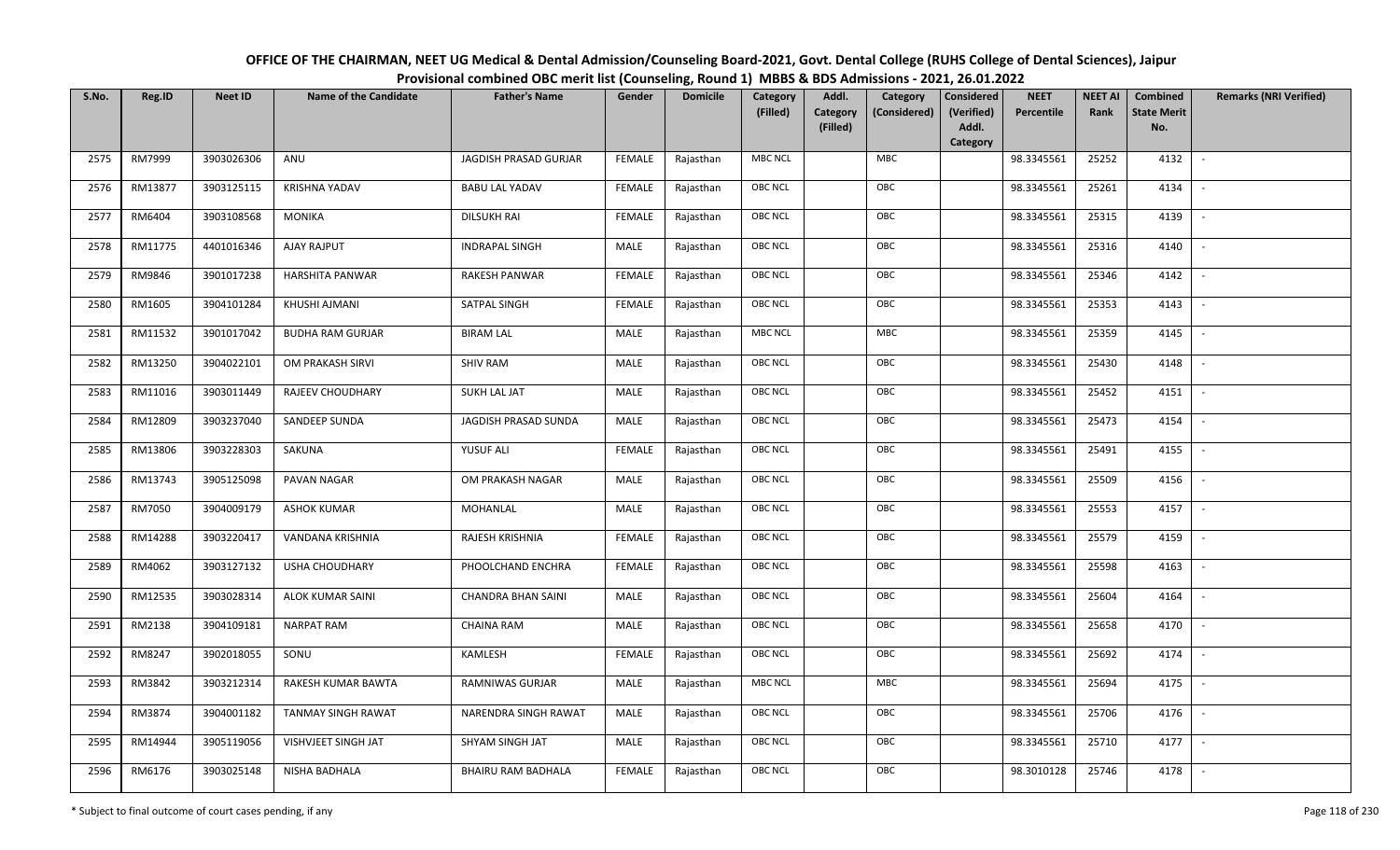| OFFICE OF THE CHAIRMAN, NEET UG Medical & Dental Admission/Counseling Board-2021, Govt. Dental College (RUHS College of Dental Sciences), Jaipur |
|--------------------------------------------------------------------------------------------------------------------------------------------------|
| Provisional combined OBC merit list (Counseling, Round 1) MBBS & BDS Admissions - 2021, 26.01.2022                                               |

| S.No. | Reg.ID  | <b>Neet ID</b> | <b>Name of the Candidate</b> | <b>Father's Name</b>         | Gender        | <b>Domicile</b> | Category<br>(Filled) | Addl.<br><b>Category</b><br>(Filled) | Category<br>(Considered) | <b>Considered</b><br>(Verified)<br>Addl. | <b>NEET</b><br>Percentile | <b>NEET AI</b><br>Rank | Combined<br><b>State Merit</b><br>No. | <b>Remarks (NRI Verified)</b> |
|-------|---------|----------------|------------------------------|------------------------------|---------------|-----------------|----------------------|--------------------------------------|--------------------------|------------------------------------------|---------------------------|------------------------|---------------------------------------|-------------------------------|
|       |         |                |                              |                              |               |                 |                      |                                      |                          | Category                                 |                           |                        |                                       |                               |
| 2597  | RM6796  | 3903103085     | SHWETA PILANIA               | SHRI RAM PILANIA             | <b>FEMALE</b> | Rajasthan       | <b>OBC NCL</b>       |                                      | OBC                      |                                          | 98.3010128                | 25759                  | 4179                                  | $\sim$                        |
| 2598  | RM10964 | 3902011206     | <b>DEEPALI GAHLOT</b>        | <b>DINESH GAHLOT</b>         | <b>FEMALE</b> | Rajasthan       | OBC NCL              |                                      | OBC                      |                                          | 98.3010128                | 25821                  | 4183                                  |                               |
| 2599  | RM5670  | 3905103124     | LOKESH SINGH                 | <b>SHIV SINGH</b>            | MALE          | Rajasthan       | <b>OBC NCL</b>       |                                      | OBC                      |                                          | 98.3010128                | 25827                  | 4184                                  |                               |
| 2600  | RM9840  | 3904001022     | DIVYA VISHNOI                | <b>BALVEER SINGH VISHNOI</b> | <b>FEMALE</b> | Rajasthan       | OBC NCL              |                                      | OBC                      |                                          | 98.3010128                | 25835                  | 4186                                  | $\overline{\phantom{a}}$      |
| 2601  | RM4349  | 3902008188     | POOJA GULIA                  | PAWAN KUMAR                  | <b>FEMALE</b> | Rajasthan       | <b>OBC NCL</b>       |                                      | OBC                      |                                          | 98.3010128                | 25854                  | 4187                                  | $\sim$                        |
| 2602  | RM8904  | 4411119100     | SHIVRAJ KUMAWAT              | <b>GYARSI LAL KUMAWAT</b>    | MALE          | Rajasthan       | <b>OBC NCL</b>       |                                      | OBC                      |                                          | 98.3010128                | 25856                  | 4188                                  | $\overline{\phantom{a}}$      |
| 2603  | RM8734  | 3903123384     | PRIYANKA                     | <b>MANIRAM</b>               | <b>FEMALE</b> | Rajasthan       | OBC NCL              |                                      | OBC                      |                                          | 98.3010128                | 25870                  | 4192                                  |                               |
| 2604  | RM11407 | 3903118233     | SANJU CHOUDHARY              | KAJODMAL CHOUDHARY           | <b>FEMALE</b> | Rajasthan       | OBC NCL              |                                      | OBC                      |                                          | 98.3010128                | 25896                  | 4193                                  |                               |
| 2605  | RM13956 | 3903101052     | PANKAJ CHOUDHARY             | LEKHRAJ CHOUDHARY            | MALE          | Rajasthan       | OBC NCL              |                                      | OBC                      |                                          | 98.3010128                | 25915                  | 4195                                  |                               |
| 2606  | RM3891  | 3904105043     | <b>ABHINAV RATHORE</b>       | <b>VIRENDRA RATHORE</b>      | MALE          | Rajasthan       | OBC NCL              |                                      | OBC                      |                                          | 98.3010128                | 25976                  | 4200                                  | $\overline{\phantom{a}}$      |
| 2607  | RM12249 | 3905022142     | <b>MOHAN LAL</b>             | <b>MALA RAM</b>              | MALE          | Rajasthan       | <b>OBC NCL</b>       |                                      | OBC                      |                                          | 98.3010128                | 25986                  | 4201                                  |                               |
| 2608  | RM8807  | 3903028158     | RAMESH CHAND SAINI           | <b>BABULAL SAINI</b>         | MALE          | Rajasthan       | OBC NCL              |                                      | OBC                      |                                          | 98.3010128                | 25996                  | 4202                                  | $\sim$                        |
| 2609  | RM11288 | 3903020169     | SAMEER                       | MUKESH KUMAR                 | MALE          | Rajasthan       | <b>OBC NCL</b>       |                                      | OBC                      |                                          | 98.3010128                | 26017                  | 4203                                  |                               |
| 2610  | RM10009 | 3904009202     | <b>VIKAS SINGH GURJAR</b>    | RATTI RAM GURJAR             | MALE          | Rajasthan       | <b>MBC NCL</b>       |                                      | MBC                      |                                          | 98.3010128                | 26024                  | 4204                                  | $\overline{\phantom{a}}$      |
| 2611  | RM5185  | 3903129111     | <b>KALPANA SAINI</b>         | <b>MAHAVEER SAINI</b>        | <b>FEMALE</b> | Rajasthan       | OBC NCL              |                                      | OBC                      |                                          | 98.3010128                | 26031                  | 4206                                  | $\overline{\phantom{a}}$      |
| 2612  | RM13573 | 3903227192     | DASHRATH KUMAR SAINI         | HEERA LAL SAINI              | MALE          | Rajasthan       | <b>OBC NCL</b>       |                                      | OBC                      |                                          | 98.3010128                | 26065                  | 4209                                  | $\sim$                        |
| 2613  | RM10441 | 3903102626     | <b>SHANTANU KUMAR</b>        | <b>HARI OM SINGH</b>         | MALE          | Rajasthan       | <b>OBC NCL</b>       |                                      | OBC                      |                                          | 98.3010128                | 26080                  | 4211                                  | $\overline{\phantom{a}}$      |
| 2614  | RM10121 | 3904014142     | <b>MANISH</b>                | <b>CHANDRA PRAKASH</b>       | MALE          | Rajasthan       | OBC NCL              |                                      | OBC                      |                                          | 98.3010128                | 26113                  | 4213                                  |                               |
| 2615  | RM15521 | 3903126160     | POOJA CHOUDHARY              | NATHU RAM CHOUDHARY          | <b>FEMALE</b> | Rajasthan       | <b>OBC NCL</b>       |                                      | OBC                      |                                          | 98.3010128                | 26129                  | 4214                                  |                               |
| 2616  | RM2064  | 3902003210     | MANOHAR JANGID               | <b>DAULAT RAM</b>            | MALE          | Rajasthan       | OBC NCL              |                                      | OBC                      |                                          | 98.3010128                | 26133                  | 4215                                  | $\blacksquare$                |
| 2617  | RM7219  | 3903005027     | <b>NIKHIL YADAV</b>          | PHOOL CHAND YADAV            | <b>MALE</b>   | Rajasthan       | <b>OBC NCL</b>       |                                      | OBC                      |                                          | 98.3010128                | 26137                  | 4216                                  |                               |
| 2618  | RM6230  | 3902007033     | YASHODA MAHIA                | <b>TOLA RAM MAHIA</b>        | <b>FEMALE</b> | Rajasthan       | <b>OBC NCL</b>       |                                      | OBC                      |                                          | 98.3010128                | 26139                  | 4217                                  |                               |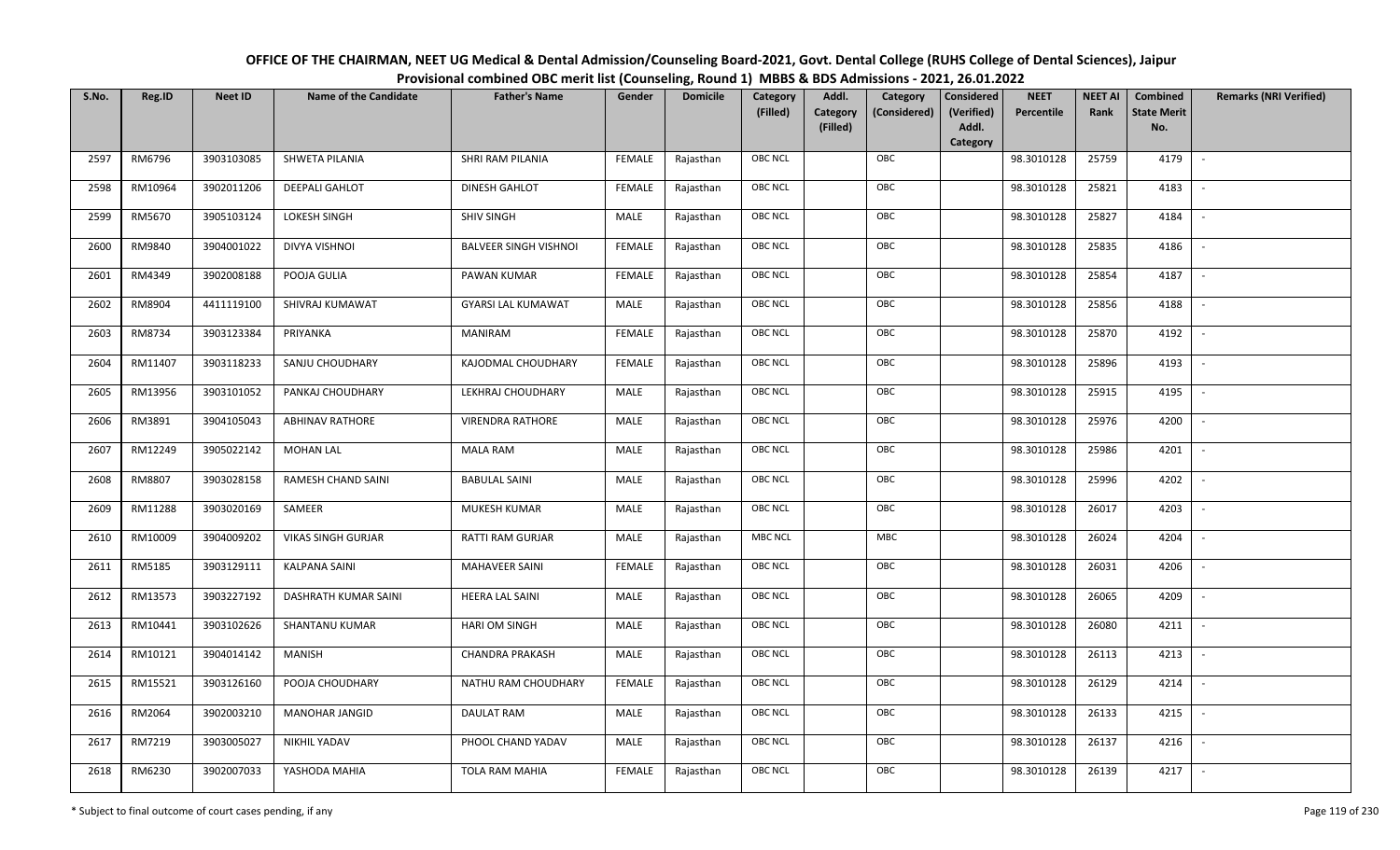OFFICE OF THE CHAIRMAN, NEET UG Medical & Dental Admission/Counseling Board-2021, Govt. Dental College (RUHS College of Dental Sciences), JaipurProvisional combined OBC merit list (Counseling, Round 1) MBBS & BDS Admissions - 2021, 26.01.2022

| S.No. | Reg.ID  | <b>Neet ID</b> | <b>Name of the Candidate</b> | <b>Father's Name</b>       | Gender        | <b>Domicile</b> | Category       | Addl.                       | Category     | Considered          | <b>NEET</b> | <b>NEET AI</b> | Combined                  | <b>Remarks (NRI Verified)</b> |
|-------|---------|----------------|------------------------------|----------------------------|---------------|-----------------|----------------|-----------------------------|--------------|---------------------|-------------|----------------|---------------------------|-------------------------------|
|       |         |                |                              |                            |               |                 | (Filled)       | <b>Category</b><br>(Filled) | (Considered) | (Verified)<br>Addl. | Percentile  | Rank           | <b>State Merit</b><br>No. |                               |
|       |         |                |                              |                            |               |                 |                |                             |              | Category            |             |                |                           |                               |
| 2619  | RM8893  | 3903009273     | <b>CHIRAG SOLANKI</b>        | PRAKASH CHAND SOLANKI      | MALE          | Rajasthan       | OBC NCL        |                             | OBC          |                     | 98.3010128  | 26163          | 4220                      | $\overline{\phantom{a}}$      |
| 2620  | RM14742 | 3903234103     | <b>DEEPESH KUSHWAH</b>       | RADHESHYAM KUSHWAH         | MALE          | Rajasthan       | <b>OBC NCL</b> |                             | OBC          |                     | 98.3010128  | 26169          | 4221                      |                               |
| 2621  | RM9168  | 3903229006     | <b>DURGA GURJAR</b>          | LILADHAR                   | <b>FEMALE</b> | Rajasthan       | MBC NCL        |                             | <b>MBC</b>   |                     | 98.3010128  | 26170          | 4222                      |                               |
| 2622  | RM3601  | 3903011322     | <b>TEENA PRAJAPAT</b>        | MAHENDRA KUMAR<br>PRAJAPAT | <b>FEMALE</b> | Rajasthan       | OBC NCL        |                             | OBC          |                     | 98.3010128  | 26176          | 4223                      |                               |
| 2623  | RM10874 | 3903025347     | AMIT KUMAR VERMA             | PREM CHAND VERMA           | <b>MALE</b>   | Rajasthan       | OBC NCL        |                             | OBC          |                     | 98.3010128  | 26189          | 4225                      | $\sim$                        |
| 2624  | RM3133  | 3904113102     | RADHIKA SONI                 | <b>CHHAGAN LAL</b>         | <b>FEMALE</b> | Rajasthan       | OBC NCL        |                             | OBC          |                     | 98.3010128  | 26212          | 4228                      | $\overline{\phantom{a}}$      |
| 2625  | RM14014 | 3903209003     | ASHFAQ KHAN                  | ABDUL RASHID               | MALE          | Rajasthan       | <b>OBC NCL</b> |                             | OBC          |                     | 98.3010128  | 26216          | 4229                      | $\overline{\phantom{a}}$      |
| 2626  | RM13341 | 3903125263     | YASHWANT SINGH               | SANWAR MAL BALODA          | MALE          | Rajasthan       | OBC NCL        |                             | OBC          |                     | 98.3010128  | 26227          | 4230                      |                               |
| 2627  | RM6823  | 3901002324     | <b>JAYESH SONI</b>           | <b>MANOJ SONI</b>          | MALE          | Rajasthan       | <b>OBC NCL</b> |                             | OBC          |                     | 98.3010128  | 26229          | 4231                      |                               |
| 2628  | RM5915  | 3905011202     | <b>TEESHA GANGWAL</b>        | RAVI GANGWAL               | <b>FEMALE</b> | Rajasthan       | OBC NCL        |                             | OBC          |                     | 98.3010128  | 26234          | 4232                      | $\overline{\phantom{a}}$      |
| 2629  | RM11729 | 3903027014     | ABHISHEK KUMAR YADAV         | KANHAIYA LAL YADAV         | MALE          | Rajasthan       | <b>OBC NCL</b> |                             | OBC          |                     | 98.2690884  | 26241          | 4233                      |                               |
| 2630  | RM5483  | 3905120219     | VISHVENDRA SINGH SOLANKI     | RUPENDRA SINGH SOLANKI     | MALE          | Rajasthan       | <b>OBC NCL</b> |                             | OBC          |                     | 98.2690884  | 26258          | 4235                      | $\overline{\phantom{a}}$      |
| 2631  | RM10316 | 3903009610     | SONIA CHAUDHARY              | NIRMAL CHAUDHARY           | <b>FEMALE</b> | Rajasthan       | OBC NCL        |                             | OBC          |                     | 98.2690884  | 26281          | 4238                      |                               |
| 2632  | RM7302  | 3903104306     | NISHA YADAV                  | VIJAY KUMAR YADAV          | <b>FEMALE</b> | Rajasthan       | <b>OBC NCL</b> |                             | OBC          |                     | 98.2690884  | 26282          | 4239                      | $\sim$                        |
| 2633  | RM8460  | 3903041192     | MANISHA CHOUDHARY            | <b>BABU LAL CHOUDHARY</b>  | <b>FEMALE</b> | Rajasthan       | OBC NCL        |                             | OBC          |                     | 98.2690884  | 26290          | 4240                      | $\overline{\phantom{a}}$      |
| 2634  | RM10411 | 3903019297     | <b>ANITA KUMARI</b>          | <b>NAHAR SINGH</b>         | <b>FEMALE</b> | Rajasthan       | OBC NCL        |                             | OBC          |                     | 98.2690884  | 26292          | 4241                      | $\sim$                        |
| 2635  | RM12808 | 2206001152     | <b>DILIP SUTHAR</b>          | ARJUN RAM SUTHAR           | MALE          | Rajasthan       | OBC NCL        |                             | OBC          |                     | 98.2690884  | 26305          | 4242                      | $\overline{\phantom{a}}$      |
| 2636  | RM7435  | 3903213044     | <b>TANVI SAINI</b>           | MANISH KUMAR SAINI         | <b>FEMALE</b> | Rajasthan       | <b>OBC NCL</b> |                             | OBC          |                     | 98.2690884  | 26308          | 4243                      | $\overline{\phantom{a}}$      |
| 2637  | RM6704  | 3903203573     | <b>VIVEK NANDHU</b>          | MADAN DAN NANDU            | MALE          | Rajasthan       | <b>OBC NCL</b> |                             | OBC          |                     | 98.2690884  | 26320          | 4244                      |                               |
| 2638  | RM10234 | 3904010015     | SAURABH GEHLOT               | <b>LALIT GEHLOT</b>        | <b>MALE</b>   | Rajasthan       | <b>OBC NCL</b> |                             | OBC          |                     | 98.2690884  | 26344          | 4247                      | $\overline{\phantom{a}}$      |
| 2639  | RM4856  | 3903131078     | ANUJ KUMAR                   | SUBE SINGH YADAV           | <b>MALE</b>   | Rajasthan       | OBC NCL        |                             | OBC          |                     | 98.2690884  | 26352          | 4248                      | $\sim$                        |
| 2640  | RM10166 | 3903017410     | AJEET CHOUDHARY              | DAMODAR DEVANDA            | MALE          | Rajasthan       | <b>OBC NCL</b> |                             | OBC          |                     | 98.2690884  | 26392          | 4254                      |                               |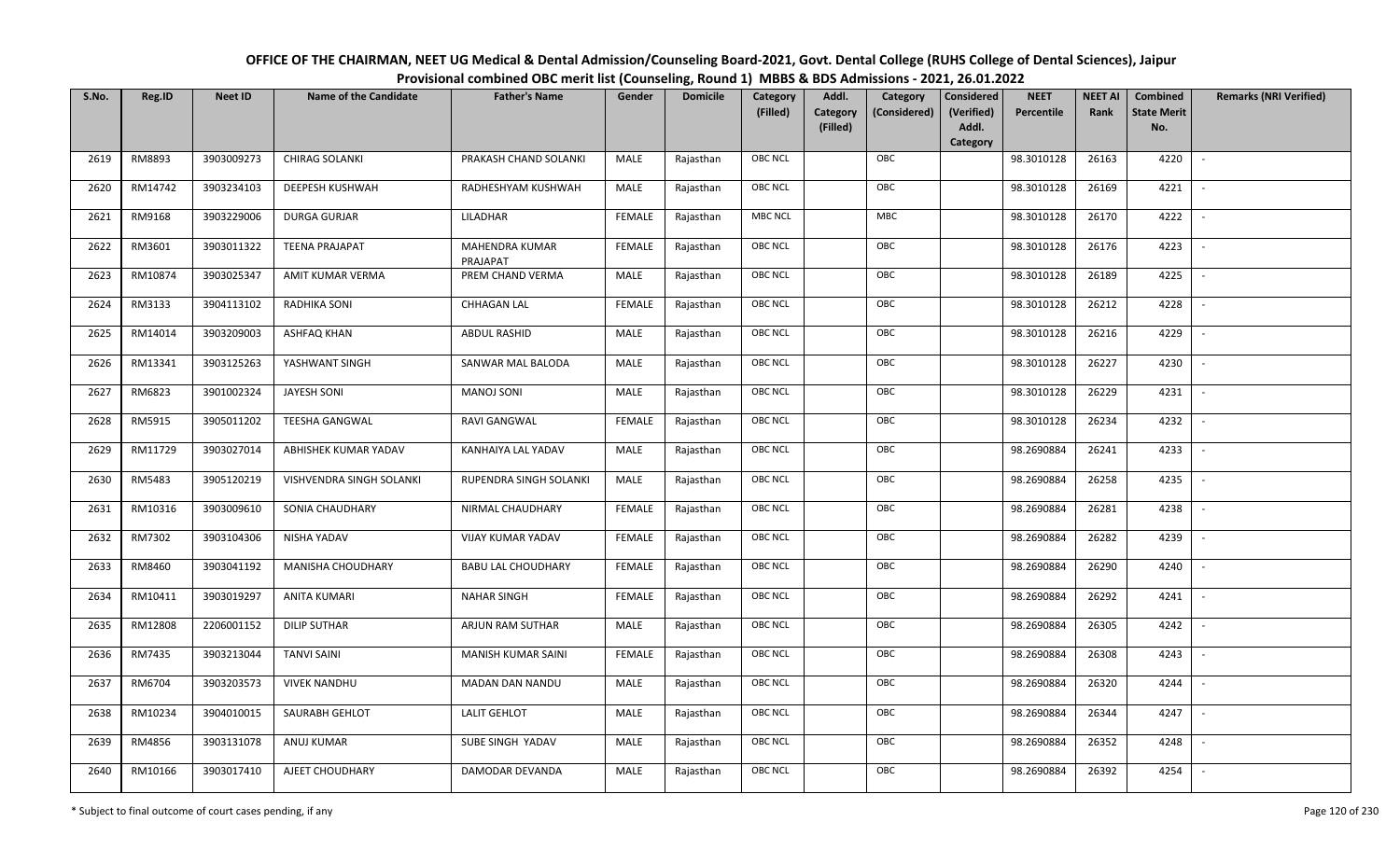| OFFICE OF THE CHAIRMAN, NEET UG Medical & Dental Admission/Counseling Board-2021, Govt. Dental College (RUHS College of Dental Sciences), Jaipur |
|--------------------------------------------------------------------------------------------------------------------------------------------------|
| Provisional combined OBC merit list (Counseling, Round 1) MBBS & BDS Admissions - 2021, 26.01.2022                                               |

| S.No. | Reg.ID  | <b>Neet ID</b> | <b>Name of the Candidate</b> | <b>Father's Name</b>   | Gender        | <b>Domicile</b> | Category<br>(Filled) | Addl.<br><b>Category</b><br>(Filled) | Category<br>(Considered) | <b>Considered</b><br>(Verified)<br>Addl. | <b>NEET</b><br>Percentile | <b>NEET AI</b><br>Rank | Combined<br><b>State Merit</b><br>No. | <b>Remarks (NRI Verified)</b> |
|-------|---------|----------------|------------------------------|------------------------|---------------|-----------------|----------------------|--------------------------------------|--------------------------|------------------------------------------|---------------------------|------------------------|---------------------------------------|-------------------------------|
| 2641  | RM3627  | 3903220422     | RASHMI                       | PRAMOD KUMAR           | <b>FEMALE</b> | Rajasthan       | <b>OBC NCL</b>       |                                      | OBC                      | Category                                 | 98.2690884                | 26395                  | 4255                                  | $\sim$                        |
| 2642  | RM11739 | 3903218165     | RAKESH KUMAR GHANSIL         | RAM GOPAL JAT          | MALE          | Rajasthan       | OBC NCL              |                                      | OBC                      |                                          | 98.2690884                | 26431                  | 4257                                  |                               |
| 2643  | RM14633 | 3903108300     | ANIRUDH SINGH                | <b>NARESH KUMAR</b>    | MALE          | Rajasthan       | OBC NCL              |                                      | OBC                      |                                          | 98.2690884                | 26470                  | 4259                                  |                               |
| 2644  | RM9156  | 3905120287     | PRADEEP SEVLIYA              | SUKHDEV SEVLIYA        | MALE          | Rajasthan       | OBC NCL              |                                      | OBC                      |                                          | 98.2690884                | 26475                  | 4260                                  | $\overline{\phantom{a}}$      |
| 2645  | RM6036  | 3902015295     | RAHUL KUMAR                  | SATYAVEER SINGH        | MALE          | Rajasthan       | <b>OBC NCL</b>       | WDP, EXS6                            | OBC                      |                                          | 98.2690884                | 26534                  | 4263                                  | $\sim$                        |
| 2646  | RM9685  | 3904019033     | ANJU CHOUDHARY               | <b>JAGMAL SINGH</b>    | <b>FEMALE</b> | Rajasthan       | <b>OBC NCL</b>       |                                      | OBC                      |                                          | 98.2690884                | 26544                  | 4265                                  | $\sim$                        |
| 2647  | RM10410 | 2302032263     | CHANCHAL                     | <b>JAI RAM</b>         | <b>FEMALE</b> | Rajasthan       | OBC NCL              |                                      | OBC                      |                                          | 98.2690884                | 26545                  | 4266                                  | $\blacksquare$                |
| 2648  | RM4279  | 3903123416     | SEEMA VISHNOI                | <b>SUJANA RAM</b>      | <b>FEMALE</b> | Rajasthan       | OBC NCL              |                                      | OBC                      |                                          | 98.2690884                | 26555                  | 4267                                  |                               |
| 2649  | RM13939 | 3904021113     | POONAM PRAJAPAT              | <b>NAINA RAM</b>       | <b>FEMALE</b> | Rajasthan       | OBC NCL              |                                      | OBC                      |                                          | 98.2690884                | 26560                  | 4268                                  |                               |
| 2650  | RM12427 | 3905118229     | AMAN                         | <b>VED PARKASH</b>     | MALE          | Rajasthan       | OBC NCL              |                                      | OBC                      |                                          | 98.2690884                | 26567                  | 4270                                  | $\overline{\phantom{a}}$      |
| 2651  | RM2892  | 3903020060     | SATISH CHAND YADAV           | POORAN CHAND YADAV     | MALE          | Rajasthan       | <b>OBC NCL</b>       |                                      | OBC                      |                                          | 98.2690884                | 26572                  | 4271                                  |                               |
| 2652  | RM12782 | 3905012296     | <b>NAVEEN MALAV</b>          | <b>BHAWANI SHANKAR</b> | MALE          | Rajasthan       | OBC NCL              |                                      | OBC                      |                                          | 98.2690884                | 26583                  | 4273                                  | $\sim$                        |
| 2653  | RM1538  | 4401001467     | SAKSHI SINGH                 | RAHUL SINGH            | <b>FEMALE</b> | Rajasthan       | <b>OBC NCL</b>       | WDP, EXS6                            | OBC                      |                                          | 98.2690884                | 26594                  | 4274                                  |                               |
| 2654  | RM9069  | 4413003288     | PRASHANT SINGH               | <b>NARAYAN SINGH</b>   | MALE          | Rajasthan       | <b>MBC NCL</b>       |                                      | MBC                      |                                          | 98.2690884                | 26648                  | 4278                                  | $\sim$                        |
| 2655  | RM3687  | 3904102134     | <b>ABHISHEK BISHNOI</b>      | <b>VIKAS BISHNOI</b>   | <b>MALE</b>   | Rajasthan       | OBC NCL              |                                      | OBC                      |                                          | 98.2690884                | 26662                  | 4280                                  | $\overline{\phantom{a}}$      |
| 2656  | RM11725 | 3903204037     | DIVYANSHU MAHALA             | <b>GIRDHARI LAL</b>    | MALE          | Rajasthan       | <b>OBC NCL</b>       |                                      | OBC                      |                                          | 98.2690884                | 26666                  | 4281                                  | $\sim$                        |
| 2657  | RM11977 | 3903222067     | ANSHU SINGH                  | <b>JHABAR SINGH</b>    | <b>FEMALE</b> | Rajasthan       | <b>OBC NCL</b>       |                                      | OBC                      |                                          | 98.2690884                | 26673                  | 4282                                  | $\overline{\phantom{a}}$      |
| 2658  | RM9325  | 3903208608     | AAKANKSHA TANK               | RAJESH KUMAR TANK      | <b>FEMALE</b> | Rajasthan       | OBC NCL              |                                      | OBC                      |                                          | 98.2690884                | 26680                  | 4285                                  |                               |
| 2659  | RM8928  | 3902016079     | <b>SUNIL MOOND</b>           | RAJU RAM MOOND         | MALE          | Rajasthan       | <b>OBC NCL</b>       |                                      | OBC                      |                                          | 98.2690884                | 26700                  | 4287                                  |                               |
| 2660  | RM6280  | 3902021019     | <b>HARSH SAHARAN</b>         | MOOLCHAND              | MALE          | Rajasthan       | OBC NCL              |                                      | OBC                      |                                          | 98.2690884                | 26716                  | 4290                                  |                               |
| 2661  | RM2195  | 3903235045     | <b>ASTHA CHOUDHARY</b>       | <b>SURENDRA KUMAR</b>  | <b>FEMALE</b> | Rajasthan       | <b>OBC NCL</b>       |                                      | OBC                      |                                          | 98.2385239                | 26755                  | 4294                                  |                               |
| 2662  | RM2549  | 4401002202     | SAHIL KHAN USMANI            | NISAR KHAN USMANI      | MALE          | Rajasthan       | <b>OBC NCL</b>       |                                      | OBC                      |                                          | 98.2385239                | 26756                  | 4295                                  |                               |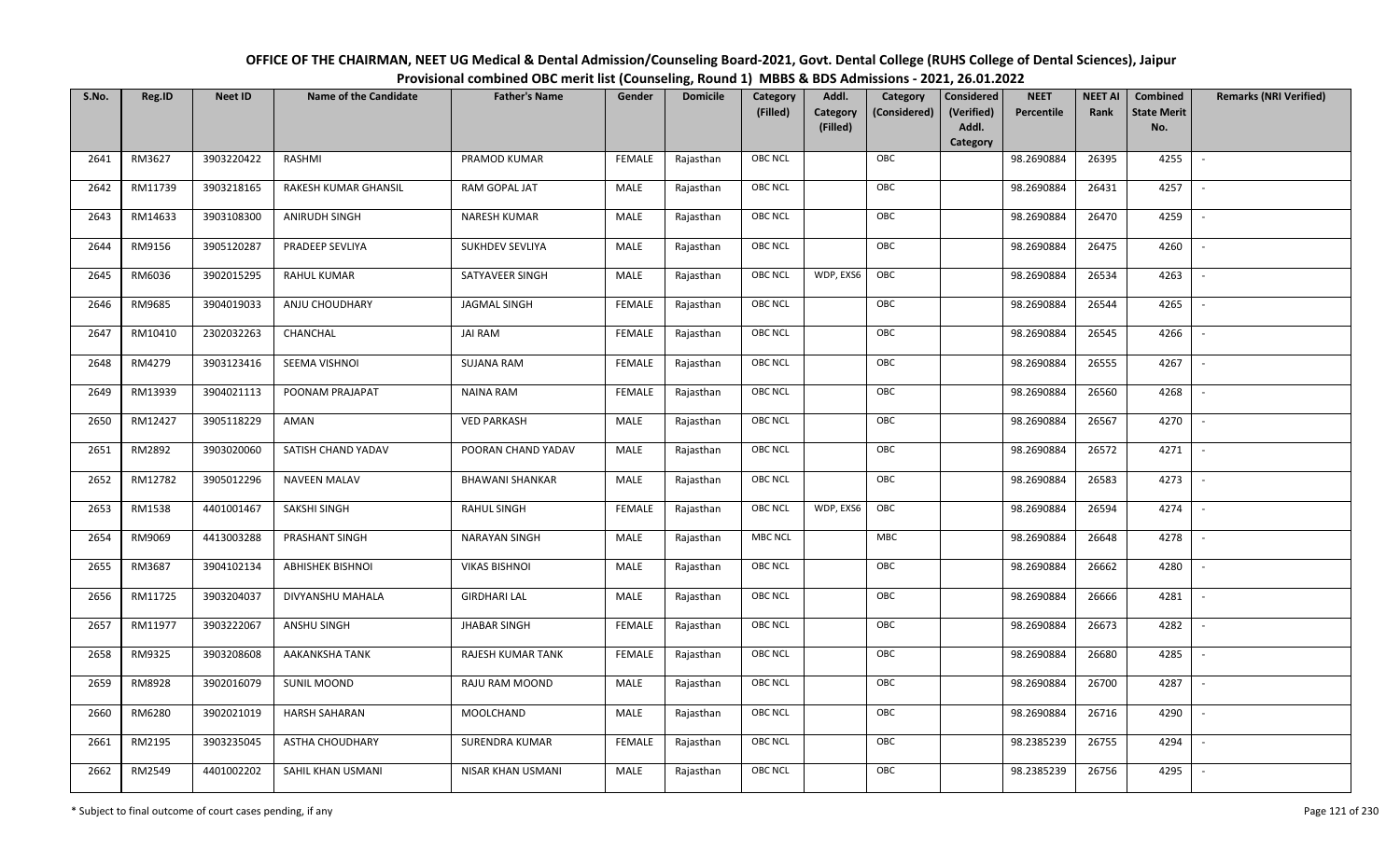| OFFICE OF THE CHAIRMAN, NEET UG Medical & Dental Admission/Counseling Board-2021, Govt. Dental College (RUHS College of Dental Sciences), Jaipur |
|--------------------------------------------------------------------------------------------------------------------------------------------------|
| Provisional combined OBC merit list (Counseling, Round 1) MBBS & BDS Admissions - 2021, 26.01.2022                                               |

| S.No. | Reg.ID  | <b>Neet ID</b> | <b>Name of the Candidate</b> | <b>Father's Name</b>      | Gender        | <b>Domicile</b> | <b>Category</b> | Addl.                | Category     | <b>Considered</b>   | <b>NEET</b> | <b>NEET AI</b> | Combined                  | <b>Remarks (NRI Verified)</b> |
|-------|---------|----------------|------------------------------|---------------------------|---------------|-----------------|-----------------|----------------------|--------------|---------------------|-------------|----------------|---------------------------|-------------------------------|
|       |         |                |                              |                           |               |                 | (Filled)        | Category<br>(Filled) | (Considered) | (Verified)<br>Addl. | Percentile  | Rank           | <b>State Merit</b><br>No. |                               |
|       |         |                |                              |                           |               |                 |                 |                      |              | <b>Category</b>     |             |                |                           |                               |
| 2663  | RM11300 | 3903107061     | PARVEZ KHAN                  | MOHD SALEEM KHAN          | MALE          | Rajasthan       | OBC NCL         |                      | OBC          |                     | 98.2385239  | 26765          | 4296                      |                               |
| 2664  | RM8891  | 3903212085     | <b>DASHRATH SINGH</b>        | <b>GOPAL SINGH</b>        | MALE          | Rajasthan       | OBC NCL         |                      | OBC          |                     | 98.2385239  | 26778          | 4298                      |                               |
| 2665  | RM8359  | 3905120206     | <b>SHARLI SUMAN</b>          | <b>SURAJ PRAKASH</b>      | <b>FEMALE</b> | Rajasthan       | OBC NCL         |                      | OBC          |                     | 98.2385239  | 26782          | 4299                      |                               |
| 2666  | RM7182  | 3903204662     | NIDHI NEKELA                 | ANIL KUMAR NEKELA         | <b>FEMALE</b> | Rajasthan       | OBC NCL         |                      | OBC          |                     | 98.2385239  | 26847          | 4302                      | $\overline{\phantom{a}}$      |
| 2667  | RM5474  | 3905002011     | KHUSHI TAK                   | <b>MAHESH TAK</b>         | <b>FEMALE</b> | Rajasthan       | OBC NCL         |                      | OBC          |                     | 98.2385239  | 26853          | 4303                      | $\sim$                        |
| 2668  | RM3376  | 3903110067     | <b>SUNNY YADAV</b>           | SURESH KUMAR YADAV        | <b>FEMALE</b> | Rajasthan       | <b>OBC NCL</b>  | WDP, EXS6            | OBC          |                     | 98.2385239  | 26855          | 4304                      | $\overline{\phantom{a}}$      |
| 2669  | RM9474  | 3905125123     | DHEERAJ NAGAR                | KUNJBIHARI                | MALE          | Rajasthan       | OBC NCL         |                      | OBC          |                     | 98.2385239  | 26883          | 4305                      | $\blacksquare$                |
| 2670  | RM6678  | 3903205611     | POOJA YADAV                  | ABHAY SINGH YADAV         | <b>FEMALE</b> | Rajasthan       | <b>OBC NCL</b>  |                      | OBC          |                     | 98.2385239  | 26941          | 4307                      |                               |
| 2671  | RM14615 | 3904023031     | <b>LALIT CHOUDHARY</b>       | <b>BABU LAL CHOUDHARY</b> | MALE          | Rajasthan       | OBC NCL         |                      | OBC          |                     | 98.2385239  | 26947          | 4308                      |                               |
| 2672  | RM13994 | 3802011230     | <b>NAVNEET KUMAR</b>         | <b>INDRAJ SOKHAL</b>      | MALE          | Rajasthan       | OBC NCL         |                      | OBC          |                     | 98.2385239  | 26954          | 4311                      | $\overline{\phantom{a}}$      |
| 2673  | RM11021 | 3905110113     | SAROJ SARAN                  | PRAVIN KUMAR              | <b>FEMALE</b> | Rajasthan       | <b>OBC NCL</b>  |                      | OBC          |                     | 98.2385239  | 26972          | 4313                      |                               |
| 2674  | RM11618 | 3901004245     | ADITI DHANOPIYA              | ASHOK KUMAR DHANOPIYA     | <b>FEMALE</b> | Rajasthan       | OBC NCL         |                      | OBC          |                     | 98.2385239  | 26978          | 4314                      | $\sim$                        |
| 2675  | RM1419  | 3905005529     | <b>AKSHAT GOCHAR</b>         | KANHAIYALAL GOCHAR        | MALE          | Rajasthan       | <b>MBC NCL</b>  |                      | <b>MBC</b>   |                     | 98.2385239  | 26996          | 4317                      |                               |
| 2676  | RM5921  | 3905010169     | RADHIKA SONI                 | DEVESH KUMAR SONI         | <b>FEMALE</b> | Rajasthan       | OBC NCL         |                      | OBC          |                     | 98.2385239  | 26997          | 4318                      | $\overline{\phantom{a}}$      |
| 2677  | RM6071  | 3003103249     | RISHABH KUMAR PATIDAR        | MUKESH KUMAR PATIDAR      | MALE          | Rajasthan       | OBC NCL         |                      | OBC          |                     | 98.2385239  | 27003          | 4319                      | $\overline{\phantom{a}}$      |
| 2678  | RM3291  | 3905005446     | TUSHAR JAISWAL               | SUGREEM JAISWAL           | MALE          | Rajasthan       | OBC NCL         |                      | OBC          |                     | 98.2385239  | 27015          | 4320                      | $\sim$                        |
| 2679  | RM7917  | 3901016321     | MOHAMMAD FAIZAN ANSARI       | MOHAMMAD PARVEJ ANSARI    | MALE          | Rajasthan       | <b>OBC NCL</b>  |                      | OBC          |                     | 98.2385239  | 27095          | 4328                      | $\overline{\phantom{a}}$      |
| 2680  | RM2250  | 3901009225     | MOHD IDRISH KHAN             | <b>MAQBUL KHAN</b>        | MALE          | Rajasthan       | <b>OBC NCL</b>  |                      | OBC          |                     | 98.2385239  | 27098          | 4329                      |                               |
| 2681  | RM2344  | 3904006070     | AWADHESH CHOUDHARY           | ANAND CHOUDHARY           | MALE          | Rajasthan       | OBC NCL         |                      | OBC          |                     | 98.2385239  | 27114          | 4330                      |                               |
| 2682  | RM12223 | 3904007178     | <b>GUNJAN MALVIYA</b>        | RAM CHANDRA               | <b>FEMALE</b> | Rajasthan       | OBC NCL         |                      | OBC          |                     | 98.2385239  | 27134          | 4332                      |                               |
| 2683  | RM6119  | 3903022141     | PRASHANSA KATEWA             | SATYAPAL KATEWA           | <b>FEMALE</b> | Rajasthan       | <b>OBC NCL</b>  |                      | OBC          |                     | 98.2385239  | 27160          | 4333                      |                               |
| 2684  | RM1555  | 3903203369     | <b>SACHIN SAINI</b>          | <b>RAJKUMAR SAINI</b>     | MALE          | Rajasthan       | OBC NCL         |                      | OBC          |                     | 98.2385239  | 27183          | 4334                      |                               |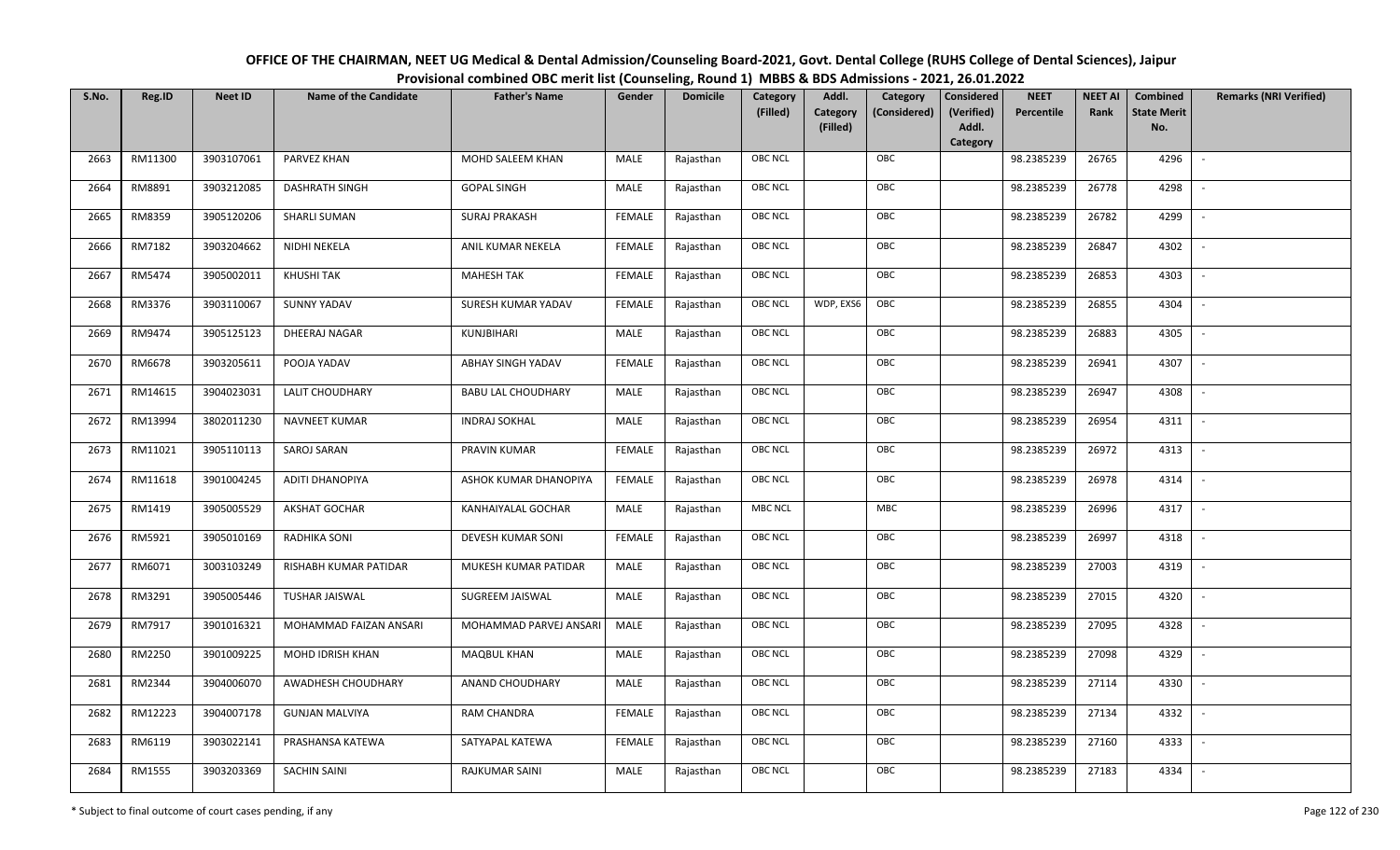| OFFICE OF THE CHAIRMAN, NEET UG Medical & Dental Admission/Counseling Board-2021, Govt. Dental College (RUHS College of Dental Sciences), Jaipur |
|--------------------------------------------------------------------------------------------------------------------------------------------------|
| Provisional combined OBC merit list (Counseling, Round 1) MBBS & BDS Admissions - 2021, 26.01.2022                                               |

| S.No. | Reg.ID  | <b>Neet ID</b> | <b>Name of the Candidate</b> | <b>Father's Name</b>       | Gender        | <b>Domicile</b> | Category<br>(Filled) | Addl.<br>Category | Category<br>(Considered) | <b>Considered</b><br>(Verified) | <b>NEET</b><br>Percentile | <b>NEET AI</b><br>Rank | Combined<br><b>State Merit</b> | <b>Remarks (NRI Verified)</b> |
|-------|---------|----------------|------------------------------|----------------------------|---------------|-----------------|----------------------|-------------------|--------------------------|---------------------------------|---------------------------|------------------------|--------------------------------|-------------------------------|
|       |         |                |                              |                            |               |                 |                      | (Filled)          |                          | Addl.<br>Category               |                           |                        | No.                            |                               |
| 2685  | RM4837  | 2302016340     | PRADEEP KUMAR                | <b>MAHESH KUMAR</b>        | MALE          | Rajasthan       | OBC NCL              |                   | OBC                      |                                 | 98.2097077                | 27218                  | 4338                           | $\overline{\phantom{a}}$      |
| 2686  | RM13201 | 3903014077     | PUSHPA KUMARI PRAJAPAT       | <b>GOPAL LAL</b>           | <b>FEMALE</b> | Rajasthan       | OBC NCL              |                   | OBC                      |                                 | 98.2097077                | 27263                  | 4340                           |                               |
| 2687  | RM6672  | 3903220065     | MOHD AFZAL ANSARI            | ABDUL SALAM ANSARI         | MALE          | Rajasthan       | <b>OBC NCL</b>       |                   | OBC                      |                                 | 98.2097077                | 27291                  | 4342                           |                               |
| 2688  | RM1124  | 3903226122     | VANDANA SAINI                | RAJENDRA PRASAD SAINI      | <b>FEMALE</b> | Rajasthan       | OBC NCL              |                   | OBC                      |                                 | 98.2097077                | 27309                  | 4344                           | $\overline{\phantom{a}}$      |
| 2689  | RM3497  | 3903137126     | <b>MUSKAN</b>                | <b>SUMER SINGH</b>         | <b>FEMALE</b> | Rajasthan       | OBC NCL              |                   | OBC                      |                                 | 98.2097077                | 27326                  | 4345                           | $\overline{\phantom{a}}$      |
| 2690  | RM11552 | 3905127096     | MANTASHA                     | ABDUL HANEEF               | <b>FEMALE</b> | Rajasthan       | OBC NCL              |                   | OBC                      |                                 | 98.2097077                | 27331                  | 4346                           | $\overline{\phantom{a}}$      |
| 2691  | RM10578 | 3903028330     | PRIYANKA KHICHAR             | <b>BANWARI LAL KHICHAR</b> | <b>FEMALE</b> | Rajasthan       | OBC NCL              |                   | OBC                      |                                 | 98.2097077                | 27355                  | 4348                           | $\sim$                        |
| 2692  | RM2069  | 3903016276     | <b>IMLA KUMARI</b>           | NEMI CHAND                 | <b>FEMALE</b> | Rajasthan       | <b>OBC NCL</b>       | WDP, EXS8         | OBC                      |                                 | 98.2097077                | 27356                  | 4349                           |                               |
| 2693  | RM9507  | 3903003373     | <b>BHANU PRIYA</b>           | RAM ROSHAN YADAV           | <b>FEMALE</b> | Rajasthan       | OBC NCL              |                   | OBC                      |                                 | 98.2097077                | 27399                  | 4352                           |                               |
| 2694  | RM12997 | 3904026010     | PEERA RAM                    | <b>GIRDHARI RAM</b>        | MALE          | Rajasthan       | OBC NCL              |                   | OBC                      |                                 | 98.2097077                | 27406                  | 4353                           |                               |
| 2695  | RM12478 | 2204012043     | YADAV AMAN PRAHALAD SAHAI    | PRAHALAD SAHAI             | MALE          | Rajasthan       | OBC NCL              |                   | OBC                      |                                 | 98.2097077                | 27423                  | 4354                           |                               |
| 2696  | RM11135 | 3905010324     | RAVINDER SINGH               | SARDAR BIKKAR SINGH        | MALE          | Rajasthan       | OBC NCL              |                   | OBC                      |                                 | 98.2097077                | 27443                  | 4355                           | $\mathbf{r}$                  |
| 2697  | RM2571  | 3905025047     | <b>VINITA</b>                | <b>GANPAT LAL</b>          | <b>FEMALE</b> | Rajasthan       | OBC NCL              |                   | OBC                      |                                 | 98.2097077                | 27504                  | 4358                           |                               |
| 2698  | RM4720  | 3903040411     | ROHIT YADAV                  | RAJVEER SINGH              | MALE          | Rajasthan       | <b>OBC NCL</b>       |                   | OBC                      |                                 | 98.2097077                | 27505                  | 4359                           |                               |
| 2699  | RM12275 | 3903026291     | PINKI KUMAWAT                | <b>ROSHAN LAL</b>          | <b>FEMALE</b> | Rajasthan       | OBC NCL              |                   | OBC                      |                                 | 98.2097077                | 27516                  | 4360                           | $\overline{\phantom{a}}$      |
| 2700  | RM13754 | 3902017141     | <b>SANJAY SONI</b>           | <b>HETRAM SONI</b>         | <b>MALE</b>   | Rajasthan       | OBC NCL              |                   | OBC                      |                                 | 98.2097077                | 27519                  | 4361                           | $\overline{\phantom{a}}$      |
| 2701  | RM10788 | 3903019051     | DIYA KRISHANIA               | <b>VIKAS KRISHANIA</b>     | <b>FEMALE</b> | Rajasthan       | OBC NCL              |                   | OBC                      |                                 | 98.2097077                | 27572                  | 4364                           | $\overline{\phantom{a}}$      |
| 2702  | RM9508  | 3903005617     | PRIYANSHU SWARNKAR           | MANOJ KUMAR SWARNKAR       | MALE          | Rajasthan       | OBC NCL              |                   | OBC                      |                                 | 98.2097077                | 27594                  | 4367                           | $\overline{\phantom{a}}$      |
| 2703  | RM8342  | 3903215333     | MONIKA KULHARI               | <b>BHAGIRATH MAL</b>       | <b>FEMALE</b> | Rajasthan       | OBC NCL              |                   | OBC                      |                                 | 98.2097077                | 27601                  | 4368                           |                               |
| 2704  | RM6810  | 2302026020     | SNEHA DUTT                   | NARAYAN DUTT               | <b>FEMALE</b> | Rajasthan       | OBC NCL              |                   | OBC                      |                                 | 98.2097077                | 27624                  | 4370                           |                               |
| 2705  | RM14023 | 3903030244     | <b>DIKSHA</b>                | <b>VIJAY SINGH</b>         | <b>FEMALE</b> | Rajasthan       | <b>OBC NCL</b>       | WDP, EXS6         | OBC                      |                                 | 98.2097077                | 27633                  | 4371                           | $\overline{\phantom{a}}$      |
| 2706  | RM2373  | 3903201319     | <b>DIVYA KUMARI</b>          | <b>ARVINDER SINGH</b>      | <b>FEMALE</b> | Rajasthan       | OBC NCL              | WDP, EXS6         | OBC                      |                                 | 98.2097077                | 27640                  | 4373                           |                               |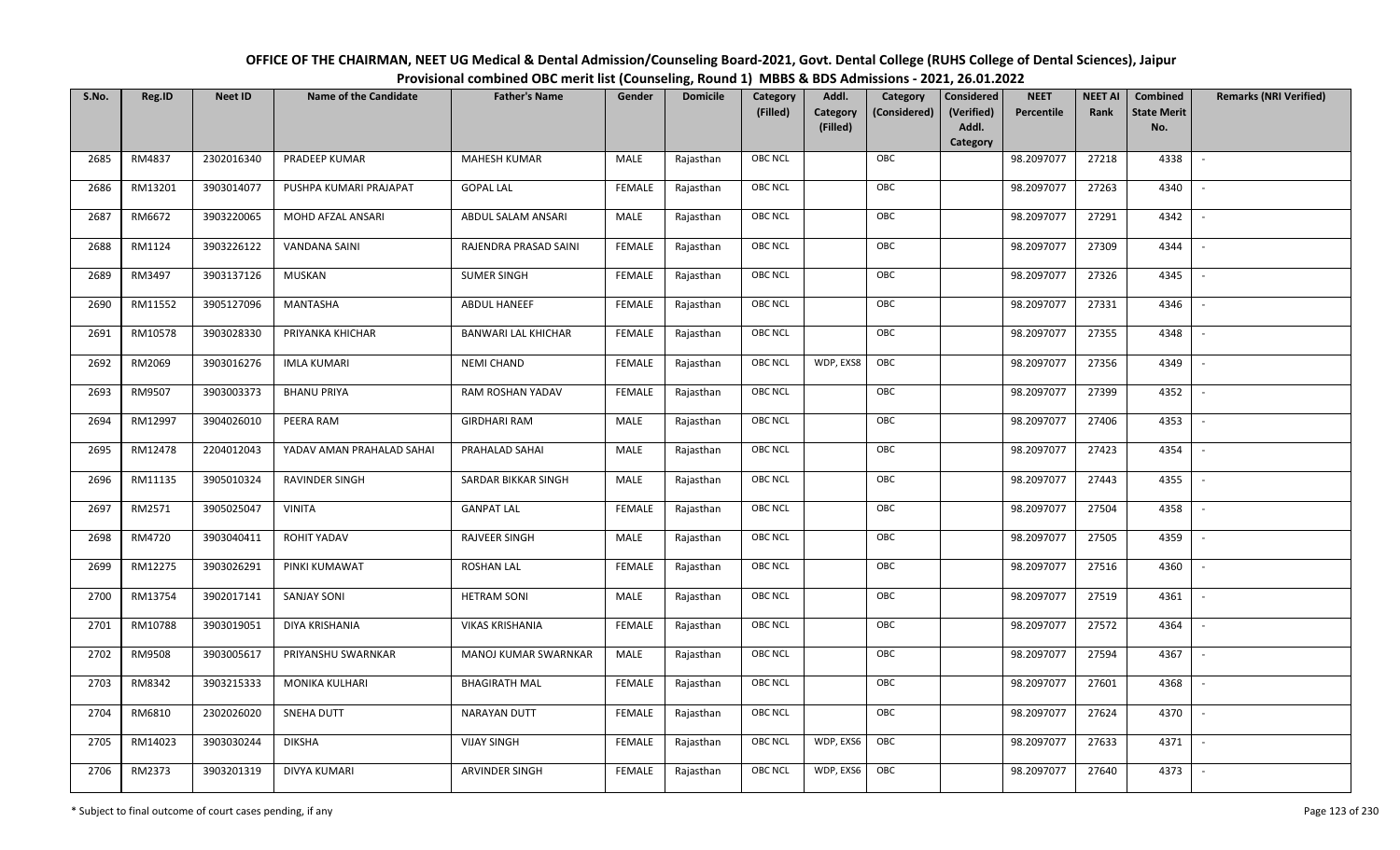OFFICE OF THE CHAIRMAN, NEET UG Medical & Dental Admission/Counseling Board-2021, Govt. Dental College (RUHS College of Dental Sciences), JaipurProvisional combined OBC merit list (Counseling, Round 1) MBBS & BDS Admissions - 2021, 26.01.2022

| S.No. | Reg.ID  | <b>Neet ID</b> | <b>Name of the Candidate</b> | <b>Father's Name</b>              | Gender        | <b>Domicile</b> | Category       | Addl.                | Category     | Considered          | <b>NEET</b> | <b>NEET AI</b> | Combined                  | <b>Remarks (NRI Verified)</b> |
|-------|---------|----------------|------------------------------|-----------------------------------|---------------|-----------------|----------------|----------------------|--------------|---------------------|-------------|----------------|---------------------------|-------------------------------|
|       |         |                |                              |                                   |               |                 | (Filled)       | Category<br>(Filled) | (Considered) | (Verified)<br>Addl. | Percentile  | Rank           | <b>State Merit</b><br>No. |                               |
|       |         |                |                              |                                   |               |                 |                |                      |              | Category            |             |                |                           |                               |
| 2707  | RM3883  | 3903102313     | PRACHI GARSSA                | SANDEEP KUMAR GARSSA              | <b>FEMALE</b> | Rajasthan       | <b>OBC NCL</b> |                      | OBC          |                     | 98.2097077  | 27642          | 4374                      | $\overline{\phantom{a}}$      |
| 2708  | RM8823  | 3903129211     | SACHIN DEV RATHORE           | DEVENDRA KUMAR RATHORE            | MALE          | Rajasthan       | OBC NCL        |                      | OBC          |                     | 98.2097077  | 27645          | 4375                      |                               |
| 2709  | RM2988  | 3901018153     | <b>RAJESH GURJAR</b>         | RAMESHWAR PRASAD<br><b>GURJAR</b> | <b>MALE</b>   | Rajasthan       | MBC NCL        |                      | MBC          |                     | 98.176553   | 27678          | 4376                      |                               |
| 2710  | RM14026 | 3903024100     | <b>MANISHA MOOND</b>         | PARMESHWAR LAL                    | <b>FEMALE</b> | Rajasthan       | OBC NCL        |                      | OBC          |                     | 98.176553   | 27713          | 4378                      |                               |
| 2711  | RM15060 | 3903026292     | <b>HARSHITA CHOUDHARY</b>    | SATYAVEER CHOUDHARY               | <b>FEMALE</b> | Rajasthan       | OBC NCL        |                      | OBC          |                     | 98.176553   | 27742          | 4382                      | $\sim$                        |
| 2712  | RM13852 | 3903214459     | RAKESH YADAV                 | SHYAM SUNDER YADAV                | MALE          | Rajasthan       | <b>OBC NCL</b> |                      | OBC          |                     | 98.176553   | 27794          | 4385                      | $\overline{\phantom{a}}$      |
| 2713  | RM3419  | 3903115429     | KAJOD MAL GURJAR             | HANUMAN SAHAY GURJAR              | MALE          | Rajasthan       | MBC NCL        |                      | MBC          |                     | 98.176553   | 27810          | 4387                      | $\mathbb{L}$                  |
| 2714  | RM8444  | 3903037292     | NIKITA KUMARI                | <b>DEVKARAN SINGH</b>             | <b>FEMALE</b> | Rajasthan       | <b>OBC NCL</b> | WDP, EXS8            | OBC          |                     | 98.176553   | 27835          | 4391                      | $\overline{\phantom{a}}$      |
| 2715  | RM3221  | 3903238121     | AVINASH CHOUDHARY            | LAL CHAND CHOUDHARY               | MALE          | Rajasthan       | <b>OBC NCL</b> |                      | OBC          |                     | 98.176553   | 27841          | 4392                      |                               |
| 2716  | RM4595  | 3903123026     | <b>AMIT KHATANA</b>          | JAGDISH NARAYAN GURJAR            | <b>MALE</b>   | Rajasthan       | <b>MBC NCL</b> |                      | <b>MBC</b>   |                     | 98.176553   | 27868          | 4395                      | $\sim$                        |
| 2717  | RM8551  | 3905003044     | <b>MAHIMA NAGAR</b>          | DEVKI NANDAN NAGAR                | <b>FEMALE</b> | Rajasthan       | OBC NCL        |                      | OBC          |                     | 98.176553   | 27893          | 4397                      |                               |
| 2718  | RM7203  | 3901016253     | <b>KULDEEP PRAJAPAT</b>      | <b>TEJKARAN KUMHAR</b>            | MALE          | Rajasthan       | OBC NCL        |                      | OBC          |                     | 98.176553   | 27896          | 4398                      | $\blacksquare$                |
| 2719  | RM9596  | 3903136219     | SANGEETA CHOUDHARY           | <b>BHAGWAN SINGH</b>              | <b>FEMALE</b> | Rajasthan       | OBC NCL        |                      | OBC          |                     | 98.176553   | 27901          | 4400                      |                               |
| 2720  | RM13013 | 3903136103     | MS.USHA KUMARI YADAV         | KAILASH CHAND YADAV               | <b>FEMALE</b> | Rajasthan       | OBC NCL        |                      | OBC          |                     | 98.176553   | 27939          | 4401                      | $\sim$                        |
| 2721  | RM6369  | 3903238258     | PIYUSH SAINI                 | HEERA LAL SAINI                   | <b>MALE</b>   | Rajasthan       | OBC NCL        |                      | OBC          |                     | 98.176553   | 27949          | 4402                      | $\sim$                        |
| 2722  | RM9419  | 3906003312     | <b>DUSHYANT SINGH</b>        | <b>BHARAT KUMAR</b>               | <b>FEMALE</b> | Rajasthan       | OBC NCL        |                      | OBC          |                     | 98.176553   | 27971          | 4403                      | $\sim$                        |
| 2723  | RM2613  | 3905116058     | RISHIKA JAT                  | <b>BALWANT SINGH JAT</b>          | <b>FEMALE</b> | Rajasthan       | <b>OBC NCL</b> |                      | OBC          |                     | 98.176553   | 27993          | 4404                      | $\overline{\phantom{a}}$      |
| 2724  | RM15000 | 3903121202     | <b>VIPIN KUMAR</b>           | KAILASH CHAND ROLANIYA            | <b>MALE</b>   | Rajasthan       | OBC NCL        |                      | OBC          |                     | 98.176553   | 28004          | 4406                      |                               |
| 2725  | RM13144 | 3905022004     | RAKESH KUMAR SAINI           | RAJENDRA KUMAR SAINI              | MALE          | Rajasthan       | OBC NCL        |                      | OBC          |                     | 98.176553   | 28029          | 4408                      |                               |
| 2726  | RM3918  | 3903011024     | PAWAN KUMAR GURJAR           | <b>BABULAL GURJAR</b>             | MALE          | Rajasthan       | <b>MBC NCL</b> |                      | <b>MBC</b>   |                     | 98.176553   | 28043          | 4410                      | $\overline{\phantom{a}}$      |
| 2727  | RM15258 | 3903010500     | <b>NIKETA</b>                | PRATAP SINGH                      | <b>FEMALE</b> | Rajasthan       | OBC NCL        |                      | OBC          |                     | 98.176553   | 28066          | 4412                      |                               |
| 2728  | RM12075 | 3903113141     | AFJAL                        | <b>IKBAL TELI</b>                 | MALE          | Rajasthan       | <b>OBC NCL</b> |                      | OBC          |                     | 98.176553   | 28089          | 4417                      |                               |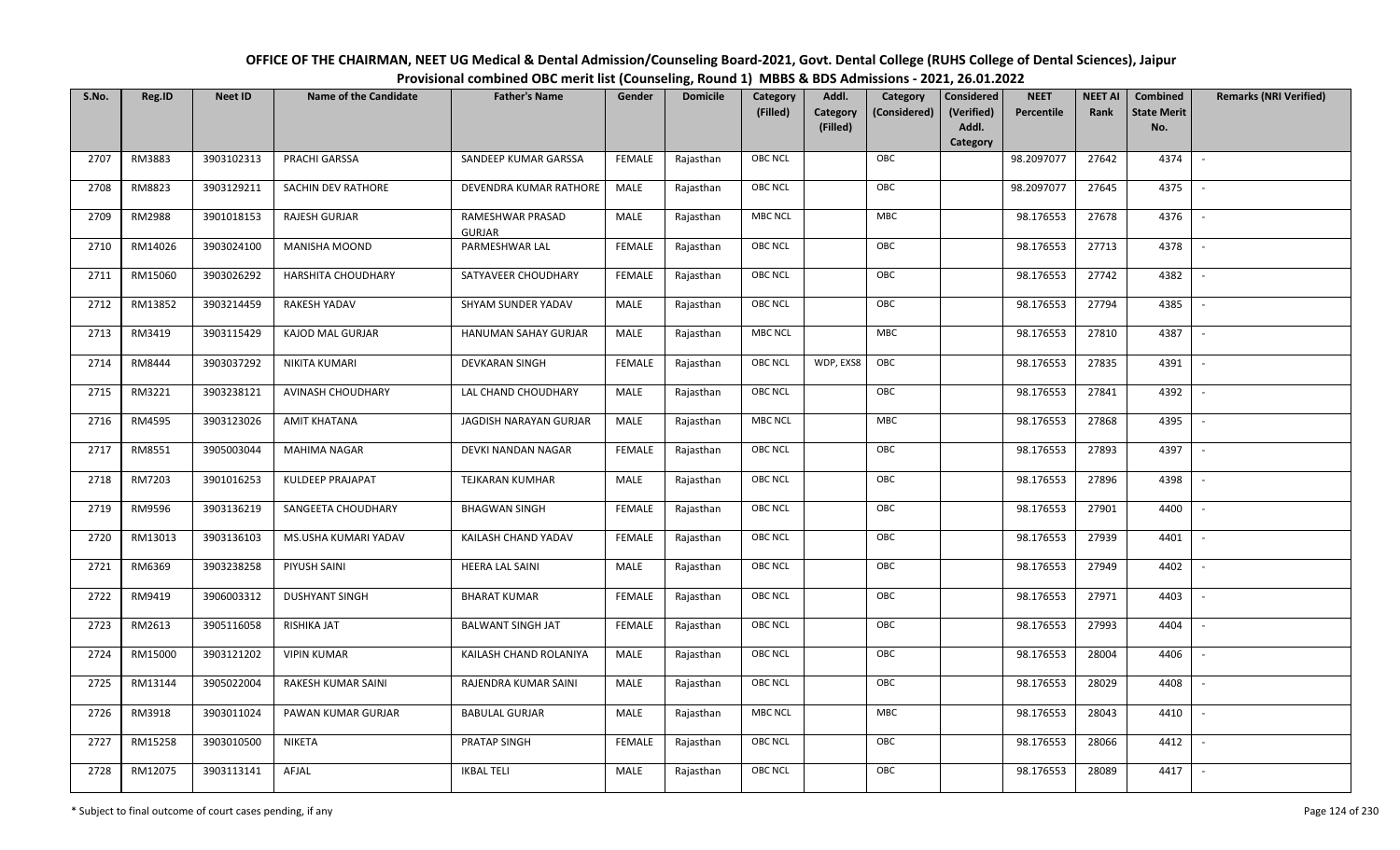| OFFICE OF THE CHAIRMAN, NEET UG Medical & Dental Admission/Counseling Board-2021, Govt. Dental College (RUHS College of Dental Sciences), Jaipur |
|--------------------------------------------------------------------------------------------------------------------------------------------------|
| Provisional combined OBC merit list (Counseling, Round 1) MBBS & BDS Admissions - 2021, 26.01.2022                                               |

| S.No. | Reg.ID  | <b>Neet ID</b> | <b>Name of the Candidate</b> | <b>Father's Name</b>    | Gender        | <b>Domicile</b> | Category<br>(Filled) | Addl.<br>Category<br>(Filled) | Category<br>(Considered) | <b>Considered</b><br>(Verified)<br>Addl.<br>Category | <b>NEET</b><br>Percentile | <b>NEET AI</b><br>Rank | Combined<br><b>State Merit</b><br>No. | <b>Remarks (NRI Verified)</b> |
|-------|---------|----------------|------------------------------|-------------------------|---------------|-----------------|----------------------|-------------------------------|--------------------------|------------------------------------------------------|---------------------------|------------------------|---------------------------------------|-------------------------------|
| 2729  | RM5834  | 3903015131     | <b>DEEPAK KUMAR YOGI</b>     | RAM SWAROOP YOGI        | MALE          | Rajasthan       | OBC NCL              |                               | OBC                      |                                                      | 98.176553                 | 28120                  | 4419                                  | $\blacksquare$                |
| 2730  | RM10590 | 3904103325     | REETIKA GEHLOT               | PADAM SINGH GEHLOT      | <b>FEMALE</b> | Rajasthan       | OBC NCL              |                               | OBC                      |                                                      | 98.1384121                | 28187                  | 4421                                  |                               |
| 2731  | RM9853  | 3903107312     | <b>SANA GAURI</b>            | <b>HANEEF GAURI</b>     | <b>FEMALE</b> | Rajasthan       | <b>OBC NCL</b>       |                               | OBC                      |                                                      | 98.1384121                | 28256                  | 4425                                  |                               |
| 2732  | RM9437  | 3903103456     | <b>DIVYA</b>                 | <b>MUNSHI RAM</b>       | <b>FEMALE</b> | Rajasthan       | OBC NCL              |                               | OBC                      |                                                      | 98.1384121                | 28261                  | 4426                                  | $\overline{\phantom{a}}$      |
| 2733  | RM7423  | 3903010413     | MANISHA KUMAWAT              | RICHHPAL KUMAWAT        | <b>FEMALE</b> | Rajasthan       | OBC NCL              |                               | OBC                      |                                                      | 98.1384121                | 28293                  | 4428                                  | $\sim$                        |
| 2734  | RM10835 | 3903010006     | <b>NOOR FATIMA</b>           | <b>ABDUL RAUF</b>       | <b>FEMALE</b> | Rajasthan       | OBC NCL              |                               | OBC                      |                                                      | 98.1384121                | 28305                  | 4431                                  | $\overline{\phantom{a}}$      |
| 2735  | RM10478 | 2209002046     | <b>JYOTI NAGAR</b>           | ARVIND NAGAR            | <b>FEMALE</b> | Rajasthan       | OBC NCL              |                               | OBC                      |                                                      | 98.1384121                | 28313                  | 4432                                  |                               |
| 2736  | RM13559 | 3903012358     | <b>GAURAV YADAV</b>          | RAJA RAM YADAV          | MALE          | Rajasthan       | OBC NCL              |                               | OBC                      |                                                      | 98.1384121                | 28350                  | 4436                                  |                               |
| 2737  | RM14435 | 3903218192     | <b>ANJALI SAINI</b>          | <b>KISHORI LAL</b>      | <b>FEMALE</b> | Rajasthan       | OBC NCL              |                               | OBC                      |                                                      | 98.1384121                | 28360                  | 4437                                  |                               |
| 2738  | RM4618  | 3905004371     | DHAIRYA NAGAR                | <b>SURENDRA NAGAR</b>   | MALE          | Rajasthan       | OBC NCL              |                               | OBC                      |                                                      | 98.1384121                | 28366                  | 4438                                  |                               |
| 2739  | RM12851 | 3905021007     | <b>ARISH ANSARI</b>          | ZAKI AHMAD ANSARI       | MALE          | Rajasthan       | <b>OBC NCL</b>       |                               | OBC                      |                                                      | 98.1384121                | 28442                  | 4443                                  |                               |
| 2740  | RM2833  | 3904002425     | <b>NAKUL SONI</b>            | SHANTI LAL SONI         | MALE          | Rajasthan       | OBC NCL              |                               | OBC                      |                                                      | 98.1384121                | 28465                  | 4445                                  | $\sim$                        |
| 2741  | RM9225  | 3905124189     | <b>VINOD KUMAR SAINI</b>     | <b>BHAMBAL SINGH</b>    | MALE          | Rajasthan       | OBC NCL              |                               | OBC                      |                                                      | 98.1384121                | 28485                  | 4447                                  |                               |
| 2742  | RM4194  | 3905014309     | HIMANSHI SONI                | RAJENDRA KUMAR SONI     | <b>FEMALE</b> | Rajasthan       | OBC NCL              |                               | OBC                      |                                                      | 98.1384121                | 28511                  | 4450                                  | $\sim$                        |
| 2743  | RM12278 | 3903007442     | MOHD ALTAF KHAN              | <b>ABDUL RAHIM KHAN</b> | <b>MALE</b>   | Rajasthan       | OBC NCL              |                               | OBC                      |                                                      | 98.1384121                | 28517                  | 4451                                  | $\overline{\phantom{a}}$      |
| 2744  | RM14636 | 2203001276     | <b>VIKRAM KUDI</b>           | SUWA LAL KUDI           | MALE          | Rajasthan       | OBC NCL              |                               | OBC                      |                                                      | 98.1384121                | 28557                  | 4452                                  | $\sim$                        |
| 2745  | RM11755 | 3905011222     | PRATEEK JHANKAL              | RAVINDRA KUMAR JHANKAL  | MALE          | Rajasthan       | OBC NCL              |                               | OBC                      |                                                      | 98.1384121                | 28568                  | 4455                                  | $\overline{\phantom{a}}$      |
| 2746  | RM1677  | 2001227256     | PAWAN KUMAR SAINI            | SURESH CHAND SAINI      | MALE          | Rajasthan       | OBC NCL              | WPP, WPP3                     | OBC                      | WPP3                                                 | 98.1384121                | 28569                  | 4456                                  |                               |
| 2747  | RM4681  | 2001113128     | YASH KUMAR                   | <b>MANOJ KUMAR</b>      | MALE          | Rajasthan       | <b>OBC NCL</b>       |                               | OBC                      |                                                      | 98.1384121                | 28576                  | 4457                                  |                               |
| 2748  | RM1646  | 3906008147     | HARSHRAJ SINGH RAO           | DASHRATH SINGH RAO      | MALE          | Rajasthan       | OBC NCL              |                               | OBC                      |                                                      | 98.1384121                | 28580                  | 4458                                  | $\overline{\phantom{a}}$      |
| 2749  | RM2959  | 3005004367     | <b>MUDIT ANJANA</b>          | LAL BAHADUR ANJANA      | <b>MALE</b>   | Rajasthan       | OBC NCL              |                               | OBC                      |                                                      | 98.1384121                | 28585                  | 4459                                  |                               |
| 2750  | RM7174  | 3903111135     | AJAY KASANA                  | SADHU RAM GURJAR        | MALE          | Rajasthan       | <b>MBC NCL</b>       |                               | <b>MBC</b>               |                                                      | 98.1384121                | 28589                  | 4460                                  |                               |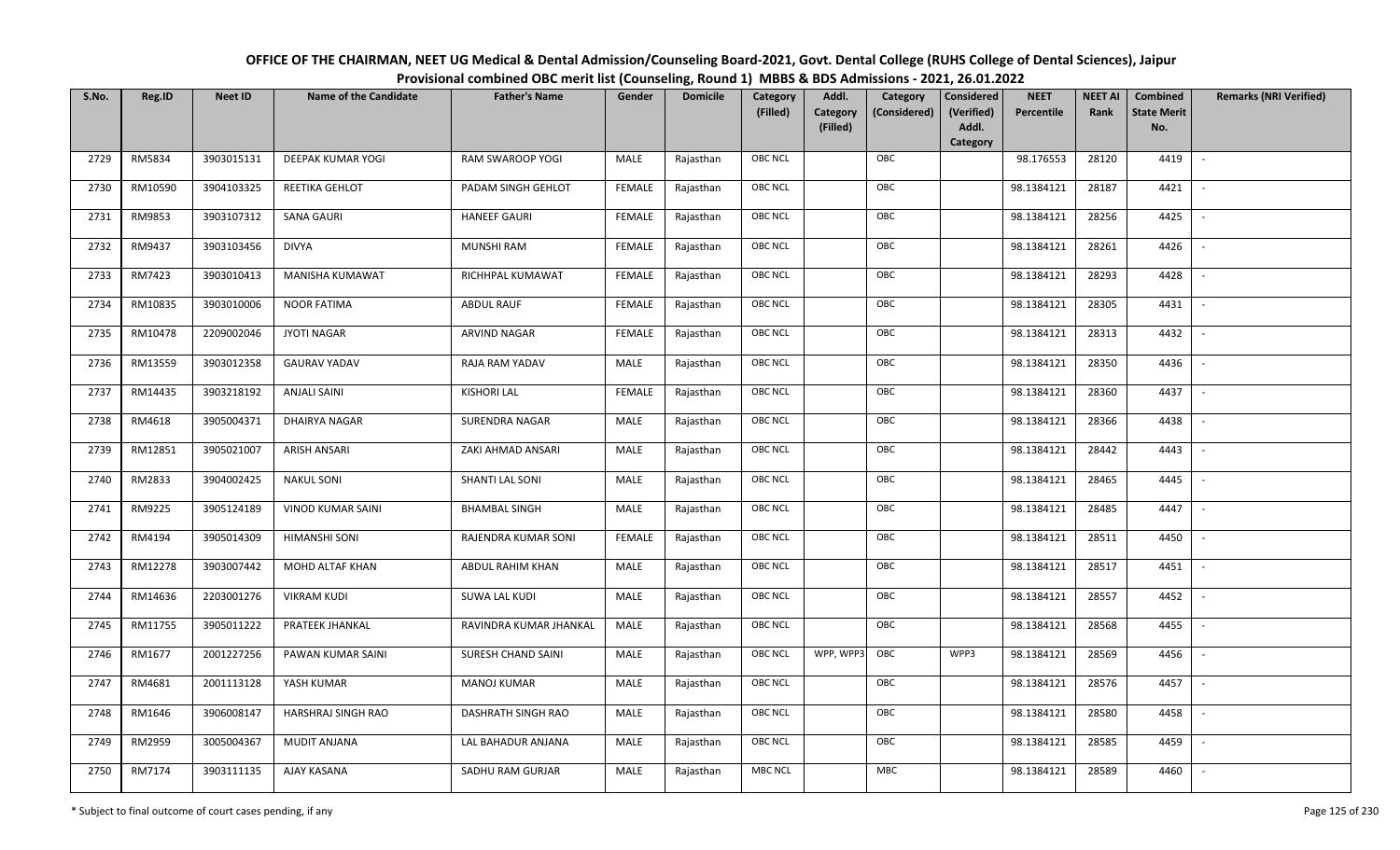OFFICE OF THE CHAIRMAN, NEET UG Medical & Dental Admission/Counseling Board-2021, Govt. Dental College (RUHS College of Dental Sciences), JaipurProvisional combined OBC merit list (Counseling, Round 1) MBBS & BDS Admissions - 2021, 26.01.2022

| S.No. | Reg.ID  | <b>Neet ID</b> | <b>Name of the Candidate</b> | <b>Father's Name</b>      | Gender        | <b>Domicile</b> | Category       | Addl.                | Category     | Considered          | <b>NEET</b> | <b>NEET AI</b> | Combined                  | <b>Remarks (NRI Verified)</b> |
|-------|---------|----------------|------------------------------|---------------------------|---------------|-----------------|----------------|----------------------|--------------|---------------------|-------------|----------------|---------------------------|-------------------------------|
|       |         |                |                              |                           |               |                 | (Filled)       | Category<br>(Filled) | (Considered) | (Verified)<br>Addl. | Percentile  | Rank           | <b>State Merit</b><br>No. |                               |
|       |         |                |                              |                           |               |                 |                |                      |              | Category            |             |                |                           |                               |
| 2751  | RM8785  | 3904113166     | SURABHI CHOUDHARY            | MAHENDRA SINGH POONIA     | <b>FEMALE</b> | Rajasthan       | <b>OBC NCL</b> |                      | OBC          |                     | 98.1384121  | 28613          | 4466                      | $\overline{\phantom{a}}$      |
| 2752  | RM12197 | 3906002403     | MANISH KUMAWAT               | TAKHAT MAL KUMAWAT        | MALE          | Rajasthan       | <b>OBC NCL</b> |                      | OBC          |                     | 98.1384121  | 28620          | 4467                      |                               |
| 2753  | RM12842 | 2302031236     | SHIVA YADAV                  | SUBHASH YADAV             | MALE          | Rajasthan       | OBC NCL        | WDP, EXS6            | OBC          |                     | 98.1384121  | 28623          | 4468                      |                               |
| 2754  | RM8634  | 3903119107     | <b>MONIKA</b>                | <b>HARI SINGH</b>         | <b>FEMALE</b> | Rajasthan       | OBC NCL        |                      | OBC          |                     | 98.1384121  | 28625          | 4469                      | $\overline{\phantom{a}}$      |
| 2755  | RM2020  | 3903206693     | <b>MANOJ DUKIYA</b>          | <b>BAJRANG LAL DUKIYA</b> | <b>MALE</b>   | Rajasthan       | OBC NCL        |                      | OBC          |                     | 98.1384121  | 28630          | 4470                      | $\sim$                        |
| 2756  | RM4799  | 3903025405     | ASHISH YADAV                 | <b>OMPRAKASH YADAV</b>    | MALE          | Rajasthan       | OBC NCL        |                      | OBC          |                     | 98.1384121  | 28634          | 4471                      | $\overline{\phantom{a}}$      |
| 2757  | RM3992  | 3904117053     | <b>AMICHAND GURJAR</b>       | KAILASH CHAND GURJAR      | MALE          | Rajasthan       | MBC NCL        |                      | MBC          |                     | 98.1384121  | 28639          | 4472                      | $\mathbb{L}$                  |
| 2758  | RM12650 | 3903112177     | ANNU YADAV                   | <b>NANURAM YADAV</b>      | <b>FEMALE</b> | Rajasthan       | OBC NCL        |                      | OBC          |                     | 98.1384121  | 28661          | 4473                      | $\overline{\phantom{a}}$      |
| 2759  | RM12937 | 2001312415     | AKSHIT KUMAR JAKHAR          | PRAKASH CHAND             | MALE          | Rajasthan       | OBC NCL        |                      | OBC          |                     | 98.1384121  | 28677          | 4475                      |                               |
| 2760  | RM11927 | 3903023368     | <b>RAJAN YADAV</b>           | SURESH CHAND YADAV        | <b>MALE</b>   | Rajasthan       | OBC NCL        |                      | OBC          |                     | 98.1384121  | 28682          | 4477                      | $\sim$                        |
| 2761  | RM8492  | 3905121121     | SONALI                       | RAVICHAND YADAV           | <b>FEMALE</b> | Rajasthan       | OBC NCL        |                      | OBC          |                     | 98.1384121  | 28712          | 4478                      |                               |
| 2762  | RM10116 | 3903040429     | SUSHMA YADAV                 | RAMESH CHAND              | <b>FEMALE</b> | Rajasthan       | OBC NCL        |                      | OBC          |                     | 98.1384121  | 28722          | 4480                      | $\blacksquare$                |
| 2763  | RM7339  | 3903007274     | SAMRIDDHI SINGH              | ASHOK KUMAR KAJLA         | <b>FEMALE</b> | Rajasthan       | OBC NCL        |                      | OBC          |                     | 98.1384121  | 28728          | 4481                      |                               |
| 2764  | RM3014  | 3901003243     | <b>ABHISHEK CHOUDHARY</b>    | RAMNIWAS LEGA             | MALE          | Rajasthan       | OBC NCL        |                      | OBC          |                     | 98.1384121  | 28737          | 4483                      | $\sim$                        |
| 2765  | RM3926  | 3903210316     | <b>MANISH KUMAR</b>          | <b>ISHWAR DUTT</b>        | MALE          | Rajasthan       | <b>OBC NCL</b> | WPP, WPP8            | OBC          |                     | 98.1070057  | 28752          | 4484                      | $\sim$                        |
| 2766  | RM10443 | 3903123157     | PRIYANJALY                   | <b>RAJENDER SINGH</b>     | <b>FEMALE</b> | Rajasthan       | <b>OBC NCL</b> | WDP, EXS8            | OBC          |                     | 98.1070057  | 28780          | 4487                      | $\overline{\phantom{a}}$      |
| 2767  | RM8982  | 3903109477     | KULDEEP JANGID               | RAJESH KUMAR JANGID       | MALE          | Rajasthan       | OBC NCL        |                      | OBC          |                     | 98.1070057  | 28840          | 4490                      | $\overline{\phantom{a}}$      |
| 2768  | RM1228  | 3904103331     | <b>BHARAT CHARAN</b>         | PRAKASH DAN CHARAN        | <b>MALE</b>   | Rajasthan       | <b>OBC NCL</b> |                      | OBC          |                     | 98.1070057  | 28854          | 4491                      |                               |
| 2769  | RM12116 | 3903115407     | KHUSHBOO BUDANIA             | DALIP SINGH BUDANIA       | <b>FEMALE</b> | Rajasthan       | OBC NCL        |                      | OBC          |                     | 98.1070057  | 28883          | 4494                      |                               |
| 2770  | RM4705  | 3904011210     | <b>GAURAV SIYOTA</b>         | <b>MOTI LAL</b>           | MALE          | Rajasthan       | OBC NCL        |                      | OBC          |                     | 98.1070057  | 28904          | 4495                      | $\overline{\phantom{a}}$      |
| 2771  | RM12463 | 3903101639     | POOJA CHOUDHARY              | AJAY KUMAR SHERAWAT       | <b>FEMALE</b> | Rajasthan       | OBC NCL        |                      | OBC          |                     | 98.1070057  | 28937          | 4496                      |                               |
| 2772  | RM11445 | 3903101706     | PRATEEK YOGI                 | <b>RAJESH YOGI</b>        | MALE          | Rajasthan       | <b>OBC NCL</b> |                      | OBC          |                     | 98.1070057  | 28938          | 4497                      |                               |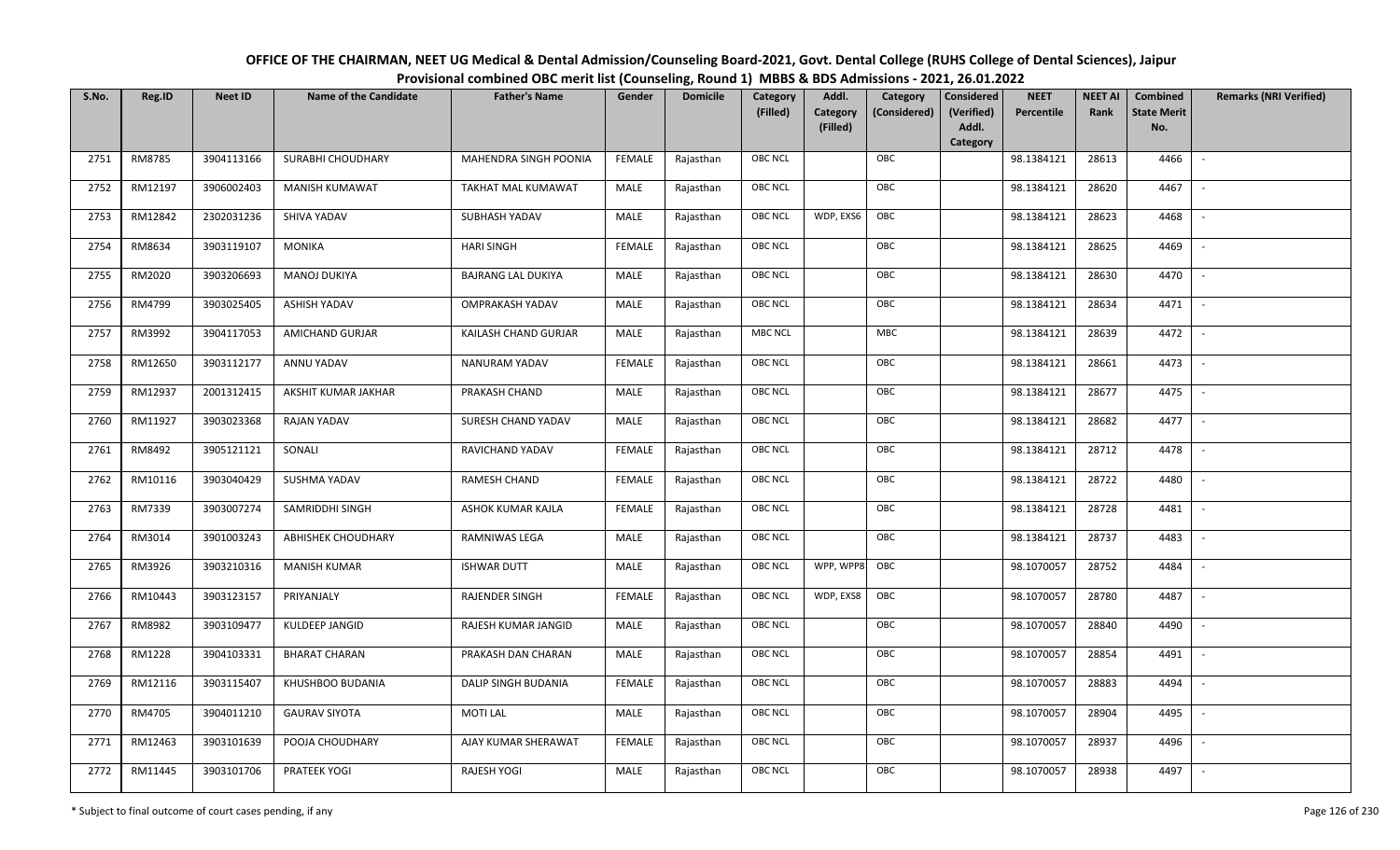| OFFICE OF THE CHAIRMAN, NEET UG Medical & Dental Admission/Counseling Board-2021, Govt. Dental College (RUHS College of Dental Sciences), Jaipur |
|--------------------------------------------------------------------------------------------------------------------------------------------------|
| Provisional combined OBC merit list (Counseling, Round 1) MBBS & BDS Admissions - 2021, 26.01.2022                                               |

| S.No. | Reg.ID  | <b>Neet ID</b> | <b>Name of the Candidate</b> | <b>Father's Name</b>      | Gender        | <b>Domicile</b> | Category<br>(Filled) | Addl.<br><b>Category</b><br>(Filled) | Category<br>(Considered) | <b>Considered</b><br>(Verified)<br>Addl. | <b>NEET</b><br>Percentile | <b>NEET AI</b><br>Rank | Combined<br><b>State Merit</b><br>No. | <b>Remarks (NRI Verified)</b> |
|-------|---------|----------------|------------------------------|---------------------------|---------------|-----------------|----------------------|--------------------------------------|--------------------------|------------------------------------------|---------------------------|------------------------|---------------------------------------|-------------------------------|
| 2773  | RM1094  | 3904103261     | POONAM CHOUDHARY             | <b>RAM NIWAS</b>          | <b>FEMALE</b> | Rajasthan       | <b>OBC NCL</b>       | WDP, EXS6                            | OBC                      | Category                                 | 98.1070057                | 28975                  | 4498                                  | $\mathbb{L}$                  |
|       |         |                |                              |                           |               |                 |                      |                                      |                          |                                          |                           |                        |                                       |                               |
| 2774  | RM11231 | 3903020122     | SIKENDER KUDI                | <b>CHARAN SINGH KUDI</b>  | MALE          | Rajasthan       | OBC NCL              |                                      | OBC                      |                                          | 98.1070057                | 29018                  | 4502                                  |                               |
| 2775  | RM14480 | 3903110133     | RAKESH CHOUDHARY             | LALA RAM CHOUDHARY        | MALE          | Rajasthan       | <b>OBC NCL</b>       |                                      | OBC                      |                                          | 98.1070057                | 29066                  | 4509                                  |                               |
| 2776  | RM5158  | 3903113060     | SONU DHAKAD                  | SOHAN LAL DHAKAD          | MALE          | Rajasthan       | OBC NCL              |                                      | OBC                      |                                          | 98.1070057                | 29078                  | 4510                                  | $\overline{\phantom{a}}$      |
| 2777  | RM4552  | 3905027087     | <b>NAVEEN KUMAWAT</b>        | HARSAHAY KUMAWAT          | MALE          | Rajasthan       | <b>OBC NCL</b>       |                                      | OBC                      |                                          | 98.1070057                | 29087                  | 4511                                  | $\sim$                        |
| 2778  | RM6282  | 3902014127     | PARVAT                       | <b>KULWANT SINGH</b>      | MALE          | Rajasthan       | <b>MBC NCL</b>       |                                      | MBC                      |                                          | 98.1070057                | 29108                  | 4514                                  | $\sim$                        |
| 2779  | RM13159 | 3903222055     | ANITA KUMARI YADAV           | MAHESH KUMAR YADAV        | <b>FEMALE</b> | Rajasthan       | OBC NCL              |                                      | OBC                      |                                          | 98.1070057                | 29113                  | 4515                                  | $\blacksquare$                |
| 2780  | RM14952 | 3903020079     | SOHAN LAL                    | <b>BHERA RAM</b>          | MALE          | Rajasthan       | OBC NCL              |                                      | OBC                      |                                          | 98.1070057                | 29114                  | 4516                                  |                               |
| 2781  | RM13008 | 3903122151     | <b>KIRAN CHOUDHARY</b>       | <b>JHABAR MAL DEVANDA</b> | <b>FEMALE</b> | Rajasthan       | <b>OBC NCL</b>       |                                      | OBC                      |                                          | 98.1070057                | 29143                  | 4519                                  |                               |
| 2782  | RM13480 | 3903017023     | KAVITA REWAR                 | RAMNIWAS REWAR            | <b>FEMALE</b> | Rajasthan       | OBC NCL              |                                      | OBC                      |                                          | 98.1070057                | 29176                  | 4523                                  | $\overline{\phantom{a}}$      |
| 2783  | RM13437 | 3903011571     | <b>ABHISHEK SAINI</b>        | <b>GOPAL LAL SAINI</b>    | MALE          | Rajasthan       | <b>OBC NCL</b>       |                                      | OBC                      |                                          | 98.1070057                | 29187                  | 4524                                  |                               |
| 2784  | RM13914 | 3903126337     | <b>NISHA KALA</b>            | OM PRAKASH                | <b>FEMALE</b> | Rajasthan       | <b>OBC NCL</b>       | WDP, EXS8                            | OBC                      |                                          | 98.1070057                | 29190                  | 4525                                  | $\sim$                        |
| 2785  | RM12682 | 3905119182     | <b>GARIMA</b>                | <b>KIRPA RAM</b>          | <b>FEMALE</b> | Rajasthan       | <b>OBC NCL</b>       |                                      | OBC                      |                                          | 98.0710665                | 29317                  | 4533                                  |                               |
| 2786  | RM10081 | 3903129091     | JYOTI YADAV                  | SITA RAM                  | <b>FEMALE</b> | Rajasthan       | OBC NCL              |                                      | OBC                      |                                          | 98.0710665                | 29319                  | 4534                                  | $\overline{\phantom{a}}$      |
| 2787  | RM13905 | 3903224286     | <b>BHARTI YADAV</b>          | <b>ISHWAR SINGH YADAV</b> | <b>FEMALE</b> | Rajasthan       | OBC NCL              |                                      | OBC                      |                                          | 98.0710665                | 29337                  | 4537                                  | $\overline{\phantom{a}}$      |
| 2788  | RM12083 | 3904012190     | SUMAN                        | <b>GHEWAR RAM SOLANKI</b> | <b>FEMALE</b> | Rajasthan       | <b>OBC NCL</b>       |                                      | OBC                      |                                          | 98.0710665                | 29374                  | 4538                                  | $\sim$                        |
| 2789  | RM7947  | 3903014016     | JYOTI YADAV                  | JAI PRAKASH YADAV         | <b>FEMALE</b> | Rajasthan       | <b>OBC NCL</b>       |                                      | OBC                      |                                          | 98.0710665                | 29473                  | 4544                                  | $\overline{\phantom{a}}$      |
| 2790  | RM2771  | 3902004409     | <b>NEERAJ SWAMI</b>          | CHANDRA SHEKHAR SWAMI     | MALE          | Rajasthan       | OBC NCL              |                                      | OBC                      |                                          | 98.0710665                | 29480                  | 4545                                  |                               |
| 2791  | RM2450  | 3904022154     | <b>NAMEERA RAHI</b>          | NISAR MOHAMMAD RAHI       | <b>FEMALE</b> | Rajasthan       | <b>OBC NCL</b>       |                                      | OBC                      |                                          | 98.0710665                | 29498                  | 4547                                  |                               |
| 2792  | RM7321  | 3903112374     | SHRANYA CHOUDHARY            | HARIRAM CHOUDHARY         | <b>FEMALE</b> | Rajasthan       | OBC NCL              |                                      | OBC                      |                                          | 98.0710665                | 29539                  | 4553                                  | $\blacksquare$                |
| 2793  | RM1442  | 3903038280     | <b>VISHAL SONI</b>           | <b>MANOJ KUMAR SONI</b>   | <b>MALE</b>   | Rajasthan       | <b>OBC NCL</b>       |                                      | OBC                      |                                          | 98.0710665                | 29592                  | 4554                                  |                               |
| 2794  | RM7953  | 3902010210     | PREM SARAN                   | <b>RAU RAM SARAN</b>      | MALE          | Rajasthan       | <b>OBC NCL</b>       |                                      | OBC                      |                                          | 98.0710665                | 29612                  | 4556                                  |                               |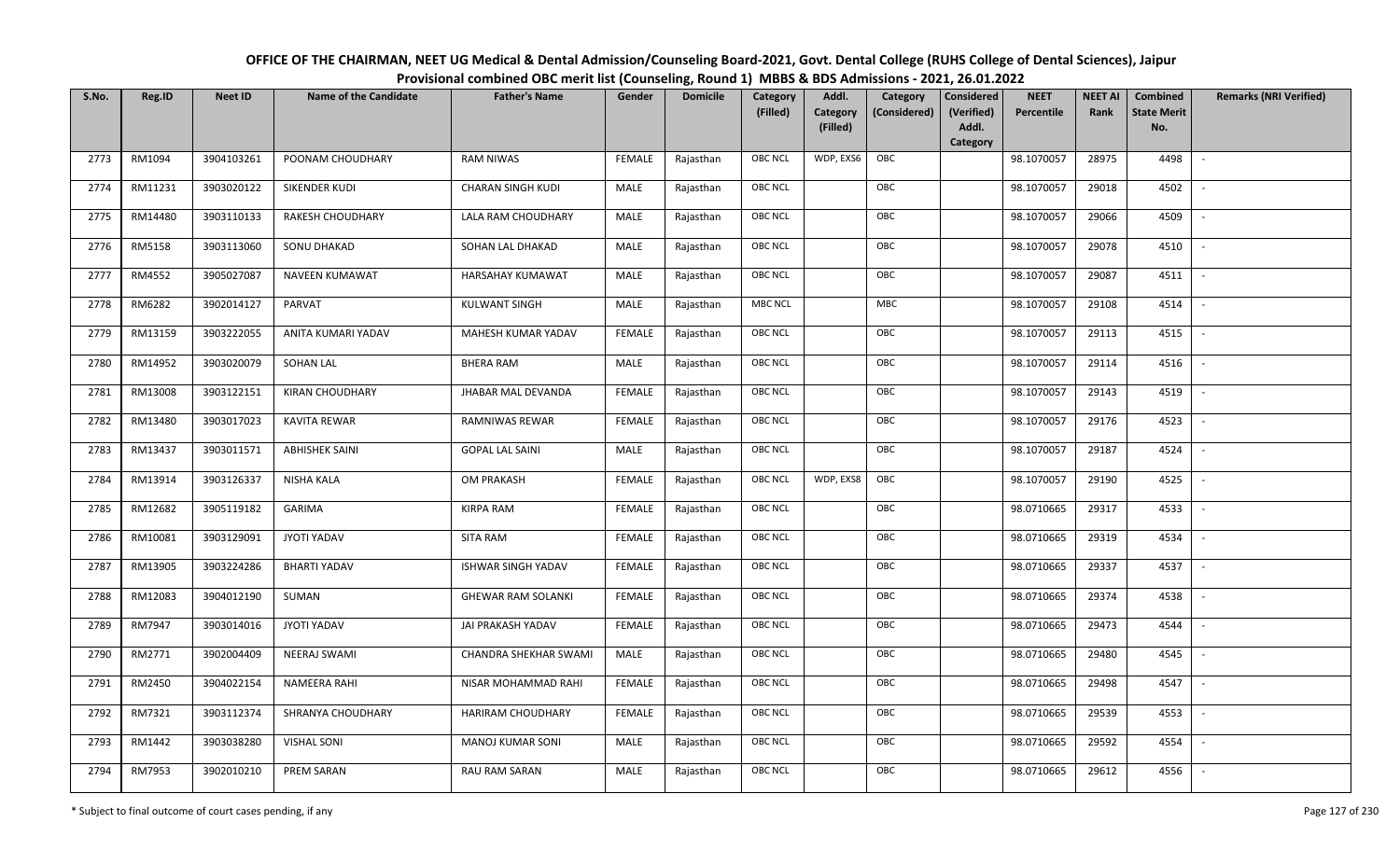| OFFICE OF THE CHAIRMAN, NEET UG Medical & Dental Admission/Counseling Board-2021, Govt. Dental College (RUHS College of Dental Sciences), Jaipur |
|--------------------------------------------------------------------------------------------------------------------------------------------------|
| Provisional combined OBC merit list (Counseling, Round 1) MBBS & BDS Admissions - 2021, 26.01.2022                                               |

| S.No. | Reg.ID        | <b>Neet ID</b> | <b>Name of the Candidate</b> | <b>Father's Name</b>       | Gender        | <b>Domicile</b> | Category<br>(Filled) | Addl.<br><b>Category</b><br>(Filled) | Category<br>(Considered) | <b>Considered</b><br>(Verified)<br>Addl. | <b>NEET</b><br>Percentile | <b>NEET AI</b><br>Rank | Combined<br><b>State Merit</b><br>No. | <b>Remarks (NRI Verified)</b> |
|-------|---------------|----------------|------------------------------|----------------------------|---------------|-----------------|----------------------|--------------------------------------|--------------------------|------------------------------------------|---------------------------|------------------------|---------------------------------------|-------------------------------|
|       |               |                |                              |                            |               |                 |                      |                                      |                          | Category                                 |                           |                        |                                       |                               |
| 2795  | RM6684        | 3905026241     | <b>HEMANT DEV</b>            | REKHLAL                    | MALE          | Rajasthan       | <b>MBC NCL</b>       |                                      | <b>MBC</b>               |                                          | 98.0710665                | 29616                  | 4557                                  | $\sim$                        |
| 2796  | RM11716       | 3903005637     | <b>BHOOMIKA</b>              | SARVESH KUMAR SHARMA       | <b>FEMALE</b> | Rajasthan       | OBC NCL              |                                      | OBC                      |                                          | 98.0710665                | 29638                  | 4558                                  |                               |
| 2797  | RM10598       | 3905024021     | JEETENDRA KUMAR              | <b>DIWAN SINGH</b>         | MALE          | Rajasthan       | <b>OBC NCL</b>       |                                      | OBC                      |                                          | 98.0710665                | 29713                  | 4562                                  | $\overline{\phantom{a}}$      |
| 2798  | RM9800        | 3901013194     | PRAVEEN KUMAR MAHLA          | <b>NEMA RAM</b>            | MALE          | Rajasthan       | <b>OBC NCL</b>       |                                      | OBC                      |                                          | 98.0710665                | 29724                  | 4563                                  | $\overline{\phantom{a}}$      |
| 2799  | RM12311       | 3903123402     | <b>MS.NIKITA KUMARI</b>      | <b>MANOJ KUMAR</b>         | <b>FEMALE</b> | Rajasthan       | <b>OBC NCL</b>       | WDP, EXS3                            | OBC                      | EXS6                                     | 98.0710665                | 29726                  | 4564                                  | $\overline{\phantom{a}}$      |
| 2800  | RM1710        | 3903104490     | RITISHA PRAJAPATI            | RAM NIWAS PRAJAPATI        | <b>FEMALE</b> | Rajasthan       | <b>OBC NCL</b>       |                                      | OBC                      |                                          | 98.0379117                | 29790                  | 4569                                  | $\overline{\phantom{a}}$      |
| 2801  | RM8585        | 3903014191     | TANU CHOUDHARY               | SOHAN LAL SHERAWAT         | <b>FEMALE</b> | Rajasthan       | OBC NCL              |                                      | OBC                      |                                          | 98.0379117                | 29805                  | 4570                                  | $\overline{\phantom{a}}$      |
| 2802  | RM9986        | 3903012296     | PRADEEP KHYALIYA             | SOHANLAL                   | MALE          | Rajasthan       | <b>OBC NCL</b>       |                                      | OBC                      |                                          | 98.0379117                | 29818                  | 4571                                  |                               |
| 2803  | RM12770       | 3903106482     | <b>SWATI MATWA</b>           | <b>VIJAY KUMAR MATWA</b>   | <b>FEMALE</b> | Rajasthan       | OBC NCL              | WDP, EXS6                            | OBC                      |                                          | 98.0379117                | 29867                  | 4575                                  |                               |
| 2804  | RM1781        | 3905001356     | <b>ANIL KUMAR</b>            | PRATAP SINGH               | <b>MALE</b>   | Rajasthan       | <b>MBC NCL</b>       | WDP, EXS8                            | MBC                      |                                          | 98.0379117                | 29877                  | 4577                                  | $\sim$                        |
| 2805  | RM11958       | 3904110024     | PAWAN KUMAR CHOUDHARY        | LOON SINGH CHOUDHARY       | MALE          | Rajasthan       | OBC NCL              |                                      | OBC                      |                                          | 98.0379117                | 29925                  | 4579                                  |                               |
| 2806  | RM10760       | 3903001898     | MAHESH KUMAR JAT             | <b>BHAGWAN SAHAY</b>       | MALE          | Rajasthan       | <b>OBC NCL</b>       |                                      | OBC                      |                                          | 98.0379117                | 29939                  | 4581                                  | $\mathbb{L}$                  |
| 2807  | RM10421       | 3903120012     | <b>VIKRAM SAINI</b>          | <b>BHAGWAN SAHAY SAINI</b> | MALE          | Rajasthan       | OBC NCL              |                                      | OBC                      |                                          | 98.0379117                | 29940                  | 4582                                  |                               |
| 2808  | RM8015        | 3904103024     | ANURADHA                     | RAM JEEWAN DUDI            | <b>FEMALE</b> | Rajasthan       | <b>OBC NCL</b>       |                                      | OBC                      |                                          | 98.0379117                | 29943                  | 4583                                  | $\overline{\phantom{a}}$      |
| 2809  | RM8162        | 3905004268     | NISHANT KUMAR NAGAR          | MANOJ KUMAR NAGAR          | MALE          | Rajasthan       | OBC NCL              |                                      | OBC                      |                                          | 98.0379117                | 29967                  | 4584                                  | $\overline{\phantom{a}}$      |
| 2810  | RM14747       | 3903125234     | SAVITRI SARAN                | <b>HEMRAJ SARAN</b>        | <b>FEMALE</b> | Rajasthan       | <b>OBC NCL</b>       |                                      | OBC                      |                                          | 98.0379117                | 29968                  | 4585                                  | $\sim$                        |
| 2811  | RM14831       | 3901019173     | ANIL KUMAR BUGALIYA          | DANA RAM                   | MALE          | Rajasthan       | <b>OBC NCL</b>       |                                      | OBC                      |                                          | 98.0379117                | 29996                  | 4588                                  | $\overline{\phantom{a}}$      |
| 2812  | RM5280        | 3903020467     | <b>ROHIT SAINI</b>           | <b>NAHAR SINGH SAINI</b>   | MALE          | Rajasthan       | OBC NCL              |                                      | OBC                      |                                          | 98.0379117                | 30003                  | 4590                                  | $\sim$                        |
| 2813  | RM9532        | 3903221035     | <b>GOVIND POONIYA</b>        | HEERA LAL POONIYA          | MALE          | Rajasthan       | OBC NCL              |                                      | OBC                      |                                          | 98.0379117                | 30009                  | 4591                                  |                               |
| 2814  | RM14233       | 3904017218     | SUNIL                        | RAMCHANDRA                 | MALE          | Rajasthan       | OBC NCL              |                                      | OBC                      |                                          | 98.0379117                | 30019                  | 4592                                  |                               |
| 2815  | <b>RM5595</b> | 3902007169     | SEEMA POONIA                 | SATYAVEER SINGH POONIA     | <b>FEMALE</b> | Rajasthan       | <b>OBC NCL</b>       |                                      | OBC                      |                                          | 98.0379117                | 30026                  | 4593                                  |                               |
| 2816  | RM13947       | 3903111189     | ANKIT KUMAR SAINI            | SHASHIKANT SAINI           | MALE          | Rajasthan       | <b>OBC NCL</b>       |                                      | OBC                      |                                          | 98.0379117                | 30051                  | 4594                                  |                               |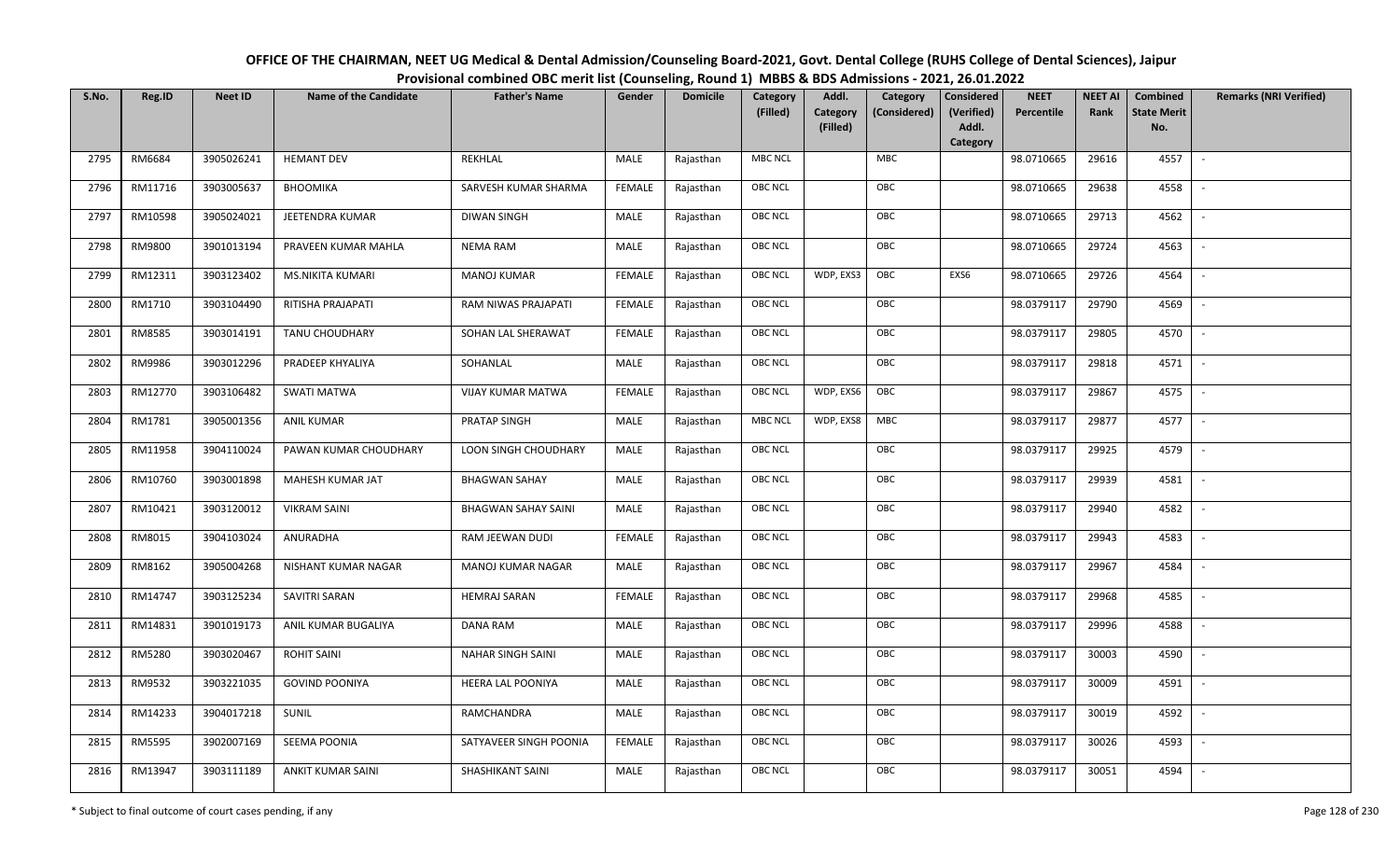| OFFICE OF THE CHAIRMAN, NEET UG Medical & Dental Admission/Counseling Board-2021, Govt. Dental College (RUHS College of Dental Sciences), Jaipur |
|--------------------------------------------------------------------------------------------------------------------------------------------------|
| Provisional combined OBC merit list (Counseling, Round 1) MBBS & BDS Admissions - 2021, 26.01.2022                                               |

| S.No. | Reg.ID  | <b>Neet ID</b> | <b>Name of the Candidate</b> | <b>Father's Name</b>               | Gender        | <b>Domicile</b> | Category<br>(Filled) | Addl.<br>Category<br>(Filled) | Category<br>(Considered) | <b>Considered</b><br>(Verified)<br>Addl. | <b>NEET</b><br>Percentile | <b>NEET AI</b><br>Rank | Combined<br><b>State Merit</b><br>No. | <b>Remarks (NRI Verified)</b> |
|-------|---------|----------------|------------------------------|------------------------------------|---------------|-----------------|----------------------|-------------------------------|--------------------------|------------------------------------------|---------------------------|------------------------|---------------------------------------|-------------------------------|
|       |         |                |                              |                                    |               |                 |                      |                               |                          | Category                                 |                           |                        |                                       |                               |
| 2817  | RM8009  | 3903121399     | PRAVEEN KUMAR                | RAMESH CHAND JAT                   | MALE          | Rajasthan       | <b>OBC NCL</b>       |                               | OBC                      |                                          | 98.0379117                | 30067                  | 4596                                  | $\blacksquare$                |
| 2818  | RM14806 | 3905028233     | <b>MOHAN SINGH MEHTA</b>     | KALYAN SINGH MEHTA                 | MALE          | Rajasthan       | OBC NCL              |                               | OBC                      |                                          | 98.0379117                | 30105                  | 4600                                  |                               |
| 2819  | RM11887 | 3903135054     | <b>GAUTAM PARKASH</b>        | <b>MOHAN LAL</b>                   | MALE          | Rajasthan       | <b>OBC NCL</b>       |                               | OBC                      |                                          | 98.0379117                | 30126                  | 4602                                  | $\overline{\phantom{a}}$      |
| 2820  | RM15479 | 3901008070     | <b>GAURAV CHOUDHARY</b>      | KAILASH CHOUDHARY                  | MALE          | Rajasthan       | OBC NCL              |                               | OBC                      |                                          | 98.0379117                | 30154                  | 4605                                  | $\overline{\phantom{a}}$      |
| 2821  | RM11934 | 3905125108     | SRISHTI SWAMI                | PURNANAND SWAMI                    | <b>FEMALE</b> | Rajasthan       | <b>OBC NCL</b>       |                               | OBC                      |                                          | 98.0379117                | 30157                  | 4606                                  | $\sim$                        |
| 2822  | RM6068  | 3903204561     | <b>MUKESH GURJAR</b>         | RAMJI LAL GURJAR                   | MALE          | Rajasthan       | <b>MBC NCL</b>       |                               | MBC                      |                                          | 98.0379117                | 30164                  | 4607                                  | $\sim$                        |
| 2823  | RM10324 | 3903032213     | SONAL SAHU                   | RAJESH SAHU                        | <b>FEMALE</b> | Rajasthan       | <b>OBC NCL</b>       |                               | OBC                      |                                          | 98.0379117                | 30240                  | 4615                                  | $\blacksquare$                |
| 2824  | RM3612  | 3903110393     | ANEESH KHAN                  | <b>FIROZ KHAN</b>                  | MALE          | Rajasthan       | OBC NCL              |                               | OBC                      |                                          | 98.0379117                | 30246                  | 4616                                  |                               |
| 2825  | RM2912  | 3903038078     | <b>AJAY KHOKAR</b>           | <b>JHABAR MAL KHOKAR</b>           | MALE          | Rajasthan       | <b>OBC NCL</b>       |                               | OBC                      |                                          | 98.0379117                | 30285                  | 4619                                  |                               |
| 2826  | RM12951 | 4401002534     | <b>VIVEK KUMAR</b>           | <b>B S TAVETIYA</b>                | MALE          | Rajasthan       | <b>OBC NCL</b>       | WDP, EXS6                     | OBC                      |                                          | 98.0379117                | 30298                  | 4622                                  |                               |
| 2827  | RM3119  | 3903009011     | ABBAS HUSSAIN KHAN           | <b>MOHD HUSSAIN KHAN</b>           | MALE          | Rajasthan       | <b>OBC NCL</b>       |                               | OBC                      |                                          | 98.0019077                | 30321                  | 4623                                  |                               |
| 2828  | RM8803  | 3905104070     | <b>ISHA NUNIA</b>            | <b>VIKRAM SINGH</b>                | <b>FEMALE</b> | Rajasthan       | <b>OBC NCL</b>       |                               | OBC                      |                                          | 98.0019077                | 30356                  | 4627                                  | $\sim$                        |
| 2829  | RM5082  | 3903231093     | ANJU RAO                     | <b>ISHWAR SINGH</b>                | MALE          | Rajasthan       | <b>OBC NCL</b>       |                               | OBC                      |                                          | 98.0019077                | 30390                  | 4629                                  |                               |
| 2830  | RM14326 | 3903108132     | <b>KOMAL SHIVRAN</b>         | PYARELAL                           | <b>FEMALE</b> | Rajasthan       | <b>OBC NCL</b>       |                               | OBC                      |                                          | 98.0019077                | 30396                  | 4630                                  | $\overline{\phantom{a}}$      |
| 2831  | RM5378  | 3903129037     | PRIYANKA CHANDELA            | CHHITAR MAL CHANDELA               | <b>FEMALE</b> | Rajasthan       | <b>MBC NCL</b>       |                               | MBC                      |                                          | 98.0019077                | 30459                  | 4633                                  | $\overline{\phantom{a}}$      |
| 2832  | RM11660 | 3903103422     | SANJAY KUMAR CHOUDHARY       | MR. RAGHU NATH<br><b>CHOUDHARY</b> | MALE          | Rajasthan       | <b>OBC NCL</b>       |                               | OBC                      |                                          | 98.0019077                | 30475                  | 4635                                  | $\sim$                        |
| 2833  | RM6486  | 3903127282     | SITA GURJAR                  | <b>BHARATA RAM GURJAR</b>          | <b>FEMALE</b> | Rajasthan       | <b>MBC NCL</b>       |                               | MBC                      |                                          | 98.0019077                | 30486                  | 4637                                  | $\overline{\phantom{a}}$      |
| 2834  | RM7949  | 3903127035     | <b>MUKUL SONI</b>            | DILIP KUMAR SWARNKAR               | MALE          | Rajasthan       | OBC NCL              |                               | OBC                      |                                          | 98.0019077                | 30522                  | 4641                                  |                               |
| 2835  | RM2243  | 3906001459     | RUDRAKSH PANCHAL             | PRAKASH PANCHAL                    | <b>MALE</b>   | Rajasthan       | <b>OBC NCL</b>       |                               | OBC                      |                                          | 98.0019077                | 30529                  | 4642                                  |                               |
| 2836  | RM14911 | 3903210100     | <b>ABHISHEK YADAV</b>        | AJEET SINGH YADAV                  | MALE          | Rajasthan       | <b>OBC NCL</b>       | WDP, EXS8                     | OBC                      |                                          | 98.0019077                | 30544                  | 4643                                  | $\overline{\phantom{a}}$      |
| 2837  | RM11566 | 3905026084     | KAPIL KUMAR PARETA           | PREM CHAND PARETA                  | <b>MALE</b>   | Rajasthan       | <b>OBC NCL</b>       |                               | OBC                      |                                          | 98.0019077                | 30579                  | 4646                                  |                               |
| 2838  | RM11311 | 3903109195     | PRAVEEN TANWAR               | RAM AVTAR TANWAR                   | MALE          | Rajasthan       | <b>MBC NCL</b>       |                               | MBC                      |                                          | 98.0019077                | 30581                  | 4647                                  |                               |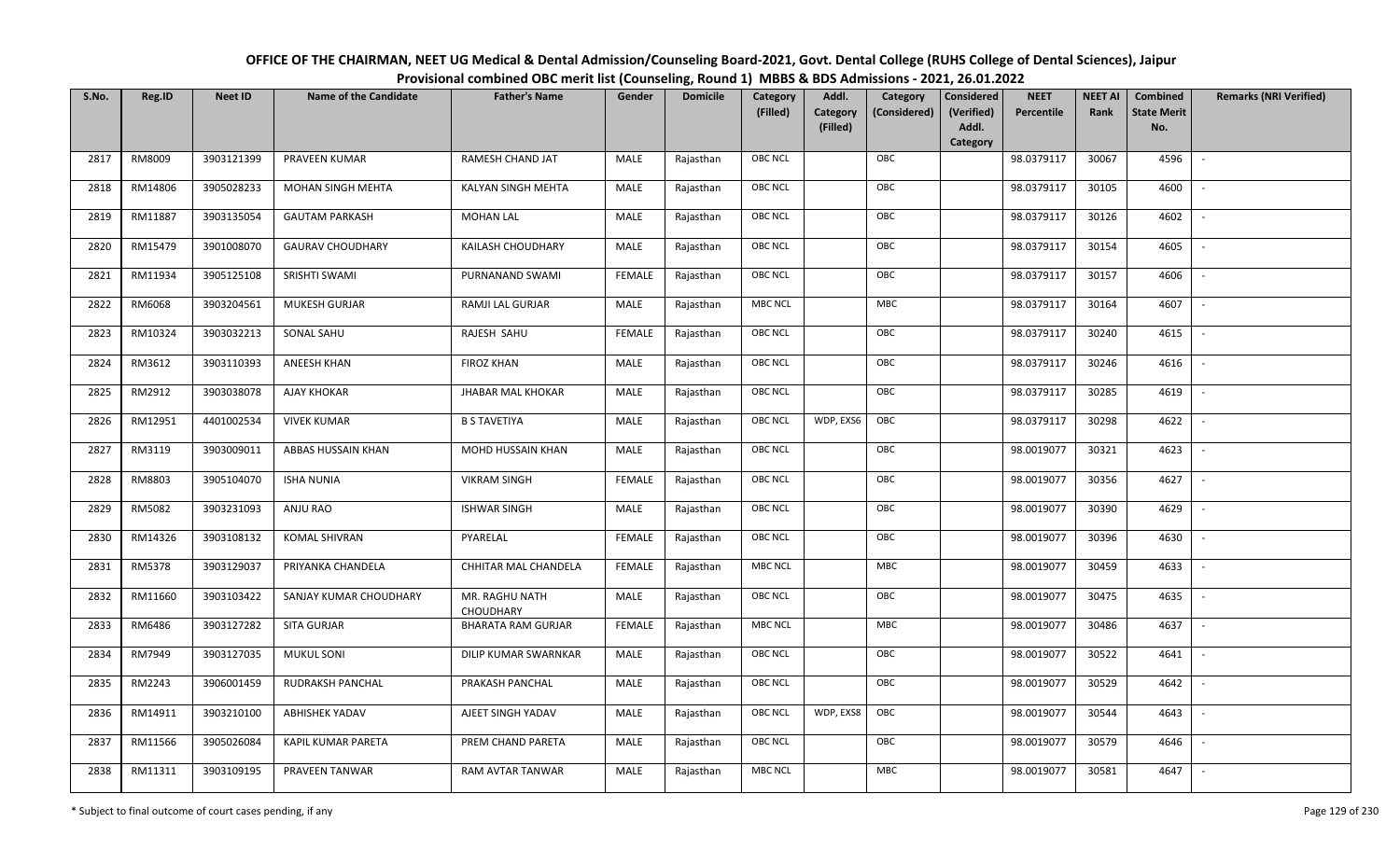| OFFICE OF THE CHAIRMAN, NEET UG Medical & Dental Admission/Counseling Board-2021, Govt. Dental College (RUHS College of Dental Sciences), Jaipur |
|--------------------------------------------------------------------------------------------------------------------------------------------------|
| Provisional combined OBC merit list (Counseling, Round 1) MBBS & BDS Admissions - 2021, 26.01.2022                                               |

| S.No. | Reg.ID  | <b>Neet ID</b> | <b>Name of the Candidate</b> | <b>Father's Name</b>       | Gender        | <b>Domicile</b> | Category<br>(Filled) | Addl.<br><b>Category</b><br>(Filled) | Category<br>(Considered) | <b>Considered</b><br>(Verified)<br>Addl. | <b>NEET</b><br>Percentile | <b>NEET AI</b><br>Rank | Combined<br><b>State Merit</b><br>No. | <b>Remarks (NRI Verified)</b> |
|-------|---------|----------------|------------------------------|----------------------------|---------------|-----------------|----------------------|--------------------------------------|--------------------------|------------------------------------------|---------------------------|------------------------|---------------------------------------|-------------------------------|
| 2839  | RM13921 | 3905119096     | PRAKASH                      | <b>DEVA RAM</b>            | MALE          | Rajasthan       | <b>OBC NCL</b>       |                                      | OBC                      | Category                                 | 98.0019077                | 30734                  | 4657                                  | $\sim$                        |
|       |         |                |                              |                            |               |                 |                      |                                      |                          |                                          |                           |                        |                                       |                               |
| 2840  | RM7330  | 3903118229     | YASH JHURIA                  | HARLAL SINGH JHURIA        | MALE          | Rajasthan       | OBC NCL              |                                      | OBC                      |                                          | 98.0019077                | 30779                  | 4659                                  |                               |
| 2841  | RM4766  | 3903027070     | <b>AMIT KUMAR</b>            | <b>JHABAR MAL</b>          | MALE          | Rajasthan       | MBC NCL              |                                      | MBC                      |                                          | 98.0019077                | 30786                  | 4661                                  | $\sim$                        |
| 2842  | RM12830 | 3904005065     | POOJA RANI BISHNOI           | <b>BABU LAL BISHNOI</b>    | <b>FEMALE</b> | Rajasthan       | OBC NCL              |                                      | OBC                      |                                          | 98.0019077                | 30787                  | 4662                                  | $\overline{\phantom{a}}$      |
| 2843  | RM9311  | 3903103174     | PRIYANSHI SAINI              | <b>BALBIR KUMAR SAINI</b>  | <b>FEMALE</b> | Rajasthan       | <b>OBC NCL</b>       |                                      | OBC                      |                                          | 98.0019077                | 30789                  | 4663                                  | $\sim$                        |
| 2844  | RM2031  | 3802005198     | <b>GURAMRIT SINGH SIDHU</b>  | DILBAG SINGH SIDHU         | MALE          | Rajasthan       | <b>OBC NCL</b>       |                                      | OBC                      |                                          | 98.0019077                | 30794                  | 4664                                  | $\overline{\phantom{a}}$      |
| 2845  | RM15702 | 3904009216     | SUNIL                        | <b>JASA RAM DUDI</b>       | MALE          | Rajasthan       | <b>OBC NCL</b>       | WPP, WPP6                            | OBC                      | WPP6                                     | 98.0019077                | 30796                  | 4665                                  | $\blacksquare$                |
| 2846  | RM1437  | 3904006382     | YASH GEHLOT                  | <b>BHARAT KUMAR GEHLOT</b> | MALE          | Rajasthan       | OBC NCL              |                                      | OBC                      |                                          | 98.0019077                | 30812                  | 4666                                  |                               |
| 2847  | RM13177 | 3905125231     | <b>SUMAN CHOUDHARY</b>       | <b>KUMBHA RAM</b>          | <b>FEMALE</b> | Rajasthan       | OBC NCL              |                                      | OBC                      |                                          | 98.0019077                | 30822                  | 4667                                  |                               |
| 2848  | RM9657  | 3902006249     | <b>LALIT POONIA</b>          | RAJPAL POONIA              | MALE          | Rajasthan       | OBC NCL              |                                      | OBC                      |                                          | 97.9615651                | 30875                  | 4671                                  | $\overline{\phantom{a}}$      |
| 2849  | RM1192  | 3903106451     | <b>MUSKAN DOI</b>            | RAMCHANDRA DOI             | <b>FEMALE</b> | Rajasthan       | <b>MBC NCL</b>       |                                      | <b>MBC</b>               |                                          | 97.9615651                | 30886                  | 4672                                  |                               |
| 2850  | RM13153 | 3903208196     | PRIYANKA YADAV               | <b>BHUP SINGH</b>          | <b>FEMALE</b> | Rajasthan       | OBC NCL              |                                      | OBC                      |                                          | 97.9615651                | 30896                  | 4674                                  | $\overline{\phantom{a}}$      |
| 2851  | RM14856 | 3903233059     | DAYA GET                     | <b>ARJUN SINGH</b>         | <b>FEMALE</b> | Rajasthan       | <b>OBC NCL</b>       |                                      | OBC                      |                                          | 97.9615651                | 30899                  | 4675                                  |                               |
| 2852  | RM7994  | 3903009219     | SAVITA KASANA                | KAILASH CHAND GURJAR       | <b>FEMALE</b> | Rajasthan       | <b>MBC NCL</b>       | WDP, EXS8                            | <b>MBC</b>               |                                          | 97.9615651                | 30987                  | 4677                                  | $\sim$                        |
| 2853  | RM5005  | 3904007058     | ASHOK KUMAR CHOUDHARY        | <b>KRISHNA RAM</b>         | <b>MALE</b>   | Rajasthan       | <b>OBC NCL</b>       |                                      | OBC                      |                                          | 97.9615651                | 31007                  | 4678                                  | $\overline{\phantom{a}}$      |
| 2854  | RM1064  | 3901015143     | HIMANSHU SAMADIA             | AJEET SINGH                | MALE          | Rajasthan       | <b>OBC NCL</b>       |                                      | OBC                      |                                          | 97.9615651                | 31031                  | 4679                                  | $\sim$                        |
| 2855  | RM15457 | 3903109124     | PRIYANKA KULHARI             | SUBHASH CHANDRA            | <b>FEMALE</b> | Rajasthan       | <b>OBC NCL</b>       |                                      | OBC                      |                                          | 97.9615651                | 31048                  | 4680                                  | $\overline{\phantom{a}}$      |
| 2856  | RM10369 | 3903025410     | <b>MUSKAN SONI</b>           | SURESH KUMAR SONI          | <b>FEMALE</b> | Rajasthan       | OBC NCL              |                                      | OBC                      |                                          | 97.9615651                | 31053                  | 4681                                  |                               |
| 2857  | RM9015  | 2302030085     | KAMLESH KUMAR SAINI          | JAI SINGH SAINI            | MALE          | Rajasthan       | <b>OBC NCL</b>       |                                      | OBC                      |                                          | 97.9615651                | 31127                  | 4685                                  |                               |
| 2858  | RM8593  | 3904008068     | SANGEETA                     | MOHANLAL                   | <b>FEMALE</b> | Rajasthan       | OBC NCL              |                                      | OBC                      |                                          | 97.9615651                | 31129                  | 4686                                  | $\blacksquare$                |
| 2859  | RM12381 | 3903232149     | PRIYANKA CHOUDHARY           | PRAHLAD SINGH CHOUDHARY    | <b>FEMALE</b> | Rajasthan       | <b>OBC NCL</b>       |                                      | OBC                      |                                          | 97.9615651                | 31151                  | 4689                                  |                               |
| 2860  | RM14733 | 3903233182     | <b>ANKIT JYANI</b>           | KAILASH KUMAR JYANI        | MALE          | Rajasthan       | <b>OBC NCL</b>       |                                      | OBC                      |                                          | 97.9615651                | 31217                  | 4693                                  |                               |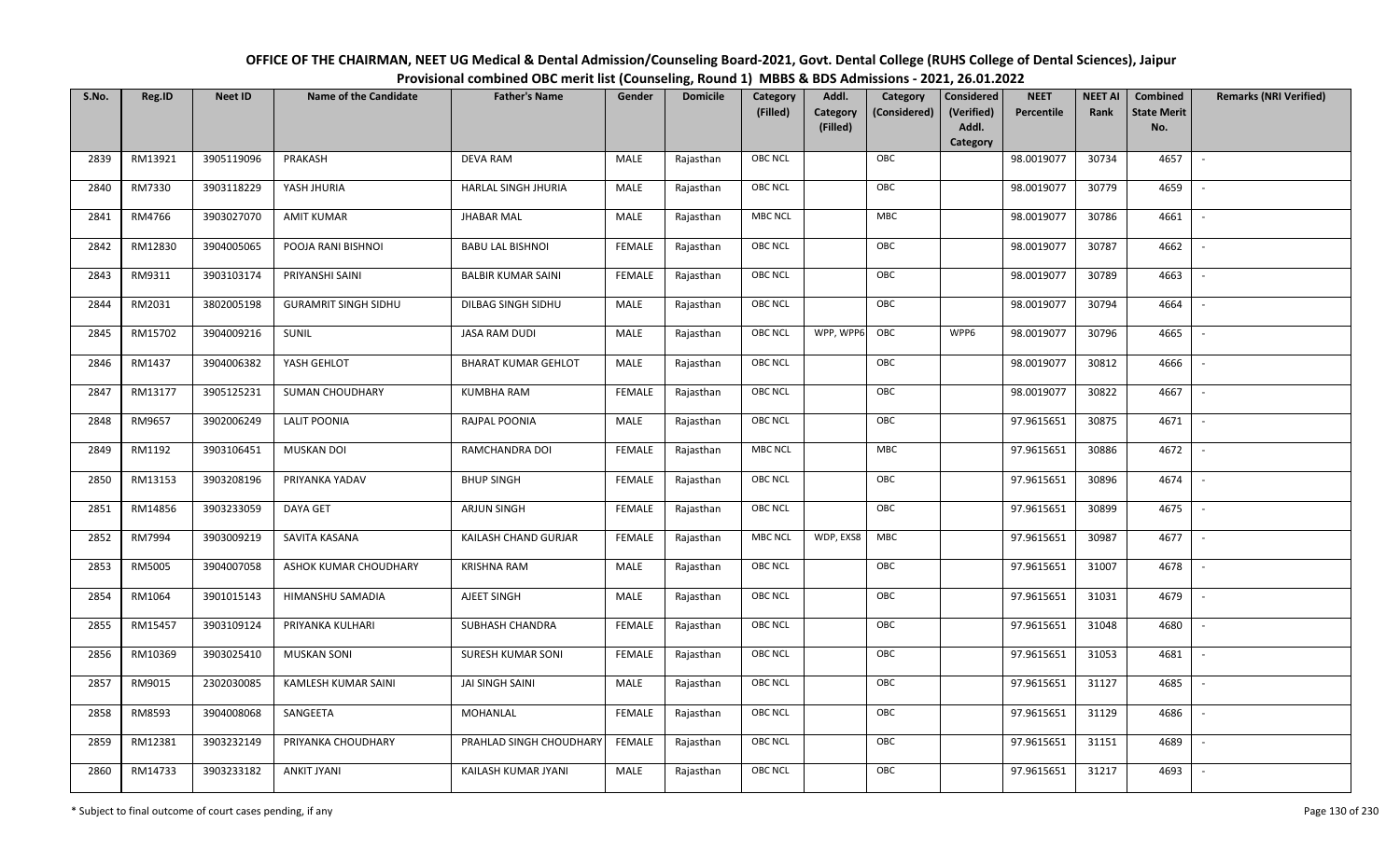| OFFICE OF THE CHAIRMAN, NEET UG Medical & Dental Admission/Counseling Board-2021, Govt. Dental College (RUHS College of Dental Sciences), Jaipur |
|--------------------------------------------------------------------------------------------------------------------------------------------------|
| Provisional combined OBC merit list (Counseling, Round 1) MBBS & BDS Admissions - 2021, 26.01.2022                                               |

| S.No. | Reg.ID  | <b>Neet ID</b> | <b>Name of the Candidate</b> | <b>Father's Name</b>        | Gender        | <b>Domicile</b> | Category<br>(Filled) | Addl.<br><b>Category</b><br>(Filled) | Category<br>(Considered) | <b>Considered</b><br>(Verified)<br>Addl. | <b>NEET</b><br>Percentile | <b>NEET AI</b><br>Rank | Combined<br><b>State Merit</b><br>No. | <b>Remarks (NRI Verified)</b> |
|-------|---------|----------------|------------------------------|-----------------------------|---------------|-----------------|----------------------|--------------------------------------|--------------------------|------------------------------------------|---------------------------|------------------------|---------------------------------------|-------------------------------|
| 2861  | RM13430 | 3903017139     | ADITI                        | OM PRAKASH                  | <b>FEMALE</b> | Rajasthan       | <b>OBC NCL</b>       |                                      | OBC                      | Category                                 | 97.9615651                | 31237                  | 4696                                  | $\sim$                        |
| 2862  | RM12960 | 3903136096     | DEEPAK YADAV                 | <b>BANWARI LAL YADAV</b>    | MALE          | Rajasthan       | OBC NCL              | WPP, WPP8                            | OBC                      |                                          | 97.9615651                | 31241                  | 4697                                  |                               |
| 2863  | RM14029 | 3902020100     | <b>GUDDU YADAV</b>           | SUNDA RAM YADAV             | <b>FEMALE</b> | Rajasthan       | <b>OBC NCL</b>       |                                      | OBC                      |                                          | 97.9615651                | 31269                  | 4699                                  |                               |
| 2864  | RM1025  | 3904102074     | MOHAMMED ADNAN               | MR.MOHAMMED REHAN           | MALE          | Rajasthan       | OBC NCL              |                                      | OBC                      |                                          | 97.9615651                | 31296                  | 4701                                  | $\overline{\phantom{a}}$      |
| 2865  | RM14882 | 3905021009     | SUNITA                       | <b>NEMA RAM</b>             | <b>FEMALE</b> | Rajasthan       | <b>OBC NCL</b>       |                                      | OBC                      |                                          | 97.9615651                | 31311                  | 4702                                  | $\sim$                        |
| 2866  | RM14606 | 3905103442     | ANOOP SINGH                  | <b>KISHAN SINGH</b>         | MALE          | Rajasthan       | <b>OBC NCL</b>       |                                      | OBC                      |                                          | 97.9615651                | 31327                  | 4703                                  | $\overline{\phantom{a}}$      |
| 2867  | RM14539 | 3903133050     | SUNIL KUMAR KUDI             | <b>BAL RAM KUDI</b>         | MALE          | Rajasthan       | <b>OBC NCL</b>       |                                      | OBC                      |                                          | 97.9615651                | 31333                  | 4706                                  | $\overline{\phantom{a}}$      |
| 2868  | RM8964  | 3903219098     | <b>ISHAAN MAHLA</b>          | <b>VIRENDRA SINGH MAHLA</b> | MALE          | Rajasthan       | OBC NCL              |                                      | OBC                      |                                          | 97.9615651                | 31349                  | 4707                                  |                               |
| 2869  | RM13348 | 3901009217     | SHUBHAM SARWAL               | VINOD KUMAR SARWAL          | MALE          | Rajasthan       | OBC NCL              |                                      | OBC                      |                                          | 97.9615651                | 31357                  | 4710                                  |                               |
| 2870  | RM9705  | 3903220191     | <b>MOHIT SONI</b>            | <b>SUNIL KUMAR SONI</b>     | <b>MALE</b>   | Rajasthan       | <b>OBC NCL</b>       |                                      | OBC                      |                                          | 97.9615651                | 31369                  | 4711                                  | $\sim$                        |
| 2871  | RM3881  | 3903037095     | <b>BHAWANI GURJAR</b>        | SHAMBHU GURJAR              | MALE          | Rajasthan       | OBC NCL              |                                      | OBC                      |                                          | 97.9615651                | 31395                  | 4712                                  |                               |
| 2872  | RM12662 | 3903127321     | <b>SUNIL KUMAR</b>           | <b>JHABAR MAL</b>           | MALE          | Rajasthan       | <b>OBC NCL</b>       | WPP, WPP8                            | OBC                      |                                          | 97.9615651                | 31397                  | 4713                                  | $\mathbb{L}$                  |
| 2873  | RM11997 | 3901005009     | SHILPA CHAUDHARY             | RAM NIWAS GODARA            | <b>FEMALE</b> | Rajasthan       | OBC NCL              |                                      | OBC                      |                                          | 97.9301587                | 31513                  | 4722                                  |                               |
| 2874  | RM8629  | 3903123341     | RAMESH GURJAR                | <b>MALIRAM GURJAR</b>       | MALE          | Rajasthan       | <b>MBC NCL</b>       |                                      | <b>MBC</b>               |                                          | 97.9301587                | 31566                  | 4725                                  | $\overline{\phantom{a}}$      |
| 2875  | RM13113 | 3903115390     | <b>MAYANK NEHRA</b>          | PADAM SINGH NEHRA           | MALE          | Rajasthan       | OBC NCL              |                                      | OBC                      |                                          | 97.9301587                | 31710                  | 4732                                  | $\overline{\phantom{a}}$      |
| 2876  | RM8859  | 3903225229     | KAMAL PRAJAPATI              | <b>GOPAL LAL KUMHAR</b>     | MALE          | Rajasthan       | <b>OBC NCL</b>       |                                      | OBC                      |                                          | 97.9301587                | 31718                  | 4733                                  | $\sim$                        |
| 2877  | RM13390 | 3904001037     | SHRIYANSH BHATI              | <b>GOPAL BHATI</b>          | MALE          | Rajasthan       | <b>OBC NCL</b>       |                                      | OBC                      |                                          | 97.9301587                | 31763                  | 4736                                  | $\overline{\phantom{a}}$      |
| 2878  | RM12994 | 3903003522     | <b>NEHA</b>                  | SATYAVEER SINGH             | <b>FEMALE</b> | Rajasthan       | OBC NCL              |                                      | OBC                      |                                          | 97.9301587                | 31783                  | 4737                                  | $\overline{\phantom{a}}$      |
| 2879  | RM2425  | 3902014217     | <b>TEJENDER KAUR</b>         | <b>JASVINDER SINGH</b>      | <b>FEMALE</b> | Rajasthan       | OBC NCL              |                                      | OBC                      |                                          | 97.9301587                | 31787                  | 4738                                  |                               |
| 2880  | RM15584 | 3903209274     | LOKESH SINSINWAR             | RAMRATAN SINSINWAR          | MALE          | Rajasthan       | OBC NCL              |                                      | OBC                      |                                          | 97.9301587                | 31839                  | 4742                                  |                               |
| 2881  | RM14235 | 3903115460     | NIKITA MOOND                 | SHIVPAL MOOND               | <b>FEMALE</b> | Rajasthan       | <b>OBC NCL</b>       |                                      | OBC                      |                                          | 97.9301587                | 31882                  | 4744                                  |                               |
| 2882  | RM2936  | 3903036115     | SAKSHI CHOUDHARY             | RAGHUBIR SINGH NAIN         | <b>FEMALE</b> | Rajasthan       | <b>OBC NCL</b>       |                                      | OBC                      |                                          | 97.9301587                | 31921                  | 4749                                  |                               |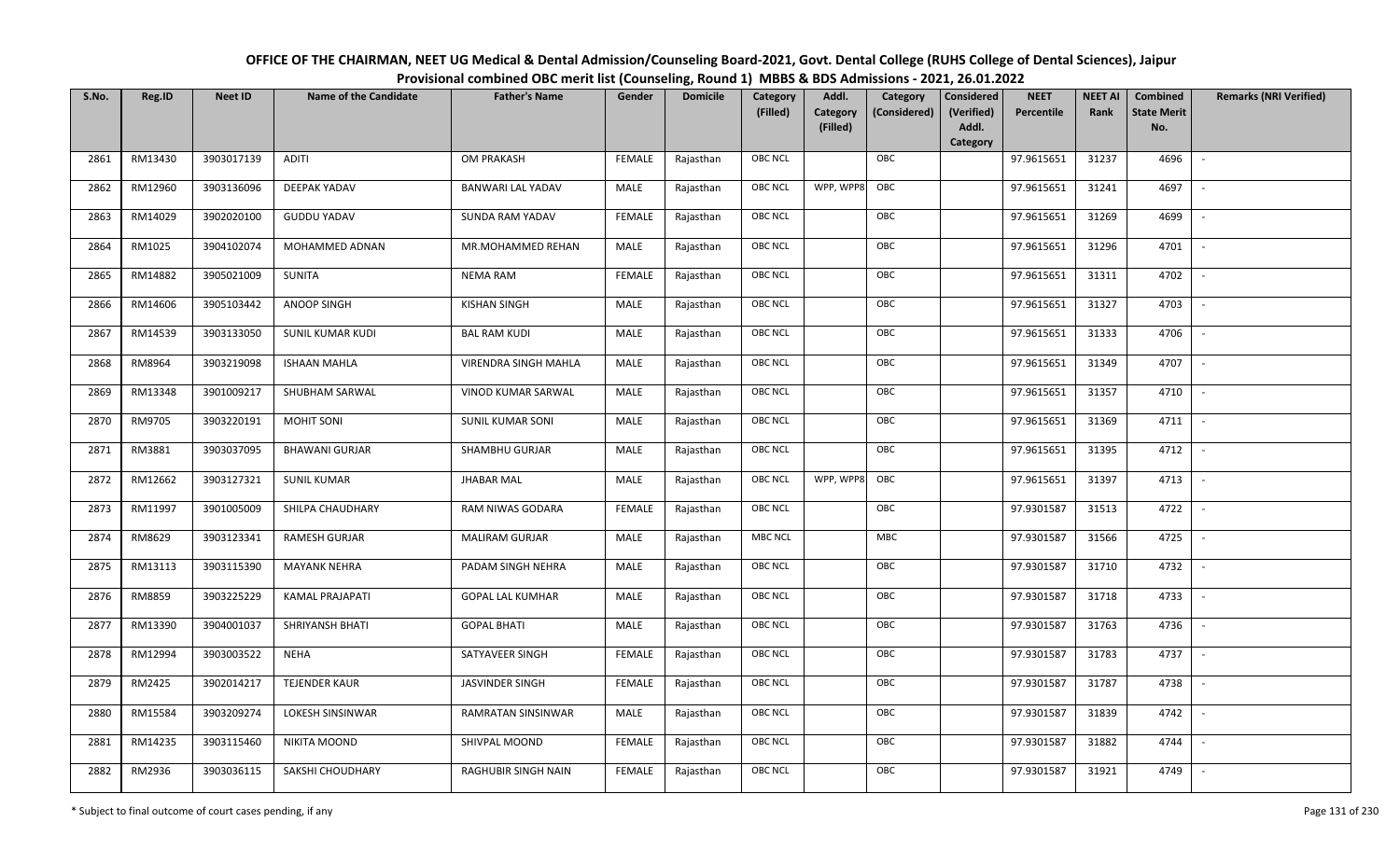| OFFICE OF THE CHAIRMAN, NEET UG Medical & Dental Admission/Counseling Board-2021, Govt. Dental College (RUHS College of Dental Sciences), Jaipur |
|--------------------------------------------------------------------------------------------------------------------------------------------------|
| Provisional combined OBC merit list (Counseling, Round 1) MBBS & BDS Admissions - 2021, 26.01.2022                                               |

| S.No. | Reg.ID  | <b>Neet ID</b> | <b>Name of the Candidate</b> | <b>Father's Name</b>      | Gender        | <b>Domicile</b> | Category<br>(Filled) | Addl.<br><b>Category</b><br>(Filled) | Category<br>(Considered) | Considered<br>(Verified)<br>Addl.<br>Category | <b>NEET</b><br>Percentile | <b>NEET AI</b><br>Rank | Combined<br><b>State Merit</b><br>No. | <b>Remarks (NRI Verified)</b> |
|-------|---------|----------------|------------------------------|---------------------------|---------------|-----------------|----------------------|--------------------------------------|--------------------------|-----------------------------------------------|---------------------------|------------------------|---------------------------------------|-------------------------------|
| 2883  | RM2435  | 3904105270     | <b>ASHWINI PUNIYA</b>        | LIKHAMA RAM CHOUDHARY     | <b>FEMALE</b> | Rajasthan       | <b>OBC NCL</b>       |                                      | OBC                      |                                               | 97.9301587                | 31935                  | 4751                                  | $\overline{\phantom{a}}$      |
| 2884  | RM10337 | 2001324108     | NITESH KUMAR                 | <b>VIJAY SINGH</b>        | MALE          | Rajasthan       | OBC NCL              |                                      | OBC                      |                                               | 97.9301587                | 31944                  | 4752                                  |                               |
| 2885  | RM4368  | 3906020143     | <b>RITIK KALAL</b>           | KANTI LAL KALAL           | MALE          | Rajasthan       | OBC NCL              |                                      | OBC                      |                                               | 97.9301587                | 31945                  | 4753                                  | $\sim$                        |
| 2886  | RM10430 | 3905029222     | HIMANSHU JANGID              | MUKESH KUMAR SHARMA       | MALE          | Rajasthan       | OBC NCL              |                                      | OBC                      |                                               | 97.9301587                | 31953                  | 4754                                  | $\overline{\phantom{a}}$      |
| 2887  | RM13444 | 3902013298     | ABHISHEK KUMAWAT             | MADA RAM KUMAWAT          | MALE          | Rajasthan       | <b>OBC NCL</b>       |                                      | OBC                      |                                               | 97.9301587                | 31957                  | 4755                                  | $\sim$                        |
| 2888  | RM8347  | 3902022019     | RAMDAYAL GODARA              | <b>BAJRANG LAL GODARA</b> | MALE          | Rajasthan       | OBC NCL              |                                      | OBC                      |                                               | 97.9301587                | 31958                  | 4756                                  | $\overline{\phantom{a}}$      |
| 2889  | RM8311  | 3902013084     | RIYA JANGIR                  | <b>BAJRANG LAL JANGIR</b> | <b>FEMALE</b> | Rajasthan       | OBC NCL              |                                      | OBC                      |                                               | 97.8957089                | 31981                  | 4759                                  |                               |
| 2890  | RM11365 | 3904104020     | PREM SINGH                   | <b>MADAN LAL</b>          | MALE          | Rajasthan       | OBC NCL              |                                      | OBC                      |                                               | 97.8957089                | 31991                  | 4760                                  |                               |
| 2891  | RM12976 | 3903102218     | <b>GAURANGI KUMAWAT</b>      | PUSHPENDRA DEWATWAL       | <b>FEMALE</b> | Rajasthan       | OBC NCL              |                                      | OBC                      |                                               | 97.8957089                | 32001                  | 4761                                  | $\overline{\phantom{a}}$      |
| 2892  | RM10944 | 3902008063     | RITU CHOUDHARY               | <b>JAGDISH PRASHAD</b>    | <b>FEMALE</b> | Rajasthan       | <b>OBC NCL</b>       |                                      | OBC                      |                                               | 97.8957089                | 32053                  | 4764                                  |                               |
| 2893  | RM7649  | 3905117021     | DEEPAK NAMA                  | <b>GOPAL LAL NAMA</b>     | MALE          | Rajasthan       | <b>OBC NCL</b>       |                                      | OBC                      |                                               | 97.8957089                | 32086                  | 4767                                  |                               |
| 2894  | RM3288  | 3903125046     | <b>VIKAS GURJAR</b>          | <b>CHHOTURAM GURJAR</b>   | <b>MALE</b>   | Rajasthan       | <b>MBC NCL</b>       |                                      | MBC                      |                                               | 97.8957089                | 32115                  | 4768                                  | $\overline{\phantom{a}}$      |
| 2895  | RM14049 | 3903202406     | <b>GARVIT YADAV</b>          | SANJAY KUMAR YADAV        | MALE          | Rajasthan       | OBC NCL              |                                      | OBC                      |                                               | 97.8957089                | 32148                  | 4772                                  |                               |
| 2896  | RM10542 | 3903026274     | CHINTESHVAR                  | KULDEEP SINGH             | MALE          | Rajasthan       | <b>MBC NCL</b>       |                                      | MBC                      |                                               | 97.8957089                | 32163                  | 4775                                  | $\sim$                        |
| 2897  | RM8533  | 3902018063     | <b>BHAWANA BHADU</b>         | MAHAVIR PRASAD BHADU      | <b>FEMALE</b> | Rajasthan       | OBC NCL              |                                      | OBC                      |                                               | 97.8957089                | 32167                  | 4776                                  | $\overline{\phantom{a}}$      |
| 2898  | RM13809 | 3903004617     | <b>GARIMA CHOUDHARY</b>      | RAJ KUMAR                 | <b>FEMALE</b> | Rajasthan       | OBC NCL              |                                      | OBC                      |                                               | 97.8957089                | 32216                  | 4779                                  | $\sim$                        |
| 2899  | RM9026  | 3903213277     | SNEH                         | <b>ANIL KUMAR</b>         | <b>FEMALE</b> | Rajasthan       | OBC NCL              |                                      | OBC                      |                                               | 97.8957089                | 32282                  | 4783                                  | $\overline{\phantom{a}}$      |
| 2900  | RM11206 | 3903216292     | <b>RAHUL SAINI</b>           | <b>BHOMA RAM SAINI</b>    | MALE          | Rajasthan       | OBC NCL              |                                      | OBC                      |                                               | 97.8957089                | 32353                  | 4787                                  |                               |
| 2901  | RM9133  | 3904014050     | YUGANDHAR ROPIYA             | <b>GOVIND RAM KUMAR</b>   | MALE          | Rajasthan       | <b>OBC NCL</b>       |                                      | OBC                      |                                               | 97.8957089                | 32357                  | 4788                                  |                               |
| 2902  | RM3758  | 3906002094     | <b>GUNVANT PATIDAR</b>       | <b>VINOD PATIDAR</b>      | MALE          | Rajasthan       | OBC NCL              |                                      | OBC                      |                                               | 97.8957089                | 32411                  | 4789                                  | $\overline{\phantom{a}}$      |
| 2903  | RM7867  | 3906004078     | <b>SALONI PATIDAR</b>        | KAMLESH KUMAR PATIDAR     | <b>FEMALE</b> | Rajasthan       | <b>OBC NCL</b>       |                                      | OBC                      |                                               | 97.8957089                | 32414                  | 4790                                  |                               |
| 2904  | RM5685  | 3903223044     | KIRODI LAL GURJAR            | <b>SWROOP GURJAR</b>      | MALE          | Rajasthan       | <b>MBC NCL</b>       |                                      | MBC                      |                                               | 97.8957089                | 32419                  | 4791                                  |                               |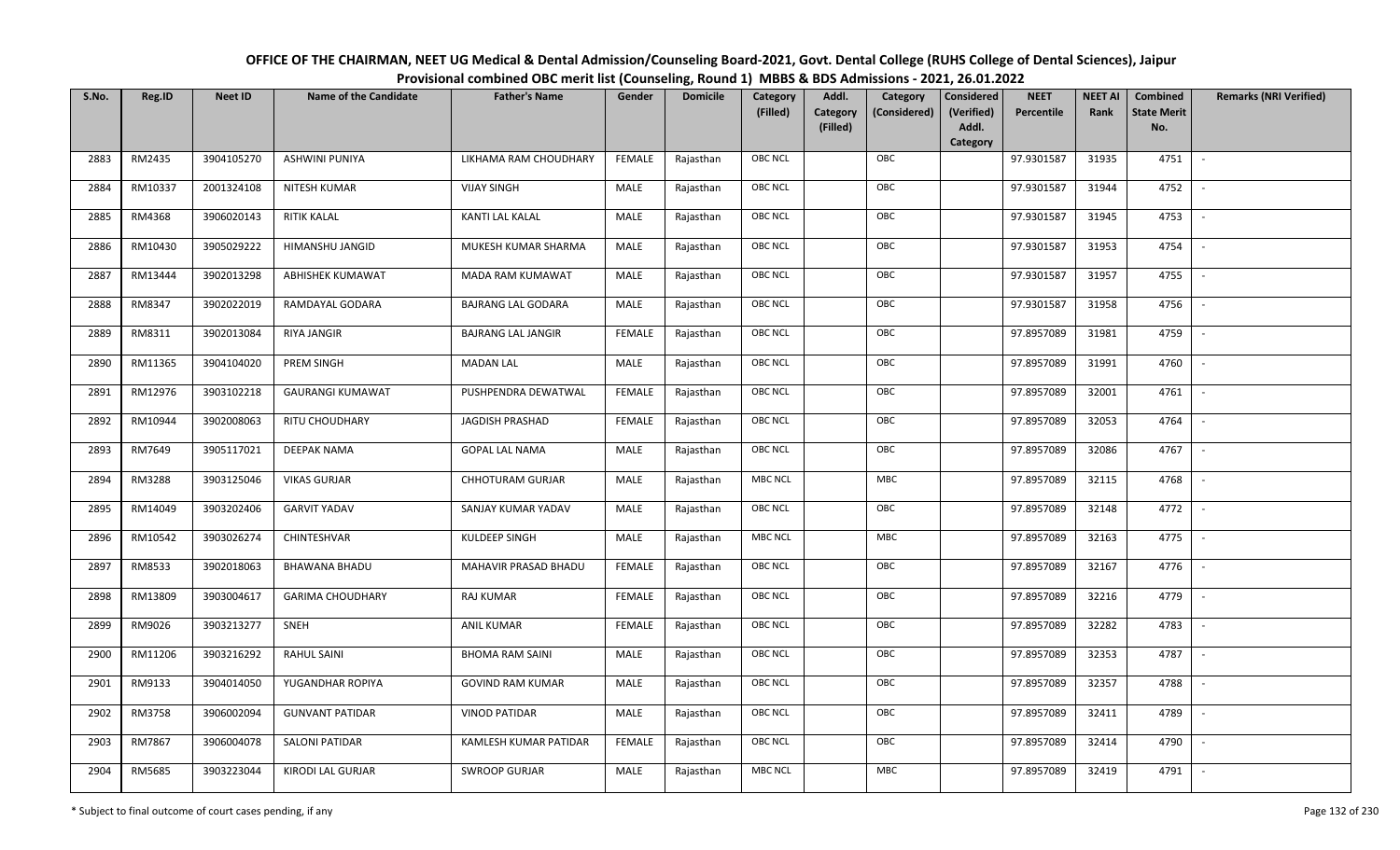| OFFICE OF THE CHAIRMAN, NEET UG Medical & Dental Admission/Counseling Board-2021, Govt. Dental College (RUHS College of Dental Sciences), Jaipur |
|--------------------------------------------------------------------------------------------------------------------------------------------------|
| Provisional combined OBC merit list (Counseling, Round 1) MBBS & BDS Admissions - 2021, 26.01.2022                                               |

| S.No. | Reg.ID  | <b>Neet ID</b> | <b>Name of the Candidate</b> | <b>Father's Name</b>              | Gender        | <b>Domicile</b> | Category<br>(Filled) | Addl.<br>Category | Category<br>(Considered) | <b>Considered</b><br>(Verified)<br>Addl. | <b>NEET</b><br>Percentile | <b>NEET AI</b><br>Rank | Combined<br><b>State Merit</b><br>No. | <b>Remarks (NRI Verified)</b> |
|-------|---------|----------------|------------------------------|-----------------------------------|---------------|-----------------|----------------------|-------------------|--------------------------|------------------------------------------|---------------------------|------------------------|---------------------------------------|-------------------------------|
|       |         |                |                              |                                   |               |                 |                      | (Filled)          |                          | Category                                 |                           |                        |                                       |                               |
| 2905  | RM8626  | 3901010196     | <b>BHARAT SEERVI</b>         | <b>BINJARAM SEERVI</b>            | MALE          | Rajasthan       | OBC NCL              |                   | OBC                      |                                          | 97.8957089                | 32420                  | 4792                                  | $\overline{\phantom{a}}$      |
| 2906  | RM12573 | 3905118117     | <b>KRISHAN KUMAR</b>         | <b>MOTA RAM</b>                   | MALE          | Rajasthan       | OBC NCL              |                   | OBC                      |                                          | 97.8957089                | 32426                  | 4793                                  |                               |
| 2907  | RM9145  | 3905026273     | <b>MUNSHI GURJAR</b>         | <b>HARI SINGH GURJAR</b>          | MALE          | Rajasthan       | MBC NCL              |                   | <b>MBC</b>               |                                          | 97.8957089                | 32427                  | 4794                                  |                               |
| 2908  | RM14486 | 3906023105     | <b>UMESH DANGI</b>           | PRABHU LAL DANGI                  | MALE          | Rajasthan       | OBC NCL              |                   | OBC                      |                                          | 97.8957089                | 32435                  | 4795                                  | $\overline{\phantom{a}}$      |
| 2909  | RM12813 | 3903127115     | RAJKUMAR YADAV               | <b>KISHAN LAL YADAV</b>           | MALE          | Rajasthan       | OBC NCL              |                   | OBC                      |                                          | 97.8598991                | 32529                  | 4798                                  | $\overline{\phantom{a}}$      |
| 2910  | RM13577 | 3903001070     | <b>DIVYA</b>                 | RAJENDRA KUMAR                    | <b>FEMALE</b> | Rajasthan       | OBC NCL              |                   | OBC                      |                                          | 97.8598991                | 32540                  | 4799                                  | $\overline{\phantom{a}}$      |
| 2911  | RM4627  | 3903008151     | <b>AMIT KUMAR</b>            | RAGHUVIR SINGH                    | <b>MALE</b>   | Rajasthan       | OBC NCL              | WPP, WPP6         | OBC                      | WPP6                                     | 97.8598991                | 32549                  | 4800                                  | $\overline{\phantom{a}}$      |
| 2912  | RM4212  | 3903010068     | ANAMIKA CHAUDHARY            | <b>BHAGWAN SAHAY</b><br>CHAUDHARY | <b>FEMALE</b> | Rajasthan       | <b>OBC NCL</b>       |                   | OBC                      |                                          | 97.8598991                | 32580                  | 4802                                  |                               |
| 2913  | RM4773  | 3905108256     | MANISHA GAYREE               | <b>BADRI LAL GAYREE</b>           | <b>FEMALE</b> | Rajasthan       | MBC NCL              |                   | MBC                      |                                          | 97.8598991                | 32582                  | 4803                                  |                               |
| 2914  | RM4192  | 3903009516     | <b>ISHU</b>                  | SHIVRAJ SINGH                     | <b>FEMALE</b> | Rajasthan       | OBC NCL              |                   | OBC                      |                                          | 97.8598991                | 32622                  | 4805                                  |                               |
| 2915  | RM6111  | 3905120267     | DEVRAJ GURJAR                | LALA RAM GURJAR                   | MALE          | Rajasthan       | MBC NCL              |                   | <b>MBC</b>               |                                          | 97.8598991                | 32759                  | 4809                                  |                               |
| 2916  | RM4495  | 3905106255     | <b>MOHIT SINGH GURJAR</b>    | AJAB SINGH GURJAR                 | MALE          | Rajasthan       | MBC NCL              | WDP, EXS6         | MBC                      |                                          | 97.8598991                | 32761                  | 4810                                  | $\mathcal{L}$                 |
| 2917  | RM7829  | 3903106249     | <b>ADITYA TAK</b>            | <b>SURESH KUMAR TAK</b>           | MALE          | Rajasthan       | OBC NCL              |                   | OBC                      |                                          | 97.8598991                | 32796                  | 4811                                  |                               |
| 2918  | RM15139 | 3901015071     | <b>HEENA RAWAT</b>           | <b>LAL SINGH RAWAT</b>            | <b>FEMALE</b> | Rajasthan       | <b>OBC NCL</b>       |                   | OBC                      |                                          | 97.8598991                | 32808                  | 4813                                  |                               |
| 2919  | RM12974 | 3903116135     | SIJAL YADAV                  | <b>VIJENDRA YADAV</b>             | <b>FEMALE</b> | Rajasthan       | OBC NCL              |                   | OBC                      |                                          | 97.8598991                | 32824                  | 4815                                  | $\overline{\phantom{a}}$      |
| 2920  | RM3421  | 3903204006     | MOHAMMAD ADDIL CHHIPA        | FAKRUDDIN CHHIPA                  | MALE          | Rajasthan       | OBC NCL              |                   | OBC                      |                                          | 97.8598991                | 32937                  | 4818                                  | $\overline{\phantom{a}}$      |
| 2921  | RM11679 | 4401007491     | <b>BHAWNA KUMAWAT</b>        | HEMENDRA PAL SINGH                | <b>FEMALE</b> | Rajasthan       | OBC NCL              |                   | OBC                      |                                          | 97.8598991                | 32968                  | 4821                                  | $\overline{\phantom{a}}$      |
| 2922  | RM8998  | 3903022197     | <b>ASHISH GURJAR</b>         | <b>BANSHIDHAR GURJAR</b>          | MALE          | Rajasthan       | <b>MBC NCL</b>       |                   | MBC                      |                                          | 97.8218877                | 33070                  | 4824                                  | $\sim$                        |
| 2923  | RM1090  | 3901009081     | MUSKAN CHOURASIYA            | RAJ KUMAR CHOURASIYA              | <b>FEMALE</b> | Rajasthan       | OBC NCL              |                   | OBC                      |                                          | 97.8218877                | 33078                  | 4826                                  |                               |
| 2924  | RM2814  | 3902008279     | MANISHA                      | <b>JALE SINGH</b>                 | <b>FEMALE</b> | Rajasthan       | OBC NCL              |                   | OBC                      |                                          | 97.8218877                | 33152                  | 4829                                  |                               |
| 2925  | RM4081  | 3901012236     | <b>ABDUL RAZZAK</b>          | RIZWANUDDIN                       | <b>MALE</b>   | Rajasthan       | OBC NCL              |                   | OBC                      |                                          | 97.8218877                | 33195                  | 4830                                  |                               |
| 2926  | RM5530  | 3904017111     | <b>ANIL KUMAR</b>            | <b>DHEEMA RAM</b>                 | MALE          | Rajasthan       | <b>OBC NCL</b>       |                   | OBC                      |                                          | 97.8218877                | 33234                  | 4831                                  |                               |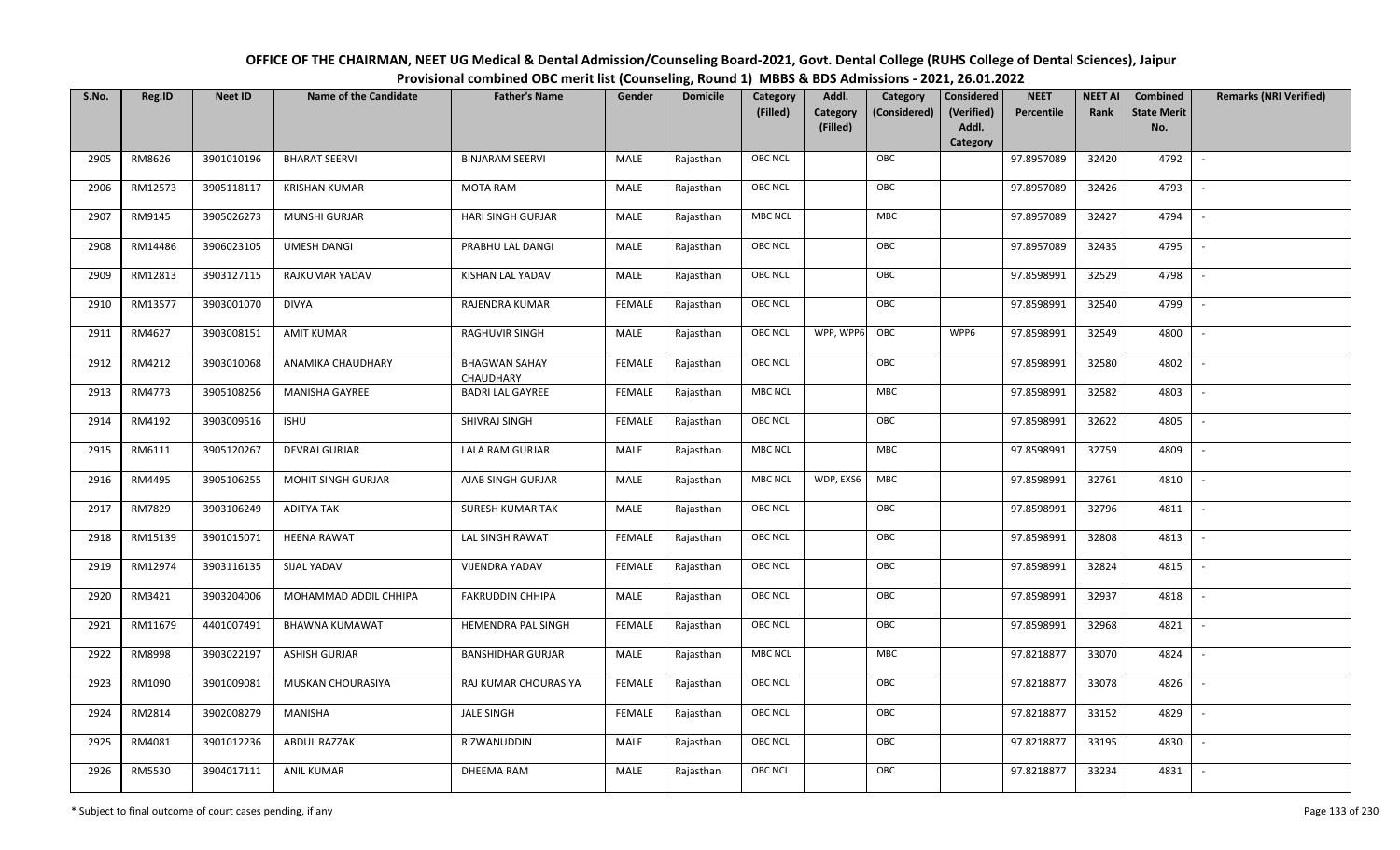| OFFICE OF THE CHAIRMAN, NEET UG Medical & Dental Admission/Counseling Board-2021, Govt. Dental College (RUHS College of Dental Sciences), Jaipur |
|--------------------------------------------------------------------------------------------------------------------------------------------------|
| Provisional combined OBC merit list (Counseling, Round 1) MBBS & BDS Admissions - 2021, 26.01.2022                                               |

| S.No. | Reg.ID  | <b>Neet ID</b> | <b>Name of the Candidate</b> | <b>Father's Name</b>       | Gender        | <b>Domicile</b> | Category<br>(Filled) | Addl.<br><b>Category</b><br>(Filled) | Category<br>(Considered) | <b>Considered</b><br>(Verified)<br>Addl. | <b>NEET</b><br>Percentile | <b>NEET AI</b><br>Rank | Combined<br><b>State Merit</b><br>No. | <b>Remarks (NRI Verified)</b> |
|-------|---------|----------------|------------------------------|----------------------------|---------------|-----------------|----------------------|--------------------------------------|--------------------------|------------------------------------------|---------------------------|------------------------|---------------------------------------|-------------------------------|
| 2927  | RM10200 | 3902003460     | ANSHUL                       | <b>VIDYADHAR SINGH</b>     | FEMALE        | Rajasthan       | <b>OBC NCL</b>       |                                      | OBC                      | Category                                 | 97.8218877                | 33257                  | 4834                                  | $\mathbb{L}$                  |
| 2928  | RM15175 | 3904103204     | YOGESH SIRVI                 | <b>BHOLARAM SIRVI</b>      | MALE          | Rajasthan       | OBC NCL              |                                      | OBC                      |                                          | 97.8218877                | 33263                  | 4836                                  |                               |
| 2929  | RM4538  | 3903210418     | <b>MAMTA PRAJAPAT</b>        | <b>BRIJ RATAN PRAJAPAT</b> | <b>FEMALE</b> | Rajasthan       | <b>OBC NCL</b>       |                                      | OBC                      |                                          | 97.8218877                | 33266                  | 4837                                  | $\overline{\phantom{a}}$      |
| 2930  | RM5074  | 3904006052     | <b>GOVIND SINGH</b>          | PARBAT SINGH               | MALE          | Rajasthan       | <b>OBC NCL</b>       |                                      | OBC                      |                                          | 97.8218877                | 33339                  | 4844                                  | $\overline{\phantom{a}}$      |
| 2931  | RM13570 | 2001212069     | MANISH KUMAR JAKHAR          | MANIRAM JAKHAR             | MALE          | Rajasthan       | OBC NCL              |                                      | OBC                      |                                          | 97.8218877                | 33364                  | 4846                                  | $\sim$                        |
| 2932  | RM1519  | 3906007105     | <b>KAVISH SHRIMAL</b>        | <b>VIJAY SHRIMAL</b>       | MALE          | Rajasthan       | OBC NCL              |                                      | OBC                      |                                          | 97.8218877                | 33415                  | 4847                                  | $\overline{\phantom{a}}$      |
| 2933  | RM11072 | 3903222111     | NANDRAM GURJAR               | RAMCHANDRA GURJAR          | MALE          | Rajasthan       | MBC NCL              |                                      | MBC                      |                                          | 97.8218877                | 33418                  | 4848                                  |                               |
| 2934  | RM11505 | 3903231130     | <b>KOMAL SARRAF</b>          | SUBHASH SARRAF             | <b>FEMALE</b> | Rajasthan       | OBC NCL              |                                      | OBC                      |                                          | 97.8218877                | 33420                  | 4849                                  |                               |
| 2935  | RM12442 | 3902015270     | HIMANSHU                     | PRABHU DAYAL BHATI         | MALE          | Rajasthan       | OBC NCL              |                                      | OBC                      |                                          | 97.8218877                | 33461                  | 4851                                  |                               |
| 2936  | RM11327 | 3903218371     | <b>DEEPALI MEEL</b>          | DINESH MEEL                | <b>FEMALE</b> | Rajasthan       | OBC NCL              |                                      | OBC                      |                                          | 97.8218877                | 33490                  | 4855                                  |                               |
| 2937  | RM14709 | 3905101106     | <b>ROHIT YADAV</b>           | KASHEERAM YADAV            | MALE          | Rajasthan       | <b>OBC NCL</b>       | WDP, EXS8                            | OBC                      |                                          | 97.8218877                | 33508                  | 4859                                  |                               |
| 2938  | RM13571 | 3902010172     | GAGANDEEP                    | <b>KALU RAM</b>            | <b>MALE</b>   | Rajasthan       | <b>OBC NCL</b>       |                                      | OBC                      |                                          | 97.8218877                | 33511                  | 4860                                  | $\overline{\phantom{a}}$      |
| 2939  | RM14093 | 3903208115     | <b>AKSHITA TANK</b>          | <b>AMIT TANK</b>           | <b>FEMALE</b> | Rajasthan       | <b>OBC NCL</b>       |                                      | OBC                      |                                          | 97.8218877                | 33516                  | 4861                                  |                               |
| 2940  | RM4990  | 3903017448     | <b>ANITA DHABAI</b>          | <b>OMPRAKASH DHABAI</b>    | <b>FEMALE</b> | Rajasthan       | <b>MBC NCL</b>       |                                      | MBC                      |                                          | 97.8218877                | 33541                  | 4863                                  | $\sim$                        |
| 2941  | RM8459  | 3906002123     | JAHNAVI PATIDAR              | DAYALAL PATIDAR            | <b>FEMALE</b> | Rajasthan       | <b>OBC NCL</b>       |                                      | OBC                      |                                          | 97.8218877                | 33544                  | 4864                                  | $\overline{\phantom{a}}$      |
| 2942  | RM12982 | 3903213222     | PANKAJ KUMARI                | <b>DALIP KUMAR</b>         | <b>FEMALE</b> | Rajasthan       | OBC NCL              |                                      | OBC                      |                                          | 97.8218877                | 33570                  | 4865                                  | $\sim$                        |
| 2943  | RM12777 | 3802003469     | <b>NANCY SAHARAN</b>         | MAHAVEER SAHARAN           | <b>FEMALE</b> | Rajasthan       | <b>OBC NCL</b>       |                                      | OBC                      |                                          | 97.8218877                | 33579                  | 4866                                  | $\overline{\phantom{a}}$      |
| 2944  | RM13642 | 3903237234     | PINTU RAM GURJAR             | RAMESWAR PRASAD GURJAR     | MALE          | Rajasthan       | <b>MBC NCL</b>       |                                      | MBC                      |                                          | 97.8218877                | 33602                  | 4868                                  |                               |
| 2945  | RM11146 | 3903015402     | AJESH KUMAR                  | SANWAR MAL                 | MALE          | Rajasthan       | <b>OBC NCL</b>       | WDP, EXS8                            | OBC                      |                                          | 97.7809623                | 33819                  | 4873                                  |                               |
| 2946  | RM7823  | 3903139153     | <b>DEEPAK KUMAR</b>          | <b>VIKRAM SINGH</b>        | <b>MALE</b>   | Rajasthan       | <b>OBC NCL</b>       |                                      | OBC                      |                                          | 97.7809623                | 33832                  | 4874                                  |                               |
| 2947  | RM2807  | 3903234106     | MAMTA KUMARI REPSWAL         | SURENDRA SINGH REPSWAL     | <b>FEMALE</b> | Rajasthan       | OBC NCL              |                                      | OBC                      |                                          | 97.7809623                | 33857                  | 4875                                  | $\overline{\phantom{a}}$      |
| 2948  | RM13106 | 3904001116     | SADAF                        | <b>NAFEES AHMED</b>        | FEMALE        | Rajasthan       | OBC NCL              |                                      | OBC                      |                                          | 97.7809623                | 33859                  | 4876                                  |                               |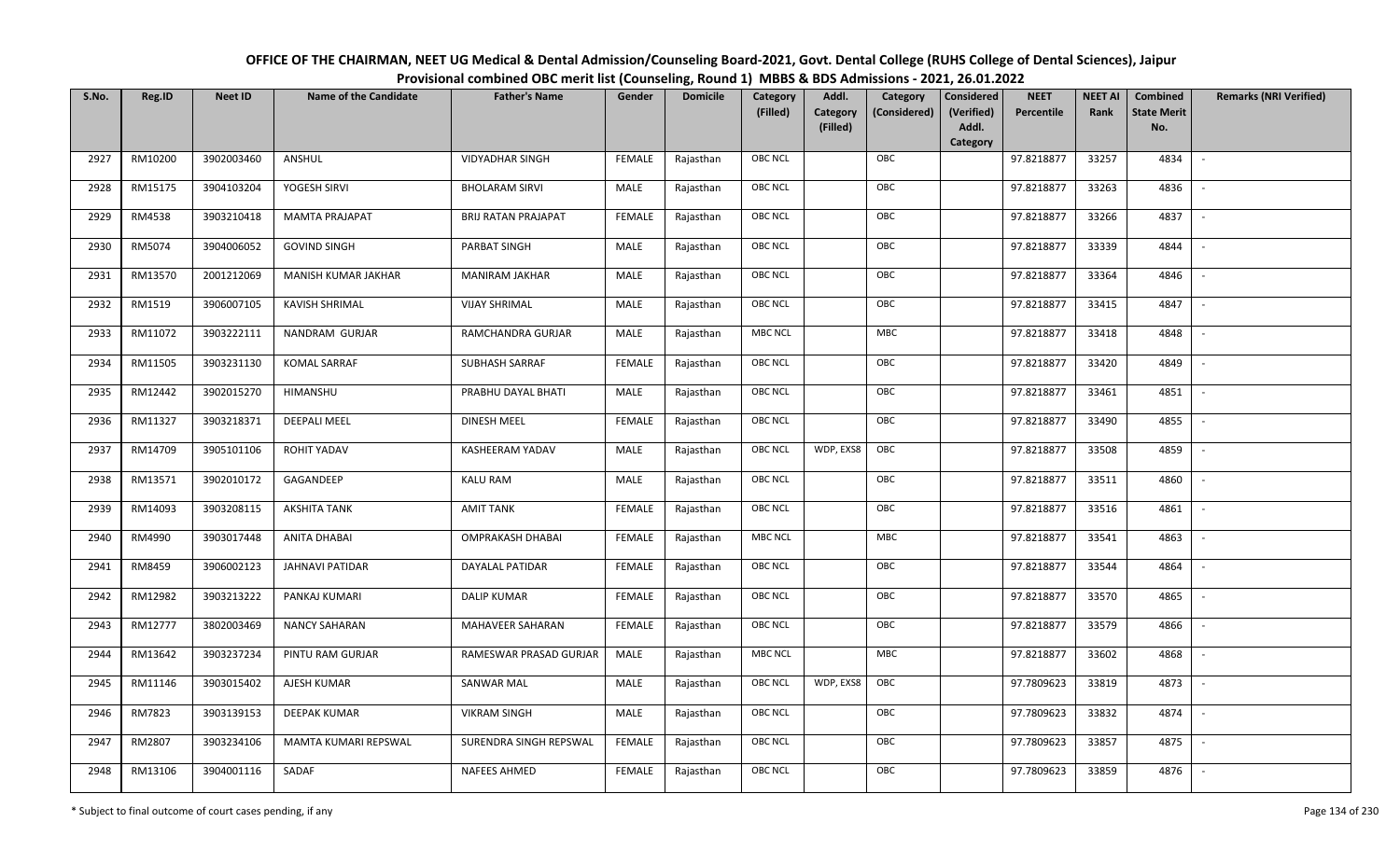| OFFICE OF THE CHAIRMAN, NEET UG Medical & Dental Admission/Counseling Board-2021, Govt. Dental College (RUHS College of Dental Sciences), Jaipur |
|--------------------------------------------------------------------------------------------------------------------------------------------------|
| Provisional combined OBC merit list (Counseling, Round 1) MBBS & BDS Admissions - 2021, 26.01.2022                                               |

| S.No. | Reg.ID  | <b>Neet ID</b> | <b>Name of the Candidate</b> | <b>Father's Name</b>  | Gender        | <b>Domicile</b> | Category<br>(Filled) | Addl.<br><b>Category</b><br>(Filled) | Category<br>(Considered) | <b>Considered</b><br>(Verified)<br>Addl. | <b>NEET</b><br>Percentile | <b>NEET AI</b><br>Rank | Combined<br><b>State Merit</b><br>No. | <b>Remarks (NRI Verified)</b> |
|-------|---------|----------------|------------------------------|-----------------------|---------------|-----------------|----------------------|--------------------------------------|--------------------------|------------------------------------------|---------------------------|------------------------|---------------------------------------|-------------------------------|
|       |         |                |                              |                       |               |                 |                      |                                      |                          | Category                                 |                           |                        |                                       |                               |
| 2949  | RM9610  | 3903022324     | SAPNA                        | RAMSWAROOP            | <b>FEMALE</b> | Rajasthan       | <b>OBC NCL</b>       |                                      | OBC                      |                                          | 97.7809623                | 33926                  | 4877                                  | $\sim$                        |
| 2950  | RM12099 | 3905027038     | PHIROJ KHAN                  | AMRUDDIN KHAN         | MALE          | Rajasthan       | OBC NCL              |                                      | OBC                      |                                          | 97.7809623                | 34018                  | 4881                                  |                               |
| 2951  | RM15125 | 3905126171     | SAKSHI SEN                   | SHAMBHU KUMAR SEN     | <b>FEMALE</b> | Rajasthan       | <b>OBC NCL</b>       |                                      | OBC                      |                                          | 97.7809623                | 34046                  | 4882                                  | $\sim$                        |
| 2952  | RM4916  | 3904003052     | AKANKSHA JANGIR              | NATHU RAM JANGIR      | <b>FEMALE</b> | Rajasthan       | OBC NCL              |                                      | OBC                      |                                          | 97.7809623                | 34055                  | 4884                                  | $\overline{\phantom{a}}$      |
| 2953  | RM14005 | 3905016252     | KAUSHAL PRAJAPATI            | RADHEYSHYAM PRAJAPATI | MALE          | Rajasthan       | <b>OBC NCL</b>       |                                      | OBC                      |                                          | 97.7809623                | 34091                  | 4886                                  | $\sim$                        |
| 2954  | RM1548  | 3901011201     | <b>MONIKA GURJAR</b>         | SHANKAR LAL GURJAR    | <b>FEMALE</b> | Rajasthan       | <b>MBC NCL</b>       |                                      | MBC                      |                                          | 97.7809623                | 34104                  | 4887                                  | $\sim$                        |
| 2955  | RM12472 | 3902018168     | RAMPRATAP                    | MOHAN RAM GODARA      | MALE          | Rajasthan       | OBC NCL              |                                      | OBC                      |                                          | 97.7809623                | 34132                  | 4889                                  |                               |
| 2956  | RM8706  | 3902011225     | RISHI RAJ RATANU             | DEV RAJ RATANU        | MALE          | Rajasthan       | OBC NCL              |                                      | OBC                      |                                          | 97.7809623                | 34143                  | 4893                                  |                               |
| 2957  | RM7860  | 3906008185     | HIRENDRAJEET SINGH RAO       | PRAKASH SINGH RAO     | MALE          | Rajasthan       | OBC NCL              |                                      | OBC                      |                                          | 97.7809623                | 34194                  | 4895                                  |                               |
| 2958  | RM8541  | 3901009047     | <b>ABHISHEK CHOUDHARY</b>    | RAMRATAN              | MALE          | Rajasthan       | OBC NCL              |                                      | OBC                      |                                          | 97.7809623                | 34208                  | 4897                                  | $\sim$                        |
| 2959  | RM12258 | 3903110028     | <b>NEETU MAAN</b>            | RAJESH KUMAR MAAN     | <b>FEMALE</b> | Rajasthan       | <b>OBC NCL</b>       |                                      | OBC                      |                                          | 97.7809623                | 34249                  | 4900                                  |                               |
| 2960  | RM8208  | 3902009017     | <b>RISHI SUTHAR</b>          | CHHOTULAL SUTHAR      | MALE          | Rajasthan       | OBC NCL              |                                      | OBC                      |                                          | 97.7809623                | 34251                  | 4901                                  | $\sim$                        |
| 2961  | RM2557  | 3903001505     | <b>DHAWAN SAINI</b>          | YOGENDRA SAINI        | MALE          | Rajasthan       | <b>OBC NCL</b>       |                                      | OBC                      |                                          | 97.7459296                | 34279                  | 4902                                  |                               |
| 2962  | RM10701 | 3903208444     | RAHUL KUNDU                  | VINOD KUMAR KUNDU     | MALE          | Rajasthan       | <b>OBC NCL</b>       |                                      | OBC                      |                                          | 97.7459296                | 34366                  | 4904                                  | $\overline{\phantom{a}}$      |
| 2963  | RM2070  | 3904020079     | ADNAN AHMED BELIM            | WAZAHAT AHMED BELIM   | <b>MALE</b>   | Rajasthan       | OBC NCL              |                                      | OBC                      |                                          | 97.7459296                | 34461                  | 4908                                  | $\overline{\phantom{a}}$      |
| 2964  | RM12516 | 4401012248     | <b>ARCHITA VERMA</b>         | OM PRAKASH VERMA      | <b>FEMALE</b> | Rajasthan       | <b>OBC NCL</b>       |                                      | OBC                      |                                          | 97.7459296                | 34474                  | 4909                                  | $\sim$                        |
| 2965  | RM11921 | 3903022204     | <b>NISHA</b>                 | PRATAP SINGH          | <b>FEMALE</b> | Rajasthan       | <b>OBC NCL</b>       |                                      | OBC                      |                                          | 97.7459296                | 34497                  | 4910                                  | $\overline{\phantom{a}}$      |
| 2966  | RM3212  | 3904022054     | <b>SAWAI SONI</b>            | <b>CHHAGAN LAL</b>    | MALE          | Rajasthan       | OBC NCL              |                                      | OBC                      |                                          | 97.7459296                | 34498                  | 4911                                  |                               |
| 2967  | RM8638  | 3903017258     | DILSHANA BANO                | ABDUL SATTAR          | <b>FEMALE</b> | Rajasthan       | <b>OBC NCL</b>       |                                      | OBC                      |                                          | 97.7459296                | 34499                  | 4912                                  |                               |
| 2968  | RM13521 | 3905110141     | PRIYANKA                     | <b>TARA SINGH</b>     | <b>FEMALE</b> | Rajasthan       | <b>OBC NCL</b>       | WPP, WPP8                            | OBC                      |                                          | 97.7459296                | 34523                  | 4914                                  | $\blacksquare$                |
| 2969  | RM1742  | 3904113103     | <b>ARMAN KHAN</b>            | <b>AZIZ KHAN</b>      | <b>MALE</b>   | Rajasthan       | <b>OBC NCL</b>       |                                      | OBC                      |                                          | 97.7459296                | 34524                  | 4915                                  |                               |
| 2970  | RM4515  | 3903220234     | <b>NITIN KUMAR</b>           | DEENDAYAL BHAKHAR     | MALE          | Rajasthan       | <b>OBC NCL</b>       |                                      | OBC                      |                                          | 97.7459296                | 34605                  | 4919                                  |                               |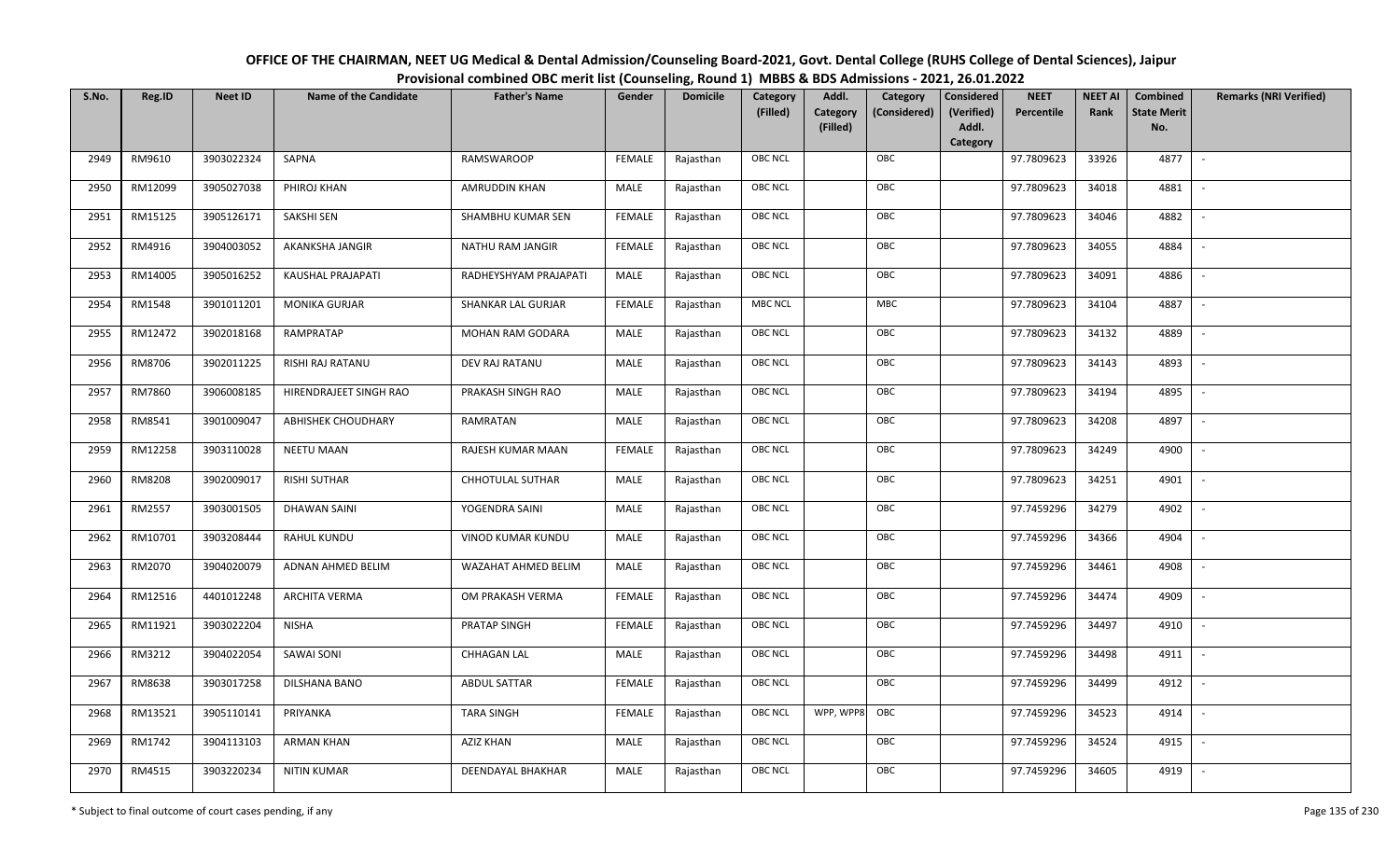| OFFICE OF THE CHAIRMAN, NEET UG Medical & Dental Admission/Counseling Board-2021, Govt. Dental College (RUHS College of Dental Sciences), Jaipur |
|--------------------------------------------------------------------------------------------------------------------------------------------------|
| Provisional combined OBC merit list (Counseling, Round 1) MBBS & BDS Admissions - 2021, 26.01.2022                                               |

| S.No. | Reg.ID  | <b>Neet ID</b> | <b>Name of the Candidate</b> | <b>Father's Name</b>      | Gender        | <b>Domicile</b> | Category<br>(Filled) | Addl.<br><b>Category</b><br>(Filled) | Category<br>(Considered) | Considered<br>(Verified)<br>Addl. | <b>NEET</b><br>Percentile | <b>NEET AI</b><br>Rank | Combined<br><b>State Merit</b><br>No. | <b>Remarks (NRI Verified)</b> |
|-------|---------|----------------|------------------------------|---------------------------|---------------|-----------------|----------------------|--------------------------------------|--------------------------|-----------------------------------|---------------------------|------------------------|---------------------------------------|-------------------------------|
|       |         |                |                              |                           |               |                 |                      |                                      |                          | Category                          |                           |                        |                                       |                               |
| 2971  | RM8709  | 3902004104     | <b>RUPALI SONI</b>           | <b>KHEM CHAND SONI</b>    | <b>FEMALE</b> | Rajasthan       | <b>OBC NCL</b>       |                                      | OBC                      |                                   | 97.7459296                | 34632                  | 4921                                  | $\sim$                        |
| 2972  | RM13706 | 3901008161     | DEVANSHU DHARMAWAT           | SAHDEV SINGH              | MALE          | Rajasthan       | OBC NCL              |                                      | OBC                      |                                   | 97.7459296                | 34651                  | 4926                                  |                               |
| 2973  | RM3787  | 4401005346     | SHIVAM                       | SURESH CHAND              | MALE          | Rajasthan       | <b>OBC NCL</b>       |                                      | OBC                      |                                   | 97.7459296                | 34671                  | 4927                                  | $\overline{\phantom{a}}$      |
| 2974  | RM8597  | 3904013034     | RAMSWAROOP RAIKA             | <b>MAHIRAM RAIKA</b>      | MALE          | Rajasthan       | <b>MBC NCL</b>       |                                      | MBC                      |                                   | 97.7459296                | 34704                  | 4932                                  | $\overline{\phantom{a}}$      |
| 2975  | RM5583  | 3902009286     | PAYAL                        | NARENDRA SINGH            | <b>FEMALE</b> | Rajasthan       | <b>MBC NCL</b>       |                                      | <b>MBC</b>               |                                   | 97.7459296                | 34752                  | 4938                                  | $\overline{\phantom{a}}$      |
| 2976  | RM14729 | 3903224068     | MANISHA BHALOTHIA            | MAHIPAL                   | <b>FEMALE</b> | Rajasthan       | <b>OBC NCL</b>       |                                      | OBC                      |                                   | 97.7459296                | 34755                  | 4939                                  | $\overline{\phantom{a}}$      |
| 2977  | RM10676 | 3903113422     | <b>ASHISH SAINI</b>          | KANHAIYA LAL SAINI        | MALE          | Rajasthan       | <b>OBC NCL</b>       |                                      | OBC                      |                                   | 97.7459296                | 34763                  | 4940                                  |                               |
| 2978  | RM12113 | 3903211402     | <b>ANKIT KUMAR</b>           | <b>RATAN SINGH</b>        | MALE          | Rajasthan       | OBC NCL              |                                      | OBC                      |                                   | 97.7459296                | 34774                  | 4941                                  |                               |
| 2979  | RM10329 | 3903127195     | NIRMALA BAJIYA               | <b>SARJAN SINGH</b>       | <b>FEMALE</b> | Rajasthan       | OBC NCL              |                                      | OBC                      |                                   | 97.7101847                | 34936                  | 4945                                  |                               |
| 2980  | RM13449 | 3903114094     | <b>HIMANI FOUJDAR</b>        | <b>MANOJ KUMAR</b>        | <b>FEMALE</b> | Rajasthan       | <b>OBC NCL</b>       |                                      | OBC                      |                                   | 97.7101847                | 34939                  | 4946                                  | $\overline{\phantom{a}}$      |
| 2981  | RM7838  | 3903026165     | <b>ANKIT JANGIR</b>          | NATTHU LAL JANGIR         | MALE          | Rajasthan       | OBC NCL              |                                      | OBC                      |                                   | 97.7101847                | 34957                  | 4947                                  |                               |
| 2982  | RM14740 | 3903108071     | SUNITA YADAV                 | KANA RAM YADAV            | <b>FEMALE</b> | Rajasthan       | <b>OBC NCL</b>       |                                      | OBC                      |                                   | 97.7101847                | 35008                  | 4948                                  |                               |
| 2983  | RM8443  | 3902024006     | <b>MOHIT LAMBA</b>           | MOHAR SINGH LAMBA         | MALE          | Rajasthan       | <b>OBC NCL</b>       |                                      | OBC                      |                                   | 97.7101847                | 35011                  | 4949                                  |                               |
| 2984  | RM12860 | 3905001700     | <b>ASHISH KUMAR</b>          | <b>RAJPAL SINGH</b>       | MALE          | Rajasthan       | OBC NCL              | WDP, EXS6                            | OBC                      |                                   | 97.7101847                | 35066                  | 4950                                  | $\overline{\phantom{a}}$      |
| 2985  | RM1258  | 3903124079     | <b>SARA CHOUDHARY</b>        | <b>RANJEET SINGH</b>      | <b>FEMALE</b> | Rajasthan       | OBC NCL              |                                      | OBC                      |                                   | 97.7101847                | 35071                  | 4952                                  | $\overline{\phantom{a}}$      |
| 2986  | RM11443 | 3905011360     | KAMLESH SANKHLA              | SHANKAR LAL               | MALE          | Rajasthan       | <b>OBC NCL</b>       |                                      | OBC                      |                                   | 97.7101847                | 35082                  | 4954                                  | $\sim$                        |
| 2987  | RM6877  | 3903237098     | MS. JANIFFER KHAN            | ABDUL AZIZ KHAN           | <b>FEMALE</b> | Rajasthan       | <b>OBC NCL</b>       |                                      | OBC                      |                                   | 97.7101847                | 35177                  | 4958                                  | $\overline{\phantom{a}}$      |
| 2988  | RM11838 | 3903125167     | SAROJ KUMAWAT                | <b>GANPAT LAL KUMAWAT</b> | <b>FEMALE</b> | Rajasthan       | OBC NCL              |                                      | OBC                      |                                   | 97.7101847                | 35201                  | 4959                                  | $\sim$                        |
| 2989  | RM9040  | 3903213034     | <b>OJASVI YADAV</b>          | YOGENDRA KUMAR YADAV      | <b>FEMALE</b> | Rajasthan       | OBC NCL              |                                      | OBC                      |                                   | 97.7101847                | 35210                  | 4960                                  |                               |
| 2990  | RM10473 | 3905003022     | NEERAJ PRAJAPAT              | KHUSHIRAM                 | MALE          | Rajasthan       | OBC NCL              |                                      | OBC                      |                                   | 97.7101847                | 35271                  | 4963                                  |                               |
| 2991  | RM2337  | 3903011487     | VASUDEV                      | <b>MATOL SINGH</b>        | MALE          | Rajasthan       | <b>MBC NCL</b>       |                                      | MBC                      |                                   | 97.7101847                | 35274                  | 4964                                  |                               |
| 2992  | RM8679  | 3903034015     | <b>NARAYAN GURJAR</b>        | PANNA LAL GURJAR          | MALE          | Rajasthan       | <b>MBC NCL</b>       |                                      | MBC                      |                                   | 97.7101847                | 35297                  | 4965                                  |                               |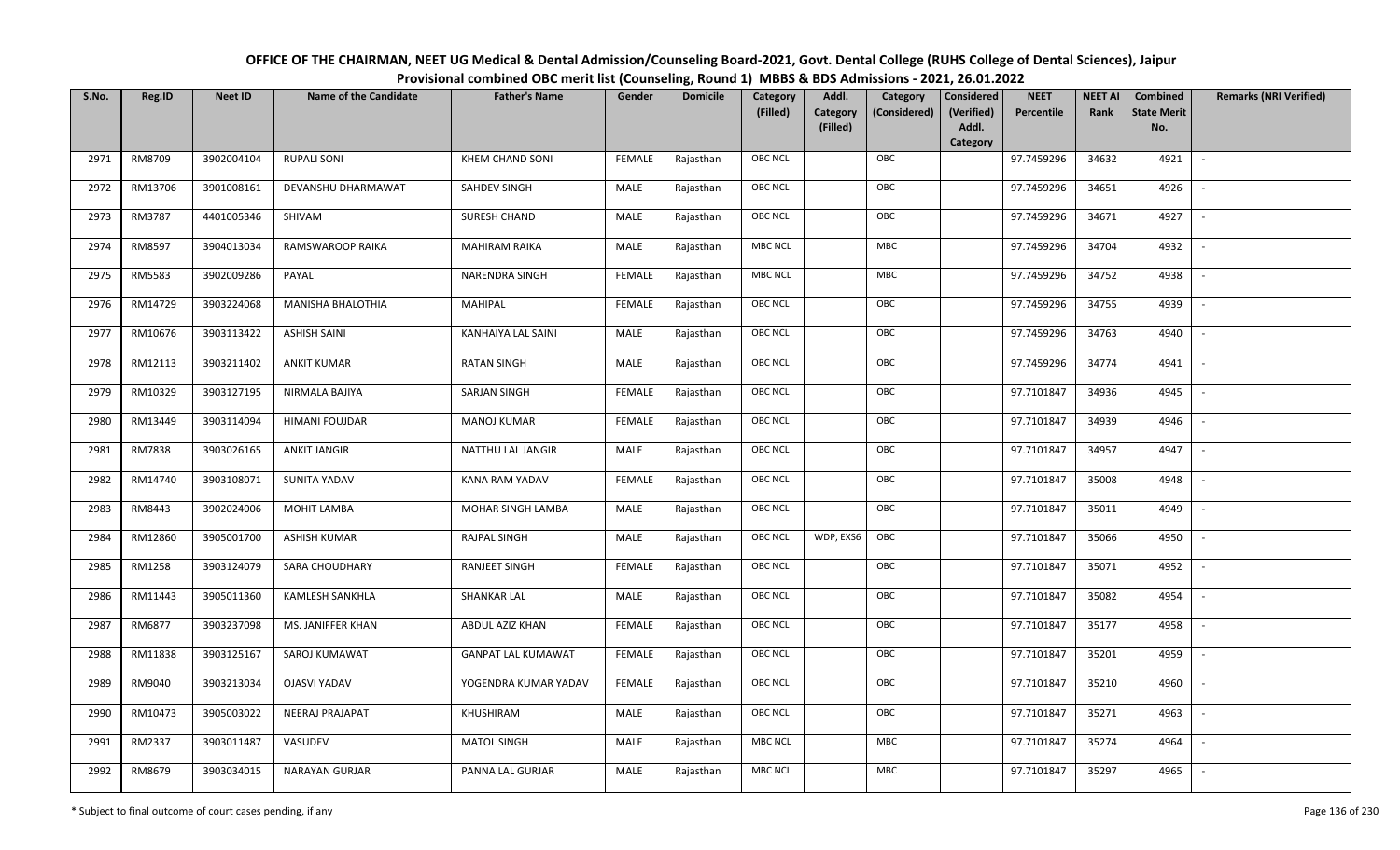| OFFICE OF THE CHAIRMAN, NEET UG Medical & Dental Admission/Counseling Board-2021, Govt. Dental College (RUHS College of Dental Sciences), Jaipur |
|--------------------------------------------------------------------------------------------------------------------------------------------------|
| Provisional combined OBC merit list (Counseling, Round 1) MBBS & BDS Admissions - 2021, 26.01.2022                                               |

| S.No. | Reg.ID  | <b>Neet ID</b> | <b>Name of the Candidate</b> | <b>Father's Name</b>         | Gender        | <b>Domicile</b> | Category<br>(Filled) | Addl.<br>Category<br>(Filled) | Category<br>(Considered) | <b>Considered</b><br>(Verified)<br>Addl.<br>Category | <b>NEET</b><br>Percentile | <b>NEET AI</b><br>Rank | Combined<br><b>State Merit</b><br>No. | <b>Remarks (NRI Verified)</b> |
|-------|---------|----------------|------------------------------|------------------------------|---------------|-----------------|----------------------|-------------------------------|--------------------------|------------------------------------------------------|---------------------------|------------------------|---------------------------------------|-------------------------------|
| 2993  | RM7476  | 3904005181     | DIVYANSHU KACHCHWAHA         | DHARAM NARAYAN<br>KACHCHWAHA | MALE          | Rajasthan       | <b>OBC NCL</b>       |                               | OBC                      |                                                      | 97.6699068                | 35403                  | 4972                                  | $\sim$                        |
| 2994  | RM6007  | 3903109401     | <b>SITAL KUMARI</b>          | <b>HARI SINGH</b>            | <b>FEMALE</b> | Rajasthan       | OBC NCL              | WDP, EXS6                     | OBC                      |                                                      | 97.6699068                | 35421                  | 4975                                  |                               |
| 2995  | RM13241 | 3905012086     | AVDHESH JANGID               | MAHAVEER JANGID              | MALE          | Rajasthan       | <b>OBC NCL</b>       |                               | OBC                      |                                                      | 97.6699068                | 35482                  | 4978                                  |                               |
| 2996  | RM1877  | 3901001293     | SHIVANI KUSHWAHA             | MAHENDRA SINGH               | <b>FEMALE</b> | Rajasthan       | <b>OBC NCL</b>       |                               | OBC                      |                                                      | 97.6699068                | 35539                  | 4981                                  | $\overline{\phantom{a}}$      |
| 2997  | RM4077  | 3903122046     | ANISHA KULHARI               | RAMPRATAP KULHARI            | <b>FEMALE</b> | Rajasthan       | <b>OBC NCL</b>       | WPP, WPP8                     | OBC                      |                                                      | 97.6699068                | 35621                  | 4985                                  | $\overline{\phantom{a}}$      |
| 2998  | RM12563 | 3903201358     | ABHIMANYU SINGH              | SHIV SINGH CHOUDHARY         | MALE          | Rajasthan       | <b>OBC NCL</b>       |                               | OBC                      |                                                      | 97.6699068                | 35635                  | 4986                                  | $\overline{\phantom{a}}$      |
| 2999  | RM10274 | 3905102564     | ANJALI DHAKAD                | <b>HARI MOHAN</b>            | <b>FEMALE</b> | Rajasthan       | <b>OBC NCL</b>       |                               | OBC                      |                                                      | 97.6699068                | 35675                  | 4988                                  |                               |
| 3000  | RM13643 | 3903033309     | DINESH SINGH                 | NIHAL SINGH                  | MALE          | Rajasthan       | <b>MBC NCL</b>       |                               | MBC                      |                                                      | 97.6699068                | 35692                  | 4990                                  |                               |
| 3001  | RM14948 | 3901018115     | <b>BABU LAL TAKHAR</b>       | SHANKAR LAL TAKHAR           | MALE          | Rajasthan       | OBC NCL              |                               | OBC                      |                                                      | 97.6699068                | 35721                  | 4992                                  |                               |
| 3002  | RM4230  | 3004009398     | <b>SALONI KUMAWAT</b>        | JAGDISH PRASAD KUMAWAT       | <b>FEMALE</b> | Rajasthan       | <b>OBC NCL</b>       |                               | OBC                      |                                                      | 97.6699068                | 35777                  | 4998                                  | $\overline{\phantom{a}}$      |
| 3003  | RM1213  | 3905017260     | RAHUL SUMAN                  | <b>BADRILAL SUMAN</b>        | MALE          | Rajasthan       | <b>OBC NCL</b>       |                               | OBC                      |                                                      | 97.6699068                | 35781                  | 5000                                  |                               |
| 3004  | RM13551 | 3905003264     | AJAY VAISHNAV                | <b>VISHNU PRASAD</b>         | MALE          | Rajasthan       | <b>OBC NCL</b>       |                               | OBC                      |                                                      | 97.6699068                | 35804                  | 5002                                  |                               |
| 3005  | RM4044  | 3901015047     | <b>ANJALI AHIR</b>           | ANIL KUMAR AHIR              | <b>FEMALE</b> | Rajasthan       | <b>OBC NCL</b>       |                               | OBC                      |                                                      | 97.6699068                | 35824                  | 5004                                  |                               |
| 3006  | RM2609  | 3903024319     | KOMAL NATWADIYA              | KAILASH NATWADIYA            | <b>FEMALE</b> | Rajasthan       | <b>OBC NCL</b>       |                               | OBC                      |                                                      | 97.6699068                | 35856                  | 5005                                  |                               |
| 3007  | RM11790 | 3901009251     | MOHIT CHOUDHARY              | PRABHU RAM                   | MALE          | Rajasthan       | <b>OBC NCL</b>       |                               | OBC                      |                                                      | 97.6699068                | 35921                  | 5007                                  | $\overline{\phantom{a}}$      |
| 3008  | RM2358  | 3904022060     | <b>HARSH SARAN</b>           | RAMNIWAS                     | MALE          | Rajasthan       | <b>OBC NCL</b>       |                               | OBC                      |                                                      | 97.6699068                | 35967                  | 5011                                  | $\overline{\phantom{a}}$      |
| 3009  | RM9622  | 3904101333     | NISHA CHOUDHARY              | <b>RAM NIWAS</b>             | <b>FEMALE</b> | Rajasthan       | <b>OBC NCL</b>       | WDP, EXS6                     | OBC                      |                                                      | 97.6699068                | 35975                  | 5012                                  | $\overline{\phantom{a}}$      |
| 3010  | RM3968  | 3904111061     | SANGEETA                     | <b>TEJPAL</b>                | <b>FEMALE</b> | Rajasthan       | OBC NCL              |                               | OBC                      |                                                      | 97.6324782                | 36031                  | 5014                                  | $\sim$                        |
| 3011  | RM9432  | 3903010552     | <b>DINA SUWALKA</b>          | RAJENDRA SUWALKA             | <b>FEMALE</b> | Rajasthan       | <b>OBC NCL</b>       |                               | OBC                      |                                                      | 97.6324782                | 36064                  | 5015                                  |                               |
| 3012  | RM15779 | 3903133243     | POOJA MEEL                   | ANIL KUMAR MEEL              | <b>FEMALE</b> | Rajasthan       | OBC NCL              |                               | OBC                      |                                                      | 97.6324782                | 36078                  | 5016                                  |                               |
| 3013  | RM12167 | 3905001488     | YUVRAJ JANGID                | <b>DAULAT CHAND SHARMA</b>   | <b>MALE</b>   | Rajasthan       | <b>OBC NCL</b>       |                               | OBC                      |                                                      | 97.6324782                | 36084                  | 5017                                  |                               |
| 3014  | RM13710 | 3903005540     | <b>SUHASI VERMA</b>          | <b>RAJESH VERMA</b>          | <b>FEMALE</b> | Rajasthan       | <b>OBC NCL</b>       |                               | OBC                      |                                                      | 97.6324782                | 36101                  | 5018                                  |                               |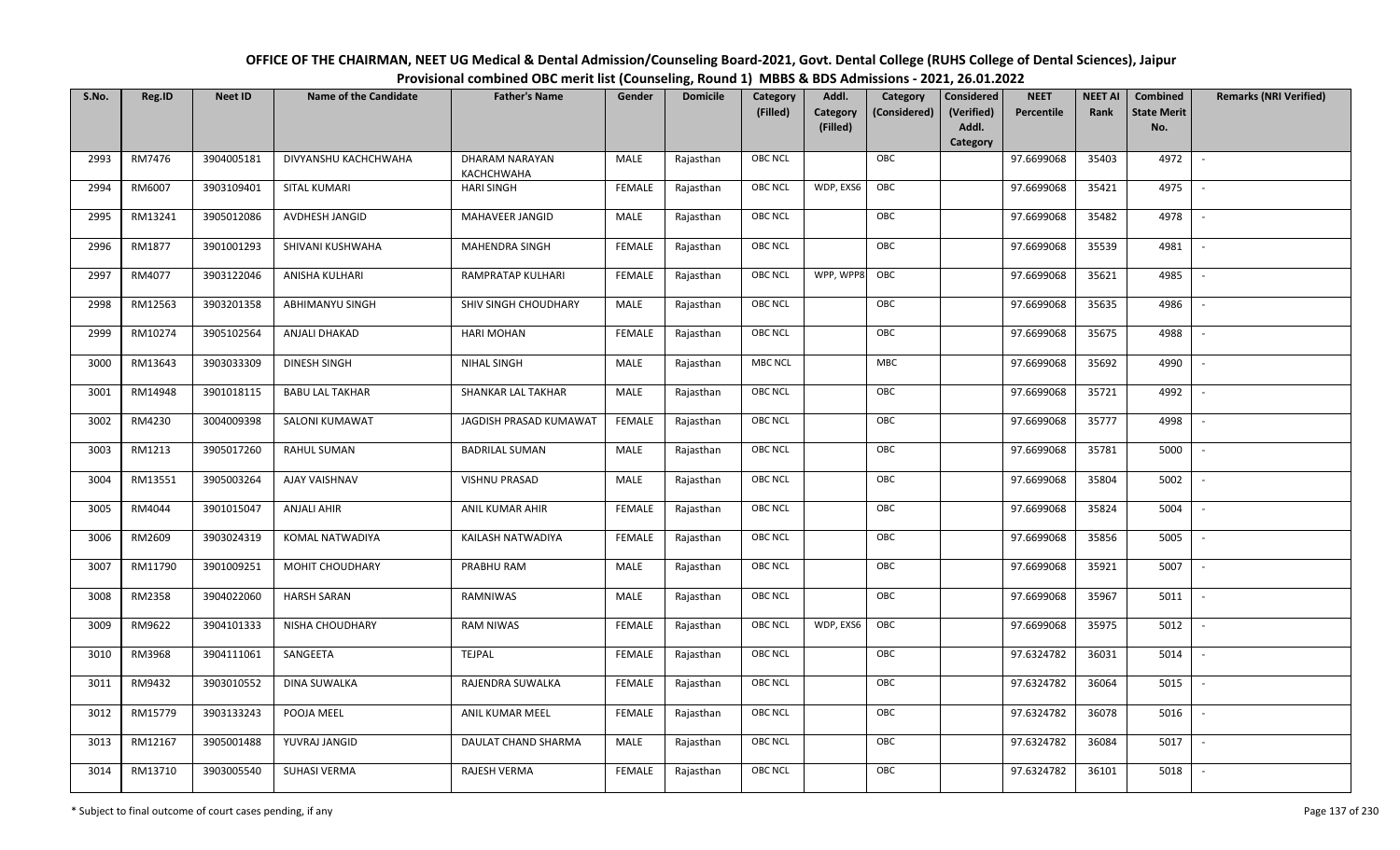| OFFICE OF THE CHAIRMAN, NEET UG Medical & Dental Admission/Counseling Board-2021, Govt. Dental College (RUHS College of Dental Sciences), Jaipur |
|--------------------------------------------------------------------------------------------------------------------------------------------------|
| Provisional combined OBC merit list (Counseling, Round 1) MBBS & BDS Admissions - 2021, 26.01.2022                                               |

| S.No. | Reg.ID        | <b>Neet ID</b> | <b>Name of the Candidate</b> | <b>Father's Name</b>    | Gender        | <b>Domicile</b> | Category<br>(Filled) | Addl.<br>Category | Category<br>(Considered) | <b>Considered</b><br>(Verified) | <b>NEET</b><br>Percentile | <b>NEET AI</b><br>Rank | Combined<br><b>State Merit</b> | <b>Remarks (NRI Verified)</b> |
|-------|---------------|----------------|------------------------------|-------------------------|---------------|-----------------|----------------------|-------------------|--------------------------|---------------------------------|---------------------------|------------------------|--------------------------------|-------------------------------|
|       |               |                |                              |                         |               |                 |                      | (Filled)          |                          | Addl.<br>Category               |                           |                        | No.                            |                               |
| 3015  | RM11344       | 3903004435     | <b>ABHISHEK JAKHAR</b>       | SATYAPAL SINGH JAKHAR   | MALE          | Rajasthan       | OBC NCL              | WDP, EXS6         | OBC                      |                                 | 97.6324782                | 36119                  | 5019                           | $\blacksquare$                |
| 3016  | RM9178        | 3905122109     | <b>TANISHA SAINI</b>         | MULCHAND SAINI          | <b>FEMALE</b> | Rajasthan       | OBC NCL              |                   | OBC                      |                                 | 97.6324782                | 36124                  | 5020                           |                               |
| 3017  | RM8737        | 3904026053     | UTTAM CHOUDHARY              | <b>MANGI LAL</b>        | MALE          | Rajasthan       | OBC NCL              |                   | OBC                      |                                 | 97.6324782                | 36128                  | 5021                           |                               |
| 3018  | RM14228       | 3903011579     | KAJAL                        | LAXMAN KUMAR            | <b>FEMALE</b> | Rajasthan       | OBC NCL              | WDP, EXS8         | OBC                      |                                 | 97.6324782                | 36188                  | 5025                           | $\overline{\phantom{a}}$      |
| 3019  | RM3408        | 3802011274     | PRIYANKA CHOUDHARY           | SURENDER SINGH          | <b>FEMALE</b> | Rajasthan       | OBC NCL              |                   | OBC                      |                                 | 97.6324782                | 36212                  | 5027                           | $\sim$                        |
| 3020  | RM3652        | 3903008050     | AKANKSHA                     | MAHIPAL SINGH VERMA     | <b>FEMALE</b> | Rajasthan       | OBC NCL              |                   | OBC                      |                                 | 97.6324782                | 36231                  | 5028                           | $\overline{\phantom{a}}$      |
| 3021  | RM2519        | 3903013023     | HARIHET KUMAR GURJAR         | JAGDISH PRASAD GURJAR   | MALE          | Rajasthan       | <b>MBC NCL</b>       |                   | <b>MBC</b>               |                                 | 97.6324782                | 36285                  | 5031                           | $\blacksquare$                |
| 3022  | <b>RM7888</b> | 3903038016     | <b>GAJENDRA BHATI</b>        | <b>GENDA LAL BHATI</b>  | MALE          | Rajasthan       | MBC NCL              |                   | ${\sf MBC}$              |                                 | 97.6324782                | 36316                  | 5035                           |                               |
| 3023  | RM9699        | 3905022033     | <b>DILEEP KUMAR</b>          | RAMESH CHAND            | MALE          | Rajasthan       | OBC NCL              |                   | OBC                      |                                 | 97.6324782                | 36335                  | 5036                           |                               |
| 3024  | RM10545       | 3901012165     | <b>AVANTIKA</b>              | AJAY KUMAR VAISHNAV     | <b>FEMALE</b> | Rajasthan       | OBC NCL              |                   | OBC                      |                                 | 97.6324782                | 36340                  | 5037                           | $\overline{\phantom{a}}$      |
| 3025  | RM11229       | 3903013503     | AMIT CHOUDHARY               | <b>MOHAN CHOUDHARY</b>  | MALE          | Rajasthan       | <b>OBC NCL</b>       |                   | OBC                      |                                 | 97.6324782                | 36409                  | 5040                           |                               |
| 3026  | RM6620        | 3906025215     | MUKESH KUMAR                 | LAXMANA RAM             | MALE          | Rajasthan       | OBC NCL              |                   | OBC                      |                                 | 97.6324782                | 36429                  | 5041                           | $\sim$                        |
| 3027  | RM11774       | 3903109270     | NITESH KUMAR                 | <b>SUBH KARAN SINGH</b> | MALE          | Rajasthan       | OBC NCL              | WDP, EXS4         | OBC                      | EXS4                            | 97.6324782                | 36432                  | 5042                           |                               |
| 3028  | RM12360       | 3906012019     | RAKESH CHOUDHARY             | <b>VELA RAM</b>         | MALE          | Rajasthan       | OBC NCL              |                   | OBC                      |                                 | 97.6324782                | 36438                  | 5043                           | $\sim$                        |
| 3029  | RM1590        | 3905008239     | SHAHIDA KHANAM               | RAFI AHMED              | <b>FEMALE</b> | Rajasthan       | OBC NCL              |                   | OBC                      |                                 | 97.6324782                | 36441                  | 5044                           | $\overline{\phantom{a}}$      |
| 3030  | RM1024        | 3905008285     | <b>NEHA JAT</b>              | DHARAM SINGH JAT        | <b>FEMALE</b> | Rajasthan       | OBC NCL              |                   | OBC                      |                                 | 97.6324782                | 36456                  | 5045                           | $\overline{\phantom{a}}$      |
| 3031  | RM14774       | 3903026125     | PRADEEP SAINI                | <b>VIDYADHAR SAINI</b>  | MALE          | Rajasthan       | OBC NCL              |                   | OBC                      |                                 | 97.6324782                | 36481                  | 5050                           | $\overline{\phantom{a}}$      |
| 3032  | RM7029        | 3903021304     | <b>VAIDIT KUMAR</b>          | SATISH KUMAR            | MALE          | Rajasthan       | OBC NCL              |                   | OBC                      |                                 | 97.6324782                | 36520                  | 5051                           |                               |
| 3033  | RM1052        | 3902024127     | <b>ABHISHEK VISHNOI</b>      | DHARAMPAL               | MALE          | Rajasthan       | <b>OBC NCL</b>       |                   | OBC                      |                                 | 97.6324782                | 36539                  | 5053                           |                               |
| 3034  | RM14072       | 3903041451     | RITIKA DHAKAR                | SITARAM DHAKAR          | <b>FEMALE</b> | Rajasthan       | OBC NCL              |                   | OBC                      |                                 | 97.5914233                | 36604                  | 5056                           |                               |
| 3035  | RM13114       | 3904001267     | PRANAY CHAUDHARY             | R N CHAUDHARY           | <b>MALE</b>   | Rajasthan       | OBC NCL              | WDP, EXS6         | OBC                      |                                 | 97.5914233                | 36659                  | 5058                           |                               |
| 3036  | RM7997        | 3903226086     | AARTI YADAV                  | CHIRANJI LAL YADAV      | <b>FEMALE</b> | Rajasthan       | OBC NCL              |                   | OBC                      |                                 | 97.5914233                | 36698                  | 5061                           |                               |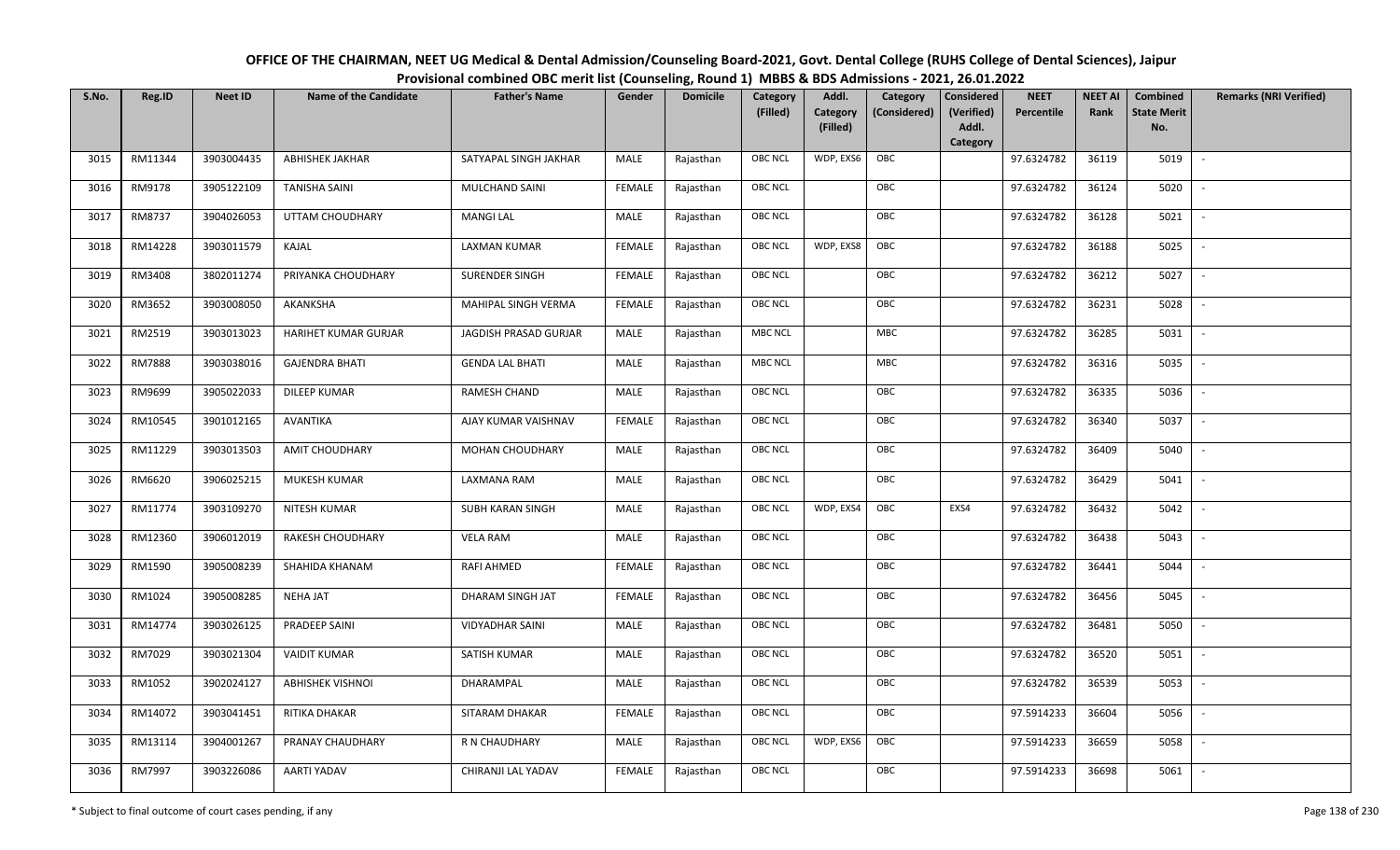| OFFICE OF THE CHAIRMAN, NEET UG Medical & Dental Admission/Counseling Board-2021, Govt. Dental College (RUHS College of Dental Sciences), Jaipur |
|--------------------------------------------------------------------------------------------------------------------------------------------------|
| Provisional combined OBC merit list (Counseling, Round 1) MBBS & BDS Admissions - 2021, 26.01.2022                                               |

| S.No. | Reg.ID  | <b>Neet ID</b> | <b>Name of the Candidate</b> | <b>Father's Name</b>      | Gender        | <b>Domicile</b> | Category<br>(Filled) | Addl.<br><b>Category</b><br>(Filled) | Category<br>(Considered) | <b>Considered</b><br>(Verified)<br>Addl. | <b>NEET</b><br>Percentile | <b>NEET AI</b><br>Rank | Combined<br><b>State Merit</b><br>No. | <b>Remarks (NRI Verified)</b> |
|-------|---------|----------------|------------------------------|---------------------------|---------------|-----------------|----------------------|--------------------------------------|--------------------------|------------------------------------------|---------------------------|------------------------|---------------------------------------|-------------------------------|
|       |         |                |                              |                           |               |                 |                      |                                      |                          | Category                                 |                           |                        |                                       |                               |
| 3037  | RM6515  | 3903134268     | MANISHA                      | <b>KAILASH CHAND</b>      | <b>FEMALE</b> | Rajasthan       | <b>MBC NCL</b>       |                                      | <b>MBC</b>               |                                          | 97.5914233                | 36761                  | 5064                                  | $\overline{\phantom{a}}$      |
| 3038  | RM5742  | 3903019420     | HARI SINGH BAGDIA            | <b>JHABAR SINGH</b>       | MALE          | Rajasthan       | OBC NCL              | WDP, EXS4                            | OBC                      | EXS4                                     | 97.5914233                | 37001                  | 5069                                  |                               |
| 3039  | RM3669  | 3906002683     | <b>SUJAL SUTHAR</b>          | KAMLESH KUMAR SUTHAR      | MALE          | Rajasthan       | OBC NCL              |                                      | OBC                      |                                          | 97.5914233                | 37055                  | 5071                                  | $\sim$                        |
| 3040  | RM11225 | 3903034329     | PRAVEEN KUMAR                | GANESHARAM                | MALE          | Rajasthan       | <b>OBC NCL</b>       | WPP, WPP8                            | OBC                      |                                          | 97.5914233                | 37079                  | 5074                                  | $\overline{\phantom{a}}$      |
| 3041  | RM11514 | 3904001561     | SOUMYA SAINI                 | <b>RAKESH KUMAR</b>       | <b>FEMALE</b> | Rajasthan       | <b>OBC NCL</b>       |                                      | OBC                      |                                          | 97.5914233                | 37094                  | 5075                                  | $\sim$                        |
| 3042  | RM11129 | 3903116123     | <b>ROHIT KUMAWAT</b>         | RAMSAHAY KUMAWAT          | MALE          | Rajasthan       | <b>OBC NCL</b>       |                                      | OBC                      |                                          | 97.5914233                | 37116                  | 5077                                  | $\sim$                        |
| 3043  | RM2811  | 3903107361     | <b>AJAY KUMAR</b>            | ASHOK KUMAR YADAV         | MALE          | Rajasthan       | OBC NCL              |                                      | OBC                      |                                          | 97.5914233                | 37127                  | 5078                                  | $\overline{\phantom{a}}$      |
| 3044  | RM10383 | 3902015056     | YUVRAJ BHATI                 | RAJENDRA BHATI            | MALE          | Rajasthan       | OBC NCL              |                                      | OBC                      |                                          | 97.5914233                | 37132                  | 5079                                  |                               |
| 3045  | RM10226 | 3906016038     | <b>ISHWAR LAL</b>            | SOOJA RAM                 | MALE          | Rajasthan       | OBC NCL              |                                      | OBC                      |                                          | 97.5914233                | 37139                  | 5081                                  |                               |
| 3046  | RM13421 | 3903122231     | ANJU                         | <b>VINOD KUMAR</b>        | <b>FEMALE</b> | Rajasthan       | OBC NCL              |                                      | OBC                      |                                          | 97.5914233                | 37156                  | 5083                                  | $\overline{\phantom{a}}$      |
| 3047  | RM12294 | 3903031111     | <b>AJAY POSWAL</b>           | DHARMRAJ POSWAL           | MALE          | Rajasthan       | <b>MBC NCL</b>       |                                      | <b>MBC</b>               |                                          | 97.5914233                | 37163                  | 5084                                  |                               |
| 3048  | RM14964 | 3903128335     | NIYATI CHOUDHARY             | <b>CHAIN SINGH JAKHAR</b> | <b>FEMALE</b> | Rajasthan       | OBC NCL              |                                      | OBC                      |                                          | 97.5570382                | 37303                  | 5086                                  |                               |
| 3049  | RM9829  | 3903206774     | AMAN SINGH                   | SATISH SINGH              | MALE          | Rajasthan       | <b>OBC NCL</b>       |                                      | OBC                      |                                          | 97.5570382                | 37355                  | 5090                                  |                               |
| 3050  | RM7605  | 3903011134     | PRIYANKA CHOUDHARY           | <b>BUDH KARAN KHICHAR</b> | <b>FEMALE</b> | Rajasthan       | OBC NCL              | WDP, EXS6                            | OBC                      |                                          | 97.5570382                | 37386                  | 5092                                  | $\sim$                        |
| 3051  | RM13734 | 3903027149     | DIVYA DHAKAD                 | RAJ MUKUT DHAKAD          | <b>FEMALE</b> | Rajasthan       | <b>OBC NCL</b>       |                                      | OBC                      |                                          | 97.5570382                | 37400                  | 5093                                  | $\overline{\phantom{a}}$      |
| 3052  | RM13950 | 3903131224     | <b>VARSHA SAINI</b>          | <b>BABU LAL SAINI</b>     | <b>FEMALE</b> | Rajasthan       | <b>OBC NCL</b>       |                                      | OBC                      |                                          | 97.5570382                | 37437                  | 5096                                  | $\sim$                        |
| 3053  | RM11215 | 3903224321     | <b>VINITA SAINI</b>          | SHYAM LAL SAINI           | <b>FEMALE</b> | Rajasthan       | <b>OBC NCL</b>       |                                      | OBC                      |                                          | 97.5570382                | 37509                  | 5098                                  | $\overline{\phantom{a}}$      |
| 3054  | RM3890  | 3906011276     | PRAVEEN NAGAR                | RADHESHYAM NAGAR          | MALE          | Rajasthan       | OBC NCL              |                                      | OBC                      |                                          | 97.5570382                | 37568                  | 5100                                  |                               |
| 3055  | RM4066  | 3902016071     | MANISHA                      | RAMESHWAR LAL BHADU       | <b>FEMALE</b> | Rajasthan       | <b>OBC NCL</b>       |                                      | OBC                      |                                          | 97.5570382                | 37587                  | 5101                                  |                               |
| 3056  | RM2306  | 3906006102     | VIDHANSHU PRAJAPAT           | PRABODH KUMAR             | MALE          | Rajasthan       | OBC NCL              |                                      | OBC                      |                                          | 97.5570382                | 37638                  | 5104                                  |                               |
| 3057  | RM15393 | 3904112160     | <b>ABHISHEK SINGH</b>        | <b>DINESH SINGH</b>       | <b>MALE</b>   | Rajasthan       | <b>OBC NCL</b>       |                                      | OBC                      |                                          | 97.5570382                | 37695                  | 5109                                  |                               |
| 3058  | RM12401 | 3904004293     | PRIYA VISHNOI                | OM PRAKASH BISHNOI        | <b>FEMALE</b> | Rajasthan       | <b>OBC NCL</b>       |                                      | OBC                      |                                          | 97.5167603                | 37810                  | 5112                                  |                               |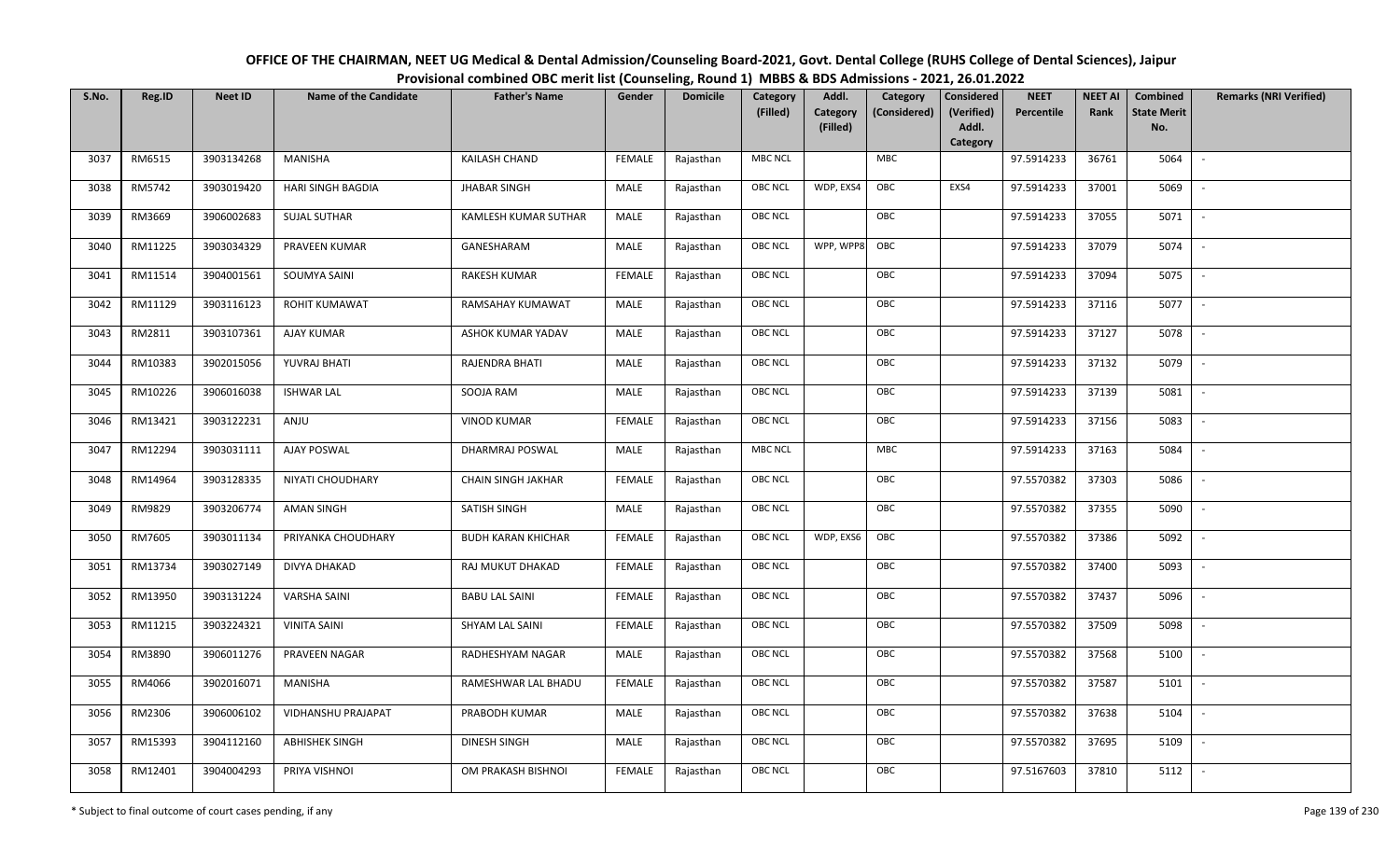| OFFICE OF THE CHAIRMAN, NEET UG Medical & Dental Admission/Counseling Board-2021, Govt. Dental College (RUHS College of Dental Sciences), Jaipur |  |
|--------------------------------------------------------------------------------------------------------------------------------------------------|--|
| Provisional combined OBC merit list (Counseling, Round 1) MBBS & BDS Admissions - 2021, 26.01.2022                                               |  |

| S.No. | Reg.ID  | <b>Neet ID</b> | <b>Name of the Candidate</b> | <b>Father's Name</b>      | Gender        | <b>Domicile</b> | <b>Category</b> | Addl.                | Category     | <b>Considered</b>   | <b>NEET</b> | <b>NEET AI</b> | Combined                  | <b>Remarks (NRI Verified)</b> |
|-------|---------|----------------|------------------------------|---------------------------|---------------|-----------------|-----------------|----------------------|--------------|---------------------|-------------|----------------|---------------------------|-------------------------------|
|       |         |                |                              |                           |               |                 | (Filled)        | Category<br>(Filled) | (Considered) | (Verified)<br>Addl. | Percentile  | Rank           | <b>State Merit</b><br>No. |                               |
|       |         |                |                              |                           |               |                 |                 |                      |              | <b>Category</b>     |             |                |                           |                               |
| 3059  | RM10589 | 3903113006     | NANDRAM MAAN                 | SULTAN SINGH MAAN         | MALE          | Rajasthan       | <b>OBC NCL</b>  |                      | OBC          |                     | 97.5167603  | 37875          | 5117                      | $\sim$                        |
| 3060  | RM11090 | 3902017027     | POONAM                       | <b>KRISHAN LAL</b>        | <b>FEMALE</b> | Rajasthan       | OBC NCL         |                      | OBC          |                     | 97.5167603  | 37926          | 5119                      |                               |
| 3061  | RM13496 | 3802011279     | <b>SUMANDEEP KAUR</b>        | <b>BALVINDER SINGH</b>    | <b>FEMALE</b> | Rajasthan       | <b>OBC NCL</b>  |                      | OBC          |                     | 97.5167603  | 37971          | 5122                      | $\sim$                        |
| 3062  | RM12699 | 3901004119     | SIMRAN CHAUDHARY             | RAMNIWAS CHAUDHARY        | <b>FEMALE</b> | Rajasthan       | <b>OBC NCL</b>  |                      | OBC          |                     | 97.5167603  | 38027          | 5126                      | $\overline{\phantom{a}}$      |
| 3063  | RM7201  | 3115102206     | <b>BHARAT DUDI</b>           | LALARAM                   | MALE          | Rajasthan       | OBC NCL         |                      | OBC          |                     | 97.5167603  | 38039          | 5127                      | $\sim$                        |
| 3064  | RM10127 | 3905010049     | <b>ANJALI DHAKER</b>         | <b>MADAN LAL DHAKER</b>   | <b>FEMALE</b> | Rajasthan       | <b>OBC NCL</b>  |                      | OBC          |                     | 97.5167603  | 38060          | 5128                      | $\overline{\phantom{a}}$      |
| 3065  | RM1066  | 3903219421     | <b>VINITA RAJORA</b>         | VIKRAM KUMAR RAJORA       | <b>FEMALE</b> | Rajasthan       | OBC NCL         |                      | OBC          |                     | 97.5167603  | 38102          | 5129                      |                               |
| 3066  | RM13638 | 3903219323     | RAHUL CHOUDHARY              | RAMKISHOR CHOUDHARY       | MALE          | Rajasthan       | OBC NCL         |                      | OBC          |                     | 97.5167603  | 38109          | 5130                      |                               |
| 3067  | RM9956  | 3906011256     | KANHAIYA LAL DHAKER          | PUSHKAR LAL DHAKER        | MALE          | Rajasthan       | <b>OBC NCL</b>  |                      | OBC          |                     | 97.5167603  | 38220          | 5135                      |                               |
| 3068  | RM8855  | 3903132288     | <b>ABHISHEK YADAV</b>        | <b>RAMPAT YADAV</b>       | MALE          | Rajasthan       | OBC NCL         |                      | OBC          |                     | 97.5167603  | 38242          | 5137                      | $\sim$                        |
| 3069  | RM10789 | 3903023297     | AJIT YADAV                   | <b>HEMKARAN YADAV</b>     | MALE          | Rajasthan       | <b>OBC NCL</b>  |                      | OBC          |                     | 97.5167603  | 38276          | 5141                      |                               |
| 3070  | RM4860  | 3903114396     | SACHIN KUMAR DOI             | PAPPU RAM GURJAR          | MALE          | Rajasthan       | <b>MBC NCL</b>  |                      | <b>MBC</b>   |                     | 97.5167603  | 38277          | 5142                      | $\sim$                        |
| 3071  | RM11986 | 3905018177     | <b>AAMIR KHAN</b>            | <b>LUKMAN KHAN</b>        | MALE          | Rajasthan       | <b>OBC NCL</b>  |                      | OBC          |                     | 97.5167603  | 38291          | 5143                      |                               |
| 3072  | RM14108 | 3904003182     | <b>MAMTA CHOUDHARY</b>       | LAKHA RAM CHOUDHARY       | <b>FEMALE</b> | Rajasthan       | OBC NCL         |                      | OBC          |                     | 97.5167603  | 38332          | 5148                      | $\overline{\phantom{a}}$      |
| 3073  | RM11546 | 3904001216     | YASH KUMAR                   | RAJENDRA KUMAR            | MALE          | Rajasthan       | OBC NCL         |                      | OBC          |                     | 97.5167603  | 38335          | 5149                      | $\overline{\phantom{a}}$      |
| 3074  | RM9583  | 3903208650     | <b>SUMIT SONI</b>            | RAMAVATAR SONI            | MALE          | Rajasthan       | <b>OBC NCL</b>  |                      | OBC          |                     | 97.5167603  | 38337          | 5150                      | $\sim$                        |
| 3075  | RM15171 | 3903124303     | <b>MANOJ KUMAR</b>           | SANWAT RAM                | MALE          | Rajasthan       | <b>MBC NCL</b>  |                      | MBC          |                     | 97.5167603  | 38344          | 5151                      | $\overline{\phantom{a}}$      |
| 3076  | RM10991 | 3901018268     | <b>KRITI GURJAR</b>          | <b>BALKISHAN GURJAR</b>   | <b>FEMALE</b> | Rajasthan       | <b>MBC NCL</b>  |                      | MBC          |                     | 97.4779718  | 38397          | 5152                      |                               |
| 3077  | RM3231  | 3903132263     | <b>NEHA</b>                  | <b>BANWARI LAL GARATI</b> | <b>FEMALE</b> | Rajasthan       | <b>MBC NCL</b>  | WDP, EXS6            | MBC          |                     | 97.4779718  | 38491          | 5156                      |                               |
| 3078  | RM12553 | 2001313231     | <b>MOHIT KUMAR</b>           | SHISHRAM                  | MALE          | Rajasthan       | <b>OBC NCL</b>  |                      | OBC          |                     | 97.4779718  | 38538          | 5158                      |                               |
| 3079  | RM4091  | 3903012213     | LAKHAN SINGH                 | <b>BANNI GURJAR</b>       | MALE          | Rajasthan       | <b>MBC NCL</b>  |                      | <b>MBC</b>   |                     | 97.4779718  | 38605          | 5164                      |                               |
| 3080  | RM5027  | 3903025025     | SOMENDRA CHOUDHARY           | HARPHOOL CHOUDHARY        | MALE          | Rajasthan       | <b>OBC NCL</b>  |                      | OBC          |                     | 97.4779718  | 38614          | 5165                      |                               |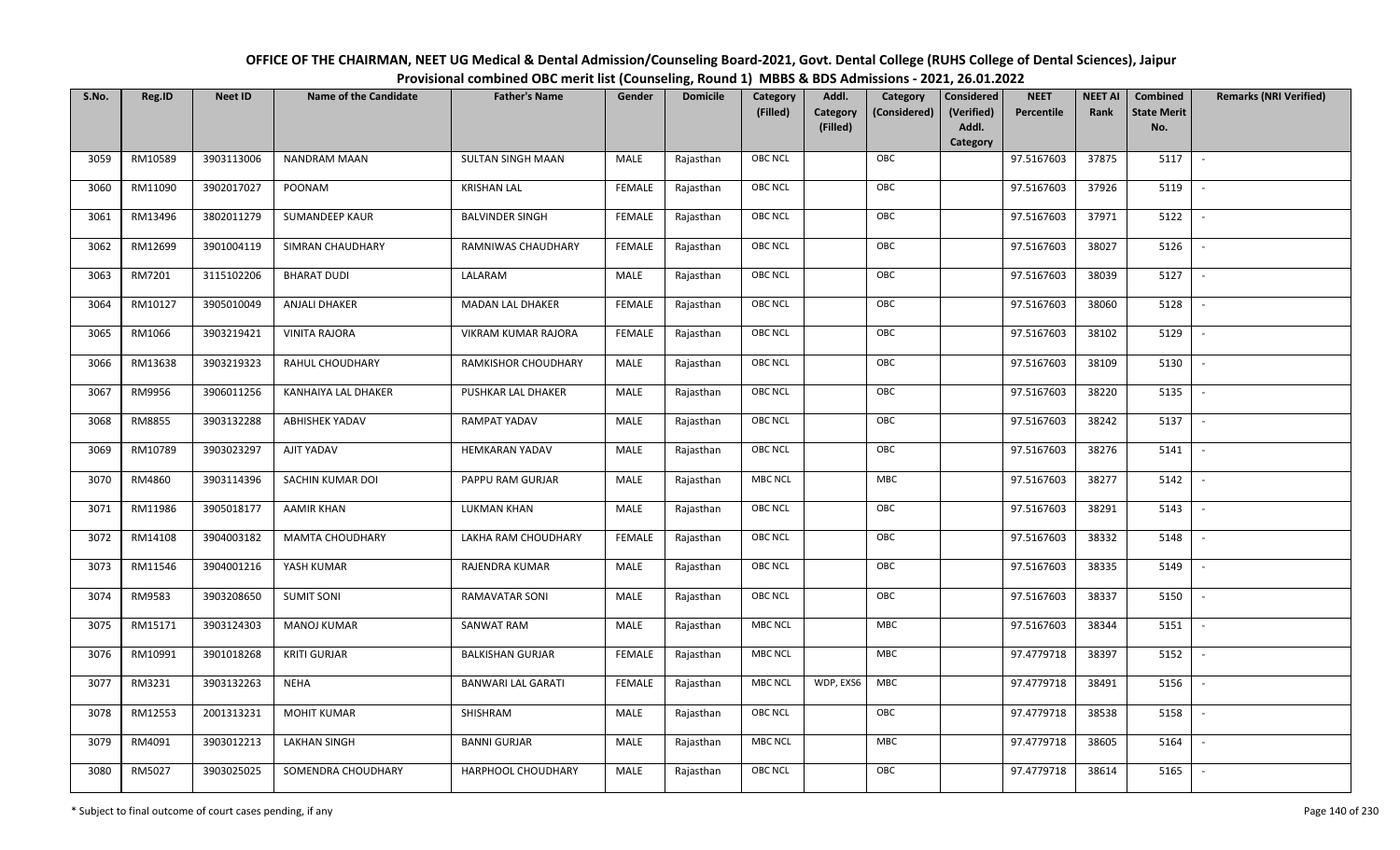| OFFICE OF THE CHAIRMAN, NEET UG Medical & Dental Admission/Counseling Board-2021, Govt. Dental College (RUHS College of Dental Sciences), Jaipur |  |
|--------------------------------------------------------------------------------------------------------------------------------------------------|--|
| Provisional combined OBC merit list (Counseling, Round 1) MBBS & BDS Admissions - 2021, 26.01.2022                                               |  |

| S.No. | Reg.ID  | <b>Neet ID</b> | <b>Name of the Candidate</b> | <b>Father's Name</b>          | Gender        | <b>Domicile</b> | Category<br>(Filled) | Addl.<br><b>Category</b> | Category<br>(Considered) | <b>Considered</b><br>(Verified) | <b>NEET</b><br>Percentile | <b>NEET AI</b><br>Rank | Combined<br><b>State Merit</b> | <b>Remarks (NRI Verified)</b> |
|-------|---------|----------------|------------------------------|-------------------------------|---------------|-----------------|----------------------|--------------------------|--------------------------|---------------------------------|---------------------------|------------------------|--------------------------------|-------------------------------|
|       |         |                |                              |                               |               |                 |                      | (Filled)                 |                          | Addl.<br>Category               |                           |                        | No.                            |                               |
| 3081  | RM9857  | 3903211058     | RAJESH KUMAR BHADALA         | <b>VIJAY PAL SINGH</b>        | MALE          | Rajasthan       | <b>OBC NCL</b>       |                          | OBC                      |                                 | 97.4779718                | 38677                  | 5166                           | $\overline{\phantom{a}}$      |
| 3082  | RM12590 | 3903125282     | SARA                         | MOHAMMAD FAROOQ BHATI         | <b>FEMALE</b> | Rajasthan       | OBC NCL              |                          | OBC                      |                                 | 97.4779718                | 38702                  | 5168                           |                               |
| 3083  | RM1530  | 3903136076     | <b>KIRAN KASWAN</b>          | <b>MEVA RAM</b>               | FEMALE        | Rajasthan       | OBC NCL              |                          | OBC                      |                                 | 97.4779718                | 38753                  | 5169                           | $\overline{\phantom{a}}$      |
| 3084  | RM12923 | 3903019137     | JYOTI PRAJAPATI              | <b>LALIT KISHOR</b>           | <b>FEMALE</b> | Rajasthan       | <b>OBC NCL</b>       |                          | OBC                      |                                 | 97.4779718                | 38760                  | 5170                           | $\overline{\phantom{a}}$      |
| 3085  | RM1478  | 3905123158     | <b>DEVESH GURJAR</b>         | <b>RAMBEER SINGH</b>          | MALE          | Rajasthan       | <b>MBC NCL</b>       |                          | MBC                      |                                 | 97.4779718                | 38770                  | 5171                           | $\sim$                        |
| 3086  | RM7208  | 3903002105     | NIKITA FAUJDAR               | DORI LAL FAUJDAR              | <b>FEMALE</b> | Rajasthan       | OBC NCL              |                          | OBC                      |                                 | 97.4779718                | 38803                  | 5174                           | $\sim$                        |
| 3087  | RM8816  | 3902006289     | VIJENDRA KUMAR ELWA          | SATYA NARAIN ELWA             | MALE          | Rajasthan       | OBC NCL              |                          | OBC                      |                                 | 97.4779718                | 38811                  | 5175                           | $\mathbb{L}$                  |
| 3088  | RM15181 | 3903222311     | <b>ALKA SAINI</b>            | <b>BHOOP SINGH SAINI</b>      | <b>FEMALE</b> | Rajasthan       | OBC NCL              |                          | OBC                      |                                 | 97.435298                 | 38970                  | 5184                           |                               |
| 3089  | RM14405 | 3902002328     | YASH BHATI                   | <b>SHIV KUMAR</b>             | MALE          | Rajasthan       | OBC NCL              |                          | OBC                      |                                 | 97.435298                 | 38990                  | 5185                           |                               |
| 3090  | RM8882  | 3901015303     | <b>ARTI RAWAT</b>            | HEERA LAL RAWAT               | <b>FEMALE</b> | Rajasthan       | OBC NCL              |                          | OBC                      |                                 | 97.435298                 | 38997                  | 5186                           | $\overline{\phantom{a}}$      |
| 3091  | RM9531  | 3903106366     | <b>HARSHIT GUNANI</b>        | NARESH KUMAR GUNANI           | MALE          | Rajasthan       | <b>OBC NCL</b>       |                          | OBC                      |                                 | 97.435298                 | 39095                  | 5189                           |                               |
| 3092  | RM6930  | 1601013123     | MONIKA                       | SHIVPRATAP                    | <b>FEMALE</b> | Rajasthan       | <b>OBC NCL</b>       |                          | OBC                      |                                 | 97.435298                 | 39098                  | 5191                           | $\overline{\phantom{a}}$      |
| 3093  | RM4525  | 3903107455     | POOJA YADAV                  | MAHENDRA YADAV                | FEMALE        | Rajasthan       | <b>OBC NCL</b>       | WDP, EXS8                | OBC                      |                                 | 97.435298                 | 39151                  | 5193                           |                               |
| 3094  | RM15567 | 3904109220     | SURESH GEHLOT                | <b>SUGNA RAM</b>              | MALE          | Rajasthan       | OBC NCL              |                          | OBC                      |                                 | 97.435298                 | 39218                  | 5196                           | $\overline{\phantom{a}}$      |
| 3095  | RM14875 | 3903118047     | <b>BHAVESH KUMAR YADAV</b>   | <b>BHOOPENDER SINGH YADAV</b> | MALE          | Rajasthan       | <b>OBC NCL</b>       |                          | OBC                      |                                 | 97.435298                 | 39229                  | 5197                           | $\overline{\phantom{a}}$      |
| 3096  | RM15116 | 3903003652     | <b>ABHISHEK CHOUDHARY</b>    | YESHVEER                      | MALE          | Rajasthan       | <b>OBC NCL</b>       |                          | OBC                      |                                 | 97.435298                 | 39243                  | 5199                           | $\overline{\phantom{a}}$      |
| 3097  | RM13798 | 3903205745     | <b>ANJALI CHOUDHARY</b>      | <b>NARESH CHOUDHARY</b>       | <b>FEMALE</b> | Rajasthan       | <b>OBC NCL</b>       |                          | OBC                      |                                 | 97.435298                 | 39261                  | 5200                           | $\sim$                        |
| 3098  | RM11411 | 3903207052     | POONAM NEHRA                 | <b>VASHUDEV NEHRA</b>         | <b>FEMALE</b> | Rajasthan       | OBC NCL              | WDP, EXS5                | OBC                      | EXS5                            | 97.435298                 | 39297                  | 5202                           | $\sim$                        |
| 3099  | RM6597  | 3903229291     | SHALINI KUMARI               | PAWAN KUMAR ARYA              | <b>FEMALE</b> | Rajasthan       | <b>OBC NCL</b>       |                          | OBC                      |                                 | 97.435298                 | 39345                  | 5204                           |                               |
| 3100  | RM13586 | 3903005093     | ADHYAYAN RAO                 | RAJESH KUMAR RAO              | MALE          | Rajasthan       | OBC NCL              |                          | OBC                      |                                 | 97.435298                 | 39373                  | 5205                           |                               |
| 3101  | RM3267  | 3903204226     | YAMINI SAINI                 | <b>NAVRANG LAL SAINI</b>      | <b>FEMALE</b> | Rajasthan       | <b>OBC NCL</b>       |                          | OBC                      |                                 | 97.435298                 | 39408                  | 5206                           |                               |
| 3102  | RM15025 | 3903125143     | PRIYANKA                     | <b>TEJA RAM</b>               | FEMALE        | Rajasthan       | OBC NCL              | WDP, EXS6                | OBC                      |                                 | 97.435298                 | 39420                  | 5207                           |                               |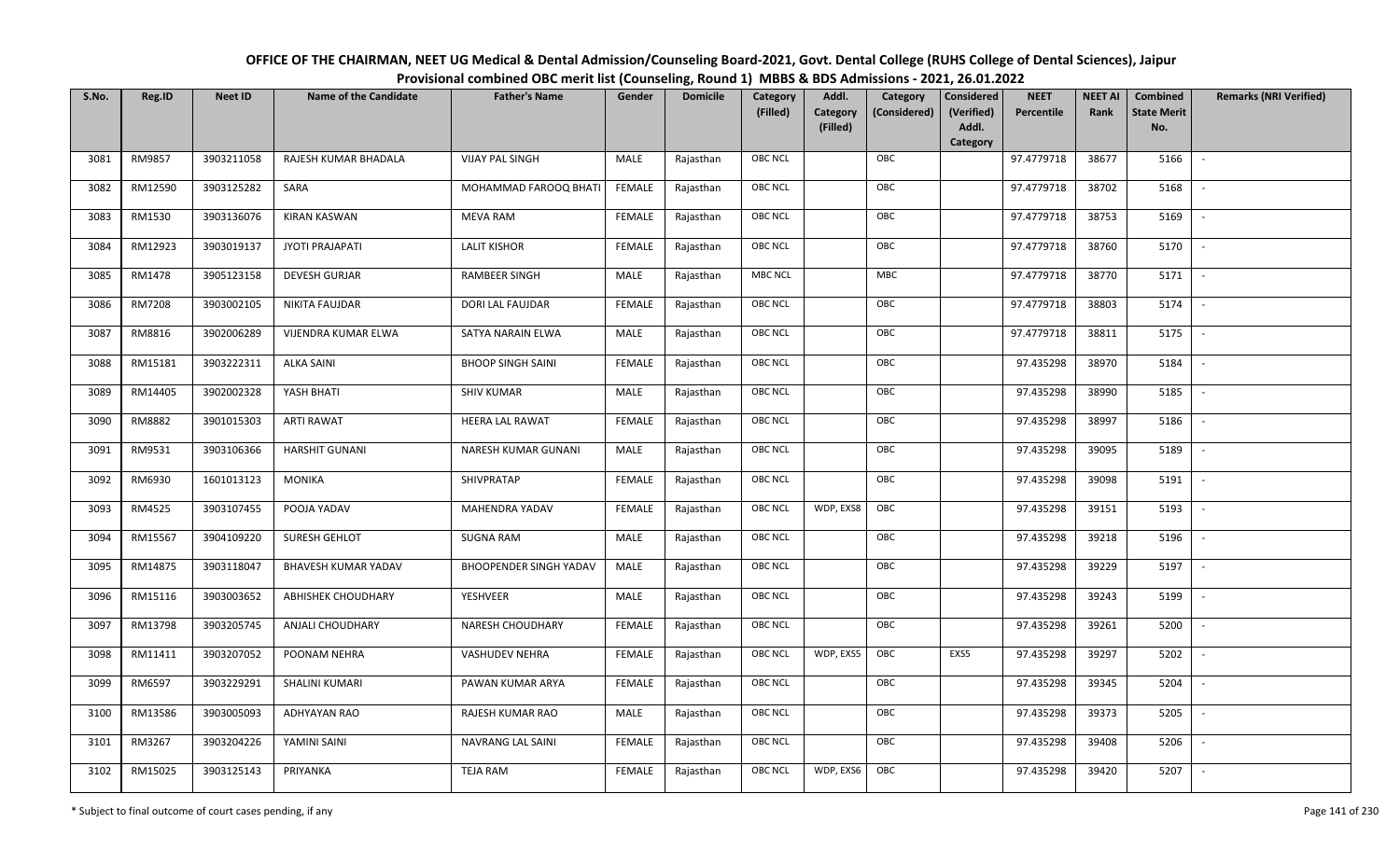| OFFICE OF THE CHAIRMAN, NEET UG Medical & Dental Admission/Counseling Board-2021, Govt. Dental College (RUHS College of Dental Sciences), Jaipur |
|--------------------------------------------------------------------------------------------------------------------------------------------------|
| Provisional combined OBC merit list (Counseling, Round 1) MBBS & BDS Admissions - 2021, 26.01.2022                                               |

| S.No. | Reg.ID  | <b>Neet ID</b> | <b>Name of the Candidate</b> | <b>Father's Name</b>      | Gender        | <b>Domicile</b> | Category<br>(Filled) | Addl.<br>Category<br><b>Category</b><br>(Considered)<br>(Filled) | <b>Considered</b><br>(Verified)<br>Addl. | <b>NEET</b><br>Percentile | <b>NEET AI</b><br>Rank | Combined<br><b>State Merit</b><br>No. | <b>Remarks (NRI Verified)</b> |
|-------|---------|----------------|------------------------------|---------------------------|---------------|-----------------|----------------------|------------------------------------------------------------------|------------------------------------------|---------------------------|------------------------|---------------------------------------|-------------------------------|
|       |         |                |                              |                           |               |                 |                      |                                                                  | Category                                 |                           |                        |                                       |                               |
| 3103  | RM14822 | 3903115464     | <b>DEVESH JANGID</b>         | RAMAVTAR JANGID           | MALE          | Rajasthan       | <b>OBC NCL</b>       | OBC                                                              |                                          | 97.435298                 | 39428                  | 5208                                  | $\sim$                        |
| 3104  | RM7254  | 3905013290     | <b>LAKSHITA SEN</b>          | <b>MAHAVEER SEN</b>       | <b>FEMALE</b> | Rajasthan       | OBC NCL              | OBC                                                              |                                          | 97.435298                 | 39448                  | 5210                                  |                               |
| 3105  | RM6301  | 3903021165     | <b>SACHIN LAUR</b>           | RATAN SINGH GURJAR        | MALE          | Rajasthan       | <b>MBC NCL</b>       | MBC                                                              |                                          | 97.435298                 | 39462                  | 5211                                  | $\overline{\phantom{a}}$      |
| 3106  | RM1472  | 3903030355     | AASHISH CHAHAR               | NEMI CHAND CHAHAR         | MALE          | Rajasthan       | <b>OBC NCL</b>       | OBC                                                              |                                          | 97.435298                 | 39468                  | 5212                                  | $\overline{\phantom{a}}$      |
| 3107  | RM12331 | 3903205236     | <b>ABHISHEK CHOUDHARY</b>    | PURAN MAL JAT             | MALE          | Rajasthan       | OBC NCL              | OBC                                                              |                                          | 97.435298                 | 39489                  | 5214                                  | $\sim$                        |
| 3108  | RM8571  | 3903209218     | TANU VIDHURI                 | <b>LAXMAN SINGH</b>       | <b>FEMALE</b> | Rajasthan       | <b>MBC NCL</b>       | MBC                                                              |                                          | 97.435298                 | 39548                  | 5216                                  | $\sim$                        |
| 3109  | RM6218  | 3905020184     | <b>SUMIT SAINI</b>           | <b>MAHAVEER SAINI</b>     | <b>MALE</b>   | Rajasthan       | OBC NCL              | OBC                                                              |                                          | 97.3928833                | 39629                  | 5221                                  | $\overline{\phantom{a}}$      |
| 3110  | RM10910 | 3903209539     | <b>ROHIT GURJAR</b>          | <b>BIRAM CHAND GURJAR</b> | MALE          | Rajasthan       | MBC NCL              | ${\sf MBC}$                                                      |                                          | 97.3928833                | 39684                  | 5222                                  |                               |
| 3111  | RM13298 | 3903209515     | <b>NEHA SAINI</b>            | <b>MADAN LAL MALI</b>     | <b>FEMALE</b> | Rajasthan       | OBC NCL              | OBC                                                              |                                          | 97.3928833                | 39708                  | 5224                                  |                               |
| 3112  | RM7985  | 3902006005     | POOJA SONI                   | DEV CHAND SONI            | <b>FEMALE</b> | Rajasthan       | OBC NCL              | OBC                                                              |                                          | 97.3928833                | 39723                  | 5226                                  | $\overline{\phantom{a}}$      |
| 3113  | RM4245  | 3903211344     | ANISHA CHOUDHARY             | <b>ASHOK KUMAR</b>        | <b>FEMALE</b> | Rajasthan       | OBC NCL              | OBC                                                              |                                          | 97.3928833                | 39858                  | 5229                                  |                               |
| 3114  | RM5241  | 3903023156     | <b>SONAL PRIYA</b>           | HARPHOOL SINGH            | <b>FEMALE</b> | Rajasthan       | OBC NCL              | OBC                                                              |                                          | 97.3928833                | 39889                  | 5233                                  | $\overline{\phantom{a}}$      |
| 3115  | RM10429 | 3903040183     | SANDEEP KHATANA              | SHEESH RAM GURJAR         | MALE          | Rajasthan       | <b>MBC NCL</b>       | MBC                                                              |                                          | 97.3928833                | 39937                  | 5234                                  |                               |
| 3116  | RM3933  | 3903006434     | ZUHAM NAAZ SAIFI             | MOHD ANIS                 | <b>FEMALE</b> | Rajasthan       | <b>OBC NCL</b>       | OBC                                                              |                                          | 97.3928833                | 40068                  | 5238                                  | $\overline{\phantom{a}}$      |
| 3117  | RM6859  | 3903132213     | RUPENDRA SINGH OLA           | <b>AMAR SINGH</b>         | <b>MALE</b>   | Rajasthan       | <b>OBC NCL</b>       | OBC                                                              |                                          | 97.3928833                | 40089                  | 5239                                  | $\overline{\phantom{a}}$      |
| 3118  | RM14207 | 3904019238     | SACHIDANAND                  | <b>MANGILAL SIYAK</b>     | MALE          | Rajasthan       | <b>OBC NCL</b>       | OBC                                                              |                                          | 97.3928833                | 40110                  | 5240                                  | $\overline{\phantom{a}}$      |
| 3119  | RM15062 | 3901001258     | <b>KARAN CHOUDHARY</b>       | <b>BALRAM CHOUDHARY</b>   | MALE          | Rajasthan       | <b>OBC NCL</b>       | OBC                                                              |                                          | 97.3928833                | 40139                  | 5241                                  | $\overline{\phantom{a}}$      |
| 3120  | RM2047  | 3905019065     | MUSARRAT BANO                | ABDUL MUTHALIB            | <b>FEMALE</b> | Rajasthan       | <b>OBC NCL</b>       | OBC                                                              |                                          | 97.3928833                | 40175                  | 5244                                  |                               |
| 3121  | RM2107  | 3903202106     | <b>VISHAL KISAN</b>          | PRABHUDAYAL KISAN         | MALE          | Rajasthan       | OBC NCL              | OBC                                                              |                                          | 97.3928833                | 40183                  | 5245                                  |                               |
| 3122  | RM9045  | 3802011282     | JAGDEEP SINGH BRAR           | <b>GURNAIB SINGH BRAR</b> | <b>MALE</b>   | Rajasthan       | <b>OBC NCL</b>       | OBC                                                              |                                          | 97.3928833                | 40186                  | 5246                                  | $\overline{\phantom{a}}$      |
| 3123  | RM10446 | 3903125144     | SUNITA YADAV                 | LALLU LAL YADAV           | <b>FEMALE</b> | Rajasthan       | OBC NCL              | OBC                                                              |                                          | 97.3928833                | 40216                  | 5247                                  | $\overline{\phantom{a}}$      |
| 3124  | RM8004  | 3902013274     | ANSHUMAN SINGH GURJAR        | <b>MALU SINGH</b>         | MALE          | Rajasthan       | <b>MBC NCL</b>       | MBC                                                              |                                          | 97.3928833                | 40234                  | 5249                                  |                               |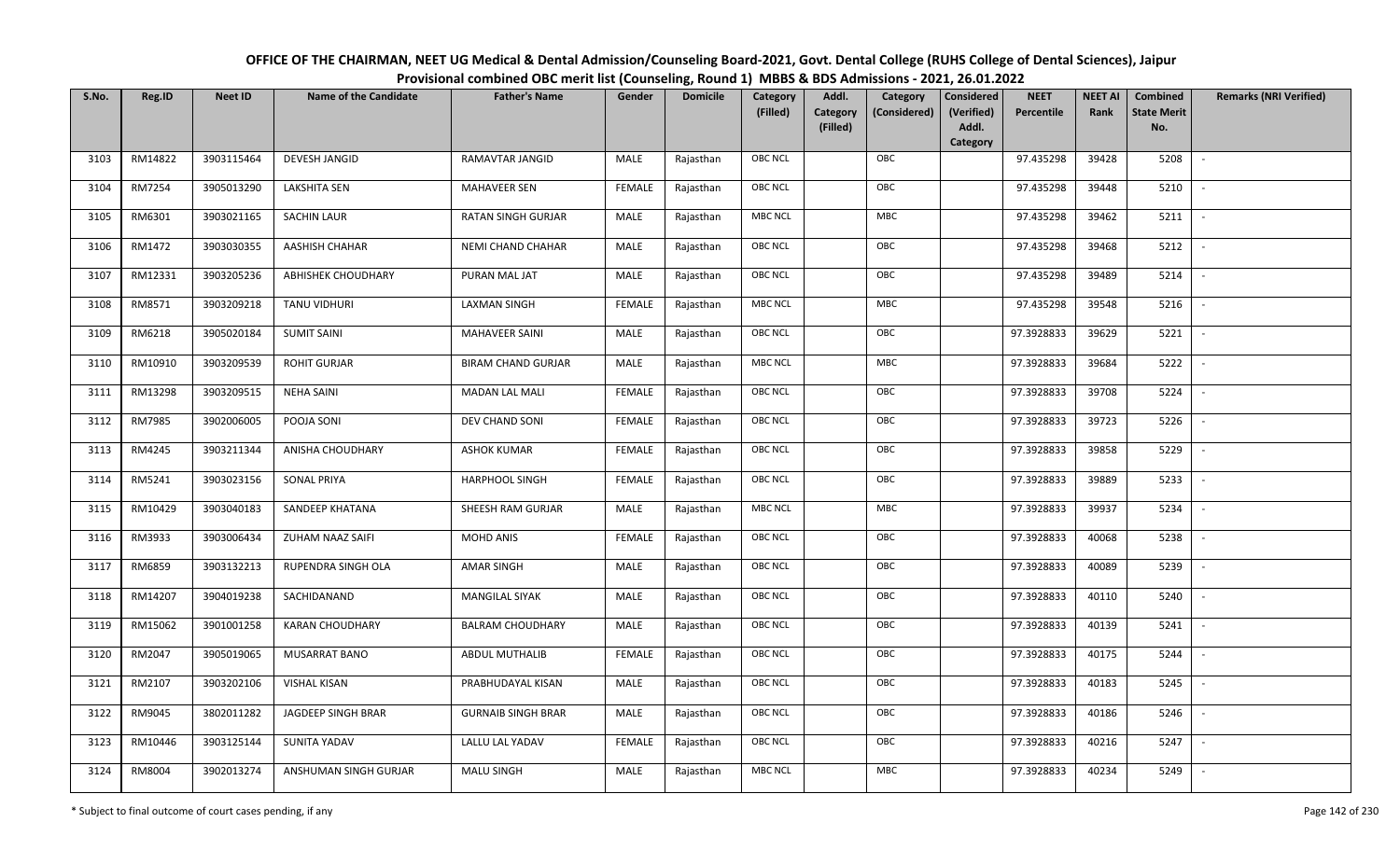| OFFICE OF THE CHAIRMAN, NEET UG Medical & Dental Admission/Counseling Board-2021, Govt. Dental College (RUHS College of Dental Sciences), Jaipur |
|--------------------------------------------------------------------------------------------------------------------------------------------------|
| Provisional combined OBC merit list (Counseling, Round 1) MBBS & BDS Admissions - 2021, 26.01.2022                                               |

| S.No. | Reg.ID  | <b>Neet ID</b> | <b>Name of the Candidate</b> | <b>Father's Name</b>    | Gender        | <b>Domicile</b> | Category<br>(Filled) | Addl.<br><b>Category</b><br>(Filled) | Category<br>(Considered) | <b>Considered</b><br>(Verified)<br>Addl. | <b>NEET</b><br>Percentile | <b>NEET AI</b><br>Rank | <b>Combined</b><br><b>State Merit</b><br>No. | <b>Remarks (NRI Verified)</b> |
|-------|---------|----------------|------------------------------|-------------------------|---------------|-----------------|----------------------|--------------------------------------|--------------------------|------------------------------------------|---------------------------|------------------------|----------------------------------------------|-------------------------------|
| 3125  | RM11152 | 3902018212     | <b>ABHISHEK KUMAR</b>        | <b>GUGAN RAM</b>        | MALE          | Rajasthan       | <b>OBC NCL</b>       |                                      | OBC                      | Category                                 | 97.3525406                | 40276                  | 5252                                         | $\mathbb{L}$                  |
| 3126  | RM12835 | 3901010038     | SOUMYA SHARMA                | OM PRAKASH SHARMA       | FEMALE        | Rajasthan       | OBC NCL              |                                      | OBC                      |                                          | 97.3525406                | 40357                  | 5254                                         |                               |
| 3127  | RM6021  | 3904108191     | POONAM PATEL                 | <b>MAHIPAL PATEL</b>    | <b>FEMALE</b> | Rajasthan       | <b>OBC NCL</b>       |                                      | OBC                      |                                          | 97.3525406                | 40396                  | 5257                                         | $\overline{\phantom{a}}$      |
| 3128  | RM11289 | 3903011505     | <b>GARIMA GARHWAL</b>        | SANWAR MAL GARHWAL      | <b>FEMALE</b> | Rajasthan       | OBC NCL              |                                      | OBC                      |                                          | 97.3525406                | 40425                  | 5258                                         | $\overline{\phantom{a}}$      |
| 3129  | RM6195  | 3903010437     | <b>AMIT SARAN</b>            | SURENDRA KUMAR SARAN    | MALE          | Rajasthan       | OBC NCL              |                                      | OBC                      |                                          | 97.3525406                | 40518                  | 5264                                         | $\overline{\phantom{a}}$      |
| 3130  | RM8748  | 3903202239     | <b>JONIKA YADAV</b>          | <b>HARPAL SINGH</b>     | <b>FEMALE</b> | Rajasthan       | <b>OBC NCL</b>       |                                      | OBC                      |                                          | 97.3525406                | 40529                  | 5266                                         | $\overline{\phantom{a}}$      |
| 3131  | RM15098 | 4401013232     | SHASHANK DHAKAD              | HAJARI SINGH DHAKAD     | MALE          | Rajasthan       | OBC NCL              |                                      | OBC                      |                                          | 97.3525406                | 40585                  | 5268                                         | $\sim$                        |
| 3132  | RM12156 | 3903223272     | YOGENDRA CHOUDHARY           | <b>JHUNTHA RAM BURI</b> | MALE          | Rajasthan       | OBC NCL              | WDP, EXS6                            | OBC                      |                                          | 97.3525406                | 40602                  | 5270                                         |                               |
| 3133  | RM14295 | 3905111127     | <b>MOHIT NAGAR</b>           | SHIVDUTT NAGAR          | MALE          | Rajasthan       | OBC NCL              |                                      | OBC                      |                                          | 97.3525406                | 40614                  | 5271                                         |                               |
| 3134  | RM7198  | 3903002008     | SHEETAL CHOUDHARY            | HEMANT KUMAR DANGI      | <b>FEMALE</b> | Rajasthan       | <b>OBC NCL</b>       |                                      | OBC                      |                                          | 97.3525406                | 40664                  | 5273                                         | $\overline{\phantom{a}}$      |
| 3135  | RM8683  | 3905004203     | <b>TANISHA CHAUDHARY</b>     | MAHESH CHAUDHARY        | <b>FEMALE</b> | Rajasthan       | OBC NCL              |                                      | OBC                      |                                          | 97.3525406                | 40678                  | 5274                                         |                               |
| 3136  | RM4610  | 3903040020     | SUNIL KUMAR SAINI            | MAHESH KUMAR SAINI      | MALE          | Rajasthan       | OBC NCL              |                                      | OBC                      |                                          | 97.3525406                | 40686                  | 5277                                         | $\sim$                        |
| 3137  | RM2940  | 3905001001     | PAYAL PRAJAPATI              | <b>GOVIND PRAJAPATI</b> | <b>FEMALE</b> | Rajasthan       | <b>OBC NCL</b>       |                                      | OBC                      |                                          | 97.3525406                | 40724                  | 5278                                         |                               |
| 3138  | RM15423 | 3904105310     | SURESH KUMAR                 | <b>RAMESH KUMAR</b>     | MALE          | Rajasthan       | OBC NCL              |                                      | OBC                      |                                          | 97.3525406                | 40735                  | 5280                                         | $\overline{\phantom{a}}$      |
| 3139  | RM5533  | 3904104196     | CHAUDHARY DEEPARAM           | GANESHARAM              | MALE          | Rajasthan       | <b>OBC NCL</b>       |                                      | OBC                      |                                          | 97.3525406                | 40792                  | 5281                                         | $\overline{\phantom{a}}$      |
| 3140  | RM2789  | 3903009343     | NITIN SINGH                  | <b>HARNAM SINGH</b>     | MALE          | Rajasthan       | <b>MBC NCL</b>       |                                      | <b>MBC</b>               |                                          | 97.3525406                | 40865                  | 5284                                         | $\sim$                        |
| 3141  | RM15742 | 3904001354     | AMAN CHOUDHARY               | SOHANA RAM DARA         | MALE          | Rajasthan       | <b>OBC NCL</b>       | WDP, EXS6                            | OBC                      |                                          | 97.3525406                | 40867                  | 5285                                         | $\overline{\phantom{a}}$      |
| 3142  | RM13239 | 3903032334     | REENA CHOUDHARY              | DHUNI LAL CHOUDHARY     | FEMALE        | Rajasthan       | OBC NCL              |                                      | OBC                      |                                          | 97.3131694                | 40931                  | 5291                                         | $\sim$                        |
| 3143  | RM1475  | 3905012267     | KASHISH JANGID               | ANIL JANGID             | <b>FEMALE</b> | Rajasthan       | OBC NCL              |                                      | OBC                      |                                          | 97.3131694                | 40944                  | 5293                                         |                               |
| 3144  | RM12285 | 2302017166     | MOHMMED DANISH               | MOHMMED SALEEM          | MALE          | Rajasthan       | <b>OBC NCL</b>       |                                      | OBC                      |                                          | 97.3131694                | 40995                  | 5296                                         |                               |
| 3145  | RM7878  | 3903209044     | PRATIBHA CHOUDHARY           | <b>VINOD KUMAR</b>      | <b>FEMALE</b> | Rajasthan       | <b>OBC NCL</b>       |                                      | OBC                      |                                          | 97.3131694                | 41027                  | 5297                                         | $\overline{\phantom{a}}$      |
| 3146  | RM1971  | 3905107127     | <b>NIKITA SUMAN</b>          | PAPPU SUMAN             | FEMALE        | Rajasthan       | OBC NCL              |                                      | OBC                      |                                          | 97.3131694                | 41076                  | 5299                                         |                               |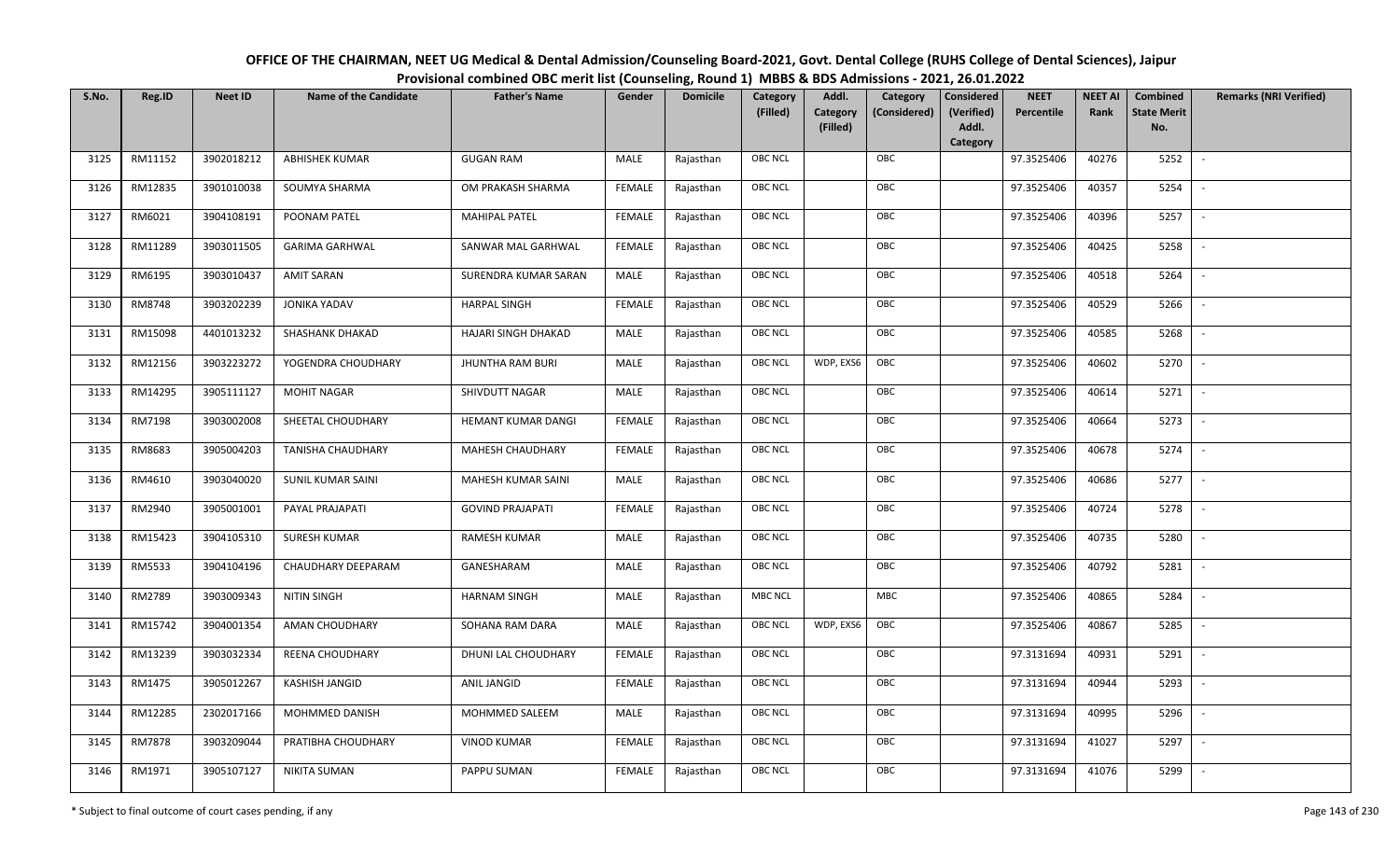| OFFICE OF THE CHAIRMAN, NEET UG Medical & Dental Admission/Counseling Board-2021, Govt. Dental College (RUHS College of Dental Sciences), Jaipur |
|--------------------------------------------------------------------------------------------------------------------------------------------------|
| Provisional combined OBC merit list (Counseling, Round 1) MBBS & BDS Admissions - 2021, 26.01.2022                                               |

| S.No. | Reg.ID  | <b>Neet ID</b> | <b>Name of the Candidate</b> | <b>Father's Name</b>       | Gender        | <b>Domicile</b> | Category<br>(Filled) | Addl.<br>Category<br><b>Category</b><br>(Considered)<br>(Filled) | <b>Considered</b><br>(Verified)<br>Addl. | <b>NEET</b><br>Percentile | <b>NEET AI</b><br>Rank | Combined<br><b>State Merit</b><br>No. | <b>Remarks (NRI Verified)</b> |
|-------|---------|----------------|------------------------------|----------------------------|---------------|-----------------|----------------------|------------------------------------------------------------------|------------------------------------------|---------------------------|------------------------|---------------------------------------|-------------------------------|
|       |         |                |                              |                            |               |                 |                      |                                                                  | Category                                 |                           |                        |                                       |                               |
| 3147  | RM9885  | 3904104110     | <b>AFSHAAN SHAKEEL</b>       | MOHAMMED SHAKEEL           | FEMALE        | Rajasthan       | <b>OBC NCL</b>       | OBC                                                              |                                          | 97.3131694                | 41118                  | 5300                                  | $\sim$                        |
| 3148  | RM12816 | 3902005030     | SEJAL SAINI                  | <b>NARESH SAINI</b>        | FEMALE        | Rajasthan       | OBC NCL              | OBC                                                              |                                          | 97.3131694                | 41150                  | 5301                                  |                               |
| 3149  | RM15187 | 3903202458     | RISHIKA CHOUDHARY            | OMPRAKASH CHOUDHARY        | <b>FEMALE</b> | Rajasthan       | <b>OBC NCL</b>       | OBC                                                              |                                          | 97.3131694                | 41232                  | 5302                                  | $\sim$                        |
| 3150  | RM1031  | 3904001151     | SAKSHI SONI                  | PRAVEEN SONI               | <b>FEMALE</b> | Rajasthan       | <b>OBC NCL</b>       | OBC                                                              |                                          | 97.3131694                | 41241                  | 5303                                  | $\overline{\phantom{a}}$      |
| 3151  | RM13612 | 3905113150     | MANU FAUJDAR                 | <b>HARENDRA FAUJDAR</b>    | MALE          | Rajasthan       | <b>OBC NCL</b>       | OBC                                                              |                                          | 97.3131694                | 41382                  | 5310                                  | $\sim$                        |
| 3152  | RM11195 | 3904001323     | <b>EISHA CHOUDHARY</b>       | PARMA RAM                  | <b>FEMALE</b> | Rajasthan       | <b>OBC NCL</b>       | OBC                                                              |                                          | 97.3131694                | 41385                  | 5311                                  | $\sim$                        |
| 3153  | RM8648  | 3903222391     | <b>DEEPAK SAINI</b>          | KAILASH CHAND SAINI        | <b>MALE</b>   | Rajasthan       | OBC NCL              | OBC                                                              |                                          | 97.3131694                | 41399                  | 5312                                  | $\overline{\phantom{a}}$      |
| 3154  | RM12087 | 3903226200     | KHUSHABU CHOUDHARY           | <b>MESHA RAM</b>           | <b>FEMALE</b> | Rajasthan       | OBC NCL              | OBC                                                              |                                          | 97.3131694                | 41419                  | 5313                                  |                               |
| 3155  | RM6366  | 3903030333     | <b>RUKSAR</b>                | YAKUB KHAN                 | <b>FEMALE</b> | Rajasthan       | OBC NCL              | OBC                                                              |                                          | 97.3131694                | 41433                  | 5315                                  |                               |
| 3156  | RM6992  | 3906001387     | SHREYA RAO                   | <b>BHAWANI SINGH RAO</b>   | <b>FEMALE</b> | Rajasthan       | <b>OBC NCL</b>       | OBC                                                              |                                          | 97.3131694                | 41450                  | 5318                                  | $\overline{\phantom{a}}$      |
| 3157  | RM7193  | 3904001238     | <b>BHARAT SANKHLA</b>        | <b>VIJAY SINGH SANKHLA</b> | MALE          | Rajasthan       | OBC NCL              | OBC                                                              |                                          | 97.3131694                | 41475                  | 5322                                  |                               |
| 3158  | RM2322  | 3906019233     | SUNITA YADAV                 | <b>BANSHI DHAR YADAV</b>   | <b>FEMALE</b> | Rajasthan       | <b>OBC NCL</b>       | OBC                                                              |                                          | 97.2703661                | 41618                  | 5326                                  | $\overline{\phantom{a}}$      |
| 3159  | RM13663 | 3904105205     | <b>BASANTI PRAJAPAT</b>      | <b>JAGDISH CHANDRA</b>     | FEMALE        | Rajasthan       | OBC NCL              | OBC                                                              |                                          | 97.2703661                | 41694                  | 5328                                  |                               |
| 3160  | RM12786 | 3905026145     | NAMIRA BEE                   | ABDUL HAMEED               | <b>FEMALE</b> | Rajasthan       | <b>OBC NCL</b>       | OBC                                                              |                                          | 97.2703661                | 41726                  | 5329                                  | $\overline{\phantom{a}}$      |
| 3161  | RM13654 | 2206002008     | <b>KAMLESH KUMAR</b>         | <b>HARI RAM</b>            | <b>MALE</b>   | Rajasthan       | <b>OBC NCL</b>       | OBC                                                              |                                          | 97.2703661                | 41745                  | 5330                                  | $\overline{\phantom{a}}$      |
| 3162  | RM1845  | 3904102067     | PRATHAM SOLANKI              | JAGDISH CHANDRA SOLANKI    | MALE          | Rajasthan       | <b>OBC NCL</b>       | OBC                                                              |                                          | 97.2703661                | 41764                  | 5331                                  | $\overline{\phantom{a}}$      |
| 3163  | RM12329 | 3903024387     | JAGDISH PRASAD GURJAR        | <b>MATADEEN GURJAR</b>     | MALE          | Rajasthan       | <b>MBC NCL</b>       | MBC                                                              |                                          | 97.2703661                | 41850                  | 5334                                  | $\overline{\phantom{a}}$      |
| 3164  | RM11683 | 3903117184     | <b>TARUN</b>                 | <b>CHANDER BHAN</b>        | <b>MALE</b>   | Rajasthan       | <b>MBC NCL</b>       | MBC                                                              |                                          | 97.2703661                | 41882                  | 5335                                  |                               |
| 3165  | RM5615  | 3903231169     | <b>SUNITA GURJAR</b>         | KHUSHI RAM GURJAR          | <b>FEMALE</b> | Rajasthan       | <b>MBC NCL</b>       | <b>MBC</b>                                                       |                                          | 97.2703661                | 41889                  | 5336                                  |                               |
| 3166  | RM15746 | 3903118208     | KARISHMA YADAV               | RAJEEV YADAV               | <b>FEMALE</b> | Rajasthan       | <b>OBC NCL</b>       | OBC                                                              |                                          | 97.2703661                | 41931                  | 5338                                  | $\blacksquare$                |
| 3167  | RM9960  | 3903011589     | ANKUR KUMAR SHARMA           | MAHESH CHAND SHARMA        | <b>MALE</b>   | Rajasthan       | OBC NCL              | OBC                                                              |                                          | 97.2703661                | 41952                  | 5341                                  |                               |
| 3168  | RM6891  | 3903103446     | RISHABH YADAV                | HARI SHARAN YADAV          | <b>MALE</b>   | Rajasthan       | OBC NCL              | OBC                                                              |                                          | 97.2703661                | 41960                  | 5342                                  |                               |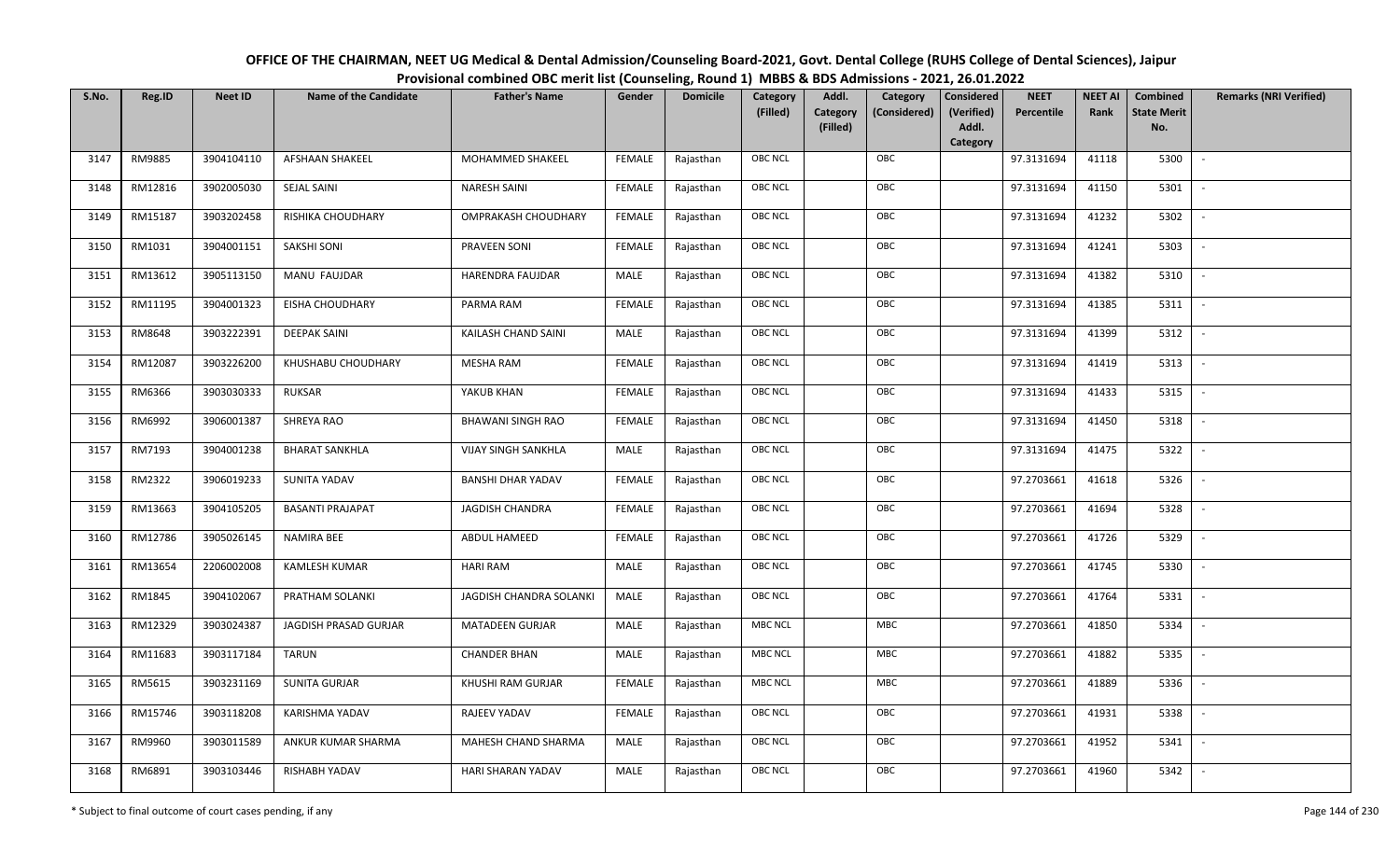| OFFICE OF THE CHAIRMAN, NEET UG Medical & Dental Admission/Counseling Board-2021, Govt. Dental College (RUHS College of Dental Sciences), Jaipur |
|--------------------------------------------------------------------------------------------------------------------------------------------------|
| Provisional combined OBC merit list (Counseling, Round 1) MBBS & BDS Admissions - 2021, 26.01.2022                                               |

| S.No. | Reg.ID  | <b>Neet ID</b> | <b>Name of the Candidate</b> | <b>Father's Name</b>     | Gender        | <b>Domicile</b> | Category       | Addl.                | Category     | <b>Considered</b>   | <b>NEET</b> | <b>NEET AI</b> | Combined                  | <b>Remarks (NRI Verified)</b> |
|-------|---------|----------------|------------------------------|--------------------------|---------------|-----------------|----------------|----------------------|--------------|---------------------|-------------|----------------|---------------------------|-------------------------------|
|       |         |                |                              |                          |               |                 | (Filled)       | Category<br>(Filled) | (Considered) | (Verified)<br>Addl. | Percentile  | Rank           | <b>State Merit</b><br>No. |                               |
|       |         |                |                              |                          |               |                 |                |                      |              | Category            |             |                |                           |                               |
| 3169  | RM13122 | 3903211450     | <b>BHARTI GURJAR</b>         | <b>BANSHI LAL</b>        | <b>FEMALE</b> | Rajasthan       | <b>MBC NCL</b> | WDP, EXS8            | MBC          |                     | 97.2703661  | 41981          | 5343                      | $\overline{\phantom{a}}$      |
| 3170  | RM8717  | 3903230144     | <b>KRISHNA SAINI</b>         | <b>BANWARI LAL SAINI</b> | <b>FEMALE</b> | Rajasthan       | <b>OBC NCL</b> |                      | OBC          |                     | 97.2703661  | 42050          | 5346                      |                               |
| 3171  | RM5012  | 3905126017     | PRIYANSHU BARMAN             | KRANTI KUMAR BARMAN      | MALE          | Rajasthan       | <b>OBC NCL</b> |                      | OBC          |                     | 97.2703661  | 42053          | 5347                      | $\overline{\phantom{a}}$      |
| 3172  | RM14101 | 3903135089     | PRADEEP KUMAR SWAMI          | OMPRAKASH                | MALE          | Rajasthan       | <b>OBC NCL</b> |                      | OBC          |                     | 97.2703661  | 42064          | 5349                      | $\overline{\phantom{a}}$      |
| 3173  | RM6568  | 3904102197     | RITIKA GEHLOT                | JAI SINGH GEHLOT         | <b>FEMALE</b> | Rajasthan       | OBC NCL        |                      | OBC          |                     | 97.2273037  | 42166          | 5351                      | $\sim$                        |
| 3174  | RM7413  | 3904002318     | PRACHI                       | <b>KAMAL SINGH</b>       | <b>FEMALE</b> | Rajasthan       | <b>MBC NCL</b> | WDP, EXS8            | MBC          |                     | 97.2273037  | 42183          | 5352                      | $\overline{\phantom{a}}$      |
| 3175  | RM6590  | 3903006562     | <b>CHESHTA SONI</b>          | PRAMOD SONI              | <b>FEMALE</b> | Rajasthan       | OBC NCL        |                      | OBC          |                     | 97.2273037  | 42189          | 5353                      |                               |
| 3176  | RM2838  | 3905105265     | NEHA KASHYAP                 | SANJAY KUMAR KASHYAP     | <b>FEMALE</b> | Rajasthan       | OBC NCL        |                      | OBC          |                     | 97.2273037  | 42222          | 5354                      |                               |
| 3177  | RM1717  | 3903101590     | LAKSHITA CHHIPA              | DINESH CHANDER CHHIPA    | <b>FEMALE</b> | Rajasthan       | OBC NCL        |                      | OBC          |                     | 97.2273037  | 42262          | 5357                      | $\blacksquare$                |
| 3178  | RM14626 | 3902006010     | ANAMIKA SAHARAN              | <b>GHANSHYAM SAHARAN</b> | <b>FEMALE</b> | Rajasthan       | <b>OBC NCL</b> |                      | OBC          |                     | 97.2273037  | 42293          | 5361                      | $\overline{\phantom{a}}$      |
| 3179  | RM5776  | 3903033040     | PRAJAS MOOND                 | <b>JITENDRA SINGH</b>    | MALE          | Rajasthan       | OBC NCL        |                      | OBC          |                     | 97.2273037  | 42302          | 5362                      |                               |
| 3180  | RM6045  | 3903210468     | <b>ISHU GAJRAJ</b>           | ANUJ GAJRAJ              | <b>FEMALE</b> | Rajasthan       | <b>OBC NCL</b> |                      | OBC          |                     | 97.2273037  | 42312          | 5363                      | $\overline{\phantom{a}}$      |
| 3181  | RM3057  | 3903027151     | MOHIT KUMAR BIJARANIA        | <b>RAM SINGH</b>         | MALE          | Rajasthan       | OBC NCL        |                      | OBC          |                     | 97.2273037  | 42349          | 5367                      |                               |
| 3182  | RM1598  | 3901016113     | SIDDHARTH SONI               | PAWAN SONI               | MALE          | Rajasthan       | OBC NCL        |                      | OBC          |                     | 97.2273037  | 42358          | 5369                      | $\overline{\phantom{a}}$      |
| 3183  | RM15755 | 3905111073     | LAKSHYA KARWASRA             | POONAM CHAND             | MALE          | Rajasthan       | <b>OBC NCL</b> |                      | OBC          |                     | 97.2273037  | 42392          | 5371                      | $\sim$                        |
| 3184  | RM11333 | 3905108146     | NEELU KUMARI PATIDAR         | <b>BAJRANG LAL</b>       | <b>FEMALE</b> | Rajasthan       | <b>OBC NCL</b> |                      | OBC          |                     | 97.2273037  | 42424          | 5374                      | $\sim$                        |
| 3185  | RM11988 | 3903017283     | PRIYASHI BADHALA             | SURESH KUAMR             | <b>FEMALE</b> | Rajasthan       | OBC NCL        |                      | OBC          |                     | 97.2273037  | 42517          | 5377                      | $\overline{\phantom{a}}$      |
| 3186  | RM12432 | 3901002055     | <b>ASHMITA SEN</b>           | <b>SUNIL SEN</b>         | <b>FEMALE</b> | Rajasthan       | OBC NCL        |                      | OBC          |                     | 97.2273037  | 42520          | 5378                      |                               |
| 3187  | RM10437 | 3904026112     | <b>MAINA PRAJAPAT</b>        | <b>FUSHA RAM</b>         | <b>FEMALE</b> | Rajasthan       | OBC NCL        |                      | OBC          |                     | 97.2273037  | 42639          | 5381                      |                               |
| 3188  | RM11690 | 3903037228     | SHIWANK JANGID               | SANWAR MAL JANGID        | <b>MALE</b>   | Rajasthan       | OBC NCL        |                      | OBC          |                     | 97.2273037  | 42687          | 5382                      |                               |
| 3189  | RM4147  | 3902013078     | <b>MOHIT KUMAR</b>           | <b>BHISHAM SHARMA</b>    | MALE          | Rajasthan       | <b>OBC NCL</b> |                      | OBC          |                     | 97.2273037  | 42726          | 5386                      |                               |
| 3190  | RM10133 | 3903209517     | <b>NIKHIL GUPTA</b>          | PRAMOD KUMAR GUPTA       | MALE          | Rajasthan       | OBC NCL        |                      | OBC          |                     | 97.2273037  | 42785          | 5390                      |                               |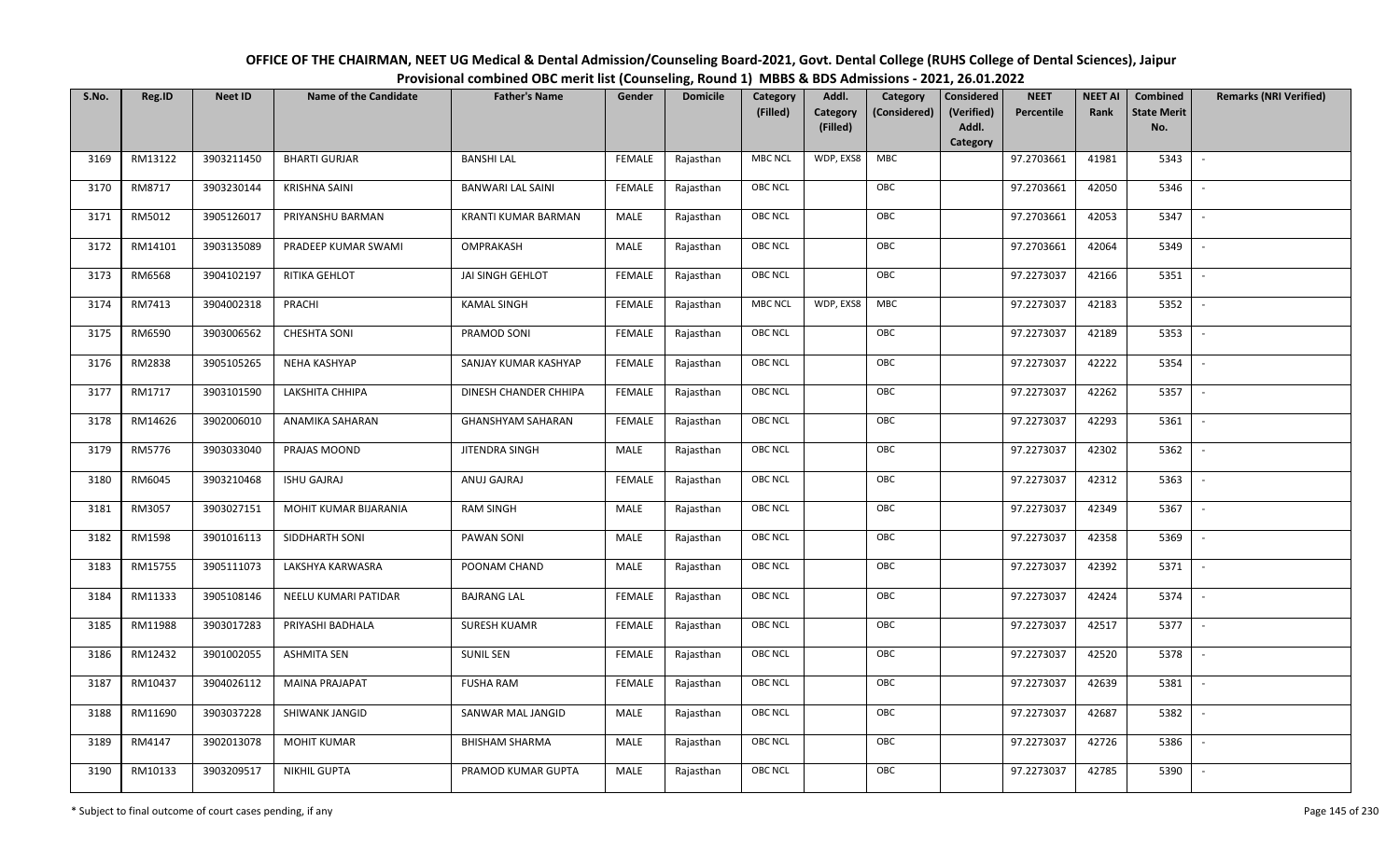| OFFICE OF THE CHAIRMAN, NEET UG Medical & Dental Admission/Counseling Board-2021, Govt. Dental College (RUHS College of Dental Sciences), Jaipur |
|--------------------------------------------------------------------------------------------------------------------------------------------------|
| Provisional combined OBC merit list (Counseling, Round 1) MBBS & BDS Admissions - 2021, 26.01.2022                                               |

| S.No. | Reg.ID  | <b>Neet ID</b> | <b>Name of the Candidate</b> | <b>Father's Name</b>      | Gender        | <b>Domicile</b> | Category<br>(Filled) | Addl.<br>Category<br>(Filled) | Category<br>(Considered) | <b>Considered</b><br>(Verified)<br>Addl. | <b>NEET</b><br>Percentile | <b>NEET AI</b><br>Rank | Combined<br><b>State Merit</b><br>No. | <b>Remarks (NRI Verified)</b> |
|-------|---------|----------------|------------------------------|---------------------------|---------------|-----------------|----------------------|-------------------------------|--------------------------|------------------------------------------|---------------------------|------------------------|---------------------------------------|-------------------------------|
|       |         |                |                              |                           |               |                 |                      |                               |                          | <b>Category</b>                          |                           |                        |                                       |                               |
| 3191  | RM11058 | 3904112179     | VIKRAM                       | <b>GOPA RAM</b>           | MALE          | Rajasthan       | OBC NCL              |                               | OBC                      |                                          | 97.2273037                | 42805                  | 5392                                  | $\overline{\phantom{a}}$      |
| 3192  | RM6426  | 3903001153     | SONU NIMIWAL                 | <b>SHIV KUMAR</b>         | MALE          | Rajasthan       | OBC NCL              |                               | OBC                      |                                          | 97.1845004                | 42841                  | 5394                                  |                               |
| 3193  | RM8420  | 3903024105     | <b>MAHESH KUMAR SAINI</b>    | RAM KISHORE SAINI         | MALE          | Rajasthan       | <b>OBC NCL</b>       |                               | OBC                      |                                          | 97.1845004                | 42850                  | 5396                                  |                               |
| 3194  | RM14723 | 3905112033     | <b>MEGHA NAGAR</b>           | RAMSWAROOP NAGAR          | <b>FEMALE</b> | Rajasthan       | OBC NCL              |                               | OBC                      |                                          | 97.1845004                | 42860                  | 5397                                  | $\overline{\phantom{a}}$      |
| 3195  | RM4504  | 3903127324     | PRAVEEN KUMAR                | RAJENDRA PRASAD           | MALE          | Rajasthan       | MBC NCL              |                               | <b>MBC</b>               |                                          | 97.1845004                | 42874                  | 5398                                  | $\sim$                        |
| 3196  | RM12438 | 3902009064     | SHARDA SIDH                  | <b>BHAGWAN NATH</b>       | <b>FEMALE</b> | Rajasthan       | OBC NCL              |                               | OBC                      |                                          | 97.1845004                | 42888                  | 5400                                  | $\sim$                        |
| 3197  | RM1751  | 3902011160     | SOMESH DUTT SONI             | DHURA RAM SONI            | MALE          | Rajasthan       | OBC NCL              |                               | OBC                      |                                          | 97.1845004                | 42962                  | 5403                                  | $\sim$                        |
| 3198  | RM1856  | 3904015147     | NARESH KUMAR VAISHNAV        | <b>KESHAW DAS</b>         | MALE          | Rajasthan       | OBC NCL              | WDP, EXS6                     | OBC                      |                                          | 97.1845004                | 43194                  | 5410                                  |                               |
| 3199  | RM14456 | 3905120468     | PRADEEP JAT                  | <b>BAHADUR SINGH JAT</b>  | MALE          | Rajasthan       | OBC NCL              |                               | OBC                      |                                          | 97.1845004                | 43199                  | 5411                                  |                               |
| 3200  | RM5256  | 3905102036     | <b>MINAL SONI</b>            | <b>ANIL SONI</b>          | <b>FEMALE</b> | Rajasthan       | OBC NCL              |                               | OBC                      |                                          | 97.1845004                | 43204                  | 5412                                  | $\overline{\phantom{a}}$      |
| 3201  | RM14526 | 3903018214     | MANISHA CHOUDHARY            | <b>BABU LAL CHOUDHARY</b> | <b>FEMALE</b> | Rajasthan       | OBC NCL              |                               | OBC                      |                                          | 97.1845004                | 43214                  | 5413                                  |                               |
| 3202  | RM15179 | 3901011065     | ANJANA                       | <b>MAHENDRA SINGH</b>     | <b>FEMALE</b> | Rajasthan       | OBC NCL              | WDP, EXS6                     | OBC                      |                                          | 97.1845004                | 43230                  | 5415                                  | $\overline{\phantom{a}}$      |
| 3203  | RM13664 | 3902012046     | FAIZAN ALI CHOUHAN           | JAMEEL AHMED CHOUHAN      | MALE          | Rajasthan       | OBC NCL              |                               | OBC                      |                                          | 97.1845004                | 43235                  | 5416                                  |                               |
| 3204  | RM10068 | 3903019425     | PRIYANKA YADAV               | LAXMAN PRASAD YADAV       | <b>FEMALE</b> | Rajasthan       | <b>OBC NCL</b>       |                               | OBC                      |                                          | 97.1845004                | 43324                  | 5420                                  |                               |
| 3205  | RM10577 | 3903214280     | <b>BINDU BURDAK</b>          | SHARWAN KUMAR BURDAK      | <b>FEMALE</b> | Rajasthan       | OBC NCL              | WDP, EXS6                     | OBC                      |                                          | 97.1845004                | 43359                  | 5422                                  | $\overline{\phantom{a}}$      |
| 3206  | RM7663  | 3903219333     | JEETRAM GURJAR               | SHIV JI LAL GURJAR        | MALE          | Rajasthan       | MBC NCL              |                               | <b>MBC</b>               |                                          | 97.1845004                | 43364                  | 5423                                  | $\sim$                        |
| 3207  | RM12400 | 3906016126     | <b>GHANSHYAM PATEL</b>       | <b>BHANWAR LAL</b>        | MALE          | Rajasthan       | OBC NCL              |                               | OBC                      |                                          | 97.1845004                | 43367                  | 5424                                  | $\sim$                        |
| 3208  | RM13821 | 3904101124     | <b>ASHOK PACHAR</b>          | DEVARAM PACHAR            | MALE          | Rajasthan       | OBC NCL              |                               | OBC                      |                                          | 97.1845004                | 43380                  | 5425                                  | $\sim$                        |
| 3209  | RM6594  | 2302032093     | <b>ITOYL</b>                 | AMIT YADAV                | <b>FEMALE</b> | Rajasthan       | OBC NCL              |                               | OBC                      |                                          | 97.1845004                | 43406                  | 5427                                  |                               |
| 3210  | RM13127 | 3903021069     | RAKESH KUMAR GURJAR          | <b>KANA RAM GURJAR</b>    | MALE          | Rajasthan       | MBC NCL              |                               | MBC                      |                                          | 97.1427332                | 43514                  | 5429                                  |                               |
| 3211  | RM10438 | 3903041405     | POOJA YADAV                  | SUBHASH CHAND YADAV       | <b>FEMALE</b> | Rajasthan       | OBC NCL              |                               | OBC                      |                                          | 97.1427332                | 43549                  | 5431                                  | $\overline{\phantom{a}}$      |
| 3212  | RM8145  | 3901006068     | RITIKA CHOUDHARY             | CHENA RAM CHOUDHARY       | FEMALE        | Rajasthan       | <b>OBC NCL</b>       |                               | OBC                      |                                          | 97.1427332                | 43589                  | 5435                                  |                               |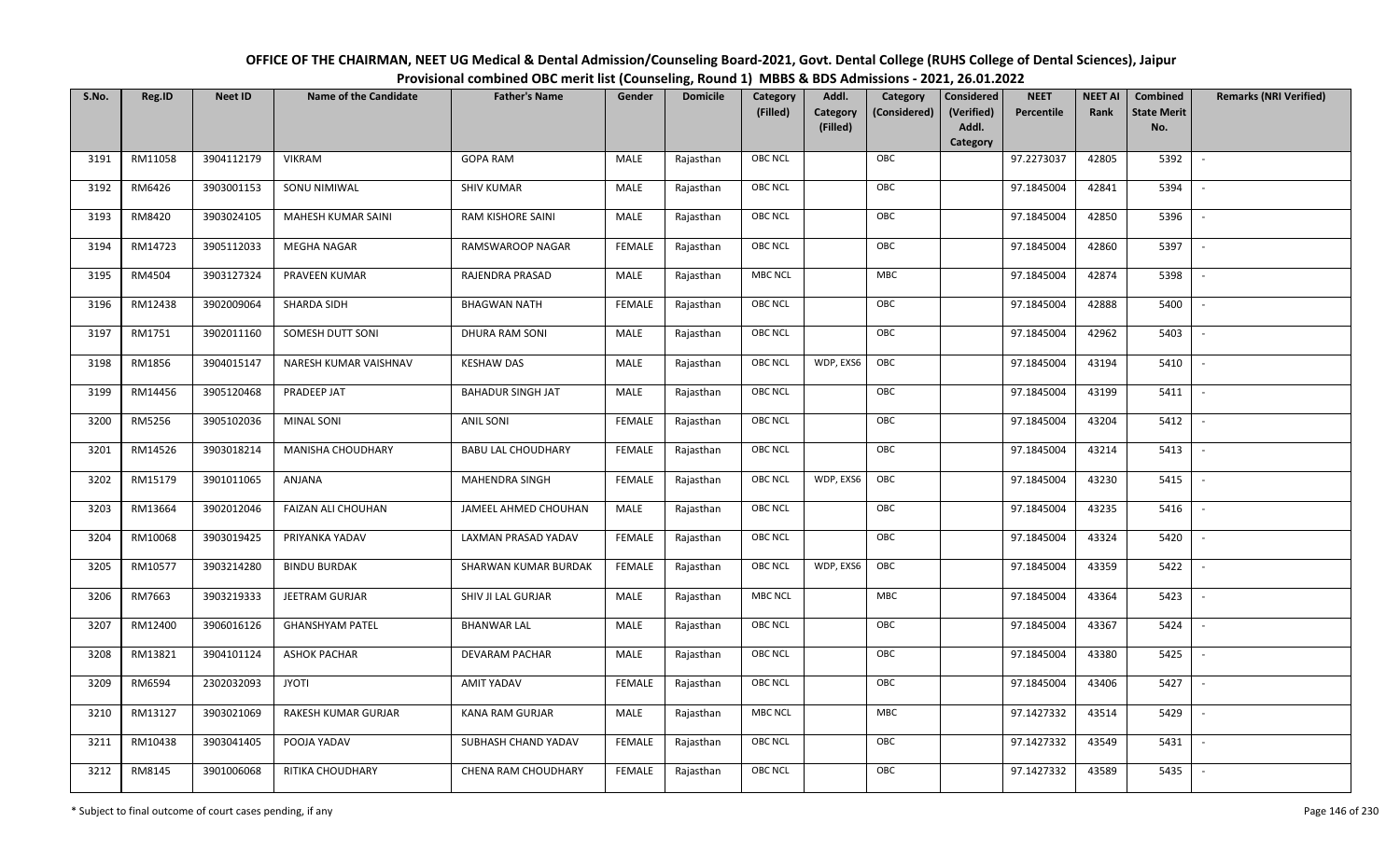| OFFICE OF THE CHAIRMAN, NEET UG Medical & Dental Admission/Counseling Board-2021, Govt. Dental College (RUHS College of Dental Sciences), Jaipur |
|--------------------------------------------------------------------------------------------------------------------------------------------------|
| Provisional combined OBC merit list (Counseling, Round 1) MBBS & BDS Admissions - 2021, 26.01.2022                                               |

| S.No. | Reg.ID  | <b>Neet ID</b> | <b>Name of the Candidate</b> | <b>Father's Name</b>         | Gender        | <b>Domicile</b> | Category<br>(Filled) | Addl.<br>Category | Category<br>(Considered) | <b>Considered</b><br>(Verified) | <b>NEET</b><br>Percentile | <b>NEET AI</b><br>Rank | Combined<br><b>State Merit</b> | <b>Remarks (NRI Verified)</b> |
|-------|---------|----------------|------------------------------|------------------------------|---------------|-----------------|----------------------|-------------------|--------------------------|---------------------------------|---------------------------|------------------------|--------------------------------|-------------------------------|
|       |         |                |                              |                              |               |                 |                      | (Filled)          |                          | Addl.<br>Category               |                           |                        | No.                            |                               |
| 3213  | RM2062  | 3903006416     | <b>BHARTI YADAV</b>          | <b>ASHOK YADAV</b>           | <b>FEMALE</b> | Rajasthan       | OBC NCL              |                   | OBC                      |                                 | 97.1427332                | 43697                  | 5440                           | $\overline{\phantom{a}}$      |
| 3214  | RM8895  | 3903024110     | ANAND SINGH CHAUHAN          | MOOL SINGH                   | MALE          | Rajasthan       | OBC NCL              |                   | OBC                      |                                 | 97.1427332                | 43910                  | 5445                           |                               |
| 3215  | RM11861 | 4413001864     | KIRTI KUNTAL                 | <b>VIJAYPAL SINGH</b>        | <b>FEMALE</b> | Rajasthan       | <b>OBC NCL</b>       |                   | OBC                      |                                 | 97.1427332                | 43922                  | 5446                           |                               |
| 3216  | RM14360 | 3903213288     | LOKENDRA MUWAL               | RIDMA RAM                    | MALE          | Rajasthan       | OBC NCL              |                   | OBC                      |                                 | 97.1427332                | 43982                  | 5448                           | $\overline{\phantom{a}}$      |
| 3217  | RM15411 | 3905001471     | <b>ADESH KALER</b>           | <b>MAHESH KUMAR</b>          | <b>FEMALE</b> | Rajasthan       | OBC NCL              | WDP, EXS8         | OBC                      |                                 | 97.1427332                | 43990                  | 5449                           | $\overline{\phantom{a}}$      |
| 3218  | RM3183  | 3903136066     | YAMINI JANGIR                | ROHITASHV                    | <b>FEMALE</b> | Rajasthan       | <b>OBC NCL</b>       |                   | OBC                      |                                 | 97.1427332                | 44035                  | 5452                           | $\overline{\phantom{a}}$      |
| 3219  | RM2580  | 3904004224     | <b>DISHA PARMAR</b>          | SURESH PARMAR                | <b>FEMALE</b> | Rajasthan       | OBC NCL              |                   | OBC                      |                                 | 97.1427332                | 44066                  | 5453                           | $\sim$                        |
| 3220  | RM15705 | 3802012063     | <b>GAGANDEEP KOUR</b>        | SUKHVEER SINGH               | <b>FEMALE</b> | Rajasthan       | OBC NCL              |                   | OBC                      |                                 | 97.1007717                | 44248                  | 5458                           |                               |
| 3221  | RM6975  | 3905123025     | <b>SUNITA PUNIYA</b>         | <b>GOPAL PUNIYA</b>          | <b>FEMALE</b> | Rajasthan       | OBC NCL              |                   | OBC                      |                                 | 97.1007717                | 44311                  | 5460                           |                               |
| 3222  | RM2610  | 3905121218     | YASHVEER KHATANA             | SHIVHARI                     | MALE          | Rajasthan       | <b>MBC NCL</b>       |                   | MBC                      |                                 | 97.1007717                | 44358                  | 5462                           |                               |
| 3223  | RM14596 | 3903205078     | <b>BHANU DHAKAD</b>          | <b>GIRRAJ PRASAD</b>         | MALE          | Rajasthan       | OBC NCL              |                   | OBC                      |                                 | 97.1007717                | 44360                  | 5463                           |                               |
| 3224  | RM2082  | 3906025024     | <b>MOHIT NAYAK</b>           | MITTHAL KUMAR NAYAK          | MALE          | Rajasthan       | <b>MBC NCL</b>       |                   | MBC                      |                                 | 97.1007717                | 44417                  | 5466                           | $\mathcal{L}$                 |
| 3225  | RM14003 | 3903111413     | SANDEEP KUMAR KUMAWAT        | <b>GOVARDHAN LAL KUMAWAT</b> | MALE          | Rajasthan       | OBC NCL              |                   | OBC                      |                                 | 97.1007717                | 44480                  | 5472                           |                               |
| 3226  | RM3822  | 3903108091     | ROSHAN YADAV                 | SHIMBHU DAYAL YADAV          | MALE          | Rajasthan       | <b>OBC NCL</b>       |                   | OBC                      |                                 | 97.1007717                | 44569                  | 5478                           | $\overline{\phantom{a}}$      |
| 3227  | RM15456 | 3904108154     | <b>SURMA SENCHA</b>          | HARJI RAM SENCHA             | <b>FEMALE</b> | Rajasthan       | OBC NCL              |                   | OBC                      |                                 | 97.1007717                | 44644                  | 5481                           | $\overline{\phantom{a}}$      |
| 3228  | RM5975  | 3904001578     | <b>BHAVESH KUMAR</b>         | RAJA RAM                     | MALE          | Rajasthan       | OBC NCL              |                   | OBC                      |                                 | 97.0589397                | 44791                  | 5487                           | $\overline{a}$                |
| 3229  | RM5796  | 3901014640     | <b>ARCHITA SINGH</b>         | RAMJI CHAUHAN                | <b>FEMALE</b> | Rajasthan       | OBC NCL              |                   | OBC                      |                                 | 97.0589397                | 45033                  | 5493                           | $\overline{\phantom{a}}$      |
| 3230  | RM10714 | 3902024038     | ABHISHEK BANA                | RAMSWAROOP BANA              | MALE          | Rajasthan       | OBC NCL              |                   | OBC                      |                                 | 97.0589397                | 45180                  | 5501                           | $\overline{\phantom{a}}$      |
| 3231  | RM12231 | 3905126136     | JEBA KOSAR                   | <b>SHOKAT ALI</b>            | <b>FEMALE</b> | Rajasthan       | OBC NCL              |                   | OBC                      |                                 | 97.0589397                | 45192                  | 5502                           |                               |
| 3232  | RM13629 | 3903123051     | SUNIL KUMAR BURDAK           | SUBHASH CHAND                | MALE          | Rajasthan       | OBC NCL              |                   | OBC                      |                                 | 97.0589397                | 45216                  | 5504                           |                               |
| 3233  | RM6510  | 3902002159     | KOMAL SHARMA                 | PRAVESH KUMAR SHARMA         | <b>FEMALE</b> | Rajasthan       | OBC NCL              |                   | OBC                      |                                 | 97.0589397                | 45245                  | 5509                           |                               |
| 3234  | RM10771 | 3902013211     | KUNALIKAA PUNIA              | <b>ALOK PUNIA</b>            | <b>FEMALE</b> | Rajasthan       | <b>OBC NCL</b>       |                   | OBC                      |                                 | 97.0589397                | 45246                  | 5510                           |                               |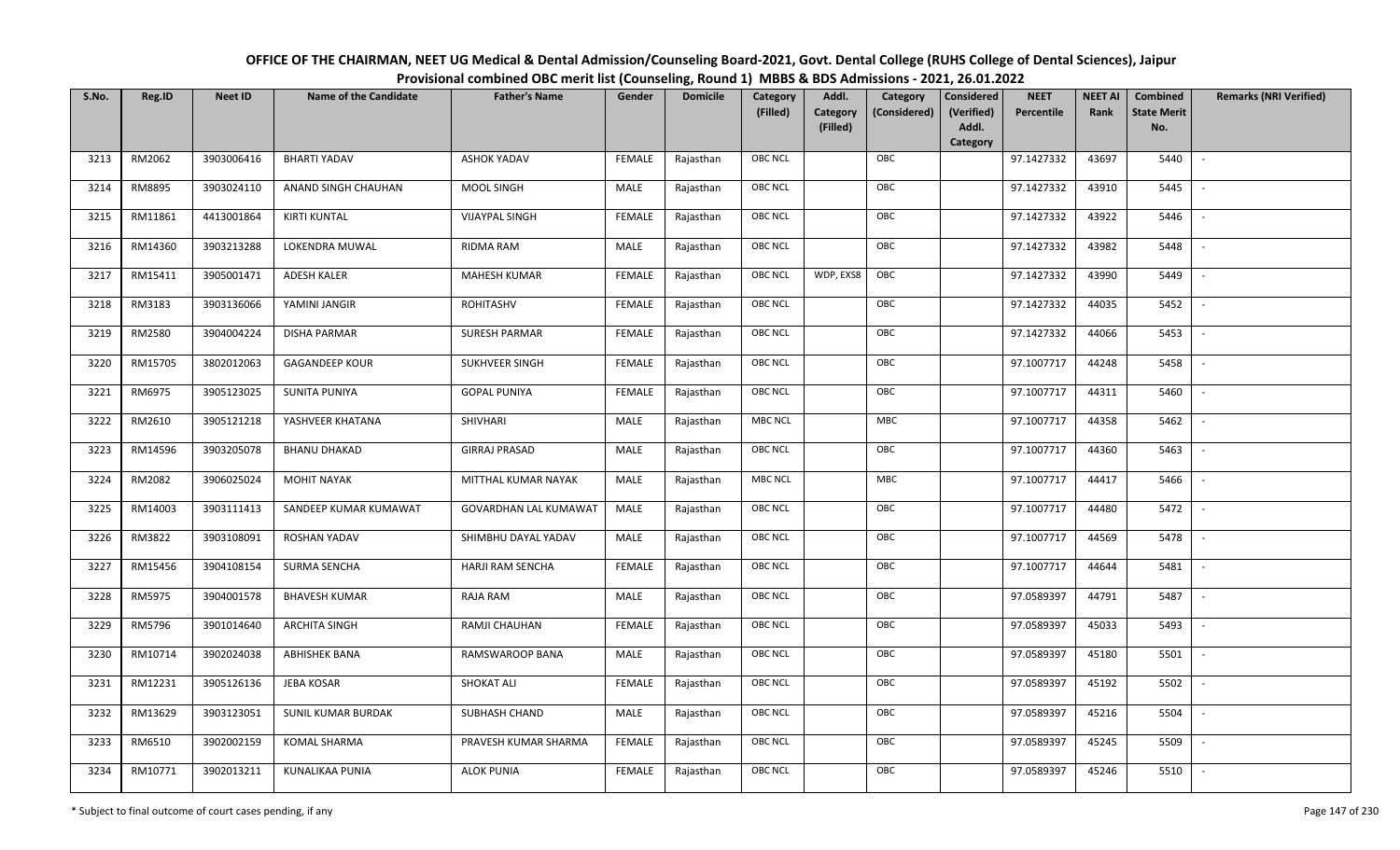| OFFICE OF THE CHAIRMAN, NEET UG Medical & Dental Admission/Counseling Board-2021, Govt. Dental College (RUHS College of Dental Sciences), Jaipur |
|--------------------------------------------------------------------------------------------------------------------------------------------------|
| Provisional combined OBC merit list (Counseling, Round 1) MBBS & BDS Admissions - 2021, 26.01.2022                                               |

| S.No. | Reg.ID        | <b>Neet ID</b> | <b>Name of the Candidate</b> | <b>Father's Name</b>                | Gender        | <b>Domicile</b> | Category<br>(Filled) | Addl.<br>Category | Category<br>(Considered) | <b>Considered</b><br>(Verified) | <b>NEET</b><br>Percentile | <b>NEET AI</b><br>Rank | Combined<br><b>State Merit</b> | <b>Remarks (NRI Verified)</b> |
|-------|---------------|----------------|------------------------------|-------------------------------------|---------------|-----------------|----------------------|-------------------|--------------------------|---------------------------------|---------------------------|------------------------|--------------------------------|-------------------------------|
|       |               |                |                              |                                     |               |                 |                      | (Filled)          |                          | Addl.<br>Category               |                           |                        | No.                            |                               |
| 3235  | RM12745       | 3903029351     | PRANJAL                      | <b>VIRENDRA SINGH</b>               | <b>FEMALE</b> | Rajasthan       | OBC NCL              |                   | OBC                      |                                 | 97.0589397                | 45333                  | 5513                           | $\sim$                        |
| 3236  | RM12321       | 3901011177     | SALONI TOMAR                 | MOHAN PRAKASH SINGH<br><b>TOMAR</b> | <b>FEMALE</b> | Rajasthan       | OBC NCL              |                   | OBC                      |                                 | 97.0589397                | 45348                  | 5514                           |                               |
| 3237  | RM10124       | 3802002494     | ROBIN SANDHU                 | MAKHAN SINGH SANDHU                 | MALE          | Rajasthan       | <b>OBC NCL</b>       |                   | OBC                      |                                 | 97.0589397                | 45374                  | 5515                           |                               |
| 3238  | RM11501       | 3903201063     | RESHANT JASAIWAL             | GAJENDRA SINGH JASAIWAL             | MALE          | Rajasthan       | OBC NCL              |                   | OBC                      |                                 | 97.0589397                | 45413                  | 5518                           | $\overline{\phantom{a}}$      |
| 3239  | RM9352        | 3905024183     | RAGHUNATH RAM                | <b>HEMA RAM</b>                     | MALE          | Rajasthan       | MBC NCL              |                   | MBC                      |                                 | 97.0174963                | 45472                  | 5520                           | $\overline{a}$                |
| 3240  | RM7812        | 3903201433     | <b>NEHA FAUJDAR</b>          | <b>AJAY SINGH</b>                   | <b>FEMALE</b> | Rajasthan       | <b>OBC NCL</b>       | WDP, EXS6         | OBC                      |                                 | 97.0174963                | 45549                  | 5526                           | $\sim$                        |
| 3241  | <b>RM5555</b> | 2001227248     | NAZMA                        | MOHAMMAD UMAR KHAN                  | <b>FEMALE</b> | Rajasthan       | OBC NCL              |                   | OBC                      |                                 | 97.0174963                | 45586                  | 5528                           | $\overline{\phantom{a}}$      |
| 3242  | RM4951        | 3905110243     | KOMAL KHAJJA                 | RAJENDRA SINGH KHAJJA               | <b>FEMALE</b> | Rajasthan       | <b>MBC NCL</b>       |                   | <b>MBC</b>               |                                 | 97.0174963                | 45648                  | 5530                           |                               |
| 3243  | RM1273        | 3904002403     | SIMRAN KASWAN                | SHREERAM KASWAN                     | <b>FEMALE</b> | Rajasthan       | <b>OBC NCL</b>       | WDP, EXS8         | OBC                      |                                 | 97.0174963                | 45649                  | 5531                           |                               |
| 3244  | RM4001        | 3901017122     | RAJARAM YADAV                | RAMJILAL YADAV                      | MALE          | Rajasthan       | OBC NCL              |                   | OBC                      |                                 | 97.0174963                | 45746                  | 5533                           | $\overline{\phantom{a}}$      |
| 3245  | RM13152       | 3902021162     | <b>AYUSH SWAMI</b>           | <b>MADAN LAL SWAMI</b>              | MALE          | Rajasthan       | OBC NCL              |                   | OBC                      |                                 | 97.0174963                | 45766                  | 5534                           |                               |
| 3246  | RM2785        | 3904016204     | <b>ASHOK KUMAR</b>           | RATA RAM                            | MALE          | Rajasthan       | OBC NCL              |                   | OBC                      |                                 | 97.0174963                | 45784                  | 5535                           |                               |
| 3247  | RM14568       | 3903018366     | POOJA YADAV                  | KAILASH CHAND                       | <b>FEMALE</b> | Rajasthan       | OBC NCL              | WDP, EXS8         | OBC                      |                                 | 97.0174963                | 45878                  | 5539                           |                               |
| 3248  | RM8132        | 3905121292     | <b>KAPIL NAGAR</b>           | KAMLESH KUMAR NAGAR                 | MALE          | Rajasthan       | OBC NCL              |                   | OBC                      |                                 | 97.0174963                | 45955                  | 5543                           |                               |
| 3249  | RM12661       | 2206001676     | KALPESH KUMAR                | <b>HEERA RAM MALI</b>               | MALE          | Rajasthan       | OBC NCL              |                   | OBC                      |                                 | 97.0174963                | 45997                  | 5545                           | $\overline{\phantom{a}}$      |
| 3250  | RM14438       | 3903003431     | NISHA KHADOLIYA              | <b>PURAN SAINI</b>                  | <b>FEMALE</b> | Rajasthan       | OBC NCL              |                   | OBC                      |                                 | 97.0174963                | 46009                  | 5548                           | $\sim$                        |
| 3251  | RM15395       | 3904102171     | SATYA PRAKASH                | <b>BUDHA RAM</b>                    | MALE          | Rajasthan       | OBC NCL              |                   | OBC                      |                                 | 97.0174963                | 46017                  | 5549                           | $\overline{\phantom{a}}$      |
| 3252  | RM8219        | 3905027144     | ARVIND KUMAR SUTHAR          | MUKESH KUMAR SUTHAR                 | MALE          | Rajasthan       | OBC NCL              |                   | OBC                      |                                 | 97.0174963                | 46032                  | 5551                           | $\overline{\phantom{a}}$      |
| 3253  | RM13061       | 3904003262     | HARSHITA BISHNOI             | <b>MANGILAL BISHNOI</b>             | <b>FEMALE</b> | Rajasthan       | OBC NCL              |                   | OBC                      |                                 | 96.9724913                | 46164                  | 5555                           |                               |
| 3254  | RM6897        | 3903136195     | SHARDA RULANIYA              | <b>BALDEVA RAM</b>                  | <b>FEMALE</b> | Rajasthan       | OBC NCL              |                   | OBC                      |                                 | 96.9724913                | 46198                  | 5556                           |                               |
| 3255  | RM10004       | 3903106206     | DEEPIKA                      | <b>SUNDER SINGH</b>                 | <b>FEMALE</b> | Rajasthan       | OBC NCL              | WDP, EXS6         | OBC                      |                                 | 96.9724913                | 46208                  | 5557                           | $\overline{\phantom{a}}$      |
| 3256  | RM12026       | 3903010124     | <b>DIMPAL RANI</b>           | SOHAN SINGH                         | <b>FEMALE</b> | Rajasthan       | MBC NCL              |                   | MBC                      |                                 | 96.9724913                | 46221                  | 5558                           |                               |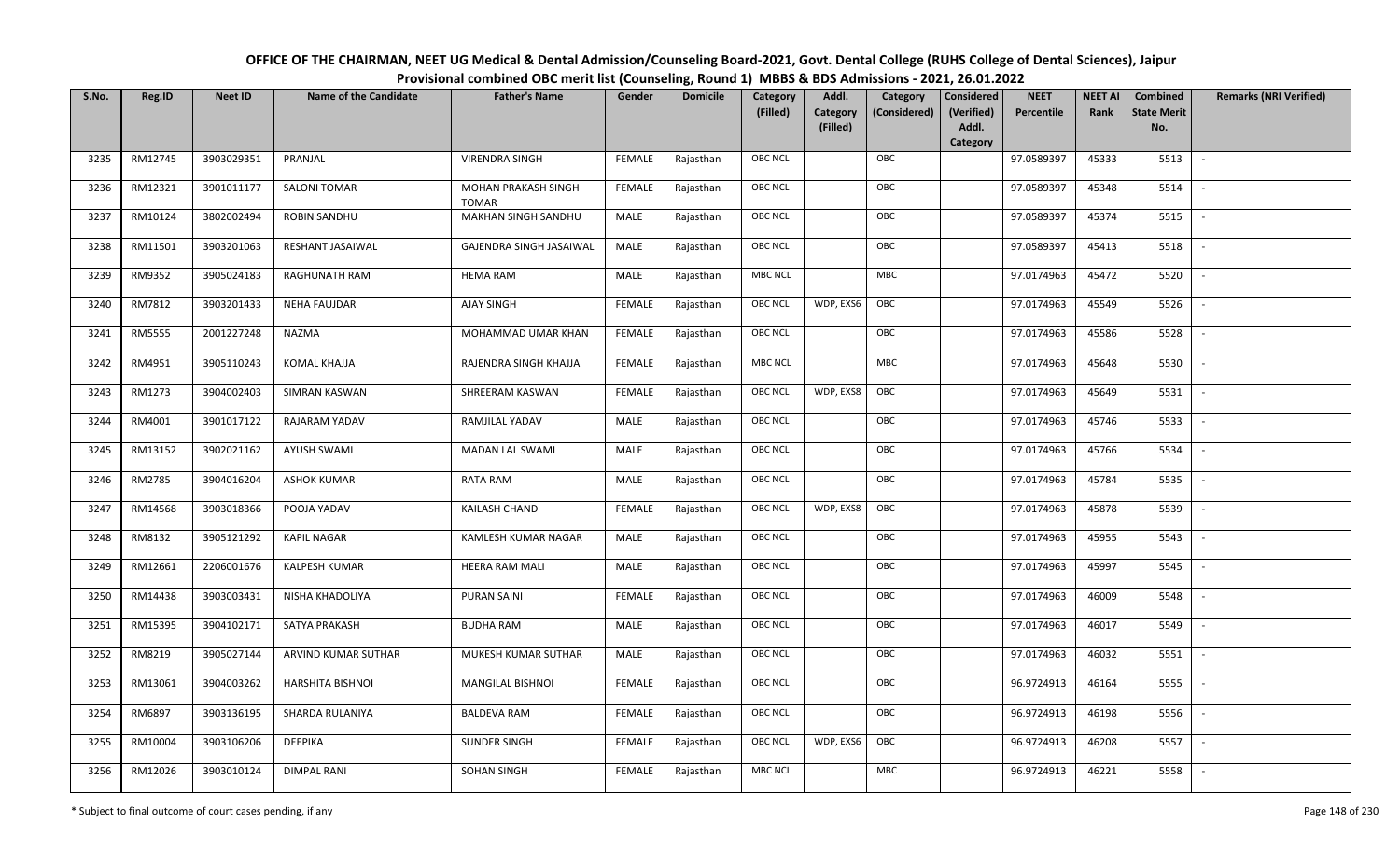| OFFICE OF THE CHAIRMAN, NEET UG Medical & Dental Admission/Counseling Board-2021, Govt. Dental College (RUHS College of Dental Sciences), Jaipur |
|--------------------------------------------------------------------------------------------------------------------------------------------------|
| Provisional combined OBC merit list (Counseling, Round 1) MBBS & BDS Admissions - 2021, 26.01.2022                                               |

| S.No. | Reg.ID  | <b>Neet ID</b> | <b>Name of the Candidate</b> | <b>Father's Name</b>  | Gender        | <b>Domicile</b> | Category<br>(Filled) | Addl.<br>Category<br>(Filled) | Category<br>(Considered) | <b>Considered</b><br>(Verified)<br>Addl.<br>Category | <b>NEET</b><br>Percentile | <b>NEET AI</b><br>Rank | Combined<br><b>State Merit</b><br>No. | <b>Remarks (NRI Verified)</b> |
|-------|---------|----------------|------------------------------|-----------------------|---------------|-----------------|----------------------|-------------------------------|--------------------------|------------------------------------------------------|---------------------------|------------------------|---------------------------------------|-------------------------------|
| 3257  | RM4185  | 1601005148     | SHIKSHA RANKAWAT             | <b>GORI NAND SADH</b> | <b>FEMALE</b> | Rajasthan       | <b>OBC NCL</b>       | WDP, EXS8                     | OBC                      |                                                      | 96.9724913                | 46259                  | 5560                                  | $\overline{\phantom{a}}$      |
| 3258  | RM15320 | 3903129256     | <b>VIKAS BHADANA</b>         | MADHOSINGH BHADANA    | MALE          | Rajasthan       | <b>MBC NCL</b>       |                               | ${\sf MBC}$              |                                                      | 96.9724913                | 46299                  | 5562                                  |                               |
| 3259  | RM14739 | 3901016098     | RAVINDRA MAHIYA              | CHENA RAM MAHIYA      | MALE          | Rajasthan       | <b>OBC NCL</b>       |                               | OBC                      |                                                      | 96.9724913                | 46419                  | 5568                                  |                               |
| 3260  | RM2259  | 3901006245     | DHARAM SINGH NIRWAN          | SURESH SINGH NIRWAN   | MALE          | Rajasthan       | OBC NCL              |                               | OBC                      |                                                      | 96.9724913                | 46465                  | 5570                                  | $\overline{\phantom{a}}$      |
| 3261  | RM9825  | 3905108281     | ABHISHEK                     | <b>KISHANA RAM</b>    | MALE          | Rajasthan       | <b>OBC NCL</b>       |                               | OBC                      |                                                      | 96.9724913                | 46472                  | 5571                                  | $\sim$                        |
| 3262  | RM11792 | 3904022236     | MANJU CHOUDHARY              | SURESH RAM CHOUDHARY  | <b>FEMALE</b> | Rajasthan       | <b>OBC NCL</b>       |                               | OBC                      |                                                      | 96.9724913                | 46543                  | 5573                                  | $\sim$                        |
| 3263  | RM15349 | 3903210367     | NIDHI YADAV                  | NARENDRA KUMAR YADAV  | <b>FEMALE</b> | Rajasthan       | OBC NCL              |                               | OBC                      |                                                      | 96.9724913                | 46604                  | 5575                                  | $\overline{\phantom{a}}$      |
| 3264  | RM12956 | 3905106286     | DARSHAN LAKHARA              | DHARMENDER KUMAR      | MALE          | Rajasthan       | OBC NCL              |                               | OBC                      |                                                      | 96.9724913                | 46606                  | 5576                                  |                               |
| 3265  | RM4080  | 3905115135     | <b>AVESH ANSARI</b>          | ABDUL KALIM           | MALE          | Rajasthan       | <b>OBC NCL</b>       |                               | OBC                      |                                                      | 96.9724913                | 46667                  | 5579                                  |                               |
| 3266  | RM5932  | 3802006273     | <b>AMAN VERMA</b>            | OM PRAKASH VERMA      | MALE          | Rajasthan       | OBC NCL              |                               | OBC                      |                                                      | 96.9724913                | 46742                  | 5582                                  | $\overline{\phantom{a}}$      |
| 3267  | RM13713 | 3905124209     | <b>MANOJ KUMAR</b>           | REKHA RAM BHAMBHU     | MALE          | Rajasthan       | <b>OBC NCL</b>       |                               | OBC                      |                                                      | 96.9316306                | 46771                  | 5585                                  |                               |
| 3268  | RM7954  | 3903219187     | ANIL KUMAR BHAWARIYA         | BANWARI LAL BHAWARIYA | MALE          | Rajasthan       | OBC NCL              |                               | OBC                      |                                                      | 96.9316306                | 46820                  | 5588                                  |                               |
| 3269  | RM8556  | 3903002256     | PREETAM YADAV                | SATYAVIR SINGH        | MALE          | Rajasthan       | <b>OBC NCL</b>       |                               | OBC                      |                                                      | 96.9316306                | 46822                  | 5589                                  |                               |
| 3270  | RM14705 | 3903203785     | ANUSHKA GURJAR               | HEMRAJ SINGH GURJAR   | <b>FEMALE</b> | Rajasthan       | <b>MBC NCL</b>       |                               | MBC                      |                                                      | 96.9316306                | 46839                  | 5590                                  | $\overline{\phantom{a}}$      |
| 3271  | RM5850  | 3902019138     | <b>SHARWAN KUMAR</b>         | PURNA RAM             | <b>MALE</b>   | Rajasthan       | OBC NCL              |                               | OBC                      |                                                      | 96.9316306                | 46872                  | 5591                                  | $\overline{\phantom{a}}$      |
| 3272  | RM5139  | 3902024067     | APOORVA CHOUDHARY            | PAWAN KUMAR KASWAN    | <b>FEMALE</b> | Rajasthan       | <b>OBC NCL</b>       |                               | OBC                      |                                                      | 96.9316306                | 46957                  | 5594                                  | $\sim$                        |
| 3273  | RM14855 | 3903212138     | RAHUL YADAV                  | <b>BHIM SINGH</b>     | MALE          | Rajasthan       | <b>OBC NCL</b>       |                               | OBC                      |                                                      | 96.9316306                | 47106                  | 5601                                  | $\overline{\phantom{a}}$      |
| 3274  | RM13333 | 3905112002     | <b>ASHISH SWARNKAR</b>       | RAJENDRA SWARNKAR     | MALE          | Rajasthan       | OBC NCL              |                               | OBC                      |                                                      | 96.9316306                | 47159                  | 5604                                  |                               |
| 3275  | RM13867 | 3903034287     | SACHIN SAINI                 | JAGDISH PARSAD SAINI  | <b>MALE</b>   | Rajasthan       | <b>OBC NCL</b>       |                               | OBC                      |                                                      | 96.9316306                | 47160                  | 5605                                  |                               |
| 3276  | RM4550  | 3903126156     | MAHENDRA MUNDWADIYA          | MODU RAM MUNDWADIYA   | MALE          | Rajasthan       | OBC NCL              |                               | OBC                      |                                                      | 96.9316306                | 47213                  | 5606                                  | $\blacksquare$                |
| 3277  | RM3911  | 3904102102     | <b>KUNTAL CHARAN</b>         | PREMJEET CHARAN       | <b>FEMALE</b> | Rajasthan       | <b>OBC NCL</b>       |                               | OBC                      |                                                      | 96.9316306                | 47277                  | 5611                                  | $\overline{\phantom{a}}$      |
| 3278  | RM11596 | 3903201173     | <b>VINIT BURDAK</b>          | DINESH KUMAR BURDAK   | MALE          | Rajasthan       | <b>OBC NCL</b>       |                               | OBC                      |                                                      | 96.9316306                | 47369                  | 5617                                  |                               |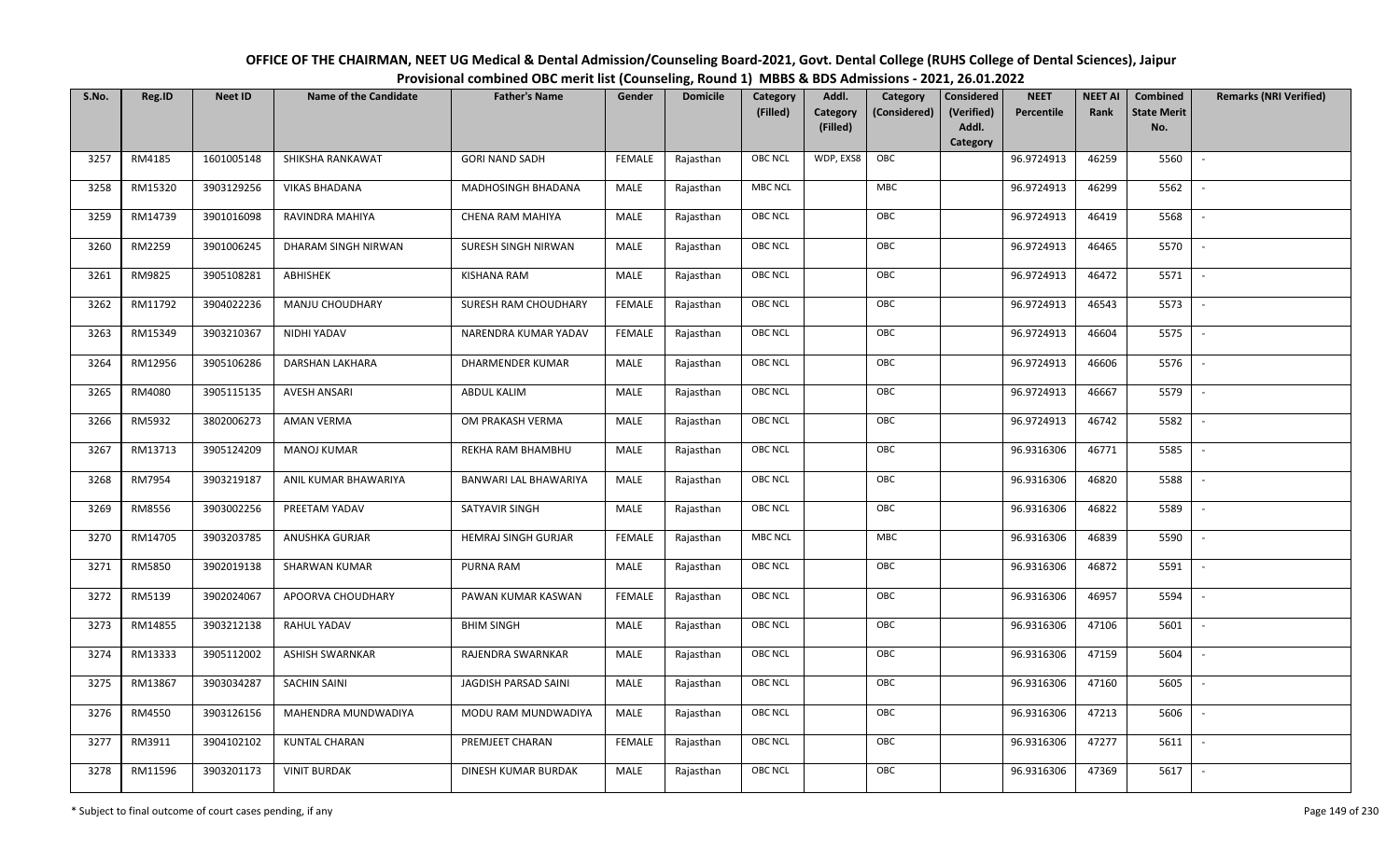| OFFICE OF THE CHAIRMAN, NEET UG Medical & Dental Admission/Counseling Board-2021, Govt. Dental College (RUHS College of Dental Sciences), Jaipur |
|--------------------------------------------------------------------------------------------------------------------------------------------------|
| Provisional combined OBC merit list (Counseling, Round 1) MBBS & BDS Admissions - 2021, 26.01.2022                                               |

| S.No. | Reg.ID  | <b>Neet ID</b> | <b>Name of the Candidate</b> | <b>Father's Name</b>           | Gender        | <b>Domicile</b> | Category<br>(Filled) | Addl.<br>Category<br>(Filled) | Category<br>(Considered) | <b>Considered</b><br>(Verified)<br>Addl. | <b>NEET</b><br>Percentile | <b>NEET AI</b><br>Rank | Combined<br><b>State Merit</b><br>No. | <b>Remarks (NRI Verified)</b> |
|-------|---------|----------------|------------------------------|--------------------------------|---------------|-----------------|----------------------|-------------------------------|--------------------------|------------------------------------------|---------------------------|------------------------|---------------------------------------|-------------------------------|
|       |         |                |                              |                                |               |                 |                      |                               |                          | Category                                 |                           |                        |                                       |                               |
| 3279  | RM14324 | 2001015326     | <b>ANILA MAAN</b>            | ANIL KUMAR MAAN                | <b>FEMALE</b> | Rajasthan       | OBC NCL              |                               | OBC                      |                                          | 96.8897339                | 47654                  | 5625                                  | $\blacksquare$                |
| 3280  | RM9909  | 2001302600     | RITIKA SANGWAN               | SATISH SANGWAN                 | <b>OTHER</b>  | Rajasthan       | OBC NCL              |                               | OBC                      |                                          | 96.8897339                | 47681                  | 5626                                  |                               |
| 3281  | RM14644 | 3904012333     | <b>HEMANT PATEL</b>          | <b>NAVA RAM</b>                | MALE          | Rajasthan       | OBC NCL              |                               | OBC                      |                                          | 96.8897339                | 47706                  | 5627                                  | $\sim$                        |
| 3282  | RM3929  | 3902002474     | <b>ABHINAV SAHARAN</b>       | MAHAVEER PARASAD               | MALE          | Rajasthan       | OBC NCL              |                               | OBC                      |                                          | 96.8897339                | 47732                  | 5629                                  | $\overline{\phantom{a}}$      |
| 3283  | RM14874 | 2302034014     | PARAG                        | DEVENDRA KUMAR                 | MALE          | Rajasthan       | OBC NCL              |                               | OBC                      |                                          | 96.8897339                | 47774                  | 5631                                  | $\sim$                        |
| 3284  | RM5169  | 3901003281     | RISHI SUWALKA                | <b>HEMANT SUWALKA</b>          | MALE          | Rajasthan       | <b>OBC NCL</b>       |                               | OBC                      |                                          | 96.8897339                | 47920                  | 5638                                  | $\overline{\phantom{a}}$      |
| 3285  | RM2225  | 3905126172     | <b>DIKSHA SUMAN</b>          | <b>BHAWANI SHANKER SUMAN</b>   | <b>FEMALE</b> | Rajasthan       | <b>OBC NCL</b>       |                               | OBC                      |                                          | 96.8897339                | 47940                  | 5640                                  |                               |
| 3286  | RM13440 | 3904008199     | SOHAN LAL                    | <b>JAI PRAKASH</b>             | MALE          | Rajasthan       | OBC NCL              |                               | OBC                      |                                          | 96.8897339                | 48011                  | 5643                                  |                               |
| 3287  | RM14362 | 3902020136     | <b>VIKRAM TARAR</b>          | RAMKUMAR                       | MALE          | Rajasthan       | OBC NCL              |                               | OBC                      |                                          | 96.8897339                | 48026                  | 5644                                  |                               |
| 3288  | RM12448 | 3902002333     | PALLAVI CHOUDHARY            | NARENDRA KUMAR BALODA          | <b>FEMALE</b> | Rajasthan       | <b>OBC NCL</b>       | WDP, EXS6                     | OBC                      |                                          | 96.8466715                | 48191                  | 5648                                  |                               |
| 3289  | RM12781 | 3902002017     | REEMA MAHAROO                | AJEET SINGH                    | <b>FEMALE</b> | Rajasthan       | OBC NCL              |                               | OBC                      |                                          | 96.8466715                | 48240                  | 5650                                  |                               |
| 3290  | RM7955  | 3903005272     | PRIYANSHU CHOUDHARY          | <b>DHARMPAL SINGH</b>          | <b>MALE</b>   | Rajasthan       | OBC NCL              |                               | OBC                      |                                          | 96.8466715                | 48291                  | 5651                                  | $\overline{\phantom{a}}$      |
| 3291  | RM12080 | 3903017259     | NEHA DANEWA                  | RAJKUMAR DANEWA                | <b>FEMALE</b> | Rajasthan       | OBC NCL              |                               | OBC                      |                                          | 96.8466715                | 48303                  | 5652                                  |                               |
| 3292  | RM7906  | 3903038001     | RAKESH CHOPRA                | CHHITAR MAL CHOPRA             | MALE          | Rajasthan       | OBC NCL              |                               | OBC                      |                                          | 96.8466715                | 48310                  | 5653                                  | $\overline{\phantom{a}}$      |
| 3293  | RM1653  | 3905016341     | JYOTSANA PARETA              | PREM SHANKER PARETA            | <b>FEMALE</b> | Rajasthan       | OBC NCL              |                               | OBC                      |                                          | 96.8466715                | 48366                  | 5656                                  | $\overline{\phantom{a}}$      |
| 3294  | RM6526  | 3905010273     | MOHAMMAD BASAR KHAN          | MOHAMMAD AYYAZ KHAN            | MALE          | Rajasthan       | OBC NCL              |                               | OBC                      |                                          | 96.8466715                | 48372                  | 5657                                  | $\overline{a}$                |
| 3295  | RM11328 | 3903203697     | RAKHI PRAJAPAT               | <b>BUDDHI PRAKASH PRAJAPAT</b> | <b>FEMALE</b> | Rajasthan       | OBC NCL              |                               | OBC                      |                                          | 96.8466715                | 48423                  | 5663                                  | $\overline{\phantom{a}}$      |
| 3296  | RM4830  | 3905021167     | <b>HARISH KUMAR</b>          | <b>GANPAT LAL</b>              | MALE          | Rajasthan       | OBC NCL              |                               | OBC                      |                                          | 96.8466715                | 48431                  | 5664                                  |                               |
| 3297  | RM6613  | 3903217028     | DIVYANSH KHATANA             | <b>BADAN SINGH</b>             | MALE          | Rajasthan       | <b>MBC NCL</b>       |                               | ${\sf MBC}$              |                                          | 96.8466715                | 48435                  | 5665                                  |                               |
| 3298  | RM15699 | 3903117108     | RUCHIKA CHOUDHARY            | MAHAVEER SINGH                 | <b>FEMALE</b> | Rajasthan       | OBC NCL              |                               | OBC                      |                                          | 96.8466715                | 48444                  | 5666                                  |                               |
| 3299  | RM2868  | 3903025385     | PRADEEP SINGH                | SHISHRAM GURJAR                | MALE          | Rajasthan       | MBC NCL              |                               | <b>MBC</b>               |                                          | 96.8466715                | 48505                  | 5667                                  |                               |
| 3300  | RM6705  | 3903216072     | SUMIT KUMAR SAINI            | <b>BIHARI LAL SAINI</b>        | MALE          | Rajasthan       | OBC NCL              |                               | OBC                      |                                          | 96.8466715                | 48611                  | 5670                                  |                               |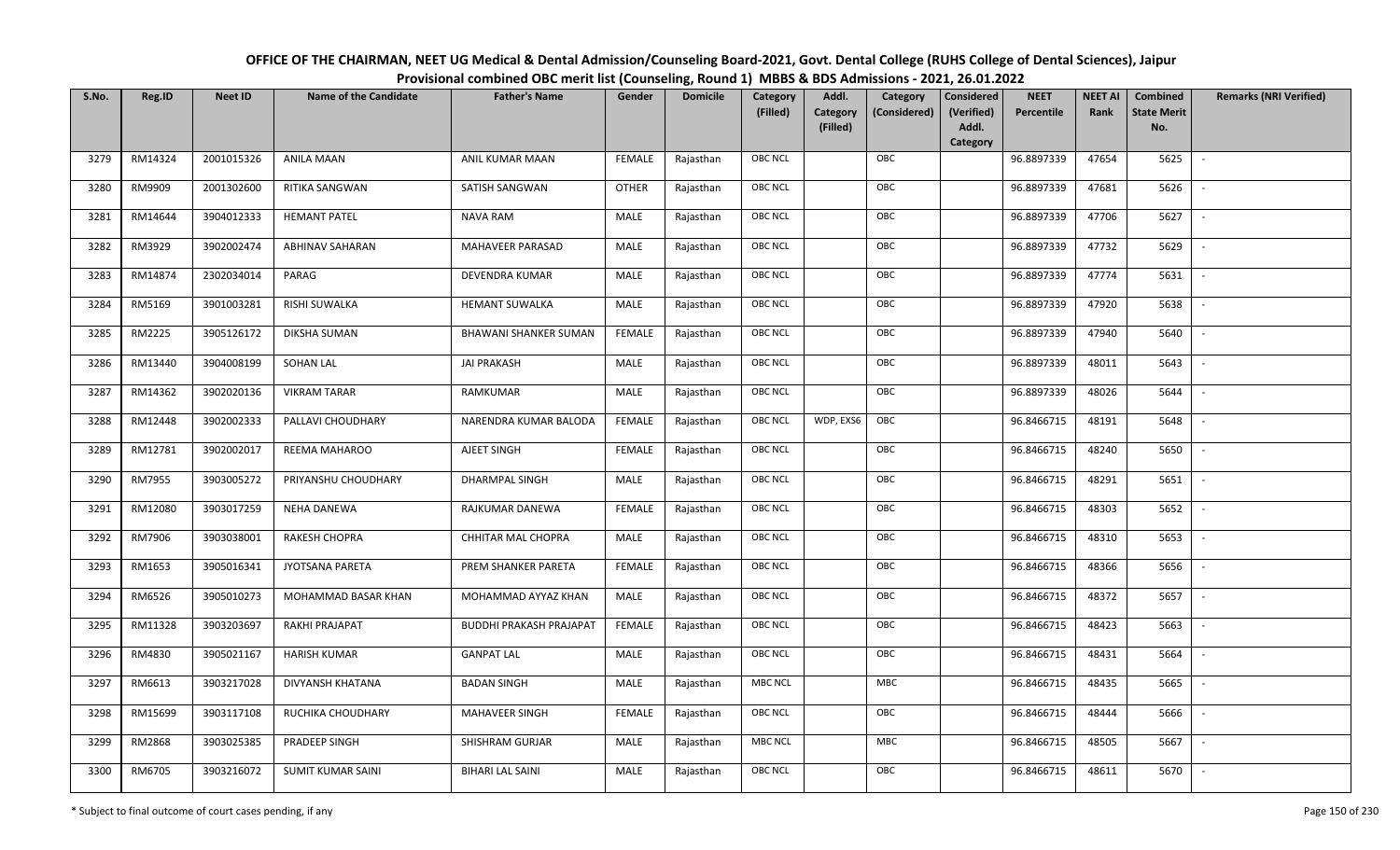| OFFICE OF THE CHAIRMAN, NEET UG Medical & Dental Admission/Counseling Board-2021, Govt. Dental College (RUHS College of Dental Sciences), Jaipur |
|--------------------------------------------------------------------------------------------------------------------------------------------------|
| Provisional combined OBC merit list (Counseling, Round 1) MBBS & BDS Admissions - 2021, 26.01.2022                                               |

| S.No. | Reg.ID  | <b>Neet ID</b> | <b>Name of the Candidate</b> | <b>Father's Name</b>       | Gender        | <b>Domicile</b> | Category       | Addl.<br>Category                    | <b>Considered</b>   | <b>NEET</b> | <b>NEET AI</b> | Combined                  | <b>Remarks (NRI Verified)</b> |
|-------|---------|----------------|------------------------------|----------------------------|---------------|-----------------|----------------|--------------------------------------|---------------------|-------------|----------------|---------------------------|-------------------------------|
|       |         |                |                              |                            |               |                 | (Filled)       | Category<br>(Considered)<br>(Filled) | (Verified)<br>Addl. | Percentile  | Rank           | <b>State Merit</b><br>No. |                               |
|       |         |                |                              |                            |               |                 |                |                                      | Category            |             |                |                           |                               |
| 3301  | RM13033 | 3903126201     | ARCHANA                      | AMICHAND                   | <b>FEMALE</b> | Rajasthan       | <b>OBC NCL</b> | OBC                                  |                     | 96.8466715  | 48666          | 5676                      | $\sim$                        |
| 3302  | RM3575  | 3903203834     | LOTUS ASIWAL                 | ASHOK KUMAR KUMAWAT        | <b>MALE</b>   | Rajasthan       | <b>OBC NCL</b> | OBC                                  |                     | 96.8466715  | 48679          | 5678                      |                               |
| 3303  | RM2105  | 3905007474     | AKASH CHOUDHARY              | <b>JAL SINGH</b>           | MALE          | Rajasthan       | <b>OBC NCL</b> | OBC                                  |                     | 96.8466715  | 48694          | 5680                      | $\overline{\phantom{a}}$      |
| 3304  | RM13760 | 3903032218     | <b>MALVI DHILLO</b>          | MAHAVEER SINGH DHILLO      | <b>FEMALE</b> | Rajasthan       | <b>OBC NCL</b> | OBC                                  |                     | 96.8038682  | 48735          | 5682                      | $\overline{\phantom{a}}$      |
| 3305  | RM13422 | 3905120034     | POOJA DHAKER                 | SURAJMAL DHAKER            | <b>FEMALE</b> | Rajasthan       | OBC NCL        | OBC                                  |                     | 96.8038682  | 48787          | 5684                      | $\sim$                        |
| 3306  | RM15210 | 3903209526     | ANURANJAN SAHU               | RAMCHANDRA                 | MALE          | Rajasthan       | <b>OBC NCL</b> | OBC                                  |                     | 96.8038682  | 48817          | 5685                      | $\overline{\phantom{a}}$      |
| 3307  | RM12542 | 3903104566     | AMISHA                       | TOTARAM                    | <b>FEMALE</b> | Rajasthan       | <b>MBC NCL</b> | MBC                                  |                     | 96.8038682  | 48873          | 5688                      |                               |
| 3308  | RM13058 | 3903120133     | <b>SURBHI SUTHAR</b>         | <b>RAM KUMAR</b>           | <b>FEMALE</b> | Rajasthan       | OBC NCL        | OBC                                  |                     | 96.8038682  | 48915          | 5690                      |                               |
| 3309  | RM14336 | 3904013090     | PADMA RAM                    | <b>BABU LAL</b>            | <b>MALE</b>   | Rajasthan       | OBC NCL        | OBC                                  |                     | 96.8038682  | 48953          | 5692                      |                               |
| 3310  | RM4501  | 3905006356     | <b>TUSHAR SEN</b>            | SURESH SEN                 | <b>MALE</b>   | Rajasthan       | OBC NCL        | OBC                                  |                     | 96.8038682  | 49006          | 5697                      | $\sim$                        |
| 3311  | RM2273  | 3905004236     | <b>DEEPESH PATIDAR</b>       | <b>KEWALCHAND PATIDAR</b>  | MALE          | Rajasthan       | <b>OBC NCL</b> | OBC                                  |                     | 96.8038682  | 49086          | 5700                      |                               |
| 3312  | RM10810 | 3903224165     | <b>SANJAY THEKLA</b>         | RAMNIWAS GURJAR            | MALE          | Rajasthan       | <b>MBC NCL</b> | MBC                                  |                     | 96.8038682  | 49123          | 5701                      | $\overline{\phantom{a}}$      |
| 3313  | RM6420  | 3905116050     | MOHAN SINGH KHATANA          | <b>BARAN SINGH GURJAR</b>  | MALE          | Rajasthan       | <b>MBC NCL</b> | MBC                                  |                     | 96.8038682  | 49178          | 5703                      |                               |
| 3314  | RM12503 | 3905119068     | SANTOSH KUMAR GURJAR         | <b>BOBAD RAM GURJAR</b>    | MALE          | Rajasthan       | <b>MBC NCL</b> | MBC                                  |                     | 96.8038682  | 49184          | 5704                      | $\sim$                        |
| 3315  | RM6132  | 2001209569     | <b>RAJAT VERMA</b>           | YOGESH VERMA               | MALE          | Rajasthan       | <b>OBC NCL</b> | OBC                                  |                     | 96.8038682  | 49191          | 5705                      | $\overline{\phantom{a}}$      |
| 3316  | RM11188 | 3901016187     | JAGDISH GODARA               | DHEERA RAM GODARA          | MALE          | Rajasthan       | OBC NCL        | OBC                                  |                     | 96.8038682  | 49193          | 5706                      | $\sim$                        |
| 3317  | RM4358  | 3903135037     | <b>BHAVISHYA SAINI</b>       | <b>HARIRAM MALI</b>        | MALE          | Rajasthan       | OBC NCL        | OBC                                  |                     | 96.8038682  | 49222          | 5707                      | $\overline{\phantom{a}}$      |
| 3318  | RM14169 | 3903107270     | SHIVANGI SONI                | KRISHAN KANHIYA SONI       | <b>FEMALE</b> | Rajasthan       | OBC NCL        | OBC                                  |                     | 96.8038682  | 49260          | 5709                      |                               |
| 3319  | RM11602 | 3905015061     | SAHIL GURJAR                 | <b>HANSRAM GURJAR</b>      | MALE          | Rajasthan       | <b>MBC NCL</b> | MBC                                  |                     | 96.8038682  | 49345          | 5713                      |                               |
| 3320  | RM7948  | 3901017357     | ROHIT KUMAR SAIN             | MAHENDRA KUMAR SAIN        | <b>MALE</b>   | Rajasthan       | <b>OBC NCL</b> | OBC                                  |                     | 96.8038682  | 49349          | 5715                      | $\overline{\phantom{a}}$      |
| 3321  | RM3022  | 3903230058     | SATVED SIRADHNA              | <b>BRAHMA SINGH GURJAR</b> | MALE          | Rajasthan       | <b>MBC NCL</b> | <b>MBC</b>                           |                     | 96.7543951  | 49435          | 5720                      |                               |
| 3322  | RM7429  | 3904101593     | MOHINDER SINGH SARAN         | <b>MOHAN RAM SARAN</b>     | MALE          | Rajasthan       | OBC NCL        | OBC                                  |                     | 96.7543951  | 49493          | 5721                      | $\overline{\phantom{a}}$      |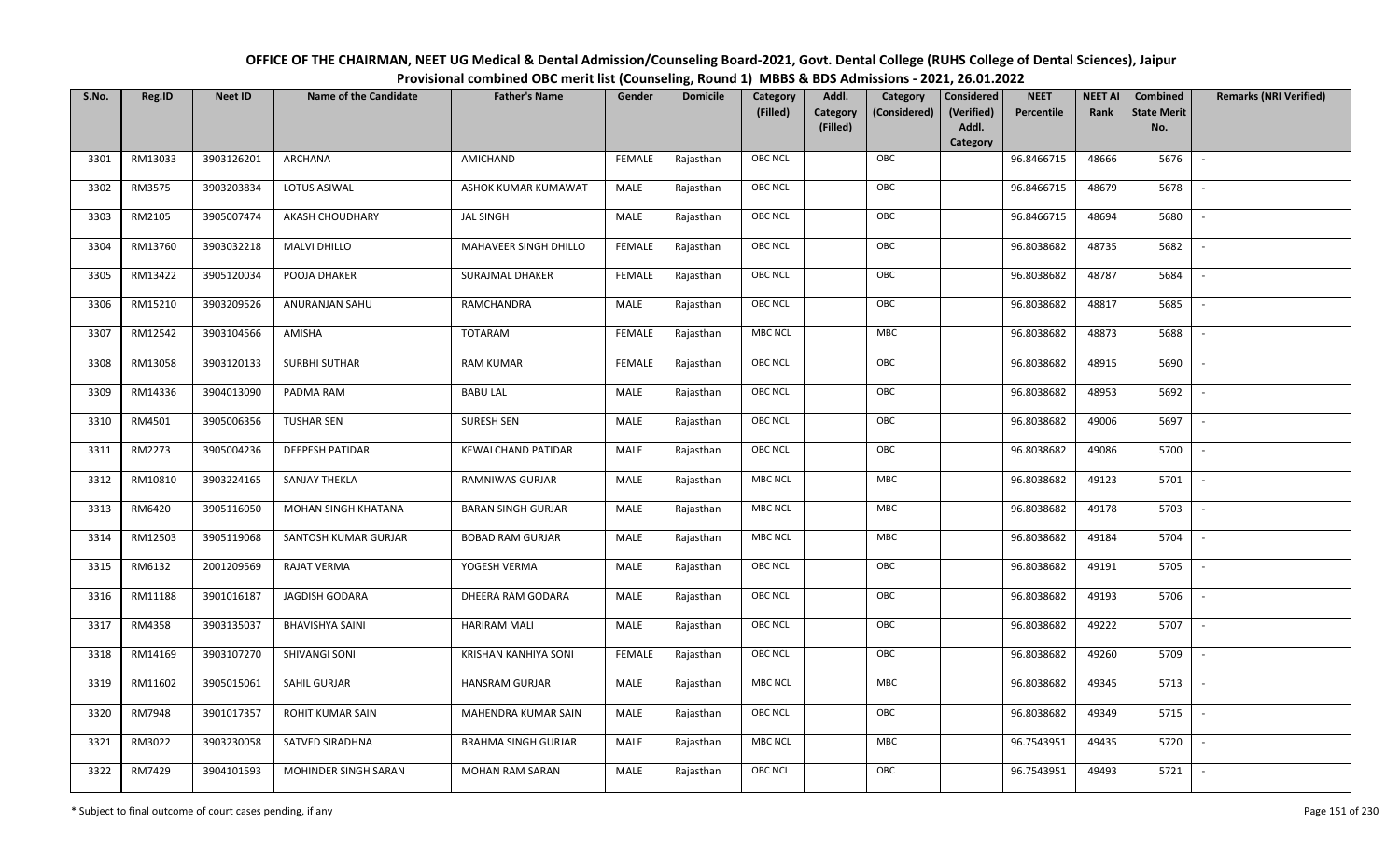| OFFICE OF THE CHAIRMAN, NEET UG Medical & Dental Admission/Counseling Board-2021, Govt. Dental College (RUHS College of Dental Sciences), Jaipur |
|--------------------------------------------------------------------------------------------------------------------------------------------------|
| Provisional combined OBC merit list (Counseling, Round 1) MBBS & BDS Admissions - 2021, 26.01.2022                                               |

| S.No. | Reg.ID  | <b>Neet ID</b> | <b>Name of the Candidate</b> | <b>Father's Name</b>    | Gender        | <b>Domicile</b> | Category<br>(Filled) | Addl.<br><b>Category</b><br>(Filled) | Category<br>(Considered) | Considered<br>(Verified)<br>Addl.<br>Category | <b>NEET</b><br>Percentile | <b>NEET AI</b><br>Rank | Combined<br><b>State Merit</b><br>No. | <b>Remarks (NRI Verified)</b> |
|-------|---------|----------------|------------------------------|-------------------------|---------------|-----------------|----------------------|--------------------------------------|--------------------------|-----------------------------------------------|---------------------------|------------------------|---------------------------------------|-------------------------------|
| 3323  | RM10235 | 3906024459     | PIYUSH KUMAWAT               | KAMLESH KUMAWAT         | MALE          | Rajasthan       | <b>OBC NCL</b>       |                                      | OBC                      |                                               | 96.7543951                | 49497                  | 5722                                  | $\sim$                        |
| 3324  | RM6386  | 3903118336     | <b>KRISHNA YADAV</b>         | KAILASH CHAND YADAV     | <b>FEMALE</b> | Rajasthan       | OBC NCL              |                                      | OBC                      |                                               | 96.7543951                | 49774                  | 5732                                  |                               |
| 3325  | RM13488 | 3903212200     | RAHUL YADAV                  | DAYARAM YADAV           | MALE          | Rajasthan       | OBC NCL              |                                      | OBC                      |                                               | 96.7543951                | 49778                  | 5733                                  | $\blacksquare$                |
| 3326  | RM1859  | 3903040456     | <b>DIVYANSHI</b>             | NARENDRA SINGH          | <b>FEMALE</b> | Rajasthan       | OBC NCL              |                                      | OBC                      |                                               | 96.7543951                | 49807                  | 5734                                  | $\overline{\phantom{a}}$      |
| 3327  | RM10943 | 3902007136     | AJAY GODARA                  | HARCHAND RAM GODARA     | MALE          | Rajasthan       | <b>OBC NCL</b>       |                                      | OBC                      |                                               | 96.7543951                | 49857                  | 5737                                  | $\sim$                        |
| 3328  | RM7128  | 3905104212     | <b>KABIR SONI</b>            | <b>NAROTTAM SONI</b>    | MALE          | Rajasthan       | <b>OBC NCL</b>       |                                      | OBC                      |                                               | 96.7543951                | 49867                  | 5738                                  | $\sim$                        |
| 3329  | RM7690  | 3904002013     | <b>MANAN CHARAN</b>          | <b>VIVEK CHARAN</b>     | MALE          | Rajasthan       | OBC NCL              |                                      | OBC                      |                                               | 96.7543951                | 49893                  | 5740                                  | $\overline{\phantom{a}}$      |
| 3330  | RM15374 | 3905007144     | DEVANSHI CHOUHAN             | MANOJ KUMAR NAGAR       | <b>FEMALE</b> | Rajasthan       | OBC NCL              |                                      | OBC                      |                                               | 96.7543951                | 49945                  | 5742                                  |                               |
| 3331  | RM4253  | 3903003595     | MAHENDRA KUMAR SAINI         | <b>KALU RAM SAINI</b>   | MALE          | Rajasthan       | OBC NCL              |                                      | OBC                      |                                               | 96.7543951                | 49962                  | 5743                                  |                               |
| 3332  | RM11382 | 3901016039     | ABHISHEK KUMAWAT             | DURGA LAL KUMAWAT       | MALE          | Rajasthan       | OBC NCL              |                                      | OBC                      |                                               | 96.7543951                | 50064                  | 5746                                  | $\overline{\phantom{a}}$      |
| 3333  | RM15463 | 3903120178     | GARGI                        | NARENDRA KUMAR JAT      | <b>FEMALE</b> | Rajasthan       | <b>OBC NCL</b>       |                                      | OBC                      |                                               | 96.7543951                | 50066                  | 5747                                  |                               |
| 3334  | RM7799  | 3903220265     | JITENDRA KUMAR               | <b>MOHAN LAL</b>        | MALE          | Rajasthan       | OBC NCL              |                                      | OBC                      |                                               | 96.7103614                | 50165                  | 5749                                  | $\sim$                        |
| 3335  | RM4231  | 3904024311     | <b>GUDDI</b>                 | <b>MOHAN LAL</b>        | <b>FEMALE</b> | Rajasthan       | <b>OBC NCL</b>       |                                      | OBC                      |                                               | 96.7103614                | 50178                  | 5750                                  |                               |
| 3336  | RM10431 | 3903025106     | ANJUBALA                     | VIDYADHAR               | <b>FEMALE</b> | Rajasthan       | OBC NCL              | WDP, EXS6                            | OBC                      |                                               | 96.7103614                | 50225                  | 5751                                  | $\sim$                        |
| 3337  | RM9516  | 3903207012     | KHUSHI YADAV                 | <b>BABU LAL YADAV</b>   | <b>FEMALE</b> | Rajasthan       | <b>OBC NCL</b>       |                                      | OBC                      |                                               | 96.7103614                | 50382                  | 5756                                  | $\overline{\phantom{a}}$      |
| 3338  | RM14559 | 3905023148     | ANURAG FOUJDAR               | <b>BACHCHU SINGH</b>    | MALE          | Rajasthan       | <b>OBC NCL</b>       |                                      | OBC                      |                                               | 96.7103614                | 50403                  | 5757                                  | $\overline{\phantom{a}}$      |
| 3339  | RM9249  | 3903010384     | PALAK NETAR                  | PREM CHAND NETAR        | <b>FEMALE</b> | Rajasthan       | <b>OBC NCL</b>       |                                      | OBC                      |                                               | 96.7103614                | 50464                  | 5761                                  | $\overline{\phantom{a}}$      |
| 3340  | RM5510  | 3903001573     | <b>KOMAL SAINI</b>           | <b>LAXMI KANT SAINI</b> | <b>FEMALE</b> | Rajasthan       | OBC NCL              |                                      | OBC                      |                                               | 96.7103614                | 50479                  | 5762                                  |                               |
| 3341  | RM6555  | 3905126033     | <b>ISHA NAGAR</b>            | MUKUT BIHARI NAGAR      | <b>FEMALE</b> | Rajasthan       | <b>OBC NCL</b>       |                                      | OBC                      |                                               | 96.7103614                | 50489                  | 5763                                  |                               |
| 3342  | RM8969  | 3905017335     | <b>MOHIT NAGAR</b>           | RAMAVTAR NAGAR          | MALE          | Rajasthan       | OBC NCL              |                                      | OBC                      |                                               | 96.7103614                | 50557                  | 5767                                  | $\blacksquare$                |
| 3343  | RM1691  | 3903224191     | DEEPENDRA SINGH              | <b>NAROTTAM SINGH</b>   | MALE          | Rajasthan       | <b>MBC NCL</b>       | WPP, WPP8                            | MBC                      |                                               | 96.7103614                | 50576                  | 5770                                  |                               |
| 3344  | RM10305 | 3903028254     | HANSA KUMARI BADHALA         | ARJUN LAL BADHALA       | <b>FEMALE</b> | Rajasthan       | <b>OBC NCL</b>       |                                      | OBC                      |                                               | 96.7103614                | 50673                  | 5773                                  |                               |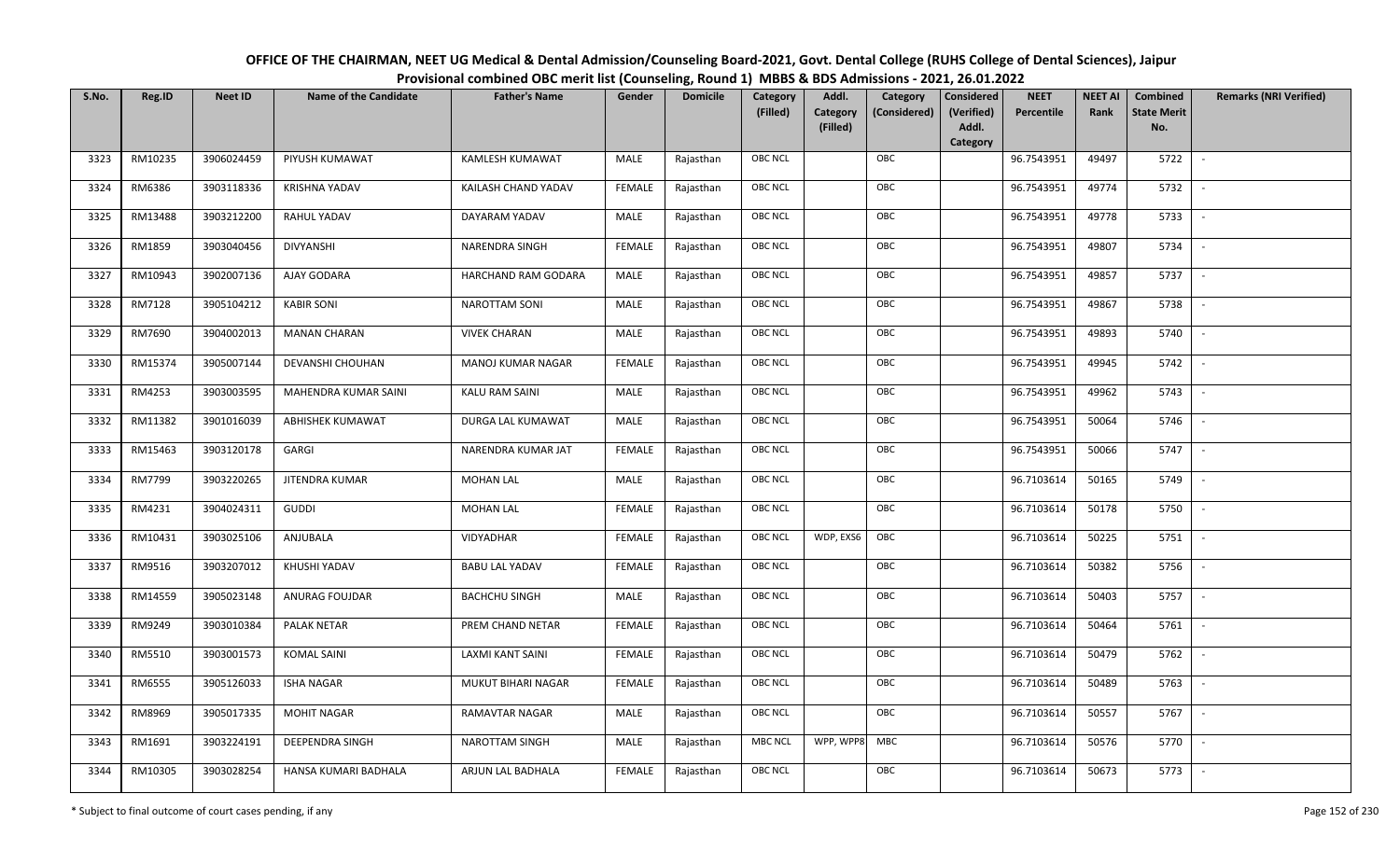| OFFICE OF THE CHAIRMAN, NEET UG Medical & Dental Admission/Counseling Board-2021, Govt. Dental College (RUHS College of Dental Sciences), Jaipur |
|--------------------------------------------------------------------------------------------------------------------------------------------------|
| Provisional combined OBC merit list (Counseling, Round 1) MBBS & BDS Admissions - 2021, 26.01.2022                                               |

| S.No. | Reg.ID  | <b>Neet ID</b> | <b>Name of the Candidate</b> | <b>Father's Name</b>     | Gender        | <b>Domicile</b> | Category<br>(Filled) | Addl.<br>Category<br>(Filled) | Category<br>(Considered) | <b>Considered</b><br>(Verified)<br>Addl. | <b>NEET</b><br>Percentile | <b>NEET AI</b><br>Rank | Combined<br><b>State Merit</b><br>No. | <b>Remarks (NRI Verified)</b> |
|-------|---------|----------------|------------------------------|--------------------------|---------------|-----------------|----------------------|-------------------------------|--------------------------|------------------------------------------|---------------------------|------------------------|---------------------------------------|-------------------------------|
|       |         |                |                              |                          |               |                 |                      |                               |                          | Category                                 |                           |                        |                                       |                               |
| 3345  | RM15131 | 3905124144     | <b>ADITYA KUMAR</b>          | <b>ANIL KUMAR</b>        | MALE          | Rajasthan       | OBC NCL              |                               | OBC                      |                                          | 96.7103614                | 50680                  | 5774                                  | $\sim$                        |
| 3346  | RM9055  | 3802007242     | DEEPAK KUMAR                 | PREM KUMAR               | MALE          | Rajasthan       | OBC NCL              |                               | OBC                      |                                          | 96.7103614                | 50718                  | 5778                                  |                               |
| 3347  | RM6887  | 3906008359     | <b>AKSHAY NAYAK</b>          | RAVINDRA NAYAK           | MALE          | Rajasthan       | MBC NCL              |                               | <b>MBC</b>               |                                          | 96.7103614                | 50792                  | 5783                                  |                               |
| 3348  | RM15544 | 3903015096     | RICHPAL BINDA                | MEGHA RAM                | MALE          | Rajasthan       | OBC NCL              |                               | OBC                      |                                          | 96.7103614                | 50794                  | 5784                                  | $\overline{\phantom{a}}$      |
| 3349  | RM3055  | 3903225121     | <b>BABU LAL GURJAR</b>       | CHHOTU RAM GURJAR        | MALE          | Rajasthan       | MBC NCL              |                               | <b>MBC</b>               |                                          | 96.6689828                | 50922                  | 5786                                  | $\overline{\phantom{a}}$      |
| 3350  | RM7719  | 3903101137     | ARVIND KUMAR                 | <b>SUBHASH KUMAR</b>     | MALE          | Rajasthan       | OBC NCL              |                               | OBC                      |                                          | 96.6689828                | 50981                  | 5790                                  | $\overline{\phantom{a}}$      |
| 3351  | RM14731 | 3903013315     | <b>ANKITA KUMARI</b>         | <b>ASHOK KUMAR</b>       | <b>FEMALE</b> | Rajasthan       | <b>MBC NCL</b>       |                               | <b>MBC</b>               |                                          | 96.6689828                | 51202                  | 5796                                  | $\overline{\phantom{a}}$      |
| 3352  | RM12352 | 3903115028     | NIKHIL REPSWAL               | SUBHASH CHANDRA          | MALE          | Rajasthan       | OBC NCL              | WDP, EXS6                     | OBC                      |                                          | 96.6689828                | 51357                  | 5803                                  |                               |
| 3353  | RM11368 | 3903113010     | PIYUSH KUMAR PRAJAPATI       | RAJENDRA KUMAR PRAJAPATI | MALE          | Rajasthan       | OBC NCL              |                               | OBC                      |                                          | 96.6689828                | 51365                  | 5804                                  |                               |
| 3354  | RM9686  | 3904006179     | PRERNA CHAUHAN               | TARA CHAND CHAUHAN       | <b>FEMALE</b> | Rajasthan       | OBC NCL              |                               | OBC                      |                                          | 96.6689828                | 51396                  | 5805                                  |                               |
| 3355  | RM12129 | 3902004144     | MONIKA BIJARNIA              | <b>KRISHAN KUMAR</b>     | <b>FEMALE</b> | Rajasthan       | OBC NCL              |                               | OBC                      |                                          | 96.6689828                | 51433                  | 5809                                  |                               |
| 3356  | RM10245 | 3906005157     | <b>GAURAV YOGI</b>           | <b>BHARAT LAL YOGI</b>   | MALE          | Rajasthan       | OBC NCL              |                               | OBC                      |                                          | 96.6689828                | 51436                  | 5810                                  | $\sim$                        |
| 3357  | RM2934  | 3903003507     | <b>SHALU SONI</b>            | <b>DINESH SONI</b>       | FEMALE        | Rajasthan       | OBC NCL              |                               | OBC                      |                                          | 96.6245606                | 51529                  | 5811                                  |                               |
| 3358  | RM11029 | 3903229246     | <b>HONEY SONI</b>            | JITENDRA KUMAR SONI      | <b>FEMALE</b> | Rajasthan       | OBC NCL              |                               | OBC                      |                                          | 96.6245606                | 51679                  | 5817                                  | $\sim$                        |
| 3359  | RM6429  | 3905101382     | <b>NITU SUTHAR</b>           | POONAM CHAND SUTHAR      | <b>FEMALE</b> | Rajasthan       | OBC NCL              |                               | OBC                      |                                          | 96.6245606                | 51735                  | 5819                                  | $\overline{\phantom{a}}$      |
| 3360  | RM4355  | 3904116156     | LAKSHYA FAUZDAR              | OMPRAKASH                | MALE          | Rajasthan       | <b>OBC NCL</b>       |                               | OBC                      |                                          | 96.6245606                | 51800                  | 5820                                  | $\sim$                        |
| 3361  | RM12787 | 3903102942     | SAQIB AHMED                  | <b>BASHEER AHMED</b>     | MALE          | Rajasthan       | OBC NCL              |                               | OBC                      |                                          | 96.6245606                | 51829                  | 5823                                  | $\overline{\phantom{a}}$      |
| 3362  | RM12755 | 3802012135     | HARSHITA CHOUDHARY           | PARTAP SINGH             | <b>FEMALE</b> | Rajasthan       | OBC NCL              |                               | OBC                      |                                          | 96.6245606                | 51858                  | 5824                                  |                               |
| 3363  | RM14634 | 3903030044     | SHANI KUMAR SHARMA           | RAMNIWAS SHARMA          | MALE          | Rajasthan       | OBC NCL              |                               | OBC                      |                                          | 96.6245606                | 51868                  | 5825                                  |                               |
| 3364  | RM14553 | 3903106537     | POOJA JANGIR                 | SUBHASH JANGIR           | <b>FEMALE</b> | Rajasthan       | OBC NCL              |                               | OBC                      |                                          | 96.6245606                | 51903                  | 5828                                  |                               |
| 3365  | RM12541 | 3115012260     | LUCKY PAL DUDI               | <b>UDA RAM DUDI</b>      | <b>MALE</b>   | Rajasthan       | OBC NCL              | PwD                           | OBC                      |                                          | 96.6245606                | 51973                  | 5832                                  |                               |
| 3366  | RM12367 | 3905001180     | NITESH NAGAR                 | RAMESHWAR NAGAR          | MALE          | Rajasthan       | OBC NCL              |                               | OBC                      |                                          | 96.6245606                | 51997                  | 5834                                  |                               |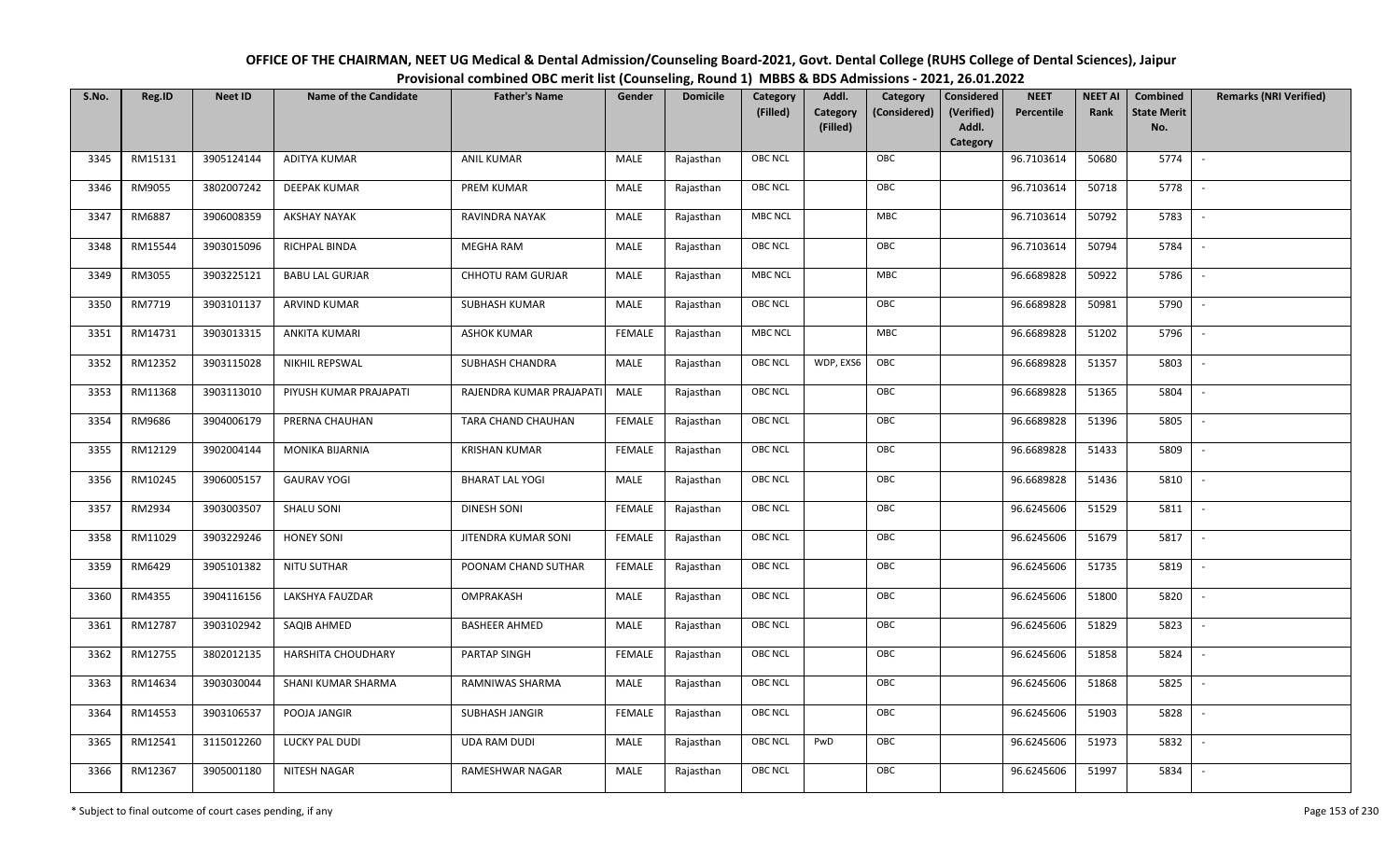| OFFICE OF THE CHAIRMAN, NEET UG Medical & Dental Admission/Counseling Board-2021, Govt. Dental College (RUHS College of Dental Sciences), Jaipur |
|--------------------------------------------------------------------------------------------------------------------------------------------------|
| Provisional combined OBC merit list (Counseling, Round 1) MBBS & BDS Admissions - 2021, 26.01.2022                                               |

| S.No. | Reg.ID  | <b>Neet ID</b> | <b>Name of the Candidate</b> | <b>Father's Name</b>         | Gender        | <b>Domicile</b> | Category<br>(Filled) | Addl.<br><b>Category</b><br>(Filled) | Category<br>(Considered) | <b>Considered</b><br>(Verified)<br>Addl. | <b>NEET</b><br>Percentile | <b>NEET AI</b><br>Rank | Combined<br><b>State Merit</b><br>No. | <b>Remarks (NRI Verified)</b> |
|-------|---------|----------------|------------------------------|------------------------------|---------------|-----------------|----------------------|--------------------------------------|--------------------------|------------------------------------------|---------------------------|------------------------|---------------------------------------|-------------------------------|
|       |         |                |                              |                              |               |                 |                      |                                      |                          | Category                                 |                           |                        |                                       |                               |
| 3367  | RM14760 | 3903002496     | <b>PALAK DUDI</b>            | <b>MANOJ DUDI</b>            | <b>FEMALE</b> | Rajasthan       | <b>OBC NCL</b>       |                                      | OBC                      |                                          | 96.6245606                | 52004                  | 5835                                  | $\sim$                        |
| 3368  | RM14755 | 4401001219     | <b>KETAN SINGH</b>           | SATYAPAL SINGH               | MALE          | Rajasthan       | OBC NCL              |                                      | OBC                      |                                          | 96.6245606                | 52034                  | 5838                                  |                               |
| 3369  | RM11749 | 3903018457     | <b>KAJOL GURJAR</b>          | MUKESH KUMAR GURJAR          | <b>FEMALE</b> | Rajasthan       | <b>MBC NCL</b>       |                                      | MBC                      |                                          | 96.6245606                | 52042                  | 5839                                  |                               |
| 3370  | RM3415  | 3903018114     | <b>SWEETY CHOUDHARY</b>      | <b>MAHENDER SINGH</b>        | <b>FEMALE</b> | Rajasthan       | OBC NCL              |                                      | OBC                      |                                          | 96.6245606                | 52072                  | 5842                                  | $\overline{\phantom{a}}$      |
| 3371  | RM11347 | 3903206267     | <b>NEHA</b>                  | VIRENDRA PRAKASH ADITYA      | <b>FEMALE</b> | Rajasthan       | <b>OBC NCL</b>       |                                      | OBC                      |                                          | 96.5798793                | 52137                  | 5844                                  | $\sim$                        |
| 3372  | RM12219 | 2302003396     | <b>EKTA RAO</b>              | MANOJ KUMAR                  | <b>FEMALE</b> | Rajasthan       | <b>OBC NCL</b>       |                                      | OBC                      |                                          | 96.5798793                | 52198                  | 5845                                  | $\overline{\phantom{a}}$      |
| 3373  | RM14174 | 3903136028     | KANISHKA SHARMA              | MUKESH SHARMA                | <b>FEMALE</b> | Rajasthan       | OBC NCL              |                                      | OBC                      |                                          | 96.5798793                | 52200                  | 5846                                  |                               |
| 3374  | RM4899  | 3903206371     | <b>HEENA</b>                 | <b>IBRAHIM KHAN</b>          | <b>FEMALE</b> | Rajasthan       | OBC NCL              |                                      | OBC                      |                                          | 96.5798793                | 52242                  | 5848                                  |                               |
| 3375  | RM13238 | 3903207030     | <b>DIVYANSHI SONI</b>        | <b>VINOD KUMAR SONI</b>      | <b>FEMALE</b> | Rajasthan       | <b>OBC NCL</b>       |                                      | OBC                      |                                          | 96.5798793                | 52270                  | 5850                                  |                               |
| 3376  | RM5237  | 3903107054     | <b>SUMER CHOUDHARY</b>       | MANGLA RAM JAT               | MALE          | Rajasthan       | OBC NCL              |                                      | OBC                      |                                          | 96.5798793                | 52317                  | 5852                                  | $\overline{\phantom{a}}$      |
| 3377  | RM14905 | 3903106269     | <b>MANISH PRAJAPAT</b>       | PHULCHAND PRAJAPAT           | MALE          | Rajasthan       | <b>OBC NCL</b>       |                                      | OBC                      |                                          | 96.5798793                | 52329                  | 5853                                  |                               |
| 3378  | RM13516 | 3904109109     | <b>RAM KUMAR</b>             | RAMGOPAL                     | MALE          | Rajasthan       | OBC NCL              |                                      | OBC                      |                                          | 96.5798793                | 52398                  | 5858                                  | $\sim$                        |
| 3379  | RM12114 | 3903109098     | <b>DIVYA MEEL</b>            | DINESH MEEL                  | <b>FEMALE</b> | Rajasthan       | <b>OBC NCL</b>       |                                      | OBC                      |                                          | 96.5798793                | 52449                  | 5859                                  |                               |
| 3380  | RM2204  | 3904101383     | SUJATA                       | LALARAM                      | <b>FEMALE</b> | Rajasthan       | OBC NCL              | WDP, EXS8                            | OBC                      |                                          | 96.5798793                | 52496                  | 5861                                  | $\sim$                        |
| 3381  | RM9143  | 2001316435     | ANURAG MAROTHIA              | <b>VIJAY PAL MAROTHIA</b>    | <b>MALE</b>   | Rajasthan       | OBC NCL              |                                      | OBC                      |                                          | 96.5798793                | 52497                  | 5862                                  | $\overline{\phantom{a}}$      |
| 3382  | RM2227  | 3903222284     | <b>VIKRAM SINGH GURJAR</b>   | <b>VIJENDRA SINGH GURJAR</b> | MALE          | Rajasthan       | <b>MBC NCL</b>       |                                      | MBC                      |                                          | 96.5798793                | 52500                  | 5863                                  | $\sim$                        |
| 3383  | RM12714 | 3906018016     | <b>JETA RAM</b>              | <b>BAGA RAM</b>              | MALE          | Rajasthan       | <b>MBC NCL</b>       |                                      | MBC                      |                                          | 96.5798793                | 52572                  | 5867                                  | $\overline{\phantom{a}}$      |
| 3384  | RM9074  | 3903114439     | MAHENDRA SINGH GURJAR        | HARI PRASAD GURJAR           | MALE          | Rajasthan       | <b>MBC NCL</b>       |                                      | MBC                      |                                          | 96.5798793                | 52632                  | 5872                                  |                               |
| 3385  | RM12252 | 3903202138     | <b>KIRAN YADAV</b>           | <b>BHAN SINGH YADAV</b>      | <b>FEMALE</b> | Rajasthan       | <b>OBC NCL</b>       | WDP, EXS6                            | OBC                      |                                          | 96.5798793                | 52670                  | 5873                                  |                               |
| 3386  | RM8402  | 3906007165     | PRIYANKA PRAJAPAT            | SURESH KUMAR PRAJAPAT        | <b>FEMALE</b> | Rajasthan       | <b>OBC NCL</b>       |                                      | OBC                      |                                          | 96.5798793                | 52688                  | 5875                                  | $\blacksquare$                |
| 3387  | RM6909  | 3906002001     | <b>BHAWANA SAINI</b>         | <b>BHANWAR LAL SAINI</b>     | <b>FEMALE</b> | Rajasthan       | <b>OBC NCL</b>       |                                      | OBC                      |                                          | 96.5798793                | 52719                  | 5877                                  | $\overline{\phantom{a}}$      |
| 3388  | RM12877 | 3904024416     | <b>RAMESH PATEL</b>          | <b>BHAKHAR RAM PATEL</b>     | MALE          | Rajasthan       | <b>OBC NCL</b>       |                                      | OBC                      |                                          | 96.5798793                | 52783                  | 5879                                  |                               |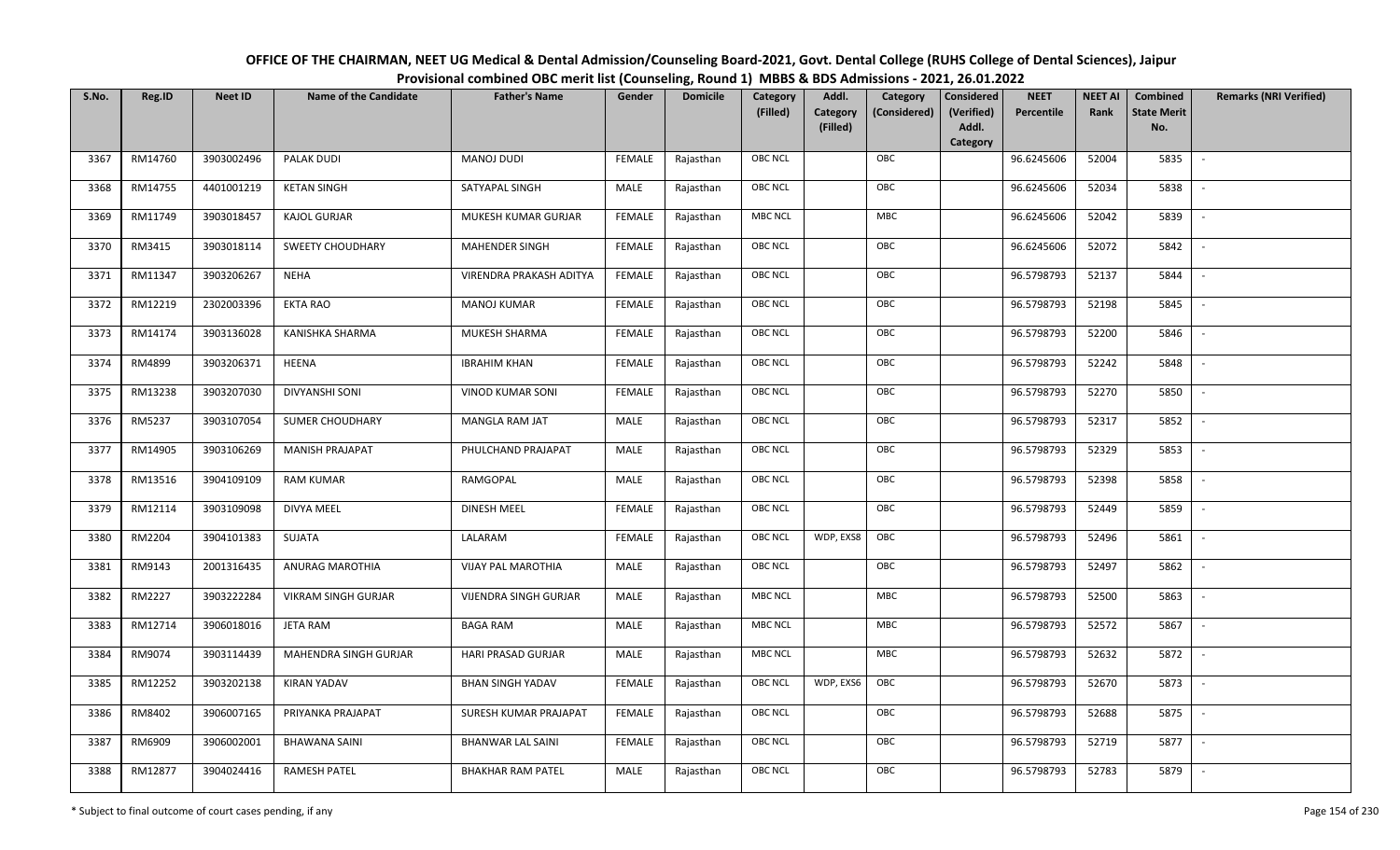| OFFICE OF THE CHAIRMAN, NEET UG Medical & Dental Admission/Counseling Board-2021, Govt. Dental College (RUHS College of Dental Sciences), Jaipur |
|--------------------------------------------------------------------------------------------------------------------------------------------------|
| Provisional combined OBC merit list (Counseling, Round 1) MBBS & BDS Admissions - 2021, 26.01.2022                                               |

| S.No. | Reg.ID  | <b>Neet ID</b> | <b>Name of the Candidate</b> | <b>Father's Name</b>      | Gender        | <b>Domicile</b> | Category<br>(Filled) | Addl.<br>Category | Category<br>(Considered) | <b>Considered</b><br>(Verified) | <b>NEET</b><br>Percentile | <b>NEET AI</b><br>Rank | <b>Combined</b><br><b>State Merit</b> | <b>Remarks (NRI Verified)</b> |
|-------|---------|----------------|------------------------------|---------------------------|---------------|-----------------|----------------------|-------------------|--------------------------|---------------------------------|---------------------------|------------------------|---------------------------------------|-------------------------------|
|       |         |                |                              |                           |               |                 |                      | (Filled)          |                          | Addl.                           |                           |                        | No.                                   |                               |
|       | RM5407  | 3802010033     | ANJALI KATARIA               | <b>MAHESH KATARIA</b>     | <b>FEMALE</b> | Rajasthan       | <b>OBC NCL</b>       |                   | OBC                      | Category                        | 96.5326727                | 52853                  | 5885                                  | $\sim$                        |
| 3389  |         |                |                              |                           |               |                 |                      |                   |                          |                                 |                           |                        |                                       |                               |
| 3390  | RM12517 | 3903229286     | JAYARAM KAREL                | <b>SURAJMAL KAREL</b>     | MALE          | Rajasthan       | <b>OBC NCL</b>       |                   | OBC                      |                                 | 96.5326727                | 52926                  | 5887                                  |                               |
| 3391  | RM1463  | 4401004434     | <b>ARPITA SONI</b>           | RAJENDRA SONI             | <b>FEMALE</b> | Rajasthan       | <b>OBC NCL</b>       |                   | OBC                      |                                 | 96.5326727                | 53074                  | 5891                                  | $\sim$                        |
| 3392  | RM12748 | 3905102348     | <b>UMESH NIGANIA</b>         | SATYANARAYAN              | MALE          | Rajasthan       | <b>OBC NCL</b>       |                   | OBC                      |                                 | 96.5326727                | 53080                  | 5892                                  | $\overline{\phantom{a}}$      |
| 3393  | RM12491 | 3906006328     | <b>LALIT KUMAR</b>           | MOHAN LAL GEHLOT          | MALE          | Rajasthan       | OBC NCL              |                   | OBC                      |                                 | 96.5326727                | 53119                  | 5896                                  | $\sim$                        |
| 3394  | RM3736  | 3903001813     | DIKSHA SAINI                 | <b>DINESH SAINI</b>       | <b>FEMALE</b> | Rajasthan       | <b>OBC NCL</b>       |                   | OBC                      |                                 | 96.5326727                | 53140                  | 5897                                  | $\overline{\phantom{a}}$      |
| 3395  | RM6152  | 3902007045     | SHIVENDER SINGH              | MANGAL SINGH              | MALE          | Rajasthan       | <b>OBC NCL</b>       |                   | OBC                      |                                 | 96.5326727                | 53162                  | 5898                                  |                               |
| 3396  | RM11882 | 3904021210     | <b>RUDHIR</b>                | <b>BABU LAL CHOUDHARY</b> | MALE          | Rajasthan       | OBC NCL              |                   | OBC                      |                                 | 96.5326727                | 53163                  | 5899                                  |                               |
| 3397  | RM10241 | 3903214284     | REENA DHAKED                 | <b>INDER SINGH DHAKED</b> | <b>FEMALE</b> | Rajasthan       | OBC NCL              |                   | OBC                      |                                 | 96.5326727                | 53176                  | 5900                                  |                               |
| 3398  | RM12271 | 3903114004     | PRIYANKA                     | <b>ROSHAN LAL</b>         | <b>FEMALE</b> | Rajasthan       | <b>OBC NCL</b>       |                   | OBC                      |                                 | 96.5326727                | 53341                  | 5905                                  | $\sim$                        |
| 3399  | RM12525 | 3904024349     | <b>ANITA PATEL</b>           | DEVARAM                   | <b>FEMALE</b> | Rajasthan       | OBC NCL              |                   | OBC                      |                                 | 96.5326727                | 53344                  | 5906                                  |                               |
| 3400  | RM7480  | 3903211535     | MS. DEEPIKA KUMAWAT          | RAM KISHOR KUMAWAT        | <b>FEMALE</b> | Rajasthan       | <b>OBC NCL</b>       |                   | OBC                      |                                 | 96.5326727                | 53388                  | 5909                                  | $\overline{\phantom{a}}$      |
| 3401  | RM1148  | 3903028331     | <b>SUNIL MANKAS</b>          | <b>HETRAM MANKAS</b>      | MALE          | Rajasthan       | <b>MBC NCL</b>       |                   | MBC                      |                                 | 96.5326727                | 53389                  | 5910                                  |                               |
| 3402  | RM2280  | 3902001279     | SHIVANGI CHOUDHARY           | <b>BADRI NARAYAN</b>      | <b>FEMALE</b> | Rajasthan       | OBC NCL              |                   | OBC                      |                                 | 96.5326727                | 53467                  | 5911                                  | $\sim$                        |
| 3403  | RM5146  | 3906006203     | YASHASHVINI GWALA            | PAPPU GWALA               | <b>FEMALE</b> | Rajasthan       | <b>OBC NCL</b>       |                   | OBC                      |                                 | 96.486243                 | 53577                  | 5918                                  | $\sim$                        |
| 3404  | RM2820  | 3903207757     | POOJA CHOUDHARY              | KHANGA RAM CHOUDHARY      | <b>FEMALE</b> | Rajasthan       | <b>OBC NCL</b>       |                   | OBC                      |                                 | 96.486243                 | 53578                  | 5919                                  | $\sim$                        |
| 3405  | RM14583 | 3904001368     | MANISHA MANJU                | <b>KARNA RAM MANJU</b>    | <b>FEMALE</b> | Rajasthan       | OBC NCL              |                   | OBC                      |                                 | 96.486243                 | 53590                  | 5920                                  | $\blacksquare$                |
| 3406  | RM12444 | 3905011119     | ZUHAIB MOHAMMED              | WAHID MOHAMMED            | MALE          | Rajasthan       | OBC NCL              |                   | OBC                      |                                 | 96.486243                 | 53618                  | 5921                                  |                               |
| 3407  | RM4591  | 3904113154     | <b>KAMLA KUMARI</b>          | MADROOPA RAM              | <b>FEMALE</b> | Rajasthan       | OBC NCL              |                   | OBC                      |                                 | 96.486243                 | 53702                  | 5924                                  |                               |
| 3408  | RM11177 | 3114007263     | <b>VIKAS CHAUDHARY</b>       | MANGILAL                  | <b>MALE</b>   | Rajasthan       | <b>OBC NCL</b>       |                   | OBC                      |                                 | 96.486243                 | 53711                  | 5925                                  |                               |
| 3409  | RM1900  | 3904021179     | <b>VIKRAM BANJARA</b>        | <b>JORA RAM</b>           | MALE          | Rajasthan       | <b>MBC NCL</b>       |                   | <b>MBC</b>               |                                 | 96.486243                 | 53753                  | 5928                                  |                               |
| 3410  | RM9416  | 3901016295     | NISHA DANGA                  | SUKHARAM DANGA            | FEMALE        | Rajasthan       | OBC NCL              |                   | OBC                      |                                 | 96.486243                 | 53929                  | 5932                                  |                               |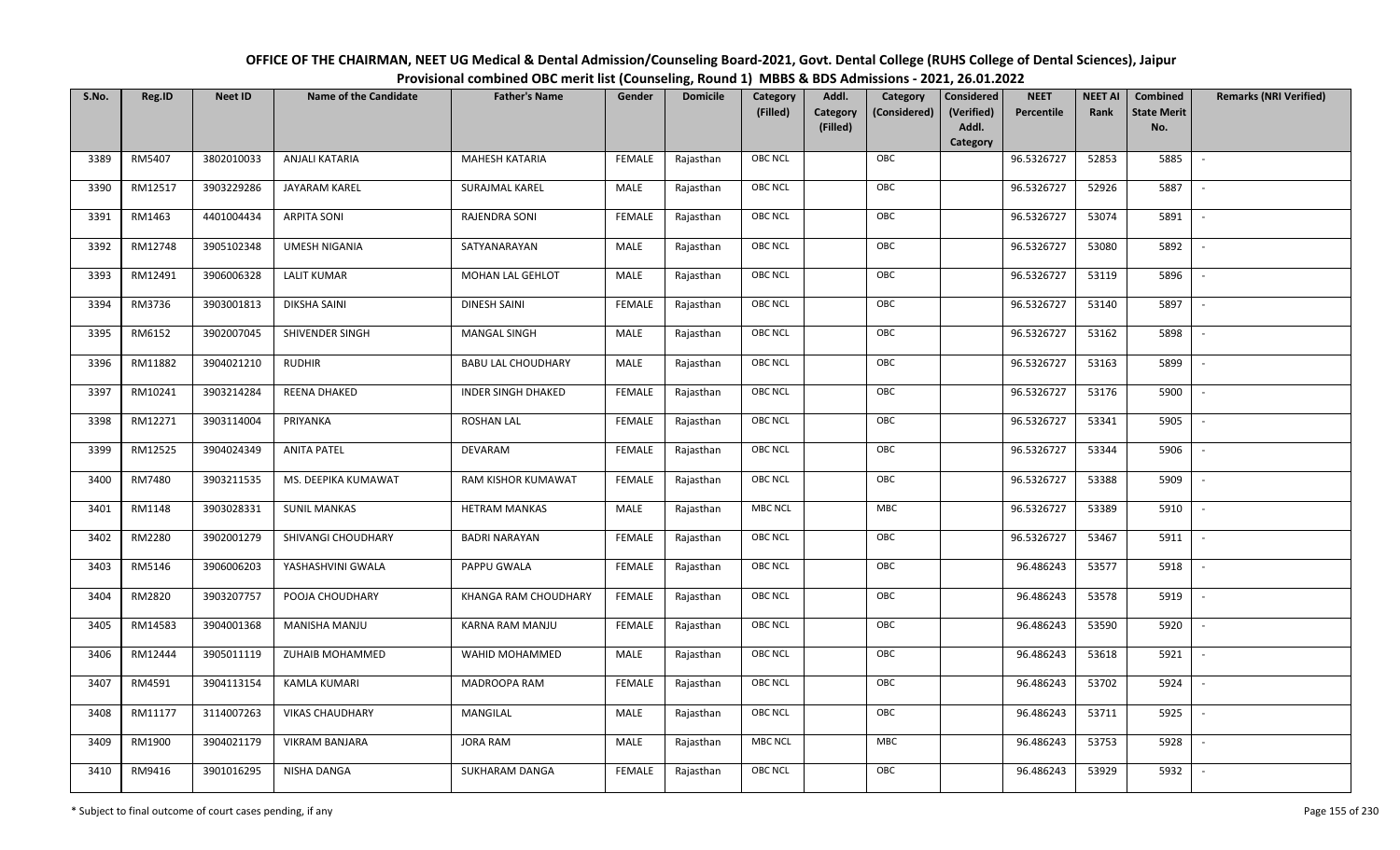| OFFICE OF THE CHAIRMAN, NEET UG Medical & Dental Admission/Counseling Board-2021, Govt. Dental College (RUHS College of Dental Sciences), Jaipur |
|--------------------------------------------------------------------------------------------------------------------------------------------------|
| Provisional combined OBC merit list (Counseling, Round 1) MBBS & BDS Admissions - 2021, 26.01.2022                                               |

| S.No. | Reg.ID        | <b>Neet ID</b> | <b>Name of the Candidate</b> | <b>Father's Name</b>   | Gender        | <b>Domicile</b> | Category<br>(Filled) | Addl.<br><b>Category</b><br>(Filled) | Category<br>(Considered) | <b>Considered</b><br>(Verified)<br>Addl. | <b>NEET</b><br>Percentile | <b>NEET AI</b><br>Rank | Combined<br><b>State Merit</b><br>No. | <b>Remarks (NRI Verified)</b> |
|-------|---------------|----------------|------------------------------|------------------------|---------------|-----------------|----------------------|--------------------------------------|--------------------------|------------------------------------------|---------------------------|------------------------|---------------------------------------|-------------------------------|
|       |               |                |                              |                        |               |                 |                      |                                      |                          | Category                                 |                           |                        |                                       |                               |
| 3411  | RM13812       | 3903206714     | PRIYANSHI PATEL              | DHARMENDRA SINGH PATEL | <b>FEMALE</b> | Rajasthan       | <b>MBC NCL</b>       |                                      | MBC                      |                                          | 96.486243                 | 53951                  | 5933                                  | $\sim$                        |
| 3412  | RM5584        | 3903213235     | <b>RAMAN SINGH</b>           | RAM AVTAR              | MALE          | Rajasthan       | <b>MBC NCL</b>       |                                      | MBC                      |                                          | 96.486243                 | 53998                  | 5936                                  |                               |
| 3413  | RM11864       | 3903033119     | <b>JYOTI SAINI</b>           | KAMLESH KUMAR SAINI    | <b>FEMALE</b> | Rajasthan       | OBC NCL              |                                      | OBC                      |                                          | 96.486243                 | 54032                  | 5939                                  |                               |
| 3414  | RM5968        | 3802011208     | SAKSHI                       | <b>NAVAL KISHOR</b>    | <b>FEMALE</b> | Rajasthan       | OBC NCL              |                                      | OBC                      |                                          | 96.486243                 | 54071                  | 5942                                  | $\overline{\phantom{a}}$      |
| 3415  | RM7907        | 3905123134     | RAJENDRA KUMAR               | <b>MANGI LAL</b>       | MALE          | Rajasthan       | <b>OBC NCL</b>       |                                      | OBC                      |                                          | 96.486243                 | 54175                  | 5946                                  | $\overline{\phantom{a}}$      |
| 3416  | <b>RM7588</b> | 3905020188     | <b>SUNIL GURJAR</b>          | <b>GOPAL GURJAR</b>    | MALE          | Rajasthan       | <b>MBC NCL</b>       |                                      | MBC                      |                                          | 96.437547                 | 54375                  | 5952                                  | $\overline{\phantom{a}}$      |
| 3417  | RM8053        | 3903010495     | <b>HARSHITA YADAV</b>        | <b>VIDHYA RATAN</b>    | <b>FEMALE</b> | Rajasthan       | OBC NCL              |                                      | OBC                      |                                          | 96.437547                 | 54382                  | 5953                                  |                               |
| 3418  | RM15510       | 3903028206     | <b>DIPTI GHOGHAR</b>         | SHISHRAM YADAV         | <b>FEMALE</b> | Rajasthan       | <b>OBC NCL</b>       |                                      | OBC                      |                                          | 96.437547                 | 54509                  | 5954                                  |                               |
| 3419  | RM14714       | 3902019205     | <b>KAMLESH KUMARI</b>        | RAMPRATAP RAO          | <b>FEMALE</b> | Rajasthan       | OBC NCL              |                                      | OBC                      |                                          | 96.437547                 | 54720                  | 5967                                  | $\overline{\phantom{a}}$      |
| 3420  | RM7864        | 3903001306     | SNEHA POONIA                 | <b>SUNIL KUMAR</b>     | <b>FEMALE</b> | Rajasthan       | <b>OBC NCL</b>       |                                      | OBC                      |                                          | 96.437547                 | 54721                  | 5968                                  |                               |
| 3421  | RM3818        | 3903042034     | PRIYA KUMARI                 | SATYAPAL               | <b>FEMALE</b> | Rajasthan       | <b>MBC NCL</b>       | WDP, EXS6                            | MBC                      |                                          | 96.437547                 | 54925                  | 5976                                  |                               |
| 3422  | RM2134        | 3903018334     | PAWAN KUMAR                  | <b>MAHENDRA KUMAR</b>  | MALE          | Rajasthan       | <b>OBC NCL</b>       |                                      | OBC                      |                                          | 96.437547                 | 54944                  | 5977                                  | $\overline{\phantom{a}}$      |
| 3423  | RM1231        | 3903024089     | SATAYVEER SINGH              | SAMAY SINGH GURJAR     | MALE          | Rajasthan       | <b>MBC NCL</b>       |                                      | MBC                      |                                          | 96.437547                 | 54945                  | 5978                                  |                               |
| 3424  | RM8455        | 3903219321     | <b>JHALAK CHOUDHARY</b>      | NARENDRA SINGH         | <b>FEMALE</b> | Rajasthan       | OBC NCL              |                                      | OBC                      |                                          | 96.3931248                | 55054                  | 5983                                  | $\sim$                        |
| 3425  | RM6635        | 3903104369     | <b>CHETNA SAINI</b>          | SURESH KUMAR SAINI     | <b>FEMALE</b> | Rajasthan       | OBC NCL              |                                      | OBC                      |                                          | 96.3931248                | 55091                  | 5984                                  | $\overline{\phantom{a}}$      |
| 3426  | RM1676        | 3904025272     | YASHWANT SOLANKI             | MR VISHNU DUTT TAILOR  | MALE          | Rajasthan       | <b>OBC NCL</b>       |                                      | OBC                      |                                          | 96.3931248                | 55166                  | 5985                                  | $\sim$                        |
| 3427  | RM15460       | 3905011036     | <b>LUCKY RATHORE</b>         | RAJU RATHORE           | <b>FEMALE</b> | Rajasthan       | OBC NCL              |                                      | OBC                      |                                          | 96.3931248                | 55215                  | 5987                                  | $\blacksquare$                |
| 3428  | RM3703        | 3903027038     | SATISH YADAV                 | LALCHAND YADAV         | MALE          | Rajasthan       | <b>OBC NCL</b>       | WDP, EXS6                            | OBC                      |                                          | 96.3931248                | 55285                  | 5988                                  |                               |
| 3429  | RM1135        | 3903138101     | RAHUL KHATANA                | NIHAL SINGH KHATANA    | MALE          | Rajasthan       | <b>MBC NCL</b>       |                                      | ${\sf MBC}$              |                                          | 96.3931248                | 55399                  | 5993                                  |                               |
| 3430  | RM1257        | 3903112453     | SUNIL KUMAR JANGIR           | RAMKARAN JANGIR        | MALE          | Rajasthan       | OBC NCL              |                                      | OBC                      |                                          | 96.3931248                | 55565                  | 5999                                  |                               |
| 3431  | RM3919        | 3903118255     | <b>DIPESH SAINI</b>          | OM PRAKASH SAINI       | MALE          | Rajasthan       | <b>OBC NCL</b>       |                                      | OBC                      |                                          | 96.3931248                | 55635                  | 6004                                  |                               |
| 3432  | RM13795       | 3903209132     | <b>FAHIZ AHMED</b>           | <b>JAHID HUSSAIN</b>   | MALE          | Rajasthan       | <b>OBC NCL</b>       |                                      | OBC                      |                                          | 96.3931248                | 55655                  | 6006                                  |                               |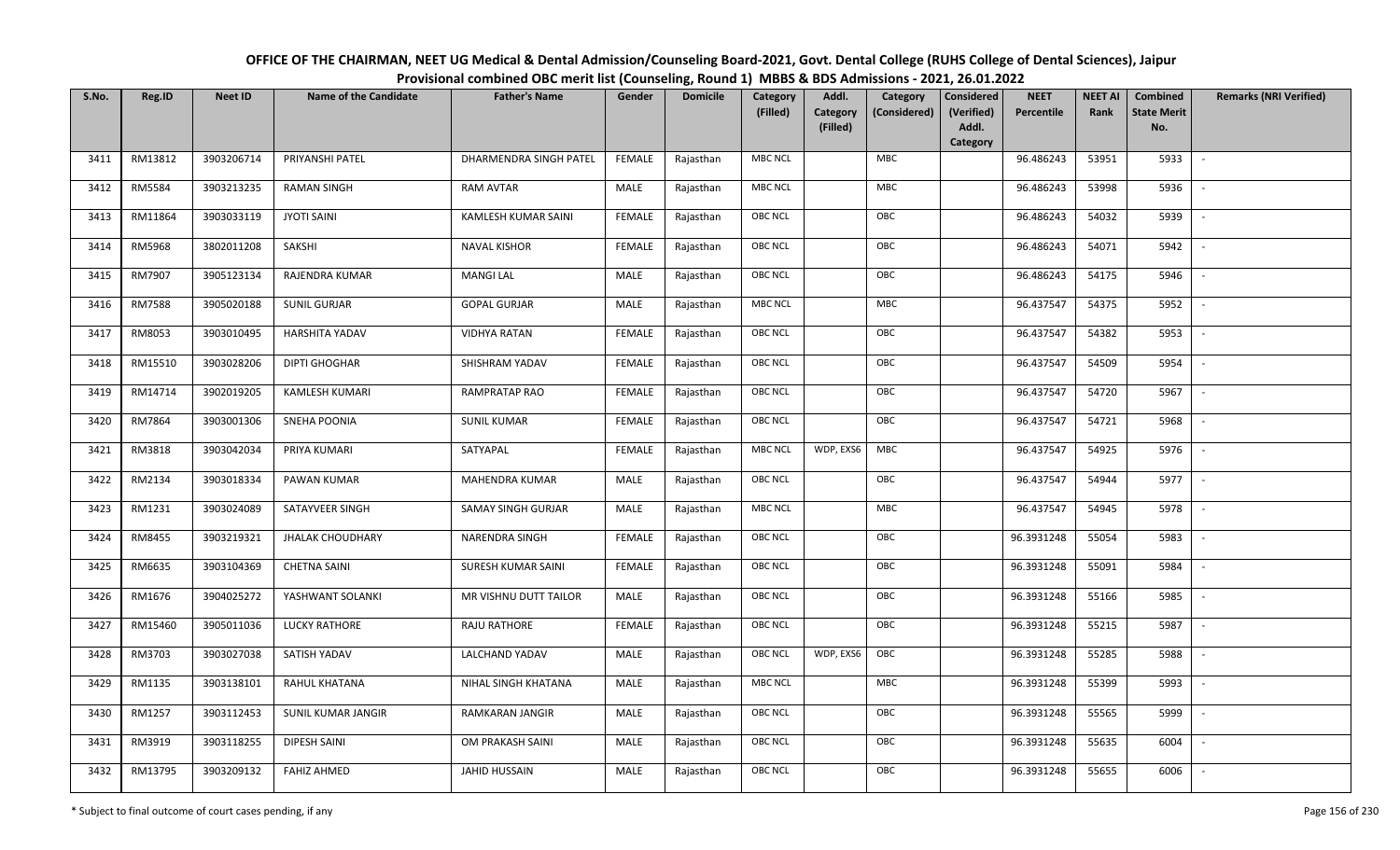| OFFICE OF THE CHAIRMAN, NEET UG Medical & Dental Admission/Counseling Board-2021, Govt. Dental College (RUHS College of Dental Sciences), Jaipur |
|--------------------------------------------------------------------------------------------------------------------------------------------------|
| Provisional combined OBC merit list (Counseling, Round 1) MBBS & BDS Admissions - 2021, 26.01.2022                                               |

| S.No. | Reg.ID  | <b>Neet ID</b> | <b>Name of the Candidate</b> | <b>Father's Name</b>              | Gender        | <b>Domicile</b> | Category       | Addl.                | Category     | <b>Considered</b>   | <b>NEET</b> | <b>NEET AI</b> | <b>Combined</b>           | <b>Remarks (NRI Verified)</b> |
|-------|---------|----------------|------------------------------|-----------------------------------|---------------|-----------------|----------------|----------------------|--------------|---------------------|-------------|----------------|---------------------------|-------------------------------|
|       |         |                |                              |                                   |               |                 | (Filled)       | Category<br>(Filled) | (Considered) | (Verified)<br>Addl. | Percentile  | Rank           | <b>State Merit</b><br>No. |                               |
|       |         |                |                              |                                   |               |                 |                |                      |              | Category            |             |                |                           |                               |
| 3433  | RM12613 | 3903238075     | <b>BHAWNA SAINI</b>          | PRAVEEN SAINI                     | <b>FEMALE</b> | Rajasthan       | <b>OBC NCL</b> |                      | OBC          |                     | 96.3458534  | 55742          | 6008                      |                               |
| 3434  | RM6174  | 3903101857     | <b>EKTA KUMARI</b>           | <b>MAHENDRA SINGH</b>             | <b>FEMALE</b> | Rajasthan       | <b>OBC NCL</b> |                      | OBC          |                     | 96.3458534  | 55770          | 6013                      |                               |
| 3435  | RM6032  | 3905118137     | <b>NARENDRA KUMAR</b>        | <b>SUBRAN SINGH</b>               | MALE          | Rajasthan       | <b>MBC NCL</b> |                      | <b>MBC</b>   |                     | 96.3458534  | 55772          | 6014                      |                               |
| 3436  | RM1429  | 3904003173     | LAVANYA BAGORIA              | <b>KAMAL BAGORIA</b>              | MALE          | Rajasthan       | <b>OBC NCL</b> |                      | OBC          |                     | 96.3458534  | 55918          | 6017                      | $\overline{\phantom{a}}$      |
| 3437  | RM13618 | 3903033037     | <b>REKHA JAT</b>             | <b>GIRDHARI LAL JAT</b>           | <b>FEMALE</b> | Rajasthan       | <b>OBC NCL</b> |                      | OBC          |                     | 96.3458534  | 55928          | 6018                      | $\overline{\phantom{a}}$      |
| 3438  | RM14832 | 3903230093     | <b>GARIMA</b>                | HARI RAM KATARIYA                 | <b>FEMALE</b> | Rajasthan       | <b>OBC NCL</b> |                      | OBC          |                     | 96.3458534  | 55976          | 6019                      |                               |
| 3439  | RM1423  | 3905105289     | <b>ABUBAKR QURESHI</b>       | RAHAMATULLA QURESHI               | MALE          | Rajasthan       | <b>OBC NCL</b> |                      | OBC          |                     | 96.3458534  | 56191          | 6023                      |                               |
| 3440  | RM12337 | 3903004096     | <b>TANVI YADAV</b>           | UMMED SINGH YADAV                 | <b>FEMALE</b> | Rajasthan       | <b>OBC NCL</b> |                      | OBC          |                     | 96.3458534  | 56244          | 6029                      |                               |
| 3441  | RM7168  | 3903105486     | SAPNA SUHAVANI               | <b>BHANWAR LAL SAINI</b>          | <b>FEMALE</b> | Rajasthan       | <b>OBC NCL</b> |                      | OBC          |                     | 96.3458534  | 56265          | 6030                      |                               |
| 3442  | RM14956 | 3902010093     | <b>NAVNEET KAUR</b>          | <b>JAGJEET SINGH</b>              | <b>FEMALE</b> | Rajasthan       | <b>OBC NCL</b> |                      | OBC          |                     | 96.3458534  | 56271          | 6031                      | $\overline{\phantom{a}}$      |
| 3443  | RM6115  | 3902012098     | <b>KAMLESH KUMAR</b>         | PHOOLCHAND                        | MALE          | Rajasthan       | <b>OBC NCL</b> |                      | OBC          |                     | 96.3458534  | 56357          | 6034                      |                               |
| 3444  | RM14753 | 3904022186     | <b>CHINMAI SOLANKI</b>       | <b>GAJENDRA SOLANKI</b>           | <b>FEMALE</b> | Rajasthan       | <b>OBC NCL</b> | WDP, EXS6            | OBC          |                     | 96.3458534  | 56381          | 6035                      | $\blacksquare$                |
| 3445  | RM2165  | 3901006170     | <b>NAVEEN MEWARA</b>         | <b>NARAYAN MEWARA</b>             | MALE          | Rajasthan       | <b>OBC NCL</b> |                      | OBC          |                     | 96.3458534  | 56394          | 6036                      |                               |
| 3446  | RM14004 | 3903226070     | <b>VINITA SHARMA</b>         | RAMESH CHAND SHARMA               | <b>FEMALE</b> | Rajasthan       | OBC NCL        |                      | OBC          |                     | 96.2950851  | 56606          | 6043                      | $\overline{\phantom{a}}$      |
| 3447  | RM12847 | 3901010102     | ARACHNA KUMARI VAISHNAV      | <b>GOPAL LAL VAISHNAV</b>         | <b>FEMALE</b> | Rajasthan       | <b>OBC NCL</b> |                      | OBC          |                     | 96.2950851  | 56828          | 6047                      | $\overline{\phantom{a}}$      |
| 3448  | RM1063  | 3903119152     | <b>KHET SINGH</b>            | <b>RAWAT SINGH</b>                | MALE          | Rajasthan       | <b>OBC NCL</b> |                      | OBC          |                     | 96.2950851  | 56837          | 6048                      |                               |
| 3449  | RM9790  | 2001309076     | NISHA CHOUDHARY              | <b>JHABAR SINGH KHOKAR</b>        | <b>FEMALE</b> | Rajasthan       | <b>OBC NCL</b> |                      | OBC          |                     | 96.2950851  | 56947          | 6050                      | $\overline{\phantom{a}}$      |
| 3450  | RM3969  | 3904003026     | YASH PARMAR                  | <b>HASMUKH PARMAR</b>             | MALE          | Rajasthan       | <b>OBC NCL</b> |                      | OBC          |                     | 96.2950851  | 56981          | 6052                      |                               |
| 3451  | RM11897 | 3903202043     | <b>ISHANI SINGH SAINI</b>    | <b>VIKRAM SINGH</b>               | <b>FEMALE</b> | Rajasthan       | OBC NCL        |                      | OBC          |                     | 96.2950851  | 57038          | 6057                      |                               |
| 3452  | RM8458  | 3903206274     | <b>ATUL BASERA</b>           | SANJAY KUMAR                      | MALE          | Rajasthan       | <b>OBC NCL</b> | WDP, EXS8            | OBC          |                     | 96.2950851  | 57080          | 6058                      |                               |
| 3453  | RM3696  | 3906001826     | AKSHAT CHOUDHARY             | <b>KEDAR NARAYAN</b><br>CHOUDHARY | MALE          | Rajasthan       | <b>OBC NCL</b> |                      | OBC          |                     | 96.2950851  | 57147          | 6060                      |                               |
| 3454  | RM2067  | 3903204856     | MOHAMMED YASIR               | <b>ZAKIR HUSSAIN</b>              | MALE          | Rajasthan       | <b>OBC NCL</b> |                      | OBC          |                     | 96.2950851  | 57199          | 6062                      |                               |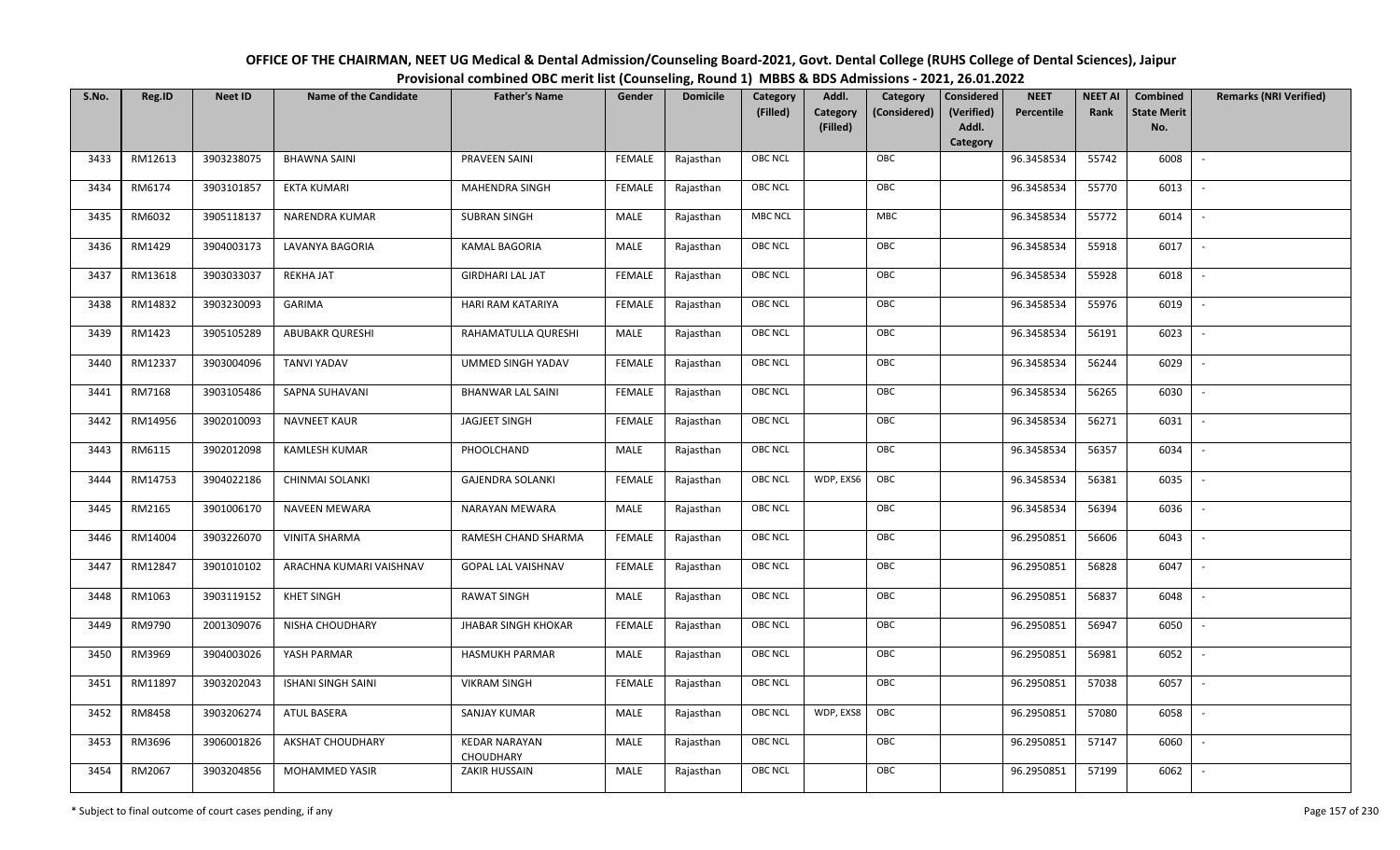| OFFICE OF THE CHAIRMAN, NEET UG Medical & Dental Admission/Counseling Board-2021, Govt. Dental College (RUHS College of Dental Sciences), Jaipur |
|--------------------------------------------------------------------------------------------------------------------------------------------------|
| Provisional combined OBC merit list (Counseling, Round 1) MBBS & BDS Admissions - 2021, 26.01.2022                                               |

| S.No. | Reg.ID  | <b>Neet ID</b> | <b>Name of the Candidate</b> | <b>Father's Name</b>      | Gender        | <b>Domicile</b> | Category<br>(Filled) | Addl.<br><b>Category</b><br>(Filled) | Category<br>(Considered) | <b>Considered</b><br>(Verified)<br>Addl. | <b>NEET</b><br>Percentile | <b>NEET AI</b><br>Rank | Combined<br><b>State Merit</b><br>No. | <b>Remarks (NRI Verified)</b> |
|-------|---------|----------------|------------------------------|---------------------------|---------------|-----------------|----------------------|--------------------------------------|--------------------------|------------------------------------------|---------------------------|------------------------|---------------------------------------|-------------------------------|
| 3455  | RM3596  | 3903206036     | <b>HARISH PRAJAPATI</b>      | <b>BHANWAR PRAJAPATI</b>  | MALE          | Rajasthan       | <b>OBC NCL</b>       |                                      | OBC                      | Category                                 | 96.2500801                | 57398                  | 6072                                  | $\sim$                        |
| 3456  | RM10156 | 3903003108     | <b>KRITIKA KUMAWAT</b>       | <b>BABU LAL KUMAWAT</b>   | <b>FEMALE</b> | Rajasthan       | OBC NCL              |                                      | OBC                      |                                          | 96.2500801                | 57538                  | 6079                                  |                               |
| 3457  | RM13383 | 3903217152     | RAKESH KARODIWAL             | RAMGOPAL SAINI            | MALE          | Rajasthan       | <b>OBC NCL</b>       |                                      | OBC                      |                                          | 96.2500801                | 57847                  | 6094                                  |                               |
| 3458  | RM7889  | 3904101353     | <b>SURBHI PATEL</b>          | NARENDRA PATEL            | <b>FEMALE</b> | Rajasthan       | OBC NCL              |                                      | OBC                      |                                          | 96.2500801                | 57869                  | 6095                                  | $\overline{\phantom{a}}$      |
| 3459  | RM12971 | 3903041339     | ARPANA NAGA                  | <b>MADAN LAL NAGA</b>     | <b>FEMALE</b> | Rajasthan       | <b>OBC NCL</b>       |                                      | OBC                      |                                          | 96.2046219                | 57991                  | 6102                                  | $\sim$                        |
| 3460  | RM1684  | 3905127006     | <b>DISHITA RENWAL</b>        | VISHNU PRAKASH RENWAL     | <b>FEMALE</b> | Rajasthan       | <b>OBC NCL</b>       |                                      | OBC                      |                                          | 96.2046219                | 58033                  | 6104                                  | $\overline{\phantom{a}}$      |
| 3461  | RM15031 | 3902004097     | <b>ABHISHEK TARAR</b>        | RAJENDER KUMAR            | MALE          | Rajasthan       | OBC NCL              |                                      | OBC                      |                                          | 96.2046219                | 58053                  | 6105                                  | $\blacksquare$                |
| 3462  | RM9111  | 3904004438     | DEEPIKA VERMA                | MAHESH CHANDRA VERMA      | <b>FEMALE</b> | Rajasthan       | OBC NCL              |                                      | OBC                      |                                          | 96.2046219                | 58117                  | 6108                                  |                               |
| 3463  | RM7817  | 3903234028     | AJAY KUMAR GURJAR            | <b>HAKIM SINGH GURJAR</b> | MALE          | Rajasthan       | <b>MBC NCL</b>       |                                      | MBC                      |                                          | 96.2046219                | 58158                  | 6110                                  |                               |
| 3464  | RM4220  | 3805002043     | ARPITA                       | <b>JAIPAL SINGH</b>       | <b>FEMALE</b> | Rajasthan       | <b>OBC NCL</b>       | WDP, EXS6                            | OBC                      |                                          | 96.2046219                | 58383                  | 6119                                  |                               |
| 3465  | RM15048 | 3905026011     | JAGDISH DEWASI               | NATHU RAM DEWASI          | MALE          | Rajasthan       | <b>MBC NCL</b>       |                                      | <b>MBC</b>               |                                          | 96.2046219                | 58413                  | 6121                                  |                               |
| 3466  | RM5896  | 3903119390     | SITARAM PRAJAPAT             | <b>UPESH PRAJAPAT</b>     | MALE          | Rajasthan       | OBC NCL              |                                      | OBC                      |                                          | 96.2046219                | 58489                  | 6123                                  | $\sim$                        |
| 3467  | RM3873  | 3901002238     | RUCHIKA PRAJAPATI            | MUKESH PRAJAPATI          | <b>FEMALE</b> | Rajasthan       | <b>OBC NCL</b>       |                                      | OBC                      |                                          | 96.2046219                | 58525                  | 6126                                  |                               |
| 3468  | RM3951  | 3903203774     | <b>KARTIK SAINI</b>          | VISHNU KUMAR SAINI        | MALE          | Rajasthan       | OBC NCL              |                                      | OBC                      |                                          | 96.1567029                | 58822                  | 6135                                  | $\overline{\phantom{a}}$      |
| 3469  | RM14092 | 3903010548     | <b>SHAGUFTA KHAN</b>         | <b>AYYUB KHAN</b>         | <b>FEMALE</b> | Rajasthan       | OBC NCL              |                                      | OBC                      |                                          | 96.1567029                | 58981                  | 6139                                  | $\overline{\phantom{a}}$      |
| 3470  | RM1771  | 3903235004     | SOURABH                      | RAJESH KUMAR              | MALE          | Rajasthan       | <b>OBC NCL</b>       |                                      | OBC                      |                                          | 96.1567029                | 59105                  | 6143                                  | $\sim$                        |
| 3471  | RM2190  | 2302025124     | PANKAJ DEVARTH               | SHUBH RAM                 | MALE          | Rajasthan       | <b>OBC NCL</b>       | WDP, EXS6                            | OBC                      |                                          | 96.1567029                | 59258                  | 6151                                  | $\overline{\phantom{a}}$      |
| 3472  | RM2473  | 3904001580     | PRANJAL SONI                 | JYOTI PRAKASH SONI        | <b>FEMALE</b> | Rajasthan       | OBC NCL              |                                      | OBC                      |                                          | 96.1567029                | 59259                  | 6152                                  |                               |
| 3473  | RM3588  | 3903135165     | <b>RAMSINGH GURJAR</b>       | RAMESH CHAND GURJAR       | MALE          | Rajasthan       | <b>MBC NCL</b>       |                                      | <b>MBC</b>               |                                          | 96.1567029                | 59275                  | 6153                                  |                               |
| 3474  | RM1722  | 3905019257     | <b>GYANESH GOCHER</b>        | DINESH KUMAR GOCHER       | MALE          | Rajasthan       | <b>MBC NCL</b>       |                                      | MBC                      |                                          | 96.1567029                | 59351                  | 6157                                  | $\blacksquare$                |
| 3475  | RM15103 | 3903208069     | MOHD ARSALAN                 | MOHD IRSHAD               | <b>MALE</b>   | Rajasthan       | <b>OBC NCL</b>       |                                      | OBC                      |                                          | 96.1105323                | 59440                  | 6161                                  |                               |
| 3476  | RM7078  | 3905016098     | LAXMI NAGAR                  | RAGHUVEER NAGAR           | <b>FEMALE</b> | Rajasthan       | <b>OBC NCL</b>       |                                      | OBC                      |                                          | 96.1105323                | 59444                  | 6162                                  |                               |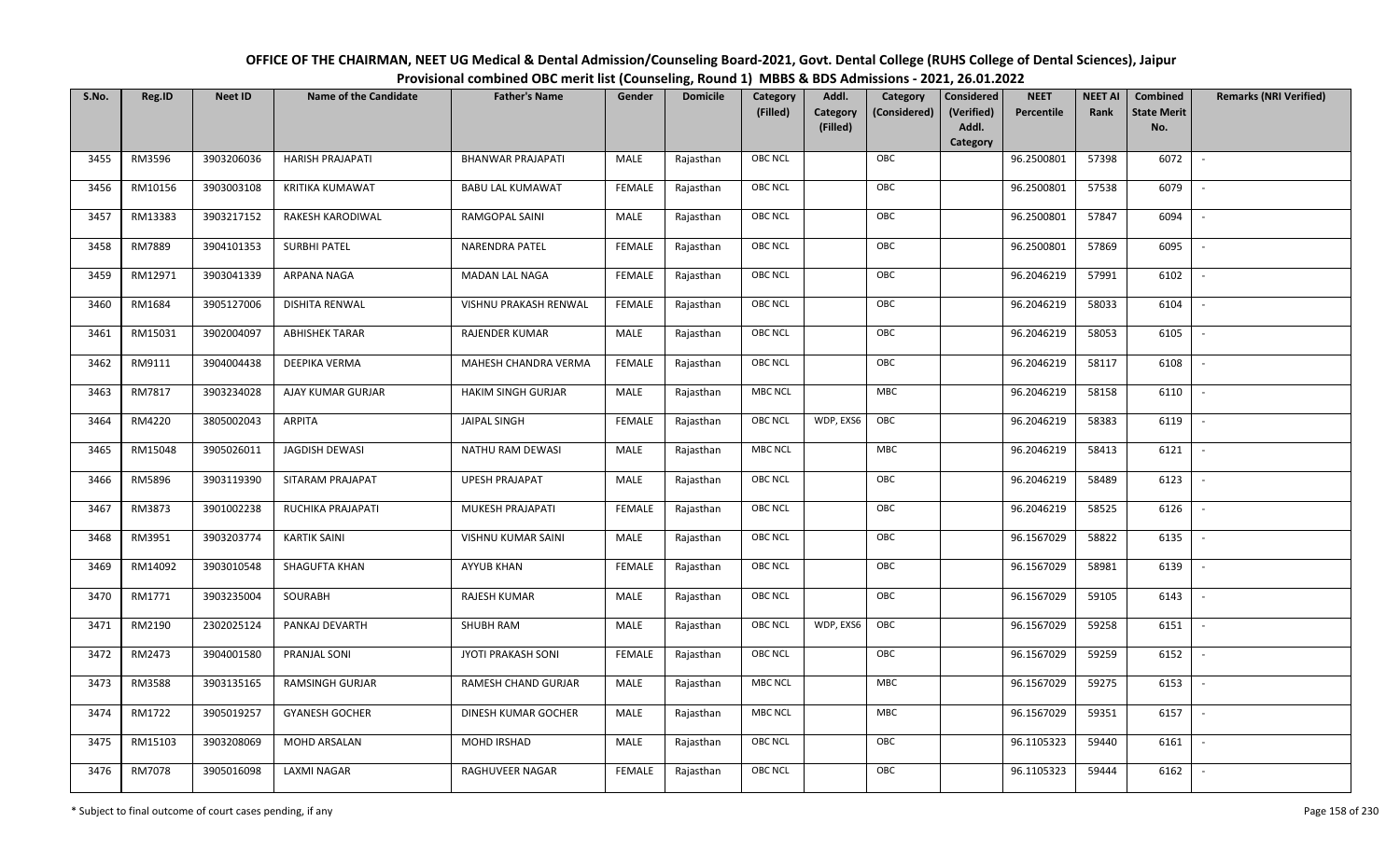| OFFICE OF THE CHAIRMAN, NEET UG Medical & Dental Admission/Counseling Board-2021, Govt. Dental College (RUHS College of Dental Sciences), Jaipur |
|--------------------------------------------------------------------------------------------------------------------------------------------------|
| Provisional combined OBC merit list (Counseling, Round 1) MBBS & BDS Admissions - 2021, 26.01.2022                                               |

| S.No. | Reg.ID  | <b>Neet ID</b> | <b>Name of the Candidate</b> | <b>Father's Name</b>      | Gender        | <b>Domicile</b> | Category<br>(Filled) | Addl.<br><b>Category</b><br>(Filled) | Category<br>(Considered) | <b>Considered</b><br>(Verified)<br>Addl. | <b>NEET</b><br>Percentile | <b>NEET AI</b><br>Rank | Combined<br><b>State Merit</b><br>No. | <b>Remarks (NRI Verified)</b> |
|-------|---------|----------------|------------------------------|---------------------------|---------------|-----------------|----------------------|--------------------------------------|--------------------------|------------------------------------------|---------------------------|------------------------|---------------------------------------|-------------------------------|
|       |         |                |                              |                           |               |                 |                      |                                      |                          | Category                                 |                           |                        |                                       |                               |
| 3477  | RM11498 | 3905106003     | <b>MAHEK SONI</b>            | <b>LALIT SONI</b>         | <b>FEMALE</b> | Rajasthan       | <b>OBC NCL</b>       |                                      | OBC                      |                                          | 96.1105323                | 59484                  | 6164                                  | $\overline{\phantom{a}}$      |
| 3478  | RM9212  | 3903006151     | <b>VAISHALI PARIHAR</b>      | SANDEEP PARIHAR           | <b>FEMALE</b> | Rajasthan       | OBC NCL              |                                      | OBC                      |                                          | 96.1105323                | 59514                  | 6165                                  |                               |
| 3479  | RM7715  | 3903125318     | <b>SUNITA BHAKAR</b>         | JASVEER SINGH BHAKAR      | <b>FEMALE</b> | Rajasthan       | <b>OBC NCL</b>       |                                      | OBC                      |                                          | 96.1105323                | 59571                  | 6169                                  |                               |
| 3480  | RM13849 | 3905027032     | ANCHAL KUMARI DHAKAR         | KAILASH CHANDRA DHAKAR    | <b>FEMALE</b> | Rajasthan       | OBC NCL              |                                      | OBC                      |                                          | 96.1105323                | 59630                  | 6172                                  | $\overline{\phantom{a}}$      |
| 3481  | RM11260 | 3903209158     | PARUL CHOUDHARY              | <b>SURESH CHOUDHARY</b>   | <b>FEMALE</b> | Rajasthan       | <b>OBC NCL</b>       |                                      | OBC                      |                                          | 96.1105323                | 59689                  | 6176                                  | $\sim$                        |
| 3482  | RM11815 | 3903206027     | SUVIRA KATOUDIA              | PARMDEEP SINGH KATOUDIA   | <b>FEMALE</b> | Rajasthan       | <b>OBC NCL</b>       |                                      | OBC                      |                                          | 96.1105323                | 59701                  | 6177                                  | $\sim$                        |
| 3483  | RM5513  | 3901003338     | ABHISHEK SAHU                | SANWAR LAL SAHU           | MALE          | Rajasthan       | <b>OBC NCL</b>       |                                      | OBC                      |                                          | 96.1105323                | 59791                  | 6179                                  | $\overline{\phantom{a}}$      |
| 3484  | RM12898 | 3903232053     | RAMKRISHAN SAINI             | DHANNA RAM SAINI          | MALE          | Rajasthan       | <b>OBC NCL</b>       |                                      | OBC                      |                                          | 96.1105323                | 59808                  | 6180                                  |                               |
| 3485  | RM11051 | 3905026229     | POOJA KUMARI                 | PRAKASH CHAND             | <b>FEMALE</b> | Rajasthan       | OBC NCL              |                                      | OBC                      |                                          | 96.1105323                | 59901                  | 6184                                  |                               |
| 3486  | RM1826  | 3903102684     | <b>HEMLATA SAINI</b>         | <b>JAI RAM SAINI</b>      | <b>FEMALE</b> | Rajasthan       | <b>OBC NCL</b>       |                                      | OBC                      |                                          | 96.1105323                | 59950                  | 6187                                  | $\sim$                        |
| 3487  | RM3466  | 3905024416     | <b>KIRTI GAJRA</b>           | RAJ KUMAR                 | <b>FEMALE</b> | Rajasthan       | OBC NCL              |                                      | OBC                      |                                          | 96.1105323                | 59952                  | 6188                                  |                               |
| 3488  | RM14566 | 3905001606     | <b>BHAVESH KASERA</b>        | UMESH KASERA              | MALE          | Rajasthan       | <b>OBC NCL</b>       |                                      | OBC                      |                                          | 96.1105323                | 59983                  | 6190                                  |                               |
| 3489  | RM15739 | 3905008401     | SANJU KUMARI                 | PANNA RAM                 | <b>FEMALE</b> | Rajasthan       | <b>OBC NCL</b>       | WDP, EXS8                            | OBC                      |                                          | 96.1105323                | 59984                  | 6191                                  |                               |
| 3490  | RM3003  | 3903212475     | <b>ARYAN CHOUDHARY</b>       | <b>GOVIND NARAYAN JAT</b> | MALE          | Rajasthan       | OBC NCL              |                                      | OBC                      |                                          | 96.1105323                | 60039                  | 6193                                  | $\overline{\phantom{a}}$      |
| 3491  | RM13135 | 3903012037     | ROHITASHV KUMAR SAINI        | PUSPENDRA KUMAR SAINI     | MALE          | Rajasthan       | OBC NCL              |                                      | OBC                      |                                          | 96.0593755                | 60120                  | 6195                                  | $\overline{\phantom{a}}$      |
| 3492  | RM9071  | 3904001016     | SEJAL SONI                   | <b>SHARWAN SONI</b>       | <b>FEMALE</b> | Rajasthan       | <b>OBC NCL</b>       |                                      | OBC                      |                                          | 96.0593755                | 60217                  | 6196                                  | $\sim$                        |
| 3493  | RM8356  | 3902014111     | POOJA MEEL                   | RULICHAND                 | <b>FEMALE</b> | Rajasthan       | <b>OBC NCL</b>       |                                      | OBC                      |                                          | 96.0593755                | 60227                  | 6197                                  | $\sim$                        |
| 3494  | RM4153  | 3903040307     | <b>JANITA GURJAR</b>         | RAMBILASH GURJAR          | <b>FEMALE</b> | Rajasthan       | <b>MBC NCL</b>       |                                      | MBC                      |                                          | 96.0593755                | 60312                  | 6200                                  | $\sim$                        |
| 3495  | RM12701 | 3904010020     | MOHD HAFIZ RAZA              | <b>NIJAM RAZA</b>         | MALE          | Rajasthan       | OBC NCL              |                                      | OBC                      |                                          | 96.0593755                | 60529                  | 6206                                  |                               |
| 3496  | RM12587 | 3903031153     | MONIKA YADAV                 | RAMESH KUMAR YADAV        | <b>FEMALE</b> | Rajasthan       | OBC NCL              |                                      | OBC                      |                                          | 96.0593755                | 60590                  | 6209                                  |                               |
| 3497  | RM11984 | 3903016179     | <b>KANAK PATEL</b>           | TARA CHAND GURJAR         | <b>FEMALE</b> | Rajasthan       | <b>MBC NCL</b>       |                                      | MBC                      |                                          | 96.0593755                | 60644                  | 6210                                  |                               |
| 3498  | RM8026  | 3903201459     | SAURABH SINGH                | <b>SHYAM SINGH</b>        | MALE          | Rajasthan       | <b>MBC NCL</b>       |                                      | MBC                      |                                          | 96.0593755                | 60654                  | 6211                                  |                               |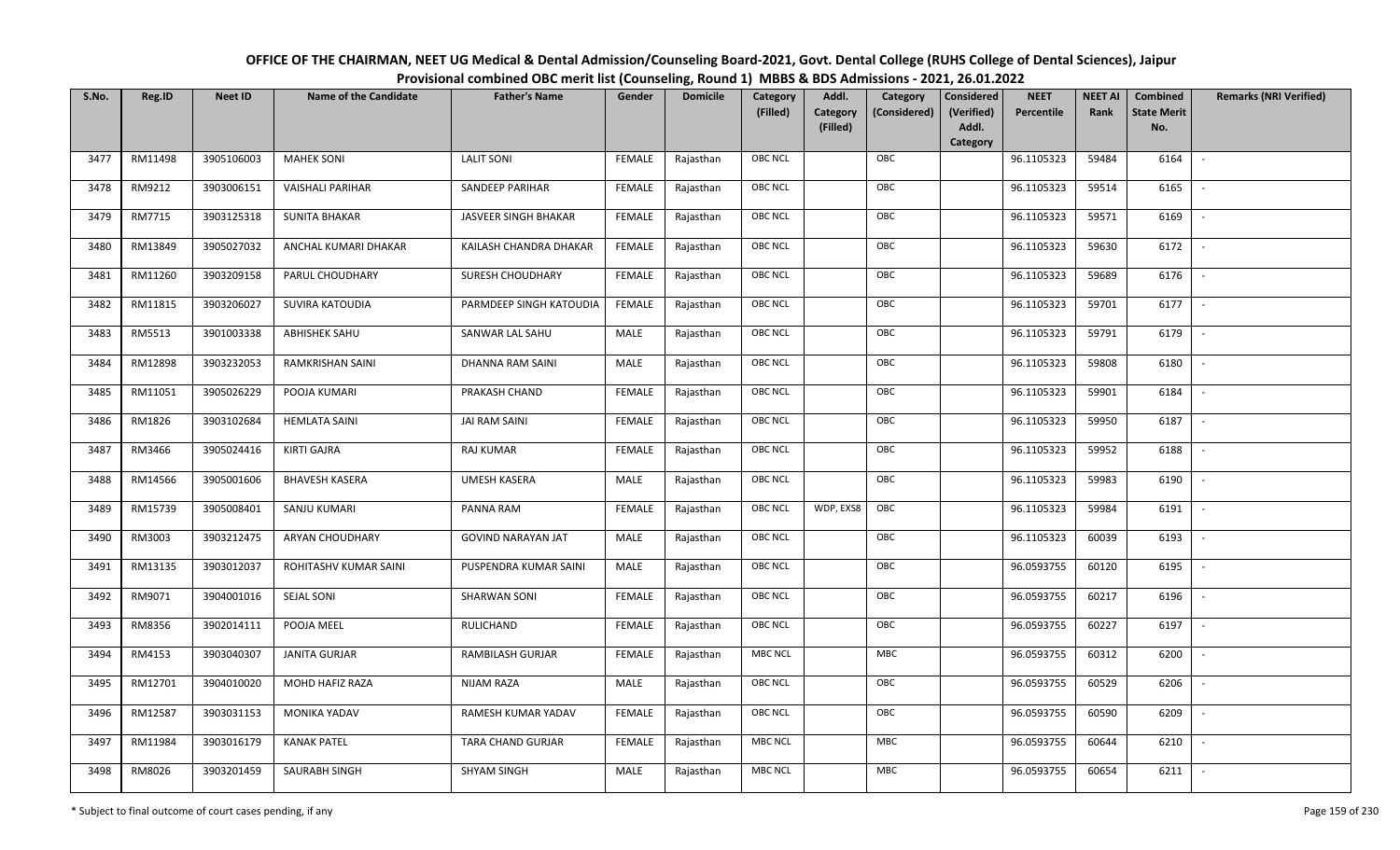| OFFICE OF THE CHAIRMAN, NEET UG Medical & Dental Admission/Counseling Board-2021, Govt. Dental College (RUHS College of Dental Sciences), Jaipur |
|--------------------------------------------------------------------------------------------------------------------------------------------------|
| Provisional combined OBC merit list (Counseling, Round 1) MBBS & BDS Admissions - 2021, 26.01.2022                                               |

| S.No. | Reg.ID  | <b>Neet ID</b> | <b>Name of the Candidate</b> | <b>Father's Name</b>       | Gender        | <b>Domicile</b> | Category<br>(Filled) | Addl.<br>Category | Category<br>(Considered) | <b>Considered</b><br>(Verified) | <b>NEET</b><br>Percentile | <b>NEET AI</b><br>Rank | Combined<br><b>State Merit</b> | <b>Remarks (NRI Verified)</b> |
|-------|---------|----------------|------------------------------|----------------------------|---------------|-----------------|----------------------|-------------------|--------------------------|---------------------------------|---------------------------|------------------------|--------------------------------|-------------------------------|
|       |         |                |                              |                            |               |                 |                      | (Filled)          |                          | Addl.<br>Category               |                           |                        | No.                            |                               |
| 3499  | RM14932 | 3903202400     | YOGITA                       | RAJENDRA PRASAD            | <b>FEMALE</b> | Rajasthan       | <b>MBC NCL</b>       |                   | <b>MBC</b>               |                                 | 96.0122336                | 61052                  | 6228                           | $\overline{\phantom{a}}$      |
| 3500  | RM15485 | 3803002089     | SANGEETA CHOUDHARY           | JETHA RAM CHOUDHARY        | <b>FEMALE</b> | Rajasthan       | OBC NCL              |                   | OBC                      |                                 | 96.0122336                | 61061                  | 6229                           |                               |
| 3501  | RM13173 | 3903033003     | <b>SWATI CHOUDHARY</b>       | <b>RAM SINGH BHAIRA</b>    | <b>FEMALE</b> | Rajasthan       | <b>OBC NCL</b>       |                   | OBC                      |                                 | 96.0122336                | 61232                  | 6233                           |                               |
| 3502  | RM13528 | 2301012511     | <b>HARSHITA SAINI</b>        | RAJESH SAINI               | <b>FEMALE</b> | Rajasthan       | OBC NCL              |                   | OBC                      |                                 | 96.0122336                | 61264                  | 6234                           | $\overline{\phantom{a}}$      |
| 3503  | RM3824  | 3906012181     | <b>MAYANK KHAJJA</b>         | KAILASH CHANDRA KHAJJA     | MALE          | Rajasthan       | MBC NCL              |                   | <b>MBC</b>               |                                 | 96.0122336                | 61294                  | 6236                           | $\sim$                        |
| 3504  | RM3906  | 3904117009     | AKSHI KHADAV                 | SUKHDEV CHOUDHARY          | <b>FEMALE</b> | Rajasthan       | OBC NCL              |                   | OBC                      |                                 | 96.0122336                | 61319                  | 6238                           | $\overline{\phantom{a}}$      |
| 3505  | RM12993 | 3904106138     | RAHUL DEV                    | <b>RAM DEV</b>             | <b>MALE</b>   | Rajasthan       | OBC NCL              |                   | OBC                      |                                 | 96.0122336                | 61337                  | 6240                           | $\sim$                        |
| 3506  | RM11684 | 3905120424     | <b>VIPIN SARAN</b>           | JAI PRAKASH CHAUDHARY      | MALE          | Rajasthan       | OBC NCL              |                   | OBC                      |                                 | 96.0122336                | 61545                  | 6247                           |                               |
| 3507  | RM9798  | 3901015085     | PIYUSH BISHNOI               | RUGNATHA RAM               | MALE          | Rajasthan       | OBC NCL              |                   | OBC                      |                                 | 95.96289                  | 61681                  | 6253                           |                               |
| 3508  | RM10927 | 3904101630     | <b>DIMPLE SUTHAR</b>         | <b>NIMBA RAM</b>           | <b>FEMALE</b> | Rajasthan       | OBC NCL              |                   | OBC                      |                                 | 95.96289                  | 61685                  | 6254                           | $\overline{\phantom{a}}$      |
| 3509  | RM12861 | 3904102052     | <b>SOURABH SONI</b>          | ANIL KUMAR SONI            | MALE          | Rajasthan       | OBC NCL              |                   | OBC                      |                                 | 95.96289                  | 61717                  | 6255                           |                               |
| 3510  | RM7691  | 4413002121     | SHIVANI SINGH                | <b>BHARAT SINGH</b>        | <b>FEMALE</b> | Rajasthan       | OBC NCL              | WDP, EXS6         | OBC                      |                                 | 95.96289                  | 61757                  | 6256                           | $\mathcal{L}$                 |
| 3511  | RM12377 | 3902001157     | HITESH YADAV                 | ABHAY SINGH YADAV          | MALE          | Rajasthan       | OBC NCL              |                   | OBC                      |                                 | 95.96289                  | 61783                  | 6257                           |                               |
| 3512  | RM7083  | 2302010247     | PARDEEP                      | <b>MAHAVEER SINGH</b>      | MALE          | Rajasthan       | MBC NCL              |                   | <b>MBC</b>               |                                 | 95.96289                  | 61918                  | 6261                           | $\overline{\phantom{a}}$      |
| 3513  | RM11477 | 3905007280     | <b>ADITI MEWARA</b>          | ANIL MEWARA                | <b>FEMALE</b> | Rajasthan       | OBC NCL              |                   | OBC                      |                                 | 95.96289                  | 61920                  | 6262                           | $\overline{\phantom{a}}$      |
| 3514  | RM9307  | 3903112085     | RAVI CHOUDHARY               | <b>KANA RAM</b>            | <b>MALE</b>   | Rajasthan       | <b>OBC NCL</b>       |                   | OBC                      |                                 | 95.96289                  | 61972                  | 6265                           | $\overline{\phantom{a}}$      |
| 3515  | RM1927  | 3903020291     | ROSHAN KUMAR CHOUDHARY       | PRAKASH CHAND<br>CHOUDHARY | MALE          | Rajasthan       | <b>OBC NCL</b>       | WDP, EXS6         | OBC                      |                                 | 95.96289                  | 62041                  | 6271                           | $\overline{\phantom{a}}$      |
| 3516  | RM3888  | 3905117094     | <b>VIKRAM SINGH</b>          | VASUDEV SINGH              | MALE          | Rajasthan       | <b>MBC NCL</b>       |                   | MBC                      |                                 | 95.96289                  | 62126                  | 6273                           | $\overline{\phantom{a}}$      |
| 3517  | RM9632  | 3903202326     | SOURABH YADAV                | <b>GIRDHARI LAL YADAV</b>  | MALE          | Rajasthan       | OBC NCL              |                   | OBC                      |                                 | 95.96289                  | 62161                  | 6275                           |                               |
| 3518  | RM14060 | 3903005538     | SHUBHAM SAINI                | SHARAD CHANDRA SAINI       | MALE          | Rajasthan       | OBC NCL              |                   | OBC                      |                                 | 95.96289                  | 62225                  | 6278                           |                               |
| 3519  | RM14319 | 3903121187     | <b>MAINA KUMARI</b>          | <b>SUMER SINGH</b>         | <b>FEMALE</b> | Rajasthan       | OBC NCL              |                   | OBC                      |                                 | 95.96289                  | 62235                  | 6279                           |                               |
| 3520  | RM1855  | 3905008040     | ARYAN CHOURASIA              | SURENDRA CHOURASIA         | MALE          | Rajasthan       | OBC NCL              |                   | OBC                      |                                 | 95.96289                  | 62323                  | 6286                           |                               |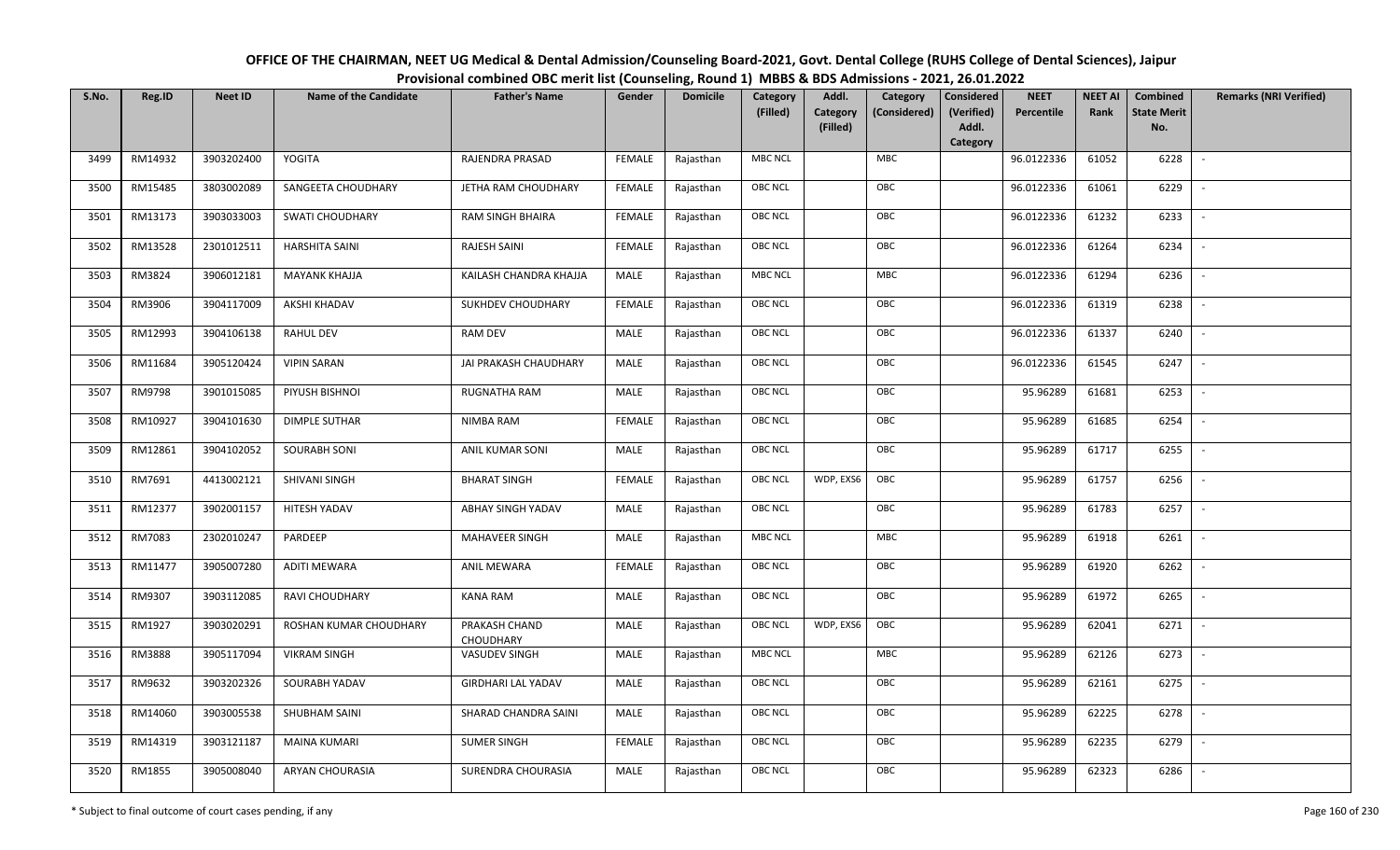| OFFICE OF THE CHAIRMAN, NEET UG Medical & Dental Admission/Counseling Board-2021, Govt. Dental College (RUHS College of Dental Sciences), Jaipur |
|--------------------------------------------------------------------------------------------------------------------------------------------------|
| Provisional combined OBC merit list (Counseling, Round 1) MBBS & BDS Admissions - 2021, 26.01.2022                                               |

| S.No. | Reg.ID  | <b>Neet ID</b> | <b>Name of the Candidate</b> | <b>Father's Name</b>     | Gender        | <b>Domicile</b> | Category<br>(Filled) | Addl.<br><b>Category</b><br>(Filled) | Category<br>(Considered) | <b>Considered</b><br>(Verified)<br>Addl.<br>Category | <b>NEET</b><br>Percentile | <b>NEET AI</b><br>Rank | Combined<br><b>State Merit</b><br>No. | <b>Remarks (NRI Verified)</b> |
|-------|---------|----------------|------------------------------|--------------------------|---------------|-----------------|----------------------|--------------------------------------|--------------------------|------------------------------------------------------|---------------------------|------------------------|---------------------------------------|-------------------------------|
| 3521  | RM7381  | 3903001728     | <b>KHUSHI SONI</b>           | <b>ASHOK KUMAR SONI</b>  | <b>FEMALE</b> | Rajasthan       | <b>OBC NCL</b>       |                                      | OBC                      |                                                      | 95.9148415                | 62539                  | 6296                                  | $\overline{\phantom{a}}$      |
| 3522  | RM2378  | 3906005321     | JAGDISH MALI                 | CHHAGAN LAL MALI         | MALE          | Rajasthan       | <b>OBC NCL</b>       |                                      | OBC                      |                                                      | 95.9148415                | 62628                  | 6299                                  |                               |
| 3523  | RM11992 | 3903007158     | SONU JANGIR                  | <b>RANVEER SINGH</b>     | <b>FEMALE</b> | Rajasthan       | <b>OBC NCL</b>       | WPP, WPP8                            | OBC                      |                                                      | 95.9148415                | 62745                  | 6302                                  | $\overline{\phantom{a}}$      |
| 3524  | RM13602 | 3901018300     | DHARMENDRA RAJ TOMAR         | NEERAJ TOMAR             | MALE          | Rajasthan       | <b>OBC NCL</b>       |                                      | OBC                      |                                                      | 95.9148415                | 62903                  | 6307                                  | $\overline{\phantom{a}}$      |
| 3525  | RM13597 | 3902006025     | <b>RHYTHM KUMAR</b>          | RAJESH KUMAR             | MALE          | Rajasthan       | <b>OBC NCL</b>       |                                      | OBC                      |                                                      | 95.9148415                | 63048                  | 6311                                  | $\sim$                        |
| 3526  | RM11113 | 3902014007     | <b>KALPANA SONI</b>          | ROOP CHAND SONI          | <b>FEMALE</b> | Rajasthan       | <b>OBC NCL</b>       |                                      | OBC                      |                                                      | 95.9148415                | 63075                  | 6312                                  | $\overline{\phantom{a}}$      |
| 3527  | RM9672  | 3904002323     | <b>SARA SIRIN</b>            | KHURSHID AHMED           | <b>FEMALE</b> | Rajasthan       | OBC NCL              |                                      | OBC                      |                                                      | 95.8686709                | 63154                  | 6314                                  | $\overline{\phantom{a}}$      |
| 3528  | RM6291  | 3903204428     | POOJA SOMRA                  | SATYANARAYAN             | <b>FEMALE</b> | Rajasthan       | <b>OBC NCL</b>       |                                      | OBC                      |                                                      | 95.8686709                | 63253                  | 6317                                  |                               |
| 3529  | RM13694 | 3904008338     | HARISH DAHIYA                | SHUKH DEV DAHIYA         | MALE          | Rajasthan       | OBC NCL              |                                      | OBC                      |                                                      | 95.8686709                | 63401                  | 6322                                  | $\overline{\phantom{a}}$      |
| 3530  | RM1759  | 3904010297     | <b>DINESH</b>                | <b>JORA RAM</b>          | <b>MALE</b>   | Rajasthan       | <b>MBC NCL</b>       |                                      | MBC                      |                                                      | 95.8686709                | 63670                  | 6329                                  |                               |
| 3531  | RM1456  | 3905113157     | SURAJ KIRAN GURJAR           | <b>TOLARAM GURJAR</b>    | MALE          | Rajasthan       | <b>MBC NCL</b>       |                                      | MBC                      |                                                      | 95.8686709                | 63752                  | 6332                                  |                               |
| 3532  | RM8137  | 3903220059     | <b>GARIMA SAINI</b>          | RAJESH KUMAR SAINI       | <b>FEMALE</b> | Rajasthan       | <b>OBC NCL</b>       |                                      | OBC                      |                                                      | 95.8169313                | 63891                  | 6340                                  |                               |
| 3533  | RM13587 | 3902003337     | <b>ISHA SWAMI</b>            | HANUMAN PRASAD SWAMI     | <b>FEMALE</b> | Rajasthan       | OBC NCL              |                                      | OBC                      |                                                      | 95.8169313                | 63943                  | 6343                                  |                               |
| 3534  | RM11892 | 3905008024     | MONIL CHOUDHARY              | <b>HARI RAM</b>          | MALE          | Rajasthan       | OBC NCL              |                                      | OBC                      |                                                      | 95.8169313                | 64140                  | 6347                                  | $\sim$                        |
| 3535  | RM14946 | 3903008229     | <b>SUMIT ACHARA</b>          | MAHENDRA SINGH           | MALE          | Rajasthan       | OBC NCL              |                                      | OBC                      |                                                      | 95.8169313                | 64161                  | 6348                                  | $\overline{\phantom{a}}$      |
| 3536  | RM9545  | 3903131178     | SEEMA SAINI                  | SHAITAN RAM SAINI        | <b>FEMALE</b> | Rajasthan       | <b>OBC NCL</b>       |                                      | OBC                      |                                                      | 95.8169313                | 64209                  | 6351                                  | $\overline{\phantom{a}}$      |
| 3537  | RM6078  | 3902006291     | YOGENDRA PRAJAPAT            | MOHAN LAL PRAJAPAT       | MALE          | Rajasthan       | OBC NCL              |                                      | OBC                      |                                                      | 95.8169313                | 64214                  | 6353                                  | $\blacksquare$                |
| 3538  | RM13429 | 3904003252     | SHELENDRA SINGH              | KAILASH DAN              | MALE          | Rajasthan       | <b>OBC NCL</b>       |                                      | OBC                      |                                                      | 95.8169313                | 64337                  | 6354                                  |                               |
| 3539  | RM10649 | 1601006135     | SONAM YADAV                  | MUKESH KUMAR             | <b>FEMALE</b> | Rajasthan       | <b>OBC NCL</b>       | WPP, WPP8                            | OBC                      |                                                      | 95.8169313                | 64350                  | 6355                                  |                               |
| 3540  | RM4457  | 3905121260     | <b>ROHIT KUMAWAT</b>         | MOHAN LAL KUMAWAT        | MALE          | Rajasthan       | <b>OBC NCL</b>       |                                      | OBC                      |                                                      | 95.8169313                | 64361                  | 6356                                  |                               |
| 3541  | RM5784  | 2001114287     | <b>TANISHA SOLANKI</b>       | <b>GHANSHYAM SOLANKI</b> | <b>FEMALE</b> | Rajasthan       | OBC NCL              |                                      | OBC                      |                                                      | 95.8169313                | 64463                  | 6359                                  |                               |
| 3542  | RM15616 | 3903112377     | DEVENDRA KUMAR SAINI         | <b>RAM SINGH SAINI</b>   | MALE          | Rajasthan       | <b>OBC NCL</b>       |                                      | OBC                      |                                                      | 95.8169313                | 64549                  | 6362                                  |                               |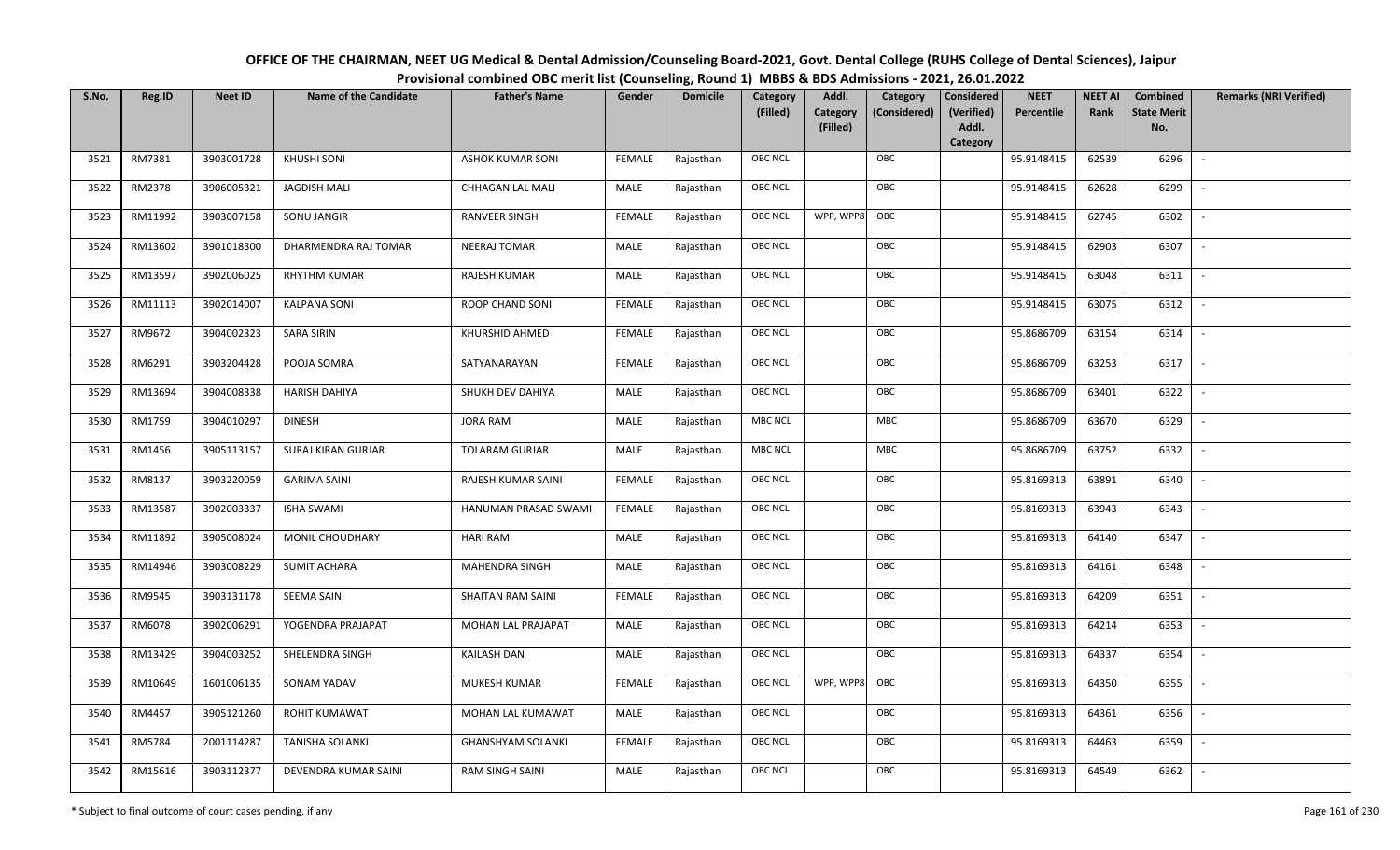| OFFICE OF THE CHAIRMAN, NEET UG Medical & Dental Admission/Counseling Board-2021, Govt. Dental College (RUHS College of Dental Sciences), Jaipur |
|--------------------------------------------------------------------------------------------------------------------------------------------------|
| Provisional combined OBC merit list (Counseling, Round 1) MBBS & BDS Admissions - 2021, 26.01.2022                                               |

| S.No. | Reg.ID  | <b>Neet ID</b> | <b>Name of the Candidate</b> | <b>Father's Name</b>    | Gender        | <b>Domicile</b> | Category<br>(Filled) | Addl.<br><b>Category</b><br>(Filled) | Category<br>(Considered) | <b>Considered</b><br>(Verified)<br>Addl. | <b>NEET</b><br>Percentile | <b>NEET AI</b><br>Rank | Combined<br><b>State Merit</b><br>No. | <b>Remarks (NRI Verified)</b> |
|-------|---------|----------------|------------------------------|-------------------------|---------------|-----------------|----------------------|--------------------------------------|--------------------------|------------------------------------------|---------------------------|------------------------|---------------------------------------|-------------------------------|
| 3543  | RM13873 | 3903032207     | <b>DEEPAK KUMAR SAINI</b>    | <b>MOHAN LAL SAINI</b>  | MALE          | Rajasthan       | <b>OBC NCL</b>       |                                      | OBC                      | Category                                 | 95.7675877                | 64731                  | 6365                                  | $\mathbb{L}$                  |
|       |         |                |                              |                         |               |                 |                      |                                      |                          |                                          |                           |                        |                                       |                               |
| 3544  | RM3987  | 3902004319     | AMITA                        | RAM KISHAN BISHU        | FEMALE        | Rajasthan       | OBC NCL              |                                      | OBC                      |                                          | 95.7675877                | 64975                  | 6375                                  |                               |
| 3545  | RM13126 | 3904003203     | YOGITA                       | <b>NANA RAM</b>         | <b>FEMALE</b> | Rajasthan       | OBC NCL              | WDP, EXS8                            | OBC                      |                                          | 95.7675877                | 65005                  | 6376                                  | $\overline{\phantom{a}}$      |
| 3546  | RM15464 | 3905123099     | SAROJ                        | <b>RAMRATAN RAR</b>     | <b>FEMALE</b> | Rajasthan       | <b>OBC NCL</b>       |                                      | OBC                      |                                          | 95.7675877                | 65164                  | 6382                                  | $\overline{\phantom{a}}$      |
| 3547  | RM12070 | 3905012286     | <b>SUMIT YADAVENDRA</b>      | OM PRAKASH YADAVENDRA   | MALE          | Rajasthan       | OBC NCL              |                                      | OBC                      |                                          | 95.7177908                | 65379                  | 6391                                  | $\sim$                        |
| 3548  | RM7560  | 3903022391     | <b>JHANVI MEHLAWAT</b>       | VIRENDRA SINGH MEHLAWAT | <b>FEMALE</b> | Rajasthan       | <b>OBC NCL</b>       |                                      | OBC                      |                                          | 95.7177908                | 65650                  | 6398                                  | $\overline{\phantom{a}}$      |
| 3549  | RM7024  | 3902004038     | <b>HARSHITA BISHNOI</b>      | VISHNU DUTT BISHNOI     | <b>FEMALE</b> | Rajasthan       | OBC NCL              |                                      | OBC                      |                                          | 95.7177908                | 65727                  | 6402                                  |                               |
| 3550  | RM5021  | 3906013272     | MAHIMA KUMARI                | <b>MANA RAM</b>         | <b>FEMALE</b> | Rajasthan       | OBC NCL              |                                      | OBC                      |                                          | 95.7177908                | 66002                  | 6416                                  |                               |
| 3551  | RM11163 | 3903114283     | POONAM KUMARI                | <b>SUMER SINGH</b>      | <b>FEMALE</b> | Rajasthan       | <b>MBC NCL</b>       |                                      | MBC                      |                                          | 95.7177908                | 66008                  | 6417                                  |                               |
| 3552  | RM13172 | 3903102766     | <b>BHUMIKA TAK</b>           | <b>DHANESH TAK</b>      | <b>FEMALE</b> | Rajasthan       | <b>OBC NCL</b>       |                                      | OBC                      |                                          | 95.7177908                | 66030                  | 6418                                  | $\sim$                        |
| 3553  | RM14984 | 3903036057     | <b>KOMAL YADAV</b>           | <b>MAHAVEER YADAV</b>   | <b>FEMALE</b> | Rajasthan       | OBC NCL              |                                      | OBC                      |                                          | 95.7177908                | 66034                  | 6419                                  |                               |
| 3554  | RM5487  | 3905125208     | <b>RAHUL KUMAR</b>           | RAMESHWAR DAYAL         | MALE          | Rajasthan       | <b>MBC NCL</b>       |                                      | MBC                      |                                          | 95.7177908                | 66077                  | 6421                                  | $\overline{\phantom{a}}$      |
| 3555  | RM7138  | 3906018146     | <b>BHAVANA PRAJAPAT</b>      | <b>SURESH PRAJAPAT</b>  | <b>FEMALE</b> | Rajasthan       | OBC NCL              |                                      | OBC                      |                                          | 95.7177908                | 66099                  | 6422                                  |                               |
| 3556  | RM12245 | 3902004021     | PRATISTHA DHEWA              | RAJENDRA DHEWA          | <b>FEMALE</b> | Rajasthan       | <b>OBC NCL</b>       |                                      | OBC                      |                                          | 95.6700661                | 66269                  | 6432                                  | $\sim$                        |
| 3557  | RM9574  | 3903008656     | PRIYAM KUMAWAT               | <b>ASHOK KUMAWAT</b>    | <b>FEMALE</b> | Rajasthan       | <b>OBC NCL</b>       |                                      | OBC                      |                                          | 95.6700661                | 66380                  | 6434                                  | $\sim$                        |
| 3558  | RM8542  | 3904109189     | MANISHA                      | <b>SURJA RAM</b>        | <b>FEMALE</b> | Rajasthan       | <b>OBC NCL</b>       | WDP, EXS6                            | OBC                      |                                          | 95.6700661                | 66678                  | 6447                                  | $\overline{\phantom{a}}$      |
| 3559  | RM4642  | 3903211031     | <b>TANEESHA SAINI</b>        | DHANESH KUMAR SAINI     | <b>FEMALE</b> | Rajasthan       | <b>OBC NCL</b>       |                                      | OBC                      |                                          | 95.6700661                | 66767                  | 6450                                  | $\overline{\phantom{a}}$      |
| 3560  | RM11396 | 3906008276     | SAKSHI YADAV                 | MITHILESH KUMAR         | <b>FEMALE</b> | Rajasthan       | <b>OBC NCL</b>       |                                      | OBC                      |                                          | 95.6700661                | 66782                  | 6451                                  |                               |
| 3561  | RM9182  | 3903003409     | PANKAJ KARWASRA              | SANJAY KUMAR            | MALE          | Rajasthan       | OBC NCL              |                                      | OBC                      |                                          | 95.6700661                | 66825                  | 6454                                  |                               |
| 3562  | RM9716  | 3903233314     | <b>EUREKA SINGH</b>          | HARENDER SINGH          | <b>FEMALE</b> | Rajasthan       | <b>OBC NCL</b>       | WDP, EXS6                            | OBC                      |                                          | 95.6197512                | 66988                  | 6458                                  |                               |
| 3563  | RM5801  | 3903204744     | PRACHI                       | MANOJ KUMAR             | <b>FEMALE</b> | Rajasthan       | <b>OBC NCL</b>       |                                      | OBC                      |                                          | 95.6197512                | 67034                  | 6461                                  |                               |
| 3564  | RM13783 | 3905125129     | SHAZIYA HASAN                | MOHAMMAD RAFIQ          | FEMALE        | Rajasthan       | <b>OBC NCL</b>       |                                      | OBC                      |                                          | 95.6197512                | 67129                  | 6465                                  |                               |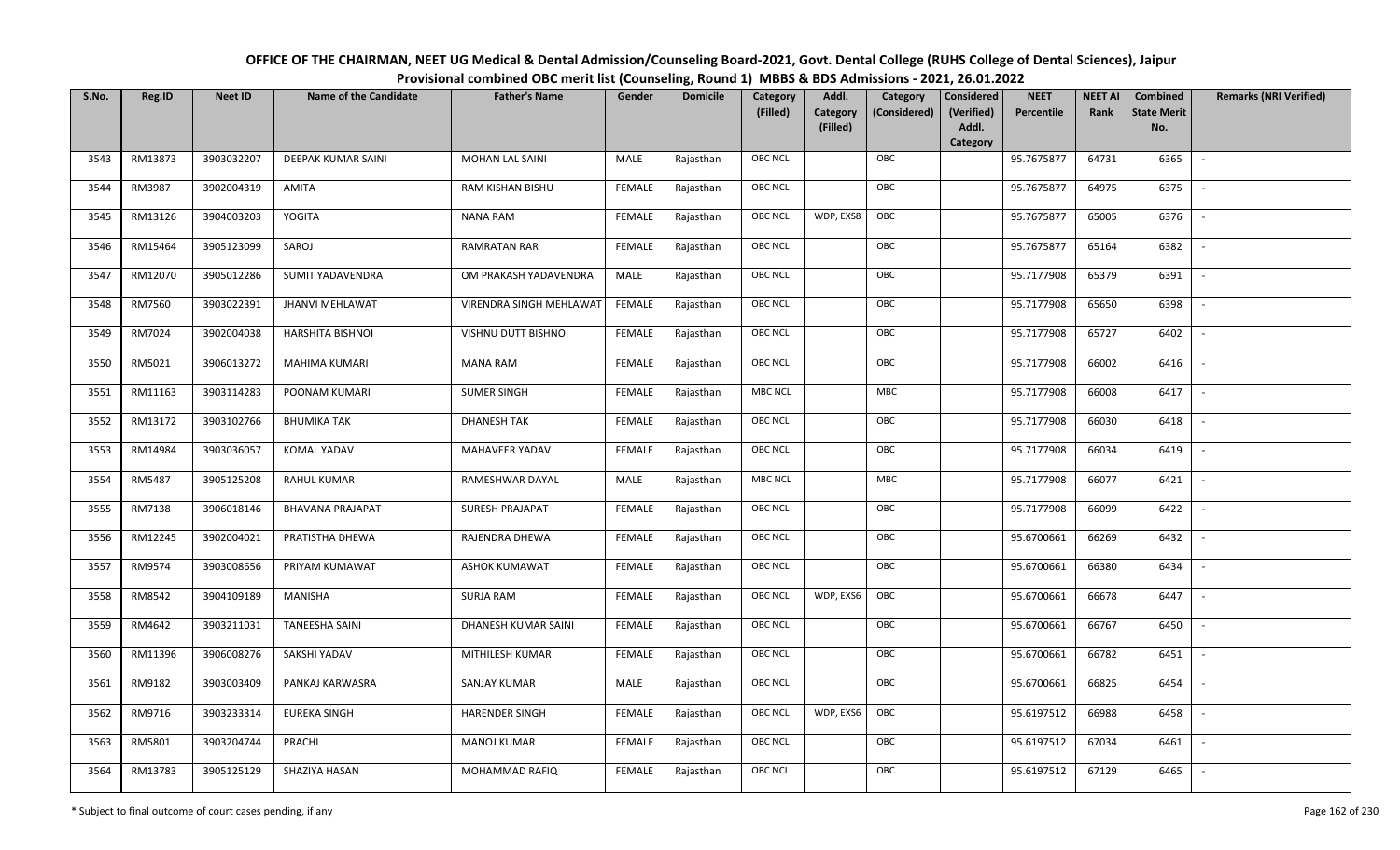| OFFICE OF THE CHAIRMAN, NEET UG Medical & Dental Admission/Counseling Board-2021, Govt. Dental College (RUHS College of Dental Sciences), Jaipur |
|--------------------------------------------------------------------------------------------------------------------------------------------------|
| Provisional combined OBC merit list (Counseling, Round 1) MBBS & BDS Admissions - 2021, 26.01.2022                                               |

| S.No. | Reg.ID  | <b>Neet ID</b> | <b>Name of the Candidate</b> | <b>Father's Name</b>          | Gender        | <b>Domicile</b> | Category<br>(Filled) | Addl.<br><b>Category</b><br>(Filled) | Category<br>(Considered) | <b>Considered</b><br>(Verified)<br>Addl. | <b>NEET</b><br>Percentile | <b>NEET AI</b><br>Rank | Combined<br><b>State Merit</b><br>No. | <b>Remarks (NRI Verified)</b> |
|-------|---------|----------------|------------------------------|-------------------------------|---------------|-----------------|----------------------|--------------------------------------|--------------------------|------------------------------------------|---------------------------|------------------------|---------------------------------------|-------------------------------|
| 3565  | RM9906  | 3902023259     | SATISH KUMAR                 | SOMVEER                       | MALE          | Rajasthan       | <b>OBC NCL</b>       |                                      | OBC                      | Category                                 | 95.6197512                | 67301                  | 6470                                  | $\sim$                        |
| 3566  | RM9471  | 3903215107     | HITESH BAINSLA               | KUNDAN LAL GURJAR             | MALE          | Rajasthan       | <b>MBC NCL</b>       |                                      | MBC                      |                                          | 95.6197512                | 67561                  | 6479                                  |                               |
| 3567  | RM3643  | 3903203501     | <b>ABHISHEK PUSHP</b>        | VISHNU PRASAD PUSHP           | MALE          | Rajasthan       | <b>OBC NCL</b>       |                                      | OBC                      |                                          | 95.6197512                | 67636                  | 6482                                  |                               |
| 3568  | RM11024 | 3903137110     | REKHA                        | DHUNARAM                      | <b>FEMALE</b> | Rajasthan       | <b>MBC NCL</b>       |                                      | MBC                      |                                          | 95.5676878                | 67713                  | 6485                                  | $\overline{\phantom{a}}$      |
| 3569  | RM5903  | 3903001067     | <b>DEVENDRA BHADU</b>        | <b>BHOORA RAM</b>             | <b>MALE</b>   | Rajasthan       | <b>OBC NCL</b>       | WDP, EXS3                            | OBC                      | EXS3                                     | 95.5676878                | 67801                  | 6488                                  | $\sim$                        |
| 3570  | RM9576  | 3903210063     | SHIVANI YADAV                | PERMESHWAR DAYAL YADAV        | <b>FEMALE</b> | Rajasthan       | <b>OBC NCL</b>       | WDP, EXS6                            | OBC                      |                                          | 95.5676878                | 67808                  | 6489                                  | $\overline{\phantom{a}}$      |
| 3571  | RM4747  | 3903041369     | <b>SUNITA REWAR</b>          | <b>BHIM SINGH REWAR</b>       | <b>FEMALE</b> | Rajasthan       | <b>OBC NCL</b>       |                                      | OBC                      |                                          | 95.5676878                | 67909                  | 6492                                  |                               |
| 3572  | RM10765 | 3905117116     | SAIJAL TAK                   | <b>DIPESH TAK</b>             | <b>FEMALE</b> | Rajasthan       | <b>OBC NCL</b>       |                                      | OBC                      |                                          | 95.5676878                | 68114                  | 6499                                  |                               |
| 3573  | RM7010  | 3903216012     | KOMAL KUMAWAT                | RAJKUMAR KUMAWAT              | <b>FEMALE</b> | Rajasthan       | OBC NCL              |                                      | OBC                      |                                          | 95.5676878                | 68323                  | 6507                                  |                               |
| 3574  | RM13258 | 3903218429     | AMAN BHARAT CHHIMPA          | RAJENDRA PRASAD CHHIMPA       | MALE          | Rajasthan       | <b>OBC NCL</b>       |                                      | OBC                      |                                          | 95.5676878                | 68352                  | 6509                                  | $\overline{\phantom{a}}$      |
| 3575  | RM14865 | 2501024322     | <b>KARTIK YADAV</b>          | RAJESH KUMAR YADAV            | MALE          | Rajasthan       | OBC NCL              | WPP, WPP8                            | OBC                      |                                          | 95.5676878                | 68393                  | 6511                                  |                               |
| 3576  | RM11519 | 3903026029     | POOJA JAT                    | JAYRAM JAT                    | <b>FEMALE</b> | Rajasthan       | <b>OBC NCL</b>       |                                      | OBC                      |                                          | 95.5676878                | 68402                  | 6513                                  | $\overline{\phantom{a}}$      |
| 3577  | RM10569 | 3905105244     | SHAFEEN MANSOORY             | SALEEM MANSOORY               | <b>FEMALE</b> | Rajasthan       | OBC NCL              |                                      | OBC                      |                                          | 95.5676878                | 68404                  | 6514                                  |                               |
| 3578  | RM9933  | 3904016330     | <b>ADITYA PRAJAPATI</b>      | <b>ARVIND KUMAR</b>           | MALE          | Rajasthan       | OBC NCL              |                                      | OBC                      |                                          | 95.5167901                | 68772                  | 6522                                  | $\overline{\phantom{a}}$      |
| 3579  | RM11535 | 3905004172     | <b>SUMIT ADHANA</b>          | <b>DURAG SINGH</b>            | MALE          | Rajasthan       | <b>MBC NCL</b>       | WDP, EXS6                            | MBC                      |                                          | 95.5167901                | 68867                  | 6524                                  | $\overline{\phantom{a}}$      |
| 3580  | RM14039 | 3906002353     | SARDAR KUMAR                 | MAHENDRA KUMAR                | MALE          | Rajasthan       | <b>MBC NCL</b>       |                                      | MBC                      |                                          | 95.5167901                | 68947                  | 6526                                  | $\sim$                        |
| 3581  | RM12146 | 3904024307     | SANGEETA BISHNOI             | <b>BHANWAR LAL BISHNOI</b>    | <b>FEMALE</b> | Rajasthan       | <b>OBC NCL</b>       | WPP, WPP8                            | OBC                      |                                          | 95.5167901                | 68977                  | 6529                                  | $\overline{\phantom{a}}$      |
| 3582  | RM15750 | 3906001715     | DEEPAK KUMAR SUTHAR          | <b>GOVIND LAL</b>             | MALE          | Rajasthan       | OBC NCL              |                                      | OBC                      |                                          | 95.5167901                | 68984                  | 6530                                  | $\sim$                        |
| 3583  | RM15634 | 3903115266     | <b>VINAY PRAKASH GURJAR</b>  | <b>VEERENDRA SINGH GURJAR</b> | MALE          | Rajasthan       | <b>MBC NCL</b>       |                                      | MBC                      |                                          | 95.5167901                | 69112                  | 6537                                  |                               |
| 3584  | RM14605 | 3903229302     | ABHISHEK SUNALIYA            | PRAMOD KUMAR SONI             | MALE          | Rajasthan       | OBC NCL              |                                      | OBC                      |                                          | 95.5167901                | 69151                  | 6539                                  |                               |
| 3585  | RM14558 | 3903034202     | YOGITA SAINI                 | OM PRAKASH MALI               | <b>FEMALE</b> | Rajasthan       | <b>OBC NCL</b>       |                                      | OBC                      |                                          | 95.5167901                | 69217                  | 6541                                  | $\overline{\phantom{a}}$      |
| 3586  | RM13851 | 3903112048     | DEVENDRA KUMAR               | <b>HARI PRASAD</b>            | MALE          | Rajasthan       | <b>OBC NCL</b>       | WDP, EXS6                            | OBC                      |                                          | 95.4679645                | 69481                  | 6548                                  |                               |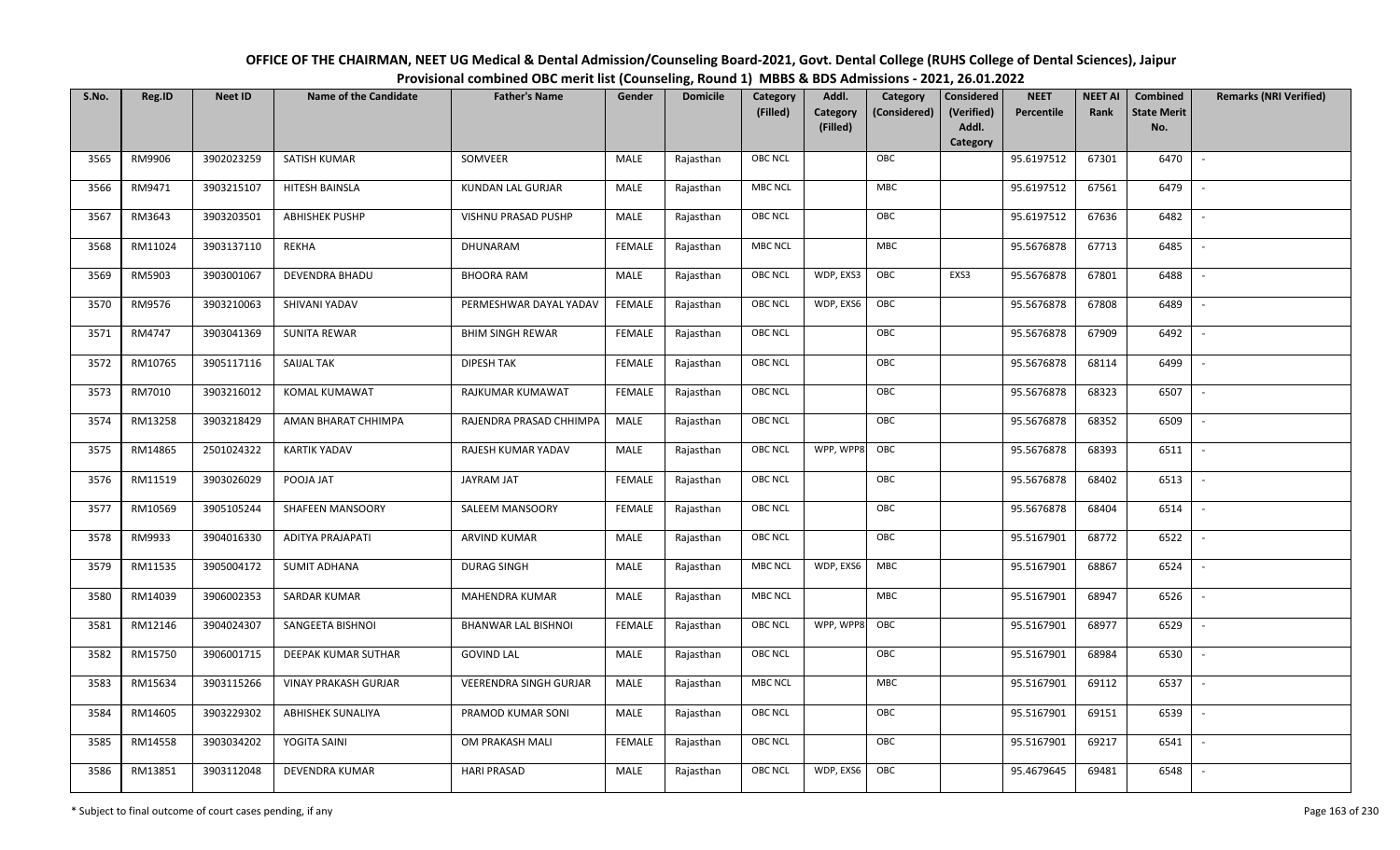| OFFICE OF THE CHAIRMAN, NEET UG Medical & Dental Admission/Counseling Board-2021, Govt. Dental College (RUHS College of Dental Sciences), Jaipur |
|--------------------------------------------------------------------------------------------------------------------------------------------------|
| Provisional combined OBC merit list (Counseling, Round 1) MBBS & BDS Admissions - 2021, 26.01.2022                                               |

| S.No. | Reg.ID  | <b>Neet ID</b> | <b>Name of the Candidate</b> | <b>Father's Name</b>    | Gender        | <b>Domicile</b> | Category<br>(Filled) | Addl.<br>Category | Category<br>(Considered) | <b>Considered</b><br>(Verified) | <b>NEET</b><br>Percentile | <b>NEET AI</b><br>Rank | <b>Combined</b><br><b>State Merit</b> | <b>Remarks (NRI Verified)</b> |
|-------|---------|----------------|------------------------------|-------------------------|---------------|-----------------|----------------------|-------------------|--------------------------|---------------------------------|---------------------------|------------------------|---------------------------------------|-------------------------------|
|       |         |                |                              |                         |               |                 |                      | (Filled)          |                          | Addl.<br>Category               |                           |                        | No.                                   |                               |
| 3587  | RM3780  | 3905102224     | <b>RONAK KUMAWAT</b>         | MAHAVEER KUMAWAT        | MALE          | Rajasthan       | <b>OBC NCL</b>       |                   | OBC                      |                                 | 95.4679645                | 69562                  | 6550                                  | $\sim$                        |
| 3588  | RM9866  | 3903205359     | <b>GAJALA KHAN</b>           | MOHAMMAD YUNUS          | <b>FEMALE</b> | Rajasthan       | OBC NCL              | WDP, EXS6         | OBC                      |                                 | 95.4679645                | 69625                  | 6551                                  |                               |
| 3589  | RM8412  | 3903001716     | <b>ISHAN JAISWAL</b>         | <b>ROHIT KUMAR</b>      | MALE          | Rajasthan       | <b>OBC NCL</b>       |                   | OBC                      |                                 | 95.4679645                | 69754                  | 6555                                  | $\overline{\phantom{a}}$      |
| 3590  | RM12703 | 3902018138     | <b>ROHAN KUMAR</b>           | SATPAL BANA             | MALE          | Rajasthan       | <b>OBC NCL</b>       |                   | OBC                      |                                 | 95.4679645                | 69824                  | 6559                                  | $\overline{\phantom{a}}$      |
| 3591  | RM6096  | 3904018098     | SHAHISTA SHAIKH              | SHAHID HUSSAIN          | <b>FEMALE</b> | Rajasthan       | OBC NCL              |                   | OBC                      |                                 | 95.4679645                | 69929                  | 6564                                  | $\sim$                        |
| 3592  | RM15049 | 3905111264     | SAFIYA KHANAM                | <b>GULAM ZILANI</b>     | <b>FEMALE</b> | Rajasthan       | <b>OBC NCL</b>       |                   | OBC                      |                                 | 95.4679645                | 69954                  | 6567                                  | $\overline{\phantom{a}}$      |
| 3593  | RM2318  | 3903018181     | MONIKA YADAV                 | <b>GHASI RAM</b>        | <b>FEMALE</b> | Rajasthan       | <b>OBC NCL</b>       |                   | OBC                      |                                 | 95.4182324                | 70047                  | 6570                                  |                               |
| 3594  | RM13674 | 3802003223     | <b>TEJASVI</b>               | AMAR SINGH              | <b>FEMALE</b> | Rajasthan       | OBC NCL              |                   | OBC                      |                                 | 95.4182324                | 70426                  | 6576                                  |                               |
| 3595  | RM14076 | 3903005481     | <b>AKASH SONI</b>            | RAVINDRA KUMAR          | MALE          | Rajasthan       | OBC NCL              |                   | OBC                      |                                 | 95.4182324                | 70526                  | 6583                                  |                               |
| 3596  | RM1315  | 3902001474     | MANISHA KUMARI               | MAHENDRA SINGH          | <b>FEMALE</b> | Rajasthan       | <b>OBC NCL</b>       | WDP, EXS6         | OBC                      |                                 | 95.4182324                | 70597                  | 6590                                  | $\sim$                        |
| 3597  | RM9844  | 3903106041     | DEEPIKA DEHRU                | VIJAY KUMAR DEHRU       | <b>FEMALE</b> | Rajasthan       | <b>OBC NCL</b>       |                   | OBC                      |                                 | 95.3622837                | 71081                  | 6604                                  |                               |
| 3598  | RM15220 | 3902015102     | SAMANTA                      | JAGGA RAM               | <b>FEMALE</b> | Rajasthan       | <b>OBC NCL</b>       |                   | OBC                      |                                 | 95.3622837                | 71125                  | 6605                                  | $\overline{\phantom{a}}$      |
| 3599  | RM14167 | 3903104496     | SHRIYANSH SAHU SUJODIYA      | MAHENDRA SAHU           | MALE          | Rajasthan       | OBC NCL              |                   | OBC                      |                                 | 95.3622837                | 71237                  | 6608                                  |                               |
| 3600  | RM3436  | 3906010024     | <b>URMILA RAWAT</b>          | LAKHAN SINGH RAWAT      | <b>FEMALE</b> | Rajasthan       | OBC NCL              |                   | OBC                      |                                 | 95.3622837                | 71362                  | 6616                                  | $\sim$                        |
| 3601  | RM15577 | 3901013210     | PRADEEP KUMAR                | <b>LAXMAN RAM</b>       | MALE          | Rajasthan       | <b>OBC NCL</b>       |                   | OBC                      |                                 | 95.3622837                | 71572                  | 6624                                  | $\sim$                        |
| 3602  | RM13693 | 2001319080     | DEEPIKA                      | VINOD KUMAR BHAMBU      | <b>FEMALE</b> | Rajasthan       | OBC NCL              | WDP, EXS8         | OBC                      |                                 | 95.3051047                | 71714                  | 6628                                  | $\sim$                        |
| 3603  | RM4477  | 3901002046     | <b>KAMLESH GURJAR</b>        | MEWARAM GURJAR          | MALE          | Rajasthan       | <b>MBC NCL</b>       |                   | MBC                      |                                 | 95.3051047                | 71755                  | 6630                                  | $\blacksquare$                |
| 3604  | RM1949  | 3903102798     | ABHISHEK CHOUDHARY           | PRITHVI SINGH CHOUDHARY | <b>MALE</b>   | Rajasthan       | OBC NCL              |                   | OBC                      |                                 | 95.3051047                | 72229                  | 6650                                  |                               |
| 3605  | RM14249 | 3903119186     | <b>ASHISH GURJAR</b>         | RAJENDRA SINGH          | MALE          | Rajasthan       | <b>MBC NCL</b>       |                   | MBC                      |                                 | 95.3051047                | 72333                  | 6654                                  |                               |
| 3606  | RM2332  | 3902003117     | <b>GUNJAN SWAMI</b>          | LAL CHAND               | <b>FEMALE</b> | Rajasthan       | OBC NCL              |                   | OBC                      |                                 | 95.3051047                | 72345                  | 6656                                  |                               |
| 3607  | RM8736  | 3903033047     | <b>DEEPAK GURJAR</b>         | SHIVDAYAL GURJAR        | MALE          | Rajasthan       | MBC NCL              |                   | <b>MBC</b>               |                                 | 95.3051047                | 72350                  | 6657                                  | $\overline{\phantom{a}}$      |
| 3608  | RM9941  | 3904005191     | DAKSHITA CHOUDHARY           | YASHWANT CHOUDHARY      | FEMALE        | Rajasthan       | OBC NCL              |                   | OBC                      |                                 | 95.3051047                | 72428                  | 6660                                  |                               |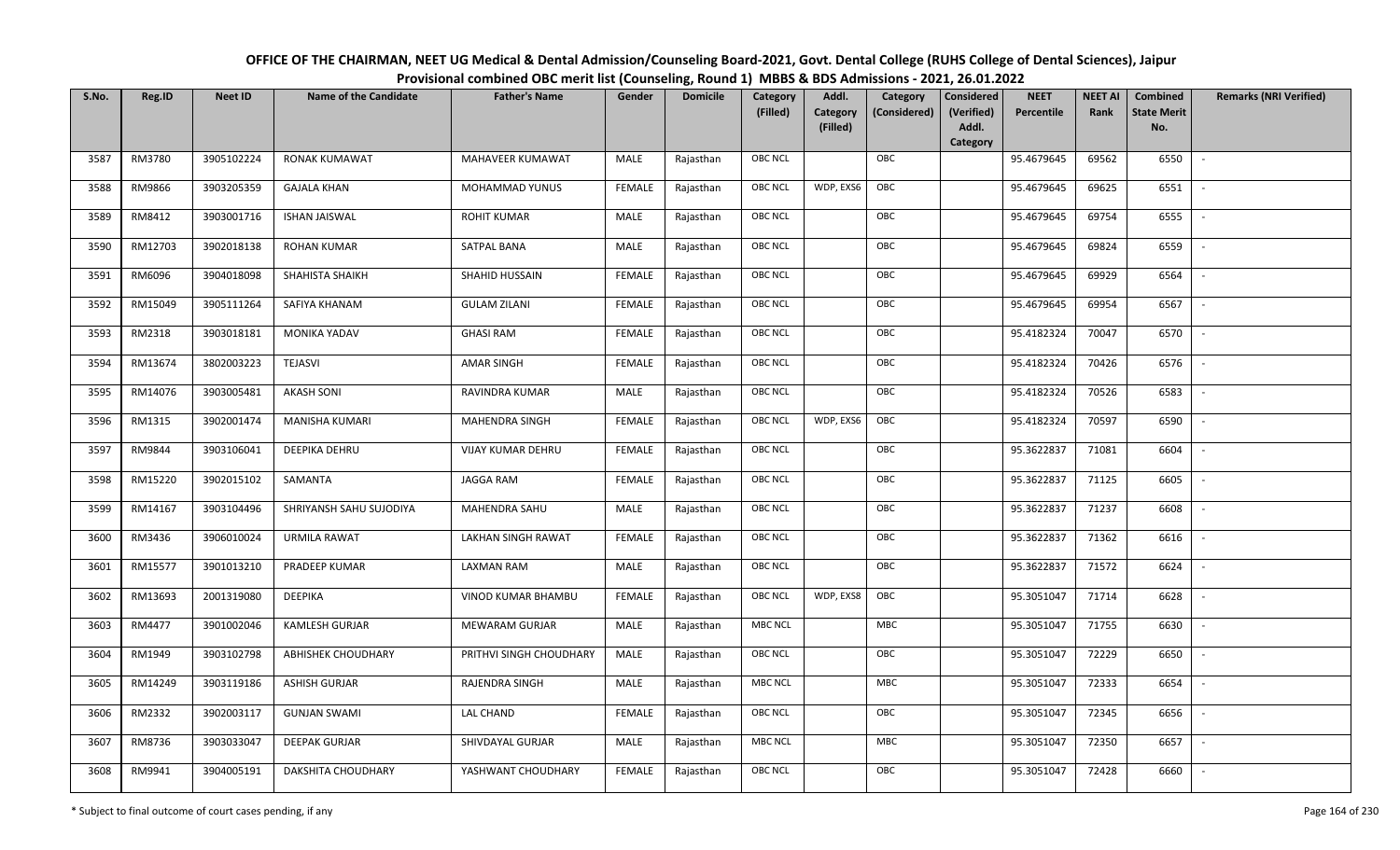| OFFICE OF THE CHAIRMAN, NEET UG Medical & Dental Admission/Counseling Board-2021, Govt. Dental College (RUHS College of Dental Sciences), Jaipur |
|--------------------------------------------------------------------------------------------------------------------------------------------------|
| Provisional combined OBC merit list (Counseling, Round 1) MBBS & BDS Admissions - 2021, 26.01.2022                                               |

| S.No. | Reg.ID  | <b>Neet ID</b> | <b>Name of the Candidate</b> | <b>Father's Name</b>       | Gender        | <b>Domicile</b> | Category<br>(Filled) | Addl.<br>Category<br>(Filled) | Category<br>(Considered) | <b>Considered</b><br>(Verified)<br>Addl. | <b>NEET</b><br>Percentile | <b>NEET AI</b><br>Rank | Combined<br><b>State Merit</b><br>No. | <b>Remarks (NRI Verified)</b> |
|-------|---------|----------------|------------------------------|----------------------------|---------------|-----------------|----------------------|-------------------------------|--------------------------|------------------------------------------|---------------------------|------------------------|---------------------------------------|-------------------------------|
| 3609  | RM5752  | 3903008308     | <b>RUPINDER RAI</b>          | RAGHUVEER SINGH RAI        | <b>FEMALE</b> | Rajasthan       | <b>OBC NCL</b>       |                               | OBC                      | Category                                 | 95.3051047                | 72460                  | 6661                                  | $\overline{\phantom{a}}$      |
| 3610  | RM1058  | 3906002048     | <b>HARDIK SAINI</b>          | NARESH KUMAR SAINI         | MALE          | Rajasthan       | OBC NCL              |                               | OBC                      |                                          | 95.3051047                | 72493                  | 6664                                  |                               |
| 3611  | RM12033 | 3904009084     | PRADEEP KACHHAWAHA           | KHUM SINGH KACHHAWAHA      | MALE          | Rajasthan       | <b>OBC NCL</b>       |                               | OBC                      |                                          | 95.2551783                | 72640                  | 6668                                  |                               |
| 3612  | RM4204  | 2001211452     | PRIYA SHARMA                 | MADAN LAL JANGIR           | <b>FEMALE</b> | Rajasthan       | <b>OBC NCL</b>       | WDP, EXS6                     | OBC                      |                                          | 95.2551783                | 72651                  | 6669                                  | $\overline{\phantom{a}}$      |
| 3613  | RM8060  | 3903110142     | <b>JAGRITI</b>               | RAMESH                     | FEMALE        | Rajasthan       | <b>OBC NCL</b>       |                               | OBC                      |                                          | 95.2551783                | 72822                  | 6673                                  | $\sim$                        |
| 3614  | RM15801 | 3906006107     | <b>SHUBHAM GURJAR</b>        | RAJENDRA GURJAR            | MALE          | Rajasthan       | <b>OBC NCL</b>       |                               | OBC                      |                                          | 95.2551783                | 73080                  | 6675                                  | $\overline{\phantom{a}}$      |
| 3615  | RM8353  | 3903005489     | <b>ANITA BIRDA</b>           | SANWARA RAM BIRDA          | <b>FEMALE</b> | Rajasthan       | OBC NCL              |                               | OBC                      |                                          | 95.2551783                | 73140                  | 6678                                  | $\blacksquare$                |
| 3616  | RM13085 | 3902002154     | PARVINDER SINGH              | KULDEEP SINGH              | MALE          | Rajasthan       | OBC NCL              |                               | OBC                      |                                          | 95.2551783                | 73182                  | 6682                                  |                               |
| 3617  | RM2948  | 3904001170     | <b>ARVIND PRAJAPAT</b>       | DAMRAJ PRAJAPAT            | MALE          | Rajasthan       | OBC NCL              |                               | OBC                      |                                          | 95.2551783                | 73236                  | 6683                                  |                               |
| 3618  | RM1600  | 3903211074     | <b>ANKIT RANWA</b>           | RAJENDRA PRASAD RANWA      | MALE          | Rajasthan       | OBC NCL              |                               | OBC                      |                                          | 95.2551783                | 73237                  | 6684                                  | $\overline{\phantom{a}}$      |
| 3619  | RM13315 | 3903213077     | URMILA GHOSALYA              | RATAN LAL GHOSALYA         | <b>FEMALE</b> | Rajasthan       | <b>OBC NCL</b>       |                               | OBC                      |                                          | 95.2551783                | 73239                  | 6685                                  |                               |
| 3620  | RM9196  | 3802003291     | AMRITPAL KAUR KANG           | <b>CHAMKAUR SINGH KANG</b> | <b>FEMALE</b> | Rajasthan       | OBC NCL              |                               | OBC                      |                                          | 95.2029207                | 73461                  | 6689                                  |                               |
| 3621  | RM4440  | 3906010066     | <b>HARSH SONI</b>            | <b>LOKESH SONI</b>         | MALE          | Rajasthan       | <b>OBC NCL</b>       |                               | OBC                      |                                          | 95.2029207                | 73489                  | 6692                                  |                               |
| 3622  | RM9859  | 2001308057     | ANJALI                       | RAKESH KUMAR               | <b>FEMALE</b> | Rajasthan       | <b>OBC NCL</b>       |                               | OBC                      |                                          | 95.2029207                | 73597                  | 6694                                  | $\overline{a}$                |
| 3623  | RM6552  | 3905125169     | YUSUF HUSSAIN                | <b>BINDU LOUHAR</b>        | <b>MALE</b>   | Rajasthan       | OBC NCL              |                               | OBC                      |                                          | 95.2029207                | 73620                  | 6696                                  | $\overline{\phantom{a}}$      |
| 3624  | RM1831  | 3904102243     | <b>ARCHANA SOLANKI</b>       | SAYAR SINGH SOLANKI        | <b>FEMALE</b> | Rajasthan       | <b>OBC NCL</b>       |                               | OBC                      |                                          | 95.2029207                | 73657                  | 6697                                  | $\sim$                        |
| 3625  | RM13889 | 3903112218     | SUSHIL KUMAR SAINI           | KAMLESH KUMAR SAINI        | MALE          | Rajasthan       | <b>OBC NCL</b>       |                               | OBC                      |                                          | 95.2029207                | 73716                  | 6699                                  | $\blacksquare$                |
| 3626  | RM14434 | 3903116283     | <b>NEERU SAINI</b>           | <b>HANSRAJ SAINI</b>       | <b>FEMALE</b> | Rajasthan       | OBC NCL              |                               | OBC                      |                                          | 95.2029207                | 73722                  | 6700                                  |                               |
| 3627  | RM12449 | 3903115369     | RAKSHITA                     | NARENDRA SINGH DUDDI       | <b>FEMALE</b> | Rajasthan       | <b>OBC NCL</b>       | WPP, WPP6                     | OBC                      | EXS6                                     | 95.2029207                | 73727                  | 6701                                  |                               |
| 3628  | RM12387 | 3903204500     | <b>RICHA SAINI</b>           | SURESH CHAND SAINI         | <b>FEMALE</b> | Rajasthan       | <b>OBC NCL</b>       |                               | OBC                      |                                          | 95.2029207                | 73732                  | 6702                                  | $\blacksquare$                |
| 3629  | RM8373  | 3906024076     | <b>NEHA SONI</b>             | PRAKASH SONI               | <b>FEMALE</b> | Rajasthan       | <b>OBC NCL</b>       |                               | OBC                      |                                          | 95.2029207                | 73747                  | 6703                                  |                               |
| 3630  | RM11330 | 3903126052     | MANISHA                      | <b>ISHWAR</b>              | <b>FEMALE</b> | Rajasthan       | <b>OBC NCL</b>       |                               | OBC                      |                                          | 95.2029207                | 73818                  | 6708                                  |                               |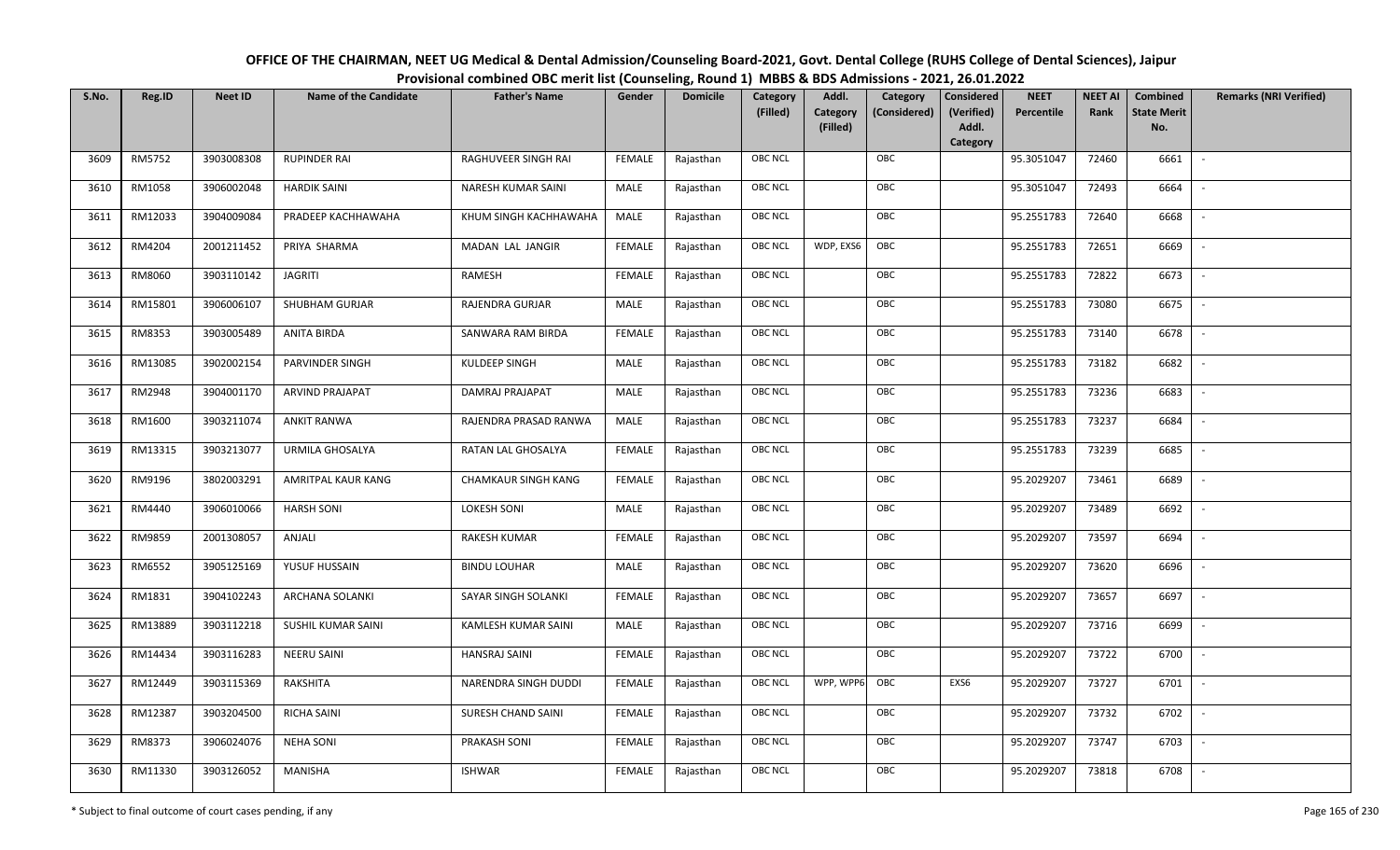| OFFICE OF THE CHAIRMAN, NEET UG Medical & Dental Admission/Counseling Board-2021, Govt. Dental College (RUHS College of Dental Sciences), Jaipur |
|--------------------------------------------------------------------------------------------------------------------------------------------------|
| Provisional combined OBC merit list (Counseling, Round 1) MBBS & BDS Admissions - 2021, 26.01.2022                                               |

| S.No. | Reg.ID  | <b>Neet ID</b> | <b>Name of the Candidate</b> | <b>Father's Name</b>       | Gender        | <b>Domicile</b> | Category<br>(Filled) | Addl.<br>Category<br>(Filled) | Category<br>(Considered) | <b>Considered</b><br>(Verified)<br>Addl. | <b>NEET</b><br>Percentile | <b>NEET AI</b><br>Rank | Combined<br><b>State Merit</b><br>No. | <b>Remarks (NRI Verified)</b> |
|-------|---------|----------------|------------------------------|----------------------------|---------------|-----------------|----------------------|-------------------------------|--------------------------|------------------------------------------|---------------------------|------------------------|---------------------------------------|-------------------------------|
|       |         |                |                              |                            |               |                 |                      |                               |                          | Category                                 |                           |                        |                                       |                               |
| 3631  | RM3518  | 3904016203     | SONIYA SUTHAR                | <b>RAMNIWAS SUTHAR</b>     | <b>FEMALE</b> | Rajasthan       | OBC NCL              |                               | OBC                      |                                          | 95.2029207                | 74024                  | 6714                                  | $\overline{\phantom{a}}$      |
| 3632  | RM13868 | 3905022038     | MOHAMMAD MOIN                | <b>JAMEEL KHAN</b>         | MALE          | Rajasthan       | OBC NCL              |                               | OBC                      |                                          | 95.1505984                | 74105                  | 6720                                  |                               |
| 3633  | RM12856 | 3802011198     | <b>JUNO BISHNOI</b>          | <b>VISHNU KUMAR</b>        | <b>FEMALE</b> | Rajasthan       | <b>OBC NCL</b>       |                               | OBC                      |                                          | 95.1505984                | 74363                  | 6729                                  |                               |
| 3634  | RM14311 | 3905002382     | <b>VEER PRATAP SINGH</b>     | DHOOP SINGH GURJAR         | MALE          | Rajasthan       | <b>MBC NCL</b>       |                               | MBC                      |                                          | 95.1505984                | 74468                  | 6732                                  | $\overline{\phantom{a}}$      |
| 3635  | RM12611 | 3903116462     | PINKY BOLA                   | SURENDRA KUMAR BOLA        | <b>FEMALE</b> | Rajasthan       | OBC NCL              |                               | OBC                      |                                          | 95.1505984                | 74471                  | 6733                                  | $\sim$                        |
| 3636  | RM14036 | 3901011152     | HARSHAL CHAUHAN              | SANJAY KUMAR BHAT          | MALE          | Rajasthan       | OBC NCL              |                               | OBC                      |                                          | 95.1505984                | 74542                  | 6737                                  | $\sim$                        |
| 3637  | RM11841 | 3904111208     | SHIVANI RATHORE              | <b>SUMER SINGH RATHORE</b> | <b>FEMALE</b> | Rajasthan       | OBC NCL              |                               | OBC                      |                                          | 95.1505984                | 74689                  | 6745                                  | $\overline{\phantom{a}}$      |
| 3638  | RM13040 | 3903109371     | DEVRAJ                       | <b>SULTAN SINGH</b>        | MALE          | Rajasthan       | MBC NCL              |                               | ${\sf MBC}$              |                                          | 95.1505984                | 74789                  | 6750                                  |                               |
| 3639  | RM5650  | 3903204526     | <b>KOMAL KAJLA</b>           | ANIL KAJLA                 | <b>FEMALE</b> | Rajasthan       | OBC NCL              |                               | OBC                      |                                          | 95.0993769                | 75034                  | 6756                                  |                               |
| 3640  | RM9582  | 3904103007     | LAKSHITA SODHA               | DEVI SINGH SODHA           | <b>FEMALE</b> | Rajasthan       | OBC NCL              |                               | OBC                      |                                          | 95.0993769                | 75161                  | 6760                                  | $\overline{\phantom{a}}$      |
| 3641  | RM4555  | 3904024282     | TEJ PAL CHOUDHARY            | PABU RAM CHOUDHARY         | MALE          | Rajasthan       | <b>OBC NCL</b>       |                               | OBC                      |                                          | 95.0993769                | 75253                  | 6761                                  |                               |
| 3642  | RM5789  | 3902024048     | <b>SUMIT KUMAR</b>           | <b>KARAN SINGH</b>         | MALE          | Rajasthan       | OBC NCL              | WDP, EXS4                     | OBC                      |                                          | 95.0993769                | 75393                  | 6764                                  | $\sim$                        |
| 3643  | RM1492  | 3901005263     | <b>KRISHNA KUMAR</b>         | <b>ASHARAM SANKHALA</b>    | MALE          | Rajasthan       | OBC NCL              |                               | OBC                      |                                          | 95.0993769                | 75582                  | 6774                                  |                               |
| 3644  | RM8422  | 3903121052     | OM PRAKASH SINGH             | <b>GOPAL LAL JAT</b>       | MALE          | Rajasthan       | OBC NCL              | WDP, EXS6                     | OBC                      |                                          | 95.0463422                | 75736                  | 6778                                  | $\sim$                        |
| 3645  | RM14357 | 3903205877     | <b>SANJAY GURJAR</b>         | RAMESH SINGH               | <b>MALE</b>   | Rajasthan       | MBC NCL              |                               | <b>MBC</b>               |                                          | 95.0463422                | 75873                  | 6784                                  | $\sim$                        |
| 3646  | RM5640  | 3905019253     | <b>NEETU KUMARI</b>          | PHOOL CHAND                | <b>FEMALE</b> | Rajasthan       | OBC NCL              |                               | OBC                      |                                          | 95.0463422                | 76103                  | 6790                                  | $\sim$                        |
| 3647  | RM1218  | 3903202277     | SATPAL CHOUDHARY             | MAHESH KUMAR               | MALE          | Rajasthan       | OBC NCL              |                               | OBC                      |                                          | 95.0463422                | 76169                  | 6794                                  | $\overline{\phantom{a}}$      |
| 3648  | RM13640 | 3903219343     | POOJA                        | DAYARAM                    | <b>FEMALE</b> | Rajasthan       | OBC NCL              |                               | OBC                      |                                          | 95.0463422                | 76459                  | 6802                                  |                               |
| 3649  | RM10977 | 3905023091     | <b>VIJENDRA SINGH GURJAR</b> | <b>BALRAM GURJAR</b>       | MALE          | Rajasthan       | MBC NCL              |                               | <b>MBC</b>               |                                          | 95.0463422                | 76490                  | 6805                                  |                               |
| 3650  | RM5970  | 3904009145     | <b>ASHOK KUMAR</b>           | DHANNA RAM                 | MALE          | Rajasthan       | <b>MBC NCL</b>       |                               | <b>MBC</b>               |                                          | 94.9954445                | 76766                  | 6808                                  | $\overline{\phantom{a}}$      |
| 3651  | RM13892 | 3903205202     | MONIKA KUMARI                | <b>ADISAL SINGH</b>        | <b>FEMALE</b> | Rajasthan       | <b>MBC NCL</b>       | WDP, EXS6                     | <b>MBC</b>               |                                          | 94.9954445                | 76842                  | 6813                                  |                               |
| 3652  | RM13884 | 3901011207     | MUHAMMAD RAMZAN              | RAFEEK MOHAMMAD            | MALE          | Rajasthan       | OBC NCL              |                               | OBC                      |                                          | 94.9954445                | 76858                  | 6815                                  |                               |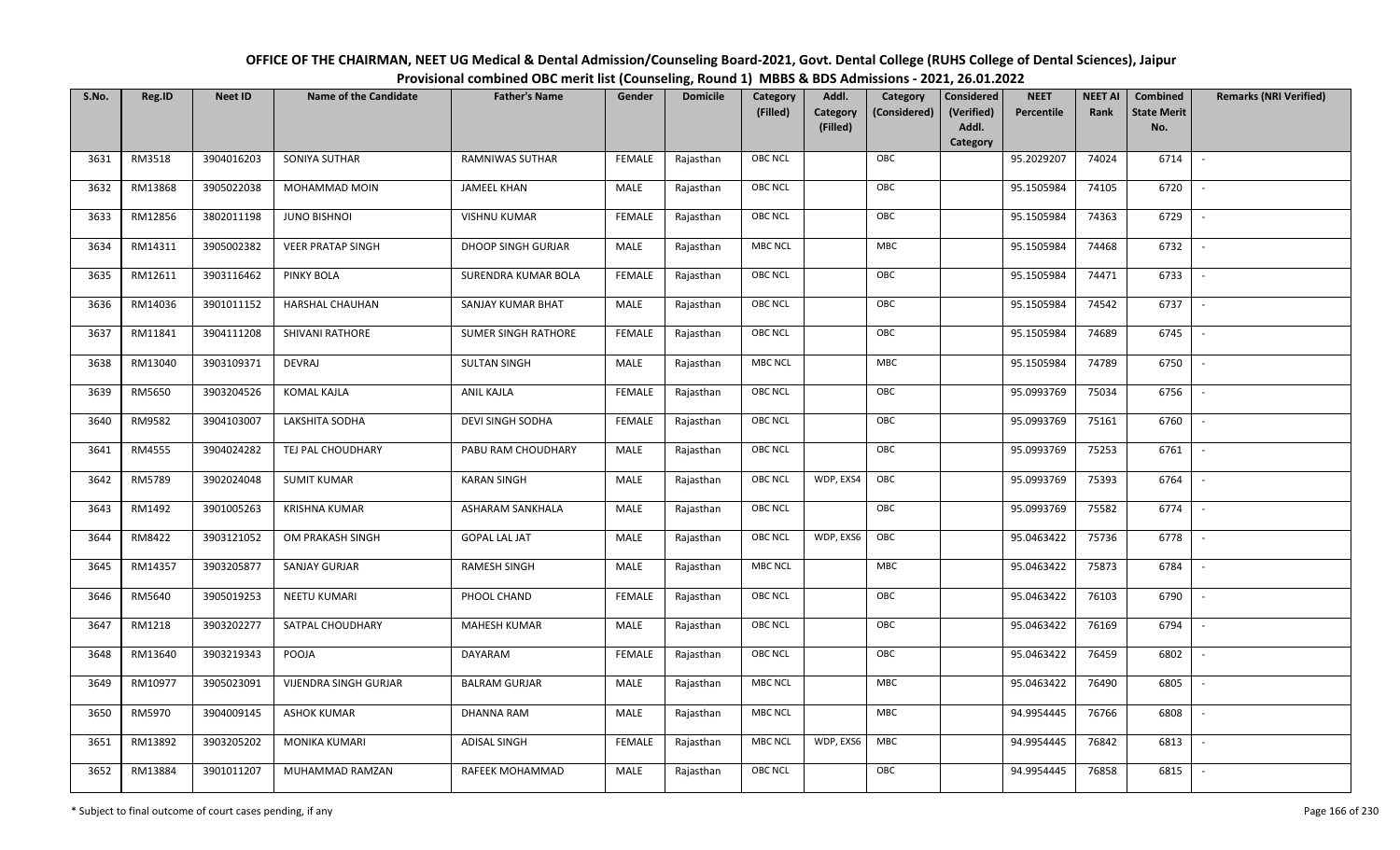| OFFICE OF THE CHAIRMAN, NEET UG Medical & Dental Admission/Counseling Board-2021, Govt. Dental College (RUHS College of Dental Sciences), Jaipur |
|--------------------------------------------------------------------------------------------------------------------------------------------------|
| Provisional combined OBC merit list (Counseling, Round 1) MBBS & BDS Admissions - 2021, 26.01.2022                                               |

| S.No. | Reg.ID  | <b>Neet ID</b> | <b>Name of the Candidate</b> | <b>Father's Name</b>        | Gender        | <b>Domicile</b> | Category       | Addl.<br>Category                    | <b>Considered</b>   | <b>NEET</b> | <b>NEET AI</b> | Combined                  | <b>Remarks (NRI Verified)</b> |
|-------|---------|----------------|------------------------------|-----------------------------|---------------|-----------------|----------------|--------------------------------------|---------------------|-------------|----------------|---------------------------|-------------------------------|
|       |         |                |                              |                             |               |                 | (Filled)       | Category<br>(Considered)<br>(Filled) | (Verified)<br>Addl. | Percentile  | Rank           | <b>State Merit</b><br>No. |                               |
|       |         |                |                              |                             |               |                 |                |                                      | Category            |             |                |                           |                               |
| 3653  | RM3974  | 3904001518     | <b>JAYA GURJAR</b>           | <b>KRISHAN PAL SINGH</b>    | <b>FEMALE</b> | Rajasthan       | <b>MBC NCL</b> | MBC                                  |                     | 94.9954445  | 76969          | 6818                      | $\overline{\phantom{a}}$      |
| 3654  | RM14919 | 3903034160     | <b>MANJU BAJIYA</b>          | SAGAR MAL BAJIYA            | <b>FEMALE</b> | Rajasthan       | OBC NCL        | OBC                                  |                     | 94.9954445  | 77205          | 6825                      |                               |
| 3655  | RM14158 | 3906009196     | CHAROOL SAHU                 | CHANDRA PRAKASH SAHU        | <b>FEMALE</b> | Rajasthan       | OBC NCL        | OBC                                  |                     | 94.9954445  | 77256          | 6829                      | $\overline{\phantom{a}}$      |
| 3656  | RM5920  | 3802011038     | <b>SIMRAN MAAN</b>           | AJAIB SINGH                 | <b>FEMALE</b> | Rajasthan       | OBC NCL        | OBC                                  |                     | 94.9454533  | 77384          | 6833                      | $\overline{\phantom{a}}$      |
| 3657  | RM2266  | 3903217098     | MONIKA SHARMA                | RAMESH KUMAR SHARMA         | <b>FEMALE</b> | Rajasthan       | OBC NCL        | OBC                                  |                     | 94.9454533  | 77426          | 6834                      | $\sim$                        |
| 3658  | RM14335 | 3902023182     | <b>JANUAL KAUSAR</b>         | RAFIK AHMED                 | MALE          | Rajasthan       | <b>OBC NCL</b> | OBC                                  |                     | 94.9454533  | 77557          | 6835                      | $\overline{\phantom{a}}$      |
| 3659  | RM3770  | 3902004051     | <b>DIVYA SOLANKI</b>         | DURGESH KUMAR SOLANKI       | <b>FEMALE</b> | Rajasthan       | OBC NCL        | OBC                                  |                     | 94.9454533  | 77626          | 6836                      |                               |
| 3660  | RM10417 | 3905002508     | PIYUSH NAGAR                 | <b>CHHOTULAL NAGAR</b>      | MALE          | Rajasthan       | OBC NCL        | OBC                                  |                     | 94.9454533  | 77631          | 6837                      |                               |
| 3661  | RM14825 | 3903022188     | CHHAYA JANGIR                | PYARELAL JANGIR             | <b>FEMALE</b> | Rajasthan       | OBC NCL        | OBC                                  |                     | 94.9454533  | 77776          | 6841                      |                               |
| 3662  | RM5190  | 3904001026     | YUKTA PANWAR                 | <b>BHAGIRATH PANWAR</b>     | <b>FEMALE</b> | Rajasthan       | OBC NCL        | OBC                                  |                     | 94.8888571  | 78403          | 6853                      | $\overline{\phantom{a}}$      |
| 3663  | RM12918 | 3905116062     | RICHA MEHTA                  | AMRIT LAL MEHTA             | <b>FEMALE</b> | Rajasthan       | OBC NCL        | OBC                                  |                     | 94.8888571  | 78444          | 6855                      |                               |
| 3664  | RM12216 | 3905105266     | <b>GEET AJMERA</b>           | RAMRAJ AJMERA               | MALE          | Rajasthan       | <b>OBC NCL</b> | OBC                                  |                     | 94.8888571  | 78491          | 6856                      | $\sim$                        |
| 3665  | RM2148  | 3901011081     | <b>SUMAN SEERVI</b>          | <b>MADANLAL RATHORE</b>     | <b>FEMALE</b> | Rajasthan       | OBC NCL        | OBC                                  |                     | 94.8888571  | 78607          | 6862                      |                               |
| 3666  | RM3140  | 3903213418     | PRIYA SAINI                  | <b>GANPAT RAM SAINI</b>     | <b>FEMALE</b> | Rajasthan       | OBC NCL        | OBC                                  |                     | 94.8888571  | 78622          | 6864                      | $\sim$                        |
| 3667  | RM9817  | 3902010247     | <b>BHARTI SONI</b>           | <b>CHANDRA PRAKASH SONI</b> | <b>FEMALE</b> | Rajasthan       | <b>OBC NCL</b> | OBC                                  |                     | 94.8888571  | 78876          | 6870                      | $\overline{\phantom{a}}$      |
| 3668  | RM9726  | 3905021005     | NEETU GURJAR                 | HUKMA RAM GURJAR            | <b>FEMALE</b> | Rajasthan       | <b>MBC NCL</b> | <b>MBC</b>                           |                     | 94.8360167  | 79053          | 6872                      | $\sim$                        |
| 3669  | RM14727 | 3903131093     | SAURABH JANGID               | SANJAY KUMAR SHARMA         | MALE          | Rajasthan       | OBC NCL        | OBC                                  |                     | 94.8360167  | 79088          | 6873                      | $\overline{\phantom{a}}$      |
| 3670  | RM13479 | 3904001242     | SUMAN CHOUDHARY              | OM PRAKASH CHOUDHARY        | <b>FEMALE</b> | Rajasthan       | OBC NCL        | OBC                                  |                     | 94.8360167  | 79099          | 6875                      |                               |
| 3671  | RM14416 | 3903235058     | <b>NEHA POONIA</b>           | RAMAWTAR POONIA             | <b>FEMALE</b> | Rajasthan       | OBC NCL        | OBC                                  |                     | 94.8360167  | 79135          | 6877                      | $\overline{\phantom{a}}$      |
| 3672  | RM13721 | 3902008091     | RAKHI YADAV                  | LAL SINGH YADAV             | <b>FEMALE</b> | Rajasthan       | <b>OBC NCL</b> | OBC                                  |                     | 94.8360167  | 79247          | 6880                      |                               |
| 3673  | RM5952  | 3906020064     | <b>VIRENDRA SINGH</b>        | <b>BACCHU SINGH GURJAR</b>  | MALE          | Rajasthan       | <b>MBC NCL</b> | <b>MBC</b>                           |                     | 94.8360167  | 79305          | 6883                      |                               |
| 3674  | RM5924  | 3903002185     | <b>KHUSHI SONI</b>           | RAJENDRA SONI               | FEMALE        | Rajasthan       | OBC NCL        | OBC                                  |                     | 94.8360167  | 79328          | 6885                      |                               |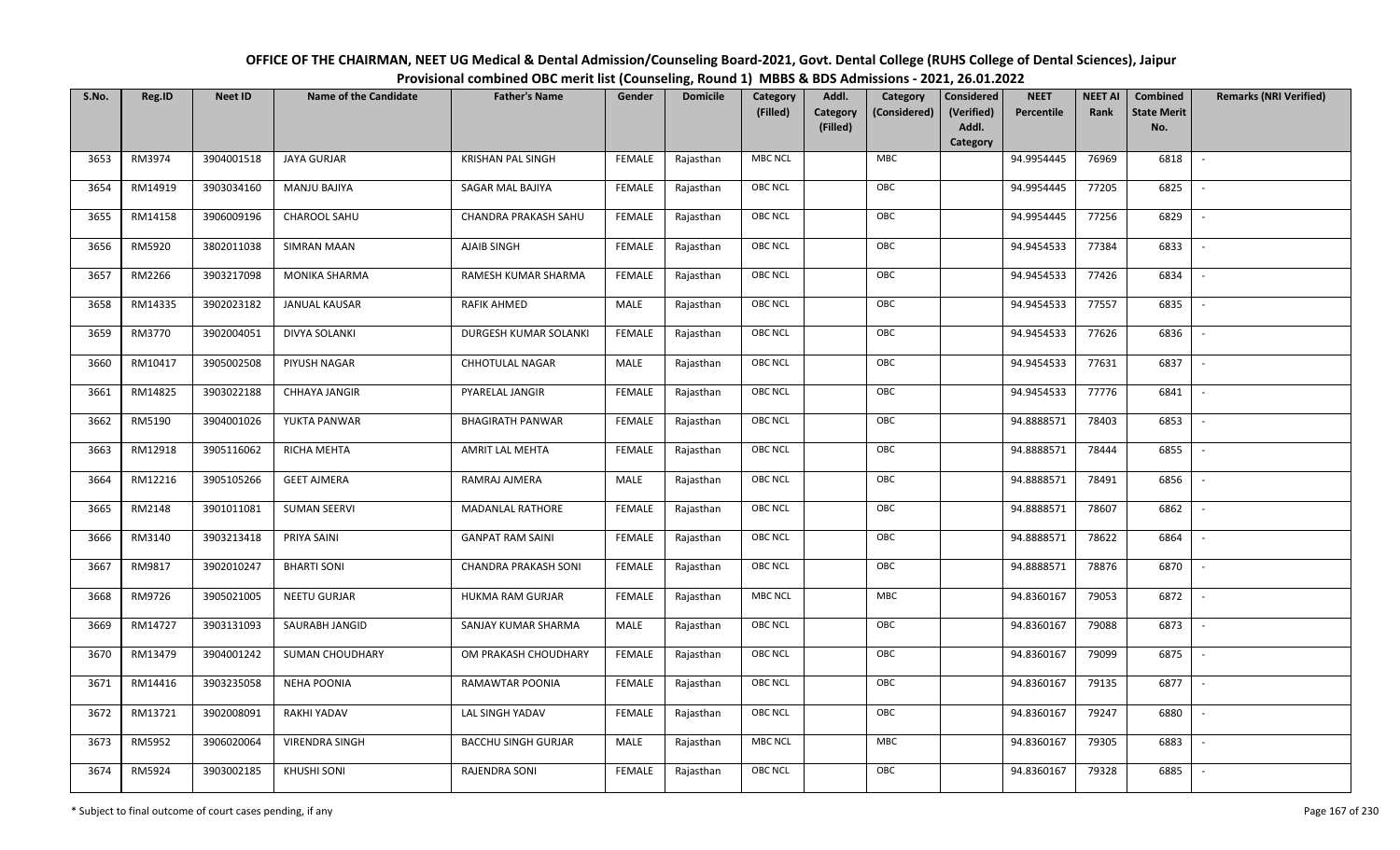| OFFICE OF THE CHAIRMAN, NEET UG Medical & Dental Admission/Counseling Board-2021, Govt. Dental College (RUHS College of Dental Sciences), Jaipur |
|--------------------------------------------------------------------------------------------------------------------------------------------------|
| Provisional combined OBC merit list (Counseling, Round 1) MBBS & BDS Admissions - 2021, 26.01.2022                                               |

| S.No. | Reg.ID  | <b>Neet ID</b> | <b>Name of the Candidate</b> | <b>Father's Name</b>      | Gender        | <b>Domicile</b> | Category<br>(Filled) | Addl.<br>Category<br>(Filled) | Category<br>(Considered) | <b>Considered</b><br>(Verified)<br>Addl. | <b>NEET</b><br>Percentile | <b>NEET AI</b><br>Rank | Combined<br><b>State Merit</b><br>No. | <b>Remarks (NRI Verified)</b> |
|-------|---------|----------------|------------------------------|---------------------------|---------------|-----------------|----------------------|-------------------------------|--------------------------|------------------------------------------|---------------------------|------------------------|---------------------------------------|-------------------------------|
|       |         |                |                              |                           |               |                 |                      |                               |                          | Category                                 |                           |                        |                                       |                               |
| 3675  | RM14475 | 3903204004     | <b>KIRAN</b>                 | SATYAVIR JHAJHRIA         | <b>FEMALE</b> | Rajasthan       | OBC NCL              | WDP, EXS8                     | OBC                      |                                          | 94.8360167                | 79382                  | 6887                                  | $\mathbb{L}$                  |
| 3676  | RM1131  | 3901001134     | KAUSHAL KUMAR JANGID         | <b>BALMUKUND JANGID</b>   | MALE          | Rajasthan       | OBC NCL              |                               | OBC                      |                                          | 94.8360167                | 79557                  | 6891                                  |                               |
| 3677  | RM10963 | 3905127115     | CHELSI SUWALKA               | HEM CHAND SUWALKA         | <b>FEMALE</b> | Rajasthan       | <b>OBC NCL</b>       |                               | OBC                      |                                          | 94.8360167                | 79629                  | 6893                                  |                               |
| 3678  | RM13231 | 3901002335     | <b>ABHISHEK SONI</b>         | HARSHVARDHAN              | MALE          | Rajasthan       | OBC NCL              |                               | OBC                      |                                          | 94.7759884                | 80023                  | 6902                                  | $\overline{\phantom{a}}$      |
| 3679  | RM4558  | 3903232073     | RUKASAR BANU                 | <b>AYUB KHAN</b>          | <b>FEMALE</b> | Rajasthan       | OBC NCL              | WDP, EXS6                     | OBC                      |                                          | 94.7759884                | 80203                  | 6910                                  | $\sim$                        |
| 3680  | RM11416 | 3902004386     | <b>ASHMIN BANO</b>           | <b>IQBAL KHAN</b>         | <b>FEMALE</b> | Rajasthan       | OBC NCL              |                               | OBC                      |                                          | 94.7759884                | 80212                  | 6911                                  | Rajasthan                     |
| 3681  | RM15505 | 3903105180     | <b>UDIT VERMA</b>            | DINESH VERMA              | MALE          | Rajasthan       | OBC NCL              |                               | OBC                      |                                          | 94.7759884                | 80446                  | 6919                                  | $\mathcal{L}$                 |
| 3682  | RM10628 | 3904024389     | <b>VIKASH VISHNOI</b>        | RUPARAM VISHNOI           | MALE          | Rajasthan       | OBC NCL              |                               | OBC                      |                                          | 94.7759884                | 80479                  | 6920                                  |                               |
| 3683  | RM15040 | 3903025155     | POOJA KUMAWAT                | <b>BABU LAL KUMAWAT</b>   | <b>FEMALE</b> | Rajasthan       | OBC NCL              |                               | OBC                      |                                          | 94.7217882                | 81081                  | 6936                                  |                               |
| 3684  | RM4295  | 3905001281     | <b>GURJAR AJAY SINGH</b>     | <b>ABHAY SINGH GURJAR</b> | MALE          | Rajasthan       | <b>MBC NCL</b>       |                               | MBC                      |                                          | 94.7217882                | 81134                  | 6938                                  |                               |
| 3685  | RM7225  | 3905101284     | <b>TOSIF RAZA</b>            | <b>JAMIL MOHAMMED</b>     | MALE          | Rajasthan       | OBC NCL              |                               | OBC                      |                                          | 94.7217882                | 81214                  | 6941                                  |                               |
| 3686  | RM1150  | 2302032187     | BHAWANA                      | SHRI RAM                  | <b>FEMALE</b> | Rajasthan       | <b>OBC NCL</b>       |                               | OBC                      |                                          | 94.7217882                | 81282                  | 6942                                  | $\mathcal{L}$                 |
| 3687  | RM6666  | 3905025284     | ATUL KUMAR CHHIPA            | <b>BHERU LAL CHHIPA</b>   | MALE          | Rajasthan       | OBC NCL              |                               | OBC                      |                                          | 94.7217882                | 81298                  | 6943                                  |                               |
| 3688  | RM10988 | 3901005284     | <b>MITALI SAINI</b>          | <b>DEEPCHAND SAINI</b>    | <b>FEMALE</b> | Rajasthan       | <b>OBC NCL</b>       |                               | OBC                      |                                          | 94.7217882                | 81426                  | 6949                                  |                               |
| 3689  | RM1828  | 3903205228     | <b>NAMAN SINGH</b>           | <b>JATAN SINGH</b>        | MALE          | Rajasthan       | <b>MBC NCL</b>       |                               | MBC                      |                                          | 94.6672641                | 81633                  | 6954                                  | $\overline{\phantom{a}}$      |
| 3690  | RM7091  | 3904001600     | ANANY MEHRIYA                | DR. MOTI LAL MEHRIYA      | MALE          | Rajasthan       | OBC NCL              |                               | OBC                      |                                          | 94.6672641                | 81741                  | 6960                                  | $\overline{a}$                |
| 3691  | RM2594  | 3906010062     | <b>GAURAV KUMAR</b>          | KAILASH KUMAR SONI        | MALE          | Rajasthan       | OBC NCL              |                               | OBC                      |                                          | 94.6672641                | 81775                  | 6961                                  | $\overline{\phantom{a}}$      |
| 3692  | RM1037  | 3904003094     | <b>AKSHITA SINGH</b>         | AJAY SINGH SOLANKI        | <b>FEMALE</b> | Rajasthan       | OBC NCL              |                               | OBC                      |                                          | 94.6672641                | 82258                  | 6978                                  | $\overline{\phantom{a}}$      |
| 3693  | RM2752  | 3906012231     | RANJANA DANGI                | JAGDISH CHANDRA DANGI     | <b>FEMALE</b> | Rajasthan       | OBC NCL              |                               | OBC                      |                                          | 94.6672641                | 82291                  | 6980                                  |                               |
| 3694  | RM6374  | 3905112268     | <b>NIKITA NAGAR</b>          | PRAMOD NAGAR              | <b>FEMALE</b> | Rajasthan       | OBC NCL              |                               | OBC                      |                                          | 94.6672641                | 82294                  | 6981                                  |                               |
| 3695  | RM5050  | 3903201596     | <b>VAISHNAVI SONI</b>        | <b>VINAY SONI</b>         | <b>FEMALE</b> | Rajasthan       | OBC NCL              |                               | OBC                      |                                          | 94.6101499                | 82366                  | 6986                                  | $\sim$                        |
| 3696  | RM10791 | 3903231138     | <b>RAHUL KAJLA</b>           | <b>NEKIRAM KAJLA</b>      | MALE          | Rajasthan       | <b>OBC NCL</b>       |                               | OBC                      |                                          | 94.6101499                | 82600                  | 6992                                  |                               |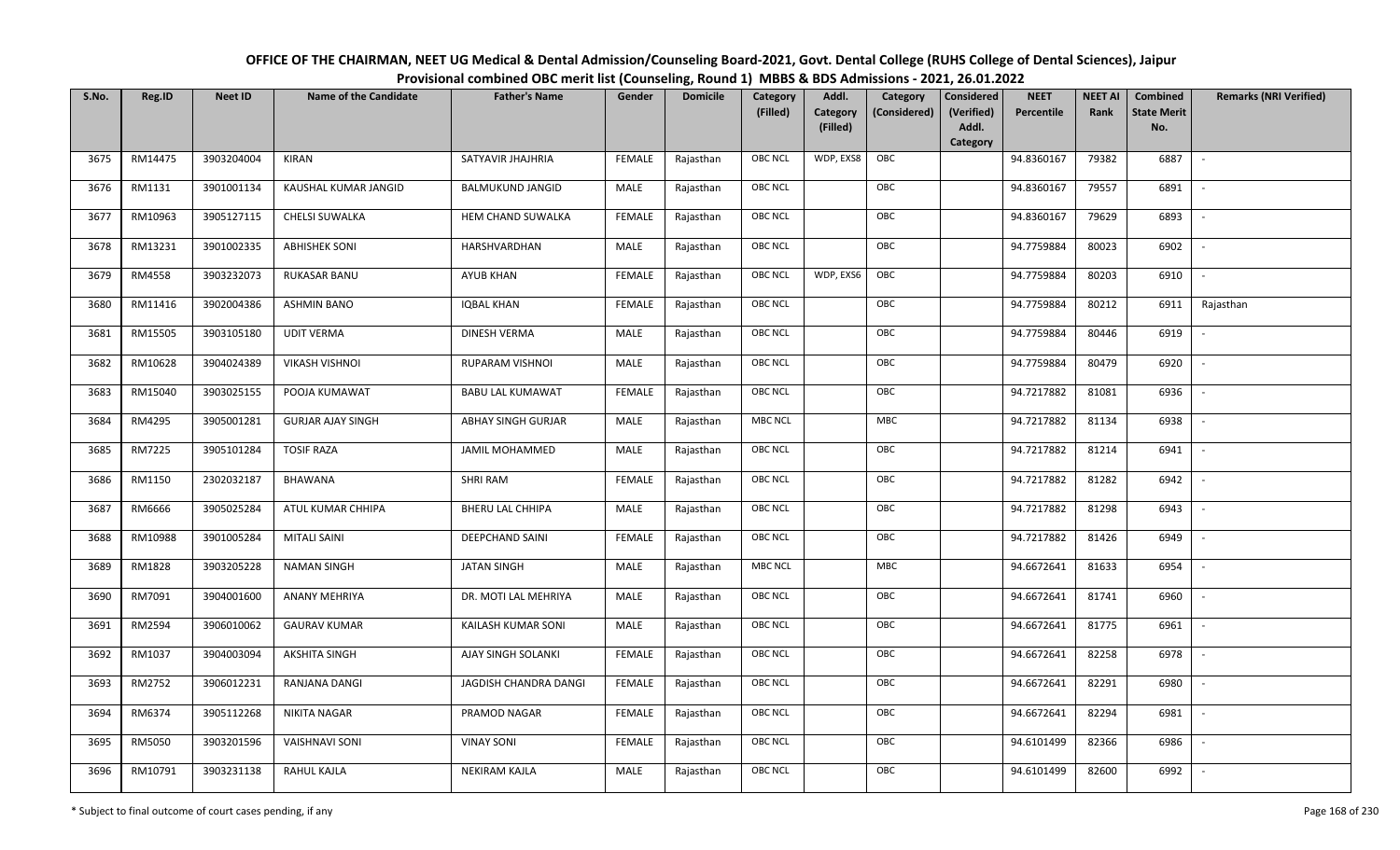| OFFICE OF THE CHAIRMAN, NEET UG Medical & Dental Admission/Counseling Board-2021, Govt. Dental College (RUHS College of Dental Sciences), Jaipur |
|--------------------------------------------------------------------------------------------------------------------------------------------------|
| Provisional combined OBC merit list (Counseling, Round 1) MBBS & BDS Admissions - 2021, 26.01.2022                                               |

| S.No. | Reg.ID  | <b>Neet ID</b> | <b>Name of the Candidate</b> | <b>Father's Name</b>                | Gender        | <b>Domicile</b> | Category<br>(Filled) | Addl.<br><b>Category</b><br>(Filled) | Category<br>(Considered) | <b>Considered</b><br>(Verified)<br>Addl. | <b>NEET</b><br>Percentile | <b>NEET AI</b><br>Rank | Combined<br><b>State Merit</b><br>No. | <b>Remarks (NRI Verified)</b> |
|-------|---------|----------------|------------------------------|-------------------------------------|---------------|-----------------|----------------------|--------------------------------------|--------------------------|------------------------------------------|---------------------------|------------------------|---------------------------------------|-------------------------------|
|       |         |                |                              |                                     |               |                 |                      |                                      |                          | Category                                 |                           |                        |                                       |                               |
| 3697  | RM7300  | 3902014259     | <b>SAHJAD KHAN</b>           | <b>RAJU KHAN</b>                    | MALE          | Rajasthan       | <b>OBC NCL</b>       |                                      | OBC                      |                                          | 94.6101499                | 82891                  | 7002                                  | $\sim$                        |
| 3698  | RM12208 | 3905029035     | RINKAL BHAWSAR               | LAKHAN LAL BHAWSAR                  | MALE          | Rajasthan       | OBC NCL              |                                      | OBC                      |                                          | 94.6101499                | 82930                  | 7005                                  |                               |
| 3699  | RM10217 | 3903026298     | SANGEETA YADAV               | SANJAY KUMAR                        | <b>FEMALE</b> | Rajasthan       | <b>OBC NCL</b>       | WPP, WPP8                            | OBC                      |                                          | 94.6101499                | 83128                  | 7012                                  | $\sim$                        |
| 3700  | RM2203  | 3903112058     | PRAKASH GURJAR               | <b>SUKHA RAM</b>                    | MALE          | Rajasthan       | <b>MBC NCL</b>       |                                      | ${\sf MBC}$              |                                          | 94.6101499                | 83130                  | 7013                                  | $\overline{\phantom{a}}$      |
| 3701  | RM1939  | 3903107057     | RAHUL BATTAAR                | <b>MADAN LAL BATTAAR</b>            | MALE          | Rajasthan       | <b>MBC NCL</b>       |                                      | <b>MBC</b>               |                                          | 94.5525823                | 83387                  | 7021                                  | $\sim$                        |
| 3702  | RM9376  | 3904025257     | <b>GEETA PATEL</b>           | PADMARAM PATEL                      | <b>FEMALE</b> | Rajasthan       | <b>OBC NCL</b>       |                                      | OBC                      |                                          | 94.5525823                | 83856                  | 7034                                  | $\overline{\phantom{a}}$      |
| 3703  | RM9976  | 3903135048     | PRIYANKA                     | <b>BANWARI LAL</b>                  | <b>FEMALE</b> | Rajasthan       | <b>OBC NCL</b>       | WDP, EXS6                            | OBC                      |                                          | 94.5525823                | 83914                  | 7036                                  | $\blacksquare$                |
| 3704  | RM9880  | 3906006311     | AADITYA MOHANLAL BISHNOI     | MOHANLAL SAJANRAM<br><b>BISHNOI</b> | MALE          | Rajasthan       | <b>OBC NCL</b>       | PwD                                  | OBC                      | PwD                                      | 94.4937845                | 84379                  | 7053                                  |                               |
| 3705  | RM11138 | 3903126174     | <b>KIRAN CHOUDHARY</b>       | SUGAL CHAND CHOUDHARY               | <b>FEMALE</b> | Rajasthan       | <b>OBC NCL</b>       |                                      | OBC                      |                                          | 94.4937845                | 84584                  | 7059                                  |                               |
| 3706  | RM14329 | 3903013058     | POOJA SAINI                  | <b>KISHOR KUMAR SAINI</b>           | <b>FEMALE</b> | Rajasthan       | OBC NCL              |                                      | OBC                      |                                          | 94.4937845                | 84959                  | 7071                                  | $\overline{\phantom{a}}$      |
| 3707  | RM4359  | 3904101342     | YASH PRAJAPAT                | <b>BHOJRAJ PRAJAPAT</b>             | MALE          | Rajasthan       | <b>OBC NCL</b>       |                                      | OBC                      |                                          | 94.4401022                | 85744                  | 7095                                  |                               |
| 3708  | RM10641 | 3903221030     | NIKITA RAR                   | <b>BAJRANG LAL</b>                  | <b>FEMALE</b> | Rajasthan       | OBC NCL              | PwD                                  | OBC                      |                                          | 94.386161                 | 85893                  | 7100                                  | $\sim$                        |
| 3709  | RM14439 | 3903036022     | <b>ASHMITA CHOUDHARY</b>     | RAJENDRA CHOUDHARY                  | <b>FEMALE</b> | Rajasthan       | <b>OBC NCL</b>       |                                      | OBC                      |                                          | 94.386161                 | 85922                  | 7102                                  |                               |
| 3710  | RM8407  | 3903209383     | <b>ROHIT SAHU</b>            | <b>NAVRATAN SAHU</b>                | MALE          | Rajasthan       | OBC NCL              |                                      | OBC                      |                                          | 94.386161                 | 85965                  | 7103                                  | $\overline{\phantom{a}}$      |
| 3711  | RM13352 | 3903001541     | <b>FARHA KHAN</b>            | <b>MOHD SABIR KHAN</b>              | <b>FEMALE</b> | Rajasthan       | OBC NCL              |                                      | OBC                      |                                          | 94.386161                 | 86231                  | 7110                                  | $\overline{\phantom{a}}$      |
| 3712  | RM12143 | 3903206085     | KOMAL NEMIWAL                | RAJESH KUMAR NEMIWAL                | <b>FEMALE</b> | Rajasthan       | <b>OBC NCL</b>       |                                      | OBC                      |                                          | 94.386161                 | 86534                  | 7118                                  | $\sim$                        |
| 3713  | RM7520  | 3901012149     | <b>JINENDRA SHARMA</b>       | SURENDRA KUMAR SHARMA               | MALE          | Rajasthan       | <b>OBC NCL</b>       |                                      | OBC                      |                                          | 94.3252262                | 86950                  | 7133                                  | $\overline{\phantom{a}}$      |
| 3714  | RM4088  | 3901001230     | <b>ADITI SHARMA</b>          | DINESH KUMAR SHARMA                 | <b>FEMALE</b> | Rajasthan       | OBC NCL              |                                      | OBC                      |                                          | 94.3252262                | 86953                  | 7135                                  |                               |
| 3715  | RM13053 | 3903001566     | SHIVAM SAINI                 | JITENDRA KUMAR SAINI                | MALE          | Rajasthan       | <b>OBC NCL</b>       |                                      | OBC                      |                                          | 94.3252262                | 87580                  | 7155                                  |                               |
| 3716  | RM13207 | 2001120267     | HARSHVARDHAN SINGH           | SUMER SINGH DUDI                    | MALE          | Rajasthan       | OBC NCL              |                                      | OBC                      |                                          | 94.2674644                | 87944                  | 7165                                  | $\blacksquare$                |
| 3717  | RM15531 | 3903203761     | <b>MADHU SAINI</b>           | <b>RAMESH KUMAR SAINI</b>           | <b>FEMALE</b> | Rajasthan       | <b>OBC NCL</b>       |                                      | OBC                      |                                          | 94.2674644                | 87998                  | 7167                                  | $\overline{\phantom{a}}$      |
| 3718  | RM15296 | 3904002141     | <b>NEHA BHATI</b>            | <b>HIMMAT SINGH</b>                 | <b>FEMALE</b> | Rajasthan       | <b>OBC NCL</b>       |                                      | OBC                      |                                          | 94.2674644                | 88087                  | 7169                                  |                               |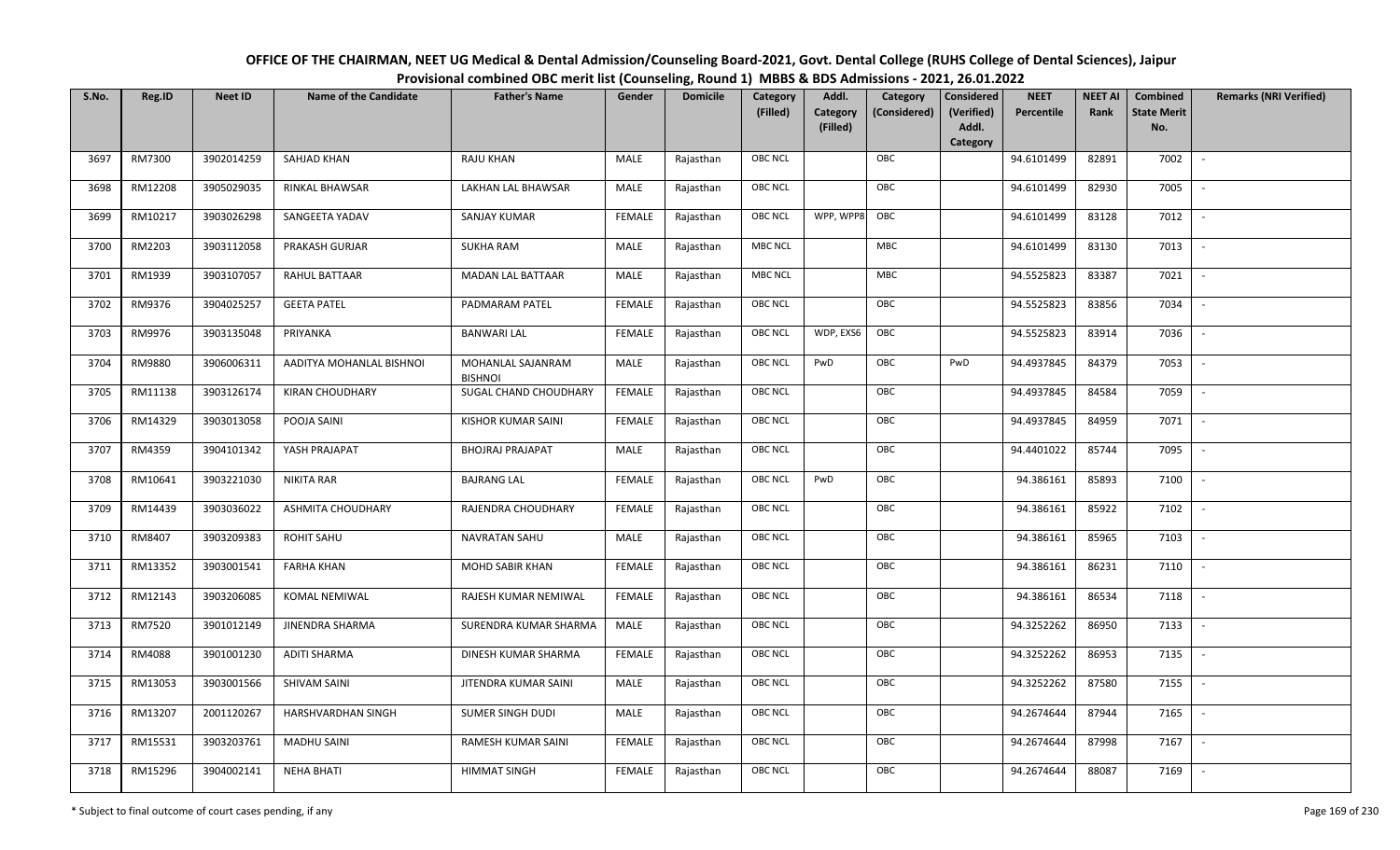| OFFICE OF THE CHAIRMAN, NEET UG Medical & Dental Admission/Counseling Board-2021, Govt. Dental College (RUHS College of Dental Sciences), Jaipur |
|--------------------------------------------------------------------------------------------------------------------------------------------------|
| Provisional combined OBC merit list (Counseling, Round 1) MBBS & BDS Admissions - 2021, 26.01.2022                                               |

| S.No. | Reg.ID  | <b>Neet ID</b> | <b>Name of the Candidate</b> | <b>Father's Name</b>               | Gender        | <b>Domicile</b> | Category<br>(Filled) | Addl.<br><b>Category</b><br>(Filled) | Category<br>(Considered) | Considered<br>(Verified)<br>Addl.<br>Category | <b>NEET</b><br>Percentile | <b>NEET AI</b><br>Rank | Combined<br><b>State Merit</b><br>No. | <b>Remarks (NRI Verified)</b> |
|-------|---------|----------------|------------------------------|------------------------------------|---------------|-----------------|----------------------|--------------------------------------|--------------------------|-----------------------------------------------|---------------------------|------------------------|---------------------------------------|-------------------------------|
| 3719  | RM3587  | 3903111443     | <b>DIPTY PRASAD SAINI</b>    | SATYA NARAYAN SAINI                | MALE          | Rajasthan       | <b>OBC NCL</b>       |                                      | OBC                      |                                               | 94.2674644                | 88196                  | 7174                                  | $\sim$                        |
| 3720  | RM12916 | 3905028101     | <b>BRAJESH GURJAR</b>        | <b>HEERA LAL GURJAR</b>            | MALE          | Rajasthan       | <b>MBC NCL</b>       |                                      | <b>MBC</b>               |                                               | 94.2674644                | 88307                  | 7180                                  |                               |
| 3721  | RM15735 | 3905016017     | <b>GULISTA JAHAN</b>         | FARUK HUSAIN ANSARI                | <b>FEMALE</b> | Rajasthan       | <b>OBC NCL</b>       |                                      | OBC                      |                                               | 94.2083427                | 88595                  | 7192                                  |                               |
| 3722  | RM13270 | 3903001474     | <b>ANJALI TAILOR</b>         | <b>GIRIRAJ TAILOR</b>              | <b>FEMALE</b> | Rajasthan       | OBC NCL              |                                      | OBC                      |                                               | 94.2083427                | 88802                  | 7200                                  | $\overline{\phantom{a}}$      |
| 3723  | RM4660  | 3903202305     | <b>NEHAL NAIN</b>            | SULEKH CHAND NAIN                  | <b>FEMALE</b> | Rajasthan       | <b>OBC NCL</b>       |                                      | OBC                      |                                               | 94.2083427                | 88854                  | 7202                                  | $\sim$                        |
| 3724  | RM14801 | 3903225073     | SANGEETA BAGARIYA            | RAMCHANDRA BAGARIYA                | <b>FEMALE</b> | Rajasthan       | <b>OBC NCL</b>       | WDP, EXS8                            | OBC                      |                                               | 94.2083427                | 89114                  | 7210                                  | $\overline{\phantom{a}}$      |
| 3725  | RM15622 | 3905021184     | SANTOSH KUMARI               | RAMNARAYAN                         | <b>FEMALE</b> | Rajasthan       | <b>OBC NCL</b>       | PwD                                  | OBC                      |                                               | 94.2083427                | 89196                  | 7213                                  | $\overline{\phantom{a}}$      |
| 3726  | RM1933  | 3903024093     | <b>TAMANNA BAI</b>           | <b>BHAGWAN SINGH</b>               | <b>FEMALE</b> | Rajasthan       | MBC NCL              |                                      | MBC                      |                                               | 94.2083427                | 89267                  | 7218                                  |                               |
| 3727  | RM9247  | 3903003651     | <b>NEHA GURJAR</b>           | <b>RAJVEER SINGH</b>               | <b>FEMALE</b> | Rajasthan       | <b>MBC NCL</b>       |                                      | MBC                      |                                               | 94.2083427                | 89410                  | 7226                                  |                               |
| 3728  | RM11478 | 3905109335     | <b>JUHI DHAKAD</b>           | MUKESH DHAKAD                      | <b>FEMALE</b> | Rajasthan       | OBC NCL              |                                      | OBC                      |                                               | 94.1548547                | 89484                  | 7227                                  | $\overline{\phantom{a}}$      |
| 3729  | RM11752 | 3902010272     | SHWETA                       | <b>KALU RAM</b>                    | <b>FEMALE</b> | Rajasthan       | <b>OBC NCL</b>       |                                      | OBC                      |                                               | 94.1548547                | 89708                  | 7232                                  |                               |
| 3730  | RM12969 | 3906004176     | <b>RASHMI CHOUDHARY</b>      | <b>LOKENDER SINGH</b><br>CHOUDHARY | <b>FEMALE</b> | Rajasthan       | <b>OBC NCL</b>       |                                      | OBC                      |                                               | 94.1548547                | 89758                  | 7236                                  |                               |
| 3731  | RM8449  | 4401012236     | DEEPAK KUMAR DHAKED          | TEJPAL SINGH DHAKED                | MALE          | Rajasthan       | <b>OBC NCL</b>       |                                      | OBC                      |                                               | 94.1548547                | 89972                  | 7241                                  |                               |
| 3732  | RM14863 | 3903116334     | MINTU YADAV                  | SURESH YADAV                       | <b>FEMALE</b> | Rajasthan       | OBC NCL              |                                      | OBC                      |                                               | 94.0972224                | 90933                  | 7257                                  | $\sim$                        |
| 3733  | RM14400 | 3903223228     | <b>NIKHIL YADAV</b>          | <b>BABULAL YADAV</b>               | <b>MALE</b>   | Rajasthan       | OBC NCL              |                                      | OBC                      |                                               | 94.0972224                | 91101                  | 7263                                  | $\overline{\phantom{a}}$      |
| 3734  | RM2786  | 3903212521     | <b>NIDHI</b>                 | ARVIND KUMAR                       | <b>FEMALE</b> | Rajasthan       | <b>OBC NCL</b>       |                                      | OBC                      |                                               | 94.0369999                | 91268                  | 7267                                  | $\sim$                        |
| 3735  | RM2668  | 3902003158     | <b>FIZA KHAN</b>             | ABDUL NAFFEESH                     | <b>FEMALE</b> | Rajasthan       | <b>OBC NCL</b>       |                                      | OBC                      |                                               | 94.0369999                | 91421                  | 7271                                  | $\overline{\phantom{a}}$      |
| 3736  | RM15716 | 3905002526     | ANOOP KUMAR                  | <b>MANESH KUMAR</b>                | MALE          | Rajasthan       | <b>OBC NCL</b>       | WDP, EXS8                            | OBC                      |                                               | 94.0369999                | 91702                  | 7279                                  |                               |
| 3737  | RM13014 | 2501002003     | RENU                         | MOOL CHAND                         | <b>FEMALE</b> | Rajasthan       | <b>OBC NCL</b>       | WDP, EXS8                            | OBC                      |                                               | 94.0369999                | 91711                  | 7280                                  |                               |
| 3738  | RM14184 | 3903035149     | HITESH KHATANA               | HARI NIWAS GURJAR                  | MALE          | Rajasthan       | <b>MBC NCL</b>       |                                      | MBC                      |                                               | 94.0369999                | 91972                  | 7293                                  | $\blacksquare$                |
| 3739  | RM11707 | 3902009143     | YASHASVI                     | RAJESH KUMAR                       | <b>FEMALE</b> | Rajasthan       | <b>OBC NCL</b>       |                                      | OBC                      |                                               | 94.0369999                | 92033                  | 7296                                  |                               |
| 3740  | RM13998 | 4401014044     | <b>ADITYA GURJAR</b>         | DATARAM GURJAR                     | MALE          | Rajasthan       | <b>MBC NCL</b>       |                                      | MBC                      |                                               | 93.9777488                | 92598                  | 7313                                  |                               |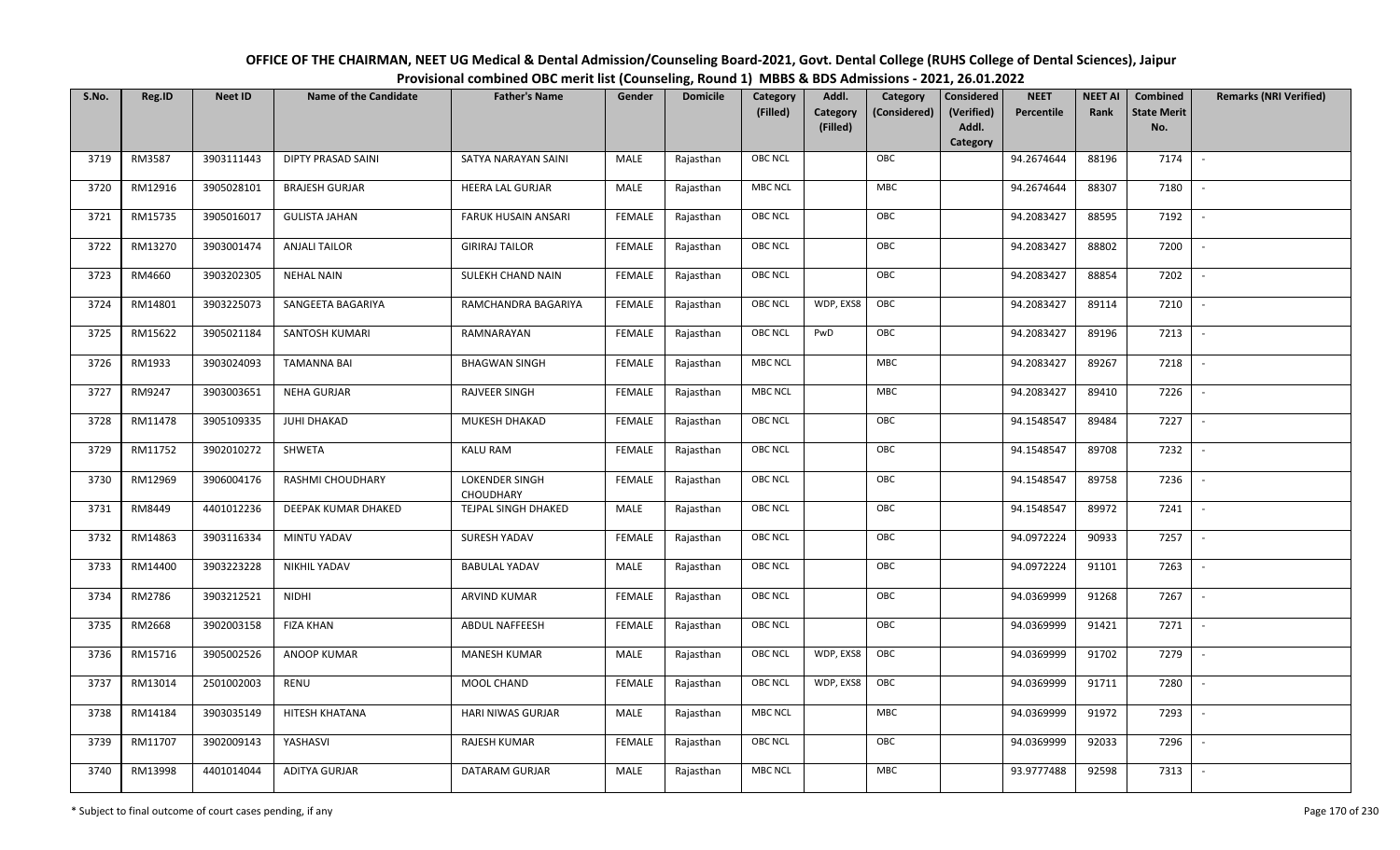| OFFICE OF THE CHAIRMAN, NEET UG Medical & Dental Admission/Counseling Board-2021, Govt. Dental College (RUHS College of Dental Sciences), Jaipur |
|--------------------------------------------------------------------------------------------------------------------------------------------------|
| Provisional combined OBC merit list (Counseling, Round 1) MBBS & BDS Admissions - 2021, 26.01.2022                                               |

| S.No. | Reg.ID  | <b>Neet ID</b> | <b>Name of the Candidate</b> | <b>Father's Name</b>        | Gender        | <b>Domicile</b> | Category<br>(Filled) | Addl.<br><b>Category</b><br>(Filled) | Category<br>(Considered) | Considered<br>(Verified)<br>Addl. | <b>NEET</b><br>Percentile | <b>NEET AI</b><br>Rank | Combined<br><b>State Merit</b><br>No. | <b>Remarks (NRI Verified)</b> |
|-------|---------|----------------|------------------------------|-----------------------------|---------------|-----------------|----------------------|--------------------------------------|--------------------------|-----------------------------------|---------------------------|------------------------|---------------------------------------|-------------------------------|
| 3741  | RM4144  | 3903102775     | <b>MANJEET BADARDA</b>       | UMMED SINGH CHOUDHARY       | MALE          | Rajasthan       | <b>OBC NCL</b>       |                                      | OBC                      | Category                          | 93.9777488                | 92821                  | 7328                                  | $\sim$                        |
| 3742  | RM12853 | 3903019262     | <b>ASIF KHAN</b>             | <b>HABIB KHAN</b>           | MALE          | Rajasthan       | <b>OBC NCL</b>       |                                      | OBC                      |                                   | 93.9136409                | 93543                  | 7345                                  |                               |
| 3743  | RM11273 | 3903104487     | RASHMI KUMRAWAT              | <b>VISHAL KUMRAWAT</b>      | <b>FEMALE</b> | Rajasthan       | <b>OBC NCL</b>       |                                      | OBC                      |                                   | 93.9136409                | 93560                  | 7346                                  |                               |
| 3744  | RM5857  | 3904103107     | KHUSHI SOLANKI               | RAKESH SOLANKI              | <b>FEMALE</b> | Rajasthan       | OBC NCL              |                                      | OBC                      |                                   | 93.9136409                | 93598                  | 7348                                  | $\overline{\phantom{a}}$      |
| 3745  | RM1370  | 3901019181     | LUCKY KUMAWAT                | RAJKUMAR                    | <b>FEMALE</b> | Rajasthan       | <b>OBC NCL</b>       |                                      | OBC                      |                                   | 93.9136409                | 93659                  | 7351                                  | $\sim$                        |
| 3746  | RM12191 | 3903002009     | SEEMEEN QURESHI              | MOHD TOFIQUE QURESHI        | <b>FEMALE</b> | Rajasthan       | <b>OBC NCL</b>       |                                      | OBC                      |                                   | 93.9136409                | 93697                  | 7353                                  | $\overline{\phantom{a}}$      |
| 3747  | RM1885  | 3905014054     | ASHWANI KUMAR                | <b>VINAY KUMAR</b>          | MALE          | Rajasthan       | OBC NCL              |                                      | OBC                      |                                   | 93.9136409                | 93787                  | 7356                                  | $\overline{\phantom{a}}$      |
| 3748  | RM14934 | 3903220408     | <b>GURPREET SINGH</b>        | SAUDAGAR SINGH              | MALE          | Rajasthan       | <b>OBC NCL</b>       |                                      | OBC                      |                                   | 93.9136409                | 93812                  | 7357                                  |                               |
| 3749  | RM11170 | 3903231044     | SAKSHI UJJAVAL               | HARISH UJJAVAL              | <b>FEMALE</b> | Rajasthan       | OBC NCL              |                                      | OBC                      |                                   | 93.9136409                | 93815                  | 7358                                  | $\blacksquare$                |
| 3750  | RM6391  | 3905014268     | SHIVAM KUMAR                 | <b>TRIVENI KUMAR</b>        | <b>MALE</b>   | Rajasthan       | <b>OBC NCL</b>       |                                      | OBC                      |                                   | 93.9136409                | 93863                  | 7360                                  | $\overline{\phantom{a}}$      |
| 3751  | RM3668  | 3903014389     | KARISHMA                     | RATAN LAL SAINI             | <b>FEMALE</b> | Rajasthan       | OBC NCL              |                                      | OBC                      |                                   | 93.8561381                | 94229                  | 7373                                  |                               |
| 3752  | RM14342 | 3903120234     | NISHA CHAHAR                 | <b>KHYALIRAM CHAHAR</b>     | <b>FEMALE</b> | Rajasthan       | <b>OBC NCL</b>       |                                      | OBC                      |                                   | 93.8561381                | 94336                  | 7375                                  |                               |
| 3753  | RM12841 | 3903004038     | RUPESH KUMAR VERMA           | RATAN LAL VERMA             | MALE          | Rajasthan       | OBC NCL              |                                      | OBC                      |                                   | 93.8561381                | 94650                  | 7387                                  |                               |
| 3754  | RM2810  | 3901018030     | <b>GIRIRAJ MALI</b>          | <b>NAND LAL MALI</b>        | MALE          | Rajasthan       | OBC NCL              |                                      | OBC                      |                                   | 93.8561381                | 94743                  | 7389                                  | $\sim$                        |
| 3755  | RM12450 | 3903214023     | <b>GULAB SAINI</b>           | <b>GANESH NARAYAN SAINI</b> | <b>FEMALE</b> | Rajasthan       | OBC NCL              |                                      | OBC                      |                                   | 93.8561381                | 94846                  | 7391                                  | $\overline{\phantom{a}}$      |
| 3756  | RM14266 | 3903001519     | JAYA JALIYAWARA              | NARENDRA KUMAR              | <b>FEMALE</b> | Rajasthan       | <b>OBC NCL</b>       |                                      | OBC                      |                                   | 93.7977935                | 95140                  | 7401                                  | $\overline{\phantom{a}}$      |
| 3757  | RM13997 | 3904103230     | ARTHADA SANKHALA             | KANAD SINGH SANKHALA        | <b>FEMALE</b> | Rajasthan       | OBC NCL              |                                      | OBC                      |                                   | 93.7977935                | 95214                  | 7402                                  | $\overline{\phantom{a}}$      |
| 3758  | RM4061  | 3903021371     | YASHODA                      | GOPALRAM                    | <b>FEMALE</b> | Rajasthan       | <b>OBC NCL</b>       |                                      | OBC                      |                                   | 93.7977935                | 95495                  | 7411                                  |                               |
| 3759  | RM7155  | 2702109720     | DEEPAK CHOUDHARY             | <b>NAVALA RAM</b>           | MALE          | Rajasthan       | OBC NCL              |                                      | OBC                      |                                   | 93.7382833                | 95809                  | 7417                                  | $\overline{\phantom{a}}$      |
| 3760  | RM8780  | 3903108418     | SAKSHI SAINI                 | <b>SHRWAN SAINI</b>         | <b>FEMALE</b> | Rajasthan       | <b>OBC NCL</b>       |                                      | OBC                      |                                   | 93.7382833                | 96017                  | 7424                                  |                               |
| 3761  | RM2075  | 3902002396     | POOJA CHOUDHARY              | PABU RAM                    | <b>FEMALE</b> | Rajasthan       | <b>OBC NCL</b>       | WPP, WPP6 OBC                        |                          | WPP6                              | 93.7382833                | 96068                  | 7425                                  |                               |
| 3762  | RM9368  | 3903201345     | PRIYA                        | <b>MANOJ KUMAR</b>          | <b>FEMALE</b> | Rajasthan       | <b>OBC NCL</b>       |                                      | OBC                      |                                   | 93.7382833                | 96077                  | 7427                                  |                               |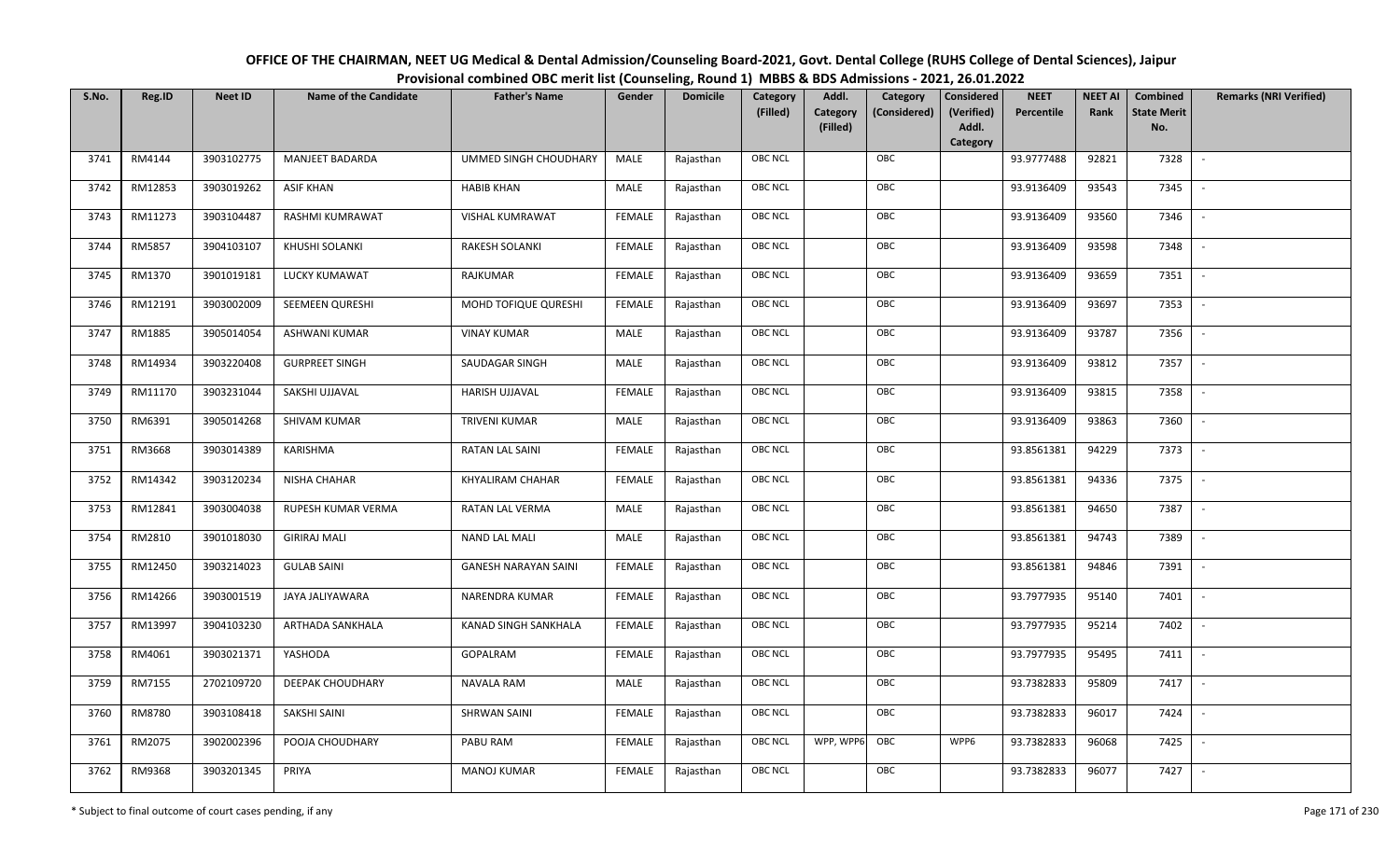| OFFICE OF THE CHAIRMAN, NEET UG Medical & Dental Admission/Counseling Board-2021, Govt. Dental College (RUHS College of Dental Sciences), Jaipur |
|--------------------------------------------------------------------------------------------------------------------------------------------------|
| Provisional combined OBC merit list (Counseling, Round 1) MBBS & BDS Admissions - 2021, 26.01.2022                                               |

| S.No. | Reg.ID  | <b>Neet ID</b> | <b>Name of the Candidate</b> | <b>Father's Name</b>         | Gender        | <b>Domicile</b> | Category<br>(Filled) | Addl.<br>Category<br>(Filled) | Category<br>(Considered) | <b>Considered</b><br>(Verified)<br>Addl. | <b>NEET</b><br>Percentile | <b>NEET AI</b><br>Rank | Combined<br><b>State Merit</b><br>No. | <b>Remarks (NRI Verified)</b> |
|-------|---------|----------------|------------------------------|------------------------------|---------------|-----------------|----------------------|-------------------------------|--------------------------|------------------------------------------|---------------------------|------------------------|---------------------------------------|-------------------------------|
|       |         |                |                              |                              |               |                 |                      |                               |                          | Category                                 |                           |                        |                                       |                               |
| 3763  | RM7424  | 3903203746     | KHUSHBOO SAINI               | DEEPAK KUMAR SAINI           | <b>FEMALE</b> | Rajasthan       | OBC NCL              |                               | OBC                      |                                          | 93.7382833                | 96530                  | 7442                                  | $\overline{\phantom{a}}$      |
| 3764  | RM8131  | 3905008247     | <b>KASHIF HUSSAIN</b>        | <b>INAYAT HUSSAIN</b>        | MALE          | Rajasthan       | OBC NCL              |                               | OBC                      |                                          | 93.7382833                | 96610                  | 7444                                  |                               |
| 3765  | RM9088  | 3903203788     | MEHUL KUMAWAT                | JITENDRA KUMAR KUMAWAT       | <b>FEMALE</b> | Rajasthan       | <b>OBC NCL</b>       |                               | OBC                      |                                          | 93.677737                 | 96806                  | 7447                                  |                               |
| 3766  | RM15590 | 3906007257     | ARSHIN BAHAMNI               | ABDUL WAHAB                  | <b>FEMALE</b> | Rajasthan       | OBC NCL              |                               | OBC                      |                                          | 93.677737                 | 97258                  | 7458                                  | $\overline{\phantom{a}}$      |
| 3767  | RM7752  | 3904014035     | PUKHA RAJ SARAN              | CHIMA RAM                    | MALE          | Rajasthan       | OBC NCL              |                               | OBC                      |                                          | 93.677737                 | 97478                  | 7467                                  | $\sim$                        |
| 3768  | RM3678  | 3903001276     | KUMARI ANJEETA               | MANOJ KUMAR GURJAR           | <b>FEMALE</b> | Rajasthan       | <b>MBC NCL</b>       |                               | MBC                      |                                          | 93.677737                 | 97625                  | 7474                                  | $\sim$                        |
| 3769  | RM9041  | 3901012028     | <b>BHARTI JANGID</b>         | <b>BRIJ MOHAN JANGID</b>     | <b>FEMALE</b> | Rajasthan       | OBC NCL              |                               | OBC                      |                                          | 93.6116865                | 97639                  | 7475                                  | $\overline{\phantom{a}}$      |
| 3770  | RM9849  | 2001306222     | <b>GULSHAN KUMAR</b>         | RAJESH KUMAR                 | MALE          | Rajasthan       | OBC NCL              |                               | OBC                      |                                          | 93.6116865                | 97718                  | 7479                                  |                               |
| 3771  | RM14346 | 3905011024     | MANSI KUMAWAT                | DINESH KUMAWAT               | <b>FEMALE</b> | Rajasthan       | OBC NCL              |                               | OBC                      |                                          | 93.6116865                | 97872                  | 7482                                  |                               |
| 3772  | RM15763 | 3905010296     | <b>ARYAN SONI</b>            | <b>KOSHAL KISHOR SONI</b>    | MALE          | Rajasthan       | OBC NCL              |                               | OBC                      |                                          | 93.6116865                | 97902                  | 7483                                  | $\overline{\phantom{a}}$      |
| 3773  | RM13555 | 4413001333     | PRIYANKA SINGH GURJAR        | <b>UDAYBHAN SINGH GURJAR</b> | <b>FEMALE</b> | Rajasthan       | MBC NCL              |                               | <b>MBC</b>               |                                          | 93.6116865                | 98054                  | 7486                                  |                               |
| 3774  | RM9969  | 3906013199     | KISHAN LAL TELI              | JAGDISH CHANDRA TELI         | MALE          | Rajasthan       | OBC NCL              |                               | OBC                      |                                          | 93.6116865                | 98326                  | 7499                                  | $\mathcal{L}$                 |
| 3775  | RM6270  | 2001121057     | DEEPAKSHI                    | SATYAPAL SINGH               | <b>FEMALE</b> | Rajasthan       | OBC NCL              | WDP, EXS8                     | OBC                      |                                          | 93.6116865                | 98395                  | 7501                                  |                               |
| 3776  | RM13382 | 3904001095     | SUMANDEEP                    | <b>HARBHAJAN SINGH</b>       | <b>FEMALE</b> | Rajasthan       | <b>OBC NCL</b>       |                               | OBC                      |                                          | 93.6116865                | 98462                  | 7506                                  |                               |
| 3777  | RM10372 | 3903012276     | DHARMENDRA CHOUDHARY         | RAM GOPAL JAT                | MALE          | Rajasthan       | OBC NCL              | WDP, EXS4                     | OBC                      | EXS6                                     | 93.6116865                | 98528                  | 7510                                  | $\overline{\phantom{a}}$      |
| 3778  | RM5346  | 3905019049     | RONIT SONI                   | <b>HEMANT SONI</b>           | <b>MALE</b>   | Rajasthan       | OBC NCL              |                               | OBC                      |                                          | 93.6116865                | 98547                  | 7511                                  | $\sim$                        |
| 3779  | RM13265 | 3903130278     | MOHIT KUMAR YADAV            | SATISH KUMAR YADAV           | MALE          | Rajasthan       | OBC NCL              |                               | OBC                      |                                          | 93.5493271                | 98993                  | 7523                                  | $\overline{\phantom{a}}$      |
| 3780  | RM15253 | 3901005332     | AYUSHI SIGAR                 | RAMSWAROOP SIGAR             | <b>FEMALE</b> | Rajasthan       | OBC NCL              |                               | OBC                      |                                          | 93.5493271                | 99013                  | 7525                                  | $\overline{\phantom{a}}$      |
| 3781  | RM14719 | 3904102352     | <b>DHANESH VERMA</b>         | RAJESH VERMA                 | MALE          | Rajasthan       | OBC NCL              |                               | OBC                      |                                          | 93.5493271                | 99049                  | 7527                                  |                               |
| 3782  | RM1762  | 2201002585     | VERMA HEMANT AKASHCHANDRA    | AKASHCHANDRA                 | MALE          | Rajasthan       | <b>MBC NCL</b>       |                               | MBC                      |                                          | 93.5493271                | 99140                  | 7532                                  |                               |
| 3783  | RM12724 | 3903007309     | RICHA SHARMA                 | <b>DEV KUMAR</b>             | <b>FEMALE</b> | Rajasthan       | OBC NCL              |                               | OBC                      |                                          | 93.5493271                | 99219                  | 7536                                  |                               |
| 3784  | RM13517 | 3903022076     | SARA SADAT                   | SADAT ULLAH KHAN             | <b>FEMALE</b> | Rajasthan       | <b>OBC NCL</b>       |                               | OBC                      |                                          | 93.5493271                | 99313                  | 7538                                  |                               |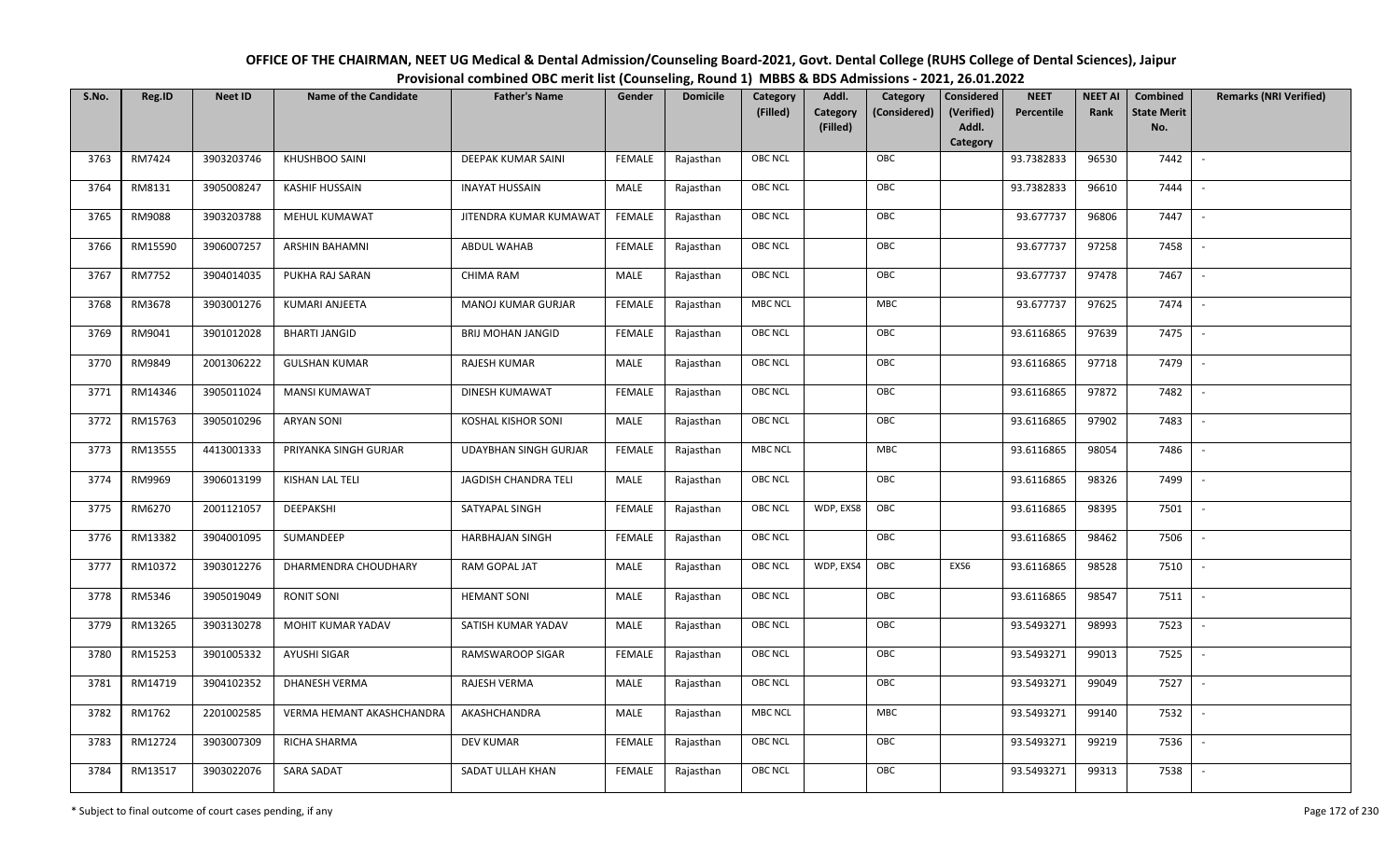| OFFICE OF THE CHAIRMAN, NEET UG Medical & Dental Admission/Counseling Board-2021, Govt. Dental College (RUHS College of Dental Sciences), Jaipur |
|--------------------------------------------------------------------------------------------------------------------------------------------------|
| Provisional combined OBC merit list (Counseling, Round 1) MBBS & BDS Admissions - 2021, 26.01.2022                                               |

| S.No. | Reg.ID  | <b>Neet ID</b> | <b>Name of the Candidate</b> | <b>Father's Name</b>      | Gender        | <b>Domicile</b> | Category<br>(Filled) | Addl.<br><b>Category</b><br>(Filled) | Category<br>(Considered) | <b>Considered</b><br>(Verified)<br>Addl. | <b>NEET</b><br>Percentile | <b>NEET AI</b><br>Rank | Combined<br><b>State Merit</b><br>No. | <b>Remarks (NRI Verified)</b> |
|-------|---------|----------------|------------------------------|---------------------------|---------------|-----------------|----------------------|--------------------------------------|--------------------------|------------------------------------------|---------------------------|------------------------|---------------------------------------|-------------------------------|
|       |         |                |                              |                           |               |                 |                      |                                      |                          | Category                                 |                           |                        |                                       |                               |
| 3785  | RM10661 | 2302002704     | KHUSHI                       | PARMOD SINGH              | <b>FEMALE</b> | Rajasthan       | <b>OBC NCL</b>       |                                      | OBC                      |                                          | 93.5493271                | 99324                  | 7539                                  | $\sim$                        |
| 3786  | RM7594  | 3903005492     | <b>RAKSHIT</b>               | <b>ANIL KUMAR</b>         | MALE          | Rajasthan       | OBC NCL              |                                      | OBC                      |                                          | 93.5493271                | 99367                  | 7541                                  |                               |
| 3787  | RM14238 | 3902001118     | VISHWAS VERMA                | NAVNEET KUMAR VERMA       | MALE          | Rajasthan       | OBC NCL              |                                      | OBC                      |                                          | 93.5493271                | 99568                  | 7544                                  |                               |
| 3788  | RM14839 | 3904012239     | <b>CHANCHAL TRIVEDI</b>      | ASHOK CHAND TRIVEDI       | <b>FEMALE</b> | Rajasthan       | OBC NCL              |                                      | OBC                      |                                          | 93.4897521                | 99717                  | 7548                                  | $\overline{\phantom{a}}$      |
| 3789  | RM15468 | 3903231072     | <b>NEHA SAHARAN</b>          | SHRAWAN KUMAR SAHARAN     | <b>FEMALE</b> | Rajasthan       | <b>OBC NCL</b>       |                                      | OBC                      |                                          | 93.4897521                | 99949                  | 7554                                  | $\overline{\phantom{a}}$      |
| 3790  | RM1516  | 3903223257     | KALPANA JEWALIYA             | RAMLAL JEWALIYA           | <b>FEMALE</b> | Rajasthan       | <b>OBC NCL</b>       |                                      | OBC                      |                                          | 93.4897521                | 100000                 | 7556                                  | $\sim$                        |
| 3791  | RM12416 | 3902010102     | SHAHEEN MOLANI               | MOHD HANIF MOLANI         | <b>FEMALE</b> | Rajasthan       | <b>OBC NCL</b>       |                                      | OBC                      |                                          | 93.4897521                | 100023                 | 7558                                  | $\blacksquare$                |
| 3792  | RM6670  | 3903103521     | PRIYANKA                     | SUBE SINGH                | <b>FEMALE</b> | Rajasthan       | <b>MBC NCL</b>       | WDP, EXS6                            | MBC                      |                                          | 93.4897521                | 100116                 | 7561                                  |                               |
| 3793  | RM1323  | 3906005229     | <b>MOHIT KALAL</b>           | <b>BASANTLAL KALAL</b>    | MALE          | Rajasthan       | <b>OBC NCL</b>       |                                      | OBC                      |                                          | 93.4897521                | 100174                 | 7564                                  |                               |
| 3794  | RM5144  | 3802002057     | JAIPRASHANT GODARA           | PURUSHOTAM GODARA         | MALE          | Rajasthan       | OBC NCL              |                                      | OBC                      |                                          | 93.4897521                | 100485                 | 7572                                  | $\overline{\phantom{a}}$      |
| 3795  | RM11037 | 3903119407     | <b>VINOD CHOUDHARY</b>       | <b>MOHARI LAL</b>         | MALE          | Rajasthan       | <b>OBC NCL</b>       |                                      | OBC                      |                                          | 93.4897521                | 100503                 | 7574                                  |                               |
| 3796  | RM9361  | 3903228357     | DIMPLE DHAKAD                | <b>INDER SINGH DHAKAD</b> | <b>FEMALE</b> | Rajasthan       | OBC NCL              |                                      | OBC                      |                                          | 93.4302419                | 100862                 | 7579                                  | $\sim$                        |
| 3797  | RM9744  | 3901010087     | RITIKA CHOUDHARY             | SURENDRA SINGH KURI       | FEMALE        | Rajasthan       | <b>OBC NCL</b>       |                                      | OBC                      |                                          | 93.4302419                | 101364                 | 7592                                  |                               |
| 3798  | RM9590  | 3901014058     | PRAVEEN LAXKAR               | RAMLAL LAXKAR             | MALE          | Rajasthan       | OBC NCL              |                                      | OBC                      |                                          | 93.4302419                | 101379                 | 7594                                  | $\overline{\phantom{a}}$      |
| 3799  | RM7478  | 2001223028     | JAYANT YADAV                 | <b>NARESH KUMAR</b>       | <b>MALE</b>   | Rajasthan       | OBC NCL              |                                      | OBC                      |                                          | 93.4302419                | 101428                 | 7595                                  | $\overline{\phantom{a}}$      |
| 3800  | RM12539 | 3904005344     | <b>BHAVYANSHI VISHNOI</b>    | SHYAM SINGH VISHNOI       | <b>FEMALE</b> | Rajasthan       | <b>OBC NCL</b>       |                                      | OBC                      |                                          | 93.3708612                | 101975                 | 7607                                  | $\sim$                        |
| 3801  | RM14917 | 3905025143     | <b>MANISH KUMAR GURJAR</b>   | HUKAM SINGH GURJAR        | MALE          | Rajasthan       | <b>MBC NCL</b>       |                                      | MBC                      |                                          | 93.3708612                | 102124                 | 7616                                  | $\overline{\phantom{a}}$      |
| 3802  | RM2620  | 3903213347     | JYOTI PRAJAPAT               | KAILASH CHAND PRAJAPAT    | <b>FEMALE</b> | Rajasthan       | OBC NCL              |                                      | OBC                      |                                          | 93.3708612                | 102155                 | 7619                                  |                               |
| 3803  | RM13714 | 3802005099     | <b>KARAN VERMA</b>           | KISHAN LAL VERMA          | MALE          | Rajasthan       | <b>OBC NCL</b>       |                                      | OBC                      |                                          | 93.3708612                | 102201                 | 7623                                  |                               |
| 3804  | RM14745 | 3903028065     | <b>HARSHIT CHAUDHARY</b>     | ABHISHEK CHAUDHARY        | MALE          | Rajasthan       | OBC NCL              |                                      | OBC                      |                                          | 93.3708612                | 102202                 | 7624                                  | $\blacksquare$                |
| 3805  | RM10112 | 3905016179     | <b>GIRIJA FAUZDAR</b>        | RAJESHWAR SINGH           | <b>FEMALE</b> | Rajasthan       | <b>OBC NCL</b>       |                                      | OBC                      |                                          | 93.3708612                | 102345                 | 7628                                  |                               |
| 3806  | RM8390  | 3903107013     | POONAM SINGH                 | ASHOK RAJ GURJAR          | <b>FEMALE</b> | Rajasthan       | <b>MBC NCL</b>       |                                      | MBC                      |                                          | 93.3064296                | 102442                 | 7629                                  |                               |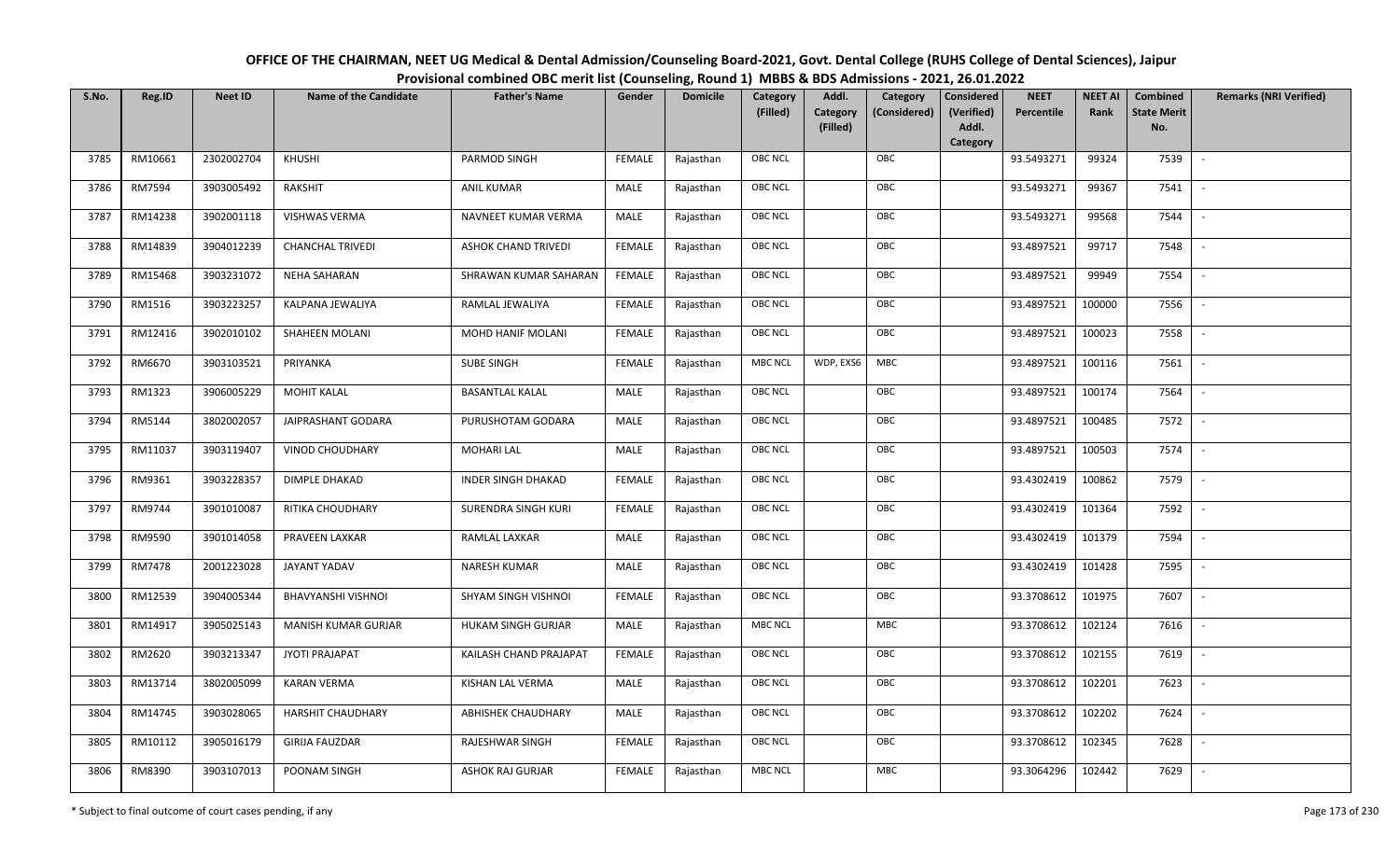| OFFICE OF THE CHAIRMAN, NEET UG Medical & Dental Admission/Counseling Board-2021, Govt. Dental College (RUHS College of Dental Sciences), Jaipur |
|--------------------------------------------------------------------------------------------------------------------------------------------------|
| Provisional combined OBC merit list (Counseling, Round 1) MBBS & BDS Admissions - 2021, 26.01.2022                                               |

| S.No. | Reg.ID  | <b>Neet ID</b> | <b>Name of the Candidate</b> | <b>Father's Name</b>           | Gender        | <b>Domicile</b> | Category<br>(Filled) | Addl.<br>Category<br>(Filled) | Category<br>(Considered) | <b>Considered</b><br>(Verified)<br>Addl. | <b>NEET</b><br>Percentile | <b>NEET AI</b><br>Rank | Combined<br><b>State Merit</b><br>No. | <b>Remarks (NRI Verified)</b> |
|-------|---------|----------------|------------------------------|--------------------------------|---------------|-----------------|----------------------|-------------------------------|--------------------------|------------------------------------------|---------------------------|------------------------|---------------------------------------|-------------------------------|
|       |         |                |                              |                                |               |                 |                      |                               |                          | Category                                 |                           |                        |                                       |                               |
| 3807  | RM6680  | 3906008220     | <b>NEERU KUMAWAT</b>         | SHANKER LAL KUMAWAT            | <b>FEMALE</b> | Rajasthan       | <b>OBC NCL</b>       |                               | OBC                      |                                          | 93.3064296                | 102550                 | 7634                                  | $\sim$                        |
| 3808  | RM12342 | 3904004424     | PREM PATEL                   | <b>BHOMARAM PATEL</b>          | <b>FEMALE</b> | Rajasthan       | <b>OBC NCL</b>       | WDP, EXS6                     | OBC                      |                                          | 93.3064296                | 102732                 | 7644                                  |                               |
| 3809  | RM8712  | 3901008306     | PRIYA SINGH GURJAR           | <b>UDAI SINGH GURJAR</b>       | <b>FEMALE</b> | Rajasthan       | <b>MBC NCL</b>       |                               | MBC                      |                                          | 93.3064296                | 102749                 | 7645                                  |                               |
| 3810  | RM2792  | 2302014006     | <b>HEMLATA JANGIR</b>        | KAILASH CHAND JANGIR           | <b>FEMALE</b> | Rajasthan       | <b>OBC NCL</b>       |                               | OBC                      |                                          | 93.3064296                | 102768                 | 7646                                  | $\overline{\phantom{a}}$      |
| 3811  | RM11922 | 3904017056     | <b>KISHOR SOLANKI</b>        | <b>MANAK RAM</b>               | MALE          | Rajasthan       | <b>OBC NCL</b>       |                               | OBC                      |                                          | 93.3064296                | 102977                 | 7649                                  | $\overline{\phantom{a}}$      |
| 3812  | RM13217 | 3903233260     | RAJ CHOUDHARY                | SHANKAR LAL                    | <b>FEMALE</b> | Rajasthan       | <b>OBC NCL</b>       | WDP, EXS6                     | OBC                      |                                          | 93.3064296                | 103179                 | 7656                                  | $\overline{\phantom{a}}$      |
| 3813  | RM10901 | 3905101112     | PRERNA CHOUDHARY             | RAMCHANDAR CHOUDHARY           | <b>FEMALE</b> | Rajasthan       | OBC NCL              |                               | OBC                      |                                          | 93.3064296                | 103205                 | 7658                                  |                               |
| 3814  | RM15712 | 3903134111     | <b>KARAN SONI</b>            | PRAKASH SONI                   | MALE          | Rajasthan       | <b>OBC NCL</b>       |                               | OBC                      |                                          | 93.3064296                | 103325                 | 7661                                  |                               |
| 3815  | RM4049  | 3903114251     | <b>KAMLESH SEPAT</b>         | HANUMAN LAL SEPAT              | MALE          | Rajasthan       | OBC NCL              |                               | OBC                      |                                          | 93.3064296                | 103356                 | 7662                                  | $\blacksquare$                |
| 3816  | RM13376 | 3904114083     | ANIL GEHLOT                  | RAMDAYAL                       | <b>MALE</b>   | Rajasthan       | <b>OBC NCL</b>       |                               | OBC                      |                                          | 93.2464661                | 103765                 | 7673                                  | $\overline{\phantom{a}}$      |
| 3817  | RM14068 | 3903206247     | DIVYA CHOUDHARY              | SATYAPAL CHOUDHARY             | <b>FEMALE</b> | Rajasthan       | OBC NCL              |                               | OBC                      |                                          | 93.2464661                | 103779                 | 7675                                  |                               |
| 3818  | RM4177  | 3904102153     | ARSALAN MOHAMMAD ANSARI      | AAS MOHAMMAD ANSARI            | MALE          | Rajasthan       | <b>OBC NCL</b>       |                               | OBC                      |                                          | 93.1866322                | 104675                 | 7700                                  |                               |
| 3819  | RM14903 | 3003117083     | MONIKA PATIDAR               | <b>MUKESH PATIDAR</b>          | <b>FEMALE</b> | Rajasthan       | OBC NCL              |                               | OBC                      |                                          | 93.1866322                | 104721                 | 7703                                  |                               |
| 3820  | RM11066 | 2001316067     | <b>RUPESH GUJJAR</b>         | ROOP KARAN GUJJAR              | MALE          | Rajasthan       | <b>MBC NCL</b>       |                               | MBC                      |                                          | 93.1866322                | 104740                 | 7705                                  | $\sim$                        |
| 3821  | RM12733 | 3903010041     | <b>HARSH NAREDI</b>          | ANIL KUMAR NAREDI              | MALE          | Rajasthan       | OBC NCL              |                               | OBC                      |                                          | 93.1866322                | 104753                 | 7706                                  | $\sim$                        |
| 3822  | RM1554  | 3903009429     | <b>ANJALI CHOUDHARY</b>      | <b>JOGENDRA SINGH</b>          | <b>FEMALE</b> | Rajasthan       | <b>OBC NCL</b>       |                               | OBC                      |                                          | 93.1866322                | 104937                 | 7711                                  | $\sim$                        |
| 3823  | RM7898  | 4401005289     | <b>HARSH RAJPOOT</b>         | RAJENDRA KUMAR RAJPUT          | MALE          | Rajasthan       | OBC NCL              |                               | OBC                      |                                          | 93.1866322                | 105116                 | 7715                                  | $\overline{\phantom{a}}$      |
| 3824  | RM9788  | 3903202151     | AAYUSHMAN SINGH              | OM PRAKASH CHOUDHARY           | MALE          | Rajasthan       | <b>OBC NCL</b>       |                               | OBC                      |                                          | 93.1866322                | 105120                 | 7716                                  |                               |
| 3825  | RM1110  | 3903217341     | <b>GAGAN KUMAWAT</b>         | RAJENDRA KUMAR<br>KUMAWAT      | MALE          | Rajasthan       | OBC NCL              | PwD                           | OBC                      | PwD                                      | 93.1268629                | 105841                 | 7731                                  |                               |
| 3826  | RM9123  | 3903109310     | HUKAM SINGH GURJAR           | <b>BALU RAM GURJAR</b>         | MALE          | Rajasthan       | <b>MBC NCL</b>       |                               | MBC                      |                                          | 93.0608772                | 106271                 | 7743                                  |                               |
| 3827  | RM13240 | 3903110208     | ANKUSH SHARMA                | HEMANT KUMAR SHARMA            | MALE          | Rajasthan       | <b>OBC NCL</b>       |                               | OBC                      |                                          | 93.0608772                | 106514                 | 7749                                  |                               |
| 3828  | RM15419 | 3903104355     | DUPESH SINGH RAIKA           | <b>GURUDAYAL SINGH RAIBARI</b> | MALE          | Rajasthan       | <b>MBC NCL</b>       |                               | MBC                      |                                          | 93.0608772                | 106556                 | 7750                                  |                               |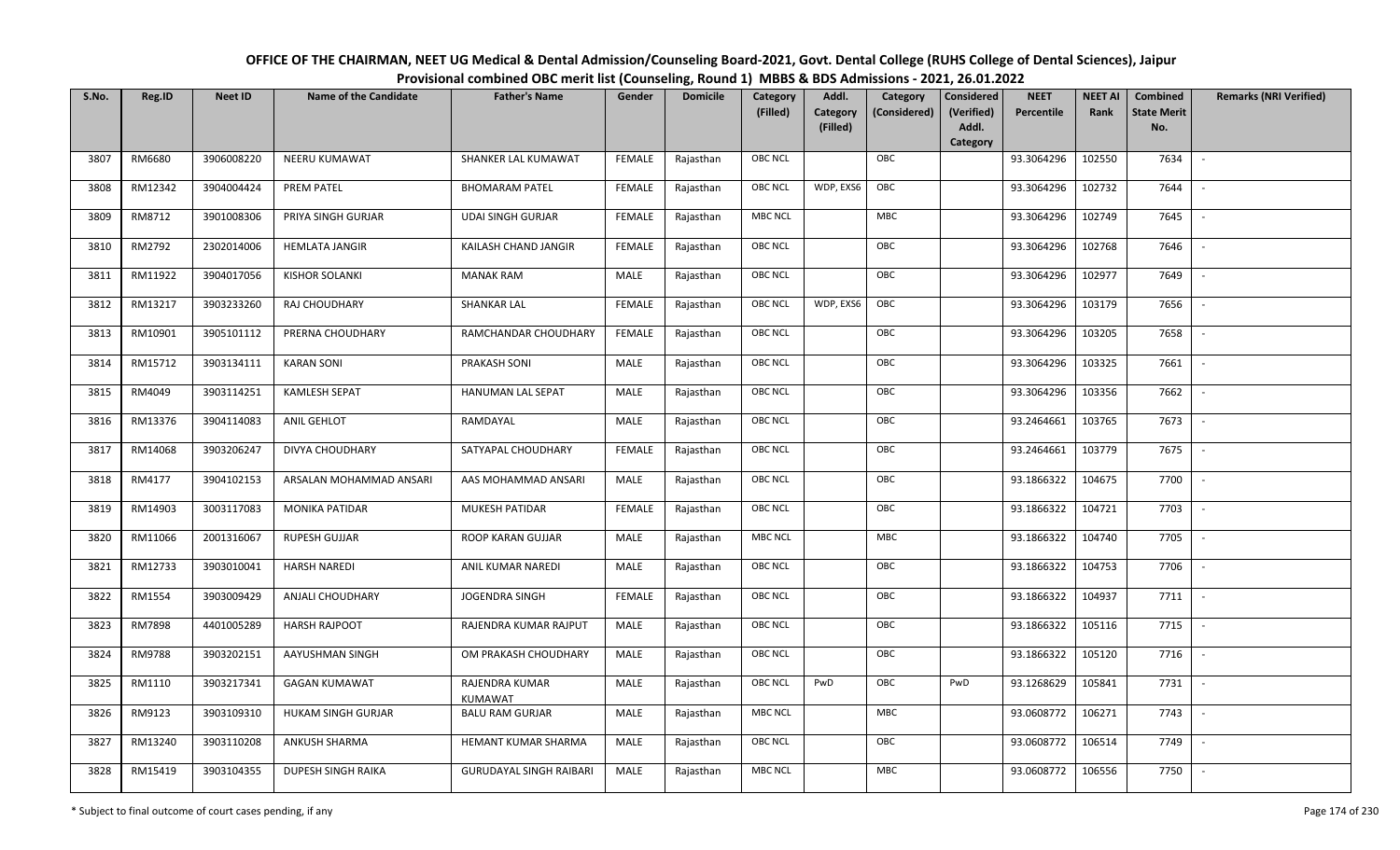| OFFICE OF THE CHAIRMAN, NEET UG Medical & Dental Admission/Counseling Board-2021, Govt. Dental College (RUHS College of Dental Sciences), Jaipur |
|--------------------------------------------------------------------------------------------------------------------------------------------------|
| Provisional combined OBC merit list (Counseling, Round 1) MBBS & BDS Admissions - 2021, 26.01.2022                                               |

| S.No. | Reg.ID  | <b>Neet ID</b> | <b>Name of the Candidate</b> | <b>Father's Name</b>          | Gender        | <b>Domicile</b> | Category<br>(Filled) | Addl.<br><b>Category</b><br>(Filled) | Category<br>(Considered) | <b>Considered</b><br>(Verified)<br>Addl. | <b>NEET</b><br>Percentile | <b>NEET AI</b><br>Rank | Combined<br><b>State Merit</b><br>No. | <b>Remarks (NRI Verified)</b> |
|-------|---------|----------------|------------------------------|-------------------------------|---------------|-----------------|----------------------|--------------------------------------|--------------------------|------------------------------------------|---------------------------|------------------------|---------------------------------------|-------------------------------|
| 3829  | RM11954 | 3905122016     | <b>SANA AAFRIN</b>           | <b>ASHFAK HUSAIN</b>          | <b>FEMALE</b> | Rajasthan       | <b>OBC NCL</b>       |                                      | OBC                      | Category                                 | 93.0608772                | 106582                 | 7751                                  | $\sim$                        |
|       |         |                |                              |                               |               |                 |                      |                                      |                          |                                          |                           |                        |                                       |                               |
| 3830  | RM12983 | 3906008134     | DHAWAL PATIDAR               | <b>BANSHILAL PATIDAR</b>      | MALE          | Rajasthan       | <b>OBC NCL</b>       |                                      | OBC                      |                                          | 93.0608772                | 106598                 | 7753                                  |                               |
| 3831  | RM12685 | 3114011086     | <b>SUMAN BISHNOI</b>         | OM PRAKASH BISHNOI            | <b>FEMALE</b> | Rajasthan       | <b>OBC NCL</b>       |                                      | OBC                      |                                          | 93.0608772                | 106607                 | 7754                                  |                               |
| 3832  | RM12850 | 3902013088     | MUSKAN PRAJAPAT              | <b>GOPALRAM PRAJAPAT</b>      | <b>FEMALE</b> | Rajasthan       | <b>OBC NCL</b>       |                                      | OBC                      |                                          | 93.0608772                | 106984                 | 7766                                  | $\overline{\phantom{a}}$      |
| 3833  | RM2739  | 3903205322     | <b>GAURAV SONI</b>           | <b>RAVI SONI</b>              | MALE          | Rajasthan       | <b>OBC NCL</b>       |                                      | OBC                      |                                          | 92.9906176                | 107584                 | 7778                                  | $\sim$                        |
| 3834  | RM9158  | 3904026174     | <b>ANITA PATEL</b>           | KANARAM                       | <b>FEMALE</b> | Rajasthan       | <b>OBC NCL</b>       |                                      | OBC                      |                                          | 92.9906176                | 107595                 | 7779                                  | $\sim$                        |
| 3835  | RM7285  | 3903102211     | <b>ABHISHEK KUMAR</b>        | NARENDRA KUMAR                | MALE          | Rajasthan       | OBC NCL              |                                      | OBC                      |                                          | 92.9906176                | 107751                 | 7788                                  |                               |
| 3836  | RM14818 | 3903035059     | ANJALI KASSANA               | MR. SURENDRA KUMAR<br>KASSANA | <b>FEMALE</b> | Rajasthan       | <b>MBC NCL</b>       |                                      | MBC                      |                                          | 92.9906176                | 107753                 | 7789                                  |                               |
| 3837  | RM14784 | 3903001863     | AKANKSHA CHOUDHARY           | VIJENDRA SINGH DOOT           | <b>FEMALE</b> | Rajasthan       | OBC NCL              |                                      | OBC                      |                                          | 92.9906176                | 107785                 | 7790                                  | $\blacksquare$                |
| 3838  | RM11150 | 2201010133     | <b>TULSI</b>                 | <b>BHAGWAN DAS</b>            | <b>FEMALE</b> | Rajasthan       | <b>OBC NCL</b>       |                                      | OBC                      |                                          | 92.9906176                | 107825                 | 7792                                  |                               |
| 3839  | RM7625  | 3904101078     | PRIYA CHOUDHARY              | DINESH CHOUDHARY              | <b>FEMALE</b> | Rajasthan       | OBC NCL              |                                      | OBC                      |                                          | 92.9906176                | 107936                 | 7795                                  |                               |
| 3840  | RM11266 | 3903115152     | RAHUL JAKHAR                 | <b>MANOJ KUMAR</b>            | MALE          | Rajasthan       | <b>OBC NCL</b>       |                                      | OBC                      |                                          | 92.9906176                | 107975                 | 7799                                  |                               |
| 3841  | RM11840 | 3903007590     | AKSHITA SAINI                | <b>RAKESH SAINI</b>           | <b>FEMALE</b> | Rajasthan       | OBC NCL              |                                      | OBC                      |                                          | 92.9288409                | 108640                 | 7811                                  |                               |
| 3842  | RM10002 | 4401009280     | AAYUSH CHAHAR                | <b>JAGDISH CHAHAR</b>         | MALE          | Rajasthan       | OBC NCL              |                                      | OBC                      |                                          | 92.9288409                | 109003                 | 7821                                  | $\sim$                        |
| 3843  | RM8817  | 3903011204     | SANJIVANI SAINI              | SANTOSH KUMAR KAMMA           | <b>FEMALE</b> | Rajasthan       | OBC NCL              |                                      | OBC                      |                                          | 92.9288409                | 109036                 | 7824                                  | $\overline{\phantom{a}}$      |
| 3844  | RM4057  | 3902016143     | <b>HARSH MORWAL</b>          | SHUSHIL MORWAL                | MALE          | Rajasthan       | <b>OBC NCL</b>       |                                      | OBC                      |                                          | 92.9288409                | 109132                 | 7827                                  | $\overline{\phantom{a}}$      |
| 3845  | RM2457  | 3906002278     | <b>MAMATA KUMAWAT</b>        | MADHAV LAL KUMAWAT            | <b>FEMALE</b> | Rajasthan       | <b>OBC NCL</b>       | WDP, EXS6                            | OBC                      |                                          | 92.8661577                | 109488                 | 7835                                  | $\blacksquare$                |
| 3846  | RM11903 | 3904102012     | <b>GUNJAN DEWASI</b>         | <b>HARDEV DEWASI</b>          | <b>FEMALE</b> | Rajasthan       | <b>MBC NCL</b>       |                                      | MBC                      |                                          | 92.8661577                | 109592                 | 7838                                  |                               |
| 3847  | RM12919 | 3905017149     | <b>NOBEL KUMARI</b>          | SADHU SHARAN KUMAR            | <b>FEMALE</b> | Rajasthan       | OBC NCL              |                                      | OBC                      |                                          | 92.8661577                | 109688                 | 7840                                  |                               |
| 3848  | RM11825 | 3903040299     | KRISHAN KUMAR GURJAR         | CHHAJU LAL GURJAR             | MALE          | Rajasthan       | <b>MBC NCL</b>       |                                      | MBC                      |                                          | 92.8661577                | 109753                 | 7845                                  |                               |
| 3849  | RM9927  | 3902003076     | <b>KOMAL PREET</b>           | RAJVINDER SINGH SIDHU         | <b>FEMALE</b> | Rajasthan       | <b>OBC NCL</b>       |                                      | OBC                      |                                          | 92.8661577                | 109781                 | 7846                                  |                               |
| 3850  | RM12356 | 3903130221     | SANJAY                       | <b>BIJENDAR SAINI</b>         | MALE          | Rajasthan       | <b>OBC NCL</b>       |                                      | OBC                      |                                          | 92.8661577                | 109829                 | 7848                                  |                               |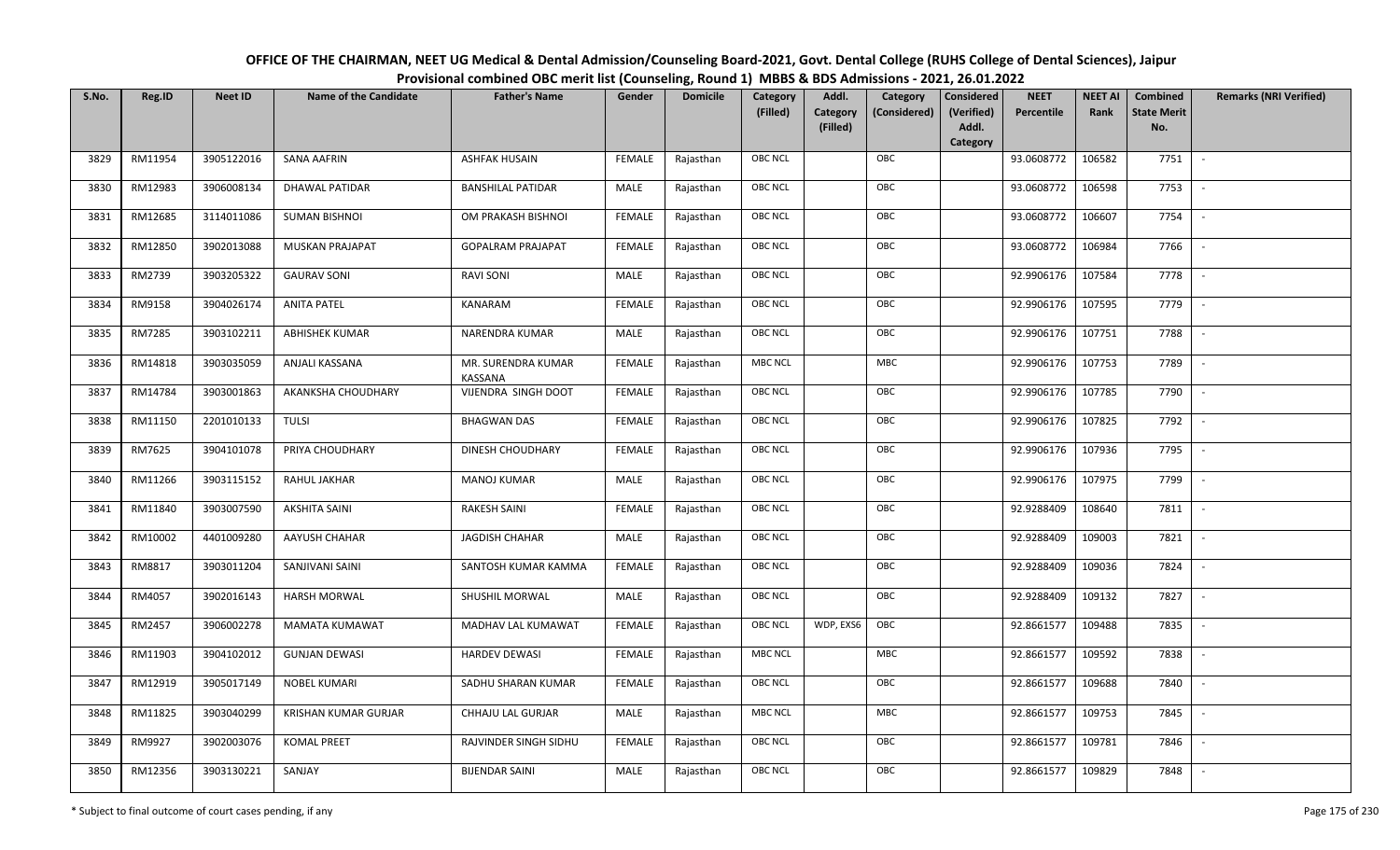| OFFICE OF THE CHAIRMAN, NEET UG Medical & Dental Admission/Counseling Board-2021, Govt. Dental College (RUHS College of Dental Sciences), Jaipur |
|--------------------------------------------------------------------------------------------------------------------------------------------------|
| Provisional combined OBC merit list (Counseling, Round 1) MBBS & BDS Admissions - 2021, 26.01.2022                                               |

| S.No. | Reg.ID  | <b>Neet ID</b> | <b>Name of the Candidate</b> | <b>Father's Name</b>             | Gender        | <b>Domicile</b> | Category<br>(Filled) | Addl.<br>Category<br>(Filled) | Category<br>(Considered) | Considered<br>(Verified)<br>Addl. | <b>NEET</b><br>Percentile | <b>NEET AI</b><br>Rank | Combined<br><b>State Merit</b><br>No. | <b>Remarks (NRI Verified)</b> |
|-------|---------|----------------|------------------------------|----------------------------------|---------------|-----------------|----------------------|-------------------------------|--------------------------|-----------------------------------|---------------------------|------------------------|---------------------------------------|-------------------------------|
|       |         |                |                              |                                  |               |                 |                      |                               |                          | Category                          |                           |                        |                                       |                               |
| 3851  | RM4721  | 3903008665     | NIMPHIYA                     | <b>SURESH KUMAR</b>              | <b>FEMALE</b> | Rajasthan       | <b>OBC NCL</b>       | WDP, EXS8                     | OBC                      |                                   | 92.8661577                | 110092                 | 7860                                  | $\mathcal{L}$                 |
| 3852  | RM13109 | 3903023288     | SANJAY CHOUDHARY             | SITARAM CHOUDHARY                | MALE          | Rajasthan       | OBC NCL              |                               | OBC                      |                                   | 92.8661577                | 110098                 | 7861                                  |                               |
| 3853  | RM12637 | 3902022128     | <b>GURPREET SIDHU</b>        | SUKH DARSHAN SINGH SIDHU         | <b>FEMALE</b> | Rajasthan       | <b>OBC NCL</b>       |                               | OBC                      |                                   | 92.8043811                | 110381                 | 7869                                  |                               |
| 3854  | RM7230  | 3114003126     | SANJANA YADAV                | RAJESH YADAV                     | <b>FEMALE</b> | Rajasthan       | <b>OBC NCL</b>       |                               | OBC                      |                                   | 92.8043811                | 110644                 | 7872                                  | $\overline{\phantom{a}}$      |
| 3855  | RM7004  | 3903001607     | YASHWANT CHOUDHARY           | MUKESH KUMAR<br><b>CHOUDHARY</b> | <b>MALE</b>   | Rajasthan       | <b>OBC NCL</b>       |                               | OBC                      |                                   | 92.7404675                | 111257                 | 7895                                  | $\overline{\phantom{a}}$      |
| 3856  | RM14286 | 3903102215     | <b>KIRAN KUMAWAT</b>         | DEVICHAND KUMAWAT                | <b>FEMALE</b> | Rajasthan       | <b>OBC NCL</b>       |                               | OBC                      |                                   | 92.7404675                | 111379                 | 7898                                  | $\overline{\phantom{a}}$      |
| 3857  | RM15555 | 3904105167     | <b>SUMAN VISHNOI</b>         | <b>MOHAN RAM</b>                 | <b>FEMALE</b> | Rajasthan       | <b>OBC NCL</b>       |                               | OBC                      |                                   | 92.6677472                | 112119                 | 7915                                  |                               |
| 3858  | RM8773  | 3903007018     | NISHA CHOUDHARY              | KAJOR MAL CHOUDHARY              | <b>FEMALE</b> | Rajasthan       | <b>OBC NCL</b>       |                               | OBC                      |                                   | 92.6677472                | 112358                 | 7919                                  |                               |
| 3859  | RM13380 | 3903221004     | RITURAJ CHELARWAL            | CHOUTH MAL GURJAR                | <b>FEMALE</b> | Rajasthan       | <b>MBC NCL</b>       | PwD                           | <b>MBC</b>               | PwD                               | 92.6677472                | 112743                 | 7933                                  |                               |
| 3860  | RM1523  | 3903042023     | SAVITA                       | <b>MOTI RAM</b>                  | <b>FEMALE</b> | Rajasthan       | <b>OBC NCL</b>       | WDP, EXS6                     | OBC                      |                                   | 92.6677472                | 112796                 | 7936                                  | $\overline{\phantom{a}}$      |
| 3861  | RM10433 | 3905103332     | <b>HARSHALI NAGAR</b>        | SANJAY NAGAR                     | <b>FEMALE</b> | Rajasthan       | <b>OBC NCL</b>       |                               | OBC                      |                                   | 92.6677472                | 112876                 | 7938                                  |                               |
| 3862  | RM11595 | 3904108225     | CHANDA                       | <b>SURESH KUMAR</b>              | <b>FEMALE</b> | Rajasthan       | <b>MBC NCL</b>       |                               | MBC                      |                                   | 92.6677472                | 113036                 | 7941                                  |                               |
| 3863  | RM4976  | 3903120328     | <b>HIMADRI DURGESH</b>       | <b>GOVIND SAHAY DURGESH</b>      | <b>FEMALE</b> | Rajasthan       | <b>MBC NCL</b>       |                               | MBC                      |                                   | 92.6677472                | 113100                 | 7942                                  |                               |
| 3864  | RM3963  | 3904006020     | <b>BHAVYA SOLANKI</b>        | <b>RAM SINGH SOLANKI</b>         | <b>FEMALE</b> | Rajasthan       | <b>OBC NCL</b>       |                               | OBC                      |                                   | 92.6056468                | 113303                 | 7947                                  | $\overline{\phantom{a}}$      |
| 3865  | RM10377 | 2302018108     | PAWAN                        | SATYA PRAKASH                    | MALE          | Rajasthan       | <b>OBC NCL</b>       |                               | OBC                      |                                   | 92.6056468                | 113728                 | 7962                                  | $\overline{\phantom{a}}$      |
| 3866  | RM2688  | 3903105131     | SAPNA SINGH GURJAR           | SURJAN SINGH GURJAR              | <b>FEMALE</b> | Rajasthan       | <b>MBC NCL</b>       |                               | <b>MBC</b>               |                                   | 92.6056468                | 113740                 | 7964                                  | $\sim$                        |
| 3867  | RM14153 | 3904004171     | APURVA SINGH                 | <b>ANIL KHICHI</b>               | <b>FEMALE</b> | Rajasthan       | <b>OBC NCL</b>       |                               | OBC                      |                                   | 92.6056468                | 113762                 | 7968                                  | $\overline{\phantom{a}}$      |
| 3868  | RM9667  | 3902006220     | <b>KAVITA PRAJAPAT</b>       | <b>RUGHA RAM</b>                 | <b>FEMALE</b> | Rajasthan       | <b>OBC NCL</b>       |                               | OBC                      |                                   | 92.6056468                | 113792                 | 7971                                  | $\sim$                        |
| 3869  | RM8739  | 3903002396     | <b>MAHAVEER GURJAR</b>       | SITARAM GURJAR                   | MALE          | Rajasthan       | <b>MBC NCL</b>       |                               | MBC                      |                                   | 92.6056468                | 113929                 | 7973                                  |                               |
| 3870  | RM12315 | 3903021038     | ANITA YADAV                  | RAJ KUMAR YADAV                  | <b>FEMALE</b> | Rajasthan       | <b>OBC NCL</b>       | WDP, EXS6                     | OBC                      |                                   | 92.6056468                | 114188                 | 7980                                  |                               |
| 3871  | RM14102 | 3902014073     | PREETY POONIA                | <b>DALIP KUMAR POONIA</b>        | <b>FEMALE</b> | Rajasthan       | <b>OBC NCL</b>       |                               | OBC                      |                                   | 92.541798                 | 114712                 | 7986                                  |                               |
| 3872  | RM10966 | 3902004052     | <b>ISHA CHOUHAN</b>          | AMAR SINGH CHOUHAN               | <b>FEMALE</b> | Rajasthan       | <b>OBC NCL</b>       |                               | OBC                      |                                   | 92.541798                 | 114942                 | 7995                                  |                               |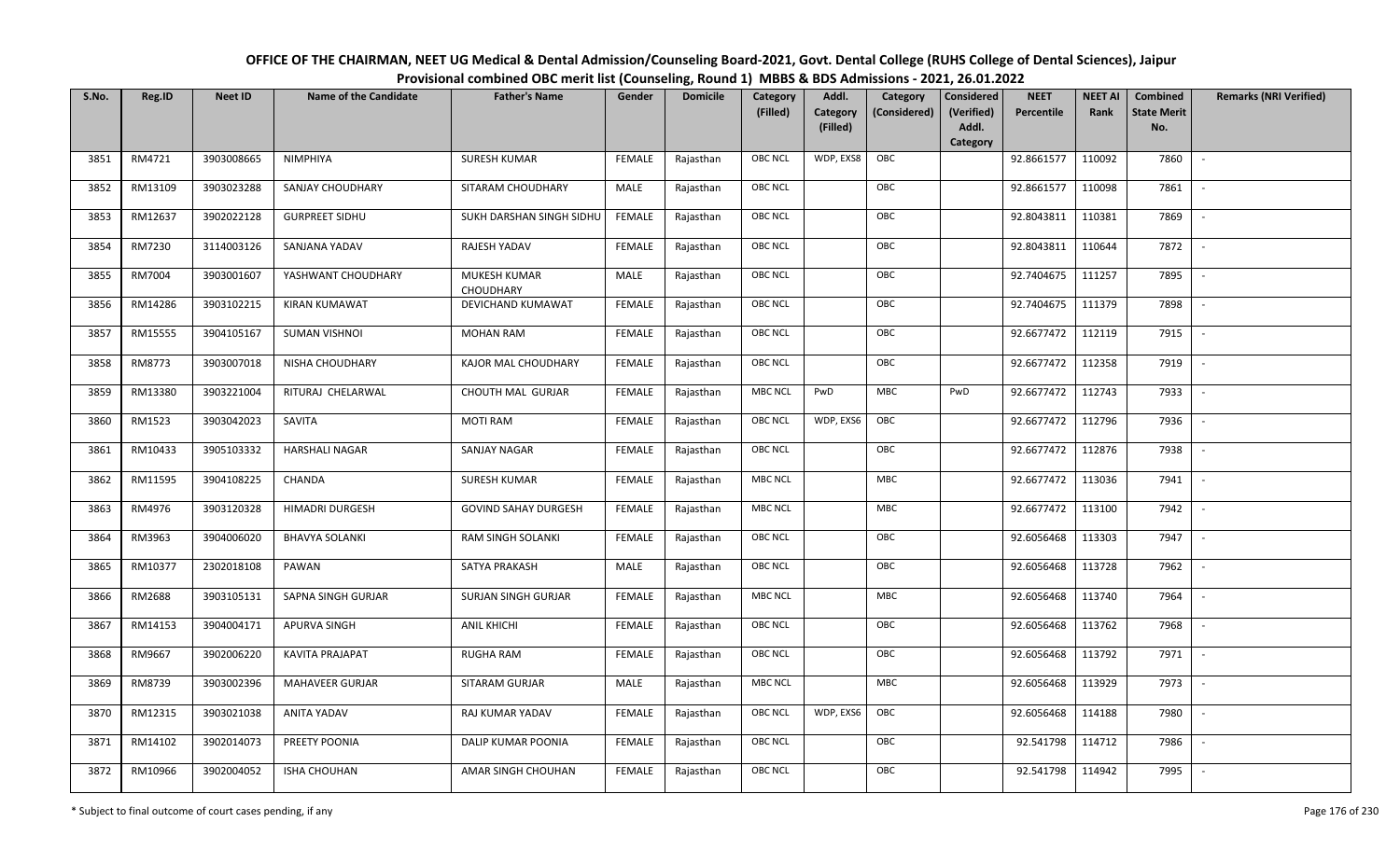| OFFICE OF THE CHAIRMAN, NEET UG Medical & Dental Admission/Counseling Board-2021, Govt. Dental College (RUHS College of Dental Sciences), Jaipur |
|--------------------------------------------------------------------------------------------------------------------------------------------------|
| Provisional combined OBC merit list (Counseling, Round 1) MBBS & BDS Admissions - 2021, 26.01.2022                                               |

| S.No. | Reg.ID  | <b>Neet ID</b> | <b>Name of the Candidate</b> | <b>Father's Name</b>       | Gender        | <b>Domicile</b> | Category<br>(Filled) | Addl.<br>Category | Category<br>(Considered) | <b>Considered</b><br>(Verified)<br>Addl. | <b>NEET</b><br>Percentile | <b>NEET AI</b><br>Rank | Combined<br><b>State Merit</b><br>No. | <b>Remarks (NRI Verified)</b> |
|-------|---------|----------------|------------------------------|----------------------------|---------------|-----------------|----------------------|-------------------|--------------------------|------------------------------------------|---------------------------|------------------------|---------------------------------------|-------------------------------|
|       |         |                |                              |                            |               |                 |                      | (Filled)          |                          | Category                                 |                           |                        |                                       |                               |
| 3873  | RM12663 | 3903010172     | YASHIKA FAUJDAR              | <b>RAKESH KUMAR</b>        | <b>FEMALE</b> | Rajasthan       | <b>OBC NCL</b>       |                   | OBC                      |                                          | 92.4788557                | 115710                 | 8015                                  | $\blacksquare$                |
| 3874  | RM9697  | 3903207218     | <b>ANIL YADAV</b>            | <b>BHAGWAN SAHAY YADAV</b> | MALE          | Rajasthan       | OBC NCL              |                   | OBC                      |                                          | 92.4788557                | 115830                 | 8018                                  |                               |
| 3875  | RM14316 | 3903039055     | <b>SALONI MEWARA</b>         | SANJAY KUMAR MEWARA        | <b>FEMALE</b> | Rajasthan       | <b>OBC NCL</b>       |                   | OBC                      |                                          | 92.4788557                | 115873                 | 8019                                  |                               |
| 3876  | RM11962 | 3903012260     | ASHA CHOUDHARY               | TARA CHAND NITHARWAL       | <b>FEMALE</b> | Rajasthan       | OBC NCL              |                   | OBC                      |                                          | 92.4788557                | 115942                 | 8022                                  | $\overline{\phantom{a}}$      |
| 3877  | RM11043 | 3901005176     | <b>DEVRAJ GURJAR</b>         | KANHAIYA LAL GURJAR        | MALE          | Rajasthan       | MBC NCL              |                   | <b>MBC</b>               |                                          | 92.4788557                | 116015                 | 8023                                  | $\sim$                        |
| 3878  | RM10600 | 2001201014     | <b>VIKAS SAINI</b>           | KAILASH CHAND MALI         | MALE          | Rajasthan       | OBC NCL              |                   | OBC                      |                                          | 92.4146832                | 116612                 | 8030                                  | $\overline{\phantom{a}}$      |
| 3879  | RM10552 | 3905028029     | <b>HARSHIT MALAV</b>         | <b>HARI OM MALAV</b>       | MALE          | Rajasthan       | <b>OBC NCL</b>       |                   | OBC                      |                                          | 92.4146832                | 116635                 | 8032                                  |                               |
| 3880  | RM3904  | 3904107085     | MOHAMMED ANAS                | MAHABOOB HASAN             | MALE          | Rajasthan       | OBC NCL              |                   | OBC                      |                                          | 92.4146832                | 116941                 | 8038                                  |                               |
| 3881  | RM9598  | 3904005200     | MUKESH PRAJAPAT              | HIRA LAL PRAJAPAT          | MALE          | Rajasthan       | <b>OBC NCL</b>       |                   | OBC                      |                                          | 92.34669                  | 117535                 | 8059                                  |                               |
| 3882  | RM14686 | 3903232008     | RAHUL DEVANDA                | RADHEY SHYAM DEVANDA       | MALE          | Rajasthan       | OBC NCL              |                   | OBC                      |                                          | 92.34669                  | 117734                 | 8062                                  |                               |
| 3883  | RM14124 | 3906002401     | SHOAIB AKHTER MANSURI        | KHALIL AHMAD MANSURI       | MALE          | Rajasthan       | <b>OBC NCL</b>       |                   | OBC                      |                                          | 92.34669                  | 117939                 | 8071                                  |                               |
| 3884  | RM13992 | 2302025237     | <b>ANKIT YADAV</b>           | MAHENDRA KUMAR YADAV       | MALE          | Rajasthan       | OBC NCL              | WPP, WPP5         | OBC                      |                                          | 92.2817403                | 118739                 | 8087                                  | $\sim$                        |
| 3885  | RM13931 | 3904005333     | DHARMJEET PARODA             | RAMDEEN PARODA             | MALE          | Rajasthan       | OBC NCL              | WDP, EXS6         | OBC                      |                                          | 92.2817403                | 118869                 | 8095                                  |                               |
| 3886  | RM7808  | 3904024313     | <b>SUMAN DEVI</b>            | <b>RATAN LAL</b>           | <b>FEMALE</b> | Rajasthan       | OBC NCL              |                   | OBC                      |                                          | 92.2817403                | 118915                 | 8096                                  | $\sim$                        |
| 3887  | RM6362  | 3904112145     | <b>TEENA SUTHAR</b>          | PANNALAL SUTHAR            | <b>FEMALE</b> | Rajasthan       | OBC NCL              |                   | OBC                      |                                          | 92.2817403                | 119106                 | 8099                                  | $\overline{\phantom{a}}$      |
| 3888  | RM7809  | 3903014002     | THAN SINGH                   | <b>VISHRAM SINGH</b>       | MALE          | Rajasthan       | <b>MBC NCL</b>       | WDP, EXS5         | MBC                      |                                          | 92.2143947                | 119300                 | 8103                                  | $\overline{\phantom{a}}$      |
| 3889  | RM7087  | 3904104135     | <b>CHANDANI BAGHMAR</b>      | SHYAMLAL                   | <b>FEMALE</b> | Rajasthan       | <b>OBC NCL</b>       |                   | OBC                      |                                          | 92.2143947                | 119403                 | 8105                                  | $\overline{\phantom{a}}$      |
| 3890  | RM4382  | 3903001179     | PRIYA NITHARWAL              | SHRAWAN KUMAR JAT          | <b>FEMALE</b> | Rajasthan       | OBC NCL              | WDP, EXS4         | OBC                      | EXS6                                     | 92.1486033                | 120665                 | 8128                                  |                               |
| 3891  | RM7552  | 2302007376     | SHREYA JANGID                | SHRIRAM JANGID             | <b>FEMALE</b> | Rajasthan       | <b>OBC NCL</b>       |                   | OBC                      |                                          | 92.1486033                | 120722                 | 8130                                  |                               |
| 3892  | RM10548 | 3903040296     | NIKITA YADAV                 | <b>VIKRAM SINGH</b>        | <b>FEMALE</b> | Rajasthan       | <b>OBC NCL</b>       | WDP, EXS4         | OBC                      | EXS4                                     | 92.1486033                | 120854                 | 8134                                  |                               |
| 3893  | RM14309 | 3903127289     | <b>DIVYANSHU</b>             | PUKH RAJ                   | <b>MALE</b>   | Rajasthan       | OBC NCL              |                   | OBC                      |                                          | 92.1486033                | 120905                 | 8136                                  |                               |
| 3894  | RM2545  | 3906001304     | NIKITA KUMAWAT               | SHYAM LAL KUMAWAT          | <b>FEMALE</b> | Rajasthan       | <b>OBC NCL</b>       |                   | OBC                      |                                          | 92.0852725                | 121335                 | 8144                                  |                               |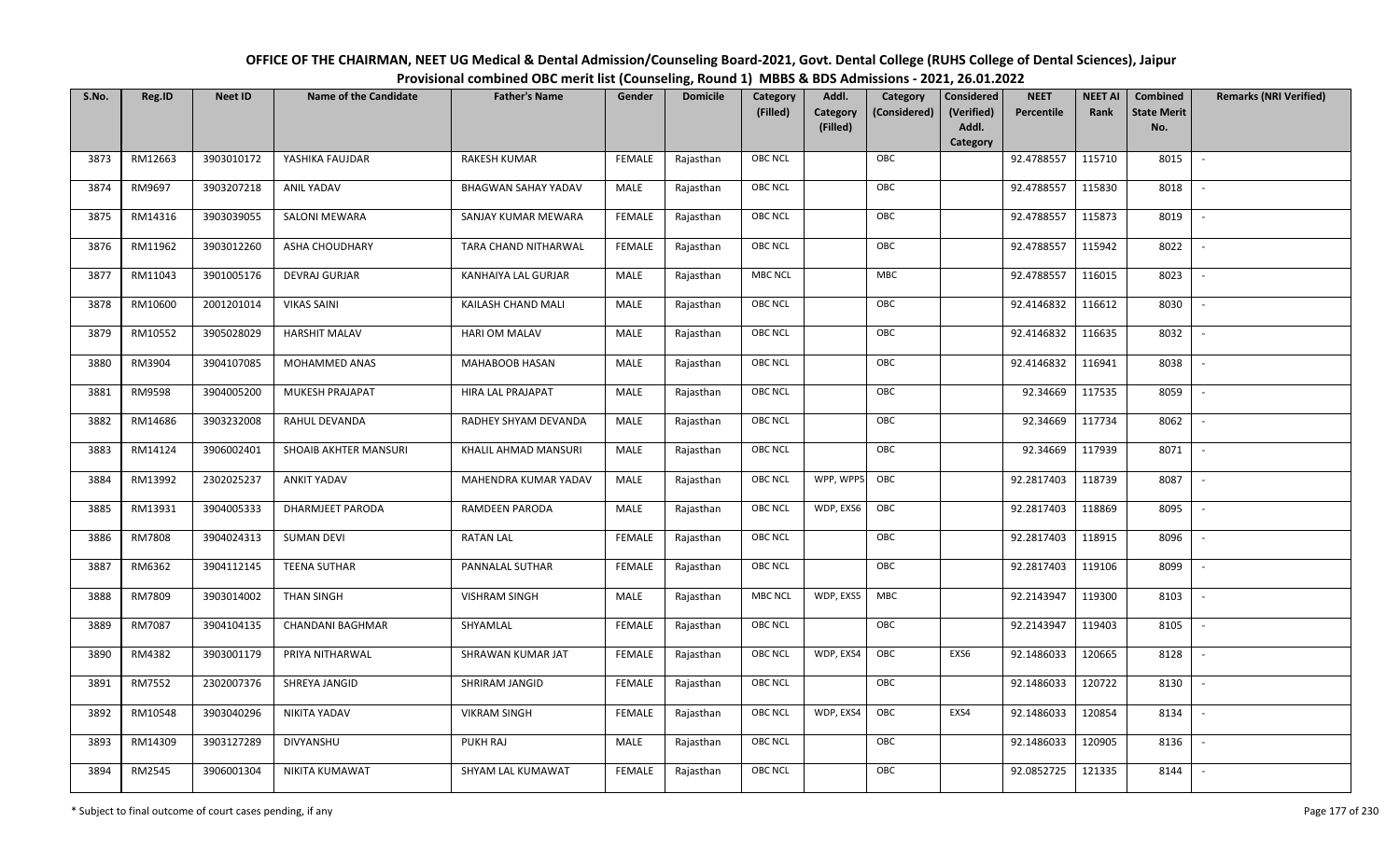| OFFICE OF THE CHAIRMAN, NEET UG Medical & Dental Admission/Counseling Board-2021, Govt. Dental College (RUHS College of Dental Sciences), Jaipur |
|--------------------------------------------------------------------------------------------------------------------------------------------------|
| Provisional combined OBC merit list (Counseling, Round 1) MBBS & BDS Admissions - 2021, 26.01.2022                                               |

| S.No. | Reg.ID  | <b>Neet ID</b> | <b>Name of the Candidate</b> | <b>Father's Name</b>                | Gender        | <b>Domicile</b> | Category<br>(Filled) | Addl.<br>Category | Category<br>(Considered) | <b>Considered</b><br>(Verified)<br>Addl. | <b>NEET</b><br>Percentile | <b>NEET AI</b><br>Rank | Combined<br><b>State Merit</b><br>No. | <b>Remarks (NRI Verified)</b> |
|-------|---------|----------------|------------------------------|-------------------------------------|---------------|-----------------|----------------------|-------------------|--------------------------|------------------------------------------|---------------------------|------------------------|---------------------------------------|-------------------------------|
|       |         |                |                              |                                     |               |                 |                      | (Filled)          |                          | Category                                 |                           |                        |                                       |                               |
| 3895  | RM9056  | 3903106190     | PANKAJ                       | RAJESH KUMAR GURJAR                 | MALE          | Rajasthan       | <b>OBC NCL</b>       | WDP, EXS6         | OBC                      |                                          | 92.0852725                | 121708                 | 8151                                  | $\overline{\phantom{a}}$      |
| 3896  | RM4785  | 2001303592     | NAVYA DHAKA                  | <b>KARAN SINGH</b>                  | <b>FEMALE</b> | Rajasthan       | <b>OBC NCL</b>       | WPP, WPP8         | OBC                      |                                          | 92.0127465                | 122687                 | 8170                                  |                               |
| 3897  | RM14894 | 3904024315     | <b>VIMLA CHOUDHARY</b>       | <b>RAWAT RAM</b>                    | <b>FEMALE</b> | Rajasthan       | OBC NCL              |                   | OBC                      |                                          | 92.0127465                | 122697                 | 8171                                  | $\sim$                        |
| 3898  | RM12607 | 3903225271     | LOKESH KUMAR SAINI           | JAGDISH PRASAD SAINI                | MALE          | Rajasthan       | OBC NCL              |                   | OBC                      |                                          | 92.0127465                | 122896                 | 8176                                  | $\overline{\phantom{a}}$      |
| 3899  | RM6878  | 3903109384     | ANUPRIYA RAJORIYA            | SATYA NARAYAN RAJORIYA              | <b>FEMALE</b> | Rajasthan       | OBC NCL              |                   | OBC                      |                                          | 91.9458541                | 123704                 | 8197                                  | $\overline{\phantom{a}}$      |
| 3900  | RM1782  | 3903205600     | RAJVEER                      | RAKESH KUMAR KULHARI                | MALE          | Rajasthan       | <b>OBC NCL</b>       | WDP, EXS6         | OBC                      |                                          | 91.8782495                | 124810                 | 8219                                  | $\overline{\phantom{a}}$      |
| 3901  | RM7764  | 3903204091     | ANUSHKA CHAUDHARY            | PUSHPENDRA CHAUDHARY                | <b>FEMALE</b> | Rajasthan       | OBC NCL              |                   | OBC                      |                                          | 91.8782495                | 124859                 | 8220                                  |                               |
| 3902  | RM8314  | 3903130222     | <b>TUSHAR CHOUDHARY</b>      | RAKESH KUMAR DADARWAL               | MALE          | Rajasthan       | OBC NCL              |                   | OBC                      |                                          | 91.8782495                | 124892                 | 8222                                  |                               |
| 3903  | RM4410  | 3902016172     | SAJID SOLANKI                | SALIM SOLANKI                       | MALE          | Rajasthan       | OBC NCL              |                   | OBC                      |                                          | 91.8782495                | 125094                 | 8227                                  |                               |
| 3904  | RM15249 | 2209002253     | DHAKAD PANKAJ MUKESH         | MUKESH DHAKAD                       | MALE          | Rajasthan       | OBC NCL              |                   | OBC                      |                                          | 91.8782495                | 125149                 | 8230                                  |                               |
| 3905  | RM6516  | 3905106334     | LAKSHYA NAMA                 | NAVEEN KUMAR SAMARIA                | MALE          | Rajasthan       | <b>OBC NCL</b>       |                   | OBC                      |                                          | 91.8782495                | 125266                 | 8232                                  |                               |
| 3906  | RM4988  | 3901015053     | PUSHPA DEVI                  | <b>HEERA RAM</b>                    | <b>FEMALE</b> | Rajasthan       | OBC NCL              |                   | OBC                      |                                          | 91.8782495                | 125306                 | 8234                                  |                               |
| 3907  | RM14330 | 3903123050     | NISHA GURJAR                 | LAL CHAND GURJAR                    | <b>FEMALE</b> | Rajasthan       | MBC NCL              |                   | <b>MBC</b>               |                                          | 91.8125228                | 125495                 | 8241                                  |                               |
| 3908  | RM2649  | 3902002448     | SONU                         | DHARM SINGH                         | <b>FEMALE</b> | Rajasthan       | OBC NCL              |                   | OBC                      |                                          | 91.8125228                | 125574                 | 8245                                  | $\sim$                        |
| 3909  | RM12077 | 3903001046     | RIYA CHOUDHARY               | <b>INDERJEET SINGH</b><br>CHOUDHARY | <b>FEMALE</b> | Rajasthan       | OBC NCL              |                   | OBC                      |                                          | 91.8125228                | 126165                 | 8259                                  | $\overline{\phantom{a}}$      |
| 3910  | RM14769 | 3903203166     | HANSRAJ YADAV                | RAM NARAYAN YADAV                   | MALE          | Rajasthan       | OBC NCL              |                   | OBC                      |                                          | 91.8125228                | 126378                 | 8266                                  | $\overline{\phantom{a}}$      |
| 3911  | RM1619  | 3904112182     | RAKESH PATEL                 | <b>GORDHAN RAM</b>                  | MALE          | Rajasthan       | <b>OBC NCL</b>       |                   | OBC                      |                                          | 91.8125228                | 126412                 | 8267                                  | $\overline{\phantom{a}}$      |
| 3912  | RM14285 | 3901011209     | DESHRAJ JAT                  | SHYOJI LAL JAT                      | MALE          | Rajasthan       | OBC NCL              | PwD               | OBC                      |                                          | 91.742587                 | 126474                 | 8269                                  |                               |
| 3913  | RM7902  | 3903106263     | <b>MITHLESH</b>              | <b>DUNGAR SINGH</b>                 | <b>FEMALE</b> | Rajasthan       | <b>MBC NCL</b>       |                   | <b>MBC</b>               |                                          | 91.742587                 | 126973                 | 8280                                  |                               |
| 3914  | RM4717  | 2201009422     | ANJU                         | OMPRAKASH                           | <b>FEMALE</b> | Rajasthan       | <b>OBC NCL</b>       | WDP, EXS8         | OBC                      |                                          | 91.742587                 | 127275                 | 8290                                  |                               |
| 3915  | RM5176  | 3904004225     | PRIYANSHI KARWASRA           | OM PRAKASH CHOUDHARY                | <b>FEMALE</b> | Rajasthan       | OBC NCL              |                   | OBC                      |                                          | 91.742587                 | 127442                 | 8294                                  |                               |
| 3916  | RM13245 | 3905105234     | POOJA                        | <b>TARA SINGH</b>                   | <b>FEMALE</b> | Rajasthan       | OBC NCL              | WPP, WPP8         | OBC                      |                                          | 91.6721331                | 127579                 | 8296                                  |                               |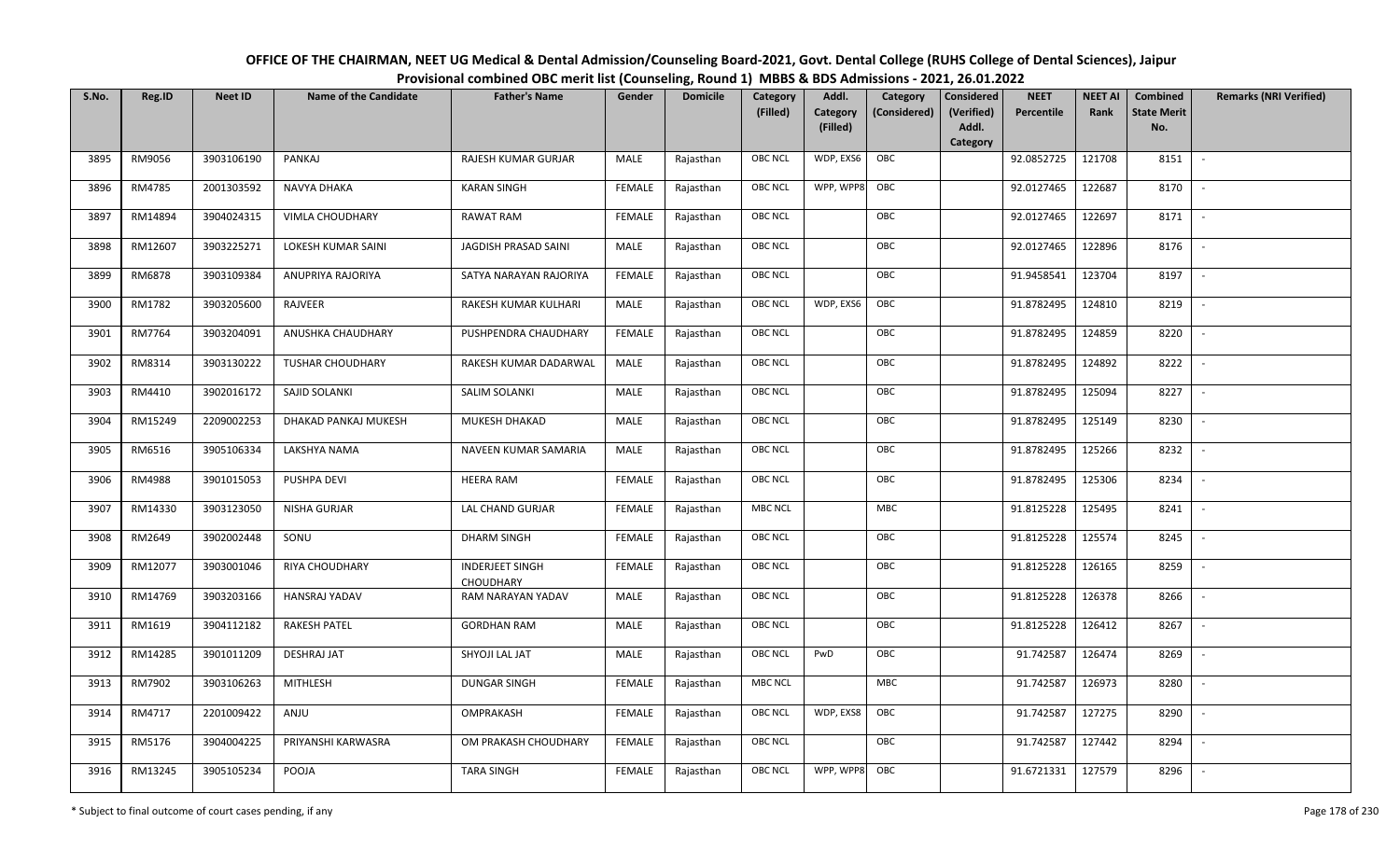| OFFICE OF THE CHAIRMAN, NEET UG Medical & Dental Admission/Counseling Board-2021, Govt. Dental College (RUHS College of Dental Sciences), Jaipur |
|--------------------------------------------------------------------------------------------------------------------------------------------------|
| Provisional combined OBC merit list (Counseling, Round 1) MBBS & BDS Admissions - 2021, 26.01.2022                                               |

| S.No. | Reg.ID  | <b>Neet ID</b> | <b>Name of the Candidate</b> | <b>Father's Name</b>     | Gender        | <b>Domicile</b> | Category<br>(Filled) | Addl.<br>Category<br>Category<br>(Considered) | <b>Considered</b><br>(Verified) | <b>NEET</b><br>Percentile | <b>NEET AI</b><br>Rank | Combined<br><b>State Merit</b> | <b>Remarks (NRI Verified)</b> |
|-------|---------|----------------|------------------------------|--------------------------|---------------|-----------------|----------------------|-----------------------------------------------|---------------------------------|---------------------------|------------------------|--------------------------------|-------------------------------|
|       |         |                |                              |                          |               |                 |                      | (Filled)                                      | Addl.<br>Category               |                           |                        | No.                            |                               |
| 3917  | RM7835  | 3903211083     | POOJA KUMARI                 | <b>UMRAV SINGH</b>       | FEMALE        | Rajasthan       | <b>MBC NCL</b>       | <b>MBC</b>                                    |                                 | 91.6721331                | 128064                 | 8300                           | $\sim$                        |
| 3918  | RM4354  | 3906004036     | ANKISHA YADAV                | MANOJ YADAV              | FEMALE        | Rajasthan       | OBC NCL              | OBC                                           |                                 | 91.6721331                | 128242                 | 8304                           |                               |
| 3919  | RM3907  | 3901013238     | PAWAN KUMAR                  | <b>HEMRAJ JAT</b>        | MALE          | Rajasthan       | OBC NCL              | OBC<br>WDP, EXS4                              | EXS4                            | 91.6721331                | 128422                 | 8307                           | $\sim$                        |
| 3920  | RM6243  | 3903026138     | LOKESH KUMAR KHICHAR         | MOHAN LAL KHICHAR        | MALE          | Rajasthan       | <b>OBC NCL</b>       | OBC                                           |                                 | 91.6015497                | 129116                 | 8326                           | $\overline{\phantom{a}}$      |
| 3921  | RM1043  | 3903202598     | MONIKA CHAUDHARY             | <b>NARSHINGH PINDEL</b>  | <b>FEMALE</b> | Rajasthan       | OBC NCL              | OBC                                           |                                 | 91.6015497                | 129452                 | 8333                           | $\sim$                        |
| 3922  | RM13763 | 3904104268     | MOHAMMED JUNED               | ALLAHBAKSH               | MALE          | Rajasthan       | <b>OBC NCL</b>       | OBC                                           |                                 | 91.6015497                | 129496                 | 8336                           | $\sim$                        |
| 3923  | RM15710 | 3903210544     | <b>RASHI RANI</b>            | JANARDHAN SINGH          | <b>FEMALE</b> | Rajasthan       | OBC NCL              | OBC                                           |                                 | 91.5335566                | 130286                 | 8349                           | $\blacksquare$                |
| 3924  | RM3851  | 3902005248     | <b>HITARTH SAINI</b>         | <b>SURESH SAINI</b>      | MALE          | Rajasthan       | OBC NCL              | OBC                                           |                                 | 91.5335566                | 130378                 | 8353                           |                               |
| 3925  | RM5582  | 3903116050     | <b>NARESH KUMAR</b>          | RAMA RAM                 | <b>MALE</b>   | Rajasthan       | OBC NCL              | OBC                                           |                                 | 91.464074                 | 131064                 | 8365                           |                               |
| 3926  | RM6398  | 3904020145     | PARMESHWARI SIRVI            | <b>NARAYAN LAL</b>       | <b>FEMALE</b> | Rajasthan       | <b>OBC NCL</b>       | OBC                                           |                                 | 91.464074                 | 131244                 | 8368                           |                               |
| 3927  | RM13023 | 3903207773     | NISHTHA CHOWDHARY            | MUKESH KHYALIA           | <b>FEMALE</b> | Rajasthan       | OBC NCL              | OBC                                           |                                 | 91.464074                 | 131468                 | 8375                           |                               |
| 3928  | RM11335 | 3903103039     | <b>KIRAN KUMARI</b>          | <b>GIRDHARI SINGH</b>    | <b>FEMALE</b> | Rajasthan       | <b>OBC NCL</b>       | OBC                                           |                                 | 91.464074                 | 131564                 | 8379                           | $\overline{\phantom{a}}$      |
| 3929  | RM10449 | 3903106461     | <b>KIRAN YADAV</b>           | SANTOSH KUMAR YADAV      | <b>FEMALE</b> | Rajasthan       | OBC NCL              | OBC                                           |                                 | 91.397894                 | 131986                 | 8389                           |                               |
| 3930  | RM13980 | 3903102466     | POOJA GURJAR                 | OM PRAKASH GURJAR        | <b>FEMALE</b> | Rajasthan       | <b>MBC NCL</b>       | MBC                                           |                                 | 91.397894                 | 132125                 | 8393                           | $\overline{\phantom{a}}$      |
| 3931  | RM4593  | 3903226007     | <b>DEEPAK SAINI</b>          | PAPPU LAL SAINI          | <b>MALE</b>   | Rajasthan       | <b>OBC NCL</b>       | OBC                                           |                                 | 91.397894                 | 132358                 | 8397                           | $\overline{\phantom{a}}$      |
| 3932  | RM10656 | 3903010603     | SUNITA SHESHMA               | RAMESHWAR LAL            | <b>FEMALE</b> | Rajasthan       | <b>OBC NCL</b>       | OBC                                           |                                 | 91.397894                 | 132448                 | 8398                           | $\overline{\phantom{a}}$      |
| 3933  | RM9104  | 3903129085     | KIRAN KUMAWAT                | BADRI NARAYAN KUMAWAT    | <b>FEMALE</b> | Rajasthan       | <b>OBC NCL</b>       | OBC                                           |                                 | 91.397894                 | 132527                 | 8402                           | $\overline{\phantom{a}}$      |
| 3934  | RM10455 | 3903001446     | <b>BHARTI SAINI</b>          | <b>NAND KISHOR SAINI</b> | <b>FEMALE</b> | Rajasthan       | <b>OBC NCL</b>       | OBC                                           |                                 | 91.397894                 | 132536                 | 8403                           |                               |
| 3935  | RM10559 | 3906006094     | <b>NAINA BHAVSAR</b>         | PREM PRAKASH BHAVSAR     | <b>FEMALE</b> | Rajasthan       | OBC NCL              | OBC                                           |                                 | 91.3280877                | 132947                 | 8411                           |                               |
| 3936  | RM15480 | 3905008185     | <b>DIVYA DHAKAR</b>          | NANA LAL DHAKAR          | <b>FEMALE</b> | Rajasthan       | OBC NCL              | OBC                                           |                                 | 91.3280877                | 133237                 | 8415                           | $\blacksquare$                |
| 3937  | RM11168 | 3903009338     | <b>AASIF KHAN</b>            | <b>MANDU KHAN</b>        | <b>MALE</b>   | Rajasthan       | OBC NCL              | OBC                                           |                                 | 91.3280877                | 133295                 | 8416                           | $\overline{\phantom{a}}$      |
| 3938  | RM13204 | 2302032221     | <b>MANJU LATA</b>            | PRAHLAD SINGH            | <b>FEMALE</b> | Rajasthan       | OBC NCL              | OBC                                           |                                 | 91.3280877                | 133786                 | 8421                           |                               |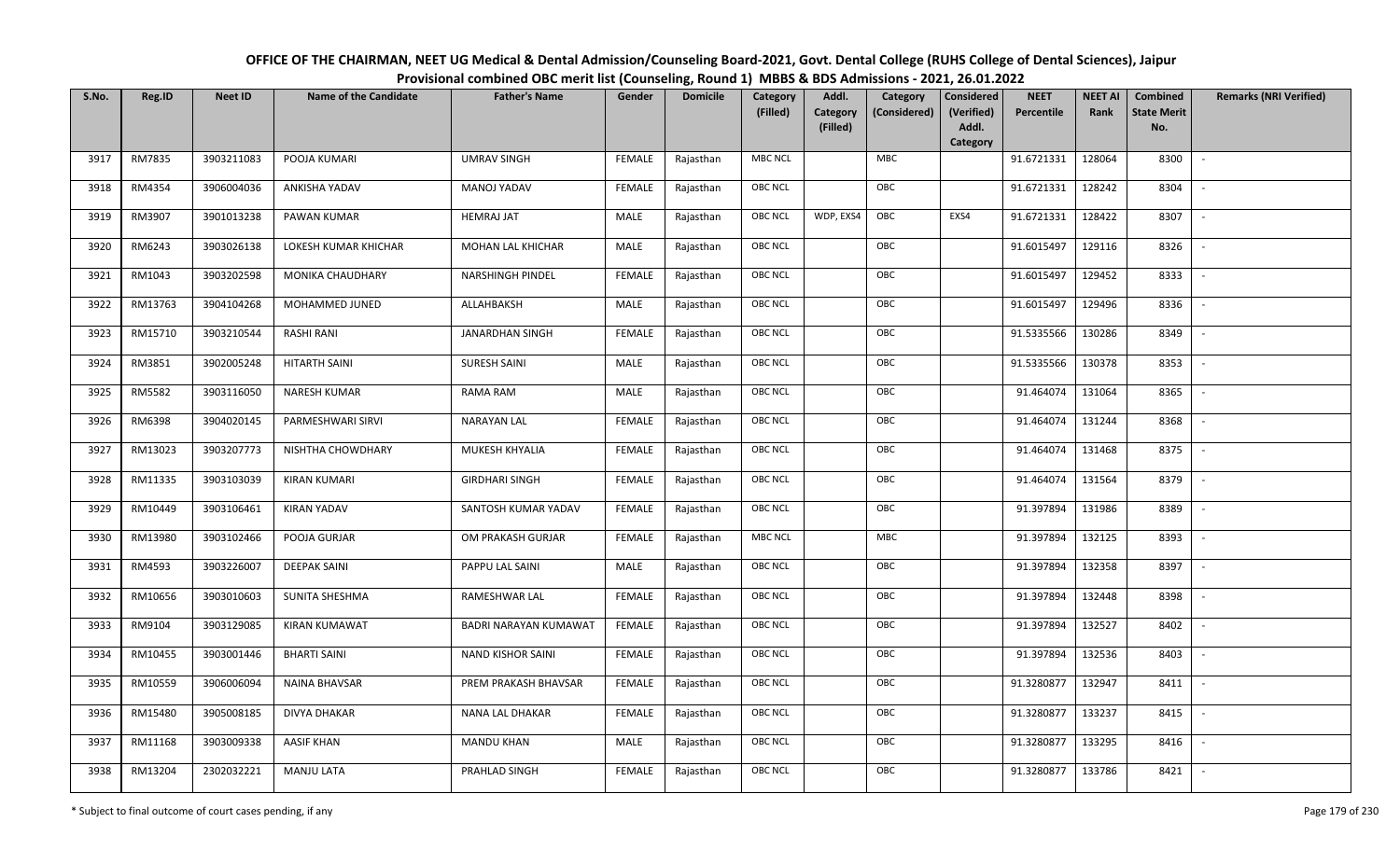| OFFICE OF THE CHAIRMAN, NEET UG Medical & Dental Admission/Counseling Board-2021, Govt. Dental College (RUHS College of Dental Sciences), Jaipur |
|--------------------------------------------------------------------------------------------------------------------------------------------------|
| Provisional combined OBC merit list (Counseling, Round 1) MBBS & BDS Admissions - 2021, 26.01.2022                                               |

| S.No. | Reg.ID  | <b>Neet ID</b> | <b>Name of the Candidate</b> | <b>Father's Name</b>     | Gender        | <b>Domicile</b> | Category       | Addl.<br>Category                    | <b>Considered</b>   | <b>NEET</b> | <b>NEET AI</b> | Combined                  | <b>Remarks (NRI Verified)</b> |
|-------|---------|----------------|------------------------------|--------------------------|---------------|-----------------|----------------|--------------------------------------|---------------------|-------------|----------------|---------------------------|-------------------------------|
|       |         |                |                              |                          |               |                 | (Filled)       | Category<br>(Considered)<br>(Filled) | (Verified)<br>Addl. | Percentile  | Rank           | <b>State Merit</b><br>No. |                               |
|       |         |                |                              |                          |               |                 |                |                                      | Category            |             |                |                           |                               |
| 3939  | RM14185 | 3903003453     | RAJPRIYA GARSSA              | ANIL KUMAR GARSSA        | <b>FEMALE</b> | Rajasthan       | <b>OBC NCL</b> | OBC                                  |                     | 91.262361   | 134306         | 8429                      | $\overline{\phantom{a}}$      |
| 3940  | RM5319  | 3905005310     | <b>TRILOK NAGAR</b>          | RAGHUNATH NAGAR          | MALE          | Rajasthan       | OBC NCL        | OBC                                  |                     | 91.262361   | 134348         | 8432                      |                               |
| 3941  | RM11101 | 3902011203     | NAVEEN KUMAR GAHLOT          | JAGDISH KUMAR GAHLOT     | MALE          | Rajasthan       | OBC NCL        | OBC                                  |                     | 91.262361   | 134575         | 8440                      |                               |
| 3942  | RM13556 | 3903216458     | KHUSHBOO JANGIR              | SURENDRA KUMAR JANGIR    | <b>FEMALE</b> | Rajasthan       | <b>OBC NCL</b> | OBC                                  |                     | 91.262361   | 134656         | 8441                      | $\overline{\phantom{a}}$      |
| 3943  | RM5865  | 3901004158     | FARHAT ALAM SILAWAT          | INTKHAB ALAM SILAWAT     | <b>FEMALE</b> | Rajasthan       | OBC NCL        | OBC                                  |                     | 91.262361   | 134816         | 8444                      | $\sim$                        |
| 3944  | RM6073  | 3905117101     | ANSHUMAAN SINGH              | <b>VISHAN SINGH</b>      | MALE          | Rajasthan       | <b>OBC NCL</b> | OBC                                  |                     | 91.262361   | 134903         | 8445                      | $\overline{\phantom{a}}$      |
| 3945  | RM4986  | 3904104416     | MS REKHA CHOUDHARY           | TULCHHA RAM              | <b>FEMALE</b> | Rajasthan       | OBC NCL        | WDP, EXS6<br>OBC                     |                     | 91.1938498  | 135035         | 8447                      | $\overline{\phantom{a}}$      |
| 3946  | RM11832 | 3905120425     | HIMANSHU RATHORE             | <b>OMPRAKASH RATHORE</b> | MALE          | Rajasthan       | OBC NCL        | OBC                                  |                     | 91.1938498  | 135125         | 8449                      |                               |
| 3947  | RM15042 | 3902001289     | NIKITA GODARA                | PYARELAL GODARA          | <b>FEMALE</b> | Rajasthan       | OBC NCL        | OBC                                  |                     | 91.1938498  | 135177         | 8450                      |                               |
| 3948  | RM6105  | 3903012330     | NISHA KUMARI                 | <b>RAM PRAKASH</b>       | <b>FEMALE</b> | Rajasthan       | OBC NCL        | OBC                                  |                     | 91.1938498  | 135429         | 8456                      | $\overline{\phantom{a}}$      |
| 3949  | RM6522  | 3901012167     | <b>DIVYA KHAROL</b>          | RAMESH KUMAR             | <b>FEMALE</b> | Rajasthan       | OBC NCL        | OBC                                  |                     | 91.1938498  | 135620         | 8460                      |                               |
| 3950  | RM15427 | 2302032022     | <b>ANJALI TANWAR</b>         | <b>ATTAR SINGH</b>       | <b>FEMALE</b> | Rajasthan       | <b>MBC NCL</b> | MBC                                  |                     | 91.1255329  | 136013         | 8465                      | $\sim$                        |
| 3951  | RM11583 | 3906006200     | <b>SWAPNIL NAYAK</b>         | SURENDRA SINGH NAYAK     | MALE          | Rajasthan       | <b>MBC NCL</b> | MBC                                  |                     | 91.1255329  | 136322         | 8470                      |                               |
| 3952  | RM15765 | 3903202200     | YASHASAVI KULHARI            | <b>KAMAL KULHARI</b>     | <b>FEMALE</b> | Rajasthan       | OBC NCL        | OBC                                  |                     | 91.1255329  | 136659         | 8473                      | $\overline{\phantom{a}}$      |
| 3953  | RM2630  | 3903103604     | MS. RAVEENA YADAV            | LALA RAM YADAV           | <b>FEMALE</b> | Rajasthan       | <b>OBC NCL</b> | OBC                                  |                     | 91.1255329  | 136726         | 8475                      | $\overline{\phantom{a}}$      |
| 3954  | RM13051 | 3905015109     | SAKEENA                      | ABDUL WAHAB              | <b>FEMALE</b> | Rajasthan       | <b>OBC NCL</b> | OBC                                  |                     | 91.0529421  | 138088         | 8494                      | $\overline{\phantom{a}}$      |
| 3955  | RM15744 | 3902003298     | <b>NISHA</b>                 | <b>SHIV KUMAR</b>        | <b>FEMALE</b> | Rajasthan       | OBC NCL        | OBC<br>WDP, EXS6                     |                     | 90.9786676  | 138647         | 8508                      | $\overline{\phantom{a}}$      |
| 3956  | RM1674  | 4401010198     | PRACHI GURJAR                | RAJENDRA SINGH           | <b>FEMALE</b> | Rajasthan       | <b>MBC NCL</b> | MBC                                  |                     | 90.9786676  | 138752         | 8511                      |                               |
| 3957  | RM1377  | 3903004605     | SHUBHAM FAUZDAR              | RANVIR SINGH FAUZDAR     | MALE          | Rajasthan       | OBC NCL        | OBC                                  |                     | 90.9786676  | 138794         | 8513                      |                               |
| 3958  | RM4651  | 3906006251     | <b>VISHIKA SUTHAR</b>        | NAND LAL SUTHAR          | <b>FEMALE</b> | Rajasthan       | <b>OBC NCL</b> | OBC                                  |                     | 90.9786676  | 138855         | 8514                      |                               |
| 3959  | RM13459 | 3906010029     | MOHD FAYEQUE                 | MR SALIM UDDIN           | MALE          | Rajasthan       | <b>OBC NCL</b> | OBC                                  |                     | 90.9786676  | 138963         | 8516                      |                               |
| 3960  | RM12833 | 3110105008     | SEERVI BHAVESH THANARAM      | THANARAM                 | MALE          | Rajasthan       | OBC NCL        | OBC                                  |                     | 90.9786676  | 138968         | 8517                      | $\overline{\phantom{a}}$      |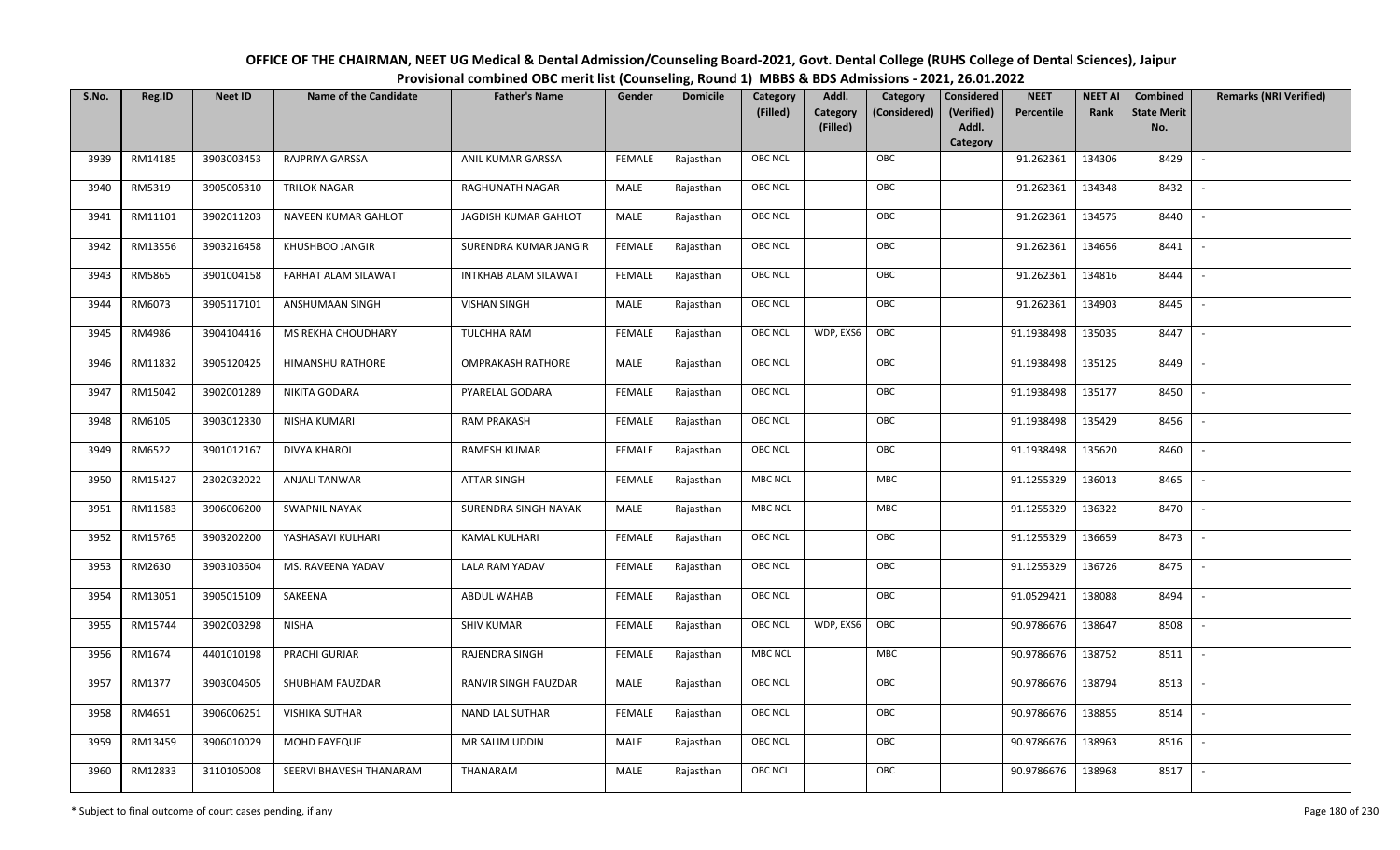| OFFICE OF THE CHAIRMAN, NEET UG Medical & Dental Admission/Counseling Board-2021, Govt. Dental College (RUHS College of Dental Sciences), Jaipur |
|--------------------------------------------------------------------------------------------------------------------------------------------------|
| Provisional combined OBC merit list (Counseling, Round 1) MBBS & BDS Admissions - 2021, 26.01.2022                                               |

| S.No. | Reg.ID  | <b>Neet ID</b> | <b>Name of the Candidate</b> | <b>Father's Name</b>         | Gender        | <b>Domicile</b> | <b>Category</b><br>(Filled) | Addl.<br>Category<br>(Filled) | Category<br>(Considered) | <b>Considered</b><br>(Verified)<br>Addl. | <b>NEET</b><br>Percentile | <b>NEET AI</b><br>Rank | Combined<br><b>State Merit</b><br>No. | <b>Remarks (NRI Verified)</b> |
|-------|---------|----------------|------------------------------|------------------------------|---------------|-----------------|-----------------------------|-------------------------------|--------------------------|------------------------------------------|---------------------------|------------------------|---------------------------------------|-------------------------------|
|       |         |                |                              |                              |               |                 |                             |                               |                          | Category                                 |                           |                        |                                       |                               |
| 3961  | RM13910 | 3903008713     | <b>ANITA KUMARI</b>          | <b>BHARTA RAM DEWASI</b>     | <b>FEMALE</b> | Rajasthan       | <b>MBC NCL</b>              |                               | <b>MBC</b>               |                                          | 90.9786676                | 138994                 | 8519                                  | $\blacksquare$                |
| 3962  | RM14965 | 3003116288     | DHANESHWARY PATIDAR          | <b>KAMAL PATIDAR</b>         | <b>FEMALE</b> | Rajasthan       | <b>OBC NCL</b>              |                               | OBC                      |                                          | 90.9082785                | 139742                 | 8535                                  |                               |
| 3963  | RM15322 | 3905102027     | YUVRAJ SINGH RANAWAT         | <b>DINESH SINGH</b>          | MALE          | Rajasthan       | <b>OBC NCL</b>              |                               | OBC                      |                                          | 90.9082785                | 140090                 | 8542                                  |                               |
| 3964  | RM13195 | 3902010140     | <b>VIPUL KUMAR SOKHAL</b>    | PREM KUMAR SOKHAL            | <b>MALE</b>   | Rajasthan       | <b>OBC NCL</b>              |                               | OBC                      |                                          | 90.9082785                | 140179                 | 8543                                  | $\overline{\phantom{a}}$      |
| 3965  | RM12185 | 3903236202     | TRILOK CHOUDHARY             | OMPRAKASH CHOUDHARY          | MALE          | Rajasthan       | <b>OBC NCL</b>              |                               | OBC                      |                                          | 90.9082785                | 140276                 | 8546                                  | $\overline{\phantom{a}}$      |
| 3966  | RM10722 | 3904004161     | <b>NOFIL KHAN</b>            | MOHAMMED IMRAN KHAN          | MALE          | Rajasthan       | <b>OBC NCL</b>              |                               | OBC                      |                                          | 90.8369828                | 140925                 | 8565                                  | $\overline{\phantom{a}}$      |
| 3967  | RM10165 | 3903009026     | <b>AASTHA POONIA</b>         | <b>INDER CHAND POONIA</b>    | <b>FEMALE</b> | Rajasthan       | OBC NCL                     |                               | OBC                      |                                          | 90.8369828                | 140931                 | 8566                                  |                               |
| 3968  | RM14607 | 3903010073     | AMIT YADAV                   | SATYAVEER SINGH              | MALE          | Rajasthan       | <b>OBC NCL</b>              | WDP, EXS6                     | OBC                      |                                          | 90.8369828                | 141299                 | 8573                                  |                               |
| 3969  | RM3170  | 3904103408     | <b>MANISH KASHANIYA</b>      | RAM PRAKASH KASHANIYA        | MALE          | Rajasthan       | <b>OBC NCL</b>              |                               | OBC                      |                                          | 90.8369828                | 141449                 | 8577                                  | $\overline{\phantom{a}}$      |
| 3970  | RM9334  | 3906023173     | <b>DEEPIKA TELI</b>          | <b>ROSHAN LAL TELI</b>       | <b>FEMALE</b> | Rajasthan       | <b>OBC NCL</b>              |                               | OBC                      |                                          | 90.7658814                | 142089                 | 8595                                  |                               |
| 3971  | RM8361  | 3906004007     | <b>MEJAL KALAL</b>           | <b>NARESH KALAL</b>          | <b>FEMALE</b> | Rajasthan       | <b>OBC NCL</b>              |                               | OBC                      |                                          | 90.7658814                | 142161                 | 8598                                  |                               |
| 3972  | RM11196 | 3901001116     | <b>ASHUTOSH VERMA</b>        | MAHENDRA KUMAR VERMA         | MALE          | Rajasthan       | <b>OBC NCL</b>              |                               | OBC                      |                                          | 90.7658814                | 142370                 | 8605                                  |                               |
| 3973  | RM13419 | 2302010403     | <b>HRITIK BHIMRA</b>         | SUBHASH CHANDRA              | MALE          | Rajasthan       | <b>OBC NCL</b>              |                               | OBC                      |                                          | 90.7658814                | 142528                 | 8610                                  |                               |
| 3974  | RM8705  | 3905018174     | SARITA                       | <b>SUGAR SINGH</b>           | <b>FEMALE</b> | Rajasthan       | <b>MBC NCL</b>              |                               | MBC                      |                                          | 90.6905061                | 143327                 | 8628                                  | $\sim$                        |
| 3975  | RM7051  | 3903020327     | POOJA YADAV                  | <b>BHAGWAN SAHAY YADAV</b>   | <b>FEMALE</b> | Rajasthan       | OBC NCL                     |                               | OBC                      |                                          | 90.6905061                | 143353                 | 8630                                  | $\overline{\phantom{a}}$      |
| 3976  | RM13121 | 3903232316     | POONAM KUMARI                | SUBHASH CHANDRA              | <b>FEMALE</b> | Rajasthan       | <b>OBC NCL</b>              |                               | OBC                      |                                          | 90.6905061                | 143566                 | 8634                                  |                               |
| 3977  | RM1579  | 3904102205     | <b>CHIRAG SONI</b>           | PUKHRAJ SONI                 | MALE          | Rajasthan       | OBC NCL                     |                               | OBC                      |                                          | 90.6905061                | 143671                 | 8637                                  | $\overline{\phantom{a}}$      |
| 3978  | RM3858  | 3904114081     | SONU CHOUDHARY               | KAILASH CHANDRA<br>CHOUDHARY | MALE          | Rajasthan       | <b>OBC NCL</b>              |                               | OBC                      |                                          | 90.6905061                | 143705                 | 8639                                  |                               |
| 3979  | RM14660 | 3903010538     | ANUSHKA CHOUDHARY            | BHANWAR LAL CHOUDHARY        | <b>FEMALE</b> | Rajasthan       | OBC NCL                     |                               | OBC                      |                                          | 90.6161022                | 143961                 | 8641                                  |                               |
| 3980  | RM13631 | 3906002236     | NITI VAISHNAV                | KAILASH VAISHNAV             | <b>FEMALE</b> | Rajasthan       | <b>OBC NCL</b>              |                               | OBC                      |                                          | 90.6161022                | 144007                 | 8644                                  |                               |
| 3981  | RM5746  | 3903110314     | RAJENDRA YADAV               | NARSI LAL YADAV              | MALE          | Rajasthan       | <b>OBC NCL</b>              |                               | OBC                      |                                          | 90.6161022                | 144859                 | 8658                                  |                               |
| 3982  | RM14586 | 3903042271     | <b>RAKSHA KUMAWAT</b>        | RAJU LAL KUMAWAT             | <b>FEMALE</b> | Rajasthan       | <b>OBC NCL</b>              |                               | OBC                      |                                          | 90.4742879                | 146375                 | 8686                                  |                               |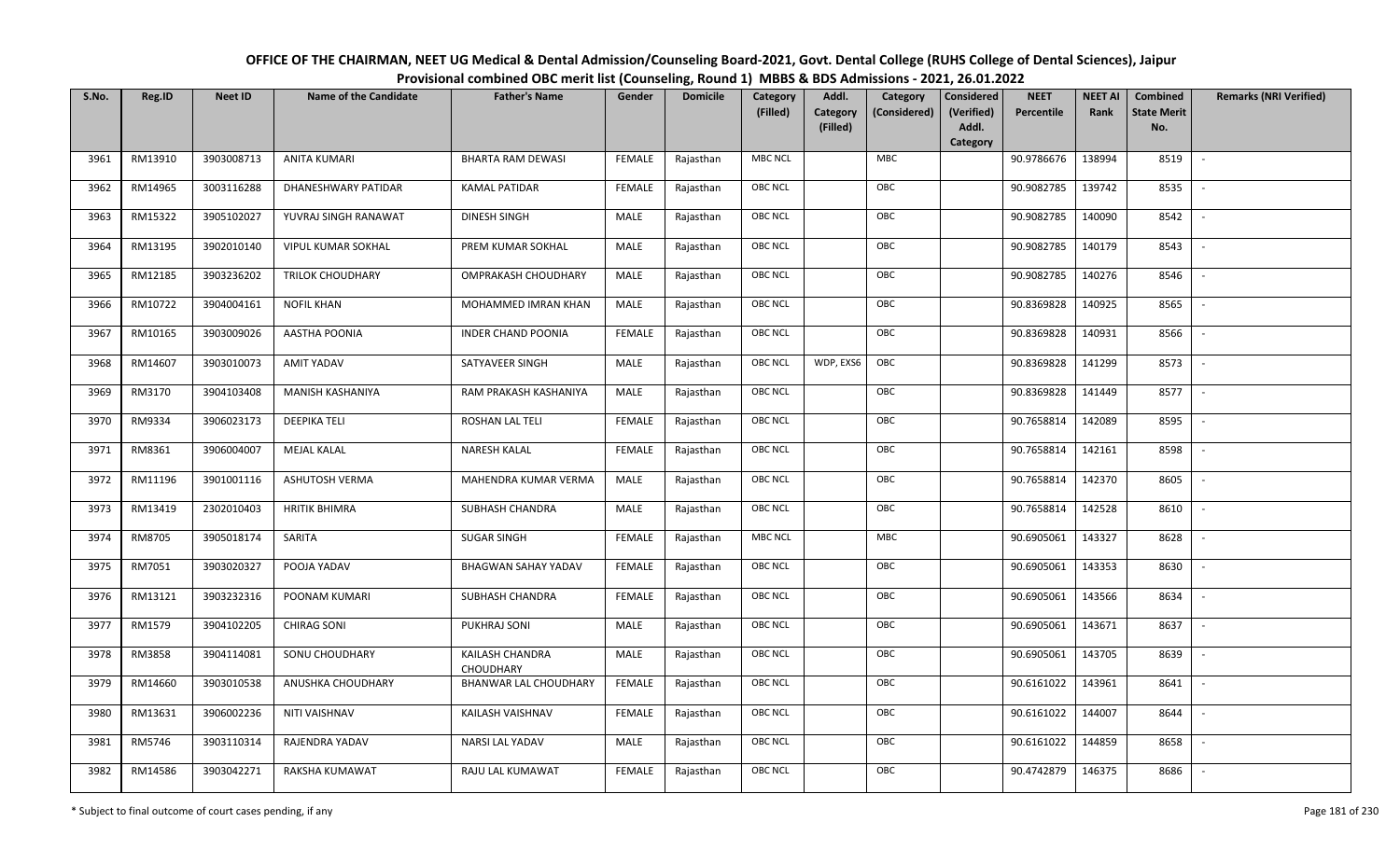| OFFICE OF THE CHAIRMAN, NEET UG Medical & Dental Admission/Counseling Board-2021, Govt. Dental College (RUHS College of Dental Sciences), Jaipur |
|--------------------------------------------------------------------------------------------------------------------------------------------------|
| Provisional combined OBC merit list (Counseling, Round 1) MBBS & BDS Admissions - 2021, 26.01.2022                                               |

| S.No. | Reg.ID        | <b>Neet ID</b> | <b>Name of the Candidate</b> | <b>Father's Name</b>    | Gender        | <b>Domicile</b> | <b>Category</b> | Addl.                | Category     | <b>Considered</b>   | <b>NEET</b> | <b>NEET AI</b> | Combined                  | <b>Remarks (NRI Verified)</b> |
|-------|---------------|----------------|------------------------------|-------------------------|---------------|-----------------|-----------------|----------------------|--------------|---------------------|-------------|----------------|---------------------------|-------------------------------|
|       |               |                |                              |                         |               |                 | (Filled)        | Category<br>(Filled) | (Considered) | (Verified)<br>Addl. | Percentile  | Rank           | <b>State Merit</b><br>No. |                               |
|       |               |                |                              |                         |               |                 |                 |                      |              | <b>Category</b>     |             |                |                           |                               |
| 3983  | RM11537       | 3904102231     | <b>TUSHAR DANGI</b>          | <b>ASHWANI KUMAR</b>    | MALE          | Rajasthan       | <b>OBC NCL</b>  | WDP, EXS8            | OBC          |                     | 90.4742879  | 147015         | 8700                      | $\sim$                        |
| 3984  | RM2379        | 3901003226     | AMAN KUMAWAT                 | OM PRAKASH KUMAWAT      | MALE          | Rajasthan       | <b>OBC NCL</b>  |                      | OBC          |                     | 90.4742879  | 147076         | 8702                      |                               |
| 3985  | RM6013        | 3904004147     | <b>KASHISH HUSSAIN</b>       | MOHD HUSSAIN            | <b>FEMALE</b> | Rajasthan       | <b>OBC NCL</b>  |                      | OBC          |                     | 90.4048054  | 147351         | 8707                      | $\sim$                        |
| 3986  | RM3298        | 3903229042     | <b>ZEBA PARVEEN</b>          | <b>IKRAM</b>            | <b>FEMALE</b> | Rajasthan       | <b>OBC NCL</b>  |                      | OBC          |                     | 90.4048054  | 147447         | 8710                      | $\overline{\phantom{a}}$      |
| 3987  | RM15569       | 3903219334     | <b>KOMAL SHARMA</b>          | RAJENDRA KUMAR SHARMA   | <b>FEMALE</b> | Rajasthan       | OBC NCL         |                      | OBC          |                     | 90.4048054  | 147571         | 8711                      | $\sim$                        |
| 3988  | RM3060        | 3902012085     | <b>RUCHIKA</b>               | <b>BRIJMOHAN SWAMI</b>  | <b>FEMALE</b> | Rajasthan       | <b>OBC NCL</b>  |                      | OBC          |                     | 90.4048054  | 147574         | 8712                      | $\overline{\phantom{a}}$      |
| 3989  | RM8476        | 3901008359     | <b>KRATIKA JANGID</b>        | RAJENDRA PRASAD KHATI   | <b>FEMALE</b> | Rajasthan       | <b>OBC NCL</b>  |                      | OBC          |                     | 90.4048054  | 148064         | 8717                      | $\overline{\phantom{a}}$      |
| 3990  | RM13553       | 3904001045     | <b>HARSHITA SONI</b>         | <b>VIKAS SONI</b>       | <b>FEMALE</b> | Rajasthan       | <b>OBC NCL</b>  |                      | OBC          |                     | 90.4048054  | 148112         | 8719                      |                               |
| 3991  | RM8278        | 3906006214     | NIRMA DEWASI                 | <b>DEWA RAM DEWASI</b>  | <b>FEMALE</b> | Rajasthan       | <b>MBC NCL</b>  |                      | MBC          |                     | 90.3303367  | 148262         | 8721                      |                               |
| 3992  | RM12354       | 3801005199     | PRADEEP KUMAR                | VIDAYADHAR SINGH        | MALE          | Rajasthan       | <b>OBC NCL</b>  | WDP, EXS8            | OBC          |                     | 90.3303367  | 148539         | 8724                      | $\overline{\phantom{a}}$      |
| 3993  | RM14451       | 4401012483     | <b>KIRAN KUMARI</b>          | <b>KARTAR SINGH</b>     | <b>FEMALE</b> | Rajasthan       | <b>OBC NCL</b>  |                      | OBC          |                     | 90.3303367  | 148568         | 8725                      |                               |
| 3994  | RM4133        | 3903110046     | <b>AMAN SAINI</b>            | RAJESH KUMAR SAINI      | MALE          | Rajasthan       | OBC NCL         |                      | OBC          |                     | 90.3303367  | 148585         | 8726                      | $\sim$                        |
| 3995  | RM13875       | 3902002037     | PRAGATI MARU                 | HITENDRA MARU           | FEMALE        | Rajasthan       | <b>OBC NCL</b>  |                      | OBC          |                     | 90.3303367  | 148988         | 8734                      |                               |
| 3996  | RM13026       | 3905101003     | PRIYANKA LOCHHAB             | <b>SURESH KUMAR</b>     | <b>FEMALE</b> | Rajasthan       | OBC NCL         | WDP, EXS8            | OBC          |                     | 90.3303367  | 149045         | 8736                      | $\overline{\phantom{a}}$      |
| 3997  | <b>RM7748</b> | 3902009130     | MANISHA                      | RAMKARAN                | <b>FEMALE</b> | Rajasthan       | OBC NCL         |                      | OBC          |                     | 90.2544434  | 149544         | 8742                      | $\overline{\phantom{a}}$      |
| 3998  | RM13965       | 3903123417     | <b>ROHIT KUMAR</b>           | <b>MADAN GOPAL</b>      | MALE          | Rajasthan       | <b>MBC NCL</b>  |                      | <b>MBC</b>   |                     | 90.2544434  | 149627         | 8745                      | $\sim$                        |
| 3999  | RM15414       | 3802011049     | RAMANDEEP SINGH              | <b>CHARANJEET SINGH</b> | MALE          | Rajasthan       | <b>OBC NCL</b>  |                      | OBC          |                     | 90.2544434  | 150129         | 8753                      | $\overline{\phantom{a}}$      |
| 4000  | RM4545        | 3903008649     | AMAN BUGALIA                 | RAKESH KUMAR BUGALIA    | MALE          | Rajasthan       | <b>OBC NCL</b>  |                      | OBC          |                     | 90.2544434  | 150198         | 8755                      |                               |
| 4001  | RM10955       | 3906009028     | <b>NAYAN PATIDAR</b>         | MAHESH KUMAR PATIDAR    | MALE          | Rajasthan       | OBC NCL         |                      | OBC          |                     | 90.2544434  | 150471         | 8765                      |                               |
| 4002  | RM2229        | 3904001504     | AASTHA CHOUDHARY             | SHIKUN RAM FIRODA       | <b>FEMALE</b> | Rajasthan       | <b>OBC NCL</b>  | WDP, EXS6            | OBC          |                     | 90.1832772  | 150524         | 8767                      |                               |
| 4003  | RM7264        | 3905118072     | NIKITA KUSHWAHA              | RAMSWAROOP KUSHWAHA     | <b>FEMALE</b> | Rajasthan       | <b>OBC NCL</b>  |                      | OBC          |                     | 90.1832772  | 150721         | 8768                      |                               |
| 4004  | RM3283        | 3903208490     | <b>MOHIT PANWAR</b>          | SAHAB SINGH GURJAR      | MALE          | Rajasthan       | <b>MBC NCL</b>  |                      | MBC          |                     | 90.1832772  | 150912         | 8769                      |                               |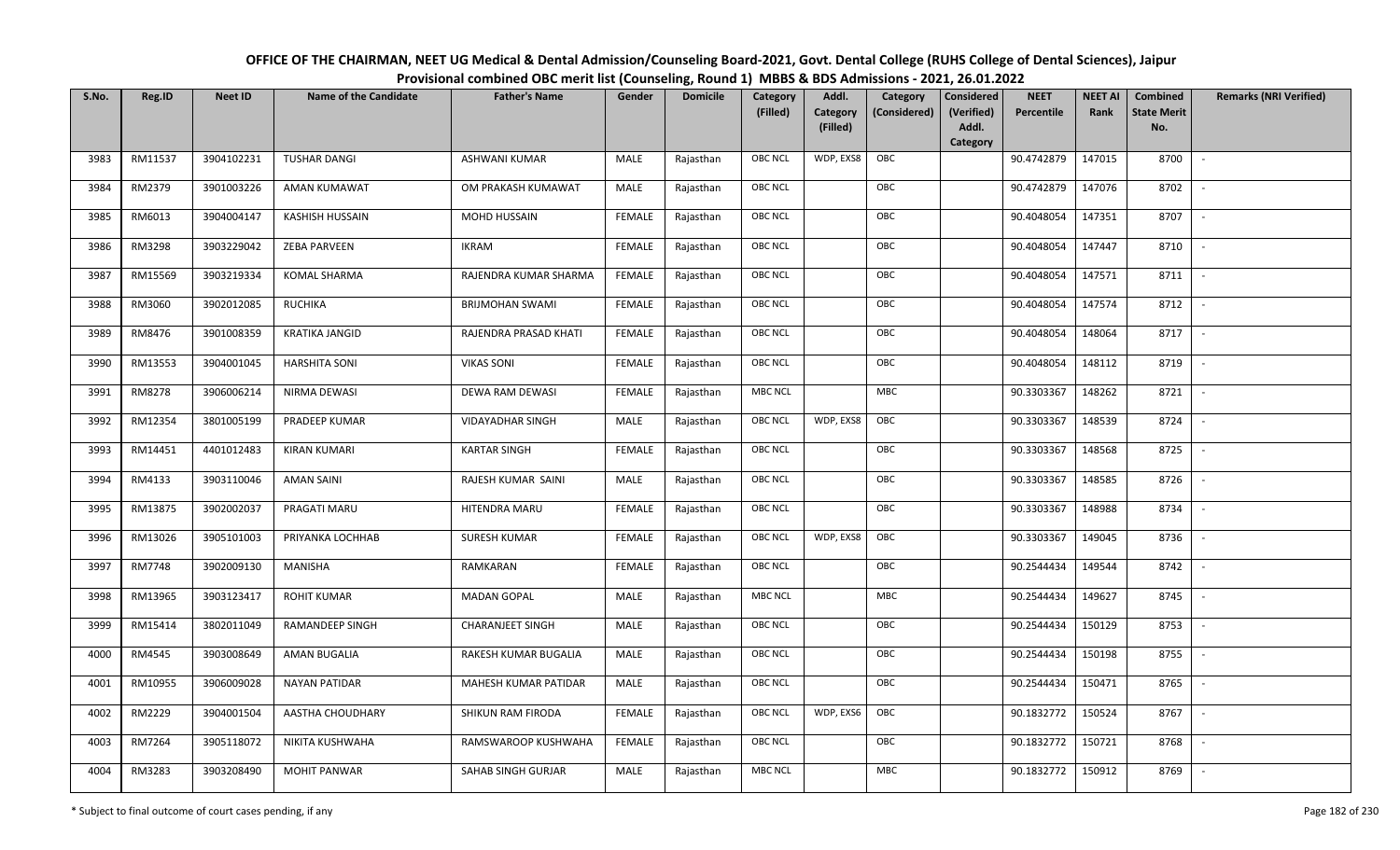| OFFICE OF THE CHAIRMAN, NEET UG Medical & Dental Admission/Counseling Board-2021, Govt. Dental College (RUHS College of Dental Sciences), Jaipur |
|--------------------------------------------------------------------------------------------------------------------------------------------------|
| Provisional combined OBC merit list (Counseling, Round 1) MBBS & BDS Admissions - 2021, 26.01.2022                                               |

| S.No. | Reg.ID  | <b>Neet ID</b> | <b>Name of the Candidate</b> | <b>Father's Name</b>  | Gender        | <b>Domicile</b> | Category<br>(Filled) | Addl.<br>Category | Category<br>(Considered) | <b>Considered</b><br>(Verified) | <b>NEET</b><br>Percentile | <b>NEET AI</b><br>Rank | Combined<br><b>State Merit</b> | <b>Remarks (NRI Verified)</b> |
|-------|---------|----------------|------------------------------|-----------------------|---------------|-----------------|----------------------|-------------------|--------------------------|---------------------------------|---------------------------|------------------------|--------------------------------|-------------------------------|
|       |         |                |                              |                       |               |                 |                      | (Filled)          |                          | Addl.<br>Category               |                           |                        | No.                            |                               |
| 4005  | RM13748 | 3903111386     | RAVI JANGID                  | MAHESH KUMAR JANGID   | MALE          | Rajasthan       | <b>OBC NCL</b>       |                   | OBC                      |                                 | 90.1832772                | 151141                 | 8773                           | $\sim$                        |
| 4006  | RM15365 | 3802006104     | SARJAL SIHAG                 | SANDEEP KUMAR         | <b>FEMALE</b> | Rajasthan       | OBC NCL              |                   | OBC                      |                                 | 90.1832772                | 151306                 | 8775                           |                               |
| 4007  | RM12445 | 3802010246     | RAKSHITA                     | <b>RAJENDER SINGH</b> | <b>FEMALE</b> | Rajasthan       | <b>OBC NCL</b>       |                   | OBC                      |                                 | 90.1100388                | 151854                 | 8783                           |                               |
| 4008  | RM14684 | 3903212380     | JITENDRA SINGH CHHAWARI      | LAXMAN GURJAR         | MALE          | Rajasthan       | <b>MBC NCL</b>       |                   | MBC                      |                                 | 90.1100388                | 152184                 | 8793                           | $\overline{\phantom{a}}$      |
| 4009  | RM4142  | 3905010335     | <b>MUSKAN KHAN</b>           | RASHID MOHAMMAD       | <b>FEMALE</b> | Rajasthan       | OBC NCL              |                   | OBC                      |                                 | 90.1100388                | 152252                 | 8795                           | $\sim$                        |
| 4010  | RM10556 | 3902009148     | SHOBHA MARU                  | MAHAVEER PRASAD       | <b>FEMALE</b> | Rajasthan       | OBC NCL              |                   | OBC                      |                                 | 90.0382899                | 153231                 | 8808                           | $\overline{\phantom{a}}$      |
| 4011  | RM2311  | 3903003445     | JYOTI CHOUDHARY              | RAM PRASHAD BHAKHAR   | <b>FEMALE</b> | Rajasthan       | OBC NCL              |                   | OBC                      |                                 | 90.0382899                | 153392                 | 8815                           | $\overline{\phantom{a}}$      |
| 4012  | RM4471  | 3901003010     | <b>SIMON KHAN</b>            | <b>BABU LAL KHAN</b>  | <b>FEMALE</b> | Rajasthan       | OBC NCL              |                   | OBC                      |                                 | 90.0382899                | 153655                 | 8823                           |                               |
| 4013  | RM14514 | 3903108219     | <b>ANITA SAINI</b>           | KRISHAN KUMAR SAINI   | <b>FEMALE</b> | Rajasthan       | OBC NCL              |                   | OBC                      |                                 | 90.0382899                | 153809                 | 8826                           |                               |
| 4014  | RM5707  | 3903202398     | RASHIKA KUMAWAT              | DAMODAR KUMAWAT       | <b>FEMALE</b> | Rajasthan       | OBC NCL              |                   | OBC                      |                                 | 89.9623318                | 153911                 | 8829                           |                               |
| 4015  | RM11538 | 3901005174     | <b>NISHANT SAINI</b>         | RAMESH CHANDRA SAINI  | MALE          | Rajasthan       | <b>OBC NCL</b>       |                   | OBC                      |                                 | 89.9623318                | 153937                 | 8830                           |                               |
| 4016  | RM14381 | 3903119014     | RAKESH YADAV                 | KRISHAN KUMAR YADAV   | MALE          | Rajasthan       | OBC NCL              |                   | OBC                      |                                 | 89.9623318                | 154118                 | 8831                           | $\sim$                        |
| 4017  | RM4296  | 3903201175     | <b>VIDHI GURJAR</b>          | <b>VIJAY GURJAR</b>   | FEMALE        | Rajasthan       | MBC NCL              |                   | <b>MBC</b>               |                                 | 89.9623318                | 154264                 | 8834                           |                               |
| 4018  | RM7505  | 3117019159     | SHIVANI CHOUDHARI            | LAXMAN CHOUDHARI      | <b>FEMALE</b> | Rajasthan       | OBC NCL              |                   | OBC                      |                                 | 89.9623318                | 154270                 | 8835                           | $\overline{\phantom{a}}$      |
| 4019  | RM3072  | 3901016044     | <b>KRATI SHARMA</b>          | RUPESH SHARMA         | <b>FEMALE</b> | Rajasthan       | OBC NCL              |                   | OBC                      |                                 | 89.9623318                | 154804                 | 8846                           | $\overline{\phantom{a}}$      |
| 4020  | RM3985  | 3902013287     | <b>SHOAIB ALI</b>            | ABDUL KARIM           | MALE          | Rajasthan       | <b>OBC NCL</b>       |                   | OBC                      |                                 | 89.9623318                | 154874                 | 8847                           | $\overline{\phantom{a}}$      |
| 4021  | RM14694 | 3903206480     | YASHVI YADAV                 | MUNI RAM YADAV        | <b>FEMALE</b> | Rajasthan       | <b>OBC NCL</b>       |                   | OBC                      |                                 | 89.8850139                | 155397                 | 8855                           | $\overline{\phantom{a}}$      |
| 4022  | RM14840 | 3905010393     | AHINSA GOSWAMI               | RAJENDRA GOSWAMI      | <b>FEMALE</b> | Rajasthan       | OBC NCL              |                   | OBC                      |                                 | 89.8850139                | 155453                 | 8859                           |                               |
| 4023  | RM15164 | 3903207025     | AISHWARYA KUMAWAT            | <b>RC KUMAWAT</b>     | <b>FEMALE</b> | Rajasthan       | <b>OBC NCL</b>       |                   | OBC                      |                                 | 89.8850139                | 155531                 | 8862                           |                               |
| 4024  | RM13888 | 3903004662     | RUKUN JOAD                   | GHULAM NABI KHAN JOAD | <b>FEMALE</b> | Rajasthan       | OBC NCL              |                   | OBC                      |                                 | 89.8850139                | 155556                 | 8863                           | $\overline{\phantom{a}}$      |
| 4025  | RM11448 | 3904023061     | DEVENDRA KHOJA               | <b>KANWARI LAL</b>    | <b>MALE</b>   | Rajasthan       | OBC NCL              |                   | OBC                      |                                 | 89.8850139                | 156092                 | 8872                           |                               |
| 4026  | RM10773 | 3903040166     | <b>ASHOK KUMAR</b>           | <b>KAMAL KUMAR</b>    | MALE          | Rajasthan       | <b>OBC NCL</b>       |                   | OBC                      |                                 | 89.8110632                | 156867                 | 8884                           |                               |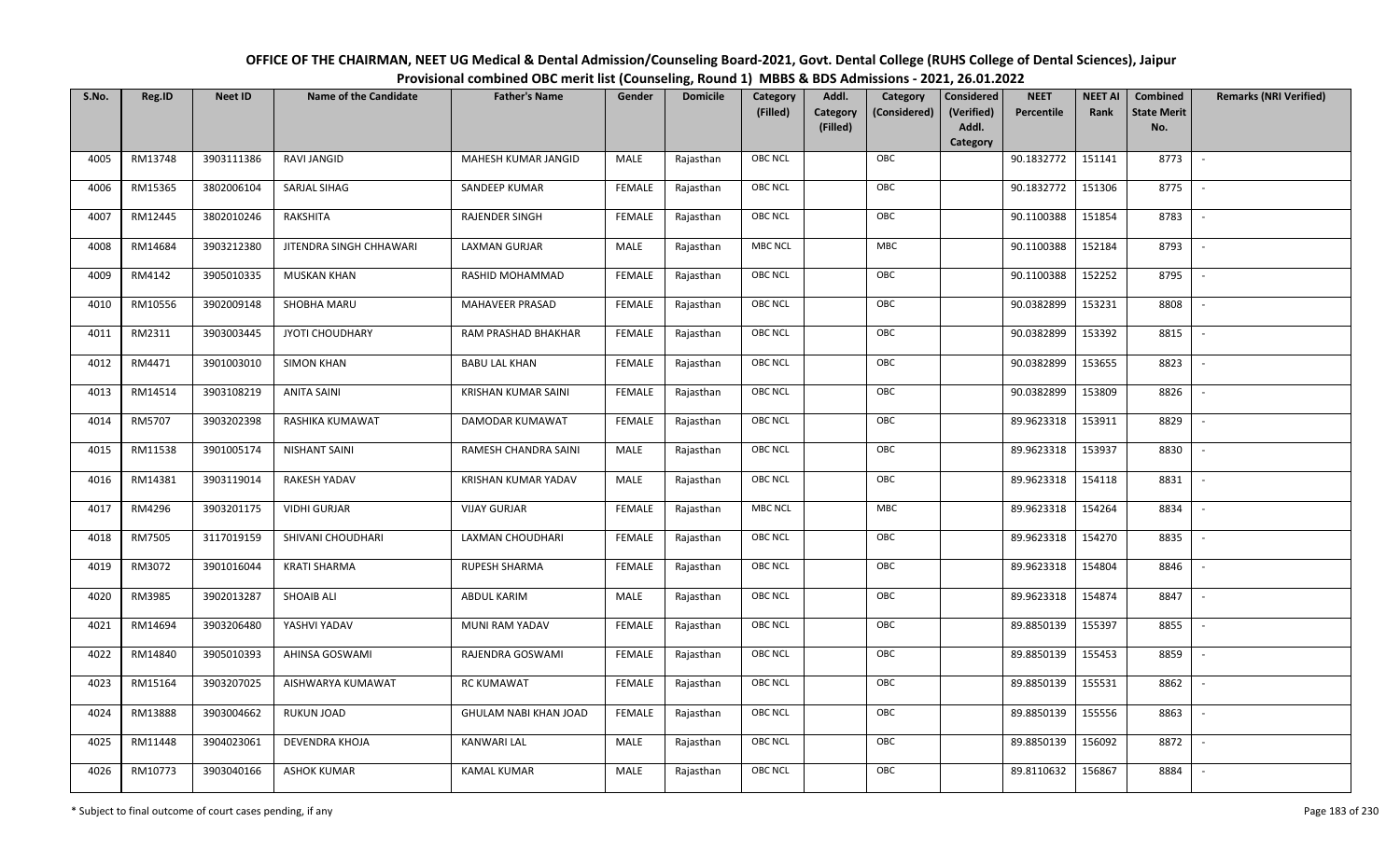| OFFICE OF THE CHAIRMAN, NEET UG Medical & Dental Admission/Counseling Board-2021, Govt. Dental College (RUHS College of Dental Sciences), Jaipur |
|--------------------------------------------------------------------------------------------------------------------------------------------------|
| Provisional combined OBC merit list (Counseling, Round 1) MBBS & BDS Admissions - 2021, 26.01.2022                                               |

| S.No. | Reg.ID        | <b>Neet ID</b> | <b>Name of the Candidate</b> | <b>Father's Name</b>    | Gender        | <b>Domicile</b> | <b>Category</b> | Addl.                | Category     | <b>Considered</b>   | <b>NEET</b> | <b>NEET AI</b> | Combined                  | <b>Remarks (NRI Verified)</b> |
|-------|---------------|----------------|------------------------------|-------------------------|---------------|-----------------|-----------------|----------------------|--------------|---------------------|-------------|----------------|---------------------------|-------------------------------|
|       |               |                |                              |                         |               |                 | (Filled)        | Category<br>(Filled) | (Considered) | (Verified)<br>Addl. | Percentile  | Rank           | <b>State Merit</b><br>No. |                               |
|       |               |                |                              |                         |               |                 |                 |                      |              | <b>Category</b>     |             |                |                           |                               |
| 4027  | RM12575       | 3903014332     | <b>BHARTI SAINI</b>          | MAKKHAN LAL SAINI       | <b>FEMALE</b> | Rajasthan       | <b>OBC NCL</b>  |                      | OBC          |                     | 89.8110632  | 156997         | 8886                      |                               |
| 4028  | <b>RM7797</b> | 3902004105     | RADHESHYAM                   | RAMNARAYAN              | MALE          | Rajasthan       | <b>OBC NCL</b>  |                      | OBC          |                     | 89.8110632  | 157337         | 8894                      |                               |
| 4029  | RM1401        | 3903042293     | ANKITA                       | <b>RAN SINGH</b>        | <b>FEMALE</b> | Rajasthan       | OBC NCL         | WDP, EXS6            | OBC          |                     | 89.7378896  | 158425         | 8907                      | $\sim$                        |
| 4030  | RM15731       | 2302010217     | <b>NITIN YADAV</b>           | <b>AMIT YADAV</b>       | MALE          | Rajasthan       | <b>OBC NCL</b>  |                      | OBC          |                     | 89.6652988  | 158668         | 8912                      | $\overline{\phantom{a}}$      |
| 4031  | RM14191       | 2001006055     | <b>FARHEEN QURESHI</b>       | RIYAZUDDIN QURESHI      | <b>FEMALE</b> | Rajasthan       | OBC NCL         |                      | OBC          |                     | 89.6652988  | 158734         | 8914                      | $\sim$                        |
| 4032  | RM5350        | 3903204216     | <b>JATIN SAINI</b>           | ROOPKISHOR SAINI        | MALE          | Rajasthan       | <b>OBC NCL</b>  |                      | OBC          |                     | 89.6652988  | 158983         | 8918                      |                               |
| 4033  | RM14366       | 3905008347     | ANANT KUMAR DAKSH            | DADHICH KUMAR           | MALE          | Rajasthan       | <b>OBC NCL</b>  |                      | OBC          |                     | 89.6652988  | 159339         | 8928                      |                               |
| 4034  | RM2357        | 3901014324     | ABHISHEK CHOUDHARY           | SHIV RAM CHOUDHARY      | MALE          | Rajasthan       | <b>OBC NCL</b>  |                      | OBC          |                     | 89.6652988  | 159379         | 8929                      |                               |
| 4035  | RM15474       | 3904112031     | <b>RINKU SENCHA</b>          | <b>HARJI RAM</b>        | <b>FEMALE</b> | Rajasthan       | <b>OBC NCL</b>  |                      | OBC          |                     | 89.6652988  | 159433         | 8931                      |                               |
| 4036  | RM14936       | 3903222370     | <b>MANOJ KUMAR</b>           | PRAKASH CHAND KUMAWAT   | MALE          | Rajasthan       | <b>OBC NCL</b>  | PwD                  | OBC          | PwD                 | 89.6652988  | 159547         | 8933                      | $\overline{\phantom{a}}$      |
| 4037  | RM4096        | 3903205799     | SAMARTH CHOUDHARY            | <b>TEJVEER SINGH</b>    | MALE          | Rajasthan       | <b>OBC NCL</b>  |                      | OBC          |                     | 89.5944564  | 159763         | 8940                      |                               |
| 4038  | RM12102       | 3903035283     | RAVEENA CHOUDHARY            | <b>JAIPAL SINGH</b>     | <b>FEMALE</b> | Rajasthan       | OBC NCL         |                      | OBC          |                     | 89.5944564  | 160583         | 8954                      | $\overline{\phantom{a}}$      |
| 4039  | RM5997        | 3903206103     | KULJEET PACHAR               | <b>TANSUKH RAY</b>      | MALE          | Rajasthan       | <b>OBC NCL</b>  |                      | OBC          |                     | 89.5120876  | 161165         | 8965                      |                               |
| 4040  | RM6227        | 3905105146     | <b>MAHESH KUMAR</b>          | <b>KRISHAN KUMAR</b>    | MALE          | Rajasthan       | OBC NCL         |                      | OBC          |                     | 89.5120876  | 161201         | 8968                      | $\overline{\phantom{a}}$      |
| 4041  | RM10150       | 3903205188     | <b>RITIK</b>                 | SHANKAR LAL             | MALE          | Rajasthan       | OBC NCL         |                      | OBC          |                     | 89.5120876  | 161454         | 8975                      | $\overline{\phantom{a}}$      |
| 4042  | RM10134       | 3903101788     | NISHU YADAV                  | NIHAL SINGH YADAV       | MALE          | Rajasthan       | <b>OBC NCL</b>  |                      | OBC          |                     | 89.5120876  | 161798         | 8978                      | $\sim$                        |
| 4043  | RM3223        | 3903107227     | <b>BHARAT MORWAL</b>         | SHIMBHU DAYAL KUMHAR    | MALE          | Rajasthan       | OBC NCL         |                      | OBC          |                     | 89.4372951  | 162200         | 8992                      | $\overline{\phantom{a}}$      |
| 4044  | RM13673       | 3904103087     | <b>AKSHAY SOLANKI</b>        | SAWAIMAL SOLANKI        | MALE          | Rajasthan       | <b>OBC NCL</b>  |                      | OBC          |                     | 89.4372951  | 162865         | 9000                      |                               |
| 4045  | RM7785        | 3903201354     | KUMARI ARJU SAINI            | <b>INDRAJ SINGH</b>     | <b>FEMALE</b> | Rajasthan       | OBC NCL         | WDP, EXS8            | OBC          |                     | 89.3596534  | 163584         | 9016                      |                               |
| 4046  | RM5900        | 3906006347     | ASFIYA NEELGAR               | FAKHRUDDIN NEELGAR      | <b>FEMALE</b> | Rajasthan       | <b>OBC NCL</b>  |                      | OBC          |                     | 89.3596534  | 164192         | 9026                      |                               |
| 4047  | RM12105       | 3904005130     | <b>MEHUL SAINI</b>           | KHUSHAL SAINI           | MALE          | Rajasthan       | <b>OBC NCL</b>  |                      | OBC          |                     | 89.2815584  | 164401         | 9030                      |                               |
| 4048  | RM4542        | 3903130005     | HIMANSHU YADAV               | <b>HARI SINGH YADAV</b> | MALE          | Rajasthan       | <b>OBC NCL</b>  |                      | OBC          |                     | 89.2815584  | 164547         | 9032                      |                               |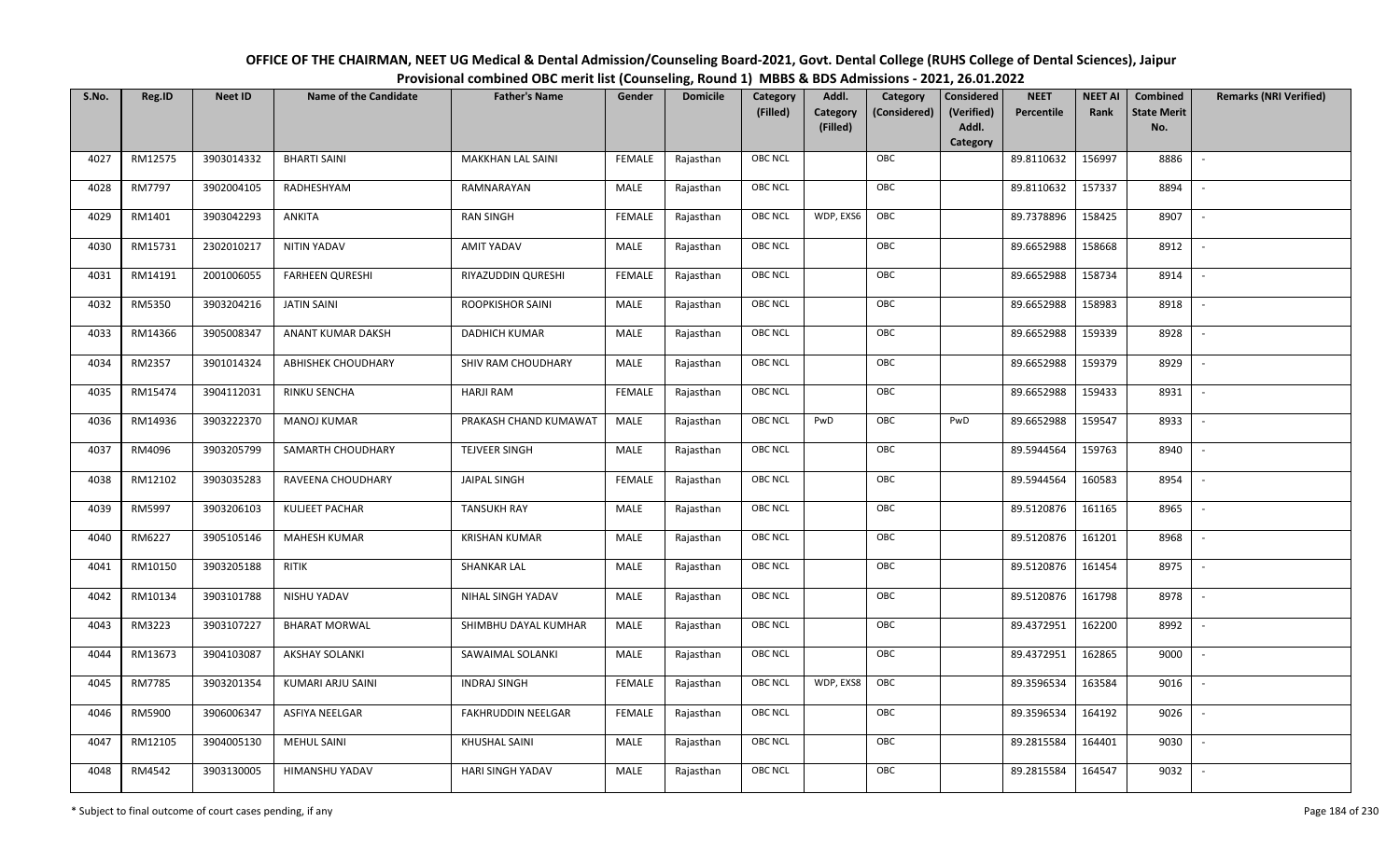| OFFICE OF THE CHAIRMAN, NEET UG Medical & Dental Admission/Counseling Board-2021, Govt. Dental College (RUHS College of Dental Sciences), Jaipur |
|--------------------------------------------------------------------------------------------------------------------------------------------------|
| Provisional combined OBC merit list (Counseling, Round 1) MBBS & BDS Admissions - 2021, 26.01.2022                                               |

| S.No. | Reg.ID  | <b>Neet ID</b> | <b>Name of the Candidate</b> | <b>Father's Name</b>        | Gender        | <b>Domicile</b> | Category<br>(Filled) | Addl.<br><b>Category</b><br>(Filled) | Category<br>(Considered) | <b>Considered</b><br>(Verified)<br>Addl. | <b>NEET</b><br>Percentile | <b>NEET AI</b><br>Rank | Combined<br><b>State Merit</b><br>No. | <b>Remarks (NRI Verified)</b> |
|-------|---------|----------------|------------------------------|-----------------------------|---------------|-----------------|----------------------|--------------------------------------|--------------------------|------------------------------------------|---------------------------|------------------------|---------------------------------------|-------------------------------|
|       |         |                |                              |                             |               |                 |                      |                                      |                          | Category                                 |                           |                        |                                       |                               |
| 4049  | RM14314 | 3902001349     | <b>MAHIMA</b>                | RAJESH KUMAR                | <b>FEMALE</b> | Rajasthan       | <b>OBC NCL</b>       |                                      | OBC                      |                                          | 89.2815584                | 165161                 | 9039                                  | $\blacksquare$                |
| 4050  | RM5018  | 3905005049     | <b>TUSHAR NAGAR</b>          | JAI KISHAN NAGAR            | MALE          | Rajasthan       | OBC NCL              |                                      | OBC                      |                                          | 89.2815584                | 165162                 | 9040                                  |                               |
| 4051  | RM13617 | 3902015200     | <b>AJAY SUTHAR</b>           | <b>SUNIL KUMAR</b>          | MALE          | Rajasthan       | <b>OBC NCL</b>       |                                      | OBC                      |                                          | 89.2815584                | 165385                 | 9044                                  |                               |
| 4052  | RM12552 | 3903226084     | <b>TEENA YADAV</b>           | RAMSINGH YADAV              | <b>FEMALE</b> | Rajasthan       | OBC NCL              |                                      | OBC                      |                                          | 89.2026863                | 165803                 | 9049                                  | $\overline{\phantom{a}}$      |
| 4053  | RM8939  | 3901001262     | <b>SADAF ANSARI</b>          | ABDUL MAJEED ANSARI         | <b>FEMALE</b> | Rajasthan       | <b>OBC NCL</b>       |                                      | OBC                      |                                          | 89.2026863                | 166224                 | 9056                                  | $\sim$                        |
| 4054  | RM1085  | 3903010407     | DHARMVEER GURJAR             | <b>CHHOTE LAL</b>           | MALE          | Rajasthan       | <b>MBC NCL</b>       |                                      | MBC                      |                                          | 89.1186338                | 166754                 | 9065                                  | $\overline{\phantom{a}}$      |
| 4055  | RM11252 | 3905010345     | <b>DIYA SINGH</b>            | SANJAY KUMAR CHOUDHARY      | <b>FEMALE</b> | Rajasthan       | <b>OBC NCL</b>       |                                      | OBC                      |                                          | 89.1186338                | 166948                 | 9066                                  |                               |
| 4056  | RM1091  | 3902013179     | SNEHA SARAN                  | SOHAN LAL SARAN             | <b>FEMALE</b> | Rajasthan       | OBC NCL              |                                      | OBC                      |                                          | 89.1186338                | 167676                 | 9078                                  |                               |
| 4057  | RM2053  | 3903206840     | <b>RAHUL TAILOR</b>          | DINESH KUMAR                | MALE          | Rajasthan       | <b>OBC NCL</b>       |                                      | OBC                      |                                          | 89.1186338                | 167682                 | 9079                                  |                               |
| 4058  | RM15424 | 3904106187     | PRIYA                        | MEWARAM GURJAR              | <b>FEMALE</b> | Rajasthan       | <b>MBC NCL</b>       | WDP, EXS6                            | MBC                      |                                          | 89.0404741                | 168335                 | 9091                                  |                               |
| 4059  | RM10152 | 3903216235     | <b>NEHA</b>                  | <b>RAMESH KUMAR</b>         | <b>FEMALE</b> | Rajasthan       | <b>OBC NCL</b>       |                                      | OBC                      |                                          | 89.0404741                | 168356                 | 9092                                  |                               |
| 4060  | RM12287 | 3903212095     | VISHAWJEET SINGH YADAV       | HANUMAN SINGH YADAV         | MALE          | Rajasthan       | OBC NCL              |                                      | OBC                      |                                          | 89.0404741                | 168644                 | 9099                                  |                               |
| 4061  | RM12196 | 3904002283     | KHUSHI CHOUDHARY             | LAXMAN RAM INANIYA          | <b>FEMALE</b> | Rajasthan       | <b>OBC NCL</b>       |                                      | OBC                      |                                          | 89.0404741                | 168928                 | 9107                                  |                               |
| 4062  | RM4657  | 3903214062     | <b>KALSUM BANO</b>           | SIRAJ QAZI                  | <b>FEMALE</b> | Rajasthan       | OBC NCL              |                                      | OBC                      |                                          | 88.9647103                | 169425                 | 9123                                  | $\sim$                        |
| 4063  | RM6967  | 3903004455     | SHIVIKA CHOUDHARY            | <b>GANESH RAM CHOUDHARY</b> | <b>FEMALE</b> | Rajasthan       | OBC NCL              |                                      | OBC                      |                                          | 88.886421                 | 170548                 | 9133                                  | $\overline{\phantom{a}}$      |
| 4064  | RM12322 | 3903023021     | SANIYA                       | SHAMSUDDIN                  | <b>FEMALE</b> | Rajasthan       | <b>OBC NCL</b>       |                                      | OBC                      |                                          | 88.886421                 | 170891                 | 9143                                  | $\sim$                        |
| 4065  | RM10408 | 3903127047     | <b>MANISH CHOPRA</b>         | KHEM CHAND CHOPRA           | MALE          | Rajasthan       | <b>OBC NCL</b>       |                                      | OBC                      |                                          | 88.886421                 | 170914                 | 9144                                  | $\overline{\phantom{a}}$      |
| 4066  | RM2111  | 3903202541     | <b>JATIN POONIA</b>          | RANDHEER SINGH POONIA       | MALE          | Rajasthan       | OBC NCL              |                                      | OBC                      |                                          | 88.886421                 | 171062                 | 9145                                  |                               |
| 4067  | RM1077  | 3902013039     | MUHAMMAD SHAHBAJ             | <b>IFTEKHAR AHMED</b>       | <b>MALE</b>   | Rajasthan       | <b>OBC NCL</b>       |                                      | OBC                      |                                          | 88.886421                 | 171313                 | 9149                                  |                               |
| 4068  | RM4671  | 3903013117     | HIMANSHU RATHI               | SUBHASH CHAND RATHI         | MALE          | Rajasthan       | OBC NCL              |                                      | OBC                      |                                          | 88.886421                 | 171334                 | 9150                                  |                               |
| 4069  | RM12164 | 3903033332     | YATENDRA GURJAR              | SAMAY SINGH                 | <b>MALE</b>   | Rajasthan       | <b>MBC NCL</b>       |                                      | MBC                      |                                          | 88.886421                 | 171583                 | 9156                                  |                               |
| 4070  | RM4752  | 3904016194     | <b>MAHIPAL CHOUDHARY</b>     | <b>NEKA RAM</b>             | MALE          | Rajasthan       | <b>OBC NCL</b>       |                                      | OBC                      |                                          | 88.8071604                | 172152                 | 9164                                  |                               |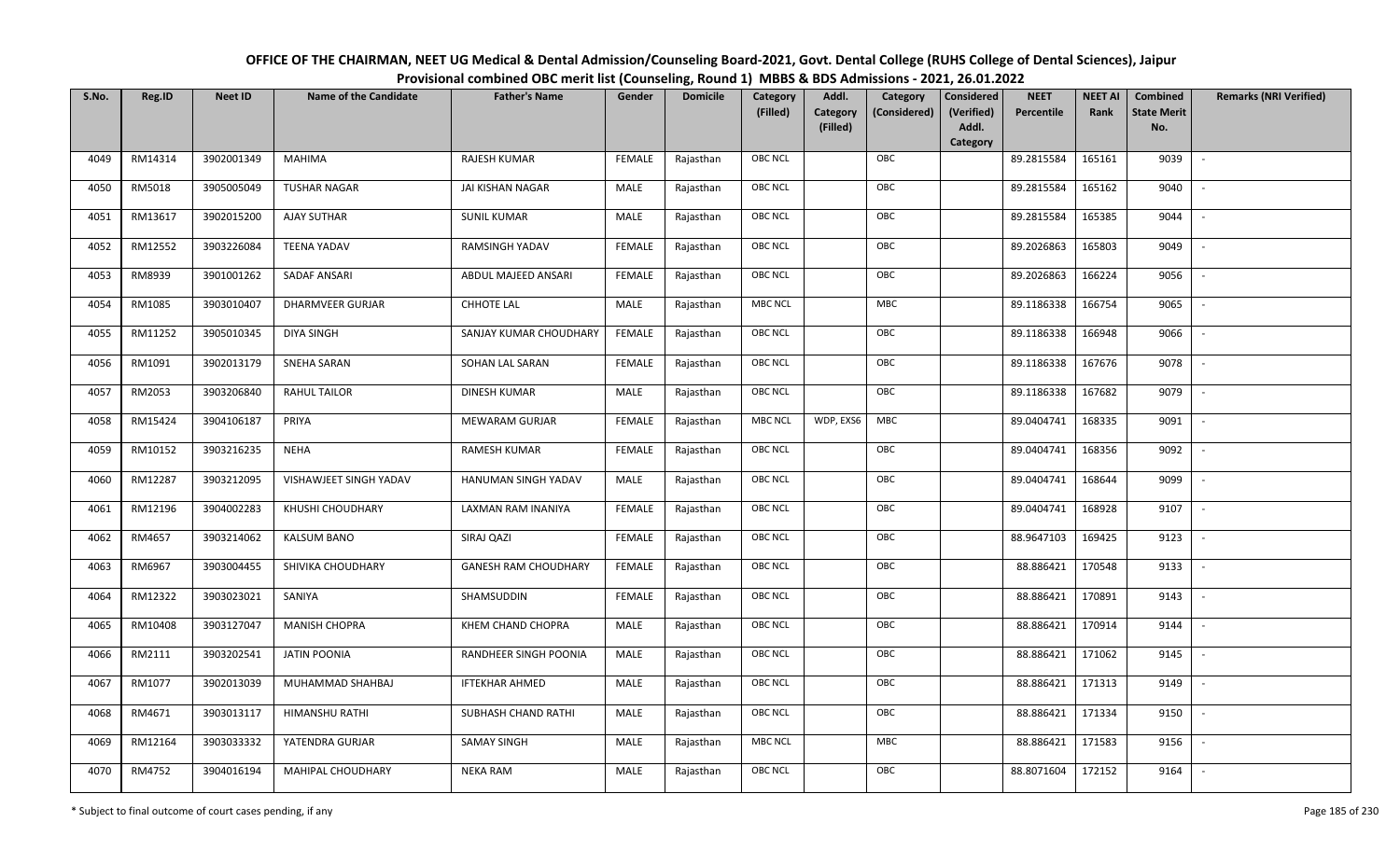| OFFICE OF THE CHAIRMAN, NEET UG Medical & Dental Admission/Counseling Board-2021, Govt. Dental College (RUHS College of Dental Sciences), Jaipur |
|--------------------------------------------------------------------------------------------------------------------------------------------------|
| Provisional combined OBC merit list (Counseling, Round 1) MBBS & BDS Admissions - 2021, 26.01.2022                                               |

| S.No. | Reg.ID  | <b>Neet ID</b> | <b>Name of the Candidate</b> | <b>Father's Name</b>     | Gender        | <b>Domicile</b> | Category<br>(Filled) | Addl.<br><b>Category</b><br>(Filled) | Category<br>(Considered) | <b>Considered</b><br>(Verified)<br>Addl. | <b>NEET</b><br>Percentile | <b>NEET AI</b><br>Rank | Combined<br><b>State Merit</b><br>No. | <b>Remarks (NRI Verified)</b> |
|-------|---------|----------------|------------------------------|--------------------------|---------------|-----------------|----------------------|--------------------------------------|--------------------------|------------------------------------------|---------------------------|------------------------|---------------------------------------|-------------------------------|
|       |         |                |                              |                          |               |                 |                      |                                      |                          | Category                                 |                           |                        |                                       |                               |
| 4071  | RM7522  | 3906020106     | <b>MANISH LODHA</b>          | PRAHALAD CHAND LODHA     | MALE          | Rajasthan       | <b>OBC NCL</b>       |                                      | OBC                      |                                          | 88.8071604                | 172459                 | 9171                                  | $\sim$                        |
| 4072  | RM11199 | 3903008233     | MOHAMMAD AMAN                | MOHAMMED HANIF           | MALE          | Rajasthan       | <b>OBC NCL</b>       |                                      | OBC                      |                                          | 88.8071604                | 172520                 | 9172                                  |                               |
| 4073  | RM13598 | 3903218083     | NISHA JANGIR                 | SURENDAR KUMAR           | <b>FEMALE</b> | Rajasthan       | OBC NCL              |                                      | OBC                      |                                          | 88.8071604                | 172672                 | 9174                                  |                               |
| 4074  | RM15369 | 3903229013     | <b>NEHA PRAJAPAT</b>         | SURENDRA KUMAR PRAJAPAT  | FEMALE        | Rajasthan       | <b>OBC NCL</b>       |                                      | OBC                      |                                          | 88.7225899                | 173428                 | 9185                                  | $\overline{\phantom{a}}$      |
| 4075  | RM9384  | 3903238238     | YASH YADAV                   | KRISHAN KUMAR YADAV      | MALE          | Rajasthan       | <b>OBC NCL</b>       |                                      | OBC                      |                                          | 88.7225899                | 173552                 | 9187                                  | $\sim$                        |
| 4076  | RM6142  | 3903004751     | <b>KASHVI SAINI</b>          | JITENDRA KUMAR SAINI     | <b>FEMALE</b> | Rajasthan       | <b>OBC NCL</b>       |                                      | OBC                      |                                          | 88.7225899                | 173635                 | 9188                                  | $\overline{\phantom{a}}$      |
| 4077  | RM11630 | 3903009660     | JYOTIKA VERMA                | RAJENDRA KUMAR VERMA     | <b>FEMALE</b> | Rajasthan       | OBC NCL              |                                      | OBC                      |                                          | 88.7225899                | 173763                 | 9189                                  |                               |
| 4078  | RM6623  | 3905002541     | AAKANKSHA RAJORIYA           | <b>KRISHAN GOPAL</b>     | <b>FEMALE</b> | Rajasthan       | <b>OBC NCL</b>       |                                      | OBC                      |                                          | 88.7225899                | 173933                 | 9192                                  |                               |
| 4079  | RM1503  | 3902001201     | <b>HARSH CHOUDHARY</b>       | <b>KASHI RAM</b>         | MALE          | Rajasthan       | OBC NCL              |                                      | OBC                      |                                          | 88.7225899                | 174027                 | 9194                                  | $\overline{\phantom{a}}$      |
| 4080  | RM14296 | 3904101682     | <b>BHUDEV</b>                | HARISHKUMAR              | <b>MALE</b>   | Rajasthan       | <b>OBC NCL</b>       |                                      | OBC                      |                                          | 88.7225899                | 174082                 | 9197                                  | $\overline{\phantom{a}}$      |
| 4081  | RM3062  | 3903133015     | <b>SUNIL BHAWRIYA</b>        | <b>SHYAM SINGH</b>       | MALE          | Rajasthan       | OBC NCL              |                                      | OBC                      |                                          | 88.6409333                | 174432                 | 9199                                  |                               |
| 4082  | RM15394 | 3905105020     | PRAGYA SUMAN                 | <b>MANOJ SUMAN</b>       | <b>FEMALE</b> | Rajasthan       | <b>OBC NCL</b>       |                                      | OBC                      |                                          | 88.6409333                | 174635                 | 9201                                  | $\overline{\phantom{a}}$      |
| 4083  | RM13280 | 3905002364     | ALISHA BUDANIA               | YASHPAL SINGH            | <b>FEMALE</b> | Rajasthan       | <b>OBC NCL</b>       |                                      | OBC                      |                                          | 88.5634859                | 175525                 | 9213                                  | Rajasthan                     |
| 4084  | RM9971  | 2001220081     | <b>BABITA</b>                | <b>SURENDAR SINGH</b>    | <b>FEMALE</b> | Rajasthan       | <b>OBC NCL</b>       | WDP, EXS8                            | OBC                      |                                          | 88.5634859                | 176161                 | 9218                                  | $\sim$                        |
| 4085  | RM1253  | 3903206814     | AYUSH KHEDAR                 | RAGHUVEER SINGH          | MALE          | Rajasthan       | <b>OBC NCL</b>       | WDP, EXS4                            | OBC                      | EXS6                                     | 88.5634859                | 176425                 | 9227                                  | $\overline{\phantom{a}}$      |
| 4086  | RM13434 | 2302002112     | <b>GAURAV MAHLAWAT</b>       | NARENDER SINGH           | MALE          | Rajasthan       | <b>OBC NCL</b>       |                                      | OBC                      |                                          | 88.5634859                | 176463                 | 9229                                  | $\overline{\phantom{a}}$      |
| 4087  | RM11331 | 3902005166     | MUKUND TANWAR                | NARENDRA SINGH TANWAR    | MALE          | Rajasthan       | OBC NCL              |                                      | OBC                      |                                          | 88.4856499                | 176891                 | 9235                                  | $\blacksquare$                |
| 4088  | RM2270  | 3902003318     | RONAK KASWAN                 | SUKHDEO KASWAN           | MALE          | Rajasthan       | <b>OBC NCL</b>       |                                      | OBC                      |                                          | 88.4856499                | 177193                 | 9242                                  |                               |
| 4089  | RM12581 | 3903005102     | PUJA SIMAR                   | <b>BANWARI LAL SIMAR</b> | <b>FEMALE</b> | Rajasthan       | OBC NCL              | WDP, EXS6                            | OBC                      |                                          | 88.4856499                | 177408                 | 9245                                  |                               |
| 4090  | RM12654 | 3906024557     | <b>MUSKAN SHEKH</b>          | ABDUL VHAB SHEKH         | <b>FEMALE</b> | Rajasthan       | <b>OBC NCL</b>       |                                      | OBC                      |                                          | 88.4071663                | 178016                 | 9252                                  |                               |
| 4091  | RM14887 | 4401015444     | MANISH KUMAR DHAKED          | ROSHAN LAL DHAKED        | MALE          | Rajasthan       | OBC NCL              |                                      | OBC                      |                                          | 88.4071663                | 178772                 | 9262                                  |                               |
| 4092  | RM8965  | 3905126168     | SAUMYA VERMA                 | RAMESHWAR DAYAL VERMA    | <b>FEMALE</b> | Rajasthan       | <b>OBC NCL</b>       |                                      | OBC                      |                                          | 88.4071663                | 178881                 | 9264                                  |                               |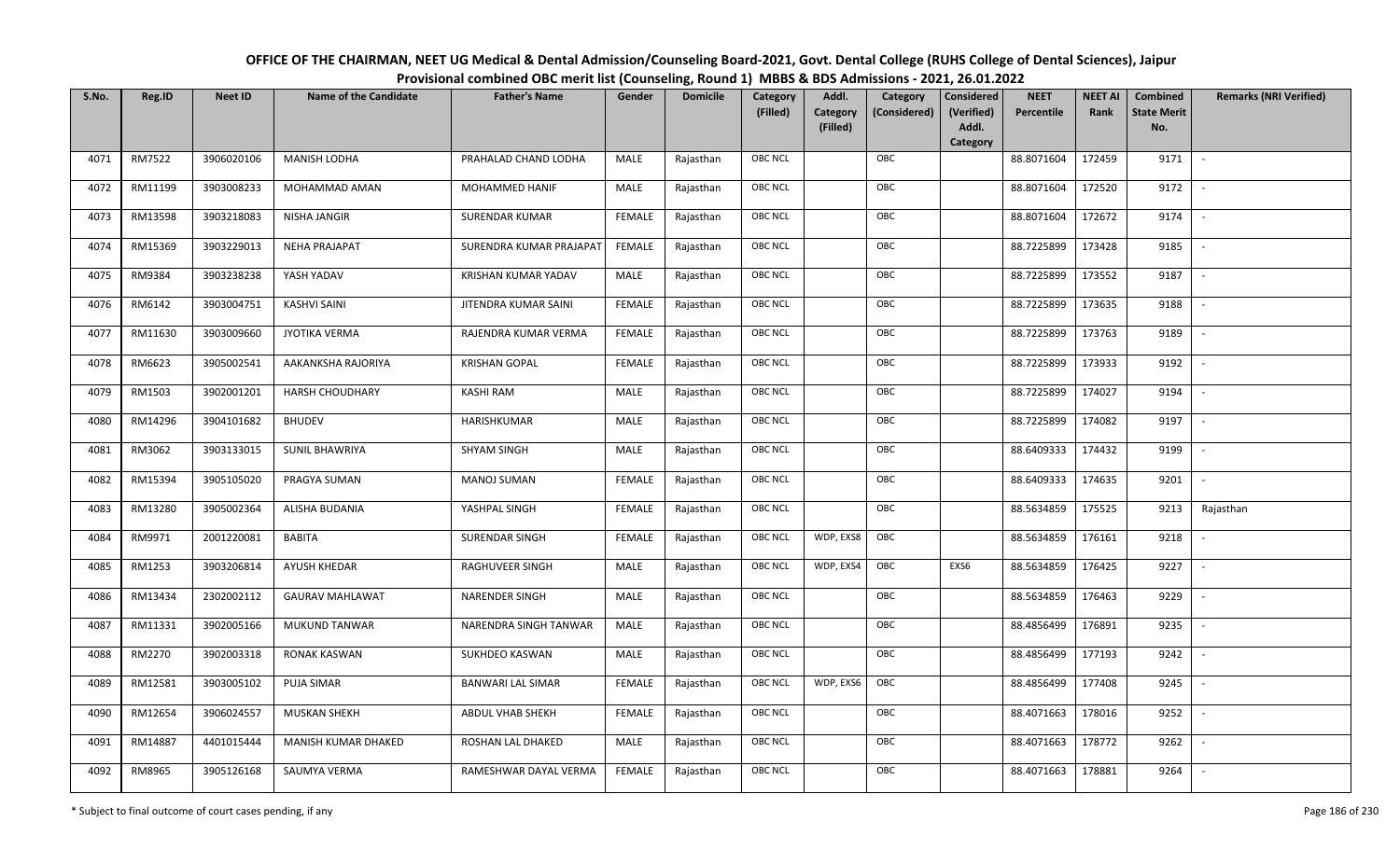| OFFICE OF THE CHAIRMAN, NEET UG Medical & Dental Admission/Counseling Board-2021, Govt. Dental College (RUHS College of Dental Sciences), Jaipur |
|--------------------------------------------------------------------------------------------------------------------------------------------------|
| Provisional combined OBC merit list (Counseling, Round 1) MBBS & BDS Admissions - 2021, 26.01.2022                                               |

| S.No. | Reg.ID  | <b>Neet ID</b> | <b>Name of the Candidate</b> | <b>Father's Name</b>     | Gender        | <b>Domicile</b> | Category<br>(Filled) | Addl.<br>Category<br>(Filled) | Category<br>(Considered) | <b>Considered</b><br>(Verified)<br>Addl. | <b>NEET</b><br>Percentile | <b>NEET AI</b><br>Rank | Combined<br><b>State Merit</b><br>No. | <b>Remarks (NRI Verified)</b> |
|-------|---------|----------------|------------------------------|--------------------------|---------------|-----------------|----------------------|-------------------------------|--------------------------|------------------------------------------|---------------------------|------------------------|---------------------------------------|-------------------------------|
|       |         |                |                              |                          |               |                 |                      |                               |                          | Category                                 |                           |                        |                                       |                               |
| 4093  | RM12238 | 3903113218     | <b>MUJFFAR</b>               | MOHAMMAD UMAR            | MALE          | Rajasthan       | OBC NCL              |                               | OBC                      |                                          | 88.3241499                | 180021                 | 9282                                  | $\overline{\phantom{a}}$      |
| 4094  | RM8646  | 3905015104     | <b>LEEMA SONI</b>            | RAJENDRA KUMAR SONI      | <b>FEMALE</b> | Rajasthan       | OBC NCL              |                               | OBC                      |                                          | 88.3241499                | 180237                 | 9290                                  |                               |
| 4095  | RM2593  | 2001002095     | PRIYA                        | RAVINDRA SINGH           | <b>FEMALE</b> | Rajasthan       | OBC NCL              | WDP, EXS6                     | OBC                      |                                          | 88.2430762                | 180759                 | 9295                                  |                               |
| 4096  | RM1848  | 3906014249     | YASHVINDRA YADAV             | SURAJBHAN YADAV          | <b>FEMALE</b> | Rajasthan       | OBC NCL              |                               | OBC                      |                                          | 88.2430762                | 180769                 | 9296                                  | $\overline{\phantom{a}}$      |
| 4097  | RM13872 | 3904009142     | <b>MANISH SARAN</b>          | <b>NARAYAN RAM SARAN</b> | MALE          | Rajasthan       | OBC NCL              |                               | OBC                      |                                          | 88.2430762                | 180990                 | 9301                                  | $\sim$                        |
| 4098  | RM9875  | 3905004251     | <b>CHARVI SAINI</b>          | <b>NARESH SAINI</b>      | <b>FEMALE</b> | Rajasthan       | OBC NCL              |                               | OBC                      |                                          | 88.2430762                | 181153                 | 9303                                  | $\overline{\phantom{a}}$      |
| 4099  | RM15532 | 3904001035     | <b>GHANSHYAM YADAV</b>       | LAL CHAND YADAV          | MALE          | Rajasthan       | OBC NCL              | WDP, EXS8                     | OBC                      |                                          | 88.2430762                | 181277                 | 9305                                  |                               |
| 4100  | RM13476 | 3903117214     | PAWAN YADAV                  | RAJESH KUMAR YADAV       | MALE          | Rajasthan       | <b>OBC NCL</b>       | WDP, EXS6                     | OBC                      |                                          | 88.16265                  | 181971                 | 9320                                  |                               |
| 4101  | RM12646 | 3901014576     | <b>MUSKAN QURESHI</b>        | SALIM QURESHI            | <b>FEMALE</b> | Rajasthan       | OBC NCL              |                               | OBC                      |                                          | 88.16265                  | 182675                 | 9330                                  |                               |
| 4102  | RM12908 | 2001214374     | <b>SHRUTI</b>                | JAI SHANKAR PRASAD       | <b>FEMALE</b> | Rajasthan       | OBC NCL              |                               | OBC                      |                                          | 88.0836484                | 182962                 | 9337                                  | $\overline{\phantom{a}}$      |
| 4103  | RM2145  | 3901003231     | <b>DIVYA SONI</b>            | SHYAM SUNDER SONI        | <b>FEMALE</b> | Rajasthan       | <b>OBC NCL</b>       |                               | OBC                      |                                          | 88.0836484                | 183474                 | 9343                                  |                               |
| 4104  | RM15091 | 3904026139     | <b>MANISHA SAINI</b>         | PREM RAJ                 | <b>FEMALE</b> | Rajasthan       | OBC NCL              |                               | OBC                      |                                          | 88.0836484                | 183475                 | 9344                                  | $\sim$                        |
| 4105  | RM3306  | 3904104394     | NAVEEN KASHANIYA             | <b>JAGDISH KASHANIYA</b> | MALE          | Rajasthan       | OBC NCL              |                               | OBC                      |                                          | 88.0836484                | 183783                 | 9347                                  |                               |
| 4106  | RM10720 | 3902002149     | ROOPAM CHOUDHARY             | <b>VIJAY SINGH</b>       | <b>FEMALE</b> | Rajasthan       | OBC NCL              |                               | OBC                      |                                          | 88.0836484                | 183806                 | 9348                                  | $\sim$                        |
| 4107  | RM13257 | 3903203543     | SHUBHAM SHARMA               | TARA SHANKAR SHARMA      | MALE          | Rajasthan       | OBC NCL              |                               | OBC                      |                                          | 88.0836484                | 183990                 | 9350                                  | $\overline{\phantom{a}}$      |
| 4108  | RM4330  | 3903105125     | YASHPAL SINGH                | PRABHU DAYAL JAT         | MALE          | Rajasthan       | OBC NCL              | WDP, EXS6                     | OBC                      |                                          | 88.0010853                | 184722                 | 9356                                  | $\sim$                        |
| 4109  | RM14785 | 3905011025     | SAKSHI SEN                   | PRADEEP KUMAR SEN        | <b>FEMALE</b> | Rajasthan       | OBC NCL              |                               | OBC                      |                                          | 88.0010853                | 184851                 | 9359                                  | $\overline{\phantom{a}}$      |
| 4110  | RM3240  | 3905012227     | SARFARAZ ANSARI              | <b>BAFATI ANSARI</b>     | MALE          | Rajasthan       | OBC NCL              |                               | OBC                      |                                          | 88.0010853                | 184873                 | 9360                                  |                               |
| 4111  | RM12625 | 3905027158     | RAJENDRA GOCHAR              | <b>HARDEV GOCHAR</b>     | MALE          | Rajasthan       | MBC NCL              |                               | <b>MBC</b>               |                                          | 88.0010853                | 184981                 | 9361                                  |                               |
| 4112  | RM11848 | 3903025407     | PUSHPA KUMAWAT               | MUKESH KUMAR             | <b>FEMALE</b> | Rajasthan       | OBC NCL              |                               | OBC                      |                                          | 87.9124999                | 185537                 | 9365                                  | $\overline{\phantom{a}}$      |
| 4113  | RM9996  | 3905018086     | SHREE KRISHAN KANT SAINI     | <b>BHANWAR LAL SAINI</b> | <b>MALE</b>   | Rajasthan       | OBC NCL              |                               | OBC                      |                                          | 87.9124999                | 185721                 | 9367                                  |                               |
| 4114  | RM13481 | 3901001075     | <b>KAVITA SONI</b>           | <b>RAJU RAM SONI</b>     | <b>FEMALE</b> | Rajasthan       | OBC NCL              |                               | OBC                      |                                          | 87.9124999                | 186275                 | 9382                                  |                               |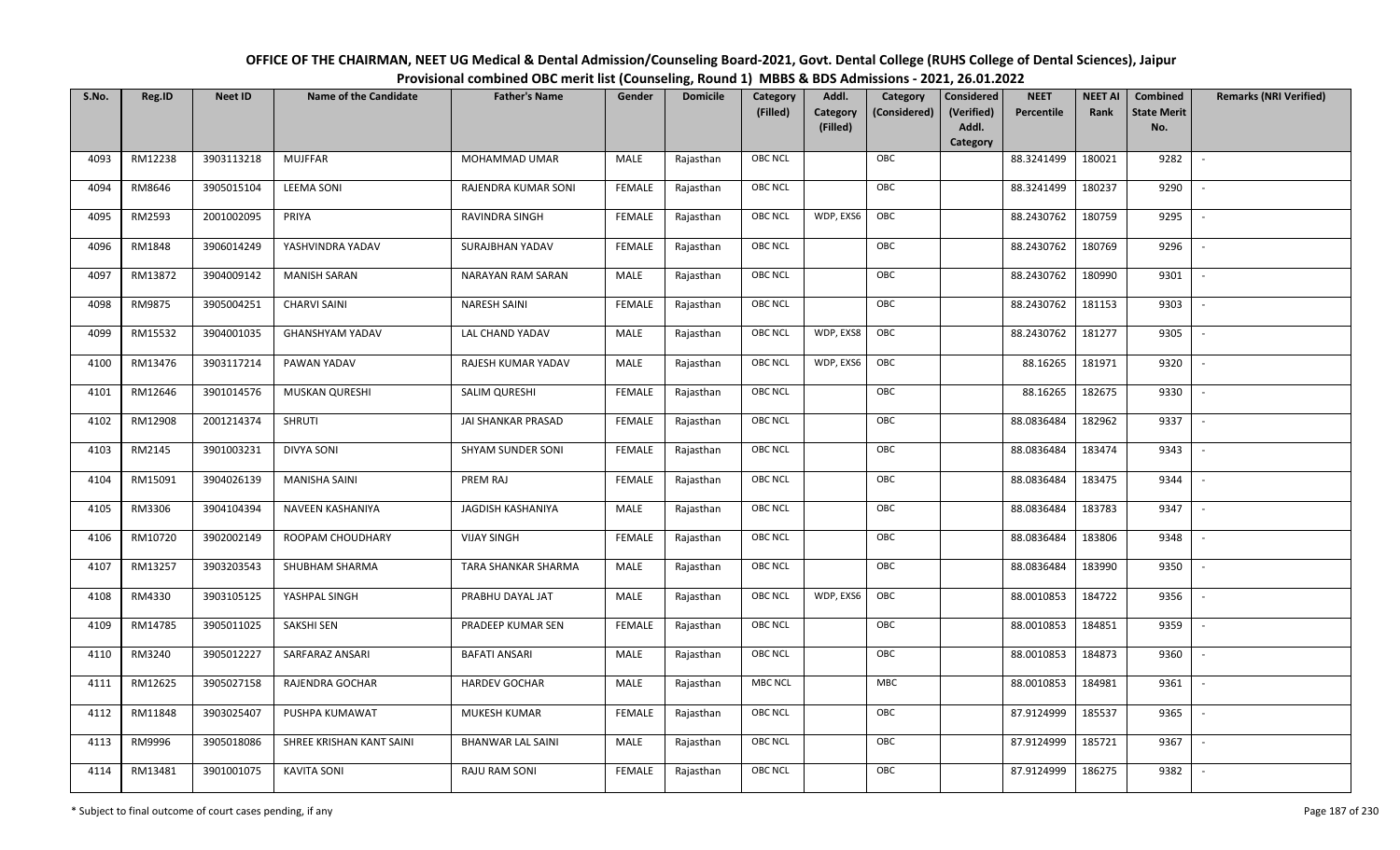| OFFICE OF THE CHAIRMAN, NEET UG Medical & Dental Admission/Counseling Board-2021, Govt. Dental College (RUHS College of Dental Sciences), Jaipur |
|--------------------------------------------------------------------------------------------------------------------------------------------------|
| Provisional combined OBC merit list (Counseling, Round 1) MBBS & BDS Admissions - 2021, 26.01.2022                                               |

| S.No. | Reg.ID  | <b>Neet ID</b> | <b>Name of the Candidate</b> | <b>Father's Name</b>       | Gender        | <b>Domicile</b> | Category       | Addl.<br>Category                    | <b>Considered</b>   | <b>NEET</b> | <b>NEET AI</b> | Combined                  | <b>Remarks (NRI Verified)</b> |
|-------|---------|----------------|------------------------------|----------------------------|---------------|-----------------|----------------|--------------------------------------|---------------------|-------------|----------------|---------------------------|-------------------------------|
|       |         |                |                              |                            |               |                 | (Filled)       | Category<br>(Considered)<br>(Filled) | (Verified)<br>Addl. | Percentile  | Rank           | <b>State Merit</b><br>No. |                               |
|       |         |                |                              |                            |               |                 |                |                                      | Category            |             |                |                           |                               |
| 4115  | RM12761 | 3905012156     | <b>CHARUL PALIWAL</b>        | SHRIKANT PALIWAL           | <b>FEMALE</b> | Rajasthan       | <b>OBC NCL</b> | OBC                                  |                     | 87.8279941  | 186971         | 9392                      | $\overline{\phantom{a}}$      |
| 4116  | RM12881 | 3903003404     | <b>NEHA KUMAWAT</b>          | <b>NAVAL KISHORE</b>       | <b>FEMALE</b> | Rajasthan       | <b>OBC NCL</b> | OBC                                  |                     | 87.8279941  | 187757         | 9399                      |                               |
| 4117  | RM4407  | 3903202330     | <b>BHAVYA SONI</b>           | <b>JITENDRA SONI</b>       | MALE          | Rajasthan       | <b>OBC NCL</b> | OBC                                  |                     | 87.8279941  | 187769         | 9401                      | $\overline{\phantom{a}}$      |
| 4118  | RM12966 | 3903204483     | <b>VINAY KATEWA</b>          | <b>HAWA SINGH</b>          | <b>MALE</b>   | Rajasthan       | <b>OBC NCL</b> | OBC                                  |                     | 87.8279941  | 187905         | 9402                      | $\overline{\phantom{a}}$      |
| 4119  | RM14926 | 3904015194     | GUDIYA                       | RAWAT RAM                  | <b>FEMALE</b> | Rajasthan       | OBC NCL        | OBC                                  |                     | 87.7491221  | 188158         | 9405                      | $\sim$                        |
| 4120  | RM15113 | 3903217254     | JITESH SAINI                 | <b>BABU LAL SAINI</b>      | MALE          | Rajasthan       | <b>OBC NCL</b> | OBC                                  |                     | 87.7491221  | 188236         | 9407                      | $\overline{\phantom{a}}$      |
| 4121  | RM14383 | 3903008690     | SORABH SEPAT                 | SATISH SEPAT               | MALE          | Rajasthan       | OBC NCL        | OBC                                  |                     | 87.7491221  | 188742         | 9410                      | $\overline{\phantom{a}}$      |
| 4122  | RM15543 | 3903106584     | MOHIT KUMAR SAINI            | RAMESH KUMAR SAINI         | MALE          | Rajasthan       | OBC NCL        | OBC                                  |                     | 87.7491221  | 188821         | 9413                      |                               |
| 4123  | RM6641  | 3903112033     | <b>ANIL GURJAR</b>           | <b>HANSRAJ GURJAR</b>      | <b>MALE</b>   | Rajasthan       | <b>MBC NCL</b> | MBC                                  |                     | 87.6707681  | 189525         | 9420                      |                               |
| 4124  | RM5361  | 3903011228     | <b>MOHIT KUMAR</b>           | DEVENDRA SINGH             | <b>MALE</b>   | Rajasthan       | <b>OBC NCL</b> | OBC                                  |                     | 87.6707681  | 189627         | 9421                      | $\overline{\phantom{a}}$      |
| 4125  | RM14823 | 2302033033     | ANOOP POSWAL                 | RAJVEER POSWAL             | MALE          | Rajasthan       | <b>MBC NCL</b> | <b>MBC</b>                           |                     | 87.6707681  | 189730         | 9423                      |                               |
| 4126  | RM11286 | 3903102945     | <b>ISHIKA RAJAWAT</b>        | <b>DILIP SINGH RAJAWAT</b> | <b>FEMALE</b> | Rajasthan       | <b>OBC NCL</b> | OBC                                  |                     | 87.6707681  | 189744         | 9425                      | $\overline{\phantom{a}}$      |
| 4127  | RM15549 | 3903007477     | <b>ANKUSH GURJAR</b>         | <b>UDAY SINGH GURJAR</b>   | FEMALE        | Rajasthan       | OBC NCL        | OBC                                  |                     | 87.6707681  | 189894         | 9431                      |                               |
| 4128  | RM9553  | 3901014090     | <b>PUNEET</b>                | <b>SURAJ PRAKASH</b>       | MALE          | Rajasthan       | OBC NCL        | OBC                                  |                     | 87.6707681  | 190122         | 9434                      | $\overline{\phantom{a}}$      |
| 4129  | RM6403  | 3904103232     | <b>CHITRANSH PARIHAR</b>     | <b>SURENDRA PARIHAR</b>    | <b>MALE</b>   | Rajasthan       | <b>OBC NCL</b> | OBC                                  |                     | 87.6707681  | 190322         | 9437                      | $\overline{\phantom{a}}$      |
| 4130  | RM14211 | 2001015257     | LOVESH GURJAR                | <b>GIRDHAR SINGH</b>       | MALE          | Rajasthan       | <b>MBC NCL</b> | WDP, EXS5<br>MBC                     |                     | 87.6707681  | 190342         | 9438                      | $\overline{\phantom{a}}$      |
| 4131  | RM12209 | 3903008711     | SONIA CHOUDHARY              | SHEKHAR CHOUDHARY          | <b>FEMALE</b> | Rajasthan       | <b>OBC NCL</b> | OBC                                  |                     | 87.5863918  | 191226         | 9447                      | $\overline{\phantom{a}}$      |
| 4132  | RM9348  | 3902002075     | ARSH SUHEL                   | <b>SUHEL AKHTAR</b>        | <b>MALE</b>   | Rajasthan       | OBC NCL        | OBC                                  |                     | 87.5863918  | 191249         | 9448                      |                               |
| 4133  | RM8172  | 3905011140     | PRACHI SINGH                 | CHANDRA PAL SINGH          | <b>FEMALE</b> | Rajasthan       | <b>OBC NCL</b> | OBC                                  |                     | 87.5863918  | 191290         | 9450                      |                               |
| 4134  | RM4554  | 2208003453     | SANKHALA JYOTHI MAHAVEER     | <b>MAHAVEER</b>            | <b>FEMALE</b> | Rajasthan       | <b>OBC NCL</b> | OBC                                  |                     | 87.4992958  | 191957         | 9465                      |                               |
| 4135  | RM10146 | 3903004708     | DIVYA DHANKHAR               | <b>DALEEP SINGH</b>        | <b>FEMALE</b> | Rajasthan       | <b>OBC NCL</b> | WDP, EXS6<br>OBC                     |                     | 87.4992958  | 192632         | 9477                      |                               |
| 4136  | RM15554 | 3903108504     | SIDHARATH JANGIR             | SHRAWAN KUMAR JANGIR       | MALE          | Rajasthan       | OBC NCL        | OBC                                  |                     | 87.4992958  | 192863         | 9482                      |                               |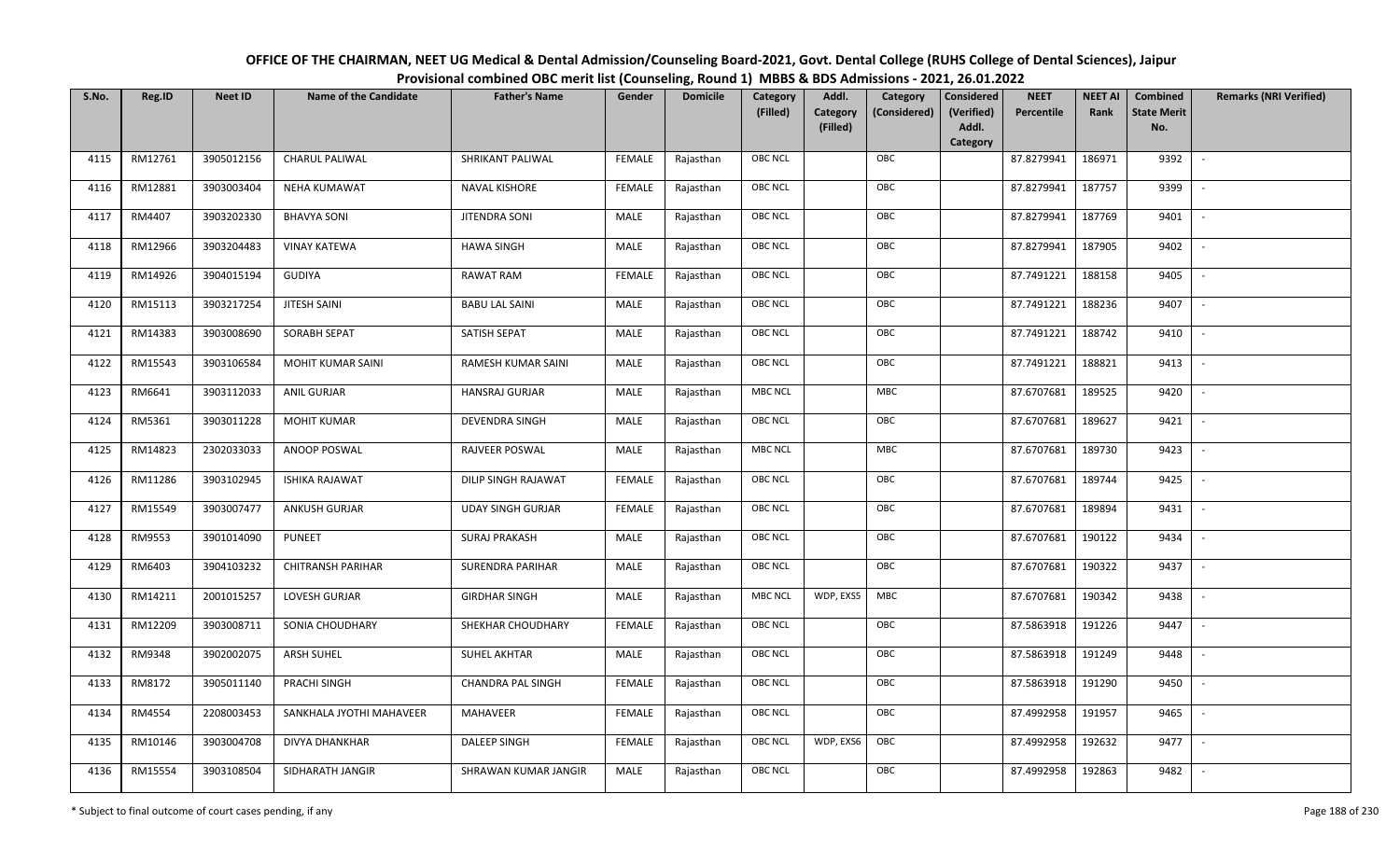| OFFICE OF THE CHAIRMAN, NEET UG Medical & Dental Admission/Counseling Board-2021, Govt. Dental College (RUHS College of Dental Sciences), Jaipur |
|--------------------------------------------------------------------------------------------------------------------------------------------------|
| Provisional combined OBC merit list (Counseling, Round 1) MBBS & BDS Admissions - 2021, 26.01.2022                                               |

| S.No. | Reg.ID  | <b>Neet ID</b> | <b>Name of the Candidate</b>          | <b>Father's Name</b>               | Gender        | <b>Domicile</b> | Category<br>(Filled) | Addl.<br>Category<br>(Filled) | Category<br>(Considered) | <b>Considered</b><br>(Verified)<br>Addl. | <b>NEET</b><br>Percentile | <b>NEET AI</b><br>Rank | Combined<br><b>State Merit</b><br>No. | <b>Remarks (NRI Verified)</b> |
|-------|---------|----------------|---------------------------------------|------------------------------------|---------------|-----------------|----------------------|-------------------------------|--------------------------|------------------------------------------|---------------------------|------------------------|---------------------------------------|-------------------------------|
| 4137  | RM13558 | 3906019173     | <b>SAPNA SAHNI</b>                    | <b>SURENDRA SAHNI</b>              | <b>FEMALE</b> | Rajasthan       | <b>OBC NCL</b>       |                               | OBC                      | Category                                 | 87.4992958                | 192944                 | 9483                                  | $\sim$                        |
|       |         |                |                                       |                                    |               |                 |                      |                               |                          |                                          |                           |                        |                                       |                               |
| 4138  | RM4790  | 3903003515     | PRAVEEN JUNAWA                        | LAXMANRAM JUNAWA                   | MALE          | Rajasthan       | OBC NCL              |                               | OBC                      |                                          | 87.4178335                | 193258                 | 9488                                  |                               |
| 4139  | RM13427 | 3903009364     | <b>KAVITA GURJAR</b>                  | RAM VILAS GURJAR                   | <b>FEMALE</b> | Rajasthan       | <b>MBC NCL</b>       |                               | <b>MBC</b>               |                                          | 87.4178335                | 193577                 | 9493                                  |                               |
| 4140  | RM4105  | 3904005164     | <b>DIMPLE SONI</b>                    | MR.DILEEP SONI                     | <b>FEMALE</b> | Rajasthan       | OBC NCL              |                               | OBC                      |                                          | 87.4178335                | 194126                 | 9502                                  | $\overline{\phantom{a}}$      |
| 4141  | RM9836  | 3905005486     | SHRESTH CHAUDHARY                     | <b>VIRENDRA KUMAR</b><br>CHAUDHARY | MALE          | Rajasthan       | <b>OBC NCL</b>       |                               | OBC                      |                                          | 87.4178335                | 194139                 | 9503                                  | $\sim$                        |
| 4142  | RM13682 | 3902002172     | CHOUHAN ZAINAB BANO<br>MOHAMMAD JAFAR | MOHAMMAD JAFAR                     | <b>FEMALE</b> | Rajasthan       | <b>OBC NCL</b>       |                               | OBC                      |                                          | 87.4178335                | 194181                 | 9506                                  | $\overline{\phantom{a}}$      |
| 4143  | RM9202  | 3903105008     | ATUL YADAV                            | MANOJ KUMAR YADAV                  | MALE          | Rajasthan       | <b>OBC NCL</b>       |                               | OBC                      |                                          | 87.3330039                | 194378                 | 9509                                  |                               |
| 4144  | RM15115 | 3903207202     | <b>NANDINI GAHLOT</b>                 | PRADEEP SINGH GAHLOT               | <b>FEMALE</b> | Rajasthan       | OBC NCL              |                               | OBC                      |                                          | 87.3330039                | 194943                 | 9516                                  |                               |
| 4145  | RM12193 | 3906003169     | RUCHI JODAWAT KALAL                   | <b>MOHAN LAL KALAL</b>             | <b>FEMALE</b> | Rajasthan       | <b>OBC NCL</b>       |                               | OBC                      |                                          | 87.3330039                | 195050                 | 9517                                  |                               |
| 4146  | RM13197 | 3905027124     | LOKESH SINGH GURJAR                   | <b>CHAUBE SINGH GURJAR</b>         | MALE          | Rajasthan       | <b>MBC NCL</b>       |                               | MBC                      |                                          | 87.3330039                | 195428                 | 9524                                  |                               |
| 4147  | RM14463 | 3901001135     | AISHWARYA CHOUDHARY                   | CHAINA RAM CHOUDHARY               | <b>FEMALE</b> | Rajasthan       | <b>OBC NCL</b>       |                               | OBC                      |                                          | 87.3330039                | 195497                 | 9527                                  |                               |
| 4148  | RM7248  | 2302023037     | <b>JAISURIYA MITTRA</b>               | <b>RAJBIR SINGH MITTRA</b>         | MALE          | Rajasthan       | <b>OBC NCL</b>       |                               | OBC                      |                                          | 87.3330039                | 195520                 | 9529                                  |                               |
| 4149  | RM9611  | 3903003079     | MOHIT CHOUDHARY                       | <b>HARPHOOL SINGH JAT</b>          | MALE          | Rajasthan       | <b>OBC NCL</b>       |                               | OBC                      |                                          | 87.3330039                | 195531                 | 9530                                  |                               |
| 4150  | RM15624 | 3906002327     | DIPANSHA KUMAWAT                      | GHANSHYAM KUMAWAT                  | <b>FEMALE</b> | Rajasthan       | <b>OBC NCL</b>       |                               | OBC                      |                                          | 87.2504408                | 196232                 | 9536                                  | $\overline{\phantom{a}}$      |
| 4151  | RM10229 | 3903205793     | <b>GITIKA SAHARAN</b>                 | <b>VIJAY SINGH SAHARAN</b>         | <b>FEMALE</b> | Rajasthan       | OBC NCL              |                               | OBC                      |                                          | 87.1633448                | 197442                 | 9556                                  | $\overline{\phantom{a}}$      |
| 4152  | RM8605  | 3906016202     | LAKSHYA SONI                          | RAJENDRA KUMAR SONI                | MALE          | Rajasthan       | <b>OBC NCL</b>       |                               | OBC                      |                                          | 87.1633448                | 198064                 | 9567                                  | $\sim$                        |
| 4153  | RM9496  | 4413003369     | KAVITA KUMARI                         | <b>BALRAM</b>                      | <b>FEMALE</b> | Rajasthan       | <b>OBC NCL</b>       |                               | OBC                      |                                          | 87.1633448                | 198077                 | 9568                                  | $\sim$                        |
| 4154  | RM10654 | 3903023229     | MANISHA DHAKA                         | <b>MAHENDRA SINGH</b>              | <b>FEMALE</b> | Rajasthan       | OBC NCL              |                               | OBC                      |                                          | 87.1633448                | 198103                 | 9569                                  |                               |
| 4155  | RM13347 | 3906011169     | SHRUTI MALVIYA                        | RAJENDRA KUMAR MISTRY              | <b>FEMALE</b> | Rajasthan       | <b>OBC NCL</b>       |                               | OBC                      |                                          | 87.1633448                | 198175                 | 9570                                  |                               |
| 4156  | RM11360 | 2001119074     | <b>VISHAL</b>                         | RAM AVTAR SINGH                    | MALE          | Rajasthan       | <b>MBC NCL</b>       | WPP, WPP8                     | MBC                      |                                          | 87.0710036                | 198316                 | 9573                                  |                               |
| 4157  | RM1163  | 3903205506     | <b>FIZA KHAN</b>                      | <b>SAPAT KHAN</b>                  | <b>FEMALE</b> | Rajasthan       | <b>OBC NCL</b>       |                               | OBC                      |                                          | 87.0710036                | 198317                 | 9574                                  |                               |
| 4158  | RM2297  | 3906001479     | AJAY CHOUDHARY                        | MAHENDRA SINGH                     | MALE          | Rajasthan       | <b>OBC NCL</b>       |                               | OBC                      |                                          | 87.0710036                | 198366                 | 9576                                  |                               |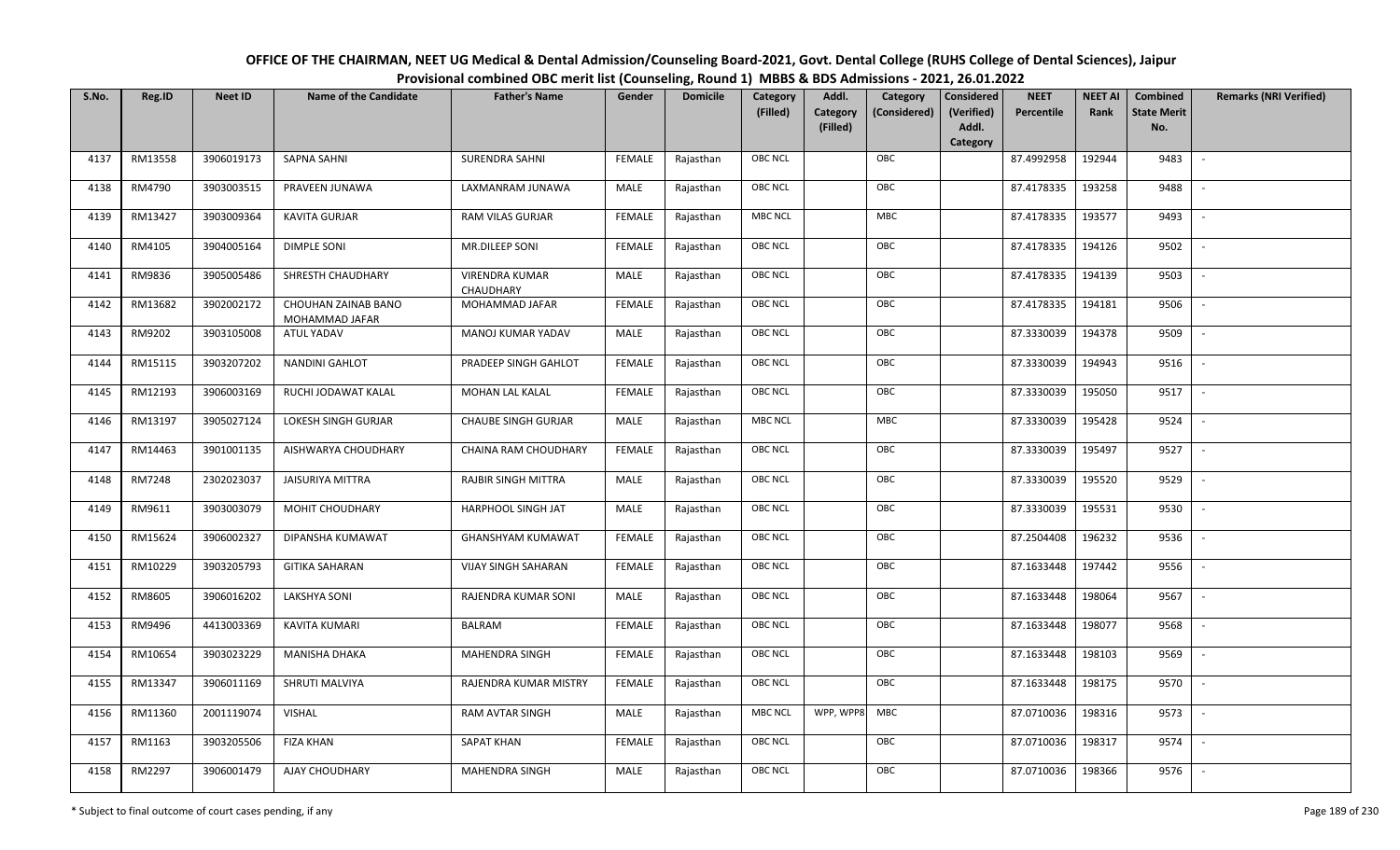| OFFICE OF THE CHAIRMAN, NEET UG Medical & Dental Admission/Counseling Board-2021, Govt. Dental College (RUHS College of Dental Sciences), Jaipur |
|--------------------------------------------------------------------------------------------------------------------------------------------------|
| Provisional combined OBC merit list (Counseling, Round 1) MBBS & BDS Admissions - 2021, 26.01.2022                                               |

| S.No. | Reg.ID  | <b>Neet ID</b> | <b>Name of the Candidate</b> | <b>Father's Name</b>                       | Gender        | <b>Domicile</b> | Category<br>(Filled) | Addl.<br>Category<br>(Filled) | Category<br>(Considered) | Considered<br>(Verified)<br>Addl. | <b>NEET</b><br>Percentile | <b>NEET AI</b><br>Rank | Combined<br><b>State Merit</b><br>No. | <b>Remarks (NRI Verified)</b> |
|-------|---------|----------------|------------------------------|--------------------------------------------|---------------|-----------------|----------------------|-------------------------------|--------------------------|-----------------------------------|---------------------------|------------------------|---------------------------------------|-------------------------------|
|       |         |                |                              |                                            |               |                 |                      |                               |                          | Category                          |                           |                        |                                       |                               |
| 4159  | RM7326  | 3905010260     | ADITI JYOTSANA MEHTA         | RAM BRIJESH MEHTA                          | <b>FEMALE</b> | Rajasthan       | <b>OBC NCL</b>       |                               | OBC                      |                                   | 87.0710036                | 199245                 | 9587                                  | $\sim$                        |
| 4160  | RM4871  | 3903208064     | NISHITA JANGID               | ANIL JANGID                                | <b>FEMALE</b> | Rajasthan       | OBC NCL              |                               | OBC                      |                                   | 86.987793                 | 199806                 | 9592                                  |                               |
| 4161  | RM1539  | 3903109077     | <b>MAHESH CHOUDHARY</b>      | KAMAL SINGH CHOUDHARY                      | MALE          | Rajasthan       | <b>OBC NCL</b>       |                               | OBC                      |                                   | 86.987793                 | 200087                 | 9597                                  |                               |
| 4162  | RM13400 | 3114004295     | MOHAMMED ZAID                | MOHAMMED RAFIQUE                           | MALE          | Rajasthan       | <b>OBC NCL</b>       |                               | OBC                      |                                   | 86.987793                 | 200205                 | 9603                                  | $\overline{\phantom{a}}$      |
| 4163  | RM10040 | 3906003335     | NILESH PRAJAPAT              | MOTI LAL PRAJAPAT                          | <b>MALE</b>   | Rajasthan       | <b>OBC NCL</b>       |                               | OBC                      |                                   | 86.9013445                | 201291                 | 9615                                  | $\sim$                        |
| 4164  | RM3271  | 3906003064     | HITANSHI CHOUDHARY           | <b>JAGDISH CHANDRA</b><br><b>CHOUDHARY</b> | <b>FEMALE</b> | Rajasthan       | <b>OBC NCL</b>       |                               | OBC                      |                                   | 86.9013445                | 201427                 | 9617                                  | $\overline{\phantom{a}}$      |
| 4165  | RM1529  | 3902003188     | RACHIT GHINTALA              | RAJENDAR KUMAR GHINTALA                    | MALE          | Rajasthan       | <b>OBC NCL</b>       |                               | OBC                      |                                   | 86.9013445                | 201648                 | 9621                                  |                               |
| 4166  | RM12931 | 3114007116     | MEWADA PARTH JAGDISH         | JAGDISH                                    | MALE          | Rajasthan       | <b>OBC NCL</b>       |                               | OBC                      |                                   | 86.9013445                | 201874                 | 9624                                  |                               |
| 4167  | RM11923 | 2302018052     | HIMANSHU CHOUDHARY           | JASBIR SINGH CHOUDHARY                     | MALE          | Rajasthan       | OBC NCL              |                               | OBC                      |                                   | 86.9013445                | 202260                 | 9628                                  |                               |
| 4168  | RM12664 | 3901002274     | <b>AYUSHI SHARMA</b>         | <b>HEMENDRA SHARMA</b>                     | <b>FEMALE</b> | Rajasthan       | <b>OBC NCL</b>       |                               | OBC                      |                                   | 86.816515                 | 202624                 | 9636                                  | $\overline{\phantom{a}}$      |
| 4169  | RM12605 | 3904013050     | PINKI HAMBER                 | <b>TILA RAM</b>                            | <b>FEMALE</b> | Rajasthan       | <b>OBC NCL</b>       |                               | OBC                      |                                   | 86.816515                 | 202740                 | 9639                                  |                               |
| 4170  | RM11041 | 3903229181     | ROHAN                        | SHEESHRAM                                  | MALE          | Rajasthan       | <b>OBC NCL</b>       | WDP, EXS2                     | OBC                      | EXS3                              | 86.816515                 | 203105                 | 9646                                  |                               |
| 4171  | RM7822  | 3903022206     | SUNIL KALIRAWANA             | BABU LAL KALIRAWANA                        | MALE          | Rajasthan       | <b>OBC NCL</b>       |                               | OBC                      |                                   | 86.816515                 | 203222                 | 9649                                  |                               |
| 4172  | RM10243 | 3903008148     | <b>VIKASH KUMAR</b>          | GURUDAYAL                                  | MALE          | Rajasthan       | <b>MBC NCL</b>       | WDP, EXS8                     | <b>MBC</b>               |                                   | 86.7354412                | 203966                 | 9656                                  |                               |
| 4173  | RM11771 | 3902003004     | SUMITRA                      | <b>MOTI RAM</b>                            | <b>FEMALE</b> | Rajasthan       | <b>OBC NCL</b>       |                               | OBC                      |                                   | 86.7354412                | 204238                 | 9661                                  | $\overline{\phantom{a}}$      |
| 4174  | RM14308 | 3903006194     | KHUSHI RATHORE               | SHANKER SINGH                              | <b>FEMALE</b> | Rajasthan       | OBC NCL              |                               | OBC                      |                                   | 86.7354412                | 204682                 | 9665                                  | $\sim$                        |
| 4175  | RM11623 | 3903113313     | KANIKA YADAV                 | MANISH YADAV                               | <b>FEMALE</b> | Rajasthan       | <b>OBC NCL</b>       | WDP, EXS6                     | OBC                      |                                   | 86.6440066                | 204932                 | 9670                                  | $\overline{\phantom{a}}$      |
| 4176  | RM11192 | 3903040073     | SACHIN BIKAL                 | <b>BABU LAL BIKAL</b>                      | MALE          | Rajasthan       | <b>MBC NCL</b>       |                               | <b>MBC</b>               |                                   | 86.6440066                | 205178                 | 9673                                  | $\overline{\phantom{a}}$      |
| 4177  | RM14779 | 3903128269     | GUNJAN                       | <b>MAHESH KUMAR</b>                        | <b>FEMALE</b> | Rajasthan       | <b>OBC NCL</b>       |                               | OBC                      |                                   | 86.6440066                | 205378                 | 9675                                  |                               |
| 4178  | RM8446  | 3902022096     | <b>VINAY RAR</b>             | <b>SUBHASH RAR</b>                         | MALE          | Rajasthan       | OBC NCL              |                               | OBC                      |                                   | 86.6440066                | 205462                 | 9678                                  |                               |
| 4179  | RM14726 | 3903030239     | <b>RINKI MALI</b>            | <b>DHAN SINGH MALI</b>                     | <b>FEMALE</b> | Rajasthan       | <b>OBC NCL</b>       |                               | OBC                      |                                   | 86.6440066                | 205638                 | 9682                                  |                               |
| 4180  | RM11186 | 3903104340     | <b>ISHA JANGIR</b>           | <b>BHAGWATI PRASAD JANGIR</b>              | <b>FEMALE</b> | Rajasthan       | <b>OBC NCL</b>       |                               | OBC                      |                                   | 86.5607959                | 206523                 | 9701                                  |                               |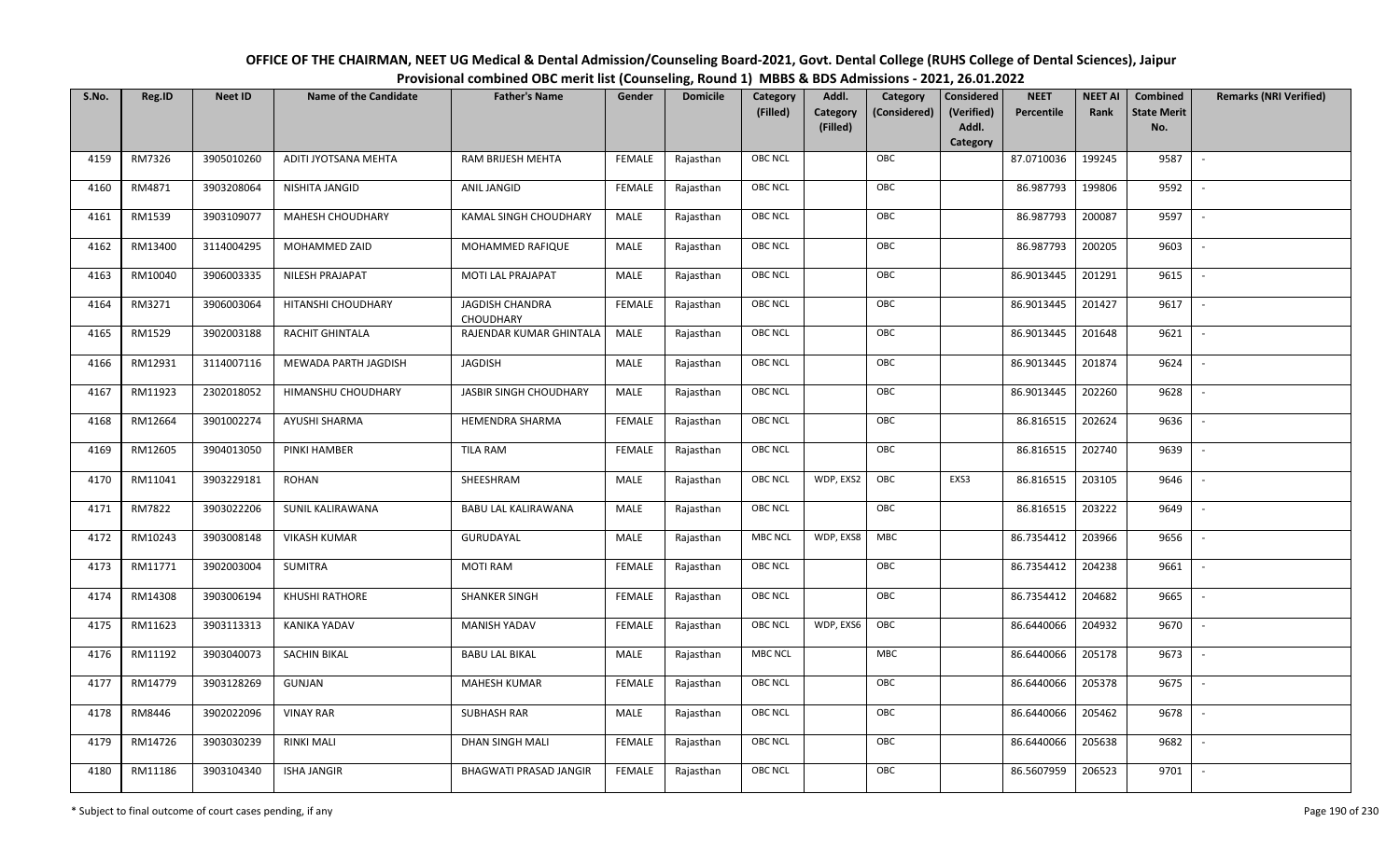| OFFICE OF THE CHAIRMAN, NEET UG Medical & Dental Admission/Counseling Board-2021, Govt. Dental College (RUHS College of Dental Sciences), Jaipur |
|--------------------------------------------------------------------------------------------------------------------------------------------------|
| Provisional combined OBC merit list (Counseling, Round 1) MBBS & BDS Admissions - 2021, 26.01.2022                                               |

| S.No. | Reg.ID  | <b>Neet ID</b> | <b>Name of the Candidate</b> | <b>Father's Name</b>     | Gender        | <b>Domicile</b> | Category<br>(Filled) | Addl.<br><b>Category</b><br>(Filled) | Category<br>(Considered) | <b>Considered</b><br>(Verified)<br>Addl. | <b>NEET</b><br>Percentile | <b>NEET AI</b><br>Rank | Combined<br><b>State Merit</b><br>No. | <b>Remarks (NRI Verified)</b> |
|-------|---------|----------------|------------------------------|--------------------------|---------------|-----------------|----------------------|--------------------------------------|--------------------------|------------------------------------------|---------------------------|------------------------|---------------------------------------|-------------------------------|
|       |         |                |                              |                          |               |                 |                      |                                      |                          | Category                                 |                           |                        |                                       |                               |
| 4181  | RM1057  | 3904103194     | <b>SANIYA KHAN</b>           | <b>IQBAL KHAN</b>        | <b>FEMALE</b> | Rajasthan       | <b>OBC NCL</b>       |                                      | OBC                      |                                          | 86.5607959                | 206647                 | 9704                                  | $\sim$                        |
| 4182  | RM2092  | 3801007061     | NISHITA YADAV                | RAJKUMAR YADAV           | <b>FEMALE</b> | Rajasthan       | OBC NCL              | WPP,<br>WPP8, PwD                    | OBC                      | PwD                                      | 86.5607959                | 207297                 | 9712                                  |                               |
| 4183  | RM14078 | 3901016276     | <b>GAURAV SHARMA</b>         | PRADEEP KUMAR SHARMA     | MALE          | Rajasthan       | <b>OBC NCL</b>       |                                      | OBC                      |                                          | 86.5607959                | 207337                 | 9713                                  | $\overline{\phantom{a}}$      |
| 4184  | RM4097  | 3903103206     | SAMEER KHAN                  | LATE SHAMSHER KHAN       | MALE          | Rajasthan       | <b>OBC NCL</b>       |                                      | OBC                      |                                          | 86.5607959                | 207399                 | 9715                                  | $\overline{\phantom{a}}$      |
| 4185  | RM12564 | 3903002075     | <b>NEHA SAINI</b>            | <b>MANOJ KUMAR SAINI</b> | <b>FEMALE</b> | Rajasthan       | <b>OBC NCL</b>       |                                      | OBC                      |                                          | 86.4779738                | 207619                 | 9719                                  | $\sim$                        |
| 4186  | RM8045  | 3903214441     | <b>MINTU SAINI</b>           | JAGDISH PRASAD SAINI     | <b>FEMALE</b> | Rajasthan       | <b>OBC NCL</b>       |                                      | OBC                      |                                          | 86.4779738                | 208453                 | 9728                                  | $\overline{\phantom{a}}$      |
| 4187  | RM10360 | 3903036054     | KOMAL CHOPRA                 | KHEM CHAND CHOPRA        | <b>FEMALE</b> | Rajasthan       | OBC NCL              |                                      | OBC                      |                                          | 86.3915901                | 209358                 | 9739                                  |                               |
| 4188  | RM10690 | 3903010490     | VAIBHAVI YADAV               | <b>BRIJENDRA YADAV</b>   | <b>FEMALE</b> | Rajasthan       | OBC NCL              |                                      | OBC                      |                                          | 86.3915901                | 210005                 | 9746                                  |                               |
| 4189  | RM1268  | 3904002397     | <b>RITU CHOUDHARY</b>        | RAMDEO THOLIYA           | <b>FEMALE</b> | Rajasthan       | OBC NCL              |                                      | OBC                      |                                          | 86.3042351                | 210586                 | 9752                                  |                               |
| 4190  | RM7969  | 3903019045     | <b>GAJENDRA YADAV</b>        | DATARAM YADAV            | <b>MALE</b>   | Rajasthan       | <b>OBC NCL</b>       |                                      | OBC                      |                                          | 86.3042351                | 211251                 | 9757                                  | $\overline{\phantom{a}}$      |
| 4191  | RM9406  | 3903002024     | SEJAL JHURIA                 | ARUN KUMAR JHURIA        | <b>FEMALE</b> | Rajasthan       | OBC NCL              |                                      | OBC                      |                                          | 86.2108578                | 212294                 | 9769                                  |                               |
| 4192  | RM2295  | 3906006127     | RITIK DANTLA                 | KISHANLAL DANTLA         | MALE          | Rajasthan       | <b>MBC NCL</b>       |                                      | MBC                      |                                          | 86.2108578                | 212482                 | 9775                                  | $\mathbb{L}$                  |
| 4193  | RM14364 | 3903211342     | <b>VIKASH KUMAR</b>          | <b>RAMJI LAL</b>         | MALE          | Rajasthan       | <b>MBC NCL</b>       |                                      | MBC                      |                                          | 86.2108578                | 212621                 | 9779                                  |                               |
| 4194  | RM14508 | 3904112185     | <b>JAHANAVI SOLANKI</b>      | <b>SOHAN LAL</b>         | <b>FEMALE</b> | Rajasthan       | OBC NCL              |                                      | OBC                      |                                          | 86.1259635                | 213061                 | 9784                                  | $\overline{\phantom{a}}$      |
| 4195  | RM5168  | 3903101876     | HRIDAYANSHA RODA             | <b>KAMAL VERMA</b>       | <b>FEMALE</b> | Rajasthan       | <b>OBC NCL</b>       |                                      | OBC                      |                                          | 86.1259635                | 213157                 | 9785                                  | $\overline{\phantom{a}}$      |
| 4196  | RM7432  | 3903112400     | RIYA JHAJHARIA               | BHARAMAL                 | <b>FEMALE</b> | Rajasthan       | <b>OBC NCL</b>       | WDP, EXS8                            | OBC                      |                                          | 86.1259635                | 213853                 | 9794                                  | $\sim$                        |
| 4197  | RM11455 | 3903012117     | SUNIL KUMAR GURJAR           | <b>DESHRAJ GURJAR</b>    | MALE          | Rajasthan       | <b>MBC NCL</b>       |                                      | MBC                      |                                          | 86.1259635                | 214102                 | 9798                                  | $\overline{\phantom{a}}$      |
| 4198  | RM3613  | 3905002476     | JEETESH PRAJAPATI            | NARESH KUMAR             | MALE          | Rajasthan       | OBC NCL              |                                      | OBC                      |                                          | 86.1259635                | 214206                 | 9803                                  | $\sim$                        |
| 4199  | RM15327 | 3905024214     | BRAJENDRA SINGH GUJAR        | DHEER SINGH GUJAR        | MALE          | Rajasthan       | <b>MBC NCL</b>       | WDP, EXS6                            | MBC                      |                                          | 86.0423643                | 214555                 | 9811                                  |                               |
| 4200  | RM11829 | 3903036151     | <b>BILAL QURESHI</b>         | KAMRUDDIN QURESHI        | MALE          | Rajasthan       | OBC NCL              |                                      | OBC                      |                                          | 86.0423643                | 215040                 | 9816                                  |                               |
| 4201  | RM8321  | 2302015331     | SHIVAM YADAV                 | <b>VIJAY PAL</b>         | <b>FEMALE</b> | Rajasthan       | <b>OBC NCL</b>       |                                      | OBC                      |                                          | 86.0423643                | 215200                 | 9818                                  |                               |
| 4202  | RM15133 | 3903235143     | <b>TEEKA RAM SAINI</b>       | PREETAM PRAKASH SAINI    | MALE          | Rajasthan       | <b>OBC NCL</b>       |                                      | OBC                      |                                          | 86.0423643                | 215246                 | 9819                                  |                               |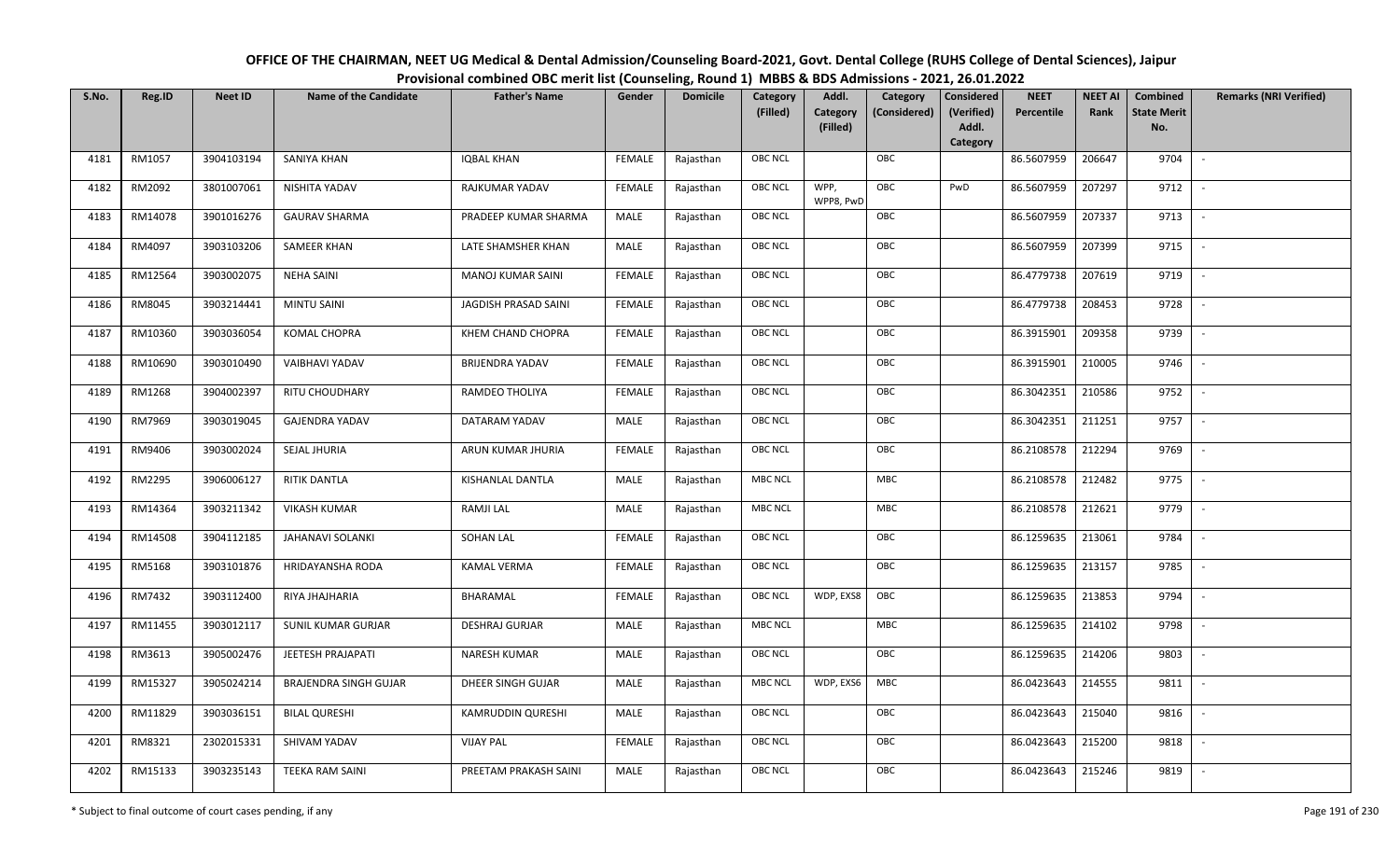| OFFICE OF THE CHAIRMAN, NEET UG Medical & Dental Admission/Counseling Board-2021, Govt. Dental College (RUHS College of Dental Sciences), Jaipur |
|--------------------------------------------------------------------------------------------------------------------------------------------------|
| Provisional combined OBC merit list (Counseling, Round 1) MBBS & BDS Admissions - 2021, 26.01.2022                                               |

| S.No. | Reg.ID  | <b>Neet ID</b> | <b>Name of the Candidate</b> | <b>Father's Name</b>        | Gender        | <b>Domicile</b> | <b>Category</b> | Addl.                | Category     | <b>Considered</b>   | <b>NEET</b> | <b>NEET AI</b> | Combined                  | <b>Remarks (NRI Verified)</b> |
|-------|---------|----------------|------------------------------|-----------------------------|---------------|-----------------|-----------------|----------------------|--------------|---------------------|-------------|----------------|---------------------------|-------------------------------|
|       |         |                |                              |                             |               |                 | (Filled)        | Category<br>(Filled) | (Considered) | (Verified)<br>Addl. | Percentile  | Rank           | <b>State Merit</b><br>No. |                               |
|       |         |                |                              |                             |               |                 |                 |                      |              | Category            |             |                |                           |                               |
| 4203  | RM10906 | 3903019361     | PRIYANKA SAINI               | LAXMAN PRASAD SAINI         | <b>FEMALE</b> | Rajasthan       | <b>OBC NCL</b>  |                      | OBC          |                     | 85.9561748  | 216240         | 9829                      |                               |
| 4204  | RM4448  | 3903227063     | POOJA KUMARI                 | RAMAWATAR                   | <b>FEMALE</b> | Rajasthan       | <b>OBC NCL</b>  |                      | OBC          |                     | 85.9561748  | 216286         | 9830                      |                               |
| 4205  | RM14720 | 3902010147     | <b>NISHA</b>                 | <b>HANUMAN SINGH</b>        | <b>FEMALE</b> | Rajasthan       | OBC NCL         |                      | OBC          |                     | 85.9561748  | 216714         | 9836                      |                               |
| 4206  | RM13800 | 2001218309     | <b>ISHA NAGAR</b>            | <b>DEV NAGAR</b>            | <b>FEMALE</b> | Rajasthan       | <b>MBC NCL</b>  |                      | MBC          |                     | 85.8651288  | 217015         | 9843                      | $\overline{\phantom{a}}$      |
| 4207  | RM15354 | 3903001631     | SHWETA CHOUDHARY             | DALVEER SINGH               | <b>FEMALE</b> | Rajasthan       | OBC NCL         |                      | OBC          |                     | 85.8651288  | 217133         | 9844                      | $\sim$                        |
| 4208  | RM4181  | 3905101471     | KANU PRIYA DHABHAI           | <b>SUNIL DHABHAI</b>        | <b>FEMALE</b> | Rajasthan       | <b>MBC NCL</b>  |                      | MBC          |                     | 85.8651288  | 217162         | 9845                      |                               |
| 4209  | RM8235  | 3906003325     | <b>USHMA DANGI</b>           | PRABHU LAL DANGI            | <b>FEMALE</b> | Rajasthan       | <b>OBC NCL</b>  |                      | OBC          |                     | 85.8651288  | 217840         | 9856                      |                               |
| 4210  | RM12269 | 3905011219     | <b>TANZEEL ANSARI</b>        | <b>MOHD TAHIR</b>           | <b>FEMALE</b> | Rajasthan       | <b>OBC NCL</b>  |                      | OBC          |                     | 85.8651288  | 217965         | 9857                      |                               |
| 4211  | RM14886 | 3903025058     | PRIYANKA CHOUDHARY           | <b>GANPAT LAL CHOUDHARY</b> | <b>FEMALE</b> | Rajasthan       | <b>OBC NCL</b>  |                      | OBC          |                     | 85.7688375  | 218382         | 9861                      |                               |
| 4212  | RM2247  | 3906023027     | RAGHUVEER SINGH RAWAT        | DEVNARAYAN SINGH            | MALE          | Rajasthan       | OBC NCL         |                      | OBC          |                     | 85.7688375  | 219657         | 9877                      | $\overline{\phantom{a}}$      |
| 4213  | RM1992  | 3903106094     | SHIVAM KUMAWAT               | RAMESH CHAND KUMAWAT        | MALE          | Rajasthan       | <b>OBC NCL</b>  |                      | OBC          |                     | 85.7688375  | 219722         | 9880                      |                               |
| 4214  | RM9411  | 3904006082     | PIYUSH MALVIYA               | RAMESH MALVIYA              | MALE          | Rajasthan       | OBC NCL         |                      | OBC          |                     | 85.6823243  | 220548         | 9892                      | $\overline{\phantom{a}}$      |
| 4215  | RM15572 | 2304020162     | ANCHAL                       | RAJESH KUMAR                | <b>FEMALE</b> | Rajasthan       | <b>OBC NCL</b>  |                      | OBC          |                     | 85.6823243  | 220623         | 9895                      |                               |
| 4216  | RM7192  | 3905017021     | MEENA                        | <b>VIJAY SINGH</b>          | <b>FEMALE</b> | Rajasthan       | <b>MBC NCL</b>  |                      | MBC          |                     | 85.594516   | 221578         | 9907                      | $\overline{\phantom{a}}$      |
| 4217  | RM10941 | 3903101042     | <b>ISHA CHAUDHARY</b>        | SANDEEP CHAUDHARY           | <b>FEMALE</b> | Rajasthan       | OBC NCL         |                      | OBC          |                     | 85.594516   | 222028         | 9914                      | $\overline{\phantom{a}}$      |
| 4218  | RM10758 | 3903035136     | RAMESH CHAND CHOUDHARY       | MADAN LAL JAT               | MALE          | Rajasthan       | <b>OBC NCL</b>  |                      | OBC          |                     | 85.594516   | 222183         | 9915                      | $\sim$                        |
| 4219  | RM6926  | 3903001823     | <b>MAHI CHOUDHARY</b>        | <b>BHAGWAN SINGH</b>        | <b>FEMALE</b> | Rajasthan       | <b>OBC NCL</b>  |                      | OBC          |                     | 85.594516   | 222418         | 9918                      | $\overline{\phantom{a}}$      |
| 4220  | RM15251 | 2001017068     | <b>BHAGWAT SINGH</b>         | <b>KESHAR SINGH</b>         | MALE          | Rajasthan       | <b>OBC NCL</b>  | WPP, WPP8            | OBC          |                     | 85.5054126  | 223472         | 9932                      |                               |
| 4221  | RM3325  | 3904020082     | RAVINDRA BARFA               | DUNGAR RAM BARFA            | MALE          | Rajasthan       | OBC NCL         |                      | OBC          |                     | 85.5054126  | 223830         | 9937                      |                               |
| 4222  | RM8630  | 3902001395     | LOKENDRA SINGH               | PADAM SINGH                 | MALE          | Rajasthan       | OBC NCL         |                      | OBC          |                     | 85.4172805  | 225063         | 9956                      |                               |
| 4223  | RM9498  | 3904101216     | NIDHI MALVIYA                | RAMESH MALVIYA              | <b>FEMALE</b> | Rajasthan       | <b>OBC NCL</b>  |                      | OBC          |                     | 85.3198236  | 226053         | 9962                      |                               |
| 4224  | RM12550 | 3904001050     | POOJA JANGID                 | HARI KISHAN JANGID          | <b>FEMALE</b> | Rajasthan       | <b>OBC NCL</b>  |                      | OBC          |                     | 85.3198236  | 226388         | 9966                      |                               |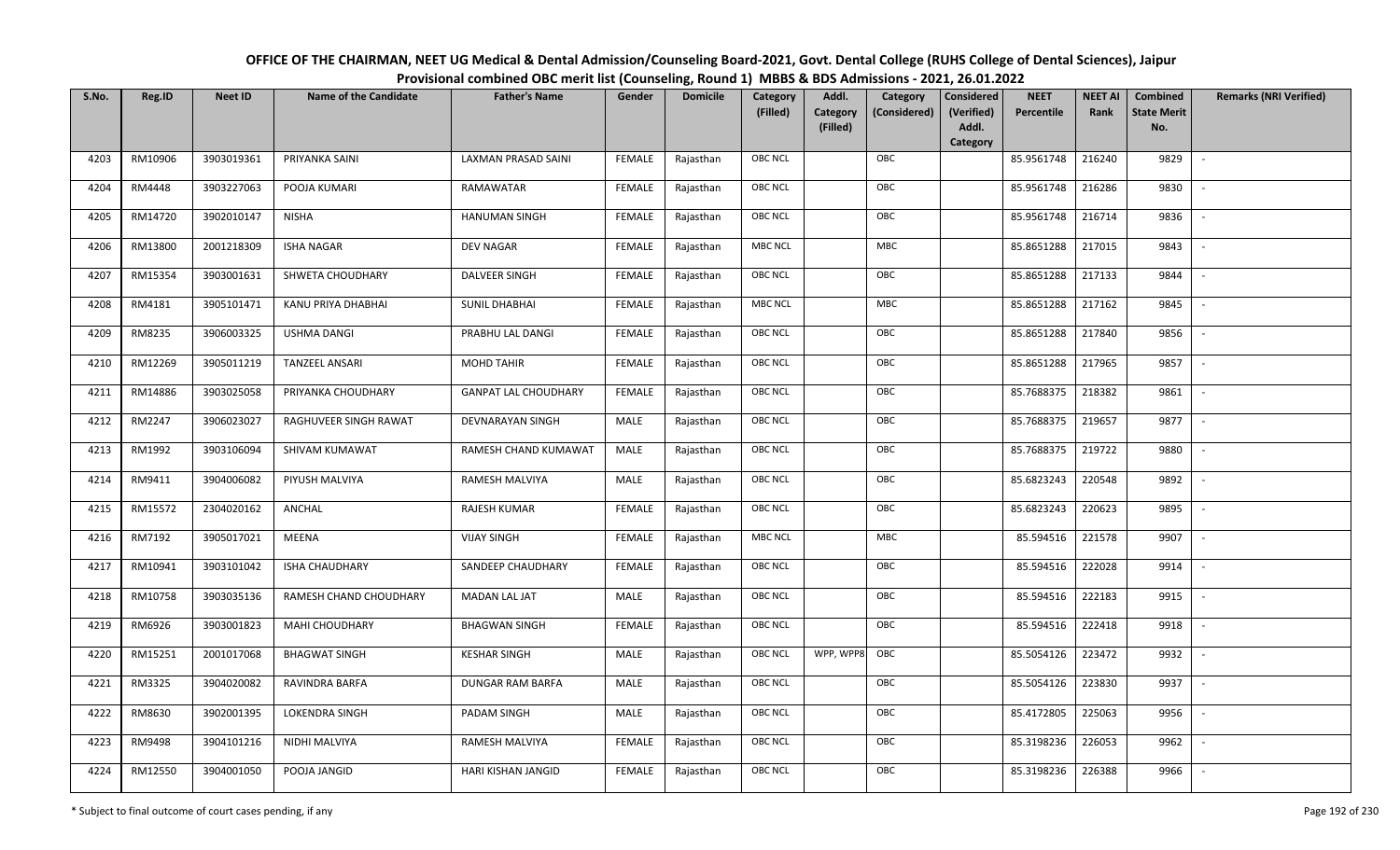| OFFICE OF THE CHAIRMAN, NEET UG Medical & Dental Admission/Counseling Board-2021, Govt. Dental College (RUHS College of Dental Sciences), Jaipur |
|--------------------------------------------------------------------------------------------------------------------------------------------------|
| Provisional combined OBC merit list (Counseling, Round 1) MBBS & BDS Admissions - 2021, 26.01.2022                                               |

| S.No. | Reg.ID  | <b>Neet ID</b> | <b>Name of the Candidate</b> | <b>Father's Name</b>       | Gender        | <b>Domicile</b> | Category<br>(Filled) | Addl.<br>Category<br>Category<br>(Considered) | <b>Considered</b><br>(Verified) | <b>NEET</b><br>Percentile | <b>NEET AI</b><br>Rank | Combined<br><b>State Merit</b> | <b>Remarks (NRI Verified)</b> |
|-------|---------|----------------|------------------------------|----------------------------|---------------|-----------------|----------------------|-----------------------------------------------|---------------------------------|---------------------------|------------------------|--------------------------------|-------------------------------|
|       |         |                |                              |                            |               |                 |                      | (Filled)                                      | Addl.<br>Category               |                           |                        | No.                            |                               |
| 4225  | RM15050 | 3902016276     | SANJAY                       | <b>BHANU PARTAP SINGH</b>  | MALE          | Rajasthan       | <b>OBC NCL</b>       | OBC<br>PwD                                    |                                 | 85.3198236                | 226465                 | 9967                           | $\sim$                        |
| 4226  | RM15340 | 3903225016     | <b>VIVEK SAINI</b>           | SATYANARAYAN SAINI         | MALE          | Rajasthan       | OBC NCL              | OBC                                           |                                 | 85.3198236                | 226533                 | 9968                           |                               |
| 4227  | RM3304  | 3904117148     | PANKAJ JOSHI                 | VIDHYA SAGAR JOSHI         | MALE          | Rajasthan       | <b>OBC NCL</b>       | OBC                                           |                                 | 85.3198236                | 226627                 | 9971                           | $\sim$                        |
| 4228  | RM10896 | 3903118100     | RAVITA PANWAR                | <b>VIJAY KUMAR SAINI</b>   | <b>FEMALE</b> | Rajasthan       | <b>OBC NCL</b>       | OBC                                           |                                 | 85.2298136                | 227553                 | 9981                           | $\overline{\phantom{a}}$      |
| 4229  | RM2501  | 3903232259     | GAJENDRA KUMAR SAIN          | DEEPAK KUMAR               | MALE          | Rajasthan       | <b>OBC NCL</b>       | OBC                                           |                                 | 85.2298136                | 227677                 | 9986                           | $\sim$                        |
| 4230  | RM7188  | 3903104342     | KHUSHAL                      | <b>RAVINDER SINGH</b>      | MALE          | Rajasthan       | OBC NCL              | OBC                                           |                                 | 85.2298136                | 228045                 | 9992                           | $\overline{\phantom{a}}$      |
| 4231  | RM7467  | 3906002544     | <b>VARSHA MALI</b>           | RATAN LAL MALI             | <b>FEMALE</b> | Rajasthan       | <b>OBC NCL</b>       | OBC                                           |                                 | 85.1388971                | 228434                 | 9993                           |                               |
| 4232  | RM13996 | 2302012010     | SNEHA BATAR                  | <b>TARA CHAND BATAR</b>    | <b>FEMALE</b> | Rajasthan       | OBC NCL              | OBC                                           |                                 | 85.1388971                | 228796                 | 9999                           |                               |
| 4233  | RM13883 | 3904004327     | PALLAVI RATHORE              | <b>VIRENDRA SINGH</b>      | <b>FEMALE</b> | Rajasthan       | OBC NCL              | OBC                                           |                                 | 85.1388971                | 228850                 | 10000                          | $\overline{\phantom{a}}$      |
| 4234  | RM11614 | 3904104183     | <b>MRINAL YADAV</b>          | <b>RAM SINGH YADAV</b>     | <b>FEMALE</b> | Rajasthan       | OBC NCL              | OBC                                           |                                 | 85.1388971                | 229301                 | 10009                          | $\overline{\phantom{a}}$      |
| 4235  | RM15734 | 3903206310     | AAYSHA KHAN                  | <b>FIROZ KHAN</b>          | <b>FEMALE</b> | Rajasthan       | <b>OBC NCL</b>       | OBC                                           |                                 | 85.0475272                | 229533                 | 10010                          |                               |
| 4236  | RM4795  | 3905011174     | LAKSHITA YADAV               | RAM GOPAL YADAV            | <b>FEMALE</b> | Rajasthan       | <b>OBC NCL</b>       | OBC                                           |                                 | 85.0475272                | 229819                 | 10014                          | $\overline{\phantom{a}}$      |
| 4237  | RM8251  | 3903205308     | <b>TEJSVANI YADAV</b>        | JAI PRAKASH YADAV          | <b>FEMALE</b> | Rajasthan       | <b>OBC NCL</b>       | OBC                                           |                                 | 85.0475272                | 229849                 | 10015                          |                               |
| 4238  | RM14602 | 3903003203     | <b>KESHAV KUMAWAT</b>        | MAHESH KUMAR KUMAWAT       | <b>MALE</b>   | Rajasthan       | OBC NCL              | OBC                                           |                                 | 85.0475272                | 230380                 | 10022                          | $\sim$                        |
| 4239  | RM15573 | 3902009027     | KOMAL                        | <b>BRIJ MOHAN</b>          | <b>FEMALE</b> | Rajasthan       | <b>OBC NCL</b>       | WDP, EXS6<br>OBC                              |                                 | 84.954668                 | 231138                 | 10030                          | $\sim$                        |
| 4240  | RM3389  | 3901007173     | PANKAJ KADIA                 | HANUMAN SINGH YADAV        | MALE          | Rajasthan       | OBC NCL              | OBC                                           |                                 | 84.954668                 | 231541                 | 10033                          | $\overline{\phantom{a}}$      |
| 4241  | RM14398 | 4413003248     | <b>KUSHAL KUMAR</b>          | MAHESH NARAYAN             | MALE          | Rajasthan       | <b>OBC NCL</b>       | OBC                                           |                                 | 84.954668                 | 231726                 | 10036                          | $\overline{\phantom{a}}$      |
| 4242  | RM7462  | 3903018414     | <b>KESHAV SONI</b>           | MUKESH KUMAR SONI          | <b>MALE</b>   | Rajasthan       | OBC NCL              | OBC                                           |                                 | 84.954668                 | 232001                 | 10040                          |                               |
| 4243  | RM11983 | 3903110405     | HITESH SINGH                 | <b>KAILASH SINGH</b>       | MALE          | Rajasthan       | <b>OBC NCL</b>       | OBC                                           |                                 | 84.8563046                | 232869                 | 10050                          |                               |
| 4244  | RM11628 | 3901008095     | SULOCHANA KANWAR CHARAN      | <b>GAJRAJ SINGH CHARAN</b> | <b>FEMALE</b> | Rajasthan       | <b>OBC NCL</b>       | OBC                                           |                                 | 84.8563046                | 233091                 | 10051                          | $\overline{\phantom{a}}$      |
| 4245  | RM7610  | 3903218030     | KAVITA CHOUDHARY             | HARDEVA RAM                | <b>FEMALE</b> | Rajasthan       | <b>OBC NCL</b>       | OBC                                           |                                 | 84.8563046                | 233119                 | 10052                          |                               |
| 4246  | RM3525  | 3903220349     | ADITI                        | SATYAVEER SINGH            | FEMALE        | Rajasthan       | OBC NCL              | OBC                                           |                                 | 84.8563046                | 233529                 | 10056                          |                               |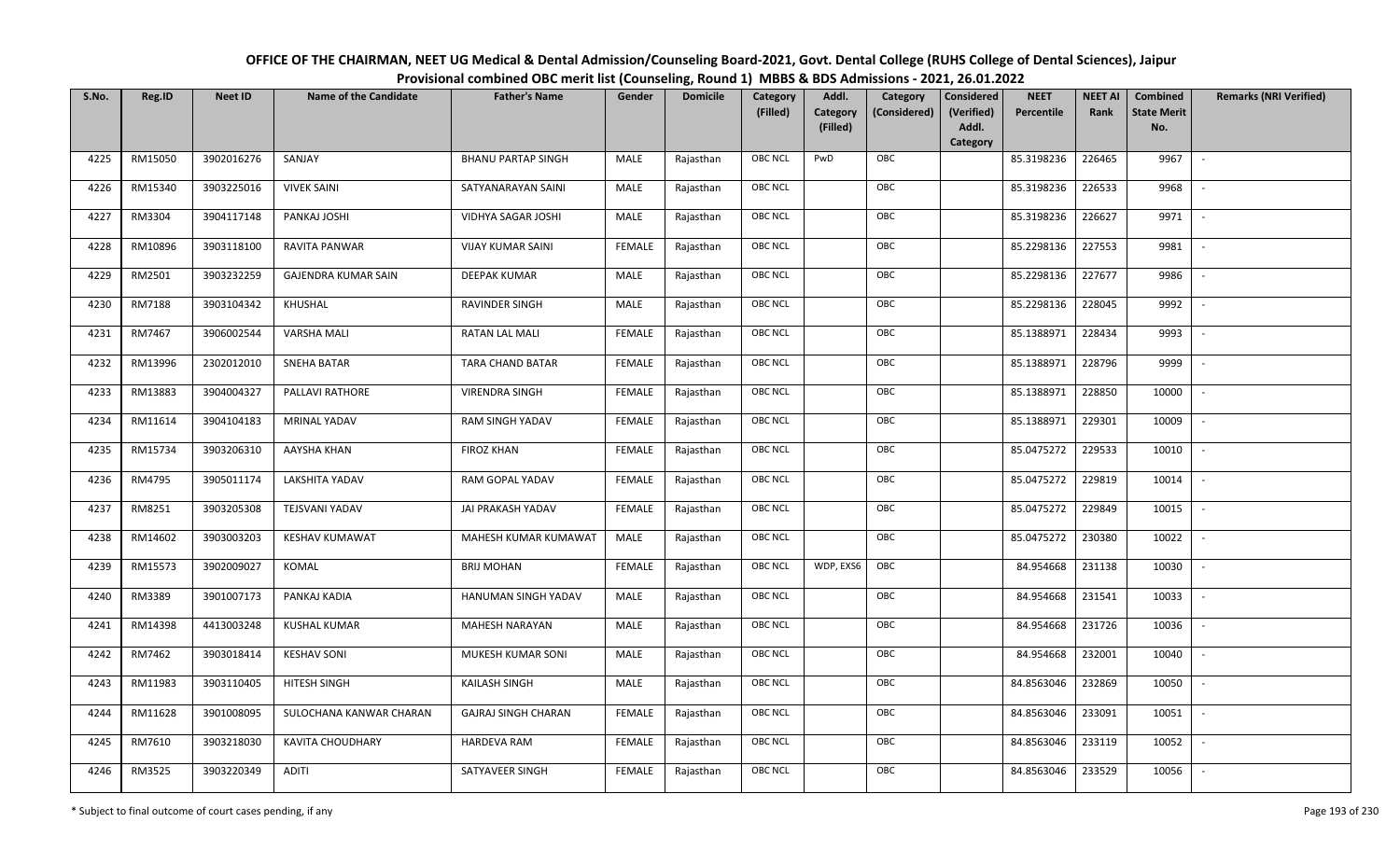| OFFICE OF THE CHAIRMAN, NEET UG Medical & Dental Admission/Counseling Board-2021, Govt. Dental College (RUHS College of Dental Sciences), Jaipur |
|--------------------------------------------------------------------------------------------------------------------------------------------------|
| Provisional combined OBC merit list (Counseling, Round 1) MBBS & BDS Admissions - 2021, 26.01.2022                                               |

| S.No. | Reg.ID  | <b>Neet ID</b> | <b>Name of the Candidate</b> | <b>Father's Name</b>               | Gender        | <b>Domicile</b> | Category<br>(Filled) | Addl.<br>Category<br>(Filled) | Category<br>(Considered) | <b>Considered</b><br>(Verified)<br>Addl. | <b>NEET</b><br>Percentile | <b>NEET AI</b><br>Rank | Combined<br><b>State Merit</b><br>No. | <b>Remarks (NRI Verified)</b> |
|-------|---------|----------------|------------------------------|------------------------------------|---------------|-----------------|----------------------|-------------------------------|--------------------------|------------------------------------------|---------------------------|------------------------|---------------------------------------|-------------------------------|
|       |         |                |                              |                                    |               |                 |                      |                               |                          | Category                                 |                           |                        |                                       |                               |
| 4247  | RM8349  | 3902011040     | SHRISTI BENIWAL              | <b>INDERJEET BENIWAL</b>           | <b>FEMALE</b> | Rajasthan       | OBC NCL              |                               | OBC                      |                                          | 84.8563046                | 233581                 | 10057                                 | $\mathcal{L}$                 |
| 4248  | RM9987  | 3903004737     | KAVYA FOUZDAR                | <b>BISHMBAR DAYAL</b><br>SINSINWAR | <b>FEMALE</b> | Rajasthan       | OBC NCL              |                               | OBC                      |                                          | 84.8563046                | 233740                 | 10060                                 |                               |
| 4249  | RM8945  | 3903009620     | YUGANSHI SAINI               | RAJENDRA PRASAD SAINI              | <b>FEMALE</b> | Rajasthan       | <b>OBC NCL</b>       |                               | OBC                      |                                          | 84.7648052                | 234082                 | 10061                                 |                               |
| 4250  | RM5024  | 3903125207     | SUHANI                       | SHRICHAND                          | <b>FEMALE</b> | Rajasthan       | OBC NCL              |                               | OBC                      |                                          | 84.7648052                | 234572                 | 10066                                 | $\overline{\phantom{a}}$      |
| 4251  | RM6950  | 3905101387     | <b>SALONI NAGAR</b>          | <b>CHHITAR LAL NAGAR</b>           | <b>FEMALE</b> | Rajasthan       | OBC NCL              |                               | OBC                      |                                          | 84.7648052                | 234600                 | 10067                                 | $\overline{\phantom{a}}$      |
| 4252  | RM13920 | 3904005409     | KHUSHBU JANGID               | <b>DHIREN SHARMA</b>               | <b>FEMALE</b> | Rajasthan       | OBC NCL              |                               | OBC                      |                                          | 84.672464                 | 235623                 | 10080                                 | $\sim$                        |
| 4253  | RM15303 | 3903020242     | <b>KRISHAN KUMAR SAINI</b>   | RAMESH CHAND SAINI                 | <b>MALE</b>   | Rajasthan       | OBC NCL              |                               | OBC                      |                                          | 84.672464                 | 235823                 | 10083                                 | $\sim$                        |
| 4254  | RM13097 | 3903114029     | <b>HARIKESH</b>              | <b>GULJHARI LAL</b>                | MALE          | Rajasthan       | <b>MBC NCL</b>       | WDP, EXS6                     | MBC                      |                                          | 84.672464                 | 235957                 | 10087                                 |                               |
| 4255  | RM12479 | 3903235101     | <b>ANSHUL NEHRA</b>          | <b>MANISH NEHRA</b>                | <b>FEMALE</b> | Rajasthan       | OBC NCL              |                               | OBC                      |                                          | 84.672464                 | 236104                 | 10091                                 |                               |
| 4256  | RM12489 | 3904007127     | <b>VARSHA CHOUDHARY</b>      | <b>JASA RAM CHOUDHARY</b>          | <b>FEMALE</b> | Rajasthan       | OBC NCL              |                               | OBC                      |                                          | 84.672464                 | 236360                 | 10092                                 |                               |
| 4257  | RM6269  | 3903102003     | <b>PRASOON</b>               | SANJAY KUMAR YADAV                 | MALE          | Rajasthan       | OBC NCL              |                               | OBC                      |                                          | 84.672464                 | 236531                 | 10096                                 |                               |
| 4258  | RM12648 | 3903010211     | ANANYA BANTE                 | PRASHANT BANTE                     | <b>FEMALE</b> | Rajasthan       | OBC NCL              |                               | OBC                      |                                          | 84.578763                 | 237580                 | 10108                                 | $\mathcal{L}$                 |
| 4259  | RM4647  | 3903228026     | AJAY KHOTH                   | <b>KULDEEP KHOTH</b>               | MALE          | Rajasthan       | OBC NCL              |                               | OBC                      |                                          | 84.578763                 | 237594                 | 10109                                 |                               |
| 4260  | RM1263  | 3905111164     | PRAGA RAM                    | RAM LAL DEVASI                     | MALE          | Rajasthan       | <b>MBC NCL</b>       |                               | <b>MBC</b>               |                                          | 84.4882349                | 238690                 | 10127                                 | $\overline{\phantom{a}}$      |
| 4261  | RM8721  | 3903127304     | AKRAT SINGH SIRADHANA        | OM SINGH                           | MALE          | Rajasthan       | <b>MBC NCL</b>       | WDP, EXS4                     | MBC                      | EXS6                                     | 84.4882349                | 238772                 | 10129                                 | $\overline{\phantom{a}}$      |
| 4262  | RM1777  | 3802007310     | <b>AYUSH BHAKAR</b>          | SANJAY KUMAR BHAKAR                | <b>MALE</b>   | Rajasthan       | OBC NCL              |                               | OBC                      |                                          | 84.4882349                | 239269                 | 10137                                 | $\overline{\phantom{a}}$      |
| 4263  | RM12247 | 3903118408     | POOJA KUMAWAT                | MAHENDAR KUMAR<br><b>KUMAWAT</b>   | <b>FEMALE</b> | Rajasthan       | <b>OBC NCL</b>       |                               | OBC                      |                                          | 84.4882349                | 239474                 | 10139                                 | $\sim$                        |
| 4264  | RM14930 | 3905120469     | <b>ARTI MALAV</b>            | DAYARAM MALAV                      | <b>FEMALE</b> | Rajasthan       | OBC NCL              |                               | OBC                      |                                          | 84.3881231                | 240145                 | 10147                                 | $\overline{\phantom{a}}$      |
| 4265  | RM14424 | 3903202379     | KOMAL POSWAL                 | <b>B S POSWAL</b>                  | <b>FEMALE</b> | Rajasthan       | <b>MBC NCL</b>       |                               | <b>MBC</b>               |                                          | 84.2921556                | 241395                 | 10156                                 |                               |
| 4266  | RM12243 | 3901015041     | AKASH CHOUDHARY              | <b>BHAGCHAND CHOUDHARY</b>         | MALE          | Rajasthan       | OBC NCL              |                               | OBC                      |                                          | 84.2921556                | 241479                 | 10158                                 |                               |
| 4267  | RM12085 | 3901006346     | JITENDRA SINGH               | <b>GOPAL SINGH</b>                 | <b>MALE</b>   | Rajasthan       | OBC NCL              |                               | OBC                      |                                          | 84.2921556                | 242273                 | 10170                                 | $\overline{\phantom{a}}$      |
| 4268  | RM12562 | 3903112253     | <b>MAN PRAKASH</b>           | SHISH RAM                          | MALE          | Rajasthan       | <b>OBC NCL</b>       |                               | OBC                      |                                          | 84.1988431                | 243027                 | 10178                                 |                               |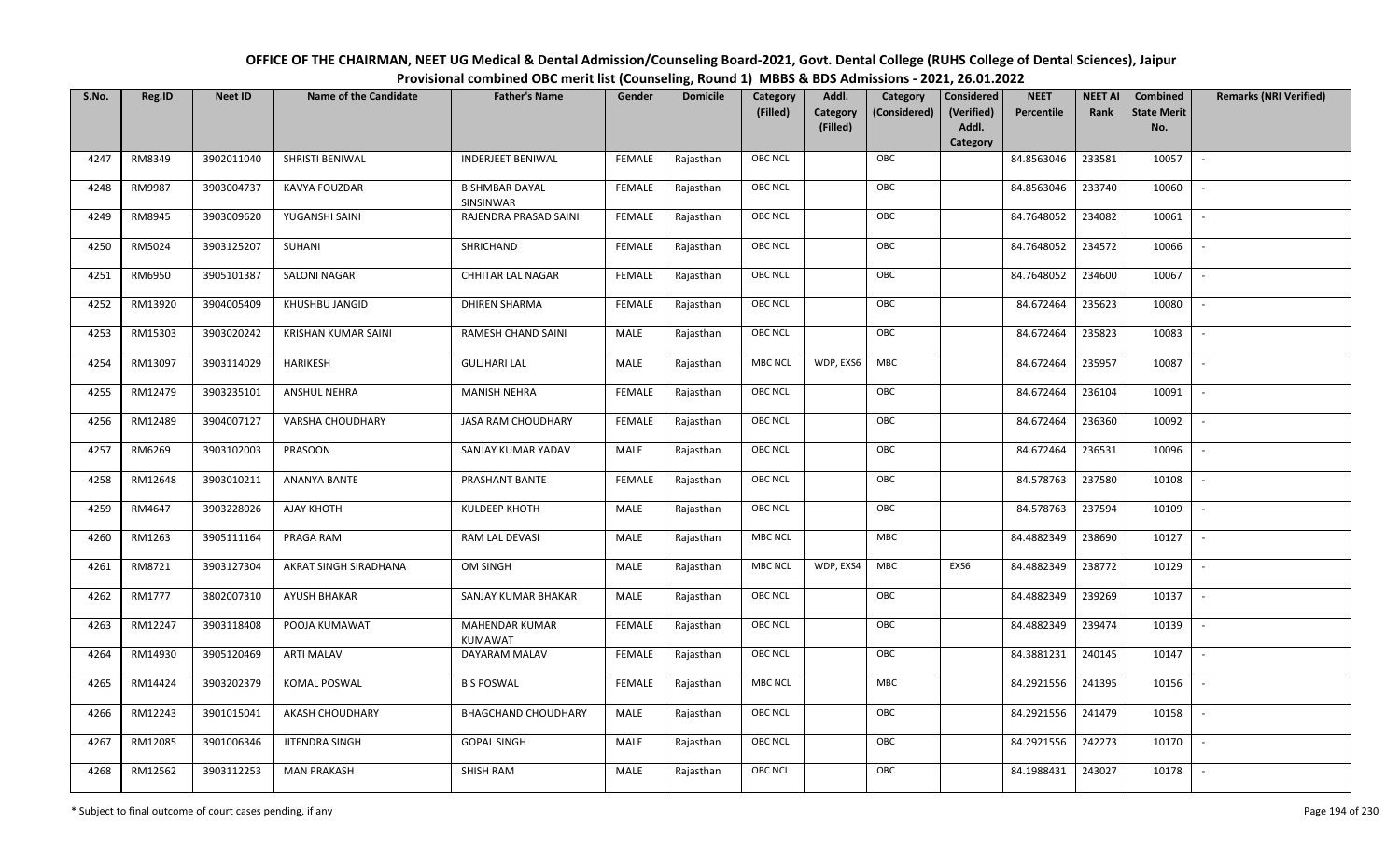| OFFICE OF THE CHAIRMAN, NEET UG Medical & Dental Admission/Counseling Board-2021, Govt. Dental College (RUHS College of Dental Sciences), Jaipur |
|--------------------------------------------------------------------------------------------------------------------------------------------------|
| Provisional combined OBC merit list (Counseling, Round 1) MBBS & BDS Admissions - 2021, 26.01.2022                                               |

| S.No. | Reg.ID  | <b>Neet ID</b> | <b>Name of the Candidate</b> | <b>Father's Name</b>       | Gender        | <b>Domicile</b> | <b>Category</b> | Addl.                | Category     | <b>Considered</b>   | <b>NEET</b> | <b>NEET AI</b> | Combined                  | <b>Remarks (NRI Verified)</b> |
|-------|---------|----------------|------------------------------|----------------------------|---------------|-----------------|-----------------|----------------------|--------------|---------------------|-------------|----------------|---------------------------|-------------------------------|
|       |         |                |                              |                            |               |                 | (Filled)        | Category<br>(Filled) | (Considered) | (Verified)<br>Addl. | Percentile  | Rank           | <b>State Merit</b><br>No. |                               |
|       |         |                |                              |                            |               |                 |                 |                      |              | Category            |             |                |                           |                               |
| 4269  | RM12286 | 3901005107     | JYOTI CHOUDHARY              | DALEEP RAM CHOUDHARY       | <b>FEMALE</b> | Rajasthan       | <b>OBC NCL</b>  |                      | OBC          |                     | 84.1988431  | 243134         | 10182                     | $\sim$                        |
| 4270  | RM10848 | 3906021075     | <b>KARTA RAM</b>             | <b>CHINA RAM</b>           | MALE          | Rajasthan       | <b>OBC NCL</b>  |                      | OBC          |                     | 84.1988431  | 243174         | 10183                     |                               |
| 4271  | RM11325 | 3902002223     | KUNAL                        | RAMKUMAR                   | MALE          | Rajasthan       | OBC NCL         |                      | OBC          |                     | 84.1026813  | 244372         | 10194                     |                               |
| 4272  | RM6927  | 3903210514     | <b>DEEPSHIKHA SONI</b>       | <b>SHANKAR LAL SONI</b>    | <b>FEMALE</b> | Rajasthan       | <b>OBC NCL</b>  |                      | OBC          |                     | 84.1026813  | 245215         | 10205                     | $\overline{\phantom{a}}$      |
| 4273  | RM13119 | 3903213151     | MUSKAN                       | <b>VIDHADHAR BAGORIA</b>   | <b>FEMALE</b> | Rajasthan       | <b>OBC NCL</b>  | WDP, EXS6            | OBC          |                     | 84.1026813  | 245396         | 10211                     | $\sim$                        |
| 4274  | RM8935  | 3906009110     | <b>MANAV SUTHAR</b>          | MAHAVEER SUTHAR            | MALE          | Rajasthan       | <b>OBC NCL</b>  |                      | OBC          |                     | 84.0080737  | 245826         | 10218                     | $\overline{\phantom{a}}$      |
| 4275  | RM14591 | 3905001236     | <b>MONIKA SEN</b>            | <b>CHANDRA PRAKASH SEN</b> | <b>FEMALE</b> | Rajasthan       | <b>OBC NCL</b>  |                      | OBC          |                     | 84.0080737  | 245871         | 10219                     | $\overline{\phantom{a}}$      |
| 4276  | RM14111 | 3902013188     | <b>HIMANSHI SONI</b>         | RAJENDRA SONI              | <b>FEMALE</b> | Rajasthan       | <b>OBC NCL</b>  |                      | OBC          |                     | 84.0080737  | 246342         | 10221                     |                               |
| 4277  | RM1682  | 3904005261     | <b>KUNIKA MEHRA</b>          | MR KAILASH MEHRA           | <b>FEMALE</b> | Rajasthan       | <b>OBC NCL</b>  |                      | OBC          |                     | 84.0080737  | 246542         | 10225                     |                               |
| 4278  | RM9351  | 3903115396     | DEEKSHA BUGALIA              | VEERENDRA KUMAR BUGALIA    | <b>FEMALE</b> | Rajasthan       | OBC NCL         |                      | OBC          |                     | 83.9097103  | 247911         | 10238                     | $\overline{\phantom{a}}$      |
| 4279  | RM15548 | 3902001029     | <b>JITENDAR</b>              | <b>DURGA RAM</b>           | MALE          | Rajasthan       | <b>OBC NCL</b>  |                      | OBC          |                     | 83.9097103  | 248204         | 10245                     |                               |
| 4280  | RM14247 | 3903010196     | <b>CHANDNI SONI</b>          | <b>RAJKUMAR SONI</b>       | <b>FEMALE</b> | Rajasthan       | OBC NCL         |                      | OBC          |                     | 83.9097103  | 248291         | 10248                     | $\sim$                        |
| 4281  | RM1729  | 3903033326     | AKHILESH KUMAR               | <b>TRILOK SINGH</b>        | MALE          | Rajasthan       | <b>OBC NCL</b>  |                      | OBC          |                     | 83.9097103  | 248297         | 10249                     |                               |
| 4282  | RM13020 | 3901007347     | <b>GAURAV KHAROL</b>         | KUNJBIHARI KHAROL          | MALE          | Rajasthan       | OBC NCL         |                      | OBC          |                     | 83.8193765  | 249278         | 10262                     | $\overline{\phantom{a}}$      |
| 4283  | RM10662 | 3903008188     | YASHWANT SINGH               | <b>KUSHAL PAL SINGH</b>    | MALE          | Rajasthan       | <b>OBC NCL</b>  |                      | OBC          |                     | 83.8193765  | 249356         | 10264                     | $\overline{\phantom{a}}$      |
| 4284  | RM8892  | 3902004300     | POOJA KUMARI                 | <b>TARA SINGH</b>          | <b>FEMALE</b> | Rajasthan       | <b>MBC NCL</b>  | WPP, WPP8 MBC        |              |                     | 83.7234738  | 250212         | 10274                     | $\overline{\phantom{a}}$      |
| 4285  | RM10978 | 3902012121     | TANISHA KATEWA               | MANOJ KATEWA               | <b>FEMALE</b> | Rajasthan       | <b>OBC NCL</b>  |                      | OBC          |                     | 83.7234738  | 250448         | 10277                     | $\overline{\phantom{a}}$      |
| 4286  | RM9303  | 3906010113     | <b>UJJWAL RAYKA</b>          | <b>BHANWAR LAL RAYKA</b>   | MALE          | Rajasthan       | <b>MBC NCL</b>  |                      | MBC          |                     | 83.7234738  | 251207         | 10286                     |                               |
| 4287  | RM10570 | 3903206563     | <b>MONA YADAV</b>            | RAJU LAL YADAV             | <b>FEMALE</b> | Rajasthan       | OBC NCL         |                      | OBC          |                     | 83.7234738  | 251331         | 10289                     |                               |
| 4288  | RM1694  | 3905118182     | <b>VICKY</b>                 | <b>BANSILAL</b>            | MALE          | Rajasthan       | <b>OBC NCL</b>  |                      | OBC          |                     | 83.6302908  | 251575         | 10297                     | $\overline{\phantom{a}}$      |
| 4289  | RM14759 | 3903132183     | RAJESH GURJAR                | HARECHARAN GURJAR          | MALE          | Rajasthan       | <b>MBC NCL</b>  |                      | <b>MBC</b>   |                     | 83.6302908  | 252030         | 10306                     |                               |
| 4290  | RM13546 | 2501031245     | <b>ROHIT</b>                 | <b>HAWA SINGH</b>          | MALE          | Rajasthan       | OBC NCL         | WDP, EXS5            | OBC          |                     | 83.5310207  | 253690         | 10321                     |                               |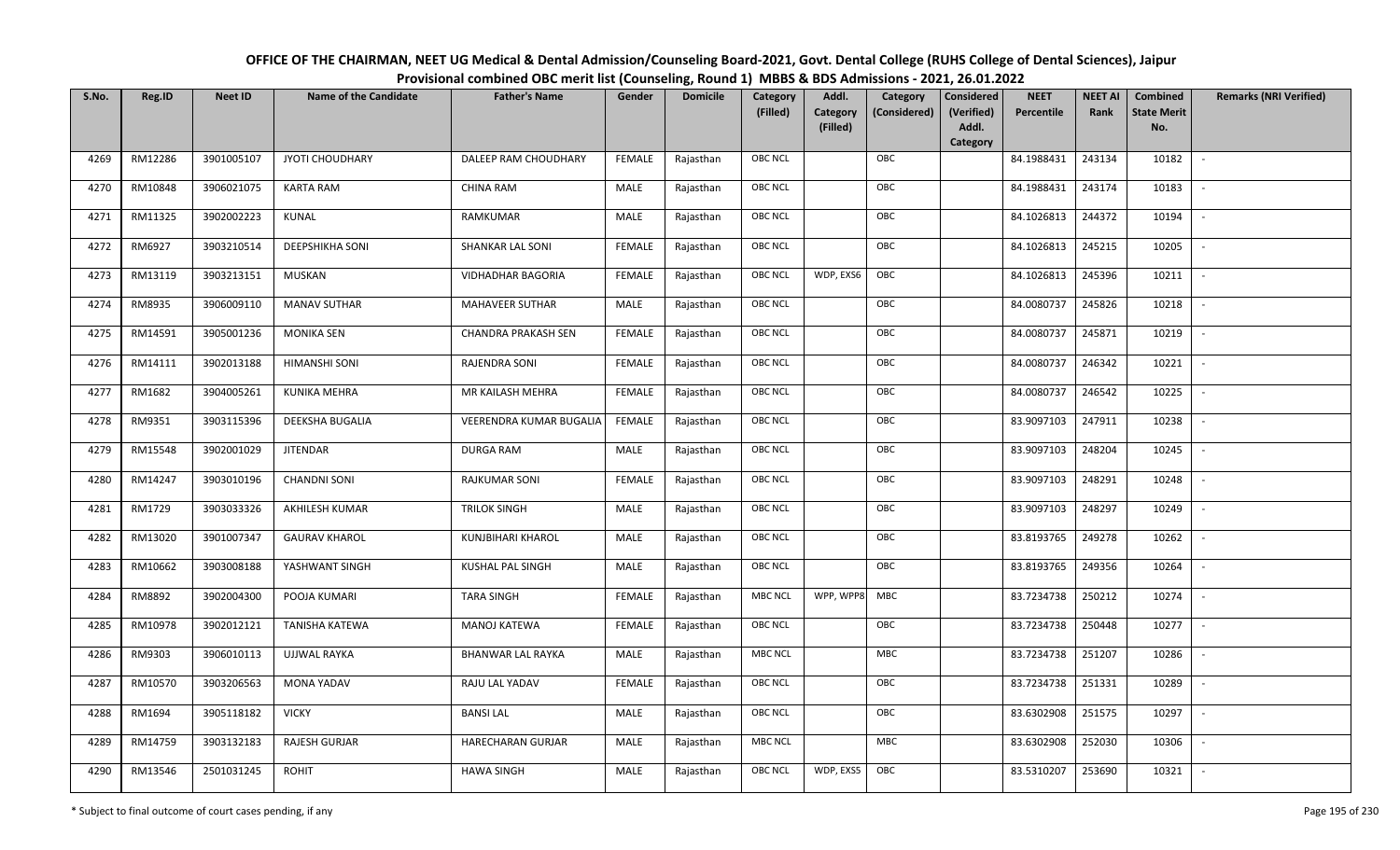| OFFICE OF THE CHAIRMAN, NEET UG Medical & Dental Admission/Counseling Board-2021, Govt. Dental College (RUHS College of Dental Sciences), Jaipur |
|--------------------------------------------------------------------------------------------------------------------------------------------------|
| Provisional combined OBC merit list (Counseling, Round 1) MBBS & BDS Admissions - 2021, 26.01.2022                                               |

| S.No. | Reg.ID  | <b>Neet ID</b> | <b>Name of the Candidate</b> | <b>Father's Name</b>                    | Gender        | <b>Domicile</b> | Category       | Addl.                | Category     | <b>Considered</b>   | <b>NEET</b> | <b>NEET AI</b> | <b>Combined</b>           | <b>Remarks (NRI Verified)</b> |
|-------|---------|----------------|------------------------------|-----------------------------------------|---------------|-----------------|----------------|----------------------|--------------|---------------------|-------------|----------------|---------------------------|-------------------------------|
|       |         |                |                              |                                         |               |                 | (Filled)       | Category<br>(Filled) | (Considered) | (Verified)<br>Addl. | Percentile  | Rank           | <b>State Merit</b><br>No. |                               |
|       |         |                |                              |                                         |               |                 |                |                      |              | Category            |             |                |                           |                               |
| 4291  | RM9147  | 3903005573     | SHREYA BHUMLA                | <b>GAJENDRA SINGH BHUMLA</b>            | <b>FEMALE</b> | Rajasthan       | <b>OBC NCL</b> |                      | OBC          |                     | 83.5310207  | 253970         | 10325                     |                               |
| 4292  | RM1921  | 3901018004     | SABIHA MALIK                 | MALIK AHMED HUSSAIN                     | <b>FEMALE</b> | Rajasthan       | OBC NCL        |                      | OBC          |                     | 83.5310207  | 254029         | 10326                     |                               |
| 4293  | RM12458 | 3903114410     | PAYAL KUMARI                 | <b>HANUMAN PRASAD</b>                   | <b>FEMALE</b> | Rajasthan       | OBC NCL        |                      | OBC          |                     | 83.5310207  | 254058         | 10328                     |                               |
| 4294  | RM5047  | 3906005315     | YASH PURBIA                  | <b>GHANSHYAM PURBIA</b>                 | MALE          | Rajasthan       | OBC NCL        |                      | OBC          |                     | 83.431427   | 254349         | 10332                     | $\overline{\phantom{a}}$      |
| 4295  | RM7121  | 3802010072     | <b>AALEEN KAUR</b>           | <b>BALJINDER SINGH</b>                  | <b>FEMALE</b> | Rajasthan       | OBC NCL        |                      | OBC          |                     | 83.431427   | 255435         | 10338                     | $\sim$                        |
| 4296  | RM8967  | 3903232012     | AYUSH KUMAR GURJAR           | <b>HARDAN GURJAR</b>                    | MALE          | Rajasthan       | <b>MBC NCL</b> |                      | <b>MBC</b>   |                     | 83.431427   | 255670         | 10342                     | $\overline{\phantom{a}}$      |
| 4297  | RM8411  | 3904101419     | ROUNAK SINGH PARASARIYA      | SURENDRA CHOUDHARY                      | MALE          | Rajasthan       | OBC NCL        |                      | OBC          |                     | 83.3388267  | 256375         | 10348                     | $\mathbb{L}$                  |
| 4298  | RM7067  | 3902006308     | POOJA JANGIR                 | SHIV KUMAR JANGIR                       | <b>FEMALE</b> | Rajasthan       | OBC NCL        |                      | OBC          |                     | 83.3388267  | 257048         | 10357                     | $\sim$                        |
| 4299  | RM5422  | 4408013338     | <b>NAVNEET KUMAR</b>         | JAGDISH CHANDER KASWA                   | MALE          | Rajasthan       | <b>OBC NCL</b> | WDP, EXS8            | OBC          |                     | 83.3388267  | 257145         | 10359                     |                               |
| 4300  | RM8424  | 3903226246     | <b>YOGITA</b>                | RAJENDRA KUMAR                          | <b>FEMALE</b> | Rajasthan       | OBC NCL        |                      | OBC          |                     | 83.3388267  | 257182         | 10360                     | $\sim$                        |
| 4301  | RM12485 | 3903203859     | RAJESH KUMAR                 | VIDYADHAR                               | MALE          | Rajasthan       | OBC NCL        | WDP, EXS6            | OBC          |                     | 83.2470036  | 257713         | 10366                     |                               |
| 4302  | RM12758 | 3903019005     | ANSHIKA NEHRA                | <b>MANISH NEHRA</b>                     | <b>FEMALE</b> | Rajasthan       | OBC NCL        |                      | OBC          |                     | 83.2470036  | 258119         | 10370                     | $\sim$                        |
| 4303  | RM7543  | 3802006231     | PRANAY SHYORAN               | <b>VINOD SHYORAN</b>                    | MALE          | Rajasthan       | OBC NCL        |                      | OBC          |                     | 83.2470036  | 258577         | 10376                     |                               |
| 4304  | RM2151  | 3906007145     | AMIT KUMAR KUMAWAT           | SHANKAR LAL KUMAWAT                     | MALE          | Rajasthan       | OBC NCL        |                      | OBC          |                     | 83.2470036  | 258662         | 10377                     | $\overline{\phantom{a}}$      |
| 4305  | RM11063 | 3903232307     | OMPRAKASH KUMAWAT            | <b>SUWA RAM</b>                         | MALE          | Rajasthan       | OBC NCL        |                      | OBC          |                     | 83.2470036  | 258663         | 10378                     | $\overline{\phantom{a}}$      |
| 4306  | RM13220 | 3901007109     | VANSHITA SHARMA              | <b>AMAR CHAND</b>                       | <b>FEMALE</b> | Rajasthan       | OBC NCL        |                      | OBC          |                     | 83.152914   | 258772         | 10379                     | $\overline{\phantom{a}}$      |
| 4307  | RM5195  | 3903131285     | SANGEETA KUMAWAT             | <b>MAHESH CHANDRA</b><br><b>KUMAWAT</b> | <b>FEMALE</b> | Rajasthan       | <b>OBC NCL</b> | PwD                  | OBC          | PwD                 | 83.152914   | 259108         | 10382                     | $\overline{\phantom{a}}$      |
| 4308  | RM3480  | 3903037025     | NARESH KUMAR POONIA          | MOHABBAT POONIA                         | MALE          | Rajasthan       | <b>OBC NCL</b> | PwD                  | OBC          | PwD                 | 83.152914   | 259924         | 10391                     | $\overline{\phantom{a}}$      |
| 4309  | RM12072 | 3904006246     | <b>VARSHA PARIHAR</b>        | <b>ANIL PARIHAR</b>                     | <b>FEMALE</b> | Rajasthan       | <b>OBC NCL</b> |                      | OBC          |                     | 83.152914   | 259929         | 10392                     |                               |
| 4310  | RM4171  | 3903214032     | PRIYANKA KUMARI              | RAJENDRA PRASAD                         | <b>FEMALE</b> | Rajasthan       | OBC NCL        |                      | OBC          |                     | 83.152914   | 260130         | 10396                     |                               |
| 4311  | RM1042  | 3903204039     | <b>DIVYA SAINI</b>           | <b>BHAGWAN SAHAI SAINI</b>              | <b>FEMALE</b> | Rajasthan       | OBC NCL        |                      | OBC          |                     | 83.0541621  | 260289         | 10397                     | $\overline{\phantom{a}}$      |
| 4312  | RM15263 | 3904101580     | DIPTI CHOUDHARY              | RAJENDRA S CHOUDHARY                    | <b>FEMALE</b> | Rajasthan       | <b>OBC NCL</b> |                      | OBC          |                     | 83.0541621  | 261088         | 10403                     |                               |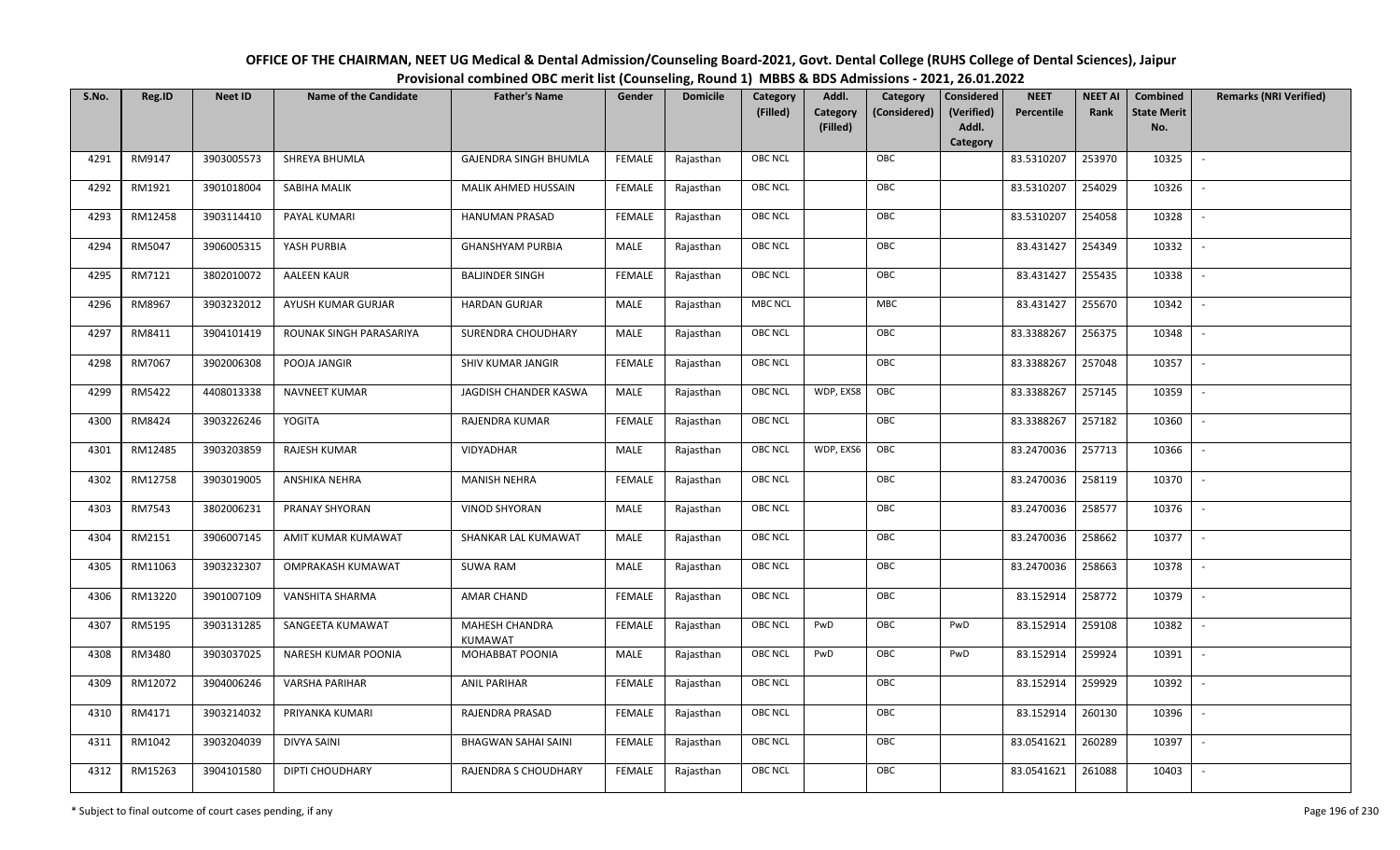| OFFICE OF THE CHAIRMAN, NEET UG Medical & Dental Admission/Counseling Board-2021, Govt. Dental College (RUHS College of Dental Sciences), Jaipur |
|--------------------------------------------------------------------------------------------------------------------------------------------------|
| Provisional combined OBC merit list (Counseling, Round 1) MBBS & BDS Admissions - 2021, 26.01.2022                                               |

| S.No. | Reg.ID  | <b>Neet ID</b> | <b>Name of the Candidate</b> | <b>Father's Name</b>   | Gender        | <b>Domicile</b> | Category<br>(Filled) | Addl.<br>Category<br>(Filled) | Category<br>(Considered) | <b>Considered</b><br>(Verified)<br>Addl. | <b>NEET</b><br>Percentile | <b>NEET AI</b><br>Rank | Combined<br><b>State Merit</b><br>No. | <b>Remarks (NRI Verified)</b> |
|-------|---------|----------------|------------------------------|------------------------|---------------|-----------------|----------------------|-------------------------------|--------------------------|------------------------------------------|---------------------------|------------------------|---------------------------------------|-------------------------------|
|       |         |                |                              |                        |               |                 |                      |                               |                          | Category                                 |                           |                        |                                       |                               |
| 4313  | RM2330  | 3903102735     | LOVEDEEP YADAV               | KULDEEP YADAV          | MALE          | Rajasthan       | OBC NCL              |                               | OBC                      |                                          | 83.0541621                | 261464                 | 10407                                 | $\sim$                        |
| 4314  | RM14227 | 3903207705     | SHUBHAM CHARAN               | PRITHWI SINGH          | MALE          | Rajasthan       | OBC NCL              |                               | OBC                      |                                          | 83.0541621                | 261687                 | 10411                                 |                               |
| 4315  | RM10251 | 3902004027     | SMILE BISHNOI                | DINESH KUMAR BISHNOI   | <b>FEMALE</b> | Rajasthan       | <b>OBC NCL</b>       |                               | OBC                      |                                          | 82.9467976                | 262356                 | 10415                                 | $\overline{\phantom{a}}$      |
| 4316  | RM3230  | 3901003287     | SHILPA KUMAWAT               | <b>SUNIL KUMAWAT</b>   | <b>FEMALE</b> | Rajasthan       | OBC NCL              |                               | OBC                      |                                          | 82.9467976                | 262887                 | 10418                                 | $\overline{\phantom{a}}$      |
| 4317  | RM8331  | 3903106202     | <b>SNEHA POONIA</b>          | MAHIPAL POONIA         | <b>FEMALE</b> | Rajasthan       | OBC NCL              |                               | OBC                      |                                          | 82.9467976                | 263278                 | 10422                                 | $\overline{\phantom{a}}$      |
| 4318  | RM14462 | 3902002073     | DAKSH KANT SWAMI             | SHARAD KANT SWAMI      | MALE          | Rajasthan       | OBC NCL              |                               | OBC                      |                                          | 82.8467505                | 264339                 | 10434                                 | $\sim$                        |
| 4319  | RM10533 | 3905024010     | KULDEEP DHAKAR               | SHANKAR LAL DHAKAR     | MALE          | Rajasthan       | OBC NCL              |                               | OBC                      |                                          | 82.8467505                | 264797                 | 10440                                 | $\sim$                        |
| 4320  | RM14955 | 3802010298     | <b>ASHISH YADAV</b>          | <b>VINOD YADAV</b>     | MALE          | Rajasthan       | OBC NCL              |                               | OBC                      |                                          | 82.7511068                | 265050                 | 10443                                 |                               |
| 4321  | RM1556  | 3903210028     | DEEPIKA CHOUDHARY            | <b>VIJAY CHOUDHARY</b> | <b>FEMALE</b> | Rajasthan       | OBC NCL              |                               | OBC                      |                                          | 82.7511068                | 265492                 | 10448                                 |                               |
| 4322  | RM11784 | 3904002027     | <b>MANSI PANWAR</b>          | <b>ARJUN PANWAR</b>    | <b>FEMALE</b> | Rajasthan       | OBC NCL              |                               | OBC                      |                                          | 82.7511068                | 265529                 | 10449                                 | $\overline{\phantom{a}}$      |
| 4323  | RM5390  | 3903102169     | NIDHI SHESHMA                | <b>BALBEER SHESHMA</b> | <b>FEMALE</b> | Rajasthan       | OBC NCL              |                               | OBC                      |                                          | 82.7511068                | 265958                 | 10458                                 |                               |
| 4324  | RM7074  | 3905120320     | MANISH KUMAR PATIDAR         | <b>DEVILAL PATIDAR</b> | MALE          | Rajasthan       | OBC NCL              |                               | OBC                      |                                          | 82.7511068                | 266062                 | 10459                                 | $\overline{\phantom{a}}$      |
| 4325  | RM13881 | 3903215015     | SONU SAINI                   | <b>BABULAL SAINI</b>   | <b>FEMALE</b> | Rajasthan       | OBC NCL              |                               | OBC                      |                                          | 82.7511068                | 266064                 | 10460                                 |                               |
| 4326  | RM2681  | 3904005105     | AASHNA JANGID                | PUKHRAJ JANGID         | <b>FEMALE</b> | Rajasthan       | <b>OBC NCL</b>       |                               | OBC                      |                                          | 82.6513188                | 266539                 | 10463                                 |                               |
| 4327  | RM14436 | 3903139035     | <b>HARI RAM GURJAR</b>       | TULSI RAM GURJAR       | MALE          | Rajasthan       | <b>MBC NCL</b>       |                               | MBC                      |                                          | 82.6513188                | 266601                 | 10466                                 | $\overline{\phantom{a}}$      |
| 4328  | RM1007  | 3903104584     | KAVITA KUMARI                | MAHESH KUMAR           | <b>FEMALE</b> | Rajasthan       | OBC NCL              |                               | OBC                      |                                          | 82.6513188                | 267469                 | 10477                                 | $\sim$                        |
| 4329  | RM4350  | 3903204278     | EISHA                        | <b>IRSHAD HUSSAIN</b>  | <b>FEMALE</b> | Rajasthan       | OBC NCL              |                               | OBC                      |                                          | 82.6513188                | 267582                 | 10478                                 | $\sim$                        |
| 4330  | RM5404  | 3903010197     | SAMIYA                       | <b>JAFAR ALI</b>       | <b>FEMALE</b> | Rajasthan       | OBC NCL              |                               | OBC                      |                                          | 82.5499766                | 268570                 | 10489                                 | $\overline{\phantom{a}}$      |
| 4331  | RM3202  | 3903010616     | KOMAL                        | SATISH KUMAR           | <b>FEMALE</b> | Rajasthan       | OBC NCL              | WDP, EXS8                     | OBC                      |                                          | 82.5499766                | 268647                 | 10491                                 |                               |
| 4332  | RM15128 | 3903215277     | <b>HARSHITA</b>              | <b>HANUMAN SINGH</b>   | <b>FEMALE</b> | Rajasthan       | OBC NCL              |                               | OBC                      |                                          | 82.5499766                | 268856                 | 10494                                 |                               |
| 4333  | RM12742 | 3003103320     | <b>ASHWIN PATIDAR</b>        | <b>DHANRAJ PATIDAR</b> | MALE          | Rajasthan       | OBC NCL              |                               | OBC                      |                                          | 82.5499766                | 269443                 | 10504                                 | $\overline{\phantom{a}}$      |
| 4334  | RM15791 | 3904114056     | POOJA CHOUDHARY              | <b>MAYA RAM</b>        | <b>FEMALE</b> | Rajasthan       | OBC NCL              | WDP, EXS6                     | OBC                      |                                          | 82.4486344                | 270292                 | 10511                                 |                               |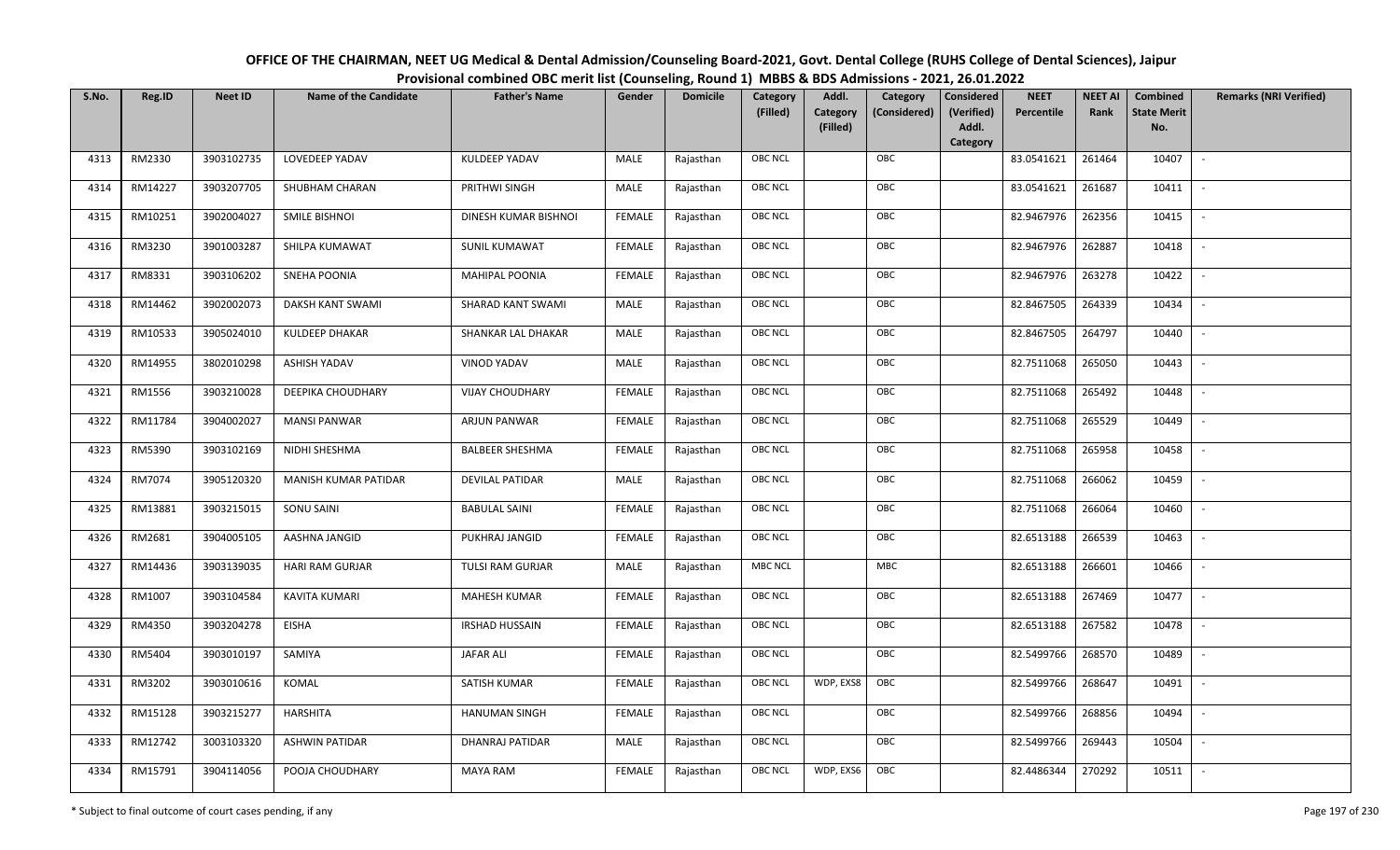| OFFICE OF THE CHAIRMAN, NEET UG Medical & Dental Admission/Counseling Board-2021, Govt. Dental College (RUHS College of Dental Sciences), Jaipur |
|--------------------------------------------------------------------------------------------------------------------------------------------------|
| Provisional combined OBC merit list (Counseling, Round 1) MBBS & BDS Admissions - 2021, 26.01.2022                                               |

| S.No. | Reg.ID  | <b>Neet ID</b> | <b>Name of the Candidate</b> | <b>Father's Name</b>      | Gender        | <b>Domicile</b> | Category<br>(Filled) | Addl.<br><b>Category</b> | Category<br>(Considered) | <b>Considered</b><br>(Verified) | <b>NEET</b><br>Percentile | <b>NEET AI</b><br>Rank | Combined<br><b>State Merit</b> | <b>Remarks (NRI Verified)</b> |
|-------|---------|----------------|------------------------------|---------------------------|---------------|-----------------|----------------------|--------------------------|--------------------------|---------------------------------|---------------------------|------------------------|--------------------------------|-------------------------------|
|       |         |                |                              |                           |               |                 |                      | (Filled)                 |                          | Addl.<br>Category               |                           |                        | No.                            |                               |
| 4335  | RM7142  | 3903206608     | <b>MUSKAN BANO</b>           | <b>HAMEED KHAN</b>        | <b>FEMALE</b> | Rajasthan       | <b>OBC NCL</b>       |                          | OBC                      |                                 | 82.4486344                | 270593                 | 10513                          | $\sim$                        |
| 4336  | RM2154  | 3903001162     | PRANAV RAJ                   | <b>SUBHASH CHAND</b>      | MALE          | Rajasthan       | OBC NCL              |                          | OBC                      |                                 | 82.3465799                | 271810                 | 10523                          |                               |
| 4337  | RM10723 | 3904008115     | NEELAM CHOUDHARY             | <b>KUMBHA RAM</b>         | <b>FEMALE</b> | Rajasthan       | <b>OBC NCL</b>       |                          | OBC                      |                                 | 82.2471156                | 272950                 | 10532                          | $\blacksquare$                |
| 4338  | RM1741  | 4401002155     | <b>KAUSHAL SAIN</b>          | DIGAMBER SINGH SAIN       | MALE          | Rajasthan       | OBC NCL              | PwD                      | OBC                      | PwD                             | 82.1499178                | 274179                 | 10545                          | $\overline{\phantom{a}}$      |
| 4339  | RM7754  | 3903232139     | MOHIT DHAKA                  | KRISHAN KUMAR DHAKA       | MALE          | Rajasthan       | <b>OBC NCL</b>       |                          | OBC                      |                                 | 82.1499178                | 275284                 | 10554                          | $\sim$                        |
| 4340  | RM5803  | 3906004174     | AAYUSHI RATHORE              | DEVRAJ JARWAL             | <b>FEMALE</b> | Rajasthan       | <b>OBC NCL</b>       |                          | OBC                      |                                 | 82.1499178                | 275454                 | 10555                          | $\sim$                        |
| 4341  | RM3650  | 3903205088     | ANSHU BAJIA                  | RAM NIWAS BAJIA           | <b>FEMALE</b> | Rajasthan       | <b>OBC NCL</b>       | WPP, WPP3                | OBC                      | WPP3                            | 82.1499178                | 275496                 | 10557                          | $\overline{\phantom{a}}$      |
| 4342  | RM13007 | 3905117076     | HARI OM PATIDAR              | <b>BRIJMOHAN PATIDAR</b>  | MALE          | Rajasthan       | OBC NCL              |                          | OBC                      |                                 | 82.050842                 | 275744                 | 10560                          |                               |
| 4343  | RM12811 | 3903005301     | <b>KOMAL KHARBAS</b>         | SITARAM KHARBAS           | <b>FEMALE</b> | Rajasthan       | <b>OBC NCL</b>       |                          | OBC                      |                                 | 82.050842                 | 276028                 | 10563                          |                               |
| 4344  | RM3916  | 3901006313     | <b>DEVESH GURJAR</b>         | <b>KISHAN GURJAR</b>      | MALE          | Rajasthan       | MBC NCL              |                          | MBC                      |                                 | 82.050842                 | 276611                 | 10568                          | $\overline{\phantom{a}}$      |
| 4345  | RM3101  | 3903108087     | AMRISH CHOUDHARY             | SURAJBHAN CHOUDHARY       | MALE          | Rajasthan       | <b>OBC NCL</b>       |                          | OBC                      |                                 | 82.050842                 | 276757                 | 10569                          |                               |
| 4346  | RM5240  | 3903103504     | <b>TANISHK SONI</b>          | <b>LAXMAN KUMAR SONI</b>  | MALE          | Rajasthan       | OBC NCL              |                          | OBC                      |                                 | 82.050842                 | 277000                 | 10572                          | $\overline{\phantom{a}}$      |
| 4347  | RM15379 | 2302005574     | PAYAL SAINI                  | <b>NAVAL KISHOR SAINI</b> | <b>FEMALE</b> | Rajasthan       | <b>OBC NCL</b>       |                          | OBC                      |                                 | 82.050842                 | 277133                 | 10577                          |                               |
| 4348  | RM12189 | 3903008271     | SAMEER KHAN                  | SHAMSHER KHAN             | MALE          | Rajasthan       | OBC NCL              |                          | OBC                      |                                 | 81.9421825                | 277843                 | 10585                          | $\sim$                        |
| 4349  | RM9568  | 3904021117     | SEERVI SHUBHAM RAKESH KUMAR  | <b>RAKESH KUMAR</b>       | <b>MALE</b>   | Rajasthan       | OBC NCL              |                          | OBC                      |                                 | 81.9421825                | 277846                 | 10586                          | $\overline{\phantom{a}}$      |
| 4350  | RM11794 | 3904102479     | MUHAMMAD SHAHID KHAN         | MOHAMMAD FAISAL           | MALE          | Rajasthan       | <b>OBC NCL</b>       |                          | OBC                      |                                 | 81.9421825                | 277900                 | 10587                          | $\sim$                        |
| 4351  | RM13157 | 3903001343     | SHAHISTA BANO                | MOHD ANEES KHAN           | <b>FEMALE</b> | Rajasthan       | <b>OBC NCL</b>       |                          | OBC                      |                                 | 81.9421825                | 278467                 | 10592                          | $\overline{\phantom{a}}$      |
| 4352  | RM8881  | 3903106311     | PARTH RAJ BISHNOI            | RISPAL BISHNOI            | MALE          | Rajasthan       | OBC NCL              |                          | OBC                      |                                 | 81.9421825                | 278597                 | 10593                          |                               |
| 4353  | RM15508 | 3903102045     | PRAVEEN SARADHNA             | <b>BHANWER LAL</b>        | MALE          | Rajasthan       | <b>OBC NCL</b>       | WDP, EXS8                | OBC                      |                                 | 81.9421825                | 278663                 | 10594                          |                               |
| 4354  | RM5542  | 3904004080     | PRIYANKA YADAV               | SANTOSH KUAMR             | <b>FEMALE</b> | Rajasthan       | <b>OBC NCL</b>       | WDP, EXS3                | OBC                      | EXS3                            | 81.6498767                | 282506                 | 10626                          | $\blacksquare$                |
| 4355  | RM13184 | 3903206469     | ANIL DEV SINGH               | PRATAP SINGH              | <b>MALE</b>   | Rajasthan       | <b>OBC NCL</b>       |                          | OBC                      |                                 | 81.5506714                | 283807                 | 10640                          | $\overline{\phantom{a}}$      |
| 4356  | RM4982  | 3903021018     | DIVYANSHU KALER              | SATYAPAL SINGH KALER      | MALE          | Rajasthan       | <b>OBC NCL</b>       |                          | OBC                      |                                 | 81.5506714                | 284238                 | 10645                          |                               |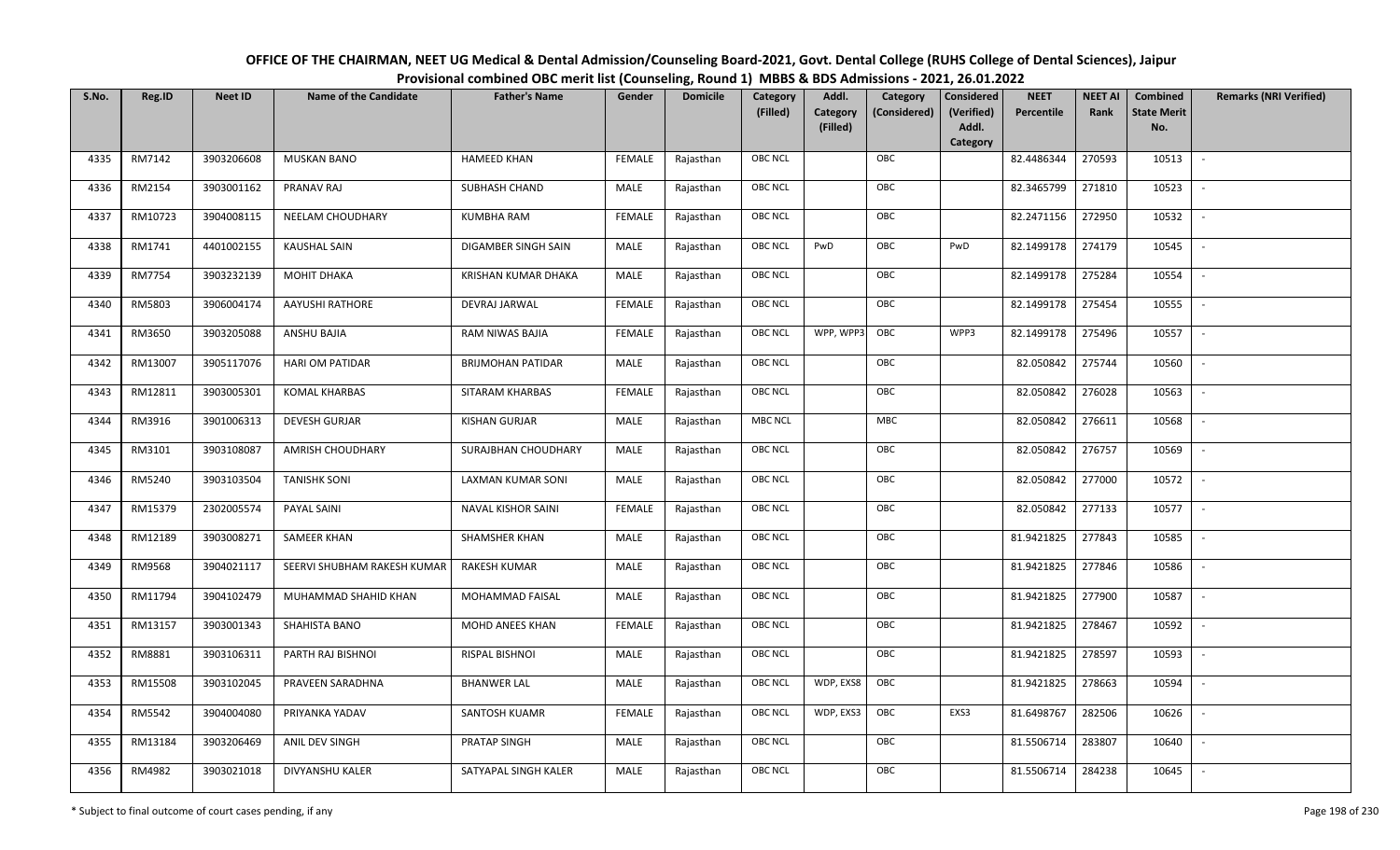| OFFICE OF THE CHAIRMAN, NEET UG Medical & Dental Admission/Counseling Board-2021, Govt. Dental College (RUHS College of Dental Sciences), Jaipur |
|--------------------------------------------------------------------------------------------------------------------------------------------------|
| Provisional combined OBC merit list (Counseling, Round 1) MBBS & BDS Admissions - 2021, 26.01.2022                                               |

| S.No. | Reg.ID        | <b>Neet ID</b> | <b>Name of the Candidate</b> | <b>Father's Name</b>       | Gender        | <b>Domicile</b> | Category<br>(Filled) | Addl.<br>Category<br>(Filled) | Category<br>(Considered) | <b>Considered</b><br>(Verified)<br>Addl. | <b>NEET</b><br>Percentile | <b>NEET AI</b><br>Rank | Combined<br><b>State Merit</b><br>No. | <b>Remarks (NRI Verified)</b> |
|-------|---------------|----------------|------------------------------|----------------------------|---------------|-----------------|----------------------|-------------------------------|--------------------------|------------------------------------------|---------------------------|------------------------|---------------------------------------|-------------------------------|
|       |               |                |                              |                            |               |                 |                      |                               |                          | Category                                 |                           |                        |                                       |                               |
| 4357  | <b>RM5988</b> | 3903219136     | <b>SWATI YADAV</b>           | JAI SINGH YADAV            | <b>FEMALE</b> | Rajasthan       | OBC NCL              |                               | OBC                      |                                          | 81.5506714                | 284283                 | 10649                                 | $\sim$                        |
| 4358  | RM12301       | 3903216293     | <b>MANENDRA SINGH</b>        | <b>NARENDRA KUMAR</b>      | MALE          | Rajasthan       | OBC NCL              |                               | OBC                      |                                          | 81.5506714                | 284765                 | 10659                                 |                               |
| 4359  | RM2740        | 3902003144     | <b>BHUMIKA GAHLOT</b>        | <b>DINESH GAHLOT</b>       | <b>FEMALE</b> | Rajasthan       | <b>OBC NCL</b>       |                               | OBC                      |                                          | 81.4356011                | 285303                 | 10669                                 |                               |
| 4360  | RM15415       | 3902001457     | PAWAN SAI                    | RAMGOPAL SAI               | MALE          | Rajasthan       | OBC NCL              |                               | OBC                      |                                          | 81.4356011                | 286307                 | 10677                                 | $\overline{\phantom{a}}$      |
| 4361  | RM15068       | 3903021185     | <b>ANIL BARALA</b>           | ARJUN LAL BARALA           | MALE          | Rajasthan       | OBC NCL              |                               | OBC                      |                                          | 81.4356011                | 286684                 | 10682                                 | $\sim$                        |
| 4362  | RM9551        | 3903208090     | <b>KARTIKAY SIHAG</b>        | <b>VIKESH</b>              | MALE          | Rajasthan       | OBC NCL              |                               | OBC                      |                                          | 81.3361368                | 286787                 | 10684                                 | $\overline{\phantom{a}}$      |
| 4363  | RM4067        | 3903014431     | <b>VATAN KUMAR SAINI</b>     | <b>RAMESH CHAND SAINI</b>  | MALE          | Rajasthan       | OBC NCL              |                               | OBC                      |                                          | 81.3361368                | 287281                 | 10691                                 |                               |
| 4364  | RM12592       | 3903007138     | <b>ADVIKA SINGH</b>          | SANJEEV KUMAR<br>CHOUDHARY | <b>FEMALE</b> | Rajasthan       | OBC NCL              |                               | OBC                      |                                          | 81.3361368                | 288156                 | 10702                                 |                               |
| 4365  | RM8493        | 2302008225     | <b>NITESH</b>                | <b>VIRENDER SINGH</b>      | MALE          | Rajasthan       | OBC NCL              |                               | OBC                      |                                          | 81.2308445                | 288529                 | 10704                                 |                               |
| 4366  | RM15043       | 3905104239     | <b>ABHINAV DELU</b>          | SHISHPAL RAM DELU          | MALE          | Rajasthan       | OBC NCL              |                               | OBC                      |                                          | 81.2308445                | 288748                 | 10705                                 | $\overline{\phantom{a}}$      |
| 4367  | RM12671       | 3903101652     | SANJU SAINI                  | <b>BHANWAR LAL SAINI</b>   | MALE          | Rajasthan       | <b>OBC NCL</b>       |                               | OBC                      |                                          | 81.2308445                | 289071                 | 10708                                 |                               |
| 4368  | RM13213       | 3906010101     | <b>MAHIN ANSARI</b>          | AYAZ MOHAMMED ANSARI       | <b>FEMALE</b> | Rajasthan       | OBC NCL              |                               | OBC                      |                                          | 81.2308445                | 289652                 | 10716                                 | $\sim$                        |
| 4369  | RM4418        | 3901006004     | <b>NAMAN MERATWAL</b>        | ANIL KUMAR MERATWAL        | MALE          | Rajasthan       | OBC NCL              | WPP, WPP8                     | OBC                      |                                          | 81.2308445                | 289738                 | 10719                                 |                               |
| 4370  | RM6731        | 3904103139     | DIVYANSHI PANWAR             | <b>DILIP PANWAR</b>        | <b>FEMALE</b> | Rajasthan       | OBC NCL              |                               | OBC                      |                                          | 81.125099                 | 289852                 | 10723                                 | $\sim$                        |
| 4371  | RM13194       | 3905121191     | <b>RAEES AHMAD</b>           | MOHAMAMD HANEEF            | <b>MALE</b>   | Rajasthan       | OBC NCL              |                               | OBC                      |                                          | 81.125099                 | 290109                 | 10725                                 | $\sim$                        |
| 4372  | RM11461       | 3905011001     | MANUSHRI SUWALKA             | CHANDRA MOHAN SUWALKA      | <b>FEMALE</b> | Rajasthan       | OBC NCL              |                               | OBC                      |                                          | 81.125099                 | 290419                 | 10728                                 | $\sim$                        |
| 4373  | RM11491       | 3904006116     | ANJALI PRAJAPAT              | <b>JITENDRA PRAJAPAT</b>   | <b>FEMALE</b> | Rajasthan       | OBC NCL              |                               | OBC                      |                                          | 81.0217494                | 291758                 | 10741                                 | $\overline{\phantom{a}}$      |
| 4374  | RM2682        | 3903106060     | <b>JYOTI</b>                 | <b>SUSIL KUMAR</b>         | <b>FEMALE</b> | Rajasthan       | OBC NCL              |                               | OBC                      |                                          | 81.0217494                | 291927                 | 10744                                 |                               |
| 4375  | RM3616        | 3903103561     | MEENAKSHI                    | <b>BANWARI LAL</b>         | <b>FEMALE</b> | Rajasthan       | MBC NCL              |                               | <b>MBC</b>               |                                          | 81.0217494                | 292025                 | 10746                                 |                               |
| 4376  | RM5760        | 3902002331     | ANSHU KASWAN                 | RAJENDRA SINGH KASWAN      | MALE          | Rajasthan       | OBC NCL              |                               | OBC                      |                                          | 81.0217494                | 292715                 | 10754                                 | $\blacksquare$                |
| 4377  | RM12436       | 3118031062     | SANTOSH KUMARI               | <b>MOHAN RAM</b>           | <b>FEMALE</b> | Rajasthan       | OBC NCL              |                               | OBC                      |                                          | 81.0217494                | 292950                 | 10759                                 |                               |
| 4378  | RM15593       | 3903213065     | <b>TANU SAINI</b>            | <b>RAJENDER SAINI</b>      | <b>FEMALE</b> | Rajasthan       | OBC NCL              |                               | OBC                      |                                          | 80.9096578                | 294721                 | 10774                                 |                               |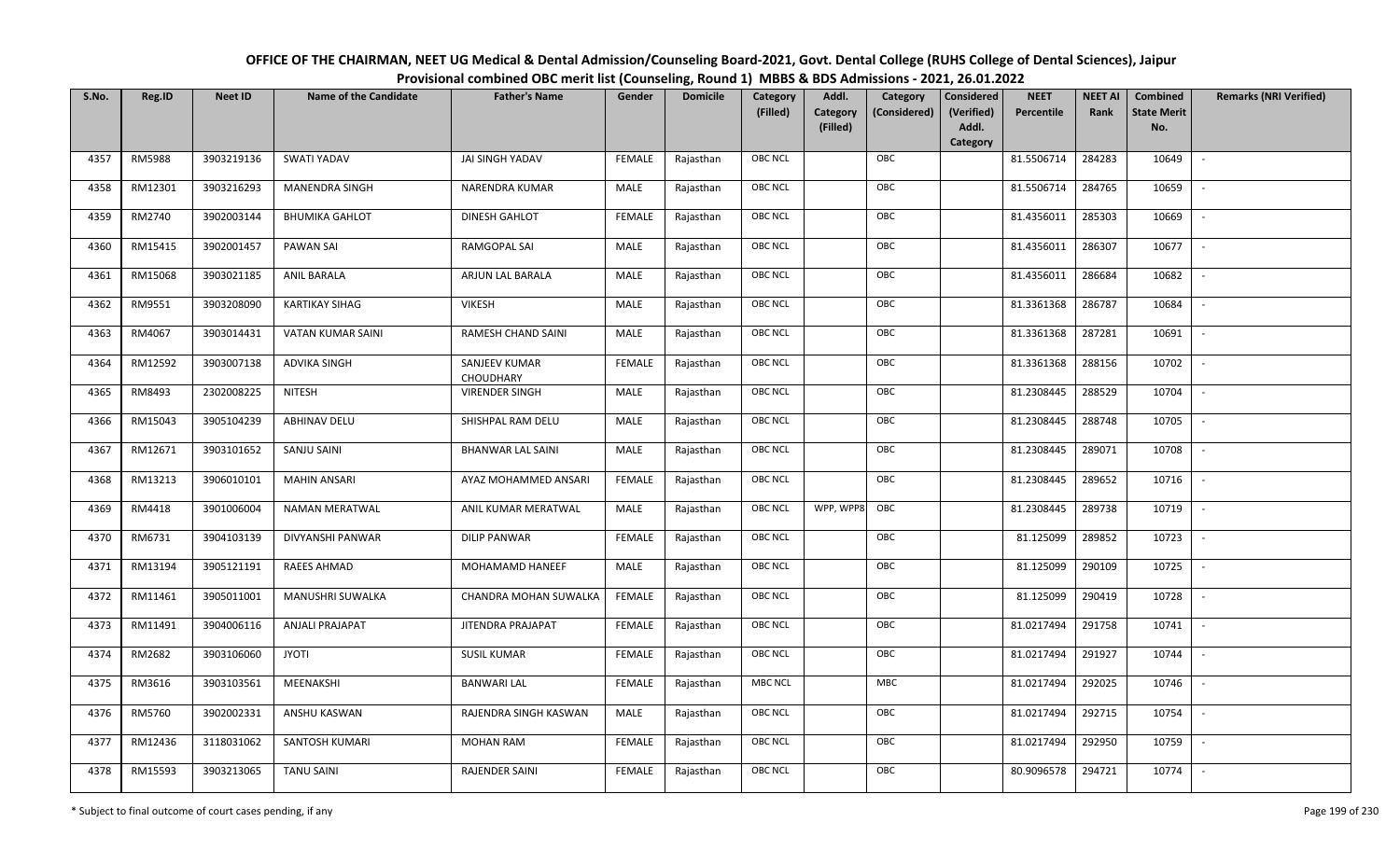| OFFICE OF THE CHAIRMAN, NEET UG Medical & Dental Admission/Counseling Board-2021, Govt. Dental College (RUHS College of Dental Sciences), Jaipur |
|--------------------------------------------------------------------------------------------------------------------------------------------------|
| Provisional combined OBC merit list (Counseling, Round 1) MBBS & BDS Admissions - 2021, 26.01.2022                                               |

| S.No. | Reg.ID  | <b>Neet ID</b> | <b>Name of the Candidate</b> | <b>Father's Name</b>       | Gender        | <b>Domicile</b> | Category<br>(Filled) | Addl.<br><b>Category</b><br>(Filled) | Category<br>(Considered) | <b>Considered</b><br>(Verified)<br>Addl. | <b>NEET</b><br>Percentile | <b>NEET AI</b><br>Rank | Combined<br><b>State Merit</b><br>No. | <b>Remarks (NRI Verified)</b> |
|-------|---------|----------------|------------------------------|----------------------------|---------------|-----------------|----------------------|--------------------------------------|--------------------------|------------------------------------------|---------------------------|------------------------|---------------------------------------|-------------------------------|
|       |         |                |                              |                            |               |                 |                      |                                      |                          | Category                                 |                           |                        |                                       |                               |
| 4379  | RM6677  | 3903003147     | <b>RITU CHOUDHARY</b>        | LALA RAM CHOUDHARY         | <b>FEMALE</b> | Rajasthan       | <b>OBC NCL</b>       |                                      | OBC                      |                                          | 80.8120067                | 295011                 | 10777                                 | $\sim$                        |
| 4380  | RM5313  | 3802005150     | <b>MEHAK CHOUDHARY</b>       | RAJESH KUMAR SINGH         | <b>FEMALE</b> | Rajasthan       | OBC NCL              |                                      | OBC                      |                                          | 80.8120067                | 295526                 | 10787                                 |                               |
| 4381  | RM14578 | 3903022417     | <b>CHAMPA PAYAL</b>          | RAMSINGH PAYAL             | <b>FEMALE</b> | Rajasthan       | OBC NCL              |                                      | OBC                      |                                          | 80.8120067                | 296027                 | 10794                                 | $\sim$                        |
| 4382  | RM4602  | 3903208280     | POOJA CHOUDHARY              | KALURAM CHOUDHARY          | <b>FEMALE</b> | Rajasthan       | OBC NCL              |                                      | OBC                      |                                          | 80.608092                 | 298208                 | 10819                                 | $\overline{\phantom{a}}$      |
| 4383  | RM15768 | 3901006039     | AZHARUDIN KHAN               | <b>UMED KHAN</b>           | MALE          | Rajasthan       | <b>OBC NCL</b>       | WDP, EXS8                            | OBC                      |                                          | 80.608092                 | 299032                 | 10824                                 | $\sim$                        |
| 4384  | RM6116  | 3905108158     | <b>ZENAB KHAN</b>            | <b>SABIR KHAN</b>          | <b>FEMALE</b> | Rajasthan       | <b>OBC NCL</b>       |                                      | OBC                      |                                          | 80.608092                 | 299236                 | 10825                                 | $\overline{\phantom{a}}$      |
| 4385  | RM12218 | 3903108248     | VISHAL SINGH JAT             | <b>DHARA SINGH JAT</b>     | MALE          | Rajasthan       | <b>OBC NCL</b>       | PwD                                  | OBC                      | PwD                                      | 80.608092                 | 299242                 | 10826                                 | $\overline{\phantom{a}}$      |
| 4386  | RM9669  | 3904101634     | VIJENDRA BISHNOI             | CHAINA RAM BISHNOI         | MALE          | Rajasthan       | OBC NCL              |                                      | OBC                      |                                          | 80.4969717                | 300247                 | 10837                                 |                               |
| 4387  | RM3540  | 3905007033     | SHARMIN ANSARI               | PARVEZ HUSSAIN             | <b>FEMALE</b> | Rajasthan       | <b>OBC NCL</b>       |                                      | OBC                      |                                          | 80.4969717                | 300353                 | 10838                                 |                               |
| 4388  | RM2454  | 3906014254     | <b>DEEPAK C MALI</b>         | CHHAGAN LAL MALI           | MALE          | Rajasthan       | <b>OBC NCL</b>       | PwD                                  | OBC                      | PwD                                      | 80.383067                 | 301399                 | 10852                                 | $\overline{\phantom{a}}$      |
| 4389  | RM5397  | 3903118109     | <b>ANKITA SAINI</b>          | CHHOTI LAL SAINI           | <b>FEMALE</b> | Rajasthan       | <b>OBC NCL</b>       |                                      | OBC                      |                                          | 80.383067                 | 301857                 | 10858                                 |                               |
| 4390  | RM2355  | 3903005307     | CHARU                        | <b>VISHWJEET SINGH</b>     | <b>FEMALE</b> | Rajasthan       | <b>OBC NCL</b>       | WDP, EXS6                            | OBC                      |                                          | 80.383067                 | 302254                 | 10862                                 | $\sim$                        |
| 4391  | RM13027 | 3905025002     | SEEMA JANGID                 | SANJAY JANGID              | <b>FEMALE</b> | Rajasthan       | <b>OBC NCL</b>       |                                      | OBC                      |                                          | 80.383067                 | 302354                 | 10864                                 |                               |
| 4392  | RM15425 | 3905004091     | <b>RAJ KUMHAR</b>            | SOHAN LAL KUMHAR           | MALE          | Rajasthan       | OBC NCL              | WDP, EXS6                            | OBC                      |                                          | 80.383067                 | 302403                 | 10865                                 | $\sim$                        |
| 4393  | RM5371  | 2201010398     | RAVI J YADAV                 | JAGDISH PRASAD YADAV       | <b>MALE</b>   | Rajasthan       | <b>OBC NCL</b>       |                                      | OBC                      |                                          | 80.2803649                | 303301                 | 10872                                 | $\sim$                        |
| 4394  | RM13796 | 3903214419     | PRAHLAD KUMAR KUMAWAT        | MAHADEV KUMAWAT            | MALE          | Rajasthan       | <b>OBC NCL</b>       |                                      | OBC                      |                                          | 80.2803649                | 303731                 | 10879                                 | $\sim$                        |
| 4395  | RM8943  | 3903217291     | SANJIV KUMAR BADSARA         | <b>SUMER SINGH BADSARA</b> | MALE          | Rajasthan       | <b>OBC NCL</b>       |                                      | OBC                      |                                          | 80.2803649                | 303868                 | 10882                                 | $\overline{\phantom{a}}$      |
| 4396  | RM6748  | 3901008333     | <b>ASHOK HUDDA</b>           | <b>BABU LAL HUDDA</b>      | MALE          | Rajasthan       | OBC NCL              |                                      | OBC                      |                                          | 80.2803649                | 304295                 | 10884                                 |                               |
| 4397  | RM15591 | 3904002302     | RAHUL                        | <b>JAGMAL RAM</b>          | MALE          | Rajasthan       | <b>OBC NCL</b>       |                                      | OBC                      |                                          | 80.2803649                | 304303                 | 10885                                 |                               |
| 4398  | RM7488  | 3903207128     | <b>ANKUSH SAINI</b>          | PRAKASH CHAND SAINI        | MALE          | Rajasthan       | OBC NCL              |                                      | OBC                      |                                          | 80.2803649                | 304348                 | 10886                                 | $\blacksquare$                |
| 4399  | RM5099  | 3905008038     | <b>VISHNU</b>                | RAMKISHAN                  | <b>MALE</b>   | Rajasthan       | <b>MBC NCL</b>       |                                      | MBC                      |                                          | 80.175785                 | 304912                 | 10894                                 | $\overline{\phantom{a}}$      |
| 4400  | RM15147 | 2206001673     | MUKESH CHOUDHARY             | <b>HARI RAM</b>            | MALE          | Rajasthan       | <b>OBC NCL</b>       |                                      | OBC                      |                                          | 80.175785                 | 305543                 | 10899                                 |                               |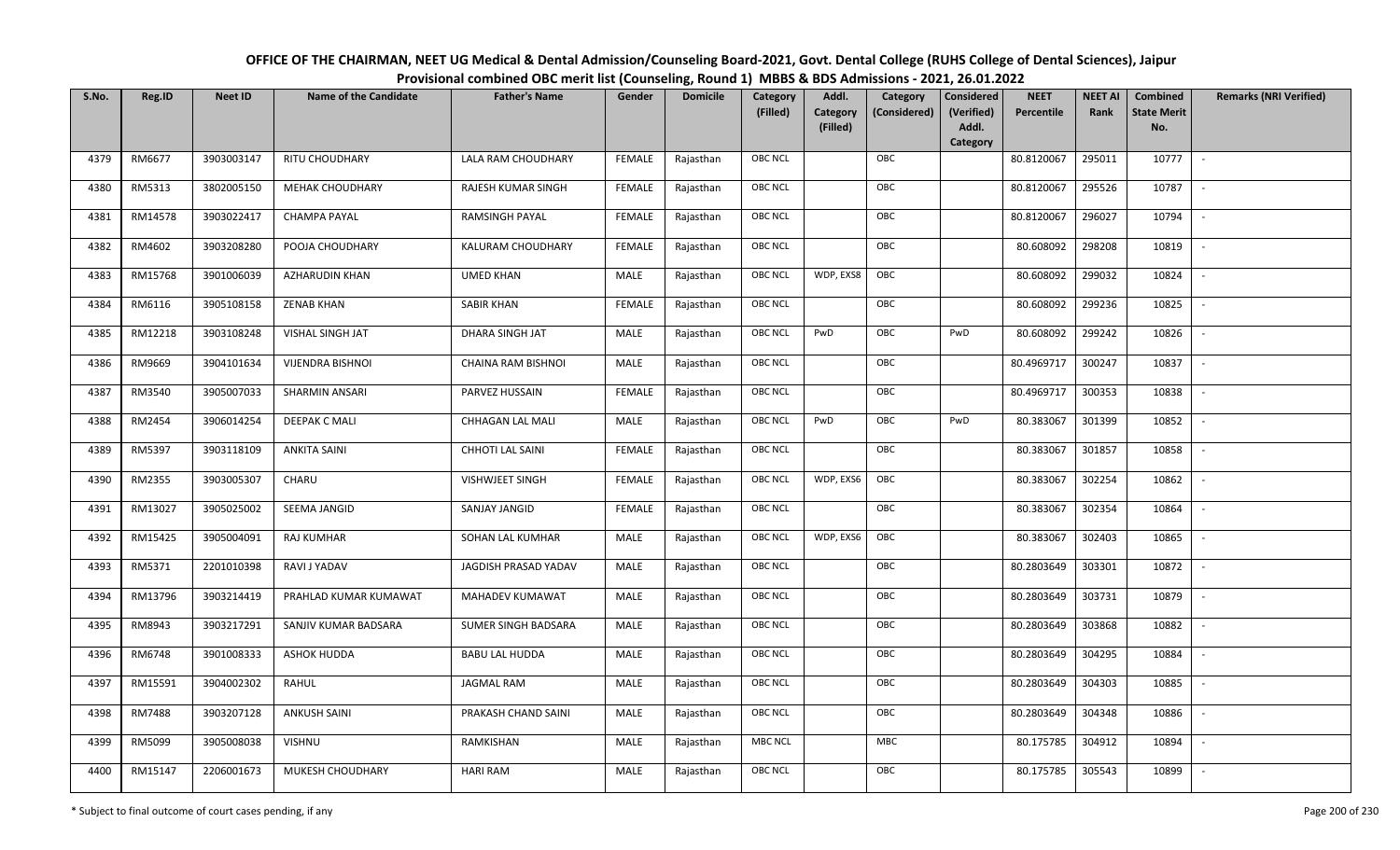| OFFICE OF THE CHAIRMAN, NEET UG Medical & Dental Admission/Counseling Board-2021, Govt. Dental College (RUHS College of Dental Sciences), Jaipur |
|--------------------------------------------------------------------------------------------------------------------------------------------------|
| Provisional combined OBC merit list (Counseling, Round 1) MBBS & BDS Admissions - 2021, 26.01.2022                                               |

| S.No. | Reg.ID  | <b>Neet ID</b> | <b>Name of the Candidate</b> | <b>Father's Name</b>      | Gender        | <b>Domicile</b> | Category<br>(Filled) | Addl.<br>Category<br><b>Category</b><br>(Considered) | <b>Considered</b><br>(Verified)<br>Addl. | <b>NEET</b><br>Percentile | <b>NEET AI</b><br>Rank | Combined<br><b>State Merit</b> | <b>Remarks (NRI Verified)</b> |
|-------|---------|----------------|------------------------------|---------------------------|---------------|-----------------|----------------------|------------------------------------------------------|------------------------------------------|---------------------------|------------------------|--------------------------------|-------------------------------|
|       |         |                |                              |                           |               |                 |                      | (Filled)                                             | Category                                 |                           |                        | No.                            |                               |
| 4401  | RM14086 | 3906001571     | AJAY GARG                    | <b>KAILASH CHANDRA</b>    | MALE          | Rajasthan       | <b>OBC NCL</b>       | OBC                                                  |                                          | 80.175785                 | 305820                 | 10901                          | $\sim$                        |
| 4402  | RM7510  | 3906003127     | RAJSHREE SHARMA              | DINESH SHARMA             | FEMALE        | Rajasthan       | OBC NCL              | OBC                                                  |                                          | 80.0697157                | 306515                 | 10908                          |                               |
| 4403  | RM1876  | 3904002261     | <b>LAVEENA SONI</b>          | <b>KISHAN SONI</b>        | <b>FEMALE</b> | Rajasthan       | <b>OBC NCL</b>       | OBC                                                  |                                          | 80.0697157                | 306538                 | 10909                          |                               |
| 4404  | RM12622 | 3903232343     | POOJA CHOUDHARY              | RAM LAL CHOUDHARY         | <b>FEMALE</b> | Rajasthan       | <b>OBC NCL</b>       | OBC                                                  |                                          | 80.0697157                | 306645                 | 10910                          | $\overline{\phantom{a}}$      |
| 4405  | RM10766 | 3903120257     | <b>INDU</b>                  | SHISH RAM                 | <b>FEMALE</b> | Rajasthan       | OBC NCL              | OBC                                                  |                                          | 80.0697157                | 306686                 | 10911                          | $\sim$                        |
| 4406  | RM12577 | 3903009644     | AMISHA                       | JAGDEEP                   | <b>FEMALE</b> | Rajasthan       | <b>OBC NCL</b>       | OBC                                                  |                                          | 79.9635816                | 307894                 | 10923                          | $\sim$                        |
| 4407  | RM7238  | 3903124321     | <b>MUBSARA</b>               | <b>ZAKIR HUSSAIN</b>      | <b>FEMALE</b> | Rajasthan       | OBC NCL              | OBC                                                  |                                          | 79.9635816                | 308288                 | 10927                          | $\overline{\phantom{a}}$      |
| 4408  | RM11030 | 2301006330     | BHAVYA                       | PARTAP SINGH              | <b>FEMALE</b> | Rajasthan       | MBC NCL              | ${\sf MBC}$                                          |                                          | 79.9635816                | 308936                 | 10935                          |                               |
| 4409  | RM7802  | 3904102035     | PANKAJ PATEL                 | KHETA RAM PATEL           | <b>MALE</b>   | Rajasthan       | OBC NCL              | OBC                                                  |                                          | 79.9635816                | 308970                 | 10936                          |                               |
| 4410  | RM14958 | 3901007332     | <b>GOPI MARWAL</b>           | <b>MAHENDRA MARWAL</b>    | MALE          | Rajasthan       | <b>OBC NCL</b>       | OBC                                                  |                                          | 79.9635816                | 309397                 | 10940                          | $\overline{\phantom{a}}$      |
| 4411  | RM3857  | 3903205817     | NANDINI KUMAWAT              | PURUSHOTTAM KUMAWAT       | <b>FEMALE</b> | Rajasthan       | OBC NCL              | OBC                                                  |                                          | 79.8421005                | 309592                 | 10941                          |                               |
| 4412  | RM7645  | 3903018151     | <b>KUNAL DANGI</b>           | SATYENDRA DANGI           | MALE          | Rajasthan       | <b>OBC NCL</b>       | OBC                                                  |                                          | 79.8421005                | 311171                 | 10947                          | $\overline{\phantom{a}}$      |
| 4413  | RM12267 | 3905011263     | ABHINAV LABANA               | RAMESH CHANDRA LABANA     | <b>MALE</b>   | Rajasthan       | OBC NCL              | OBC                                                  |                                          | 79.7278072                | 311974                 | 10958                          |                               |
| 4414  | RM10115 | 3903102838     | <b>DIMPLE</b>                | <b>HANUMAN RAM</b>        | <b>FEMALE</b> | Rajasthan       | OBC NCL              | OBC                                                  |                                          | 79.7278072                | 312125                 | 10961                          | $\sim$                        |
| 4415  | RM10358 | 3903102652     | SONIA SHARMA                 | RAJESH SHARMA             | <b>FEMALE</b> | Rajasthan       | <b>OBC NCL</b>       | OBC                                                  |                                          | 79.7278072                | 312289                 | 10963                          | $\overline{\phantom{a}}$      |
| 4416  | RM5576  | 3903113131     | <b>VINOD KUMAR SAINI</b>     | LEELARAM SAINI            | MALE          | Rajasthan       | <b>OBC NCL</b>       | OBC                                                  |                                          | 79.7278072                | 312351                 | 10964                          | $\sim$                        |
| 4417  | RM6699  | 3906004339     | KAVITA NATH                  | <b>GOPAL NATH</b>         | <b>FEMALE</b> | Rajasthan       | <b>OBC NCL</b>       | OBC                                                  |                                          | 79.7278072                | 312409                 | 10965                          | $\overline{\phantom{a}}$      |
| 4418  | RM10663 | 3903007391     | <b>KIRTI BHAIRA</b>          | RAJNISH BHAIRA            | <b>FEMALE</b> | Rajasthan       | <b>OBC NCL</b>       | OBC                                                  |                                          | 79.7278072                | 312410                 | 10966                          |                               |
| 4419  | RM14368 | 3905009279     | AAYUSH MALAV                 | KISHAN MURARI MALAV       | <b>MALE</b>   | Rajasthan       | OBC NCL              | OBC                                                  |                                          | 79.7278072                | 312580                 | 10967                          |                               |
| 4420  | RM6750  | 3905109137     | <b>RAJSHREE RATHOR</b>       | <b>MANOJ KUMAR RATHOR</b> | <b>FEMALE</b> | Rajasthan       | OBC NCL              | OBC                                                  |                                          | 79.7278072                | 312762                 | 10969                          | $\blacksquare$                |
| 4421  | RM6800  | 3905017130     | AYUSHI CHOUDHARY             | ATUL CHOUDHARY            | <b>FEMALE</b> | Rajasthan       | OBC NCL              | OBC                                                  |                                          | 79.7278072                | 312907                 | 10970                          | $\overline{\phantom{a}}$      |
| 4422  | RM9841  | 3903015400     | NIDHI JANGIR                 | MAHENDRA SINGH JANGIR     | FEMALE        | Rajasthan       | <b>OBC NCL</b>       | OBC                                                  |                                          | 79.7278072                | 312986                 | 10972                          |                               |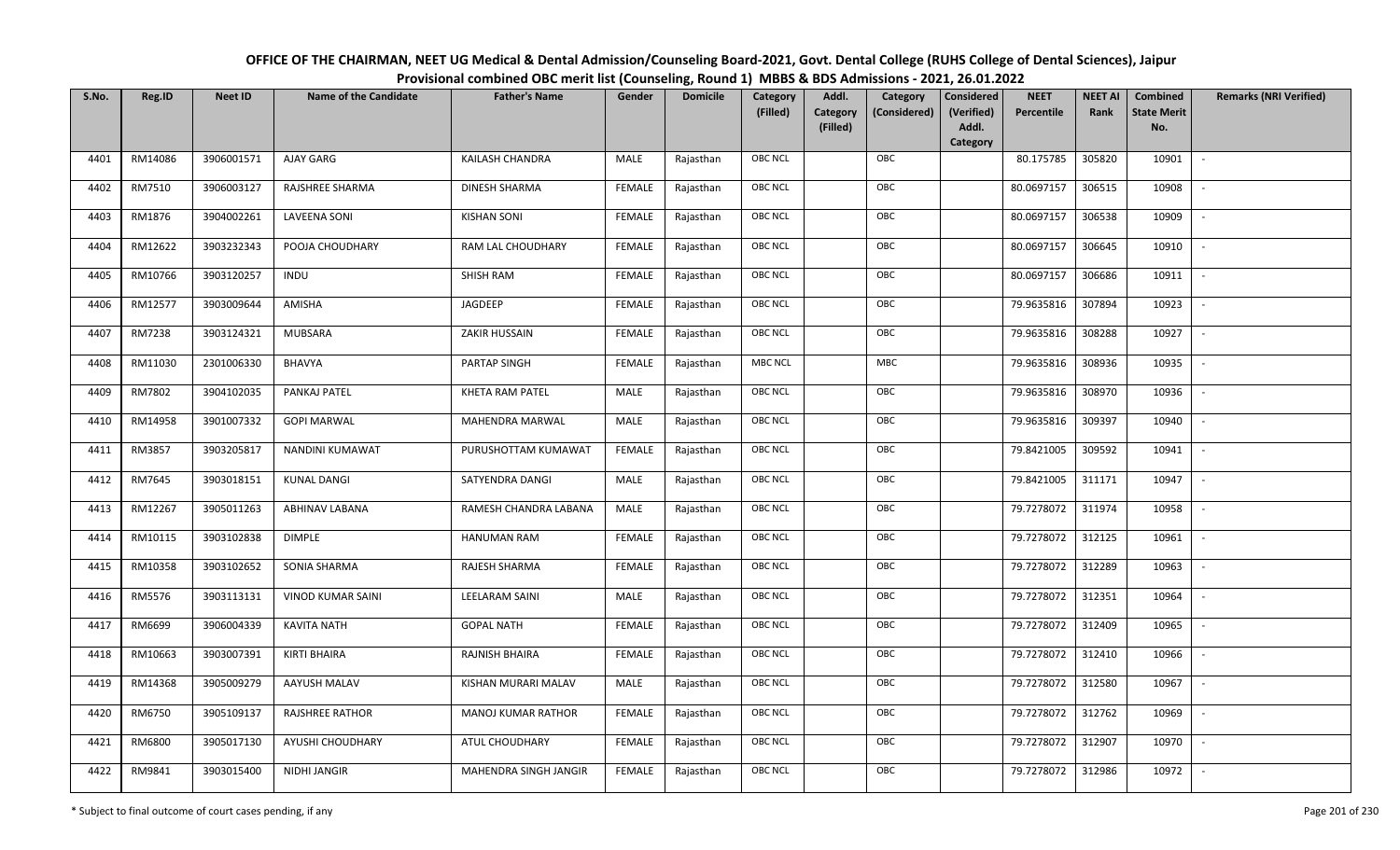| OFFICE OF THE CHAIRMAN, NEET UG Medical & Dental Admission/Counseling Board-2021, Govt. Dental College (RUHS College of Dental Sciences), Jaipur |  |
|--------------------------------------------------------------------------------------------------------------------------------------------------|--|
| Provisional combined OBC merit list (Counseling, Round 1) MBBS & BDS Admissions - 2021, 26.01.2022                                               |  |

| S.No. | Reg.ID  | <b>Neet ID</b> | <b>Name of the Candidate</b>        | <b>Father's Name</b>      | Gender        | <b>Domicile</b> | Category       | Addl.                | Category     | <b>Considered</b>   | <b>NEET</b><br>Percentile | <b>NEET AI</b><br>Rank | Combined<br><b>State Merit</b> | <b>Remarks (NRI Verified)</b> |
|-------|---------|----------------|-------------------------------------|---------------------------|---------------|-----------------|----------------|----------------------|--------------|---------------------|---------------------------|------------------------|--------------------------------|-------------------------------|
|       |         |                |                                     |                           |               |                 | (Filled)       | Category<br>(Filled) | (Considered) | (Verified)<br>Addl. |                           |                        | No.                            |                               |
|       |         |                |                                     |                           |               |                 |                |                      |              | Category            |                           |                        |                                |                               |
| 4423  | RM2761  | 3906010217     | PRATIBHA CHAUHAN                    | <b>MANOHAR SINGH</b>      | <b>FEMALE</b> | Rajasthan       | <b>OBC NCL</b> |                      | OBC          |                     | 79.6221264                | 313740                 | 10982                          | $\sim$                        |
| 4424  | RM2901  | 3903012513     | <b>VINITA HARITWAL</b>              | ASHOK KUMAR HARITWAL      | <b>FEMALE</b> | Rajasthan       | <b>OBC NCL</b> | WDP, EXS6            | OBC          |                     | 79.6221264                | 313744                 | 10983                          |                               |
| 4425  | RM6961  | 3903004545     | PRIYANSHI PRAJAPATI                 | HARINARAYAN PRAJAPATI     | <b>FEMALE</b> | Rajasthan       | <b>OBC NCL</b> |                      | OBC          |                     | 79.6221264                | 314528                 | 10989                          | $\overline{\phantom{a}}$      |
| 4426  | RM14202 | 2702107479     | <b>RAHUL N</b>                      | <b>NEMARAM P</b>          | <b>MALE</b>   | Rajasthan       | <b>OBC NCL</b> |                      | OBC          |                     | 79.517676                 | 314968                 | 10992                          | $\overline{\phantom{a}}$      |
| 4427  | RM15155 | 3903106180     | <b>VIPIN KUMAR</b>                  | MUKESH KUMAR              | MALE          | Rajasthan       | <b>OBC NCL</b> | WDP, EXS6            | OBC          |                     | 79.517676                 | 315444                 | 10997                          | $\sim$                        |
| 4428  | RM5261  | 3903112267     | <b>SUNITA KUMARI</b>                | <b>MADAN LAL GUJAR</b>    | <b>FEMALE</b> | Rajasthan       | <b>OBC NCL</b> |                      | OBC          |                     | 79.4085631                | 316611                 | 11009                          | $\overline{\phantom{a}}$      |
| 4429  | RM10164 | 3901007126     | PRIYANKA SUWALKA                    | ASHOK KUMAR SUWALKA       | <b>FEMALE</b> | Rajasthan       | <b>OBC NCL</b> |                      | OBC          |                     | 79.4085631                | 317189                 | 11014                          |                               |
| 4430  | RM14891 | 3905007058     | SANIYA QURESHI                      | <b>FARIDUDDIN QURESHI</b> | <b>FEMALE</b> | Rajasthan       | OBC NCL        |                      | OBC          |                     | 79.4085631                | 317619                 | 11019                          |                               |
| 4431  | RM11609 | 3901012059     | <b>FARZANA BANO</b>                 | ZAHOOR KHAN               | <b>FEMALE</b> | Rajasthan       | OBC NCL        | WDP, EXS8            | OBC          |                     | 79.2892837                | 319025                 | 11036                          |                               |
| 4432  | RM14718 | 3905025105     | <b>SUNIL KUMAR</b>                  | <b>JORARAM</b>            | <b>MALE</b>   | Rajasthan       | OBC NCL        |                      | OBC          |                     | 79.2892837                | 319335                 | 11038                          | $\sim$                        |
| 4433  | RM15614 | 3903001665     | PRIYANSHI SAINI                     | ANIL KUMAR SAINI          | <b>FEMALE</b> | Rajasthan       | <b>OBC NCL</b> |                      | OBC          |                     | 79.2892837                | 319488                 | 11041                          |                               |
| 4434  | RM6874  | 3901006214     | <b>SHAHIN KHAN</b>                  | ABDUL SALIM               | <b>FEMALE</b> | Rajasthan       | <b>OBC NCL</b> |                      | OBC          |                     | 79.0748786                | 322653                 | 11066                          | $\overline{\phantom{a}}$      |
| 4435  | RM11852 | 3905025123     | <b>RAVINA</b>                       | KALURAM GODARA            | FEMALE        | Rajasthan       | OBC NCL        |                      | OBC          |                     | 79.0748786                | 323012                 | 11072                          |                               |
| 4436  | RM12689 | 3903220302     | RIZWANA BANO                        | <b>JAMAL KHAN</b>         | <b>FEMALE</b> | Rajasthan       | OBC NCL        |                      | OBC          |                     | 78.9648592                | 324314                 | 11081                          | $\sim$                        |
| 4437  | RM15458 | 3905110103     | <b>ALINA KHAN</b>                   | <b>FIROZ KHAN</b>         | <b>FEMALE</b> | Rajasthan       | <b>OBC NCL</b> |                      | OBC          |                     | 78.9648592                | 324336                 | 11082                          | $\overline{\phantom{a}}$      |
| 4438  | RM4622  | 2001207236     | <b>SUMIT SHOERAN</b>                | RAJPAL SHOERAN            | MALE          | Rajasthan       | OBC NCL        |                      | OBC          |                     | 78.9648592                | 324662                 | 11086                          | $\overline{\phantom{a}}$      |
| 4439  | RM1374  | 2201010262     | <b>KIRAN KUMARI</b>                 | <b>RAM LAL</b>            | <b>FEMALE</b> | Rajasthan       | OBC NCL        |                      | OBC          |                     | 78.8559406                | 325509                 | 11098                          | $\blacksquare$                |
| 4440  | RM13066 | 3903021391     | SUBHASH CHAND SWAMI                 | CHHOTU RAM SWAMI          | <b>MALE</b>   | Rajasthan       | OBC NCL        |                      | OBC          |                     | 78.8559406                | 326061                 | 11106                          |                               |
| 4441  | RM1084  | 3903103442     | SAHIL YADAV                         | <b>MANOJ KUMAR</b>        | MALE          | Rajasthan       | <b>OBC NCL</b> |                      | OBC          |                     | 78.8559406                | 326475                 | 11110                          | $\sim$                        |
| 4442  | RM2213  | 3902002013     | <b>BHANU PRATAP SINGH JHAJHARIA</b> | <b>VINOD JHAJHARIA</b>    | <b>MALE</b>   | Rajasthan       | <b>OBC NCL</b> |                      | OBC          |                     | 78.626318                 | 328628                 | 11132                          | $\overline{\phantom{a}}$      |
| 4443  | RM14457 | 3903222120     | VISHNU POSWAL                       | YADRAM POSWAL             | MALE          | Rajasthan       | <b>MBC NCL</b> |                      | <b>MBC</b>   |                     | 78.5144207                | 330555                 | 11153                          | $\overline{\phantom{a}}$      |
| 4444  | RM15453 | 3905016118     | <b>MEENAL KATARIA</b>               | PREM SINGH KATARIA        | FEMALE        | Rajasthan       | OBC NCL        |                      | OBC          |                     | 78.5144207                | 331541                 | 11162                          |                               |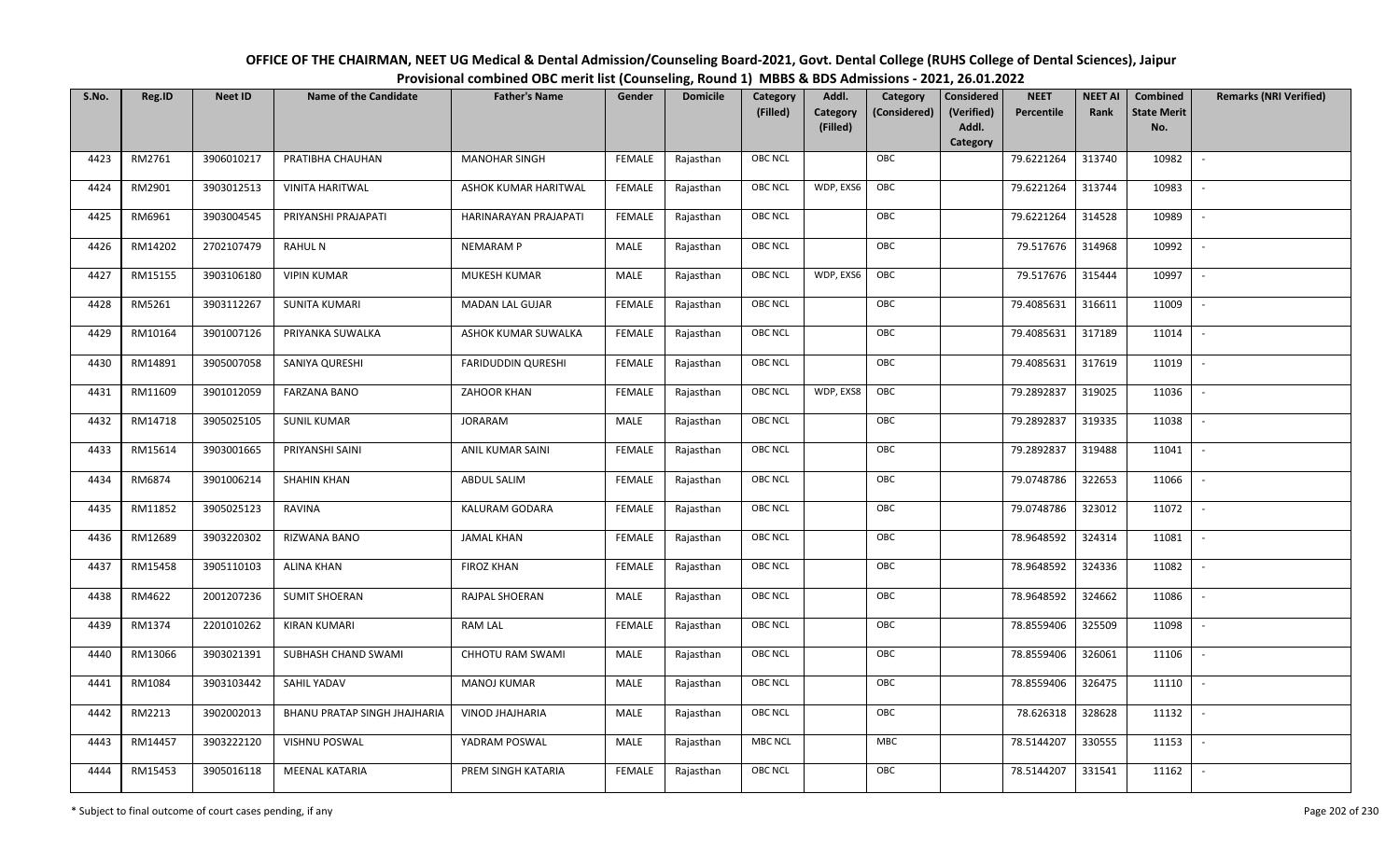| OFFICE OF THE CHAIRMAN, NEET UG Medical & Dental Admission/Counseling Board-2021, Govt. Dental College (RUHS College of Dental Sciences), Jaipur |
|--------------------------------------------------------------------------------------------------------------------------------------------------|
| Provisional combined OBC merit list (Counseling, Round 1) MBBS & BDS Admissions - 2021, 26.01.2022                                               |

| S.No. | Reg.ID  | <b>Neet ID</b> | <b>Name of the Candidate</b> | <b>Father's Name</b>       | Gender        | <b>Domicile</b> | Category<br>(Filled) | Addl.<br>Category<br><b>Category</b><br>(Considered) | <b>Considered</b><br>(Verified) | <b>NEET</b><br>Percentile | <b>NEET AI</b><br>Rank | Combined<br><b>State Merit</b> | <b>Remarks (NRI Verified)</b> |
|-------|---------|----------------|------------------------------|----------------------------|---------------|-----------------|----------------------|------------------------------------------------------|---------------------------------|---------------------------|------------------------|--------------------------------|-------------------------------|
|       |         |                |                              |                            |               |                 |                      | (Filled)                                             | Addl.<br>Category               |                           |                        | No.                            |                               |
| 4445  | RM3841  | 3903010625     | <b>ARHAM PAIKER</b>          | PARVEZ ALAM                | MALE          | Rajasthan       | <b>OBC NCL</b>       | OBC                                                  |                                 | 78.5144207                | 331699                 | 11163                          | $\sim$                        |
| 4446  | RM3645  | 3903008264     | <b>SUVITA KUMARI</b>         | OM PRAKASH GURJAR          | <b>FEMALE</b> | Rajasthan       | <b>MBC NCL</b>       | MBC                                                  |                                 | 78.4029119                | 331815                 | 11164                          |                               |
| 4447  | RM15725 | 3906003339     | <b>VISHAL DEWASI</b>         | KHANGARA RAM DEWASI        | MALE          | Rajasthan       | <b>MBC NCL</b>       | MBC                                                  |                                 | 78.4029119                | 332557                 | 11170                          | $\overline{\phantom{a}}$      |
| 4448  | RM13115 | 3904017051     | <b>SUMIT BHATI</b>           | RAJENDRA BHATI             | MALE          | Rajasthan       | <b>OBC NCL</b>       | OBC                                                  |                                 | 78.4029119                | 332658                 | 11171                          | $\sim$                        |
| 4449  | RM12641 | 3802004376     | SHUBHAM                      | RAMCHANDER VERMA           | <b>MALE</b>   | Rajasthan       | OBC NCL              | OBC                                                  |                                 | 78.4029119                | 332689                 | 11172                          | $\sim$                        |
| 4450  | RM13659 | 3903228312     | <b>SUGAM SAINI</b>           | <b>GOVIND PRASAD SAINI</b> | MALE          | Rajasthan       | <b>OBC NCL</b>       | OBC                                                  |                                 | 78.4029119                | 333341                 | 11188                          | $\sim$                        |
| 4451  | RM14396 | 3904113085     | SEETA CHOUDHARY              | OMA RAM CHOUDHARY          | <b>FEMALE</b> | Rajasthan       | OBC NCL              | OBC                                                  |                                 | 78.1654539                | 335866                 | 11208                          | $\overline{\phantom{a}}$      |
| 4452  | RM5356  | 3903007406     | AAHNA REWAR                  | ARVIND KUMAR               | <b>FEMALE</b> | Rajasthan       | OBC NCL              | OBC                                                  |                                 | 78.1654539                | 335928                 | 11209                          |                               |
| 4453  | RM12013 | 3901012202     | AAYESHA SAMRIN               | MOHD AKRAM                 | <b>FEMALE</b> | Rajasthan       | OBC NCL              | OBC                                                  |                                 | 78.1654539                | 336928                 | 11217                          | $\blacksquare$                |
| 4454  | RM14929 | 3903207434     | PRIYA SINGH YADAV            | AJAY SINGH YADAV           | <b>FEMALE</b> | Rajasthan       | <b>OBC NCL</b>       | OBC                                                  |                                 | 78.0577657                | 337382                 | 11219                          | $\sim$                        |
| 4455  | RM9024  | 3903101478     | <b>LAXMI SAINI</b>           | MAHENDRA KUMAR SAINI       | <b>FEMALE</b> | Rajasthan       | OBC NCL              | OBC                                                  |                                 | 78.0577657                | 337971                 | 11224                          |                               |
| 4456  | RM12731 | 3901007171     | ANISHA SHARMA                | HEMENDRA SHARMA            | <b>FEMALE</b> | Rajasthan       | OBC NCL              | OBC                                                  |                                 | 78.0577657                | 338282                 | 11226                          | $\mathbb{L}$                  |
| 4457  | RM11071 | 3906029102     | SHUBHANI                     | TARACHAND                  | <b>FEMALE</b> | Rajasthan       | <b>OBC NCL</b>       | PwD<br>OBC                                           |                                 | 77.9490414                | 339040                 | 11239                          |                               |
| 4458  | RM10743 | 3902004054     | <b>SUKHMAN KOUR</b>          | <b>GURJEET SINGH</b>       | <b>FEMALE</b> | Rajasthan       | OBC NCL              | OBC                                                  |                                 | 77.9490414                | 340020                 | 11245                          | $\overline{\phantom{a}}$      |
| 4459  | RM15459 | 3903107021     | <b>NEHA BHATI</b>            | JAHEED HUSSAIN BHATI       | <b>FEMALE</b> | Rajasthan       | <b>OBC NCL</b>       | OBC                                                  |                                 | 77.9490414                | 340293                 | 11250                          | $\overline{\phantom{a}}$      |
| 4460  | RM12293 | 3906003226     | DHRUMEE KALAL                | <b>DINESH KALAL</b>        | <b>FEMALE</b> | Rajasthan       | OBC NCL              | OBC                                                  |                                 | 77.8335178                | 340940                 | 11254                          | $\sim$                        |
| 4461  | RM15685 | 3903033054     | KOMAL CHOUDHARY              | SHISHRAM PHAROLIA          | <b>FEMALE</b> | Rajasthan       | <b>OBC NCL</b>       | OBC                                                  |                                 | 77.8335178                | 341011                 | 11256                          | $\overline{\phantom{a}}$      |
| 4462  | RM2293  | 2201002340     | LALIT CHOUDHARY              | <b>BHURARAM CHOUDHARY</b>  | MALE          | Rajasthan       | OBC NCL              | OBC                                                  |                                 | 77.8335178                | 341859                 | 11261                          | $\overline{\phantom{a}}$      |
| 4463  | RM6478  | 3906002317     | PRACHI BATTHA                | RAKESH BATTHA              | <b>FEMALE</b> | Rajasthan       | <b>MBC NCL</b>       | MBC                                                  |                                 | 77.7176056                | 342467                 | 11272                          |                               |
| 4464  | RM1824  | 3905004277     | LOVISH SUWALKA               | <b>JIMMY SUWALKA</b>       | MALE          | Rajasthan       | <b>OBC NCL</b>       | OBC                                                  |                                 | 77.7176056                | 342908                 | 11277                          |                               |
| 4465  | RM6307  | 3903203950     | PRIYA ACHARYA                | <b>BABU LAL ACHARYA</b>    | <b>FEMALE</b> | Rajasthan       | <b>OBC NCL</b>       | OBC                                                  |                                 | 77.7176056                | 343471                 | 11285                          | $\overline{\phantom{a}}$      |
| 4466  | RM15629 | 3903003527     | POOJA CHOUDHARY              | PREMA RAM CHOUDHARY        | FEMALE        | Rajasthan       | <b>OBC NCL</b>       | OBC                                                  |                                 | 77.5971606                | 344487                 | 11292                          |                               |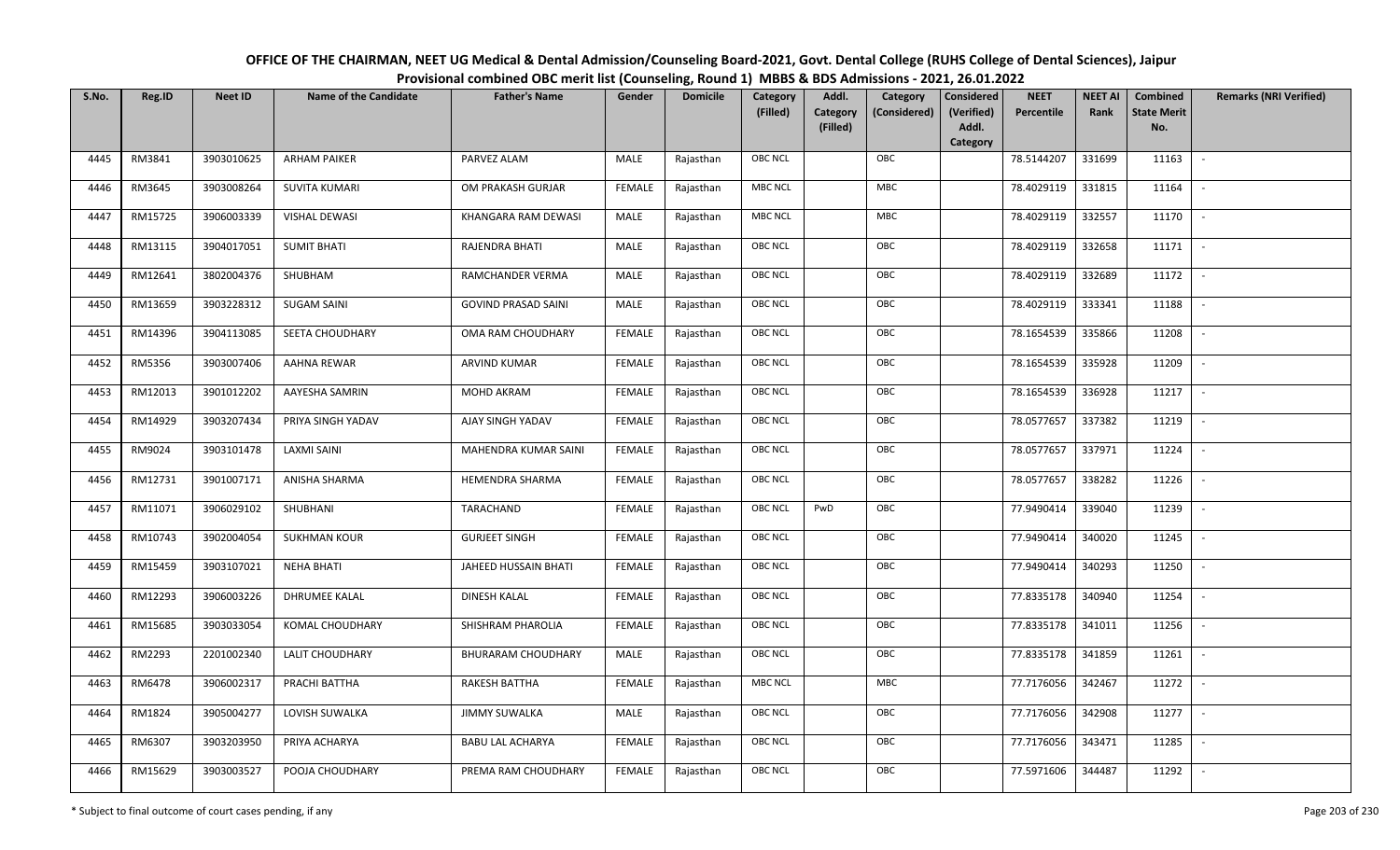| OFFICE OF THE CHAIRMAN, NEET UG Medical & Dental Admission/Counseling Board-2021, Govt. Dental College (RUHS College of Dental Sciences), Jaipur |
|--------------------------------------------------------------------------------------------------------------------------------------------------|
| Provisional combined OBC merit list (Counseling, Round 1) MBBS & BDS Admissions - 2021, 26.01.2022                                               |

| S.No. | Reg.ID  | <b>Neet ID</b> | <b>Name of the Candidate</b> | <b>Father's Name</b>      | Gender        | <b>Domicile</b> | Category<br>(Filled) | Addl.<br><b>Category</b><br>(Filled) | Category<br>(Considered) | <b>Considered</b><br>(Verified)<br>Addl. | <b>NEET</b><br>Percentile | <b>NEET AI</b><br>Rank | Combined<br><b>State Merit</b><br>No. | <b>Remarks (NRI Verified)</b> |
|-------|---------|----------------|------------------------------|---------------------------|---------------|-----------------|----------------------|--------------------------------------|--------------------------|------------------------------------------|---------------------------|------------------------|---------------------------------------|-------------------------------|
| 4467  | RM12240 | 3904021076     | <b>BHAVYA MEWARA</b>         | <b>INDAR CHAND MEWARA</b> | FEMALE        | Rajasthan       | <b>OBC NCL</b>       |                                      | OBC                      | Category                                 | 77.5971606                | 345467                 | 11299                                 | $\mathbb{L}$                  |
| 4468  | RM11674 | 4110006165     | <b>VIMALA KUMARI</b>         | PRAKASH CHOUDHARY         | FEMALE        | Rajasthan       | <b>OBC NCL</b>       |                                      | OBC                      |                                          | 77.5971606                | 345473                 | 11300                                 |                               |
|       |         |                |                              |                           |               |                 |                      |                                      |                          |                                          |                           |                        |                                       |                               |
| 4469  | RM11549 | 3903033171     | <b>BEENA GURJAR</b>          | MOJEERAM GURJAR           | <b>FEMALE</b> | Rajasthan       | <b>MBC NCL</b>       |                                      | MBC                      |                                          | 77.5971606                | 345774                 | 11304                                 | $\overline{\phantom{a}}$      |
| 4470  | RM1955  | 3903010097     | PARTH THENWA                 | <b>BRAJESH BHARTI</b>     | MALE          | Rajasthan       | <b>OBC NCL</b>       |                                      | OBC                      |                                          | 77.5971606                | 345918                 | 11305                                 | Rajasthan                     |
| 4471  | RM13669 | 3903111288     | RAJSHREE SAINI               | AJAY KUMAR SAINI          | <b>FEMALE</b> | Rajasthan       | OBC NCL              |                                      | OBC                      |                                          | 77.4870764                | 346145                 | 11307                                 | $\sim$                        |
| 4472  | RM11431 | 3903006559     | <b>HEMENDRA SINGH</b>        | SOMRAJ GURJAR             | MALE          | Rajasthan       | <b>MBC NCL</b>       | WDP, EXS6                            | MBC                      |                                          | 77.4870764                | 346437                 | 11314                                 | $\sim$                        |
| 4473  | RM8772  | 3905109110     | KOMAL DHAKER                 | ANIL KUMAR DHAKER         | <b>FEMALE</b> | Rajasthan       | OBC NCL              |                                      | OBC                      |                                          | 77.4870764                | 346783                 | 11318                                 | $\overline{\phantom{a}}$      |
| 4474  | RM2805  | 2209003177     | HIMANI LABANA                | <b>SHIRISH</b>            | <b>FEMALE</b> | Rajasthan       | <b>MBC NCL</b>       |                                      | MBC                      |                                          | 77.4870764                | 347203                 | 11324                                 |                               |
| 4475  | RM7589  | 3903102206     | <b>ABHISHEK TANK</b>         | RAMESH CHAND TANK         | MALE          | Rajasthan       | OBC NCL              |                                      | OBC                      |                                          | 77.4870764                | 347319                 | 11326                                 |                               |
| 4476  | RM3559  | 3801001587     | <b>HARPREET SINGH</b>        | <b>HARJINDER SINGH</b>    | MALE          | Rajasthan       | <b>OBC NCL</b>       |                                      | OBC                      |                                          | 77.4870764                | 347498                 | 11330                                 | $\overline{\phantom{a}}$      |
| 4477  | RM5514  | 3903007236     | DIVYANSHU SEVDA              | POORNA RAM SEVDA          | MALE          | Rajasthan       | <b>OBC NCL</b>       |                                      | OBC                      |                                          | 77.3795177                | 347685                 | 11332                                 | $\sim$                        |
| 4478  | RM9735  | 2204013018     | DESAI BHAVESH AMARABHAI      | AMARABHAI                 | MALE          | Rajasthan       | <b>MBC NCL</b>       |                                      | <b>MBC</b>               |                                          | 77.3795177                | 348393                 | 11341                                 | $\sim$                        |
| 4479  | RM14696 | 3903202268     | <b>KRITIKA KUMAWAT</b>       | KULDEEP KUMAWAT           | <b>FEMALE</b> | Rajasthan       | <b>OBC NCL</b>       |                                      | OBC                      |                                          | 77.3795177                | 349035                 | 11347                                 |                               |
| 4480  | RM8118  | 3905023057     | <b>MUBEEN KHAN TELI</b>      | <b>GABARU KHAN TELI</b>   | MALE          | Rajasthan       | OBC NCL              |                                      | OBC                      |                                          | 77.2667786                | 350758                 | 11358                                 | $\overline{\phantom{a}}$      |
| 4481  | RM15377 | 3905006191     | MOHAMMED SAAD                | MOHAMMED RAFIQ KHAN       | MALE          | Rajasthan       | <b>OBC NCL</b>       | WDP, EXS6                            | OBC                      |                                          | 77.2667786                | 351041                 | 11360                                 | $\overline{\phantom{a}}$      |
| 4482  | RM1680  | 3903205378     | CHAUHAN FAIJAN MO JAKIR      | MOHD JAKIR CHAUHAN        | <b>MALE</b>   | Rajasthan       | OBC NCL              |                                      | OBC                      |                                          | 77.1519025                | 351413                 | 11366                                 | $\sim$                        |
| 4483  | RM9680  | 3904102177     | PRASHVI SONI                 | RAJENDRA SONI             | <b>FEMALE</b> | Rajasthan       | <b>OBC NCL</b>       |                                      | OBC                      |                                          | 77.1519025                | 352051                 | 11374                                 | $\sim$                        |
| 4484  | RM10415 | 3901002098     | YOGESH VISHNOI               | KISHNARAM VISHNOI         | MALE          | Rajasthan       | OBC NCL              |                                      | OBC                      |                                          | 77.1519025                | 352582                 | 11380                                 | $\sim$                        |
| 4485  | RM9224  | 3903206296     | ARYAN KASWAN                 | MUKESH KUMAR              | MALE          | Rajasthan       | OBC NCL              |                                      | OBC                      |                                          | 77.0266656                | 354009                 | 11389                                 |                               |
| 4486  | RM15740 | 3802003441     | DIKSHA VERMA                 | RAJESH KUMAR              | <b>FEMALE</b> | Rajasthan       | <b>OBC NCL</b>       |                                      | OBC                      |                                          | 77.0266656                | 354253                 | 11397                                 |                               |
| 4487  | RM10792 | 3903206221     | PRIYANKA YADAV               | MUKESH KUMAR YADAV        | <b>FEMALE</b> | Rajasthan       | <b>OBC NCL</b>       |                                      | OBC                      |                                          | 76.9129552                | 355138                 | 11406                                 | $\overline{\phantom{a}}$      |
| 4488  | RM7846  | 3905014026     | SHAKSHI SWARNKAR             | DINESH CHAND SWARNKAR     | FEMALE        | Rajasthan       | OBC NCL              |                                      | OBC                      |                                          | 76.9129552                | 355174                 | 11407                                 |                               |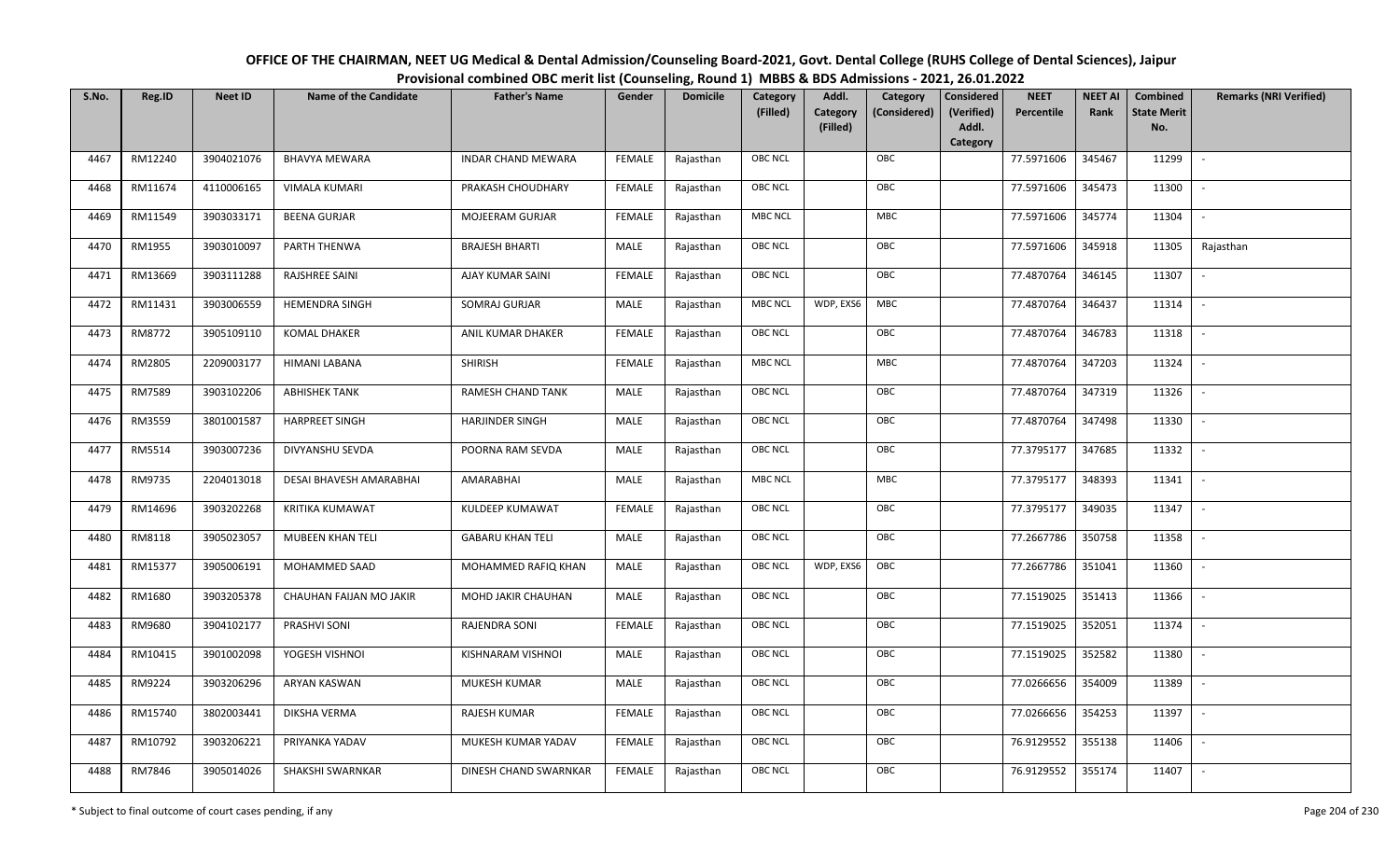| OFFICE OF THE CHAIRMAN, NEET UG Medical & Dental Admission/Counseling Board-2021, Govt. Dental College (RUHS College of Dental Sciences), Jaipur |
|--------------------------------------------------------------------------------------------------------------------------------------------------|
| Provisional combined OBC merit list (Counseling, Round 1) MBBS & BDS Admissions - 2021, 26.01.2022                                               |

| S.No. | Reg.ID  | <b>Neet ID</b> | <b>Name of the Candidate</b> | <b>Father's Name</b>                      | Gender        | <b>Domicile</b> | Category<br>(Filled) | Addl.<br>Category<br>(Filled) | Category<br>(Considered) | Considered<br>(Verified)<br>Addl. | <b>NEET</b><br>Percentile | <b>NEET AI</b><br>Rank | Combined<br><b>State Merit</b><br>No. | <b>Remarks (NRI Verified)</b> |
|-------|---------|----------------|------------------------------|-------------------------------------------|---------------|-----------------|----------------------|-------------------------------|--------------------------|-----------------------------------|---------------------------|------------------------|---------------------------------------|-------------------------------|
|       |         |                |                              |                                           |               |                 |                      |                               |                          | Category                          |                           |                        |                                       |                               |
| 4489  | RM10857 | 3903224075     | <b>SUNIL NASANA</b>          | PRAKASH NASANA                            | MALE          | Rajasthan       | <b>OBC NCL</b>       |                               | OBC                      |                                   | 76.9129552                | 355543                 | 11410                                 | $\sim$                        |
| 4490  | RM5712  | 3903113341     | LOKESH CHOUDHARY             | <b>SHRAWAN KUMAR</b><br><b>CHOUDHARY</b>  | MALE          | Rajasthan       | OBC NCL              |                               | OBC                      |                                   | 76.9129552                | 355636                 | 11411                                 |                               |
| 4491  | RM13490 | 3903206499     | <b>MOHIT RATHI</b>           | <b>RAM KUMAR JAT</b>                      | MALE          | Rajasthan       | <b>OBC NCL</b>       |                               | OBC                      |                                   | 76.7949061                | 357178                 | 11422                                 |                               |
| 4492  | RM5490  | 3902007296     | <b>MAMTA BHADU</b>           | <b>MAMRAJ BHADU</b>                       | <b>FEMALE</b> | Rajasthan       | <b>OBC NCL</b>       | PwD                           | OBC                      | PwD                               | 76.7949061                | 357611                 | 11423                                 | $\overline{\phantom{a}}$      |
| 4493  | RM10268 | 3903005036     | <b>REET GODARA</b>           | <b>ASHOK GODARA</b>                       | <b>FEMALE</b> | Rajasthan       | <b>OBC NCL</b>       |                               | OBC                      |                                   | 76.6769218                | 358439                 | 11430                                 | $\sim$                        |
| 4494  | RM14736 | 3905007070     | PRAGYA CHOURSIYA             | <b>BHAGWAN PRASAD</b><br><b>CHOURSIYA</b> | <b>FEMALE</b> | Rajasthan       | <b>OBC NCL</b>       |                               | OBC                      |                                   | 76.6769218                | 359589                 | 11436                                 | $\sim$                        |
| 4495  | RM2578  | 3903101470     | AJAB SINGH                   | <b>RAMAVTAR SINGH</b>                     | MALE          | Rajasthan       | <b>MBC NCL</b>       | WDP, EXS8                     | <b>MBC</b>               |                                   | 76.5614629                | 360391                 | 11440                                 |                               |
| 4496  | RM12729 | 3904103315     | PUSHPENDRA SOLANKI           | HARISH CHANDRA SOLANKI                    | MALE          | Rajasthan       | <b>OBC NCL</b>       |                               | OBC                      |                                   | 76.5614629                | 360691                 | 11443                                 |                               |
| 4497  | RM8849  | 3903005592     | <b>SNEHA CHOUDHARY</b>       | <b>MAHESH KUMAR</b><br>CHOUDHARY          | <b>FEMALE</b> | Rajasthan       | <b>OBC NCL</b>       |                               | OBC                      |                                   | 76.4313693                | 362921                 | 11453                                 |                               |
| 4498  | RM2515  | 2001314326     | <b>KIRAN</b>                 | <b>RAKESH KUMAR</b>                       | <b>FEMALE</b> | Rajasthan       | <b>OBC NCL</b>       |                               | OBC                      |                                   | 76.3123489                | 365098                 | 11479                                 | $\sim$                        |
| 4499  | RM10834 | 3903106389     | <b>MOHIT PUNIA</b>           | SUDARSHAN PUNIA                           | MALE          | Rajasthan       | <b>OBC NCL</b>       |                               | OBC                      |                                   | 76.1950769                | 365811                 | 11485                                 | Rajasthan                     |
| 4500  | RM10985 | 3903209445     | SHRUTI YADAV                 | SATYENDER YADAV                           | <b>FEMALE</b> | Rajasthan       | <b>OBC NCL</b>       |                               | OBC                      |                                   | 76.1950769                | 366035                 | 11486                                 |                               |
| 4501  | RM5536  | 3904025092     | <b>DARGA RAM</b>             | <b>JOGA RAM</b>                           | MALE          | Rajasthan       | <b>MBC NCL</b>       |                               | <b>MBC</b>               |                                   | 76.1950769                | 366710                 | 11488                                 |                               |
| 4502  | RM2237  | 3802011075     | TANISHA                      | SANDEEP KUMAR                             | <b>FEMALE</b> | Rajasthan       | <b>OBC NCL</b>       |                               | OBC                      |                                   | 76.1950769                | 367451                 | 11493                                 | $\overline{\phantom{a}}$      |
| 4503  | RM11282 | 3903130144     | <b>HEMLATA SAINI</b>         | <b>LADU RAM SAINI</b>                     | <b>FEMALE</b> | Rajasthan       | OBC NCL              |                               | OBC                      |                                   | 76.0763803                | 368271                 | 11497                                 | $\overline{\phantom{a}}$      |
| 4504  | RM2731  | 3906004069     | DIYA SINGH DHABHAI           | YUGAL KISHORE DHABHAI                     | <b>FEMALE</b> | Rajasthan       | <b>MBC NCL</b>       |                               | <b>MBC</b>               |                                   | 76.0763803                | 368435                 | 11499                                 |                               |
| 4505  | RM3080  | 3904001327     | <b>PRAKASH PATEL</b>         | <b>BHIKA RAM</b>                          | MALE          | Rajasthan       | <b>OBC NCL</b>       |                               | OBC                      |                                   | 76.0763803                | 368611                 | 11503                                 | $\overline{\phantom{a}}$      |
| 4506  | RM4401  | 3903214012     | <b>SUNIL KUMAR DAGUR</b>     | <b>BANWARI SINGH DAGUR</b>                | MALE          | Rajasthan       | <b>OBC NCL</b>       | WDP, EXS8                     | OBC                      |                                   | 76.0763803                | 369291                 | 11509                                 |                               |
| 4507  | RM12339 | 3903107588     | <b>MOHIT</b>                 | SHARAWAN KUMAR<br><b>GARHWAL</b>          | <b>MALE</b>   | Rajasthan       | <b>OBC NCL</b>       |                               | OBC                      |                                   | 75.9591083                | 369458                 | 11512                                 |                               |
| 4508  | RM2793  | 3903104386     | <b>TANVI SETHI</b>           | MAHESH SETHI                              | <b>FEMALE</b> | Rajasthan       | <b>OBC NCL</b>       |                               | OBC                      |                                   | 75.9591083                | 369607                 | 11513                                 | $\blacksquare$                |
| 4509  | RM13079 | 3903220314     | JITENDRA KUMAR SAINI         | <b>BABU LAL SAINI</b>                     | <b>MALE</b>   | Rajasthan       | <b>OBC NCL</b>       | PwD                           | OBC                      |                                   | 75.826554                 | 372452                 | 11522                                 |                               |
| 4510  | RM10932 | 3904001081     | <b>JAGDISH RATHORE</b>       | <b>GANPAT LAL</b>                         | MALE          | Rajasthan       | <b>OBC NCL</b>       |                               | OBC                      |                                   | 75.826554                 | 373302                 | 11531                                 |                               |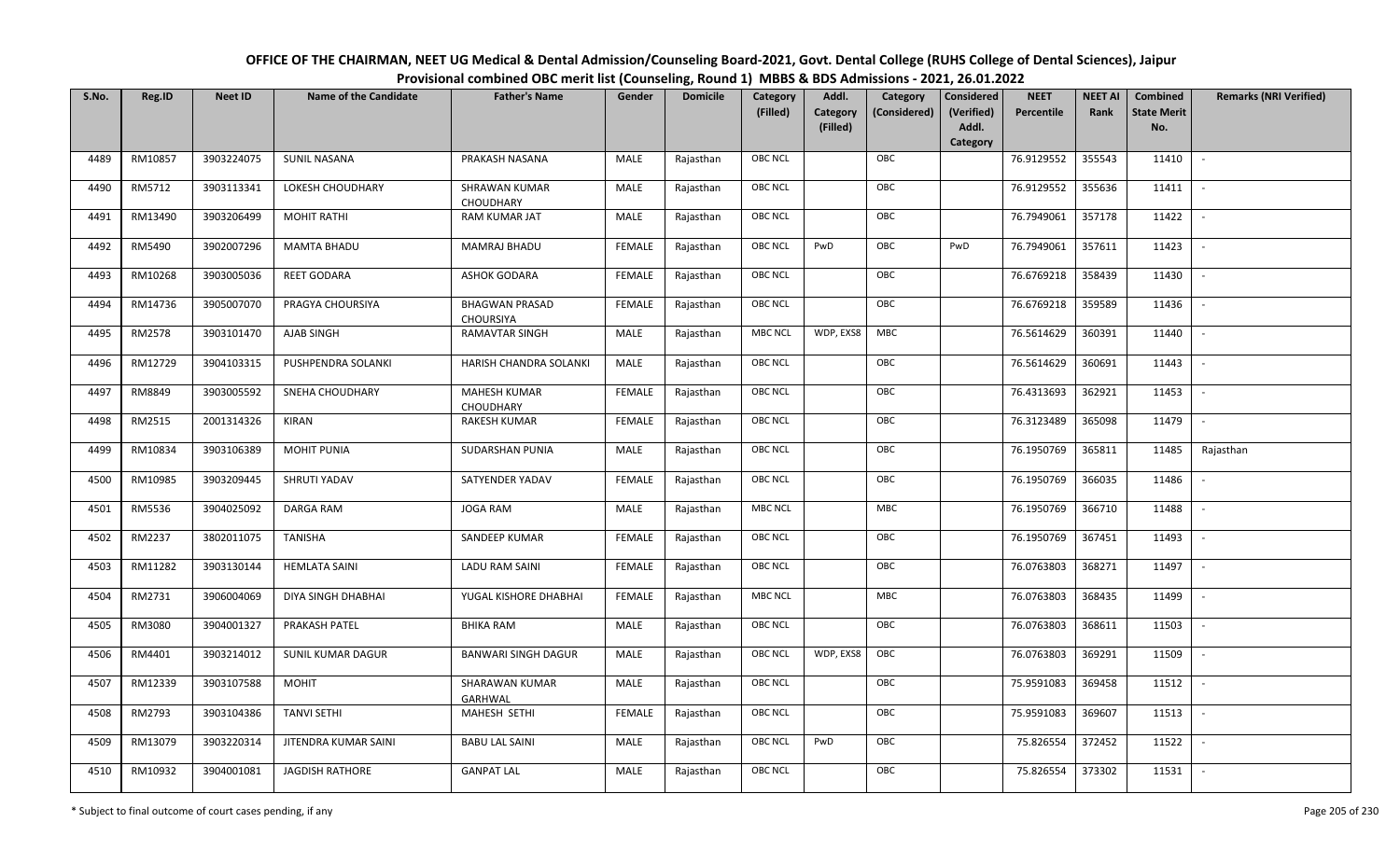| OFFICE OF THE CHAIRMAN, NEET UG Medical & Dental Admission/Counseling Board-2021, Govt. Dental College (RUHS College of Dental Sciences), Jaipur |
|--------------------------------------------------------------------------------------------------------------------------------------------------|
| Provisional combined OBC merit list (Counseling, Round 1) MBBS & BDS Admissions - 2021, 26.01.2022                                               |

| S.No. | Reg.ID  | <b>Neet ID</b> | <b>Name of the Candidate</b> | <b>Father's Name</b>    | Gender        | <b>Domicile</b> | Category<br>(Filled) | Addl.<br>Category<br><b>Category</b><br>(Considered) | <b>Considered</b><br>(Verified) | <b>NEET</b><br>Percentile | <b>NEET AI</b><br>Rank | Combined<br><b>State Merit</b> | <b>Remarks (NRI Verified)</b> |
|-------|---------|----------------|------------------------------|-------------------------|---------------|-----------------|----------------------|------------------------------------------------------|---------------------------------|---------------------------|------------------------|--------------------------------|-------------------------------|
|       |         |                |                              |                         |               |                 |                      | (Filled)                                             | Addl.<br>Category               |                           |                        | No.                            |                               |
| 4511  | RM2130  | 3906001549     | <b>VIJAY CHOUDHARY</b>       | <b>HARFUL CHOUDHARY</b> | MALE          | Rajasthan       | <b>OBC NCL</b>       | OBC                                                  |                                 | 75.7072746                | 373997                 | 11539                          | $\sim$                        |
| 4512  | RM12261 | 3903034075     | <b>JAGAT SINGH</b>           | OM PRAKASH CHOUDHARY    | MALE          | Rajasthan       | OBC NCL              | PwD<br>OBC                                           | PwD                             | 75.5873476                | 375879                 | 11557                          |                               |
| 4513  | RM6541  | 3903236242     | <b>MANOJ KUMAR MALI</b>      | RANG LAL MALI           | MALE          | Rajasthan       | <b>OBC NCL</b>       | OBC                                                  |                                 | 75.5873476                | 376333                 | 11561                          | $\blacksquare$                |
| 4514  | RM13304 | 3904104233     | <b>RUCHI RATHORE</b>         | RAJENDRA KUMAR          | <b>FEMALE</b> | Rajasthan       | <b>OBC NCL</b>       | OBC                                                  |                                 | 75.5873476                | 376834                 | 11565                          | $\overline{\phantom{a}}$      |
| 4515  | RM9842  | 4408107342     | <b>MUSKAN KHAN</b>           | AMIN KHAN               | <b>FEMALE</b> | Rajasthan       | OBC NCL              | OBC                                                  |                                 | 75.4707879                | 377013                 | 11568                          | $\sim$                        |
| 4516  | RM11845 | 3903204868     | SHUBHANGINI SONI             | <b>SUBHASH SONI</b>     | <b>FEMALE</b> | Rajasthan       | <b>OBC NCL</b>       | OBC                                                  |                                 | 75.4707879                | 377598                 | 11571                          | $\sim$                        |
| 4517  | RM4600  | 3903206474     | SONIKA                       | PRADEEP KUMAR           | <b>FEMALE</b> | Rajasthan       | OBC NCL              | OBC                                                  |                                 | 75.4707879                | 378079                 | 11576                          | $\sim$                        |
| 4518  | RM15268 | 3905120280     | <b>RISHIKA SEN</b>           | SOBHAG SEN              | <b>FEMALE</b> | Rajasthan       | OBC NCL              | OBC                                                  |                                 | 75.4707879                | 378331                 | 11578                          |                               |
| 4519  | RM9824  | 3903113262     | SANJAY KUMAR KUMAWAT         | <b>GIGRAJ KUMAWAT</b>   | <b>MALE</b>   | Rajasthan       | OBC NCL              | OBC                                                  |                                 | 75.4707879                | 378499                 | 11580                          |                               |
| 4520  | RM14598 | 3903006007     | ROHAN KUMAR JANGID           | MANOJ KUMAR JANGID      | MALE          | Rajasthan       | <b>OBC NCL</b>       | OBC                                                  |                                 | 75.4707879                | 378506                 | 11581                          | $\overline{\phantom{a}}$      |
| 4521  | RM3958  | 3903003301     | <b>ABHISHEK SAIN</b>         | <b>MANJEET SAIN</b>     | MALE          | Rajasthan       | OBC NCL              | OBC                                                  |                                 | 75.3522855                | 379606                 | 11592                          |                               |
| 4522  | RM14778 | 3903001289     | <b>SHREY SHARMA</b>          | SATYA PRAKASH JANGIR    | MALE          | Rajasthan       | <b>OBC NCL</b>       | OBC                                                  |                                 | 75.3522855                | 379781                 | 11593                          | $\sim$                        |
| 4523  | RM9340  | 3904021201     | LAXMI                        | <b>KUMBHA RAM</b>       | <b>FEMALE</b> | Rajasthan       | OBC NCL              | OBC                                                  |                                 | 75.3522855                | 380488                 | 11598                          |                               |
| 4524  | RM13779 | 3904003303     | <b>MANOHAR SIYOL</b>         | <b>UMMEDA RAM</b>       | MALE          | Rajasthan       | OBC NCL              | WDP, EXS6<br>OBC                                     |                                 | 75.2175943                | 380640                 | 11601                          | $\sim$                        |
| 4525  | RM11597 | 3906004454     | PREKSHA VAISHNAV             | O P VAISHNAV            | <b>FEMALE</b> | Rajasthan       | <b>OBC NCL</b>       | OBC                                                  |                                 | 75.2175943                | 380905                 | 11604                          | $\overline{\phantom{a}}$      |
| 4526  | RM7537  | 3904002043     | <b>RAMKISHOR SAINI</b>       | <b>OM PRAKASH</b>       | MALE          | Rajasthan       | <b>OBC NCL</b>       | OBC                                                  |                                 | 75.0980558                | 384133                 | 11630                          | $\sim$                        |
| 4527  | RM15707 | 3903209529     | ZAINAB LAIBA                 | MOHAMMED REZWAN         | <b>FEMALE</b> | Rajasthan       | <b>OBC NCL</b>       | OBC                                                  |                                 | 74.9775461                | 384594                 | 11634                          | $\overline{\phantom{a}}$      |
| 4528  | RM8843  | 3901015159     | PALAK PRAJAPATI              | <b>GHEWAR PRAJAPATI</b> | <b>FEMALE</b> | Rajasthan       | <b>OBC NCL</b>       | OBC                                                  |                                 | 74.9775461                | 385587                 | 11647                          |                               |
| 4529  | RM15733 | 3904001195     | MS. SHAILVI KANWAR SANKHLA   | SHAITAN SINGH SANKHLA   | <b>FEMALE</b> | Rajasthan       | OBC NCL              | OBC                                                  |                                 | 74.8552231                | 387188                 | 11655                          |                               |
| 4530  | RM9390  | 3906013050     | HIMANSHU BHARTI GOSWAMI      | ANIL BHARTI GOSWAMI     | <b>MALE</b>   | Rajasthan       | OBC NCL              | OBC                                                  |                                 | 74.8552231                | 387445                 | 11656                          | $\blacksquare$                |
| 4531  | RM15512 | 3903011235     | <b>MAMTA SAINI</b>           | <b>VIJAY KUMAR</b>      | <b>FEMALE</b> | Rajasthan       | OBC NCL              | OBC                                                  |                                 | 74.7262304                | 389543                 | 11672                          | $\overline{\phantom{a}}$      |
| 4532  | RM11853 | 1502029239     | SURAJ DADARWAL               | <b>GOPAL DADARWAL</b>   | MALE          | Rajasthan       | <b>OBC NCL</b>       | OBC                                                  |                                 | 74.5840923                | 391805                 | 11685                          |                               |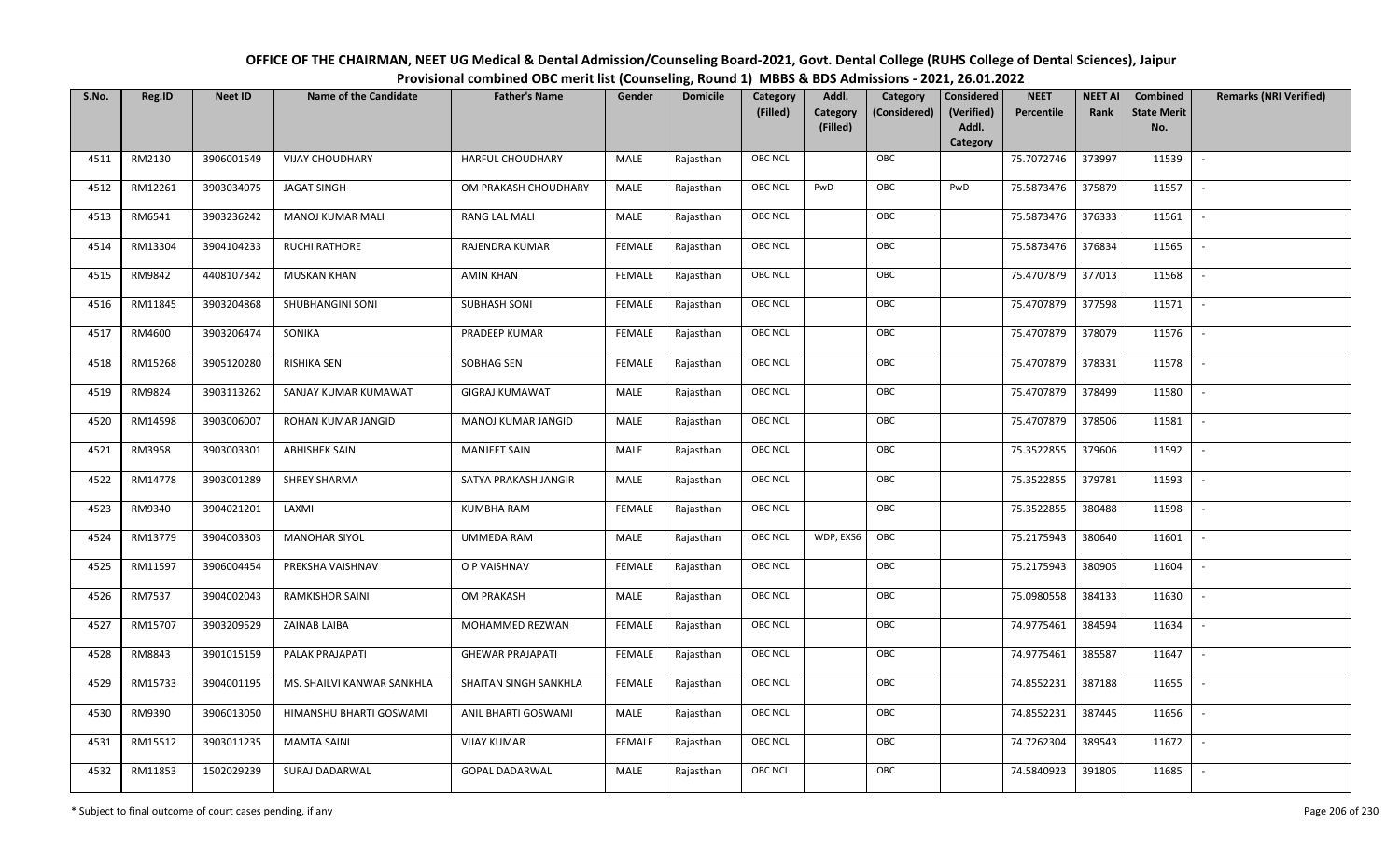| OFFICE OF THE CHAIRMAN, NEET UG Medical & Dental Admission/Counseling Board-2021, Govt. Dental College (RUHS College of Dental Sciences), Jaipur |  |
|--------------------------------------------------------------------------------------------------------------------------------------------------|--|
| Provisional combined OBC merit list (Counseling, Round 1) MBBS & BDS Admissions - 2021, 26.01.2022                                               |  |

| S.No. | Reg.ID  | <b>Neet ID</b> | <b>Name of the Candidate</b> | <b>Father's Name</b>   | Gender        | <b>Domicile</b> | <b>Category</b> | Addl.                | Category     | <b>Considered</b>   | <b>NEET</b> | <b>NEET AI</b> | Combined                  | <b>Remarks (NRI Verified)</b> |
|-------|---------|----------------|------------------------------|------------------------|---------------|-----------------|-----------------|----------------------|--------------|---------------------|-------------|----------------|---------------------------|-------------------------------|
|       |         |                |                              |                        |               |                 | (Filled)        | Category<br>(Filled) | (Considered) | (Verified)<br>Addl. | Percentile  | Rank           | <b>State Merit</b><br>No. |                               |
|       |         |                |                              |                        |               |                 |                 |                      |              | Category            |             |                |                           |                               |
| 4533  | RM14175 | 3903030279     | <b>TASLEEM BANO</b>          | MAQSOOD ALI            | <b>FEMALE</b> | Rajasthan       | <b>OBC NCL</b>  |                      | OBC          |                     | 74.5840923  | 391983         | 11687                     | $\sim$                        |
| 4534  | RM4076  | 3904002456     | <b>KSHITIZ DUKIYA</b>        | PREM SUKH DUKIYA       | MALE          | Rajasthan       | <b>OBC NCL</b>  |                      | OBC          |                     | 74.4631293  | 393229         | 11695                     |                               |
| 4535  | RM15321 | 3903118180     | <b>NAVDEEP SAINI</b>         | RAM KISHOR SAINI       | MALE          | Rajasthan       | OBC NCL         |                      | OBC          |                     | 74.4631293  | 394235         | 11704                     | $\overline{\phantom{a}}$      |
| 4536  | RM7549  | 3902019189     | <b>DINESH SARAN</b>          | <b>MOHAN LAL SARAN</b> | MALE          | Rajasthan       | <b>OBC NCL</b>  |                      | OBC          |                     | 74.339835   | 395043         | 11711                     | $\sim$                        |
| 4537  | RM8883  | 3903218007     | POOJA                        | <b>VIJAY PAL SINGH</b> | <b>FEMALE</b> | Rajasthan       | OBC NCL         |                      | OBC          |                     | 74.339835   | 395115         | 11713                     | $\sim$                        |
| 4538  | RM14572 | 3802003271     | AADITYA                      | <b>ANIL KUMAR</b>      | MALE          | Rajasthan       | <b>OBC NCL</b>  |                      | OBC          |                     | 74.339835   | 395936         | 11722                     | $\overline{\phantom{a}}$      |
| 4539  | RM9395  | 3904102451     | SHEETAL CHOUDHARY            | OM PRAKASH SENWAR      | <b>FEMALE</b> | Rajasthan       | <b>OBC NCL</b>  |                      | OBC          |                     | 74.2150514  | 397912         | 11735                     | $\overline{\phantom{a}}$      |
| 4540  | RM3708  | 3903005407     | AAINA CHOUDHARY              | PRAMOD CHOUDHARY       | <b>FEMALE</b> | Rajasthan       | <b>OBC NCL</b>  |                      | OBC          |                     | 74.2150514  | 397992         | 11737                     |                               |
| 4541  | RM4743  | 1206003143     | <b>ASHISH KUMAR</b>          | <b>RAJENDER KUMAR</b>  | MALE          | Rajasthan       | <b>OBC NCL</b>  | WDP, EXS4            | OBC          | EXS4                | 74.2150514  | 398182         | 11738                     |                               |
| 4542  | RM15585 | 3905003197     | <b>TASMIYA ANSARI</b>        | <b>IQBAL HUSSAIN</b>   | <b>FEMALE</b> | Rajasthan       | OBC NCL         |                      | OBC          |                     | 74.0930522  | 398416         | 11739                     | $\overline{\phantom{a}}$      |
| 4543  | RM9121  | 3903017202     | UJJAWAL MARWAL               | SATISH MARWAL          | MALE          | Rajasthan       | <b>OBC NCL</b>  |                      | OBC          |                     | 74.0930522  | 398599         | 11741                     |                               |
| 4544  | RM12414 | 2001305380     | NEETU CHOUDHARY              | DEEPARAM CHOUUDHARY    | <b>FEMALE</b> | Rajasthan       | OBC NCL         |                      | OBC          |                     | 74.0930522  | 399018         | 11746                     | $\sim$                        |
| 4545  | RM14199 | 3905012245     | <b>UMANG SONI</b>            | OM PRAKASH SONI        | <b>FEMALE</b> | Rajasthan       | <b>OBC NCL</b>  |                      | OBC          |                     | 74.0930522  | 399456         | 11749                     |                               |
| 4546  | RM8842  | 3904025239     | OM PRAKASH                   | <b>GANGA RAM</b>       | MALE          | Rajasthan       | OBC NCL         |                      | OBC          |                     | 74.0930522  | 399681         | 11753                     | $\overline{\phantom{a}}$      |
| 4547  | RM3902  | 3902020108     | <b>ROHIT KUMAR</b>           | <b>MAHENDRA SINGH</b>  | MALE          | Rajasthan       | OBC NCL         |                      | OBC          |                     | 74.0930522  | 400073         | 11758                     | $\overline{\phantom{a}}$      |
| 4548  | RM7369  | 3903205763     | <b>UDIT KASLIWAL</b>         | HEMANT KASLIWAL        | MALE          | Rajasthan       | <b>OBC NCL</b>  |                      | OBC          |                     | 73.9565478  | 401799         | 11772                     | $\sim$                        |
| 4549  | RM5298  | 3903231193     | RACHNA GURJAR                | DAMODAR PRASAD GURJAR  | <b>FEMALE</b> | Rajasthan       | <b>MBC NCL</b>  |                      | MBC          |                     | 73.8292387  | 403064         | 11784                     | $\overline{\phantom{a}}$      |
| 4550  | RM10073 | 3904004139     | RAMESH CHOWDHARY             | SONA RAM CHOWDHARY     | MALE          | Rajasthan       | <b>OBC NCL</b>  | WDP, EXS6            | OBC          |                     | 73.7082109  | 404448         | 11797                     |                               |
| 4551  | RM6253  | 3906008012     | SAIF AADIL                   | ABD SATTAR BELIM       | MALE          | Rajasthan       | OBC NCL         |                      | OBC          |                     | 73.7082109  | 405008         | 11805                     |                               |
| 4552  | RM9095  | 3903210233     | DISHA SINGH DEG              | OM PRAKASH DEG         | <b>FEMALE</b> | Rajasthan       | <b>OBC NCL</b>  | WDP, EXS6            | OBC          |                     | 73.5843339  | 407191         | 11818                     |                               |
| 4553  | RM11107 | 3903109287     | MADHUSUDAN                   | RANBIR SINGH YADAV     | MALE          | Rajasthan       | <b>OBC NCL</b>  | WDP, EXS6            | OBC          |                     | 73.5843339  | 407761         | 11826                     |                               |
| 4554  | RM6124  | 2208001389     | SIDDHARTH BHATI              | <b>DAYARAM BHATI</b>   | MALE          | Rajasthan       | <b>OBC NCL</b>  |                      | OBC          |                     | 73.4556649  | 407962         | 11829                     |                               |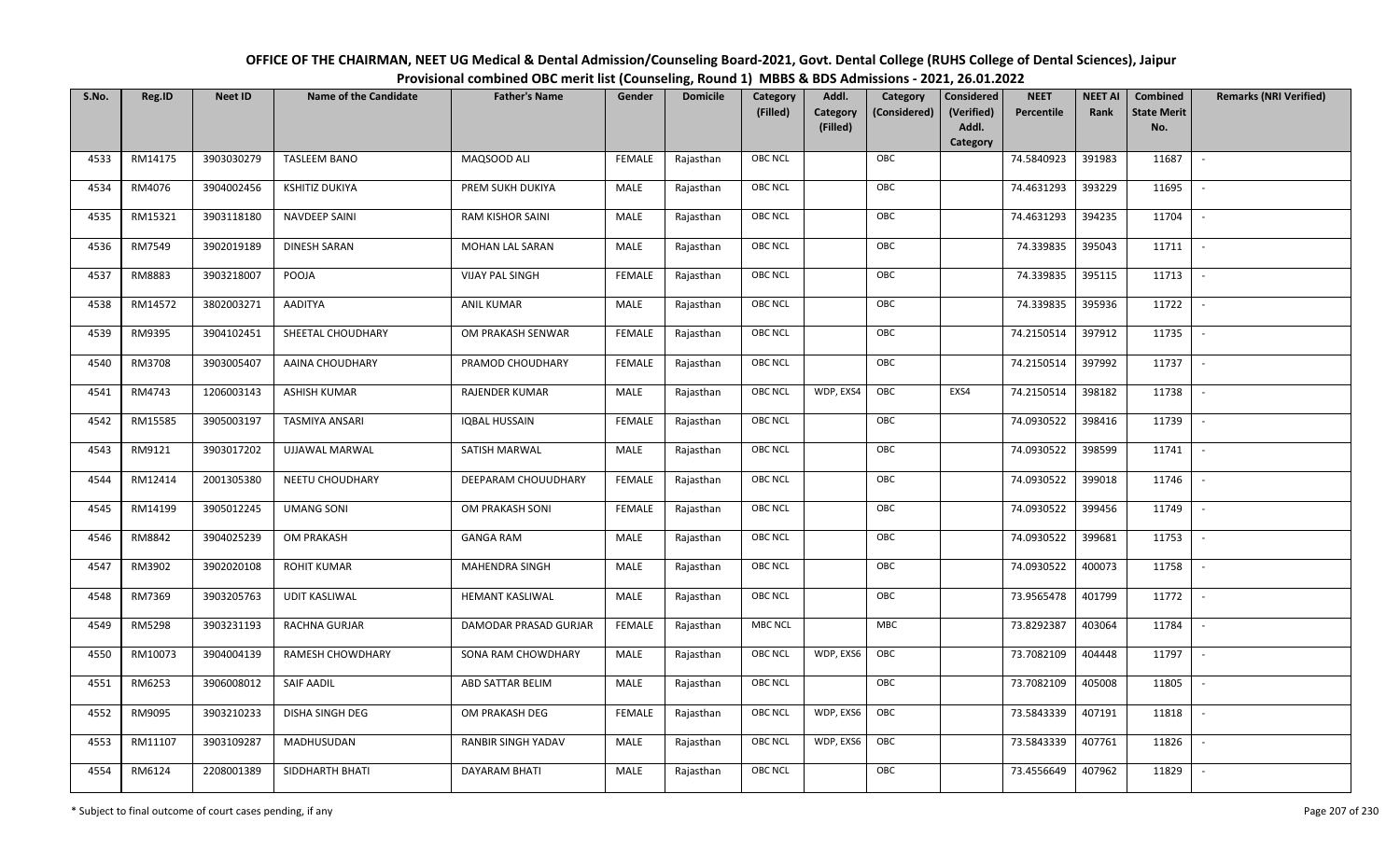| OFFICE OF THE CHAIRMAN, NEET UG Medical & Dental Admission/Counseling Board-2021, Govt. Dental College (RUHS College of Dental Sciences), Jaipur |
|--------------------------------------------------------------------------------------------------------------------------------------------------|
| Provisional combined OBC merit list (Counseling, Round 1) MBBS & BDS Admissions - 2021, 26.01.2022                                               |

| S.No. | Reg.ID  | <b>Neet ID</b> | <b>Name of the Candidate</b> | <b>Father's Name</b>     | Gender        | <b>Domicile</b> | Category<br>(Filled) | Addl.<br><b>Category</b><br>(Filled) | Category<br>(Considered) | <b>Considered</b><br>(Verified)<br>Addl. | <b>NEET</b><br>Percentile | <b>NEET AI</b><br>Rank | Combined<br><b>State Merit</b><br>No. | <b>Remarks (NRI Verified)</b> |
|-------|---------|----------------|------------------------------|--------------------------|---------------|-----------------|----------------------|--------------------------------------|--------------------------|------------------------------------------|---------------------------|------------------------|---------------------------------------|-------------------------------|
|       |         |                |                              |                          |               |                 |                      |                                      |                          | <b>Category</b>                          |                           |                        |                                       |                               |
| 4555  | RM10554 | 3903034270     | <b>MANISH YADAV</b>          | SUBHASH CHAND YADAV      | MALE          | Rajasthan       | <b>OBC NCL</b>       |                                      | OBC                      |                                          | 73.4556649                | 408098                 | 11830                                 | $\sim$                        |
| 4556  | RM13336 | 3903004670     | AALIYA QURESHI               | <b>MANJOOR QURESHI</b>   | <b>FEMALE</b> | Rajasthan       | <b>OBC NCL</b>       |                                      | OBC                      |                                          | 73.4556649                | 408407                 | 11834                                 |                               |
| 4557  | RM1180  | 3802004157     | SHIVANSHI NAIN               | AMARJEET SINGH NAIN      | <b>FEMALE</b> | Rajasthan       | OBC NCL              |                                      | OBC                      |                                          | 73.4556649                | 408961                 | 11842                                 |                               |
| 4558  | RM9435  | 3903103104     | <b>GAZAL KHANAM</b>          | <b>AMEEN KHAN</b>        | <b>FEMALE</b> | Rajasthan       | <b>OBC NCL</b>       |                                      | OBC                      |                                          | 73.4556649                | 409623                 | 11845                                 | $\overline{\phantom{a}}$      |
| 4559  | RM14610 | 3903013251     | <b>OJASWI BABERWAL</b>       | KAMAL NARAYAN BABERWAL   | MALE          | Rajasthan       | <b>OBC NCL</b>       |                                      | OBC                      |                                          | 73.4556649                | 409674                 | 11846                                 | $\sim$                        |
| 4560  | RM15067 | 3903009648     | AMAN SINGH                   | MAHENDRA SINGH           | MALE          | Rajasthan       | <b>OBC NCL</b>       | WDP, EXS6                            | OBC                      |                                          | 73.1904916                | 413019                 | 11864                                 | $\overline{\phantom{a}}$      |
| 4561  | RM13716 | 3904107195     | <b>TEENA SONI</b>            | TARA CHAND SONI          | <b>FEMALE</b> | Rajasthan       | OBC NCL              |                                      | OBC                      |                                          | 73.1904916                | 413690                 | 11869                                 |                               |
| 4562  | RM14848 | 3906008034     | <b>JUGAL KALAL</b>           | CHANDU LAL KALAL         | MALE          | Rajasthan       | <b>OBC NCL</b>       |                                      | OBC                      |                                          | 73.0655784                | 414020                 | 11872                                 |                               |
| 4563  | RM6589  | 3902002313     | DEEPIKA GODARA               | JAGDISH PRASAD GODARA    | <b>FEMALE</b> | Rajasthan       | OBC NCL              |                                      | OBC                      |                                          | 73.0655784                | 414322                 | 11875                                 | $\sim$                        |
| 4564  | RM1970  | 3903104305     | PARUL CHAWDA                 | RAJESH                   | <b>FEMALE</b> | Rajasthan       | <b>MBC NCL</b>       |                                      | MBC                      |                                          | 73.0655784                | 414674                 | 11878                                 | $\overline{\phantom{a}}$      |
| 4565  | RM10959 | 3904023002     | <b>ANJALI PATEL</b>          | <b>SURESH PATEL</b>      | <b>FEMALE</b> | Rajasthan       | OBC NCL              |                                      | OBC                      |                                          | 73.0655784                | 414813                 | 11879                                 |                               |
| 4566  | RM10913 | 3903205171     | <b>ARYAN POONIA</b>          | DINESH KUMAR POONIA      | MALE          | Rajasthan       | <b>OBC NCL</b>       |                                      | OBC                      |                                          | 73.0655784                | 415554                 | 11885                                 |                               |
| 4567  | RM5635  | 3905103319     | <b>KAMAL NAGAR</b>           | RAKESH KUMAR NAGAR       | MALE          | Rajasthan       | OBC NCL              |                                      | OBC                      |                                          | 72.9337365                | 416603                 | 11890                                 |                               |
| 4568  | RM15760 | 3903018018     | SHIVKESH GURJAR              | <b>ROOP SINGH GURJAR</b> | MALE          | Rajasthan       | <b>MBC NCL</b>       |                                      | MBC                      |                                          | 72.9337365                | 416631                 | 11891                                 | $\sim$                        |
| 4569  | RM10272 | 3904005364     | MITANKSHA SAINI              | PRABHU DAYAL SAINI       | <b>FEMALE</b> | Rajasthan       | OBC NCL              |                                      | OBC                      |                                          | 72.9337365                | 416636                 | 11892                                 | $\overline{\phantom{a}}$      |
| 4570  | RM10313 | 4502015446     | DHEERAJ KUMAR SHARMA         | SURESH CHAND SHARMA      | MALE          | Rajasthan       | <b>OBC NCL</b>       |                                      | OBC                      |                                          | 72.9337365                | 417101                 | 11898                                 |                               |
| 4571  | RM14987 | 3903234137     | <b>VIJETA SINGH</b>          | RAMPRASHAD GURJAR        | <b>FEMALE</b> | Rajasthan       | <b>MBC NCL</b>       |                                      | ${\sf MBC}$              |                                          | 72.9337365                | 417190                 | 11900                                 | $\overline{\phantom{a}}$      |
| 4572  | RM1416  | 3901014207     | SURENDRA CHOUDHARY           | LADU RAM CHOUDHARY       | MALE          | Rajasthan       | <b>OBC NCL</b>       |                                      | OBC                      |                                          | 72.9337365                | 417340                 | 11901                                 |                               |
| 4573  | RM13237 | 3904016106     | <b>DEVENDRA</b>              | JAIRAM                   | MALE          | Rajasthan       | OBC NCL              |                                      | OBC                      |                                          | 72.9337365                | 417637                 | 11904                                 |                               |
| 4574  | RM14805 | 3901001309     | SPARSH SAHU                  | <b>DINESH SAHU</b>       | MALE          | Rajasthan       | OBC NCL              |                                      | OBC                      |                                          | 72.9337365                | 417953                 | 11906                                 |                               |
| 4575  | RM2511  | 3904105231     | <b>MAHIPAL DEWASI</b>        | RATAN LAL                | MALE          | Rajasthan       | MBC NCL              |                                      | <b>MBC</b>               |                                          | 72.8047437                | 419827                 | 11916                                 |                               |
| 4576  | RM12778 | 3901001199     | <b>NAZMEEN MANSOORI</b>      | MR NIZAMUDDIN MANSOORI   | <b>FEMALE</b> | Rajasthan       | <b>OBC NCL</b>       |                                      | OBC                      |                                          | 72.6625409                | 421660                 | 11929                                 |                               |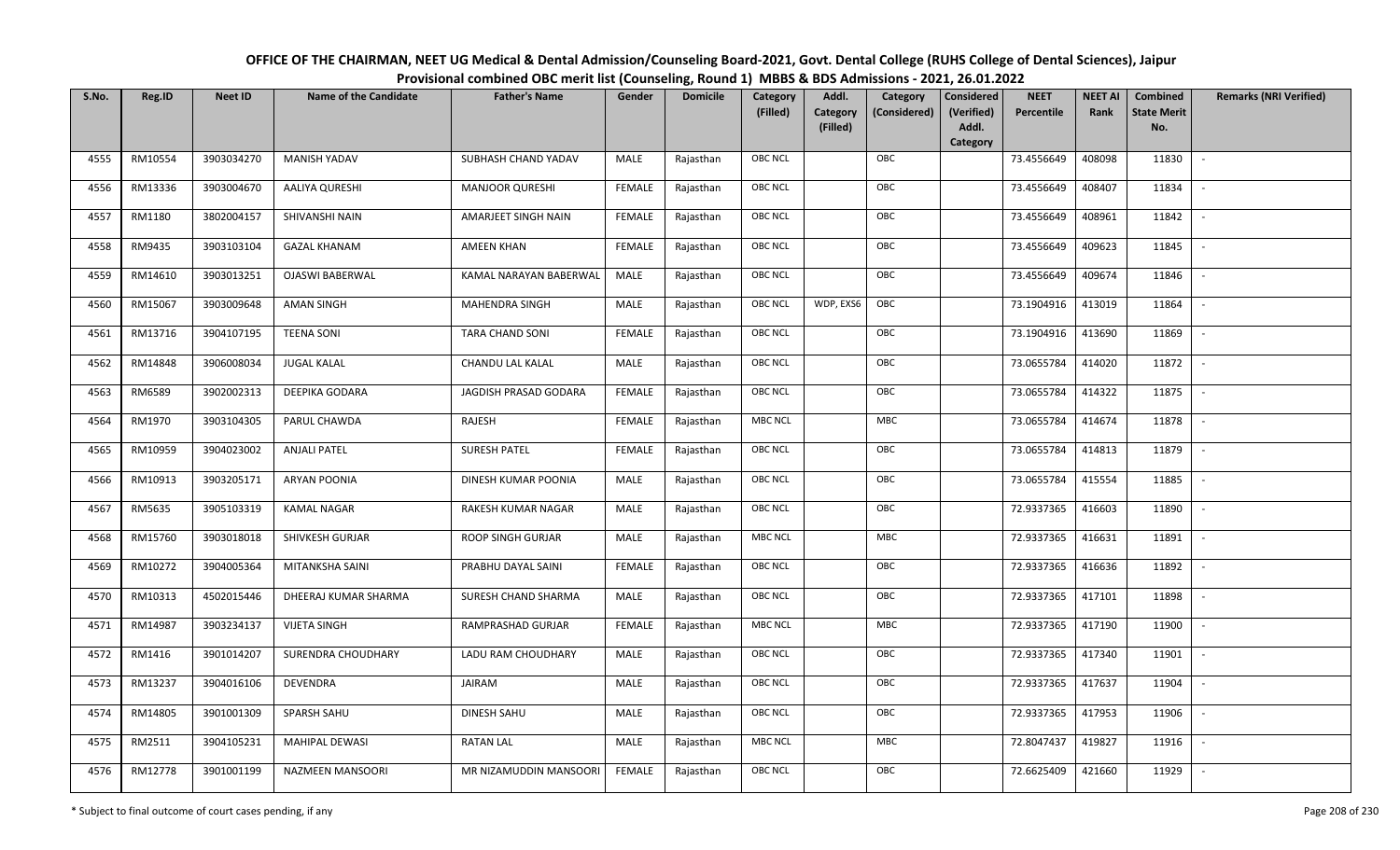| OFFICE OF THE CHAIRMAN, NEET UG Medical & Dental Admission/Counseling Board-2021, Govt. Dental College (RUHS College of Dental Sciences), Jaipur |
|--------------------------------------------------------------------------------------------------------------------------------------------------|
| Provisional combined OBC merit list (Counseling, Round 1) MBBS & BDS Admissions - 2021, 26.01.2022                                               |

| S.No. | Reg.ID  | <b>Neet ID</b> | <b>Name of the Candidate</b> | <b>Father's Name</b>     | Gender        | <b>Domicile</b> | Category<br>(Filled) | Addl.<br>Category | Category<br>(Considered) | <b>Considered</b><br>(Verified) | <b>NEET</b><br>Percentile | <b>NEET AI</b><br>Rank | Combined<br><b>State Merit</b> | <b>Remarks (NRI Verified)</b> |
|-------|---------|----------------|------------------------------|--------------------------|---------------|-----------------|----------------------|-------------------|--------------------------|---------------------------------|---------------------------|------------------------|--------------------------------|-------------------------------|
|       |         |                |                              |                          |               |                 |                      | (Filled)          |                          | Addl.<br>Category               |                           |                        | No.                            |                               |
| 4577  | RM11119 | 3906007028     | <b>KRITIKA SIMALIYA</b>      | ASHOK KUMAR SIMALIYA     | <b>FEMALE</b> | Rajasthan       | OBC NCL              |                   | OBC                      |                                 | 72.6625409                | 421761                 | 11930                          | $\mathbf{r}$                  |
| 4578  | RM13838 | 3905004111     | SONAL SINGH                  | <b>VEERENDRA SINGH</b>   | <b>FEMALE</b> | Rajasthan       | OBC NCL              | WDP, EXS6         | OBC                      |                                 | 72.6625409                | 422107                 | 11933                          |                               |
| 4579  | RM5154  | 3906004259     | <b>DIXITA LOHAR</b>          | RAM CHANDRA LOHAR        | <b>FEMALE</b> | Rajasthan       | <b>OBC NCL</b>       |                   | OBC                      |                                 | 72.5334834                | 422954                 | 11942                          |                               |
| 4580  | RM3664  | 3903104599     | YASHASVI                     | MAHENDRA SINGH           | <b>FEMALE</b> | Rajasthan       | OBC NCL              |                   | OBC                      |                                 | 72.5334834                | 423207                 | 11944                          | $\overline{\phantom{a}}$      |
| 4581  | RM1171  | 3901007197     | <b>DEVVRAT SINGH</b>         | <b>JAI SINGH</b>         | MALE          | Rajasthan       | OBC NCL              |                   | OBC                      |                                 | 72.5334834                | 424131                 | 11950                          | $\sim$                        |
| 4582  | RM13314 | 3903003102     | <b>VISHAL GURJAR</b>         | <b>BANWARI GURJAR</b>    | MALE          | Rajasthan       | <b>MBC NCL</b>       |                   | MBC                      |                                 | 72.5334834                | 424155                 | 11951                          | $\sim$                        |
| 4583  | RM3516  | 3904104159     | KHUSHI CHOUDHARY             | SHYAM SUNDER CHOUDHARY   | FEMALE        | Rajasthan       | OBC NCL              |                   | OBC                      |                                 | 72.2751741                | 426810                 | 11969                          | $\sim$                        |
| 4584  | RM1104  | 2205001319     | <b>KRUPA MERAWAT</b>         | MERAWAT SANJAY KUMAR     | <b>FEMALE</b> | Rajasthan       | <b>MBC NCL</b>       |                   | <b>MBC</b>               |                                 | 72.2751741                | 427311                 | 11976                          |                               |
| 4585  | RM3789  | 3901008084     | RAHUL SAINI                  | <b>BHARAT SAINI</b>      | MALE          | Rajasthan       | OBC NCL              |                   | OBC                      |                                 | 72.1454691                | 429186                 | 11988                          |                               |
| 4586  | RM13417 | 3903019117     | <b>DHARMPAL GURJAR</b>       | RAJENDR PRASAD GURJAR    | MALE          | Rajasthan       | <b>MBC NCL</b>       | PwD               | <b>MBC</b>               |                                 | 72.1454691                | 430013                 | 11993                          | $\overline{\phantom{a}}$      |
| 4587  | RM1232  | 2205001362     | <b>UNNATI MERAWAT</b>        | <b>BHARAT MERAWAT</b>    | <b>FEMALE</b> | Rajasthan       | <b>MBC NCL</b>       |                   | <b>MBC</b>               |                                 | 72.0026187                | 430224                 | 11997                          |                               |
| 4588  | RM13268 | 3903205489     | NIKHIL CHOUDHARY             | <b>VIJAY SINGH</b>       | MALE          | Rajasthan       | <b>OBC NCL</b>       | WDP, EXS5         | OBC                      | EXS5                            | 72.0026187                | 430234                 | 11998                          | $\mathbf{r}$                  |
| 4589  | RM12010 | 3902009229     | HARIKISHAN                   | <b>RUPA RAM</b>          | MALE          | Rajasthan       | OBC NCL              | WDP, EXS4         | OBC                      | EXS6                            | 72.0026187                | 431292                 | 12004                          |                               |
| 4590  | RM15383 | 3903014469     | <b>TANVEER KHAN</b>          | ARSHAD ALI KHAN          | MALE          | Rajasthan       | <b>OBC NCL</b>       | WDP, EXS2         | OBC                      | EXS2                            | 72.0026187                | 431571                 | 12007                          | $\overline{\phantom{a}}$      |
| 4591  | RM3118  | 2302033131     | ANURAG JANGIR                | ROHITASHV                | MALE          | Rajasthan       | OBC NCL              |                   | OBC                      |                                 | 71.8742735                | 432879                 | 12018                          | $\overline{\phantom{a}}$      |
| 4592  | RM15019 | 3903023224     | SAMRIDHI SONI                | <b>TEJPAL SONI</b>       | <b>FEMALE</b> | Rajasthan       | OBC NCL              |                   | OBC                      |                                 | 71.8742735                | 433566                 | 12024                          | $\overline{\phantom{a}}$      |
| 4593  | RM4241  | 3903102295     | DEEKSHA YADAV                | BHUPENDRA KUMAR YADAV    | <b>FEMALE</b> | Rajasthan       | OBC NCL              |                   | OBC                      |                                 | 71.8742735                | 433927                 | 12028                          | $\sim$                        |
| 4594  | RM2542  | 3802005357     | <b>UMANG PUNIA</b>           | OM PRAKASH               | <b>FEMALE</b> | Rajasthan       | OBC NCL              |                   | OBC                      |                                 | 71.7464464                | 435276                 | 12038                          | $\sim$                        |
| 4595  | RM12017 | 4413002007     | MOHINISH SHARMA              | TULARAM SHARMA           | MALE          | Rajasthan       | OBC NCL              |                   | OBC                      |                                 | 71.6140216                | 436849                 | 12050                          |                               |
| 4596  | RM5302  | 3903010330     | PRAGATI YADAV                | MADAN LAL YADAV          | <b>FEMALE</b> | Rajasthan       | OBC NCL              |                   | OBC                      |                                 | 71.6140216                | 436960                 | 12053                          |                               |
| 4597  | RM5882  | 3902009157     | <b>NEHA MAAN</b>             | <b>CHARAN SINGH MAAN</b> | <b>FEMALE</b> | Rajasthan       | OBC NCL              |                   | OBC                      |                                 | 71.6140216                | 437096                 | 12054                          |                               |
| 4598  | RM13329 | 3802004273     | <b>VISHAL KARWASRA</b>       | SUBHASH                  | MALE          | Rajasthan       | <b>OBC NCL</b>       |                   | OBC                      |                                 | 71.6140216                | 437303                 | 12056                          |                               |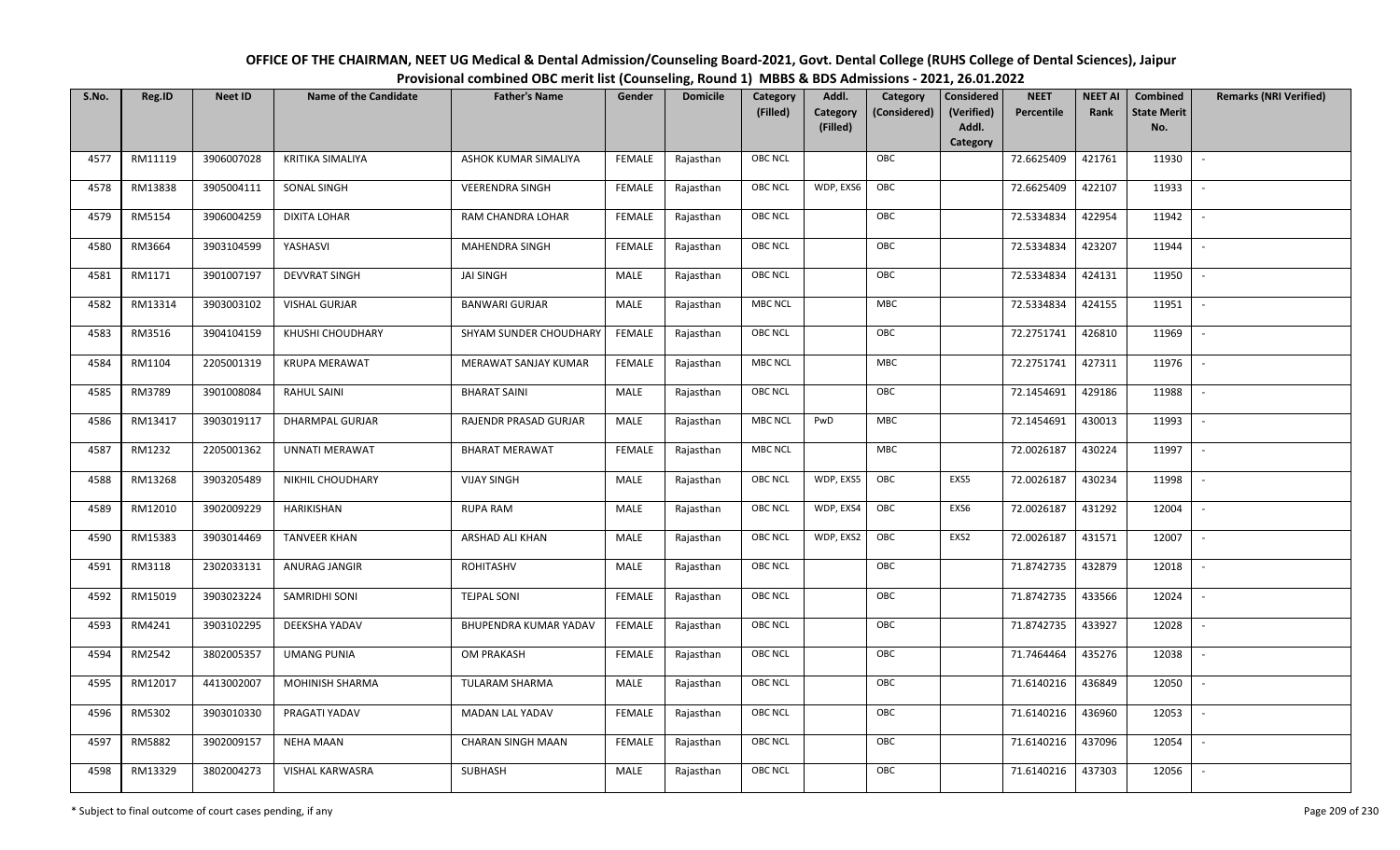| OFFICE OF THE CHAIRMAN, NEET UG Medical & Dental Admission/Counseling Board-2021, Govt. Dental College (RUHS College of Dental Sciences), Jaipur |
|--------------------------------------------------------------------------------------------------------------------------------------------------|
| Provisional combined OBC merit list (Counseling, Round 1) MBBS & BDS Admissions - 2021, 26.01.2022                                               |

| S.No. | Reg.ID  | <b>Neet ID</b> | <b>Name of the Candidate</b>   | <b>Father's Name</b>   | Gender        | <b>Domicile</b> | Category<br>(Filled) | Addl.<br>Category | Category<br>(Considered) | <b>Considered</b><br>(Verified) | <b>NEET</b><br>Percentile | <b>NEET AI</b><br>Rank | Combined<br><b>State Merit</b> | <b>Remarks (NRI Verified)</b> |
|-------|---------|----------------|--------------------------------|------------------------|---------------|-----------------|----------------------|-------------------|--------------------------|---------------------------------|---------------------------|------------------------|--------------------------------|-------------------------------|
|       |         |                |                                |                        |               |                 |                      | (Filled)          |                          | Addl.<br>Category               |                           |                        | No.                            |                               |
| 4599  | RM13158 | 3901002224     | <b>AASTHA ARYA</b>             | <b>MANOJ ARYA</b>      | <b>FEMALE</b> | Rajasthan       | OBC NCL              |                   | OBC                      |                                 | 71.4830215                | 438791                 | 12065                          | $\mathbb{L}$                  |
| 4600  | RM11953 | 3901005103     | <b>JHANVI CHOUDHARY</b>        | SHANTI LAL CHOUDHARY   | <b>FEMALE</b> | Rajasthan       | OBC NCL              |                   | OBC                      |                                 | 71.4830215                | 440356                 | 12075                          |                               |
| 4601  | RM11123 | 3903228302     | <b>BHAGWAN SAHAY SAINI</b>     | <b>RAMPRASAD SAINI</b> | MALE          | Rajasthan       | <b>OBC NCL</b>       |                   | OBC                      |                                 | 71.4830215                | 440366                 | 12076                          | $\sim$                        |
| 4602  | RM14783 | 3903212539     | RAHUL KUMAR GURJAR             | SHEESHRAM GURJAR       | MALE          | Rajasthan       | <b>MBC NCL</b>       |                   | MBC                      |                                 | 71.3369981                | 440454                 | 12080                          | $\overline{\phantom{a}}$      |
| 4603  | RM4196  | 3906002321     | RAJAT SUNDESHA                 | MAHENDRA MALI          | MALE          | Rajasthan       | OBC NCL              |                   | OBC                      |                                 | 71.3369981                | 440525                 | 12081                          | $\sim$                        |
| 4604  | RM10042 | 3904019129     | <b>KUNAL PURI</b>              | <b>RATAN PURI</b>      | MALE          | Rajasthan       | OBC NCL              |                   | OBC                      |                                 | 71.3369981                | 440557                 | 12082                          | $\overline{\phantom{a}}$      |
| 4605  | RM9854  | 3904103145     | <b>KRITIKA GOYAL</b>           | MANSHARAM GOYAL        | <b>FEMALE</b> | Rajasthan       | OBC NCL              |                   | OBC                      |                                 | 71.3369981                | 440826                 | 12085                          | $\mathbf{r}$                  |
| 4606  | RM5566  | 3903102105     | SUDHIR PRATAP                  | TEJA RAM CHAUDHARY     | MALE          | Rajasthan       | OBC NCL              |                   | OBC                      |                                 | 71.2066455                | 443045                 | 12108                          |                               |
| 4607  | RM6777  | 3904002412     | YUVRAJ SINGH CHOUDHARY         | JETHA RAM CHOUDHARY    | MALE          | Rajasthan       | OBC NCL              |                   | OBC                      |                                 | 71.2066455                | 443151                 | 12109                          | Rajasthan                     |
| 4608  | RM9584  | 3905126019     | SONIYA PRAJAPAT                | <b>MAHA RAM</b>        | <b>FEMALE</b> | Rajasthan       | OBC NCL              |                   | OBC                      |                                 | 71.2066455                | 444048                 | 12113                          |                               |
| 4609  | RM14933 | 3903024213     | <b>NAVEEN</b>                  | <b>RAMHANS</b>         | MALE          | Rajasthan       | <b>OBC NCL</b>       |                   | OBC                      |                                 | 71.0724075                | 446632                 | 12127                          |                               |
| 4610  | RM3515  | 3903017098     | SANGEETA SINGH                 | PRAHLAD RAY            | <b>FEMALE</b> | Rajasthan       | OBC NCL              | WDP, EXS4         | OBC                      | EXS6                            | 71.0724075                | 446695                 | 12128                          | $\sim$                        |
| 4611  | RM8093  | 3904113340     | <b>LALIT KUMAR</b>             | <b>NARAYAN LAL</b>     | MALE          | Rajasthan       | OBC NCL              |                   | OBC                      |                                 | 70.9384934                | 447166                 | 12134                          |                               |
| 4612  | RM11305 | 3903208085     | SHEREEN BANO                   | MOHD ISMAILE           | <b>FEMALE</b> | Rajasthan       | OBC NCL              |                   | OBC                      |                                 | 70.8052916                | 450254                 | 12152                          | $\sim$                        |
| 4613  | RM1733  | 3904001060     | <b>MOHIT SANKHLA</b>           | MUKESH SANKHLA         | <b>MALE</b>   | Rajasthan       | OBC NCL              |                   | OBC                      |                                 | 70.8052916                | 450709                 | 12155                          | $\sim$                        |
| 4614  | RM5540  | 3903003618     | <b>ASHISH DHANSIL</b>          | SURAJ MAL DHANSIL      | MALE          | Rajasthan       | OBC NCL              |                   | OBC                      |                                 | 70.6525336                | 451119                 | 12158                          | $\sim$                        |
| 4615  | RM11877 | 3903204533     | PRIYA KUMARI                   | <b>UMMED SINGH</b>     | <b>FEMALE</b> | Rajasthan       | OBC NCL              | WDP, EXS2         | OBC                      | EXS6                            | 70.6525336                | 452253                 | 12166                          | $\overline{\phantom{a}}$      |
| 4616  | RM3507  | 2208004174     | SAINI VIKAS SH. RAJENDERPRASAD | <b>RAJENDER PRASAD</b> | MALE          | Rajasthan       | OBC NCL              |                   | OBC                      |                                 | 70.6525336                | 452793                 | 12168                          |                               |
| 4617  | RM15406 | 3904005263     | <b>OJASEE NIRWAN</b>           | <b>MANOJ NIRWAN</b>    | <b>FEMALE</b> | Rajasthan       | <b>OBC NCL</b>       |                   | OBC                      |                                 | 70.5205621                | 454263                 | 12174                          |                               |
| 4618  | RM15821 | 3903007461     | <b>TANNU PAYAL</b>             | <b>UMRAO PAYAL</b>     | <b>FEMALE</b> | Rajasthan       | OBC NCL              |                   | OBC                      |                                 | 70.5205621                | 454924                 | 12178                          | $\blacksquare$                |
| 4619  | RM15070 | 3903007638     | KHUSHAL CHANDRA                | TEJ NARAYAN SINGH      | <b>MALE</b>   | Rajasthan       | OBC NCL              |                   | OBC                      |                                 | 70.3830217                | 455815                 | 12184                          |                               |
| 4620  | RM2126  | 3903106049     | ARSHIYA KHAN                   | <b>MURAD HUSSAIN</b>   | <b>FEMALE</b> | Rajasthan       | OBC NCL              |                   | OBC                      |                                 | 70.3830217                | 455935                 | 12185                          |                               |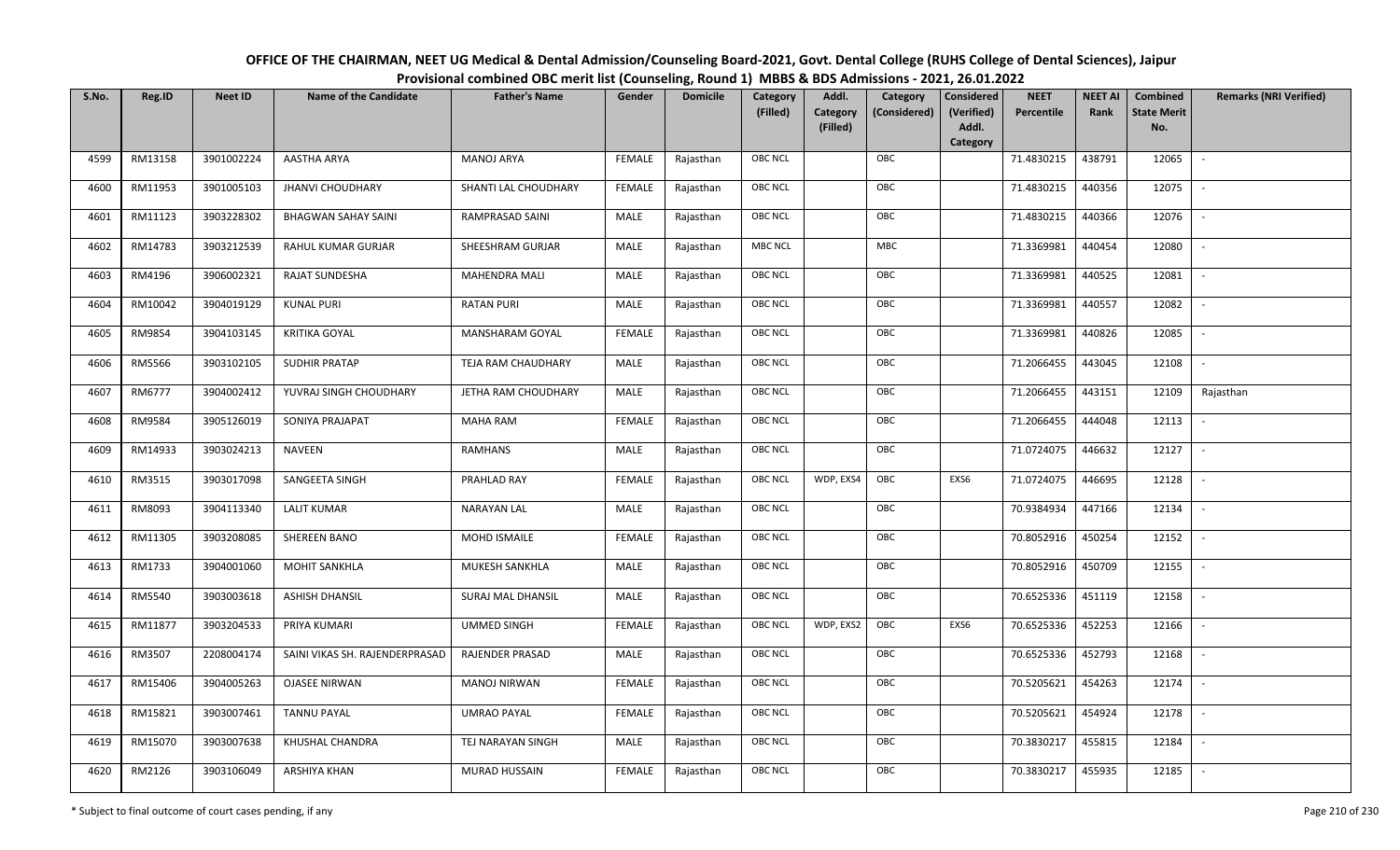| OFFICE OF THE CHAIRMAN, NEET UG Medical & Dental Admission/Counseling Board-2021, Govt. Dental College (RUHS College of Dental Sciences), Jaipur |
|--------------------------------------------------------------------------------------------------------------------------------------------------|
| Provisional combined OBC merit list (Counseling, Round 1) MBBS & BDS Admissions - 2021, 26.01.2022                                               |

| S.No. | Reg.ID  | <b>Neet ID</b> | <b>Name of the Candidate</b>           | <b>Father's Name</b>     | Gender        | <b>Domicile</b> | Category<br>(Filled) | Addl.<br>Category | Category<br>(Considered) | <b>Considered</b><br>(Verified) | <b>NEET</b><br>Percentile | <b>NEET AI</b><br>Rank | Combined<br><b>State Merit</b> | <b>Remarks (NRI Verified)</b> |
|-------|---------|----------------|----------------------------------------|--------------------------|---------------|-----------------|----------------------|-------------------|--------------------------|---------------------------------|---------------------------|------------------------|--------------------------------|-------------------------------|
|       |         |                |                                        |                          |               |                 |                      | (Filled)          |                          | Addl.<br>Category               |                           |                        | No.                            |                               |
| 4621  | RM12065 | 3904008213     | RUDRA PRATAP SINGH RAO                 | <b>BERISAL SINGH RAO</b> | MALE          | Rajasthan       | OBC NCL              |                   | OBC                      |                                 | 70.3830217                | 456280                 | 12189                          | $\sim$                        |
| 4622  | RM1089  | 3903103274     | RAHUL YADAV                            | <b>VIJAY PAL</b>         | MALE          | Rajasthan       | OBC NCL              |                   | OBC                      |                                 | 70.3830217                | 456465                 | 12191                          |                               |
| 4623  | RM14298 | 3903104291     | YOGENDRA PRATAP SINGH<br><b>DHAKED</b> | RAJENDRA SINGH DHAKAD    | MALE          | Rajasthan       | <b>OBC NCL</b>       |                   | OBC                      |                                 | 70.3830217                | 456887                 | 12193                          |                               |
| 4624  | RM2721  | 3903019401     | RAVINA                                 | HARLAL SINGH KHICHAR     | <b>FEMALE</b> | Rajasthan       | OBC NCL              |                   | OBC                      |                                 | 70.3830217                | 457270                 | 12195                          | $\overline{\phantom{a}}$      |
| 4625  | RM12710 | 3903125271     | <b>MANISHA SAINI</b>                   | <b>OMPRAKASH SAINI</b>   | <b>FEMALE</b> | Rajasthan       | OBC NCL              |                   | OBC                      |                                 | 70.3830217                | 457335                 | 12197                          | $\sim$                        |
| 4626  | RM11607 | 3903101179     | SAMAY SAINI                            | J. P. SAINI              | MALE          | Rajasthan       | OBC NCL              |                   | OBC                      |                                 | 70.2427615                | 457679                 | 12199                          | $\overline{\phantom{a}}$      |
| 4627  | RM5622  | 3903007589     | YOGESH YADAV                           | <b>RAMBEER YADAV</b>     | MALE          | Rajasthan       | OBC NCL              | PwD               | OBC                      |                                 | 70.2427615                | 457684                 | 12200                          | $\overline{\phantom{a}}$      |
| 4628  | RM15666 | 3905008163     | <b>AMIT GOUR</b>                       | SURESH GOUR              | MALE          | Rajasthan       | OBC NCL              |                   | OBC                      |                                 | 70.2427615                | 458317                 | 12203                          |                               |
| 4629  | RM15250 | 3903107598     | PRIYANKA KARWA                         | <b>SOHAN RAM</b>         | <b>FEMALE</b> | Rajasthan       | OBC NCL              |                   | OBC                      |                                 | 70.2427615                | 458617                 | 12205                          |                               |
| 4630  | RM10069 | 1601013056     | PUSHPENDRA PRAJAPAT                    | HARIRAM PRAJAPAT         | MALE          | Rajasthan       | OBC NCL              |                   | OBC                      |                                 | 70.2427615                | 459318                 | 12213                          | $\overline{\phantom{a}}$      |
| 4631  | RM9099  | 3904004066     | <b>NEHA SINGH</b>                      | <b>LAXMAN SINGH</b>      | <b>FEMALE</b> | Rajasthan       | <b>OBC NCL</b>       |                   | OBC                      |                                 | 70.0986807                | 459692                 | 12216                          |                               |
| 4632  | RM11670 | 3905120251     | <b>NIKITA SONI</b>                     | PREM SINGH SWARNKAR      | <b>FEMALE</b> | Rajasthan       | OBC NCL              |                   | OBC                      |                                 | 70.0986807                | 461444                 | 12224                          |                               |
| 4633  | RM8584  | 3903012194     | ASHWANI KUMAR SAINI                    | DHEERENDRA KUMAR SAINI   | MALE          | Rajasthan       | OBC NCL              |                   | OBC                      |                                 | 69.9449514                | 462369                 | 12234                          |                               |
| 4634  | RM10803 | 3903205445     | JYOTIRMAY ARYA                         | SANJAY ARYA              | MALE          | Rajasthan       | OBC NCL              |                   | OBC                      |                                 | 69.9449514                | 463133                 | 12237                          | $\sim$                        |
| 4635  | RM10806 | 3905024012     | HEMLATA PRAJAPATI                      | <b>GIRIRAJ PRAJAPATI</b> | <b>FEMALE</b> | Rajasthan       | OBC NCL              |                   | OBC                      |                                 | 69.9449514                | 463525                 | 12239                          | $\sim$                        |
| 4636  | RM8909  | 3902006187     | RAKESH SARAN                           | <b>MANARAM SARAN</b>     | MALE          | Rajasthan       | OBC NCL              |                   | OBC                      |                                 | 69.9449514                | 463973                 | 12242                          | $\sim$                        |
| 4637  | RM12878 | 3904101282     | DEEPIKA BHATI                          | <b>KANARAM BHATI</b>     | <b>FEMALE</b> | Rajasthan       | OBC NCL              |                   | OBC                      |                                 | 69.8084471                | 464716                 | 12245                          | $\overline{\phantom{a}}$      |
| 4638  | RM12894 | 3903003313     | PALAK SAVSANI                          | MAHESH BHAI SAVSANI      | <b>FEMALE</b> | Rajasthan       | OBC NCL              |                   | OBC                      |                                 | 69.8084471                | 465626                 | 12248                          |                               |
| 4639  | RM3498  | 3904104003     | <b>BHOM RAJ SIYOL</b>                  | AMARA RAM                | MALE          | Rajasthan       | <b>OBC NCL</b>       |                   | OBC                      |                                 | 69.6742092                | 466820                 | 12258                          |                               |
| 4640  | RM10031 | 3903221289     | RAMESH KUMAR SAINI                     | DAULAT RAM SAINI         | MALE          | Rajasthan       | OBC NCL              | PwD               | OBC                      | PwD                             | 69.6742092                | 467040                 | 12259                          | $\overline{\phantom{a}}$      |
| 4641  | RM1203  | 3902002152     | SUCHITRA BISHNOI                       | <b>BHANWAR LAL</b>       | <b>FEMALE</b> | Rajasthan       | <b>OBC NCL</b>       | WDP, EXS4         | OBC                      | EXS4                            | 69.5379638                | 469940                 | 12277                          | $\overline{\phantom{a}}$      |
| 4642  | RM7919  | 3905013186     | SAKHI NAGPAL                           | SANJAY NAGPAL            | <b>FEMALE</b> | Rajasthan       | OBC NCL              |                   | OBC                      |                                 | 69.3911634                | 470625                 | 12282                          |                               |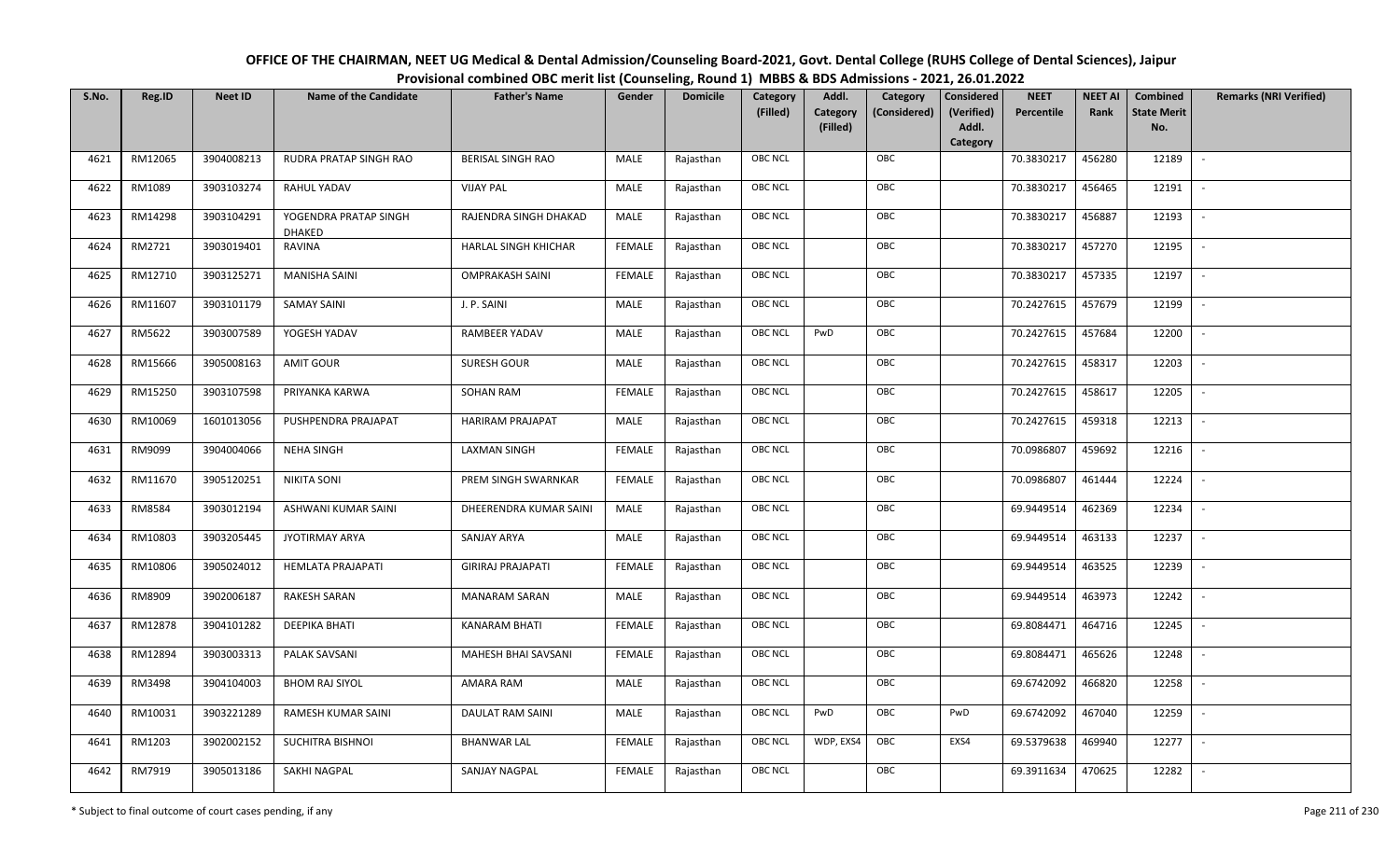| OFFICE OF THE CHAIRMAN, NEET UG Medical & Dental Admission/Counseling Board-2021, Govt. Dental College (RUHS College of Dental Sciences), Jaipur |
|--------------------------------------------------------------------------------------------------------------------------------------------------|
| Provisional combined OBC merit list (Counseling, Round 1) MBBS & BDS Admissions - 2021, 26.01.2022                                               |

| S.No. | Reg.ID  | <b>Neet ID</b> | <b>Name of the Candidate</b> | <b>Father's Name</b>      | Gender        | <b>Domicile</b> | Category<br>(Filled) | Addl.<br><b>Category</b><br>(Filled) | Category<br>(Considered) | <b>Considered</b><br>(Verified)<br>Addl. | <b>NEET</b><br>Percentile | <b>NEET AI</b><br>Rank | Combined<br><b>State Merit</b><br>No. | <b>Remarks (NRI Verified)</b> |
|-------|---------|----------------|------------------------------|---------------------------|---------------|-----------------|----------------------|--------------------------------------|--------------------------|------------------------------------------|---------------------------|------------------------|---------------------------------------|-------------------------------|
|       |         |                |                              |                           |               |                 | <b>OBC NCL</b>       |                                      | OBC                      | <b>Category</b>                          |                           |                        |                                       |                               |
| 4643  | RM7597  | 3906026157     | <b>AMAN SEN</b>              | <b>FATEH LAL SEN</b>      | MALE          | Rajasthan       |                      |                                      |                          |                                          | 69.3911634                | 471588                 | 12289                                 | $\sim$                        |
| 4644  | RM9521  | 3110019021     | <b>CHAGAN CHOUDHARY</b>      | <b>BHERARAM CHOUDHARY</b> | <b>FEMALE</b> | Rajasthan       | <b>OBC NCL</b>       |                                      | OBC                      |                                          | 69.3911634                | 472221                 | 12297                                 |                               |
| 4645  | RM3046  | 3903203652     | KHUSHI MANGAWA               | <b>SURAJ BHAN</b>         | <b>FEMALE</b> | Rajasthan       | OBC NCL              |                                      | OBC                      |                                          | 69.3911634                | 472635                 | 12301                                 | $\blacksquare$                |
| 4646  | RM1127  | 3903105028     | SHABNAM                      | RIYAZ AHMED CHOUHAN       | <b>FEMALE</b> | Rajasthan       | <b>OBC NCL</b>       |                                      | OBC                      |                                          | 69.2235764                | 473527                 | 12309                                 | $\overline{\phantom{a}}$      |
| 4647  | RM10349 | 3903205649     | AYUSH MAHALA                 | <b>OMPRAKASH MAHALA</b>   | MALE          | Rajasthan       | <b>OBC NCL</b>       |                                      | OBC                      |                                          | 69.2235764                | 473786                 | 12313                                 | $\sim$                        |
| 4648  | RM1807  | 3906012251     | <b>SOURABH SONI</b>          | SURESH SONI               | MALE          | Rajasthan       | <b>OBC NCL</b>       |                                      | OBC                      |                                          | 69.2235764                | 473857                 | 12314                                 | $\sim$                        |
| 4649  | RM3297  | 3903201374     | <b>BHARTI YADAV</b>          | AMIT KUMAR MEHTA          | <b>FEMALE</b> | Rajasthan       | OBC NCL              |                                      | OBC                      |                                          | 69.0814383                | 477185                 | 12341                                 |                               |
| 4650  | RM6761  | 3905107055     | RITIK KHAJJA                 | PRAVEEN KHAJJA            | MALE          | Rajasthan       | <b>MBC NCL</b>       |                                      | MBC                      |                                          | 68.9361272                | 479689                 | 12358                                 |                               |
| 4651  | RM2583  | 3802012195     | <b>HARISH</b>                | <b>BHALA RAM</b>          | MALE          | Rajasthan       | OBC NCL              |                                      | OBC                      |                                          | 68.791917                 | 480574                 | 12367                                 | $\sim$                        |
| 4652  | RM11114 | 3906011033     | <b>GAYATRI TAILOR</b>        | <b>CHHOTU LAL TAILOR</b>  | <b>FEMALE</b> | Rajasthan       | <b>OBC NCL</b>       |                                      | OBC                      |                                          | 68.791917                 | 480600                 | 12368                                 | $\overline{\phantom{a}}$      |
| 4653  | RM5935  | 3905006061     | MOHD MATIN KHAN              | KHALIL AHMED KHAN         | MALE          | Rajasthan       | OBC NCL              |                                      | OBC                      |                                          | 68.4817387                | 484253                 | 12388                                 |                               |
| 4654  | RM11780 | 3903004055     | ROHIT KUMAR REPASWAL         | <b>HARLAL SINGH</b>       | MALE          | Rajasthan       | <b>OBC NCL</b>       |                                      | OBC                      |                                          | 68.4817387                | 484270                 | 12389                                 |                               |
| 4655  | RM12977 | 3903023061     | HITESH KUMAR                 | SAJJAN SINGH              | MALE          | Rajasthan       | OBC NCL              |                                      | OBC                      |                                          | 68.4817387                | 485035                 | 12393                                 |                               |
| 4656  | RM11713 | 3906012055     | HIMANSHI KUMARI              | ROHIT KUMAR LOHAR         | <b>FEMALE</b> | Rajasthan       | OBC NCL              |                                      | OBC                      |                                          | 68.4817387                | 485189                 | 12394                                 | $\sim$                        |
| 4657  | RM15302 | 3905108326     | <b>ABHAY SINGH SOLANKI</b>   | SHIV SINGH SOLANKI        | MALE          | Rajasthan       | OBC NCL              |                                      | OBC                      |                                          | 68.3377227                | 486860                 | 12405                                 | $\sim$                        |
| 4658  | RM13407 | 3902022061     | PRANJAL SAINI                | <b>SUMER SAINI</b>        | <b>FEMALE</b> | Rajasthan       | <b>OBC NCL</b>       |                                      | OBC                      |                                          | 68.3377227                | 487613                 | 12409                                 | $\sim$                        |
| 4659  | RM5230  | 3903223237     | <b>MOHINI SONI</b>           | NIRANJAN LAL SONI         | <b>FEMALE</b> | Rajasthan       | OBC NCL              |                                      | OBC                      |                                          | 68.3377227                | 488581                 | 12414                                 | $\overline{\phantom{a}}$      |
| 4660  | RM15285 | 3903005594     | RUCHIKA SWAMI                | RAJKUMAR SWAMI            | <b>FEMALE</b> | Rajasthan       | <b>OBC NCL</b>       |                                      | OBC                      |                                          | 68.1955846                | 489018                 | 12419                                 |                               |
| 4661  | RM4260  | 3903005482     | KALPANA GURJAR               | <b>HARI SINGH GURJAR</b>  | <b>FEMALE</b> | Rajasthan       | OBC NCL              |                                      | OBC                      |                                          | 68.04723                  | 491714                 | 12433                                 | $\sim$                        |
| 4662  | RM8733  | 3903006667     | RASHI                        | <b>RAMKUMAR BHATI</b>     | <b>FEMALE</b> | Rajasthan       | OBC NCL              |                                      | OBC                      |                                          | 68.04723                  | 492568                 | 12443                                 | $\blacksquare$                |
| 4663  | RM10140 | 3904007317     | MS.KAVITA RANKAWAT           | <b>GHEVAR CHAND</b>       | <b>FEMALE</b> | Rajasthan       | <b>OBC NCL</b>       |                                      | OBC                      |                                          | 68.04723                  | 493159                 | 12449                                 |                               |
| 4664  | RM8086  | 3903021372     | MUKESH KUMAR CHOUDHARY       | RAMESH CHAND CHOUDHARY    | MALE          | Rajasthan       | <b>OBC NCL</b>       |                                      | OBC                      |                                          | 68.04723                  | 493206                 | 12450                                 |                               |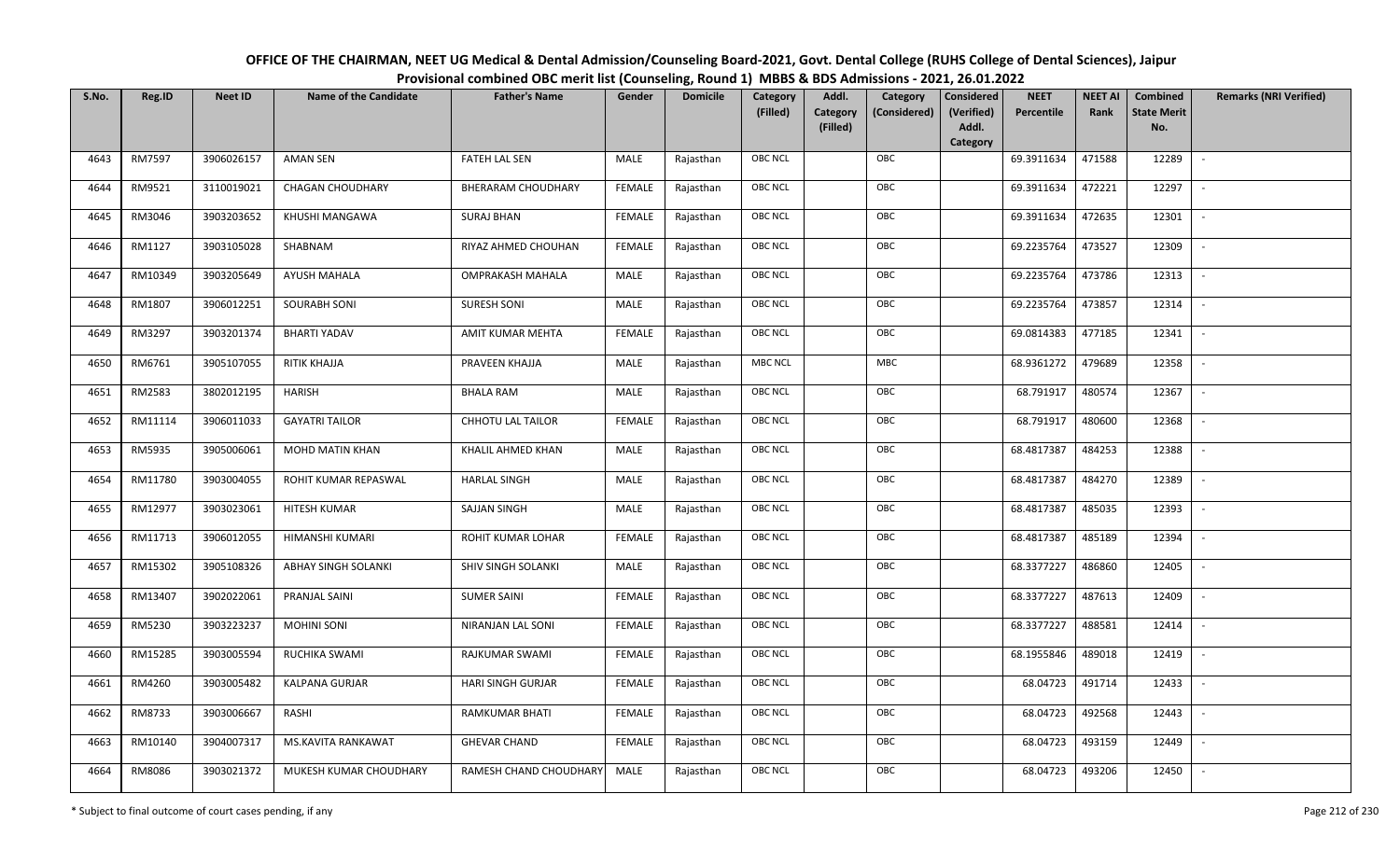| OFFICE OF THE CHAIRMAN, NEET UG Medical & Dental Admission/Counseling Board-2021, Govt. Dental College (RUHS College of Dental Sciences), Jaipur |
|--------------------------------------------------------------------------------------------------------------------------------------------------|
| Provisional combined OBC merit list (Counseling, Round 1) MBBS & BDS Admissions - 2021, 26.01.2022                                               |

| S.No. | Reg.ID  | <b>Neet ID</b> | <b>Name of the Candidate</b> | <b>Father's Name</b>         | Gender        | <b>Domicile</b> | Category<br>(Filled) | Addl.<br><b>Category</b><br>(Filled) | Category<br>(Considered) | <b>Considered</b><br>(Verified)<br>Addl. | <b>NEET</b><br>Percentile | <b>NEET AI</b><br>Rank | Combined<br><b>State Merit</b><br>No. | <b>Remarks (NRI Verified)</b> |
|-------|---------|----------------|------------------------------|------------------------------|---------------|-----------------|----------------------|--------------------------------------|--------------------------|------------------------------------------|---------------------------|------------------------|---------------------------------------|-------------------------------|
|       |         |                |                              |                              |               |                 |                      |                                      |                          | Category                                 |                           |                        |                                       |                               |
| 4665  | RM1978  | 3906023083     | <b>GOKUL SONI</b>            | <b>RAMESH SONI</b>           | MALE          | Rajasthan       | <b>OBC NCL</b>       |                                      | OBC                      |                                          | 67.8922056                | 493521                 | 12455                                 | $\mathbb{L}$                  |
| 4666  | RM12470 | 3901002095     | ANIRUDH SINGH YADAV          | KARAN SINGH YADAV            | MALE          | Rajasthan       | <b>OBC NCL</b>       |                                      | OBC                      |                                          | 67.8922056                | 493750                 | 12457                                 |                               |
| 4667  | RM6854  | 3903210002     | <b>ISHIKA CHOUDHARY</b>      | <b>VIJAY CHOUDHARY</b>       | <b>FEMALE</b> | Rajasthan       | <b>OBC NCL</b>       |                                      | OBC                      |                                          | 67.8922056                | 494300                 | 12459                                 | $\sim$                        |
| 4668  | RM1489  | 3301008128     | RAKESH KUMAR SAINI           | <b>RAMDEV SAINI</b>          | MALE          | Rajasthan       | <b>OBC NCL</b>       | WPP, WPP8                            | OBC                      |                                          | 67.8922056                | 495326                 | 12467                                 | $\overline{\phantom{a}}$      |
| 4669  | RM10461 | 3901017283     | RAHUL YADAV                  | SANJAY KUMAR YADAV           | MALE          | Rajasthan       | OBC NCL              |                                      | OBC                      |                                          | 67.7241654                | 497228                 | 12487                                 | $\overline{\phantom{a}}$      |
| 4670  | RM15183 | 3903034101     | PREMRAJ GURJAR               | <b>GHEESALAL GURJAR</b>      | MALE          | Rajasthan       | <b>MBC NCL</b>       |                                      | MBC                      |                                          | 67.7241654                | 497290                 | 12488                                 | $\blacksquare$                |
| 4671  | RM2694  | 3903208022     | <b>AKSHITA SONI</b>          | SHEKHAR SONI                 | <b>FEMALE</b> | Rajasthan       | OBC NCL              |                                      | OBC                      |                                          | 67.7241654                | 497744                 | 12492                                 | $\overline{\phantom{a}}$      |
| 4672  | RM11974 | 3904104245     | FAHAD ALI SAYED              | MANJOOR ALI SAYED            | MALE          | Rajasthan       | OBC NCL              |                                      | OBC                      |                                          | 67.5785305                | 498527                 | 12497                                 |                               |
| 4673  | RM2777  | 3904002042     | DITI CHOUDHARY               | RAMNIWAS                     | <b>FEMALE</b> | Rajasthan       | OBC NCL              |                                      | OBC                      |                                          | 67.5785305                | 499724                 | 12506                                 |                               |
| 4674  | RM10924 | 3906011144     | ASRA BANU                    | MOHAMMED AKRAM CHHIPA        | <b>FEMALE</b> | Rajasthan       | <b>OBC NCL</b>       |                                      | OBC                      |                                          | 67.5785305                | 500526                 | 12511                                 | $\overline{\phantom{a}}$      |
| 4675  | RM6410  | 3905012078     | KANIKA VAISHNAV              | RAJENDRA VAISHNAV            | <b>FEMALE</b> | Rajasthan       | <b>OBC NCL</b>       |                                      | OBC                      |                                          | 67.4394359                | 500728                 | 12513                                 |                               |
| 4676  | RM2775  | 3904102248     | <b>SURAJ SONI</b>            | <b>HARISH KUMAR SONI</b>     | MALE          | Rajasthan       | OBC NCL              |                                      | OBC                      |                                          | 67.4394359                | 500834                 | 12514                                 | $\sim$                        |
| 4677  | RM9851  | 3904110064     | KISHAN SUNDESHA              | <b>BHANWAR LAL MALI</b>      | MALE          | Rajasthan       | <b>OBC NCL</b>       |                                      | OBC                      |                                          | 67.4394359                | 501548                 | 12520                                 |                               |
| 4678  | RM10828 | 3903203879     | AYAZ HUSSAIN                 | AMJAD HUSSAIN                | MALE          | Rajasthan       | OBC NCL              |                                      | OBC                      |                                          | 67.4394359                | 502489                 | 12530                                 | $\overline{\phantom{a}}$      |
| 4679  | RM14427 | 3904001493     | NIKITA DAIYA                 | JITENDRA SINGH               | <b>FEMALE</b> | Rajasthan       | <b>OBC NCL</b>       |                                      | OBC                      |                                          | 67.2922469                | 503352                 | 12533                                 | $\overline{\phantom{a}}$      |
| 4680  | RM15776 | 3906006158     | PRANSHU MEWARA               | RAKESH KUMAR MEWARA          | <b>MALE</b>   | Rajasthan       | OBC NCL              |                                      | OBC                      |                                          | 67.2922469                | 503420                 | 12534                                 | $\sim$                        |
| 4681  | RM8397  | 3901001102     | NIKITA AACHARYA              | GHANSHYAM                    | <b>FEMALE</b> | Rajasthan       | <b>OBC NCL</b>       |                                      | OBC                      |                                          | 67.1407193                | 505839                 | 12553                                 | $\sim$                        |
| 4682  | RM8751  | 3903002379     | <b>NIKITA</b>                | SHANKAR LAL BISHNOI          | <b>FEMALE</b> | Rajasthan       | OBC NCL              |                                      | OBC                      |                                          | 66.9644551                | 507837                 | 12572                                 | $\sim$                        |
| 4683  | RM3085  | 3903035220     | MOHAMMAD NAZIR               | MOHAMMAD SWALEH              | MALE          | Rajasthan       | OBC NCL              |                                      | OBC                      |                                          | 66.9644551                | 508645                 | 12574                                 |                               |
| 4684  | RM10207 | 3903101916     | SHAISTA                      | AZIMUDDIN                    | <b>FEMALE</b> | Rajasthan       | <b>OBC NCL</b>       |                                      | OBC                      |                                          | 66.9644551                | 509018                 | 12575                                 |                               |
| 4685  | RM13091 | 3903019091     | <b>GAURAV GURJAR</b>         | <b>SURENDRA SINGH GURJAR</b> | MALE          | Rajasthan       | <b>MBC NCL</b>       |                                      | MBC                      |                                          | 66.9644551                | 509863                 | 12581                                 | $\overline{\phantom{a}}$      |
| 4686  | RM1648  | 2001005254     | PRAKRITI YADAV               | <b>RAMJAS</b>                | FEMALE        | Rajasthan       | <b>OBC NCL</b>       |                                      | OBC                      |                                          | 66.9644551                | 509922                 | 12582                                 |                               |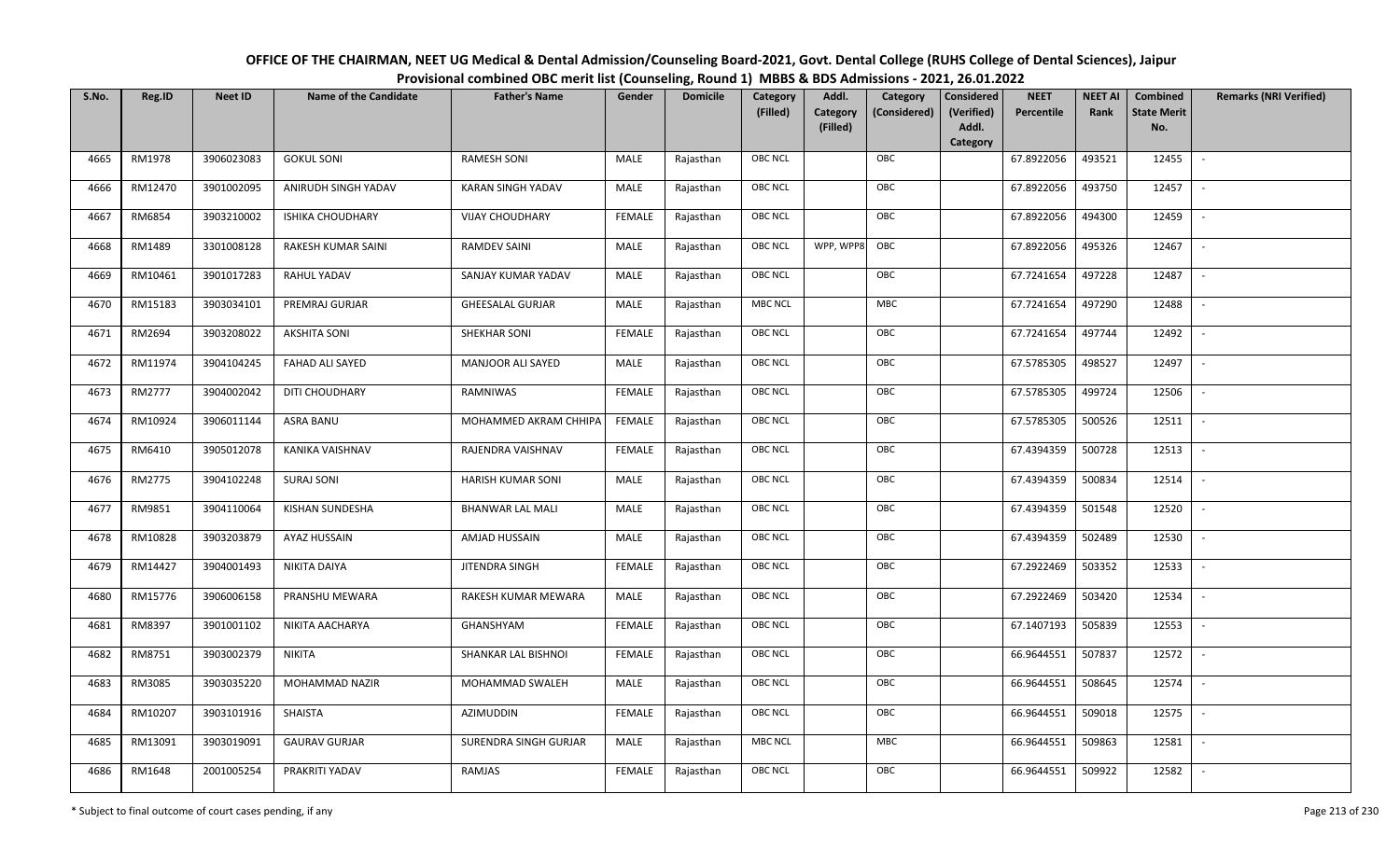| OFFICE OF THE CHAIRMAN, NEET UG Medical & Dental Admission/Counseling Board-2021, Govt. Dental College (RUHS College of Dental Sciences), Jaipur |
|--------------------------------------------------------------------------------------------------------------------------------------------------|
| Provisional combined OBC merit list (Counseling, Round 1) MBBS & BDS Admissions - 2021, 26.01.2022                                               |

| S.No. | Reg.ID  | <b>Neet ID</b> | <b>Name of the Candidate</b> | <b>Father's Name</b>     | Gender        | <b>Domicile</b> | Category<br>(Filled) | Addl.<br><b>Category</b><br>(Filled) | Category<br>(Considered) | <b>Considered</b><br>(Verified)<br>Addl. | <b>NEET</b><br>Percentile | <b>NEET AI</b><br>Rank | Combined<br><b>State Merit</b><br>No. | <b>Remarks (NRI Verified)</b> |
|-------|---------|----------------|------------------------------|--------------------------|---------------|-----------------|----------------------|--------------------------------------|--------------------------|------------------------------------------|---------------------------|------------------------|---------------------------------------|-------------------------------|
|       |         |                |                              |                          |               |                 |                      |                                      |                          | Category                                 |                           |                        |                                       |                               |
| 4687  | RM10209 | 3903219320     | RACHANA YADAV                | MAHESH KUMAR YADAV       | <b>FEMALE</b> | Rajasthan       | <b>OBC NCL</b>       |                                      | OBC                      |                                          | 66.9644551                | 510035                 | 12584                                 | $\mathbb{L}$                  |
| 4688  | RM14156 | 3902013225     | RITIKA PANWAR                | <b>MAHENDRA PANWAR</b>   | <b>FEMALE</b> | Rajasthan       | OBC NCL              |                                      | OBC                      |                                          | 66.8148702                | 510202                 | 12586                                 |                               |
| 4689  | RM13291 | 3903007323     | DEWANSHI KUMAWAT             | OM PRAKASH KUMAWAT       | <b>FEMALE</b> | Rajasthan       | <b>OBC NCL</b>       |                                      | OBC                      |                                          | 66.8148702                | 510935                 | 12590                                 |                               |
| 4690  | RM13242 | 3906010050     | <b>SWEETY CHOUDHARY</b>      | <b>SURESH KUMAR</b>      | <b>FEMALE</b> | Rajasthan       | OBC NCL              |                                      | OBC                      |                                          | 66.8148702                | 511328                 | 12592                                 | $\overline{\phantom{a}}$      |
| 4691  | RM13454 | 3906013258     | JITENDRA MODI                | <b>BHARAT KUMAR MODI</b> | MALE          | Rajasthan       | <b>OBC NCL</b>       |                                      | OBC                      |                                          | 66.8148702                | 512137                 | 12595                                 | $\sim$                        |
| 4692  | RM15032 | 3906018051     | SHIVANGI PRAJAPAT            | PUKHRAJ PRAJAPAT         | <b>FEMALE</b> | Rajasthan       | <b>OBC NCL</b>       |                                      | OBC                      |                                          | 66.6628245                | 512515                 | 12597                                 | $\sim$                        |
| 4693  | RM7470  | 2208007353     | SUTHAR MAHESH GIRDHARI       | <b>SUTHAR GIRDHARI</b>   | MALE          | Rajasthan       | OBC NCL              |                                      | OBC                      |                                          | 66.6628245                | 512790                 | 12599                                 |                               |
| 4694  | RM14419 | 3904112106     | DIVYANSHI PRAJAPAT           | DAULAT RAM PRAJAPAT      | <b>FEMALE</b> | Rajasthan       | OBC NCL              |                                      | OBC                      |                                          | 66.6628245                | 513025                 | 12601                                 |                               |
| 4695  | RM3778  | 3904004377     | HIMANSHI SOLANKI             | KULDEEP SINGH            | <b>FEMALE</b> | Rajasthan       | <b>OBC NCL</b>       | WDP, EXS8                            | OBC                      |                                          | 66.6628245                | 513852                 | 12605                                 |                               |
| 4696  | RM15332 | 2001302472     | <b>JAVERIA KHAN</b>          | ZAFER AHMED KHAN         | <b>FEMALE</b> | Rajasthan       | <b>OBC NCL</b>       |                                      | OBC                      |                                          | 66.5068935                | 515171                 | 12610                                 | $\overline{\phantom{a}}$      |
| 4697  | RM4065  | 3903201503     | KHUSHI VERMA                 | <b>ASEEM VERMA</b>       | <b>FEMALE</b> | Rajasthan       | <b>OBC NCL</b>       |                                      | OBC                      |                                          | 66.5068935                | 515309                 | 12611                                 |                               |
| 4698  | RM10693 | 3903013047     | <b>DIMPLE</b>                | YOGESH GURJAR            | <b>FEMALE</b> | Rajasthan       | <b>MBC NCL</b>       |                                      | MBC                      |                                          | 66.5068935                | 515646                 | 12614                                 | $\overline{\phantom{a}}$      |
| 4699  | RM15325 | 3902021209     | SHAEESTA ATHAR               | ASHFAQ AHMED QUADRI      | <b>FEMALE</b> | Rajasthan       | <b>OBC NCL</b>       |                                      | OBC                      |                                          | 66.5068935                | 516821                 | 12627                                 |                               |
| 4700  | RM14431 | 3906003044     | <b>MANOJ JAISWAL</b>         | <b>BHIMRAJ JAISWAL</b>   | MALE          | Rajasthan       | OBC NCL              |                                      | OBC                      |                                          | 66.5068935                | 516941                 | 12629                                 | $\sim$                        |
| 4701  | RM13446 | 3905109088     | <b>GAURAV TANWAR</b>         | RAJENDRA KUMAR SAINI     | <b>MALE</b>   | Rajasthan       | OBC NCL              |                                      | OBC                      |                                          | 66.3453936                | 517271                 | 12631                                 | $\sim$                        |
| 4702  | RM2169  | 2205002001     | PRAGNESH LABANA              | PRAVEEN LABANA           | MALE          | Rajasthan       | <b>MBC NCL</b>       |                                      | MBC                      |                                          | 66.3453936                | 517394                 | 12633                                 | $\mathcal{L}_{\mathcal{A}}$   |
| 4703  | RM5552  | 3903117389     | ARNAV CHAHAR                 | RAMNIWAS                 | MALE          | Rajasthan       | <b>OBC NCL</b>       |                                      | OBC                      |                                          | 66.3453936                | 517456                 | 12635                                 | Rajasthan                     |
| 4704  | RM7355  | 3115026227     | KHA PINKY BARKAT KHA         | <b>BARKAT KHA</b>        | <b>FEMALE</b> | Rajasthan       | OBC NCL              |                                      | OBC                      |                                          | 66.3453936                | 517669                 | 12637                                 | $\overline{\phantom{a}}$      |
| 4705  | RM7877  | 3902018103     | <b>ANJALI KUMAWAT</b>        | HARI KISHAN KUMAWAT      | <b>FEMALE</b> | Rajasthan       | <b>OBC NCL</b>       |                                      | OBC                      |                                          | 66.3453936                | 519394                 | 12652                                 |                               |
| 4706  | RM4823  | 3906004192     | DIYA LAMBA                   | <b>BIJENDRA LAMBA</b>    | <b>FEMALE</b> | Rajasthan       | OBC NCL              |                                      | OBC                      |                                          | 66.1640137                | 519949                 | 12657                                 | $\blacksquare$                |
| 4707  | RM11828 | 3903103194     | <b>IRSHAN</b>                | <b>ISHAK KILANIYA</b>    | <b>MALE</b>   | Rajasthan       | <b>OBC NCL</b>       |                                      | OBC                      |                                          | 66.1640137                | 520525                 | 12664                                 | $\overline{\phantom{a}}$      |
| 4708  | RM1773  | 3903104650     | AYUSH RUNDELA                | JAGAN LAL CHOUDHARY      | MALE          | Rajasthan       | <b>OBC NCL</b>       |                                      | OBC                      |                                          | 66.1640137                | 521784                 | 12673                                 |                               |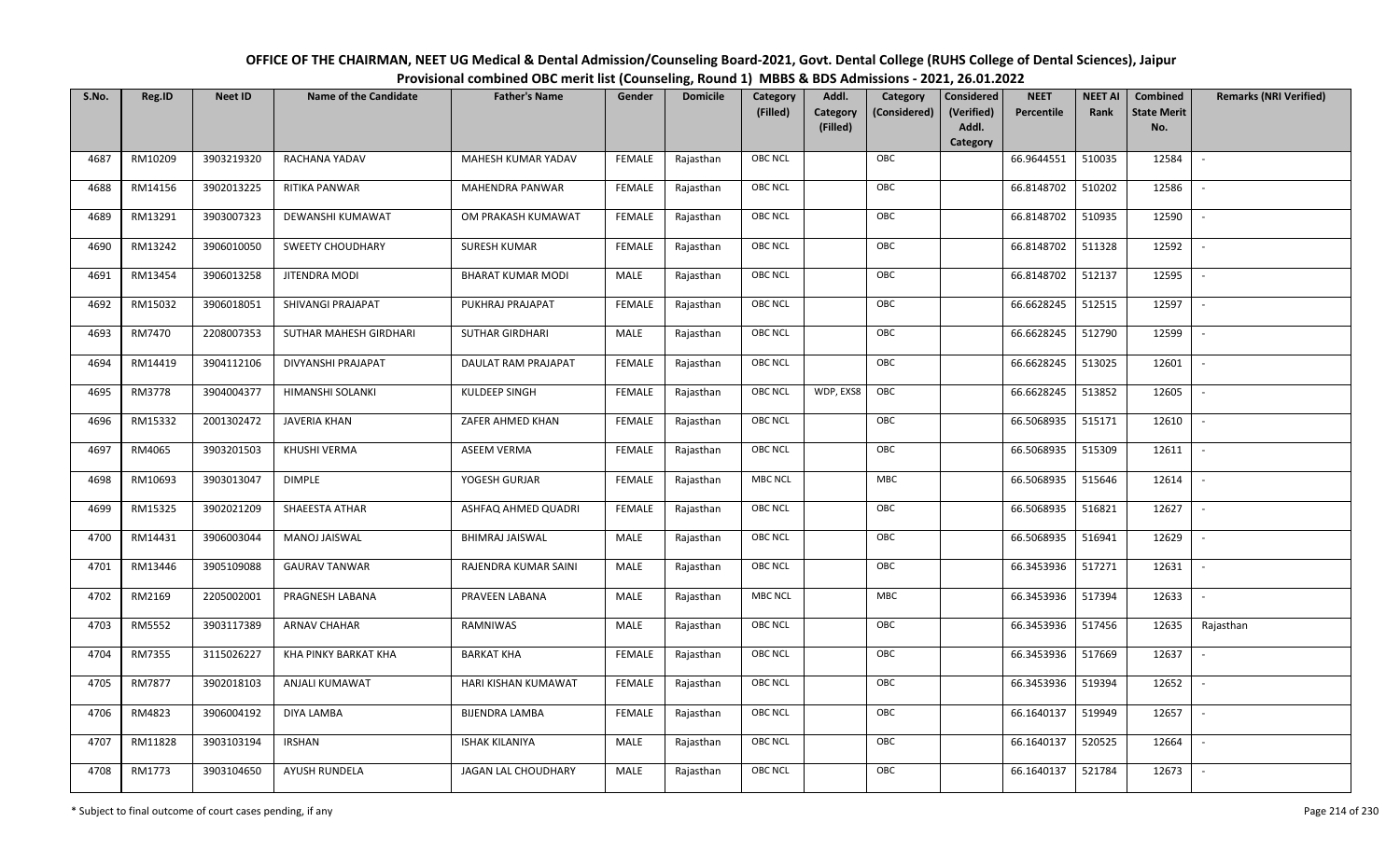| OFFICE OF THE CHAIRMAN, NEET UG Medical & Dental Admission/Counseling Board-2021, Govt. Dental College (RUHS College of Dental Sciences), Jaipur |
|--------------------------------------------------------------------------------------------------------------------------------------------------|
| Provisional combined OBC merit list (Counseling, Round 1) MBBS & BDS Admissions - 2021, 26.01.2022                                               |

| S.No. | Reg.ID  | <b>Neet ID</b> | <b>Name of the Candidate</b> | <b>Father's Name</b>    | Gender        | <b>Domicile</b> | Category<br>(Filled) | Addl.<br><b>Category</b> | Category<br>(Considered) | <b>Considered</b><br>(Verified) | <b>NEET</b><br>Percentile | <b>NEET AI</b><br>Rank | Combined<br><b>State Merit</b> | <b>Remarks (NRI Verified)</b> |
|-------|---------|----------------|------------------------------|-------------------------|---------------|-----------------|----------------------|--------------------------|--------------------------|---------------------------------|---------------------------|------------------------|--------------------------------|-------------------------------|
|       |         |                |                              |                         |               |                 |                      | (Filled)                 |                          | Addl.<br>Category               |                           |                        | No.                            |                               |
| 4709  | RM13934 | 3903108328     | <b>NISHANT SINGH</b>         | <b>SUBE SINGH</b>       | MALE          | Rajasthan       | <b>OBC NCL</b>       |                          | OBC                      |                                 | 66.1640137                | 522187                 | 12675                          | $\sim$                        |
| 4710  | RM8236  | 3906002463     | <b>KANISHK MODI</b>          | PRATEEM TAMBOLI         | MALE          | Rajasthan       | OBC NCL              |                          | OBC                      |                                 | 66.0116443                | 522705                 | 12682                          |                               |
| 4711  | RM2541  | 3904103163     | <b>ADIT CHOUDHARY</b>        | RAMNIWAS                | MALE          | Rajasthan       | <b>OBC NCL</b>       |                          | OBC                      |                                 | 66.0116443                | 524192                 | 12689                          |                               |
| 4712  | RM11208 | 3903203260     | <b>RITIKA SAINI</b>          | <b>VINOD SAINI</b>      | <b>FEMALE</b> | Rajasthan       | <b>OBC NCL</b>       |                          | OBC                      |                                 | 65.8563609                | 525000                 | 12696                          | $\overline{\phantom{a}}$      |
| 4713  | RM11938 | 3903002053     | <b>ISHIKA GOPALIYA</b>       | <b>VISHNU SINGH</b>     | <b>FEMALE</b> | Rajasthan       | OBC NCL              |                          | OBC                      |                                 | 65.8563609                | 525251                 | 12699                          | $\sim$                        |
| 4714  | RM4813  | 2302008091     | SHRUTIKA YADAV               | SH. ANAND PARKASH       | <b>FEMALE</b> | Rajasthan       | <b>OBC NCL</b>       |                          | OBC                      |                                 | 65.8563609                | 525616                 | 12702                          | $\sim$                        |
| 4715  | RM14996 | 3903028139     | <b>ABHINAV SAINI</b>         | <b>BALBEER SAINI</b>    | <b>MALE</b>   | Rajasthan       | OBC NCL              |                          | OBC                      |                                 | 65.8563609                | 525865                 | 12705                          | $\overline{\phantom{a}}$      |
| 4716  | RM4731  | 3904001106     | <b>KUSUM CHANDORA</b>        | OTARAM CHANDORA         | <b>FEMALE</b> | Rajasthan       | OBC NCL              |                          | OBC                      |                                 | 65.8563609                | 526498                 | 12710                          |                               |
| 4717  | RM10800 | 3903130285     | PARTHIK SAINI                | <b>NATHU LAL SAINI</b>  | MALE          | Rajasthan       | <b>OBC NCL</b>       | PwD                      | OBC                      |                                 | 65.8563609                | 527212                 | 12717                          | $\overline{\phantom{a}}$      |
| 4718  | RM10171 | 3903202023     | <b>SHREY SAINI</b>           | TARA CHAND SAINI        | MALE          | Rajasthan       | <b>OBC NCL</b>       |                          | OBC                      |                                 | 65.6997824                | 528520                 | 12724                          | $\overline{\phantom{a}}$      |
| 4719  | RM14412 | 3905119098     | SABA ARZU                    | RAJAK UDDEEN MANSURI    | <b>FEMALE</b> | Rajasthan       | OBC NCL              |                          | OBC                      |                                 | 65.6997824                | 528645                 | 12726                          |                               |
| 4720  | RM13022 | 3903205031     | PRAJWAL RAJORIA              | LT PANKAJ RAJORIA       | MALE          | Rajasthan       | OBC NCL              |                          | OBC                      |                                 | 65.6997824                | 528979                 | 12727                          | $\overline{\phantom{a}}$      |
| 4721  | RM5509  | 3903006266     | KAUSHIKI CHANEJA             | MAHESH KUMAR CHANEJA    | <b>FEMALE</b> | Rajasthan       | <b>MBC NCL</b>       |                          | MBC                      |                                 | 65.5347856                | 529770                 | 12734                          |                               |
| 4722  | RM14320 | 3903002621     | <b>KANUPRIYA MEEL</b>        | <b>BANWARI MEEL</b>     | <b>FEMALE</b> | Rajasthan       | OBC NCL              |                          | OBC                      |                                 | 65.5347856                | 530734                 | 12740                          | $\overline{\phantom{a}}$      |
| 4723  | RM9453  | 3902022040     | <b>GAYTRI MOOND</b>          | RAMKARAN MOOND          | <b>FEMALE</b> | Rajasthan       | <b>OBC NCL</b>       | PwD                      | OBC                      | PwD                             | 65.5347856                | 531811                 | 12746                          | $\sim$                        |
| 4724  | RM1212  | 3902003221     | RAVI VERMA                   | DHARMPAL VERMA          | MALE          | Rajasthan       | <b>OBC NCL</b>       | PwD                      | OBC                      | PwD                             | 65.1847827                | 535589                 | 12774                          | $\sim$                        |
| 4725  | RM15668 | 3903112073     | <b>SUMIT KUMAR YOGI</b>      | RAJKUMAR YOGI           | MALE          | Rajasthan       | <b>OBC NCL</b>       |                          | OBC                      |                                 | 65.1847827                | 535703                 | 12775                          | $\overline{\phantom{a}}$      |
| 4726  | RM3413  | 3901016358     | RAVI PRAKASH                 | <b>JAI PRAKASH</b>      | MALE          | Rajasthan       | <b>OBC NCL</b>       |                          | OBC                      |                                 | 65.1847827                | 536493                 | 12780                          |                               |
| 4727  | RM2527  | 3903206336     | <b>MOHAMMAD TAHIR</b>        | MOHAMMAD QASIM          | MALE          | Rajasthan       | OBC NCL              |                          | OBC                      |                                 | 65.1847827                | 536538                 | 12781                          |                               |
| 4728  | RM10815 | 3903210095     | NIMISHA SONI                 | SITARAM SONI            | <b>FEMALE</b> | Rajasthan       | <b>OBC NCL</b>       |                          | OBC                      |                                 | 65.1847827                | 537551                 | 12786                          | $\blacksquare$                |
| 4729  | RM5541  | 3901002042     | <b>NEHA</b>                  | <b>BHANWAR LAL</b>      | <b>FEMALE</b> | Rajasthan       | OBC NCL              |                          | OBC                      |                                 | 65.0247074                | 537920                 | 12790                          | $\overline{\phantom{a}}$      |
| 4730  | RM8244  | 3901013174     | <b>AMAN SONI</b>             | <b>SHANKAR LAL SONI</b> | MALE          | Rajasthan       | <b>OBC NCL</b>       |                          | OBC                      |                                 | 65.0247074                | 538860                 | 12801                          |                               |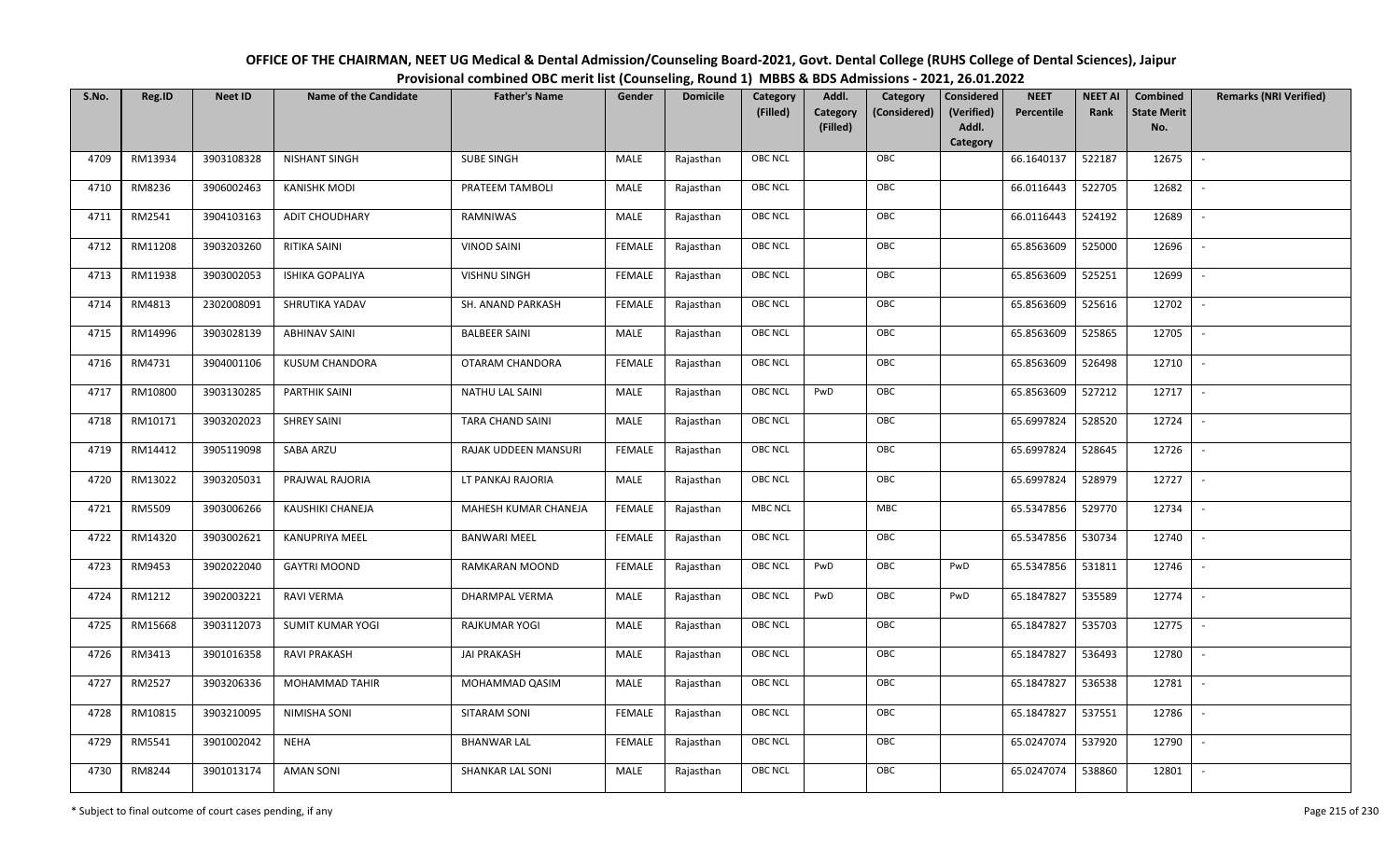| OFFICE OF THE CHAIRMAN, NEET UG Medical & Dental Admission/Counseling Board-2021, Govt. Dental College (RUHS College of Dental Sciences), Jaipur |
|--------------------------------------------------------------------------------------------------------------------------------------------------|
| Provisional combined OBC merit list (Counseling, Round 1) MBBS & BDS Admissions - 2021, 26.01.2022                                               |

| S.No. | Reg.ID  | <b>Neet ID</b> | <b>Name of the Candidate</b> | <b>Father's Name</b>                | Gender        | <b>Domicile</b> | Category<br>(Filled) | Addl.<br><b>Category</b><br>(Filled) | Category<br>(Considered) | <b>Considered</b><br>(Verified)<br>Addl. | <b>NEET</b><br>Percentile | <b>NEET AI</b><br>Rank | Combined<br><b>State Merit</b><br>No. | <b>Remarks (NRI Verified)</b> |
|-------|---------|----------------|------------------------------|-------------------------------------|---------------|-----------------|----------------------|--------------------------------------|--------------------------|------------------------------------------|---------------------------|------------------------|---------------------------------------|-------------------------------|
| 4731  | RM15757 | 3903007357     | CHARU                        | CHHAJU RAM SAINI                    | FEMALE        | Rajasthan       | <b>OBC NCL</b>       | WDP, EXS5                            | OBC                      | Category                                 | 65.0247074                | 539095                 | 12802                                 | $\mathbb{L}$                  |
| 4732  | RM7603  | 3901006255     | NITIGYA SRIVASTAVA           | <b>VIRENDRA KUMAR</b><br>SRIVASTAVA | FEMALE        | Rajasthan       | <b>OBC NCL</b>       |                                      | OBC                      |                                          | 65.0247074                | 539700                 | 12806                                 |                               |
| 4733  | RM15026 | 3903021192     | TEJENDRA SINGH               | <b>DEVI SINGH</b>                   | MALE          | Rajasthan       | <b>MBC NCL</b>       |                                      | MBC                      |                                          | 64.8678051                | 540361                 | 12812                                 | $\overline{\phantom{a}}$      |
| 4734  | RM9573  | 3905008067     | <b>MANASVI BHADANA</b>       | ANIL BHADANA                        | <b>FEMALE</b> | Rajasthan       | <b>MBC NCL</b>       |                                      | MBC                      |                                          | 64.7079241                | 544242                 | 12838                                 | $\overline{\phantom{a}}$      |
| 4735  | RM6813  | 3903208674     | SUMAN                        | JODHA SINGH                         | <b>FEMALE</b> | Rajasthan       | OBC NCL              |                                      | OBC                      |                                          | 64.5190973                | 545472                 | 12846                                 | $\overline{\phantom{a}}$      |
| 4736  | RM1520  | 3903021028     | AMEESHA POONIA               | AMILAL                              | <b>FEMALE</b> | Rajasthan       | <b>OBC NCL</b>       | WDP, EXS2                            | OBC                      | EXS6                                     | 64.5190973                | 546514                 | 12855                                 | $\blacksquare$                |
| 4737  | RM6939  | 3904001344     | KALPANA KUMARI               | JEEV RAJ                            | <b>FEMALE</b> | Rajasthan       | OBC NCL              |                                      | OBC                      |                                          | 64.5190973                | 546969                 | 12859                                 | $\overline{\phantom{a}}$      |
| 4738  | RM15010 | 3903101838     | <b>TRIPTI SAINI</b>          | ANOOP KUMAR SAINI                   | <b>FEMALE</b> | Rajasthan       | OBC NCL              |                                      | OBC                      |                                          | 64.5190973                | 546974                 | 12860                                 |                               |
| 4739  | RM9338  | 3901003096     | <b>GARIMA JANGID</b>         | MAHENDRA KUMAR JANGID               | <b>FEMALE</b> | Rajasthan       | OBC NCL              |                                      | OBC                      |                                          | 64.358763                 | 547942                 | 12864                                 |                               |
| 4740  | RM2253  | 3903208113     | <b>KRISHNA KANT MAAL</b>     | <b>BHUPESH MAAL</b>                 | MALE          | Rajasthan       | <b>MBC NCL</b>       |                                      | MBC                      |                                          | 64.358763                 | 549012                 | 12872                                 | $\overline{\phantom{a}}$      |
| 4741  | RM3144  | 3904104270     | <b>SARA KHAN</b>             | <b>RAJESH KHAN</b>                  | <b>FEMALE</b> | Rajasthan       | <b>OBC NCL</b>       |                                      | OBC                      |                                          | 64.1938958                | 550529                 | 12882                                 |                               |
| 4742  | RM7706  | 3903234134     | <b>REKHA KAPOOR</b>          | <b>NET RAM KAPOOR</b>               | <b>FEMALE</b> | Rajasthan       | OBC NCL              | PwD                                  | OBC                      | PwD                                      | 64.1938958                | 551332                 | 12891                                 | $\mathbb{L}$                  |
| 4743  | RM11990 | 3903219154     | <b>DEEPAK SINGH</b>          | NARAYAN SINGH GURJAR                | MALE          | Rajasthan       | <b>MBC NCL</b>       | WDP, EXS4                            | MBC                      | EXS6                                     | 64.1938958                | 552141                 | 12898                                 |                               |
| 4744  | RM11352 | 3902012034     | RAVI GURJAR                  | BHANWAR LAL GURJAR                  | MALE          | Rajasthan       | <b>MBC NCL</b>       |                                      | <b>MBC</b>               |                                          | 64.0309065                | 554490                 | 12918                                 | $\overline{\phantom{a}}$      |
| 4745  | RM8414  | 3901001347     | VANSHIKA YADAV               | SURAJBHAN YADAV                     | <b>FEMALE</b> | Rajasthan       | <b>OBC NCL</b>       |                                      | OBC                      |                                          | 63.8614416                | 556313                 | 12935                                 | $\overline{\phantom{a}}$      |
| 4746  | RM7028  | 3903038277     | <b>ARPIT RUHELA</b>          | MAHENDRA KUMAR                      | <b>MALE</b>   | Rajasthan       | OBC NCL              |                                      | OBC                      |                                          | 63.8614416                | 556566                 | 12937                                 | $\sim$                        |
| 4747  | RM11197 | 3903011038     | <b>KOMAL SAINI</b>           | RAMAVTAR SAINI                      | <b>FEMALE</b> | Rajasthan       | <b>OBC NCL</b>       | PwD                                  | OBC                      | PwD                                      | 63.8614416                | 557782                 | 12946                                 | $\overline{\phantom{a}}$      |
| 4748  | RM15546 | 3903017166     | <b>RAHUL SAINI</b>           | <b>BHANWAR LAL SAINI</b>            | MALE          | Rajasthan       | OBC NCL              |                                      | OBC                      |                                          | 63.671255                 | 559177                 | 12956                                 | $\sim$                        |
| 4749  | RM5414  | 3903211115     | <b>TISHA SINGH</b>           | <b>TARUN SINGH</b>                  | <b>FEMALE</b> | Rajasthan       | OBC NCL              |                                      | OBC                      |                                          | 63.671255                 | 559551                 | 12957                                 |                               |
| 4750  | RM4975  | 3903028204     | RAJ PAWAN                    | <b>JAGDISH PRASAD</b>               | MALE          | Rajasthan       | <b>OBC NCL</b>       |                                      | OBC                      |                                          | 63.671255                 | 560469                 | 12961                                 |                               |
| 4751  | RM10453 | 3905120310     | <b>BHAWANA CHOUDHARY</b>     | DIPA RAM                            | <b>FEMALE</b> | Rajasthan       | <b>OBC NCL</b>       |                                      | OBC                      |                                          | 63.671255                 | 560706                 | 12962                                 | $\overline{\phantom{a}}$      |
| 4752  | RM11088 | 3903105099     | <b>VISHAL POONIA</b>         | <b>UMASHANKAR POONIA</b>            | MALE          | Rajasthan       | <b>OBC NCL</b>       |                                      | OBC                      |                                          | 63.671255                 | 560803                 | 12964                                 |                               |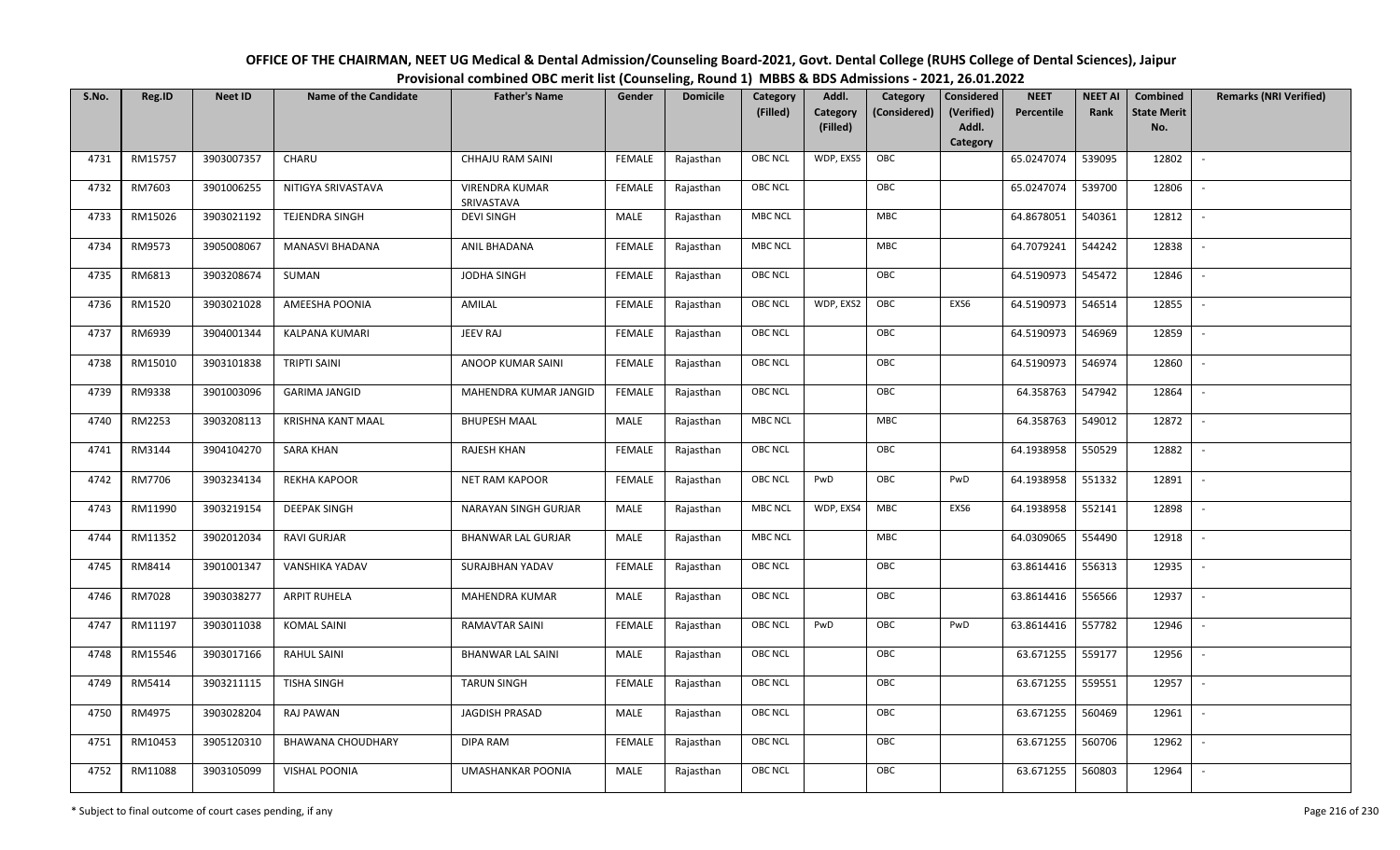| OFFICE OF THE CHAIRMAN, NEET UG Medical & Dental Admission/Counseling Board-2021, Govt. Dental College (RUHS College of Dental Sciences), Jaipur |
|--------------------------------------------------------------------------------------------------------------------------------------------------|
| Provisional combined OBC merit list (Counseling, Round 1) MBBS & BDS Admissions - 2021, 26.01.2022                                               |

| S.No. | Reg.ID  | <b>Neet ID</b> | <b>Name of the Candidate</b> | <b>Father's Name</b>         | Gender        | <b>Domicile</b> | Category       | Addl.<br>Category        | <b>Considered</b> | <b>NEET</b> | <b>NEET AI</b> | <b>Combined</b>    | <b>Remarks (NRI Verified)</b> |
|-------|---------|----------------|------------------------------|------------------------------|---------------|-----------------|----------------|--------------------------|-------------------|-------------|----------------|--------------------|-------------------------------|
|       |         |                |                              |                              |               |                 | (Filled)       | Category<br>(Considered) | (Verified)        | Percentile  | Rank           | <b>State Merit</b> |                               |
|       |         |                |                              |                              |               |                 |                | (Filled)                 | Addl.<br>Category |             |                | No.                |                               |
| 4753  | RM4498  | 3905117029     | <b>JITENDRA SWAMI</b>        | <b>UDMI RAM</b>              | MALE          | Rajasthan       | <b>OBC NCL</b> | OBC                      |                   | 63.671255   | 560874         | 12965              | $\sim$                        |
| 4754  | RM3556  | 3904003296     | <b>CHESHTA ROYAL</b>         | <b>SUBHASH CHANDRA</b>       | <b>FEMALE</b> | Rajasthan       | <b>OBC NCL</b> | OBC                      |                   | 63.5059993  | 561748         | 12971              |                               |
| 4755  | RM5098  | 3903104059     | <b>SUMIT MOOND</b>           | <b>HARCHAND MOOND</b>        | <b>MALE</b>   | Rajasthan       | OBC NCL        | OBC                      |                   | 63.5059993  | 563065         | 12977              | $\blacksquare$                |
| 4756  | RM13492 | 3903036090     | NIHARIKA CHAUDHARY           | MUKANARAM                    | <b>FEMALE</b> | Rajasthan       | OBC NCL        | OBC                      |                   | 63.5059993  | 563339         | 12979              |                               |
| 4757  | RM3142  | 3903123389     | <b>JYOTI TUNWAL</b>          | NANDKISHOR TUNWAL            | <b>FEMALE</b> | Rajasthan       | OBC NCL        | OBC                      |                   | 63.3397074  | 564677         | 12990              | $\sim$                        |
| 4758  | RM4213  | 2001201617     | DUSHYANT YADAV               | RAM NIWAS YADAV              | MALE          | Rajasthan       | OBC NCL        | OBC                      |                   | 63.3397074  | 565439         | 12997              | $\overline{\phantom{a}}$      |
| 4759  | RM7258  | 3903103584     | <b>SALONI GURJAR</b>         | <b>BABU SINGH BAISLA</b>     | <b>FEMALE</b> | Rajasthan       | <b>MBC NCL</b> | MBC                      |                   | 62.9904168  | 569035         | 13014              | $\overline{\phantom{a}}$      |
| 4760  | RM7506  | 3901016125     | <b>VAIBHAV DHAKA</b>         | DAYALA RAM DHAKA             | <b>MALE</b>   | Rajasthan       | OBC NCL        | OBC                      |                   | 62.9904168  | 570195         | 13021              | $\overline{\phantom{a}}$      |
| 4761  | RM10790 | 3905014293     | <b>SARA SINGH</b>            | <b>SUMER SINGH</b>           | <b>FEMALE</b> | Rajasthan       | <b>MBC NCL</b> | MBC                      |                   | 62.7918768  | 572603         | 13039              |                               |
| 4762  | RM3280  | 3903235252     | MITALEE YOGI                 | SATISH KUMAR YOGI            | <b>FEMALE</b> | Rajasthan       | OBC NCL        | OBC                      |                   | 62.7918768  | 573009         | 13042              |                               |
| 4763  | RM14212 | 3902021098     | <b>SACHIN</b>                | SATVEER SINGH                | <b>MALE</b>   | Rajasthan       | <b>OBC NCL</b> | OBC                      |                   | 62.7918768  | 574298         | 13045              |                               |
| 4764  | RM4243  | 2001307479     | KULDEEP BISHNOI              | SHAITANA RAM KHILERI         | MALE          | Rajasthan       | <b>OBC NCL</b> | WDP, EXS8<br>OBC         |                   | 62.7918768  | 574466         | 13047              | $\overline{\phantom{a}}$      |
| 4765  | RM13818 | 3904012182     | RAHUL KUMAR BISHNOI          | HANWANT KUMAR                | MALE          | Rajasthan       | OBC NCL        | OBC                      |                   | 62.6222825  | 575228         | 13053              |                               |
| 4766  | RM11457 | 2301004111     | ADITYA                       | PARTAP SINGH                 | MALE          | Rajasthan       | <b>MBC NCL</b> | MBC                      |                   | 62.6222825  | 576463         | 13063              |                               |
| 4767  | RM4897  | 3903128093     | YUVRAJ HUDDA                 | NARENDRA KUMAR HUDDA         | MALE          | Rajasthan       | OBC NCL        | OBC                      |                   | 62.6222825  | 577118         | 13068              |                               |
| 4768  | RM1134  | 3906008103     | <b>TANMAY LABANA</b>         | BHARAT KUMAR LABANA          | MALE          | Rajasthan       | <b>MBC NCL</b> | MBC                      |                   | 62.4458888  | 577558         | 13071              | $\sim$                        |
| 4769  | RM3901  | 2301002597     | <b>HINA</b>                  | <b>FAKRUDDIN</b>             | <b>FEMALE</b> | Rajasthan       | <b>OBC NCL</b> | OBC                      |                   | 62.4458888  | 578917         | 13078              | $\overline{\phantom{a}}$      |
| 4770  | RM9401  | 3903203872     | PRIYANKA GURJAR              | PRATAP SINGH GURJAR          | <b>FEMALE</b> | Rajasthan       | <b>MBC NCL</b> | <b>MBC</b>               |                   | 62.2784961  | 580529         | 13092              | $\sim$                        |
| 4771  | RM14562 | 3903207259     | <b>JAHID KHAN</b>            | <b>INSHA ALLAH GOUR</b>      | MALE          | Rajasthan       | <b>OBC NCL</b> | OBC                      |                   | 62.2784961  | 581478         | 13099              | $\sim$                        |
| 4772  | RM10691 | 3903005698     | NIHARIKA YADAV               | <b>DAVENDRA SINGH</b>        | <b>FEMALE</b> | Rajasthan       | OBC NCL        | OBC                      |                   | 62.1023614  | 583604         | 13116              |                               |
| 4773  | RM15145 | 3906005196     | DAKSH TOLAMBIA               | SHARAD TOLAMBIA              | MALE          | Rajasthan       | <b>OBC NCL</b> | OBC                      |                   | 62.1023614  | 583725         | 13117              |                               |
| 4774  | RM3103  | 3905005383     | NISHANT PARKAMYA             | DHARMENDRA KUMAR<br>PARKAMYA | <b>MALE</b>   | Rajasthan       | OBC NCL        | OBC                      |                   | 61.8878916  | 585982         | 13130              | $\overline{\phantom{a}}$      |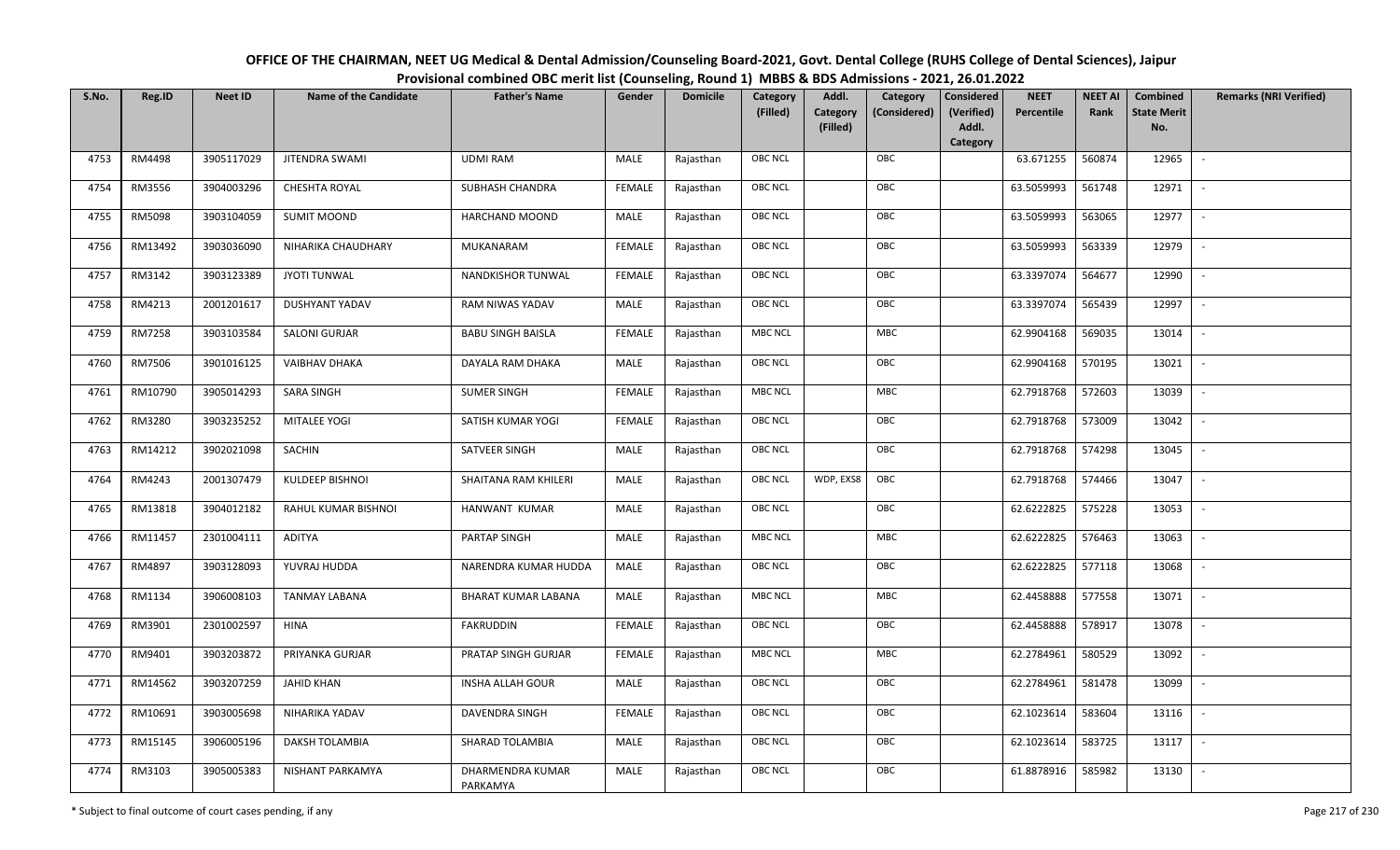| OFFICE OF THE CHAIRMAN, NEET UG Medical & Dental Admission/Counseling Board-2021, Govt. Dental College (RUHS College of Dental Sciences), Jaipur |
|--------------------------------------------------------------------------------------------------------------------------------------------------|
| Provisional combined OBC merit list (Counseling, Round 1) MBBS & BDS Admissions - 2021, 26.01.2022                                               |

| S.No. | Reg.ID  | <b>Neet ID</b> | <b>Name of the Candidate</b> | <b>Father's Name</b>         | Gender        | <b>Domicile</b> | Category<br>(Filled) | Addl.<br>Category<br>(Filled) | Category<br>(Considered) | <b>Considered</b><br>(Verified)<br>Addl. | <b>NEET</b><br>Percentile | <b>NEET AI</b><br>Rank | Combined<br><b>State Merit</b><br>No. | <b>Remarks (NRI Verified)</b> |
|-------|---------|----------------|------------------------------|------------------------------|---------------|-----------------|----------------------|-------------------------------|--------------------------|------------------------------------------|---------------------------|------------------------|---------------------------------------|-------------------------------|
|       |         |                |                              |                              |               |                 |                      |                               |                          | Category                                 |                           |                        |                                       |                               |
| 4775  | RM12505 | 3906002007     | PRATYAKSHA KUMPAWAT          | <b>BHANWAR SINGH CHOUHAN</b> | FEMALE        | Rajasthan       | OBC NCL              |                               | OBC                      |                                          | 61.8878916                | 586932                 | 13138                                 | $\blacksquare$                |
| 4776  | RM1916  | 3906005322     | POORVI SHARMA                | CHANDRA PRAKASH SHARMA       | FEMALE        | Rajasthan       | OBC NCL              |                               | OBC                      |                                          | 61.8878916                | 587009                 | 13139                                 |                               |
| 4777  | RM3259  | 3903132220     | <b>ANJALI KUMARI</b>         | MANOJ KUMAR JAKHAR           | <b>FEMALE</b> | Rajasthan       | OBC NCL              | WDP, EXS1                     | OBC                      | EXS1                                     | 61.7127283                | 588881                 | 13154                                 |                               |
| 4778  | RM13740 | 3902002288     | <b>HEENA GAURI</b>           | AFZAL HASSAN GAURI           | <b>FEMALE</b> | Rajasthan       | OBC NCL              |                               | OBC                      |                                          | 61.7127283                | 589134                 | 13155                                 | $\overline{\phantom{a}}$      |
| 4779  | RM13805 | 3904006239     | AAKASH CHOUHAN               | <b>AMRIT CHOUHAN</b>         | MALE          | Rajasthan       | OBC NCL              |                               | OBC                      |                                          | 61.7127283                | 589343                 | 13159                                 | $\sim$                        |
| 4780  | RM9454  | 3903102468     | <b>TANU YADAV</b>            | JAIPAL YADAV                 | <b>FEMALE</b> | Rajasthan       | OBC NCL              |                               | OBC                      |                                          | 61.5360756                | 592813                 | 13176                                 | $\overline{\phantom{a}}$      |
| 4781  | RM11320 | 3904002445     | <b>KULDEEP</b>               | <b>NARESH KUMAR</b>          | MALE          | Rajasthan       | OBC NCL              |                               | OBC                      |                                          | 61.5360756                | 593164                 | 13179                                 | $\overline{\phantom{a}}$      |
| 4782  | RM10593 | 3904101636     | VISHVAAS CHOUDHARY           | JOGENDRA SANGWA              | MALE          | Rajasthan       | OBC NCL              |                               | OBC                      |                                          | 61.3555375                | 594329                 | 13189                                 |                               |
| 4783  | RM10117 | 3903010477     | SHUBHAM                      | <b>SULTAN SINGH</b>          | MALE          | Rajasthan       | OBC NCL              |                               | OBC                      |                                          | 61.3555375                | 595190                 | 13198                                 |                               |
| 4784  | RM14390 | 3903233259     | <b>VIKRAM YADAV</b>          | SATYA NARAYAN YADAV          | MALE          | Rajasthan       | OBC NCL              |                               | OBC                      |                                          | 61.3555375                | 595872                 | 13201                                 | $\overline{\phantom{a}}$      |
| 4785  | RM12677 | 3905001661     | SACHIN KAJOTA                | RAJENDRA KUMAR KAJOTA        | MALE          | Rajasthan       | <b>OBC NCL</b>       |                               | OBC                      |                                          | 61.1718912                | 596857                 | 13207                                 |                               |
| 4786  | RM9463  | 3905008214     | SUHANA ZAID                  | MUNEER AHMAD ZAID            | <b>FEMALE</b> | Rajasthan       | OBC NCL              |                               | OBC                      |                                          | 61.1718912                | 596974                 | 13210                                 |                               |
| 4787  | RM2824  | 3903218146     | SAMEER AHMED                 | <b>NAFIS AHMED</b>           | MALE          | Rajasthan       | OBC NCL              |                               | OBC                      |                                          | 61.1718912                | 597286                 | 13211                                 |                               |
| 4788  | RM10206 | 3903006435     | KOMAL                        | <b>BABU LAL</b>              | <b>FEMALE</b> | Rajasthan       | OBC NCL              | PwD                           | OBC                      | PwD                                      | 61.1718912                | 598394                 | 13216                                 | $\sim$                        |
| 4789  | RM13312 | 3904019037     | VARJANGA RAM                 | <b>MANGI LAL</b>             | <b>MALE</b>   | Rajasthan       | <b>MBC NCL</b>       | PwD                           | <b>MBC</b>               |                                          | 61.1718912                | 599324                 | 13224                                 | $\sim$                        |
| 4790  | RM13925 | 4101106033     | PRIYANKA VISHNOI             | <b>BABULAL VISHNOI</b>       | <b>FEMALE</b> | Rajasthan       | OBC NCL              |                               | OBC                      |                                          | 60.9536008                | 600096                 | 13235                                 | $\sim$                        |
| 4791  | RM1290  | 3904017219     | RAINA CHOUDHARY              | <b>CHAINA RAM</b>            | <b>FEMALE</b> | Rajasthan       | OBC NCL              |                               | OBC                      |                                          | 60.9536008                | 600310                 | 13237                                 | $\overline{\phantom{a}}$      |
| 4792  | RM12784 | 3904114129     | HIMANSHU SOLANKI             | FUSARAM                      | MALE          | Rajasthan       | OBC NCL              |                               | OBC                      |                                          | 60.772221                 | 605030                 | 13266                                 |                               |
| 4793  | RM15334 | 3905101492     | SANA KOUSAR                  | MOHD SHAKEEL                 | <b>FEMALE</b> | Rajasthan       | <b>OBC NCL</b>       |                               | OBC                      |                                          | 60.772221                 | 605243                 | 13267                                 |                               |
| 4794  | RM15661 | 3802003410     | SOHAIL PANWAR                | PARVEJ ALI                   | MALE          | Rajasthan       | OBC NCL              |                               | OBC                      |                                          | 60.582941                 | 605816                 | 13273                                 | $\blacksquare$                |
| 4795  | RM9991  | 3902014190     | <b>VIPIN KUMAR</b>           | RAJESH KUMAR                 | <b>MALE</b>   | Rajasthan       | OBC NCL              | PwD                           | OBC                      |                                          | 60.582941                 | 606221                 | 13278                                 |                               |
| 4796  | RM3762  | 3906006118     | <b>BHARAT KUMAR PARIHAR</b>  | <b>MANSARAM PARIHAR</b>      | MALE          | Rajasthan       | OBC NCL              |                               | OBC                      |                                          | 60.582941                 | 607833                 | 13282                                 |                               |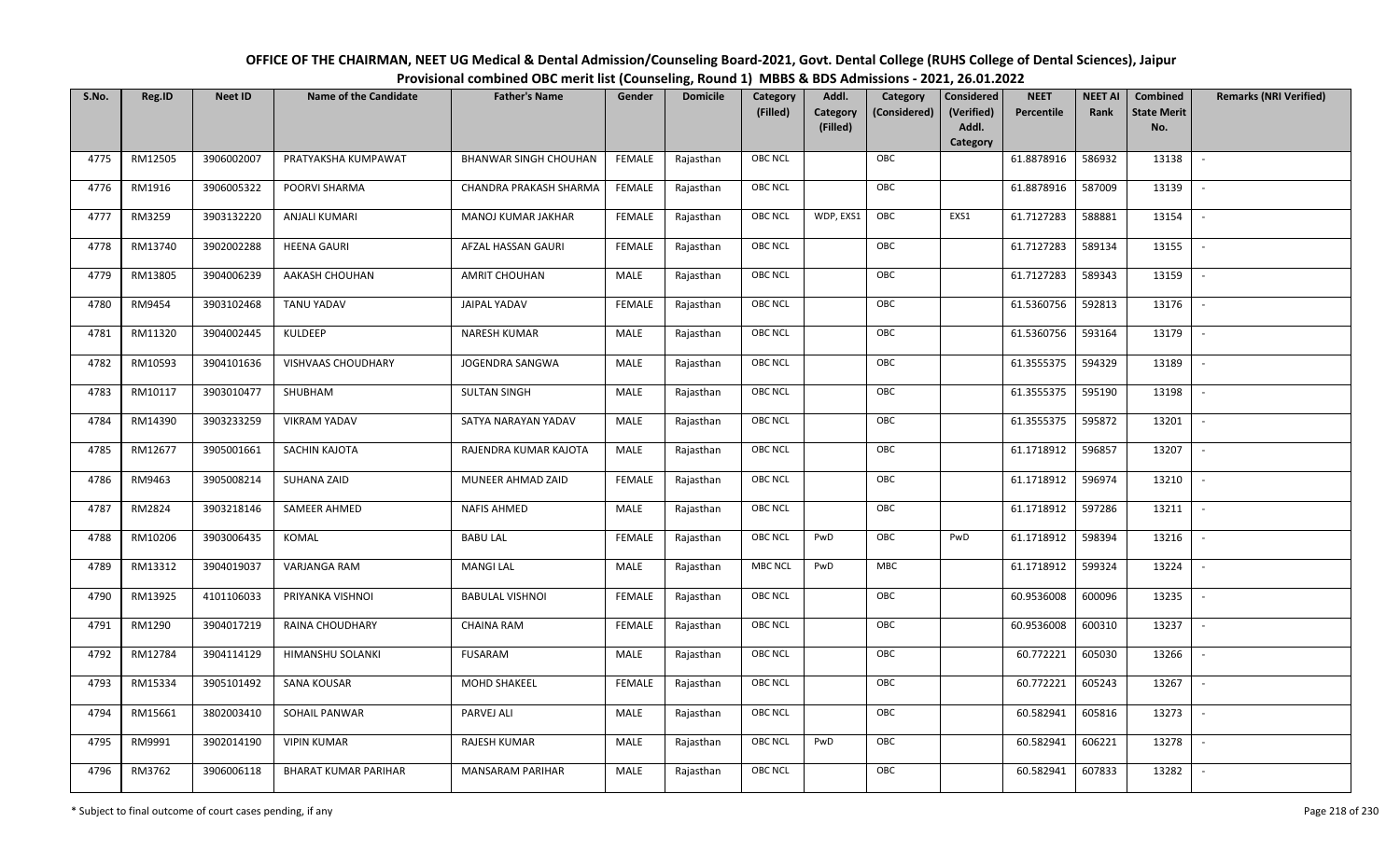| OFFICE OF THE CHAIRMAN, NEET UG Medical & Dental Admission/Counseling Board-2021, Govt. Dental College (RUHS College of Dental Sciences), Jaipur |
|--------------------------------------------------------------------------------------------------------------------------------------------------|
| Provisional combined OBC merit list (Counseling, Round 1) MBBS & BDS Admissions - 2021, 26.01.2022                                               |

| S.No. | Reg.ID  | <b>Neet ID</b> | <b>Name of the Candidate</b> | <b>Father's Name</b>        | Gender        | <b>Domicile</b> | Category       | Addl.                | Category     | <b>Considered</b>   | <b>NEET</b> | <b>NEET AI</b> | Combined                  | <b>Remarks (NRI Verified)</b> |
|-------|---------|----------------|------------------------------|-----------------------------|---------------|-----------------|----------------|----------------------|--------------|---------------------|-------------|----------------|---------------------------|-------------------------------|
|       |         |                |                              |                             |               |                 | (Filled)       | Category<br>(Filled) | (Considered) | (Verified)<br>Addl. | Percentile  | Rank           | <b>State Merit</b><br>No. |                               |
|       |         |                |                              |                             |               |                 |                |                      |              | Category            |             |                |                           |                               |
| 4797  | RM12246 | 3901005114     | <b>DIKSHA SONI</b>           | <b>MANOJ SONI</b>           | <b>FEMALE</b> | Rajasthan       | <b>OBC NCL</b> |                      | OBC          |                     | 60.582941   | 608136         | 13283                     | $\sim$                        |
| 4798  | RM9912  | 3903005702     | NYASHA CHOUDHARY             | <b>SURESH KUMAR JANU</b>    | <b>FEMALE</b> | Rajasthan       | OBC NCL        |                      | OBC          |                     | 60.582941   | 608309         | 13284                     |                               |
| 4799  | RM6626  | 3904023114     | KUNAL                        | <b>MAHI PAL</b>             | MALE          | Rajasthan       | <b>OBC NCL</b> |                      | OBC          |                     | 60.3987766  | 610057         | 13300                     | $\sim$                        |
| 4800  | RM1384  | 2302022027     | RISHAB DIWACH                | MUKESH DIWACH               | <b>MALE</b>   | Rajasthan       | <b>OBC NCL</b> |                      | OBC          |                     | 60.3987766  | 610678         | 13305                     | $\overline{\phantom{a}}$      |
| 4801  | RM9920  | 3903009657     | SHRADDHA VERMA               | <b>VIJAY VERMA</b>          | <b>FEMALE</b> | Rajasthan       | OBC NCL        |                      | OBC          |                     | 60.2011432  | 611591         | 13310                     | $\sim$                        |
| 4802  | RM14264 | 3904102363     | <b>SENA KHOKHAR</b>          | RAMCHANDRA KHOKHAR          | <b>FEMALE</b> | Rajasthan       | <b>OBC NCL</b> |                      | OBC          |                     | 60.2011432  | 612643         | 13318                     | $\overline{\phantom{a}}$      |
| 4803  | RM12059 | 3903133155     | SACHIN GURJAR                | DEV LAL GURJAR              | MALE          | Rajasthan       | OBC NCL        |                      | OBC          |                     | 59.9726862  | 614858         | 13327                     | $\overline{\phantom{a}}$      |
| 4804  | RM12058 | 3904101169     | <b>GOVIND SINGH</b>          | <b>GURUMUKH SINGH</b>       | <b>MALE</b>   | Rajasthan       | <b>OBC NCL</b> |                      | OBC          |                     | 59.9726862  | 615536         | 13332                     |                               |
| 4805  | RM8125  | 3903023268     | <b>RAJANI MEEL</b>           | <b>NEMI CHAND</b>           | <b>FEMALE</b> | Rajasthan       | OBC NCL        | WDP, EXS4<br>OBC     |              | EXS6                | 59.9726862  | 616385         | 13338                     |                               |
| 4806  | RM1105  | 3903001296     | RISHIKA DHAKA                | RAMAVTAR DHAKA              | <b>FEMALE</b> | Rajasthan       | <b>OBC NCL</b> |                      | OBC          |                     | 59.9726862  | 617130         | 13344                     | $\sim$                        |
| 4807  | RM5719  | 3903135144     | KHUSHI PARSWAL               | <b>MOHAN SINGH</b>          | <b>FEMALE</b> | Rajasthan       | <b>OBC NCL</b> |                      | OBC          |                     | 59.7817873  | 618806         | 13360                     |                               |
| 4808  | RM12215 | 3903126320     | RAVINDRA PACHAR              | <b>BANWARI LAL PACHAR</b>   | MALE          | Rajasthan       | <b>OBC NCL</b> |                      | OBC          |                     | 59.7817873  | 619049         | 13363                     | $\sim$                        |
| 4809  | RM12106 | 3906007098     | <b>DRISHTI KALAL</b>         | <b>BHUPENDRA KALAL</b>      | <b>FEMALE</b> | Rajasthan       | OBC NCL        |                      | OBC          |                     | 59.7817873  | 620467         | 13368                     |                               |
| 4810  | RM7880  | 3903103066     | AMAN ANDHANA                 | AMAR SINGH ANDHANA          | MALE          | Rajasthan       | <b>MBC NCL</b> |                      | <b>MBC</b>   |                     | 59.7817873  | 621021         | 13375                     | $\overline{\phantom{a}}$      |
| 4811  | RM9415  | 3903101089     | <b>ARPITA</b>                | <b>RAKESH KUMAR</b>         | <b>FEMALE</b> | Rajasthan       | <b>OBC NCL</b> | WDP, EXS6<br>OBC     |              |                     | 59.5881687  | 621653         | 13378                     | $\overline{\phantom{a}}$      |
| 4812  | RM10950 | 2206001699     | MS. NARMADA CHOUDHARY        | SAVA RAM                    | <b>FEMALE</b> | Rajasthan       | OBC NCL        |                      | OBC          |                     | 59.5881687  | 622382         | 13383                     | $\overline{\phantom{a}}$      |
| 4813  | RM12667 | 3906005328     | FAIYAZ MOHAMMAD              | FIROJ MOHAMMAD              | MALE          | Rajasthan       | OBC NCL        |                      | OBC          |                     | 59.5881687  | 622443         | 13384                     | $\overline{\phantom{a}}$      |
| 4814  | RM5014  | 3903020207     | SURENDRA CHOUDHARY           | <b>GHEESA LAL CHOUDHARY</b> | <b>MALE</b>   | Rajasthan       | OBC NCL        |                      | OBC          |                     | 59.5881687  | 623424         | 13389                     |                               |
| 4815  | RM6858  | 3905016100     | ARHAN                        | ABDUL SALAM                 | <b>MALE</b>   | Rajasthan       | OBC NCL        |                      | OBC          |                     | 59.5881687  | 623440         | 13390                     |                               |
| 4816  | RM15023 | 3903032228     | <b>ASHISH KHAN</b>           | <b>GAFOOR KHAN</b>          | <b>MALE</b>   | Rajasthan       | <b>OBC NCL</b> |                      | OBC          |                     | 59.3925426  | 626190         | 13408                     |                               |
| 4817  | RM11509 | 3904012175     | PRIYADARSHINI                | <b>GORDHAN RATHORE</b>      | <b>FEMALE</b> | Rajasthan       | <b>OBC NCL</b> |                      | OBC          |                     | 59.3925426  | 626379         | 13409                     |                               |
| 4818  | RM14943 | 3903005650     | DHEERAJ SONI                 | <b>RAMESH KUMAR SONI</b>    | MALE          | Rajasthan       | OBC NCL        |                      | OBC          |                     | 59.3925426  | 626400         | 13410                     | $\mathbb{L}$                  |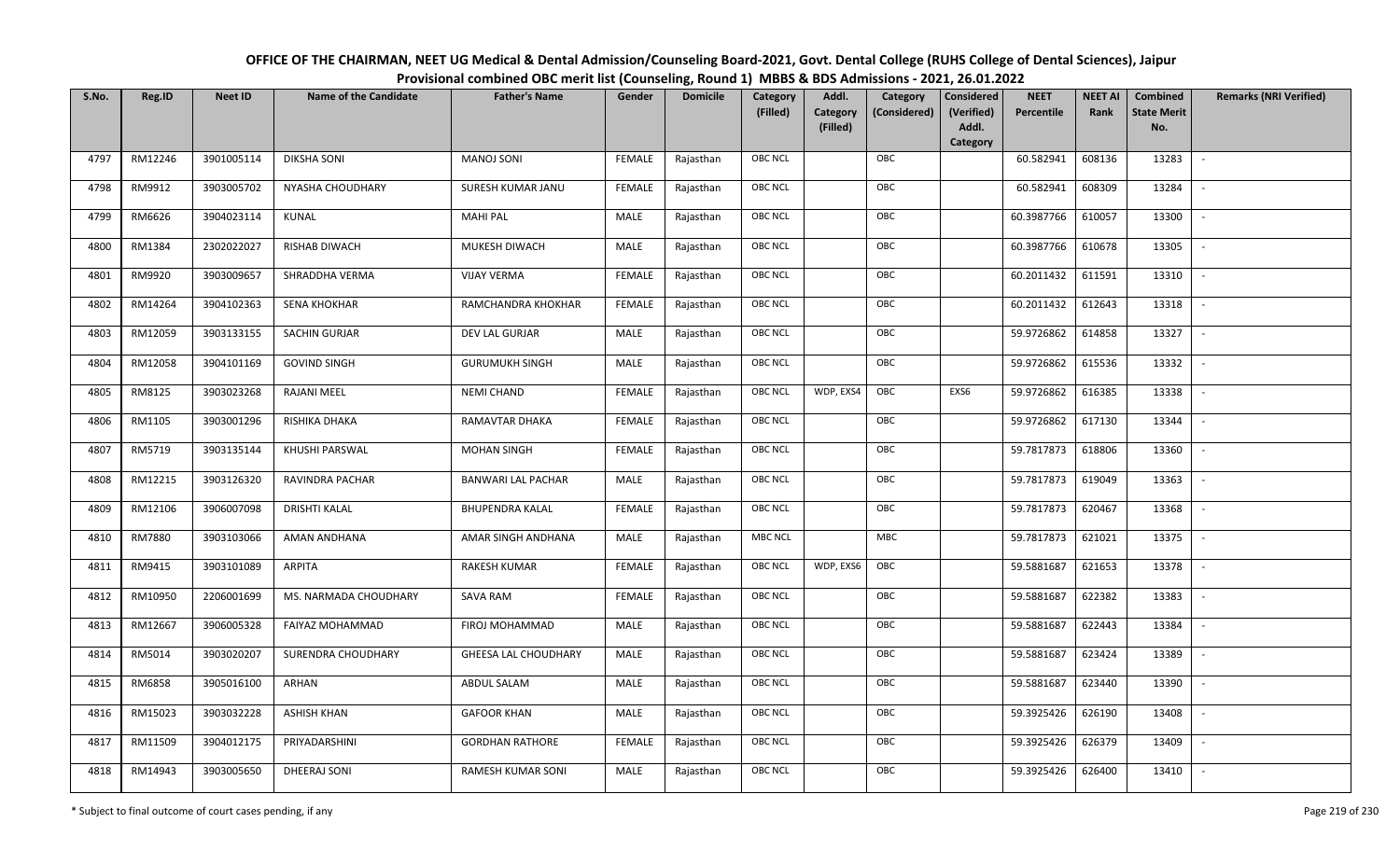| OFFICE OF THE CHAIRMAN, NEET UG Medical & Dental Admission/Counseling Board-2021, Govt. Dental College (RUHS College of Dental Sciences), Jaipur |
|--------------------------------------------------------------------------------------------------------------------------------------------------|
| Provisional combined OBC merit list (Counseling, Round 1) MBBS & BDS Admissions - 2021, 26.01.2022                                               |

| S.No. | Reg.ID  | <b>Neet ID</b> | <b>Name of the Candidate</b> | <b>Father's Name</b>   | Gender        | <b>Domicile</b> | Category<br>(Filled) | Addl.<br>Category | Category<br>(Considered) | <b>Considered</b><br>(Verified) | <b>NEET</b><br>Percentile | <b>NEET AI</b><br>Rank | Combined<br><b>State Merit</b> | <b>Remarks (NRI Verified)</b> |
|-------|---------|----------------|------------------------------|------------------------|---------------|-----------------|----------------------|-------------------|--------------------------|---------------------------------|---------------------------|------------------------|--------------------------------|-------------------------------|
|       |         |                |                              |                        |               |                 |                      | (Filled)          |                          | Addl.<br>Category               |                           |                        | No.                            |                               |
| 4819  | RM4949  | 3903205869     | AMAN CHANDIJA                | <b>RAM CHANDRA</b>     | MALE          | Rajasthan       | OBC NCL              |                   | OBC                      |                                 | 59.3925426                | 626852                 | 13413                          | $\overline{\phantom{a}}$      |
| 4820  | RM5675  | 1801004073     | SACHIN SINGH                 | SAHAB SINGH            | <b>MALE</b>   | Rajasthan       | <b>MBC NCL</b>       | WDP, EXS6         | <b>MBC</b>               |                                 | 59.1953625                | 628378                 | 13423                          |                               |
| 4821  | RM14223 | 2001225014     | SONAM KUMARI                 | <b>CHHAILU SINGH</b>   | <b>FEMALE</b> | Rajasthan       | OBC NCL              |                   | OBC                      |                                 | 59.1953625                | 628878                 | 13425                          |                               |
| 4822  | RM14854 | 3903117467     | SACHIN SINGH RAJANA          | <b>INDER SINGH</b>     | MALE          | Rajasthan       | <b>MBC NCL</b>       | WDP, EXS8         | MBC                      |                                 | 59.1953625                | 628909                 | 13427                          | $\sim$                        |
| 4823  | RM1457  | 3906012211     | TUSHAR DANTLA                | <b>BALWANT DANTLA</b>  | MALE          | Rajasthan       | <b>MBC NCL</b>       |                   | <b>MBC</b>               |                                 | 58.9507814                | 630864                 | 13436                          | $\sim$                        |
| 4824  | RM5048  | 3903119424     | DEEPAK YADAV                 | PRADEEP KUMAR YADAV    | MALE          | Rajasthan       | <b>OBC NCL</b>       |                   | OBC                      |                                 | 58.9507814                | 633495                 | 13454                          | $\overline{\phantom{a}}$      |
| 4825  | RM3564  | 3903042218     | MAHIMA                       | BAJARANG LAL BAGRANIYA | <b>FEMALE</b> | Rajasthan       | <b>OBC NCL</b>       |                   | OBC                      |                                 | 58.7528889                | 635510                 | 13467                          |                               |
| 4826  | RM7171  | 3905116167     | SHOYAB AKHTAR                | ABDUL KALAM            | MALE          | Rajasthan       | <b>OBC NCL</b>       | PwD               | OBC                      | PwD                             | 58.5600473                | 637953                 | 13482                          |                               |
| 4827  | RM3191  | 3902012048     | HARSHVARDAN S M RANKAWAT     | SANJEEV RANKAWAT       | MALE          | Rajasthan       | OBC NCL              |                   | OBC                      |                                 | 58.5600473                | 639364                 | 13489                          |                               |
| 4828  | RM2986  | 3903202282     | SAKSHI                       | SANDEEP KUMAR          | <b>FEMALE</b> | Rajasthan       | OBC NCL              |                   | OBC                      |                                 | 58.3588524                | 640030                 | 13491                          |                               |
| 4829  | RM8104  | 3902002480     | AANCHAL                      | SARVAN KUMAR           | <b>FEMALE</b> | Rajasthan       | <b>OBC NCL</b>       |                   | OBC                      |                                 | 58.3588524                | 642127                 | 13505                          |                               |
| 4830  | RM9721  | 3901003160     | KARTIKEY SINGH PANWAR        | FATEH SINGH PANWAR     | MALE          | Rajasthan       | OBC NCL              |                   | OBC                      |                                 | 57.9061474                | 646348                 | 13523                          | $\overline{\phantom{a}}$      |
| 4831  | RM5571  | 3903208559     | DEEPAK YADAV                 | JALE SINGH YADAV       | MALE          | Rajasthan       | OBC NCL              |                   | OBC                      |                                 | 57.9061474                | 646987                 | 13529                          |                               |
| 4832  | RM2828  | 3905016115     | <b>FALGUNI RAJPUT</b>        | SUBHASH CHAND          | <b>FEMALE</b> | Rajasthan       | OBC NCL              | WDP, EXS6         | OBC                      |                                 | 57.9061474                | 647078                 | 13533                          | $\sim$                        |
| 4833  | RM15109 | 3902007190     | SUNITA KULHARI               | <b>GOPIRAM KULHARI</b> | FEMALE        | Rajasthan       | OBC NCL              |                   | OBC                      |                                 | 57.9061474                | 648282                 | 13535                          | $\overline{\phantom{a}}$      |
| 4834  | RM6811  | 3901001477     | CHETAN KUMAR SAINI           | SANKAR LAL SOLANKI     | MALE          | Rajasthan       | <b>OBC NCL</b>       |                   | OBC                      |                                 | 57.7039811                | 651320                 | 13546                          |                               |
| 4835  | RM11322 | 3905109077     | RISHITA CHOUDHARY            | <b>KAN SINGH</b>       | <b>FEMALE</b> | Rajasthan       | OBC NCL              |                   | OBC                      |                                 | 57.4937851                | 653189                 | 13560                          | $\sim$                        |
| 4836  | RM3662  | 3903028183     | MEDHAVI                      | SHEESH RAM             | <b>FEMALE</b> | Rajasthan       | <b>OBC NCL</b>       |                   | OBC                      |                                 | 57.4937851                | 656022                 | 13576                          |                               |
| 4837  | RM13275 | 3903015305     | VIKAS KUMAR BALODA           | RAM DAYAL BALODA       | MALE          | Rajasthan       | OBC NCL              |                   | OBC                      |                                 | 57.2899999                | 657206                 | 13584                          |                               |
| 4838  | RM13404 | 3904104393     | AAKASH MODI                  | NARENDRA KUMAR MODI    | MALE          | Rajasthan       | OBC NCL              |                   | OBC                      |                                 | 57.2899999                | 657614                 | 13591                          |                               |
| 4839  | RM10022 | 3904016173     | LOKESH POTALIYA              | RAMDHAN POTLIYA        | MALE          | Rajasthan       | <b>OBC NCL</b>       |                   | OBC                      |                                 | 57.2899999                | 657791                 | 13592                          |                               |
| 4840  | RM5943  | 2001213327     | <b>VIKRAMADITYA BHATI</b>    | SHESH GANESH BHATI     | MALE          | Rajasthan       | <b>MBC NCL</b>       |                   | <b>MBC</b>               |                                 | 57.0779907                | 659676                 | 13604                          |                               |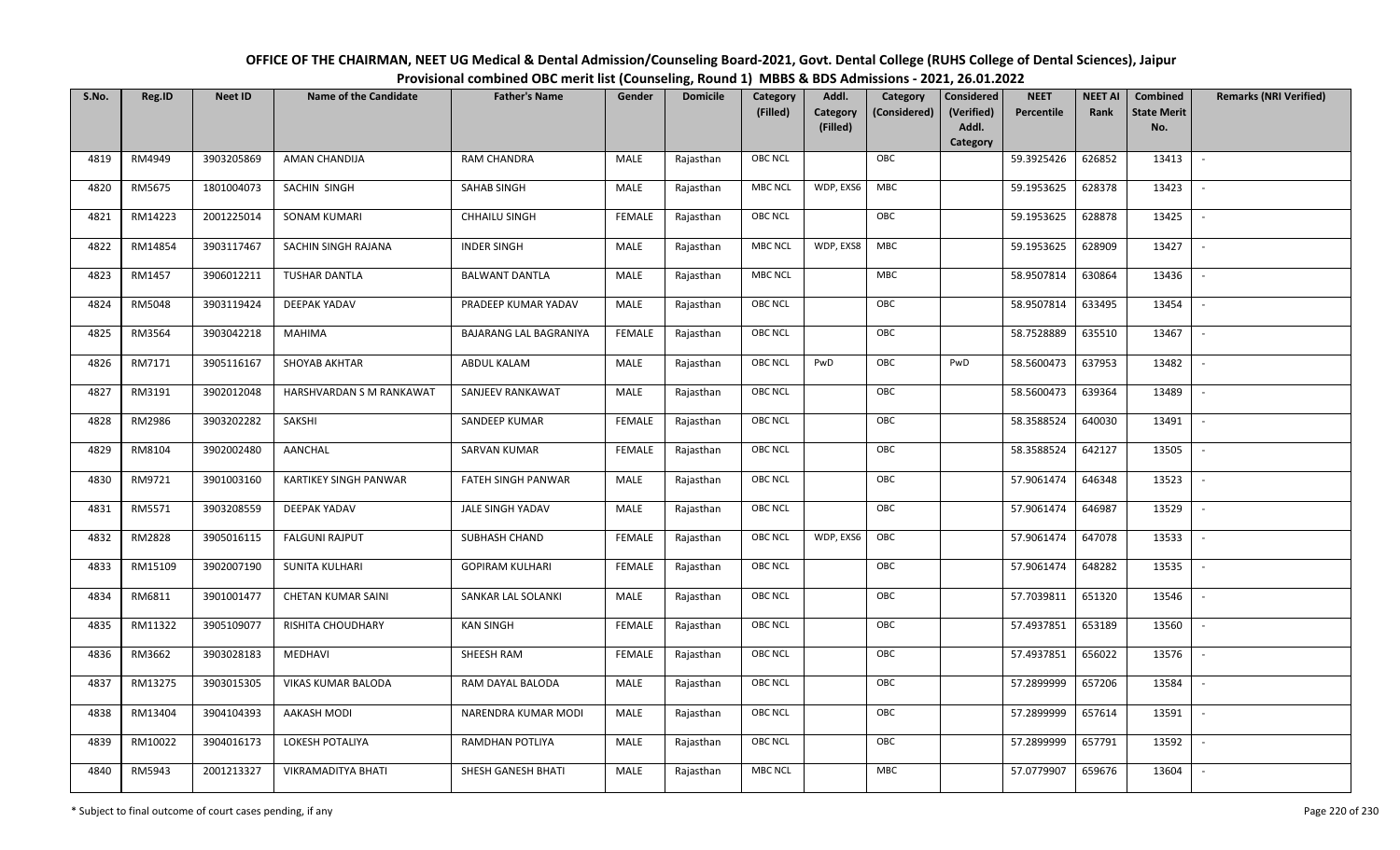| OFFICE OF THE CHAIRMAN, NEET UG Medical & Dental Admission/Counseling Board-2021, Govt. Dental College (RUHS College of Dental Sciences), Jaipur |
|--------------------------------------------------------------------------------------------------------------------------------------------------|
| Provisional combined OBC merit list (Counseling, Round 1) MBBS & BDS Admissions - 2021, 26.01.2022                                               |

| S.No. | Reg.ID  | <b>Neet ID</b> | <b>Name of the Candidate</b> | <b>Father's Name</b>               | Gender        | <b>Domicile</b> | Category       | Addl.<br>Category                    | <b>Considered</b>   | <b>NEET</b> | <b>NEET AI</b> | <b>Combined</b>           | <b>Remarks (NRI Verified)</b> |
|-------|---------|----------------|------------------------------|------------------------------------|---------------|-----------------|----------------|--------------------------------------|---------------------|-------------|----------------|---------------------------|-------------------------------|
|       |         |                |                              |                                    |               |                 | (Filled)       | Category<br>(Considered)<br>(Filled) | (Verified)<br>Addl. | Percentile  | Rank           | <b>State Merit</b><br>No. |                               |
|       |         |                |                              |                                    |               |                 |                |                                      | Category            |             |                |                           |                               |
| 4841  | RM10797 | 3903010418     | <b>AASTHA SONI</b>           | <b>SANJAY SONI</b>                 | <b>FEMALE</b> | Rajasthan       | <b>OBC NCL</b> | OBC                                  |                     | 57.0779907  | 660895         | 13608                     | $\blacksquare$                |
| 4842  | RM1326  | 3906002119     | ADITYA KUMAR DANGAR          | DASHRATH KUMAR DANGAR              | MALE          | Rajasthan       | <b>MBC NCL</b> | MBC                                  |                     | 56.8070542  | 663058         | 13624                     |                               |
| 4843  | RM2478  | 3901001415     | <b>MANISHA GITALA</b>        | <b>RAMJAS GITALA</b>               | <b>FEMALE</b> | Rajasthan       | <b>OBC NCL</b> | OBC                                  |                     | 56.8070542  | 663169         | 13625                     |                               |
| 4844  | RM13802 | 3905102600     | SATVEER SINGH                | RAM NARAYAN SINGH                  | MALE          | Rajasthan       | <b>OBC NCL</b> | OBC                                  |                     | 56.8070542  | 663187         | 13626                     | $\overline{\phantom{a}}$      |
| 4845  | RM11956 | 3905109218     | <b>SAGAR SAINI</b>           | RAJENDRA SAINI                     | MALE          | Rajasthan       | <b>OBC NCL</b> | OBC                                  |                     | 56.8070542  | 663297         | 13627                     | $\sim$                        |
| 4846  | RM12754 | 3903221240     | RISHIKA SAINI                | JAGDISH PRASAD                     | <b>FEMALE</b> | Rajasthan       | OBC NCL        | OBC                                  |                     | 56.8070542  | 663844         | 13632                     | $\overline{\phantom{a}}$      |
| 4847  | RM2016  | 3905016076     | <b>HARSHIT</b>               | RAJKUMAR                           | MALE          | Rajasthan       | OBC NCL        | OBC                                  |                     | 56.8070542  | 664187         | 13636                     | $\sim$                        |
| 4848  | RM15277 | 3901003057     | MUZZAMMIL AHMED              | MOHAMMED RAFIQ DAYER               | MALE          | Rajasthan       | OBC NCL        | OBC                                  |                     | 56.8070542  | 665257         | 13639                     | $\overline{\phantom{a}}$      |
| 4849  | RM14906 | 3904007165     | <b>DIXIT KUMAWAT</b>         | <b>GANESH RAM</b>                  | <b>MALE</b>   | Rajasthan       | OBC NCL        | OBC                                  |                     | 56.5957574  | 667816         | 13648                     |                               |
| 4850  | RM11736 | 3903003639     | SANSKAR CHOUDHARY            | <b>VIRENDRA SINGH</b><br>CHOUDHARY | <b>MALE</b>   | Rajasthan       | OBC NCL        | OBC                                  |                     | 56.5957574  | 669012         | 13659                     | $\overline{\phantom{a}}$      |
| 4851  | RM11383 | 3902012237     | <b>KIRAN</b>                 | RAGHUVEER SINGH                    | <b>FEMALE</b> | Rajasthan       | <b>MBC NCL</b> | MBC                                  |                     | 56.5957574  | 669301         | 13663                     |                               |
| 4852  | RM14521 | 3903228153     | <b>AMIT BHUKAR</b>           | SHRIPAL SINGH                      | MALE          | Rajasthan       | <b>OBC NCL</b> | OBC                                  |                     | 56.5957574  | 669342         | 13664                     | $\sim$                        |
| 4853  | RM6638  | 3904102037     | SEEMA                        | <b>SURJA RAM LEGA</b>              | <b>FEMALE</b> | Rajasthan       | <b>OBC NCL</b> | OBC<br>WDP, EXS6                     |                     | 56.384072   | 670687         | 13674                     |                               |
| 4854  | RM10674 | 3903030059     | SHYAM LAL KUMAWAT            | NOPCHAND KUMAWAT                   | MALE          | Rajasthan       | <b>OBC NCL</b> | OBC                                  |                     | 56.1681128  | 676868         | 13707                     | $\sim$                        |
| 4855  | RM15291 | 3903001105     | PRANSHI                      | SANDEEP KUMAR                      | <b>FEMALE</b> | Rajasthan       | <b>OBC NCL</b> | OBC                                  |                     | 55.9469731  | 677313         | 13715                     | $\overline{\phantom{a}}$      |
| 4856  | RM2606  | 3904001030     | ANIL                         | <b>BHOURA RAM</b>                  | MALE          | Rajasthan       | <b>OBC NCL</b> | OBC                                  |                     | 55.9469731  | 677378         | 13716                     | $\sim$                        |
| 4857  | RM10302 | 3902003450     | <b>FAIZAL AHMED</b>          | NAYAZ AHMED                        | MALE          | Rajasthan       | <b>OBC NCL</b> | OBC                                  |                     | 55.9469731  | 679633         | 13726                     | $\sim$                        |
| 4858  | RM12509 | 3903002322     | <b>MOHD HARIS</b>            | <b>MOHD ARIF</b>                   | <b>MALE</b>   | Rajasthan       | <b>OBC NCL</b> | OBC                                  |                     | 55.6617256  | 680409         | 13733                     | $\overline{\phantom{a}}$      |
| 4859  | RM14047 | 3903202148     | <b>DARSHIL NEHRA</b>         | MAHESH KUMAR NEHRA                 | MALE          | Rajasthan       | OBC NCL        | OBC                                  |                     | 55.6617256  | 681789         | 13745                     |                               |
| 4860  | RM13175 | 3905024052     | <b>SHAHRUKH KHAN</b>         | <b>SAGIR KHAN</b>                  | MALE          | Rajasthan       | <b>OBC NCL</b> | PwD<br>OBC                           |                     | 55.6617256  | 684445         | 13755                     |                               |
| 4861  | RM14754 | 3903223174     | MAHENDRA KUMAR BARALA        | <b>NANU RAM BARALA</b>             | <b>MALE</b>   | Rajasthan       | <b>OBC NCL</b> | OBC                                  |                     | 55.6617256  | 684476         | 13756                     | $\overline{\phantom{a}}$      |
| 4862  | RM6285  | 3903101168     | <b>DILSHAD BANO</b>          | <b>IKRAJ NABI</b>                  | FEMALE        | Rajasthan       | <b>OBC NCL</b> | OBC<br>WDP, EXS2                     | EXS6                | 55.4443418  | 685484         | 13763                     |                               |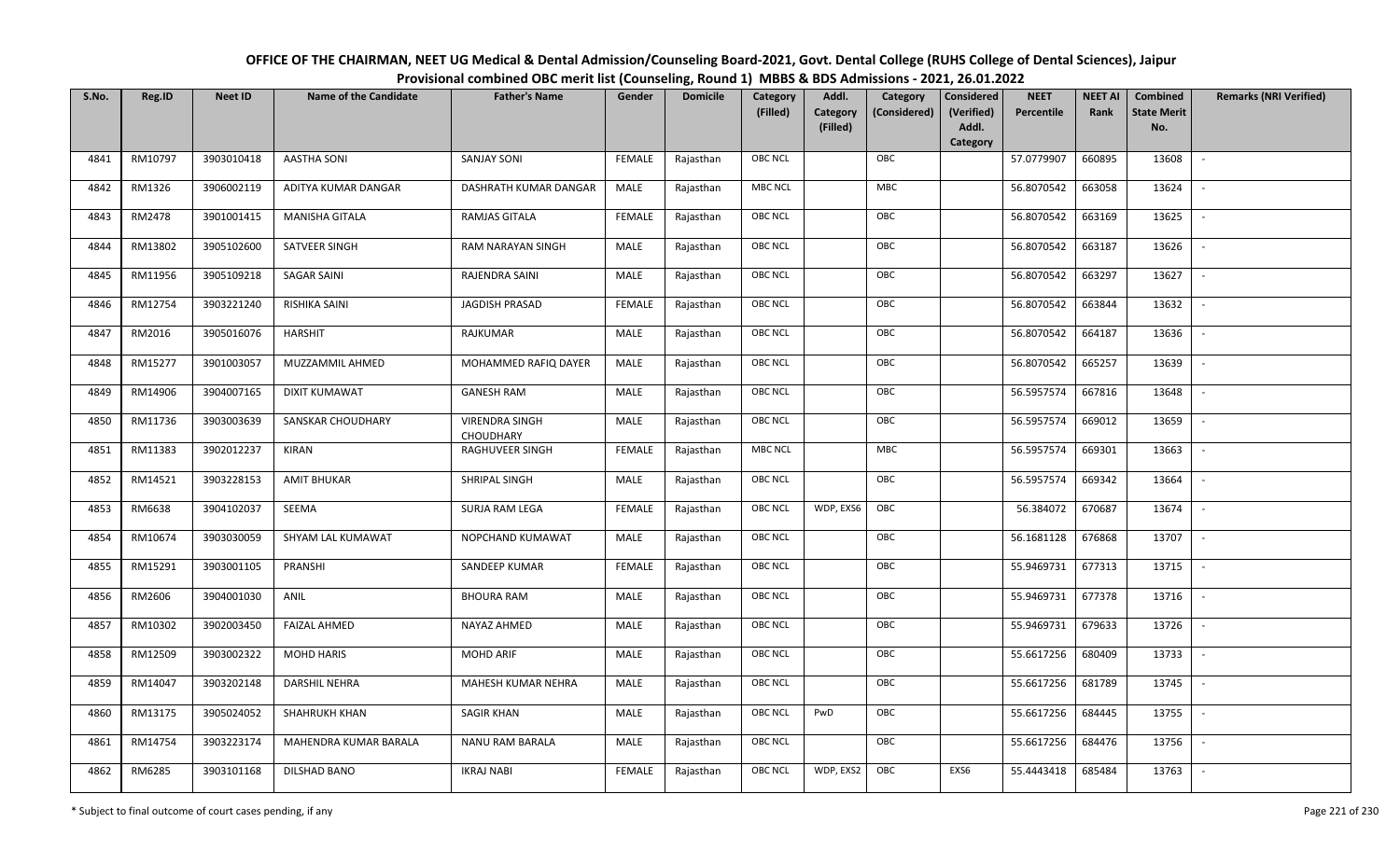| OFFICE OF THE CHAIRMAN, NEET UG Medical & Dental Admission/Counseling Board-2021, Govt. Dental College (RUHS College of Dental Sciences), Jaipur |
|--------------------------------------------------------------------------------------------------------------------------------------------------|
| Provisional combined OBC merit list (Counseling, Round 1) MBBS & BDS Admissions - 2021, 26.01.2022                                               |

| S.No. | Reg.ID  | <b>Neet ID</b> | <b>Name of the Candidate</b> | <b>Father's Name</b>       | Gender        | <b>Domicile</b> | <b>Category</b> | Addl.                | Category     | <b>Considered</b>   | <b>NEET</b> | <b>NEET AI</b> | Combined                  | <b>Remarks (NRI Verified)</b> |
|-------|---------|----------------|------------------------------|----------------------------|---------------|-----------------|-----------------|----------------------|--------------|---------------------|-------------|----------------|---------------------------|-------------------------------|
|       |         |                |                              |                            |               |                 | (Filled)        | Category<br>(Filled) | (Considered) | (Verified)<br>Addl. | Percentile  | Rank           | <b>State Merit</b><br>No. |                               |
|       |         |                |                              |                            |               |                 |                 |                      |              | Category            |             |                |                           |                               |
| 4863  | RM8815  | 2205001577     | MAUSAM DANTLA                | SANJAY DANTLA              | MALE          | Rajasthan       | <b>MBC NCL</b>  |                      | <b>MBC</b>   |                     | 55.4443418  | 685975         | 13770                     | $\overline{\phantom{a}}$      |
| 4864  | RM10715 | 3903017234     | SAHIL KHAN                   | <b>FAJRUDEEN KHAN</b>      | MALE          | Rajasthan       | <b>OBC NCL</b>  |                      | OBC          |                     | 55.4443418  | 687169         | 13781                     |                               |
| 4865  | RM11392 | 3904013019     | MANISH KUMAR BERAD           | <b>BHAIR SINGH</b>         | MALE          | Rajasthan       | <b>OBC NCL</b>  |                      | OBC          |                     | 55.2285121  | 688554         | 13795                     | $\blacksquare$                |
| 4866  | RM12084 | 3905027272     | SHIV KUMAR NEHARA            | MADAN LAL NEHARA           | MALE          | Rajasthan       | OBC NCL         |                      | OBC          |                     | 55.2285121  | 690239         | 13806                     | $\overline{\phantom{a}}$      |
| 4867  | RM10651 | 3904003385     | AFSHA MUGHAL                 | MOHD. ARIF MUGAL           | <b>FEMALE</b> | Rajasthan       | <b>OBC NCL</b>  |                      | OBC          |                     | 55.2285121  | 690392         | 13809                     | $\sim$                        |
| 4868  | RM9942  | 3903135213     | <b>DINESH KUMAR</b>          | <b>MAHESH KUMAR</b>        | MALE          | Rajasthan       | <b>OBC NCL</b>  | WDP, EXS6            | OBC          |                     | 55.2285121  | 690951         | 13811                     | $\overline{\phantom{a}}$      |
| 4869  | RM3538  | 3904007040     | <b>SURESH KUMAR</b>          | <b>DANA RAM</b>            | MALE          | Rajasthan       | <b>OBC NCL</b>  |                      | OBC          |                     | 55.0086028  | 691576         | 13814                     | $\sim$                        |
| 4870  | RM2305  | 3901003122     | SUNIL KUMAR DEWASI           | MADAN LAL DEWASI           | MALE          | Rajasthan       | <b>MBC NCL</b>  |                      | MBC          |                     | 55.0086028  | 691637         | 13817                     | $\sim$                        |
| 4871  | RM13142 | 3905127150     | YOGENDRA KUMAR               | <b>MANOHAR LAL</b>         | MALE          | Rajasthan       | OBC NCL         | PwD                  | OBC          |                     | 55.0086028  | 691703         | 13818                     |                               |
| 4872  | RM5459  | 3903101892     | <b>DESHPREET SINGH</b>       | ASHOK RAJ GURJAR           | MALE          | Rajasthan       | <b>MBC NCL</b>  |                      | ${\sf MBC}$  |                     | 55.0086028  | 693069         | 13834                     | $\sim$                        |
| 4873  | RM15509 | 3901016017     | <b>SUMER SINGH</b>           | <b>TILOK SINGH</b>         | MALE          | Rajasthan       | <b>OBC NCL</b>  |                      | OBC          |                     | 55.0086028  | 693557         | 13837                     |                               |
| 4874  | RM2354  | 3902004219     | <b>KRITIKA SWAMI</b>         | CHANDRA PRAKASH SWAMI      | <b>FEMALE</b> | Rajasthan       | <b>OBC NCL</b>  |                      | OBC          |                     | 55.0086028  | 694493         | 13842                     | $\sim$                        |
| 4875  | RM10652 | 3903107104     | <b>ABSHAR SATTAR</b>         | <b>ABDUL SATTAR</b>        | MALE          | Rajasthan       | <b>OBC NCL</b>  |                      | OBC          |                     | 54.7870098  | 696755         | 13859                     |                               |
| 4876  | RM4205  | 3903131050     | POONAM JAKHAR                | RAJESH KUMAR               | <b>FEMALE</b> | Rajasthan       | OBC NCL         |                      | OBC          |                     | 54.7870098  | 697230         | 13864                     |                               |
| 4877  | RM2002  | 3904005046     | <b>FAIZAAN BELIM</b>         | ABDUL NASIR BELIM          | MALE          | Rajasthan       | <b>OBC NCL</b>  |                      | OBC          |                     | 54.4832423  | 698437         | 13870                     | $\overline{\phantom{a}}$      |
| 4878  | RM2135  | 3906024452     | ARPIT LABANA                 | CHHAGAN LAL LABANA         | MALE          | Rajasthan       | <b>MBC NCL</b>  |                      | <b>MBC</b>   |                     | 54.4832423  | 698554         | 13872                     | $\overline{\phantom{a}}$      |
| 4879  | RM8379  | 3903218136     | MAYA KUMARI SIHAG            | OM PRAKASH SIHAG           | <b>FEMALE</b> | Rajasthan       | <b>OBC NCL</b>  |                      | OBC          |                     | 54.4832423  | 698694         | 13873                     | $\sim$                        |
| 4880  | RM7795  | 3906001599     | <b>GEETANSH BUNDIWAL</b>     | RAHUL BUNDIWAL             | MALE          | Rajasthan       | OBC NCL         |                      | OBC          |                     | 54.4832423  | 700042         | 13876                     | $\overline{\phantom{a}}$      |
| 4881  | RM15375 | 3904020208     | <b>VIKAS TADA</b>            | SHRAVAN RAM TADA           | MALE          | Rajasthan       | <b>OBC NCL</b>  |                      | OBC          |                     | 54.4832423  | 700251         | 13878                     |                               |
| 4882  | RM9153  | 3902008294     | SHAMA                        | MOHAMMED SALIM             | <b>FEMALE</b> | Rajasthan       | OBC NCL         |                      | OBC          |                     | 54.4832423  | 700318         | 13879                     |                               |
| 4883  | RM7688  | 3903102485     | SHWETA SINGH                 | RAJENDER SINGH THAKAN      | <b>FEMALE</b> | Rajasthan       | <b>OBC NCL</b>  | WDP, EXS6            | OBC          |                     | 54.2647576  | 704476         | 13901                     | $\overline{\phantom{a}}$      |
| 4884  | RM5477  | 3903101936     | PARTH CHOUDHARY              | <b>GORI SHANKAR TAKHAR</b> | MALE          | Rajasthan       | <b>OBC NCL</b>  | PwD                  | OBC          | PwD                 | 54.2647576  | 706033         | 13912                     |                               |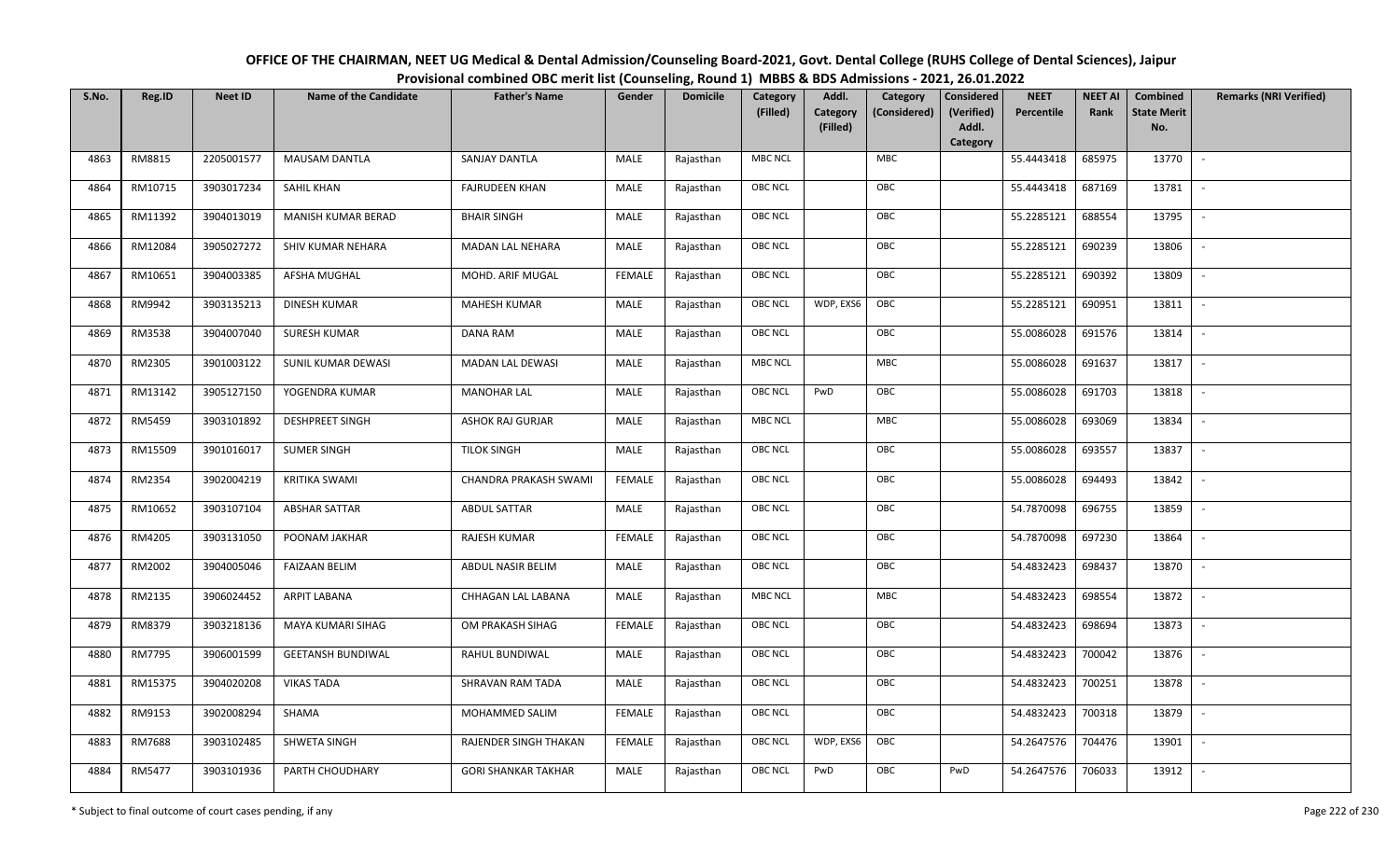| OFFICE OF THE CHAIRMAN, NEET UG Medical & Dental Admission/Counseling Board-2021, Govt. Dental College (RUHS College of Dental Sciences), Jaipur |
|--------------------------------------------------------------------------------------------------------------------------------------------------|
| Provisional combined OBC merit list (Counseling, Round 1) MBBS & BDS Admissions - 2021, 26.01.2022                                               |

| S.No. | Reg.ID  | <b>Neet ID</b> | <b>Name of the Candidate</b> | <b>Father's Name</b> | Gender        | <b>Domicile</b> | Category<br>(Filled) | Addl.<br>Category<br>(Filled) | Category<br>(Considered) | <b>Considered</b><br>(Verified)<br>Addl. | <b>NEET</b><br>Percentile | <b>NEET AI</b><br>Rank | Combined<br><b>State Merit</b><br>No. | <b>Remarks (NRI Verified)</b> |
|-------|---------|----------------|------------------------------|----------------------|---------------|-----------------|----------------------|-------------------------------|--------------------------|------------------------------------------|---------------------------|------------------------|---------------------------------------|-------------------------------|
|       |         |                |                              |                      |               |                 |                      |                               |                          | Category                                 |                           |                        |                                       |                               |
| 4885  | RM10770 | 3903112392     | <b>MANISH BHANWARIYA</b>     | <b>BABULAL</b>       | MALE          | Rajasthan       | OBC NCL              |                               | OBC                      |                                          | 54.0424523                | 706561                 | 13918                                 | $\sim$                        |
| 4886  | RM13129 | 3904008206     | NARESH KUMAR SEN             | MADHA RAM            | MALE          | Rajasthan       | OBC NCL              |                               | OBC                      |                                          | 54.0424523                | 706597                 | 13919                                 |                               |
| 4887  | RM3488  | 2001024185     | AYUSH                        | <b>ASHOK KUMAR</b>   | MALE          | Rajasthan       | <b>OBC NCL</b>       |                               | OBC                      |                                          | 54.0424523                | 706645                 | 13921                                 |                               |
| 4888  | RM2420  | 3903208239     | <b>GUNJAN YADAV</b>          | KULDEEP YADAV        | <b>FEMALE</b> | Rajasthan       | OBC NCL              |                               | OBC                      |                                          | 54.0424523                | 706789                 | 13922                                 | $\overline{\phantom{a}}$      |
| 4889  | RM13178 | 3904105284     | POOJA                        | <b>BHAGIRATH JAT</b> | <b>FEMALE</b> | Rajasthan       | OBC NCL              |                               | OBC                      |                                          | 54.0424523                | 709086                 | 13931                                 | $\sim$                        |
| 4890  | RM12165 | 3903216051     | <b>MUSKAN KHAN</b>           | <b>IQBAL KHAN</b>    | <b>FEMALE</b> | Rajasthan       | OBC NCL              |                               | OBC                      |                                          | 53.8117936                | 709783                 | 13934                                 | $\overline{\phantom{a}}$      |
| 4891  | RM14716 | 3904012007     | <b>KANCHAN GOSWAMI</b>       | PADAM PURI           | <b>FEMALE</b> | Rajasthan       | OBC NCL              |                               | OBC                      |                                          | 53.8117936                | 709803                 | 13935                                 | $\overline{\phantom{a}}$      |
| 4892  | RM14838 | 1601004667     | RAHUL SONI                   | MR.PARVEEN SONI      | MALE          | Rajasthan       | OBC NCL              |                               | OBC                      |                                          | 53.8117936                | 710853                 | 13940                                 |                               |
| 4893  | RM14299 | 3903010586     | PARTH LAMBA                  | SITA RAM LAMBA       | MALE          | Rajasthan       | OBC NCL              |                               | OBC                      |                                          | 53.8117936                | 713196                 | 13955                                 |                               |
| 4894  | RM8660  | 3903203671     | <b>AADIL KHAN</b>            | <b>MUBIN AHMAD</b>   | MALE          | Rajasthan       | OBC NCL              |                               | OBC                      |                                          | 53.5712274                | 715320                 | 13972                                 | $\overline{\phantom{a}}$      |
| 4895  | RM13484 | 3903127149     | <b>VIVEK SAINI</b>           | SHARWAN KUMAR SAINI  | MALE          | Rajasthan       | <b>OBC NCL</b>       |                               | OBC                      |                                          | 53.5712274                | 715326                 | 13973                                 |                               |
| 4896  | RM11469 | 3901014298     | <b>CHAMAN MEHARA</b>         | PREM CHAND           | MALE          | Rajasthan       | OBC NCL              |                               | OBC                      |                                          | 53.2574227                | 717431                 | 13985                                 |                               |
| 4897  | RM15287 | 3904005395     | <b>FAIZAN PATHAN</b>         | FIROZUDEEN           | MALE          | Rajasthan       | OBC NCL              |                               | OBC                      |                                          | 53.2574227                | 719272                 | 13998                                 |                               |
| 4898  | RM6438  | 3903102305     | <b>FATIMA BI</b>             | <b>ABDUL LATIF</b>   | <b>FEMALE</b> | Rajasthan       | OBC NCL              |                               | OBC                      |                                          | 53.2574227                | 720716                 | 14002                                 | $\sim$                        |
| 4899  | RM6958  | 3905007292     | <b>HARDIK SAINI</b>          | SATYANARAIN VERMA    | <b>MALE</b>   | Rajasthan       | OBC NCL              |                               | OBC                      |                                          | 53.2574227                | 720925                 | 14004                                 | $\sim$                        |
| 4900  | RM14481 | 3903205400     | <b>DOLLY GURJAR</b>          | <b>JAIRAM GURJAR</b> | <b>FEMALE</b> | Rajasthan       | <b>MBC NCL</b>       |                               | <b>MBC</b>               |                                          | 53.2574227                | 721192                 | 14005                                 | $\overline{\phantom{a}}$      |
| 4901  | RM14545 | 3110116094     | RITAMBARA                    | JASWANDAS            | <b>FEMALE</b> | Rajasthan       | OBC NCL              |                               | OBC                      |                                          | 53.0274116                | 723114                 | 14018                                 | $\overline{\phantom{a}}$      |
| 4902  | RM12638 | 3903109141     | SABNAM BANO CHOBDAR          | USSID ALI CHOBDAR    | <b>FEMALE</b> | Rajasthan       | OBC NCL              |                               | OBC                      |                                          | 53.0274116                | 723778                 | 14024                                 |                               |
| 4903  | RM11125 | 3904101281     | URVASHI KAUR                 | <b>GURMUKH SINGH</b> | <b>FEMALE</b> | Rajasthan       | OBC NCL              |                               | OBC                      |                                          | 52.794875                 | 725391                 | 14032                                 |                               |
| 4904  | RM3897  | 3904104118     | <b>EKTA DEWASI</b>           | ARJUN DEWASI         | <b>FEMALE</b> | Rajasthan       | <b>MBC NCL</b>       |                               | <b>MBC</b>               |                                          | 52.794875                 | 725479                 | 14034                                 | $\blacksquare$                |
| 4905  | RM14571 | 3902013154     | SAYED ABDUL RAHMAN           | SAYED FAIYAZ ALI     | <b>MALE</b>   | Rajasthan       | OBC NCL              |                               | OBC                      |                                          | 52.794875                 | 727314                 | 14039                                 |                               |
| 4906  | RM9397  | 3906004009     | SAKSHI KHAJJA                | PRADEEP KHAJJA       | <b>FEMALE</b> | Rajasthan       | <b>MBC NCL</b>       |                               | <b>MBC</b>               |                                          | 52.5525603                | 729438                 | 14050                                 |                               |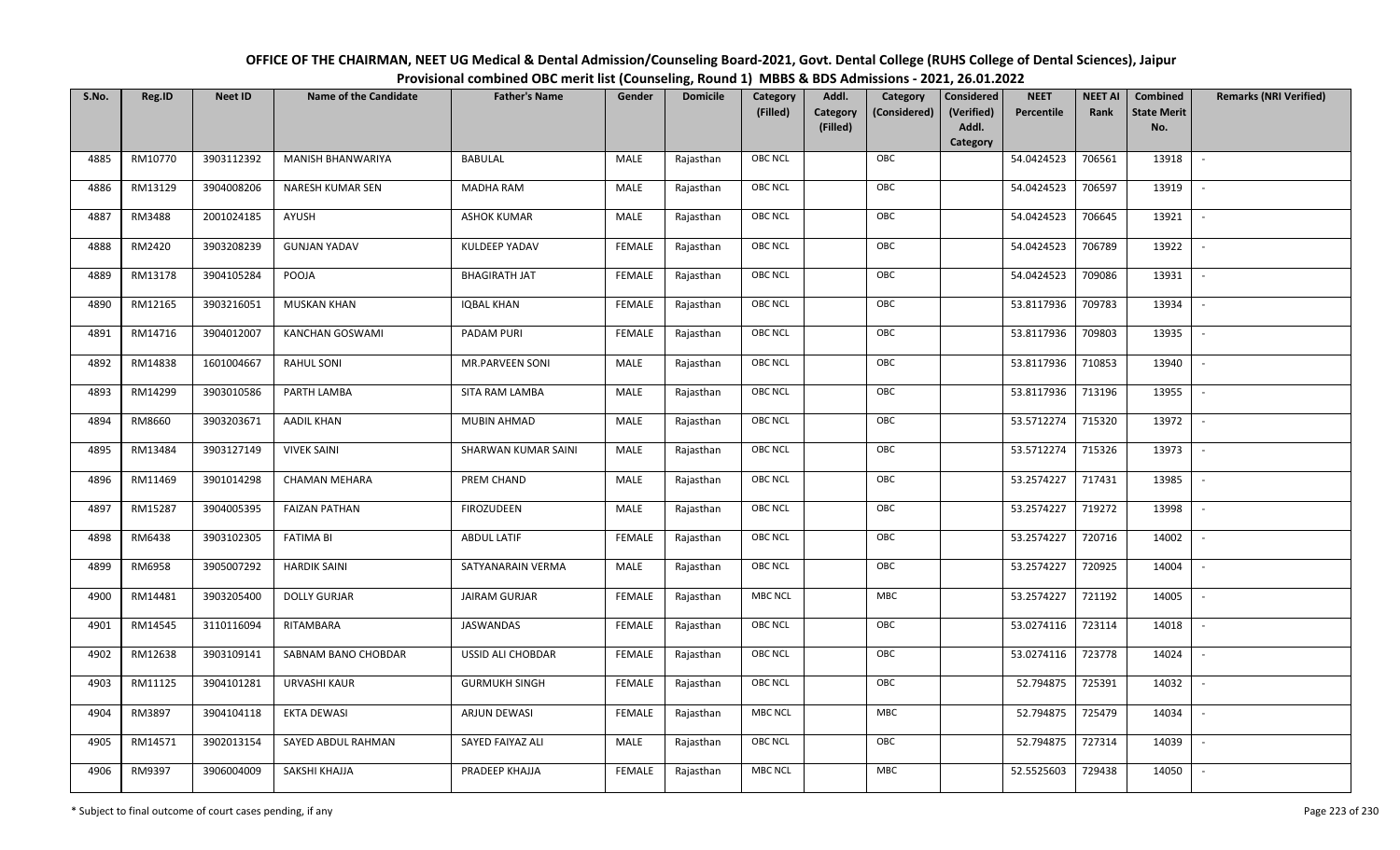OFFICE OF THE CHAIRMAN, NEET UG Medical & Dental Admission/Counseling Board-2021, Govt. Dental College (RUHS College of Dental Sciences), JaipurProvisional combined OBC merit list (Counseling, Round 1) MBBS & BDS Admissions - 2021, 26.01.2022

| S.No. | Reg.ID  | <b>Neet ID</b> | <b>Name of the Candidate</b> | <b>Father's Name</b>        | Gender        | <b>Domicile</b> | Category       | Addl.                | Category     | Considered          | <b>NEET</b> | <b>NEET AI</b> | Combined                  | <b>Remarks (NRI Verified)</b> |
|-------|---------|----------------|------------------------------|-----------------------------|---------------|-----------------|----------------|----------------------|--------------|---------------------|-------------|----------------|---------------------------|-------------------------------|
|       |         |                |                              |                             |               |                 | (Filled)       | Category<br>(Filled) | (Considered) | (Verified)<br>Addl. | Percentile  | Rank           | <b>State Merit</b><br>No. |                               |
|       |         |                |                              |                             |               |                 |                |                      |              | Category            |             |                |                           |                               |
| 4907  | RM1945  | 3903106364     | <b>TANISHKA CHOUHAN</b>      | LOKESH CHOUHAN              | <b>FEMALE</b> | Rajasthan       | OBC NCL        |                      | OBC          |                     | 52.5525603  | 730628         | 14055                     | $\sim$                        |
| 4908  | RM14939 | 3903035272     | <b>KULDEEP PRAJAPAT</b>      | <b>INDER CHAND PRAJAPAT</b> | MALE          | Rajasthan       | <b>OBC NCL</b> |                      | OBC          |                     | 52.5525603  | 730961         | 14058                     |                               |
| 4909  | RM15412 | 2001301011     | DIVYANSHI LAKHARA            | <b>GOVIND KUMAR LAKHARA</b> | <b>FEMALE</b> | Rajasthan       | OBC NCL        | WPP, WPP8            | OBC          |                     | 52.5525603  | 731467         | 14061                     | $\sim$                        |
| 4910  | RM6993  | 3906022073     | BHAVANA KANWAR BHATI         | RAJENDAR SINGH BHATI        | <b>FEMALE</b> | Rajasthan       | <b>OBC NCL</b> |                      | OBC          |                     | 52.290042   | 734061         | 14069                     |                               |
| 4911  | RM12551 | 3904013057     | <b>JASRAJ PARIHAR</b>        | SAWAI RAM                   | MALE          | Rajasthan       | OBC NCL        |                      | OBC          |                     | 52.290042   | 735301         | 14074                     | $\sim$                        |
| 4912  | RM12528 | 3902003301     | <b>DANISH AHMED</b>          | SHAKIL AHMED                | MALE          | Rajasthan       | <b>OBC NCL</b> |                      | OBC          |                     | 52.290042   | 735342         | 14075                     | $\sim$                        |
| 4913  | RM15778 | 3903132228     | <b>CHETAN PALSANIA</b>       | MAHIMANAND PALSANIA         | MALE          | Rajasthan       | OBC NCL        |                      | OBC          |                     | 52.290042   | 736182         | 14078                     | $\sim$                        |
| 4914  | RM15015 | 3903214141     | <b>VINIT SERAWAT</b>         | <b>JAGDISH SERAWAT</b>      | MALE          | Rajasthan       | OBC NCL        |                      | OBC          |                     | 51.9553214  | 738928         | 14090                     | $\blacksquare$                |
| 4915  | RM14949 | 3903210088     | <b>MAMANSH THADA</b>         | KANHAIYA LAL THADA          | MALE          | Rajasthan       | OBC NCL        |                      | OBC          |                     | 51.9553214  | 741015         | 14098                     |                               |
| 4916  | RM10474 | 3903127191     | ANOOP SINGH                  | <b>BANAY SINGH</b>          | MALE          | Rajasthan       | OBC NCL        | PwD                  | OBC          |                     | 51.9553214  | 741148         | 14099                     | $\sim$                        |
| 4917  | RM11441 | 3903008542     | RAJESH KUMAWAT               | <b>JAIRAM KUMAWAT</b>       | MALE          | Rajasthan       | <b>OBC NCL</b> |                      | OBC          |                     | 51.720065   | 743659         | 14111                     | $\overline{\phantom{a}}$      |
| 4918  | RM2508  | 3802010115     | <b>AFTAB KHAN</b>            | YUNISH                      | MALE          | Rajasthan       | <b>OBC NCL</b> |                      | OBC          |                     | 51.720065   | 743705         | 14112                     | $\sim$                        |
| 4919  | RM5304  | 3901014292     | <b>RAHUL SAINI</b>           | NAGAR MAL SAINI             | MALE          | Rajasthan       | OBC NCL        | PwD                  | OBC          | PwD                 | 51.720065   | 744691         | 14114                     |                               |
| 4920  | RM4221  | 3901008101     | MOHAMMAD SHARIQ KHAN         | M J BHATI                   | MALE          | Rajasthan       | <b>OBC NCL</b> |                      | OBC          |                     | 51.4710158  | 747296         | 14131                     | $\sim$                        |
| 4921  | RM9495  | 3903122195     | <b>AKSHAY KUMAR</b>          | NEMICHAND CHABARWAL         | MALE          | Rajasthan       | OBC NCL        |                      | OBC          |                     | 51.4710158  | 747860         | 14135                     | $\sim$                        |
| 4922  | RM1383  | 3906017154     | <b>JYOTIKA KALAL</b>         | PRAKASH KALAL               | <b>FEMALE</b> | Rajasthan       | <b>OBC NCL</b> |                      | OBC          |                     | 51.4710158  | 748803         | 14140                     | $\overline{\phantom{a}}$      |
| 4923  | RM9812  | 3903104647     | <b>GOVINDRAM DHOJAK</b>      | RIDHKARAN DHOJAK            | MALE          | Rajasthan       | <b>OBC NCL</b> |                      | OBC          |                     | 51.2185993  | 750556         | 14149                     | $\overline{\phantom{a}}$      |
| 4924  | RM5962  | 3906007015     | <b>AMAN MANSURI</b>          | YUSUF MHD MANSURI           | MALE          | Rajasthan       | OBC NCL        |                      | OBC          |                     | 51.2185993  | 753267         | 14154                     | $\sim$                        |
| 4925  | RM12536 | 3903121392     | POOJA KUMARI SAINI           | <b>HARISH KUMAR SAINI</b>   | <b>FEMALE</b> | Rajasthan       | <b>OBC NCL</b> | PwD                  | OBC          | PwD                 | 50.9553039  | 753664         | 14157                     | $\blacksquare$                |
| 4926  | RM8480  | 3905029031     | <b>DINESH KUMAR</b>          | <b>JEPA RAM</b>             | MALE          | Rajasthan       | <b>MBC NCL</b> |                      | <b>MBC</b>   |                     | 50.9553039  | 753801         | 14160                     | $\overline{\phantom{a}}$      |
| 4927  | RM11178 | 3904114194     | KOMAL VAISHNAV               | <b>SHYAM SUNDAR</b>         | <b>FEMALE</b> | Rajasthan       | <b>OBC NCL</b> |                      | OBC          |                     | 50.9553039  | 757266         | 14172                     | $\sim$                        |
| 4928  | RM1444  | 3903010230     | POOJA JANGID                 | SAWAI RAM JANGID            | <b>FEMALE</b> | Rajasthan       | OBC NCL        |                      | OBC          |                     | 50.5918319  | 759075         | 14181                     | $\mathbb{L}$                  |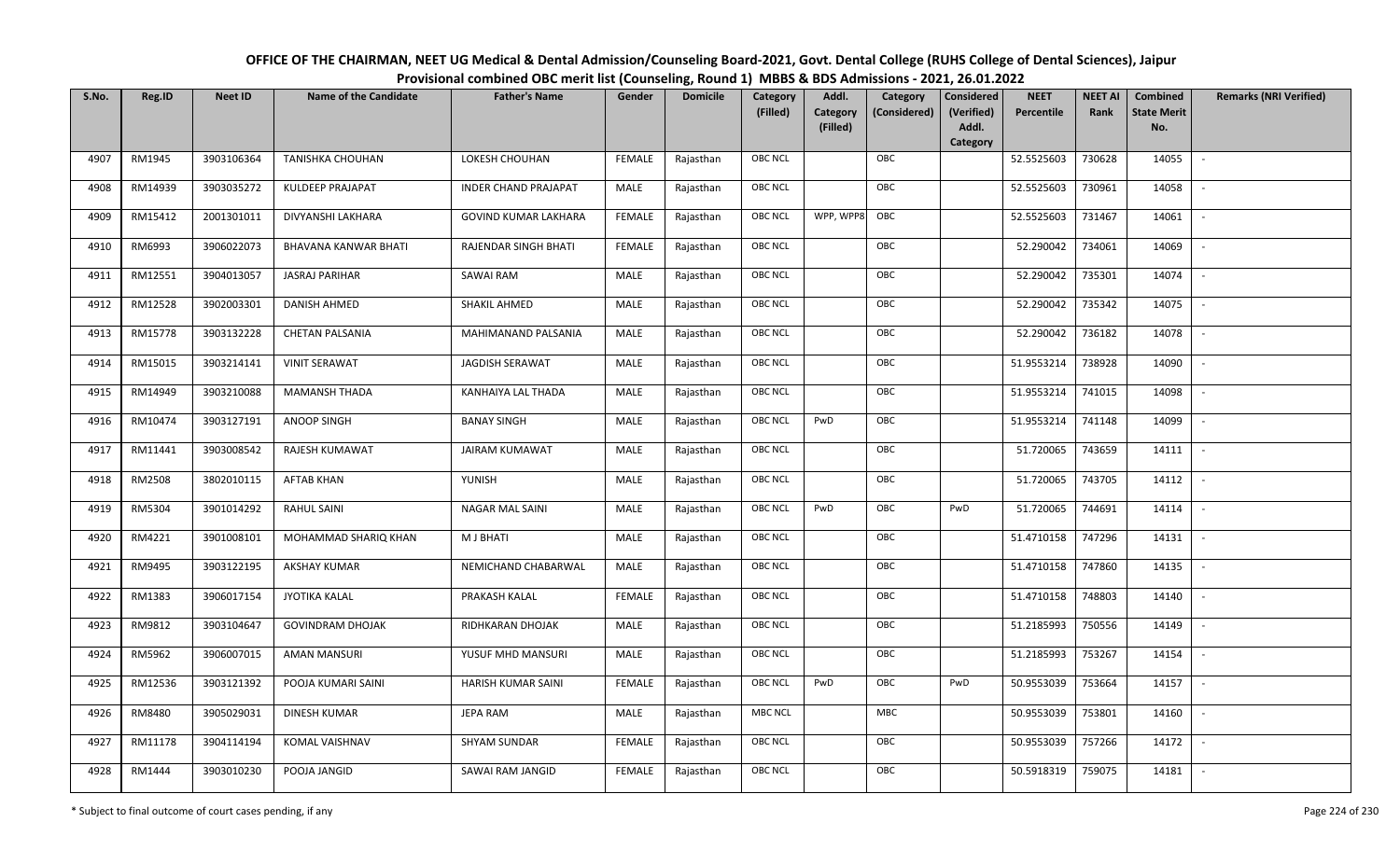| OFFICE OF THE CHAIRMAN, NEET UG Medical & Dental Admission/Counseling Board-2021, Govt. Dental College (RUHS College of Dental Sciences), Jaipur |
|--------------------------------------------------------------------------------------------------------------------------------------------------|
| Provisional combined OBC merit list (Counseling, Round 1) MBBS & BDS Admissions - 2021, 26.01.2022                                               |

| S.No. | Reg.ID  | <b>Neet ID</b> | <b>Name of the Candidate</b> | <b>Father's Name</b>        | Gender        | <b>Domicile</b> | Category<br>(Filled) | Addl.<br><b>Category</b> | Category<br>(Considered) | <b>Considered</b><br>(Verified)<br>Addl. | <b>NEET</b><br>Percentile | <b>NEET AI</b><br>Rank | Combined<br><b>State Merit</b><br>No. | <b>Remarks (NRI Verified)</b> |
|-------|---------|----------------|------------------------------|-----------------------------|---------------|-----------------|----------------------|--------------------------|--------------------------|------------------------------------------|---------------------------|------------------------|---------------------------------------|-------------------------------|
|       |         |                |                              |                             |               |                 |                      | (Filled)                 |                          | Category                                 |                           |                        |                                       |                               |
| 4929  | RM15787 | 3903203533     | DEEPANKSHA BHARGAVA          | PATITPAWAN BHARGAVA         | <b>FEMALE</b> | Rajasthan       | <b>OBC NCL</b>       |                          | OBC                      |                                          | 50.5918319                | 759081                 | 14182                                 | $\sim$                        |
| 4930  | RM13246 | 3903222040     | POOJA                        | NARSINGH                    | <b>FEMALE</b> | Rajasthan       | OBC NCL              | PwD                      | OBC                      | PwD                                      | 50.5918319                | 759748                 | 14186                                 |                               |
| 4931  | RM11782 | 3905004184     | MOHAMMED YASIR KHAN          | MOHAMMED RIZWAN KHAN        | MALE          | Rajasthan       | <b>OBC NCL</b>       |                          | OBC                      |                                          | 50.5918319                | 761239                 | 14192                                 |                               |
| 4932  | RM6356  | 3905028181     | <b>KISHOR CHOUDHARY</b>      | <b>GOKLA RAM</b>            | MALE          | Rajasthan       | OBC NCL              |                          | OBC                      |                                          | 50.5918319                | 761256                 | 14193                                 | $\overline{\phantom{a}}$      |
| 4933  | RM4974  | 3903206016     | AISHA JAHAN                  | SAJID QURESHI               | <b>FEMALE</b> | Rajasthan       | <b>OBC NCL</b>       |                          | OBC                      |                                          | 50.5918319                | 761568                 | 14194                                 | $\sim$                        |
| 4934  | RM10805 | 3904008333     | YOGENDRA                     | TEEKAM RAM                  | MALE          | Rajasthan       | <b>OBC NCL</b>       |                          | OBC                      |                                          | 50.5918319                | 762394                 | 14198                                 | $\overline{\phantom{a}}$      |
| 4935  | RM14763 | 3903022004     | <b>DHARMVEER</b>             | LAXMAN                      | MALE          | Rajasthan       | <b>MBC NCL</b>       |                          | MBC                      |                                          | 50.3363719                | 765601                 | 14208                                 | $\overline{\phantom{a}}$      |
| 4936  | RM9326  | 3904106212     | <b>KUSHAL SANKHLA</b>        | PREM RAJ SANKHLA            | MALE          | Rajasthan       | OBC NCL              |                          | OBC                      |                                          | 50.0812356                | 766987                 | 14218                                 |                               |
| 4937  | RM13137 | 2209006150     | <b>KETAN LABANA</b>          | <b>DILEEP LABANA</b>        | MALE          | Rajasthan       | <b>MBC NCL</b>       |                          | MBC                      |                                          | 50.0812356                | 769205                 | 14226                                 |                               |
| 4938  | RM3380  | 3903007047     | <b>RITIK MEEL</b>            | KRISHAN KUMAR MEEL          | MALE          | Rajasthan       | OBC NCL              |                          | OBC                      |                                          | 50.0812356                | 769864                 | 14231                                 | $\overline{\phantom{a}}$      |
| 4939  | RM5401  | 3903203398     | DEV YADAV                    | <b>RAKESH KUMAR</b>         | MALE          | Rajasthan       | <b>OBC NCL</b>       |                          | OBC                      |                                          | 49.8237682                | 772818                 | 14236                                 |                               |
| 4940  | RM3287  | 3903027283     | DIMPAL BUDANIA               | AJAY SINGH                  | <b>FEMALE</b> | Rajasthan       | OBC NCL              |                          | OBC                      |                                          | 49.8237682                | 772819                 | 14237                                 | $\overline{\phantom{a}}$      |
| 4941  | RM2531  | 3903030130     | <b>VISHAL DHABAS</b>         | HARPHOOL JAT                | MALE          | Rajasthan       | <b>OBC NCL</b>       |                          | OBC                      |                                          | 49.8237682                | 773738                 | 14239                                 |                               |
| 4942  | RM2925  | 2205001184     | <b>BHAVYA DANGAR</b>         | <b>BALWANT SINGH DANGAR</b> | MALE          | Rajasthan       | <b>MBC NCL</b>       |                          | MBC                      |                                          | 49.5499177                | 775023                 | 14241                                 | $\sim$                        |
| 4943  | RM15565 | 3903026008     | <b>ABDUL RAHMAN</b>          | <b>MUBARIK ALI</b>          | <b>MALE</b>   | Rajasthan       | <b>OBC NCL</b>       | WDP, EXS5                | OBC                      | EXS5                                     | 49.5499177                | 777822                 | 14246                                 | $\overline{\phantom{a}}$      |
| 4944  | RM12390 | 3904108085     | <b>SHIV RATAN</b>            | <b>CHUNA RAM</b>            | MALE          | Rajasthan       | <b>OBC NCL</b>       |                          | OBC                      |                                          | 49.1655297                | 779487                 | 14247                                 | $\sim$                        |
| 4945  | RM11277 | 3904017003     | POOJA JAKHER                 | <b>JORA RAM</b>             | <b>FEMALE</b> | Rajasthan       | <b>OBC NCL</b>       |                          | OBC                      |                                          | 49.1655297                | 779821                 | 14248                                 | $\overline{\phantom{a}}$      |
| 4946  | RM14085 | 3903015058     | KHUSHMENDRA SINGH BAINSLA    | AMAR SINGH GURJAR           | MALE          | Rajasthan       | <b>MBC NCL</b>       |                          | MBC                      |                                          | 49.1655297                | 781653                 | 14249                                 |                               |
| 4947  | RM9877  | 3905008154     | SAHIL SONI                   | PRAVEEN KUMAR SONI          | MALE          | Rajasthan       | <b>OBC NCL</b>       |                          | OBC                      |                                          | 49.1655297                | 781839                 | 14250                                 |                               |
| 4948  | RM12446 | 3905120305     | <b>ALKA TAILOR</b>           | RAMBABU TAILOR              | <b>FEMALE</b> | Rajasthan       | OBC NCL              |                          | OBC                      |                                          | 49.1655297                | 784888                 | 14256                                 | $\blacksquare$                |
| 4949  | RM9486  | 3906011062     | <b>BHAVIK PATEL</b>          | <b>RAJESH PATEL</b>         | <b>MALE</b>   | Rajasthan       | <b>OBC NCL</b>       |                          | OBC                      |                                          | 48.9035941                | 787724                 | 14264                                 | $\overline{\phantom{a}}$      |
| 4950  | RM14422 | 3902023118     | <b>SOURABH KALER</b>         | ROSHAN CHOUDHARY            | MALE          | Rajasthan       | <b>OBC NCL</b>       |                          | OBC                      |                                          | 48.9035941                | 788669                 | 14266                                 |                               |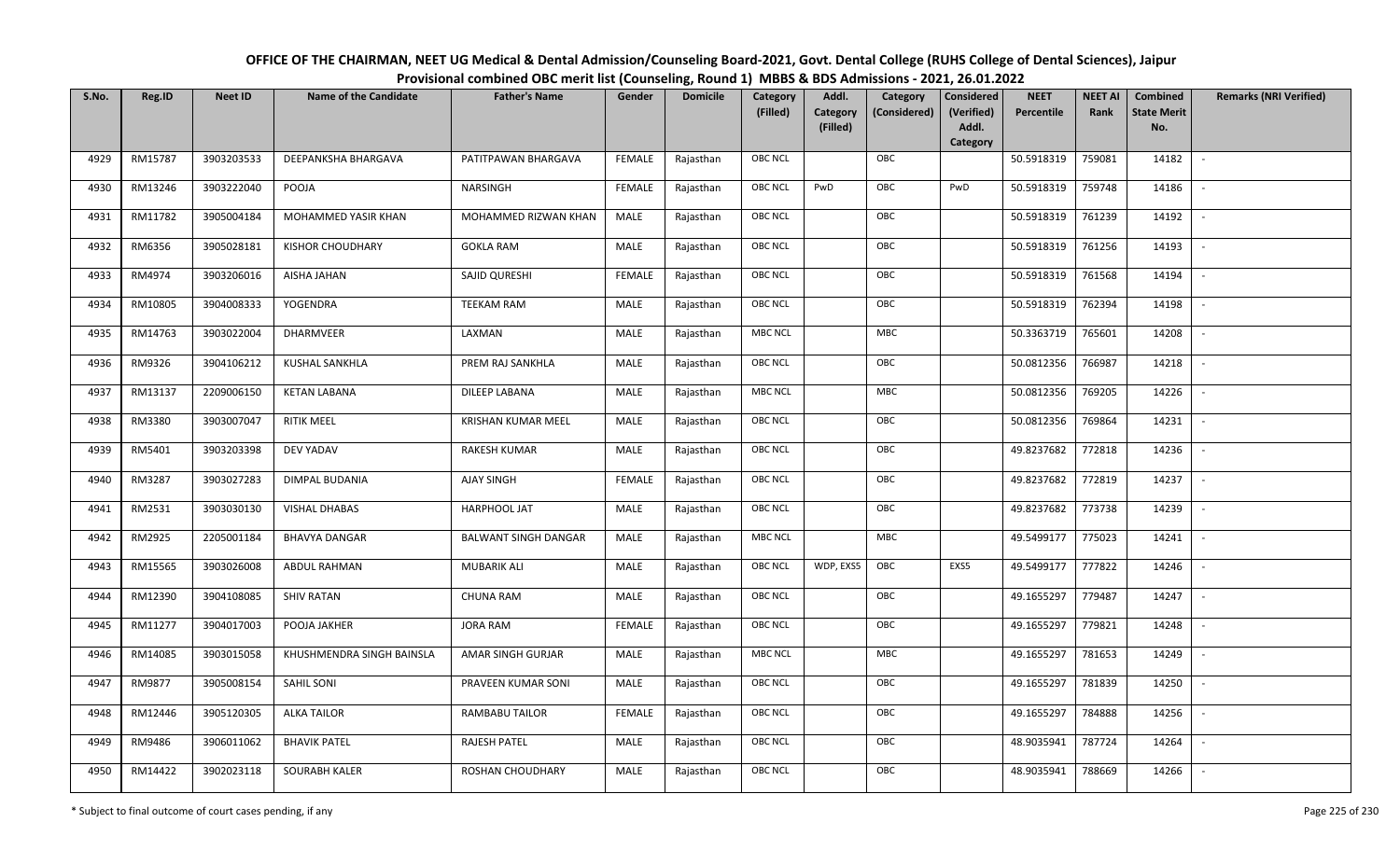| OFFICE OF THE CHAIRMAN, NEET UG Medical & Dental Admission/Counseling Board-2021, Govt. Dental College (RUHS College of Dental Sciences), Jaipur |
|--------------------------------------------------------------------------------------------------------------------------------------------------|
| Provisional combined OBC merit list (Counseling, Round 1) MBBS & BDS Admissions - 2021, 26.01.2022                                               |

| S.No. | Reg.ID  | <b>Neet ID</b> | <b>Name of the Candidate</b> | <b>Father's Name</b>      | Gender        | <b>Domicile</b> | Category<br>(Filled) | Addl.<br><b>Category</b><br>(Filled) | Category<br>(Considered) | <b>Considered</b><br>(Verified)<br>Addl. | <b>NEET</b><br>Percentile | <b>NEET AI</b><br>Rank | Combined<br><b>State Merit</b><br>No. | <b>Remarks (NRI Verified)</b> |
|-------|---------|----------------|------------------------------|---------------------------|---------------|-----------------|----------------------|--------------------------------------|--------------------------|------------------------------------------|---------------------------|------------------------|---------------------------------------|-------------------------------|
|       |         |                |                              |                           |               |                 |                      |                                      |                          | Category                                 |                           |                        |                                       |                               |
| 4951  | RM4673  | 3904010037     | <b>NEENA SINGH</b>           | <b>KAPURA RAM</b>         | <b>FEMALE</b> | Rajasthan       | <b>OBC NCL</b>       |                                      | OBC                      |                                          | 48.9035941                | 788683                 | 14267                                 | $\sim$                        |
| 4952  | RM14968 | 3906024325     | PRASHANT KUMHAR              | HEERA LAL KUMHAR          | MALE          | Rajasthan       | OBC NCL              |                                      | OBC                      |                                          | 48.637838                 | 791137                 | 14277                                 |                               |
| 4953  | RM14667 | 3905103428     | SHRIYANSHI SINGH             | <b>AJAY SINGH</b>         | <b>FEMALE</b> | Rajasthan       | <b>OBC NCL</b>       |                                      | OBC                      |                                          | 48.637838                 | 791935                 | 14280                                 |                               |
| 4954  | RM8642  | 3903238114     | PRAVEEN SONI                 | SAHAB RAM SONI            | MALE          | Rajasthan       | OBC NCL              |                                      | OBC                      |                                          | 48.3610735                | 793313                 | 14284                                 | $\overline{\phantom{a}}$      |
| 4955  | RM3082  | 3903134144     | <b>VIKAS SAMOTA</b>          | ARJUN LAL SAMOTA          | MALE          | Rajasthan       | <b>OBC NCL</b>       |                                      | OBC                      |                                          | 48.3610735                | 793894                 | 14285                                 | $\sim$                        |
| 4956  | RM4977  | 3905014126     | SHIREEN ANSARI               | MAQSOOD AHMED             | <b>FEMALE</b> | Rajasthan       | <b>OBC NCL</b>       |                                      | OBC                      |                                          | 48.3610735                | 794005                 | 14286                                 | $\sim$                        |
| 4957  | RM10065 | 3903102502     | <b>NASREEN BANO</b>          | <b>ABRAR AHMED</b>        | <b>FEMALE</b> | Rajasthan       | OBC NCL              |                                      | OBC                      |                                          | 48.0738833                | 798698                 | 14297                                 | $\overline{\phantom{a}}$      |
| 4958  | RM8501  | 3903006322     | <b>GAURAV CHOUDHARY</b>      | NITESH CHOUDHARY          | MALE          | Rajasthan       | OBC NCL              |                                      | OBC                      |                                          | 48.0738833                | 798856                 | 14299                                 |                               |
| 4959  | RM5278  | 3903203580     | <b>DIKSHA SAINI</b>          | RAKESH KUMAR SAINI        | <b>FEMALE</b> | Rajasthan       | <b>OBC NCL</b>       |                                      | OBC                      |                                          | 48.0738833                | 800773                 | 14305                                 |                               |
| 4960  | RM11761 | 4403010059     | NIDHI VERMA                  | <b>SUBHASH RAM</b>        | <b>FEMALE</b> | Rajasthan       | <b>OBC NCL</b>       | WDP, EXS8                            | OBC                      |                                          | 47.6597078                | 802032                 | 14307                                 | $\overline{\phantom{a}}$      |
| 4961  | RM5524  | 3903009282     | HITESH KUMAR KASANA          | MUKESH KUMAR GURJAR       | MALE          | Rajasthan       | <b>MBC NCL</b>       |                                      | <b>MBC</b>               |                                          | 47.6597078                | 805010                 | 14312                                 |                               |
| 4962  | RM10106 | 3903234049     | PARSHANT SAMOTA              | RAMJI LAL SAMOTA          | MALE          | Rajasthan       | OBC NCL              |                                      | OBC                      |                                          | 47.6597078                | 806977                 | 14314                                 | $\overline{\phantom{a}}$      |
| 4963  | RM9343  | 3905102264     | AYAN ZAID                    | MUNEER AHAMED ZAID        | MALE          | Rajasthan       | <b>OBC NCL</b>       |                                      | OBC                      |                                          | 47.3814539                | 808978                 | 14320                                 |                               |
| 4964  | RM7011  | 3901010279     | ASHISH                       | OM PRAKASH                | MALE          | Rajasthan       | OBC NCL              | PwD                                  | OBC                      | PwD                                      | 47.3814539                | 809950                 | 14328                                 | $\overline{\phantom{a}}$      |
| 4965  | RM2436  | 3901006141     | <b>AMIT CHOUDHARY</b>        | <b>VIRENDRA SINGH</b>     | <b>MALE</b>   | Rajasthan       | <b>OBC NCL</b>       | WDP, EXS6                            | OBC                      |                                          | 47.3814539                | 812098                 | 14332                                 | $\sim$                        |
| 4966  | RM6756  | 3903213164     | PRIYA CHOUDHARY              | <b>ANIL KUMAR</b>         | <b>FEMALE</b> | Rajasthan       | <b>OBC NCL</b>       |                                      | OBC                      |                                          | 47.3814539                | 812124                 | 14333                                 | $\sim$                        |
| 4967  | RM2604  | 3904004045     | <b>ANITA MALI</b>            | MOTI LAL MALI             | <b>FEMALE</b> | Rajasthan       | <b>OBC NCL</b>       |                                      | OBC                      |                                          | 47.099509                 | 813399                 | 14334                                 | $\overline{\phantom{a}}$      |
| 4968  | RM4954  | 3903103250     | <b>ARSH KHAN</b>             | MOHD ISLAM KHAN           | MALE          | Rajasthan       | OBC NCL              |                                      | OBC                      |                                          | 47.099509                 | 815181                 | 14337                                 |                               |
| 4969  | RM8668  | 3906010300     | YACHIKA PATIDAR              | RAMESH CHANDRA PATIDAR    | <b>FEMALE</b> | Rajasthan       | <b>OBC NCL</b>       |                                      | OBC                      |                                          | 47.099509                 | 815896                 | 14338                                 |                               |
| 4970  | RM12394 | 3906007198     | AALIYAH HUSAIN               | MOHAMMAD HUSAIN           | <b>FEMALE</b> | Rajasthan       | OBC NCL              |                                      | OBC                      |                                          | 47.099509                 | 816740                 | 14340                                 | $\blacksquare$                |
| 4971  | RM13861 | 3904019196     | <b>VIVEK CHOUDHARY</b>       | <b>BANA RAM CHOUDHARY</b> | <b>MALE</b>   | Rajasthan       | <b>OBC NCL</b>       | WDP, EXS4                            | OBC                      | EXS6                                     | 46.8221616                | 816948                 | 14341                                 | $\overline{\phantom{a}}$      |
| 4972  | RM2802  | 3903204859     | SIDHARTH SONI                | DEENDAYAL SONI            | MALE          | Rajasthan       | <b>OBC NCL</b>       |                                      | OBC                      |                                          | 46.8221616                | 817945                 | 14344                                 |                               |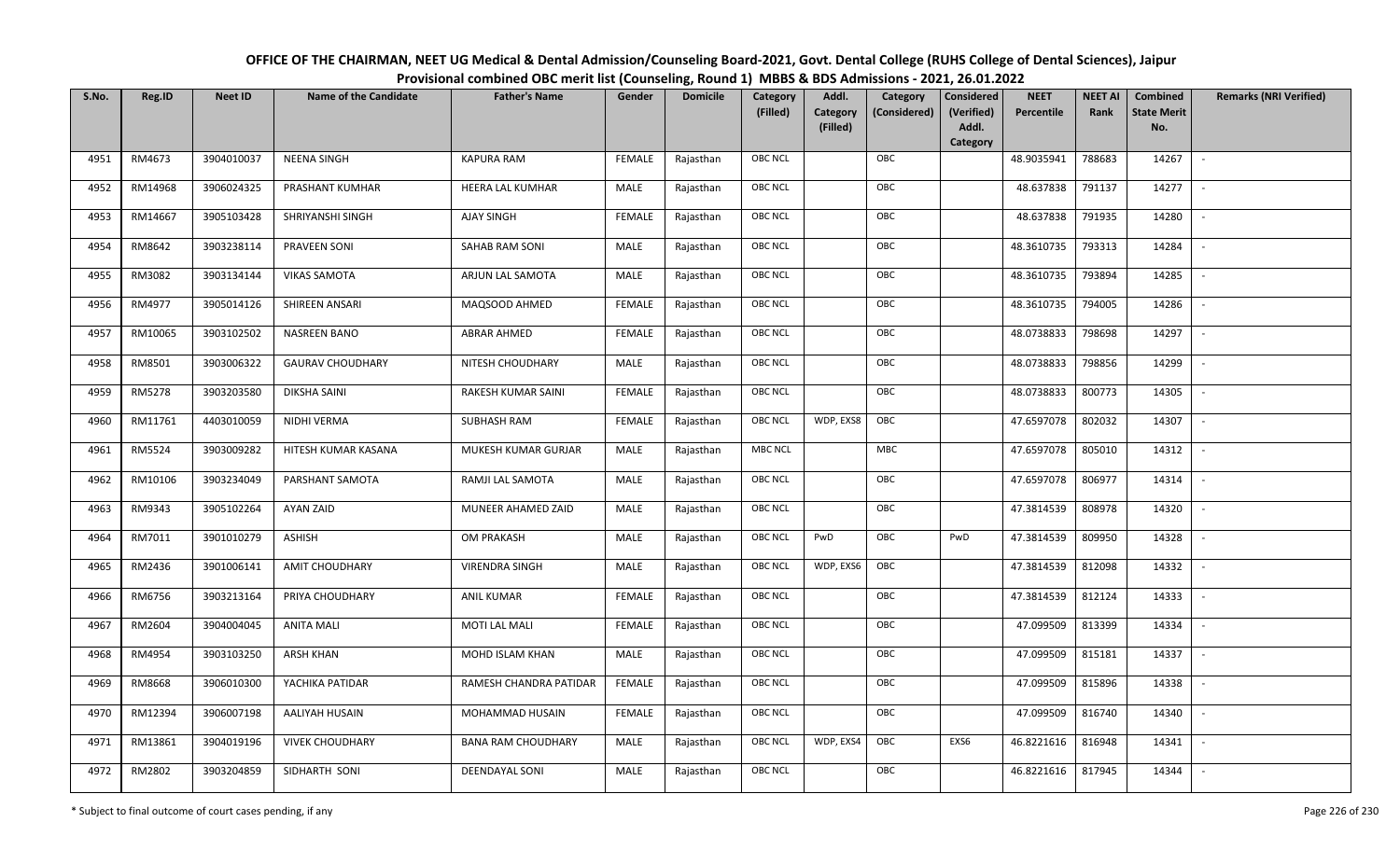OFFICE OF THE CHAIRMAN, NEET UG Medical & Dental Admission/Counseling Board-2021, Govt. Dental College (RUHS College of Dental Sciences), JaipurProvisional combined OBC merit list (Counseling, Round 1) MBBS & BDS Admissions - 2021, 26.01.2022

| S.No. | Reg.ID  | <b>Neet ID</b> | <b>Name of the Candidate</b> | <b>Father's Name</b>       | Gender        | <b>Domicile</b> | Category       | Addl.                | Category     | <b>Considered</b>   | <b>NEET</b> | <b>NEET AI</b> | Combined                  | <b>Remarks (NRI Verified)</b> |
|-------|---------|----------------|------------------------------|----------------------------|---------------|-----------------|----------------|----------------------|--------------|---------------------|-------------|----------------|---------------------------|-------------------------------|
|       |         |                |                              |                            |               |                 | (Filled)       | Category<br>(Filled) | (Considered) | (Verified)<br>Addl. | Percentile  | Rank           | <b>State Merit</b><br>No. |                               |
|       |         |                |                              |                            |               |                 |                |                      |              | Category            |             |                |                           |                               |
| 4973  | RM15516 | 3903109057     | PRAKRITI RAWAT               | RADHEYSHYAM VERMA          | <b>FEMALE</b> | Rajasthan       | <b>OBC NCL</b> |                      | OBC          |                     | 46.8221616  | 818178         | 14346                     | $\overline{\phantom{a}}$      |
| 4974  | RM9588  | 3904004378     | KULDEEP SINGH CHOUHAN        | <b>VIJAY SINGH CHOUHAN</b> | MALE          | Rajasthan       | OBC NCL        |                      | OBC          |                     | 46.5172285  | 824131         | 14356                     |                               |
| 4975  | RM10057 | 3903010147     | <b>BHAVYA CHOUDHARY</b>      | SITARAM CHOUDHARY          | MALE          | Rajasthan       | OBC NCL        |                      | OBC          |                     | 46.0751434  | 826375         | 14361                     | $\overline{\phantom{a}}$      |
| 4976  | RM5231  | 3906007322     | PRIYANKA RAO                 | <b>KESHAR SINGH RAO</b>    | <b>FEMALE</b> | Rajasthan       | OBC NCL        |                      | OBC          |                     | 46.0751434  | 826464         | 14362                     | $\overline{\phantom{a}}$      |
| 4977  | RM1395  | 3903114263     | RAHUL                        | SANTPAL SINGH              | <b>FEMALE</b> | Rajasthan       | OBC NCL        | WDP, EXS1            | OBC          | EXS1                | 46.0751434  | 827359         | 14366                     | $\sim$                        |
| 4978  | RM7873  | 3901004088     | LAKSHITA DHABHAI             | PRATHVIPAL DHABHAI         | <b>FEMALE</b> | Rajasthan       | <b>MBC NCL</b> |                      | MBC          |                     | 46.0751434  | 828655         | 14368                     | $\overline{\phantom{a}}$      |
| 4979  | RM3460  | 3903015278     | PUSHKAR SINGH                | <b>SHIV SINGH</b>          | MALE          | Rajasthan       | OBC NCL        |                      | OBC          |                     | 46.0751434  | 829753         | 14370                     | $\sim$                        |
| 4980  | RM13303 | 3903026064     | NEETU SINGH                  | <b>GANGASAHAY MALI</b>     | <b>FEMALE</b> | Rajasthan       | OBC NCL        |                      | OBC          |                     | 46.0751434  | 829893         | 14372                     | $\blacksquare$                |
| 4981  | RM9447  | 3903212153     | PIYUSH THUTHGAR              | NARESH KUMAR TAILOR        | MALE          | Rajasthan       | OBC NCL        |                      | OBC          |                     | 46.0751434  | 831090         | 14373                     | $\sim$                        |
| 4982  | RM15373 | 3904001070     | VAISHNAVI                    | <b>KARNI SINGH PANWAR</b>  | <b>FEMALE</b> | Rajasthan       | OBC NCL        |                      | OBC          |                     | 46.0751434  | 831843         | 14376                     | $\sim$                        |
| 4983  | RM3203  | 3902005182     | <b>VENKTESH DHAYAL</b>       | <b>BALVIR SINGH DHAYAL</b> | MALE          | Rajasthan       | OBC NCL        |                      | OBC          |                     | 45.7825138  | 832816         | 14377                     | $\overline{\phantom{a}}$      |
| 4984  | RM11332 | 3905010001     | SIDDHARTH SINGH              | <b>KHUMAN SINGH</b>        | MALE          | Rajasthan       | <b>OBC NCL</b> |                      | OBC          |                     | 45.7825138  | 833177         | 14378                     | $\overline{\phantom{a}}$      |
| 4985  | RM13398 | 3903235295     | RAKESH KUMAR SAINI           | <b>GOKUL PRASAD SAINI</b>  | MALE          | Rajasthan       | <b>OBC NCL</b> | PwD                  | OBC          |                     | 45.7825138  | 833334         | 14379                     |                               |
| 4986  | RM15563 | 3903020267     | ADITYA CHOUDHARY             | <b>BHAIRU LAL JAT</b>      | MALE          | Rajasthan       | OBC NCL        |                      | OBC          |                     | 45.7825138  | 834994         | 14384                     | $\overline{\phantom{a}}$      |
| 4987  | RM14962 | 3903105168     | <b>MANU CHOUDHARY</b>        | <b>VIJAY KUMAR MOOND</b>   | <b>MALE</b>   | Rajasthan       | OBC NCL        |                      | OBC          |                     | 45.7825138  | 836059         | 14386                     | $\sim$                        |
| 4988  | RM13683 | 3904002229     | VAISHALI VAISHNAV            | DINESH VAISHNAV            | <b>FEMALE</b> | Rajasthan       | OBC NCL        |                      | OBC          |                     | 45.4984967  | 837659         | 14387                     | $\overline{\phantom{a}}$      |
| 4989  | RM8415  | 3903237225     | RAHUL CHOUDHARY              | SANWAR LAL JAT             | MALE          | Rajasthan       | <b>OBC NCL</b> |                      | OBC          |                     | 45.199003   | 844153         | 14395                     | $\overline{\phantom{a}}$      |
| 4990  | RM4625  | 3903133063     | ANJU KUMARI GURJAR           | RAM SINGH GURJAR           | <b>FEMALE</b> | Rajasthan       | OBC NCL        |                      | OBC          |                     | 44.8883067  | 846734         | 14400                     | $\sim$                        |
| 4991  | RM10961 | 3901003072     | PALAK KAPURIA                | MR. RAJESH KAPURIA         | <b>FEMALE</b> | Rajasthan       | <b>OBC NCL</b> | WPP, WPP1            | OBC          | WPP1                | 44.8883067  | 848459         | 14405                     | $\blacksquare$                |
| 4992  | RM8059  | 3903217466     | VIJAY LAXMI RANWA            | VIMAL KUMAR RANWA          | <b>FEMALE</b> | Rajasthan       | OBC NCL        |                      | OBC          |                     | 44.8883067  | 849877         | 14409                     | $\overline{\phantom{a}}$      |
| 4993  | RM13600 | 3903005446     | ASHISH UTTAM                 | <b>MOHAN RAM</b>           | MALE          | Rajasthan       | OBC NCL        |                      | OBC          |                     | 44.4102176  | 851235         | 14411                     | $\sim$                        |
| 4994  | RM14290 | 3903007312     | <b>KHUSHI SAINI</b>          | NEMI CHANDRA SAINI         | <b>FEMALE</b> | Rajasthan       | <b>OBC NCL</b> |                      | OBC          |                     | 44.4102176  | 852001         | 14412                     | $\blacksquare$                |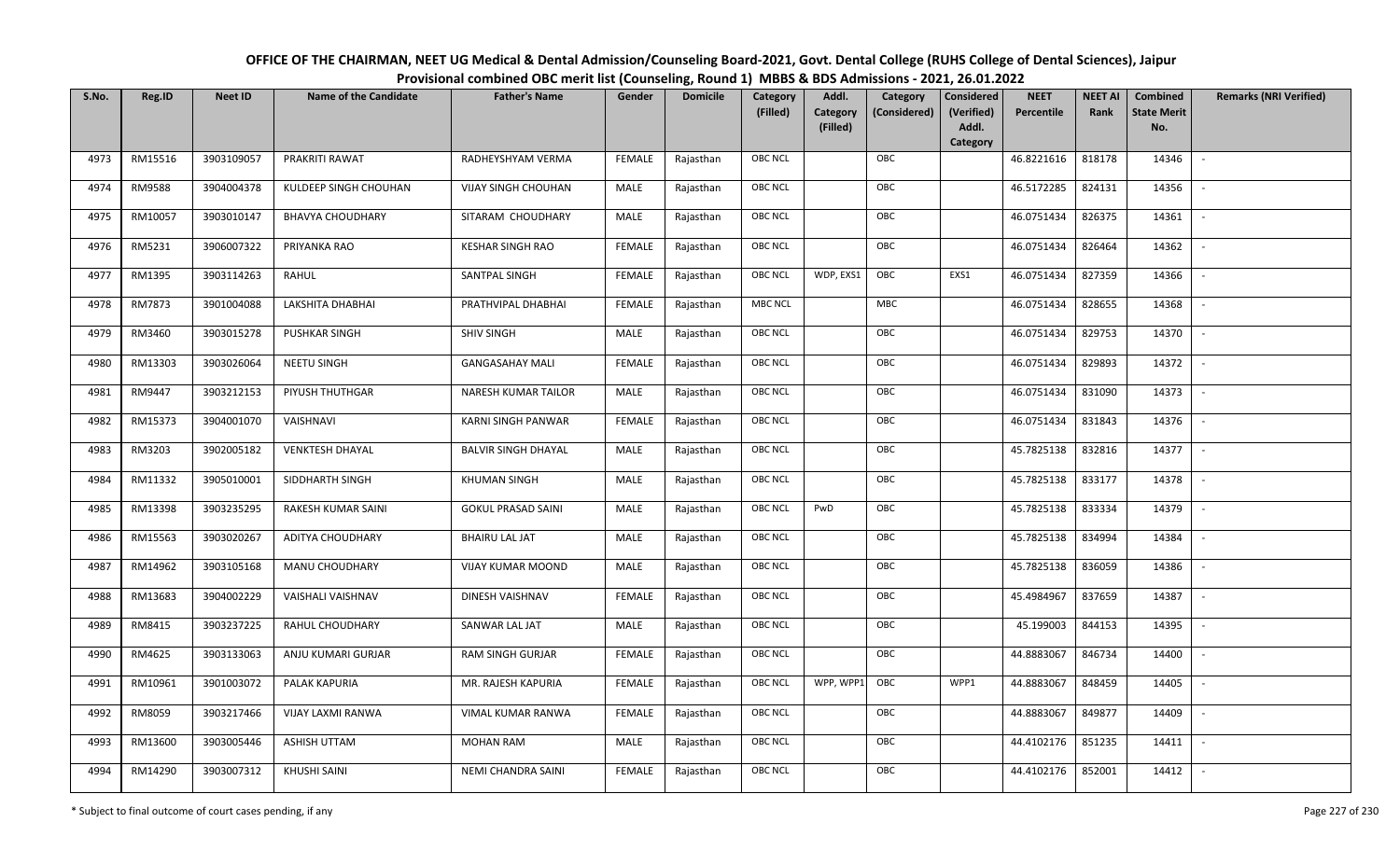| OFFICE OF THE CHAIRMAN, NEET UG Medical & Dental Admission/Counseling Board-2021, Govt. Dental College (RUHS College of Dental Sciences), Jaipur |
|--------------------------------------------------------------------------------------------------------------------------------------------------|
| Provisional combined OBC merit list (Counseling, Round 1) MBBS & BDS Admissions - 2021, 26.01.2022                                               |

| S.No. | Reg.ID  | <b>Neet ID</b> | <b>Name of the Candidate</b> | <b>Father's Name</b>      | Gender        | <b>Domicile</b> | Category<br>(Filled) | Addl.<br>Category<br>(Filled) | Category<br>(Considered) | <b>Considered</b><br>(Verified)<br>Addl. | <b>NEET</b><br>Percentile | <b>NEET AI</b><br>Rank | Combined<br><b>State Merit</b><br>No. | <b>Remarks (NRI Verified)</b> |
|-------|---------|----------------|------------------------------|---------------------------|---------------|-----------------|----------------------|-------------------------------|--------------------------|------------------------------------------|---------------------------|------------------------|---------------------------------------|-------------------------------|
|       |         |                |                              |                           |               |                 |                      |                               |                          | Category                                 |                           |                        |                                       |                               |
| 4995  | RM7200  | 3905003578     | <b>NISHA PATIDAR</b>         | MAHESH KUMAR PATIDAR      | <b>FEMALE</b> | Rajasthan       | OBC NCL              |                               | OBC                      |                                          | 44.4102176                | 853395                 | 14415                                 | $\mathbb{L}$                  |
| 4996  | RM11283 | 3903002641     | <b>ANKIT YADAV</b>           | SHANKAR LAL YADAV         | MALE          | Rajasthan       | OBC NCL              |                               | OBC                      |                                          | 44.4102176                | 853499                 | 14416                                 |                               |
| 4997  | RM9451  | 3906027115     | AISHWARYA KANWAR PANWAR      | RAJ KUMAR SINGH PANWAR    | <b>FEMALE</b> | Rajasthan       | <b>OBC NCL</b>       |                               | OBC                      |                                          | 44.4102176                | 854573                 | 14417                                 | $\overline{\phantom{a}}$      |
| 4998  | RM10389 | 3903229108     | <b>GHANSHYAM PATEL</b>       | <b>DHARMVEER PATEL</b>    | MALE          | Rajasthan       | MBC NCL              |                               | MBC                      |                                          | 44.4102176                | 855214                 | 14419                                 | $\overline{\phantom{a}}$      |
| 4999  | RM15669 | 4605004304     | HEMANT KUMAR CHOUDHARY       | <b>GUJARMAL CHOUDHARY</b> | MALE          | Rajasthan       | OBC NCL              |                               | OBC                      |                                          | 44.1072919                | 858557                 | 14421                                 | $\overline{\phantom{a}}$      |
| 5000  | RM15021 | 4413001416     | NANDINI CHANDELA             | SANJAY KUMAR CHANDELA     | <b>FEMALE</b> | Rajasthan       | OBC NCL              |                               | OBC                      |                                          | 44.1072919                | 859079                 | 14423                                 | $\sim$                        |
| 5001  | RM5749  | 3905104248     | <b>ARPIT DHAKAR</b>          | JAGDISH DHAKAR            | <b>MALE</b>   | Rajasthan       | OBC NCL              |                               | OBC                      |                                          | 44.1072919                | 859984                 | 14425                                 | $\sim$                        |
| 5002  | RM14577 | 2201003028     | DIVYANSHU SINGH MAHECHA      | JOGENDRA SINGH MAHECHA    | MALE          | Rajasthan       | OBC NCL              | WDP, EXS6                     | OBC                      |                                          | 44.1072919                | 860607                 | 14427                                 |                               |
| 5003  | RM8569  | 3901005305     | <b>ADITYA SINGH</b>          | <b>KHAJAN SINGH</b>       | MALE          | Rajasthan       | OBC NCL              |                               | OBC                      |                                          | 44.1072919                | 860684                 | 14428                                 |                               |
| 5004  | RM8651  | 3903103296     | RAJPAL CHARAN                | <b>NARPAT SINGH</b>       | MALE          | Rajasthan       | OBC NCL              |                               | OBC                      |                                          | 44.1072919                | 862856                 | 14431                                 | $\overline{\phantom{a}}$      |
| 5005  | RM11221 | 3904019243     | MAHESH JANGID                | HARIRAM                   | MALE          | Rajasthan       | OBC NCL              |                               | OBC                      |                                          | 44.1072919                | 863100                 | 14432                                 |                               |
| 5006  | RM15506 | 3903011434     | PRIYANKA                     | <b>DEEPA RAM</b>          | <b>FEMALE</b> | Rajasthan       | <b>OBC NCL</b>       |                               | OBC                      |                                          | 44.1072919                | 863112                 | 14433                                 | $\overline{\phantom{a}}$      |
| 5007  | RM3078  | 3903202339     | <b>TUSHAR SINGH</b>          | KOMAL SINGH SINSINWAR     | MALE          | Rajasthan       | OBC NCL              |                               | OBC                      |                                          | 43.8012579                | 863245                 | 14434                                 |                               |
| 5008  | RM12178 | 3903106479     | MEHUL YADAV                  | <b>ASHOK YADAV</b>        | MALE          | Rajasthan       | <b>OBC NCL</b>       |                               | OBC                      |                                          | 43.8012579                | 864534                 | 14436                                 |                               |
| 5009  | RM15261 | 3902019179     | AARSH RAJDEEP KAUR MAHROK    | KULDEEP SINGH MAHROK      | <b>FEMALE</b> | Rajasthan       | OBC NCL              |                               | OBC                      |                                          | 43.8012579                | 864536                 | 14437                                 | $\overline{\phantom{a}}$      |
| 5010  | RM8876  | 3903007662     | DIVYANSHU SINGH              | AJAY CHOUDHARY            | MALE          | Rajasthan       | OBC NCL              |                               | OBC                      |                                          | 43.8012579                | 866565                 | 14440                                 | $\overline{a}$                |
| 5011  | RM12999 | 3906002488     | <b>MANSWIT SAINI</b>         | <b>INDRAJ SAINI</b>       | MALE          | Rajasthan       | OBC NCL              |                               | OBC                      |                                          | 43.1572008                | 873712                 | 14456                                 | $\sim$                        |
| 5012  | RM13774 | 3906021197     | HAREESH KUMAR DHAKER         | <b>BHOLI RAM DHAKER</b>   | MALE          | Rajasthan       | OBC NCL              |                               | OBC                      |                                          | 43.1572008                | 874236                 | 14457                                 | $\overline{\phantom{a}}$      |
| 5013  | RM2632  | 3906011113     | PRATEEK SONI                 | <b>DEEPAK SONI</b>        | MALE          | Rajasthan       | OBC NCL              |                               | OBC                      |                                          | 43.1572008                | 875393                 | 14459                                 |                               |
| 5014  | RM6290  | 3905124046     | MONU KUMARI DHAKAR           | SHANKAR LAL DHAKAR        | <b>FEMALE</b> | Rajasthan       | OBC NCL              |                               | OBC                      |                                          | 43.1572008                | 875798                 | 14461                                 |                               |
| 5015  | RM14961 | 2302030064     | NAVDEEP CHOUDHARY            | <b>BHARAT SINGH</b>       | <b>MALE</b>   | Rajasthan       | OBC NCL              |                               | OBC                      |                                          | 43.1572008                | 876272                 | 14462                                 | $\overline{\phantom{a}}$      |
| 5016  | RM11648 | 3903224054     | RAJ JAYSWAL                  | JAY PRAKSH JAYSWAL        | MALE          | Rajasthan       | <b>OBC NCL</b>       | PwD                           | OBC                      | PwD                                      | 43.1572008                | 876561                 | 14463                                 |                               |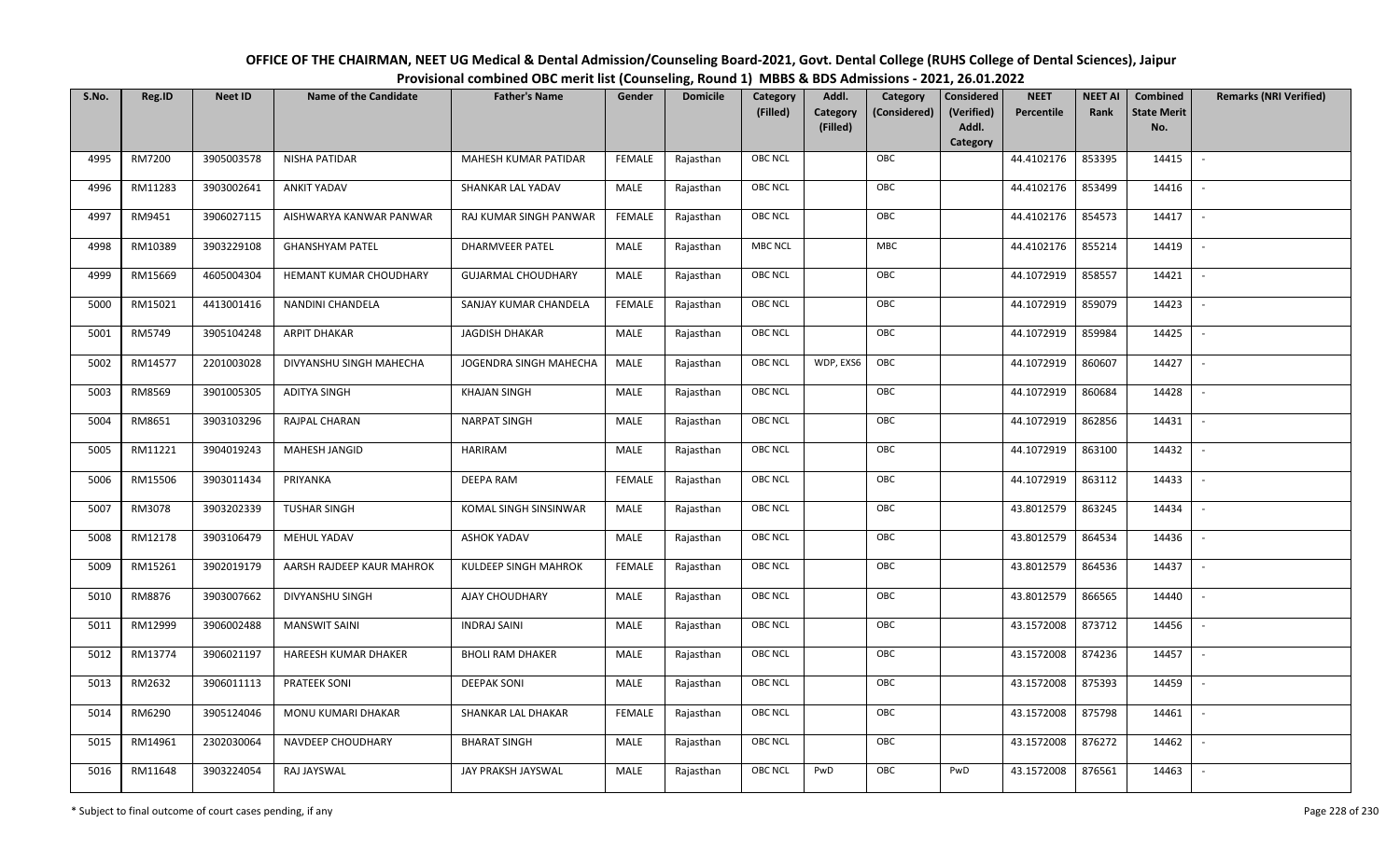| OFFICE OF THE CHAIRMAN, NEET UG Medical & Dental Admission/Counseling Board-2021, Govt. Dental College (RUHS College of Dental Sciences), Jaipur |
|--------------------------------------------------------------------------------------------------------------------------------------------------|
| Provisional combined OBC merit list (Counseling, Round 1) MBBS & BDS Admissions - 2021, 26.01.2022                                               |

| S.No. | Reg.ID  | <b>Neet ID</b> | <b>Name of the Candidate</b> | <b>Father's Name</b>       | Gender        | <b>Domicile</b> | Category<br>(Filled) | Addl.<br>Category<br>(Filled) | Category<br>(Considered) | <b>Considered</b><br>(Verified)<br>Addl. | <b>NEET</b><br>Percentile | <b>NEET AI</b><br>Rank | Combined<br><b>State Merit</b><br>No. | <b>Remarks (NRI Verified)</b> |
|-------|---------|----------------|------------------------------|----------------------------|---------------|-----------------|----------------------|-------------------------------|--------------------------|------------------------------------------|---------------------------|------------------------|---------------------------------------|-------------------------------|
|       |         |                |                              |                            |               |                 |                      |                               |                          | Category                                 |                           |                        |                                       |                               |
| 5017  | RM5768  | 3903107167     | <b>VIKAS SAINI</b>           | NARESH KUMAR SAINI         | MALE          | Rajasthan       | OBC NCL              |                               | OBC                      |                                          | 42.6355962                | 880222                 | 14469                                 | $\blacksquare$                |
| 5018  | RM7354  | 3906005198     | RIDA CHOUDHARY               | AKRAM CHOUDHARY            | <b>FEMALE</b> | Rajasthan       | OBC NCL              |                               | OBC                      |                                          | 42.6355962                | 882986                 | 14472                                 |                               |
| 5019  | RM14552 | 3904026175     | VANSHIKHA YADAV              | MAHENDRA SINGH YADAV       | <b>FEMALE</b> | Rajasthan       | <b>OBC NCL</b>       |                               | OBC                      |                                          | 42.6355962                | 884577                 | 14474                                 | $\sim$                        |
| 5020  | RM10735 | 3903119468     | NAJRANA                      | MOHAMMED FAROOK            | <b>FEMALE</b> | Rajasthan       | OBC NCL              |                               | OBC                      |                                          | 42.3204964                | 886568                 | 14476                                 | $\overline{\phantom{a}}$      |
| 5021  | RM4726  | 3906002292     | <b>JANIT KANSARA</b>         | <b>DEEPAK KANSARA</b>      | MALE          | Rajasthan       | OBC NCL              |                               | OBC                      |                                          | 42.3204964                | 886705                 | 14477                                 | $\sim$                        |
| 5022  | RM8227  | 3903210248     | UTKARSHA BIJETA              | SUBHASH BALLABH BIJETA     | <b>FEMALE</b> | Rajasthan       | OBC NCL              |                               | OBC                      |                                          | 42.3204964                | 887970                 | 14479                                 | $\overline{\phantom{a}}$      |
| 5023  | RM12675 | 3902002403     | <b>JAGRITI GURJAR</b>        | KAILASH CHANDRA GURJAR     | <b>FEMALE</b> | Rajasthan       | <b>MBC NCL</b>       |                               | <b>MBC</b>               |                                          | 42.3204964                | 888437                 | 14480                                 | $\overline{\phantom{a}}$      |
| 5024  | RM13277 | 3903036209     | AJAY GULIYA                  | HARPHOOL GULIYA            | MALE          | Rajasthan       | OBC NCL              |                               | OBC                      |                                          | 42.3204964                | 889111                 | 14482                                 |                               |
| 5025  | RM8848  | 3903103120     | ANUSHKA KASWAN               | <b>BHAGIRATH KASWAN</b>    | <b>FEMALE</b> | Rajasthan       | OBC NCL              |                               | OBC                      |                                          | 42.3204964                | 889642                 | 14485                                 |                               |
| 5026  | RM2212  | 3906028177     | <b>MANVI YADAV</b>           | <b>BISRAM YADAV</b>        | <b>FEMALE</b> | Rajasthan       | OBC NCL              |                               | OBC                      |                                          | 41.6739786                | 895609                 | 14492                                 | $\overline{\phantom{a}}$      |
| 5027  | RM11884 | 3903026058     | NARENDRA KUMAR KUMAWAT       | <b>BHANWAR LAL KUMAWAT</b> | MALE          | Rajasthan       | <b>OBC NCL</b>       |                               | OBC                      |                                          | 41.6739786                | 900559                 | 14498                                 |                               |
| 5028  | RM9251  | 3901005339     | <b>SUKHMAN KAUR</b>          | <b>NARENDRA SINGH</b>      | <b>FEMALE</b> | Rajasthan       | OBC NCL              |                               | OBC                      |                                          | 41.3309046                | 901819                 | 14501                                 |                               |
| 5029  | RM14641 | 3904025109     | <b>NARESH CHOUHAN</b>        | JITENDRA CHOUHAN           | MALE          | Rajasthan       | OBC NCL              |                               | OBC                      |                                          | 41.3309046                | 902624                 | 14503                                 |                               |
| 5030  | RM15722 | 3905020212     | KULDEEP SINGH                | <b>GOVIND SINGH</b>        | MALE          | Rajasthan       | OBC NCL              |                               | OBC                      |                                          | 41.3309046                | 903069                 | 14504                                 | $\sim$                        |
| 5031  | RM13603 | 3903041278     | <b>GAURISH SHARMA</b>        | <b>NARSILAL</b>            | <b>MALE</b>   | Rajasthan       | OBC NCL              |                               | OBC                      |                                          | 41.3309046                | 903216                 | 14505                                 | $\sim$                        |
| 5032  | RM4879  | 3903205288     | <b>GAURAV SAINI</b>          | <b>SUBHASH SAINI</b>       | MALE          | Rajasthan       | OBC NCL              |                               | OBC                      |                                          | 41.3309046                | 903945                 | 14506                                 | $\sim$                        |
| 5033  | RM11520 | 3905001092     | MOHAMMED ARISH               | MOHAMMED SAJID             | MALE          | Rajasthan       | OBC NCL              |                               | OBC                      |                                          | 41.3309046                | 904228                 | 14508                                 | $\overline{\phantom{a}}$      |
| 5034  | RM10859 | 3904111153     | SAROOP KUMAR PARIHAR         | RANA RAM                   | MALE          | Rajasthan       | OBC NCL              |                               | OBC                      |                                          | 41.3309046                | 904672                 | 14511                                 |                               |
| 5035  | RM12273 | 3906017125     | <b>DRUPAT KUMAR</b>          | RAJENDRA KUMAR             | <b>MALE</b>   | Rajasthan       | <b>OBC NCL</b>       |                               | OBC                      |                                          | 41.3309046                | 905119                 | 14512                                 |                               |
| 5036  | RM4060  | 3904102280     | RAKHITUNISHA                 | MOHAMMED USMAN             | <b>FEMALE</b> | Rajasthan       | OBC NCL              |                               | OBC                      |                                          | 41.3309046                | 905371                 | 14513                                 | $\blacksquare$                |
| 5037  | RM2143  | 3904013344     | <b>VINAY PRAJAPAT</b>        | SUKHRAM PRAJAPAT           | <b>MALE</b>   | Rajasthan       | OBC NCL              |                               | OBC                      |                                          | 40.7872183                | 906263                 | 14514                                 | $\overline{\phantom{a}}$      |
| 5038  | RM3541  | 2201010436     | MOHAMMAD SADDAM              | YUSUF HAJI                 | MALE          | Rajasthan       | OBC NCL              |                               | OBC                      |                                          | 40.7872183                | 907608                 | 14519                                 |                               |